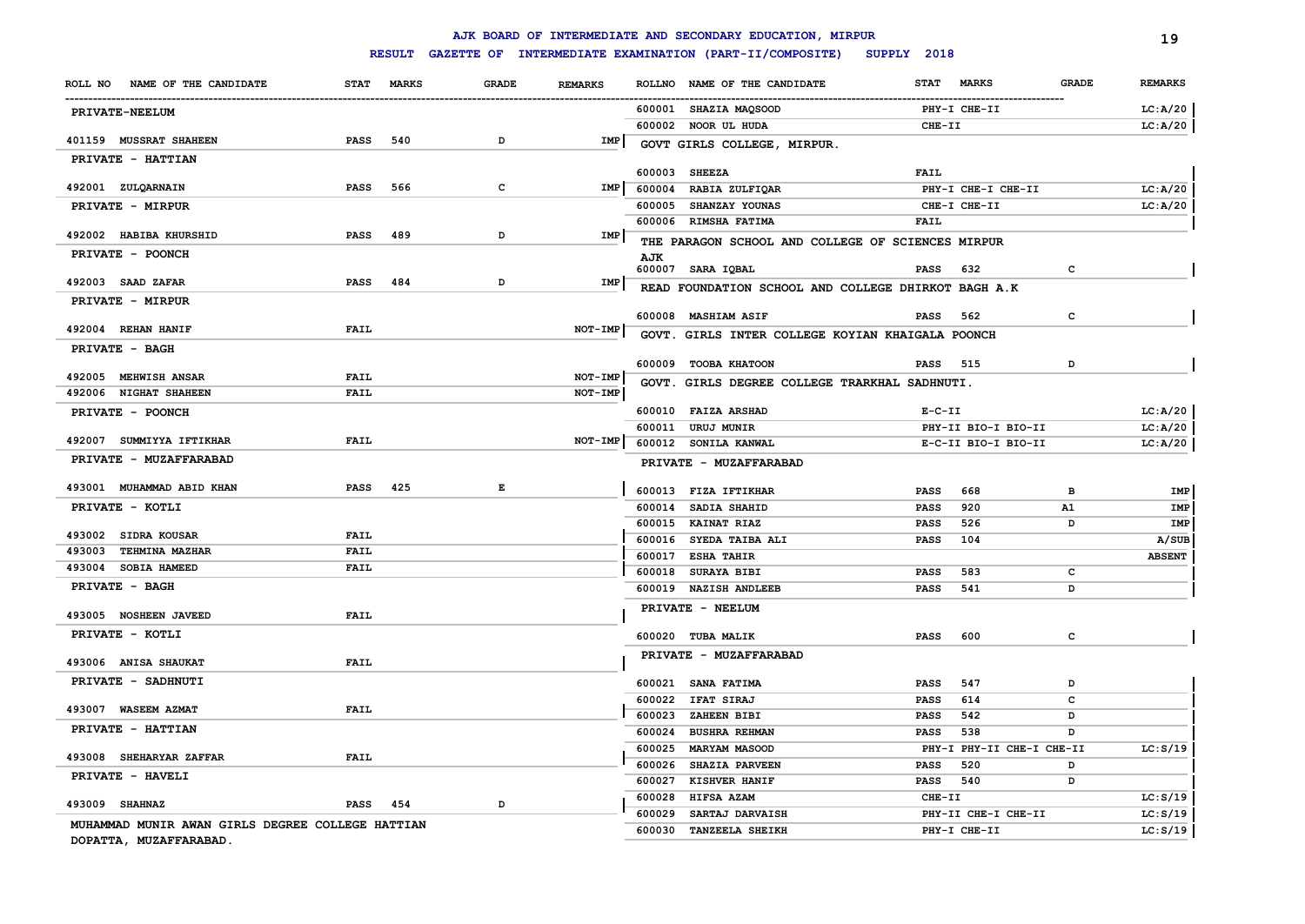|         |                        |             |                           |              |                |               | AJK BOARD OF INTERMEDIATE AND SECONDARY EDUCATION, MIRPUR |             |                     |              | 20             |
|---------|------------------------|-------------|---------------------------|--------------|----------------|---------------|-----------------------------------------------------------|-------------|---------------------|--------------|----------------|
|         |                        |             | <b>RESULT</b>             |              |                |               | GAZETTE OF INTERMEDIATE EXAMINATION (PART-II/COMPOSITE)   | SUPPLY 2018 |                     |              |                |
| ROLL NO | NAME OF THE CANDIDATE  | <b>STAT</b> | <b>MARKS</b>              | <b>GRADE</b> | <b>REMARKS</b> | <b>ROLLNO</b> | NAME OF THE CANDIDATE                                     | <b>STAT</b> | <b>MARKS</b>        | <b>GRADE</b> | <b>REMARKS</b> |
|         | 600031 KHANSA RUBA     | <b>PASS</b> | 590                       | c            |                |               | 600073 KAINAT RAFIQUE                                     | <b>PASS</b> | 591                 | c            |                |
| 600032  | <b>ENZA FARID</b>      | <b>PASS</b> | 622                       | c            |                | 600074        | <b>KASSAF TAAJ</b>                                        | <b>PASS</b> | 530                 | D            |                |
| 600033  | <b>RABIKA BASHIR</b>   | <b>PASS</b> | 605                       | c            |                | 600075        | SAIMA ASLAM                                               |             | CHE-I BIO-II        |              | LC: S/19       |
| 600034  | <b>ERAJ TURK</b>       | <b>FAIL</b> |                           |              |                | 600076        | <b>MARVA WALAYAT</b>                                      | BIO-II      |                     |              | LC: S/19       |
| 600035  | <b>SARA SHAIKH</b>     | <b>PASS</b> | 515                       | D            |                | 600077        | MADIHA YOUNIS                                             | CHE-II      |                     |              | LC: S/19       |
| 600036  | <b>SEHRISH</b>         |             | PHY-I CHE-II              |              | LC: S/19       | 600078        | FEHMEDA ASGHAR                                            | <b>PASS</b> | 607                 | c            |                |
| 600037  | <b>AYESHA RASHEED</b>  | <b>PASS</b> | 623                       | c            |                | 600079        | KHADIJA NOOR                                              | <b>PASS</b> | 578                 | c            |                |
| 600038  | <b>RANI</b>            | <b>PASS</b> | 517                       | D            |                | 600080        | <b>LARAIB TAHIR</b>                                       | <b>PASS</b> | 527                 | D            |                |
| 600039  | NOOR MANZOOR           | <b>PASS</b> | 681                       | в            |                | 600081        | SUNDAS AFZAL                                              |             | PHY-I CHE-I CHE-II  |              | LC: S/19       |
| 600040  | RABIA BATOOL           | <b>PASS</b> | 585                       | c            |                | 600082        | KINZA QAYYUM                                              | <b>PASS</b> | 599                 | c            |                |
| 600041  | SHIBA CHAUDHARY        | <b>PASS</b> | 594                       | c            |                | 600083        | <b>MARYAM MUSTAFA</b>                                     | BIO-II      |                     |              | LC: S/19       |
| 600042  | <b>FARAH ISHFAQ</b>    | <b>PASS</b> | 581                       | c            |                | 600084        | <b>MOMNA</b>                                              | <b>PASS</b> | 619                 | c            |                |
|         | PRIVATE - NEELUM       |             |                           |              |                | 600085        | <b>RAFIA SHAHEEN</b>                                      |             | PHY-I PHY-II        |              | LC: S/19       |
|         |                        |             |                           |              |                | 600086        | <b>MAIRA ARIF</b>                                         |             | PHY-I PHY-II CHE-II |              | LC: S/19       |
|         | 600043 BIBI SHAKILA    |             | CHE-II BIO-I BIO-II       |              | LC: S/19       | 600087        | <b>MAQADAAS RAFTAR</b>                                    | <b>PASS</b> | 547                 | D            |                |
|         | PRIVATE - MUZAFFARABAD |             |                           |              |                |               |                                                           |             |                     |              |                |
|         |                        |             |                           |              |                |               | PRIVATE - HATTIAN                                         |             |                     |              |                |
| 600044  | <b>HINA FAISAL</b>     | FAIL        |                           |              |                |               | 600088 AYESHA SAFEER                                      | <b>PASS</b> | 533                 | D            |                |
| 600045  | <b>ASIFA BATOOL</b>    | $CHE-TI$    |                           |              | LC: S/19       |               | PRIVATE - MUZAFFARABAD                                    |             |                     |              |                |
| 600046  | <b>ADEELA ABASI</b>    | PASS        | 634                       | c            |                |               |                                                           |             |                     |              |                |
| 600047  | <b>MARYUM IMTIAZ</b>   | <b>PASS</b> | 562                       | c            |                |               | 600089 SUNDAS NIAZ                                        |             | PHY-I PHY-II CHE-I  |              | LC: S/19       |
| 600048  | <b>ISMA HASAN</b>      |             | PHY-I PHY-II CHE-II       |              | LC: S/19       |               | PRIVATE - HATTIAN                                         |             |                     |              |                |
| 600049  | LAYBA ASMA BASHIR      | $PHY-T$     |                           |              | LC: S/19       |               |                                                           |             |                     |              |                |
| 600050  | SYEDA AFIA NAQVI       | <b>PASS</b> | 599                       | c            |                |               | 600090 MAKIA MUNIR                                        | <b>PASS</b> | 464                 | D            |                |
| 600051  | <b>SUMAIRA NASAB</b>   | <b>PASS</b> | 556                       | c            |                |               | PRIVATE - MUZAFFARABAD                                    |             |                     |              |                |
| 600052  | HIRA IQBAL             |             | PHY-I PHY-II              |              | LC: S/19       |               |                                                           |             |                     |              |                |
| 600053  | <b>AFIA NASEER</b>     | PASS        | 720                       | в            |                |               | 600091 SHABNUM BIBI                                       |             | PHY-I PHY-II CHE-II |              | LC: S/19       |
| 600054  | <b>MAHNOOR SHABIR</b>  | <b>PASS</b> | 614                       | c            |                |               | 600092 FIZA SALAH UD DIN                                  | <b>PASS</b> | 511                 | D            |                |
| 600055  | SIDRA MAJEED           | <b>PASS</b> | 557                       | c            |                |               | 600093 SUNENA MUNIR                                       |             | PHY-I CHE-II        |              | LC: S/19       |
| 600056  | <b>MUQADDAS KHAN</b>   |             | PHY-I PHY-II              |              | LC: S/19       |               | PRIVATE - HAVELI                                          |             |                     |              |                |
| 600057  | ZANAB HASSAN           |             | PHY-II CHE-II             |              | LC: S/19       |               |                                                           |             |                     |              |                |
| 600058  | SANA MAROOF            |             | PHY-I PHY-II CHE-II       |              | LC: S/19       |               | 600094 IQRA SHARIF                                        | PASS        | 583                 | с            |                |
| 600059  | MUQADAS SHAUKAT        | PASS        | 560                       | c            |                |               | PRIVATE - MUZAFFARABAD                                    |             |                     |              |                |
| 600060  | SARA KHADAM            | <b>PASS</b> | 549                       | D            |                |               |                                                           |             |                     |              |                |
| 600061  | NAZISH AWAN            |             | PHY-II CHE-II             |              | LC: S/19       | 600095        | <b>AFIFA ASHRAF</b>                                       |             | PHY-I CHE-II        |              | LC: S/19       |
| 600062  | <b>RUBAB ROUF</b>      | <b>PASS</b> | 553                       | c            |                | 600096        | <b>MISBAH NAZEER</b>                                      | <b>PASS</b> | 596                 | C            |                |
| 600063  | HUMAIRA LATIF          | <b>PASS</b> | 623                       | c            |                | 600097        | <b>UROOJ NAZIR</b>                                        |             | PHY-I PHY-II        |              | LC: S/19       |
| 600064  | SHAFAY FAROOQ          | CHE-II      |                           |              | LC: S/19       | 600098        | <b>AYMEN ALI</b>                                          | <b>PASS</b> | 551                 | C            |                |
| 600065  | <b>KIRAN RIASAT</b>    | <b>PASS</b> | 588                       | c            |                | 600099        | SYEDA ZAINAB NOOR                                         | <b>PASS</b> | 536                 | D            |                |
| 600066  | FAZIA IQBAL            |             | PHY-I PHY-II CHE-I CHE-II |              | LC: S/19       | 600100        | MEHWISH ANWAR                                             | <b>PASS</b> | 559                 | $\mathbf{C}$ |                |
| 600067  | <b>TANIA JAMIL</b>     |             | CHE-I CHE-II              |              | LC: S/19       | 600101        | MADIHA QADIR SHAH                                         | <b>PASS</b> | 606                 | $\mathbf{C}$ |                |
| 600068  | SHIZA KHURSHEED        | PASS        | 473                       | D            |                | 600102        | <b>KIRAN TANVEER</b>                                      | <b>PASS</b> | 592                 | c            |                |
| 600069  | SAWAIRA SHABIR         |             | PHY-I CHE-II              |              | LC: S/19       | 600103        | <b>HUMAIRA ARSHID</b>                                     | CHE-I       |                     |              | LC: S/19       |
| 600070  | <b>AQSA RANI</b>       | <b>PASS</b> | 533                       | D            |                | 600104        | SAIRA BIBI                                                |             | PHY-II CHE-II       |              | LC: S/19       |
| 600071  | SOMIA ASLAM            | <b>PASS</b> | 511                       | D            |                | 600105        | <b>HINA AJAIB</b>                                         | <b>PASS</b> | 529                 | D            |                |
| 600072  | S.HADIA BATOOL         | <b>PASS</b> | 606                       | c            |                |               | 600106 SANA RAFIQUE                                       |             | PHY-I CHE-I CHE-II  |              | LC: S/19       |
|         |                        |             |                           |              |                |               |                                                           |             |                     |              |                |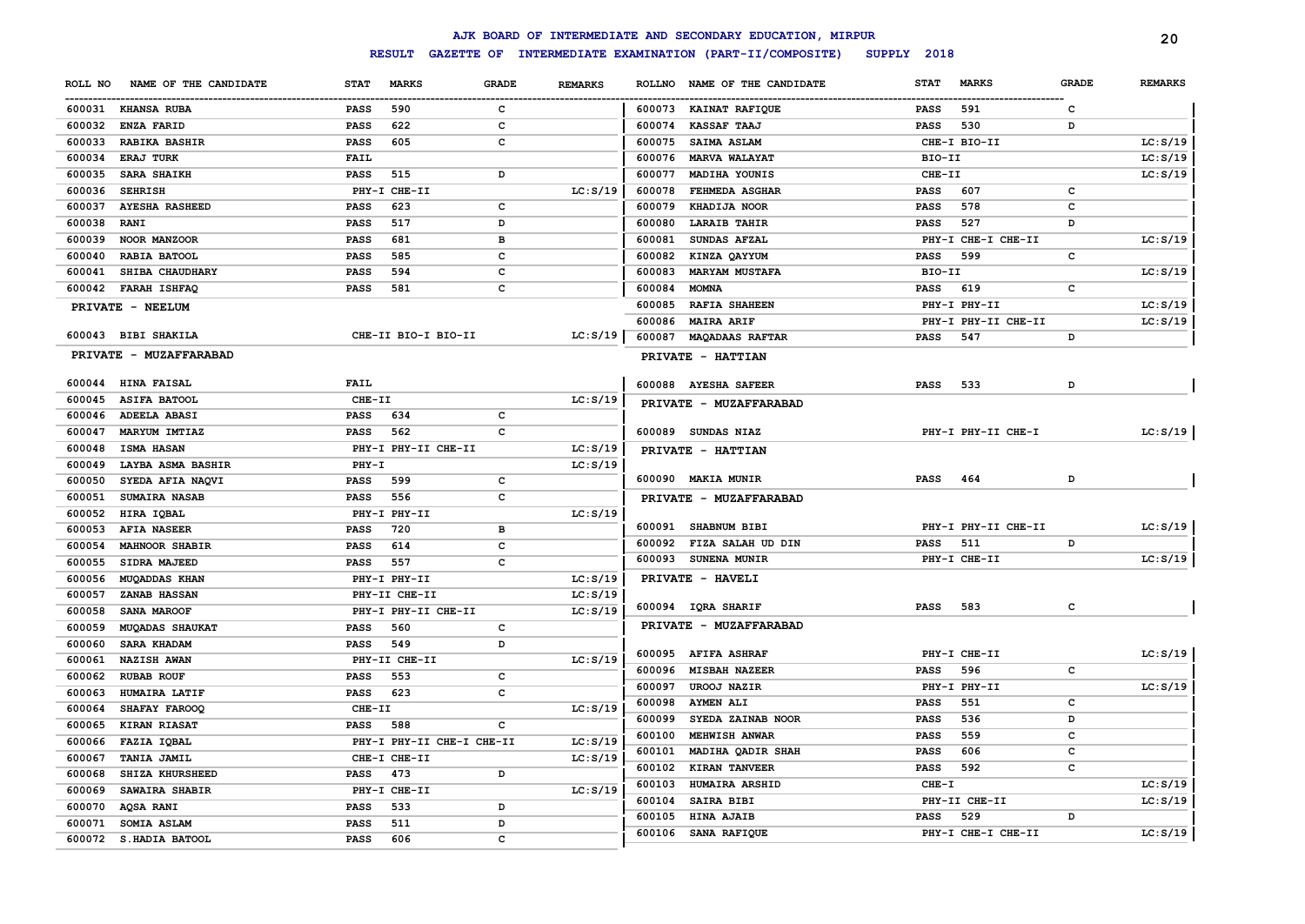|                                  |                             |              |                | AJK BOARD OF INTERMEDIATE AND SECONDARY EDUCATION, MIRPUR |                             |              | 21             |
|----------------------------------|-----------------------------|--------------|----------------|-----------------------------------------------------------|-----------------------------|--------------|----------------|
|                                  | <b>RESULT</b>               |              |                | GAZETTE OF INTERMEDIATE EXAMINATION (PART-II/COMPOSITE)   | SUPPLY 2018                 |              |                |
| NAME OF THE CANDIDATE<br>ROLL NO | <b>STAT</b><br><b>MARKS</b> | <b>GRADE</b> | <b>REMARKS</b> | NAME OF THE CANDIDATE<br><b>ROLLNO</b>                    | <b>STAT</b><br><b>MARKS</b> | <b>GRADE</b> | <b>REMARKS</b> |
| 600107<br><b>JAVERIA NAZEER</b>  | PHY-I CHE-II                |              | LC: S/19       | 600137 MARIA ARSHAD                                       | $CHE-T$                     |              | LC: S/19       |
| 600108<br><b>JAWARIA AZAD</b>    | PHY-I CHE-II                |              | LC: S/19       | 600138<br><b>AREEHA TANVEER</b>                           | $CHE-I$                     |              | LC: S/19       |
| 600109<br>KAINAT MUSHTAQ         | CHE-I CHE-II                |              | LC: S/19       | 600139<br>KAINAT SHAFIQ                                   | BIO-II                      |              | LC: S/19       |
| 600110<br><b>BISMA NAZIR</b>     | PASS 462                    | D            |                | 600140<br>SHAJAR UN NISA                                  | $CHE-T$                     |              | LC: S/19       |
| 600111<br><b>AQSA ASHRAF</b>     | $Rs.500/-$                  |              | <b>RW-FEE</b>  | 600141<br><b>AQSA MARYAM</b>                              | <b>FAIL</b>                 |              |                |
| 600112<br>HIFZA ZAFFAR           | $Rs.500/-$                  |              | <b>RW-FEE</b>  | 600142<br><b>INZA SHABIR</b>                              | 630<br><b>PASS</b>          | с            |                |
| 600113<br>AMRAT YAMEEN           | <b>FAIL</b>                 |              |                | PRIVATE - OTHERS                                          |                             |              |                |
| 600114<br>ARZOO RASHEED          | <b>FAIL</b>                 |              |                |                                                           |                             |              |                |
| 600115<br><b>MARYAM BIBI</b>     | PHY-II CHE-II               |              | LC: S/19       | 600143 FAIQA RASOOL                                       | CHE-II                      |              | LC: S/19       |
| 600116 SIDRA RIAZ MUGHAL         | <b>PASS</b><br>594          | c            |                | PRIVATE - MIRPUR                                          |                             |              |                |
| PRIVATE - OTHERS                 |                             |              |                |                                                           |                             |              |                |
|                                  |                             |              |                | 600144 ROBINA SHARIF                                      | PHY-II CHE-I                |              | LC: S/19       |
| 600117 NOREEN AKHTER             | FAIL                        |              |                | PRIVATE - KOTLI                                           |                             |              |                |
| PRIVATE - MUZAFFARABAD           |                             |              |                |                                                           |                             |              |                |
|                                  |                             |              |                | 600145 SAMRA ANWAR                                        | PHY-I CHE-II                |              | LC: S/19       |
| 600118 MAHEEN MALIK              | PHY-I PHY-II CHE-II         |              | LC: A/20       | PRIVATE - MIRPUR                                          |                             |              |                |
| PRIVATE - OTHERS                 |                             |              |                |                                                           |                             |              |                |
|                                  |                             |              |                | 600146 BENISH SHABBIR                                     | FAIL                        |              |                |
| 600119 AYESHA AYAZ               | <b>FAIL</b>                 |              |                | PRIVATE - MUZAFFARABAD                                    |                             |              |                |
| PRIVATE - MUZAFFARABAD           |                             |              |                | 600147 MUQADDAS FAROOQ                                    | 575<br><b>PASS</b>          | c            |                |
|                                  |                             |              |                |                                                           |                             |              |                |
| 600120 SHAGUFTA ARIF             | FAIL                        |              |                | PRIVATE - MIRPUR                                          |                             |              |                |
| PRIVATE - BHIMBER                |                             |              |                | 600148<br><b>DARAKHSHAN MAROOF</b>                        | 570<br>PASS                 | с            |                |
| 600121 SAMAN SHABIR              | 603<br><b>PASS</b>          | c            | NOT-IMP        | 600149<br><b>JAMILA BATOOL</b>                            | CHE-II                      |              | LC: S/19       |
|                                  |                             |              |                | 600150<br><b>HUDEBA SAFEER</b>                            | CHE-II BIO-I BIO-II         |              | LC: S/19       |
| PRIVATE - MIRPUR                 |                             |              |                | PRIVATE - OTHERS                                          |                             |              |                |
| 600122 FARAH SAJID               | 835<br><b>PASS</b>          | Α            | NOT-IMP        |                                                           |                             |              |                |
| PRIVATE - OTHERS                 |                             |              |                | 600151 ZOYA ISHAQ                                         | PHY-II CHE-I CHE-II         |              | LC: S/19       |
|                                  |                             |              |                | PRIVATE - MIRPUR                                          |                             |              |                |
| 600123 FAKHEEMA RUBAB            | <b>PASS</b><br>686          | в            | <b>IMP</b>     |                                                           |                             |              |                |
| PRIVATE - MIRPUR                 |                             |              |                | 600152 SHEHER BANO                                        | <b>FAIL</b>                 |              |                |
|                                  |                             |              |                | 600153 AYESHA JAVED                                       | CHE-I CHE-II                |              | LC: S/19       |
| 600124 IQRA CHAUDARY             | <b>PASS</b><br>859          | Α            | NOT-IMP        | PRIVATE - BHIMBER                                         |                             |              |                |
| 600125<br>SAMRA BATOOL           | 612<br><b>PASS</b>          | $\mathbf{C}$ | IMP            |                                                           |                             |              |                |
| 600126<br><b>NABILA YASIN</b>    | FAIL                        |              | NOT-IMP        | 600154 ASIFA FAZAL                                        | <b>PASS</b><br>497          | D            |                |
| 600127<br>AAMINA ABDUL RAZZAQ    | <b>PASS</b><br>586          | c            | NOT-IMP        | 600155 AMINA FARAH                                        | CHE-II BIO-I                |              | LC: S/19       |
| 600128<br>MAMOONA SHAHBAZ        | 934<br><b>PASS</b>          | A1           | NOT-IMP        | PRIVATE - MIRPUR                                          |                             |              |                |
| 600129<br>NOOR UL AIN            | <b>PASS</b><br>901          | A1           | NOT-IMP        |                                                           |                             |              |                |
| 600130<br><b>SANA TALIB</b>      | PHY-II CHE-II               |              | LC: S/19       | 600156 KINZA ZAFRAN                                       | CHE-II                      |              | LC: S/19       |
| 600131<br>SADAF JAHANGIR         | CHE-I CHE-II BIO-I BIO-II   |              | LC: S/19       | 600157 SEHRISH ANWER                                      | <b>PASS</b><br>570          | c            |                |
| 600132<br>IQRA QURESHI           | 513<br><b>PASS</b>          | D            |                | PRIVATE - KOTLI                                           |                             |              |                |
| 600133<br>SABA ZAHID             | 529<br><b>PASS</b>          | D            |                |                                                           |                             |              |                |
| 600134<br><b>AREEJ NASAR</b>     | $CHE-I$                     |              | LC: S/19       | 600158 MEHMOONA NAWAZ                                     | 575<br>PASS                 | c            |                |
| 600135<br><b>EISHA SHOUKAT</b>   | $CHE-I$                     |              | LC: S/19       | 600159 SONIA KOUSAR                                       | BIO-II                      |              | LC: S/19       |
| 600136<br><b>MARYAM ZAHRA</b>    | CHE-I CHE-II                |              | LC: S/19       | PRIVATE - MIRPUR                                          |                             |              |                |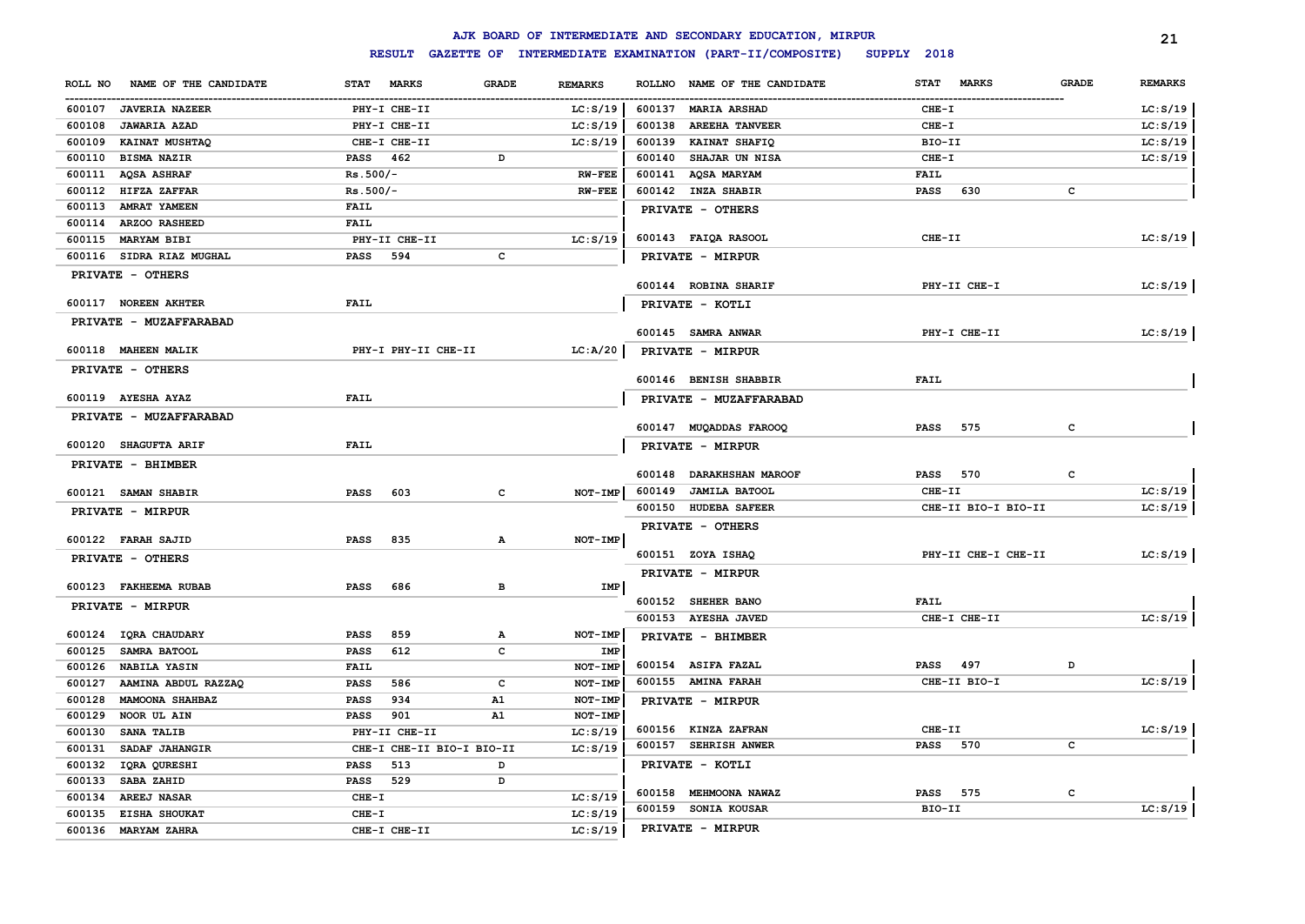|                                  |                             |              |                |                  | AJK BOARD OF INTERMEDIATE AND SECONDARY EDUCATION, MIRPUR      |                            |                           |              | 22             |
|----------------------------------|-----------------------------|--------------|----------------|------------------|----------------------------------------------------------------|----------------------------|---------------------------|--------------|----------------|
|                                  |                             |              |                |                  | RESULT GAZETTE OF INTERMEDIATE EXAMINATION (PART-II/COMPOSITE) | SUPPLY 2018                |                           |              |                |
| NAME OF THE CANDIDATE<br>ROLL NO | <b>MARKS</b><br><b>STAT</b> | <b>GRADE</b> | <b>REMARKS</b> | <b>ROLLNO</b>    | NAME OF THE CANDIDATE                                          | <b>STAT</b>                | <b>MARKS</b>              | <b>GRADE</b> | <b>REMARKS</b> |
| 600160 NAIMA ARIF                | CHE-I CHE-II                |              | LC: S/19       | 600185           | <b>SANIA AZEEM</b>                                             |                            | CHE-I CHE-II BIO-II       |              | LC: S/19       |
| 600161<br><b>TEHMINA AZIZ</b>    | <b>PASS</b><br>531          | D            |                | 600186           | NAMRA MUZAMMAL                                                 |                            | CHE-I CHE-II              |              | LC: S/19       |
| 600162 FIZA MATLOOB              | <b>PASS</b><br>486          | D            |                | 600187           | MAHNOOR HAMID                                                  | PASS                       | 524                       | D            |                |
| PRIVATE - OTHERS                 |                             |              |                | 600188           | MEHWISH ASLAM                                                  |                            | PHY-II CHE-I CHE-II       |              | LC: S/19       |
|                                  |                             |              |                | 600189           | <b>FAIZA EJAZ</b>                                              | PASS                       | 483                       | D            |                |
| 600163 PALWASHA SHABBIR          | <b>FAIL</b>                 |              |                | 600190           | QUDSIYA YOUNAS                                                 | PASS                       | 491                       | D            |                |
| PRIVATE - MIRPUR                 |                             |              |                | 600191           | HINA ZIA                                                       |                            | CHE-II BIO-II             |              | LC: S/19       |
|                                  |                             |              |                | 600192           | ATIA RANI                                                      |                            | E-C-II CHE-II             |              | LC: S/19       |
| 600164 MARYAM MINAAL             | CHE-I CHE-II BIO-I BIO-II   |              | LC: A/20       | 600193           | HIFSA ABID                                                     | BIO-II                     |                           |              | LC: S/19       |
| <b>RABIA YASIN</b><br>600165     | <b>R-LATER</b>              |              |                | 600194           | AMINA KAZIM                                                    | <b>PASS</b>                | 473                       | D            |                |
| RAHILA TAJ<br>600166             | FAIL                        |              |                | 600195           | SHABANA ZAMAN                                                  | CHE-II                     |                           |              | LC: S/19       |
| 600167<br><b>AFIFA BATOOL</b>    | <b>FAIL</b>                 |              |                | 600196           | <b>RABIA FARDUS</b>                                            | <b>PASS</b>                | 497                       | D            |                |
| 600168<br><b>SUNDAS SHAFIQ</b>   | $Rs.500/-$                  |              | $RW-FEE$       | 600197           | ZUNIRA EHSAN                                                   |                            | CHE-I CHE-II BIO-II       |              | LC: S/19       |
| PRIVATE - BHIMBER                |                             |              |                | 600198           | SONIA BIBI                                                     |                            | PHY-I BIO-I               |              | LC: S/19       |
|                                  |                             |              |                | 600199           | HURRIA GHULAM RASOOL                                           |                            | CHE-I CHE-II BIO-II       |              | LC: S/19       |
| 600169 NEETA KIRAN               |                             |              | <b>ABSENT</b>  | 600200           | KOMAL AJAIB                                                    | <b>PASS</b>                | 502                       | D            |                |
| <b>PRIVATE - MIRPUR</b>          |                             |              |                | 600201           | SANA SHAFIQUE                                                  | <b>PASS</b>                | 443                       | D            |                |
| 600170 MEHWISH RANI              | <b>FAIL</b>                 |              |                | 600202           | AREEJ YAQUB                                                    | <b>PASS</b>                | 589                       | c            |                |
| 600171 KAINAT AKHTAR             | FAIL                        |              |                | 600203           | RIMSHA ASLAM                                                   | PASS                       | 547                       | D            |                |
|                                  |                             |              |                | 600204           | SHANZA EJAZ                                                    |                            | CHE-I CHE-II              |              | LC: S/19       |
| PRIVATE - BHIMBER                |                             |              |                | 600205           | AMNA AFZAL                                                     | <b>PASS</b>                | 555                       | $\mathbf c$  |                |
| 600172 ZARAFSHAN IMITIAZ         | 632<br><b>PASS</b>          | c            | NOT-IMP        | 600206           | <b>NAGEEN KAUSAR</b>                                           |                            | CHE-II BIO-I BIO-II       |              | LC: S/19       |
| 600173 IQRA                      | <b>PASS</b><br>633          | c            | NOT-IMP        | 600207           | NAGEEN ISHTIAQ                                                 |                            | CHE-II BIO-II             |              | LC: S/19       |
| PRIVATE - OTHERS                 |                             |              |                | 600208           | MOMINA TARIQ                                                   |                            | CHE-I CHE-II BIO-I BIO-II |              | LC: S/19       |
|                                  |                             |              |                | 600209           | SADAF ARSHAD                                                   | <b>FAIL</b>                |                           |              |                |
| 600174 RABIA ZAHOOR              | <b>PASS</b><br>881          | A1           | $NOT-IMP$      | 600210           | <b>ANSA BASHARAT</b>                                           | <b>PASS</b>                | 421                       | Е            |                |
| PRIVATE - BHIMBER                |                             |              |                | 600211           | IFRA ALI SHAN                                                  |                            | CHE-I CHE-II              |              | LC: S/19       |
|                                  |                             |              |                |                  | PRIVATE - OTHERS                                               |                            |                           |              |                |
| 600175 TAYYABA NAWAZISH          | 465<br><b>PASS</b>          | D            |                |                  |                                                                |                            |                           |              |                |
| 600176<br><b>AYESHA NISAR</b>    | CHE-I CHE-II BIO-II         |              | LC: S/19       |                  | 600212 MARIA CHAMMEN                                           | <b>PASS</b>                | 683                       | в            |                |
| 600177<br><b>AISHA MAJEED</b>    | $E - C - II$                |              | LC: S/19       |                  | PRIVATE - BHIMBER                                              |                            |                           |              |                |
| 600178<br>SAMAN SHAHEEN          | <b>PASS</b> 455             | D            |                |                  | 600213 MAIRA HAFIZ                                             |                            | CHE-I CHE-II BIO-II       |              | LC: S/19       |
| 600179 BARGEES FATIMA            | CHE-I CHE-II                |              | LC: S/19       |                  | 600214 SANA NAEEM                                              | <b>PASS</b>                | 485                       | D            |                |
| PRIVATE - OTHERS                 |                             |              |                |                  | PRIVATE - OTHERS                                               |                            |                           |              |                |
| 600180 MARYAM BASHIR             | 577<br><b>PASS</b>          | $\mathbf c$  |                |                  | 600215 SAJEELA KANWAL                                          |                            | E-C-II CHE-I CHE-II       |              | LC: S/19       |
| PRIVATE - BHIMBER                |                             |              |                |                  | PRIVATE - BHIMBER                                              |                            |                           |              |                |
| 600181 FAIZA WAHEED              | 470<br><b>PASS</b>          | D            |                |                  |                                                                |                            |                           |              |                |
| 600182<br><b>SAFA AFTAB</b>      | 535<br><b>PASS</b>          | D            |                |                  | 600216 KANZA NOOR                                              | <b>FAIL</b>                |                           |              |                |
| 600183<br><b>MARYAM RASHEED</b>  | 522<br><b>PASS</b>          | D            |                |                  | PRIVATE - KOTLI                                                |                            |                           |              |                |
| PRIVATE - OTHERS                 |                             |              |                |                  |                                                                |                            |                           |              |                |
|                                  |                             |              |                | 600217           | SEHRISH TARIQ                                                  | PASS                       | 534<br>674                | D            | IMP            |
| 600184 KANWAL AZHAR              | CHE-I CHE-II                |              | LC: S/19       | 600218<br>600219 | <b>FARHANA SHAMSHEER</b><br><b>MARYAM SHAHEEN</b>              | <b>PASS</b><br><b>PASS</b> | 649                       | в<br>C       | IMP<br>IMP     |
| PRIVATE - BHIMBER                |                             |              |                | 600220           | SABA LIAQAT                                                    | <b>PASS</b>                | 666                       | в            | IMP            |
|                                  |                             |              |                |                  |                                                                |                            |                           |              |                |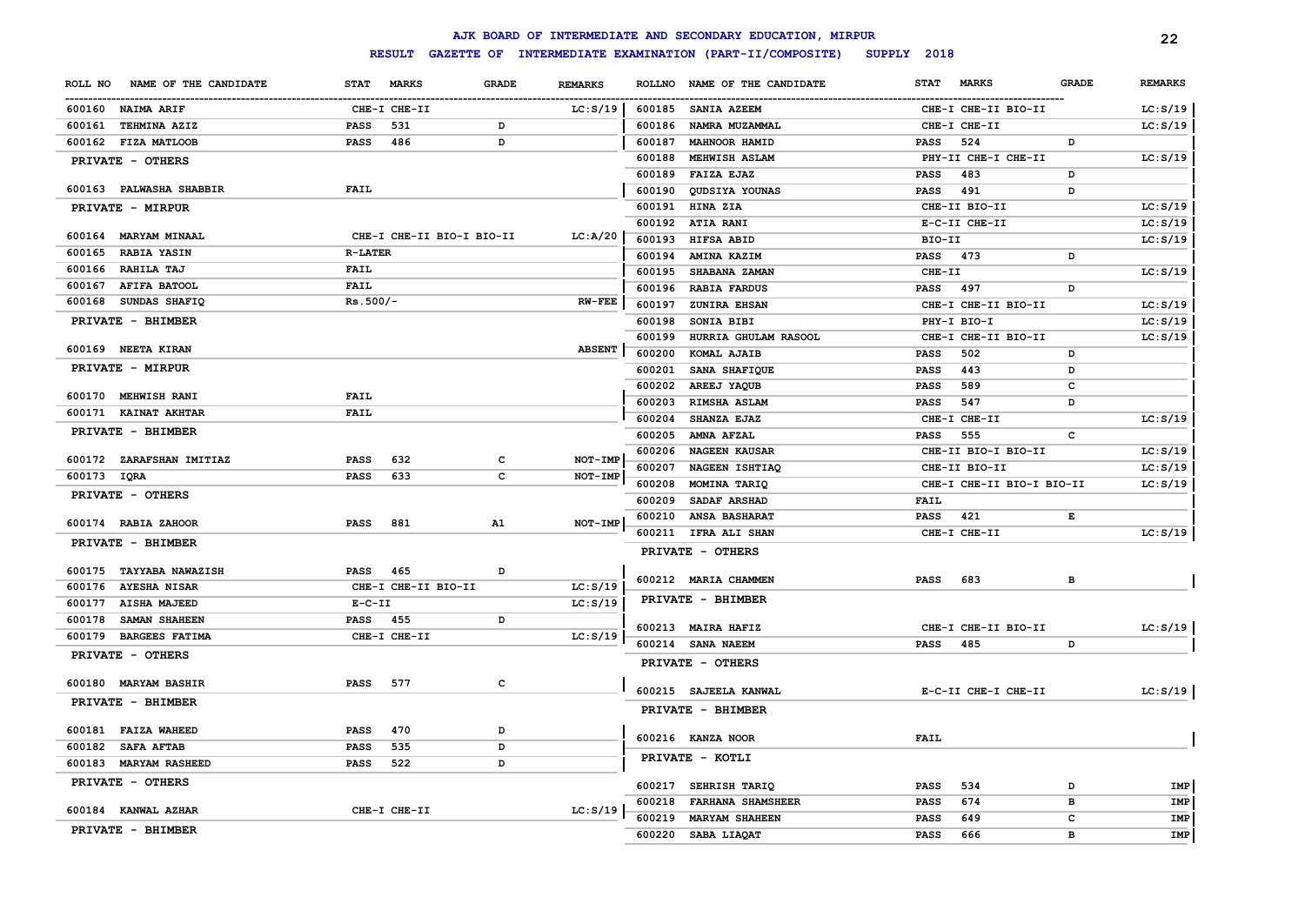|         |                             |             |                                    |              |                |               | AJK BOARD OF INTERMEDIATE AND SECONDARY EDUCATION, MIRPUR |             |                           |              | 23             |
|---------|-----------------------------|-------------|------------------------------------|--------------|----------------|---------------|-----------------------------------------------------------|-------------|---------------------------|--------------|----------------|
|         |                             |             | <b>RESULT</b><br><b>GAZETTE OF</b> |              |                |               | INTERMEDIATE EXAMINATION (PART-II/COMPOSITE)              | SUPPLY 2018 |                           |              |                |
| ROLL NO | NAME OF THE CANDIDATE       | <b>STAT</b> | <b>MARKS</b>                       | <b>GRADE</b> | <b>REMARKS</b> | <b>ROLLNO</b> | NAME OF THE CANDIDATE                                     | <b>STAT</b> | <b>MARKS</b>              | <b>GRADE</b> | <b>REMARKS</b> |
|         | 600221 RIMSHA IFTIKHAR      | <b>PASS</b> | 654                                | c            | NOT-IMP        |               | 600266 SHAISTA SAGHIR                                     |             | CHE-I CHE-II BIO-I BIO-II |              | LC: S/19       |
| 600222  | <b>AMINA MATLOOB</b>        | <b>FAIL</b> |                                    |              | NOT-IMP        | 600267        | <b>GUL ZAID</b>                                           |             | PHY-II CHE-II             |              | LC: S/19       |
| 600223  | AROOJ YOUNAS                | <b>FAIL</b> |                                    |              | NOT-IMP        | 600268        | <b>ATTIA MUZAFFAR</b>                                     | <b>PASS</b> | 500                       | D            |                |
| 600224  | SAHER ZAHEER                | <b>PASS</b> | 659                                | c            | IMP            | 600269        | <b>ANEESA GHAYAS</b>                                      |             | CHE-I BIO-I               |              | LC: S/19       |
| 600225  | AMNA AFTAB                  | <b>PASS</b> | 969                                | A1           | IMP            | 600270        | TABIBA TARIQ                                              |             | CHE-I CHE-II BIO-I BIO-II |              | LC: S/19       |
| 600226  | WAJEEHA BAZMI               | PASS        | 675                                | $\mathbf{B}$ | IMP            | 600271        | SADIA MUNSHI                                              | <b>PASS</b> | 584                       | с            |                |
| 600227  | ATTIQA FATIMA               | <b>PASS</b> | 587                                | $\mathbf c$  | <b>IMP</b>     | 600272        | <b>AFSHAN SHAHID</b>                                      | <b>PASS</b> | 540                       | D            |                |
| 600228  | ANIQA YAQOOB                | <b>PASS</b> | 656                                | $\mathbf{C}$ | <b>IMP</b>     | 600273        | SIDRA SHOUKET                                             |             | CHE-I CHE-II BIO-I        |              | LC: S/19       |
| 600229  | SAFA JAVED                  | CHE-II      |                                    |              | LC: S/19       | 600274        | <b>UNSIA SALEEM</b>                                       |             | CHE-II BIO-I BIO-II       |              | LC: S/19       |
| 600230  | SAIQA MADNI                 |             | PHY-II BIO-II                      |              | LC: S/19       | 600275        | SUMAIRA ARZOO                                             |             | PHY-II CHE-II             |              | LC: S/19       |
| 600231  | <b>MADIA BANARIS</b>        | <b>PASS</b> | 507                                | D            |                | 600276        | KANWAL ALAMGIR                                            | <b>PASS</b> | 528                       | D            |                |
| 600232  | SANA IBRAR                  | <b>PASS</b> | 564                                | $\mathbf c$  |                | 600277        | SAFILA KOUSAR                                             |             | CHE-I CHE-II BIO-I BIO-II |              | LC: S/19       |
| 600233  | LAIBA BATOOL                | <b>PASS</b> | 522                                | D            |                | 600278        | <b>MADNA YASIN</b>                                        | FAIL        |                           |              |                |
| 600234  | <b>MARIA KAUSAR</b>         | BIO-I       |                                    |              | LC: S/19       | 600279        | SIDRA MUSTAFA                                             | <b>PASS</b> | 512                       | D            |                |
| 600235  | <b>FAKHRA TAZEEM</b>        | <b>PASS</b> | 551                                | $\mathbf c$  |                | 600280        | SOBIA MUSHTAQ                                             | CHE-II      |                           |              | LC: S/19       |
| 600236  | <b>NASIAH JABEEN</b>        | CHE-I       |                                    |              | LC: S/19       | 600281        | ALISHA SHAID                                              | $Rs.500/-$  |                           |              | $RW-FEE$       |
| 600237  | <b>USMANA ARIF</b>          | <b>PASS</b> | 550                                | C            |                | 600282        | ZARA ZAHEER                                               | <b>PASS</b> | 508                       | D            |                |
| 600238  | <b>ANEELA KHATAB</b>        |             | CHE-II BIO-I BIO-II                |              | LC: S/19       | 600283        | <b>MUSKAN AZEEM</b>                                       |             | BIO-I BIO-II              |              | LC: S/19       |
| 600239  | FAIZA MAJEED QURESHI        |             | BIO-I BIO-II                       |              | LC: S/19       | 600284        | AROOJ SHAFQAT                                             | <b>PASS</b> | 533                       | D            |                |
| 600240  | IRAM QAYYUM                 |             | CHE-I CHE-II BIO-II                |              | LC: S/19       | 600285        | AREEDA RAMZAN                                             | <b>FAIL</b> |                           |              |                |
| 600241  | IRSA SUBHANI                | CHE-II      |                                    |              | LC: S/19       | 600286        | AREEBA KHALIL                                             | FAIL        |                           |              |                |
| 600242  | MISHAL RASHEED              | PASS        | 542                                | D            |                | 600287        | <b>FAIZA SULTANA</b>                                      |             | CHE-I CHE-II BIO-I BIO-II |              | LC: A/20       |
| 600243  | NIMRA RIAZ                  | PASS        | 581                                | C            |                | 600288        | SAIBA BATOOL                                              | FAIL        |                           |              |                |
| 600244  | SANA MUMTAZ                 | PASS        | 568                                | C            |                | 600289        | FAIZA SIRAT EJAZ                                          |             | CHE-I CHE-II BIO-I BIO-II |              | LC: A/20       |
| 600245  | WAJIHA MUNAWAR              | PASS        | 697                                | B            |                | 600290        | EMAN GUL CHANDNI                                          |             | CHE-I CHE-II BIO-I BIO-II |              | LC: A/20       |
| 600246  | <b>BANO QUDSIA</b>          | <b>PASS</b> | 489                                | D            |                |               | PRIVATE - BAGH                                            |             |                           |              |                |
| 600247  | IRAJ ASLAM                  |             | PHY-II CHE-II                      |              | LC: S/19       |               |                                                           |             |                           |              |                |
| 600248  | <b>SIDRA SALEEM</b>         | <b>PASS</b> | 535                                | D            |                | 600291        | RUBAB IMTIAZ ABBASI                                       | <b>PASS</b> | 691                       | в            | NOT-IMP        |
| 600249  | ZARRASH MUQADDAS            |             | CHE-II BIO-II                      |              | LC: S/19       | 600292        | SEYEDA MAHAM GAGOSH                                       | <b>PASS</b> | 717                       | B            | <b>IMP</b>     |
| 600250  | <b>AREEJ ADREES</b>         | PASS        | 574                                | C            |                | 600293        | SYEDA ATIKA KHURSHEED                                     | <b>PASS</b> | 917                       | A1           | NOT-IMP        |
| 600251  | <b>FAIZA ZULFIOAR</b>       | <b>PASS</b> | 496                                | D            |                | 600294        | KHIZRA MAJEED                                             | <b>PASS</b> | 794                       | $\mathbf{A}$ | IMP            |
| 600252  | <b>MISBAH KOUSAR KHALID</b> | PHY-II      |                                    |              | LC: S/19       |               | PRIVATE - POONCH                                          |             |                           |              |                |
| 600253  | <b>HUMAIRA AFTAB</b>        | PASS        | 564                                | $\mathbf{C}$ |                |               |                                                           |             |                           |              |                |
| 600254  | <b>FAYZA IDREES</b>         | PASS        | 819                                | A            |                |               | 600295 ASMA ILYAS                                         | <b>PASS</b> | 549                       | D            | IMP            |
| 600255  | HAJRA MEHMOOD               | PASS        | 565                                | C            |                |               | PRIVATE - BAGH                                            |             |                           |              |                |
| 600256  | <b>ANILA AYAZ</b>           |             | CHE-I CHE-II BIO-I BIO-II          |              | LC: S/19       | 600296        | UROOJ ILYAS                                               | <b>PASS</b> | 655                       | c            | NOT-IMP        |
| 600257  | <b>INSHA AKHTER</b>         |             | CHE-I CHE-II BIO-I BIO-II          |              | LC: S/19       | 600297        | <b>BATOOL AYYUB</b>                                       | FAIL        |                           |              | NOT-IMP        |
| 600258  | <b>FARAH GULFARID</b>       | FAIL        |                                    |              |                | 600298        | IFRA EJAZ                                                 | FAIL        |                           |              | NOT-IMP        |
| 600259  | ASMA BATOOL                 | <b>PASS</b> | 491                                | D            |                | 600299        | NEELUM ZIA                                                | <b>FAIL</b> |                           |              | NOT-IMP        |
| 600260  | MEHROOZ SALEEM              | <b>PASS</b> | 565                                | C            |                | 600300        | <b>MALIKA FALAK RASHID</b>                                | <b>FAIL</b> |                           |              |                |
| 600261  | MAHMOONA GHULAM             | BIO-II      |                                    |              | LC: S/19       | 600301        | SEEMAB KANWAL                                             | <b>PASS</b> | 559                       | c            |                |
| 600262  | SHAMAILA SHAHEEN            |             | CHE-I CHE-II                       |              | LC: S/19       | 600302        | SYEDA MEH JABEEN                                          | <b>PASS</b> | 511                       | D            |                |
| 600263  | <b>FAIZA LATIF</b>          | BIO-II      |                                    |              | LC: S/19       | 600303        | AMBREEN ISHTIAQ                                           | <b>PASS</b> | 569                       | c            |                |
| 600264  | ASIMA ZABOOR                |             | CHE-II BIO-II                      |              | LC: S/19       | 600304        | ERUM IQBAL                                                | <b>PASS</b> | 554                       | $\mathbf c$  |                |
| 600265  | RABIA AZIZ                  | <b>PASS</b> | 527                                | D            |                | 600305        | <b>MQADAS NASEEM</b>                                      | CHE-I       |                           |              | LC: S/19       |
|         |                             |             |                                    |              |                |               |                                                           |             |                           |              |                |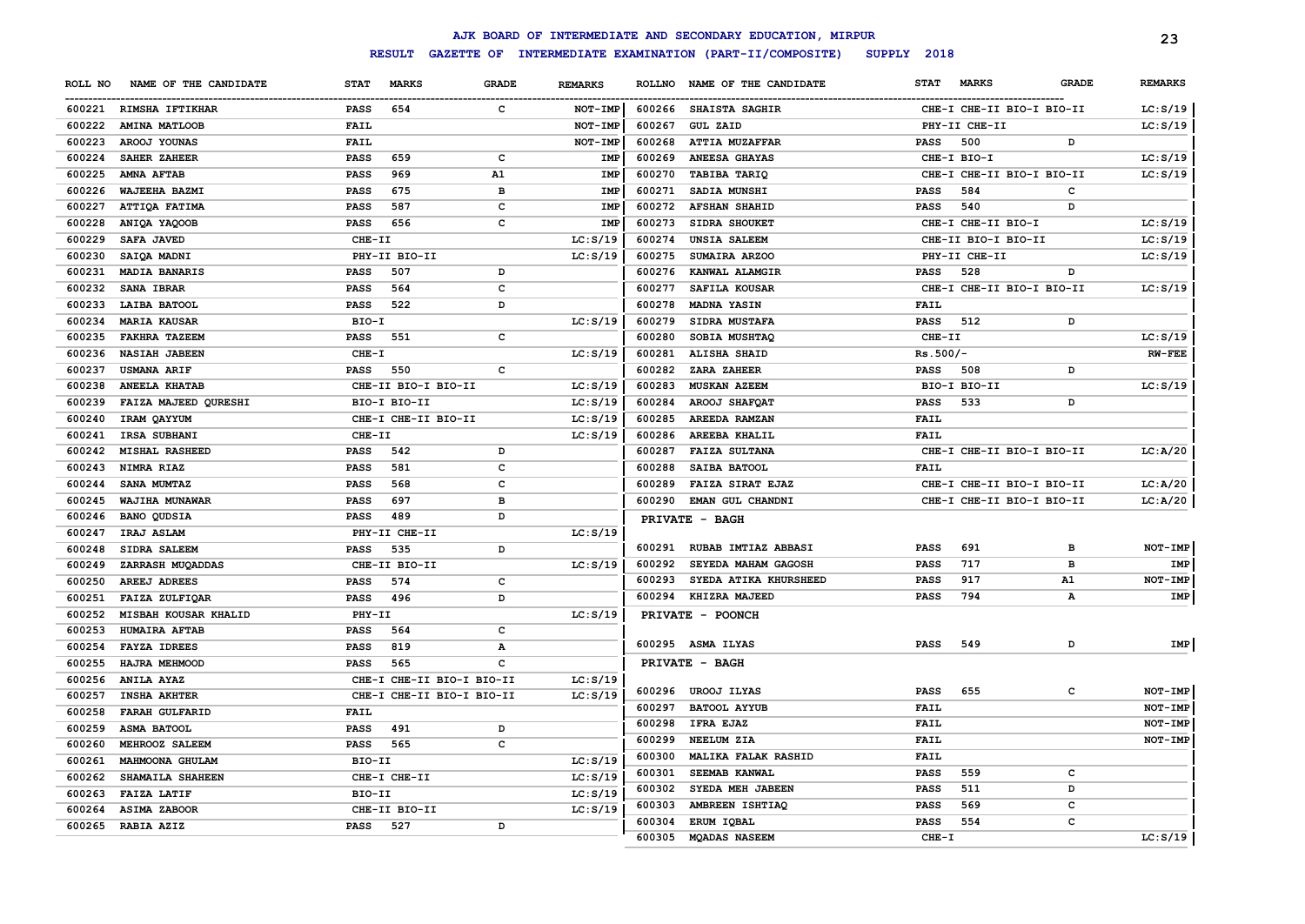|         |                        |              |                                    |              |                |               | AJK BOARD OF INTERMEDIATE AND SECONDARY EDUCATION, MIRPUR |             |              |                | 24             |
|---------|------------------------|--------------|------------------------------------|--------------|----------------|---------------|-----------------------------------------------------------|-------------|--------------|----------------|----------------|
|         |                        |              | <b>RESULT</b><br><b>GAZETTE OF</b> |              |                |               | INTERMEDIATE EXAMINATION (PART-II/COMPOSITE)              | SUPPLY 2018 |              |                |                |
| ROLL NO | NAME OF THE CANDIDATE  | <b>STAT</b>  | <b>MARKS</b>                       | <b>GRADE</b> | <b>REMARKS</b> | <b>ROLLNO</b> | NAME OF THE CANDIDATE                                     | <b>STAT</b> | <b>MARKS</b> | <b>GRADE</b>   | <b>REMARKS</b> |
|         | 600306 QAMAR UN NISA   | <b>PASS</b>  | 482                                | D            |                |               | 600351 NAZIA MIR AKBAR                                    | <b>PASS</b> | 492          | D              |                |
| 600307  | <b>RUBAB KHURSHEED</b> | FAIL         |                                    |              |                | 600352        | LAIBA IQBAL                                               |             | PHY-II CHE-I |                | LC: A/20       |
| 600308  | SUNDUS EJAZ            |              |                                    |              | <b>R-LATER</b> | 600353        | MEHWISH IFTIKHAR                                          | <b>FAIL</b> |              |                |                |
| 600310  | <b>FOZIA RAFIQ</b>     | PASS         | 521                                | D            |                | 600354        | <b>HUSNA MANSOOR</b>                                      |             | PHY-II CHE-I |                | LC: A/20       |
| 600311  | ROBIA BAGUM            | $E-C-II$     |                                    |              | LC: S/19       | 600355        | ZAHEEN HALEEM                                             | $CHE-I$     |              |                | LC: A/20       |
| 600312  | <b>NOREEN QADEER</b>   | <b>PASS</b>  | 556                                | c            |                | 600356        | NAJMA LATIF                                               |             |              |                | <b>ABSENT</b>  |
| 600313  | SABA SHAFIQUE          | FAIL         |                                    |              |                | 600357        | NOOR UL HUDA BABAR                                        | $CHE-I$     |              |                | LC: A/20       |
| 600314  | <b>AIMAN GUL</b>       | <b>PASS</b>  | 546                                | D            |                | 600358        | <b>WIRDA WAHEED</b>                                       | <b>FAIL</b> |              |                |                |
| 600315  | <b>SUGHRA KANWAL</b>   | <b>PASS</b>  | 480                                | D            |                | 600359        | SOBIA SAGHIR                                              | <b>FAIL</b> |              |                |                |
| 600316  | SYEDA SIDRA SAJAD      |              | PHY-I PHY-II CHE-I CHE-II          |              | LC: S/19       | 600360        | QANDEEL BASHIR                                            |             |              |                | <b>ABSENT</b>  |
| 600317  | <b>BUSHRA SHAARIF</b>  | <b>PASS</b>  | 542                                | D            |                | 600361        | SYEDA ZARTASHA BATOOL                                     | <b>FAIL</b> |              |                |                |
| 600318  | <b>SAFA ARBAB</b>      | <b>PASS</b>  | 589                                | $\mathbf c$  |                | 600362        | SIDRA ARSHAD                                              |             |              |                | <b>ABSENT</b>  |
| 600319  | SAMMAN MUZAFFAR        |              | PHY-II CHE-I                       |              | LC: S/19       | 600363        | SADIA SHUJAH                                              | FAIL        |              |                |                |
| 600320  | SADIF NASEER           | CHE-I        |                                    |              | LC: S/19       | 600364        | SADAF KABIR                                               | <b>FAIL</b> |              |                |                |
| 600321  | RUQAYYA SHAHID         |              | PHY-II CHE-I CHE-II                |              | LC: S/19       | 600365        | <b>HUMA KABIR</b>                                         | <b>FAIL</b> |              |                |                |
| 600322  | KALSOOM FAROOQ         | $PHY-TI$     |                                    |              | LC: S/19       |               | PRIVATE - POONCH                                          |             |              |                |                |
| 600323  | <b>KHANSA BIBI</b>     | PHY-II       |                                    |              | LC: S/19       |               |                                                           |             |              |                |                |
| 600324  | HIRA RIAZ              | <b>PASS</b>  | 621                                | $\mathbf c$  |                | 600366        | MUQQADIS AYAZ                                             | <b>PASS</b> | 834          | А              | <b>IMP</b>     |
| 600325  | KIRAN KHALID           |              | PHY-II BIO-II                      |              | LC: S/19       | 600367        | ANAB SAGHIR                                               | <b>PASS</b> | 723          | $\overline{B}$ | <b>IMP</b>     |
| 600326  | <b>RABIA NASIM</b>     |              | PHY-I CHE-I                        |              | LC: S/19       | 600368        | MAMOONA SHIRAZ                                            | <b>PASS</b> | 624          | c              | <b>IMP</b>     |
| 600328  | ANAM JAVED             | PASS         | 550                                | $\mathbf c$  |                | 600369        | <b>JAVARIA</b>                                            | <b>FAIL</b> |              |                | NOT-IMP        |
| 600329  | SANA IRSHAD            | PHY-II       |                                    |              | LC: S/19       |               | 600370 KIRAN HANEEF                                       | <b>PASS</b> | 675          | в              | IMP            |
| 600330  | SAMERA SAJID           | <b>PASS</b>  | 460                                | D            |                |               | PRIVATE - SADHNUTI                                        |             |              |                |                |
| 600331  | ANUM MUMTAZ            | <b>PASS</b>  | 611                                | $\mathbf c$  |                |               |                                                           |             |              |                |                |
| 600333  | AMINA BIBI             |              | PHY-II BIO-I BIO-II                |              | LC: S/19       |               | 600371 FATIMA TASADDQUE                                   | <b>PASS</b> | 656          | c              | IMP            |
| 600334  | SANIA JAVED            | <b>PASS</b>  | 471                                | D            |                |               | PRIVATE - POONCH                                          |             |              |                |                |
| 600335  | SAYYDA NIMRA SULTAN    | <b>PASS</b>  | 570                                | $\mathbf c$  |                |               |                                                           |             |              |                |                |
| 600336  | <b>MARIA KHADIM</b>    | <b>PASS</b>  | 471                                | D            |                |               | 600372 SEHREEN BASHARAT                                   | <b>PASS</b> | 577          | C              | IMP            |
| 600337  | <b>FATIMA KHALIL</b>   |              | CHE-I BIO-I                        |              | LC: S/19       |               | 600373 ALVEENA SHAFQAT                                    | <b>PASS</b> | 626          | c              | IMP            |
| 600338  | HASINA ARIF            | <b>PASS</b>  | 525                                | D            |                |               | PRIVATE - SADHNUTI                                        |             |              |                |                |
| 600339  | <b>AIMAN JAVED</b>     |              | PHY-I PHY-II CHE-I                 |              | LC: S/19       |               |                                                           |             |              |                |                |
| 600340  | FARHANA ISLAM          |              | PHY-I PHY-II CHE-I                 |              | LC: S/19       |               | 600374 AREEBA ABID                                        | <b>PASS</b> | 796          | А              | <b>NOT-IMP</b> |
| 600341  | <b>AMINA AFSAR</b>     | CHE-I        |                                    |              | LC: S/19       |               | PRIVATE - POONCH                                          |             |              |                |                |
| 600342  | HIFZA ARSHAD           | <b>PASS</b>  | 613                                | c            |                | 600375        | <b>NOSHABA HUSSAIN</b>                                    |             | CHE-II BIO-I |                | LC: S/19       |
| 600343  | <b>HAJIRA SHAUKAT</b>  |              | PHY-II BIO-I                       |              | LC: S/19       | 600376        | SHEBA ARIF                                                | <b>PASS</b> | 594          | C              |                |
|         | PRIVATE - POONCH       |              |                                    |              |                | 600377        | <b>SOBIA NAZEER</b>                                       | <b>PASS</b> | 559          | c              |                |
|         |                        |              |                                    |              |                | 600378        | ZEBA ZIAFAT                                               | CHE-II      |              |                | LC: S/19       |
|         | 600344 AZBA ALI AZHAR  | <b>PASS</b>  | 610                                | c            |                | 600379        | NIMRA BASHIR AWAN                                         | <b>PASS</b> | 612          | c              |                |
|         | PRIVATE - BAGH         |              |                                    |              |                |               | 600380 LAIBA RANI                                         | <b>PASS</b> | 452          | D              |                |
|         |                        |              |                                    |              |                |               |                                                           |             |              |                |                |
|         | 600345 MAHNOOR NAWAZ   |              | PHY-I PHY-II                       |              | LC: S/19       |               | PRIVATE - HAVELI                                          |             |              |                |                |
| 600346  | HADIQA NAZIR           | <b>PASS</b>  | 490                                | D            |                |               | 600381 FOUZIA HABIB                                       | <b>PASS</b> | 532          | D              |                |
| 600347  | SEHRISH BATOOL         | PASS         | 714                                | $\, {\bf B}$ |                |               |                                                           |             |              |                |                |
| 600348  | REEDA RAZZAQ           | $Rs.500/-$   |                                    |              | <b>RW-FEE</b>  |               | PRIVATE - POONCH                                          |             |              |                |                |
| 600349  | SAMIA KASEER           | $E - C - II$ |                                    |              | LC: S/19       |               | 600382 MALKA MEHMOOD                                      | <b>PASS</b> | 535          | D              |                |
| 600350  | <b>RABIA INSAF</b>     | BIO-I        |                                    |              | LC: S/19       |               |                                                           |             |              |                |                |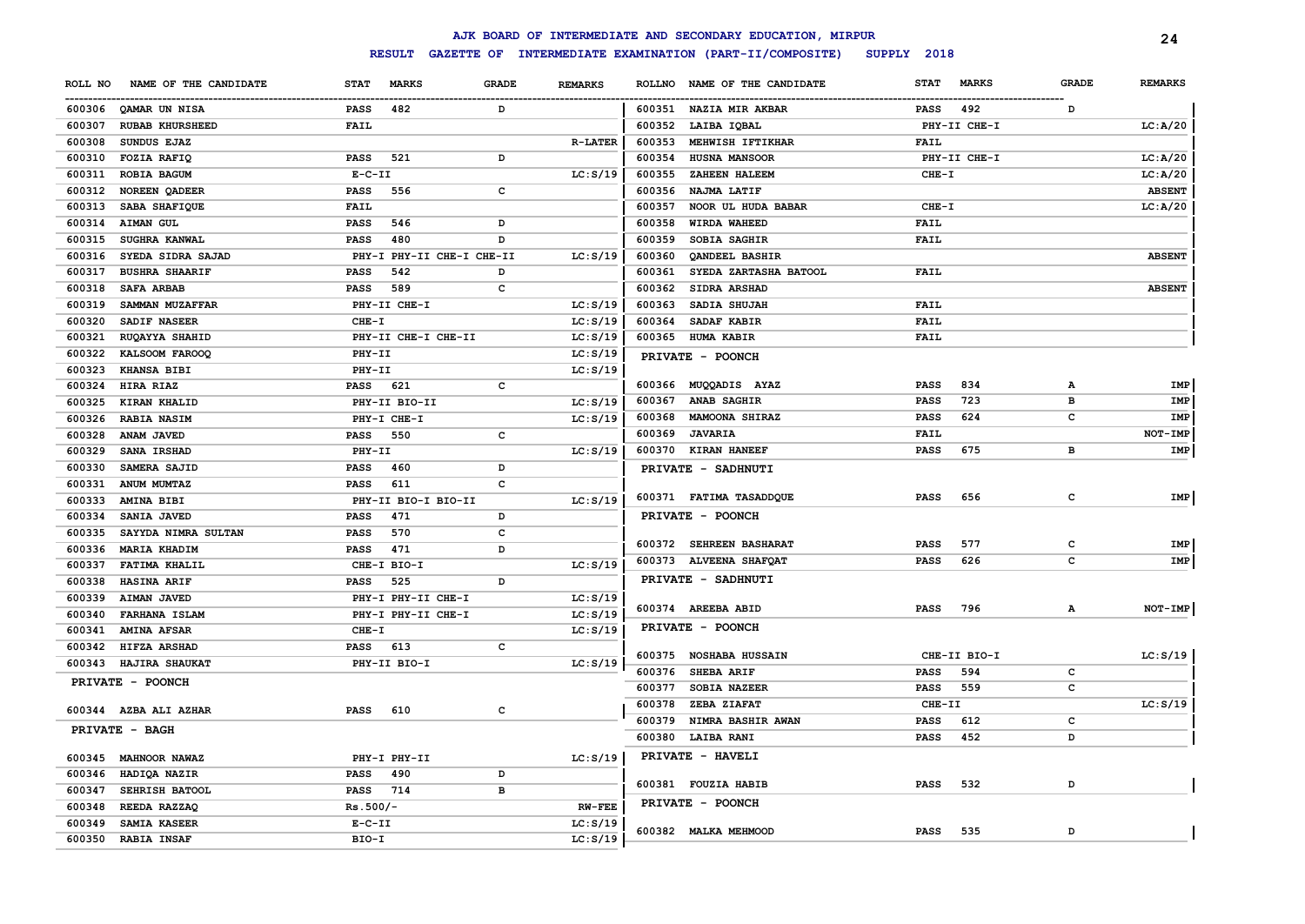|         |                          |             |               |              |                |        | AJK BOARD OF INTERMEDIATE AND SECONDARY EDUCATION, MIRPUR |             |               |              | 25             |
|---------|--------------------------|-------------|---------------|--------------|----------------|--------|-----------------------------------------------------------|-------------|---------------|--------------|----------------|
|         |                          |             | <b>RESULT</b> |              |                |        | GAZETTE OF INTERMEDIATE EXAMINATION (PART-II/COMPOSITE)   | SUPPLY 2018 |               |              |                |
| ROLL NO | NAME OF THE CANDIDATE    | <b>STAT</b> | <b>MARKS</b>  | <b>GRADE</b> | <b>REMARKS</b> |        | ROLLNO NAME OF THE CANDIDATE                              | <b>STAT</b> | <b>MARKS</b>  | <b>GRADE</b> | <b>REMARKS</b> |
|         | 600383 MAQADAS KHURSHEED | <b>PASS</b> | 602           | $\mathbf c$  |                |        | PRIVATE - SADHNUTI                                        |             |               |              |                |
| 600384  | <b>RUBA ASLAM</b>        | <b>PASS</b> | 525           | D            |                |        |                                                           |             |               |              |                |
| 600385  | MOMNA IMTIAZ             | <b>PASS</b> | 547           | D            |                |        | 600421 RABIA MANSHA                                       | <b>PASS</b> | 512           | D            |                |
| 600386  | HAMNA BIBI               | <b>PASS</b> | 534           | D            |                |        | PRIVATE - POONCH                                          |             |               |              |                |
| 600387  | ZINAB BAKHTAWAR          | $CHE-T$     |               |              | LC: S/19       |        |                                                           |             |               |              |                |
| 600388  | SHANZA YASEEN            | <b>PASS</b> | 607           | c            |                |        | 600422 MUQADAS ASHIQ                                      | <b>PASS</b> | 476           | D            |                |
| 600389  | <b>UROOSA SHARIF</b>     | BIO-I       |               |              | LC: S/19       | 600423 | <b>SHAMSA MUNIR</b>                                       | PASS        | 520           | D            |                |
| 600390  | AREEJ MAJEED             | <b>PASS</b> | 570           | c            |                | 600424 | <b>ATIA ARAF</b>                                          | <b>PASS</b> | 475           | D            |                |
| 600391  | SAMIYYA RAZZAQ           | PASS        | 546           | D            |                | 600425 | FOZIA QAYYUM                                              |             | CHE-II BIO-II |              | LC: S/19       |
| 600392  | SHAMSA MUMTAZ            | $CHE-I$     |               |              | LC: S/19       | 600426 | <b>MARIA MEHMOOD</b>                                      | PASS        | 525           | D            |                |
| 600393  | <b>SAFIA SHARIF</b>      | <b>PASS</b> | 576           | c            |                | 600427 | HALEEMA MAHMOOD                                           | <b>PASS</b> | 565           | с            |                |
| 600394  | KAINAT HAMEED            | PASS        | 507           | D            |                | 600428 | <b>MISBAH FATIMA</b>                                      | PASS        | 534           | D            |                |
| 600395  | ZAIBA KHALEEL            | PASS        | 523           | D            |                | 600429 | <b>MAIMUNA KHALID</b>                                     |             | CHE-II BIO-II |              | LC: S/19       |
| 600396  | SHUMAILA SABIR           | PASS        | 588           | c            |                | 600430 | NAYAB ISHAQ                                               | BIO-I       |               |              | LC: S/19       |
| 600397  | SABILA KHATOON           | PASS        | 633           | c            |                | 600431 | SARA TARIQ                                                | <b>PASS</b> | 595           | c            |                |
| 600398  | AIZA AMIR                |             | CHE-I CHE-II  |              | LC: S/19       | 600432 | MARIYAM MURTAZA                                           | <b>PASS</b> | 488           | D            |                |
| 600399  | <b>MISBAH HABIB</b>      | <b>PASS</b> | 479           | D            |                | 600433 | SAIMA KAUSAR                                              | BIO-II      |               |              | LC: S/19       |
| 600400  | ALEEZA BIBI              | PASS        | 555           | $\mathbf{C}$ |                | 600434 | SUMMAIRA YOUSAF                                           | <b>FAIL</b> |               |              |                |
| 600401  | <b>LAIBA ZUBAIR</b>      | PASS        | 537           | D            |                |        | PRIVATE - SADHNUTI                                        |             |               |              |                |
| 600402  | SARAH MUMTAZ             | PASS        | 550           | $\mathbf{C}$ |                |        |                                                           |             |               |              |                |
| 600403  | <b>SANA HANIF</b>        | PASS        | 566           | c            |                |        | 600435 FAIZA SHABBER                                      | <b>FAIL</b> |               |              |                |
| 600404  | MEHMOONA ZAHEER          | PASS        | 549           | D            |                |        | PRIVATE - POONCH                                          |             |               |              |                |
| 600405  | <b>UROOSA AZAM</b>       | PASS        | 556           | c            |                |        |                                                           |             |               |              |                |
| 600406  | AQSA ALI                 | <b>FAIL</b> |               |              |                |        | 600436 KAINAAT ARIF                                       | <b>FAIL</b> |               |              |                |
| 600407  | ANSA KHALID              | PASS        | 512           | D            |                | 600437 | <b>IQRA NAFEES</b>                                        |             | PHY-I PHY-II  |              | LC: A/20       |
| 600408  | IQRA MAQSOOD             | PHY-II      |               |              | LC: S/19       | 600438 | <b>UMIMA MUSTAFA</b>                                      |             | PHY-II BIO-II |              | LC: A/20       |
| 600409  | <b>FARHAT FATIMA</b>     | <b>PASS</b> | 503           | D            |                | 600439 | <b>AQSA HAMAD</b>                                         | <b>FAIL</b> |               |              |                |
|         | PRIVATE - SADHNUTI       |             |               |              |                | 600440 | ALISHBA MASOOD                                            | BIO-I       |               |              | LC: A/20       |
|         |                          |             |               |              |                | 600441 | WARDA TARIQ                                               | <b>FAIL</b> |               |              |                |
|         | 600410 ALISHA ASHRAF     | $CHE-T$     |               |              | LC: S/19       |        | 600442 AALIA ASGHIR                                       | PST BIO-I   |               |              | LC: A/20       |
|         | PRIVATE - POONCH         |             |               |              |                |        | PRIVATE - SADHNUTI                                        |             |               |              |                |
|         | 600411 UMNA MUSTAFA      |             | CHE-I CHE-II  |              | LC: S/19       | 600443 | <b>AATIKA NISAR</b>                                       | <b>PASS</b> | 694           | в            | NOT-IMP        |
|         | PRIVATE - SADHNUTI       |             |               |              |                | 600444 | UROOJ GUL                                                 | <b>PASS</b> | 777           | А            | IMP            |
|         |                          |             |               |              |                | 600445 | SADAF JAMIL                                               | CHE-II      |               |              | LC: S/19       |
|         | 600412 ANEESA IFTIKHAR   | PASS        | 538           | D            |                | 600446 | <b>BUSHRA AZAD</b>                                        | <b>PASS</b> | 530           | D            |                |
|         | PRIVATE - POONCH         |             |               |              |                | 600447 | <b>HINA ABID</b>                                          | <b>PASS</b> | 486           | D            |                |
|         |                          |             |               |              |                | 600448 | <b>MARIA ILYAS</b>                                        | <b>PASS</b> | 488           | D            |                |
| 600413  | <b>DUR E NAJAF</b>       | PASS        | 516           | D            |                | 600449 | <b>BUSHRA KOSAR</b>                                       | <b>PASS</b> | 628           | c            |                |
| 600414  | <b>RAFIA-RASHEED</b>     | <b>PASS</b> | 636           | c            |                |        | 600450 AYESHA AKRAM                                       | <b>PASS</b> | 532           | D            |                |
| 600415  | KISHWAR SHAHEEN          | <b>PASS</b> | 569           | c            |                |        | PRIVATE - POONCH                                          |             |               |              |                |
| 600416  | <b>MARYAM SALEEM</b>     | PASS        | 539           | D            |                |        |                                                           |             |               |              |                |
| 600417  | <b>MARIA SHAPAL</b>      | <b>PASS</b> | 570           | $\mathbf c$  |                |        | 600451 IQRA SADDIQUE                                      | <b>FAIL</b> |               |              |                |
| 600418  | <b>INSHA TALEEM</b>      | BIO-II      |               |              | LC: S/19       |        | PRIVATE - SADHNUTI                                        |             |               |              |                |
| 600419  | <b>ALIZA SAEED</b>       | <b>FAIL</b> |               |              |                |        |                                                           |             |               |              |                |
| 600420  | SALIHA NOOR              | <b>PASS</b> | 502           | D            |                |        | 600452 HUMA NASEEM                                        | $CHE-T$     |               |              | LC: S/19       |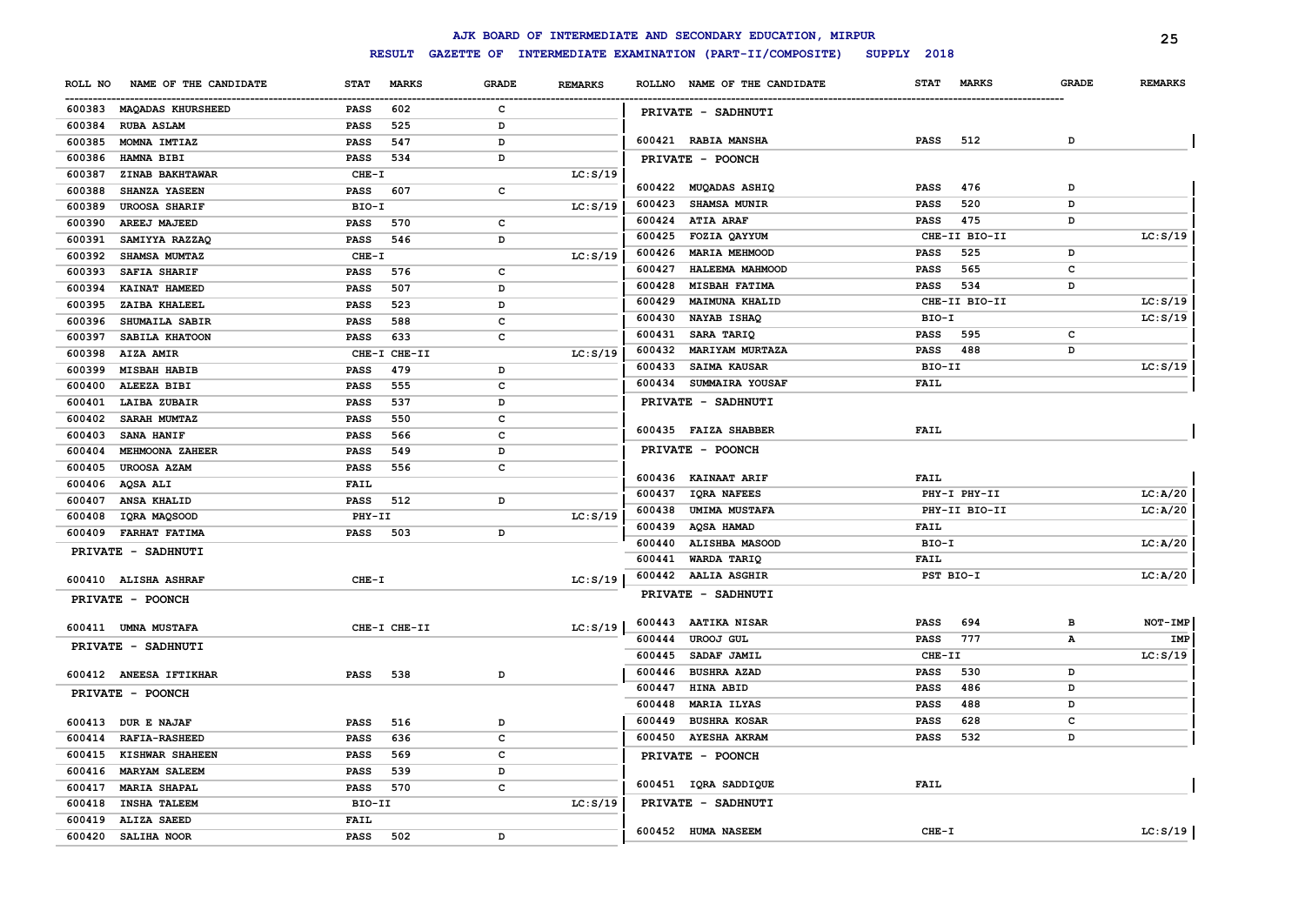|                                                  |                                          |              |                |                  | AJK BOARD OF INTERMEDIATE AND SECONDARY EDUCATION, MIRPUR |                         |                     |              | 26             |
|--------------------------------------------------|------------------------------------------|--------------|----------------|------------------|-----------------------------------------------------------|-------------------------|---------------------|--------------|----------------|
|                                                  | <b>RESULT</b>                            |              |                |                  | GAZETTE OF INTERMEDIATE EXAMINATION (PART-II/COMPOSITE)   | SUPPLY 2018             |                     |              |                |
| NAME OF THE CANDIDATE<br>ROLL NO                 | <b>STAT</b><br><b>MARKS</b>              | <b>GRADE</b> | <b>REMARKS</b> | <b>ROLLNO</b>    | NAME OF THE CANDIDATE                                     | <b>STAT</b>             | <b>MARKS</b>        | GRADE        | <b>REMARKS</b> |
| 600453 MARIA BASHIR                              | 438<br><b>PASS</b>                       | Е            |                |                  | 600481 BUSHRA ZIA                                         |                         | CHE-I CHE-II        |              | LC: S/19       |
| 600454 BUSHRA SALEEM                             | PASS<br>543                              | D            |                | 600482           | <b>ASMAA LATEEF</b>                                       | CHE-II                  |                     |              | LC: S/19       |
| PRIVATE - POONCH                                 |                                          |              |                | 600483           | <b>KUBRA SALEEM</b>                                       | <b>PASS</b>             | 545                 | D            |                |
|                                                  |                                          |              |                | 600484           | AMBER SHAFI                                               | <b>PASS</b>             | 549                 | D            |                |
| 600455 MISBAH ISAHQ                              | <b>PASS</b><br>438                       | E            |                | 600485           | KAUMAL HAMDANI                                            | <b>PASS</b>             | 508                 | D            |                |
| PRIVATE - SADHNUTI                               |                                          |              |                | 600486           | <b>MARYUM GHAFOOR</b>                                     | PASS                    | 517                 | D            |                |
|                                                  |                                          |              |                | 600487           | MISBAH NAZIR                                              | <b>PASS</b>             | 560                 | с            |                |
| 600456 HINA ASHRAF                               | CHE-I CHE-II                             |              | LC:A/19        | 600488           | NIMRA SHAFIQUE                                            | PASS                    | 874                 | А            |                |
| 600457<br>REEHANA KOUSAR                         | 558<br><b>PASS</b>                       | $\mathbf c$  |                | 600489           | <b>FATIMA ASIF</b>                                        | $CHE-T$                 |                     |              | LC: S/19       |
| SHAMSA KANWAL<br>600458<br>AZKA YOUSIF<br>600459 | CHE-I CHE-II BIO-I<br>521<br><b>PASS</b> | D            | LC: S/19       | 600490           | <b>JAVERIA MUNEER</b>                                     | <b>PASS</b>             | 559                 | $\mathbf c$  |                |
| SAHIBA SABEER<br>600460                          | BIO-I                                    |              |                | 600491           | SADIQA AZAD                                               | CHE-II                  |                     |              | LC: S/19       |
| 600461<br>TUBA SHAHZADI                          | <b>FAIL</b>                              |              | LC: S/19       | 600492           | <b>RABIA BIBI</b>                                         | <b>PASS</b>             | 529                 | D            |                |
| SANA RIAZ<br>600462                              | CHE-II                                   |              | LC: S/19       | 600493           | NIMRA NISAR                                               | <b>PASS</b>             | 599                 | c            |                |
| <b>BENISH SHAHEEN</b><br>600463                  | <b>FAIL</b>                              |              |                | 600494           | SHANZA RIAZ                                               | <b>PASS</b>             | 657                 | c            |                |
|                                                  |                                          |              |                | 600495           | <b>RABIA ANWAR</b>                                        |                         | CHE-I CHE-II        |              | LC: S/19       |
| PRIVATE - POONCH                                 |                                          |              |                | 600496           | <b>UMMARA ZUBAIR</b>                                      |                         | E-C-II CHE-I CHE-II |              | LC: S/19       |
| 600464 ZAIBA NAZIR                               | 484<br><b>PASS</b>                       | D            |                | 600497           | MOMINA HAKAM                                              |                         | CHE-I CHE-II        | D            | LC: S/19       |
| PRIVATE - NEELUM                                 |                                          |              |                | 600498<br>600499 | ZARISH IRSHAD                                             | <b>PASS</b><br>$CHE-TI$ | 491                 |              | LC: S/19       |
|                                                  |                                          |              |                |                  | <b>AQSA TASLEEM</b>                                       |                         |                     |              |                |
| 600465<br><b>SAMAN BASHIR</b>                    |                                          |              | <b>ABSENT</b>  |                  | PRIVATE - HAVELI                                          |                         |                     |              |                |
| ATIQA SHABBIR<br>600466                          | 522<br><b>PASS</b>                       | D            |                | 600500           | SYEDA WARDA BATOOL BUKHARI                                | <b>PASS</b>             | 728                 | в            | IMP            |
| 600467<br>MUNEEBA BUTT                           | 593<br><b>PASS</b>                       | c            |                | 600501           | NAZISH RAFIQUE                                            | <b>PASS</b>             | 558                 | C            |                |
| ATTIYA NASEER RAJA<br>600468                     | 553<br>PASS                              | $\mathbf c$  |                | 600502           | HALEEMA NOREEN                                            | <b>PASS</b>             | 610                 | c            |                |
| 600469<br>RIFAT ALTAF                            | CHE-II                                   |              | LC: S/19       | 600503           | TAYEBA SADIQ                                              | <b>PASS</b>             | 564                 | $\mathbf c$  |                |
| 600470<br>KHUMAIRA JAMEED                        | <b>PASS</b><br>504                       | D            |                | 600504           | MEHWISH MUSHTAQ                                           | <b>PASS</b>             | 579                 | $\mathbf c$  |                |
| 600471<br>SADIA ALI                              | <b>PASS</b><br>436                       | E            |                | 600505           | SYEDA SOBIA GILLANI                                       | <b>PASS</b>             | 592                 | $\mathbf c$  |                |
| ANIQA USMAN<br>600472                            | PHY-II                                   |              | LC: S/19       | 600506           | SYEDA SARA BATOOL BUKHARI                                 | CHE-II                  |                     |              | LC: S/19       |
| 600473<br>KOMAL AHMAD                            | 488<br><b>PASS</b>                       | D            |                | 600507           | <b>UROOSA KHAN</b>                                        | <b>PASS</b>             | 525                 | D            |                |
| 600474<br>FOZIA KAZIM                            | 660<br><b>PASS</b>                       | B            |                | 600508           | SYEDA MEHWISH SHERAZI                                     | <b>PASS</b>             | 640                 | $\mathbf c$  |                |
| 600475<br>ANIQA BI BI                            | PHY-I PHY-II BIO-II                      |              | LC: S/19       | 600509           | SANUM JAVEED                                              |                         | PHY-II CHE-I CHE-II |              | LC: S/19       |
| PRIVATE - HATTIAN                                |                                          |              |                | 600510           | LUBNA KHALID                                              | <b>PASS</b>             | 553                 | c            |                |
| 600476 MUNAZA NAZ                                | PASS<br>505                              | D            | IMP            |                  | 600511 ALIA ZABAIR                                        | <b>PASS</b>             | 622                 | c            |                |
| PRIVATE - MUZAFFARABAD                           |                                          |              |                |                  | 600512 ANEEQA NAZ                                         | <b>PASS</b>             | 611                 | $\mathbf c$  |                |
|                                                  |                                          |              |                |                  | PRIVATE - NEELUM                                          |                         |                     |              |                |
| 600477 NAFIA NOOR                                | <b>PASS</b><br>864                       | Α            | IMP            |                  | 600514 SHAZIA TANVEER                                     | $Rs.500/-$              |                     |              | $RW-FEE$       |
| PRIVATE - HATTIAN                                |                                          |              |                |                  |                                                           |                         |                     |              |                |
|                                                  |                                          |              |                |                  | PRIVATE - POONCH                                          |                         |                     |              |                |
| 600478 LAIBA MANZOOR KIANI                       | CHE-I CHE-II                             |              | LC: S/19       |                  | 600516 SEEMAB ARIF                                        | BIO-II                  |                     |              | LC: S/19       |
| PRIVATE - MUZAFFARABAD                           |                                          |              |                |                  | PRIVATE - MIRPUR                                          |                         |                     |              |                |
|                                                  |                                          |              |                |                  |                                                           |                         |                     |              |                |
| 600479 MEMOONA RAUF                              | <b>PASS</b><br>604                       | C            |                |                  | 600518 RIMSHA SABIR                                       | <b>FAIL</b>             |                     |              |                |
| PRIVATE - HATTIAN                                |                                          |              |                |                  | PRIVATE - NEELUM                                          |                         |                     |              |                |
| 600480 MARYUM TAHIR                              | CHE-I CHE-II                             |              | LC: S/19       |                  |                                                           |                         |                     |              |                |
|                                                  |                                          |              |                |                  | 600520 SOBIA LALDIN                                       | <b>PASS</b>             | 517                 | <sub>D</sub> |                |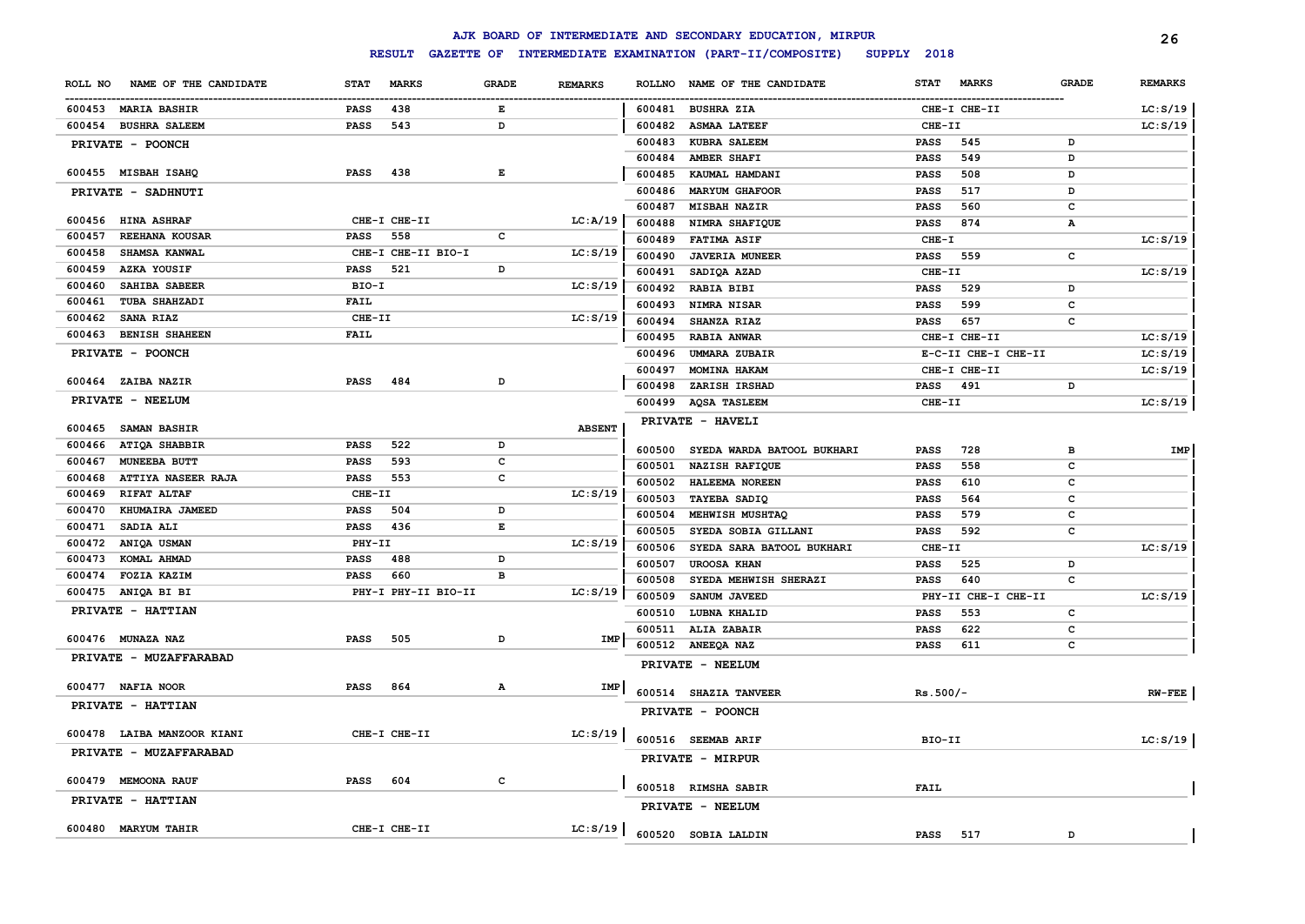|                                       |             |               |              |                |        | AJK BOARD OF INTERMEDIATE AND SECONDARY EDUCATION, MIRPUR |             |                           |              | 27             |
|---------------------------------------|-------------|---------------|--------------|----------------|--------|-----------------------------------------------------------|-------------|---------------------------|--------------|----------------|
|                                       |             | <b>RESULT</b> |              |                |        | GAZETTE OF INTERMEDIATE EXAMINATION (PART-II/COMPOSITE)   | SUPPLY 2018 |                           |              |                |
| NAME OF THE CANDIDATE<br>ROLL NO      | <b>STAT</b> | <b>MARKS</b>  | <b>GRADE</b> | <b>REMARKS</b> |        | ROLLNO NAME OF THE CANDIDATE                              | <b>STAT</b> | <b>MARKS</b>              | <b>GRADE</b> | <b>REMARKS</b> |
| GOVT DEGREE COLLEGE ISLAMGARH, MIRPUR |             |               |              |                |        | PRIVATE - MUZAFFARABAD                                    |             |                           |              |                |
| 605001 MUHAMMAD SHAHZAD               | <b>FAIL</b> |               |              |                |        | 605019 AFZAL AHMED                                        | <b>PASS</b> | 498                       | $\mathbf{D}$ |                |
| GOVT DEGREE COLLEGE, BHIMBER.         |             |               |              |                |        | 605020 BASHARAT IQBAL                                     | <b>PASS</b> | 449                       | D            |                |
|                                       |             |               |              |                |        | PRIVATE - NEELUM                                          |             |                           |              |                |
| 605002 MUHAMMAD FAHIM IFRAHIM         | <b>FAIL</b> |               |              |                |        |                                                           |             |                           |              |                |
| DEGREE COLLEGE RAWALAKOT POONCH       |             |               |              |                |        | 605021 RAJA DANIAL AZAM                                   | <b>PASS</b> | 502                       | D            |                |
| 605003 MUNEEB ULLAH                   | PASS        | 610           | $\mathbf c$  |                |        | PRIVATE - MUZAFFARABAD                                    |             |                           |              |                |
| PRIVATE - MUZAFFARABAD                |             |               |              |                |        | 605022 AMREIZ AHMAD                                       | <b>PASS</b> | 497                       | D            |                |
|                                       |             |               |              |                | 605023 | MUHAMMAD ZEESHAN                                          |             | CHE-II BIO-II             |              | LC: S/19       |
| 605004 ABDUR REHMAN ZAFFAR            | <b>PASS</b> | 616           | c            | IMP            | 605024 | MUHAMMAD ANEES ANWAR                                      | PASS        | 497                       | D            |                |
| PRIVATE - NEELUM                      |             |               |              |                | 605025 | <b>RAJA NAWAZ KABEER</b>                                  |             | CHE-I CHE-II              |              | LC: S/19       |
|                                       |             |               |              |                |        | 605026 MUHAMMAD IRFAN                                     |             | CHE-I CHE-II              |              | LC: S/19       |
| 605005 ABDUL UR RAOUF                 | <b>PASS</b> | 647           | c            | NOT-IMP        | 605027 | KASHIF ZAHEED                                             |             | CHE-II BIO-II             |              | LC: S/19       |
| PRIVATE - MUZAFFARABAD                |             |               |              |                | 605028 | <b>SHAHZAIB</b>                                           | CHE-II      |                           |              | LC: S/19       |
| 605006 RAJA UMAR ANWAR                | <b>FAIL</b> |               |              | NOT-IMP        | 605029 | SAAD UR RAHMAN                                            | <b>FAIL</b> |                           |              |                |
| PRIVATE - NEELUM                      |             |               |              |                | 605030 | ADEEL MANZOOR                                             | <b>PASS</b> | 594                       | c            |                |
|                                       |             |               |              |                | 605031 | <b>HAMZA KHALID</b>                                       | <b>PASS</b> | 497                       | D            |                |
| 605007 SYED ZAHEER UD DIN SHAH        | <b>FAIL</b> |               |              | NOT-IMP        |        | 605032 USMAN SADIQUE                                      |             | PHY-I CHE-I CHE-II        |              | LC: S/19       |
| 605008<br>NAVEED WALAYAT MUGHAL       | <b>FAIL</b> |               |              | NOT-IMP        |        | 605033 ATIQUE RAFIQUE                                     | <b>PASS</b> | 493                       | D            |                |
| PRIVATE - MUZAFFARABAD                |             |               |              |                |        | PRIVATE - NEELUM                                          |             |                           |              |                |
| 605009 ABID BUTT                      | <b>PASS</b> | 758           | в            | NOT-IMP        |        | 605034 AMIR AWAN                                          | <b>FAIL</b> |                           |              |                |
| PRIVATE - HAVELI                      |             |               |              |                |        | 605035 KHAWAJA RASHID MEHMOOD                             | <b>PASS</b> | 488                       | D            |                |
|                                       |             |               |              |                |        | PRIVATE - MUZAFFARABAD                                    |             |                           |              |                |
| 605010 SYED TAHA HUSSAIN NAQVI        | <b>PASS</b> | 539           | D            | IMP            |        | 605036 AHMAD ALI                                          |             | PHY-I PHY-II CHE-I CHE-II |              | LC: S/19       |
| PRIVATE - NEELUM                      |             |               |              |                |        | 605037 MOEEZ AHMED                                        | <b>PASS</b> | 551                       | c            |                |
|                                       |             |               |              |                |        | 605038 IBRAR AHMED BUTT                                   |             | CHE-I CHE-II              |              | LC: S/19       |
| 605011 MUHAMMAD NASEER IQBAL          | <b>PASS</b> | 530           | D            | IMP            | 605039 | MUHAMMAD ATIQUE                                           |             | PHY-I PHY-II              |              | LC: S/19       |
| PRIVATE - MUZAFFARABAD                |             |               |              |                | 605040 | QAZI ANEEQ AHMED                                          | <b>PASS</b> | 537                       | D            |                |
| 605012 RAJA USAMA ALI                 | <b>PASS</b> | 663           | в            | <b>IMP</b>     |        | 605041 GHAZANFAR ALI                                      |             | CHE-I CHE-II              |              | LC: S/19       |
| 605013<br>WAQAR SAEED                 | PASS        | 533           | D            |                | 605042 | <b>NOSHAD AKBAR</b>                                       |             | CHE-I CHE-II BIO-II       |              | LC: S/19       |
| 605014 ZEESHAN SHAREEF                | <b>FAIL</b> |               |              |                |        | 605043 SYED WAQAR HUSSAIN SHAH                            |             | PHY-II CHE-I CHE-II       |              | LC: S/19       |
| PRIVATE - NEELUM                      |             |               |              |                |        | 605044 SYED AWAIS GILLANI                                 | <b>PASS</b> | 504                       | D            |                |
|                                       |             |               |              |                |        | PRIVATE - OTHERS                                          |             |                           |              |                |
| 605015 RAJA KHUSHNOOD RAFIQUE         | <b>PASS</b> | 467           | D            |                | 605045 | <b>KHAWAJA SAMI TANVEER</b>                               | PASS        | 505                       | D            |                |
| 605016 MUDASSAR AKRAM                 | <b>PASS</b> | 513           | D            |                |        | PRIVATE - MUZAFFARABAD                                    |             |                           |              |                |
| PRIVATE - MUZAFFARABAD                |             |               |              |                |        |                                                           |             |                           |              |                |
| 605017 UMER SHABIR                    | <b>PASS</b> | 585           | c            |                |        | 605046 ZEESHAN QURESHI                                    |             | CHE-II BIO-II             |              | LC: S/19       |
| PRIVATE - HATTIAN                     |             |               |              |                |        | 605047 SAQIB MIRZA                                        |             | CHE-I CHE-II BIO-I BIO-II |              | LC: S/19       |
|                                       |             |               |              |                | 605048 | <b>BILAL BUTT</b>                                         | <b>PASS</b> | 520                       | D            |                |
| 605018 KALEEM ASHIQ                   | CHE-II      |               |              | LC: S/19       |        | 605049 SHERAZ RAZZAQ                                      | <b>PASS</b> | 511                       | D            |                |
|                                       |             |               |              |                | 605050 | ZEESHAN BASHIR                                            | <b>PASS</b> | 495                       | D            |                |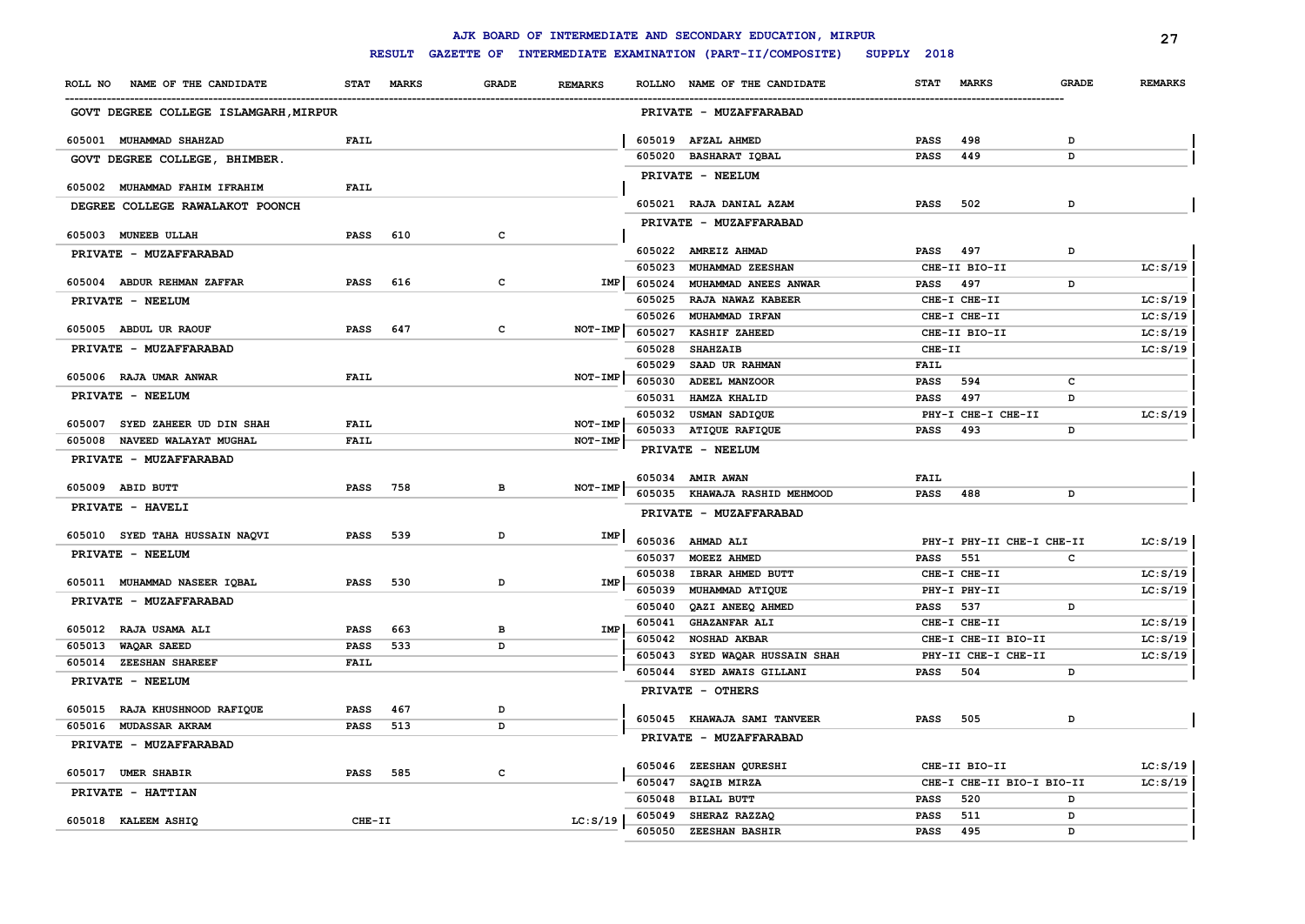|                                     |                             |                                |               | AJK BOARD OF INTERMEDIATE AND SECONDARY EDUCATION, MIRPUR |                           |                           |              | 28                  |
|-------------------------------------|-----------------------------|--------------------------------|---------------|-----------------------------------------------------------|---------------------------|---------------------------|--------------|---------------------|
|                                     | <b>RESULT</b>               |                                |               | GAZETTE OF INTERMEDIATE EXAMINATION (PART-II/COMPOSITE)   | SUPPLY 2018               |                           |              |                     |
| ROLL NO<br>NAME OF THE CANDIDATE    | <b>STAT</b><br><b>MARKS</b> | <b>GRADE</b><br><b>REMARKS</b> | <b>ROLLNO</b> | NAME OF THE CANDIDATE                                     | <b>STAT</b>               | <b>MARKS</b>              | <b>GRADE</b> | <b>REMARKS</b>      |
| 605051<br>MUHAMMAD ZUBAIR HUSSAIN   | PHY-II BIO-II               | LC: S/19                       |               | 605085 TAMOOR ALI                                         |                           | CHE-I CHE-II              |              | LC: S/19            |
| 605052<br>MUHAMMAD AWAIS            | BIO-I BIO-II                | LC: S/19                       |               | PRIVATE - MIRPUR                                          |                           |                           |              |                     |
| 605053<br><b>SAHEED ABBASI</b>      | <b>PASS</b><br>489          | D                              |               |                                                           |                           |                           |              |                     |
| 605054<br>AYAZ USMANI               | PHY-I PHY-II CHE-I          | LC: S/19                       |               | 605086 ARSLAN WAHEED                                      | <b>PASS</b>               | 490                       | D            |                     |
| 605055<br>SAMEER QURESHI            | PHY-II CHE-II               | LC: S/19                       | 605087        | MUHAMMAD HAFEEZUL REHMAN PASHA                            |                           | CHE-II BIO-II             |              | LC: S/19            |
| 605056<br>HUSNAIN ALI QURESHI       | PHY-II CHE-II               | LC: S/19                       | 605088        | QASIM TAZEEM                                              | <b>PASS</b>               | 517                       | D            |                     |
| 605057<br>RIZWAN AHMED              | FAIL                        |                                | 605089        | <b>AURANGZAIB</b>                                         |                           | PHY-I PHY-II CHE-I CHE-II |              | LC: A/20            |
| 605058<br>SAQIB SAIN                | 504<br><b>PASS</b>          | D                              |               | PRIVATE - BHIMBER                                         |                           |                           |              |                     |
| 605059<br><b>MUHAMMAD ASLAM</b>     | 518<br>PASS                 | D                              |               |                                                           |                           |                           |              |                     |
| 605060<br>HAMAD ALI                 | CHE-I CHE-II                | LC: S/19                       | 605090        | <b>USAMA RAHMAN</b>                                       | <b>PASS</b>               | 619                       | c            | NOT-IMP             |
| PRIVATE - NEELUM                    |                             |                                | 605091        | MUHAMMAD TOUSEEF AFZAL                                    | <b>PASS</b>               | 622                       | $\mathbf c$  | IMP                 |
|                                     |                             |                                | 605092        | <b>AFRASIAB JAVED</b>                                     | <b>PASS</b>               | 876                       | А            | IMP                 |
| 605061 SYED SAQIB ALI NAQVI         | 558<br><b>PASS</b>          | $\mathbf{C}$                   | 605093        | MUHAMMAD SHABBIR                                          | <b>FAIL</b>               |                           |              | NOT-IMP             |
| PRIVATE - MUZAFFARABAD              |                             |                                | 605094        | AMMAD AHMAD                                               | BIO-II                    |                           |              | LC: S/19            |
|                                     |                             |                                | 605095        | <b>TAIMUR SULTAN</b>                                      | <b>PASS</b>               | 461                       | D            |                     |
| MUHAMMAD RAFAQIT<br>605062          | CHE-II BIO-II               | LC: S/19                       | 605096        | <b>ABRAR AFZAL</b>                                        | <b>PASS</b>               | 531                       | D            |                     |
| 605063<br><b>AWAIS KAZMI</b>        | CHE-I CHE-II BIO-II         | LC: S/19                       | 605097        | HUSSAN BASHIR                                             | <b>PASS</b>               | 513                       | D            |                     |
| 605064<br>ADEEL IRFAN               | <b>FAIL</b>                 |                                | 605098        | MUHAMMAD AQEEL                                            | FAIL                      |                           |              |                     |
| 605065<br>MUHAMMAD MUNEER           | FAIL                        |                                | 605099        | MUHAMMAD TAHA-UL-HASSAN MAZHAR                            | PASS                      | 544                       | D            |                     |
| 605066<br>HASEEB UR REHMAN SHAH     | <b>FAIL</b>                 |                                | 605100        | <b>TAMOOR KHALID</b>                                      |                           | CHE-I CHE-II              |              | LC: S/19            |
| PRIVATE - MIRPUR                    |                             |                                | 605101        | <b>HASSAN ZAHEER</b>                                      | PASS                      | 704                       | в            |                     |
|                                     |                             |                                | 605102        | <b>RIZWAN ALI</b>                                         |                           | CHE-I CHE-II BIO-I BIO-II |              | LC: S/19            |
| 605067<br>ARBAZ KHAN                | <b>PASS</b><br>605          | c<br>IMP                       | 605103        | TOSEEF-UR-RASOOL                                          | PASS                      | 491                       | D            |                     |
| 605068<br>MUHAMMAD HUSSAIN          | <b>FAIL</b>                 | NOT-IMP                        | 605104        | KHUBAIB LIAQAT                                            |                           | CHE-II BIO-II             |              | LC: S/19            |
| 605069<br>NOMAN IQBAL JARRAL        | <b>PASS</b><br>681          | в<br>IMP                       | 605105        | <b>BILAWAL ZAFAR</b>                                      | $CHE-T$                   |                           |              | LC: S/19            |
| 605070<br>MUHAMMAD ARSLAN SIKANDAR  | <b>PASS</b><br>731          | в<br><b>IMP</b>                | 605106        | <b>FAIZAN MALIK</b>                                       | <b>PASS</b>               | 497                       | D            |                     |
| 605071<br><b>AURANGZAIB HUMAYUN</b> | <b>PASS</b><br>460          | D<br>NOT-IMP                   | 605107        | MUHAMMAD TALHA                                            |                           | CHE-II BIO-II             |              | LC: S/19            |
| 605072<br>ABDUL MOIZ                | <b>PASS</b><br>970          | A1<br><b>IMP</b>               | 605108        | WAQAR HUSSAIN                                             | FAIL                      |                           |              |                     |
| 605073<br>MUHAMMAD ZAIN             | PASS<br>661                 | в<br><b>IMP</b>                |               |                                                           |                           |                           |              |                     |
| 605074<br><b>HALEEM HUSSAIN</b>     | FAIL                        | NOT-IMP                        |               | PRIVATE - KOTLI                                           |                           |                           |              |                     |
| 605075<br><b>UMAIR GULFARAZ</b>     | FAIL                        | $NOT-IMP$                      | 605109        | KABIR HUSSAIN BADAL                                       | <b>PASS</b>               | 636                       | c            | $NOT-IMP$           |
| PRIVATE - KOTLI                     |                             |                                | 605110        | MUJTABA UL HASSAN                                         | <b>PASS</b>               | 658                       | c            | NOT-IMP             |
|                                     |                             |                                | 605111        | SAAD KABIR                                                | <b>PASS</b>               | 615                       | c            | IMP                 |
| 605076 MUHAMMAD SHAQEEB             | <b>PASS</b><br>504          | D<br>IMP                       | 605112        | NOUMAN IKHLAQ                                             | <b>FAIL</b>               |                           |              | NOT-IMP             |
| PRIVATE - MIRPUR                    |                             |                                | 605113        | <b>ABDUL RAHIM</b>                                        | <b>PASS</b>               | 667                       | в            | IMP                 |
|                                     |                             |                                | 605114        | SULTAN IQBAL                                              | <b>PASS</b>               | 643                       | c            | IMP                 |
| 605077<br>MUHAMMAD WAQAR            | 077<br><b>PASS</b>          | A/SUB                          | 605115        | KHAWAR SHABBIR                                            | <b>PASS</b>               | 557                       | c            | IMP                 |
| 605078<br>KALEEM AHMAD BHATTI       | <b>FAIL</b>                 |                                | 605116        |                                                           |                           |                           |              |                     |
| 605079<br>MUHAMMAD NAVEED ARIF      | CHE-I CHE-II                | LC: S/19                       | 605117        | <b>WASIF TUFAIL</b><br>MUHAMMAD SHAHBAZ SULTANI           | <b>FAIL</b><br>$Rs.950/-$ |                           |              | NOT-IMP<br>$RW-FEE$ |
| 605080<br>MOHAMMED BILAL MIR        | 578<br><b>PASS</b>          | c                              |               |                                                           |                           |                           |              |                     |
| 605081<br><b>HAIDER ALI</b>         | PHY-II CHE-II               | LC: S/19                       | 605118        | <b>FAIZAN RAFIQUE</b>                                     | PASS                      | 614                       | c            | IMP                 |
| 605082<br>QADEER HUSSAIN            | CHE-I CHE-II BIO-II         | LC: S/19                       | 605119        | NOMAN ARIF CHAUDHARY                                      | PASS                      | 602                       | c            | IMP                 |
| 605083<br>SUFYAN GUL BAHAR          | 679<br><b>PASS</b>          | в                              | 605120        | AZAN ISHAQ                                                | <b>PASS</b>               | 721                       | в            | IMP                 |
| 605084<br>FAISAL IQBAL              | 511<br><b>PASS</b>          | D                              | 605121        | HAMAD HANIF                                               | <b>PASS</b>               | 610                       | c            | IMP                 |
|                                     |                             |                                | 605122        | MUHAMMAD AYAZ ZULFIQAR                                    | <b>PASS</b>               | 674                       | в            | NOT-IMP             |
| PRIVATE - BHIMBER                   |                             |                                | 605123        | <b>AWAIS ALI</b>                                          | <b>PASS</b>               | 698                       | в            | IMP                 |
|                                     |                             |                                | 605124        | SYED LUQMAN HYDER                                         | <b>PASS</b>               | 641                       | C            | NOT-IMP             |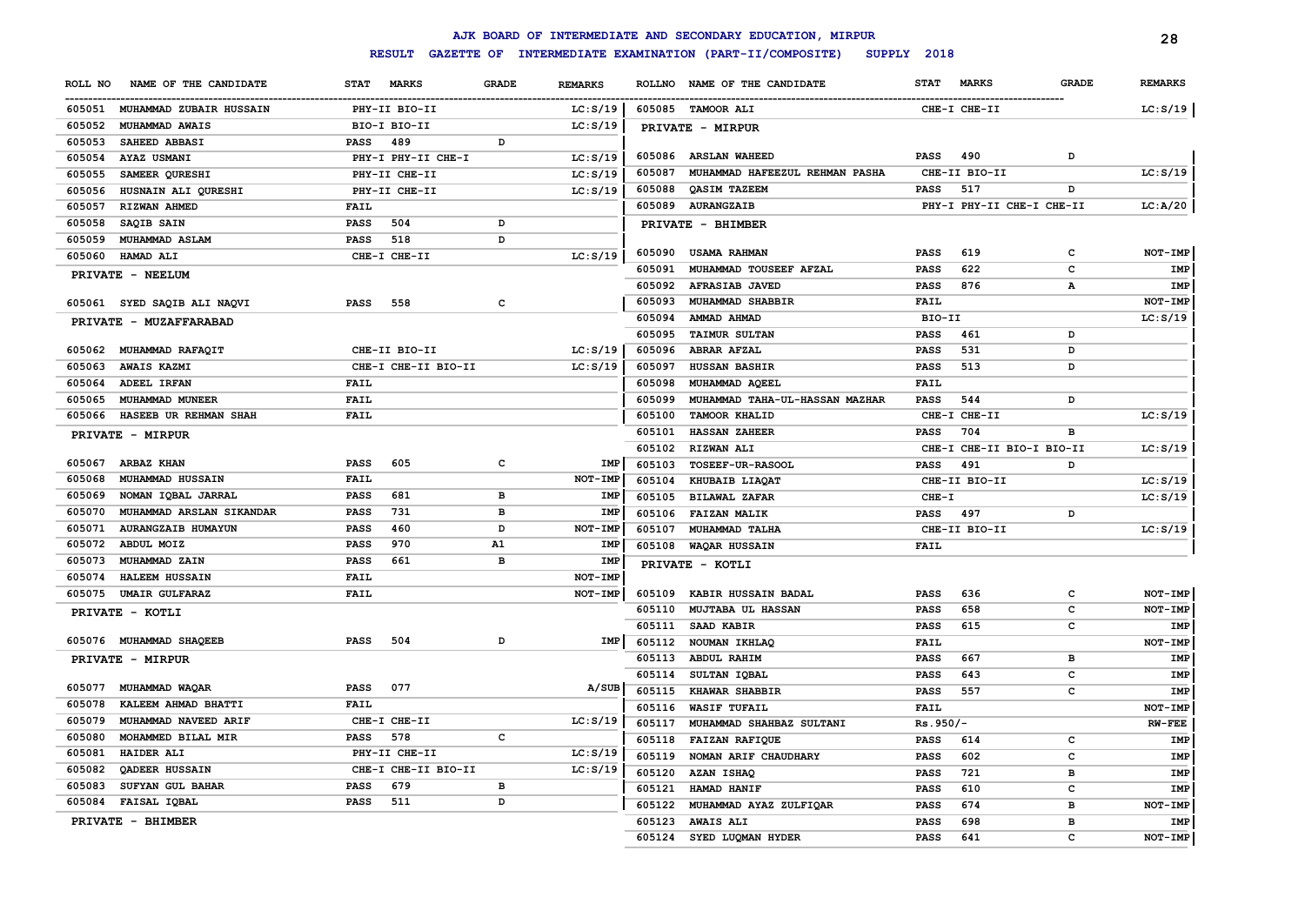|         |                            |             |                     |       |                |        | AJK BOARD OF INTERMEDIATE AND SECONDARY EDUCATION, MIRPUR |             |                     |              | 29             |
|---------|----------------------------|-------------|---------------------|-------|----------------|--------|-----------------------------------------------------------|-------------|---------------------|--------------|----------------|
|         |                            |             | <b>RESULT</b>       |       |                |        | GAZETTE OF INTERMEDIATE EXAMINATION (PART-II/COMPOSITE)   | SUPPLY 2018 |                     |              |                |
| ROLL NO | NAME OF THE CANDIDATE      | <b>STAT</b> | <b>MARKS</b>        | GRADE | <b>REMARKS</b> |        | ROLLNO NAME OF THE CANDIDATE                              | <b>STAT</b> | <b>MARKS</b>        | <b>GRADE</b> | <b>REMARKS</b> |
|         | 605125 ARSLAN SHOUKAT      | PASS        | 568                 | c     | IMP            | 605165 | <b>AHMED JAVID</b>                                        | PASS        | 471                 | D            |                |
| 605126  | <b>MUHAMMAD ZOHAIB</b>     | PASS        | 580                 | c     | NOT-IMP        | 605166 | <b>HAMMAD ASHIQ</b>                                       |             | PHY-II BIO-I BIO-II |              | LC: S/19       |
| 605127  | IMAAD IDREES               | FAIL        |                     |       | NOT-IMP        | 605167 | DAOOD KHAN                                                |             | BIO-I BIO-II        |              | LC: S/19       |
| 605128  | <b>AAMIR FAZIL</b>         | <b>PASS</b> | 523                 | D     | IMP            | 605168 | <b>BASIT ALI</b>                                          |             | PHY-II BIO-I BIO-II |              | LC: S/19       |
| 605129  | <b>IMRAN AZAM</b>          | FAIL        |                     |       |                | 605169 | SHABAB ISHFAQ                                             | <b>PASS</b> | 425                 | Е            |                |
| 605130  | SHAH ZAIB ALI              | <b>FAIL</b> |                     |       |                | 605170 | <b>HAROON ZAFAR</b>                                       | <b>PASS</b> | 466                 | D            |                |
| 605131  | MUHAMMAD SAEED             | BIO-I       |                     |       | LC: S/19       | 605171 | MUHAMMAD ATIF                                             |             | PHY-II CHE-I        |              | LC: S/19       |
| 605132  | MUHAMMAD AWAIS MUGHAL      | <b>PASS</b> | 553                 | c     |                |        | 605172 TAMOOR SALEEM                                      | PHY-II      |                     |              | LC: S/19       |
| 605133  | <b>ISHTIAQ RASHEED</b>     | <b>PASS</b> | 475                 | D     |                | 605173 | MUHAMMAD JUNAID AHMAD KHAN                                | <b>PASS</b> | 525                 | D            |                |
| 605134  | MUHAMMAD ABAID             |             | CHE-I CHE-II BIO-II |       | LC: S/19       | 605174 | MUHAMMAD WALEED IMTIAZ KHAN                               |             | CHE-I CHE-II        |              | LC: S/19       |
| 605135  | NOMAN ALI SHAH             | CHE-I       |                     |       | LC: S/19       | 605175 | ZAHID MEHMOOD                                             |             | E-C-II CHE-II       |              | LC: S/19       |
| 605136  | SHAMS UL HASSAN            |             | CHE-II BIO-I        |       | LC: S/19       |        | 605176 FRAZ AHMED                                         |             | CHE-II BIO-I        |              | LC: S/19       |
| 605137  | <b>USAMA ZAHOOR</b>        |             | CHE-II BIO-II       |       | LC: S/19       |        | 605177 BILAL AHMED                                        |             | CHE-I CHE-II        |              | LC: A/20       |
| 605138  | ZUBAIR AHMED SUBHANI       | <b>PASS</b> | 480                 | D     |                |        | 605178 MUHAMMAD MUDASSAR AHMAD                            | FAIL        |                     |              |                |
| 605139  | SADAM HUSSAIN              | PASS        | 582                 | c     |                |        | PRIVATE - KOTLI                                           |             |                     |              |                |
| 605140  | MUHAMMAD NAFEES            |             | CHE-II BIO-II       |       | LC: S/19       |        |                                                           |             |                     |              |                |
| 605141  | <b>RIZWAN AZAM</b>         |             | CHE-II BIO-I BIO-II |       | LC: S/19       |        | 605179 RAMZAN HUSSAIN                                     | <b>PASS</b> | 625                 | c            | <b>NOT-IMP</b> |
| 605142  | HAMZA NADEEM               | PASS        | 495                 | D     |                |        | PRIVATE - POONCH                                          |             |                     |              |                |
| 605143  | <b>FAIZAN SAGHIR</b>       |             | CHE-II BIO-II       |       | LC: S/19       |        |                                                           |             |                     |              |                |
| 605144  | RAJA ABDUL JABBAR ALTAF    | $CHE-T$     |                     |       | LC: S/19       |        | 605180 MUHAMMAD ALI IFTAKHAR                              | FAIL        |                     |              | NOT-IMP        |
| 605145  | <b>SAEED SHOUKAT</b>       |             | CHE-II BIO-II       |       | LC: S/19       |        | 605181 ANWAAR AZIZ                                        | <b>PASS</b> | 705                 | в            | NOT-IMP        |
|         | 605146 AJAIB FAZIL         |             | E-C-II CHE-I        |       | LC: S/19       |        | PRIVATE - NEELUM                                          |             |                     |              |                |
| 605147  | HASSAN KHURSHID            | <b>PASS</b> | 554                 | c     |                |        |                                                           |             |                     |              |                |
| 605148  | MUHAMMAD AQEEL             | FAIL        |                     |       |                |        | 605182 MAJID KHURSHID                                     | <b>PASS</b> | 723                 | в            | IMP            |
| 605149  | <b>ARKAN AHMED</b>         | <b>PASS</b> | 479                 | D     |                |        | PRIVATE - SADHNUTI                                        |             |                     |              |                |
| 605150  | MUHAMMAD TAYYAB ASHRAF     |             | CHE-I CHE-II        |       | LC: S/19       |        |                                                           |             |                     |              |                |
| 605151  | MUNZIR AZAM JANJUA         | <b>PASS</b> | 420                 | E     |                |        | 605183 AQIB MUNEER                                        | <b>FAIL</b> |                     |              | <b>NOT-IMP</b> |
|         | <b>PRIVATE - MIRPUR</b>    |             |                     |       |                |        | <b>PRIVATE - POONCH</b>                                   |             |                     |              |                |
|         |                            |             |                     |       |                |        |                                                           |             |                     |              |                |
|         | 605152 ZUBAIR MUSHTAQ      | PASS        | 506                 | D     |                | 605184 | <b>TAYYAB HAMID</b>                                       | FAIL        |                     |              | NOT-IMP        |
|         | PRIVATE - KOTLI            |             |                     |       |                | 605185 | UMAR FAROOQ CHUGHTAI                                      | <b>PASS</b> | 613                 | C            | IMP            |
|         |                            |             |                     |       |                | 605186 | MUHAMMAD HASSAAN ALI                                      | <b>PASS</b> | 891                 | Α1           | IMP            |
| 605153  | <b>HUSNAIN ZAFFAR</b>      | BIO-II      |                     |       | LC: S/19       | 605187 | <b>ZEESHAN ASHRAF</b>                                     |             | BIO-I BIO-II        |              | LC: S/19       |
| 605154  | AHTIZAZ NISAR              | PASS 537    |                     | D     |                | 605188 | ZISHAN SARWAR                                             | <b>PASS</b> | 523                 | D            |                |
| 605155  | SIAF ALAMGIR               |             | CHE-I CHE-II        |       | LC: S/19       | 605189 | ABDUL QADOOS KIANI                                        | <b>PASS</b> | 496                 | D            |                |
| 605156  | TOUQIR SHOAIB              |             | CHE-II BIO-I BIO-II |       | LC: A/20       | 605190 | HUSSAN TANVIR                                             | <b>PASS</b> | 554                 | c            |                |
| 605157  | MUHAMMAD TAHIR ZULFIQAR    | FAIL        |                     |       |                | 605191 | SYED ADNAN ALI GILANI                                     |             | PHY-II CHE-I CHE-II |              | LC: S/19       |
| 605158  | <b>MEHTAB KHALID</b>       | <b>FAIL</b> |                     |       |                | 605192 | <b>FAIZAN YASIN</b>                                       | <b>PASS</b> | 540                 | D            |                |
| 605159  | <b>KHAWAR SUBHANI</b>      | <b>FAIL</b> |                     |       |                | 605193 | <b>FARHAN MASKEEN</b>                                     | <b>PASS</b> | 511                 | D            |                |
|         | 605160 SOHAIL ARIF SHAD    | <b>FAIL</b> |                     |       |                |        | 605194 FEHAD WAZIR KIANI                                  |             | CHE-I BIO-II        |              | LC: S/19       |
|         | <b>PRIVATE - BAGH</b>      |             |                     |       |                | 605195 | <b>ISRAR ARIF</b>                                         | PASS        | 636                 | c            |                |
|         |                            |             |                     |       |                |        | 605196 ABDUL ROUF                                         | <b>FAIL</b> |                     |              |                |
|         | 605161 RAJA AYAZ SARFRAZ   | PASS        | 679                 | в     | IMP            | 605197 | SHAHRUKH KHAN                                             | PASS        | 497                 | D            |                |
|         | 605162 HASHAAM MUNZOOR     | PASS        | 607                 | c     | IMP            | 605198 | <b>TAHIR AZEEM</b>                                        | PASS        | 497                 | D            |                |
|         | 605163 MUEEN QADEER        | PASS        | 696                 | в     | IMP            | 605199 | <b>KASHIF ALTAF</b>                                       |             | CHE-I CHE-II        |              | LC: S/19       |
|         | 605164 ABDUL SAMMAD MASHAL | PHY-II      |                     |       | LC: S/19       |        |                                                           |             |                     |              |                |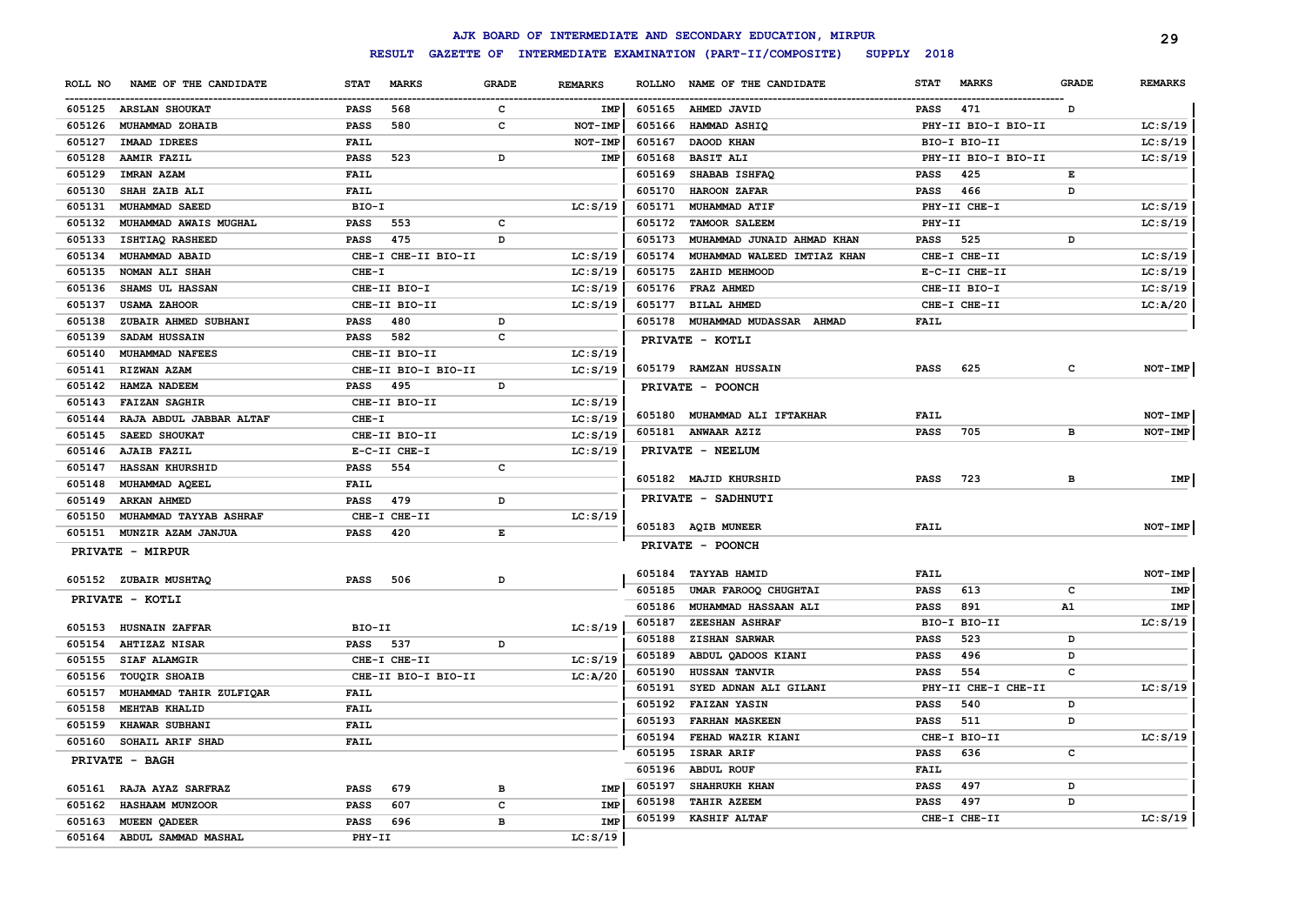|                  |                                           |                     |                           |                   |                |        | AJK BOARD OF INTERMEDIATE AND SECONDARY EDUCATION, MIRPUR |             |                     |                | 30             |
|------------------|-------------------------------------------|---------------------|---------------------------|-------------------|----------------|--------|-----------------------------------------------------------|-------------|---------------------|----------------|----------------|
|                  |                                           |                     | <b>RESULT</b>             |                   |                |        | GAZETTE OF INTERMEDIATE EXAMINATION (PART-II/COMPOSITE)   | SUPPLY 2018 |                     |                |                |
|                  | ROLL NO NAME OF THE CANDIDATE             |                     | STAT MARKS                | <b>GRADE</b>      | <b>REMARKS</b> |        | ROLLNO NAME OF THE CANDIDATE                              | <b>STAT</b> | <b>MARKS</b>        | <b>GRADE</b>   | <b>REMARKS</b> |
|                  | PRIVATE - BAGH                            |                     |                           |                   |                |        | PRIVATE - NEELUM                                          |             |                     |                |                |
|                  | 605200 SYED BURHAN BIN ZAFAR              | <b>FAIL</b>         |                           |                   |                |        | 605236 KHALID SHAMIS                                      | <b>PASS</b> | 552                 | c              | IMP            |
|                  | PRIVATE - POONCH                          |                     |                           |                   |                | 605237 | RAJA MUHAMMAD SABEEL                                      | CHE-II      |                     |                | LC: S/19       |
|                  |                                           |                     |                           |                   |                | 605238 | MUHY-UD-DIN ABID                                          | <b>PASS</b> | 522                 | D              |                |
| 605201           | <b>REHAN IFTIKHAR</b>                     | <b>PASS</b>         | 608                       | c                 |                | 605239 | MUHAMMAD HAMID RASHID                                     | <b>PASS</b> | 460                 | D              |                |
| 605202           | <b>ABDUL HANAN</b>                        |                     | BIO-I BIO-II              |                   | LC: S/19       | 605240 | WAQAS BAIG                                                | <b>PASS</b> | 449                 | D              |                |
| 605203           | <b>JAWAD AHMED</b>                        |                     | CHE-I CHE-II BIO-I BIO-II |                   | LC: S/19       | 605241 | <b>MATEEUR REHMAN</b>                                     |             | PHY-I PHY-II CHE-II |                | LC: S/19       |
| 605204           | MUHAMMAD AAMIR SHAHZAD                    |                     | CHE-I CHE-II BIO-I BIO-II |                   | LC: S/19       | 605242 | KHAWAJA TAHIR MAHMOOD MOHSIN                              | <b>PASS</b> | 463                 | D              |                |
| 605205           | ARSLAN NAWAZ                              |                     | BIO-I BIO-II              |                   | LC: S/19       | 605243 | AQIB AYAZ                                                 | <b>PASS</b> | 475                 | D              |                |
| 605206           | SYED IHTASHAM-UL-HAQ                      |                     | E-C-II CHE-I CHE-II       |                   | LC: S/19       | 605244 | SAJID BASHIR                                              | CHE-II      |                     |                | LC: S/19       |
| 605207           | <b>ARSLAN SHABIR</b>                      | <b>PASS</b>         | 496                       | D                 |                | 605245 | FARAZ AHMAD                                               | <b>PASS</b> | 495                 | D              |                |
| 605208           | <b>AQIB SHABBIR</b>                       | <b>PASS</b>         | 514                       | D                 |                | 605246 | SYED NAYAIR HUSSAIN SHAH                                  | <b>PASS</b> | 555                 | c              |                |
| 605209           | <b>FAIZAN AHMAD</b>                       |                     | CHE-I CHE-II BIO-I        |                   | LC: S/19       | 605247 | DANISH MAHMOOD                                            | CHE-II      |                     |                | LC: S/19       |
| 605210           | <b>FAYYASH AHMAD</b>                      |                     | CHE-I CHE-II BIO-I        |                   | LC: S/19       | 605248 | SAFEER SHAFI                                              | PASS        | 462                 | D              |                |
| 605211           | HAMMAD NASEEM                             | <b>PASS</b>         | 576                       | c                 |                | 605249 | <b>RIASAT HUSSAIN</b>                                     | PASS        | 500                 | D              |                |
| 605212           | MUHAMMAD MOIZ ASIF                        | <b>PASS</b>         | 583                       | c                 |                |        | PRIVATE - MUZAFFARABAD                                    |             |                     |                |                |
| 605213           | <b>SAMEER WAHEED</b>                      |                     | CHE-II BIO-I BIO-II       |                   | LC: S/19       |        |                                                           |             |                     |                |                |
| 605214           | MUHAMMAD NUMAN-UL-HASSAN                  | FAIL                |                           |                   |                |        | 605250 SHAJAAT MUKHTAR                                    | CHE-II      |                     |                | LC: S/19       |
| 605215           | MUHAMMAD SAJJAD ALI KHAN                  | FAIL                |                           |                   |                |        | PRIVATE - NEELUM                                          |             |                     |                |                |
| 605216           | <b>USMAN HAMEED</b>                       | FAIL                |                           |                   |                |        |                                                           |             |                     |                |                |
|                  | PRIVATE - SADHNUTI                        |                     |                           |                   |                | 605251 | SAQIB IQBAL                                               | <b>PASS</b> | 490                 | D<br>E         |                |
|                  |                                           |                     |                           |                   |                |        | 605252 KHALIQ-UR-REHMAN                                   | <b>PASS</b> | 399<br>472          | D              |                |
| 605217<br>605218 | <b>AHSAN TAZEEM</b><br><b>UMAR FAROOQ</b> | <b>PASS</b><br>PASS | 649<br>632                | с<br>$\mathbf{C}$ | IMP<br>IMP     |        | 605253 EJAZ AHMED                                         | <b>PASS</b> |                     |                |                |
| 605219           | KAIF ALI KHAN                             | <b>PASS</b>         | 830                       | $\mathbf{A}$      | IMP            |        | PRIVATE - MUZAFFARABAD                                    |             |                     |                |                |
| 605220           | YASIR HANIF                               | <b>PASS</b>         | 532                       | D                 | IMP            |        | 605254 ABDUL KAREEM                                       | <b>PASS</b> | 540                 | D              |                |
| 605221           | <b>HASEEM AKRAM</b>                       | <b>PASS</b>         | 665                       | в                 | IMP            |        |                                                           |             |                     |                |                |
| 605222           | MUHAMMAD RIZWAN KHAN                      | <b>PASS</b>         | 768                       | в                 | IMP            |        | PRIVATE - NEELUM                                          |             |                     |                |                |
| 605223           | <b>KAMRAN SALEEM</b>                      | <b>PASS</b>         | 629                       | $\mathbf{C}$      | <b>IMP</b>     | 605255 | <b>WAQAS AHMED</b>                                        | <b>FAIL</b> |                     |                |                |
| 605224           | <b>SAGHEER ANWAR</b>                      | PASS                | 674                       | в                 | <b>IMP</b>     |        | 605256 SYED ATIF ALI KAZMI                                |             | PHY-II CHE-I CHE-II |                | LC: S/19       |
| 605225           | HAMZA IMTIAZ                              | PASS                | 662                       | в                 | <b>IMP</b>     | 605257 | <b>ARSHAD HABIB</b>                                       | CHE-II      |                     |                | LC: S/19       |
| 605226           | FAIZAN UL HAQ                             |                     |                           |                   | <b>ABSENT</b>  |        | PRIVATE - MUZAFFARABAD                                    |             |                     |                |                |
| 605227           | <b>FAIZAN HUSSAIN</b>                     | <b>PASS</b>         | 560                       | c                 |                |        |                                                           |             |                     |                |                |
| 605228           | SAMI ULLAH                                | <b>PASS</b>         | 533                       | D                 |                |        | 605258 SYED ZEESHAN KAZMI                                 |             | BIO-I BIO-II        |                | LC: S/19       |
| 605229           | AKSEER PARIS                              | $CHE-T$             |                           |                   | LC: S/19       |        | PRIVATE - NEELUM                                          |             |                     |                |                |
| 605230           | ZAHID FAROOQ                              | $E-C-II$            |                           |                   | LC: S/19       |        |                                                           |             |                     |                |                |
| 605231           | UMAR MUMTAZ                               | <b>PASS</b>         | 497                       | D                 |                |        | 605259 SABIR RANA                                         | <b>FAIL</b> |                     |                |                |
| 605232           | <b>AHSAN SARWAR</b>                       |                     | E-C-II CHE-I CHE-II       |                   | LC: S/19       |        | PRIVATE - HATTIAN                                         |             |                     |                |                |
| 605233           | <b>NAFEES YOUSUF</b>                      |                     | CHE-I CHE-II              |                   | LC: S/19       |        |                                                           |             |                     |                |                |
|                  | PRIVATE - POONCH                          |                     |                           |                   |                | 605260 | <b>OWAIS TARIQ</b>                                        | <b>PASS</b> | 637                 | c              | NOT-IMP        |
|                  |                                           |                     |                           |                   |                | 605261 | ZAIN UL AABDIN                                            | <b>PASS</b> | 596                 | C              | IMP            |
|                  | 605234 ZULQARNAIN                         |                     | CHE-I CHE-II              |                   | LC: A/20       |        | 605262 AFSHAN ARIF AWAN                                   | <b>PASS</b> | 769                 | в              | IMP            |
|                  | PRIVATE - SADHNUTI                        |                     |                           |                   |                | 605263 | NADEEM AHMAD                                              | <b>FAIL</b> |                     |                | NOT-IMP        |
|                  |                                           |                     |                           |                   |                | 605264 | MUMTAZ AHMED                                              | <b>PASS</b> | 671                 | $\overline{B}$ | <b>IMP</b>     |
|                  | 605235 FAISAL RASHEED                     |                     | PHY-I PHY-II CHE-I CHE-II |                   | LC: A/20       | 605265 | SHAHZAD BAIG                                              | <b>PASS</b> | 640                 | C              | <b>IMP</b>     |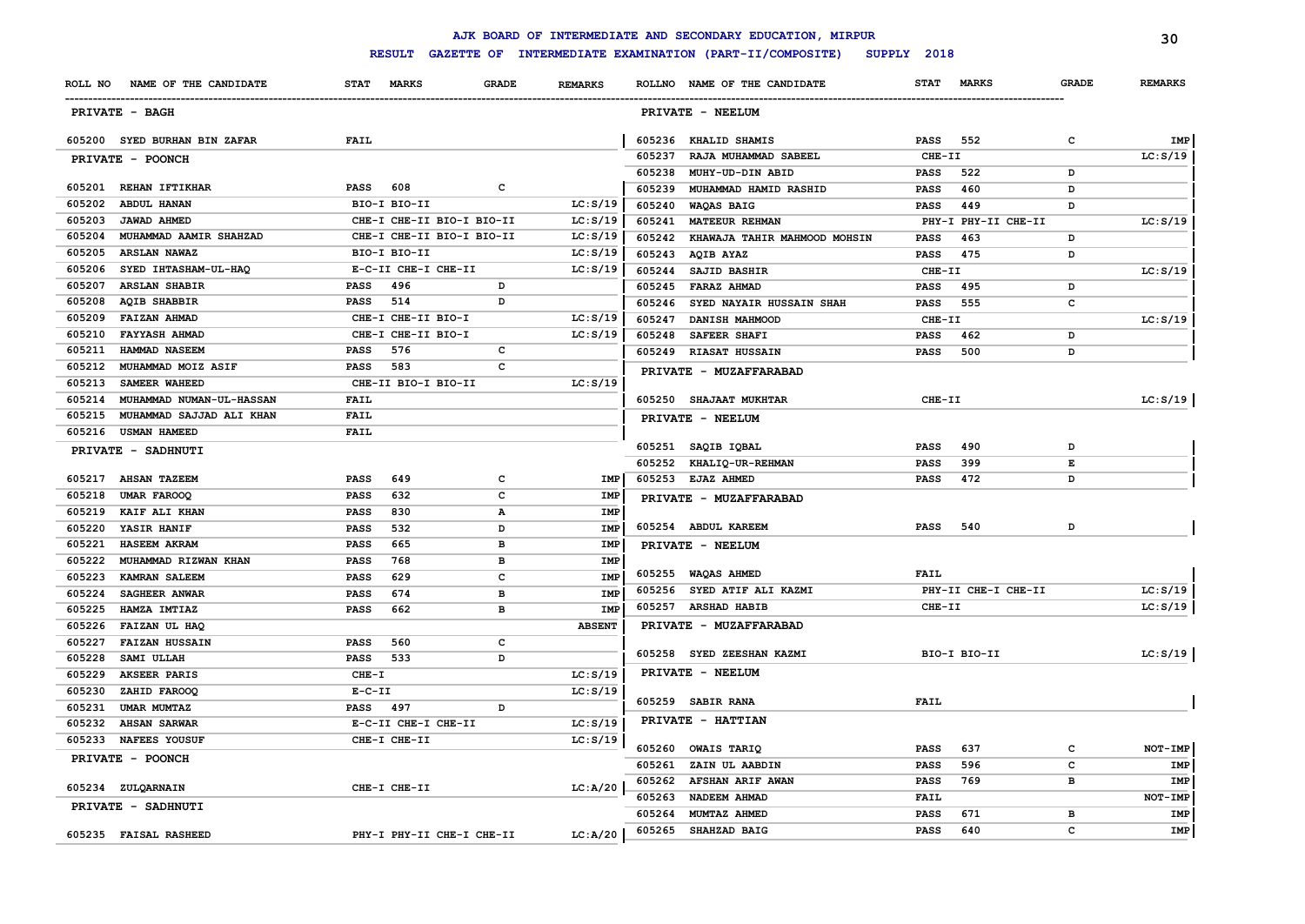|                                                     |                      |              |                |               | AJK BOARD OF INTERMEDIATE AND SECONDARY EDUCATION, MIRPUR |             |                           |              | 31             |
|-----------------------------------------------------|----------------------|--------------|----------------|---------------|-----------------------------------------------------------|-------------|---------------------------|--------------|----------------|
|                                                     | <b>RESULT</b>        |              |                |               | GAZETTE OF INTERMEDIATE EXAMINATION (PART-II/COMPOSITE)   | SUPPLY 2018 |                           |              |                |
| NAME OF THE CANDIDATE<br>ROLL NO                    | <b>MARKS</b><br>STAT | <b>GRADE</b> | <b>REMARKS</b> | <b>ROLLNO</b> | NAME OF THE CANDIDATE                                     | <b>STAT</b> | <b>MARKS</b>              | <b>GRADE</b> | <b>REMARKS</b> |
| 605266 BILAL HUSSAIN KAZMI                          | PHY-II CHE-II        |              | LC: S/19       |               | 610008 MANAHIL HAROON                                     | <b>PASS</b> | 559                       | c            |                |
| 605267<br>MOHSIN LATIF MUGHAL                       | PASS<br>554          | c            |                |               | 610009 MARYEM KHALID                                      |             | PHY-I MAT-II              |              | LC: S/19       |
| 605268<br>RAJA IMRAN SIDDIQUE                       | CHE-I CHE-II         |              | LC: S/19       |               | PRIVATE - NEELUM                                          |             |                           |              |                |
| 605269<br><b>ATTA-UR-REHMAN</b>                     | CHE-I CHE-II         |              | LC: S/19       |               |                                                           |             |                           |              |                |
| 605270<br>MUHAMMAD NOSHAB                           | CHE-II               |              | LC: S/19       |               | 610010 TAZKIYA IRFAN                                      | <b>PASS</b> | 497                       | D            |                |
| 605271<br>SYED MUSHAHID HUSSAIN KAZMI               | <b>PASS</b><br>570   | c            |                |               | PRIVATE - MUZAFFARABAD                                    |             |                           |              |                |
| 605272<br>UMER MANZOOR                              | CHE-II               |              | LC: S/19       |               |                                                           |             |                           |              |                |
| 605273<br>USAMA MAQBOOL                             | <b>PASS</b><br>518   | D            |                |               | 610011 MEMOONA FAROOQ                                     | $Rs.500/-$  |                           |              | $RW-FEE$       |
| 605274<br><b>JAWAD ARSHAD</b>                       | CHE-I CHE-II         |              | LC: S/19       | 610012        | <b>TASLEEM AKHTAR</b>                                     | CHE-II      |                           |              | LC: S/19       |
| 605275<br><b>AHSAN JAVED</b>                        | CHE-I CHE-II         |              | LC: S/19       | 610013        | <b>AMINA FAREED</b>                                       | <b>PASS</b> | 534                       | D            |                |
| 605276<br><b>ABID HUSSAIN</b>                       | PHY-II CHE-I         |              | LC: S/19       |               | 610014 HINA RANI                                          |             | CHE-I MAT-II              |              | LC: S/19       |
| 605277<br>NOUMAN AHMAD                              | 556<br>PASS          | c            |                |               | 610015 SEHRASH RIAZ                                       | <b>PASS</b> | 576                       | c            |                |
| 605278<br><b>SHOAIB FAREED</b>                      | FAIL                 |              |                |               | 610016 TANIA JAVEED                                       | $PHY-I$     |                           |              | LC: S/19       |
| PRIVATE - POONCH                                    |                      |              |                | 610017        | FARKHANDA JUNAID                                          | <b>PASS</b> | 502                       | D            |                |
|                                                     |                      |              |                | 610018        | TAYYBA BATOOL KAZMI                                       |             | E-C-I MAT-II              |              | LC: S/19       |
| SYED TAHIR HUSSAIN BUKHARI<br>605279                | 659<br><b>PASS</b>   | $\mathbf{C}$ | <b>IMP</b>     | 610019        | MASHAL AMJAD MUGHAL                                       | <b>PASS</b> | 544                       | D            |                |
| PRIVATE - MUZAFFARABAD                              |                      |              |                |               | PRIVATE - OTHERS                                          |             |                           |              |                |
|                                                     |                      |              |                |               |                                                           |             |                           |              |                |
| 605280<br>SYED MUHAMMAD FAISAL ALI BUKHARI          | <b>PASS</b><br>788   | А            | <b>IMP</b>     |               | 610020 NOOR-US-SABA                                       | $Rs.500/-$  |                           |              | $RW-FEE$       |
| PRIVATE - HAVELI                                    |                      |              |                |               | PRIVATE - MUZAFFARABAD                                    |             |                           |              |                |
| 605281 JUNAID MANZOOR FAROOQI                       | <b>PASS</b><br>646   | c            | IMP            |               | 610021 FIZA RASHEED                                       | FAIL        |                           |              |                |
| 605282<br>SYED IDREES ALI BUKHARI                   | FAIL                 |              | NOT-IMP        |               | 610022 INZA ANWAR                                         | <b>FAIL</b> |                           |              |                |
| 605283<br>KHAWAJA AWAIS WAHEED                      | 579<br><b>PASS</b>   | $\mathbf c$  |                |               | PRIVATE - MIRPUR                                          |             |                           |              |                |
| 605284<br>MANZAR UR RAHMAN                          | 522<br><b>PASS</b>   | D            |                |               |                                                           |             |                           |              |                |
| 605285<br>SYED JUNAID-UL-HASSAN GILLANI             | 512<br><b>PASS</b>   | D            |                |               | 610023 IRTIZA ARSHAD                                      | <b>PASS</b> | 705                       | в            | IMP            |
| 605286<br>KASHIF ALI ASIM                           | 625<br><b>PASS</b>   | $\mathbf c$  |                |               | 610024 AQSA QAISAR                                        | CHE-II      |                           |              | LC: S/19       |
| 605287<br><b>MUDASSAR KHURSHID</b>                  |                      |              | <b>ABSENT</b>  |               | PRIVATE - BHIMBER                                         |             |                           |              |                |
| 605288<br>MUHAMMAD KALEEM                           | PASS<br>597          | c            |                |               |                                                           |             |                           |              |                |
| 605289<br>ADIL HUSSAIN AWAN                         | 640<br><b>PASS</b>   | C            |                |               | 610025 SIMRAN ABID                                        | CHE-II      |                           |              | LC: S/19       |
| 605290<br>MAHBOOB HUSSAIN KIANI                     | 566<br><b>PASS</b>   | C            |                |               | PRIVATE - MIRPUR                                          |             |                           |              |                |
| READ FOUNDATION COLLEGE BHIMBER                     |                      |              |                |               |                                                           |             |                           |              |                |
|                                                     |                      |              |                | 610026        | <b>SAMRA NAZ</b>                                          | PASS        | 532                       | D            |                |
| 610001 LAIBA ARSHAD                                 | <b>FAIL</b>          |              |                | 610027        | SARA SADDIQUEA                                            |             | CHE-I CHE-II MAT-I MAT-II |              | LC: S/19       |
| READ FOUNDATION SCHOOL AND COLLEGE DHIRKOT BAGH A.K |                      |              |                | 610028        | SAMINA KOUSAR                                             |             | CHE-I CHE-II              |              | LC: S/19       |
|                                                     |                      |              |                | 610029        | <b>MALAIKA ISHTIAQ</b>                                    |             | CHE-I MAT-II              |              | LC: S/19       |
| 610002 YASRAB JAMIL                                 | PHY-II CHE-II        |              | LC:A/20        | 610030        | <b>SABA KAUSAR</b>                                        | CHE-II      |                           |              | LC: S/19       |
| DEGREE COLLEGE RAWALAKOT POONCH                     |                      |              |                |               | PRIVATE - KOTLI                                           |             |                           |              |                |
| 610003<br><b>NOSHABA HAFEEZ</b>                     | <b>FAIL</b>          |              |                |               | 610031 RIMSHA RAFIQUE                                     | FAIL        |                           |              |                |
|                                                     |                      |              |                |               | PRIVATE - BHIMBER                                         |             |                           |              |                |
| PRIVATE - MUZAFFARABAD                              |                      |              |                |               |                                                           |             |                           |              |                |
| <b>SUNDAS KHAN</b><br>610004                        | PASS<br>534          | D            |                |               | 610032 NEESHA RIAZ                                        | <b>PASS</b> | 608                       | c            | NOT-IMP        |
| 610005<br>SHAZI BANO                                | <b>FAIL</b>          |              |                | 610033        | <b>FAIZA BIBI</b>                                         | <b>PASS</b> | 519                       | D            |                |
| 610006<br>NOOR UL SAHAR                             | 577<br><b>PASS</b>   | $\mathbf c$  |                | 610034        | IQSA NOREEN                                               |             | CHE-II MAT-II             |              | LC: S/19       |
| 610007<br>AIMAN SHAFIQUE KIANI                      | PASS<br>548          | D            |                |               | 610035 RABIA FAROOQ                                       | <b>PASS</b> | 551                       | c            |                |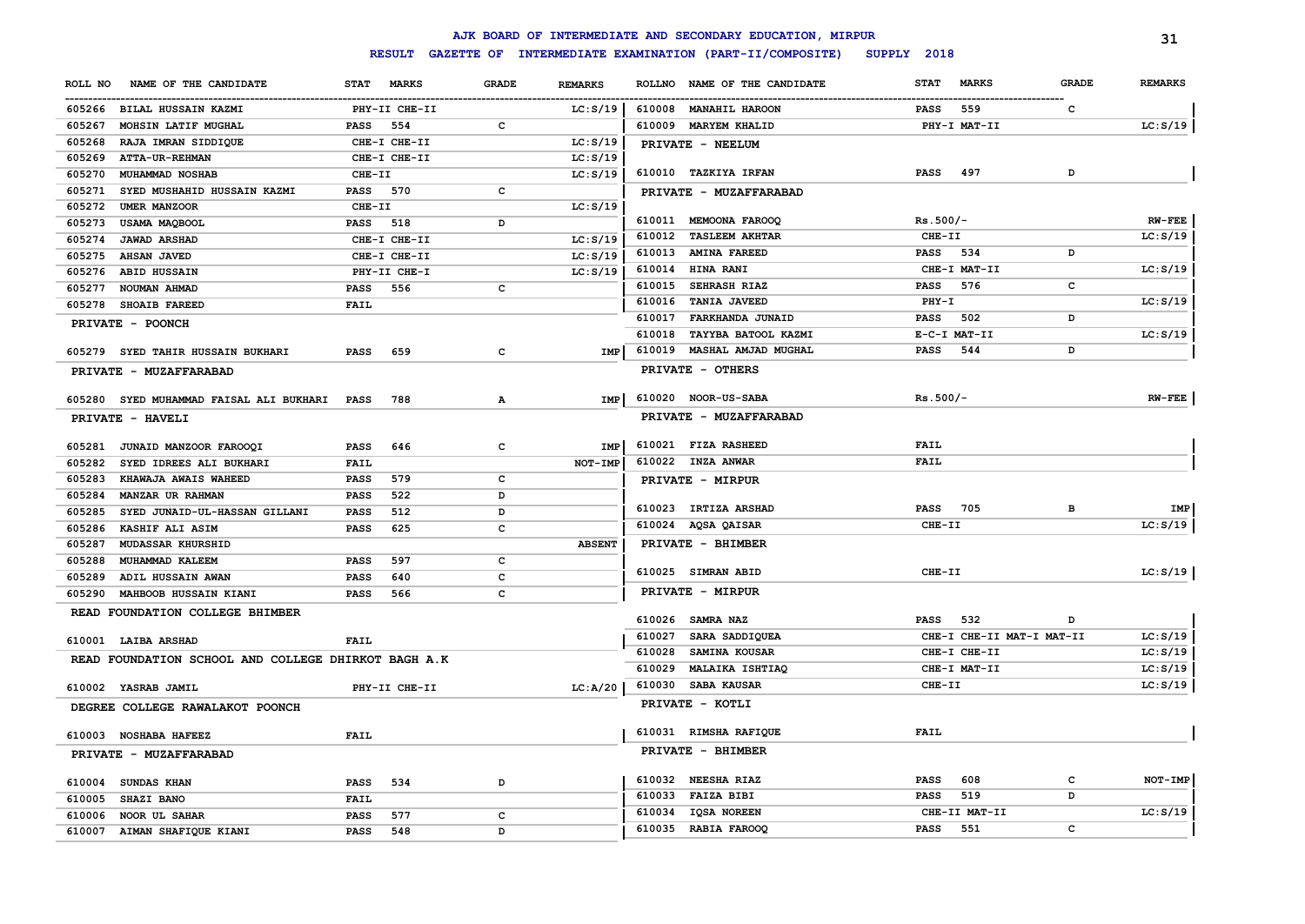|                                  |                                             |                | AJK BOARD OF INTERMEDIATE AND SECONDARY EDUCATION, MIRPUR |                             |              | 32             |
|----------------------------------|---------------------------------------------|----------------|-----------------------------------------------------------|-----------------------------|--------------|----------------|
|                                  | <b>RESULT</b>                               |                | GAZETTE OF INTERMEDIATE EXAMINATION (PART-II/COMPOSITE)   | SUPPLY 2018                 |              |                |
| NAME OF THE CANDIDATE<br>ROLL NO | <b>STAT</b><br><b>MARKS</b><br><b>GRADE</b> | <b>REMARKS</b> | ROLLNO NAME OF THE CANDIDATE                              | <b>STAT</b><br><b>MARKS</b> | <b>GRADE</b> | <b>REMARKS</b> |
| 610036 MARVE ARSHAD              | $E- C- II$                                  | LC: S/19       | 610074 KAYNAT MURTAZA                                     |                             |              | <b>ABSENT</b>  |
| 610037<br>IQRA SIRAJ             | E-C-II CHE-I CHE-II                         | LC: S/19       | PRIVATE - POONCH                                          |                             |              |                |
| 610038<br><b>RABIA JAVED</b>     | 600<br>c<br><b>PASS</b>                     |                |                                                           |                             |              |                |
| 610039<br><b>FARWA PERVAIZ</b>   | 471<br><b>PASS</b><br>D                     |                | 610075 NAILA AKHTAR                                       | PASS<br>511                 | D            |                |
| 610040<br>AMINA SHEHZADI         | MAT-I MAT-II                                | LC: S/19       | 610076<br><b>NUSBA AZAD</b>                               | PASS<br>587                 | c            |                |
| 610041<br>HAFSA NOUREEN          | CHE-II                                      | LC: S/19       | 610077<br><b>ANJUM HABIB</b>                              | 548<br><b>PASS</b>          | D            |                |
| 610042<br>UMME HABIBA            | CHE-II MAT-I                                | LC: S/19       | 610078<br>ZAINAB KHURSHEED                                | <b>PASS</b><br>536          | D            |                |
| 610043<br>IRAM ILYAS             | 499<br><b>PASS</b><br>D                     |                | 610079<br><b>AREEZ RASHEED</b>                            | $Rs.500/-$                  |              | $RW-FEE$       |
| PRIVATE - OTHERS                 |                                             |                | PRIVATE - SADHNUTI                                        |                             |              |                |
| <b>ATIA BASHIR</b><br>610044     | 527<br><b>PASS</b><br>D                     |                | HAFSA JAVID<br>610080                                     | 465<br>PASS                 | D            |                |
| SHAGUFTA NAWAZ<br>610045         | 463<br>D<br><b>PASS</b>                     |                | 610081<br><b>GUL NELOFER RAZA</b>                         | 658<br><b>PASS</b>          | c            | NOT-IMP        |
| PRIVATE - BHIMBER                |                                             |                | 610082<br>AIMA QAYYUM                                     | 600<br><b>PASS</b>          | c            | IMP            |
|                                  |                                             |                | 610083<br><b>AUROOJ ARSHAD</b>                            | 572<br><b>PASS</b>          | c            | IMP            |
| 610046 HASEENA NA                | CHE-I                                       | LC: S/19       | 610084<br>SEHRASH SHAHZAD                                 | FAIL                        |              | NOT-IMP        |
| 610047<br><b>TANIA ZAFAR</b>     | FAIL                                        |                | 610085<br>NARGIS BEGUM                                    | 525<br><b>PASS</b>          | D            |                |
| PRIVATE - KOTLI                  |                                             |                | 610086 HADIQA KARIM                                       | CHE-I MAT-II                |              | LC: S/19       |
|                                  |                                             |                | PRIVATE - NEELUM                                          |                             |              |                |
| AREEB RAFIQUE<br>610048          | 797<br><b>PASS</b><br>$\mathbf{A}$          | IMP            |                                                           |                             |              |                |
| 610049<br><b>EIZA BASHARAT</b>   | 536<br>D<br>PASS                            |                | 610087<br><b>HADIA SHAFI</b>                              | PHY-II MAT-I                |              | LC: S/19       |
| ANIQA KHUSHAL<br>610050          | 544<br><b>PASS</b><br>D                     |                | 610088<br>ZUMURDA YAQOOB                                  | CHE-II                      |              | LC: S/19       |
| <b>ANEELA TAZEEM</b><br>610051   | FAIL                                        |                | 610089<br><b>SHAZIA BIBI</b>                              | PHY-II CHE-II               |              | LC: S/19       |
| 610052<br><b>FARAH NOOR</b>      | FAIL                                        |                | PRIVATE - HATTIAN                                         |                             |              |                |
| 610053<br>ALISHBA FAROOQ         | FAIL                                        |                |                                                           |                             |              |                |
| 610054<br>SAMRA MAQSOOD          | $MAT - I$                                   | LC: S/19       | 610090<br>SANAM SHAFI                                     | 600<br>PASS                 | $\mathbf c$  |                |
| 610055<br>SHAMILA KOUSAR         | PHY-II CHE-II                               | LC: S/19       | 610091<br>AROOJ FATIMA                                    | <b>PASS</b><br>556          | $\mathbf c$  |                |
| 610056<br><b>AALIA MANZOOR</b>   | <b>FAIL</b>                                 |                | <b>NAZEER FATIMA</b><br>610092                            | CHE-I CHE-II MAT-I MAT-II   |              | LC: S/19       |
| 610057<br>RAFIA AZEEM            |                                             | <b>ABSENT</b>  | <b>FATIMA AKBAR</b><br>610093                             | CHE-I CHE-II                |              | LC: S/19       |
| PRIVATE - BAGH                   |                                             |                | 610094<br>MAHDIA AHMED                                    | 498<br><b>PASS</b>          | D            |                |
|                                  |                                             |                | 610095 AMINA MAQBOOL                                      | 616<br><b>PASS</b>          | $\mathbf c$  |                |
| SOFIA ZAHOOR ABBASI<br>610058    | 742<br>в<br><b>PASS</b>                     | IMP            | PRIVATE - HAVELI                                          |                             |              |                |
| 610059<br><b>UROOJ MUNIR</b>     | $\mathbf c$<br>644<br><b>PASS</b>           | IMP            |                                                           |                             |              |                |
| <b>JAWERIA NAZAAR</b><br>610060  | D<br><b>PASS</b><br>509                     |                | 610096 NAJMA WAHID                                        | <b>PASS</b><br>660          | $\, {\bf B}$ | IMP            |
| <b>NAZISH BIBI</b><br>610061     | 582<br>c<br><b>PASS</b>                     |                | PRIVATE - BHIMBER                                         |                             |              |                |
| ANAM SHAHZADI<br>610062          | D<br><b>PASS</b><br>494                     |                |                                                           |                             |              |                |
| 610063<br><b>FAIZA GULZAR</b>    | MAT-I MAT-II                                | LC: S/19       | 610098 RIMSHA SHABBIR                                     | 520<br><b>PASS</b>          | D            |                |
| 610064<br>SYEDA AFIFA IQBAL      | MAT-I MAT-II                                | LC: S/19       | PRIVATE - BAGH                                            |                             |              |                |
| 610065<br>RABIA AJAZ             | PHY-II CHE-II                               | LC: S/19       |                                                           |                             |              |                |
| 610066<br>SABAHAT NAZEER         | $\mathbf c$<br><b>PASS</b><br>605           |                | 610100 NOOR IDREES                                        | FAIL                        |              |                |
| 610067<br>MEHAK EJAZ MIRZA       | CHE-I CHE-II                                | LC: S/19       | 610102 IRFANA ARIF                                        | FAIL                        |              |                |
| 610068<br>SIBGHA QAMAR           | MAT-II                                      | LC: S/19       | PRIVATE - SADHNUTI                                        |                             |              |                |
| 610069<br><b>JAWERIA ILTAF</b>   | PHY-II MAT-II                               | LC: S/19       |                                                           |                             |              |                |
| 610070<br>RAFIA MUMTAZ           | <b>PASS</b><br>506<br>D                     |                | 610104 NAYAB AZHAR                                        | FAIL                        |              |                |
| 610071<br>SOBIA BEGUM            | MAT-I MAT-II                                | LC: S/19       | GOVT DEGREE COLLEGE ISLAMGARH, MIRPUR                     |                             |              |                |
| 610072<br>LUBNA PERVAIZ          | FAIL                                        |                |                                                           |                             |              |                |
| 610073<br><b>AYESHA RAQEEB</b>   | PHY-II                                      | LC: S/19       | 615001 MUHAMMAD INSHAL AHMAD                              | FAIL                        |              |                |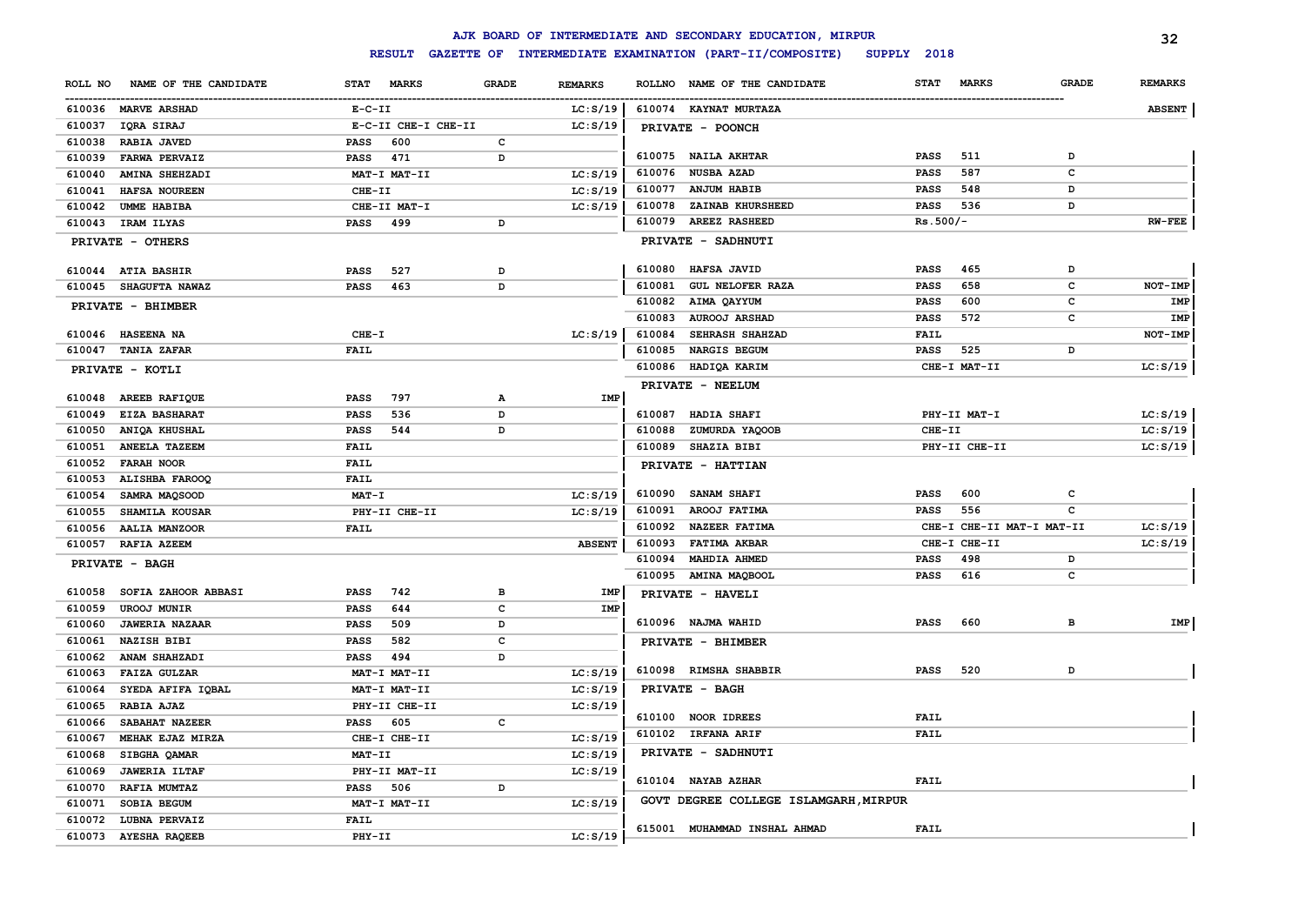|          |                                                     |             | <b>RESULT</b> |              |                |               | AJK BOARD OF INTERMEDIATE AND SECONDARY EDUCATION, MIRPUR<br>GAZETTE OF INTERMEDIATE EXAMINATION (PART-II/COMPOSITE) | SUPPLY 2018 |                     |              | 33             |
|----------|-----------------------------------------------------|-------------|---------------|--------------|----------------|---------------|----------------------------------------------------------------------------------------------------------------------|-------------|---------------------|--------------|----------------|
| ROLL NO  | NAME OF THE CANDIDATE                               | <b>STAT</b> | <b>MARKS</b>  | <b>GRADE</b> | <b>REMARKS</b> | <b>ROLLNO</b> | NAME OF THE CANDIDATE                                                                                                | <b>STAT</b> | <b>MARKS</b>        | <b>GRADE</b> | <b>REMARKS</b> |
|          |                                                     |             |               |              |                |               |                                                                                                                      |             |                     |              |                |
|          | GOVT INTERMEDIATE COLLEGE AGHAR KOTLI A.K           |             |               |              |                | 615028        | SOHAIL SATTAR                                                                                                        | <b>PASS</b> | 695                 | в            | IMP            |
|          | 615002 SAOOD AKRAM                                  | <b>PASS</b> | 481           | D            |                |               | PRIVATE - MUZAFFARABAD                                                                                               |             |                     |              |                |
|          |                                                     |             |               |              |                | 615029        | RAJA JAHANZEB KHAN                                                                                                   | <b>PASS</b> | 673                 | в            | IMP            |
|          | GOVT BOYS INTER COLLEGE CHAMANKOT TEH DHIRKOT DISTT |             |               |              |                | 615030        | SHEIKH MUHAMMAD USMAN                                                                                                | PASS        | 812                 | A            | IMP            |
| BAGH A.K | 615003 MUSTANSAR AFTAB ABBASI                       | <b>FAIL</b> |               |              |                | 615031        | ABDULLAH QAYYUM ABBASI                                                                                               | <b>PASS</b> | 516                 | D            | IMP            |
|          | DEGREE COLLEGE CHAKAR, DISTT HATTIAN BALA AK.       |             |               |              |                | 615032        | MUHAMMAD SOHAIB KHAN DURRANI                                                                                         | PASS        | 640                 | $\mathbf{C}$ | NOT-IMP        |
|          |                                                     |             |               |              |                | 615033        | ZEESHAN ASHFAQ                                                                                                       | <b>PASS</b> | 729                 | в            | IMP            |
|          | 615004 WAQAR AHMAR LOAN                             | <b>FAIL</b> |               |              |                | 615034        | KHIZAR KISHWAR                                                                                                       | <b>PASS</b> | 535                 | D            |                |
|          | PRIVATE - NEELUM                                    |             |               |              |                | 615035        | RAJA SHAHZAIB SALEEM                                                                                                 | CHE-II      |                     |              | LC: S/19       |
|          |                                                     |             |               |              |                | 615036        | SLAIMAN SADDIQUE                                                                                                     | <b>PASS</b> | 536                 | D            |                |
|          | 615005 SYED AHSAN AKBAR DANISH                      | <b>PASS</b> | 640           | с            |                | 615037        | SAQIB RASHEED                                                                                                        | PASS        | 525                 | D            |                |
|          | PRIVATE - MUZAFFARABAD                              |             |               |              |                | 615038        | ZULKIFAL NAZIR                                                                                                       | <b>PASS</b> | 507                 | D            |                |
|          |                                                     |             |               |              |                | 615039        | FAWAD GUL AWAN                                                                                                       | <b>PASS</b> | 500                 | D            |                |
|          | 615006 TARIQ AZIZ KHAN                              | <b>FAIL</b> |               |              | NOT-IMP        | 615040        | SYED KAZIM HUSSAIN SHAH                                                                                              |             | MAT-I MAT-II        |              | LC: S/19       |
| 615007   | EESA MUSHTAQ                                        | <b>PASS</b> | 702           | в            | IMP            | 615041        | AYAZ ALI AWAN                                                                                                        | <b>PASS</b> | 577                 | c            |                |
| 615008   | RAJA AMMAR TARIQ                                    | $Rs.500/-$  |               |              | $RW-FEE$       | 615042        | SYED ZAIN UL HUSSAN HAMDANI                                                                                          | <b>PASS</b> | 589                 | c            |                |
| 615009   | MUHAMMAD ZOHAIB MIR                                 | <b>PASS</b> | 679           | в            | IMP            | 615043        | SYED NAQEEB UL HASSAN GILLANI                                                                                        | <b>PASS</b> | 546                 | D            |                |
| 615010   | <b>EHSAAN WAHEED</b>                                | <b>PASS</b> | 564           | c            | IMP            | 615044        | <b>MUZAHIR KHURSHEED</b>                                                                                             | PASS        | 629                 | c            |                |
| 615011   | HAMZA JAMIL                                         | <b>PASS</b> | 675           | в            | IMP            | 615045        | <b>KAMRAN MEHBOOB</b>                                                                                                | <b>PASS</b> | 563                 | $\mathbf{C}$ |                |
|          | 615012 USAMA FAYYAZ                                 | <b>PASS</b> | 662           | в            | IMP            | 615046        | <b>UMAIR SHAHID</b>                                                                                                  | PHY-I       |                     |              | LC: S/19       |
| 615013   | HASSAN SHAFQAT SHEIKH                               | <b>PASS</b> | 617           | с            | IMP            | 615047        | SYED AMIR HUSSAIN KAZMI                                                                                              | <b>PASS</b> | 510                 | D            |                |
|          | PRIVATE - HATTIAN                                   |             |               |              |                | 615048        | ABDUL MAHBOOD ABID                                                                                                   | <b>PASS</b> | 504                 | D            |                |
|          | 615014 SAAD-UR-REHMAN MUGHAL                        | <b>PASS</b> | 659           | c            | NOT-IMP        |               | PRIVATE - NEELUM                                                                                                     |             |                     |              |                |
|          | PRIVATE - MUZAFFARABAD                              |             |               |              |                |               | 615049 ATIQ UR EHMAN                                                                                                 | <b>PASS</b> | 516                 | D            |                |
|          |                                                     |             |               |              |                |               | PRIVATE - MUZAFFARABAD                                                                                               |             |                     |              |                |
|          | 615015 SALIK ABDUL KHALIQ                           | FAIL        |               |              | NOT-IMP        |               |                                                                                                                      |             |                     |              |                |
| 615016   | MUSSAWER ALI                                        | <b>PASS</b> | 610           | c            | IMP            | 615050        | ZAIN ISHFAQ MUGHAL                                                                                                   | <b>FAIL</b> |                     |              |                |
| 615017   | MUHAMMAD ZAIN ALI AWAN                              | <b>FAIL</b> |               |              | NOT-IMP        | 615051        | MUNEER AHMED LONE                                                                                                    | <b>PASS</b> | 465                 | D            |                |
|          | 615018 KASHIF SIDDIQUE                              | <b>PASS</b> | 598           | с            | NOT-IMP        | 615052        | ADIL FAROOQ                                                                                                          | <b>PASS</b> | 469                 | D            |                |
|          | PRIVATE - OTHERS                                    |             |               |              |                | 615053        | MALIK USMAN ZAHID                                                                                                    | <b>PASS</b> | 496                 | D            |                |
|          | 615019 SAAD IRSHAD                                  | <b>FAIL</b> |               |              |                | 615054        | NOUMAN AHMED                                                                                                         | PASS        | 489                 | D            |                |
|          |                                                     |             |               |              | NOT-IMP        | 615055        | IMDAD ALI SHAH                                                                                                       | <b>PASS</b> | 626                 | C            |                |
|          | PRIVATE - MUZAFFARABAD                              |             |               |              |                | 615056        | SYED ATIF HUSSAIN SHAH                                                                                               | <b>PASS</b> | 514                 | D            |                |
| 615020   | <b>UMER FAROOQ</b>                                  | <b>FAIL</b> |               |              | NOT-IMP        | 615057        | NAUMAN MUGHAL                                                                                                        |             | CHE-I CHE-II MAT-II |              | LC: S/19       |
| 615021   | MUHAMMAD FAIZAN AHMAD                               | PASS        | 541           | D            | NOT-IMP        | 615058        | SAGHAR MUNIR                                                                                                         |             | PHY-II CHE-II       |              | LC: S/19       |
|          | 615022 SYED MUHAMMAD ANEES HAIDER                   | PASS        | 687           | $\mathbf{B}$ | <b>IMP</b>     | 615059        | <b>MUDASIR ILTAF</b>                                                                                                 | $Rs.500/-$  |                     |              | $RW-FEE$       |
| 615023   | FAHAD AZAM                                          | PASS        | 490           | D            | <b>IMP</b>     | 615060        | <b>ANIQUE AHMED</b>                                                                                                  | <b>PASS</b> | 483                 | D            |                |
| 615024   | HUSNAIN WASEEM                                      | <b>PASS</b> | 582           | с            | NOT-IMP        | 615061        | RAJA FARHAD ALI                                                                                                      | <b>PASS</b> | 502                 | D            |                |
| 615025   | WAQAS RASHEED KHAN                                  | <b>PASS</b> | 898           | A1           | IMP            | 615062        | <b>WASIF MUNIR</b>                                                                                                   |             | PHY-II MAT-II       |              | LC: S/19       |
|          | 615026 AFAQ SAEED                                   | <b>PASS</b> | 797           | А            | <b>IMP</b>     | 615063        | <b>AHSAN ALTAF</b>                                                                                                   |             | CHE-I CHE-II MAT-II |              | LC: S/19       |
|          | 615027 MIRZA HAMZA RASHID BAIG                      | <b>PASS</b> | 643           | c            | IMP            |               | PRIVATE - HATTIAN                                                                                                    |             |                     |              |                |
|          | PRIVATE - NEELUM                                    |             |               |              |                |               |                                                                                                                      |             |                     |              |                |
|          |                                                     |             |               |              |                |               | 615064 MUHAMMAD USMAN                                                                                                | $Rs.500/-$  |                     |              | $RW-FEE$       |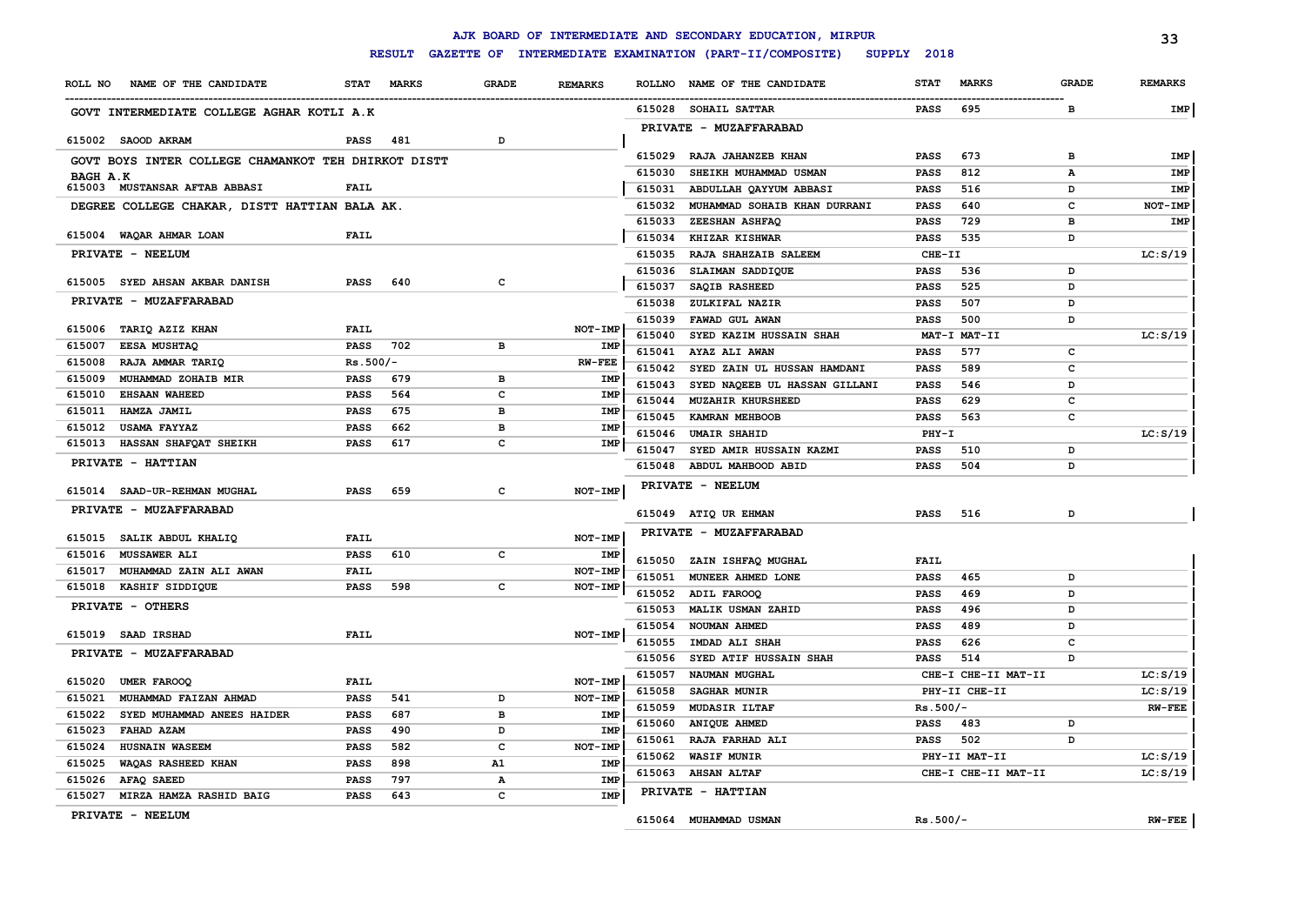|         |                            |                                    |              |                |               | AJK BOARD OF INTERMEDIATE AND SECONDARY EDUCATION, MIRPUR |             |                           |              | 34             |
|---------|----------------------------|------------------------------------|--------------|----------------|---------------|-----------------------------------------------------------|-------------|---------------------------|--------------|----------------|
|         |                            | <b>RESULT</b><br><b>GAZETTE OF</b> |              |                |               | INTERMEDIATE EXAMINATION (PART-II/COMPOSITE)              | SUPPLY 2018 |                           |              |                |
| ROLL NO | NAME OF THE CANDIDATE      | <b>STAT</b><br><b>MARKS</b>        | <b>GRADE</b> | <b>REMARKS</b> | <b>ROLLNO</b> | NAME OF THE CANDIDATE                                     | <b>STAT</b> | <b>MARKS</b>              | <b>GRADE</b> | <b>REMARKS</b> |
|         | PRIVATE - MUZAFFARABAD     |                                    |              |                |               | 615105 NOMAN SHABBIR                                      | <b>PASS</b> | 469                       | D            |                |
|         |                            |                                    |              |                | 615106        | IMAD-UD-DIN                                               | $MAT-TI$    |                           |              | LC: S/19       |
| 615065  | <b>ARSALAN SHAFIQ</b>      | CHE-II                             |              | LC: S/19       | 615107        | MUHAMMAD NADEEM BUTT                                      |             | PHY-II CHE-I              |              | LC: S/19       |
| 615066  | <b>FAHEEM TABASUM</b>      | PHY-I PHY-II MAT-II                |              | LC: S/19       |               | PRIVATE - NEELUM                                          |             |                           |              |                |
| 615067  | ZAHOOR ALAHI               | <b>PASS</b><br>482                 | D            |                |               |                                                           |             |                           |              |                |
| 615068  | MUHAMMAD IKRAM UL HAQ      | FAIL                               |              |                |               | 615108 ARSHID HUSSAIN                                     | FAIL        |                           |              |                |
|         | PRIVATE - HATTIAN          |                                    |              |                |               | PRIVATE - MUZAFFARABAD                                    |             |                           |              |                |
| 615069  | <b>SYED ZAIN UL HUSSAN</b> | 530<br><b>PASS</b>                 | D            |                | 615109        | <b>AMAR SOHAIL</b>                                        | <b>FAIL</b> |                           |              |                |
|         | PRIVATE - MUZAFFARABAD     |                                    |              |                | 615110        | SHEHRYAR BUTT                                             |             | CHE-I MAT-I MAT-II        |              | LC: S/19       |
|         |                            |                                    |              |                | 615111        | <b>AKASH AHMED KHAN</b>                                   |             | CHE-II MAT-I MAT-II       |              | LC: S/19       |
| 615070  | <b>ABDUL SATTAR ABBASI</b> | CHE-II MAT-I                       |              | LC: S/19       | 615112        | <b>USMAN ABBASI</b>                                       |             | PHY-I PHY-II MAT-I MAT-II |              | LC: S/19       |
| 615071  | ZEESHAN OADEER             | MAT-II                             |              | LC: S/19       | 615113        | <b>FAHAD NISAR</b>                                        | $Rs.500/-$  |                           |              | <b>RW-FEE</b>  |
| 615072  | <b>UBAID-UR-REHMAN</b>     | CHE-II MAT-II                      |              | LC: S/19       | 615114        | MOEEZ AHMED SHEIKH                                        | CHE-II      |                           |              | LC: S/19       |
| 615073  | MALIK SHARYAR AWAN         | <b>PASS</b><br>490                 | D            |                | 615115        | USMAN UR RAFIQUE                                          |             | CHE-I CHE-II              |              | LC: S/19       |
| 615074  | <b>AWAIS AHMED</b>         | 561<br>PASS                        | c            |                | 615116        | <b>MUSHAHID HAFEEZ</b>                                    | <b>PASS</b> | 603                       | с            |                |
| 615075  | MUHAMMAD FAHEEM AWAN       | PASS<br>476                        | D            |                | 615117        | DAUD MUBEEN MIR                                           |             | CHE-II MAT-II             |              | LC: S/19       |
| 615076  | MUZAMIL ZULFIQAR           | PASS<br>533                        | D            |                | 615118        | <b>AWAIS</b>                                              | $Rs.500/-$  |                           |              | <b>RW-FEE</b>  |
| 615077  | DANIAL RAFIQUE KIANI       | PASS<br>660                        | в            |                | 615119        | <b>ADEEL KHAN</b>                                         | PASS        | 501                       | D            |                |
| 615078  | ABDUL QADOOS AWAN          | <b>FAIL</b>                        |              |                | 615120        | <b>FAHAD NASIM KHAN</b>                                   | PHY-II      |                           |              | LC: S/19       |
| 615079  | HAMAD ASHRIF               | <b>FAIL</b>                        |              |                | 615121        | ABU-BAKAR SHABIR                                          | PASS        | 463                       | D            |                |
| 615080  | MUBASHIR ALI               | <b>PASS</b><br>469                 | D            |                | 615122        | ZAKIR HUSSAIN                                             | FAIL        |                           |              |                |
| 615081  | MUHAMMAD NASIR             | CHE-II                             |              | LC: S/19       |               | PRIVATE - HATTIAN                                         |             |                           |              |                |
| 615082  | AHMED ARAIZ WALI           | PASS<br>518                        | D            |                |               |                                                           |             |                           |              |                |
| 615083  | SYED SHUFQIT HUSSAIN SHAH  | CHE-I CHE-II                       |              | LC: S/19       |               | 615123 TAHIR RASHEED                                      |             | MAT-I MAT-II              |              | LC:A/19        |
| 615084  | SYED AHMED SHAH KAZMI      | CHE-II                             |              | LC: S/19       |               | PRIVATE - MUZAFFARABAD                                    |             |                           |              |                |
| 615085  | MUHAMMAD SAEED             | CHE-I CHE-II                       |              | LC: S/19       |               |                                                           |             |                           |              |                |
| 615086  | MUHAMMAD SAQLAIN NASEEM    | $MAT - I$                          |              | LC: S/19       |               | 615124 MUHAMMAD YOUNAS                                    |             | CHE-I CHE-II              |              | LC: S/19       |
| 615087  | RAJA AHTAZAZ FAHEEM KHAN   | CHE-II                             |              | LC: S/19       |               | 615125 SYED MANZAR ABBAS NAQVI                            | <b>PASS</b> | 484                       | D            |                |
| 615088  | WASEEM AKRAM               | CHE-II                             |              | LC: S/19       |               | PRIVATE - HATTIAN                                         |             |                           |              |                |
| 615089  | ADIL KHAN                  | CHE-I CHE-II                       |              | LC: S/19       |               |                                                           |             |                           |              |                |
| 615090  | AMER MEHMOOD CHOUDHRY      | <b>FAIL</b>                        |              |                |               | 615126 HAMZA ALTAF KAYANI                                 | <b>FAIL</b> |                           |              |                |
| 615091  | AAMAD FAZAL                | MAT-I MAT-II                       |              | LC: S/19       |               | PRIVATE - MUZAFFARABAD                                    |             |                           |              |                |
| 615092  | <b>MUDDASAR RASHEED</b>    | PHY-II CHE-I CHE-II                |              | LC: S/19       |               |                                                           |             |                           |              |                |
| 615093  | MUHAMMAD ALI               | 526<br><b>PASS</b>                 | D            |                |               | 615127 MUHAMMAD NADEEM                                    | <b>FAIL</b> |                           |              |                |
| 615094  | SYED FAKHIR IMAM BUKHARI   | 476<br><b>PASS</b>                 | D            |                | 615128        | <b>UMMAR HAYAT</b>                                        | FAIL        |                           |              |                |
| 615095  | MUNEEB MAJEED              | CHE-II                             |              | LC: S/19       |               | PRIVATE - HATTIAN                                         |             |                           |              |                |
| 615096  | <b>USMAN AKRAM</b>         | PASS<br>510                        | D            |                |               |                                                           |             |                           |              |                |
| 615097  | MIR MUHAMMAD YOUSAF GUL    | CHE-II                             |              | LC: S/19       |               | 615129 AWAIS QAYUM AWAN                                   |             |                           |              | <b>ABSENT</b>  |
| 615098  | ANEES UR REHMAN            | <b>PASS</b><br>493                 | D            |                |               | PRIVATE - MUZAFFARABAD                                    |             |                           |              |                |
| 615099  | MOHSIN MANZOOR             | <b>FAIL</b>                        |              |                |               | SYED MUJEEB HASSAN BUKHARI                                | <b>FAIL</b> |                           |              |                |
| 615100  | <b>SAIM KHURSHEED</b>      | PASS<br>469                        | D            |                | 615130        |                                                           | <b>FAIL</b> |                           |              |                |
| 615101  | HAMZA GHAFOOR              | PASS<br>513                        | D            |                | 615131        | ZEESHAN NASEIR BLAUCH                                     | <b>FAIL</b> |                           |              |                |
| 615102  | <b>ATIF GHULAM</b>         | PASS<br>484                        | D            |                | 615132        | SYED SAQIB HUSSAIN SHAH                                   |             |                           |              |                |
| 615103  | <b>BILAL HAMID</b>         | PHY-I PHY-II CHE-I CHE-II          |              | LC: S/19       | 615133        | <b>USAMA TAJMAL</b>                                       | <b>FAIL</b> |                           |              |                |
| 615104  | MIRZA OBAID-UR-REHMAN      | <b>FAIL</b>                        |              |                | 615134        | ANEES UR REHMAN                                           | <b>FAIL</b> |                           |              |                |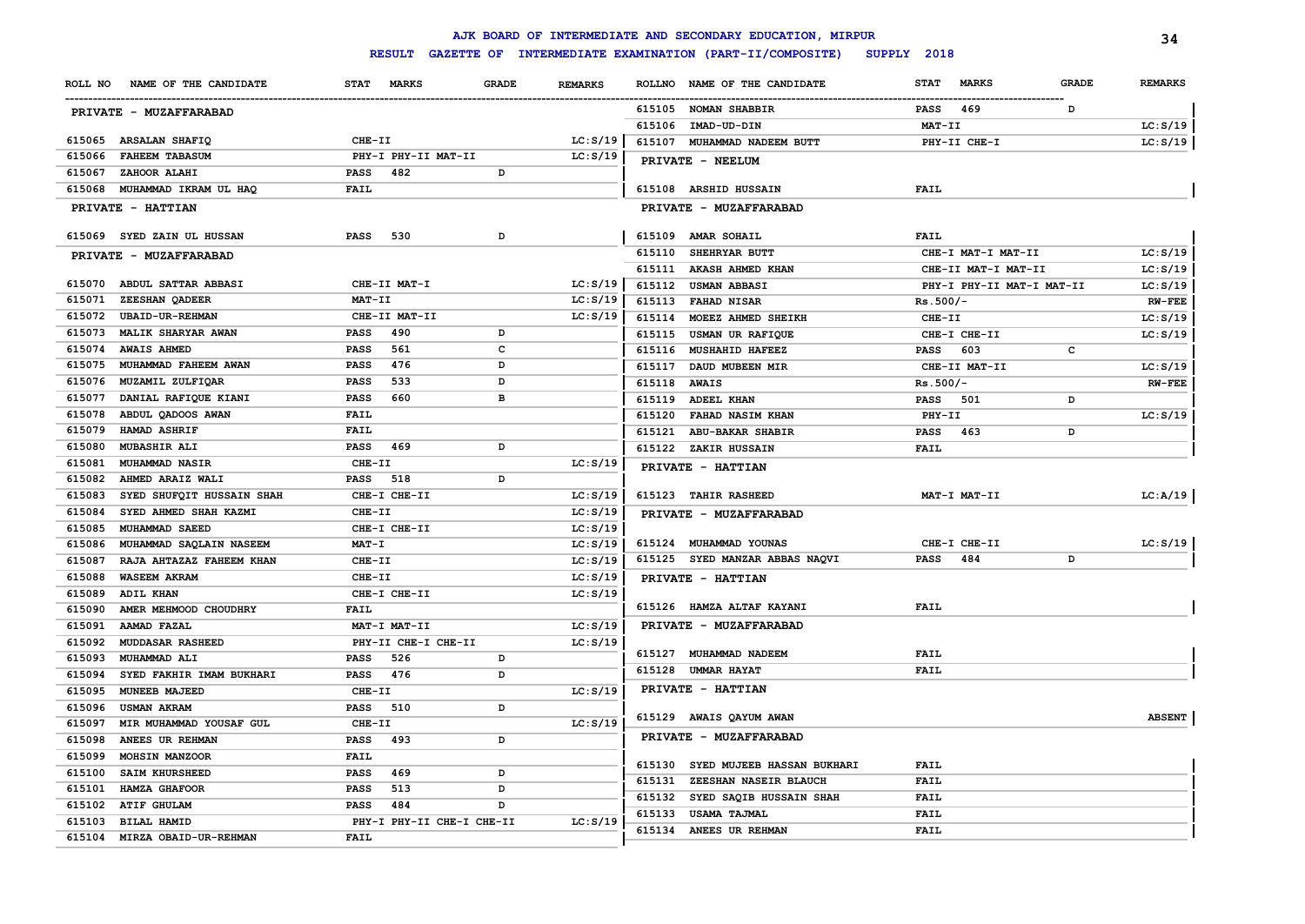|                                          |             |                     |                  |                |               | AJK BOARD OF INTERMEDIATE AND SECONDARY EDUCATION, MIRPUR      |             |                           |              | 35             |
|------------------------------------------|-------------|---------------------|------------------|----------------|---------------|----------------------------------------------------------------|-------------|---------------------------|--------------|----------------|
|                                          |             |                     |                  |                |               | RESULT GAZETTE OF INTERMEDIATE EXAMINATION (PART-II/COMPOSITE) | SUPPLY 2018 |                           |              |                |
| NAME OF THE CANDIDATE<br>ROLL NO         | <b>STAT</b> | <b>MARKS</b>        | <b>GRADE</b>     | <b>REMARKS</b> | <b>ROLLNO</b> | NAME OF THE CANDIDATE                                          | <b>STAT</b> | <b>MARKS</b>              | <b>GRADE</b> | <b>REMARKS</b> |
| <b>PRIVATE - MIRPUR</b>                  |             |                     |                  |                | 615163        | <b>MUHAMMAD ZEESHAN</b>                                        |             | CHE-II MAT-I              |              | LC: S/19       |
|                                          |             |                     |                  |                | 615164        | RAJA USAMA ASHFAQ                                              | CHE-II      |                           |              | LC: S/19       |
| 615135 MUHAMMAD SAQLAIN AZIZ             | <b>PASS</b> | 923                 | A1               | IMP            | 615165        | KHURRAM NAZIR                                                  | CHE-II      |                           |              | LC: S/19       |
| AHMED RAZA<br>615136                     | <b>PASS</b> | 660                 | $\mathbf{B}$     | IMP            | 615166        | <b>AHSAAN LATIF</b>                                            | CHE-II      |                           |              | LC: S/19       |
| 615137<br><b>UBAID ALI</b>               | <b>FAIL</b> |                     |                  | NOT-IMP        | 615167        | MUHAMMAD ARSLAN MEHFOOZ                                        | <b>PASS</b> | 526                       | D            |                |
| 615138<br>ATIQ AHMMAD                    | PASS        | 575                 | $\mathbf{C}$     | IMP            | 615168        | SHOAIB ZULFIQAR                                                | <b>PASS</b> | 502                       | D            |                |
| 615139<br>SYED MUHAMMAD ASAD ABBAS NAQVI | <b>FAIL</b> |                     |                  | NOT-IMP        |               | PRIVATE - OTHERS                                               |             |                           |              |                |
| PRIVATE - OTHERS                         |             |                     |                  |                |               |                                                                |             |                           |              |                |
|                                          |             |                     |                  |                |               | 615169 UZAIR TAHIR                                             | FAIL        |                           |              |                |
| 615140<br><b>MUHAMMAD AQIB</b>           | <b>PASS</b> | 608                 | c                | IMP            |               | PRIVATE - MIRPUR                                               |             |                           |              |                |
| 615141<br><b>USAMA-BIN-NUSRAT</b>        | <b>PASS</b> | 666                 | $\overline{B}$   | IMP            |               |                                                                |             |                           |              |                |
| PRIVATE - MIRPUR                         |             |                     |                  |                |               | 615170 MUHAMMAD WAJDAN NASEEM                                  |             | CHE-I CHE-II              |              | LC: S/19       |
| 615142<br><b>USAMA SHABBIR</b>           | <b>PASS</b> | 584                 | $\mathbf{C}$     | IMP            |               | 615171 MUHAMMAD SOHAIB AZIZ                                    |             | MAT-I MAT-II              |              | LC: S/19       |
| 615143<br>HAMMAD AHMED                   | <b>PASS</b> | 816                 |                  |                |               | 615172 ZOHAIB AHMED                                            |             | CHE-I CHE-II MAT-I MAT-II |              | LC: S/19       |
| MUHAMMAD RAFFI<br>615144                 | <b>PASS</b> | 602                 | Α<br>$\mathbf c$ | IMP<br>IMP     |               | PRIVATE - BHIMBER                                              |             |                           |              |                |
| 615145<br><b>MUHAMMAD IRFAN</b>          | PASS        | 614                 | $\mathbf c$      | IMP            |               | 615173 MUHAMMAD BILAL                                          | CHE-II      |                           |              | LC: S/19       |
|                                          |             |                     |                  |                |               |                                                                |             |                           |              |                |
| PRIVATE - BHIMBER                        |             |                     |                  |                |               | PRIVATE - MIRPUR                                               |             |                           |              |                |
| 615146 KAMRAN LIAQAT                     | <b>PASS</b> | 504                 | D                | IMP            |               | 615174 MUHAMMAD ZEESHAN                                        |             | E-C-II CHE-II             |              | LC: S/19       |
| PRIVATE - MIRPUR                         |             |                     |                  |                | 615175        | <b>HARIB BUTT</b>                                              | <b>PASS</b> | 530                       | D            |                |
|                                          |             |                     |                  |                |               | 615176 MUHAMMAD MEHRAN                                         |             | CHE-I CHE-II              |              | LC: S/19       |
| 615147<br><b>ASHAR ANWAR</b>             | <b>FAIL</b> |                     |                  | NOT-IMP        | 615177        | NABEEL AHMED RASHEED                                           |             | PHY-II CHE-I CHE-II       |              | LC: S/19       |
| ANEES SHAFIQ<br>615148                   | <b>PASS</b> | 657                 | C                | IMP            |               | PRIVATE - OTHERS                                               |             |                           |              |                |
| 615149<br><b>FAIZAN FIAZ</b>             | <b>PASS</b> | 658                 | $\mathbf c$      | NOT-IMP        |               |                                                                |             |                           |              |                |
| 615150<br>MUHAMMAD AMMAR ABID            | PASS        | 639                 | $\mathbf{C}$     | <b>IMP</b>     |               | 615178 NOFAL ALI JARRAL                                        | <b>PASS</b> | 635                       | c            |                |
| PRIVATE - BHIMBER                        |             |                     |                  |                |               | PRIVATE - MIRPUR                                               |             |                           |              |                |
| 615151 UMAIR LATIF                       | <b>PASS</b> | 557                 | c                | <b>IMP</b>     | 615179        | MUHAMMAD ZOHAIB                                                | CHE-II      |                           |              | LC: S/19       |
| PRIVATE - MIRPUR                         |             |                     |                  |                | 615180        | KHIZER SABIR                                                   | MAT-II      |                           |              | LC: S/19       |
|                                          |             |                     |                  |                | 615181        | RIZWAN HAIDER SHAH                                             | <b>FAIL</b> |                           |              |                |
| 615152<br><b>UZAIR ZAHOOR BUTT</b>       | <b>PASS</b> | 615                 | c                | NOT-IMP        | 615182        | <b>ARSLAN ARSHAD</b>                                           |             | CHE-I CHE-II              |              | LC: S/19       |
| 615153<br><b>SAJJAD AHMED</b>            | <b>FAIL</b> |                     |                  |                | 615183        | TAMOOR AHMED                                                   | CHE-II      |                           |              | LC: S/19       |
| 615154<br>MUHAMMAD RAHMAN                |             | CHE-I CHE-II MAT-II |                  | LC: S/19       | 615184        | EHSAN TARIQ                                                    | <b>PASS</b> | 493                       | D            |                |
| 615155<br>MUHAMMAD HAROON                |             | CHE-I CHE-II        |                  | LC: S/19       | 615185        | MUHAMMAD SHAHZAIB                                              |             | CHE-I CHE-II              |              | LC: S/19       |
| PRIVATE - OTHERS                         |             |                     |                  |                |               | 615186 TABARAK SALEEM                                          | <b>PASS</b> | 568                       | c            |                |
|                                          |             |                     |                  |                |               | PRIVATE - BHIMBER                                              |             |                           |              |                |
| 615156 TAHIR SALEEM                      | <b>PASS</b> | 539                 | D                |                |               |                                                                |             |                           |              |                |
| PRIVATE - MIRPUR                         |             |                     |                  |                |               | 615187 SUQLAIN MUSHTAQ                                         |             | CHE-I CHE-II              |              | LC: S/19       |
|                                          |             |                     |                  |                |               | PRIVATE - MIRPUR                                               |             |                           |              |                |
| 615157 AHMAD BASHIR                      |             | E-C-II MAT-I MAT-II |                  | LC: S/19       |               |                                                                |             |                           |              |                |
| 615158<br><b>AARAIZ AHMED</b>            | <b>PASS</b> | 554                 | c                |                | 615188        | HUSHMAT USMAN SABRI                                            |             | MAT-I MAT-II              |              | LC: S/19       |
| 615159<br><b>NASEEM YASIN</b>            | <b>PASS</b> | 481                 | D                |                |               | 615189 ZUBAIR ADIL                                             |             | MAT-I MAT-II              |              | LC: S/19       |
| 615160<br>MIRZA HAMAD FAROOQ             |             | CHE-I CHE-II MAT-II |                  | LC: S/19       |               | PRIVATE - OTHERS                                               |             |                           |              |                |
| 615161<br>USMAN FAROOQ<br>615162         | <b>PASS</b> | 488                 | D                | LC: S/19       |               | 615190 FAIQ SHAHBAAN                                           |             | CHE-II MAT-I MAT-II       |              | LC: S/19       |
| MUHAMMAD ASIF MAJEED                     |             | CHE-I CHE-II MAT-II |                  |                |               |                                                                |             |                           |              |                |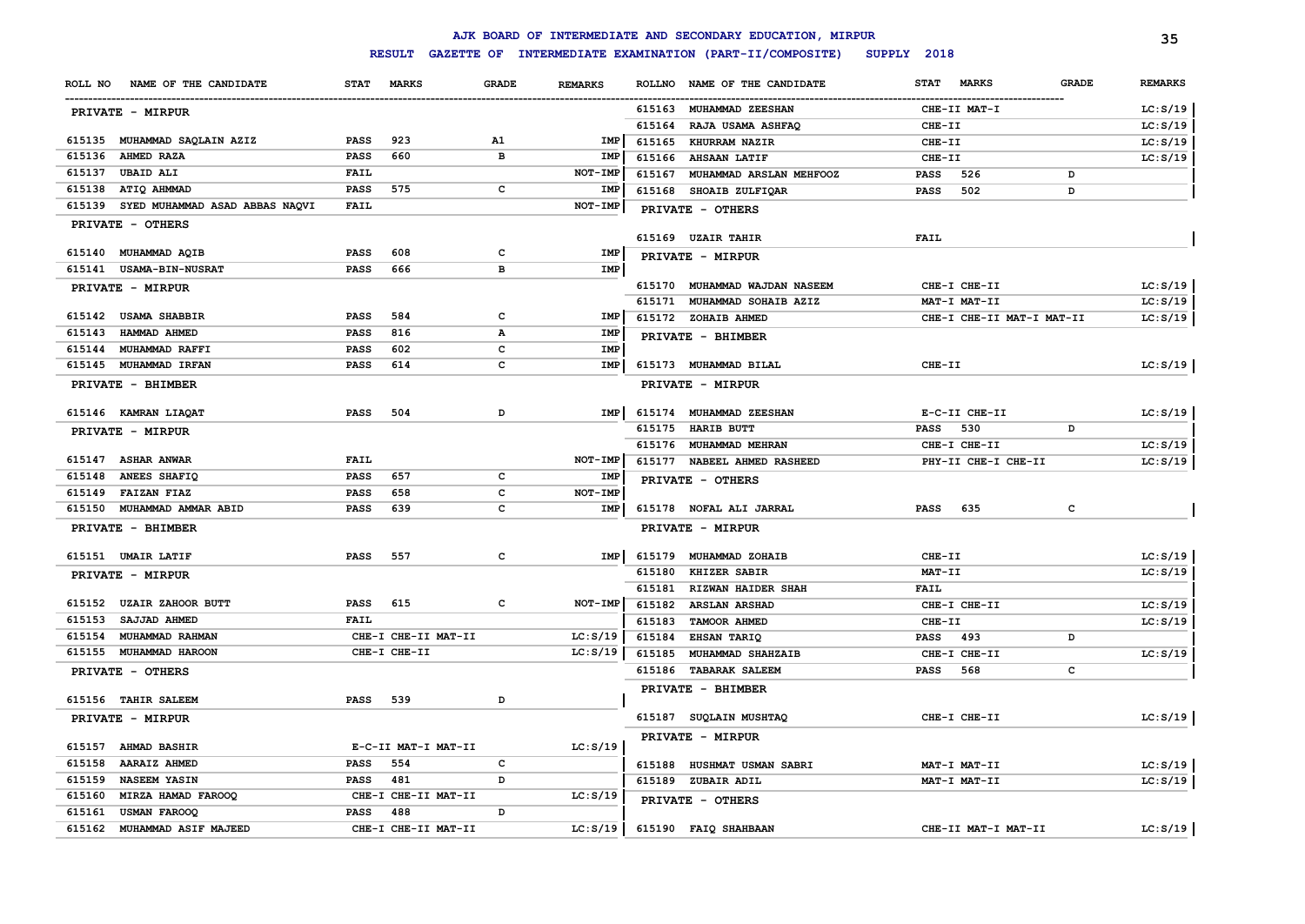|         |                             |                            |                                    |              |                |                  | AJK BOARD OF INTERMEDIATE AND SECONDARY EDUCATION, MIRPUR |                            |                           |              | 36                    |
|---------|-----------------------------|----------------------------|------------------------------------|--------------|----------------|------------------|-----------------------------------------------------------|----------------------------|---------------------------|--------------|-----------------------|
|         |                             |                            | <b>RESULT</b><br><b>GAZETTE OF</b> |              |                |                  | INTERMEDIATE EXAMINATION (PART-II/COMPOSITE)              | SUPPLY 2018                |                           |              |                       |
| ROLL NO | NAME OF THE CANDIDATE       | <b>STAT</b>                | MARKS                              | <b>GRADE</b> | <b>REMARKS</b> | <b>ROLLNO</b>    | NAME OF THE CANDIDATE                                     | <b>STAT</b>                | <b>MARKS</b>              | <b>GRADE</b> | <b>REMARKS</b>        |
|         | PRIVATE - MIRPUR            |                            |                                    |              |                |                  | 615221 HARIS BIN WARIS                                    |                            | CHE-I CHE-II MAT-I MAT-II |              | LC: S/19              |
|         |                             |                            |                                    |              |                |                  | 615222 ZIA-UR-REHMAN                                      |                            | PHY-II CHE-I CHE-II       |              | LC: S/19              |
| 615191  | <b>MUHAMMAD AWAIS</b>       | <b>FAIL</b>                |                                    |              |                |                  | PRIVATE - OTHERS                                          |                            |                           |              |                       |
| 615192  | ARSLAN AMJAD                | <b>FAIL</b>                |                                    |              |                |                  |                                                           |                            |                           |              |                       |
| 615193  | KHALIQ-UL-RAHMAN            | <b>FAIL</b>                |                                    |              |                |                  | 615223 TAYYAB ALI                                         |                            | CHE-II MAT-II             |              | LC: S/19              |
| 615194  | MUHAMMAD ANAS               | <b>FAIL</b>                |                                    |              |                |                  | PRIVATE - BHIMBER                                         |                            |                           |              |                       |
|         | PRIVATE - BHIMBER           |                            |                                    |              |                |                  |                                                           |                            |                           |              |                       |
|         | 615195 MASAWAR ALI          | <b>PASS</b>                | 624                                | c            | IMP            | 615225           | 615224 MUDDASAR FAAZAL<br><b>HAMZA MAZHAR</b>             | <b>PASS</b>                | 496<br>CHE-II MAT-I       | D            |                       |
| 615196  | <b>MOHSAN SUBHANI</b>       |                            | 694                                | в            | <b>IMP</b>     |                  |                                                           |                            | CHE-II MAT-I              |              | LC: S/19<br>LC: S/19  |
| 615197  | <b>FAIZAN ARSHAD</b>        | <b>PASS</b><br><b>PASS</b> | 828                                | $\mathbf{A}$ | NOT-IMP        | 615226<br>615227 | QAMAR WAQAR<br>ABAD-UR-REHMAN                             | <b>PASS</b>                | 487                       | D            |                       |
| 615198  | MUHAMMAD AADIL ZAFAR        | PASS                       | 881                                | A1           | IMP            | 615228           | HASEEB BUKHARI                                            | <b>FAIL</b>                |                           |              |                       |
| 615199  | <b>SHAHZAIB</b>             | PASS                       | 773                                | $\mathbf{A}$ | IMP            | 615229           | WAQAR HUSSAIN                                             | PASS                       | 463                       | D            |                       |
| 615200  | HAMAD BASHIR                | <b>PASS</b>                | 614                                | c            | IMP            | 615230           | <b>EHTSHAM ALAM</b>                                       | <b>PASS</b>                | 550                       | с            |                       |
| 615201  | <b>HASEEB ZAFAR</b>         | <b>PASS</b>                | 547                                | D            | IMP            | 615231           | MUHAMMAD IRFAN                                            | <b>FAIL</b>                |                           |              |                       |
| 615202  | <b>TAIMOOR ZAFAR</b>        | <b>PASS</b>                | 833                                | А            | <b>NOT-IMF</b> | 615232           | SAJJAD ALI                                                |                            | CHE-I CHE-II              |              | LC: S/19              |
| 615203  | <b>ABU-BAKER SAEED</b>      | <b>PASS</b>                | 668                                | в            | NOT-IMP        | 615233           | <b>ABDUL HANAN</b>                                        |                            | CHE-I CHE-II MAT-I        |              | LC: A/20              |
| 615204  | MUHAMMAD ZAKRIA             | <b>PASS</b>                | 655                                | с            | IMP            | 615234           | ZIAULLAH                                                  |                            | CHE-I CHE-II              |              | LC: A/20              |
|         | PRIVATE - OTHERS            |                            |                                    |              |                |                  | PRIVATE - KOTLI                                           |                            |                           |              |                       |
| 615205  | HAFIZ MUHAMMAD RAZA AWAN    | <b>PASS</b>                | 543                                | D            | IMP            | 615235           | <b>AKASH KHAN</b>                                         | <b>PASS</b>                | 659                       | $\mathbf{C}$ | NOT-IMP               |
|         | PRIVATE - BHIMBER           |                            |                                    |              |                | 615236           | MUHAMMAD SAFIULLAH ZAHID                                  | FAIL                       |                           |              | NOT-IMP               |
|         |                             |                            |                                    |              |                | 615237           | MUHAMMAD ASAD AYOUB RAJA                                  | <b>PASS</b>                | 678                       | в            | IMP                   |
|         | 615206 UMAIR BASHIR         | CHE-II                     |                                    |              | LC: S/19       | 615238           | <b>ABDUL SABOOR</b>                                       | <b>PASS</b>                | 761                       | в            | NOT-IMP               |
| 615207  | <b>AWAIS ALI</b>            | <b>PASS</b> 503            |                                    | D            |                | 615239           | FARHAN FAROOQ SADDIQUI                                    | <b>PASS</b>                | 644                       | $\mathbf{C}$ | NOT-IMP               |
| 615208  | <b>ALI HASSAN</b>           |                            | CHE-I CHE-II MAT-II                |              | LC: S/19       | 615240           | MUHAMMAD ANWAAR                                           | <b>PASS</b>                | 635                       | $\mathbf{C}$ | IMP                   |
| 615209  | <b>ABBAS MAZHAR</b>         |                            | CHE-I CHE-II                       |              | LC: A/19       | 615241           | <b>TAUFEEL GHAFOOR</b>                                    | <b>PASS</b>                | 631                       | $\mathbf{C}$ | IMP                   |
|         | PRIVATE - OTHERS            |                            |                                    |              |                | 615242           | ANIQ AHMED                                                | <b>PASS</b>                | 889                       | A1           | IMP                   |
|         |                             |                            |                                    |              |                | 615243           | <b>IJAZ HAFEEZ</b>                                        | <b>PASS</b>                | 543                       | D            | IMP                   |
|         | 615210 USAMA ZAIB           | CHE-II                     |                                    |              | LC: S/19       | 615244           | OSSAMA YAQOOB                                             | <b>PASS</b>                | 537                       | D            | IMP                   |
|         | PRIVATE - BHIMBER           |                            |                                    |              |                | 615245           | EHTSHAM UL HAQ MIRZA                                      | <b>PASS</b>                | 671                       | <b>B</b>     | IMP                   |
|         | 615211 USMAN GHANI          |                            | E-C-II CHE-II                      |              | LC: S/19       | 615246           | <b>ABDUL MOBEEN</b>                                       | <b>PASS</b>                | 651                       | c            | IMP                   |
| 615212  | ZARAR HAIDER                | MAT-II                     |                                    |              | LC: S/19       | 615247           | WALEED OAYYUM                                             | <b>PASS</b>                | 642                       | c            | IMP                   |
| 615213  | DAUD ABID                   |                            | CHE-II MAT-I MAT-II                |              | LC: S/19       | 615248           | FAHAD MUZAMMAL                                            | <b>PASS</b>                | 652                       | c            | IMP                   |
| 615214  | <b>RAMEEZ ASGHAR</b>        | <b>PASS</b>                | 488                                | D            |                | 615249           | ANIQ QAYYUM                                               | <b>PASS</b>                | 636                       | C            | IMP                   |
| 615215  | <b>ZAIN MASOOD</b>          | <b>PASS</b>                | 548                                | D            |                | 615250           | MUHAMMAD ISRAR HUSSAIN                                    | <b>PASS</b>                | 657                       | с            | IMP                   |
|         |                             |                            |                                    |              |                | 615251           | SAJID MEHMOOD                                             | <b>PASS</b>                | 553                       | с            | NOT-IMP               |
|         | PRIVATE - OTHERS            |                            |                                    |              |                | 615252           | MUHAMMAD MAHBOOB                                          | <b>FAIL</b>                |                           |              | NOT-IMP               |
|         | 615216 MUHAMMAD HAMZA ALTAF | <b>PASS</b>                | 616                                | c            |                | 615253           | SAIF UR RAHMAN                                            | <b>PASS</b>                | 660                       | в            | IMP                   |
|         | PRIVATE - BHIMBER           |                            |                                    |              |                | 615254           | MUHAMMAD AHMAD                                            | PASS                       | 622                       | с            | NOT-IMP               |
|         |                             |                            |                                    |              |                | 615255           | SARDAR WAJAHAT ALI KHAN                                   | PASS                       | 707                       | в            | IMP                   |
| 615217  | HAMAD RAZA ARSHID           | PASS                       | 487                                | D            |                | 615256           | ABRAR RAZZAQ                                              | <b>FAIL</b>                |                           |              | NOT-IMP               |
| 615218  | <b>MATEEN YOUSAF</b>        |                            | CHE-I CHE-II                       |              | LC: S/19       | 615257           | SAIF UL ISLAM                                             | PASS                       | 598                       | c            | NOT-IMP               |
| 615219  | WALEED ABDULLAH MATLOOB     | <b>PASS</b>                | 497                                | D            |                | 615258<br>615259 | <b>RAHEEM ASIF</b><br>MUHAMMAD MOBEEN KHAN                | <b>FAIL</b><br><b>PASS</b> | 670                       | в            | NOT-IMP<br><b>IMP</b> |
| 615220  | <b>EHSAN ULLAH</b>          | PASS                       | 527                                | D            |                | 615260           | SAQLAIN SARFRAZ                                           | <b>PASS</b>                | 594                       | c            |                       |
|         |                             |                            |                                    |              |                |                  |                                                           |                            |                           |              |                       |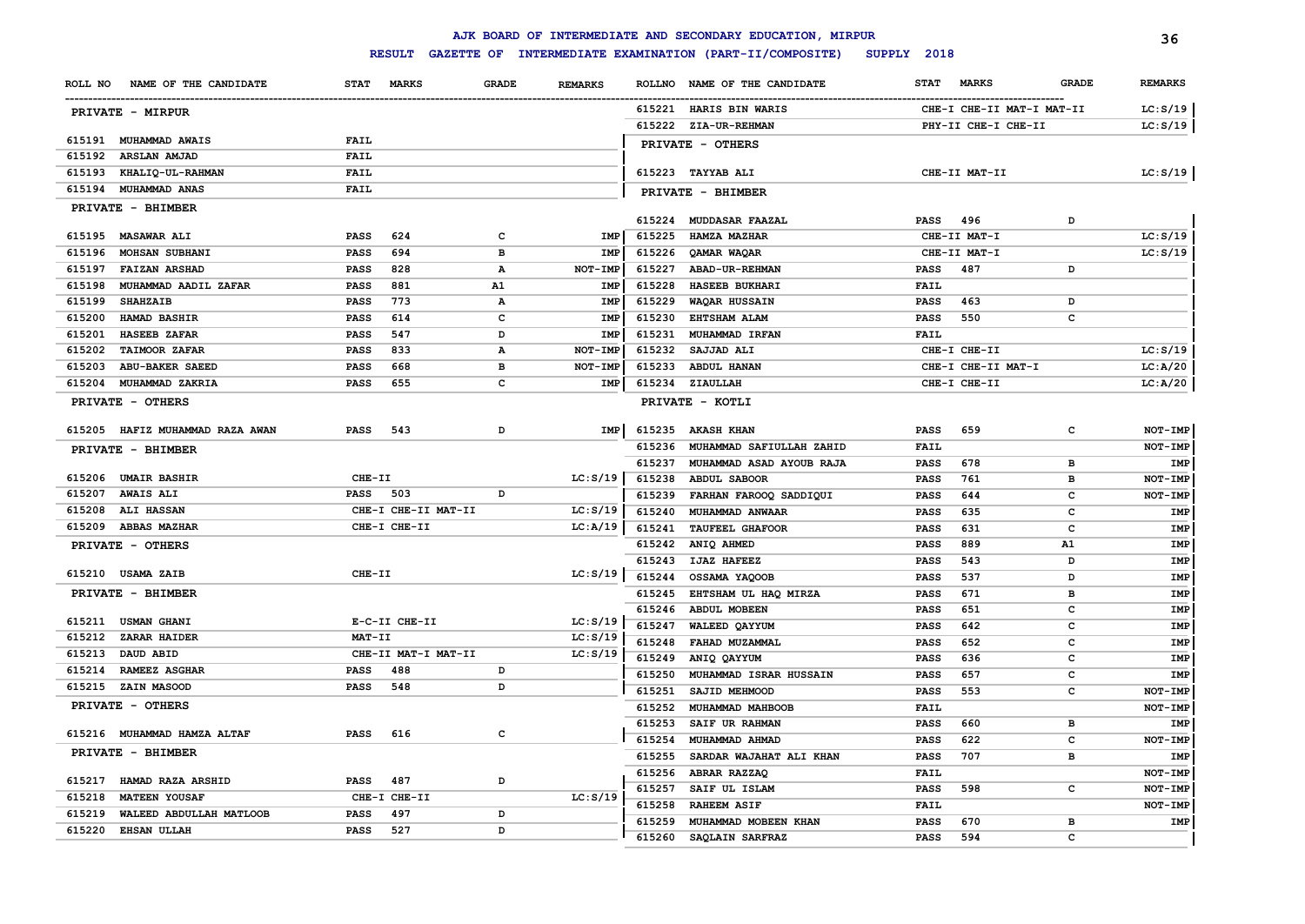|         |                                  |                             |              |                |        | AJK BOARD OF INTERMEDIATE AND SECONDARY EDUCATION, MIRPUR |             |                     |              | 37             |
|---------|----------------------------------|-----------------------------|--------------|----------------|--------|-----------------------------------------------------------|-------------|---------------------|--------------|----------------|
|         |                                  | <b>RESULT</b>               |              |                |        | GAZETTE OF INTERMEDIATE EXAMINATION (PART-II/COMPOSITE)   | SUPPLY 2018 |                     |              |                |
| ROLL NO | NAME OF THE CANDIDATE            | <b>STAT</b><br><b>MARKS</b> | <b>GRADE</b> | <b>REMARKS</b> |        | ROLLNO NAME OF THE CANDIDATE                              | <b>STAT</b> | <b>MARKS</b>        | <b>GRADE</b> | <b>REMARKS</b> |
|         | 615261 MUHAMMAD FARHAN RIAZ KHAN | MAT-II                      |              | LC: S/19       |        | 615301 SYED ZAIN-UL-ABIDIN ALI SHAH                       | <b>PASS</b> | 665                 | B            | IMP            |
| 615262  | <b>NAVEED RASHEED</b>            | <b>FAIL</b>                 |              |                | 615302 | MUHAMMAD KASHIF SADDIQUE                                  | <b>PASS</b> | 646                 | c            | IMP            |
| 615263  | MUHAMMAD HAMZA TAHIR             | <b>PASS</b><br>580          | $\mathbf{C}$ |                | 615303 | SYED QASIM HASSEN ZAHEER GARDAZI                          | <b>PASS</b> | 640                 | C            | <b>IMP</b>     |
| 615264  | MUHAMMAD KAMRAN AZAD             | <b>PASS</b><br>503          | D            |                | 615304 | HARIS KHURSHEED                                           | <b>PASS</b> | 620                 | c            | IMP            |
| 615265  | MUHAMMAD FARAN SHOUKAT           | CHE-I MAT-I MAT-II          |              | LC: S/19       | 615305 | MUHAMMAD ABDULLAH BIN IDREES                              | <b>PASS</b> | 794                 | А            | NOT-IMP        |
| 615266  | SHIRAZ RASHID                    | PHY-II CHE-II               |              | LC: S/19       | 615306 | <b>BASIT LATIF</b>                                        | <b>PASS</b> | 636                 | c            | NOT-IMP        |
| 615267  | MATLOOB AHMED                    | MAT-I MAT-II                |              | LC: S/19       | 615307 | SADAM ASIF                                                | <b>PASS</b> | 659                 | c            | IMP            |
| 615268  | <b>UBAID UR REHMAN</b>           | <b>PASS</b><br>497          | D            |                | 615308 | HAMZA SHAFIEQ                                             | <b>PASS</b> | 895                 | A1           | NOT-IMP        |
|         | 615269 ASHAR SUBHANI             | E-C-II MAT-I                |              | LC: S/19       | 615309 | MUHAMMAD TABISH BAIG                                      | <b>PASS</b> | 633                 | c            | IMP            |
| 615270  | MUHAMMAD HAMZA RAFIQUE           | CHE-II                      |              | LC: S/19       | 615310 | SYED RAZI HAIDER                                          | <b>FAIL</b> |                     |              | NOT-IMP        |
| 615271  | EBAD- UR- REHMAN                 | CHE-II MAT-II               |              | LC: S/19       | 615311 | ABDUL MALIK                                               | PASS        | 650                 | $\mathtt{c}$ | IMP            |
| 615272  | <b>NABEEL AHMED</b>              | <b>PASS</b><br>668          | $\, {\bf B}$ |                | 615312 | MUHAMMAD UMER ABBASI                                      | <b>FAIL</b> |                     |              | NOT-IMP        |
|         | 615273 ADEEL AHMED               | CHE-II MAT-II               |              | LC: S/19       | 615313 | <b>AAMIR YASIN</b>                                        | PASS        | 598                 | c            | NOT-IMP        |
| 615274  | MUHAMMAD SOHAIL RASHEED          | <b>PASS</b><br>517          | D            |                | 615314 | RAJA ADYAN PERWAIZ                                        | <b>FAIL</b> |                     |              |                |
| 615275  | ALI RAZA                         | <b>FAIL</b>                 |              |                | 615315 | <b>MUSHAHID SHAREEF</b>                                   | MAT-II      |                     |              | LC: S/19       |
| 615276  | MUHAMMAD UMAIR IDREES            | CHE-II                      |              | LC: S/19       | 615316 | <b>RASHID MAHMOOD</b>                                     | <b>PASS</b> | 551                 | c            |                |
| 615277  | MOIN YOUNIS                      | <b>PASS</b><br>587          | $\mathbf{C}$ |                | 615317 | MUHAMMAD HAMMAD SAJJAD                                    | <b>PASS</b> | 523                 | D            |                |
| 615278  | AZHER MUNAWAR TAYYEB             | CHE-II MAT-II               |              | LC: S/19       | 615318 | DANISH KHALIL                                             |             | CHE-I CHE-II        |              | LC: S/19       |
| 615279  | MUHAMMAD SAFEER                  | <b>PASS</b><br>523          | D            |                | 615319 | <b>MUSHARRAF FAIZ</b>                                     | <b>PASS</b> | 529                 | D            |                |
| 615280  | MUHAMMAD HASEEB UR REHMAN        | <b>PASS</b><br>502          | D            |                | 615320 | RAJA FAAD IMTIAZ KHAN                                     |             | PHY-I PHY-II CHE-I  |              | LC: S/19       |
| 615281  | MOHSIN MUSTAQEEM                 | <b>PASS</b><br>543          | D            |                | 615321 | SHAHBAZ SHAKIR                                            |             | PHY-II CHE-II       |              | LC: S/19       |
| 615282  | <b>UMAR MUNIR</b>                | MAT-II                      |              | LC: S/19       | 615322 | ARSALAN AHMED TABBSUM                                     | <b>FAIL</b> |                     |              |                |
| 615283  | <b>TAMOOR KHAN</b>               | <b>FAIL</b>                 |              |                | 615323 | <b>ATIF JAHANGIR</b>                                      |             | PHY-II CHE-I CHE-II |              | LC: S/19       |
| 615284  | MUHAMMAD HAMMAD KHAN             | MAT-II                      |              | LC: S/19       | 615324 | NAUMAN MANZOOR                                            |             | PHY-II MAT-II       |              | LC: S/19       |
| 615285  | RAQIB LIAQAT                     | <b>PASS</b><br>612          | $\mathbf{C}$ |                | 615325 | <b>BASIT IQBAL</b>                                        | CHE-II      |                     |              | LC: S/19       |
| 615286  | TAMOOR JAVED                     | CHE-II MAT-II               |              | LC: S/19       | 615326 | <b>ANSAR KHAN</b>                                         | <b>FAIL</b> |                     |              |                |
| 615287  | MUHAMMAD ZAHID FAZAL             | <b>PASS</b><br>518          | D            |                | 615327 | <b>BILAL RASHIM</b>                                       | $MAT-TI$    |                     |              | LC: S/19       |
| 615288  | <b>FAHAD RAFIQUE</b>             | <b>FAIL</b>                 |              |                | 615328 | MUHAMMAD AFTAB KHAN                                       |             | E-C-I CHE-I CHE-II  |              | LC: S/19       |
| 615289  | HAMZA RAFAQAT                    | CHE-II MAT-II               |              | LC: S/19       | 615329 | ABDUL QADIR ABBASI                                        | <b>FAIL</b> |                     |              |                |
| 615290  | MUHAMMAD UMER                    | CHE-II MAT-II               |              | LC: S/19       | 615330 | SYED KHAWAR RAZA GARDEZI                                  | <b>PASS</b> | 447                 | D            |                |
| 615291  | USAMA QURBAN                     | MAT-I MAT-II                |              | LC: S/19       | 615331 | <b>UMAIR RIAZ</b>                                         | PASS        | 524                 | D            |                |
|         | 615292 ASAD SULEMAN              | <b>PASS</b><br>494          | D            |                | 615332 | RAJA ARSLAN AFSAR                                         | <b>PASS</b> | 489                 | D            |                |
|         |                                  |                             |              |                | 615333 | SYED SAADAT ALI GARDAZI                                   | <b>FAIL</b> |                     |              |                |
|         | PRIVATE - MIRPUR                 |                             |              |                | 615334 | <b>HAMZA SHAHEEN</b>                                      | <b>FAIL</b> |                     |              |                |
|         | 615293 HAMMAD WASEEM             | CHE-II MAT-II               |              | LC: S/19       | 615335 | RAHMOM KHALIL RATHORE                                     | <b>FAIL</b> |                     |              |                |
|         |                                  |                             |              |                | 615336 | AFAQ ISHTIAQ                                              | <b>FAIL</b> |                     |              |                |
|         | PRIVATE - KOTLI                  |                             |              |                | 615337 | NOMAN NADEEM                                              | <b>FAIL</b> |                     |              |                |
| 615294  | MUHAMMAD QAMAR ZAB               | CHE-II MAT-I MAT-II         |              | LC: S/19       |        |                                                           |             |                     |              |                |
| 615295  | <b>HAMMAD ARSHAD</b>             | FAIL                        |              |                |        | PRIVATE - POONCH                                          |             |                     |              |                |
| 615296  | <b>KASHIF RAUF</b>               | <b>FAIL</b>                 |              |                | 615338 | BILAL YOUNIS                                              | <b>PASS</b> | 657                 | c            | <b>IMP</b>     |
| 615297  | MUHAMMAD WAHEED ASLAM            | <b>FAIL</b>                 |              |                | 615339 | SYED TAHIR HUSSAIN SHAH BUKHARI                           | <b>PASS</b> | 606                 | c            | <b>IMP</b>     |
| 615298  | <b>BILAL RAFAQAT</b>             |                             |              | <b>ABSENT</b>  | 615340 | MUZAMMIL YASEEN                                           | <b>PASS</b> | 628                 | c            | IMP            |
| 615299  | <b>AWAIS SHABBIR</b>             | <b>FAIL</b>                 |              |                | 615341 | <b>ABDUL BASIT</b>                                        | <b>PASS</b> | 652                 | c            | NOT-IMP        |
|         |                                  |                             |              |                | 615342 | SHAHRYAR AHMED                                            | <b>PASS</b> | 639                 | c            | IMP            |
|         | PRIVATE - BAGH                   |                             |              |                | 615343 | ALI IMTIAZ                                                | <b>PASS</b> | 587                 | C            | NOT-IMP        |
|         | 615300 SHOAIB RAZZAQ             | 657<br><b>PASS</b>          | C            | NOT-IMP        | 615344 | KHAWAJA ZOHAIB AZIZ                                       | <b>PASS</b> | 580                 | C            | <b>IMP</b>     |
|         |                                  |                             |              |                |        |                                                           |             |                     |              |                |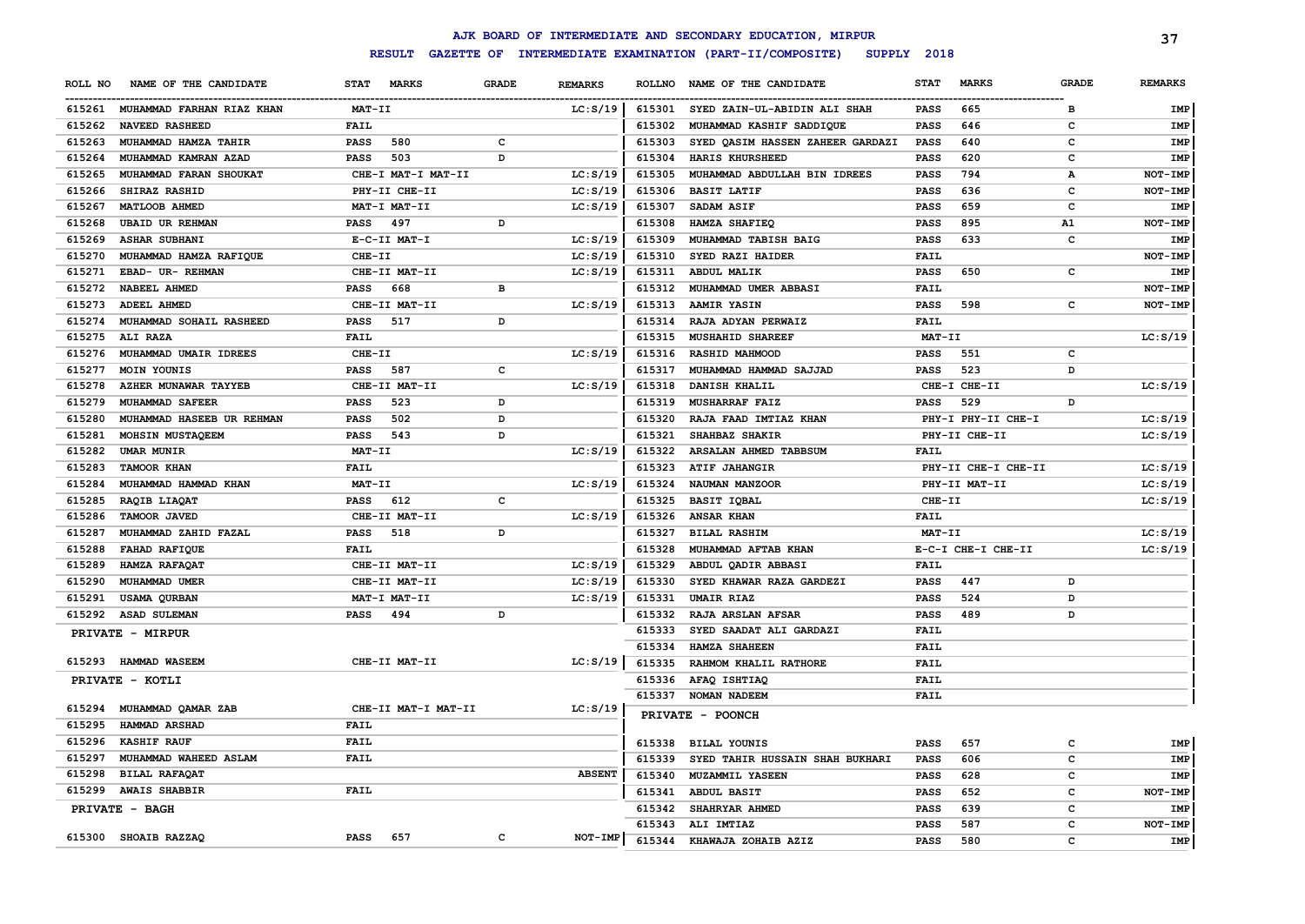|        |                               |             |                           |              |                |        | AJK BOARD OF INTERMEDIATE AND SECONDARY EDUCATION, MIRPUR |             |                           |              | 38             |
|--------|-------------------------------|-------------|---------------------------|--------------|----------------|--------|-----------------------------------------------------------|-------------|---------------------------|--------------|----------------|
|        |                               |             | <b>RESULT</b>             |              |                |        | GAZETTE OF INTERMEDIATE EXAMINATION (PART-II/COMPOSITE)   | SUPPLY 2018 |                           |              |                |
|        | ROLL NO NAME OF THE CANDIDATE | <b>STAT</b> | <b>MARKS</b>              | <b>GRADE</b> | <b>REMARKS</b> |        | ROLLNO NAME OF THE CANDIDATE                              | <b>STAT</b> | <b>MARKS</b>              | <b>GRADE</b> | <b>REMARKS</b> |
|        | PRIVATE - KOTLI               |             |                           |              |                |        | PRIVATE - OTHERS                                          |             |                           |              |                |
|        | 615345 SADDAM HUSSAIN         | <b>PASS</b> | 649                       | $\mathbf{C}$ | $NOT-IMP$      |        | 615382 ABBAS FAZAL                                        |             | CHE-II MAT-I MAT-II       |              | LC:A/19        |
|        | PRIVATE - POONCH              |             |                           |              |                |        | PRIVATE - POONCH                                          |             |                           |              |                |
|        | 615346 NAQEEB HASHAM          | <b>PASS</b> | 684                       | в            | IMP            | 615383 | <b>NAYER HAYYAT</b>                                       |             | CHE-I CHE-II              |              | LC: S/19       |
| 615347 | ABDUL SLAM BIN KHALID         | <b>PASS</b> | 668                       | в            | IMP            | 615384 | ATIQ NAIK                                                 | FAIL        |                           |              |                |
| 615348 | HUMAIR JALIL                  | FAIL        |                           |              | NOT-IMP        | 615385 | RAJA MOBEEN RUSTAM                                        |             | CHE-I CHE-II MAT-I MAT-II |              | LC: S/19       |
| 615349 | MUHAMMAD NAEEM                | <b>PASS</b> | 653                       | c            | IMP            | 615386 | <b>ASAD WAHEED</b>                                        |             | CHE-I CHE-II              |              | LC: S/19       |
| 615350 | ARBAB HUSSAIN SHAH            | FAIL        |                           |              | NOT-IMP        | 615387 | <b>TAYYAB PERVAIZ</b>                                     | PASS        | 558                       | C            |                |
| 615351 | <b>FARHAN JAVED</b>           | <b>FAIL</b> |                           |              | NOT-IMP        | 615388 | AAQIB JAVAID                                              |             | CHE-I CHE-II MAT-II       |              | LC: S/19       |
| 615352 | ABDUL HANAN KHAWAJA           | <b>FAIL</b> |                           |              | NOT-IMP        | 615389 | MUHAMMAD AHSAN ILYAS                                      |             | CHE-I CHE-II MAT-II       |              | LC: S/19       |
| 615353 | <b>AHMED KHURSHID</b>         | <b>PASS</b> | 650                       | c            | NOT-IMP        | 615390 | QAMMER FAROOQ                                             | MAT-II      |                           |              | LC: S/19       |
| 615354 | MUHAMMAD SHAHROZ ALI          | $Rs.500/-$  |                           |              | <b>RW-FEE</b>  | 615391 | <b>WALEED NAWAB</b>                                       | <b>PASS</b> | 492                       | D            |                |
| 615355 | SAYYAM SHOUKAT                | MAT-II      |                           |              | LC: S/19       | 615392 | <b>ASADDULLAH KHAN</b>                                    |             | PHY-II CHE-II             |              | LC: S/19       |
| 615356 | UMMAR QASIM                   | <b>PASS</b> | 457                       | D            |                | 615393 | <b>ABRAR SABIR</b>                                        | $MAT-TI$    |                           |              | LC: A/19       |
| 615357 | <b>BASIT HANIF</b>            | <b>PASS</b> | 495                       | D            |                | 615394 | FURQAN KALEEM                                             |             | CHE-I MAT-I MAT-II        |              | LC: A/20       |
| 615358 | MUHAMMAD ZEESHAN ANJUM        |             | MAT-I MAT-II              |              | LC:A/19        | 615395 | SOBAN MANZOOR KIANI                                       | <b>FAIL</b> |                           |              |                |
| 615359 | MUHAMMAD EHSANULLAH           | PASS        | 578                       | $\mathbf c$  |                | 615396 | <b>ALEEM ALI</b>                                          |             |                           |              | <b>ABSENT</b>  |
| 615360 | <b>RAHEEM AKRAM</b>           |             | CHE-I MAT-II              |              | LC: S/19       | 615397 | <b>ABDUL HASEEB</b>                                       |             |                           |              | <b>ABSENT</b>  |
| 615361 | <b>USAMA FAROOQ</b>           | PASS 485    |                           | D            |                | 615398 | <b>MASOOD ASLAM</b>                                       | <b>FAIL</b> |                           |              |                |
| 615362 | <b>HAMAD ALI</b>              |             | CHE-II MAT-II             |              | LC: S/19       |        | PRIVATE - SADHNUTI                                        |             |                           |              |                |
| 615363 | <b>IBTISAM REHMAT</b>         | PHY-II      |                           |              | LC: S/19       |        |                                                           |             |                           |              |                |
|        | PRIVATE - SADHNUTI            |             |                           |              |                |        | 615399 OWAIS FAROOQ                                       | <b>PASS</b> | 681                       | в            | IMP            |
|        |                               |             |                           |              |                | 615400 | SANWAL ZULFQAR                                            | <b>PASS</b> | 580                       | $\mathbf{C}$ | IMP            |
|        | 615364 DANISH NAZAR           | MAT-II      |                           |              | LC: S/19       | 615401 | ZEESHAN PERVAIZ                                           | <b>PASS</b> | 692                       | в            | IMP            |
|        | PRIVATE - POONCH              |             |                           |              |                | 615402 | <b>ZESHAN MUMTAZ</b>                                      | <b>PASS</b> | 707                       | B            | IMP            |
|        |                               |             |                           |              |                | 615403 | MUHAMMAD REHAN LIAQAT                                     | <b>PASS</b> | 594                       | c            | IMP            |
| 615365 | <b>HAMMAD ZAHEER</b>          | <b>PASS</b> | 531                       | D            |                | 615404 | HAMZA ZAKIR                                               | <b>PASS</b> | 669                       | в            | IMP            |
| 615366 | <b>FARAZ MUNIR</b>            |             | PHY-I PHY-II CHE-I CHE-II |              | LC: S/19       | 615405 | SAAD MUNIR                                                | <b>PASS</b> | 876                       | А            | IMP            |
| 615367 | BILAL SHAHID KHAN             |             | MAT-I MAT-II              |              | LC: A/19       | 615406 | MUHAMMAD JUNAID FAROOQ                                    | <b>PASS</b> | 617                       | c            | IMP            |
| 615368 | YASIR AKRAM                   |             | MAT-I MAT-II              |              | LC: S/19       | 615407 | <b>EHTSHAM EJAZ</b>                                       | <b>PASS</b> | 807                       | A            | <b>IMP</b>     |
| 615369 | <b>USAMA SARWAR</b>           | PASS        | 482                       | D            |                | 615408 | MUBASHIR HUSSAIN                                          | <b>PASS</b> | 646                       | с            | IMP            |
| 615370 | SAAD GHIAS                    |             | CHE-I CHE-II MAT-II       |              | LC: S/19       | 615409 | <b>ARBAB SHABAN</b>                                       | <b>PASS</b> | 765                       | в            | IMP            |
| 615371 | HAMZA RIAZ                    | <b>PASS</b> | 495                       | D            |                | 615410 | MUHAMMAD HAROON                                           | <b>PASS</b> | 628                       | C            | IMP            |
| 615372 | INZMAM TARIQ                  | MAT-II      |                           |              | LC: S/19       |        | 615411 MUHAMMAD JAWAD RAZZAQ                              | <b>PASS</b> | 636                       | C            | IMP            |
| 615373 | OSAMA KHURSHID MUGHAL         |             | CHE-I MAT-II              |              | LC: S/19       |        | PRIVATE - MIRPUR                                          |             |                           |              |                |
| 615374 | SYED MEHRAN ALI               |             | CHE-I MAT-II              |              | LC: S/19       |        |                                                           |             |                           |              |                |
| 615375 | <b>ABDUL WAHAB</b>            | MAT-II      |                           |              | LC: S/19       |        | 615412 SAYAM KHALIL                                       | <b>PASS</b> | 607                       | $\mathbf{C}$ | IMP            |
| 615376 | <b>NAMARIK KABIR</b>          |             | PHY-I PHY-II CHE-I CHE-II |              | LC: S/19       |        | PRIVATE - POONCH                                          |             |                           |              |                |
| 615377 | HAMZA KHURSHID                | <b>PASS</b> | 582                       | c            |                |        |                                                           |             |                           |              |                |
| 615378 | <b>SHAZEB SAFEER</b>          | <b>PASS</b> | 608                       | c            |                |        | 615413 JUNAID FAYYAZ                                      | <b>PASS</b> | 526                       | D            | <b>IMP</b>     |
| 615379 | AFAQ SARFRAZ                  | PASS        | 489                       | D            |                |        | PRIVATE - SADHNUTI                                        |             |                           |              |                |
| 615380 | <b>UBAID UR REHMAN</b>        |             | MAT-I MAT-II              |              | LC: A/19       |        |                                                           |             |                           |              |                |
|        | 615381 ASRAR ASHRAF           | <b>PASS</b> | 520                       | D            |                |        | 615414 IRFAN ASHRAF                                       | <b>PASS</b> | 674                       | B            | IMP            |
|        |                               |             |                           |              |                |        | 615415 ATIF KARIM                                         | <b>PASS</b> | 577                       | C            | IMP            |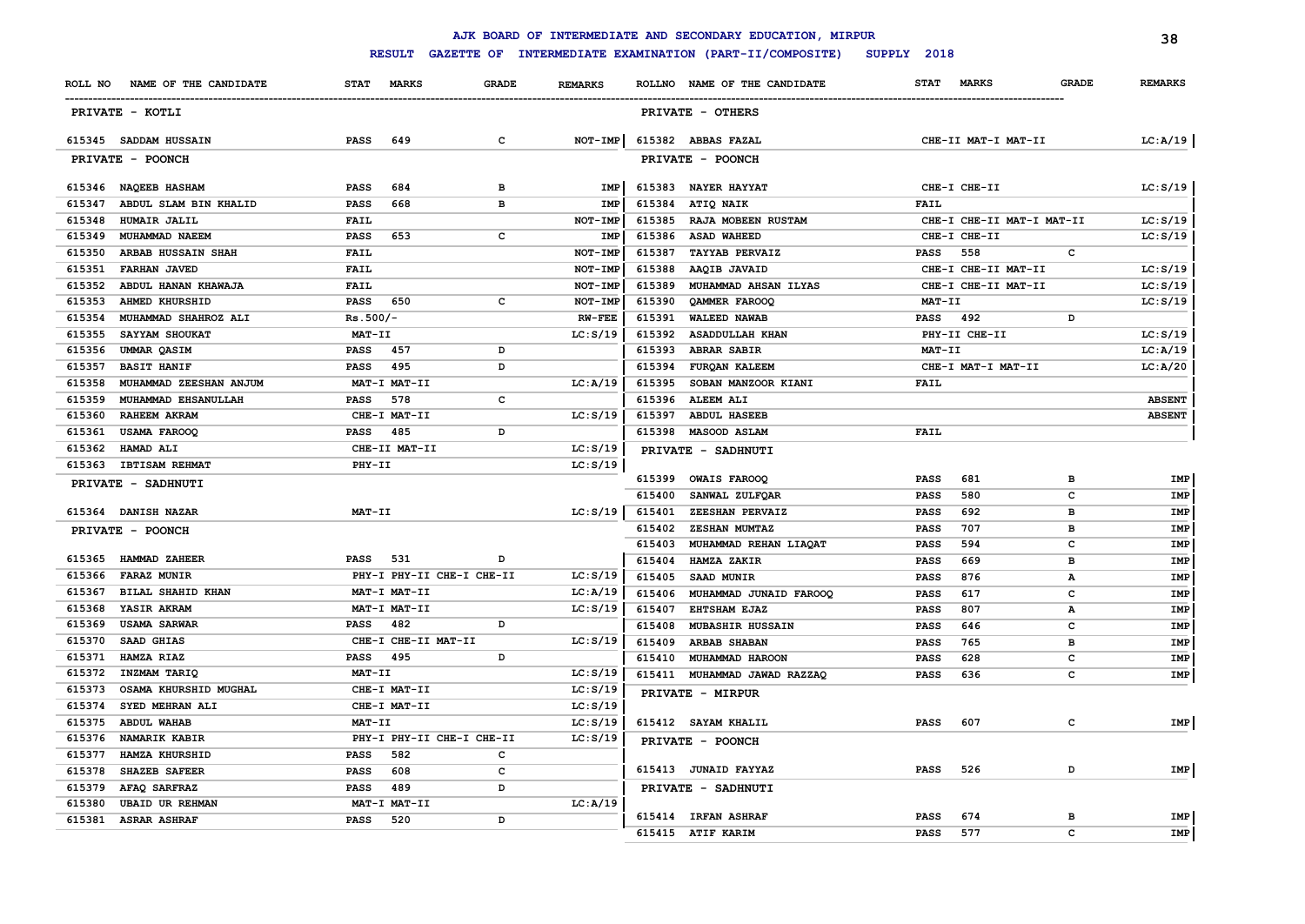|         |                                  |             |                     |              |                |        | AJK BOARD OF INTERMEDIATE AND SECONDARY EDUCATION, MIRPUR              |             |                           |              | 39             |
|---------|----------------------------------|-------------|---------------------|--------------|----------------|--------|------------------------------------------------------------------------|-------------|---------------------------|--------------|----------------|
|         |                                  |             | <b>RESULT</b>       |              |                |        | GAZETTE OF INTERMEDIATE EXAMINATION (PART-II/COMPOSITE)<br>SUPPLY 2018 |             |                           |              |                |
| ROLL NO | NAME OF THE CANDIDATE            | <b>STAT</b> | <b>MARKS</b>        | <b>GRADE</b> | <b>REMARKS</b> |        | ROLLNO NAME OF THE CANDIDATE                                           | <b>STAT</b> | <b>MARKS</b>              | <b>GRADE</b> | <b>REMARKS</b> |
|         | 615416 ARBAB SHAFIQUE            | PASS        | 579                 | c            | IMP            |        | 615452 ABDUL SUBHAN MALIK                                              |             | PHY-I PHY-II MAT-I MAT-II |              | LC:A/20        |
| 615417  | <b>MUNEEB AHMAD</b>              | FAIL        |                     |              | <b>NOT-IMP</b> |        | PRIVATE - HATTIAN                                                      |             |                           |              |                |
| 615418  | <b>MUHAMMAD SHOAIB</b>           | <b>PASS</b> | 498                 | D            |                |        |                                                                        |             |                           |              |                |
| 615419  | MUHAMMAD ABAID                   | <b>PASS</b> | 522                 | D            |                |        | 615453 ARBAB AHMED                                                     | <b>PASS</b> | 654                       | c            | <b>NOT-IMP</b> |
| 615420  | MUHAMMAD ARSLAN MUNIR            | <b>PASS</b> | 496                 | D            |                |        | 615454 ZAIN UL ABIDIN                                                  | <b>PASS</b> | 589                       | C            | NOT-IMP        |
| 615421  | <b>ATEEB AZEEM</b>               | <b>PASS</b> | 577                 | C            |                |        | 615455 WAJID SAFEER                                                    | <b>PASS</b> | 541                       | D            |                |
| 615422  | SAQIB HUSSAIN SHAH               |             | PHY-II CHE-I        |              | LC: S/19       |        | PRIVATE - MUZAFFARABAD                                                 |             |                           |              |                |
| 615423  | SHAHROZ ALI                      |             | CHE-I MAT-II        |              | LC: S/19       |        |                                                                        |             |                           |              |                |
| 615424  | <b>USMAN GULFRAZ</b>             | MAT-II      |                     |              | LC: S/19       |        | 615456 FARAZ QAYYOOM KHOKHAR                                           | <b>PASS</b> | 524                       | D            |                |
| 615425  | MUHAMMAD BILAL KHALIL            |             | PHY-II CHE-II       |              | LC: S/19       |        | PRIVATE - HATTIAN                                                      |             |                           |              |                |
| 615426  | <b>MUHAMMAD KASHIF</b>           | <b>PASS</b> | 540                 | D            |                |        |                                                                        |             |                           |              |                |
| 615427  | AWAIS BIN ARSHAD                 | $E-C-II$    |                     |              | LC: S/19       |        | 615457 MUBASHAR KABEER                                                 | <b>PASS</b> | 523                       | D            |                |
| 615428  | <b>AHSAN MAJEED</b>              | <b>PASS</b> | 471                 | D            |                | 615458 | <b>SUHAIL WAQAR</b>                                                    |             | CHE-I CHE-II              |              | LC: S/19       |
| 615429  | HAMZA RIAZ                       | <b>PASS</b> | 499                 | D            |                | 615459 | <b>SOHAIL FAREED</b>                                                   | <b>PASS</b> | 484                       | D            |                |
| 615430  | <b>USAMA MEHBOOB</b>             | $CHE-T$     |                     |              | LC: S/19       |        | PRIVATE - HAVELI                                                       |             |                           |              |                |
| 615431  | KAMRAN ANWAR                     | <b>FAIL</b> |                     |              |                | 615460 | SAQLAIN MUSHTAQ BUTT                                                   | <b>PASS</b> | 668                       | в            | IMP            |
| 615432  | <b>AHMER SULTAN</b>              | CHE-II      |                     |              | LC: S/19       | 615461 | CH AQEEL SHARIF                                                        | <b>PASS</b> | 802                       | А            | IMP            |
| 615433  | <b>WASEEM RAZZAQ</b>             | PASS        | 500                 | D            |                | 615462 | SYED MUHAMMAD NOOR UL HUDA BUKHAR PASS                                 |             | 556                       | c            | IMP            |
| 615434  | MUHAMMAD SHERAZ                  | <b>PASS</b> | 469                 | D            |                | 615463 | ABDUL WAHAB BUTT                                                       | <b>PASS</b> | 740                       | в            | NOT-IMP        |
| 615435  | MUHAMMAD ZABIR FAROOQ            | MAT-II      |                     |              | LC: S/19       | 615464 | ISHTIAQ HUSSAIN KIANI                                                  | <b>PASS</b> | 500                       | D            |                |
| 615436  | <b>USMAN RASHEED</b>             | PASS        | 562                 | $\mathbf c$  |                | 615465 | <b>ABDUL MATEEN</b>                                                    | <b>PASS</b> | 589                       | c            |                |
| 615437  | MUHAMMAD ZESHAN                  | <b>PASS</b> | 669                 | B            |                |        | 615466 CH. RIZWAN HAMEED                                               | <b>PASS</b> | 483                       | D            |                |
| 615438  | <b>ABDUL MALIK</b>               | MAT-II      |                     |              | LC: S/19       |        | PRIVATE - MIRPUR                                                       |             |                           |              |                |
| 615439  | SAUD HUSSAIN                     |             | CHE-I CHE-II MAT-II |              | LC: S/19       |        |                                                                        |             |                           |              |                |
| 615440  | <b>ADNAN RAEES</b>               | MAT-II      |                     |              | LC: S/19       |        | 615468 MUHAMMAD AMEER HAMZA                                            |             | CHE-I CHE-II              |              | LC: S/19       |
| 615441  | MUHAMMAD AKHLAQ                  | $Rs.1600/-$ |                     |              | <b>RW-FEE</b>  |        | PRIVATE - BAGH                                                         |             |                           |              |                |
|         | PRIVATE - POONCH                 |             |                     |              |                |        |                                                                        |             |                           |              |                |
|         | 615442 MUHAMMAD OZAIR SADIQ      |             | CHE-II MAT-II       |              | LC: S/19       |        | 615469 RAJA MUHAMMAD ZIA ISHAQ                                         | <b>FAIL</b> |                           |              | NOT-IMP        |
| 615443  | <b>HAMMAD ASGHAR</b>             |             |                     |              | <b>ABSENT</b>  |        | PRIVATE - POONCH                                                       |             |                           |              |                |
|         | PRIVATE - SADHNUTI               |             |                     |              |                |        |                                                                        |             |                           |              |                |
|         |                                  |             |                     |              |                |        | 615470 WAQI UR REHMAN KHAN                                             | <b>PASS</b> | 598                       | c            | NOT-IMP        |
|         | 615444 MUHAMMAD ATIF             | FAIL        |                     |              |                |        | PRIVATE - NEELUM                                                       |             |                           |              |                |
|         | PRIVATE - NEELUM                 |             |                     |              |                |        |                                                                        |             |                           |              |                |
|         |                                  |             |                     |              |                |        | 615471 MUHAMMAD RIZWAN                                                 | $Rs.500/-$  |                           |              | $RW-FEE$       |
|         | 615445 FIAZ UR REHMAN            | <b>PASS</b> | 655                 | $\mathbf c$  | <b>IMP</b>     |        | PRIVATE - HAVELI                                                       |             |                           |              |                |
|         | 615446 MUHAMMAD SHAKIR RASHID    | <b>PASS</b> | 462                 | D            |                |        | 615472 JAMSHED QADIR                                                   | PASS        | 621                       | c            |                |
|         | 615447 ASAD JAVID                |             | CHE-II MAT-II       |              | LC: S/19       |        |                                                                        |             |                           |              |                |
|         | PRIVATE - MUZAFFARABAD           |             |                     |              |                |        | GOVT. MODEL SCIENCE COLLEGE RAWALAKOT POONCH AK                        |             |                           |              |                |
|         |                                  |             |                     |              |                |        | 615474 UMAIR IRSHAD                                                    |             | CHE-I CHE-II MAT-II       |              | LC: A/20       |
|         | 615448 MUHAMMAD ADNAN BIN SAJJAD | <b>PASS</b> | 536                 | D            |                |        | 615475 HUSNAIN KHURSHID                                                | <b>PASS</b> | 513                       | D            |                |
|         | PRIVATE - NEELUM                 |             |                     |              |                |        | PRIVATE - BAGH                                                         |             |                           |              |                |
|         |                                  |             |                     |              |                |        |                                                                        |             |                           |              |                |
|         | 615449 HUSSAN MAAVIA FAROOQI     |             | CHE-II MAT-I MAT-II |              | LC: S/19       |        | 615477 AFAQ ILTAF                                                      | <b>FAIL</b> |                           |              |                |
|         | 615450 ATTA ULLAH                |             | CHE-II MAT-II       |              | LC: S/19       |        | GOVT GIRLS COLLEGE, MIRPUR.                                            |             |                           |              |                |
|         | 615451 ZAKIR BUTT                |             | CHE-II MAT-I MAT-II |              | LC: A/20       |        |                                                                        |             |                           |              |                |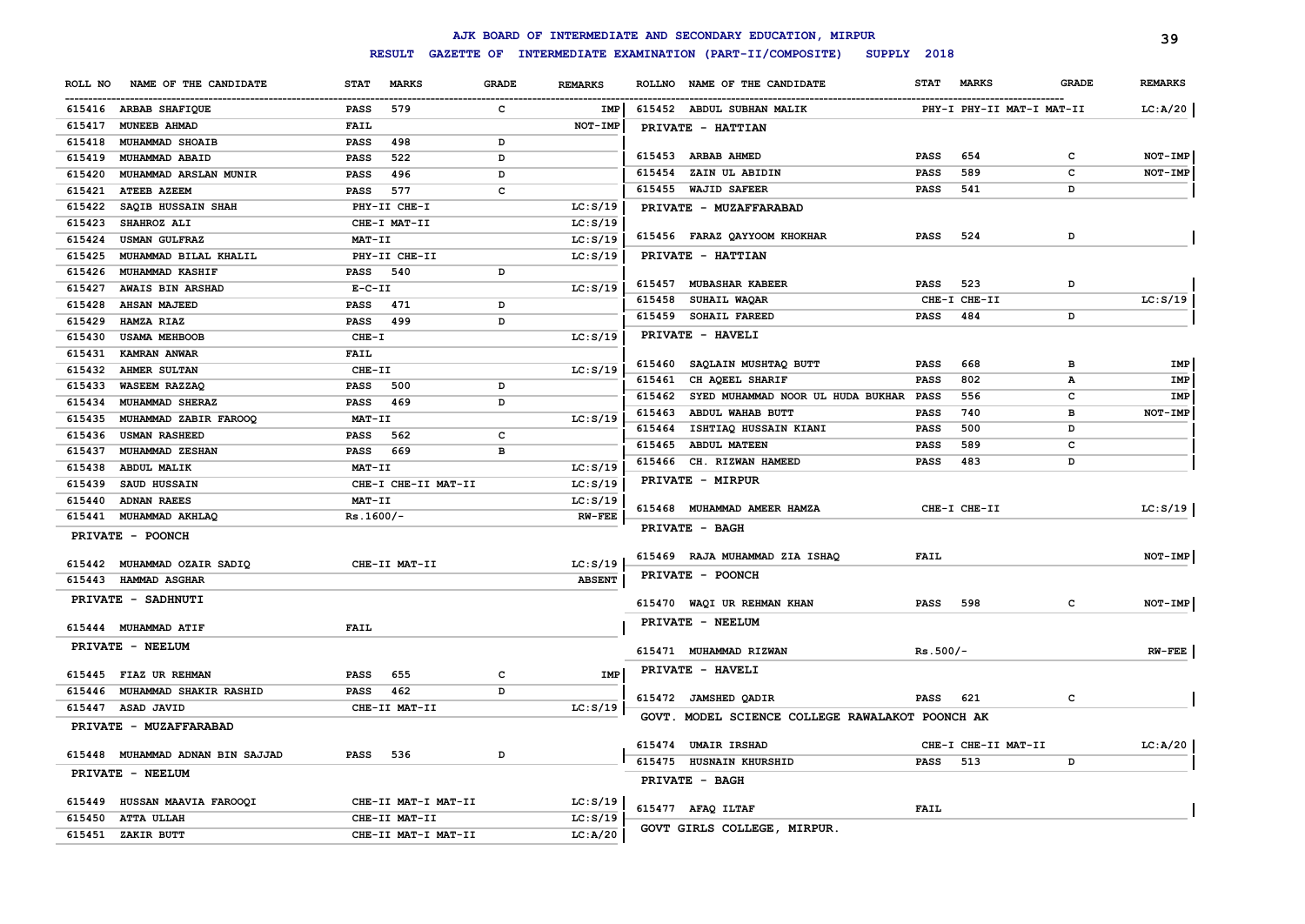|                                     |                                             |                | AJK BOARD OF INTERMEDIATE AND SECONDARY EDUCATION, MIRPUR |                                             | 40             |
|-------------------------------------|---------------------------------------------|----------------|-----------------------------------------------------------|---------------------------------------------|----------------|
|                                     | <b>RESULT</b>                               |                | GAZETTE OF INTERMEDIATE EXAMINATION (PART-II/COMPOSITE)   | SUPPLY 2018                                 |                |
| NAME OF THE CANDIDATE<br>ROLL NO    | <b>STAT</b><br><b>MARKS</b><br><b>GRADE</b> | <b>REMARKS</b> | NAME OF THE CANDIDATE<br><b>ROLLNO</b>                    | <b>MARKS</b><br><b>STAT</b><br><b>GRADE</b> | <b>REMARKS</b> |
| 620001 IQRA FAREED                  | FAIL                                        |                | 620031 NADIA SHOKAT                                       | PHY-I MAT-II                                | LC: S/19       |
| 620002 MARIA KHALID                 | <b>FAIL</b>                                 |                | 620032<br>SYEDA JAVARIA GILLANI                           | PASS<br>541<br>D                            |                |
| GOVT GIRLS DEGREE COLLEGE, THOTHAL, | MIRPUR.                                     |                | 620033<br><b>AROOBA ZAHEER</b>                            | $PHY-T$                                     | LC: S/19       |
|                                     |                                             |                | 620034<br>SAMAN WAHEED BUTT                               | PHY-I PHY-II MAT-I MAT-II                   | LC: S/19       |
| 620003 AROOJ                        | <b>FAIL</b>                                 |                | 620035<br>SYEDA SABAHAT GELLANI                           | 553<br>c<br><b>PASS</b>                     |                |
| PRIVATE - MUZAFFARABAD              |                                             |                | 620036<br><b>NUDRAT RASHEED</b>                           | 472<br><b>PASS</b><br>D                     |                |
|                                     |                                             |                | 620037<br><b>ADEEBA HAIDER</b>                            | PHY-II MAT-I MAT-II                         | LC: S/19       |
| 620004 SAMAN IRFAN                  | <b>R-LATER</b>                              |                | 620038<br>SABBAH REHMAT                                   | 517<br>D<br>PASS                            |                |
| 620005 MAHNOOR NISAR                | <b>MAT-I</b>                                | LC: S/19       | 620039<br>SAIRA TALIB                                     | MAT-II                                      | LC: S/19       |
| 620006 NIMRA BASHIR                 | PHY-I PHY-II MAT-I MAT-II                   | LC: S/19       | 620040<br><b>BIBI NADIA</b>                               | MAT-I MAT-II                                | LC: S/19       |
| PRIVATE - BAGH                      |                                             |                | 620041<br>SYEDA SHAJIA BATOOL KAZMI                       | 533<br><b>PASS</b><br>D                     |                |
|                                     |                                             |                | 620042<br>ZOYA SALEEM                                     | 540<br><b>PASS</b><br>D                     |                |
| 620007 FATIMA MAQBOOL               | PHY-I PHY-II MAT-I MAT-II                   | LC: S/19       | 620043<br><b>SEHRISH TANVEER</b>                          | 518<br><b>PASS</b><br>D                     |                |
| PRIVATE - MUZAFFARABAD              |                                             |                | PRIVATE - HATTIAN                                         |                                             |                |
| 620008 KOKAB QAYYUM                 | FAIL                                        |                | 620044 ASHIA MASOOD                                       | PHY-II MAT-II                               | LC: S/19       |
| 620009<br>ZOYA IKRAM                | 459<br><b>PASS</b><br>D                     |                | PRIVATE - MUZAFFARABAD                                    |                                             |                |
| SEHRISH SARFARAZ<br>620010          | FAIL                                        |                |                                                           |                                             |                |
| 620011<br>SAIQA BIBI                | PHY-II MAT-I MAT-II                         | LC: S/19       | 620045 IMAMA NASEER                                       | PASS<br>448<br>D                            |                |
| 620012<br><b>SAWEERA ALTAF</b>      | <b>PASS</b><br>662<br>в                     |                | 620046 ASMA BIBI                                          | PHY-II MAT-I MAT-II                         | LC: S/19       |
| PRIVATE - OTHERS                    |                                             |                | PRIVATE - NEELUM                                          |                                             |                |
| 620013 RUQEEYA RAFEEQ               | MAT-I MAT-II                                | LC: S/19       | 620047 AMNA HUSSAN                                        | E-C-I MAT-I MAT-II                          | LC: A/20       |
| PRIVATE - MUZAFFARABAD              |                                             |                | PRIVATE - MUZAFFARABAD                                    |                                             |                |
| 620014 LAIBA MALIK                  | PHY-I PHY-II MAT-I MAT-II                   | LC: S/19       | 620048 KOMAL HAMID                                        | <b>FAIL</b>                                 |                |
| 620015 AQSA GHANI LONE              | PHY-I PHY-II                                | LC: S/19       | PRIVATE - MIRPUR                                          |                                             |                |
| 620016 MAHEER IDREES                | MAT-II STS-II                               | LC: S/19       |                                                           |                                             |                |
| 620017<br><b>RAQIA RASHEED</b>      | MAT-II                                      | LC: S/19       | 620049 DUR-E-SHAHWAR KAYANI                               | 545<br><b>PASS</b><br>D                     | IMP            |
| 620018<br>MARIA SADDIQUE            | PASS 506<br>D                               |                | PRIVATE - BHIMBER                                         |                                             |                |
| 620019<br>IRSA CHANZEB              | PHY-II MAT-II                               | LC: S/19       |                                                           |                                             |                |
| 620020<br>SHQUFTA MUZAFAR           | MAT-I MAT-II                                | LC: S/19       | 620050 AMNA NOOR                                          | FAIL                                        | NOT-IMP        |
| 620021<br>KOMAL SHERAZ              | PASS<br>526<br>D                            |                | PRIVATE - MIRPUR                                          |                                             |                |
| 620022<br><b>AMINA RIAZ</b>         | <b>FAIL</b>                                 |                | 620051 AQSA JAMIL                                         | 592<br>c<br>PASS                            | IMP            |
| 620023<br>RUQIA BANO                | MAT-II                                      | LC: S/19       | 620052<br><b>JAWARIA FATIMA</b>                           | 512<br>D<br><b>PASS</b>                     |                |
| 620024<br>FIZA PARVAIZ AWAN         | <b>PASS</b><br>458<br>D                     |                | 620053<br><b>AYESHA AMJAD</b>                             | E-C-II MAT-I                                | LC: S/19       |
| SYEDA AIMEN GILLANI<br>620025       | 507<br><b>PASS</b><br>D                     |                | 620054<br><b>GUL MEENA MAJEED</b>                         | MAT-II                                      | LC: S/19       |
| 620026<br>SAIQA QUDOOS MIR          | PHY-I MAT-II                                | LC: S/19       | 620055<br><b>BEENASH MAJEED</b>                           | E-C-II MAT-II                               | LC: S/19       |
| PRIVATE - HATTIAN                   |                                             |                | 620056<br><b>ISHA</b>                                     | MAT-II                                      | LC: S/19       |
| 620027 SANA SARWAR                  | FAIL                                        |                | 620057<br>SAMREEN ALFAZ                                   | MAT-I MAT-II                                | LC: S/19       |
|                                     |                                             |                | 620058<br><b>KANWAL AHMED</b>                             | FAIL                                        |                |
| PRIVATE - MUZAFFARABAD              |                                             |                |                                                           |                                             |                |
| 620028 MARYAM KHURSHHEED            | PHY-I MAT-I MAT-II                          | LC: S/19       | PRIVATE - BHIMBER                                         |                                             |                |
| 620029<br>MOMINA ALI ASGHAR         | MAT-II                                      | LC: S/19       | 620059 MEHWISH BUKHARI                                    | FAIL                                        |                |
| 620030<br>SAIRA MUSHTAQ             | PHY-I MAT-I MAT-II                          | LC: S/19       |                                                           |                                             |                |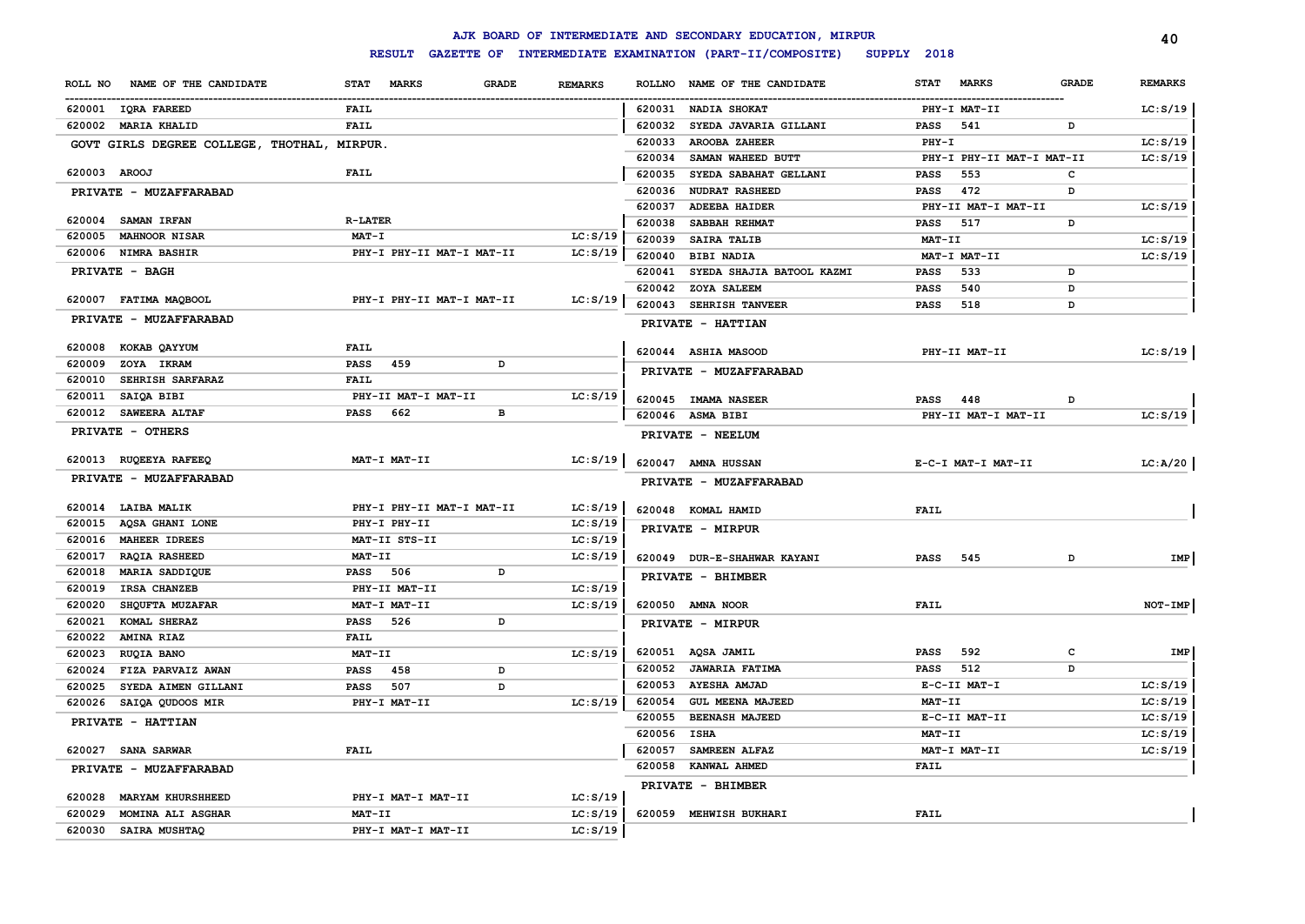|         |                          |                 |                    |              |                |               | AJK BOARD OF INTERMEDIATE AND SECONDARY EDUCATION, MIRPUR |              |                    |              | 41             |
|---------|--------------------------|-----------------|--------------------|--------------|----------------|---------------|-----------------------------------------------------------|--------------|--------------------|--------------|----------------|
|         |                          |                 | <b>RESULT</b>      |              |                |               | GAZETTE OF INTERMEDIATE EXAMINATION (PART-II/COMPOSITE)   | SUPPLY 2018  |                    |              |                |
| ROLL NO | NAME OF THE CANDIDATE    | <b>STAT</b>     | <b>MARKS</b>       | <b>GRADE</b> | <b>REMARKS</b> | <b>ROLLNO</b> | NAME OF THE CANDIDATE                                     | <b>STAT</b>  | <b>MARKS</b>       | <b>GRADE</b> | <b>REMARKS</b> |
|         | PRIVATE - MIRPUR         |                 |                    |              |                |               | 620094 SIDRA BIBI                                         | PASS         | 543                | D            |                |
|         |                          |                 |                    |              |                | 620095        | <b>RABIA ARIF</b>                                         | MAT-II       |                    |              | LC: S/19       |
| 620060  | GHADIYA NOOR JARRAL      | <b>PASS</b>     | 565                | c            |                | 620096        | KIRAN SHEHZADI                                            |              | E-C-II MAT-I       |              | LC: S/19       |
| 620061  | KAINAT ZAHOOR            | <b>FAIL</b>     |                    |              |                | 620097        | <b>MAHNOOR WAHEED</b>                                     | PASS         | 539                | D            |                |
| 620062  | AROOJ TAHIR              |                 | MAT-I MAT-II       |              | LC: S/19       |               | PRIVATE - OTHERS                                          |              |                    |              |                |
| 620063  | SOFIA TARIQ              |                 | PHY-I MAT-II       |              | LC: S/19       |               |                                                           |              |                    |              |                |
| 620064  | SYEDA SANA ZAHRA         |                 | PHY-II MAT-II      |              | LC: S/19       | 620098        | <b>BATOOL NAVEED</b>                                      | <b>PASS</b>  | 540                | D            |                |
| 620065  | <b>FALAK TARIQ</b>       | FAIL            |                    |              |                | 620099        | <b>KIRAN SHAHZADI</b>                                     | $E-C-II$     |                    |              | LC: S/19       |
| 620066  | <b>NAMRA FAREED</b>      | PASS 451        |                    | D            |                | 620100        | <b>UME-E-HABIBA</b>                                       | $MAT - I$    |                    |              | LC: S/19       |
| 620067  | <b>RIMSHA KANWAL</b>     |                 | MAT-I MAT-II       |              | LC: S/19       |               | PRIVATE - BHIMBER                                         |              |                    |              |                |
| 620068  | <b>NAFEES KANWAL</b>     |                 | MAT-I MAT-II       |              | LC: S/19       |               |                                                           |              |                    |              |                |
| 620069  | <b>SIDRA TANVEER</b>     |                 | E-C-I STS-I STS-II |              | LC: S/19       |               | 620101 FAIZA RAUF                                         | $E-C-II$     |                    |              | LC: S/19       |
| 620070  | <b>HUSNA ASHRAF</b>      |                 | MAT-I MAT-II       |              | LC: S/19       |               | 620102 AMAAN ZARA                                         | MAT-II       |                    |              | LC: S/19       |
|         | PRIVATE - MUZAFFARABAD   |                 |                    |              |                |               | 620103 SAFA NISAR                                         | PASS         | 553                | c            |                |
|         |                          |                 |                    |              |                |               | 620104 AZRA BIBI                                          | <b>FAIL</b>  |                    |              |                |
|         | 620071 IQRA BIBI         | <b>PASS</b>     | 564                | $\mathtt{C}$ |                | 620105        | HUSNA RAFAQAT                                             | <b>PASS</b>  | 516                | D            |                |
|         | 620072 AQSA NASEER       | <b>FAIL</b>     |                    |              |                | 620106        | NADIA IQBAL                                               | <b>PASS</b>  | 608                | c            |                |
|         | PRIVATE - MIRPUR         |                 |                    |              |                | 620107        | SAUDA FAROOQ                                              | <b>PASS</b>  | 533                | D            |                |
|         |                          |                 |                    |              |                | 620108        | <b>ANEELA SALEEM</b>                                      | PASS         | 544                | D            |                |
|         | 620073 AIMAN RIAZ        | MAT-II          |                    |              | LC: S/19       | 620109        | <b>JAWARIA AKHTAR</b>                                     |              | $E-C-I$ $E-C-II$   |              | LC: S/19       |
| 620074  | SABA BANO                |                 | MAT-I MAT-II       |              | LC: S/19       | 620110        | <b>SANA MUZAMAL</b>                                       | Wrong Photo  |                    |              | <b>RW-FEE</b>  |
| 620075  | <b>SNAWAR MAZHAR</b>     | <b>FAIL</b>     |                    |              |                | 620111        | <b>AMINA ARIF</b>                                         | <b>MAT-I</b> |                    |              | LC: S/19       |
| 620076  | <b>HASEENA KIRAN</b>     | <b>PASS</b>     | 571                | c            |                |               | 620112 FERDOS BASHIR                                      |              | MAT-I MAT-II       |              | LC: S/19       |
| 620077  | <b>RABIA BABER</b>       | PASS 491        |                    | D            |                |               | PRIVATE - OTHERS                                          |              |                    |              |                |
| 620078  | <b>SAMAN SAFEER</b>      | $Rs.500/-$      |                    |              | <b>RW-FEE</b>  |               |                                                           |              |                    |              |                |
| 620079  | KAHKSHAN EJAZ            | PHY-II          |                    |              | LC: S/19       |               | 620113 ANOSHA NAEEM                                       |              | PHY-II MAT-II      |              | LC: S/19       |
| 620080  | SAMIA JAMIL              | <b>FAIL</b>     |                    |              |                |               | PRIVATE - BHIMBER                                         |              |                    |              |                |
| 620081  | <b>RAVEEN ASHAR</b>      | MAT-II          |                    |              | LC: S/19       |               |                                                           |              |                    |              |                |
| 620082  | RIDA FATIMA              | PASS 468        |                    | D            |                |               | 620114 HADIQA RANI                                        | <b>FAIL</b>  |                    |              |                |
| 620083  | <b>AYESHA ASGHAR</b>     | $MAT - I$       |                    |              | LC: S/19       |               | PRIVATE - OTHERS                                          |              |                    |              |                |
| 620084  | <b>SHAMAILA NAWAZ</b>    |                 | PHY-II MAT-II      |              | LC: S/19       |               |                                                           |              |                    |              |                |
| 620085  | AEYSHA EJAZ BUKHARI      | PASS 514        |                    | D            |                |               | 620115 SHARMEEN NASEER                                    | $E - C - I$  |                    |              | LC: S/19       |
| 620086  | KOMAL SHARIF             | $Rs.100/-$      |                    |              | <b>RW-FEE</b>  |               | PRIVATE - BHIMBER                                         |              |                    |              |                |
| 620087  | AREEJ FATIMA             | PST MAT-I       |                    |              | LC: S/19       |               | 620116 ALMAS MAZHAR                                       |              | CSC-II MAT-I       |              | LC: S/19       |
| 620088  | WANEEHA ARSHAD           | $Rs.700/-$      |                    |              | $RW$ -FEE      | 620117        | <b>MADIHA ZAFFAR</b>                                      | MAT-II       |                    |              | LC: S/19       |
| 620089  | RIDA MAKNOON             | <b>PASS</b> 682 |                    | в            |                | 620118        | <b>KIRAN WASEEM</b>                                       | <b>FAIL</b>  |                    |              |                |
|         | PRIVATE - BHIMBER        |                 |                    |              |                |               | 620119 IFRA YOUSAF                                        |              | E-C-II MAT-I       |              | LC: S/19       |
|         | 620090 MARYAM ZAHEER     | <b>FAIL</b>     |                    |              |                |               | PRIVATE - KOTLI                                           |              |                    |              |                |
|         |                          |                 |                    |              |                |               |                                                           |              |                    |              |                |
|         | PRIVATE - MIRPUR         |                 |                    |              |                | 620120        | <b>RUBAB KHAN</b>                                         | <b>PASS</b>  | 558                | c            | IMP            |
|         | 620091 IMAN SHABIR       |                 |                    |              | <b>ABSENT</b>  | 620121        | AMBIA IBRAHEEM                                            | <b>PASS</b>  | 669                | B            | IMP            |
|         |                          |                 |                    |              |                | 620122        | MADIHA RAFIQUE MALIK                                      |              | PHY-I MAT-I MAT-II |              | LC: S/19       |
|         | PRIVATE - BHIMBER        |                 |                    |              |                | 620123        | SADIA SULTANA                                             | MAT-I        |                    |              | LC: S/19       |
|         | 620092 DIL AWAIZ         | <b>PASS</b>     | 534                | D            | <b>IMP</b>     | 620124        | SABA AHMED                                                |              | MAT-I MAT-II       |              | LC: S/19       |
|         | 620093 SYEDA SHAHER BANO | <b>PASS</b>     | 524                | D            | IMP            | 620125        | <b>SEEMAB RASHEED</b>                                     | MAT-I        |                    |              | LC: S/19       |
|         |                          |                 |                    |              |                |               |                                                           |              |                    |              |                |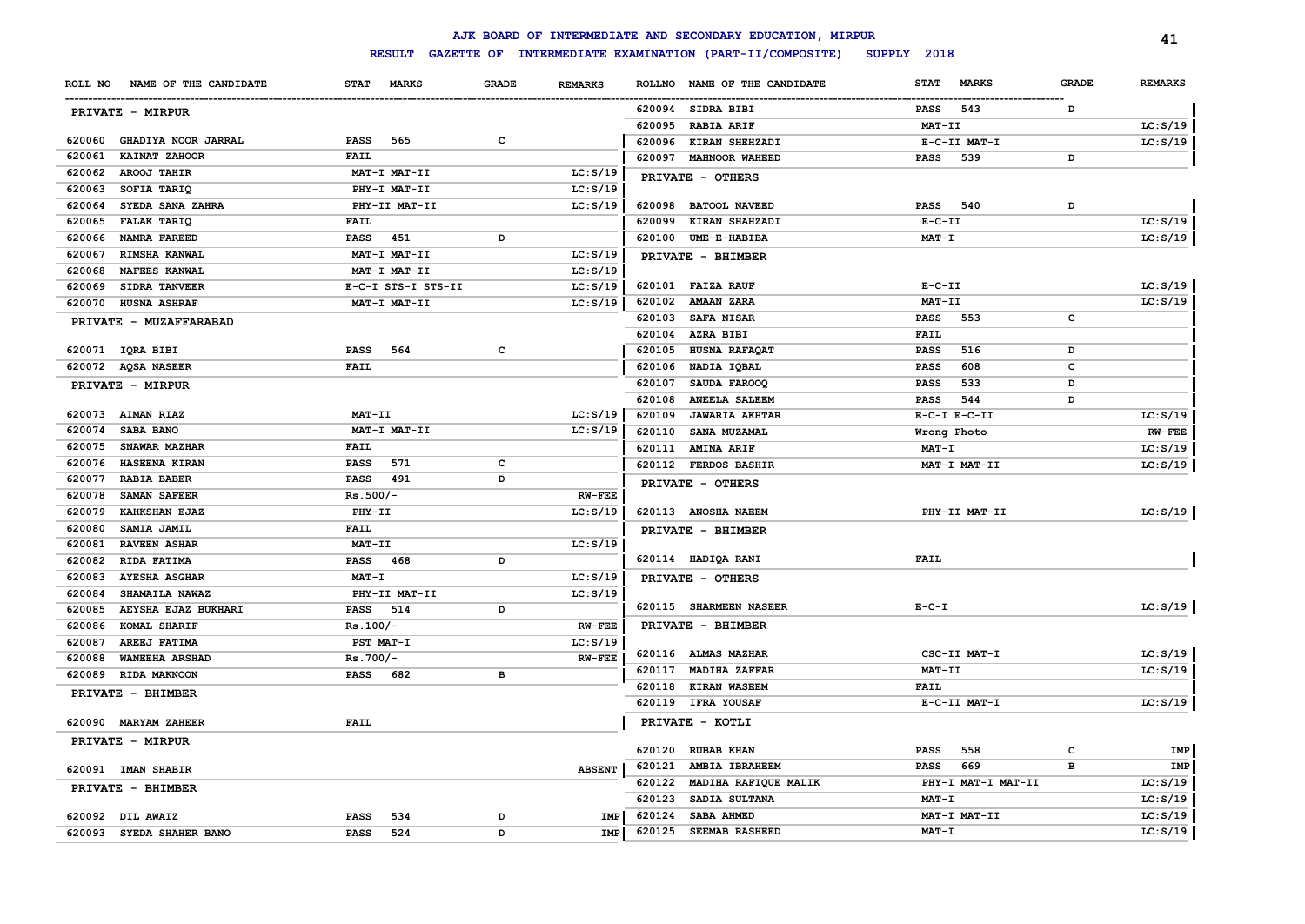|         |                        |             |                     |              |                |               | AJK BOARD OF INTERMEDIATE AND SECONDARY EDUCATION, MIRPUR |                             |              | 42             |
|---------|------------------------|-------------|---------------------|--------------|----------------|---------------|-----------------------------------------------------------|-----------------------------|--------------|----------------|
|         |                        |             | <b>RESULT</b>       |              |                |               | GAZETTE OF INTERMEDIATE EXAMINATION (PART-II/COMPOSITE)   | SUPPLY 2018                 |              |                |
| ROLL NO | NAME OF THE CANDIDATE  | <b>STAT</b> | <b>MARKS</b>        | <b>GRADE</b> | <b>REMARKS</b> | <b>ROLLNO</b> | NAME OF THE CANDIDATE                                     | <b>STAT</b><br><b>MARKS</b> | <b>GRADE</b> | <b>REMARKS</b> |
|         | 620126 IRSA AZAM       |             | MAT-I MAT-II        |              | LC: S/19       |               | 620166 HUMAIRA AZAM                                       | PHY-II MAT-II               |              | LC: S/19       |
| 620127  | MAHTAB NAQEEB          | <b>FAIL</b> |                     |              |                | 620167        | <b>MISBAH KAUSAR</b>                                      | E-C-II MAT-II               |              | LC: S/19       |
| 620128  | KIRAN HANIF            | <b>PASS</b> | 480                 | D            |                | 620168        | AREEJ IQBAL                                               | <b>FAIL</b>                 |              |                |
| 620129  | SABIYA KHAN            | <b>PASS</b> | 482                 | D            |                | 620169        | KASHAF FATIMA                                             | <b>FAIL</b>                 |              |                |
| 620130  | MARIA YOUNIS           | PHY-II      |                     |              | LC: S/19       | 620170        | SANIA SIKANDER                                            | <b>FAIL</b>                 |              |                |
| 620131  | <b>AREEJ RASHEED</b>   | MAT-II      |                     |              | LC: S/19       | 620171        | <b>NOSHEEN KAUSAR</b>                                     | E-C-I E-C-II MAT-I MAT-II   |              | LC: A/20       |
| 620132  | <b>ANEEBA ALTAF</b>    | PASS        | 456                 | D            |                | 620172        | <b>FAMILA ZAFAR</b>                                       | FAIL                        |              |                |
| 620133  | QURRA TUL AIN          | MAT-II      |                     |              | LC: S/19       | 620173        | <b>TEHREEM HANIF</b>                                      | FAIL                        |              |                |
| 620134  | <b>SAIRA BABU</b>      |             | MAT-I MAT-II        |              | LC: S/19       | 620174        | IQRA KANWAL                                               | <b>FAIL</b>                 |              |                |
| 620135  | KAINAT QASIM           | FAIL        |                     |              |                |               | PRIVATE - BAGH                                            |                             |              |                |
| 620136  | SAHIBA ZAMEER          | <b>PASS</b> | 505                 | D            |                |               |                                                           |                             |              |                |
| 620137  | <b>ASMA AZEEM</b>      | <b>PASS</b> | 503                 | D            |                | 620175        | SADAF HAMEED                                              | 632<br><b>PASS</b>          | c            | NOT-IMP        |
| 620138  | ATEEQA YUNUS           |             | PHY-II MAT-I MAT-II |              | LC: S/19       | 620176        | SAMREEN PARVEEN                                           | <b>FAIL</b>                 |              |                |
| 620139  | MUDDASSARA FATIMA      | <b>FAIL</b> |                     |              |                | 620177        | HAFSA ABBASI                                              | <b>FAIL</b>                 |              |                |
| 620140  | RADIA IMTIAZ           | <b>PASS</b> | 539                 | D            |                | 620178        | <b>GHAZALA AFTAB</b>                                      | FAIL                        |              |                |
| 620141  | AFEESA ISHTIAQ         |             | PHY-II MAT-I MAT-II |              | LC: S/19       | 620179        | <b>MUQADUS BASHEER</b>                                    | E-C-II MAT-II               |              | LC: S/19       |
| 620142  | <b>ATIA FAREED</b>     |             | MAT-I MAT-II        |              | LC: S/19       | 620180        | <b>FOZIA YOUNIS</b>                                       | PHY-II MAT-II               |              | LC: S/19       |
| 620143  | ANSA KHALIQ            |             | MAT-I MAT-II        |              | LC: S/19       | 620181        | <b>BEENSIH MUNIR</b>                                      | PHY-II MAT-II               |              | LC: S/19       |
| 620144  | SEHRASH YOUNAS         |             | MAT-I MAT-II        |              | LC: S/19       |               | PRIVATE - MUZAFFARABAD                                    |                             |              |                |
| 620145  | NAYAB ARFAN            | FAIL        |                     |              |                |               |                                                           |                             |              |                |
| 620146  | <b>NAGINA TAJ</b>      |             | MAT-I MAT-II        |              | LC: S/19       |               | 620182 MARIA BIBI                                         | $Rs.500/-$                  |              | $RW-FEE$       |
| 620147  | HUMERA SHAHZAD         | <b>PASS</b> | 543                 | D            |                |               | <b>PRIVATE - BAGH</b>                                     |                             |              |                |
| 620148  | <b>TEHMINA KHALID</b>  | FAIL        |                     |              |                |               |                                                           |                             |              |                |
| 620149  | AROOJ SIDDIQUE         | <b>PASS</b> | 570                 | $\mathbf{C}$ |                | 620183        | <b>MARIA BASHEER</b>                                      | 470<br><b>PASS</b>          | D            |                |
| 620150  | <b>RAIFA BASHAIR</b>   | FAIL        |                     |              |                | 620184        | HIFSA KARIM                                               | PHY-I PHY-II MAT-I MAT-II   |              | LC: S/19       |
| 620151  | SIDRA NASEER           | MAT-II      |                     |              | LC: S/19       | 620185        | SANA MOBEEN                                               | MAT-II                      |              | LC: S/19       |
| 620152  | <b>NOSHEEN ABID</b>    |             | MAT-I MAT-II        |              | LC: S/19       | 620186        | <b>FARAH HANIF</b>                                        | PHY-II                      |              | LC: S/19       |
| 620153  | SUNDAS JAVED           | <b>FAIL</b> |                     |              |                | 620187        | SHAMA BASHEER                                             | PHY-I PHY-II MAT-II         |              | LC: S/19       |
| 620154  | HUMA HAYAT             | MAT-II      |                     |              | LC: S/19       | 620188        | NIMRA MUSHTAQ                                             | MAT-II                      |              | LC: S/19       |
| 620155  | SOBIA ABID             | MAT-II      |                     |              | LC: S/19       | 620189        | SANA ARSHID                                               | MAT-II                      |              | LC: S/19       |
| 620156  | ZAINAB ZAHID           |             | MAT-I MAT-II        |              | LC: S/19       | 620190        | ZOHA NAEEM                                                | <b>PASS</b><br>493          | D            |                |
| 620157  | HADIQAH SHAFIQ         | <b>FAIL</b> |                     |              |                | 620191        | AREESHA SIDDIQI                                           | PHY-II MAT-I MAT-II         |              | LC: S/19       |
|         | PRIVATE - SADHNUTI     |             |                     |              |                | 620192        | MUQADIS KHALIL                                            | MAT-II                      |              | LC: S/19       |
|         |                        |             |                     |              |                | 620193        | SHABNUM QAYYUM                                            | MAT-II                      |              | LC: S/19       |
|         | 620158 MAZIA KOSAR     | $MAT-TI$    |                     |              | LC: S/19       | 620194        | <b>BENISH GULZAR</b>                                      | <b>PASS</b><br>458          | D            |                |
|         | PRIVATE - POONCH       |             |                     |              |                | 620195        | <b>RABIA KOUSAR</b>                                       | MAT-II                      |              | LC: S/19       |
|         |                        |             |                     |              |                | 620196        | SYEDA ZARTASHA KAZIM                                      | MAT-I MAT-II                |              | LC: S/19       |
|         | 620159 SAIMA QAYYUM    | FAIL        |                     |              |                | 620197        | <b>MADEHA SHAUKAT</b>                                     | PHY-II                      |              | LC: S/19       |
|         | PRIVATE - KOTLI        |             |                     |              |                | 620198        | ZUBAIDA BEGUM                                             | PHY-II MAT-II               |              | LC: S/19       |
|         |                        |             |                     |              |                | 620199        | AREEJ NAZIR                                               | PHY-II MAT-II               |              | LC: S/19       |
| 620160  | RUKHSAR MAQBOOL        | <b>PASS</b> | 497                 | D            |                | 620200        | SAIMA IRSHAD                                              | 525<br><b>PASS</b>          | D            |                |
| 620161  | FOUZIA ASMA EJAZ       | <b>PASS</b> | 555                 | $\mathbf c$  |                | 620201        | <b>UZMA ASGHAR</b>                                        | MAT-II                      |              | LC: S/19       |
| 620162  | <b>MARYAM MUZAFFAR</b> |             | E-C-II PHY-II       |              | LC: S/19       | 620202        | <b>MARIA SHAFIQUE</b>                                     | PHY-II MAT-II               |              | LC: S/19       |
| 620163  | SADIA AFZAL            | MAT-II      |                     |              | LC: S/19       | 620203        | <b>AASIA KHANUM</b>                                       | E-C-II MAT-II               |              | LC: S/19       |
| 620164  | <b>AREENA MUZAFFAR</b> |             | MAT-I MAT-II        |              | LC: S/19       | 620204        | <b>NOSHEEN AKHTAR</b>                                     | PHY-I PHY-II MAT-II         |              | LC: S/19       |
| 620165  | SHABANA KOUSAR         | <b>FAIL</b> |                     |              |                | 620205        | SAMAN NASEEM                                              | PHY-II MAT-II               |              | LC: S/19       |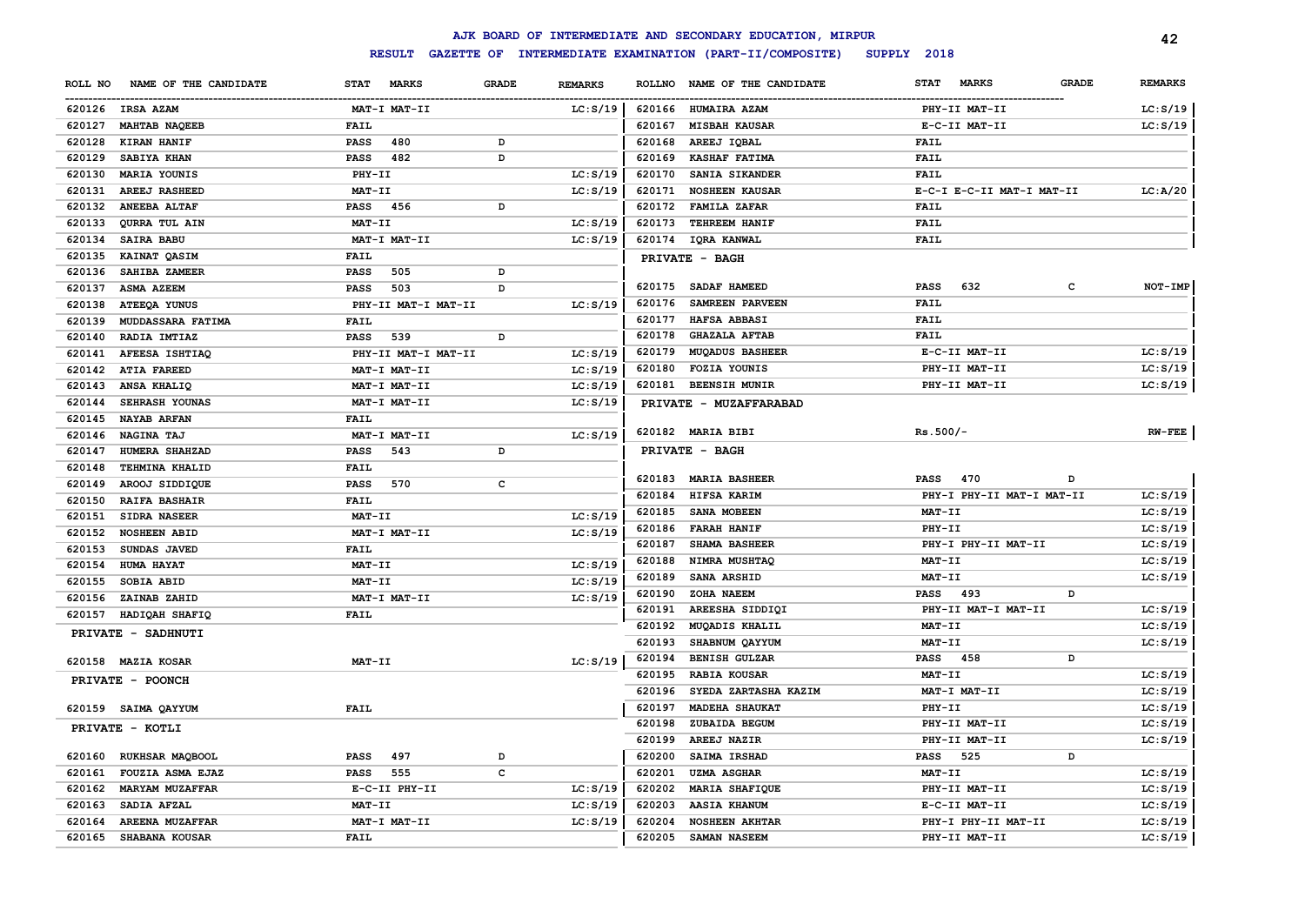|         |                        |                             |              |                |               | AJK BOARD OF INTERMEDIATE AND SECONDARY EDUCATION, MIRPUR |                             |              | 43             |
|---------|------------------------|-----------------------------|--------------|----------------|---------------|-----------------------------------------------------------|-----------------------------|--------------|----------------|
|         |                        | <b>RESULT</b>               |              |                |               | GAZETTE OF INTERMEDIATE EXAMINATION (PART-II/COMPOSITE)   | SUPPLY 2018                 |              |                |
| ROLL NO | NAME OF THE CANDIDATE  | <b>STAT</b><br><b>MARKS</b> | <b>GRADE</b> | <b>REMARKS</b> | <b>ROLLNO</b> | NAME OF THE CANDIDATE                                     | <b>STAT</b><br><b>MARKS</b> | <b>GRADE</b> | <b>REMARKS</b> |
|         | 620206 ALMAS LIAQAT    | PHY-I PHY-II MAT-II         |              | LC: S/19       |               | 620242 MEHRAIN YASIN                                      | 582<br><b>PASS</b>          | $\mathbf{C}$ |                |
| 620207  | <b>UQBA YOUNIS</b>     | <b>PASS</b><br>506          | D            |                | 620243        | NADIA NAZEER                                              | PHY-II MAT-I MAT-II         |              | LC: S/19       |
| 620208  | AMEN FIAZ              | PHY-I PHY-II                |              | LC: S/19       | 620244        | <b>BUREERA FARA NAZ</b>                                   | PHY-II MAT-II               |              | LC: S/19       |
| 620209  | SADIA AKHTER           | MAT-II                      |              | LC: S/19       | 620245        | <b>AATIKA TAHIR</b>                                       | <b>FAIL</b>                 |              |                |
| 620210  | <b>IORA MUSTAFA</b>    | MAT-II                      |              | LC: S/19       | 620246        | ZARMINA RAZZAQ                                            | PHY-II MAT-II               |              | LC: S/19       |
| 620211  | <b>ASAMA ZAHOOR</b>    | MAT-II                      |              | LC: S/19       | 620247        | <b>NAZASH FAYAZ</b>                                       | MAT-I MAT-II                |              | LC: S/19       |
| 620212  | <b>SUNDAS KHALID</b>   | E-C-I MAT-II                |              | LC: S/19       | 620248        | IRFANA MAQSOOD                                            | <b>PASS</b><br>515          | D            |                |
| 620213  | NIMRA MUNEER           | PHY-II                      |              | LC: S/19       | 620249        | SAMAN KHURSHID                                            | $MAT-TI$                    |              | LC: S/19       |
| 620214  | SANAM JABBAR           | MAT-II                      |              | LC: S/19       | 620250        | ZUKHRAF SHAKEEL                                           | <b>PASS</b><br>470          | D            |                |
| 620215  | SUMMAYYA ZAFAR         | E-C-I MAT-I MAT-II          |              | LC: S/19       | 620251        | AQSA TARIQ                                                | PHY-II                      |              | LC: S/19       |
| 620216  | <b>ANUM AURANGZEB</b>  | $Rs.500/-$                  |              | $RW-FEE$       | 620252        | <b>FAKHRA KANWAL</b>                                      | PHY-II MAT-II               |              | LC: S/19       |
| 620217  | <b>KIRAN NAZ</b>       | <b>FAIL</b>                 |              |                | 620253        | NIGHZA YOUNAS                                             | <b>PASS</b><br>544          | D            |                |
| 620218  | SHAHEEN AKHTAR         | <b>FAIL</b>                 |              |                | 620254        | <b>SANA KHURSHEED</b>                                     | MAT-II                      |              | LC: S/19       |
| 620219  | <b>SUMMAIRA HANEEF</b> | <b>FAIL</b>                 |              |                | 620255        | MAHMOONA MAQBOOL                                          | MAT-II                      |              | LC: S/19       |
| 620220  | <b>ASSRA USMAN</b>     | <b>FAIL</b>                 |              |                | 620256        | <b>HINA SHAHZADI</b>                                      | MAT-I MAT-II                |              | LC: S/19       |
| 620221  | ANAM AKHLAQ            | <b>FAIL</b>                 |              |                | 620257        | <b>RIFFAT KHALIL</b>                                      | PHY-II MAT-I MAT-II         |              | LC: S/19       |
| 620222  | <b>NEELAM FAREED</b>   | <b>FAIL</b>                 |              |                |               | PRIVATE - KOTLI                                           |                             |              |                |
|         | PRIVATE - POONCH       |                             |              |                |               |                                                           |                             |              |                |
|         |                        |                             |              |                | 620258        | <b>MISBAH SAJJAD</b>                                      | <b>PASS</b><br>570          | c            |                |
| 620223  | KHADIJA RAFIQUE        | <b>FAIL</b>                 |              | NOT-IMP        |               | PRIVATE - POONCH                                          |                             |              |                |
| 620224  | NAZISH ZULFIQAR        | <b>FAIL</b>                 |              | NOT-IMP        |               |                                                           |                             |              |                |
| 620225  | <b>ALVEENA RASHEED</b> | <b>FAIL</b>                 |              |                |               | 620259 IQRA IFTIKHAR                                      | MAT-II                      |              | LC: S/19       |
| 620226  | SEHRISH BATOOL         | <b>FAIL</b>                 |              |                | 620260        | <b>FOZIA BASHIR</b>                                       | 473<br>PASS                 | D            |                |
| 620227  | <b>BUSHRA IMTIAZ</b>   | <b>PASS</b><br>529          | D            |                | 620261        | NIMRA JAMIL                                               | MAT-I MAT-II                |              | LC: A/19       |
|         | 620228 MARIA IMTIAZ    | <b>PASS</b><br>502          | D            |                | 620262        | RAHILA YOUSAF                                             | <b>PASS</b><br>480          | D            |                |
|         | PRIVATE - SADHNUTI     |                             |              |                | 620263        | <b>AYESHA KHURSHEED</b>                                   | E-C-II MAT-I MAT-II         |              | LC: S/19       |
|         |                        |                             |              |                | 620264        | SHAMAILA SHARAF                                           | 537<br>PASS                 | D            |                |
|         | 620229 MADIHA JANNAT   | E-C-II CSC-I                |              | LC: S/19       | 620265        | <b>MARYIA JAVEED</b>                                      | MAT-II                      |              | LC: S/19       |
|         | PRIVATE - POONCH       |                             |              |                | 620266        | <b>IFRA MEHMOOD</b>                                       | MAT-II                      |              | LC: S/19       |
|         |                        |                             |              |                | 620267        | <b>HUMA MALIK</b>                                         | MAT-I MAT-II                |              | LC: S/19       |
|         | 620230 ANTA YOUNAS     | <b>PASS</b><br>517          | D            |                | 620268        | MANEEZA SADIQ                                             | <b>FAIL</b>                 |              |                |
|         | PRIVATE - SADHNUTI     |                             |              |                | 620269        | IQRA EJAZ                                                 | PHY-I PHY-II MAT-II         |              | LC: S/19       |
|         |                        |                             |              |                | 620270        | NOOR UL AIN                                               | <b>FAIL</b>                 |              |                |
|         | 620231 TAIBA KAUSAR    | MAT-II                      |              | LC: S/19       | 620271        | AQSA KHURSHID                                             | 477<br>PASS                 | D            |                |
|         | 620232 SADIA RAHEEM    | MAT-I MAT-II                |              | LC: S/19       | 620272        | AMNAH BIBI                                                | MAT-I MAT-II                |              | LC: S/19       |
|         | PRIVATE - POONCH       |                             |              |                | 620273        | <b>KAINAT FIAZ</b>                                        | <b>PASS</b><br>502          | D            |                |
|         |                        |                             |              |                | 620274        | YASHFA IMTIAZ                                             | MAT-I MAT-II                |              | LC: S/19       |
| 620233  | MOMNA ZAHID            | PHY-I MAT-II                |              | LC: S/19       | 620275        | <b>HINA HAROON</b>                                        | MAT-II                      |              | LC: S/19       |
| 620234  | MOBINA MUNIR           | E-C-II MAT-I MAT-II         |              | LC: S/19       | 620276        | ALISHBA BARKET                                            | PHY-II MAT-II               |              | LC: S/19       |
| 620235  | NOSHABA SADIQ          | MAT-II                      |              | LC: S/19       | 620277        | SADAF KANWAL                                              | 533<br><b>PASS</b>          | D            |                |
| 620236  | AIMAN YOUNIS           | <b>PASS</b><br>510          | D            |                | 620278        | <b>IQRA WASEEM</b>                                        | 589<br><b>PASS</b>          | c            |                |
| 620237  | HIFZA AFZAAL           | <b>PASS</b><br>622          | c            |                | 620279        | <b>UROOJ ZAHIR</b>                                        | PHY-I PHY-II MAT-I MAT-II   |              | LC: A/20       |
| 620238  | MARYAM RAZZAQ          | <b>FAIL</b>                 |              |                | 620280        | KINZA FAROOQ                                              | <b>FAIL</b>                 |              |                |
| 620239  | IQRA FAROOQ            | PHY-II MAT-II               |              | LC: S/19       | 620281        | <b>FARIA BATOOL</b>                                       | 536<br><b>PASS</b>          | D            |                |
| 620240  | RIMSHA SHARAZ          | MAT-II                      |              | LC: S/19       | 620282        | <b>TASLEEM RASHID</b>                                     | <b>FAIL</b>                 |              |                |
|         | 620241 AYMEN RAQEEB    | <b>PASS</b><br>526          | D            |                | 620283        | SANA MUSHTAQ                                              | <b>FAIL</b>                 |              |                |
|         |                        |                             |              |                |               |                                                           |                             |              |                |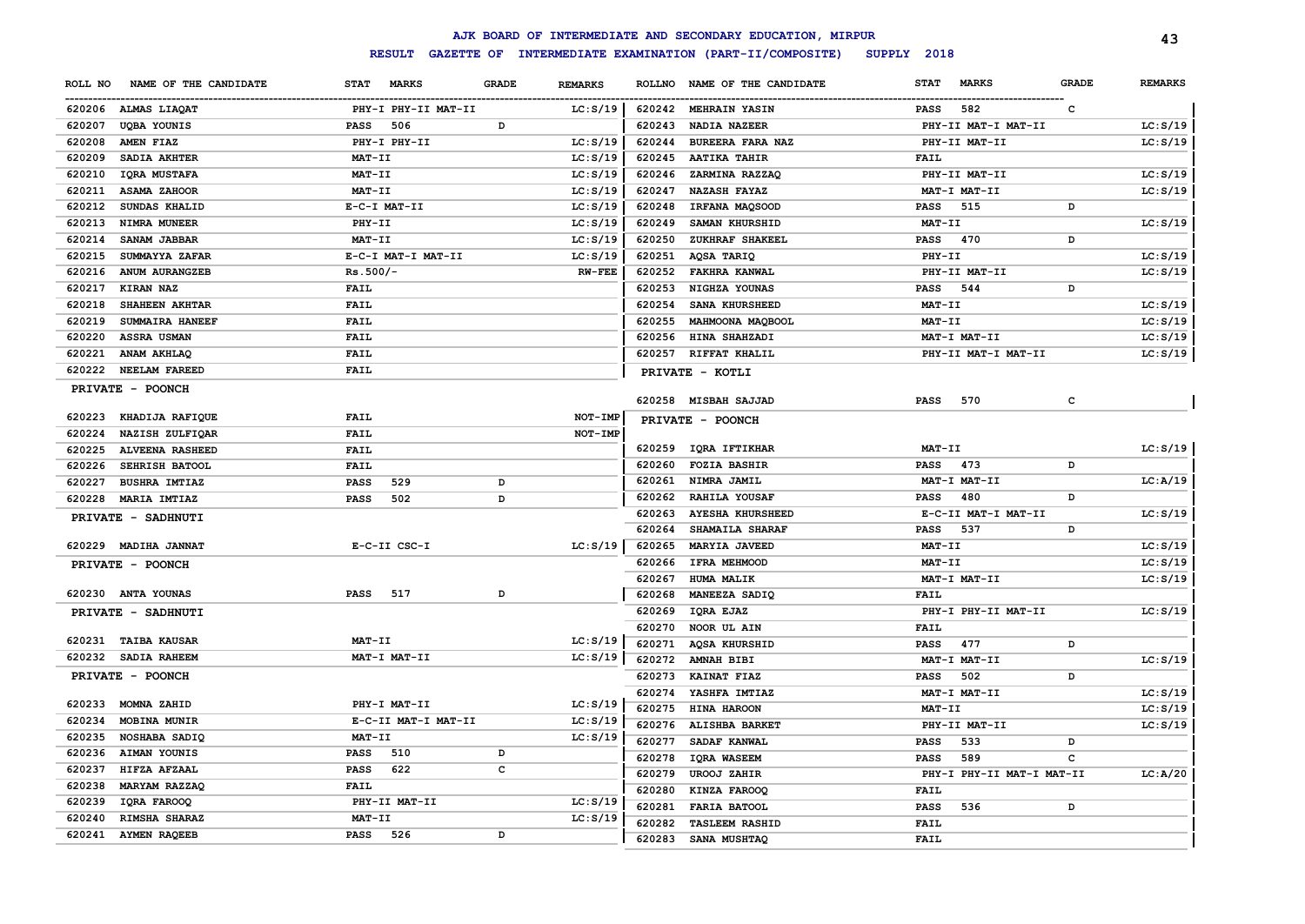|         |                            |                             |              |                |               | AJK BOARD OF INTERMEDIATE AND SECONDARY EDUCATION, MIRPUR |             |                           |              | 44             |
|---------|----------------------------|-----------------------------|--------------|----------------|---------------|-----------------------------------------------------------|-------------|---------------------------|--------------|----------------|
|         |                            | <b>RESULT</b>               |              |                |               | GAZETTE OF INTERMEDIATE EXAMINATION (PART-II/COMPOSITE)   | SUPPLY 2018 |                           |              |                |
| ROLL NO | NAME OF THE CANDIDATE      | <b>MARKS</b><br><b>STAT</b> | <b>GRADE</b> | <b>REMARKS</b> | <b>ROLLNO</b> | NAME OF THE CANDIDATE                                     | <b>STAT</b> | <b>MARKS</b>              | <b>GRADE</b> | <b>REMARKS</b> |
|         | 620284 MARYAM WAZIR        | FAIL                        |              |                |               | 620322 MAMOONAH BIBI                                      | PASS        | 597                       | c            |                |
| 620285  | <b>AMINA BEGUM</b>         |                             |              | <b>ABSENT</b>  | 620323        | <b>FAHMEEDA NISAR</b>                                     | PASS        | 507                       | D            |                |
|         | PRIVATE - SADHNUTI         |                             |              |                | 620324        | <b>RABIA BIBI</b>                                         | PASS        | 620                       | с            |                |
|         |                            |                             |              |                | 620325        | <b>AYESHA MALIK</b>                                       | <b>PASS</b> | 477                       | D            |                |
| 620286  | <b>SERISH NAZ</b>          | <b>PASS</b><br>635          | C            | IMP            | 620326        | <b>ROVEDA AFTAB</b>                                       | $MAT - I$   |                           |              | LC: S/19       |
| 620287  | RUBAB ISHTIAQ              | MAT-I MAT-II                |              | LC: S/19       | 620327        | SAMERA ZIA                                                |             | PHY-I PHY-II              |              | LC: S/19       |
| 620288  | <b>MARYAM YOUSAF</b>       | MAT-II                      |              | LC: S/19       | 620328        | SHAZIA SHABBIR                                            | <b>PASS</b> | 563                       | c            |                |
| 620289  | <b>ROZINA IFTIKHAR</b>     | <b>PASS</b><br>490          | D            |                | 620329        | NAHEED ILAM                                               | <b>PASS</b> | 524                       | D            |                |
| 620290  | SHAMAILA KHANAM            | MAT-II                      |              | LC: S/19       | 620330        | FIZA SHOUKAT                                              | <b>PASS</b> | 479                       | D            |                |
| 620291  | ANIQA ASGHAR               | MAT-I MAT-II                |              | LC: S/19       | 620331        | AZRA BIBI                                                 | FAIL        |                           |              |                |
| 620292  | <b>ANILA SHOUKAT</b>       | <b>PASS</b><br>578          | c            |                |               | PRIVATE - HATTIAN                                         |             |                           |              |                |
| 620293  | <b>AREEJ NAZUK</b>         | MAT-I MAT-II                |              | LC: S/19       |               |                                                           |             |                           |              |                |
| 620294  | AREEJ TABARAK              | <b>PASS</b><br>537          | D            |                |               | 620332 MUNAZA RAFIQE                                      |             | MAT-I MAT-II              |              | LC: S/19       |
| 620295  | <b>MARIA TAHIR</b>         | MAT-II                      |              | LC: S/19       |               | PRIVATE - MUZAFFARABAD                                    |             |                           |              |                |
| 620296  | <b>HAINA KOUSAR</b>        | <b>PASS</b><br>536          | D            |                |               |                                                           |             |                           |              |                |
| 620297  | AMMARA ABID                | MAT-II                      |              | LC: S/19       |               | 620333 ZANIB BIBI                                         |             | PHY-I PHY-II MAT-I MAT-II |              | LC: S/19       |
| 620298  | SANA KOUSAR                | <b>PASS</b><br>538          | D            |                |               | PRIVATE - HATTIAN                                         |             |                           |              |                |
| 620299  | MEHWISH ZAHID              | <b>PASS</b><br>591          | c            |                |               |                                                           |             |                           |              |                |
| 620300  | SHAISTA KANWAL             | $MAT-TI$                    |              | LC: S/19       | 620334        | SAIMA BIBI                                                |             | MAT-I MAT-II              |              | LC: S/19       |
| 620301  | TAHIRA FAROOQ              | MAT-II                      |              | LC: S/19       | 620335        | <b>AREEBA SHAHEEN</b>                                     |             | MAT-I MAT-II              |              | LC: S/19       |
| 620302  | SHAMAILA PARVEEN           | 454<br><b>PASS</b>          | D            |                | 620336        | SAIRA NAZEER                                              | <b>FAIL</b> |                           |              |                |
| 620303  | ZUNASH ZEB                 | $E-C-II$                    |              | LC: S/19       | 620337        | <b>RUKHSAR BIBI</b>                                       |             | MAT-II ECO-I              |              | LC: S/19       |
| 620304  | MAMOONA TARIQ              | MAT-II                      |              | LC: S/19       | 620338        | ROBIA YOUNAS                                              | MAT-II      |                           |              | LC: S/19       |
| 620305  | TAHIRA BEGUM               | CSC-I CSC-II MAT-II         |              | LC: S/19       | 620339        | <b>ANUM ZAREEN</b>                                        |             | MAT-I MAT-II ECO-I        |              | LC: S/19       |
| 620306  | HINA SHARIF                | MAT-II                      |              | LC: S/19       | 620340        | IQRA ANWAR                                                |             | E-C-II MAT-II             |              | LC: S/19       |
| 620307  | <b>AIMAN KHALID</b>        | MAT-I MAT-II                |              | LC: S/19       | 620341        | SADAF KABIR                                               | <b>PASS</b> | 497                       | D            |                |
| 620308  | ZIKRA GHANI                | MAT-II                      |              | LC: S/19       |               | PRIVATE - HAVELI                                          |             |                           |              |                |
| 620309  | AMNA REHMAN                | MAT-II                      |              | LC: S/19       |               | 620342 SYEDA SADIA IRSHAD KAZMI                           | <b>PASS</b> | 500                       | D            |                |
| 620310  | <b>FAZIA ILTAF</b>         | <b>PASS</b><br>492          | D            |                | 620343        | MOBEEN RIAZ RATHORE                                       | <b>PASS</b> | 523                       | D            |                |
| 620311  | SAIRA KIRAN                | CSC-II MAT-I MAT-II         |              | LC: S/19       | 620344        | <b>RAHEELA ASHRAF</b>                                     | <b>PASS</b> | 531                       | D            |                |
| 620312  | SANA SIDDIQUE              | <b>FAIL</b>                 |              |                | 620345        | SHAMA BASHIR AFRIDI                                       | <b>PASS</b> | 578                       | c            |                |
| 620313  | HUMA SOHAIL                | CSC-II MAT-II               |              | LC: S/19       | 620346        | SADIA HAMEED                                              | <b>PASS</b> | 620                       | c            |                |
| 620314  | AFSANA AZIZ                | MAT-I MAT-II                |              | LC: S/19       | 620347        | SYEDA SABA FATIMA                                         |             | PHY-II MAT-II             |              | LC: S/19       |
| 620315  | SHALA RAHMAN               | MAT-I MAT-II                |              | LC: S/19       | 620348        | <b>AYSHA TOQEER</b>                                       | <b>PASS</b> | 530                       | D            |                |
|         | PRIVATE - POONCH           |                             |              |                | 620349        | <b>AAMNA SHARIF</b>                                       | CSC-II      |                           |              | LC:A/20        |
|         |                            |                             |              |                |               |                                                           |             |                           |              |                |
|         | 620316 HINA ISHAQ          | <b>FAIL</b>                 |              |                |               | PRIVATE - KOTLI                                           |             |                           |              |                |
|         | <b>PRIVATE - SADHNUTI</b>  |                             |              |                |               | 620352 AIMEN SAJID                                        | $Rs.7600/-$ |                           |              | $RW$ - $FEE$   |
|         | 620317 NADIA AKHTER        | MAT-I MAT-II                |              |                |               | PRIVATE - HAVELI                                          |             |                           |              |                |
| 620318  | SADAF MEHBOOB              | <b>FAIL</b>                 |              | LC: S/19       |               |                                                           |             |                           |              |                |
| 620319  | <b>NABILA NASIR</b>        | <b>FAIL</b>                 |              |                | 620353        | <b>KHADIJA NAWAZ</b>                                      | FAIL        |                           |              | NOT-IMP        |
|         |                            | <b>FAIL</b>                 |              |                |               | GOVT DEGREE COLLEGE ISLAMGARH, MIRPUR                     |             |                           |              |                |
|         | 620320 IQRA KHALIQ         |                             |              |                |               |                                                           |             |                           |              |                |
|         | PRIVATE - NEELUM           |                             |              |                | 625001        | <b>USAMA JAVAID</b>                                       |             | PHY-I PHY-II MAT-I        |              | LC: A/20       |
|         | 620321 NASIA KOUSAR BATOOL | <b>FAIL</b>                 |              | NOT-IMP        | 625002        | SYED ALI RAZA SHAH                                        | <b>FAIL</b> |                           |              |                |
|         |                            |                             |              |                |               |                                                           |             |                           |              |                |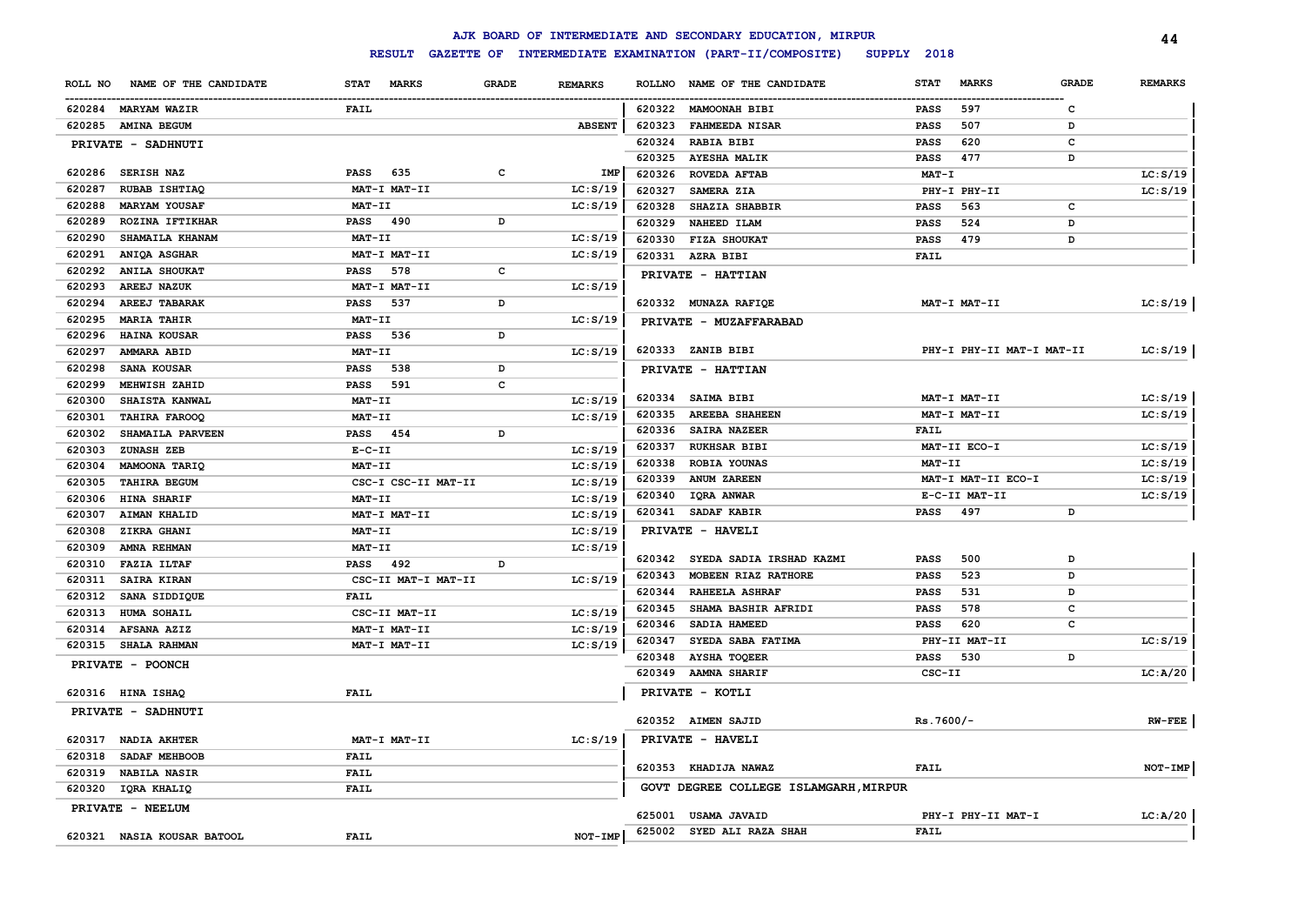|                  |                                               |               |               |              |                |                  | AJK BOARD OF INTERMEDIATE AND SECONDARY EDUCATION, MIRPUR |                     |                           |              | 45             |
|------------------|-----------------------------------------------|---------------|---------------|--------------|----------------|------------------|-----------------------------------------------------------|---------------------|---------------------------|--------------|----------------|
|                  |                                               |               | <b>RESULT</b> |              |                |                  | GAZETTE OF INTERMEDIATE EXAMINATION (PART-II/COMPOSITE)   | SUPPLY 2018         |                           |              |                |
|                  | ROLL NO NAME OF THE CANDIDATE                 |               | STAT MARKS    | <b>GRADE</b> | <b>REMARKS</b> |                  | ROLLNO NAME OF THE CANDIDATE                              | <b>STAT</b>         | <b>MARKS</b>              | <b>GRADE</b> | <b>REMARKS</b> |
|                  | TAMEER-E-MILLAT MODEL COLLEGE KOT JAMEL A.K.  |               |               |              |                |                  | PRIVATE - HATTIAN                                         |                     |                           |              |                |
|                  | 625003 HASAN ELYAS                            | MAT-II        |               |              | LC: A/20       |                  | 625036 HAIDER ALI PIRZADA                                 | <b>PASS</b>         | 492                       | D            | $NOT-IMP$      |
|                  | DEGREE COLLEGE RAWALAKOT POONCH               |               |               |              |                |                  | PRIVATE - MUZAFFARABAD                                    |                     |                           |              |                |
|                  | 625004 AQIB SAFEER                            | FAIL          |               |              |                |                  | 625037 SYED AHMED RAZA                                    | <b>PASS</b>         | 650                       | с            | NOT-IMP        |
| 625005           | <b>ALI NISAR</b>                              | MAT-II        |               |              | LC: A/20       |                  | PRIVATE - OTHERS                                          |                     |                           |              |                |
|                  | INTER COLLEGE TARARKHAL, SUDHNUTI.            |               |               |              |                |                  | 625038 ABDUL REHMAN BARI                                  | <b>PASS</b>         | 625                       | $\mathbf{C}$ |                |
|                  | 625006 TAHIR AZIZ                             | <b>MAT-II</b> |               |              | LC: A/20       |                  | PRIVATE - MUZAFFARABAD                                    |                     |                           |              |                |
| 625007           | SHAHID ARIF                                   | MAT-II        |               |              | LC: A/20       |                  |                                                           |                     |                           |              |                |
| 625008           | <b>UMAR FAROOQ</b>                            | <b>FAIL</b>   |               |              |                |                  | 625039 NOMAN IOBAL                                        | <b>PASS</b>         | 487                       | D            |                |
| 625009           | <b>TAIMOOR HUSSAIN</b>                        | <b>PASS</b>   | 561           | $\mathbf{C}$ |                | 625040           | ZEESHAN IRFAN                                             |                     | PHY-I PHY-II MAT-I MAT-II |              | LC: S/19       |
|                  | DEGREE COLLEGE CHAKAR, DISTT HATTIAN BALA AK. |               |               |              |                | 625041           | KASHIF AJMAL ABBASI                                       |                     | PHY-I PHY-II MAT-I        |              | LC: S/19       |
|                  |                                               |               |               |              |                | 625042           | MUHAMMAD RIAZ                                             |                     | MAT-II CSC-I              |              | LC: S/19       |
| 625010           | <b>SHAFQAT RAHEEM</b>                         | <b>FAIL</b>   |               |              |                | 625043           | KHAWAJA MUHAMMAD USMAN                                    | <b>PASS</b>         | 426                       | Е            |                |
| 625011           | SARDAR MUHAMMAD SAJAWAL IMTIAZ KH. FAIL       |               |               |              |                | 625044           | MAJID MAQSOOD                                             |                     | MAT-I MAT-II              |              | LC: S/19       |
|                  | PRIVATE - MUZAFFARABAD                        |               |               |              |                | 625045           | KHURRAM ZAHEER                                            | <b>PASS</b>         | 512                       | D            |                |
|                  |                                               |               |               |              |                | 625046           | HAIDER ALI KHAN                                           |                     | PHY-II MAT-II             |              | LC: S/19       |
|                  | 625012 KHIZIR MEHMOOD ABBASI                  | PASS          | 529           | D            | IMP            | 625047           | SARMAD GARDEZI                                            | <b>FAIL</b>         |                           |              |                |
| 625013           | ZAREEF SADIQ                                  | PASS          | 477           | D            | IMP            | 625048           | <b>NAJAF RASHID</b>                                       | $MAT - I$           |                           |              | LC: S/19       |
| 625014           | RIAZ AHMAD BUTT                               | PASS          | 687           | в            | IMP            | 625049           | USMAN IQBAL                                               | <b>FAIL</b>         |                           |              |                |
| 625015           | MUHAMMAD HARIS FAROOQ                         | <b>PASS</b>   | 603           | c            | IMP            | 625050           | <b>BABAR WAHEED</b>                                       | <b>PASS</b>         | 555                       | c            |                |
| 625016           | <b>SHAROZ NASEER</b>                          | <b>PASS</b>   | 692           | в            | <b>IMP</b>     | 625051           | <b>HAROON NAZEER</b>                                      | <b>PASS</b>         | 494                       | D            |                |
| 625017           | HAMMAD UL HASAN                               | PASS          | 621           | $\mathbf{C}$ | NOT-IMP        | 625052           | HASSAN MUJTABA                                            | $CSC-T$             |                           |              | LC: S/19       |
| 625018           | SHAKEEL AHMED                                 | PASS          | 464           | D            | NOT-IMP        | 625053           | NAJAM US SAQIB                                            | <b>PASS</b>         | 555                       | с            |                |
| 625019           | MUHAMMAD ZUBAIR LONE                          | PASS          | 684           | в            | NOT-IMP        | 625054           | SHAHID IQBAL                                              | <b>PASS</b>         | 421                       | E            |                |
| 625020           | ABU BAKER GHANI                               | PASS          | 503           | D            | IMP            | 625055           | SYED ADEEB KAZMI                                          | <b>PASS</b>         | 512                       | D            |                |
| 625021           | MUHAMMAD FAIZAN LATIF                         | PASS          | 513           | D            | IMP            | 625056           | SYED YASIR HUSSAIN SHAH HAMDANI                           |                     | PHY-II MAT-I MAT-II       |              | LC: S/19       |
| 625022           | SOBAN BIN TASADDAQ                            | FAIL          | 600           |              | NOT-IMP        | 625057           | AYUN SHOUKAT AWAN                                         | <b>PASS</b>         | 534                       | D            |                |
| 625023<br>625024 | ASIF ZAMAN SULAHRIA                           | PASS<br>FAIL  |               | c            | IMP<br>NOT-IMP | 625058           | SYED SHAHID HUSSAIN KAZMI                                 | <b>PASS</b>         | 447                       | D            |                |
| 625025           | MUHAMMAD NAVEED<br>SYED ALI HAIDER SUBZWARI   | FAIL          |               |              | NOT-IMP        | 625059<br>625060 | KASHIF HUSSAIN<br>SYED FURQAN HAIDER GARDEZI              | <b>PASS</b><br>PASS | 603<br>518                | c<br>D       |                |
| 625026           | SOMAN KHURSHID MIR                            | PASS          | 513           | D            | IMP            |                  | 625061 MUHAMMAD ASHAR TARIQ                               |                     | PHY-II MAT-I MAT-II       |              | LC: S/19       |
| 625028           | MOEEZ NAZIR                                   | <b>PASS</b>   | 530           | D            | IMP            |                  |                                                           |                     |                           |              |                |
| 625029           | ROHAIL MANZOOR MIR                            | FAIL          |               |              | NOT-IMP        |                  | PRIVATE - NEELUM                                          |                     |                           |              |                |
| 625030           | SYED MUNEEB UL ISLAM KAZMI                    | <b>PASS</b>   | 490           | D            | IMP            |                  | 625062 HAMMAD SHAFIQUE                                    | <b>FAIL</b>         |                           |              |                |
| 625031           | HUSNAIN MALIK                                 | <b>PASS</b>   | 650           | $\mathbf{C}$ | IMP            |                  | PRIVATE - MUZAFFARABAD                                    |                     |                           |              |                |
| 625032           | SEYED ATSHAM UL MUSTAFA KAZMI                 | PASS          | 655           | c            | IMP            |                  |                                                           |                     |                           |              |                |
| 625033           | <b>EJAZ AHMED</b>                             | <b>PASS</b>   | 580           | c            | IMP            | 625063           | HAMMAD RASHEED                                            | MAT-II              |                           |              | LC: S/19       |
|                  | PRIVATE - HATTIAN                             |               |               |              |                | 625064           | SYED NAJAM UL HASSAN                                      | MAT-I               |                           |              | LC: S/19       |
|                  |                                               |               |               |              |                | 625065           | MOHSIN IQBAL QURESHI                                      |                     | CSC-II MAT-I              |              | LC:A/19        |
|                  | 625034 FAIZAN SALEEM                          | <b>PASS</b>   | 599           | c            | IMP            | 625066           | MUHAMMAD TAFAIL ANJAM                                     | <b>MAT-I</b>        |                           |              | LC: S/19       |
|                  | PRIVATE - MUZAFFARABAD                        |               |               |              |                | 625067           | AKBAR JALAL                                               | PASS                | 505                       | D            |                |
|                  |                                               |               |               |              |                | 625068           | <b>AWAIS YAHYA</b>                                        |                     | PHY-I MAT-I               |              | LC: S/19       |
|                  | 625035 HAMZA ARIF                             | <b>PASS</b>   | 445           | D            | IMP            | 625069           | HAMZA MANZOOR                                             | $MAT - I$           |                           |              | LC: S/19       |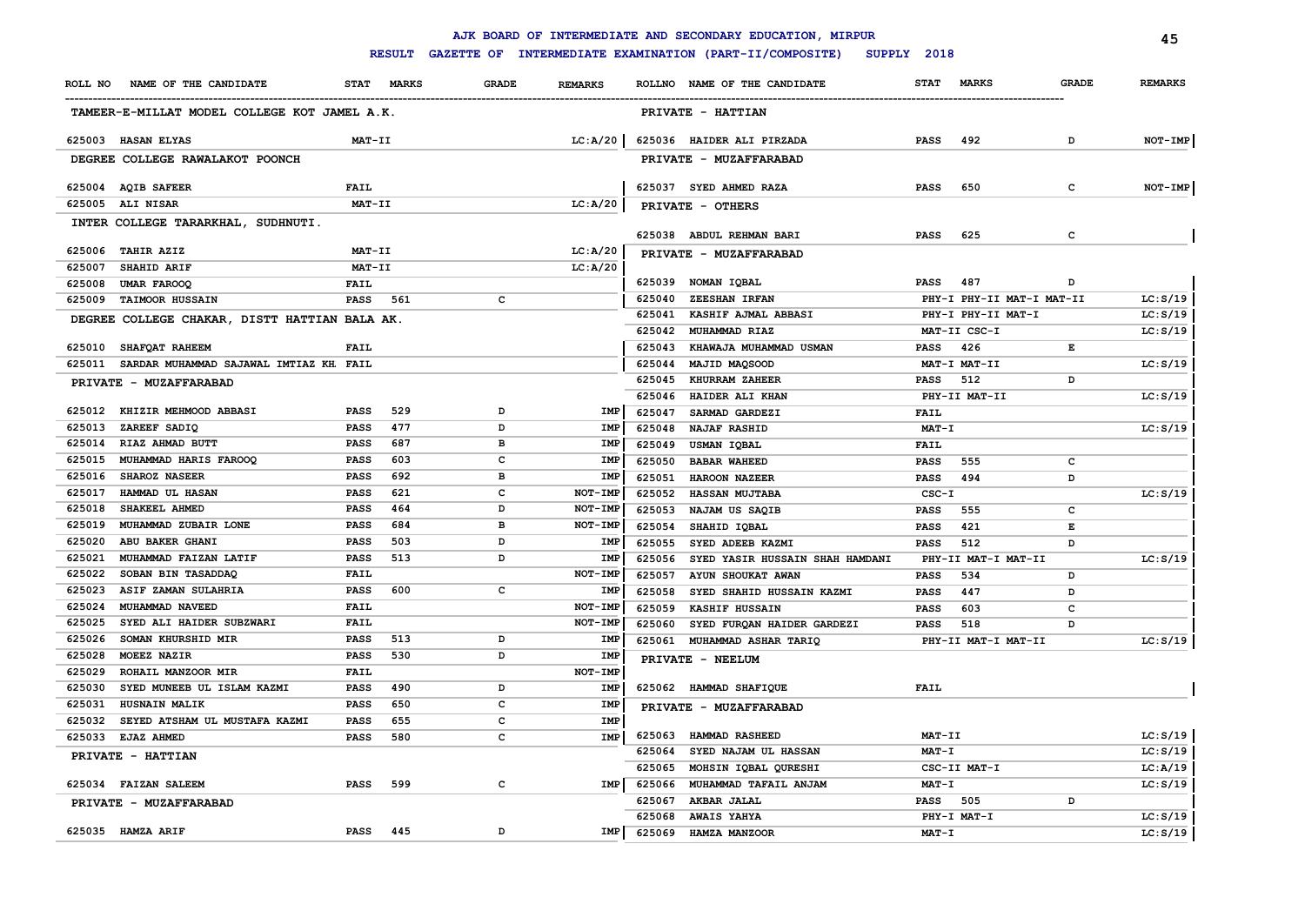|         |                              |               |                     |                           |                |               | AJK BOARD OF INTERMEDIATE AND SECONDARY EDUCATION, MIRPUR |             |               |              | 46             |
|---------|------------------------------|---------------|---------------------|---------------------------|----------------|---------------|-----------------------------------------------------------|-------------|---------------|--------------|----------------|
|         |                              |               | <b>RESULT</b>       |                           |                |               | GAZETTE OF INTERMEDIATE EXAMINATION (PART-II/COMPOSITE)   | SUPPLY 2018 |               |              |                |
| ROLL NO | NAME OF THE CANDIDATE        | <b>STAT</b>   | <b>MARKS</b>        | <b>GRADE</b>              | <b>REMARKS</b> | <b>ROLLNO</b> | NAME OF THE CANDIDATE                                     | <b>STAT</b> | <b>MARKS</b>  | <b>GRADE</b> | <b>REMARKS</b> |
|         | PRIVATE - NEELUM             |               |                     |                           |                |               | 625104 SYED SHAIS GILLANI                                 | <b>PASS</b> | 570           | c            |                |
|         |                              |               |                     |                           |                | 625105        | <b>KABIR AHMAD</b>                                        | <b>PASS</b> | 506           | D            |                |
|         | 625070 MUHAMMAD ADNAN AKHTAR |               |                     | PHY-I PHY-II MAT-I MAT-II | LC:A/19        | 625106        | <b>FAHEEM AHMAD</b>                                       | <b>PASS</b> | 553           | c            |                |
|         | PRIVATE - MUZAFFARABAD       |               |                     |                           |                | 625107        | SHAKIR SALEEM KHAN                                        |             | PHY-I PHY-II  |              | LC: S/19       |
|         |                              |               |                     |                           |                | 625108        | <b>ITRAT HUSSAIN</b>                                      | <b>PASS</b> | 537           | D            |                |
|         | 625071 MIR MAZHAR HUSSAIN    | <b>PASS</b>   | 563                 | c                         |                | 625109        | <b>UMER ZAHEER</b>                                        | <b>PASS</b> | 436           | Е            |                |
| 625072  | SHEHARYAR IMTIAZ             | <b>PASS</b>   | 491                 | D                         |                | 625110        | AQIB GHAFOOR QURESHI                                      |             | PHY-II MAT-I  |              | LC: S/19       |
| 625073  | MUHAMMAD NASIR               |               | PHY-I PHY-II        |                           | LC: S/19       | 625111        | HAMMAD NASEEM                                             | <b>PASS</b> | 477           | D            |                |
| 625074  | SOHAIL SHABIR                | <b>PASS</b>   | 474                 | D                         |                | 625112        | ZAHID ABDULLAH                                            | <b>PASS</b> | 594           | c            |                |
| 625075  | MUHAMMAD WAQAS               | PASS          | 487                 | D                         |                |               | 625113 KAMRAN UMER                                        | <b>PASS</b> | 532           | D            |                |
| 625076  | DANISH MUSDAQ                | FAIL          |                     |                           |                | 625114        | NAVEED AHMED                                              |             | PHY-I PHY-II  |              | LC: S/19       |
| 625077  | RAJA HASEEB ZAFFAR           | PASS          | 573                 | c                         |                | 625115        | SYED MOEEZ BURHAN                                         | <b>FAIL</b> |               |              |                |
| 625078  | SHAHBAZ ALI MIR              | PASS          | 484                 | D                         |                | 625116        | <b>AMMAR TAREEN</b>                                       | PASS        | 524           | D            |                |
| 625079  | HASHIM QURESHI               | PASS          | 536                 | D                         |                | 625117        | MUHAMMAD SAYIAM SHOUKAT KHAN                              |             | PHY-II MAT-I  |              | LC: S/19       |
| 625080  | MUHAMMAD RASHID              | PHY-II        |                     |                           | LC: S/19       | 625118        | SYED TALHA BUKHARI                                        | MAT-I       |               |              | LC: S/19       |
| 625081  | HASEEB AHMAD                 |               | CSC-II MAT-I        |                           | LC: S/19       | 625119        | HAMMAD KHAN                                               |             | MAT-I MAT-II  |              | LC: S/19       |
| 625082  | MUHAMMAD AZZAM WAIZ AWAN     | $MAT - I$     |                     |                           | LC: S/19       | 625120        | HAIDAR ALI AWAN                                           |             | MAT-I MAT-II  |              | LC: S/19       |
| 625083  | MUHAMMAD RIZWAN CHOUDHRY     |               | PHY-II MAT-II       |                           | LC: S/19       | 625121        | <b>MAZHAR MANZOOR</b>                                     | PASS        | 452           | D            |                |
| 625084  | <b>SHAMEER HUSSAIN</b>       |               | MAT-I MAT-II        |                           | LC: S/19       | 625122        | WAQAR AHMED                                               | <b>PASS</b> | 478           | D            |                |
| 625085  | AFAQ JAVID AHMED             | PASS          | 470                 | D                         |                | 625123        | SHAHID NAZIR                                              | PASS        | 509           | D            |                |
| 625086  | SYED FAHAD ALI KAZMI         | PASS          | 573                 | c                         |                | 625124        | <b>MAZAHIR IQBAL</b>                                      | ECO-I       |               |              | LC: S/19       |
| 625087  | SYED WAQAS RAFIQ             |               | E-C-I MAT-I MAT-II  |                           | LC: S/19       | 625125        | ANEES JAMIL                                               |             | MAT-I CSC-I   |              | LC: S/19       |
| 625088  | <b>ARSLAN FAROOQ</b>         | <b>PASS</b>   | 484                 | D                         |                | 625126        | <b>KAMRAN ARIF</b>                                        | <b>PASS</b> | 467           | D            |                |
| 625089  | LIAQAT ALI                   | PASS          | 612                 | C                         |                | 625127        | NASEER ULLAH KHAN                                         | $Rs.500/-$  |               |              | $RW$ - $FEE$   |
| 625090  | <b>ANWAAR-UL-HASSAN</b>      |               | PHY-II MAT-I MAT-II |                           | LC: S/19       | 625128        | ABDUL MOHEED KHAN MUGHAL                                  |             | PHY-II MAT-II |              | LC: S/19       |
| 625091  | MUHAMMAD ASIF                |               | PHY-II MAT-I MAT-II |                           | LC: S/19       | 625129        | <b>AHTESHAM MUGHAL</b>                                    |             | PHY-II MAT-II |              | LC: S/19       |
| 625092  | ALI RAZA QURESHI             | $MAT - I$     |                     |                           | LC: S/19       | 625130        | <b>KHURAM MUNIR</b>                                       | PASS        | 455           | D            |                |
| 625093  | MUHAMMAD IDREES              |               | PHY-I PHY-II        |                           | LC: S/19       | 625131        | SYED BASIR ALI SUBZWARI                                   | <b>FAIL</b> |               |              |                |
| 625094  | SYED SAQLAIN KAZMI           |               | PHY-II MAT-II       |                           | LC: S/19       | 625132        | <b>KASHIF KHALIQ</b>                                      | PASS        | 512           | D            |                |
| 625095  | <b>USAMA JAVED</b>           |               | MAT-I MAT-II        |                           | LC: S/19       | 625133        | <b>BASHARAT AHMED</b>                                     | <b>PASS</b> | 558           | c            |                |
|         | PRIVATE - HATTIAN            |               |                     |                           |                |               | PRIVATE - NEELUM                                          |             |               |              |                |
| 625096  | <b>MUHAMMAD RASHID</b>       |               | MAT-I MAT-II        |                           | LC: S/19       |               | 625134 AMAD RIAZ                                          |             | PHY-II MAT-II |              | LC: S/19       |
| 625097  | MUHAMMAD MUDASSAR AKBAR      | <b>PASS</b>   | 520                 | D                         |                |               | PRIVATE - MUZAFFARABAD                                    |             |               |              |                |
|         | PRIVATE - MUZAFFARABAD       |               |                     |                           |                |               | 625135 MUHAMMAD UMAR                                      | PASS        | 470           | D            |                |
| 625098  | KHALIQ UR REHMAN             | <b>FAIL</b>   |                     |                           |                | 625136        | <b>NADIR NAZEER</b>                                       | FAIL        |               |              |                |
| 625099  | MANZAR ALI QURESHI           | <b>MAT-II</b> |                     |                           | LC: S/19       | 625137        | <b>TAYYAB SAEED</b>                                       | CSC-II      |               |              | LC: S/19       |
| 625100  | HAMZA RAFIQUE                |               | MAT-I MAT-II        |                           | LC: S/19       | 625138        | MUHAMMAD FAIZAN                                           |             | MAT-I MAT-II  |              | LC: S/19       |
| 625101  | WAQAS AHMAD                  |               | MAT-I MAT-II        |                           | LC: S/19       | 625139        | ANEES AHMED ABBASI                                        | <b>PASS</b> | 523           | D            |                |
|         | 625102 ALI SADIQ             | <b>PASS</b>   | 473                 | D                         |                |               | 625140 AHMAR TURAK                                        | <b>PASS</b> | 491           | D            |                |
|         | PRIVATE - HATTIAN            |               |                     |                           |                |               | PRIVATE - HATTIAN                                         |             |               |              |                |
|         | 625103 SAAD HAMEED KIANI     | <b>PASS</b>   | 518                 | D                         |                |               | 625141 AJAB KHAN                                          | <b>FAIL</b> |               |              |                |
|         |                              |               |                     |                           |                |               |                                                           |             |               |              |                |
|         | PRIVATE - MUZAFFARABAD       |               |                     |                           |                |               | PRIVATE - MUZAFFARABAD                                    |             |               |              |                |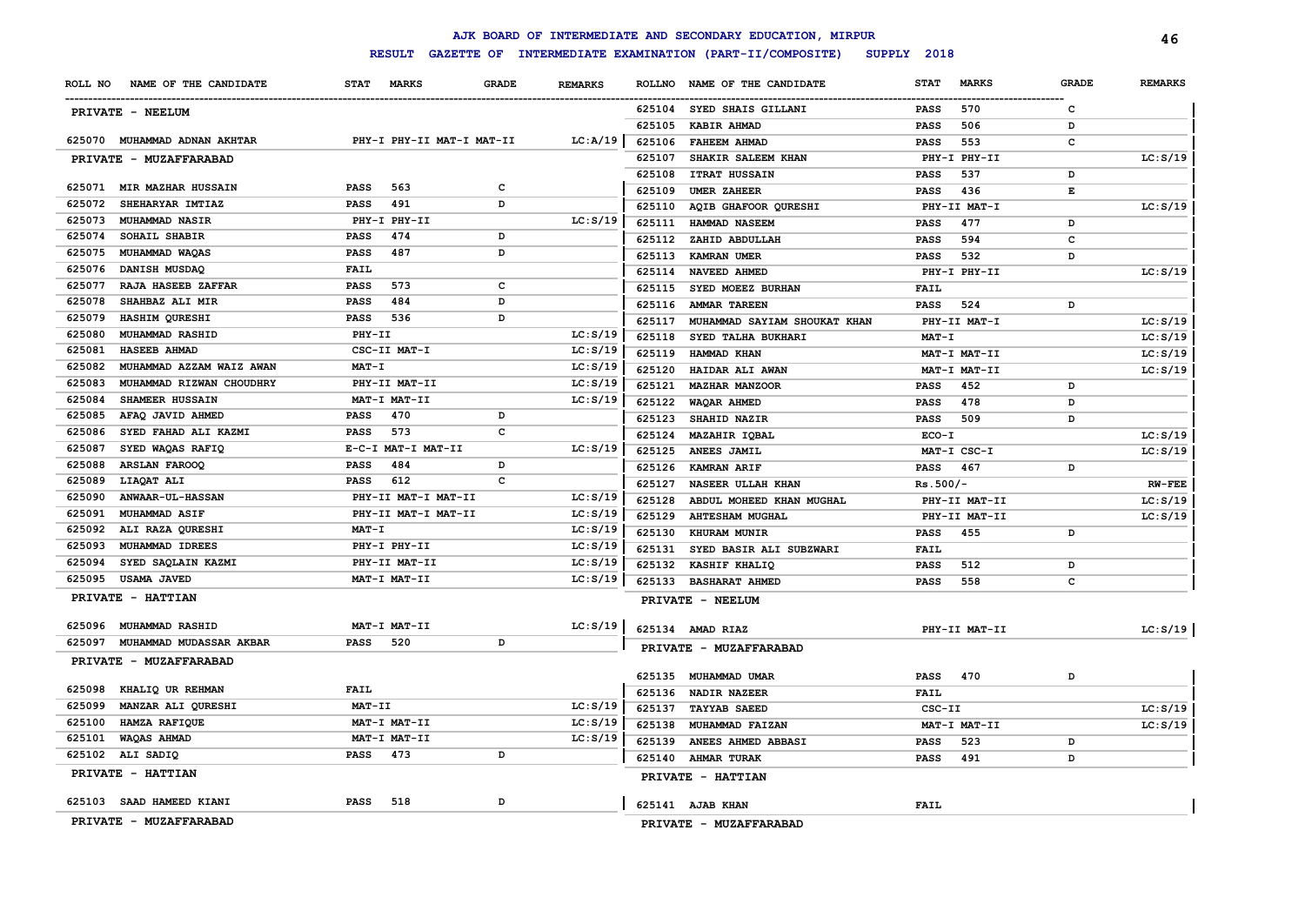|                                      |             |                     |              |                |               | AJK BOARD OF INTERMEDIATE AND SECONDARY EDUCATION, MIRPUR |             |                     |              | 47             |
|--------------------------------------|-------------|---------------------|--------------|----------------|---------------|-----------------------------------------------------------|-------------|---------------------|--------------|----------------|
|                                      |             | <b>RESULT</b>       |              |                |               | GAZETTE OF INTERMEDIATE EXAMINATION (PART-II/COMPOSITE)   | SUPPLY 2018 |                     |              |                |
| NAME OF THE CANDIDATE<br>ROLL NO     | <b>STAT</b> | <b>MARKS</b>        | <b>GRADE</b> | <b>REMARKS</b> | <b>ROLLNO</b> | NAME OF THE CANDIDATE                                     | <b>STAT</b> | <b>MARKS</b>        | <b>GRADE</b> | <b>REMARKS</b> |
| 625142 KASHAF ASLAM                  |             | PHY-I PHY-II MAT-I  |              | LC: S/19       |               | 625178 AMIR HUSSAUN                                       | <b>PASS</b> | 581                 | c            |                |
| 625143<br>WASIQ MUSHTAQ              | <b>PASS</b> | 502                 | D            |                |               | PRIVATE - MUZAFFARABAD                                    |             |                     |              |                |
| 625144<br>HAMAD SHOUKAT              | <b>PASS</b> | 522                 | D            |                |               |                                                           |             |                     |              |                |
| 625145<br>MUHAMMAD IQBAL             |             | MAT-I               |              | LC: S/19       |               | 625179 MUSHARAF                                           | <b>FAIL</b> |                     |              |                |
| 625146<br>RAJA MUHAMMAD SHAHID       |             | MAT-I               |              | LC: S/19       | 625180        | <b>UMAIR GILLANI</b>                                      | <b>PASS</b> | 458                 | D            |                |
| 625147<br>ABDUL RAZZAQ               |             | PHY-II MAT-I MAT-II |              | LC: S/19       | 625181        | ALI SADDIQUE                                              | <b>PASS</b> | 430                 | E            |                |
| <b>HASEEB AHMED</b><br>625148        | <b>PASS</b> | 507                 | D            |                | 625182        | SHABEER AHMED BUTT                                        | <b>PASS</b> | 446                 | D            |                |
| 625149<br>SAIM KHALIQ                |             | $E-C-II$            |              | LC: S/19       | 625183        | <b>RAFAQAT HUSSAIN</b>                                    |             | E-C-II PHY-I PHY-II |              | LC: S/19       |
| 625150<br>MUHAMMAD ARSHAD            |             | PHY-II MAT-I MAT-II |              | LC: S/19       |               | PRIVATE - NEELUM                                          |             |                     |              |                |
| 625151<br><b>IMRAN NISAR</b>         |             | $MAT - I$           |              | LC: S/19       |               |                                                           |             |                     |              |                |
| MUZAMIL GHULAM RASOOL<br>625152      |             | PHY-I PHY-II        |              | LC: S/19       | 625184        | <b>ZAID BIN ZAHEER</b>                                    | <b>FAIL</b> |                     |              |                |
| PRIVATE - HAVELI                     |             |                     |              |                |               | 625185 JUNAID RAFIQUE                                     |             | CSC-I MAT-I MAT-II  |              | LC:A/20        |
|                                      |             |                     |              |                |               | PRIVATE - BAGH                                            |             |                     |              |                |
| 625153<br>MUHAMMAD ASAD AZIZ RATHORE |             | PHY-II MAT-II       |              | LC: S/19       |               |                                                           |             |                     |              |                |
| PRIVATE - MUZAFFARABAD               |             |                     |              |                |               | 625186 WAQAS MUNEER                                       | <b>FAIL</b> |                     |              |                |
|                                      |             |                     |              |                |               | PRIVATE - MUZAFFARABAD                                    |             |                     |              |                |
| 625154 ANSIR                         | <b>PASS</b> | 499                 | D            |                |               |                                                           |             |                     |              |                |
| <b>WASIF SHAKEEL</b><br>625155       |             | MAT-I MAT-II        |              | LC: S/19       | 625187        | MUHAMMAD SHERAZ                                           | <b>FAIL</b> |                     |              |                |
| 625156<br><b>KAMRAN MIR</b>          | <b>FAIL</b> |                     |              |                | 625188        | <b>AHTZAZ MUMTAZ</b>                                      | FAIL        |                     |              |                |
| 625157<br>WAQAS                      |             | MAT-II              |              | LC: S/19       | 625189        | <b>USAMA MASOOD</b>                                       | <b>PASS</b> | 475                 | D            |                |
| PRIVATE - NEELUM                     |             |                     |              |                |               | 625190 ATTIQUE AHMED AWAN                                 | <b>FAIL</b> |                     |              |                |
|                                      |             |                     |              |                |               | PRIVATE - NEELUM                                          |             |                     |              |                |
| 625158 MEHRAN BANARAS                |             | MAT-I MAT-II        |              | LC: S/19       |               |                                                           |             |                     |              |                |
| PRIVATE - MUZAFFARABAD               |             |                     |              |                |               | 625191 RAJA TAUQEER KHAN                                  | FAIL        |                     |              |                |
|                                      |             |                     |              |                |               | <b>PRIVATE - MUZAFFARABAD</b>                             |             |                     |              |                |
| 625159<br><b>TAAHA JAVAID</b>        | PASS        | 485                 | D            |                |               |                                                           |             |                     |              |                |
| 625160<br><b>TOUQEER ZAKEER</b>      |             | $Rs.500/-$          |              | <b>RW-FEE</b>  |               | 625192 SHAHBAZ TANVEER                                    | <b>FAIL</b> |                     |              |                |
| 625161<br>YASIR FAREED               | <b>FAIL</b> |                     |              |                | 625193        | <b>NASEEB ALI</b>                                         | <b>FAIL</b> |                     |              |                |
| 625162<br><b>HAMAD-UL-ISLAM</b>      |             | PHY-II MAT-II       |              | LC: S/19       | 625194        | <b>JAHANGEER SHAH</b>                                     | $Rs.500/-$  |                     |              | <b>RW-FEE</b>  |
| 625163<br><b>WAHEED AWAN</b>         |             | $Rs.500/-$          |              | <b>RW-FEE</b>  | 625195        | ALI KHURSHID                                              | FAIL        |                     |              |                |
| 625164<br>MUHAMMAD SAROSH MUGHAL     |             | PHY-II MAT-II       |              | LC: S/19       |               | 625196 AHSAN HAMEED                                       |             |                     |              | <b>ABSENT</b>  |
| 625165<br>FAIQUE AFZAL               | PASS        | 470                 | D            |                |               | PRIVATE - MIRPUR                                          |             |                     |              |                |
| 625166<br>HAMZA YOUSAF               |             | PHY-II MAT-I MAT-II |              | LC: S/19       |               |                                                           |             |                     |              |                |
| 625167<br>KHAWAJA AKRAM YOUSAF       |             | MAT-I               |              | LC: S/19       | 625197        | <b>HAIDER ALI</b>                                         | FAIL        |                     |              | NOT-IMP        |
| 625168<br>SYED IQRAR BUKHARI         |             | PHY-II MAT-I MAT-II |              | LC: S/19       | 625198        | MUHAMMAD GHIYAS ASLAM                                     | <b>PASS</b> | 656                 | c            | <b>NOT-IMP</b> |
| 625169<br>SAYYED UMAIR KAZMI         |             | MAT-I MAT-II        |              | LC: A/19       | 625199        | ATIF TARIQ                                                | <b>PASS</b> | 691                 | в            | IMP            |
| 625170<br>MUHAMMAD TABISH            |             | PHY-II              |              | LC: S/19       | 625200        | HAROON AHMED                                              | <b>PASS</b> | 622                 | C            | NOT-IMP        |
| 625171<br>SYED KHURRAM GILLANI       |             | MAT-I MAT-II        |              | LC: S/19       | 625201        | <b>ASIM ASIF</b>                                          | <b>PASS</b> | 651                 | c            | NOT-IMP        |
| 625172<br>SHAFQAT AHMED              | <b>FAIL</b> |                     |              |                | 625202        | MUHAMMAD WAQAS                                            | <b>PASS</b> | 492                 | D            | IMP            |
| 625173<br><b>WARIS MUZAFFAR</b>      |             | PHY-II MAT-II       |              | LC: S/19       | 625203        | MUHAMMAD UMAIR RAFIQ                                      | FAIL        |                     |              | NOT-IMP        |
| 625174<br>MUHAMMAD SAEED             | <b>PASS</b> | 505                 | D            |                | 625204        | <b>AHSAN AHTESHAM</b>                                     | <b>PASS</b> | 564                 | $\mathbf{C}$ | NOT-IMP        |
| 625175<br>RAJA USAMA SAYAB KHAN      | <b>FAIL</b> |                     |              |                | 625205        | <b>SARMED HUSSAIN</b>                                     | <b>PASS</b> | 505                 | D            | IMP            |
| 625176<br>MUHAMMAD SHAFIQ            |             | $Rs.500/-$          |              | <b>RW-FEE</b>  | 625206        | <b>FAISAL KHALID</b>                                      | <b>PASS</b> | 644                 | c            | IMP            |
| 625177<br>RAJA KAMRAN MUKHTAB        |             | PHY-II MAT-II       |              | LC: S/19       | 625207        | KHURRAM BILAL                                             | <b>PASS</b> | 607                 | c            | NOT-IMP        |
| PRIVATE - HATTIAN                    |             |                     |              |                | 625208        | <b>MUHAMMAD SAAD</b>                                      | <b>PASS</b> | 447                 | D            | NOT-IMP        |
|                                      |             |                     |              |                | 625209        | <b>ATEEB ASIF</b>                                         | <b>PASS</b> | 528                 | D            | IMP            |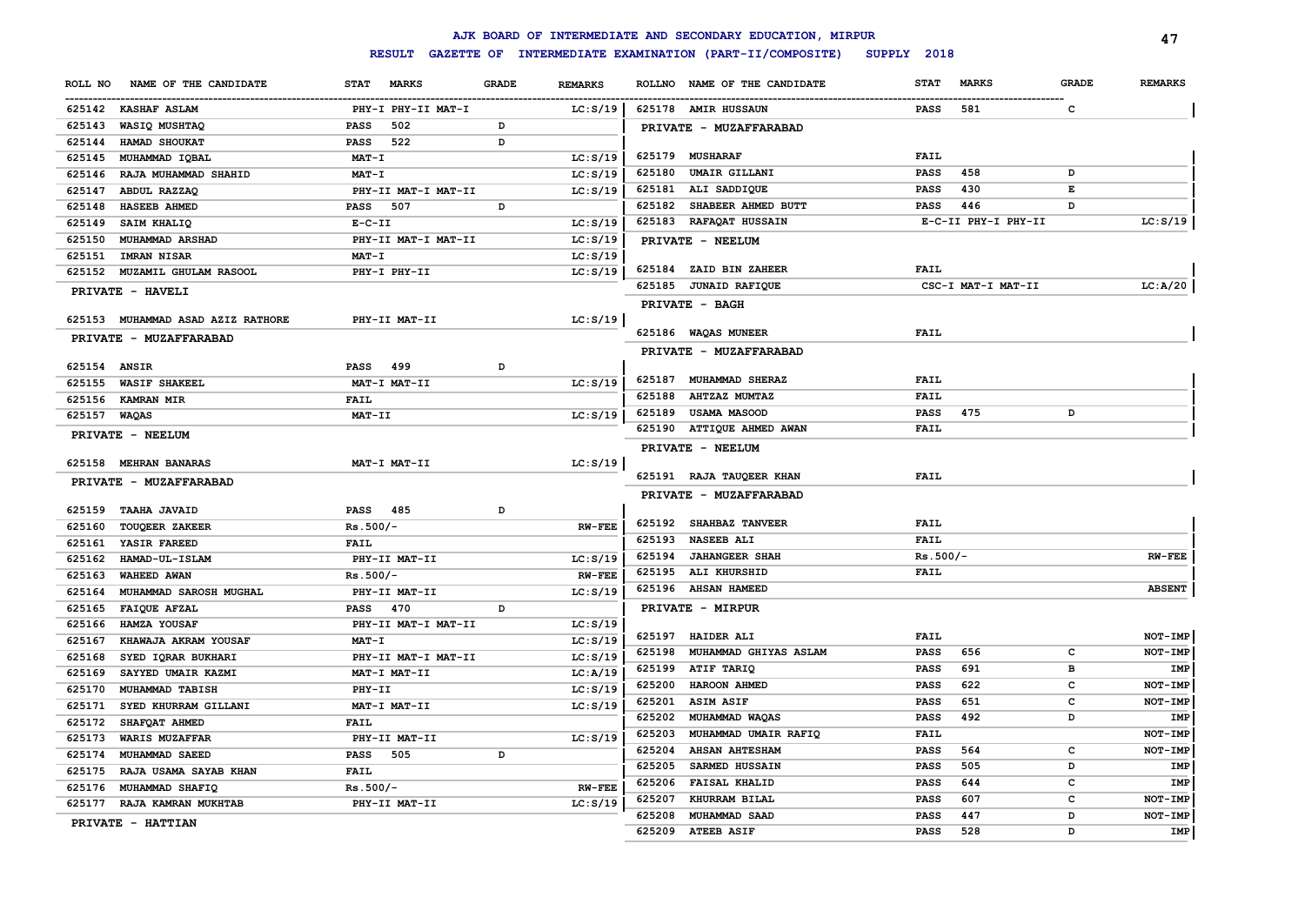|                                  |                             |                                | AJK BOARD OF INTERMEDIATE AND SECONDARY EDUCATION, MIRPUR |                             | 48                             |
|----------------------------------|-----------------------------|--------------------------------|-----------------------------------------------------------|-----------------------------|--------------------------------|
|                                  | <b>RESULT</b>               |                                | GAZETTE OF INTERMEDIATE EXAMINATION (PART-II/COMPOSITE)   | SUPPLY 2018                 |                                |
| NAME OF THE CANDIDATE<br>ROLL NO | <b>MARKS</b><br><b>STAT</b> | <b>GRADE</b><br><b>REMARKS</b> | ROLLNO NAME OF THE CANDIDATE                              | <b>STAT</b><br><b>MARKS</b> | <b>REMARKS</b><br><b>GRADE</b> |
| 625210 UZAIR NISAR               | <b>PASS</b><br>661          | в<br>IMP                       | 625236 QASIM MEHMOOD                                      | MAT-I MAT-II                | LC: S/19                       |
| 625211 AREEB HUSSAIN             | <b>PASS</b><br>611          | $\mathbf{C}$<br>NOT-IMP        | PRIVATE - KOTLI                                           |                             |                                |
| PRIVATE - KOTLI                  |                             |                                |                                                           |                             |                                |
|                                  |                             |                                | 625237 SHUJA MOBEEN                                       | 495<br><b>PASS</b>          | D                              |
| 625212 AHMED RAZA HASHMI         | <b>PASS</b><br>646          | c<br>IMP                       | PRIVATE - BHIMBER                                         |                             |                                |
| PRIVATE - MIRPUR                 |                             |                                |                                                           |                             |                                |
|                                  |                             |                                | 625238 HAIDER ALI                                         | 580<br><b>PASS</b>          | c                              |
| 625213 MUHAMMAD SHOAIB KHAN      | FAIL                        | NOT-IMP                        | 625239<br><b>TOHID KHAN</b>                               | <b>PASS</b><br>568          | c                              |
| 625214 ARBAB KHAN KIANI          | <b>PASS</b><br>624          | c<br>IMP                       | 625240 USMAN ALI                                          | 487<br>PASS                 | D                              |
| 625215<br><b>UMMAR ALI</b>       | <b>PASS</b><br>623          | $\mathbf{C}$<br>IMP            | 625241 ABDUL REHMAN                                       | CSC-II MAT-II               | LC: S/19                       |
| 625216 ZESHAN                    | <b>PASS</b><br>597          | $\mathbf{C}$<br>IMP            | PRIVATE - MIRPUR                                          |                             |                                |
| PRIVATE - BHIMBER                |                             |                                |                                                           |                             |                                |
|                                  |                             |                                | 625242 BILAWAL ALI                                        | PHY-II MAT-I MAT-II         | LC: S/19                       |
| 625217 MUHAMMAD WAQAR ARIF       | MAT-I MAT-II                | LC: S/19                       | 625243 MUHAMMAD HASSAN TALIB                              | MAT-I MAT-II                | LC: S/19                       |
| PRIVATE - MIRPUR                 |                             |                                | PRIVATE - OTHERS                                          |                             |                                |
| 625218 AFAQ RAZZAQ               | PHY-II                      | LC: S/19                       | 625244 MUHAMMAD USMAN                                     | 481<br><b>PASS</b>          | D                              |
| 625219 MUHAMMAD AHSAN RASHEED    | <b>MAT-II</b>               | LC: S/19                       | PRIVATE - MIRPUR                                          |                             |                                |
| PRIVATE - KOTLI                  |                             |                                |                                                           |                             |                                |
|                                  |                             |                                | 625245 MUHAMMAD ALI                                       | 576<br><b>PASS</b>          | с                              |
| 625220 REHAN MASOOD              | 503<br><b>PASS</b>          | D                              | 625246<br>MOHIB ULLAH MAZHAR                              | <b>PASS</b><br>496          | D                              |
| PRIVATE - MIRPUR                 |                             |                                | 625247<br><b>UBAID UR REHMAN</b>                          | MAT-I MAT-II                | LC: S/19                       |
|                                  |                             |                                | 625248 HAMZA NAEEM                                        | <b>PASS</b><br>480          | D                              |
| 625221 ZAHEER ABBAS              | MAT-I MAT-II                | LC: S/19                       | PRIVATE - OTHERS                                          |                             |                                |
| 625222<br>HARIS MAHMOOD          | E-C-II PHY-I PHY-II         | LC: S/19                       |                                                           |                             |                                |
| 625223<br>USMAN QAMAR            | E-C-II MAT-I                | LC: S/19                       | 625249 HAZQEEL MEHMOOD                                    | PHY-II MAT-II               | LC: S/19                       |
| PRIVATE - BHIMBER                |                             |                                | PRIVATE - MIRPUR                                          |                             |                                |
| 625224 IQBAL AHMED SUBHANI       | $E-C-I$ $E-C-II$            | LC: S/19                       | 625250<br><b>ARSLAN KHALID</b>                            | 501<br><b>PASS</b>          | D                              |
| PRIVATE - MIRPUR                 |                             |                                | 625251<br>YASIR HUSSAIN                                   | 497<br><b>PASS</b>          | D                              |
|                                  |                             |                                | 625252<br>SHAHBAN HUSSAIN                                 | PHY-II MAT-I MAT-II         | LC: S/19                       |
| 625225 HASSAN IQBAL              | PHY-I PHY-II MAT-II         | LC: S/19                       | 625253<br>SAQIB ZAFAR                                     | <b>MAT-I</b>                | LC: S/19                       |
| HAMZA KHALIL<br>625226           | <b>PASS</b><br>475          | D                              | 625254<br><b>HAMZA MANZOR</b>                             | 554<br>PASS                 | $\mathbf{C}$                   |
| PRIVATE - BHIMBER                |                             |                                | PRIVATE - KOTLI                                           |                             |                                |
| 625227 RAZA MATLOOB              | FAIL                        |                                | 625255 ARMAN HUSSAIN                                      | PHY-I PHY-II                | LC: S/19                       |
| PRIVATE - MIRPUR                 |                             |                                | PRIVATE - MIRPUR                                          |                             |                                |
|                                  |                             |                                |                                                           |                             |                                |
| 625228<br>ZEESHAN SALEEM KHAN    | MAT-I MAT-II                | LC: S/19                       | 625256 MUHAMMAD ZAIN                                      | 645<br><b>PASS</b>          | с                              |
| 625229<br>MOHSIN KAZMI           | MAT-I                       | LC: S/19                       | 625257<br>MOHSIN YOUSAF                                   | 545<br><b>PASS</b>          | D                              |
| 625230<br>MUHAMMAD SHARIQ MANSHA | <b>FAIL</b>                 |                                | 625258<br>QAZI GHULAM ABBAS                               | MAT-I MAT-II                | LC: S/19                       |
| 625231<br>SAAD MANZOOR           | <b>FAIL</b>                 |                                | 625259<br>AHSAN WASIM BUTT                                | PHY-II MAT-I MAT-II         | LC: S/19                       |
| 625232<br>SYED HUSSNAIN ASIF     | <b>PASS</b><br>559          | c                              | 625260<br>AMAD ARIF                                       | <b>PASS</b><br>565          | c                              |
| 625233<br>HAMAD JAVED            | <b>MAT-II</b>               | LC: S/19                       | 625261<br>SAUD ASHFAQ MIR                                 | 641<br><b>PASS</b>          | c                              |
| 625234<br>SHAZAL SAJJAD          | <b>PASS</b><br>589          | c                              | 625262<br>MUHAMMAD ALI                                    | PHY-II MAT-I MAT-II         | LC: S/19                       |
| 625235<br><b>SHOAIB SHABIR</b>   | MAT-I MAT-II                | LC: S/19                       | 625263<br><b>JUNAID FIAZ</b>                              | MAT-I                       | LC: S/19                       |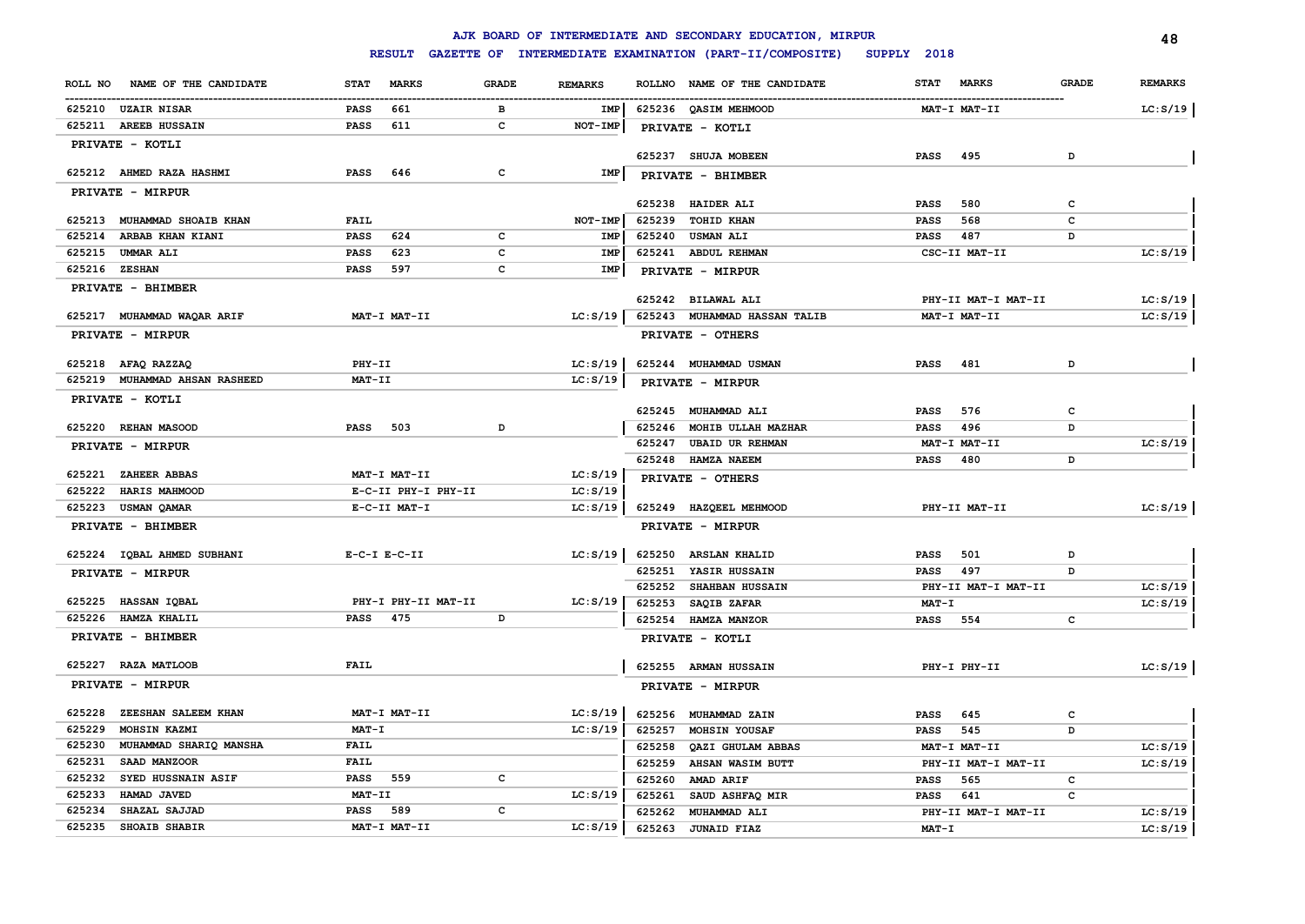|                                  |                                             |                | AJK BOARD OF INTERMEDIATE AND SECONDARY EDUCATION, MIRPUR      |                             | 49                             |
|----------------------------------|---------------------------------------------|----------------|----------------------------------------------------------------|-----------------------------|--------------------------------|
|                                  |                                             |                | RESULT GAZETTE OF INTERMEDIATE EXAMINATION (PART-II/COMPOSITE) | SUPPLY 2018                 |                                |
| NAME OF THE CANDIDATE<br>ROLL NO | <b>MARKS</b><br><b>GRADE</b><br><b>STAT</b> | <b>REMARKS</b> | ROLLNO NAME OF THE CANDIDATE                                   | <b>STAT</b><br><b>MARKS</b> | <b>GRADE</b><br><b>REMARKS</b> |
| 625264<br><b>HAIDER ALI</b>      | MAT-I MAT-II                                | LC: S/19       | PRIVATE - MIRPUR                                               |                             |                                |
| 625265<br><b>TOUQEER SHABBIR</b> | E-C-I E-C-II MAT-I                          | LC: S/19       |                                                                |                             |                                |
| 625266<br><b>ABDUL MANAN</b>     | 476<br>PASS<br>D                            |                | 625295<br><b>HAMZA KHALEEL</b>                                 | MAT-I                       | LC: S/19                       |
| 625267<br><b>MOHEEN RASHED</b>   | 478<br>D<br><b>PASS</b>                     |                | 625296<br><b>HASSAN AFZAL</b>                                  | <b>FAIL</b>                 |                                |
| 625268<br>MUHAMMAD AHTISHAM BUTT | 494<br>D<br><b>PASS</b>                     |                | ABBAS HUSSAIN QURESHI<br>625297                                | <b>FAIL</b>                 |                                |
| 625269<br>SAYYAM YOUNIS          | 513<br>D<br>PASS                            |                | 625298<br>FARAZ AHMED                                          | <b>FAIL</b>                 |                                |
| 625270<br>ZULQURNAIN ARSHAD      | PHY-I MAT-II                                | LC: S/19       | 625299<br><b>HAIDER ALI</b>                                    | <b>FAIL</b>                 |                                |
| 625271<br>AHMED SAMEER GHAZAL    | PHY-I PHY-II MAT-I MAT-II                   | LC: S/19       | PRIVATE - OTHERS                                               |                             |                                |
| 625272<br><b>UMAIR MUSHTAQ</b>   | 533<br>D<br>PASS                            |                |                                                                |                             |                                |
| 625273<br><b>AHMAD SULTAN</b>    | <b>FAIL</b>                                 |                | 625300<br><b>UMER RASHEED</b>                                  | MAT-I MAT-II                | LC: A/20                       |
| PRIVATE - SADHNUTI               |                                             |                | PRIVATE - KOTLI                                                |                             |                                |
| 625274 ASAD SIDDIQUE             | <b>FAIL</b>                                 |                | 625301 ATIF SULTAN                                             | <b>FAIL</b>                 |                                |
| PRIVATE - MIRPUR                 |                                             |                | PRIVATE - BHIMBER                                              |                             |                                |
| 625275 FAIZAN PERVAIZ            | E-C-II MAT-I MAT-II                         | LC: S/19       | 625302 SHARJEEL AHMED                                          | 672<br>PASS                 | IMP<br>в                       |
| 625276<br>SYED ASIM RAZA         | MAT-I MAT-II                                | LC: S/19       | 625303<br>AZHAR IQBAL                                          | 677<br>PASS                 | в<br>IMP                       |
| 625277 SULEMAN ALI               | U-C-I U-C-II MAT-II                         | LC: S/19       | 625304<br><b>ALI HAMZA</b>                                     | 511<br>PASS                 | IMP<br>D                       |
| PRIVATE - BHIMBER                |                                             |                | 625305<br><b>SUFYAN SALEEM</b>                                 | 661<br>PASS                 | IMP<br>в                       |
|                                  |                                             |                | 625306<br><b>ABDUL REHMAN</b>                                  | MAT-I MAT-II                | LC: S/19                       |
| 625278 FAIZAN ALAM               | MAT-I MAT-II                                | LC: S/19       | 625307<br>HUSNAIN MEHMOOD                                      | MAT-I MAT-II                | LC: S/19                       |
| PRIVATE - MIRPUR                 |                                             |                | 625308<br>SHUJAT ALI                                           | MAT-I                       | LC: S/19                       |
|                                  |                                             |                | 625309<br><b>TAMRAIZ ARSHAD</b>                                | PHY-II MAT-I MAT-II         | LC: S/19                       |
| 625279<br>HUSSNAIN KHALID        | MAT-I MAT-II                                | LC: S/19       | 625310<br><b>GHULAM GHOUS</b>                                  | <b>PASS</b><br>554          | c                              |
| 625280<br>HAMZA EJAZ             | PHY-II MAT-I                                | LC: S/19       | 625311<br>MUHAMMAD AWAIS NADEEM                                | <b>FAIL</b>                 |                                |
| 625281<br>MUHAMMAD RIZWAN        | MAT-I MAT-II                                | LC: S/19       | 625312<br>MUHAMMAD NOUMAN                                      | <b>PASS</b><br>494          | D                              |
| 625282<br>HAROON ALI             | <b>FAIL</b>                                 |                | 625313<br><b>WAQAS RAUF</b>                                    | <b>FAIL</b>                 |                                |
| 625283<br>AMAAD QAISAR           | PHY-I PHY-II MAT-I MAT-II                   | LC: S/19       | 625314<br>MUHAMMAD WAHEED                                      | MAT-I MAT-II                | LC: S/19                       |
| PRIVATE - BHIMBER                |                                             |                | 625315<br>ALI ADEEL ABID                                       | 558<br><b>PASS</b>          | c                              |
|                                  |                                             |                | 625316<br><b>ATIF SHAHZAD</b>                                  | MAT-I MAT-II                | LC: S/19                       |
| 625284<br>WAQAS ABID             | FAIL                                        |                | 625317<br>MUHAMMAD JAWAD ALI                                   | <b>FAIL</b>                 |                                |
| 625285<br><b>MUHAMMAD USMAN</b>  | <b>PASS</b><br>616<br>c                     |                | 625318<br><b>ZEESHAN KHAN</b>                                  | PHY-I PHY-II MAT-II         | LC: S/19                       |
| PRIVATE - MIRPUR                 |                                             |                | 625319<br>RAJA HAMID ALI KHAN                                  | $MAT - I$                   | LC: S/19                       |
|                                  |                                             |                | 625320<br>ZAHEER AHMED                                         | FAIL                        |                                |
| 625286<br><b>BILAL YOUSAF</b>    | <b>PASS</b><br>605<br>c                     |                | 625321<br>TAUQIR AHMAD                                         | CSC-II                      | LC: S/19                       |
| 625287<br>SYED MUHAMMAD SHAMS    | <b>PASS</b><br>498<br>D                     |                | 625322<br><b>UMAR FAROOQ</b>                                   | 505<br>PASS                 | D                              |
| 625288<br>SHAHBAZ AHMED          | PHY-II MAT-I                                | LC: S/19       | 625323<br>MOHSIN MAZHAR                                        | MAT-II                      | LC: S/19                       |
| 625289<br>MAMOON MAQBOOL         | <b>PASS</b><br>465<br>D                     |                | 625324<br>MUHAMMAD ABU BAKAR SHAHID                            | $CSC-TI$                    | LC: S/19                       |
| 625290<br>HAMZA AJMAL            | MAT-I MAT-II                                | LC: S/19       | 625325<br><b>KAMRAN ASHRAF</b>                                 | MAT-I MAT-II                | LC: S/19                       |
| 625291<br>MUHAMMAD ZEESHAN       | 506<br>D<br><b>PASS</b>                     |                | 625326<br><b>JUNAID SUBHANI</b>                                | 529<br>PASS                 | D                              |
| 625292<br><b>AHMED MIR</b>       | 613<br>c<br><b>PASS</b>                     |                | 625327<br>TASSWER ISHAQ                                        | <b>FAIL</b>                 |                                |
| 625293<br>IRFAN JAMIL            | FAIL                                        |                | 625328<br><b>BASIT CHAUDHARY</b>                               | 535<br>PASS                 | D                              |
| PRIVATE - OTHERS                 |                                             |                | 625329<br><b>ABDUR REHMAN</b>                                  | 542<br>PASS                 | D                              |
| 625294 MUHAMMAD HAMAS GHAFOOR    |                                             |                | 625330<br>EHTISHAM YOUNAS                                      | MAT-I MAT-II                | LC: S/19                       |
|                                  | <b>PASS</b><br>457<br>D                     |                | 625331<br>HUSSNAIN HANIF                                       | MAT-II                      | LC: S/19                       |
|                                  |                                             |                | 625332<br><b>USAMA SAJID</b>                                   | MAT-I MAT-II                | LC: S/19                       |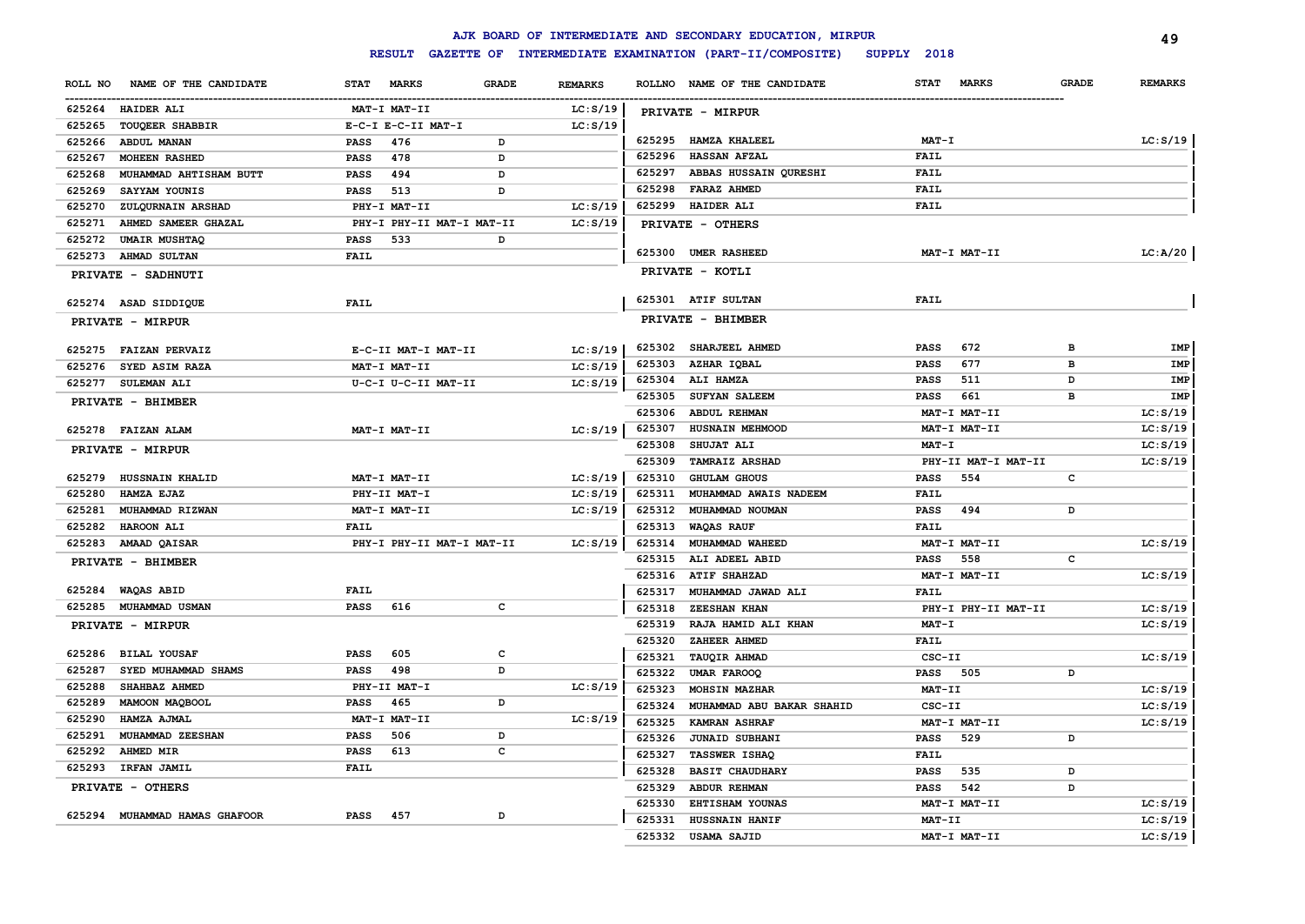|                                                              |                             |                |                       | AJK BOARD OF INTERMEDIATE AND SECONDARY EDUCATION, MIRPUR |                             |              | 50                   |
|--------------------------------------------------------------|-----------------------------|----------------|-----------------------|-----------------------------------------------------------|-----------------------------|--------------|----------------------|
|                                                              | <b>RESULT</b>               |                |                       | GAZETTE OF INTERMEDIATE EXAMINATION (PART-II/COMPOSITE)   | SUPPLY 2018                 |              |                      |
| ROLL NO<br>NAME OF THE CANDIDATE                             | <b>STAT</b><br><b>MARKS</b> | <b>GRADE</b>   | <b>REMARKS</b>        | NAME OF THE CANDIDATE<br><b>ROLLNO</b>                    | <b>STAT</b><br><b>MARKS</b> | <b>GRADE</b> | <b>REMARKS</b>       |
| 625333 ARSLAN NIAZ                                           | 478<br>PASS                 | D              |                       | 625373 SAQIB ASHFAQ                                       | 632<br><b>PASS</b>          | c            | NOT-IMP              |
| 625334<br><b>IRFAN SHARIF</b>                                | MAT-II                      |                | LC: S/19              | 625374<br><b>AHSAN GULZAIB</b>                            | 679<br><b>PASS</b>          | в            | IMP                  |
| PRIVATE - OTHERS                                             |                             |                |                       | PRIVATE - MIRPUR                                          |                             |              |                      |
| 625335<br><b>ANEES ARIF</b>                                  | <b>PASS</b><br>510          | D              |                       | 625375 RIZWAN AHMAD CHOHAN                                | FAIL                        |              | NOT-IMP              |
| 625336<br>DANYAL SHAFIQUE                                    | MAT-I MAT-II                |                | LC: S/19              | PRIVATE - KOTLI                                           |                             |              |                      |
| PRIVATE - BHIMBER                                            |                             |                |                       |                                                           |                             |              |                      |
|                                                              |                             |                |                       | 625376 MUHAMMAD AFAQ BUTT                                 | FAIL                        |              | NOT-IMP              |
| 625337<br>KHAWAR JAMSHED                                     | PHY-II MAT-II               |                | LC: S/19              | 625377<br><b>AHSAN JAVED</b>                              | PASS<br>604                 | c            | NOT-IMP              |
| 625338<br>ADEEL SADIQUE                                      | 504<br>PASS                 | D              |                       | 625378<br>SAQIB MEHMOOD                                   | FAIL                        |              | NOT-IMP              |
| 625339<br>SAIF ULLAH                                         | $MAT - I$                   |                | LC: S/19              | 625379<br>MUHAMMAD ARSLAN SAGHIR                          | 530<br><b>PASS</b>          | D            |                      |
| 625340<br>SAQIB ALI TARIQ                                    | MAT-I MAT-II                |                | LC: S/19              | 625380<br>ABDUL MAJEEB SHAKOOR                            | E-C-II MAT-I MAT-II         |              | LC: S/19             |
| 625341<br>DANYAL DILSHAD                                     | PASS<br>485                 | D              |                       | 625381<br>RAJA MAAZ ALI                                   | MAT-II                      |              | LC: S/19             |
| 625342<br>ZUBAIR TARIQ                                       | FAIL                        |                |                       | 625382<br>ABDAL RABANI                                    | PHY-I PHY-II MAT-I MAT-II   |              | LC: S/19             |
| 625343<br>SHERAZ IRSHAD                                      | FAIL                        |                |                       | 625383<br><b>OWAIS ALI ABID</b>                           | <b>PASS</b><br>405          | Е            |                      |
| 625344<br>MUHAMMAD SHAHBAZ                                   | FAIL                        |                |                       | 625384<br>SYED FARAZ UL HUSSNAIN                          | MAT-II                      |              | LC: S/19             |
| 625345<br>NASAR YAQOOB                                       | FAIL                        |                |                       | 625385<br><b>HASAM NAWAZ</b>                              | MAT-I MAT-II                |              | LC: S/19             |
| 625346<br>UMER YOUNAS                                        | E-C-I MAT-I MAT-II          |                | LC: A/20              | 625386<br><b>FAIZAN WAZARAT</b>                           | PHY-II MAT-II               |              | LC: S/19             |
| NOUMAN ALI<br>625347                                         | FAIL                        |                |                       | 625387<br><b>USMAN MAROOF</b>                             | PHY-II MAT-II               |              | LC: S/19             |
| PRIVATE - KOTLI                                              |                             |                |                       | PRIVATE - POONCH                                          |                             |              |                      |
| 625348<br><b>MUHAMMAD WASIF</b>                              | PASS<br>542                 | D              | <b>IMP</b>            | MUHAMMAD MOHSIN SALEEM<br>625388                          | 604<br><b>PASS</b>          | $\mathbf c$  |                      |
| 625349<br>EJAZ AHMED                                         | PASS<br>483                 | D              | IMP                   | PRIVATE - KOTLI                                           |                             |              |                      |
| <b>NOMAN ASHRAF</b><br>625350                                | 619<br>PASS                 | $\mathbf{C}$   | IMP                   |                                                           |                             |              |                      |
| ABDUL SAMI<br>625351                                         | PASS<br>848                 | $\mathbf{A}$   | <b>IMP</b>            | 625389<br>ZAHEER LATIF                                    | MAT-II                      |              | LC: S/19             |
| MUHAMMAD ADNAN SHAHEEN<br>625352                             | 628<br>PASS                 | $\mathbf{C}$   | <b>IMP</b>            | 625390<br><b>USMAN KHALID</b>                             | MAT-II                      |              | LC: S/19             |
| 625353<br><b>AQIB MEHMOOD</b>                                | 496<br>PASS                 | D              | <b>IMP</b>            | 625391<br><b>HASSAN RAZA</b>                              | MAT-II                      |              | LC: S/19             |
| 625354<br><b>RAMISH KABIR</b>                                | 604<br>PASS                 | $\mathbf{C}$   | IMP                   | 625392<br>ATIZAZ ARIF                                     | PHY-II MAT-II               |              | LC: S/19             |
| MUHAMMAD FAKHAR UL ISLAM<br>625355                           | FAIL                        |                | NOT-IMP               | 625393<br><b>NAWAZ SHARIF</b>                             | <b>PASS</b><br>586          | c            |                      |
| 625356<br>HAMRAZ KHAN                                        | PASS<br>680                 | в              | IMP                   | 625394<br>GHULAM JILANI<br>625395<br><b>USAMA SAJID</b>   | MAT-II<br>MAT-I MAT-II      |              | LC: S/19<br>LC: S/19 |
| 625357<br>WAQI UL ISLAM                                      | 495<br>PASS                 | D              | <b>IMP</b>            | 625396<br>SHEHROZ SAEED                                   | 673<br><b>PASS</b>          | в            |                      |
| 625358<br>AHMED ZAHID                                        | 555<br><b>PASS</b>          | c              | IMP                   | 625397<br><b>AQEEL AHMED</b>                              | MAT-II                      |              | LC: S/19             |
| 625359<br>ANAS YOUNAS                                        | PASS<br>502                 | D              | <b>IMP</b>            | 625398<br>ABDUL WAHEED                                    | FAIL                        |              |                      |
| 625360<br>MUHAMMAD ABID ALI                                  | PASS<br>542                 | D<br>C         | IMP                   | 625399<br>MUHAMMAD DANYAZ FAROOQ                          | PHY-I PHY-II MAT-I MAT-II   |              | LC: S/19             |
| 625361<br>NOSHAD FAZAL BAIG<br>625362<br><b>USAMA NASEER</b> | PASS<br>657<br>FAIL         |                | NOT-IMP<br>NOT-IMP    | 625400<br>MUHAMMAD FAIZAN KHURSHID                        | 524<br><b>PASS</b>          | D            |                      |
| 625363<br>SHOAIB ILYAS                                       | 491                         | D              | <b>IMP</b>            | 625401<br><b>MUBEEN HUSSAIN</b>                           | 554<br><b>PASS</b>          | c            |                      |
|                                                              | PASS                        |                |                       | 625402<br><b>NAFEES ILYAS</b>                             | 562<br><b>PASS</b>          | c            |                      |
| AHSAN SABIR KHAN<br>625364                                   | FAIL<br>PASS<br>584         | $\mathbf{C}$   | NOT-IMP<br><b>IMP</b> | 625403<br>WALEED AHMAD KHAN                               | 487<br><b>PASS</b>          | D            |                      |
| 625365<br>ABDUL HANNAN TAHIR                                 | FAIL                        |                | NOT-IMP               | 625404<br><b>JAWAD-UL HASSAN</b>                          | MAT-I MAT-II                |              | LC: S/19             |
| <b>AHTISHAM SAFEER</b><br>625366                             | 642                         |                |                       | 625405<br><b>ANSAR MAROOF</b>                             | FAIL                        |              |                      |
| 625367<br>WAQAR AHMAD                                        | PASS                        | c              | NOT-IMP               | 625406<br><b>BINYAMEEN</b>                                | E-C-II CSC-II               |              | LC: S/19             |
| 625368<br><b>AHMAD SAJEEL</b>                                | FAIL                        |                | NOT-IMP               | 625407<br>MUHAMMAD ADEEL                                  | <b>PASS</b><br>543          | D            |                      |
| 625369<br><b>FAIZYAB MUNIR</b><br>625370                     | FAIL                        |                | NOT-IMP               | 625408<br><b>MALIK JUNAID ASIF</b>                        | 608<br><b>PASS</b>          | c            |                      |
| HAFIZ SHAHZEB AHMAD<br>625371                                | FAIL<br>508                 | D              | NOT-IME<br>NOT-IME    | 625409<br><b>AWAIS FAROOQ</b>                             | 616<br><b>PASS</b>          | $\mathbf c$  |                      |
| FARUKH IQBAL                                                 | PASS<br>674                 | $\overline{B}$ | <b>IMP</b>            | ABDUL QADEER<br>625410                                    | FAIL                        |              |                      |
| 625372<br>MOIZ ALI RATHORE                                   | PASS                        |                |                       |                                                           |                             |              |                      |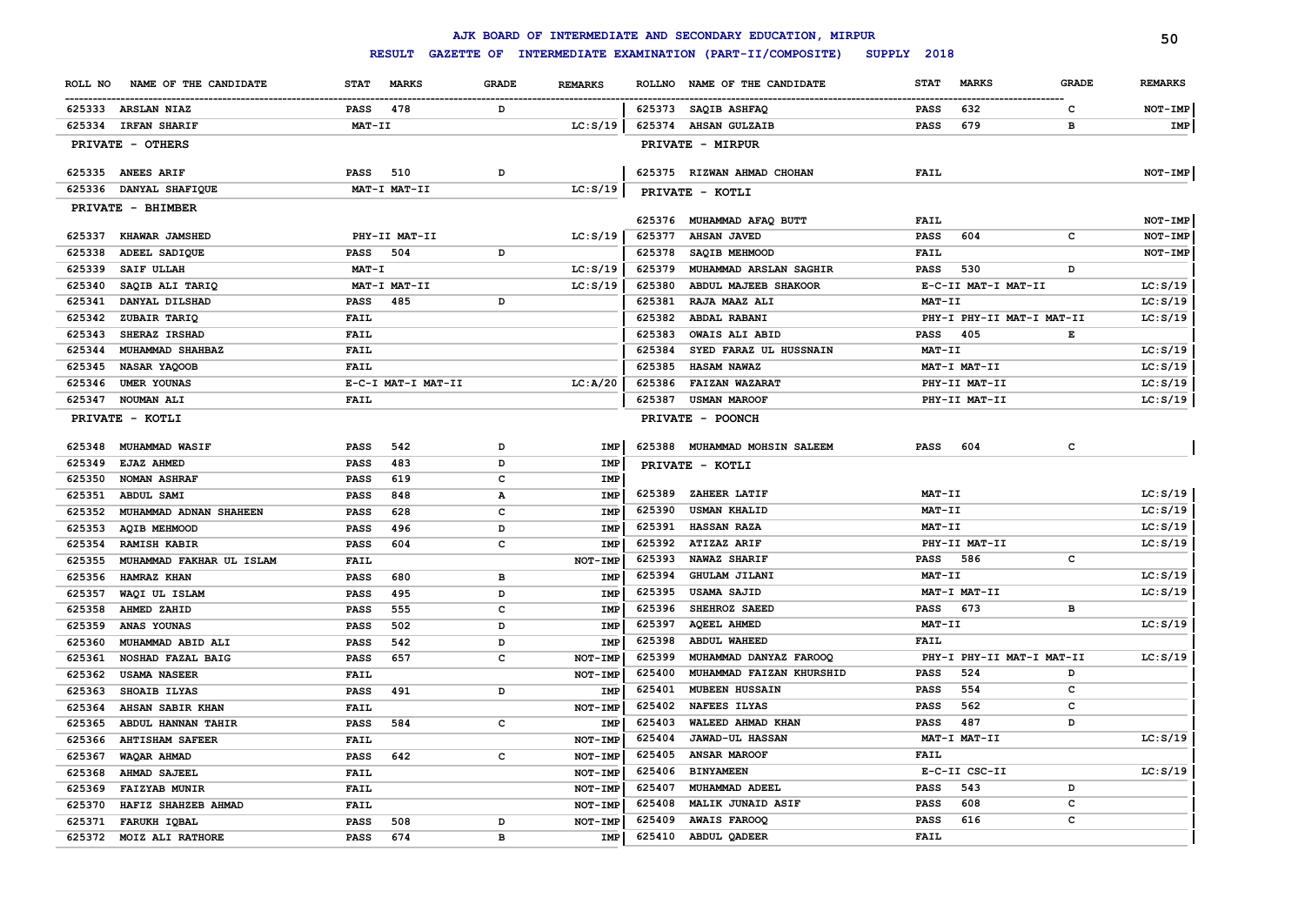|                  |                                   |                     |              |                |                  | AJK BOARD OF INTERMEDIATE AND SECONDARY EDUCATION, MIRPUR |                             |              | 51             |
|------------------|-----------------------------------|---------------------|--------------|----------------|------------------|-----------------------------------------------------------|-----------------------------|--------------|----------------|
|                  |                                   | <b>RESULT</b>       |              |                |                  | GAZETTE OF INTERMEDIATE EXAMINATION (PART-II/COMPOSITE)   | SUPPLY 2018                 |              |                |
| ROLL NO          | NAME OF THE CANDIDATE             | STAT MARKS          | <b>GRADE</b> | <b>REMARKS</b> |                  | ROLLNO NAME OF THE CANDIDATE                              | <b>MARKS</b><br><b>STAT</b> | <b>GRADE</b> | <b>REMARKS</b> |
|                  | 625411 MOBEEN SHAFIQUE            | MAT-I MAT-II        |              | LC: S/19       | 625453           | <b>ABDULLAH MEHERBAN</b>                                  | MAT-I MAT-II                |              | LC: S/19       |
|                  | 625412 KHAWAR ALI KHAN            | PHY-II              |              | LC: S/19       | 625454           | <b>LARAIB TARIQ</b>                                       | PHY-II MAT-I MAT-II         |              | LC: S/19       |
| 625413           | IKHTISHAM ISHAQ                   | $E- C- II$          |              | LC: S/19       | 625455           | FEROZ AZIZ                                                | E-C-II MAT-II               |              | LC: S/19       |
| 625414           | <b>TAHSEEN KHALID</b>             | <b>MAT-I</b>        |              | LC: S/19       | 625456           | SHEHROZ BHUTTI                                            | FAIL                        |              |                |
|                  | 625415 ABDUL MANAN                | MAT-II              |              | LC: S/19       | 625457           | MUHAMMAD JUNAID                                           | MAT-II                      |              | LC: S/19       |
|                  | 625416 TOUSEEF AHMED              | <b>PASS</b><br>478  | D            |                | 625458           | ZAKIAS ARIF                                               | PHY-II MAT-II               |              | LC: S/19       |
| 625417           | <b>ADREES SUBHANI</b>             | PHY-II MAT-I MAT-II |              | LC: S/19       | 625459           | SYED ASSAD YOUNIS                                         | PHY-II MAT-II               |              | LC: S/19       |
| 625418           | ATSAM YAQOOB                      | PASS<br>478         | D            |                | 625460           | HASNIN ASHIQ                                              | FAIL                        |              |                |
| 625419           | ZOHAIB AZAM                       | $E- C- II$          |              | LC: S/19       | 625461           | <b>SHOAIB SIKANDAR</b>                                    | MAT-II                      |              | LC: S/19       |
| 625420           | SAYAB SHAHZAMAN                   | $E - C - I$         |              | LC: S/19       |                  | PRIVATE - MIRPUR                                          |                             |              |                |
| 625421           | <b>ZEESHAN KASHAFAT</b>           | MAT-I MAT-II        |              | LC: S/19       |                  |                                                           |                             |              |                |
| 625422           | <b>EHTISHAM AZIZ</b>              | PHY-I PHY-II MAT-II |              | LC: S/19       |                  | 625462 SHOAIB TALIB                                       | E-C-II MAT-II               |              | LC: S/19       |
|                  | 625423 MUHAMMAD WALEED            | MAT-II              |              | LC: S/19       |                  | PRIVATE - KOTLI                                           |                             |              |                |
|                  | <b>PRIVATE - SADHNUTI</b>         |                     |              |                |                  |                                                           |                             |              |                |
|                  |                                   |                     |              |                | 625463<br>625464 | KHIZAR ABBAS                                              | 499<br>PASS<br>FAIL         | D            |                |
|                  | 625424 AQIB ABBAS                 | E-C-I E-C-II MAT-II |              | LC: S/19       | 625465           | BILAL ZULFQAR<br><b>RAZA SALEEM</b>                       | <b>MAT-II</b>               |              | LC: S/19       |
|                  | PRIVATE - KOTLI                   |                     |              |                | 625466           | <b>HAMZA ASHRAF</b>                                       | PHY-II MAT-II               |              | LC: S/19       |
| 625425           | <b>HAMID RAZA</b>                 | <b>MAT-II</b>       |              | LC: S/19       | 625467           | MUHAMMAD SHAMAIM ADIL                                     | MAT-I MAT-II                |              | LC: S/19       |
| 625426           | <b>KAMRAN RASHEED</b>             | PASS 447            | D            |                | 625468           | <b>AQIB NISAR</b>                                         | E-C-II PHY-II               |              | LC: S/19       |
| 625427           | MUHAMMAD ABDULLAH                 | <b>FAIL</b>         |              |                |                  | MUHAMMAD UMAR                                             |                             |              |                |
| 625428           | ZOHAIB ISHFAQ                     | MAT-I MAT-II        |              | LC: S/19       | 625469<br>625470 | <b>ASIB SOHEEB</b>                                        | <b>FAIL</b>                 | c            |                |
|                  | MUHAMMAD AFAQ AJAIB               | MAT-I MAT-II        |              |                |                  |                                                           | 551<br>PASS                 | c            |                |
| 625429<br>625430 | IMAD YOUNIS                       | 553                 | с            | LC: S/19       | 625471<br>625472 | MUHAMMAD RUKANA<br>MUHAMMAD ASGHAR BUTT                   | 592<br><b>PASS</b><br>FAIL  |              |                |
| 625431           | SHEHAR YAR HAMID                  | PASS<br>MAT-II      |              | LC: S/19       | 625473           | <b>MANSOOR SIKANDAR</b>                                   | MAT-II                      |              | LC: S/19       |
| 625432           | <b>ABDUL SHAKOOR</b>              | <b>PASS</b><br>502  | D            |                | 625474           | <b>RASHED MEHMOOD</b>                                     | 533<br>PASS                 | D            |                |
| 625433           | <b>EHTISHAM MAJEED</b>            | 530<br>PASS         | D            |                | 625475           | MUHAMMAD FAREED                                           | 522<br>PASS                 | D            |                |
| 625434           |                                   | <b>MAT-II</b>       |              | LC: S/19       | 625476           | ABDUL QUDOOS                                              | MAT-II                      |              | LC: S/19       |
| 625435           | SAROSH KHALIQ<br>ADIL AHMED MALIK | MAT-II              |              | LC: S/19       | 625477           | SAQLAIN ASHFAQ                                            | MAT-II                      |              | LC: S/19       |
| 625436           | MUHAMMAD SHOAIB UL ISLAM          | PHY-II MAT-II       |              | LC: S/19       | 625478           | MUHAMMAD SHAFAN SABOOR                                    | <b>PASS</b><br>522          | D            |                |
| 625437           | ZAIN ALI                          | MAT-I MAT-II        |              | LC: S/19       | 625479           | <b>AMAAN NISAR</b>                                        | MAT-II                      |              | LC: S/19       |
| 625438           | JAWAD AHMED ASHFAQ                | 486<br>PASS         | D            |                | 625480           | SYED AHSAN ALI SHAH KAZMI                                 | <b>MAT-II</b>               |              | LC: S/19       |
| 625439           | SAJID RIAZ                        | 546<br>PASS         | D            |                | 625481           | HABIB UR RAHMAN                                           | 541<br>PASS                 | D            |                |
| 625440           | <b>WASIF RASHID BUTT</b>          | MAT-II              |              | LC: S/19       | 625482           | <b>AMIR ATHAR</b>                                         | $E-C-I$ $E-C-II$            |              | LC: S/19       |
| 625441           | MUHAMMAD AHSAN                    | <b>MAT-II</b>       |              | LC: S/19       | 625483           | ABDUL REHMAN MALIK                                        | PHY-II MAT-I MAT-II         |              | LC: S/19       |
| 625442           | <b>HASEEB ALAM</b>                | <b>MAT-II</b>       |              | LC: S/19       | 625484           | SAQIB JAHANGIR                                            | MAT-I MAT-II                |              | LC: S/19       |
| 625443           | <b>MUBASHIR MAJEED</b>            | 559<br>PASS         | c            |                | 625485           | ZAHID MEHMOOD                                             | FAIL                        |              |                |
| 625444           | <b>AHSAN TAJ</b>                  | PASS<br>518         | D            |                | 625486           | AKHLAQ KHALIL                                             |                             |              | <b>ABSENT</b>  |
|                  | 625445 FAHAD AFTAB                | MAT-I MAT-II        |              | LC: S/19       | 625487           | HAMMAD HUSSAIN                                            | <b>FAIL</b>                 |              |                |
|                  | 625446 AZHAR HUSSAIN              | PHY-II MAT-II       |              | LC: S/19       |                  | 625488 ABDULLAH ASGHAR                                    | <b>FAIL</b>                 |              |                |
|                  | 625447 TAHIR MAHMOOD              | <b>MAT-I</b>        |              | LC: S/19       | 625489           | <b>IBRAHIM ZAKIR</b>                                      | <b>FAIL</b>                 |              |                |
|                  | 625448 HAROON AKMAL               | MAT-I MAT-II        |              | LC: S/19       | 625490           | <b>TAYYAB RIAZ</b>                                        | FAIL                        |              |                |
|                  | 625449 MUHAMMAD QASIM             | MAT-I MAT-II        |              | LC: S/19       | 625491           | <b>ANEES ZULFIQAR</b>                                     |                             |              | <b>ABSENT</b>  |
|                  | 625450 AWAIS HANIF                | MAT-I MAT-II        |              | LC: S/19       |                  | 625492 SHOAIB ARIF SHAD                                   |                             |              | <b>ABSENT</b>  |
|                  | 625451 MUHAMMAD MOIN              | PHY-II MAT-I MAT-II |              | LC: S/19       |                  |                                                           |                             |              |                |
|                  | 625452 MUHAMMAD BASIT KHAN        | E-C-II MAT-I        |              | LC: S/19       |                  | PRIVATE - BAGH                                            |                             |              |                |
|                  |                                   |                     |              |                |                  |                                                           |                             |              |                |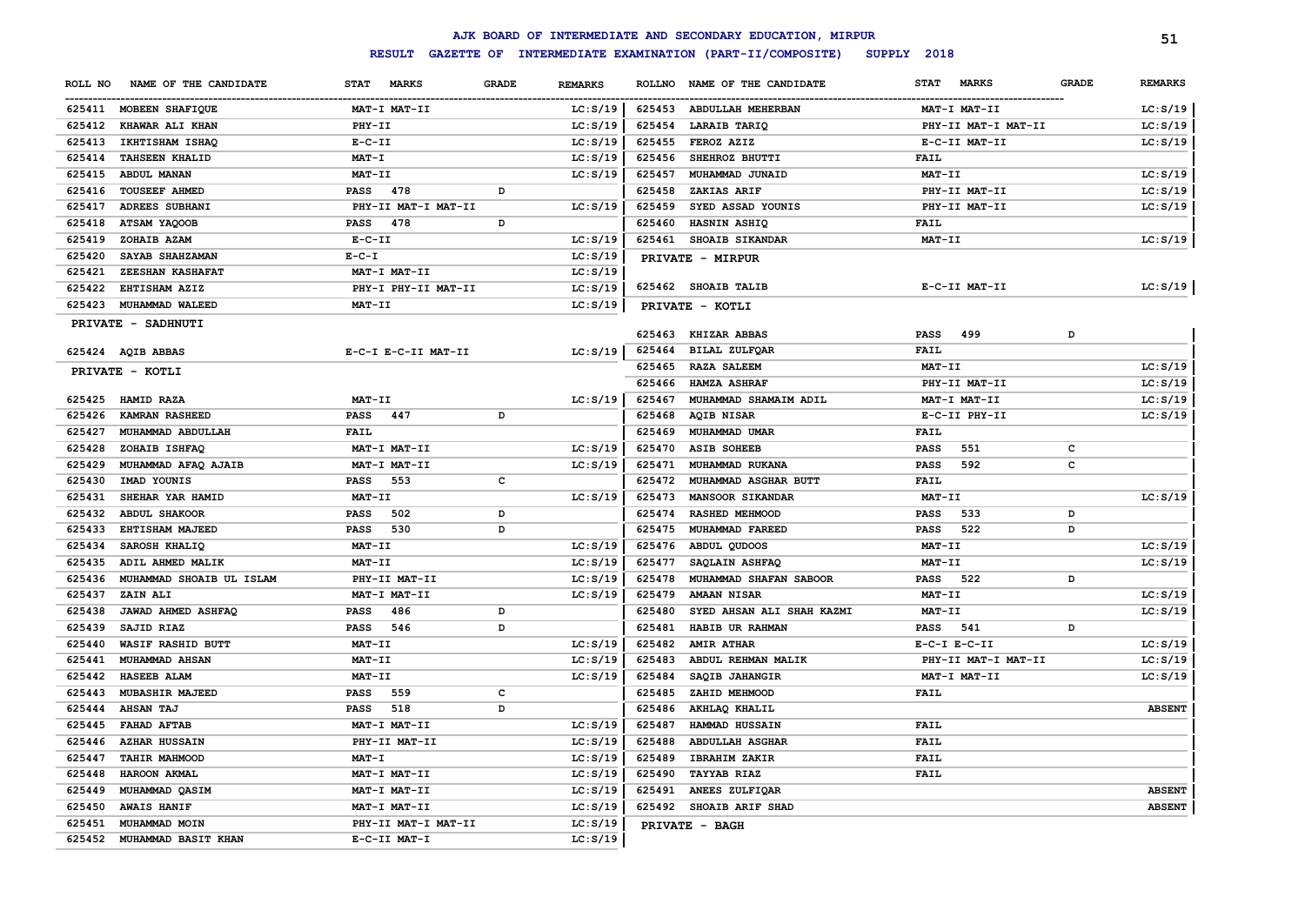|                       |                              |             |                     |              |                |               | AJK BOARD OF INTERMEDIATE AND SECONDARY EDUCATION, MIRPUR |             |                           |              | 52             |
|-----------------------|------------------------------|-------------|---------------------|--------------|----------------|---------------|-----------------------------------------------------------|-------------|---------------------------|--------------|----------------|
|                       |                              |             | <b>RESULT</b>       |              |                |               | GAZETTE OF INTERMEDIATE EXAMINATION (PART-II/COMPOSITE)   | SUPPLY 2018 |                           |              |                |
| ROLL NO               | NAME OF THE CANDIDATE        | <b>STAT</b> | <b>MARKS</b>        | <b>GRADE</b> | <b>REMARKS</b> | <b>ROLLNO</b> | NAME OF THE CANDIDATE                                     | <b>STAT</b> | <b>MARKS</b>              | <b>GRADE</b> | <b>REMARKS</b> |
|                       | 625493 MUHAMMAD OBAID KHAN   | <b>PASS</b> | 647                 | c            | NOT-IMP        |               | 625531 AHMED KHURSHEED                                    | <b>PASS</b> | 498                       | D            |                |
| 625494                | MUHAMMAD WASEEM KHAN         | <b>PASS</b> | 550                 | c            | NOT-IMP        | 625532        | MUHAMMAD OWAIS KOUSAR                                     | MAT-II      |                           |              | LC: S/19       |
| 625495                | FAHAD ISHTIAQ                | <b>PASS</b> | 617                 | c            | <b>IMP</b>     | 625533        | IKRAM MANZOOR                                             | CSC-II      |                           |              | LC: S/19       |
| 625496                | NISAR IMTIAZ                 | <b>PASS</b> | 626                 | c            | <b>IMP</b>     | 625534        | SABAHAT TARIQ                                             |             | MAT-I MAT-II              |              | LC: S/19       |
| 625497                | ALI AHMED RATHORE            | <b>PASS</b> | 722                 | в            | NOT-IMP        | 625535        | SHOAIB BASHIR                                             | MAT-II      |                           |              | LC: S/19       |
| 625498                | MUHAMMAD ASIM BASHIR         | <b>PASS</b> | 691                 | в            | <b>IMP</b>     | 625536        | ANJUM ATIQUE                                              | <b>PASS</b> | 574                       | c            |                |
| 625499                | <b>ARBAZ NISAR</b>           | <b>PASS</b> | 653                 | c            | <b>IMP</b>     | 625537        | JUNAID USMAN                                              | <b>PASS</b> | 542                       | D            |                |
| 625500                | MUHAMMAD SAAD                | <b>FAIL</b> |                     |              | NOT-IMP        | 625538        | OSAMA NISAR                                               |             | PHY-II MAT-II             |              | LC: S/19       |
| 625501                | <b>ARSLAN AKHLAQ</b>         | <b>FAIL</b> |                     |              |                | 625539        | AHMAD YOUNAS                                              | <b>PASS</b> | 550                       | c            |                |
| 625502                | <b>MOIN ZUBAIR</b>           |             | PHY-II MAT-I        |              | LC: S/19       | 625540        | MUHAMMAD ZAMIR KHAN                                       | <b>PASS</b> | 455                       | D            |                |
| 625503                | FAIZAN TANVEER ABBASI        | $MAT - I$   |                     |              | LC: S/19       | 625541        | <b>ABDUL BASIT</b>                                        | MAT-II      |                           |              | LC: S/19       |
| 625504                | SAAD ASAD                    | <b>FAIL</b> |                     |              |                | 625542        | SYED ZULFIQAR ALI NAQVI                                   | MAT-II      |                           |              | LC: S/19       |
| 625505                | <b>ATIF AFTAB</b>            | <b>PASS</b> | 547                 | D            |                | 625543        | SYED MATTI-UL- HASSAN GARDAZI                             | MAT-II      |                           |              | LC: S/19       |
|                       | PRIVATE - POONCH             |             |                     |              |                | 625544        | DANISH USMAN CHUGHTAI                                     |             | PHY-II MAT-II             |              | LC: S/19       |
|                       |                              |             |                     |              |                | 625545        | <b>HASSAN SADIQUE</b>                                     | <b>FAIL</b> |                           |              |                |
|                       | 625506 MOHEEB UR RAHMAN      | <b>FAIL</b> |                     |              |                |               | PRIVATE - MUZAFFARABAD                                    |             |                           |              |                |
| PRIVATE - BAGH        |                              |             |                     |              |                |               |                                                           |             |                           |              |                |
|                       |                              |             |                     |              |                |               | 625546 MUHAMMAD HAMID ALI KHAN                            | MAT-II      |                           |              | LC: S/19       |
| 625507                | <b>RAJA HAMZA ASIF</b>       | <b>PASS</b> | 505                 | D            |                |               | PRIVATE - BAGH                                            |             |                           |              |                |
| 625508                | <b>UBAID BIN MUNEER</b>      | PHY-II      |                     |              | LC: S/19       |               |                                                           |             |                           |              |                |
| 625509                | MUHAMMAD HAMZA               | PASS        | 630                 | c            |                |               | 625547 AMIR ANWAR                                         | <b>FAIL</b> |                           |              |                |
| 625510                | SHAMAS UL ISLAM              | <b>PASS</b> | 491                 | D            |                | 625548        | MEHRAN RAMZAN                                             | <b>FAIL</b> |                           |              |                |
| 625511                | SYED FAISAL HUSSAIN SHAH     | <b>PASS</b> | 487                 | D            |                | 625549        | FAROOQ AHMED                                              |             | PHY-I PHY-II MAT-I MAT-II |              | LC: S/19       |
| 625512                | MUHAMMAD JUNAID JAVED        | FAIL        |                     |              |                | 625550        | ADNAN AZIZ                                                |             | PHY-II MAT-I MAT-II       |              | LC: S/19       |
| 625513                | ABDUL WHAB KHAN              | <b>PASS</b> | 520                 | D            |                | 625551        | MUHAMMAD ANSAR                                            | MAT-II      |                           |              | LC: S/19       |
| 625514                | QAZI TANVEER KHAN            | <b>PASS</b> | 476                 | D            |                | 625552        | <b>TABISH FAROOQ</b>                                      |             | PHY-I PHY-II MAT-II       |              | LC: S/19       |
| 625515                | SHAHBAZ RIFFAT               |             | PHY-II MAT-II       |              | LC: S/19       | 625553        | SHAZAD ILTAF                                              |             | PHY-II MAT-II             |              | LC: S/19       |
| 625516                | <b>WALEED</b>                |             | PHY-II MAT-II       |              | LC: S/19       | 625554        | OWAIS AHMED KHAN                                          | <b>FAIL</b> |                           |              |                |
| 625517                | AKASH GHAFOOR MUGHAL         | <b>PASS</b> | 474                 | D            |                | 625555        | <b>UMAR MAHMOOD</b>                                       | <b>FAIL</b> |                           |              |                |
| 625518                | AHTSHAM SALAH UD DIN         | <b>PASS</b> | 487                 | D            |                | 625556        | <b>TASWEER WALI</b>                                       | PASS        | 562                       | с            |                |
| 625519                | HAMID MUSHTAQ                | MAT-II      |                     |              | LC: S/19       | 625557        | MUHAMMAD TOFIQ                                            |             | PHY-II MAT-II             |              | LC: S/19       |
| 625520                | MUHAMMAD ABDUL HASEEB ABBASI |             | E-C-II CSC-II       |              | LC: S/19       | 625558        | ATIQ KHALIQ                                               |             | PHY-II MAT-II             |              | LC: S/19       |
| 625521                | <b>HAMID SAFEER</b>          | PHY-II      |                     |              | LC: S/19       | 625559        | MAJID BUTT                                                | MAT-II      |                           |              | LC: S/19       |
|                       | PRIVATE - MUZAFFARABAD       |             |                     |              |                | 625560        | <b>FAISAL KHAN</b>                                        | <b>PASS</b> | 521                       | D            |                |
|                       |                              |             |                     |              |                | 625561        | <b>NASIR SALEEM</b>                                       |             | PHY-II MAT-II             |              | LC: S/19       |
| 625522                | RAJA SHUJAIT KHAN            | MAT-II      |                     |              | LC: S/19       | 625562        | SHAHBAZ ASHRAF                                            |             | MAT-I MAT-II              |              | LC: S/19       |
| 625523                | RAJA MUBASHER IQBAL          |             | PHY-II MAT-I MAT-II |              | LC: S/19       | 625563        | MUJAAHID HUSSAIN SHAH                                     |             | PHY-II MAT-II             |              | LC: S/19       |
| <b>PRIVATE - BAGH</b> |                              |             |                     |              |                | 625564        | HARIS HAFEEZ                                              |             | PHY-II MAT-II             |              | LC: S/19       |
|                       |                              |             |                     |              |                | 625565        | MUHAMMAD SHAHZAD                                          |             | CSC-II MAT-II             |              | LC: S/19       |
| 625524                | KHURRAM MAQSOOD ASLAM        | <b>PASS</b> | 465                 | D            |                | 625566        | SHAFQAT MUMTAZ                                            |             | PHY-I PHY-II              |              | LC: S/19       |
| 625525                | SHOAIB RIAZ ABBASI           | <b>FAIL</b> |                     |              |                | 625567        | SAHADAT SHOUKAT                                           |             | PHY-II MAT-II             |              | LC: S/19       |
| 625526                | FURQAN HAKEEM                | PHY-II      |                     |              | LC: S/19       | 625568        | SAAD SHABEER                                              | CSC-II      |                           |              | LC: S/19       |
| 625527                | AFAQ FIAZ MINHAS             | PHY-II      |                     |              | LC: S/19       | 625569        | ABDUL SUBHAN SAEED                                        | <b>FAIL</b> |                           |              |                |
| 625528                | MUHAMMAD USMAN               | <b>PASS</b> | 458                 | D            |                | 625570        | MUHAMMAD SHAYAN PERVAIZ                                   |             | PHY-I PHY-II MAT-I MAT-II |              | LC: A/20       |
| 625529                | ZULQARNAN HADIR              | <b>PASS</b> | 506                 | D            |                | 625571        | <b>AZKAR ALI</b>                                          | FAIL        |                           |              |                |
| 625530                | <b>RAYYAN AHMED</b>          | <b>PASS</b> | 531                 | D            |                | 625572        | SYED HUSSAN RAZA                                          |             | MAT-I MAT-II              |              | LC: A/20       |
|                       |                              |             |                     |              |                |               |                                                           |             |                           |              |                |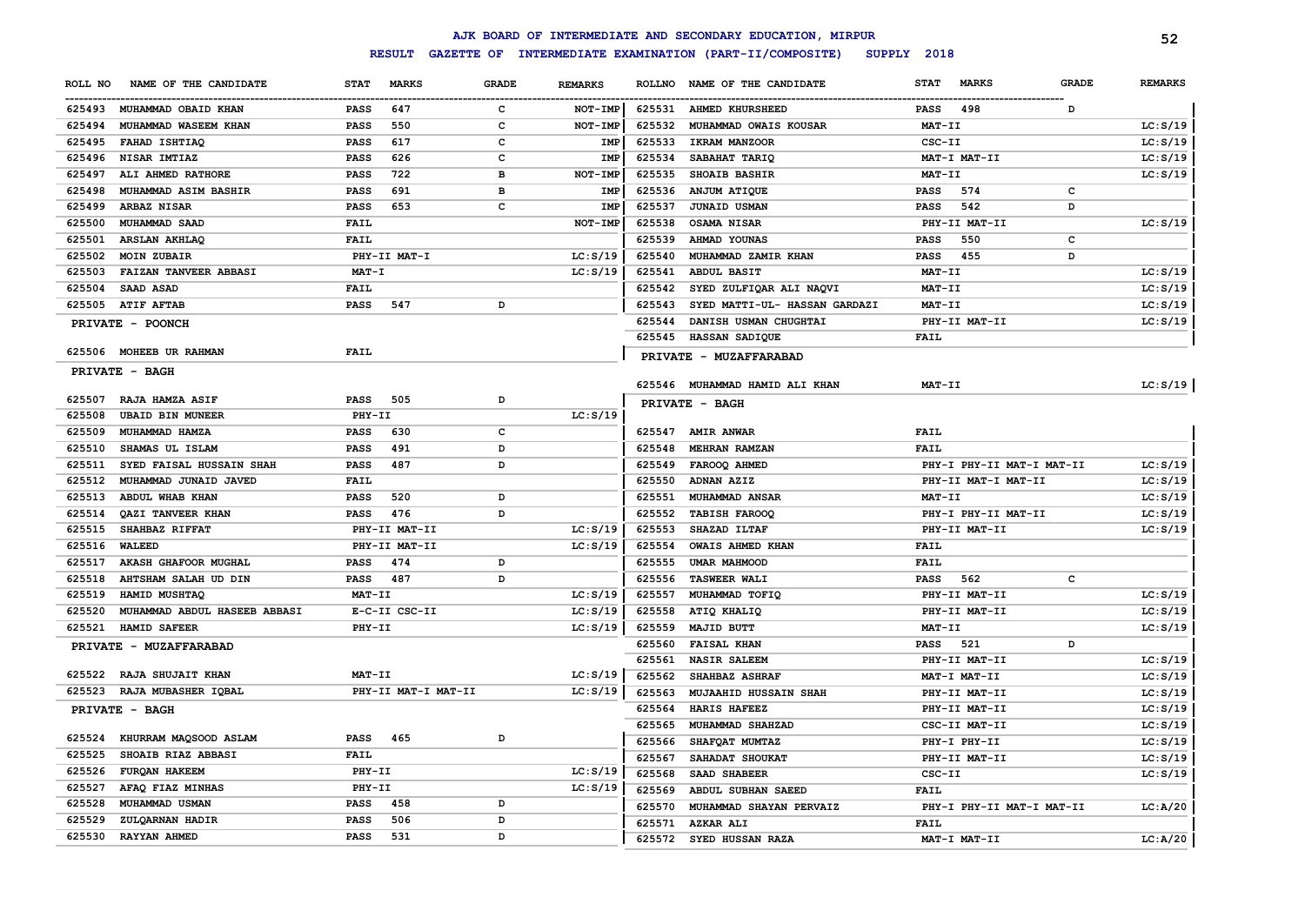|                                               |                                          |              |                       |        | AJK BOARD OF INTERMEDIATE AND SECONDARY EDUCATION, MIRPUR |                             |              | 53             |
|-----------------------------------------------|------------------------------------------|--------------|-----------------------|--------|-----------------------------------------------------------|-----------------------------|--------------|----------------|
|                                               | <b>RESULT</b>                            |              |                       |        | GAZETTE OF INTERMEDIATE EXAMINATION (PART-II/COMPOSITE)   | SUPPLY 2018                 |              |                |
| NAME OF THE CANDIDATE<br>ROLL NO              | <b>MARKS</b><br><b>STAT</b>              | <b>GRADE</b> | <b>REMARKS</b>        |        | ROLLNO NAME OF THE CANDIDATE                              | <b>MARKS</b><br><b>STAT</b> | <b>GRADE</b> | <b>REMARKS</b> |
| 625573<br>QAMAR RAHIM                         | <b>FAIL</b>                              |              |                       |        | PRIVATE - POONCH                                          |                             |              |                |
| 625574<br>MURTAZA AHMED                       | FAIL                                     |              |                       |        |                                                           |                             |              |                |
| 625575<br>ABDULLAH GHAZALI                    | PHY-II MAT-I MAT-II                      |              | LC: A/20              |        | 625606 MUHAMMAD QAMMAR TARIQ                              | MAT-II                      |              | LC: S/19       |
| 625576<br><b>KASHIF ASHRAF</b>                | FAIL                                     |              |                       | 625607 | <b>AFAQ ASHRAF</b>                                        | MAT-II                      |              | LC: S/19       |
| 625577<br>WASIF ISHFAQ                        | PHY-II MAT-I MAT-II                      |              | LC: A/20              | 625608 | <b>TAMOUR AHMED</b>                                       | 578<br><b>PASS</b>          | $\mathbf c$  |                |
| 625578<br>MUHAMMAD ISRAR SHUJAAT ABBASI       | FAIL                                     |              |                       | 625609 | INAM-UL-HAQ                                               | <b>FAIL</b>                 |              |                |
| 625579<br>MUHAMMAD ZUBAIR                     | PHY-II MAT-I MAT-II                      |              | LC: A/20              | 625610 | <b>AAMIR JAVAID</b>                                       | <b>FAIL</b>                 |              |                |
| 625580<br><b>KHUBAIB SAFEER</b>               | FAIL                                     |              |                       | 625611 | ASED ISHAQUE                                              | <b>PASS</b><br>489          | D            |                |
| 625581<br>MUHAMMAD AZHAR ZUBAIR               | <b>FAIL</b>                              |              |                       |        | 625612 ADNAN QAYYUM                                       | PHY-II MAT-I MAT-II         |              | LC: S/19       |
| 625582<br><b>ARBAB KHALID</b>                 | <b>FAIL</b>                              |              |                       | 625613 | SHUJAHAT ALI                                              | <b>PASS</b><br>504          | D            |                |
| 625583<br>TAMOOR SIDDIQUE                     | PHY-I PHY-II MAT-I MAT-II                |              | LC: A/20              | 625614 | AAMIR SOHAIL                                              | $E-C-II$                    |              | LC: S/19       |
| 625584<br>MUNEEB UR REHMAN                    | PHY-II MAT-I MAT-II                      |              | LC: A/20              | 625615 | NOMAN-UL-HAQ                                              | MAT-I MAT-II                |              | LC: S/19       |
| 625585<br>MUHAMMAD SHOIB KHAN                 | FAIL                                     |              |                       | 625616 | ANIQ TARIQ                                                | MAT-II                      |              | LC: S/19       |
| 625586<br>ZEESHAN SALEEM                      | PHY-II MAT-I MAT-II                      |              | LC: A/20              | 625617 | SAQIB ZAHEER                                              | <b>PASS</b><br>519          | D            |                |
| PRIVATE - POONCH                              |                                          |              |                       | 625618 | <b>GHULAM MURTAZA</b>                                     | MAT-II                      |              | LC: S/19       |
|                                               |                                          |              |                       | 625619 | <b>RIZWAN RASHEED</b>                                     | MAT-II                      |              | LC: S/19       |
| 625587<br>ZAHID MUSHTAQ                       | 680<br>PASS                              | в            | IMP                   | 625620 | FAISAL HANIF KHOKHAR                                      | <b>MAT-II</b>               |              | LC: S/19       |
| 625588<br>MUHAMMAD UZAIR ZUBAIR               | 625<br>PASS                              | $\mathbf c$  | IMP                   | 625621 | SAJJAD AZAD                                               | FAIL                        |              |                |
| 625589<br>MUHAMMAD FAHAD MUMTAZ               | 601<br>PASS                              | c            | NOT-IMP               | 625622 | AHTEZAZ AHMED KHAN                                        | CSC-I MAT-II                |              | LC: S/19       |
| 625590<br><b>IFRAR ZAHEER</b>                 | 633<br><b>PASS</b>                       | c            | NOT-IMP               | 625623 | HAMAD GULFRAZ                                             | PASS 463                    | D            |                |
| 625591<br>WAJAHAT ALI                         | FAIL                                     |              | NOT-IMP               | 625624 | KAMRAN NAWAZ                                              | <b>MAT-II</b>               |              | LC: S/19       |
| 625592<br><b>HUMAM BASHIR</b>                 | 571<br>PASS                              | c            | NOT-IMP               | 625625 | IKRAM UL HAQ                                              | PHY-I MAT-II                |              | LC: S/19       |
| PRIVATE - SADHNUTI                            |                                          |              |                       | 625626 | <b>OSAMA PERVAIZ</b>                                      | MAT-II                      |              | LC: S/19       |
|                                               |                                          |              |                       | 625627 | SARMAD ORANGZAIB                                          | PASS 497                    | D            |                |
| 625593 ANS ALTAF                              | FAIL                                     |              | NOT-IMP               | 625628 | <b>ZERYAB</b>                                             | PHY-I MAT-II                |              | LC: S/19       |
| PRIVATE - POONCH                              |                                          |              |                       | 625629 | <b>AFHAM AJAZ</b>                                         | PHY-I MAT-II                |              | LC: S/19       |
|                                               |                                          |              |                       | 625630 | <b>WASEEM JAVED</b>                                       | E-C-I MAT-II                |              | LC: S/19       |
| 625594<br><b>HASSAM ALTAF</b>                 | FAIL                                     |              | NOT-IMP               | 625631 | NAMAN KAMAL                                               | PHY-II CSC-II               |              | LC: S/19       |
| 625595<br><b>TAHIR SAJJAD</b>                 | 654<br>PASS                              | c            | <b>NOT-IMP</b>        |        | PRIVATE - SADHNUTI                                        |                             |              |                |
| 625596<br><b>AHMER EJAZ</b><br>625597         | PASS<br>655                              | c            | <b>NOT-IMP</b>        |        |                                                           |                             |              |                |
| ARSLAN UL HAQ JAVED<br>625598<br>MOSEEB KARIM | <b>PASS</b><br>658<br><b>PASS</b><br>665 | c<br>в       | NOT-IMP               |        | 625632 ZARYAB ARSHAD                                      | MAT-II                      |              | LC: S/19       |
| 625599<br><b>HASEEB SAWAR</b>                 | <b>PASS</b><br>588                       | c            | <b>IMP</b><br>NOT-IMP |        | PRIVATE - POONCH                                          |                             |              |                |
| 625600<br>MUHAMMAD AHMED YAR KHAN             | <b>PASS</b><br>622                       | c            | IMP                   |        | 625633 JAWAD IMDAD                                        | <b>PASS</b><br>504          | D            |                |
| 625601<br><b>AFNAN ZUBAIR</b>                 | FAIL                                     |              | NOT-IMP               | 625634 | MUHAMMAD IRFAN RAZAQ RAJA                                 | CSC-II MAT-I MAT-II         |              | LC: S/19       |
| 625602<br>MUHAMMAD ALI                        | <b>FAIL</b>                              |              | NOT-IMP               | 625635 | SARDAR MUHAMMAD OSSAMA KHAN                               | $MAT-TI$                    |              | LC: S/19       |
|                                               |                                          |              |                       |        |                                                           |                             |              |                |
| PRIVATE - KOTLI                               |                                          |              |                       |        | PRIVATE - SADHNUTI                                        |                             |              |                |
| 625603<br>SHUJJAH AHMED TABASSAM              | E-C-II MAT-II                            |              | LC: S/19              |        | 625636 INZAMAM MUMTAZ                                     | PHY-I PHY-II MAT-II         |              | LC: S/19       |
| PRIVATE - POONCH                              |                                          |              |                       |        | PRIVATE - POONCH                                          |                             |              |                |
| 625604 TABISH ILTAF                           | FAIL                                     |              |                       | 625637 | SYED UZAIR HUSSAIN SHAH                                   | 523<br><b>PASS</b>          | D            |                |
| PRIVATE - SADHNUTI                            |                                          |              |                       | 625638 | MATTI-UR-RAHMAN                                           | 477<br>PASS                 | D            |                |
|                                               |                                          |              |                       | 625639 | <b>BILAL SHAKIL</b>                                       | 496<br>PASS                 | D            |                |
| 625605 ABDULLAH NASIR                         | MAT-II                                   |              | LC: S/19              | 625640 | HAMMAD AJMAL                                              | MAT-II                      |              | LC: S/19       |
|                                               |                                          |              |                       | 625641 | <b>BADAR MUMTAZ</b>                                       | <b>PASS</b><br>556          | c            |                |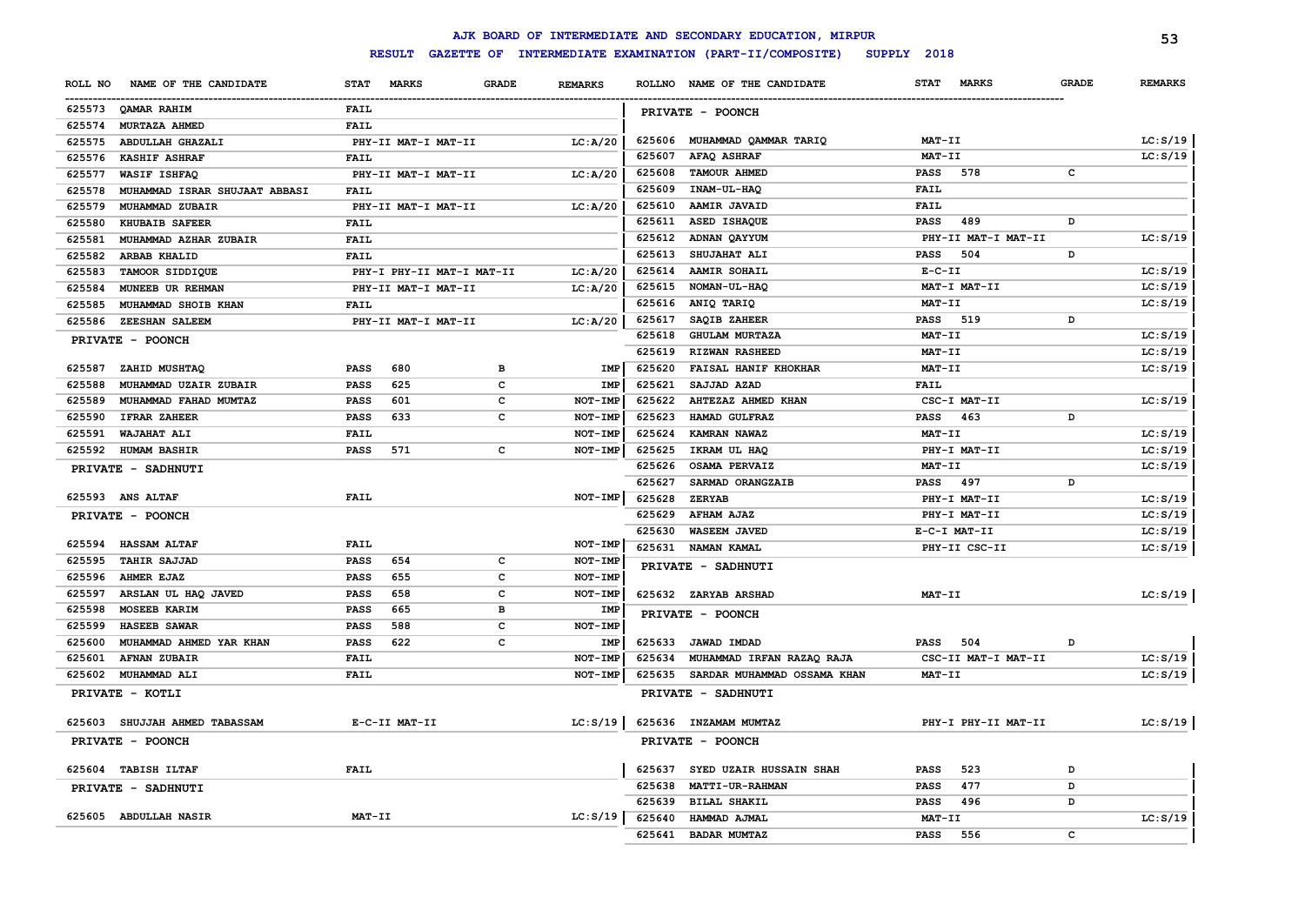|                                   |                         |                | AJK BOARD OF INTERMEDIATE AND SECONDARY EDUCATION, MIRPUR |                             | 54                             |
|-----------------------------------|-------------------------|----------------|-----------------------------------------------------------|-----------------------------|--------------------------------|
|                                   | <b>RESULT</b>           |                | GAZETTE OF INTERMEDIATE EXAMINATION (PART-II/COMPOSITE)   | SUPPLY 2018                 |                                |
| ROLL NO NAME OF THE CANDIDATE     | STAT MARKS<br>GRADE     | <b>REMARKS</b> | ROLLNO NAME OF THE CANDIDATE                              | <b>MARKS</b><br><b>STAT</b> | <b>GRADE</b><br><b>REMARKS</b> |
| 625642 WISAM TARIQ                | FAIL                    |                | 625665 SHOAIB AHMED                                       | <b>MAT-II</b>               | LC: S/19                       |
| 625643 HAMZA KHALID               | PHY-II MAT-II           | LC: S/19       | PRIVATE - POONCH                                          |                             |                                |
| PRIVATE - KOTLI                   |                         |                |                                                           |                             |                                |
|                                   |                         |                | 625666 UMAIR AHMED                                        | PASS<br>513                 | D                              |
| 625644 ANSER IQBAL                | <b>FAIL</b>             |                | 625667<br><b>AWAIS MAJEED</b>                             | MAT-I MAT-II                | LC: S/19                       |
| PRIVATE - POONCH                  |                         |                | 625668 MUHAMMAD UZAIR-UL-HASAN                            | PASS<br>600                 | c                              |
| 625645 ARBAB AZAM                 | <b>MAT-II</b>           | LC: S/19       | PRIVATE - SADHNUTI                                        |                             |                                |
| 625646<br><b>HABIB ULLAH</b>      | 512<br><b>PASS</b><br>D |                | 625669 ADNAN NAZARAT                                      | MAT-I MAT-II                | LC: S/19                       |
| 625647<br>DAWOOD FIAZ             | 500<br>D<br><b>PASS</b> |                | PRIVATE - POONCH                                          |                             |                                |
| 625648<br>SAYYED WAJAHAT BUKHARI  | 509<br><b>PASS</b><br>D |                |                                                           |                             |                                |
| <b>NABIL NAZAKAT</b><br>625649    | PASS 432<br>E           |                | 625670<br><b>SHAMRAIZ EJAZ</b>                            | FAIL                        |                                |
| 625650<br>ZARYYAB MUJEED          | MAT-II                  | LC: S/19       | 625671<br>DANIAL NAWAZ                                    | FAIL                        |                                |
| 625651 HUSNAIN MUJEED             | MAT-II                  | LC: S/19       | 625672 SANAN ALI                                          | FAIL                        |                                |
| PRIVATE - SADHNUTI                |                         |                | 625673 ABBAS ALI                                          | PASS<br>506                 | D                              |
|                                   |                         |                | 625674<br><b>SOBAN AHMED</b>                              | 462<br>PASS                 | D                              |
| 625652 FIAZ AHMED                 | PASS<br>474<br>D        |                | 625675<br>MUHAMMAD FARHAN ILYAS                           | 481<br>PASS                 | D                              |
| PRIVATE - POONCH                  |                         |                | 625676 SAQLAIN ARIF                                       | PHY-II CSC-II               | LC: S/19                       |
|                                   |                         |                | 625677<br><b>SAYAM GHANI</b>                              | 550<br>PASS                 | c                              |
| 625653 SAQIB SAID                 | <b>FAIL</b>             |                | 625678<br><b>MUNEEB-UR-REHMAN MAGRAY</b>                  | PHY-II MAT-II               | LC: S/19                       |
| <b>PRIVATE - SADHNUTI</b>         |                         |                | 625679 ANEEQ ALI                                          | MAT-II                      | LC: S/19                       |
| 625654 HAMMAD SAFEER              | D<br>PASS<br>507        |                | PRIVATE - SADHNUTI                                        |                             |                                |
|                                   |                         |                |                                                           |                             |                                |
| PRIVATE - POONCH                  |                         |                | 625680 OBAID ARSHAD<br>625681 SAAD BABAR                  | CSC-II<br>PASS 490          | LC: S/19<br>D                  |
| 625655 SAYAB MUBARIK              | MAT-II                  | LC: S/19       |                                                           |                             |                                |
| PRIVATE - SADHNUTI                |                         |                | PRIVATE - POONCH                                          |                             |                                |
|                                   |                         |                | 625682 BILAL MAQBOOL                                      | PHY-I PHY-II MAT-II         | LC: S/19                       |
| 625656 ZOHAIB SHAFIQ              | PHY-II MAT-I MAT-II     | LC: S/19       | 625683<br><b>HAMZA AKHTER</b>                             | MAT-II                      | LC: S/19                       |
| <b>PRIVATE - POONCH</b>           |                         |                | 625684<br>SHAKEEB AHMED NASIR                             | FAIL                        |                                |
|                                   |                         |                | RASHID IQBAL<br>625685                                    | <b>PASS</b><br>618          | c                              |
| 625657<br><b>HAMMAD SOHRAB</b>    | PHY-I MAT-I MAT-II      | LC: S/19       | 625686<br>KHURAM JAMIL                                    | MAT-I MAT-II                | LC: S/19                       |
| 625658<br><b>ADNAN AKHTAR</b>     | 510<br>D<br><b>PASS</b> |                | 625687<br><b>AZAAM SHAHZAD</b>                            | MAT-II                      | LC: S/19                       |
| 625659<br><b>MUHAMMAD ITTIFAQ</b> | <b>FAIL</b>             |                | 625688<br><b>OAMAR-UL-HUSSAN</b>                          | FAIL                        |                                |
| 625660 ANAS SABIR                 | Disq. til A/21          | <b>RW-UFM</b>  | 625689<br>CHUDHARY JHANZAIB MUNIR                         | <b>PASS</b><br>474          | D                              |
| PRIVATE - SADHNUTI                |                         |                | PRIVATE - SADHNUTI                                        |                             |                                |
| 625661 FAHAD ZAKIR                | PASS<br>502<br>D        |                |                                                           | PHY-II                      |                                |
| PRIVATE - POONCH                  |                         |                | 625690 HUSNAIN SHABBIR                                    |                             | LC:A/19                        |
|                                   |                         |                | PRIVATE - POONCH                                          |                             |                                |
| 625662 AHSAN IQBAL                | FAIL                    |                | 625691 ANIS QAYYUM                                        | PASS 401                    | Е                              |
| PRIVATE - SADHNUTI                |                         |                | PRIVATE - SADHNUTI                                        |                             |                                |
| 625663 OWAIS NASEEM               | PHY-II MAT-II           | LC: S/19       | 625692 SHAZAIB RAZZAQ                                     | PHY-II                      | LC: S/19                       |
| PRIVATE - KOTLI                   |                         |                | <b>PRIVATE - POONCH</b>                                   |                             |                                |
| 625664 SHOAIB SHOUKAT             | MAT-I MAT-II            | LC: S/19       |                                                           |                             |                                |
|                                   |                         |                |                                                           |                             |                                |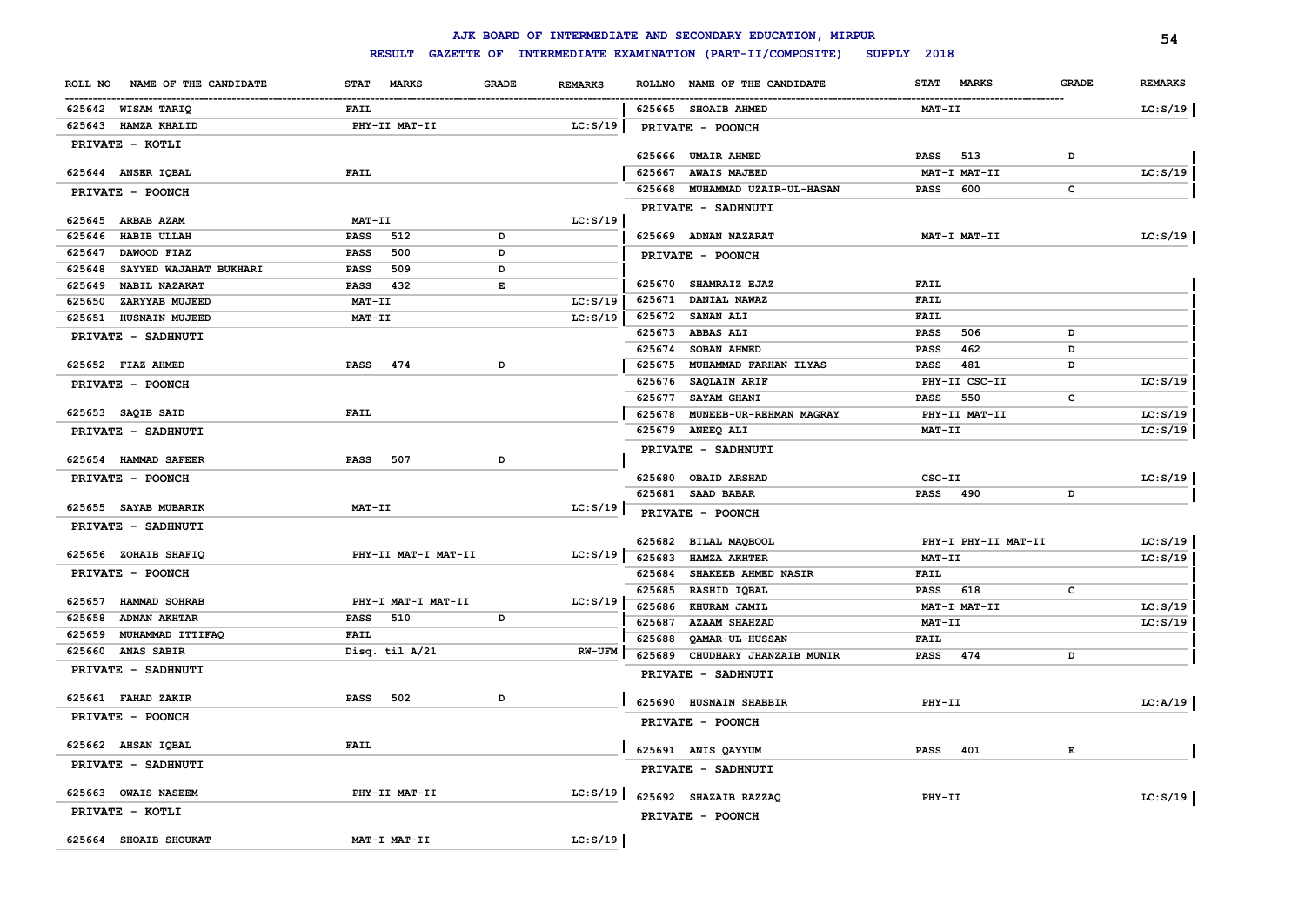|                                    |                     |              |                |        | AJK BOARD OF INTERMEDIATE AND SECONDARY EDUCATION, MIRPUR |               |                     |              | 55             |
|------------------------------------|---------------------|--------------|----------------|--------|-----------------------------------------------------------|---------------|---------------------|--------------|----------------|
|                                    | <b>RESULT</b>       |              |                |        | GAZETTE OF INTERMEDIATE EXAMINATION (PART-II/COMPOSITE)   | SUPPLY 2018   |                     |              |                |
| NAME OF THE CANDIDATE<br>ROLL NO   | STAT MARKS          | <b>GRADE</b> | <b>REMARKS</b> |        | ROLLNO NAME OF THE CANDIDATE                              | <b>STAT</b>   | <b>MARKS</b>        | <b>GRADE</b> | <b>REMARKS</b> |
| 625693 SHAHBAZ LATIF               | MAT-I MAT-II        |              | LC: S/19       | 625737 | <b>JUNAID BADR</b>                                        | <b>FAIL</b>   |                     |              | NOT-IMP        |
| <b>MUZAMMIL NAZAR</b><br>625694    | PHY-I MAT-II        |              | LC: S/19       | 625738 | <b>KASHIF RASHID</b>                                      | <b>PASS</b>   | 511                 | D            | IMP            |
| 625695<br>KHANZADA SHAFIQUE        | MAT-II              |              | LC: S/19       | 625739 | <b>ADEEL SHAUKAT</b>                                      | <b>PASS</b>   | 654                 | c            | NOT-IMP        |
| 625696<br><b>FAHED NISAR</b>       | PHY-II MAT-II       |              | LC: S/19       | 625740 | MUHAMMAD SARIM KHAN                                       | <b>PASS</b>   | 649                 | c            | IMP            |
| <b>ADEEB KHURSHID</b><br>625697    | FAIL                |              |                | 625741 | DANYAL KHURSHID                                           | FAIL          |                     |              | NOT-IMP        |
| 625698<br><b>FAIZAN ISHFAQ</b>     | 525<br><b>PASS</b>  | D            |                | 625742 | <b>HAMZA SHOAIB</b>                                       | <b>PASS</b>   | 481                 | D            |                |
| AASHIR NIAZ MIR<br>625699          | E-C-II MAT-II       |              | LC: S/19       | 625743 | <b>FARHAN RIAZ</b>                                        |               | PHY-II MAT-I MAT-II |              | LC: S/19       |
| 625700<br>HAMZA YOUSAF             | MAT-I MAT-II        |              | LC: S/19       | 625744 | <b>FAHEEM AKRAM</b>                                       | <b>PASS</b>   | 624                 | c            |                |
| 625701<br>INZMAM MAHOOF            | PHY-I PHY-II MAT-II |              | LC: S/19       | 625745 | <b>ADEEL AHMED</b>                                        | <b>PASS</b>   | 446                 | D            |                |
| 625702<br><b>HAMZA ZAREEN</b>      | <b>FAIL</b>         |              |                | 625746 | HAROON JAMIL                                              | FAIL          |                     |              |                |
| <b>WALEED SAEED</b><br>625703      | 472<br><b>PASS</b>  | D            |                | 625747 | MUHAMMAD USMAN HALEEM                                     | <b>MAT-II</b> |                     |              | LC: S/19       |
| 625704<br>SAUD AYUB                | $Rs.500/-$          |              | $RW-FEE$       | 625748 | <b>MAHRAN MUSTAFA</b>                                     |               | MAT-I MAT-II        |              | LC: S/19       |
| 625705<br><b>HASSAN USMAN</b>      | <b>FAIL</b>         |              |                | 625749 | HAMMAD JAVED                                              | <b>PASS</b>   | 498                 | D            |                |
| MUBBASHAR TARIQ DURRANI<br>625706  | MAT-II              |              | LC: S/19       | 625750 | ZAHEER AZAD                                               | MAT-II        |                     |              | LC: S/19       |
| 625707<br><b>SENAN BUTT</b>        | PHY-I MAT-II        |              | LC: S/19       | 625751 | KAMRAN UL HAQ                                             |               | CSC-II MAT-I MAT-II |              | LC: S/19       |
| 625708<br>UMER RASHEED KAYANI      | MAT-II              |              | LC: S/19       | 625752 | MUHAMMAD SHASIF IQBAL                                     |               | MAT-I MAT-II        |              | LC: S/19       |
| 625709<br>MUHAMMAD SAQIB KHAN      | PHY-I MAT-II        |              | LC: S/19       | 625753 | QAMAR BANARAS                                             | <b>PASS</b>   | 486                 | D            |                |
| 625710<br>SHAHAB AMJAD MINHAS      | PHY-I PHY-II MAT-II |              | LC: S/19       |        | 625754 FAIZ AHMED                                         | <b>PASS</b>   | 524                 | D            |                |
| 625711<br>ABID SADDIQUE            | <b>FAIL</b>         |              |                | 625755 | <b>YASIR ARIF</b>                                         | FAIL          |                     |              |                |
| 625712 ADEEL MAQBOOL               | $Rs.500/-$          |              | <b>RW-FEE</b>  |        | 625756 ABDUL MATEEN                                       | <b>PASS</b>   | 511                 | D            |                |
| 625713<br><b>HAMZA LIAQAT</b>      | $Rs.500/-$          |              | <b>RW-FEE</b>  |        | PRIVATE - POONCH                                          |               |                     |              |                |
| 625714<br><b>BILAL AKHTAR</b>      | PHY-I MAT-II        |              | LC: S/19       |        |                                                           |               |                     |              |                |
| <b>AJWED KABEER</b><br>625715      | <b>FAIL</b>         |              |                |        | 625757 HARIS FAROOQ                                       | PASS          | 514                 | D            |                |
| 625716<br>SOHRAB MAQBOOL           | 493<br><b>PASS</b>  | D            |                |        | <b>PRIVATE - SADHNUTI</b>                                 |               |                     |              |                |
| 625717<br><b>GULFAM ASLAM</b>      | $Rs.500/-$          |              | <b>RW-FEE</b>  |        |                                                           |               |                     |              |                |
| 625718<br><b>ADIL ASLAM</b>        | PHY-II              |              | LC: S/19       | 625758 | <b>SAQIB ASHFAQ</b>                                       | FAIL          |                     |              |                |
| SAAD AFTAB<br>625719               | $Rs.1900/-$         |              | <b>RW-FEE</b>  | 625759 | <b>HAMZA KHALIL</b>                                       | <b>PASS</b>   | 536                 | D            |                |
| HAMZA CHOHAN<br>625720             |                     |              | <b>ABSENT</b>  | 625760 | <b>SAQLAIN IRFAN</b>                                      | PASS          | 586                 | c            |                |
| 625721<br><b>USMAN ABID</b>        | <b>FAIL</b>         |              |                | 625761 | KHUSHNOOD ASIF                                            | MAT-II        |                     |              | LC: S/19       |
| 625722<br>SADDAM YOUSAF            | <b>FAIL</b>         |              |                | 625762 | MUHAMMAD ATIF                                             | <b>PASS</b>   | 529                 | D            |                |
| 625723<br><b>EJAZ AHMED</b>        |                     |              | <b>ABSENT</b>  | 625763 | <b>USMAN ZAHEER</b>                                       | FAIL          |                     |              |                |
| 625724<br>MODUSSAR NAZAK           | <b>FAIL</b>         |              |                | 625764 | <b>ASIM SABIR</b>                                         | <b>PASS</b>   | 482                 | D            |                |
| 625725<br><b>AHSIN KHURSHID</b>    | <b>FAIL</b>         |              |                | 625765 | MUHAMMAD FAISAL MAQBOOL                                   | <b>PASS</b>   | 559                 | c            |                |
| 625726 HAMZA ATIQ                  | <b>FAIL</b>         |              |                | 625766 | AFAQ NAZEER                                               | <b>PASS</b>   | 507                 | D            |                |
| MUBASHIR YASIN<br>625727           | <b>FAIL</b>         |              |                | 625767 | MUHAMMAD ZOHAIB                                           | <b>MAT-II</b> |                     |              | LC: S/19       |
| 625728<br><b>IMRAN RAFIQ</b>       | <b>FAIL</b>         |              |                | 625768 | MUHAMMAD ABDUL BASIT KHAN                                 |               | CSC-II MAT-II       |              | LC: S/19       |
| 625729<br><b>MOHSIN AMIR</b>       | <b>FAIL</b>         |              |                | 625769 | KHADAM HUSSAIN                                            | FAIL          |                     |              |                |
| 625730 AZAN SAJJAD                 | FAIL                |              |                | 625770 | KHURAM ZIA                                                | <b>PASS</b>   | 521                 | D            |                |
|                                    |                     |              |                | 625771 | <b>NAZAKET HUSSAIN</b>                                    | <b>PASS</b>   | 535                 | D            |                |
| PRIVATE - SADHNUTI                 |                     |              |                |        | 625772 ANEES UR RAHMAN                                    |               | MAT-I MAT-II        |              | LC: S/19       |
| 625731 HAROON KABIR                | <b>PASS</b><br>657  | с            | IMP            | 625773 | <b>ADNAN KHALIQ</b>                                       |               | MAT-I MAT-II        |              | LC: S/19       |
| 625732 UMAIR SAJAAD                | 664<br><b>PASS</b>  | в            | IMP            | 625774 | <b>RIZWAN SAGHIR</b>                                      |               | MAT-I MAT-II        |              | LC: S/19       |
| 625733 MUHAMMAD UZAIR KHAN         | <b>PASS</b><br>864  | А            | IMP            | 625775 | <b>AHTSHAM NASEEM</b>                                     | <b>FAIL</b>   |                     |              |                |
| 625734 MUHAMMAD SUFYAN KHAN USMANI | <b>PASS</b><br>676  | в            | IMP            |        | 625776 OSAMA ZARIF                                        | <b>PASS</b>   | 500                 | D            |                |
| 625735<br><b>HAMMAD ALI</b>        | <b>PASS</b><br>631  | с            | NOT-IMP        | 625777 | <b>AHTSHAM BASHIR</b>                                     |               | MAT-I MAT-II        |              | LC: S/19       |
| 625736 MUDASAR ZAFEER              | <b>FAIL</b>         |              | <b>NOT-IMP</b> |        | 625778 ATIF KHURSHID                                      | FAIL          |                     |              |                |
|                                    |                     |              |                |        |                                                           |               |                     |              |                |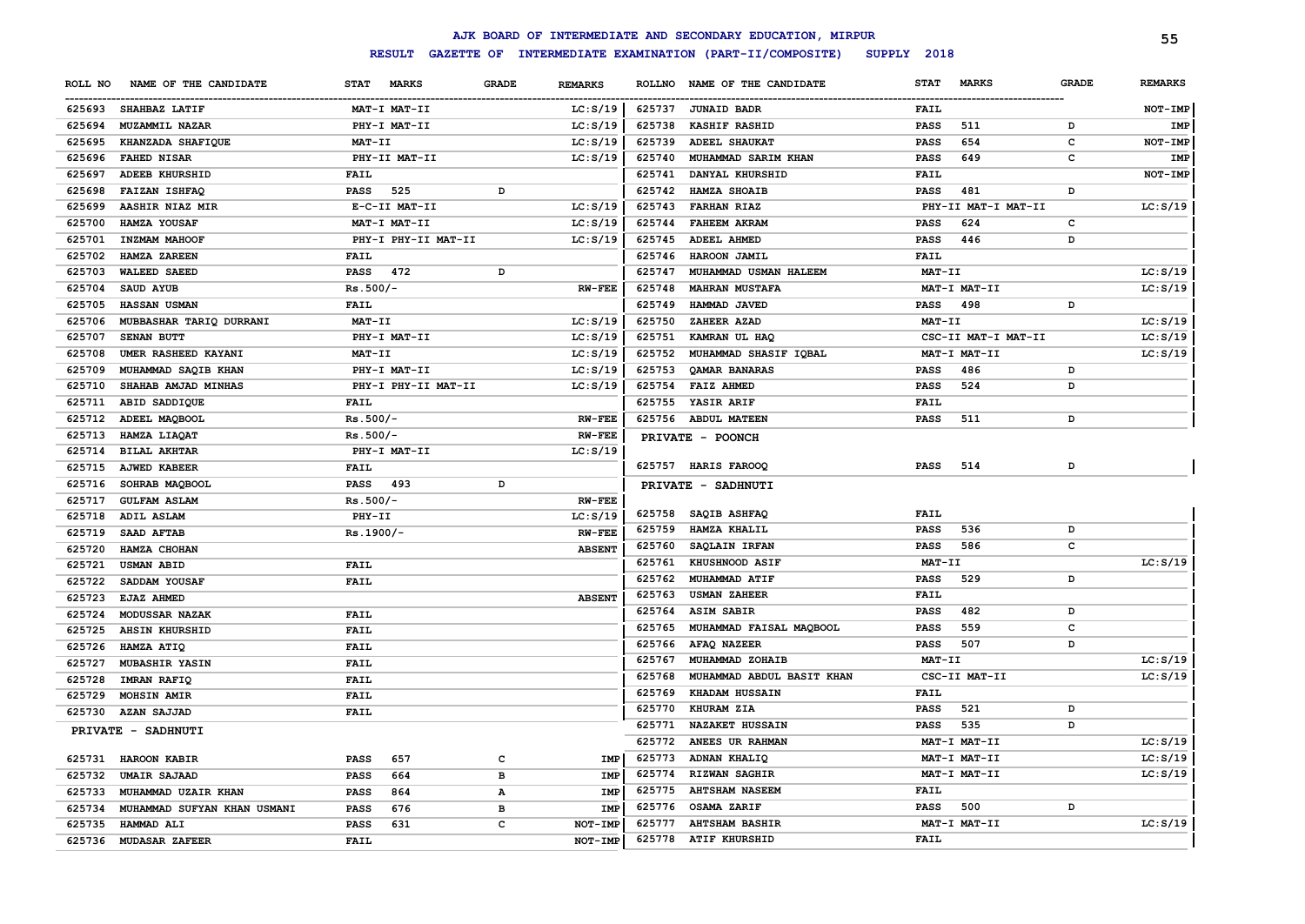|         |                              |                             |                           |                |        | AJK BOARD OF INTERMEDIATE AND SECONDARY EDUCATION, MIRPUR |                             |              | 56             |
|---------|------------------------------|-----------------------------|---------------------------|----------------|--------|-----------------------------------------------------------|-----------------------------|--------------|----------------|
|         |                              | <b>RESULT</b>               |                           |                |        | GAZETTE OF INTERMEDIATE EXAMINATION (PART-II/COMPOSITE)   | SUPPLY 2018                 |              |                |
| ROLL NO | NAME OF THE CANDIDATE        | <b>STAT</b><br><b>MARKS</b> | <b>GRADE</b>              | <b>REMARKS</b> |        | ROLLNO NAME OF THE CANDIDATE                              | <b>STAT</b><br><b>MARKS</b> | <b>GRADE</b> | <b>REMARKS</b> |
| 625779  | <b>USAMA MALIK</b>           | E-C-II PHY-II               |                           | LC: S/19       |        | 625821 SHOAIB JAMIL                                       | <b>FAIL</b>                 |              |                |
| 625780  | MUHAMMAD IRFAN               | MAT-I MAT-II                |                           | LC: S/19       | 625822 | <b>AAMIR AYUB</b>                                         |                             |              | <b>ABSENT</b>  |
| 625781  | <b>TAIMOOR KHURSHID</b>      | MAT-I MAT-II                |                           | LC: S/19       | 625823 | <b>USAMA TARIQ</b>                                        | <b>FAIL</b>                 |              |                |
| 625782  | <b>NABEEL AHMED</b>          | MAT-I MAT-II                |                           | LC: S/19       | 625824 | <b>TAYUB AFTAB</b>                                        | <b>FAIL</b>                 |              |                |
| 625783  | DANISH NAZIR                 | MAT-II                      |                           | LC: S/19       | 625825 | MUHAMMAD FAREED ANJUM                                     | PHY-II MAT-I MAT-II         |              | LC: A/20       |
| 625784  | <b>FAZEEL AHMED</b>          | MAT-I MAT-II                |                           | LC: S/19       | 625826 | MEHRAN SHOUKAT                                            | FAIL                        |              |                |
| 625785  | MUHAMMAD ZESHAN              | MAT-I MAT-II                |                           | LC: S/19       | 625827 | MUHAMMAD OMAR FAROOQ                                      | FAIL                        |              |                |
| 625786  | MUHAMMAD FARHAN KHAN         | MAT-II                      |                           | LC: S/19       |        | PRIVATE - OTHERS                                          |                             |              |                |
| 625787  | <b>AYYAN NASEER</b>          | MAT-I MAT-II                |                           | LC: S/19       |        |                                                           |                             |              |                |
| 625788  | <b>TALAT HUSSAIN</b>         | CSC-II MAT-II               |                           | LC: S/19       |        | 625828 KHALID HABIB                                       | <b>PASS</b><br>531          | D            | IMP            |
| 625789  | <b>FURRAKH BASHARAT</b>      | <b>MAT-II</b>               |                           | LC: S/19       |        | PRIVATE - NEELUM                                          |                             |              |                |
| 625790  | <b>ATIF NAEEM</b>            | MAT-I MAT-II                |                           | LC: S/19       |        |                                                           |                             |              |                |
| 625791  | SOHAIL HAMEED                | <b>FAIL</b>                 |                           |                |        | 625829 MUNIR AHMED                                        | <b>FAIL</b>                 |              | NOT-IMP        |
| 625792  | <b>AHSAN MANSHA</b>          | <b>FAIL</b>                 |                           |                | 625830 | <b>ADEEL SARWAR</b>                                       | MAT-I MAT-II                |              | LC: S/19       |
| 625793  | MUHAMMAD HASSAN HABIB        | MAT-I MAT-II                |                           | LC: S/19       | 625831 | LIAQAT                                                    | MAT-I MAT-II                |              | LC: S/19       |
| 625794  | SAYYED ADEEL HAIDER SHAH     | E-C-I MAT-II                |                           | LC: S/19       | 625832 | <b>MAHSAB DAD</b>                                         | MAT-II                      |              | LC: S/19       |
| 625795  | <b>AHTSHAM WAHEED</b>        | MAT-II                      |                           | LC: S/19       | 625833 | MUHAMMAD MASHKOOR                                         | 548<br><b>PASS</b>          | D            |                |
| 625796  | WAHEED AHMED SHAH            | <b>FAIL</b>                 |                           |                | 625834 | MUHAMMAD MASSIB ALI                                       | MAT-I MAT-II                |              | LC: S/19       |
| 625797  | SOHAIL ILYAS                 | MAT-II                      |                           | LC: S/19       | 625835 | MUHAMMAD NAFEES                                           | 492<br><b>PASS</b>          | D            |                |
| 625798  | MUDASSAR AHMED               | MAT-I MAT-II                |                           | LC:A/19        | 625836 | <b>MUSAWIR KHAN</b>                                       | FAIL                        |              |                |
| 625799  | MALIK MUHAMMAD ASIM          | MAT-I MAT-II                |                           | LC: S/19       | 625837 | AABID RAJ WALI                                            | MAT-I MAT-II                |              | LC: S/19       |
| 625800  | RIZWAN SAEED                 |                             | E-C-I E-C-II MAT-I MAT-II | LC:A/19        | 625838 | MUHAMMAD KASHIF SADIQ                                     | FAIL                        |              |                |
| 625801  | MUHAMMAD SHOAIB KHAN         | <b>FAIL</b>                 |                           |                | 625839 | ABRAR AHMED                                               | PHY-II MAT-II               |              | LC: S/19       |
| 625802  | FARHAN IKHLAQ                | <b>FAIL</b>                 |                           |                | 625840 | IYYAZ AHMED                                               | MAT-I MAT-II                |              | LC: S/19       |
| 625803  | <b>ARBAB SAKHAWAT</b>        | MAT-II                      |                           | LC: S/19       | 625841 | <b>GHAFFAR AHMED</b>                                      | PHY-II MAT-I MAT-II         |              | LC: S/19       |
| 625804  | MUHAMMAD SALEEM              | MAT-II                      |                           | LC: S/19       | 625842 | ASIF HUSSAIN                                              | MAT-I MAT-II                |              | LC: S/19       |
| 625805  | MOHSIN EJAZ                  | E-C-I MAT-II                |                           | LC: S/19       | 625843 | ISHTIAQ AHMAD RANA                                        | MAT-I MAT-II                |              | LC: S/19       |
| 625806  | <b>UMAIR ALTAF</b>           | PASS 466                    | D                         |                | 625844 | <b>MASHKOOR HUSSAIN</b>                                   | PHY-II MAT-I MAT-II         |              | LC: S/19       |
| 625807  | <b>ASRAR SHARIF</b>          | $E-C-II$                    |                           | LC: S/19       | 625845 | MUHAMMAD ABDULLAH                                         | CSC-II MAT-I MAT-II         |              | LC: S/19       |
| 625808  | SAAD UR RAHMAN               | PHY-II MAT-II               |                           | LC: S/19       | 625846 | MUHAMMAD MASOOD BUTT                                      | MAT-II                      |              | LC: S/19       |
| 625809  | MEHROSE PERVEZ               | MAT-I MAT-II                |                           | LC: S/19       | 625847 | <b>JUNAID ZAMAN</b>                                       | FAIL                        |              |                |
| 625810  | QUSSAIN ABBAS                | FAIL                        |                           |                |        | PRIVATE - HATTIAN                                         |                             |              |                |
| 625811  | <b>USAMA ZAFFAR</b>          | PHY-II MAT-I                |                           | LC: S/19       |        |                                                           |                             |              |                |
| 625812  | OBAID SHAFQAT                | FAIL                        |                           |                |        | 625848 AFAQ GILLANI                                       | <b>PASS</b> 657             | C            | IMP            |
|         |                              |                             |                           |                | 625850 | MUHAMMAD USMAN KIANI                                      | <b>MAT-II</b>               |              | LC: S/19       |
|         | PRIVATE - POONCH             |                             |                           |                | 625851 | <b>AHSAN SAEED</b>                                        | MAT-I MAT-II                |              | LC: S/19       |
|         | 625813 AHTSHAM JAAN MUHAMMAD | PHY-II MAT-II               |                           | LC: S/19       | 625852 | SYED GHULAM MUJTABA KAZMI                                 | MAT-I MAT-II                |              | LC: S/19       |
|         |                              |                             |                           |                | 625853 | <b>USAMA FAYYAZ</b>                                       | <b>MAT-I</b>                |              | LC: S/19       |
|         | PRIVATE - SADHNUTI           |                             |                           |                | 625854 | DAWOOD AHMED MINHAS                                       | <b>PASS</b><br>603          | с            |                |
|         | 625814 NOMAN HAMEED          | MAT-II                      |                           | LC: S/19       | 625855 | ZEESHAN YOUNUS AWAN                                       | <b>MAT-I</b>                |              | LC: S/19       |
| 625815  | <b>MUHAMMAD QASAM</b>        | FAIL                        |                           |                | 625856 | JAWAD AHMED KIANI                                         | MAT-I MAT-II                |              | LC: S/19       |
| 625816  | <b>TAMOOR SHAHID</b>         | FAIL                        |                           |                | 625857 | SADAM HUSSAIN                                             | MAT-II                      |              | LC: S/19       |
| 625817  | DANISH JAMIL                 |                             | PHY-I PHY-II MAT-I MAT-II | LC: A/20       | 625858 | <b>ZEESHAN AHMAD</b>                                      | MAT-I MAT-II                |              | LC: S/19       |
| 625818  | <b>AHSAN ZAHEER</b>          | FAIL                        |                           |                | 625859 | SYED RAFIQAT HUSSAIN NAQVI                                | PASS<br>540                 | D            |                |
| 625819  | <b>IRFAN AFSAR</b>           | FAIL                        |                           |                | 625860 | HAMMAD TARIQ QURESHI                                      | <b>PASS</b><br>548          | D            |                |
| 625820  | <b>MANSOOR LATIF</b>         | FAIL                        |                           |                | 625861 | RAJA MUSADDIQ SIDDIQUE                                    | FAIL                        |              |                |
|         |                              |                             |                           |                |        |                                                           |                             |              |                |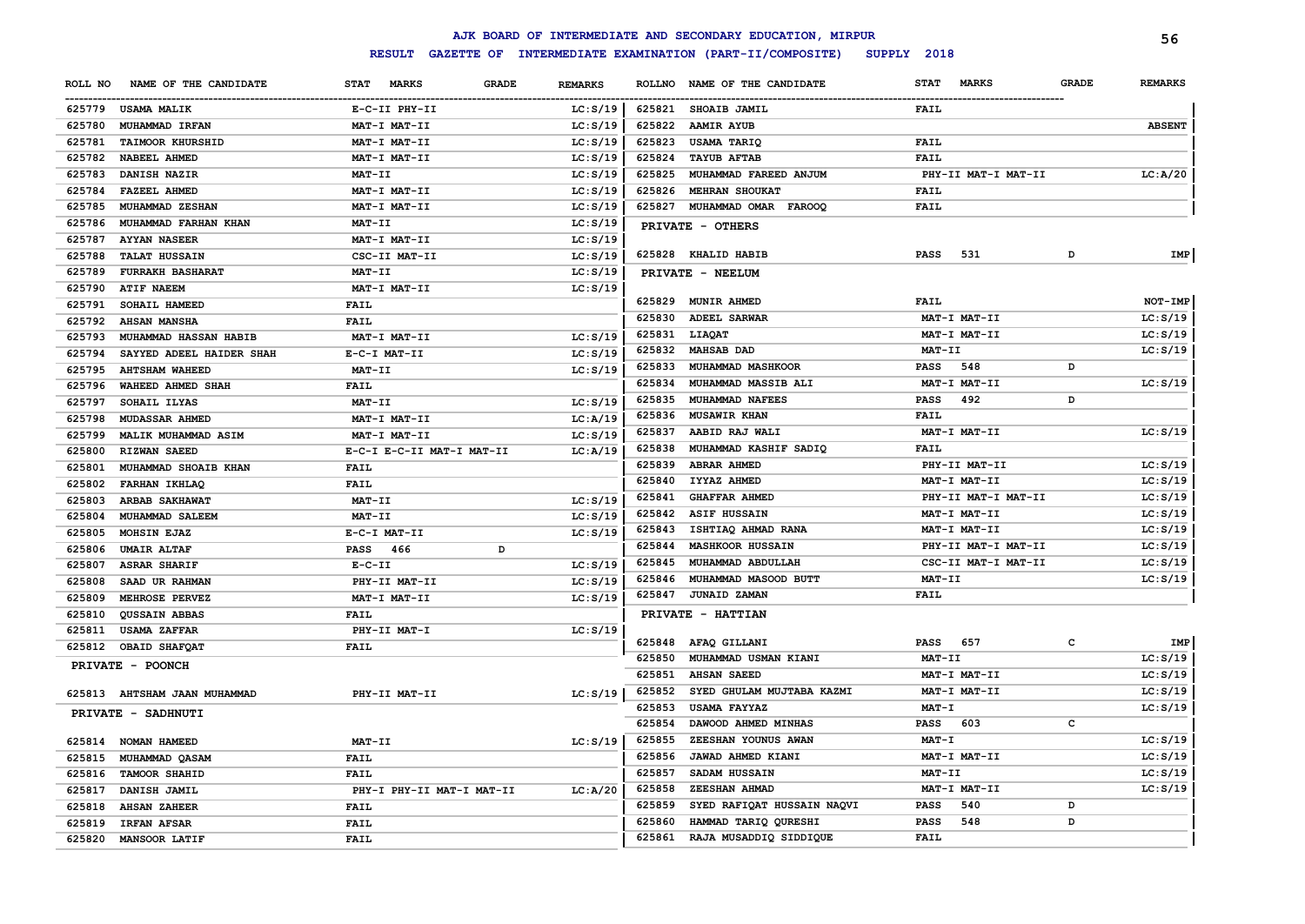|                  |                                              |                            |                           |              |                |                  | AJK BOARD OF INTERMEDIATE AND SECONDARY EDUCATION, MIRPUR                  |                         |                     |              | 57             |
|------------------|----------------------------------------------|----------------------------|---------------------------|--------------|----------------|------------------|----------------------------------------------------------------------------|-------------------------|---------------------|--------------|----------------|
|                  |                                              |                            | <b>RESULT</b>             |              |                |                  | GAZETTE OF INTERMEDIATE EXAMINATION (PART-II/COMPOSITE)<br>SUPPLY 2018     |                         |                     |              |                |
| ROLL NO          | NAME OF THE CANDIDATE                        | <b>STAT</b>                | <b>MARKS</b>              | <b>GRADE</b> | <b>REMARKS</b> |                  | ROLLNO NAME OF THE CANDIDATE                                               | <b>STAT</b>             | <b>MARKS</b>        | <b>GRADE</b> | <b>REMARKS</b> |
|                  | 625862 WAQAS FAREED KIANI                    | PASS                       | 496                       | D            |                |                  | PRIVATE - MIRPUR                                                           |                         |                     |              |                |
| 625863           | MUNEEB UL HASSAN AWAN                        |                            | MAT-I MAT-II              |              | LC: S/19       |                  |                                                                            |                         |                     |              |                |
|                  | PRIVATE - MUZAFFARABAD                       |                            |                           |              |                |                  | 625900 MUHAMMAD WAHAB CHOUDARY                                             | PASS                    | 525                 | D            |                |
|                  |                                              |                            |                           |              |                |                  | PRIVATE - BHIMBER                                                          |                         |                     |              |                |
|                  | 625864 UMIR ALI AWAN                         | <b>PASS</b>                | 601                       | C            |                |                  |                                                                            |                         |                     |              |                |
|                  | PRIVATE - HATTIAN                            |                            |                           |              |                |                  | 625902 USAMA SABAR                                                         |                         | E-C-II MAT-I MAT-II |              | LC: S/19       |
|                  | 625865 NAQASH AHMAD MUGHAL                   |                            | PHY-II MAT-I MAT-II       |              | LC: S/19       |                  | PRIVATE - HAVELI                                                           |                         |                     |              |                |
| 625866           | ISHTIAQ AHMAD                                |                            | PHY-I PHY-II MAT-I MAT-II |              | LC: S/19       |                  | 625904 SYED TALAL AHMAD                                                    | <b>R-LATER</b>          |                     |              |                |
| 625867           | SYED JAWAD AHMED GILLANI                     |                            | MAT-I MAT-II              |              | LC: S/19       |                  |                                                                            |                         |                     |              |                |
| 625868           | ZOHAIB NAZEER                                |                            | PHY-II MAT-I MAT-II       |              | LC: S/19       |                  | MUHAMMAD MUNIR AWAN GIRLS DEGREE COLLEGE HATTIAN<br>DOPATTA, MUZAFFARABAD. |                         |                     |              |                |
| 625869           | KHAWAJA DAOUD KHURSHID                       | PASS                       | 560                       | с            |                |                  | 630001 RIMSHA BIBI                                                         | <b>FAIL</b>             |                     |              |                |
| 625870           | <b>NASIR HUSSAIN SHAH</b>                    |                            | PHY-I PHY-II MAT-I MAT-II |              | LC: S/19       |                  | 630002 FAREEDA BIBI                                                        | <b>FAIL</b>             |                     |              |                |
| 625871           | <b>ANIS KIANI</b>                            |                            | PHY-I MAT-I MAT-II        |              | LC: S/19       |                  | GOVT GIRLS COLLEGE, MIRPUR.                                                |                         |                     |              |                |
|                  | PRIVATE - HAVELI                             |                            |                           |              |                |                  |                                                                            |                         |                     |              |                |
|                  |                                              |                            |                           |              |                |                  | 630003 ATTIYA KOUSAR                                                       | <b>FAIL</b>             |                     |              |                |
| 625872           | SYED SHAYAN UL HASSAN GILANI                 | <b>PASS</b>                | 715                       | $\mathbf{B}$ | IMP            |                  | GOVT. GIRLS DEGREE COLLEGE TRARKHAL SADHNUTI.                              |                         |                     |              |                |
| 625873           | SAYYED SHABIH-UL-HUSSAN BUKHARI              | <b>PASS</b>                | 618                       | c            |                |                  |                                                                            |                         |                     |              |                |
| 625874           | SYED TAMIZ UD DIN GILLANI                    | <b>PASS</b>                | 555                       | c            |                |                  | 630004 AQSA KHALIL                                                         | <b>PASS</b>             | 614                 | $\mathbf{C}$ |                |
| 625875           | AMAR SHAKEEL KHAN                            | <b>PASS</b>                | 525                       | D            |                |                  | PRIVATE - MUZAFFARABAD                                                     |                         |                     |              |                |
| 625876           | <b>WAHEED AHMED</b>                          | <b>PASS</b>                | 573                       | $\mathbf{C}$ |                | 630005           | <b>PARVEEN</b>                                                             | <b>PASS</b>             | 462                 | D            | NOT-IMP        |
| 625877           | MUHAMMAD RAHEEL                              | <b>PASS</b>                | 639                       | $\mathbf{C}$ |                |                  | 630006 AMMARA ISHAQ                                                        | <b>PASS</b>             | 662                 | B            | IMP            |
| 625878           | SYED HAMID ALI BUKHARI                       | <b>PASS</b>                | 583                       | $\mathbf{C}$ |                | 630007           | <b>MAHNOOR ZAFFAR</b>                                                      | <b>FAIL</b>             |                     |              | NOT-IMP        |
| 625879           | <b>RASHID FAREED</b>                         | PASS                       | 496                       | D            |                | 630008           | NADIA BATOOL                                                               | <b>FAIL</b>             |                     |              |                |
| 625880           | SAYYAB KHALID                                | PASS                       | 570                       | $\mathbf{C}$ |                | 630009           | AMBER BIBI                                                                 | <b>PASS</b>             | 609                 | c            |                |
| 625881           | INAM UL HAQ                                  | <b>PASS</b>                | 599                       | $\mathbf{C}$ |                | 630010           | <b>SUMAIRA MURSALEEN</b>                                                   | <b>FAIL</b>             |                     |              |                |
| 625882           | MUHAMMAD IRSHAD                              | PASS                       | 543                       | D            |                |                  | 630011 KOMAL ISHAQ                                                         |                         | $E-C-I$ $E-C-II$    |              | LC: S/19       |
| 625883           | <b>FAISAL HAMEED</b>                         | <b>PASS</b>                | 593                       | $\mathbf{C}$ |                |                  | PRIVATE - HATTIAN                                                          |                         |                     |              |                |
| 625884           | SYED ABRAR HUSSAIN GILLANI<br>MUHAMMAD AWAIS | PASS                       | 549                       | D            |                |                  |                                                                            |                         |                     |              |                |
| 625885<br>625886 | ASAD ALI                                     | <b>FAIL</b><br><b>PASS</b> | 539                       | D            |                |                  | 630012 AALIA NAZIR AWAN                                                    | <b>PASS</b>             | 407                 | E            |                |
| 625887           | MOHSAN ALI                                   | PASS                       | 553                       | c            |                |                  | PRIVATE - MUZAFFARABAD                                                     |                         |                     |              |                |
| 625888           | <b>MUDDSAR SHABIR</b>                        | PASS                       | 553                       | c            |                |                  |                                                                            |                         |                     |              |                |
| 625889           | SYED MOHSAN ALI BUKHARI                      | PASS                       | 553                       | c            |                |                  | 630013 MISBAH BIBI                                                         |                         | $E-C-I$ $E-C-II$    |              | LC: S/19       |
| 625890           | <b>MOHSIN HAYAT</b>                          | PASS                       | 509                       | D            |                |                  | 630014 SAMIYA SADIQUE                                                      | <b>PASS</b>             | 715                 | в            |                |
| 625891           | MUHAMMAD SAGHIR                              | <b>PASS</b>                | 565                       | c            |                | 630015           | <b>MARIA HANIF</b>                                                         | <b>PASS</b>             | 481                 | D            |                |
| 625892           | QAISAR NASEER                                | <b>PASS</b>                | 611                       | c            |                | 630016           | IQRA MEHMOOD                                                               | <b>PASS</b>             | 640                 | c            |                |
| 625893           | MUHAMMAD NAEEM                               | <b>PASS</b>                | 558                       | c            |                | 630017           | <b>SHAMSA HANEEF</b>                                                       | <b>PASS</b>             | 585                 | C            |                |
| 625894           | <b>AJAZ HANIF</b>                            | <b>FAIL</b>                |                           |              |                | 630018           | MOMINA USMANI                                                              | <b>PASS</b>             | 556                 | $\mathbf{C}$ |                |
| 625895           | MUHAMAMD AZKAR KHAN                          |                            |                           |              | <b>ABSENT</b>  | 630019           | SYEDA HAFSA SHABIR NAQVI                                                   | <b>PASS</b>             | 695                 | в            |                |
|                  | PRIVATE - MUZAFFARABAD                       |                            |                           |              |                | 630020           | SANA BIBI                                                                  | <b>PASS</b>             | 595                 | $\mathbf{C}$ |                |
|                  |                                              |                            |                           |              |                | 630021<br>630022 | KINZA SHAKOOR                                                              | <b>PASS</b><br>$E-C-II$ | 646                 | $\mathbf{C}$ | LC: S/19       |
| 625897           | MUZAMMIL HAFEEZ                              |                            | PHY-I PHY-II              |              | LC: S/19       | 630023           | <b>RIFAT MUSTAFA</b><br><b>AWEEN RASHEED</b>                               | <b>PASS</b>             | 655                 | c            |                |
|                  | PRIVATE - SADHNUTI                           |                            |                           |              |                | 630024           | SHAHEEN IRSHAD                                                             | <b>PASS</b>             | 586                 | C            |                |
|                  |                                              |                            |                           |              |                | 630025           | SALMA BUKHARI                                                              |                         | $E-C-I$ $E-C-II$    |              | LC: S/19       |
|                  | 625898 HASNAIN BABAR                         | <b>PASS</b>                | 505                       | D            | <b>IMP</b>     |                  |                                                                            |                         |                     |              |                |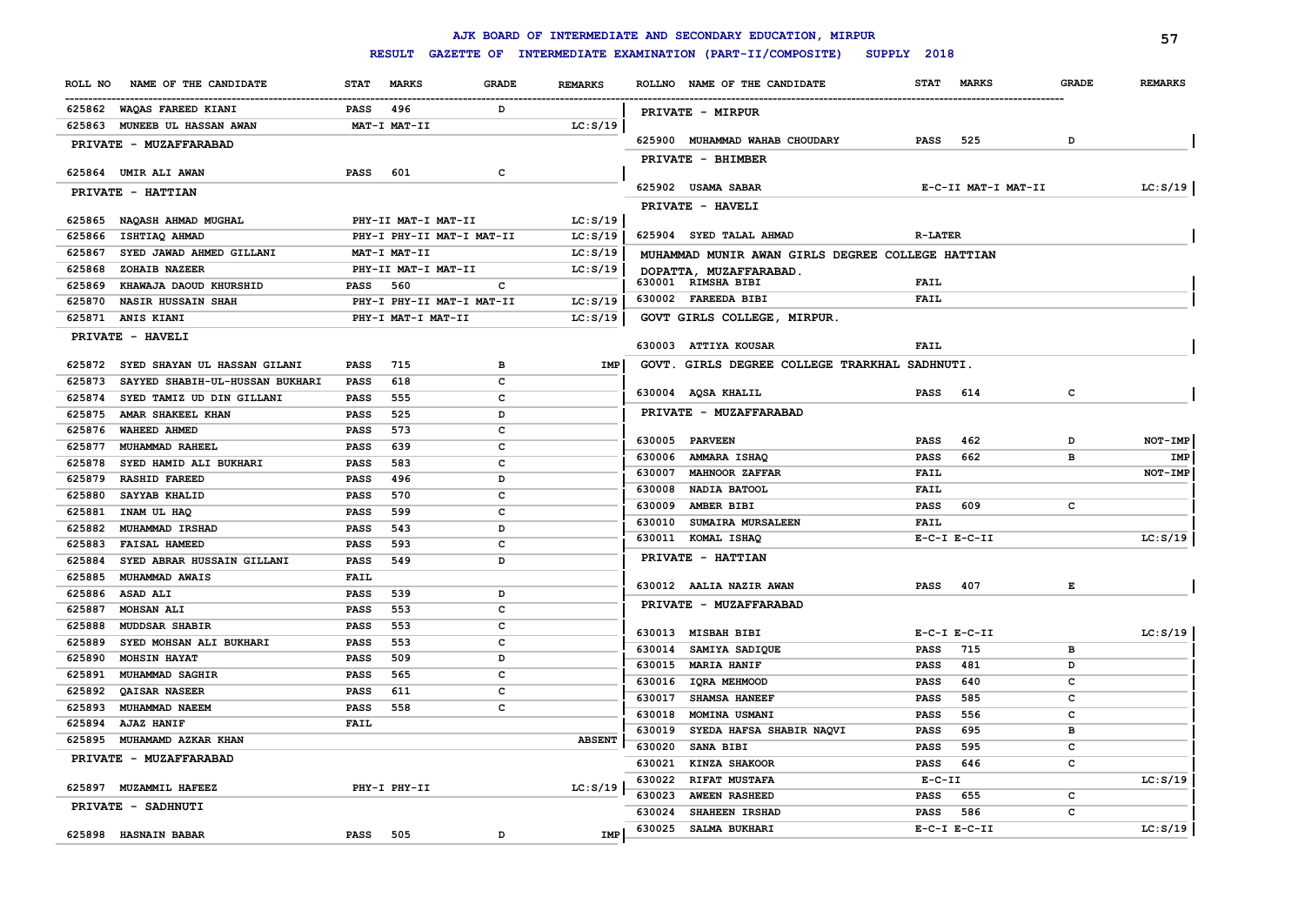|                                  |                             |              |                |               | AJK BOARD OF INTERMEDIATE AND SECONDARY EDUCATION, MIRPUR |                             |              | 58             |
|----------------------------------|-----------------------------|--------------|----------------|---------------|-----------------------------------------------------------|-----------------------------|--------------|----------------|
|                                  | <b>RESULT</b>               |              |                |               | GAZETTE OF INTERMEDIATE EXAMINATION (PART-II/COMPOSITE)   | SUPPLY 2018                 |              |                |
| NAME OF THE CANDIDATE<br>ROLL NO | <b>STAT</b><br><b>MARKS</b> | <b>GRADE</b> | <b>REMARKS</b> | <b>ROLLNO</b> | NAME OF THE CANDIDATE                                     | <b>STAT</b><br><b>MARKS</b> | <b>GRADE</b> | <b>REMARKS</b> |
| 630026 MASHAL QAYYUM             | 604<br><b>PASS</b>          | $\mathbf{C}$ |                |               | 630058 SAMIYA KHATOON                                     | $E- C- II$                  |              | LC: S/19       |
| 630027<br><b>ATIYA NASEER</b>    | 584<br><b>PASS</b>          | $\mathbf c$  |                |               | PRIVATE - MUZAFFARABAD                                    |                             |              |                |
| 630028<br><b>FAIZA GUL</b>       | E-C-I E-C-II I-H-II         |              | LC: S/19       |               |                                                           |                             |              |                |
| 630029<br><b>UROOJ AKHTAR</b>    | 627<br><b>PASS</b>          | c            |                |               | 630059 ISHRAT BI BI                                       | FAIL                        |              |                |
| 630030<br><b>MUQADAS IDREES</b>  | 673<br><b>PASS</b>          | в            |                | 630060        | <b>ASIA SHAFI</b>                                         | FAIL                        |              |                |
| 630031<br><b>MARIA NASIR</b>     | 575<br><b>PASS</b>          | c            |                | 630061        | NADIA AHMED                                               | $E-C-II$                    |              | LC: S/19       |
| 630032<br><b>SHAMSA KANWAL</b>   | 519<br><b>PASS</b>          | D            |                | 630062        | <b>UZMA KHURSHEED</b>                                     | <b>FAIL</b>                 |              |                |
| PRIVATE - HAVELI                 |                             |              |                | 630063        | <b>ANITA MEHMOOD</b>                                      | <b>FAIL</b>                 |              |                |
|                                  |                             |              |                | 630064        | MANAZA MUSTAFA QURESHI                                    | $E-C-I$ $E-C-II$            |              | LC: S/19       |
| 630033 SEHROSH AFSAR NAZIR       | <b>PASS</b><br>452          | D            |                | 630065        | <b>NAZISH BIBI</b>                                        | $E-C-I$ $E-C-II$            |              | LC: S/19       |
| PRIVATE - MUZAFFARABAD           |                             |              |                | 630066        | MUQADDAS FAYYAZ                                           | 653<br>PASS                 | c            |                |
|                                  |                             |              |                | 630067        | SYEDA SABA BIBI                                           | $E-C-II$                    |              | LC: S/19       |
| 630034 FOUZIA SHAHEEN            | FAIL                        |              |                | 630068        | FARYAL                                                    | 485<br><b>PASS</b>          | D            |                |
| 630035<br><b>UZMA BIBI</b>       | $E-C-I$ $E-C-II$            |              | LC: S/19       | 630069        | FIZA ZAHEER                                               | 569<br><b>PASS</b>          | $\mathbf{C}$ |                |
| SYEDA ANAA FATIMA<br>630036      | $E-C-I$ $E-C-II$            |              | LC: S/19       |               | 630070 SAMAN RAFIQUE                                      | $E - C - I$                 |              | LC: S/19       |
| 630037<br>SHAZINA BIBI           | $E-C-I$ $E-C-II$            |              | LC: S/19       |               | PRIVATE - HATTIAN                                         |                             |              |                |
| 630038<br>MOMNA KAZMI            | E-C-I E-C-II I-H-II         |              | LC: A/19       |               |                                                           |                             |              |                |
| 630039<br><b>SHANZA KHAN</b>     | <b>PASS</b><br>579          | c            |                |               | 630071 HUMAIRA AWAN                                       | $E-C-I$ $E-C-II$            |              | LC: S/19       |
| 630040<br>SAWERA SAHEED          | $E-C-I$ $E-C-II$            |              | LC: S/19       |               | PRIVATE - MUZAFFARABAD                                    |                             |              |                |
| 630041<br><b>BUSHRA KANWAL</b>   | 662<br>PASS                 | в            |                |               |                                                           |                             |              |                |
| 630042<br>SHABNAM BIBI           | <b>FAIL</b>                 |              |                |               | 630072 ASIMA RASHEED                                      | <b>PASS</b><br>560          | c            |                |
| 630043<br>KHIZRA BATOOL          | PASS<br>541                 | D            |                | 630073        | PERVEEN BIBI                                              | $I-H-II$                    |              | LC: S/19       |
| 630044<br><b>ASMA SABAR</b>      | $E- C- II$                  |              | LC: S/19       | 630074        | SHABNUM BIBI                                              | $E-C-I$ $E-C-II$            |              | LC: S/19       |
| 630045<br><b>ASIMA SOHAIL</b>    | $E-C-I$ $E-C-II$            |              | LC: S/19       | 630075        | MUQADAS MAQBOOL                                           | 664<br><b>PASS</b>          | в            |                |
| 630046<br>MURIAM ARIF            | <b>PASS</b><br>468          | D            |                | 630076        | SIDRA SAJJAD                                              | $E-C-I$ $E-C-II$            |              | LC: S/19       |
| 630047<br><b>AROOSA ABRAR</b>    | <b>PASS</b><br>501          | D            |                | 630077        | SHUMAILA BIBI                                             | $E-C-I$ $E-C-II$            |              | LC: S/19       |
| MARIA KABEER AHMED<br>630048     | $E-C-II$                    |              | LC: S/19       | 630078        | <b>JAWERIA BIBI</b>                                       | $E-C-I$ $E-C-II$            |              | LC: S/19       |
| 630049<br>RUKHSANA BASHIR AWAN   | $E-C-I$ $E-C-II$            |              | LC: S/19       | 630079        | MADEHA KIANE                                              | $E-C-I$ $E-C-II$            |              | LC: S/19       |
| PRIVATE - HATTIAN                |                             |              |                | 630080        | IQRA AKRAM                                                | $E-C-I$ $E-C-II$            |              | LC: S/19       |
|                                  |                             |              |                | 630081        | <b>NOSHEEN AKBAR</b>                                      | $H-P-TI$                    |              | LC: S/19       |
| 630050 SHABEENA BIBI             | $E-C-I$ $E-C-II$            |              | LC: S/19       | 630082        | HAJRA MASHOOD                                             | $E-C-I$ $E-C-II$            |              | LC: S/19       |
| PRIVATE - MUZAFFARABAD           |                             |              |                | 630083        | HAREEM ABBASI                                             | $E-C-I$ $E-C-II$            |              | LC: S/19       |
|                                  |                             |              |                | 630084        | <b>JAVARIA MURTAZA</b>                                    | 663<br><b>PASS</b>          | в            |                |
| 630051<br><b>SHAILA BIBI</b>     | FAIL                        |              |                | 630085        | MEHRASH SIDDIQUE                                          | <b>FAIL</b>                 |              |                |
| 630052 ALVEENA RAFIQUE           | E-C-I E-C-II PST            |              | LC: S/19       | 630086        | SADAF BIBI                                                | $E-C-II$                    |              | LC: S/19       |
| 630053 AQSA RAFIQUE              | <b>FAIL</b>                 |              |                | 630087        | <b>TASLEEM YOUSUF</b>                                     | $E- C- II$                  |              | LC: S/19       |
| PRIVATE - NEELUM                 |                             |              |                | 630088        | SAIQA ALI                                                 | E-C-II I-H-II               |              | LC: S/19       |
|                                  |                             |              |                | 630089        | <b>ULFAT REHMAN</b>                                       | $E-C-I$ $E-C-II$            |              | LC: S/19       |
| 630054 NASREEN                   | $E-C-II$                    |              | LC: S/19       | 630090        | SHABNUM ROSHAN                                            | $E-C-I$ $E-C-II$            |              | LC: S/19       |
| PRIVATE - MUZAFFARABAD           |                             |              |                | 630091        | KIRN BIBI                                                 | $E-C-I$ $E-C-II$            |              | LC: S/19       |
|                                  |                             |              |                | 630092        | HAJRA RAZAQ                                               | $E- C- II$                  |              | LC: S/19       |
| 630055<br>INZA BI BI             | <b>FAIL</b>                 |              |                | 630093        | SAIQA MAQBOOL                                             | $E - C - II$                |              | LC: S/19       |
| KIRAN KHURSHEED<br>630056        | $E-C-II$                    |              | LC: S/19       | 630094        | <b>NAILA BIBI</b>                                         | 549<br><b>PASS</b>          | D            |                |
| 630057 ALIA NASEER               | <b>PASS</b><br>644          | $\mathbf c$  |                | 630095        | SADIA IMRAN                                               | $E-C-II$                    |              | LC: S/19       |
| PRIVATE - POONCH                 |                             |              |                | 630096        | KHANWAL RAFEEQ                                            | Wrong Roll No               |              | <b>RW-FEE</b>  |
|                                  |                             |              |                | 630097        | <b>RABIA IMRAN</b>                                        | E-C-II CIV-II               |              | LC: S/19       |
|                                  |                             |              |                |               |                                                           |                             |              |                |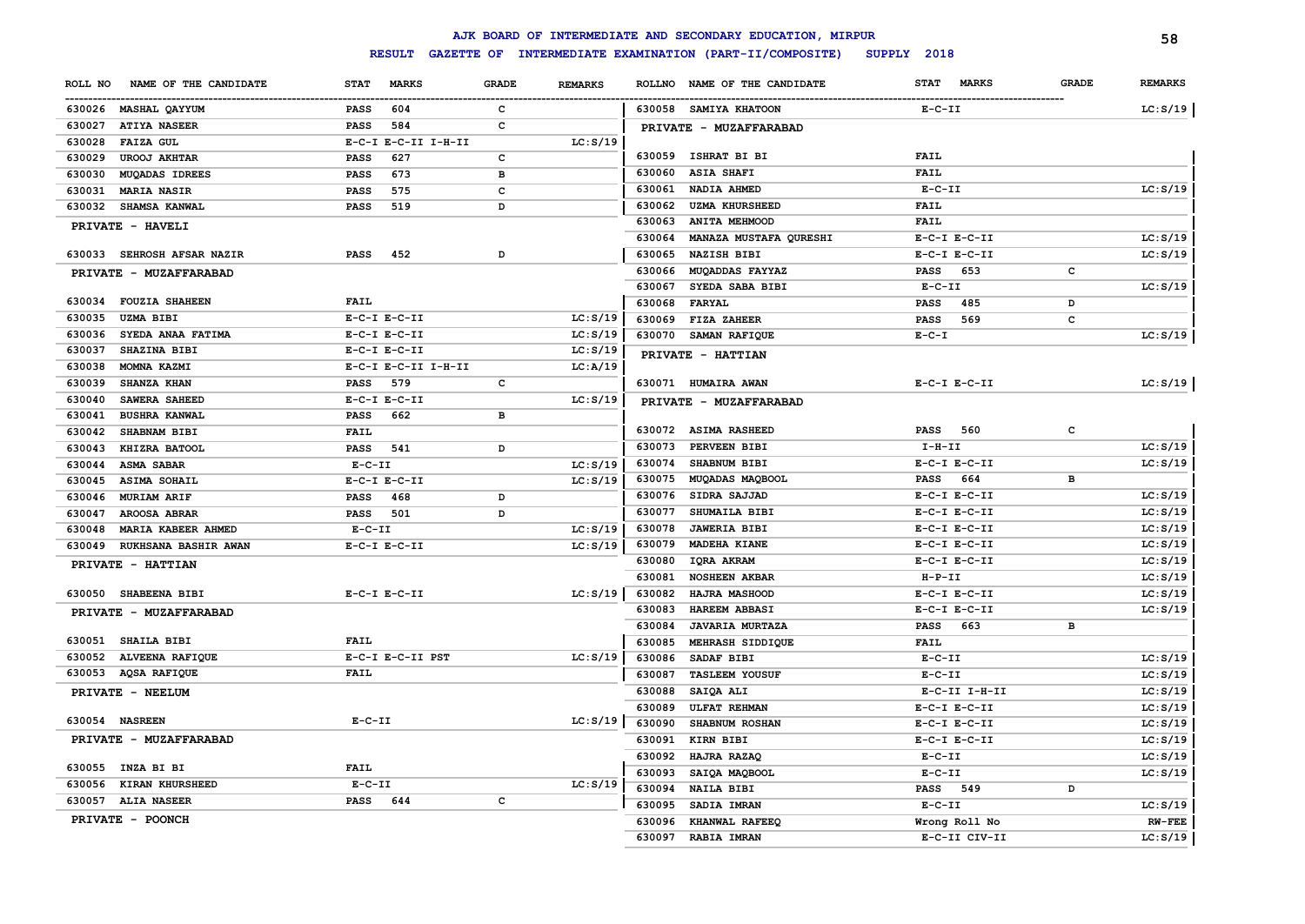|         |                                   |                             |                                |          |               | AJK BOARD OF INTERMEDIATE AND SECONDARY EDUCATION, MIRPUR |                             |                                                                                                | 59             |
|---------|-----------------------------------|-----------------------------|--------------------------------|----------|---------------|-----------------------------------------------------------|-----------------------------|------------------------------------------------------------------------------------------------|----------------|
|         |                                   | <b>RESULT</b>               |                                |          |               | GAZETTE OF INTERMEDIATE EXAMINATION (PART-II/COMPOSITE)   | SUPPLY 2018                 |                                                                                                |                |
| ROLL NO | NAME OF THE CANDIDATE             | <b>STAT</b><br><b>MARKS</b> | <b>GRADE</b><br><b>REMARKS</b> |          | <b>ROLLNO</b> | NAME OF THE CANDIDATE                                     | <b>STAT</b><br><b>MARKS</b> | <b>GRADE</b>                                                                                   | <b>REMARKS</b> |
|         | 630098 FARAH MUNIR                | FAIL                        |                                |          |               | 630136 NOSHEEN MUSHTAQ                                    | <b>FAIL</b>                 |                                                                                                |                |
| 630099  | <b>MAMUNA FAREED</b>              | $E-C-II$                    |                                | LC: S/19 | 630137        | <b>SAFIA SAIN</b>                                         | 571<br><b>PASS</b>          | $\mathbf{C}$                                                                                   |                |
|         | 630100 ASSMA BIBI                 | <b>PASS</b><br>480          | D                              |          | 630138        | <b>AYESHA RIYAZ</b>                                       | E-C-I E-C-II PST            |                                                                                                | LC: S/19       |
| 630101  | FIZA NAZEER                       | 432<br><b>PASS</b>          | $\mathbf E$                    |          | 630139        | SHAZIA BIBI                                               | $E-C-I$ $E-C-II$            |                                                                                                | LC: S/19       |
|         | 630102 MAIRA NISAR                | $E-C-I$ $E-C-II$            |                                | LC: S/19 | 630140        | <b>UZMA KANWAL</b>                                        | $E-C-II$                    |                                                                                                | LC: S/19       |
| 630103  | IRAM BIBI                         | $E-C-II$                    |                                | LC:A/19  | 630141        | <b>MARYAM JAN</b>                                         | 523<br><b>PASS</b>          | D                                                                                              |                |
|         | 630104 IFRA MUBARAK               | 418<br><b>PASS</b>          | $\mathbf E$                    |          |               | 630142 RAVISH HAFEEZ HASHMI                               | $E-C-I$ $E-C-II$            |                                                                                                | LC: S/19       |
| 630105  | RIZWANA BIBI                      | $E-C-I$ $E-C-II$            |                                | LC: S/19 | 630143        | RIMSHA BIBI                                               | $E-C-I$ $E-C-II$            |                                                                                                | LC: S/19       |
|         | 630106 NIGINA BIBI                | FAIL                        |                                |          | 630144        | <b>ASIMA</b>                                              | 427<br><b>PASS</b>          | $\mathbf{E}% _{t}\left  \mathbf{1}\right\rangle =\mathbf{1}_{t}\left  \mathbf{1}\right\rangle$ |                |
| 630107  | <b>NOREEN BIBI</b>                | 506<br><b>PASS</b>          | D                              |          | 630145        | SANIA SADIQ                                               | $E-C-II$                    |                                                                                                | LC: S/19       |
|         | 630108 RABIA BIBI                 | $E-C-I$ $E-C-II$            |                                | LC: S/19 | 630146        | HADIA SADIQ                                               | $E-C-II$                    |                                                                                                | LC: S/19       |
| 630109  | <b>FOZIA BIBI</b>                 | FAIL                        |                                |          | 630147        | <b>ISHRAT BASHIR</b>                                      | PASS 475                    | D                                                                                              |                |
| 630110  | QURAT UL AIN AFTAB                | 602<br><b>PASS</b>          | c                              |          | 630148        | <b>SHAMIM</b>                                             | $E-C-II$                    |                                                                                                | LC: S/19       |
|         | 630111 SHAHIDA BIBI               | FAIL                        |                                |          | 630149        | MEHREEN SHARIF                                            | $E-C-I$ $E-C-II$            |                                                                                                | LC: S/19       |
|         | PRIVATE - HATTIAN                 |                             |                                |          | 630150        | SAIQA SHAFIQ                                              | $E - C - II$                |                                                                                                | LC: S/19       |
|         |                                   |                             |                                |          |               | 630151 MAJDA HASSAN                                       | FAIL                        |                                                                                                |                |
|         | 630112 MALIK MARIA ARFAN          | 540<br><b>PASS</b>          | D                              |          |               | PRIVATE - NEELUM                                          |                             |                                                                                                |                |
|         | PRIVATE - MUZAFFARABAD            |                             |                                |          |               |                                                           |                             |                                                                                                |                |
|         |                                   |                             |                                |          |               | 630152 FARYAL SHAFFI                                      | $E-C-I$ $E-C-II$            |                                                                                                | LC:A/19        |
|         | 630113 IQRA SHAFIQ                | $E-C-I$ $E-C-II$            |                                | LC: S/19 |               | PRIVATE - MUZAFFARABAD                                    |                             |                                                                                                |                |
|         | 630114 NIGHAT JAVAID              | $E-C-I$ $E-C-II$            | LC: S/19                       |          |               |                                                           |                             |                                                                                                |                |
| 630115  | <b>LARAIB SHAKEEL</b>             | $I-H-II$                    |                                | LC: S/19 |               | 630153 NADRA BIBI                                         | E-C-I E-C-II GEO-II         |                                                                                                | LC: S/19       |
| 630116  | HALEEMA ORANGZEB                  | PASS<br>658                 | c                              |          | 630154        | <b>SAIMA BIBI</b>                                         | 477<br><b>PASS</b>          | D                                                                                              |                |
| 630117  | NIDA RIAZ                         | $E-C-I$                     |                                | LC: S/19 |               | 630155 SIDRA IQBAL                                        | 633<br><b>PASS</b>          | c                                                                                              |                |
| 630118  | <b>MEHWISH RIAZ</b>               | 472<br><b>PASS</b>          | D                              |          |               | 630156 NOREEN BIBI                                        | FAIL                        |                                                                                                |                |
| 630119  | <b>ANDLEEB RAZAQ</b>              | FAIL                        |                                |          |               | 630157 ANEESA AASHIQ                                      | $E-C-I$ $E-C-II$            |                                                                                                | LC: S/19       |
| 630120  | SAEEDA BIBI                       | 416<br><b>PASS</b>          | $\mathbf E$                    |          | 630158        | <b>IQRA ZAFEER</b>                                        | $E-C-I$ $E-C-II$            |                                                                                                | LC: S/19       |
|         | 630121 SAWERA MUGHAL              | <b>PASS</b><br>516          | D                              |          | 630159        | <b>MARIUM BIBI</b>                                        | E-C-I E-C-II CIV-II         |                                                                                                | LC: S/19       |
|         | PRIVATE - OTHERS                  |                             |                                |          | 630160        | MARYAM SIDDIQUE                                           | FAIL                        |                                                                                                |                |
|         |                                   |                             |                                |          | 630161        | <b>RASHIDA NAZIR</b>                                      | E-C-I E-C-II H-P-II         |                                                                                                | LC: S/19       |
|         | 630122 SADIA RAHMAN               | $E-C-I$ $E-C-II$            |                                | LC: S/19 | 630162        | <b>RESHAM JAN</b>                                         | $E-C-I$ $E-C-II$            |                                                                                                | LC: S/19       |
|         | PRIVATE - MUZAFFARABAD            |                             |                                |          | 630163        | <b>FOZIA AZIZ</b>                                         | <b>FAIL</b>                 |                                                                                                |                |
|         |                                   |                             |                                |          | 630164        | <b>AREEJ GUL</b>                                          | E-C-II IST-II               |                                                                                                | LC: S/19       |
|         | 630123 SAIQA QAYYUM               | <b>PASS</b><br>642          | $\mathbf{C}$                   |          | 630165        | <b>ASIFA ASHRAF</b>                                       | $E - C - II$                |                                                                                                | LC: S/19       |
|         | 630124 SANJEEDA BIBI              | <b>FAIL</b>                 |                                |          | 630166        | <b>KIRAN SHAHZADI</b>                                     | 573<br><b>PASS</b>          | c                                                                                              |                |
|         | 630125 SAIQA AZIZ                 | $E-C-II$                    | LC: S/19                       |          | 630167        | SANA SHAFAQAT MUGHAL                                      | $E-C-I$ $E-C-II$            |                                                                                                | LC: S/19       |
|         | 630126 MUNAZZA BIBI               | $E-C-I$ $E-C-II$            | LC: S/19                       |          | 630168        | ASMA QAYYUM                                               | 470<br><b>PASS</b>          | D                                                                                              |                |
|         | 630127 IFRAH RAFIQUE              | $E-C-I$ $E-C-II$            | LC: S/19                       |          | 630169        | <b>SAIRA BIBI</b>                                         | $E-C-I$ $E-C-II$            |                                                                                                | LC: S/19       |
| 630128  | <b>SEHRISH KAYANI</b>             | $E-C-II$                    | LC:A/19                        |          | 630170        | <b>ASIMA RASHEED</b>                                      | $E - C - II$                |                                                                                                | LC: S/19       |
| 630129  | <b>NOREEN ASHRAF</b>              | $E-C-II$                    | LC: S/19                       |          | 630171        | <b>TANZEELA FAROOQ</b>                                    | <b>FAIL</b>                 |                                                                                                |                |
| 630130  | <b>SHAHEEN FATIMA</b>             | $E-C-I$ $E-C-II$            | LC: S/19                       |          | 630172        | <b>SAWIRA MUNEER</b>                                      | <b>FAIL</b>                 |                                                                                                |                |
| 630131  | <b>ZANIAB RAHEEM</b>              | E-C-II IST-II               |                                | LC: S/19 | 630173        | <b>FARZANA NAZEER</b>                                     | $E-C-I$ $E-C-II$            |                                                                                                | LC: S/19       |
|         | 630132 SAFIA NAZ                  | PASS 606                    | c                              |          | 630174        | KOMAL FAROOQ                                              | 583<br><b>PASS</b>          | c                                                                                              |                |
| 630133  | SAFIYA ABDULLAH                   | $E-C-I$ $E-C-II$            | LC: S/19                       |          | 630175        | <b>IRAM ALTAF</b>                                         | $E-C-I$ $E-C-II$            |                                                                                                | LC: S/19       |
|         | 630134 RABIA ARIF                 | $E-C-II$                    | LC: S/19                       |          | 630176        | SAHIBA BIBI                                               | 493<br><b>PASS</b>          | D                                                                                              |                |
|         | 630135 FAHMEEDA KHALIL-UL -RAHMAN | $E-C-I$ $E-C-II$            |                                | LC: S/19 | 630177        | <b>SEHRASH NAZIR</b>                                      | $E - C - II$                |                                                                                                | LC: S/19       |
|         |                                   |                             |                                |          |               |                                                           |                             |                                                                                                |                |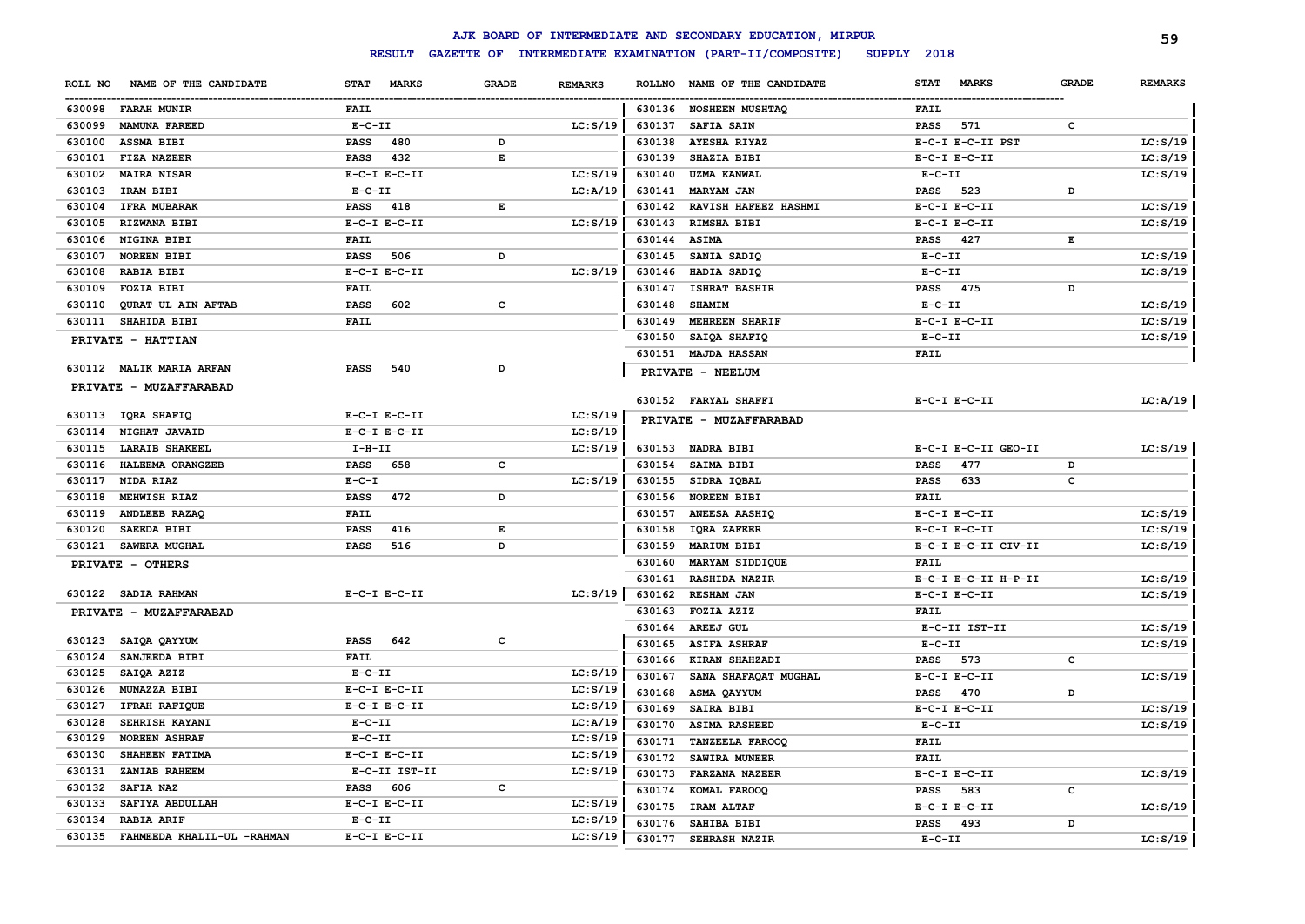|         |                        |                  |                     |              |                |               | AJK BOARD OF INTERMEDIATE AND SECONDARY EDUCATION, MIRPUR |             |                     |              | 60             |
|---------|------------------------|------------------|---------------------|--------------|----------------|---------------|-----------------------------------------------------------|-------------|---------------------|--------------|----------------|
|         |                        |                  | <b>RESULT</b>       |              |                |               | GAZETTE OF INTERMEDIATE EXAMINATION (PART-II/COMPOSITE)   | SUPPLY 2018 |                     |              |                |
| ROLL NO | NAME OF THE CANDIDATE  | <b>STAT</b>      | <b>MARKS</b>        | <b>GRADE</b> | <b>REMARKS</b> | <b>ROLLNO</b> | NAME OF THE CANDIDATE                                     | <b>STAT</b> | <b>MARKS</b>        | <b>GRADE</b> | <b>REMARKS</b> |
|         | 630178 AALIA AMDAD     | <b>PASS</b>      | 640                 | $\mathbf{C}$ |                | 630220        | SHAISTA BIBI                                              |             | $E-C-I$ $E-C-II$    |              | LC: S/19       |
| 630179  | <b>UZMA BIBI</b>       | $E-C-I$ $E-C-II$ |                     |              | LC: S/19       | 630221        | TAYYBA MANZOOR                                            | <b>PASS</b> | 505                 | D            |                |
| 630180  | FARWA ALAF DEEN        | <b>FAIL</b>      |                     |              |                | 630222        | <b>KAMLA EHSAN</b>                                        |             | E-C-II I-H-II       |              | LC: S/19       |
| 630181  | <b>SUGHRA MAROOF</b>   | $E-C-I$ $E-C-II$ |                     |              | LC: S/19       | 630223        | <b>INSHA MUNEER</b>                                       | <b>PASS</b> | 567                 | $\mathbf c$  |                |
| 630182  | ZARMEEN GUL            | $E-C-II$         |                     |              | LC: S/19       | 630224        | <b>MADIHA TANVEER</b>                                     | <b>PASS</b> | 527                 | D            |                |
| 630183  | AMMARA RAFIQUE         | $E-C-II$         |                     |              | LC: S/19       | 630225        | SANIA ZAFAR                                               | <b>PASS</b> | 661                 | в            |                |
| 630184  | <b>NADIA KHURSHEED</b> | $E-C-I$ $E-C-II$ |                     |              | LC: S/19       | 630226        | SYEDA BATOOL BIBI                                         | $E-C-II$    |                     |              | LC: S/19       |
| 630185  | IMTISAL SIDDIQUE       | $E-C-I$ $E-C-II$ |                     |              | LC: S/19       | 630227        | <b>MARIA PARWAIZ</b>                                      | <b>FAIL</b> |                     |              |                |
| 630186  | AMBISH ASHRAF ABBASI   | <b>PASS</b>      | 587                 | $\mathbf c$  |                | 630228        | MUNAZA TARIQ                                              |             | $E-C-I$ $E-C-II$    |              | LC: S/19       |
| 630187  | NEELAM NAZ             | PASS             | 577                 | c            |                | 630229        | ALIA BIBI                                                 | PASS        | 446                 | D            |                |
| 630188  | SADAF MUSTAFA          | $E-C-I$ $E-C-II$ |                     |              | LC: S/19       | 630230        | <b>TEHREEM AFSAR</b>                                      | $E-C-II$    |                     |              | LC: S/19       |
| 630189  | RAHEELA QAYYUM         | <b>PASS</b>      | 640                 | c            |                | 630231        | TUBA SAEED                                                | PASS        | 708                 | в            |                |
| 630190  | <b>JAVARIA AKRAM</b>   | <b>PASS</b>      | 759                 | в            |                | 630232        | SEYEDA AYMA                                               |             | $E-C-I$ $E-C-II$    |              | LC: S/19       |
| 630191  | <b>MISBAH BIBI</b>     | <b>PASS</b>      | 492                 | D            |                | 630233        | <b>TASADAF BIBI</b>                                       | FAIL        |                     |              |                |
| 630192  | ANILA AFZIL            | $E-C-I$ $E-C-II$ |                     |              | LC: S/19       | 630234        | IQRA HAMEED                                               | $E-C-II$    |                     |              | LC: A/19       |
| 630193  | ISMA QAZI              | PASS             | 594                 | c            |                | 630235        | RIMSHA BIBI                                               |             | E-C-I E-C-II U-C-II |              | LC: S/19       |
| 630194  | <b>MARIA SHAHEEN</b>   | $E-C-II$         |                     |              | LC: S/19       | 630236        | <b>FARHAT GULZAR</b>                                      |             | $E-C-I$ $E-C-II$    |              | LC: S/19       |
| 630195  | <b>NEELAM RAFIQUE</b>  | <b>PASS</b>      | 530                 | D            |                | 630237        | SYEDA RABIA KAZMI                                         | PASS        | 434                 | E            |                |
| 630196  | <b>MISHAL ASHRAF</b>   | <b>PASS</b>      | 493                 | D            |                | 630238        | <b>MARIAM NISAR</b>                                       |             | $E-C-I$ $E-C-II$    |              | LC: S/19       |
| 630197  | ROOBIA SURFRAZ         | PASS             | 439                 | Е            |                | 630239        | REHMANA MUGHL MANZOOR                                     | PASS        | 626                 | c            |                |
| 630198  | <b>BUSHRA SHAREEF</b>  | $E-C-II$         |                     |              | LC: S/19       | 630240        | SADIF MUZAFFER                                            | <b>PASS</b> | 525                 | D            |                |
| 630199  | <b>FARHAT FAROOQ</b>   | <b>PASS</b>      | 463                 | D            |                | 630241        | AMBREEN BIBI                                              | PASS        | 490                 | D            |                |
| 630200  | AROOSA RANI            | <b>PASS</b>      | 529                 | D            |                | 630242        | IQRA AYUB                                                 |             | $E-C-I$ $E-C-II$    |              | LC: A/19       |
| 630201  | SHAKEELA MARJAN        | <b>PASS</b>      | 531                 | D            |                | 630243        | SUNDAS AYAZ                                               | PASS        | 636                 | с            |                |
| 630202  | SEHRISH MEHMOOD        | <b>PASS</b>      | 553                 | $\mathbf c$  |                | 630244        | MUNAZZA BIBI                                              | PASS        | 528                 | D            |                |
| 630203  | ISMA QASIM             |                  | E-C-I E-C-II I-H-II |              | LC: S/19       | 630245        | MISBAH PERVAIZ                                            |             | $E-C-I$ $E-C-II$    |              | LC: A/19       |
| 630204  | RABIA SAEED UR REHMAN  | <b>FAIL</b>      |                     |              |                | 630246        | SALIAH FAROOQ                                             | <b>PASS</b> | 394                 | $\mathbf E$  |                |
| 630205  | SHIFFA BIBI            | $E-C-I$ $E-C-II$ |                     |              | LC: S/19       | 630247        | SIDRA RAFIQUE                                             | $E-C-II$    |                     |              | LC: S/19       |
| 630206  | KHAZIRA JAMIL          | <b>PASS</b>      | 621                 | c            |                | 630248        | IRAM AURRANG ZAIB                                         |             | $E-C-I$ $E-C-II$    |              | LC: S/19       |
| 630207  | <b>NASREEN NAZIR</b>   | $E - C - II$     |                     |              | LC: S/19       | 630249        | ZAHEEN YOUSAF                                             | $E-C-II$    |                     |              | LC: S/19       |
| 630208  | ASIMA BIBI             | <b>PASS</b>      | 499                 | D            |                | 630250        | <b>RAIZAH BIBI</b>                                        | <b>FAIL</b> |                     |              |                |
| 630209  | IQRA BASHIR            | <b>PASS</b>      | 515                 | D            |                | 630251        | <b>FARZANA BIBI</b>                                       |             | E-C-I E-C-II CIV-II |              | LC: S/19       |
| 630210  | <b>MARYAM QADEER</b>   | $E-C-I$ $E-C-II$ |                     |              | LC: S/19       | 630252        | <b>NASHAD RASHEED</b>                                     | <b>PASS</b> | 409                 | Е            |                |
|         |                        |                  |                     |              |                | 630253        | AASMA BIBI                                                | <b>PASS</b> | 606                 | c            |                |
|         | PRIVATE - HATTIAN      |                  |                     |              |                | 630254        | FATIMA BIBI                                               | <b>PASS</b> | 447                 | D            |                |
|         | 630211 TAYYABA KANWAL  | <b>PASS</b>      | 438                 | Е            |                | 630255        | MAMOONA BIBI                                              | <b>PASS</b> | 576                 | c            |                |
|         |                        |                  |                     |              |                | 630256        | HAJIRA                                                    | $E-C-II$    |                     |              | LC: S/19       |
|         | PRIVATE - MUZAFFARABAD |                  |                     |              |                | 630257        | IRUM ALTAF                                                | <b>FAIL</b> |                     |              |                |
|         | 630212 MARYAM BIBI     | <b>PASS</b>      | 408                 | E            |                | 630258        | ISHRAT ISHAQ                                              | $E-C-II$    |                     |              | LC: S/19       |
| 630213  | <b>JASERA JAVED</b>    | $E-C-I$ $E-C-II$ |                     |              | LC: S/19       | 630259        | SANANA GULZAR                                             | <b>FAIL</b> |                     |              |                |
| 630214  | <b>ATIKA JAVED</b>     | $E - C - II$     |                     |              | LC: S/19       | 630260        | <b>UNASHA IFTIKHAR</b>                                    | $E-C-II$    |                     |              | LC: S/19       |
| 630215  | IQRA KAZMI             | <b>FAIL</b>      |                     |              |                | 630261        | KHIFSA MOEEN                                              | $E-C-II$    |                     |              |                |
| 630216  | SHUMAILA SHAHEEN       | $E-C-I$ $E-C-II$ |                     |              | LC: S/19       |               |                                                           |             |                     |              | LC: S/19       |
| 630217  | ZOYA SALEEM            | $E - C - I$      |                     |              | LC: S/19       | 630262        | <b>NAHEEDA BIBI</b><br><b>NAZMA FAREED</b>                | <b>PASS</b> | 485<br>583          | D<br>c       |                |
| 630218  | <b>NOREEN BIBI</b>     | <b>PASS</b>      | 526                 | D            |                | 630263        | 630264 MUNEEZA BIBI                                       | <b>PASS</b> | 484                 | <sup>D</sup> |                |
| 630219  | ZAHIDA BIBI            | <b>FAIL</b>      |                     |              |                |               |                                                           | <b>PASS</b> |                     |              |                |
|         |                        |                  |                     |              |                |               |                                                           |             |                     |              |                |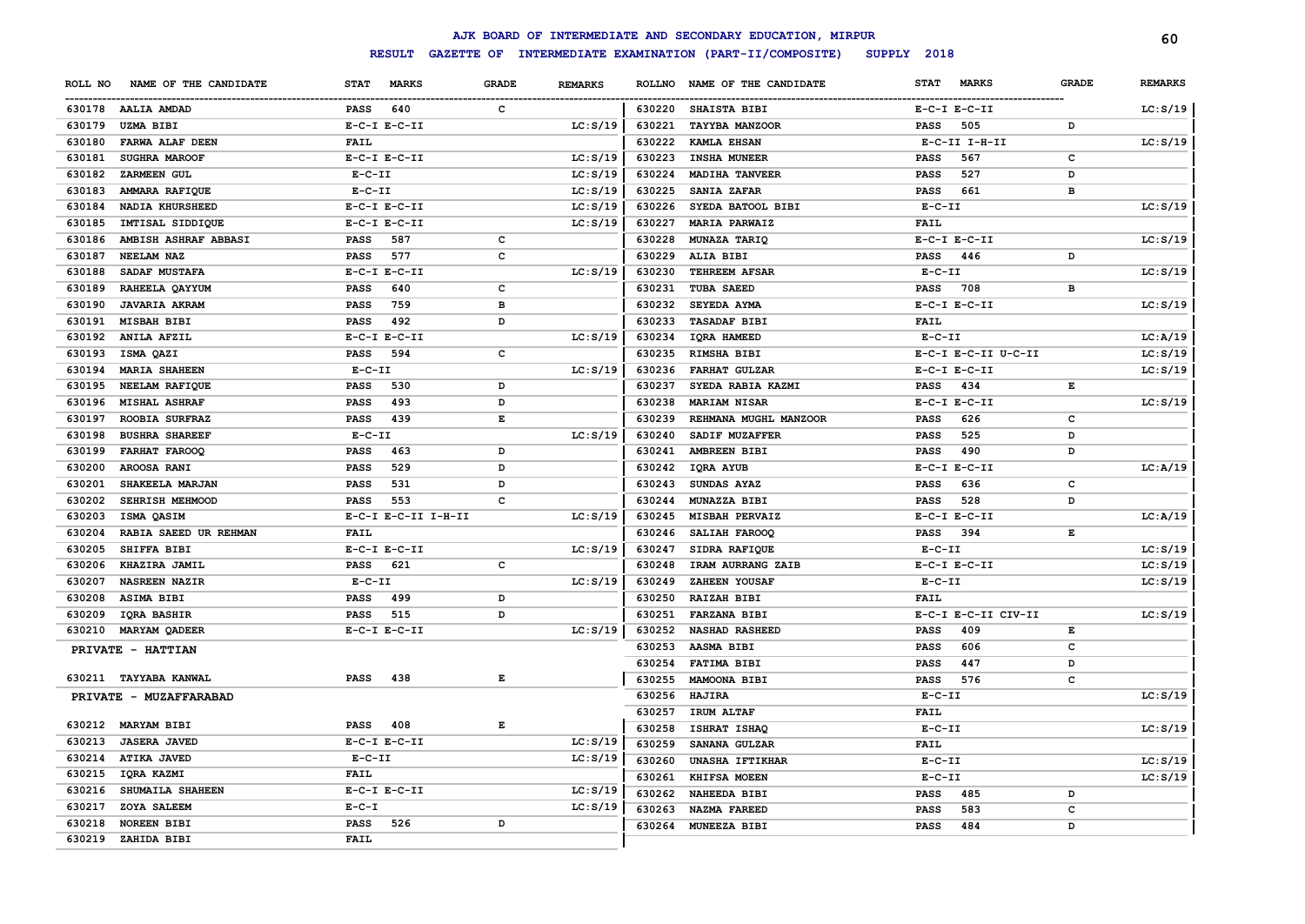|                                  |                  |                     |              |                |               | AJK BOARD OF INTERMEDIATE AND SECONDARY EDUCATION, MIRPUR |                             |              | 61             |
|----------------------------------|------------------|---------------------|--------------|----------------|---------------|-----------------------------------------------------------|-----------------------------|--------------|----------------|
|                                  |                  | <b>RESULT</b>       |              |                |               | GAZETTE OF INTERMEDIATE EXAMINATION (PART-II/COMPOSITE)   | SUPPLY 2018                 |              |                |
| ROLL NO<br>NAME OF THE CANDIDATE | <b>STAT</b>      | <b>MARKS</b>        | <b>GRADE</b> | <b>REMARKS</b> | <b>ROLLNO</b> | NAME OF THE CANDIDATE                                     | <b>STAT</b><br><b>MARKS</b> | <b>GRADE</b> | <b>REMARKS</b> |
| 630265<br><b>KINZA ARIF</b>      | $E-C-I$ $E-C-II$ |                     |              | LC: S/19       | 630307        | SOMIA BADDAR                                              | $E- C- II$                  |              | LC: S/19       |
| 630266<br>MEHWISH UMAR           | E-C-I ECO-I      |                     |              | LC: S/19       | 630308        | <b>SHAMIM ZAREEN</b>                                      | $E-C-I$ $E-C-II$            |              | LC: S/19       |
| 630267<br>KIRAN SHABIR           | <b>PASS</b>      | 447                 | D            |                | 630309        | KIRAN LATIF                                               | <b>FAIL</b>                 |              |                |
| 630268<br><b>TAHIRA ANSAR</b>    | <b>FAIL</b>      |                     |              |                | 630310        | ISHRAT YAQOOB                                             | $E-C-I$ $E-C-II$            |              | LC: S/19       |
| 630269<br>ANEEQA RAFIQ           | <b>PASS</b>      | 508                 | D            |                | 630311        | <b>INSA YASIR</b>                                         | <b>FAIL</b>                 |              |                |
| 630270<br>RABEEHA ZARABULLAH     | <b>PASS</b>      | 641                 | c            |                | 630312        | NASREENA BIBI                                             | $E-C-II$                    |              | LC: S/19       |
| 630271<br>YASMEEN ROSHAN         | FAIL             |                     |              |                | 630313        | ZAHIDA BIBI                                               | <b>FAIL</b>                 |              |                |
| 630272<br><b>TABASIM BIBI</b>    | <b>PASS</b>      | 475                 | D            |                | 630314        | MEHWISH GULAM NABI                                        | $E-C-II$                    |              | LC: S/19       |
| 630273<br>SABA BIBI              | $E - C - II$     |                     |              | LC: S/19       | 630315        | <b>NAILA MUSHRAF</b>                                      | $E-C-I$ $E-C-II$            |              | LC: S/19       |
| 630274<br>SOBIA MASKEEN          | $E-C-I$ $E-C-II$ |                     |              | LC: S/19       | 630316        | SIDRA BIBI                                                | $E-C-I$ $E-C-II$            |              | LC: S/19       |
| 630275<br>BIBI UZMA IQBAL        | PASS             | 510                 | D            |                | 630317        | RAKHEEMA BIBI                                             | 583<br>PASS                 | c            |                |
| 630276<br>EFRA ARSHAD            | $I-H-II$         |                     |              | LC: S/19       | 630318        | SUBRA ZAMAN                                               | FAIL                        |              |                |
| 630277<br><b>FARHANA SAGHIR</b>  | <b>PASS</b>      | 448                 | D            |                | 630319        | KAINAT YASEEN                                             | FAIL                        |              |                |
| 630278<br>AREEBA QAYYUM          | PASS             | 498                 | D            |                | 630320        | SYEDA AMINA NISHAT                                        | E-C-I E-C-II ECO-II         |              | LC: S/19       |
| 630279<br><b>SAIRA BIBI</b>      | $E- C- II$       |                     |              | LC: S/19       | 630321        | RAVISH SHAUKAT                                            | <b>FAIL</b>                 |              |                |
| 630280<br><b>TANZEELA STAR</b>   |                  | E-C-I E-C-II U-C-II |              | LC: S/19       | 630322        | MARIA AZAM                                                | $E-C-I$ $E-C-II$            |              | LC: S/19       |
| 630281<br>SAJIDA BIBI            | $E-C-I$ $E-C-II$ |                     |              | LC: S/19       | 630323        | <b>MARYAM HAROON</b>                                      | $E- C- II$                  |              | LC: S/19       |
| 630282<br>SHAISTA BIBI           | FAIL             |                     |              |                | 630324        | NADIA ALI                                                 | FAIL                        |              |                |
| 630283<br>SNOBAR ANWAR           | $E-C-I$ $E-C-II$ |                     |              | LC: S/19       | 630325        | <b>TAYYBA ZAHOOR</b>                                      | $E- C- II$                  |              | LC: S/19       |
| 630284<br>LUBNA BIBI             | PASS             | 555                 | c            |                | 630326        | SIDRA MUKARAM QURESHI                                     | $E-C-I$ $E-C-II$            |              | LC: S/19       |
| 630285<br>AROOJ ASLAM            | $E-C-II$         |                     |              | LC: S/19       | 630327        | RIDDA GULRAIZ                                             | $E-C-I$ $E-C-II$            |              | LC: S/19       |
| 630286<br>ASIAA QUYOOM           | PASS             | 567                 | $\mathbf c$  |                | 630328        | FOZIA KIANI                                               | $E-C-I$ $E-C-II$            |              | LC: S/19       |
| 630287<br><b>MARYAM BIBI</b>     | PASS             | 477                 | D            |                | 630329        | NADIRA SHAFIQUE AWAN                                      | $E-C-I$ $E-C-II$            |              | LC: S/19       |
| 630288<br>ARZOO SADIQ            | FAIL             |                     |              |                | 630330        | SYEDA AMBER ZAHRA NAQVI                                   | $E-C-II$                    |              | LC: S/19       |
| 630289<br>SAFIA ISHAQ AWAN       |                  | E-C-I E-C-II I-H-II |              | LC: S/19       | 630331        | <b>NAZISH ALI</b>                                         | $E-C-II$                    |              | LC: S/19       |
| 630290<br>RIMSHA ASHIQ           | FAIL             |                     |              |                | 630332        | SYEDA ANAM KAZMI                                          | <b>FAIL</b>                 |              |                |
| 630291<br>IQRA RASHEED           | $E-C-I$ $E-C-II$ |                     |              | LC: S/19       | 630333        | <b>MIDHAT SHABIR</b>                                      | 454<br><b>PASS</b>          | D            |                |
| 630292<br>MAHWISH MAHMOOD        | <b>PASS</b>      | 583                 | c            |                | 630334        | <b>NEHA</b>                                               | $E-C-I$                     |              | LC: S/19       |
| 630293<br><b>GUL AHMED</b>       | $E-C-II$         |                     |              | LC: S/19       | 630335        | NISHA MUNIR                                               | 452<br>PASS                 | D            |                |
| 630294<br>AMINA SAJJAD           | <b>PASS</b>      | 554                 | c            |                | 630336        | KHIZNA BIBI                                               | $E-C-I$ $E-C-II$            |              | LC: S/19       |
| 630295<br>IQRA AZIZ              | <b>FAIL</b>      |                     |              |                | 630337        | <b>ALEESHA</b>                                            | <b>PASS</b><br>468          | D            |                |
| 630296<br><b>SEHR RASHEED</b>    | $E-C-I$ $E-C-II$ |                     |              | LC: S/19       | 630338        | SALKA GHIAS                                               | $E-C-II$                    |              | LC: S/19       |
| 630297<br><b>NOSHEEN SARWAR</b>  | $E-C-II$         |                     |              | LC: S/19       | 630339        | LUBNA BIBI                                                | <b>PASS</b><br>521          | D            |                |
| 630298<br>YASMEEN SARWAR         | $E-C-II$         |                     |              | LC: S/19       | 630340        | SYEDA ATIQA BANO                                          | E-C-I E-C-II I-H-II         |              | LC: S/19       |
| 630299<br>AROOBA HAMEED          | <b>PASS</b>      | 563                 | c            |                | 630341        | KHALIDA BIBI                                              | <b>FAIL</b>                 |              |                |
| 630300<br><b>MUDIA ALTAF</b>     | <b>PASS</b>      | 491                 | D            |                | 630342        | ANEELA MIR ZAMAN                                          | $E-C-I$ $E-C-II$            |              | LC: S/19       |
| 630301<br><b>MARYUM JAVED</b>    | FAIL             |                     |              |                | 630343        | TEHNEYYAT NASAR                                           | $E-C-II$                    |              | LC: S/19       |
| 630302<br>RIMSHA ISHAQ           | PASS             | 424                 | Е            |                | 630344        | SEHRISH HANIF                                             | $Rs.500/-$                  |              | $RW-FEE$       |
| PRIVATE - HATTIAN                |                  |                     |              |                |               | PRIVATE - BAGH                                            |                             |              |                |
| 630303 ISMA BIBI                 | <b>PASS</b>      | 479                 | D            |                |               | 630345 SAJDA BEGUM                                        | 623<br><b>PASS</b>          | $\mathbf c$  |                |
| PRIVATE - MUZAFFARABAD           |                  |                     |              |                |               | PRIVATE - MUZAFFARABAD                                    |                             |              |                |
| 630304<br>SOBIA MANZOOR          |                  | E-C-I E-C-II STS-II |              | LC: S/19       |               | 630346 ANEELA AJAIB                                       | $E-C-II$ I-H-II             |              | LC: S/19       |
| 630305<br><b>TALIA KAINAT</b>    | $E-C-II$         |                     |              | LC: S/19       | 630347        | <b>NABILA HANIF</b>                                       | $E - C - II$                |              | LC: S/19       |
| 630306<br>SIDRA BIBI             | $E-C-I$ $E-C-II$ |                     |              | LC:A/19        | 630348        | KOMAL BIBI                                                | <b>PASS</b><br>528          | D            |                |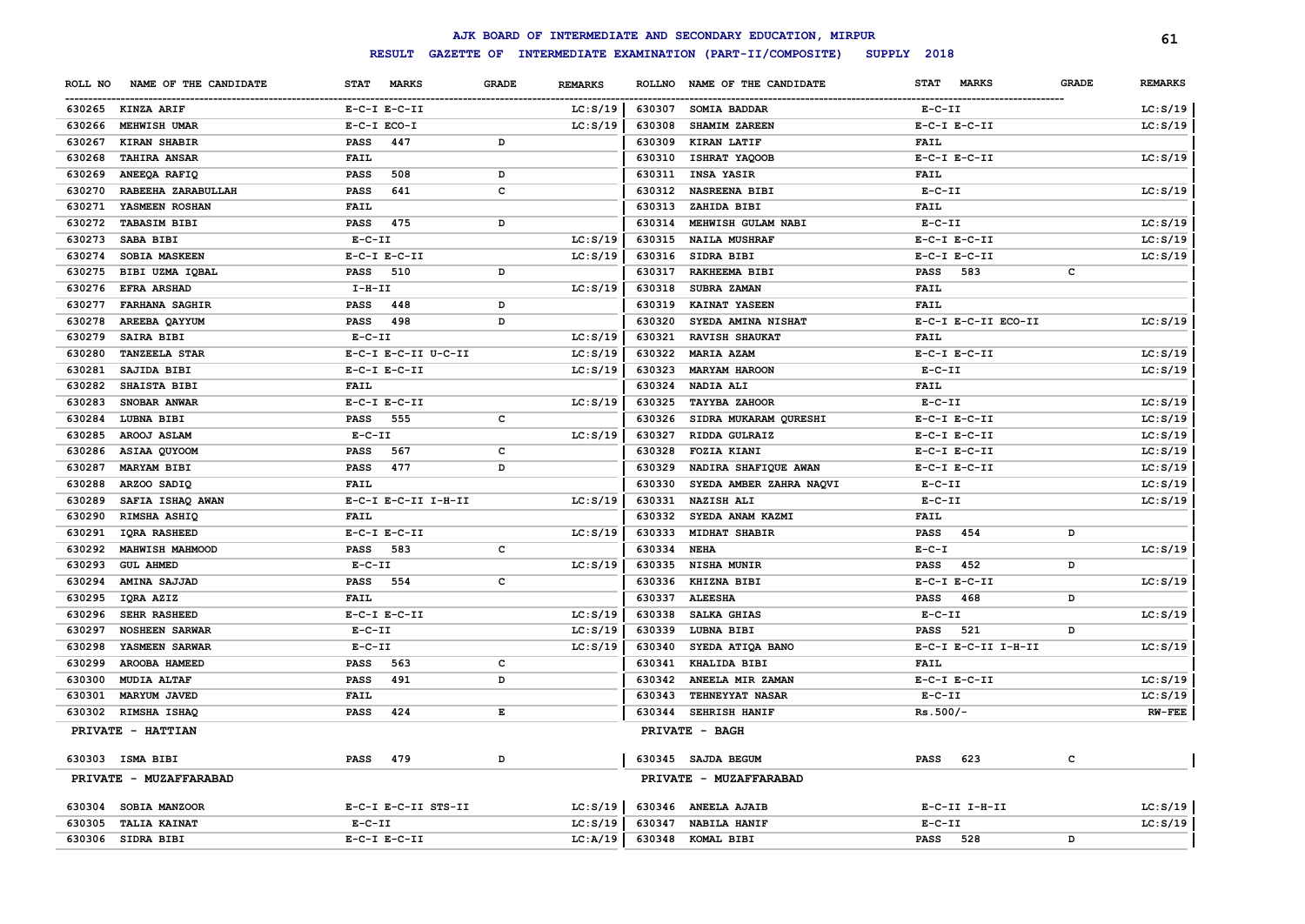|              |                          |                             |                                |                  | AJK BOARD OF INTERMEDIATE AND SECONDARY EDUCATION, MIRPUR |                                   |              | 62             |
|--------------|--------------------------|-----------------------------|--------------------------------|------------------|-----------------------------------------------------------|-----------------------------------|--------------|----------------|
|              |                          | <b>RESULT</b>               |                                |                  | GAZETTE OF INTERMEDIATE EXAMINATION (PART-II/COMPOSITE)   | SUPPLY 2018                       |              |                |
| ROLL NO      | NAME OF THE CANDIDATE    | <b>MARKS</b><br><b>STAT</b> | <b>GRADE</b><br><b>REMARKS</b> | <b>ROLLNO</b>    | NAME OF THE CANDIDATE                                     | <b>MARKS</b><br><b>STAT</b>       | <b>GRADE</b> | <b>REMARKS</b> |
|              | 630349 PARVEEN BANO      | FAIL                        |                                |                  | 630381 ASMA INAYAT                                        | <b>FAIL</b>                       |              |                |
|              | PRIVATE - OTHERS         |                             |                                |                  | PRIVATE - MUZAFFARABAD                                    |                                   |              |                |
|              | 630350 ATIQA RANI        | $E-C-II$                    | LC: S/19                       | 630382           | SANIA SIRAJ                                               | $E - C - II$                      |              | LC: S/19       |
|              | 630351 IQRA NOSHEEN      | $E-C-II$                    | LC: S/19                       | 630383           | SANA SADDIQUE                                             | 487<br><b>PASS</b>                | D            |                |
|              | PRIVATE - MUZAFFARABAD   |                             |                                | 630384           | MOMNA HAMEED                                              | $E-C-I$ $E-C-II$                  |              | LC: S/19       |
|              |                          |                             |                                | 630385           | <b>AMINA MUMTAZ</b>                                       | 455<br>PASS                       | D            |                |
|              | 630352 SUMAIRA BANO      | <b>R-LATER</b>              |                                | 630386           | ZAHIDA NAZIR                                              | 603<br><b>PASS</b>                | с            |                |
| 630353       | <b>ANEEZA BIBI</b>       | $E-C-II$                    | LC: S/19                       | 630387           | SHAZIA YAQOOB                                             | $E-C-I$ $E-C-II$                  |              | LC: S/19       |
| 630354       | QUMAR ZAFAR              | PASS 439                    | E                              | 630388           | SAIRA MIRZAMAN                                            | $E - C - II$                      |              | LC: S/19       |
| 630355       | <b>NAZISH BIBI</b>       | $E-C-II$                    | LC: S/19                       | 630389           | <b>JAWARIA MUSTAFA</b>                                    | <b>FAIL</b>                       |              |                |
|              | 630356 KINZA YOUNAS      | PASS<br>621                 | $\mathbf{C}$                   | 630390           | BAKHTAWAR MEHBOOB                                         | E-C-II I-H-II                     |              | LC: S/19       |
| 630357       | ANUM IRSHAD              | $E-C-I$ $E-C-II$            | LC: S/19                       | 630391           | AMNA SADDIQUE                                             | E-C-I E-C-II PST                  |              | LC: S/19       |
| 630358       | <b>SAVARA MANSHA</b>     | $E-C-I$ $E-C-II$            | LC: S/19                       | 630392           | <b>IQRA RATHER</b>                                        | $E-C-I$ $E-C-II$                  |              | LC: A/19       |
| 630359       | UQBA GHULAM NABI         | <b>FAIL</b>                 |                                | 630393           | SANAM KHAWAJA                                             | E-C-I E-C-II IST-II               |              | LC: S/19       |
| 630360       | <b>FARAH YOUNAS</b>      | $Rs.500/-$                  | <b>RW-FEE</b>                  | 630394           | <b>NAHEED</b>                                             | $E-C-II$                          |              | LC: A/19       |
| 630361       | ROBIA REHMAN             | <b>PASS</b> 495             | D                              | 630395           | SIDRA BIBI                                                | PASS 613                          | c            |                |
| 630362       | SHAKIRA GULZAR           | $Rs.500/-$                  | <b>RW-FEE</b>                  | 630396           | <b>BABARA JAMSHAD</b>                                     | $E-C-I$ $E-C-II$                  |              | LC: S/19       |
| 630363       | INZA BIBI                | <b>PASS</b> 551             | c                              | 630397           | <b>FATEEHA WAHEED</b>                                     | $E - C - II$                      |              | LC: S/19       |
| 630364       | <b>ANITA FAROOQ</b>      | $E-C-II$                    | LC: S/19                       | 630398           | NAYAB YOUNIS                                              | E-C-II U-C-II                     |              | LC: S/19       |
| 630365       | <b>UZMA BIBI</b>         | $E-C-II$                    | LC: S/19                       | 630399           | CHAMAN WAHEED                                             | $E-C-II$                          |              | LC: S/19       |
| 630366 ANITA |                          | E-C-I E-C-II PST            | LC: S/19                       |                  | 630400 ASIA BIBI                                          | $E-C-I$ $E-C-II$                  |              | LC: S/19       |
| 630367       | PARVEEN ASLAM            | 482<br><b>PASS</b>          | D                              |                  | PRIVATE - HATTIAN                                         |                                   |              |                |
| 630368       | <b>TAHIRA GHANI</b>      | <b>FAIL</b>                 |                                |                  |                                                           |                                   |              |                |
| 630369       | <b>AYESHA BIBI</b>       | $E-C-II$                    | LC: S/19                       |                  | 630401 SYEDA ANUM MUKHTAR                                 | $E - C - II$                      |              | LC: S/19       |
| 630370       | <b>SALIHA HUSSAIN</b>    | $Rs.500/-$                  | <b>RW-FEE</b>                  |                  | PRIVATE - BAGH                                            |                                   |              |                |
| 630371       | <b>MAHWISH BANO</b>      | $E-C-II$                    | LC:A/19                        |                  |                                                           |                                   |              |                |
| 630372       | MEENA SHEHZADI           | $E-C-I$ $E-C-II$            | LC: S/19                       |                  | 630402 NIDA KHALID                                        | 515<br>PASS                       | D            |                |
| 630373       | <b>ABIDA KHUSHI</b>      | E-C-II EDU-I EDU-II         | LC: S/19                       |                  | PRIVATE - MUZAFFARABAD                                    |                                   |              |                |
| 630374       | <b>NISHA MIRZAMAN</b>    | $E-C-II$                    | LC: S/19                       | 630403           | <b>SHABEENA SHOUKAT</b>                                   | $E-C-II$                          |              |                |
|              | PRIVATE - HATTIAN        |                             |                                |                  |                                                           |                                   | D            | LC: S/19       |
|              |                          |                             |                                | 630404<br>630405 | <b>KALSOOM BIBI</b><br>IQRA SAJJAD                        | PASS<br>463<br><b>PASS</b><br>596 | c            |                |
|              | 630375 SAIMA BIBI        | <b>PASS</b><br>542          | D                              |                  | 630406 RAFIA AMEEN                                        | $E - C - I$                       |              | LC: S/19       |
|              | PRIVATE - MUZAFFARABAD   |                             |                                |                  | PRIVATE - NEELUM                                          |                                   |              |                |
|              | 630376 MAHJABEEN MUKHTAR | $E-C-II$                    | LC: S/19                       |                  |                                                           |                                   |              |                |
| 630377       | <b>MARIA SHER ZAMAN</b>  | $E-C-II$                    | LC: S/19                       |                  | 630407 IFFAT NASEER                                       | $E- C- II$                        |              | LC:A/19        |
|              | 630378 ISRA SADDIQUE     | PASS 591                    | c                              |                  | PRIVATE - MUZAFFARABAD                                    |                                   |              |                |
|              | PRIVATE - BAGH           |                             |                                |                  |                                                           |                                   |              |                |
|              |                          |                             |                                | 630408           | SADAF BIBI                                                | $E - C - II$                      |              | LC: S/19       |
| 630379       | <b>UROOJ FATIMA</b>      | $E-C-II$                    | LC: S/19                       | 630409           | <b>TAHIRA HAMEED</b>                                      | $E-C-I$ $E-C-II$                  |              | LC: S/19       |
|              | PRIVATE - MUZAFFARABAD   |                             |                                |                  | 630410 LUBNA HAIDER                                       | $E-C-II$                          |              | LC: S/19       |
|              |                          |                             |                                |                  | 630411 KIRAN QADEER                                       | <b>FAIL</b>                       |              |                |
|              | 630380 NAJAF BIBI        | <b>PASS</b><br>527          | D                              |                  | 630412 NADIA SAFEER                                       | $E-C-II$                          |              | LC: S/19       |
|              | PRIVATE - HATTIAN        |                             |                                |                  | PRIVATE - HATTIAN                                         |                                   |              |                |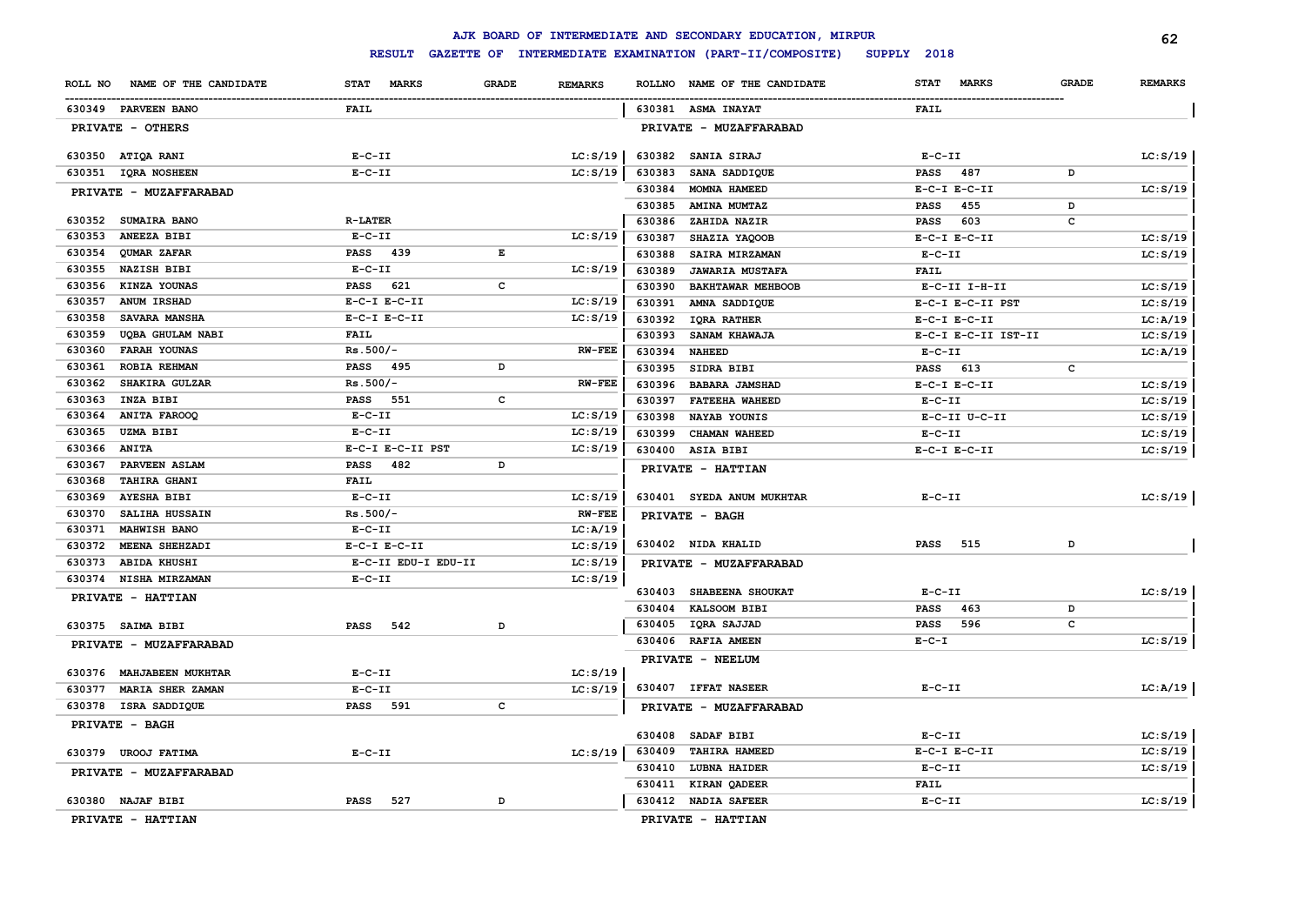|                                  |                                    |                                |               | AJK BOARD OF INTERMEDIATE AND SECONDARY EDUCATION, MIRPUR |                             |              | 63             |
|----------------------------------|------------------------------------|--------------------------------|---------------|-----------------------------------------------------------|-----------------------------|--------------|----------------|
|                                  | <b>RESULT</b><br><b>GAZETTE OF</b> |                                |               | INTERMEDIATE EXAMINATION (PART-II/COMPOSITE)              | SUPPLY 2018                 |              |                |
| NAME OF THE CANDIDATE<br>ROLL NO | <b>STAT</b><br><b>MARKS</b>        | <b>GRADE</b><br><b>REMARKS</b> | <b>ROLLNO</b> | NAME OF THE CANDIDATE                                     | <b>STAT</b><br><b>MARKS</b> | <b>GRADE</b> | <b>REMARKS</b> |
| 630413 SHUGUFTA NOOR             | E-C-II IST-II                      | LC: S/19                       | 630453        | ZAINAB NAZIR                                              | $E- C- II$                  |              | LC: S/19       |
| 630414 SADIA LATIF               | <b>FAIL</b>                        |                                | 630454        | TANZILA BIBI                                              | <b>FAIL</b>                 |              |                |
| PRIVATE - MUZAFFARABAD           |                                    |                                | 630455        | SHAB E NOOR                                               | $E-C-I$ $E-C-II$            |              | LC: A/19       |
|                                  |                                    |                                | 630456        | SOHA ZULFIQAR                                             | E-C-II I-H-II               |              | LC: A/19       |
| 630415 RABBIA KOSAR              | $E - C - II$                       | LC: S/19                       | 630457        | ZAKIA                                                     | $E- C- II$                  |              | LC: S/19       |
| 630416<br><b>SANA NASEER</b>     | <b>PASS</b><br>560                 | C                              | 630458        | <b>RABIA SAHEED</b>                                       | E-C-I E-C-II I-H-II         |              | LC: S/19       |
| PRIVATE - HATTIAN                |                                    |                                | 630459        | SAIQA BIBI                                                | $E- C- II$                  |              | LC: S/19       |
|                                  |                                    |                                | 630460        | <b>FAZEELAT BIBI</b>                                      | $E-C-II$                    |              | LC: A/19       |
| 630417 FAKHARA NOOR              | <b>PASS</b><br>494                 | D                              | 630461        | <b>GULNAZ BIBI</b>                                        | E-C-I E-C-II CIV-I CIV-II   |              | LC: S/19       |
| PRIVATE - MUZAFFARABAD           |                                    |                                | 630462        | AMINA MANZOOR                                             | 536<br><b>PASS</b>          | D            |                |
|                                  |                                    |                                | 630463        | AMNA ISHFAQ                                               | E-C-I E-C-II CIV-I          |              | LC: S/19       |
| 630418<br><b>AQEELA AZAM</b>     | $E - C - II$                       | LC: S/19                       | 630464        | TUBA KHALIL                                               | $E-C-II$                    |              | LC: S/19       |
| 630419<br><b>EIMAN RASHEED</b>   | $E - C - II$                       | LC: S/19                       | 630465        | SYEDA ZAHRA KONAIN                                        | <b>PASS</b><br>479          | D            |                |
| 630420<br>SADIA MANZOOR          | $E - C - II$                       | LC: S/19                       | 630466        | <b>SANA ASHRAF</b>                                        | $E-C-II$                    |              | LC: S/19       |
| 630421<br>ANAM BIBI              | <b>PASS</b><br>417                 | Е                              | 630467        | SOBIA FAROOQ                                              | $E-C-II$                    |              | LC: S/19       |
| 630422<br>SAHRISH BIBI           | <b>FAIL</b>                        |                                | 630468        | AREEJ IMTIAZ                                              | $E-C-II$                    |              | LC: S/19       |
| 630423<br>KAINAT RAHEEM          | <b>PASS</b><br>472                 | D                              | 630469        | <b>TAHIRA KHURSHAID</b>                                   | PASS<br>435                 | Е            |                |
| 630424<br><b>MUNIBA SHABIR</b>   | $Rs.500/-$                         | $RW-FEE$                       | 630470        | MADEEHA IFTIKHAR ABBASI                                   | $E-C-II$                    |              | LC: S/19       |
| 630425<br><b>GUL E NURGIS</b>    | <b>FAIL</b>                        |                                | 630471        | SADIA SULEMAN                                             | <b>PASS</b><br>499          | D            |                |
| 630426<br><b>MUQADAS NAZIR</b>   | PASS 496                           | D                              | 630472        | SABA HAMEED                                               | <b>FAIL</b>                 |              |                |
| 630427<br>SUMAIRA BIBI           | $E-C-II$                           | LC: S/19                       | 630473        | <b>GULFRAZ KOSAR</b>                                      | <b>PASS</b><br>408          | E            |                |
| 630428<br>MUQADDAS JAMIL         | $E - C - II$                       | LC: S/19                       | 630474        | TEHNIAT MAQSOOD                                           | $E-C-I$ $E-C-II$            |              | LC: S/19       |
| 630429<br>SAFEENA BIBI           | $E - C - II$                       | LC: S/19                       | 630475        | SUNDIS ABBASI                                             | $E-C-II$                    |              | LC: S/19       |
| 630430<br>RIMSHA PERVAIZ         | <b>FAIL</b>                        |                                | 630476        | SANA HAMEED                                               | $E-C-I$ $E-C-II$            |              | LC: S/19       |
| 630431<br><b>AZEEMA BIBI</b>     | <b>FAIL</b>                        |                                | 630477        | SUMAIRA ASHRAF                                            | $E-C-II$                    |              | LC: S/19       |
| 630432<br>AZRA AZIZ              | <b>PASS</b><br>451                 | D                              | 630478        | <b>IQRA ASLAM</b>                                         | <b>FAIL</b>                 |              |                |
| 630433<br><b>FARAT BIBI</b>      | $E - C - II$                       | LC: S/19                       | 630479        | SAIMA ABBASI                                              | <b>FAIL</b>                 |              |                |
| 630434<br><b>AFSANA BIBI</b>     | <b>PASS</b><br>468                 | D                              | 630480        | AROOJ MUMBAZ                                              | <b>FAIL</b>                 |              |                |
| 630435<br>SADAF RASHEED          | E-C-I E-C-II U-C-II                | LC: S/19                       | 630481        | HAJIRA BATOOL                                             | $E-C-I$ $E-C-II$            |              | LC: S/19       |
| 630436<br><b>ASIA BASHIR</b>     | E-C-I E-C-II U-C-II                | LC: S/19                       | 630482        | MEHVISH ISHTIAQ                                           | 510<br><b>PASS</b>          | D            |                |
| SUMMIA BIBI<br>630437            | 557<br><b>PASS</b>                 | c                              | 630483        | THANIAT SAFEER                                            | $E- C- II$                  |              | LC: S/19       |
| 630438<br>MAHWISH MAQBOOL        | $E-C-II$                           | LC: S/19                       | 630484        | <b>FAIZA BUKHARI</b>                                      | 696<br><b>PASS</b>          | в            |                |
| RAZIA BANO<br>630439             | $E-C-I$ $E-C-II$                   | LC: S/19                       | 630485        | ALIA SAEED                                                | <b>FAIL</b>                 |              |                |
| 630440<br>SADAF HAMEED           | 480<br>PASS                        | D                              | 630486        | <b>BUSHRA BIBI</b>                                        | $E-C-II$                    |              | LC: S/19       |
| 630441<br>NAJMA BIBI             | <b>FAIL</b>                        |                                | 630487        | SANIA HAMEED                                              | <b>PASS</b><br>476          | D            |                |
| 630442<br><b>MISHAL BASHIR</b>   | $E-C-I$ $E-C-II$                   | LC: S/19                       | 630488        | YASMEEN HANIF                                             | <b>FAIL</b>                 |              |                |
| 630443<br><b>BUSHRA BIBI</b>     | $E-C-I$ $E-C-II$                   | LC: S/19                       | 630489        | IREG KHURSHEED                                            | $E-C-I$ $E-C-II$            |              | LC: S/19       |
| 630444<br>SUNAINA MUGHAL         | <b>FAIL</b>                        |                                | 630490        | NADRA RAFIQUE                                             | $E-C-I$ $E-C-II$            |              | LC: S/19       |
| ANEESA KHURSHID<br>630445        | 571<br><b>PASS</b>                 | c                              | 630491        | MEHNAZ BIBI                                               | $E-C-I$ $E-C-II$            |              | LC: S/19       |
| 630446<br><b>TAYABA NASEER</b>   | <b>PASS</b><br>616                 | с                              | 630492        | JAVARIA MAQBOOL                                           | $E-C-II$                    |              | LC: S/19       |
| 630447<br>ATEEQA NAZIR           | 519<br>PASS                        | D                              | 630493        | <b>MARRIAM RASHID</b>                                     | E-C-II GEO-II               |              | LC: S/19       |
| FAIZIA ALI ASGHAR<br>630448      | $E - C - II$                       | LC: S/19                       | 630494        | ANJUM RAHEEM HASHMI                                       | FAIL                        |              |                |
| MEHNAZ MANZOOR<br>630449         | <b>PASS</b><br>531                 | D                              | 630495        | SAJJIDA BIBI                                              | PASS<br>604                 | c            |                |
| <b>MAHNOOR MUNIR</b><br>630450   | $E - C - II$                       | LC: S/19                       | 630496        | ANEELA NAZIR                                              | $E-C-II$                    |              | LC:A/19        |
| 630451<br><b>MARIA GUL</b>       | PASS<br>595                        | c                              | 630497        | <b>RABIA BIBI</b>                                         | $E-C-II$                    |              | LC: S/19       |
| 630452<br><b>NAIZA KHURSHID</b>  | <b>PASS</b><br>585                 | C                              |               |                                                           |                             |              |                |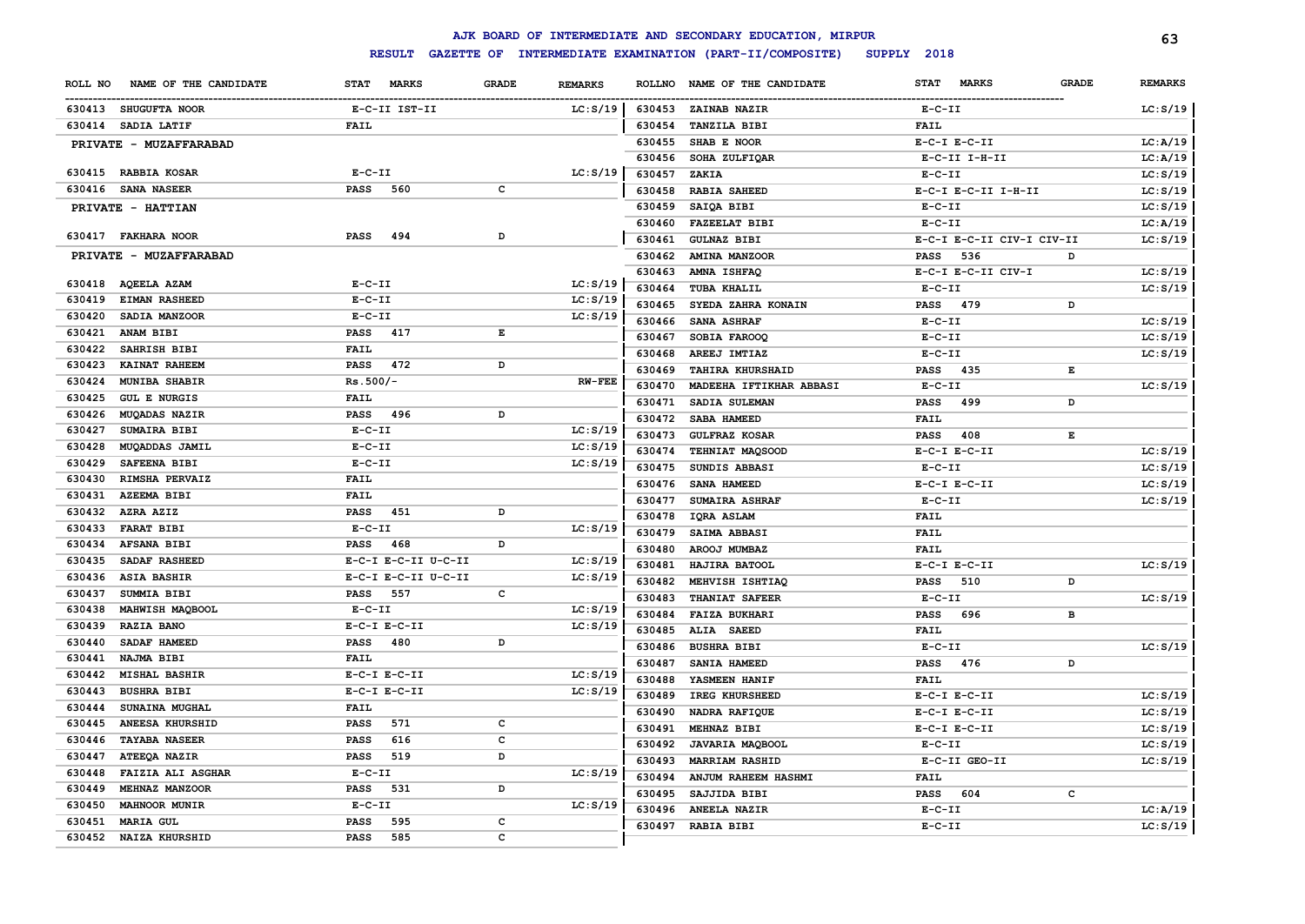|         |                        |             |                  |              |                |               | AJK BOARD OF INTERMEDIATE AND SECONDARY EDUCATION, MIRPUR |              |                           |              | 64             |
|---------|------------------------|-------------|------------------|--------------|----------------|---------------|-----------------------------------------------------------|--------------|---------------------------|--------------|----------------|
|         |                        |             | <b>RESULT</b>    |              |                |               | GAZETTE OF INTERMEDIATE EXAMINATION (PART-II/COMPOSITE)   | SUPPLY 2018  |                           |              |                |
| ROLL NO | NAME OF THE CANDIDATE  | <b>STAT</b> | <b>MARKS</b>     | <b>GRADE</b> | <b>REMARKS</b> | <b>ROLLNO</b> | NAME OF THE CANDIDATE                                     | <b>STAT</b>  | <b>MARKS</b>              | <b>GRADE</b> | <b>REMARKS</b> |
|         | 630498 SALIHA AWAIS    | <b>PASS</b> | 547              | D            |                |               | 630540 RIMSHA BIBI                                        | <b>PASS</b>  | 617                       | $\mathbf{C}$ |                |
| 630499  | MUNAZA MUMTAZ          | <b>PASS</b> | 611              | c            |                | 630541        | SUMAIRA YAQOOB                                            | <b>FAIL</b>  |                           |              |                |
| 630500  | MEHMOONA TUFAIL        |             | $E-C-I$ $E-C-II$ |              | LC: S/19       |               | 630542 AYESHA BIBI                                        |              | $E-C-I$ $E-C-II$          |              | LC: S/19       |
| 630501  | KINZA IRFAN            |             | $E-C-I$ $E-C-II$ |              | LC: S/19       | 630543        | ZARTSHA RAFIQUE ABBASI                                    | $E-C-II$     |                           |              | LC: S/19       |
| 630502  | SHAMAILA QAYYUM        | $E-C-II$    |                  |              | LC: S/19       | 630544        | SIDRA FARID                                               | $E-C-II$     |                           |              | LC: S/19       |
| 630503  | SABA SAJID             |             | $E-C-I$ $E-C-II$ |              | LC: S/19       | 630545        | <b>MARIA BIBI</b>                                         | <b>PASS</b>  | 597                       | c            |                |
| 630504  | <b>JAVERIA KHALID</b>  | $E-C-II$    |                  |              | LC: S/19       | 630546        | INZA                                                      | <b>FAIL</b>  |                           |              |                |
| 630505  | <b>EREEG FAREED</b>    | $E-C-II$    |                  |              | LC: S/19       | 630547        | <b>AANSA ALTAF</b>                                        | <b>FAIL</b>  |                           |              |                |
| 630506  | PERVEEN JAN            |             | $E-C-I$ $E-C-II$ |              | LC: S/19       | 630548        | ASMA                                                      | <b>PASS</b>  | 511                       | D            |                |
| 630507  | SUMAIRA BIBI           | <b>FAIL</b> |                  |              |                | 630549        | IRUM BIBI                                                 | $E-C-II$     |                           |              | LC: S/19       |
| 630508  | <b>FAIZA BUKHARI</b>   | <b>FAIL</b> |                  |              |                |               | 630550 AMNA RIAZ                                          |              | $E-C-I$ $E-C-II$          |              | LC: S/19       |
| 630509  | SAIQA RASHID           | $E-C-II$    |                  |              | LC: S/19       |               | PRIVATE - HATTIAN                                         |              |                           |              |                |
| 630510  | SOBIA BIBI             | $E-C-II$    |                  |              | LC: S/19       |               |                                                           |              |                           |              |                |
| 630511  | FARYAL RANI            | $E-C-II$    |                  |              | LC: S/19       |               | 630551 SANA MAQSOOD                                       | <b>PASS</b>  | 441                       | D            |                |
| 630512  | SAMIA SADDIQUE QURESHI | PASS 622    |                  | c            |                |               | PRIVATE - MUZAFFARABAD                                    |              |                           |              |                |
| 630513  | ZAHINA BIBI            | $E-C-II$    |                  |              | LC: S/19       |               |                                                           |              |                           |              |                |
| 630514  | <b>TABASSIM BIBI</b>   | $E-C-TI$    |                  |              | LC: S/19       |               | 630552 KINZA RIAZ                                         | $E-C-II$     |                           |              | LC: S/19       |
| 630515  | <b>BUSHRA SULEMAN</b>  | $E-C-TI$    |                  |              | LC: S/19       | 630553        | <b>HAJRA BIBI</b>                                         |              | E-C-I E-C-II ECO-I ECO-II |              | LC: S/19       |
| 630516  | NADIA BIBI             | <b>PASS</b> | 534              | D            |                | 630554        | <b>MISBAH KANWAL</b>                                      |              | $E-C-I$ $E-C-II$          |              | LC: S/19       |
| 630517  | SAIQA MAJEED           | <b>FAIL</b> |                  |              |                | 630555        | <b>BENISH AKHTAR</b>                                      | $E - C - II$ |                           |              | LC: S/19       |
|         | 630518 AIDDA SHABIR    | <b>FAIL</b> |                  |              |                | 630556        | SIDRA IQBAL                                               | $E - C - II$ |                           |              | LC: S/19       |
|         | PRIVATE - HATTIAN      |             |                  |              |                | 630557        | <b>ANEETA ASHIQ</b>                                       |              | $E-C-I$ $E-C-II$          |              | LC: S/19       |
|         |                        |             |                  |              |                | 630558        | <b>NAZISH NASEER</b>                                      | $E - C - II$ |                           |              | LC: S/19       |
|         | 630519 SHAMIYA BIBI    | <b>PASS</b> | 541              | D            |                | 630559        | ZONISH BIBI                                               | <b>FAIL</b>  |                           |              |                |
|         | PRIVATE - MUZAFFARABAD |             |                  |              |                | 630560        | SHAHZADI SHABIR                                           | $E-C-II$     |                           |              | LC: S/19       |
|         |                        |             |                  |              |                | 630561        | <b>KIRAN BIBI</b>                                         | PASS         | 548                       | D            |                |
| 630520  | <b>MARIA AWAN</b>      | PASS        | 620              | $\mathbf c$  |                | 630562        | YASMEEN RAFIQE                                            | <b>PASS</b>  | 471                       | D            |                |
| 630521  | ANAM SHEHZADI          | PASS        | 511              | D            |                | 630563        | <b>FAIZA BIBI</b>                                         | <b>FAIL</b>  |                           |              |                |
| 630522  | KHIZRA BIBI            | $Rs.500/-$  |                  |              | <b>RW-FEE</b>  | 630564        | SAMAIRA IQBAL                                             | <b>FAIL</b>  |                           |              |                |
| 630523  | RAZIA MUSHTAQ          | <b>FAIL</b> |                  |              |                | 630565        | NOOR UL EMAN KAZMI                                        | $E- C- II$   |                           |              | LC: S/19       |
| 630524  | SADIA MAQSOOD          | <b>FAIL</b> |                  |              |                | 630566        | SYEDA SANA GILLANI                                        |              | $E-C-I$ $E-C-II$          |              | LC: S/19       |
| 630525  | <b>RAHEELA</b>         | $E-C-II$    |                  |              | LC: S/19       | 630567        | <b>KARIN BASHIR</b>                                       | $E-C-II$     |                           |              | LC: S/19       |
| 630526  | SANAM BASHIR           | FAIL        |                  |              |                | 630568        | <b>MARYAM PERVEZ</b>                                      | $Rs.500/-$   |                           |              | $RW-FEE$       |
| 630527  | RAHILA BIBI            | <b>FAIL</b> |                  |              |                | 630569        | MOQADAS KHURSHID                                          | $E-C-II$     |                           |              | LC: S/19       |
| 630528  | SIDRA BI BI            | <b>FAIL</b> |                  |              |                | 630570        | MADEHA BIBI                                               | $E-C-II$     |                           |              | LC: S/19       |
| 630529  | <b>MARIA AFTAB</b>     | <b>PASS</b> | 399              | E            |                | 630571        | SAWAIRA KHURSHID                                          | $E-C-II$     |                           |              | LC: S/19       |
| 630530  | IRFA KAZMI             | <b>PASS</b> | 574              | c            |                | 630572        | <b>MARYAM BIBI</b>                                        | <b>PASS</b>  | 505                       | D            |                |
| 630531  | <b>UNSA BIBI</b>       | <b>FAIL</b> |                  |              |                | 630573        | <b>PARVEEN</b>                                            | $Rs.500/-$   |                           |              | <b>RW-FEE</b>  |
| 630532  | NUZHAT KAZMI           | <b>FAIL</b> |                  |              |                | 630574        | KOMEL ABBASI                                              | <b>PASS</b>  | 508                       | D            |                |
| 630533  | <b>NOSHEEN BIBI</b>    | $E-C-II$    |                  |              | LC: S/19       | 630575        | <b>MISBAH ABID</b>                                        | <b>FAIL</b>  |                           |              |                |
| 630534  | <b>WASIM AKHTAR</b>    | <b>FAIL</b> |                  |              |                | 630576        | SEERAT GULFRAZ                                            |              | E-C-I E-C-II U-C-II       |              | LC: S/19       |
| 630535  | RAFIA HABIB ULLAH      | <b>FAIL</b> |                  |              |                | 630577        | <b>AQSA SALEEM</b>                                        |              | E-C-II PST                |              | LC: S/19       |
| 630536  | <b>IQRA MINHAS</b>     | <b>FAIL</b> |                  |              |                | 630578        | <b>RABIA ASLAM</b>                                        |              | $E-C-I$ $E-C-II$          |              | LC: S/19       |
| 630537  | HAMAIRA BIBI           | $E-C-II$    |                  |              | LC: S/19       | 630579        | SAIMA BASHIR                                              | <b>PASS</b>  | 441                       | D            |                |
| 630538  | RABBIA NUSRULLAH       | <b>FAIL</b> |                  |              |                | 630580        | <b>MADEEHA SHABBIR</b>                                    | $E-C-II$     |                           |              | LC: S/19       |
| 630539  | <b>RABAB KARIM</b>     | <b>PASS</b> | 610              | c            |                | 630581        | SABA ILYAS                                                | <b>PASS</b>  | 589                       | c            |                |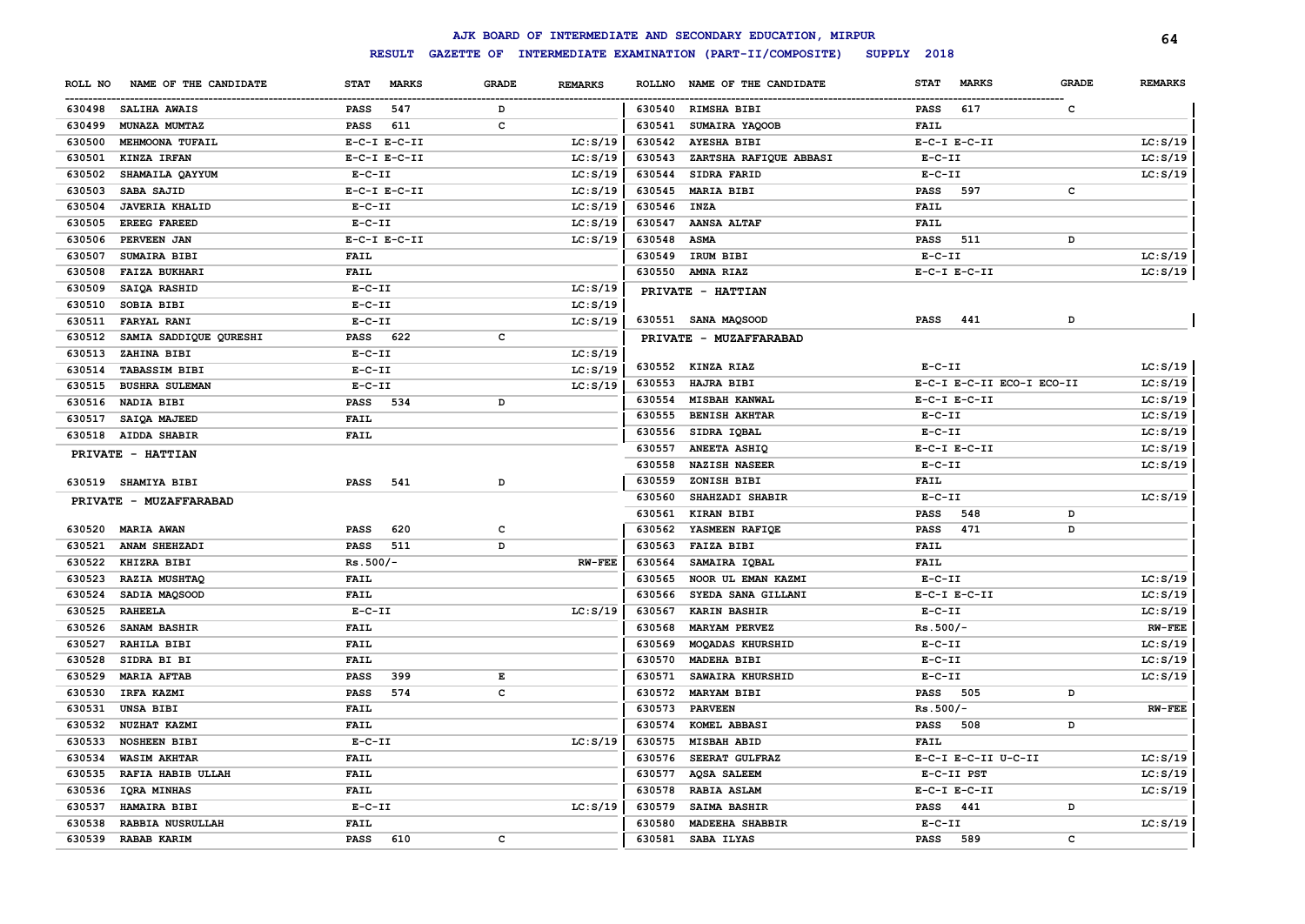|         |                         |                             |              |                |               | AJK BOARD OF INTERMEDIATE AND SECONDARY EDUCATION, MIRPUR |                             |              | 65             |
|---------|-------------------------|-----------------------------|--------------|----------------|---------------|-----------------------------------------------------------|-----------------------------|--------------|----------------|
|         |                         | <b>RESULT</b>               |              |                |               | GAZETTE OF INTERMEDIATE EXAMINATION (PART-II/COMPOSITE)   | SUPPLY 2018                 |              |                |
| ROLL NO | NAME OF THE CANDIDATE   | <b>MARKS</b><br><b>STAT</b> | <b>GRADE</b> | <b>REMARKS</b> | <b>ROLLNO</b> | NAME OF THE CANDIDATE                                     | <b>MARKS</b><br><b>STAT</b> | <b>GRADE</b> | <b>REMARKS</b> |
|         | 630582 SAFEEDA BIBI     | <b>FAIL</b>                 |              |                | 630627        | SABIA AFTAB                                               | FAIL                        |              |                |
| 630583  | KAYNAT ISHAQ            | $E-C-I$ $E-C-II$            |              | LC: S/19       | 630628        | <b>AREEJ SARWAR</b>                                       | E-C-I E-C-II CIV-II         |              | LC: S/19       |
| 630584  | <b>SAEEDA BIBI</b>      | 553<br>PASS                 | c            |                | 630629        | <b>MARYAM NAZIR</b>                                       | <b>FAIL</b>                 |              |                |
| 630585  | <b>ASFA AKHTAR</b>      | 441<br>PASS                 | D            |                | 630630        | ZARAFSHAN KAZMI                                           | E-C-I E-C-II ECO-II         |              | LC: S/19       |
| 630586  | SAMRA REHMAN            | $E-C-II$                    |              | LC: S/19       | 630631        | KHIZRA ZAREEN                                             | FAIL                        |              |                |
| 630587  | MUZMMAL MANZOOR         | <b>FAIL</b>                 |              |                | 630632        | SIDRA BASHEER                                             | FAIL                        |              |                |
| 630588  | <b>SARA ARFAN</b>       | $E-C-I$ $E-C-II$            |              | LC: S/19       | 630633        | ASIA AKBAR                                                | <b>PASS</b><br>411          | Е            |                |
| 630589  | SOBIA AKRAM             | FAIL                        |              |                | 630634        | ROBINA BIBI                                               | FAIL                        |              |                |
| 630590  | INHAM BIBI              | PASS 690                    | в            |                | 630635        | SARA MAKHDOOM                                             | FAIL                        |              |                |
| 630591  | SAMAIRA RASHID          | $E-C-II$                    |              | LC: S/19       | 630636        | <b>RAFAT BIBI</b>                                         | E-C-I E-C-II U-C-I          |              | LC: S/19       |
| 630592  | FARHAT ALAF DIN         | $E - C - II$                |              | LC: S/19       | 630637        | SOBIA MUSTAFA                                             | $E-C-II$                    |              | LC: S/19       |
| 630593  | HUMERA MUSTAFA          | $E-C-I$ $E-C-II$            |              | LC: S/19       | 630638        | SEHRESH NAZEER                                            | $E-C-I$ $E-C-II$            |              | LC: S/19       |
| 630594  | <b>FARIA BIBI</b>       | $E-C-I$ $E-C-II$            |              | LC: S/19       | 630639        | SAMEENA MAQSOOD                                           | <b>PASS</b><br>461          | D            |                |
| 630595  | NIMRA AYAZ              | $E-C-II$                    |              | LC: S/19       | 630640        | KHIZRA BIBI                                               | <b>FAIL</b>                 |              |                |
| 630596  | <b>MAHNOOR KHALID</b>   | PASS 567                    | C            |                |               | PRIVATE - NEELUM                                          |                             |              |                |
| 630597  | SABA RAFIQUE            | <b>FAIL</b>                 |              |                |               |                                                           |                             |              |                |
| 630598  | <b>SUMAIRA BIBI</b>     | $E-C-I$ $E-C-II$            |              | LC: S/19       |               | 630641 BIBI RUKHTAG                                       | $Rs.500/-$                  |              | $RW-FEE$       |
| 630599  | KINZA HAIDYRI           | $Rs.500/-$                  |              | <b>RW-FEE</b>  |               | PRIVATE - MUZAFFARABAD                                    |                             |              |                |
| 630600  | <b>BEENISH BIBI</b>     | $E-C-I$ $E-C-II$            |              | LC: S/19       |               |                                                           |                             |              |                |
| 630601  | ATTIA MAQBOOL           | <b>FAIL</b>                 |              |                |               | 630642 HAJIRA BIBI                                        | E-C-II ECO-I                |              | LC: S/19       |
| 630602  | RABIA EJAZ              | E-C-I E-C-II I-H-II         |              | LC: S/19       | 630643        | <b>GULNAZ BASHIR</b>                                      | <b>FAIL</b>                 |              |                |
| 630603  | KINZA FAREED            | $E-C-I$ $E-C-II$            |              | LC: S/19       | 630644        | <b>UZMA BIBI</b>                                          | $E- C- II$                  |              | LC: S/19       |
| 630604  | <b>TANIA BIBI</b>       | $E- C- II$                  |              | LC: S/19       | 630645        | <b>RAHISA ZAIB</b>                                        | E-C-I E-C-II I-H-I I-H-II   |              | LC: S/19       |
| 630605  | <b>ULFAT BIBI</b>       | $E-C-I$ $E-C-II$            |              | LC: S/19       | 630646        | SADIA ZAHOOR                                              | $E-C-II$                    |              | LC: S/19       |
| 630606  | <b>MUNEEBA KHALID</b>   | $E-C-I$ $E-C-II$            |              | LC: S/19       | 630647        | <b>AQSA ABDUL GHAFOOR</b>                                 | PASS 426                    | Е            |                |
| 630607  | <b>SAWERA MUNIR</b>     | <b>FAIL</b>                 |              |                | 630648        | SYEDA MARYAM HAIDER                                       | $E-C-II$ I-H-II             |              | LC: A/19       |
| 630608  | MOMINA SHEIKH           | $E- C- II$                  |              | LC: S/19       | 630649        | <b>ULFAT BIBI</b>                                         | <b>FAIL</b>                 |              |                |
| 630609  | ZARQA RASHEED           | $E-C-I$ $E-C-II$            |              | LC: S/19       |               | 630650 IQRA BIBI                                          | <b>FAIL</b>                 |              |                |
| 630610  | <b>AREESHA TANVEER</b>  | PASS 482                    | D            |                |               | 630651 RABIA BIBI                                         | FAIL                        |              |                |
| 630611  | SYEDA ZAHRA NAQVI       | $E-C-I$ $E-C-II$            |              | LC: S/19       |               | PRIVATE - OTHERS                                          |                             |              |                |
| 630612  | AROOBA BUKHARI          | $E- C- II$                  |              | LC: S/19       |               |                                                           |                             |              |                |
| 630613  | <b>MARRIAM HUSSAN</b>   | E-C-II PSY-II               |              | LC: S/19       |               | 630652 RIFFAT AYAZ                                        | <b>FAIL</b>                 |              |                |
| 630614  | <b>AZEEBA KHURSHEED</b> | $E-C-II$                    |              | LC: S/19       |               | PRIVATE - MUZAFFARABAD                                    |                             |              |                |
| 630615  | <b>MISBAH AKBAR</b>     | $E-C-I$ $E-C-II$            |              | LC: S/19       |               |                                                           |                             |              |                |
| 630616  | AREEJ BATOOL            | E-C-I E-C-II ECO-I          |              | LC: S/19       |               | 630653 TAIYBA AWAN                                        | $E-C-I$ $E-C-II$            |              | LC: S/19       |
| 630617  | <b>ALIA GHAFOOR</b>     | $E - C - II$                |              | LC: S/19       | 630654        | <b>SHAISTA BIBI</b>                                       | $Rs.500/-$                  |              | $RW-FEE$       |
| 630618  | ASMA WALI UR RAHMAN     | $E-C-II$                    |              | LC: S/19       | 630655        | <b>AFSHAN SAFEER</b>                                      | E-C-I E-C-II ECO-II         |              | LC: S/19       |
| 630619  | <b>TOFEENA BIBI</b>     | $E- C- II$                  |              | LC: S/19       | 630656        | MEHWISH AWAN                                              | $E-C-I$ $E-C-II$            |              | LC: S/19       |
| 630620  | SHAHIDA BIBI            | PASS 471                    | D            |                | 630657        | SHABNAM SALEEM                                            | <b>FAIL</b>                 |              |                |
| 630621  | <b>MAIRA RASHEED</b>    | $E-C-I$ $E-C-II$            |              | LC: S/19       | 630658        | <b>JAVERIA NAWAZ</b>                                      | $E-C-II$                    |              | LC: S/19       |
| 630622  | <b>ISHRAT KANWAL</b>    | <b>FAIL</b>                 |              |                | 630659        | AMMARA ZAFAR                                              | FAIL                        |              |                |
| 630623  | <b>ROMANA ASHRAF</b>    | E-C-II PST                  |              | LC: S/19       | 630660        | SYEDA ZARA HAMDANI                                        | <b>FAIL</b>                 |              |                |
| 630624  | <b>MARRYAM BASHIR</b>   | $E-C-II$                    |              | LC: S/19       | 630661        | <b>GHANWA SHOUKAT</b>                                     | FAIL                        |              |                |
| 630625  | MISBAH BIBI             | $E-C-II$                    |              | LC: S/19       | 630662        | KIRAN MAKHDOOM                                            | <b>FAIL</b>                 |              |                |
|         | 630626 MADHIA JAVED     | <b>FAIL</b>                 |              |                | 630663        | ANEELA GULZAR                                             | <b>PASS</b><br>484          | D            |                |
|         |                         |                             |              |                | 630664        | <b>KOSAR ANBREEN</b>                                      | $E - C - II$                |              | LC: S/19       |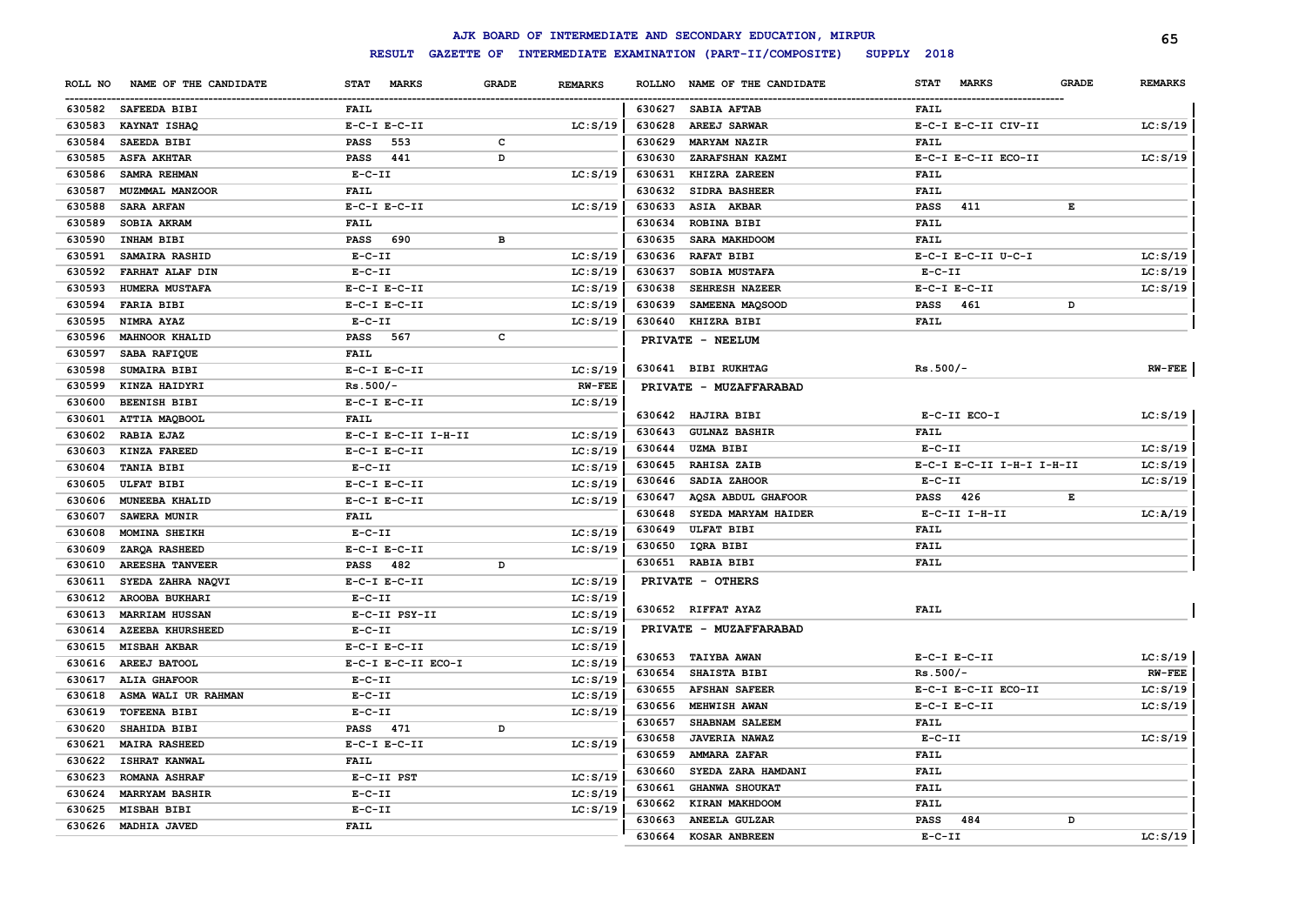|         |                       |                 |                     |              |                |               | AJK BOARD OF INTERMEDIATE AND SECONDARY EDUCATION, MIRPUR |                             |              | 66             |
|---------|-----------------------|-----------------|---------------------|--------------|----------------|---------------|-----------------------------------------------------------|-----------------------------|--------------|----------------|
|         |                       |                 | <b>RESULT</b>       |              |                |               | GAZETTE OF INTERMEDIATE EXAMINATION (PART-II/COMPOSITE)   | SUPPLY 2018                 |              |                |
| ROLL NO | NAME OF THE CANDIDATE | <b>STAT</b>     | <b>MARKS</b>        | <b>GRADE</b> | <b>REMARKS</b> | <b>ROLLNO</b> | NAME OF THE CANDIDATE                                     | <b>MARKS</b><br><b>STAT</b> | <b>GRADE</b> | <b>REMARKS</b> |
|         | 630665 IQRA HABIB     | FAIL            |                     |              |                | 630710        | SARA SHABIR MALIK                                         | 478<br>PASS                 | D            |                |
| 630666  | ZAKIA BIBI            | $E-C-II$        |                     |              | LC: S/19       | 630711        | SAJDA RASHEED                                             | $Rs.500/-$                  |              | $RW-FEE$       |
| 630667  | MARIA IQBAL           | $E-C-II$        |                     |              | LC: S/19       | 630712        | ATIA FAROOQ                                               | E-C-II H-P-I H-P-II         |              | LC: S/19       |
| 630668  | SYEDA MADEYA BUKHARI  | $E - C - I$     |                     |              | LC: S/19       | 630713        | RASHIDA SIDDIQUE                                          | <b>PASS</b><br>464          | D            |                |
| 630669  | SIDRA MANZOOR         | <b>FAIL</b>     |                     |              |                | 630714        | TOOBA JAWED ABBASI                                        | 502<br><b>PASS</b>          | D            |                |
| 630670  | SHIZA RANI            | <b>PASS</b>     | 571                 | $\mathbf{C}$ |                | 630715        | SANIA SAEED                                               | <b>FAIL</b>                 |              |                |
| 630671  | SAIDA BIBI            | <b>PASS</b>     | 452                 | D            |                | 630716        | TAIMOONA BIBI                                             | $E-C-I$ $E-C-II$            |              | LC: S/19       |
| 630672  | SEDRA BIBI            | FAIL            |                     |              |                | 630717        | <b>TAYYABAH HAFIZ</b>                                     | $Rs.500/-$                  |              | <b>RW-FEE</b>  |
| 630673  | <b>RAHAT ASLAM</b>    | PASS            | 537                 | D            |                | 630718        | RAFIQUA BANO                                              | E-C-II GEO-I GEO-II         |              | LC: S/19       |
| 630674  | <b>AREEJ BASHEER</b>  | PASS            | 420                 | E            |                | 630719        | NARGIS BIBI                                               | $E-C-II$                    |              | LC: A/19       |
| 630675  | <b>FARWA BASHEER</b>  | <b>PASS</b>     | 451                 | D            |                | 630720        | SAFEENA SULEEMAN                                          | $E-C-I$ $E-C-II$            |              | LC: S/19       |
| 630676  | YUSRA QAYYUM          | FAIL            |                     |              |                | 630721        | SAHRISH HAMED                                             | $Rs.500/-$                  |              | $RW-FEE$       |
| 630677  | SANAM ASLAM           | <b>PASS</b>     | 561                 | c            |                | 630722        | SUMERAAH SAFEEN                                           | PASS 444                    | D            |                |
| 630678  | AREBA QYUOOM          | FAIL            |                     |              |                | 630723        | SEHRISH KAZMI                                             | E-C-II ECO-I ECO-II         |              | LC: S/19       |
| 630679  | <b>BUSHRA FAROOQ</b>  | PASS            | 509                 | D            |                | 630724        | <b>IQRA ZAHEER</b>                                        | $E-C-II$                    |              | LC: S/19       |
| 630680  | KIRN RAKHEEM          | FAIL            |                     |              |                | 630725        | SAIMA IQBAL                                               | E-C-I U-C-I U-C-II          |              | LC: S/19       |
| 630681  | IQRA IDREES           | FAIL            |                     |              |                | 630726        | <b>AROOSA SALEEM</b>                                      | $E-C-I$ $E-C-II$            |              | LC: S/19       |
| 630682  | <b>NIMRA SALEEM</b>   | FAIL            |                     |              |                | 630727        | SHAKEELA SHERZAMAN                                        | E-C-I E-C-II I-H-II         |              | LC: A/19       |
| 630683  | AMINA BIBI            | FAIL            |                     |              |                | 630728        | <b>TANZEELA SHABBIR</b>                                   | FAIL                        |              |                |
| 630684  | ZAINAB BIBI           | $E-C-II$        |                     |              | LC: S/19       | 630729        | NADRA BASHIR                                              | FAIL                        |              |                |
| 630685  | <b>MISBAH IRSHAD</b>  |                 | E-C-I E-C-II U-C-II |              | LC: S/19       | 630730        | <b>KIRAN BIBI</b>                                         | $E-C-II$                    |              | LC: S/19       |
| 630686  | <b>ROBIA SHAFIQUE</b> | FAIL            |                     |              |                | 630731        | <b>TAHIRA BIBI</b>                                        | FAIL                        |              |                |
| 630687  | <b>SUGRA ASGHIR</b>   | <b>FAIL</b>     |                     |              |                | 630732        | <b>SHAHFAIDA BIBI</b>                                     | FAIL                        |              |                |
| 630688  | <b>SAMRA RAFIQUE</b>  | <b>FAIL</b>     |                     |              |                |               | PRIVATE - HATTIAN                                         |                             |              |                |
| 630689  | KHAKEENA BIBI         | <b>PASS</b>     | 504                 | D            |                |               |                                                           |                             |              |                |
| 630690  | <b>ISHRAT ASLAM</b>   | <b>PASS</b>     | 596                 | c            |                |               | 630733 AMINA YOUNIS                                       | $Rs.500/-$                  |              | $RW-FEE$       |
| 630691  | AROOJ QRBAN           | $E-C-II$        |                     |              | LC: S/19       |               | PRIVATE - OTHERS                                          |                             |              |                |
| 630692  | SONIA BIBI            | $Rs.500/-$      |                     |              | $RW-FEE$       |               |                                                           |                             |              |                |
| 630693  | NIGHAT BIBI           | <b>PASS</b>     | 474                 | D            |                |               | 630734 RIMSHA SALEEM                                      | $E-C-I$ $E-C-II$            |              | LC: S/19       |
| 630694  | <b>IORA SAJJAD</b>    | <b>FAIL</b>     |                     |              |                |               | PRIVATE - MUZAFFARABAD                                    |                             |              |                |
| 630695  | MARIA RAFFIQ          | <b>FAIL</b>     |                     |              |                |               |                                                           |                             |              |                |
| 630696  | <b>AQSA NAZEER</b>    | <b>FAIL</b>     |                     |              |                |               | 630735 KISHWAR IRSHAD                                     | $Rs.500/-$                  |              | $RW-FEE$       |
| 630697  | SADAF BUKHARI         | $Rs.500/-$      |                     |              | $RW-FEE$       | 630736        | <b>MAQADAS SHARIF</b>                                     | $Rs.500/-$                  |              | $RW-FEE$       |
| 630698  | <b>MAZLOOM BIBI</b>   | <b>FAIL</b>     |                     |              |                | 630737        | <b>HALEEMA BANO</b>                                       | $E-C-I$ $E-C-II$            |              | LC: S/19       |
| 630699  | MADHIA SHABBIR        | <b>FAIL</b>     |                     |              |                | 630738        | <b>KIRAN FAROOQ</b>                                       | <b>FAIL</b>                 |              |                |
| 630700  | SAIQA BIBI            |                 | $E-C-I$ $E-C-II$    |              | LC: S/19       |               | PRIVATE - HATTIAN                                         |                             |              |                |
| 630701  | <b>BENISH BIBI</b>    |                 | $E-C-I$ $E-C-II$    |              | LC: S/19       |               | 630739 JAWARIA HUSSAN                                     | $Rs.500/-$                  |              |                |
| 630702  | SNABAL AZIZ           | <b>PASS</b> 557 |                     | $\mathbf{C}$ |                |               |                                                           |                             |              | $RW$ - $FEE$   |
| 630703  | <b>ENSA BIBI</b>      |                 | $E-C-I$ $E-C-II$    |              | LC: S/19       |               | PRIVATE - MUZAFFARABAD                                    |                             |              |                |
| 630704  | <b>AMIRA MAZOON</b>   | <b>FAIL</b>     |                     |              |                | 630740 SANA   |                                                           | $E-C-I$ $E-C-II$            |              | LC: S/19       |
| 630705  | MAHWISH BIBI          | $E-C-II$        |                     |              | LC: S/19       |               | 630741 RUBINA SADIQ                                       | E-C-I E-C-II ECO-I          |              | LC: S/19       |
| 630706  | LUBNA YASIN           | <b>FAIL</b>     |                     |              |                |               | 630742 NAILA SHAFIQ                                       | $Rs.500/-$                  |              | $RW$ -FEE      |
| 630707  | AMBREEN RASHEED       | $Rs.500/-$      |                     |              | <b>RW-FEE</b>  |               |                                                           |                             |              |                |
| 630708  | HUMMA GHAFOOR         |                 | $E-C-I$ $E-C-II$    |              | LC: S/19       |               | PRIVATE - HATTIAN                                         |                             |              |                |
| 630709  | <b>NAZIA BIBI</b>     | FAIL            |                     |              |                |               | 630743 KALSOOM HUSSAIN                                    | $Rs.500/-$                  |              | $RW-FEE$       |
|         |                       |                 |                     |              |                |               |                                                           |                             |              |                |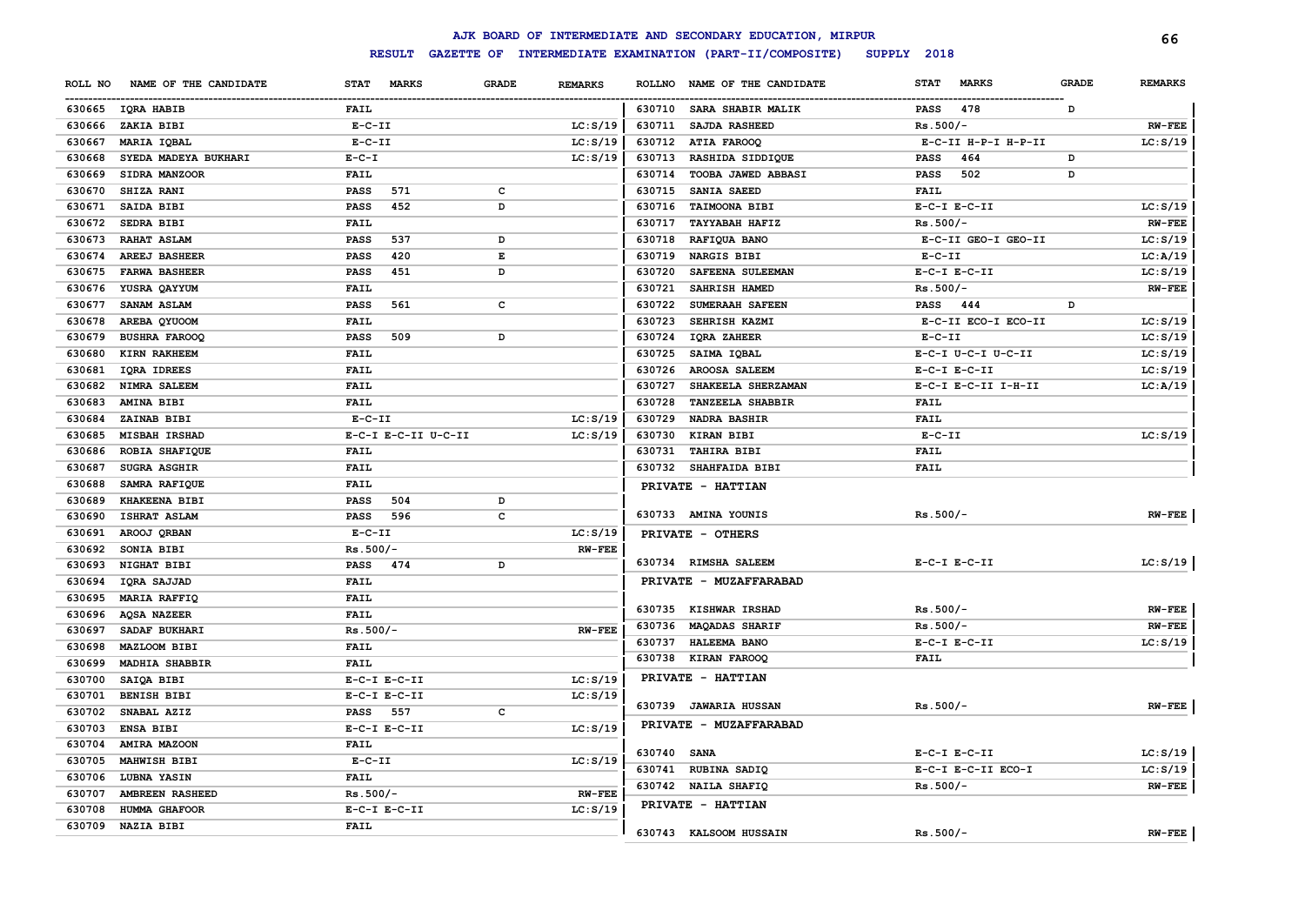|                              |                       |                  |                           |              |                |               | AJK BOARD OF INTERMEDIATE AND SECONDARY EDUCATION, MIRPUR |             |                    |              | 67             |
|------------------------------|-----------------------|------------------|---------------------------|--------------|----------------|---------------|-----------------------------------------------------------|-------------|--------------------|--------------|----------------|
|                              |                       |                  | <b>RESULT</b>             |              |                |               | GAZETTE OF INTERMEDIATE EXAMINATION (PART-II/COMPOSITE)   | SUPPLY 2018 |                    |              |                |
| ROLL NO                      | NAME OF THE CANDIDATE | STAT             | <b>MARKS</b>              | <b>GRADE</b> | <b>REMARKS</b> | <b>ROLLNO</b> | NAME OF THE CANDIDATE                                     | <b>STAT</b> | <b>MARKS</b>       | <b>GRADE</b> | <b>REMARKS</b> |
| PRIVATE - MUZAFFARABAD       |                       |                  |                           |              |                |               | 630774 NIGHAT ZAREEN                                      | FAIL        |                    |              |                |
|                              |                       |                  |                           |              |                | 630775        | <b>ALIYA HAMEED</b>                                       | PASS        | 516                | D            |                |
| 630744 SOBIA BIBI            |                       | <b>FAIL</b>      |                           |              |                |               | 630776 MAIRA SHAFIH                                       |             |                    |              | <b>ABSENT</b>  |
| 630745<br><b>AMMARA BIBI</b> |                       | $E-C-I$ $E-C-II$ |                           |              | LC: S/19       | 630777        | <b>MARIA HUKAMDAD</b>                                     |             | E-C-II I-H-II      |              | LC: A/20       |
| 630746<br>AIMAN SADIQ        |                       | <b>FAIL</b>      |                           |              |                | 630778        | <b>SOBIA BIBI</b>                                         | FAIL        |                    |              |                |
| 630747                       | SYED RABIA GILLANI    | FAIL             |                           |              |                | 630779        | <b>AFIA BASHIR</b>                                        | PASS        | 449                | D            |                |
| 630748                       | NIGHAT GULSHAD        | $E-C-I$ $E-C-II$ |                           |              | LC: S/19       | 630780        | MEHWISH PERVAIZ                                           |             | E-C-I E-C-II H-P-I |              | LC: A/20       |
| 630749                       | <b>RIMSHA NAZIR</b>   | <b>FAIL</b>      |                           |              |                |               | 630781 FAIZA BIBI                                         |             |                    |              | <b>ABSENT</b>  |
| 630750                       | SOMIA ASHRAF          | $Rs.1800/-$      |                           |              | <b>RW-FEE</b>  |               | 630782 RUQIA RASHEED                                      |             | E-C-I E-C-II U-C-I |              | LC: A/20       |
| 630751<br>AMBER BIBI         |                       | PASS 613         |                           | с            |                |               | PRIVATE - NEELUM                                          |             |                    |              |                |
| PRIVATE - NEELUM             |                       |                  |                           |              |                |               |                                                           |             |                    |              |                |
|                              |                       |                  |                           |              |                |               | 630783 IRUM IRASHAD                                       |             |                    |              | <b>ABSENT</b>  |
| 630752 SAFINA TABASSUM       |                       | <b>FAIL</b>      |                           |              |                |               | PRIVATE - MUZAFFARABAD                                    |             |                    |              |                |
| PRIVATE - MUZAFFARABAD       |                       |                  |                           |              |                |               | 630784 SEHRISH AMJAD                                      | <b>FAIL</b> |                    |              |                |
| 630753 SHIZA IMTIAZ          |                       | $Rs.900/-$       |                           |              | $RW-FEE$       | 630785        | <b>SHAZMA BIBI</b>                                        | <b>FAIL</b> |                    |              |                |
| 630754                       | <b>NASRUM YOUSAF</b>  | <b>FAIL</b>      |                           |              |                |               | 630786 RABIA ANWER                                        | <b>FAIL</b> |                    |              |                |
| 630755 AQASA ARSHAD          |                       | <b>FAIL</b>      |                           |              |                | 630787        | ADEEBA GILLANI                                            | <b>FAIL</b> |                    |              |                |
| 630756 SABA GUL              |                       | <b>FAIL</b>      |                           |              |                | 630788        | <b>NAZMEEN BIBI</b>                                       | <b>FAIL</b> |                    |              |                |
| 630757<br>ALYIA BIBI         |                       | <b>FAIL</b>      |                           |              |                | 630789        | <b>VERSA FARID</b>                                        | <b>FAIL</b> |                    |              |                |
| 630758                       | KHIZRA IFTAKHAR       |                  | $E-C-II$ I-H-II           |              | LC: S/19       | 630790        | SIDRA BIBI                                                | <b>FAIL</b> |                    |              |                |
| 630759<br><b>FAIZA AKBAR</b> |                       | <b>PASS</b>      | 514                       | D            |                |               | 630791 MOMINA SHAFIQUE                                    | <b>FAIL</b> |                    |              |                |
| 630760<br>INZA BIBI          |                       | $E-C-I$ $E-C-II$ |                           |              | LC: S/19       |               | PRIVATE - NEELUM                                          |             |                    |              |                |
| 630761<br><b>ASIA KAZMI</b>  |                       | <b>FAIL</b>      |                           |              |                |               |                                                           |             |                    |              |                |
| 630762<br>ZEENIT AZIZ        |                       | $Rs.500/-$       |                           |              | <b>RW-FEE</b>  |               | 630792 NAILA SHAKIR KHAWAJA                               | FAIL        |                    |              |                |
| 630763                       | SADAF SHAHZADI        | <b>FAIL</b>      |                           |              |                |               | PRIVATE - MUZAFFARABAD                                    |             |                    |              |                |
| 630764 NOREEN BIBI           |                       | <b>FAIL</b>      |                           |              |                |               |                                                           |             |                    |              |                |
| PRIVATE - HATTIAN            |                       |                  |                           |              |                | 630793        | <b>SOBIA SANTOSH</b>                                      | <b>FAIL</b> |                    |              |                |
|                              |                       |                  |                           |              |                | 630794        | <b>KHANSA MUSHTAQ</b>                                     | <b>FAIL</b> |                    |              |                |
| 630765                       | <b>SEHRISH ISRAIL</b> | PASS             | 492                       | D            |                | 630795        | MAHAM ZAHID                                               | $Rs.500/-$  |                    |              | <b>RW-FEE</b>  |
| 630766 SYEDA IQRA JAVED      |                       |                  | E-C-I E-C-II SOC-I SOC-II |              | LC: A/20       | 630796        | AMMARA ZAHID                                              | $Rs.500/-$  |                    |              | $RW-FEE$       |
| PRIVATE - MUZAFFARABAD       |                       |                  |                           |              |                | 630797        | SOBIA MASKEEN                                             |             | E-C-I E-C-II ECO-I |              | LC: A/20       |
|                              |                       |                  |                           |              |                | 630798        | SAMAN DILPAZIR                                            | <b>FAIL</b> |                    |              |                |
| 630767 FIZZA PERVEZ          |                       | <b>FAIL</b>      |                           |              |                | 630799        | IRUM SHAZADI                                              | <b>FAIL</b> |                    |              |                |
| 630768 ABIDA QIYAS           |                       |                  |                           |              | <b>ABSENT</b>  | 630800        | <b>TEHMINA GUL</b>                                        | <b>FAIL</b> |                    |              |                |
| PRIVATE - HATTIAN            |                       |                  |                           |              |                | 630801        | SABA IQBAL                                                | FAIL        |                    |              |                |
|                              |                       |                  |                           |              |                | 630802        | ZAIB U NESA                                               |             |                    |              | <b>ABSENT</b>  |
| 630769 MEHR-UN-NISA          |                       | <b>FAIL</b>      |                           |              |                | 630803        | KHADIJA AZIZ                                              |             |                    |              | <b>ABSENT</b>  |
| PRIVATE - NEELUM             |                       |                  |                           |              |                |               | 630804 IQRA QADEER                                        | FAIL        |                    |              |                |
| 630770 HIRA JAVID            |                       | PASS             | 442                       | D            |                |               | PRIVATE - NEELUM                                          |             |                    |              |                |
| PRIVATE - MUZAFFARABAD       |                       |                  |                           |              |                |               | 630805 IRUM KAZMI                                         | <b>FAIL</b> |                    |              |                |
|                              |                       |                  |                           |              |                |               |                                                           |             |                    |              |                |
| 630771 ASMA IBRAR            |                       | <b>FAIL</b>      |                           |              |                |               | PRIVATE - OTHERS                                          |             |                    |              |                |
| 630772 IRAJ SHAFIQUE         |                       | <b>FAIL</b>      |                           |              |                |               | 630806 NOREEN HAMID                                       | <b>FAIL</b> |                    |              |                |
| 630773 RABIA BASHIR          |                       |                  | $E-C-II$ I-H-II           |              | LC: A/20       |               |                                                           |             |                    |              |                |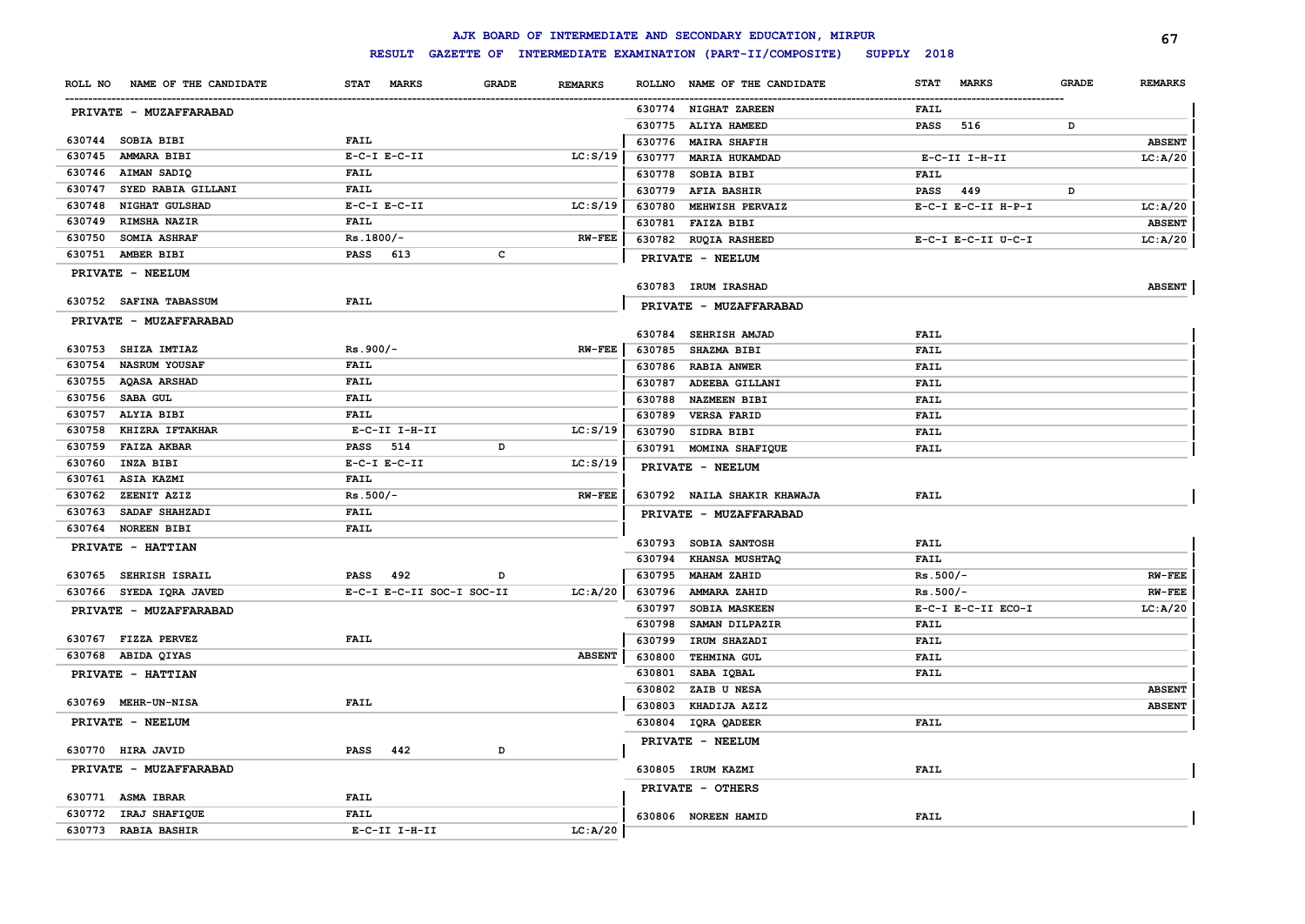|         |                               |             |                     |              |                |             | AJK BOARD OF INTERMEDIATE AND SECONDARY EDUCATION, MIRPUR |                             |              | 68             |
|---------|-------------------------------|-------------|---------------------|--------------|----------------|-------------|-----------------------------------------------------------|-----------------------------|--------------|----------------|
|         |                               |             | <b>RESULT</b>       |              |                |             | GAZETTE OF INTERMEDIATE EXAMINATION (PART-II/COMPOSITE)   | SUPPLY 2018                 |              |                |
| ROLL NO | NAME OF THE CANDIDATE         |             | STAT MARKS          | <b>GRADE</b> | <b>REMARKS</b> |             | ROLLNO NAME OF THE CANDIDATE                              | <b>MARKS</b><br><b>STAT</b> | <b>GRADE</b> | <b>REMARKS</b> |
|         | PRIVATE - MUZAFFARABAD        |             |                     |              |                |             | PRIVATE - MIRPUR                                          |                             |              |                |
|         | 630807 KANWAL MUHAMMAD GHULAB | <b>FAIL</b> |                     |              |                |             | 630839 NADIA BATOOL                                       | $E-C-II$                    |              | LC: S/19       |
|         | PRIVATE - MIRPUR              |             |                     |              |                |             | 630840 NAZREEN MIRZA                                      | <b>FAIL</b>                 |              |                |
|         |                               |             |                     |              |                |             | PRIVATE - BHIMBER                                         |                             |              |                |
| 630808  | <b>UZMA AZIZ</b>              | <b>PASS</b> | 650                 | с            | IMP            |             |                                                           |                             |              |                |
| 630809  | ANIQA YOUNAS                  | <b>PASS</b> | 514                 | D            | IMP            |             | 630841 MARIA KOUSAR                                       | PASS<br>648                 | c            |                |
| 630810  | <b>RUKHSANA KOUSAR</b>        | FAIL        |                     |              | NOT-IMP        |             | PRIVATE - MIRPUR                                          |                             |              |                |
| 630811  | NAILA SADDIQUE                |             | E-C-I E-C-II IST-II |              | LC: S/19       |             |                                                           |                             |              |                |
| 630812  | <b>AFIFA KABIR</b>            | PASS        | 479                 | D            |                |             | 630842 SABA BASHIR                                        | $Rs.500/-$                  |              | $RW-FEE$       |
| 630813  | SHAMAILA AKRAM                |             | $E-C-I$ $E-C-II$    |              | LC: S/19       | 630843      | <b>ZARTASHA MUNIR</b>                                     | E-C-I E-C-II PSY-I          |              | LC: S/19       |
| 630814  | <b>GHAZAL FAYAZ RATHORE</b>   | PASS        | 478                 | D            |                | 630844      | <b>ASIFA IRAM</b>                                         | $E - C - I$                 |              | LC: S/19       |
| 630815  | ZAINAB MUNAWAR                | <b>PASS</b> | 670                 | в            |                | 630845      | <b>AYESHA BASHIR</b>                                      | $E-C-I$ $E-C-II$            |              | LC: S/19       |
| 630816  | <b>ATIA SANAWAR</b>           |             | $E-C-I$ $E-C-II$    |              | LC: S/19       | 630846 AMNA |                                                           | $E-C-I$                     |              | LC: S/19       |
| 630817  | TEHMINA RAMZAN                | PASS 482    |                     | D            |                | 630847      | <b>MISBAH ALLAH RAKHA</b>                                 | $E-C-I$ $E-C-II$            |              | LC: S/19       |
| 630818  | IQRA KANWAL                   |             | $E-C-I$ $E-C-II$    |              | LC: S/19       |             | 630848 EMAN BASHIR                                        | <b>PASS</b><br>450          | D            |                |
| 630819  | IQRA GHAFOOR                  | <b>FAIL</b> |                     |              |                |             | PRIVATE - OTHERS                                          |                             |              |                |
| 630820  | SAWAIRA RAFIQUE               | $Rs.500/-$  |                     |              | <b>RW-FEE</b>  |             |                                                           |                             |              |                |
| 630821  | <b>FAHMEEDA YOUSAF</b>        |             | $E- C-I$ $E-C-II$   |              | LC: S/19       |             | 630849 MAHNOOR REHMAN                                     | $E- C-I$ $E-C-II$           |              | LC: S/19       |
| 630822  | RABEEA RAMZAN                 | <b>PASS</b> | 607                 | с            |                |             | PRIVATE - MIRPUR                                          |                             |              |                |
| 630823  | SONIA REHAMDAD                |             | $E-C-I$ $E-C-II$    |              | LC: S/19       |             |                                                           | $E-C-II$                    |              |                |
| 630824  | <b>MARIAM ANWAR</b>           | <b>PASS</b> | 553                 | c            |                |             | 630850 ANEELA SHABBIR                                     |                             |              | LC: S/19       |
| 630825  | <b>SOBIA NOREEN</b>           | <b>PASS</b> | 516                 | D            |                |             | PRIVATE - OTHERS                                          |                             |              |                |
|         | PRIVATE - BHIMBER             |             |                     |              |                |             | 630851 MEHREEN                                            | $E-C-I$ $E-C-II$            |              | LC: S/19       |
|         | 630826 SAMRA SHOUKAT          | <b>PASS</b> | 563                 | c            |                |             | PRIVATE - MIRPUR                                          |                             |              |                |
|         | PRIVATE - MIRPUR              |             |                     |              |                |             |                                                           |                             |              |                |
|         |                               |             |                     |              |                |             | 630852 MEHRAB SHAHID                                      | $E-C-II$                    |              | LC: S/19       |
|         | 630827 NAFEESA FATIMA         |             | $E-C-I$ $E-C-II$    |              | LC: S/19       | 630853      | ZAHRA BIBI                                                | $E-C-II$                    |              | LC: S/19       |
|         | PRIVATE - BHIMBER             |             |                     |              |                | 630854      | <b>ANILA SAJID</b>                                        | $E- C- II$                  |              | LC: S/19       |
|         |                               |             |                     |              |                | 630855      | IQRA BIBI                                                 | PASS 567                    | c            |                |
|         | 630828 JAVERIA ZAFAR          |             | $E-C-I$ $E-C-II$    |              | LC: S/19       | 630856      | KOMAL SHEHZADI                                            | $E-C-I$ $E-C-II$            |              | LC: S/19       |
|         | PRIVATE - MIRPUR              |             |                     |              |                | 630857      | <b>MAQADAS JABEEN</b>                                     | $E-C-I$ $E-C-II$            |              | LC: S/19       |
|         |                               |             |                     |              |                | 630858      | NIMRA SHOUKAT                                             | $E-C-I$ $E-C-II$            |              | LC: S/19       |
| 630829  | <b>KAINAT</b>                 | <b>PASS</b> | 473                 | D            |                | 630859      | ZOYA KHADAM                                               | $E-C-II$                    |              | LC: S/19       |
| 630830  | NIMRA MAQBOOL                 | <b>PASS</b> | 512                 | D            |                | 630860      | <b>ALEENA SAJID</b>                                       | <b>FAIL</b>                 |              |                |
| 630831  | ALIYA PERVAIZ                 |             | E-C-I E-C-II PST    |              | LC: S/19       | 630861      | MADIHA RAFIQ                                              | $Rs.500/-$                  |              | $RW-FEE$       |
| 630832  | SUMAIRA MAZHAR                | <b>PASS</b> | 460                 | D            |                | 630862      | <b>SANIA BI</b>                                           | $Rs.500/-$                  |              | $RW-FEE$       |
| 630833  | <b>SANA NAZAR</b>             | <b>PASS</b> | 560                 | c            |                | 630863      | HALEEMA SADIA                                             | 573<br><b>PASS</b>          | c            |                |
| 630834  | <b>MISHAL ZAFAR</b>           | <b>PASS</b> | 461                 | D            |                | 630864      | <b>IRSA ABID</b>                                          | <b>PASS</b><br>516          | D            |                |
| 630835  | <b>AATIKA SHABBIR</b>         | PASS        | 501                 | D            |                | 630865      | <b>AMINA AZIZ</b>                                         | $E-C-II$                    |              | LC: S/19       |
| 630836  | SONIA ASIF                    | $E- C- II$  |                     |              | LC: S/19       | 630866      | <b>FAZEELA KOUSAR</b>                                     | <b>FAIL</b>                 |              |                |
| 630837  | <b>TAHMEENA ANWAR</b>         | <b>PASS</b> | 493                 | D            |                | 630867      | <b>NAHEED AKBAR</b>                                       | $E-C-I$ $E-C-II$            |              | LC: S/19       |
|         | PRIVATE - KOTLI               |             |                     |              |                | 630868      | <b>RIMSHA HANIF</b>                                       | 515<br><b>PASS</b>          | D            |                |
|         |                               |             |                     |              |                | 630869      | <b>ISHRAT BIBI</b>                                        | $E-C-II$ I-H-II             |              | LC: S/19       |
|         | 630838 SONIA MASKEEN          | <b>PASS</b> | 566                 | с            |                | 630870      | <b>ALEENA KOUSAR</b>                                      | 461<br><b>PASS</b>          | D            |                |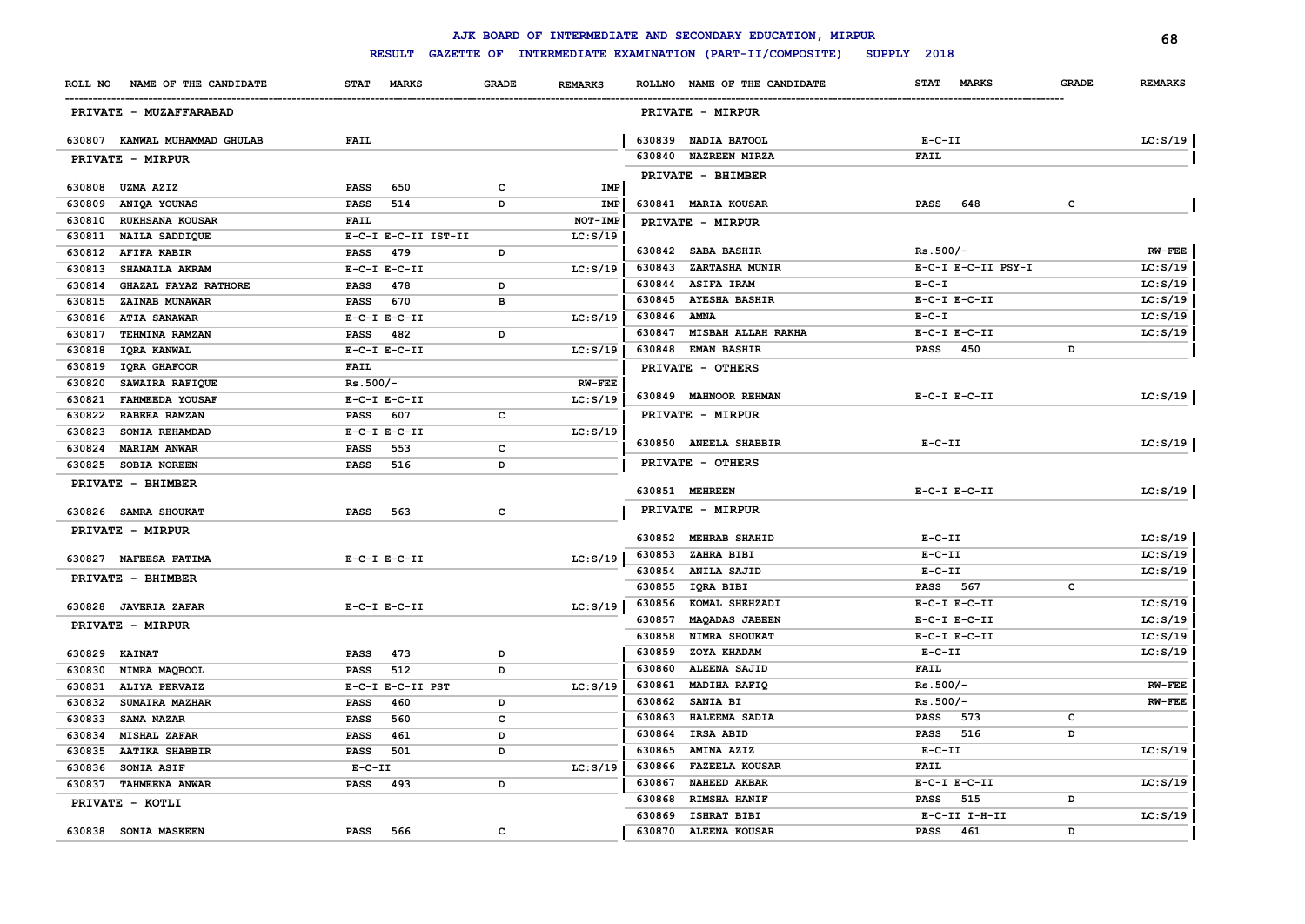|                  | AJK BOARD OF INTERMEDIATE AND SECONDARY EDUCATION, MIRPUR<br>69                         |                     |                                                                                                |                |        |                              |                             |              |                |  |  |  |  |
|------------------|-----------------------------------------------------------------------------------------|---------------------|------------------------------------------------------------------------------------------------|----------------|--------|------------------------------|-----------------------------|--------------|----------------|--|--|--|--|
|                  | GAZETTE OF INTERMEDIATE EXAMINATION (PART-II/COMPOSITE)<br><b>RESULT</b><br>SUPPLY 2018 |                     |                                                                                                |                |        |                              |                             |              |                |  |  |  |  |
| ROLL NO          | NAME OF THE CANDIDATE                                                                   | STAT MARKS          | <b>GRADE</b>                                                                                   | <b>REMARKS</b> |        | ROLLNO NAME OF THE CANDIDATE | <b>STAT</b><br><b>MARKS</b> | <b>GRADE</b> | <b>REMARKS</b> |  |  |  |  |
| 630871 SHANAZ BI |                                                                                         | $E- C- II$          |                                                                                                | LC: S/19       |        | PRIVATE - KOTLI              |                             |              |                |  |  |  |  |
|                  | 630872 MEHWISH AJAIB                                                                    | $E-C-II$            |                                                                                                | LC: S/19       |        |                              |                             |              |                |  |  |  |  |
| 630873           | SONIA BIBI                                                                              | $E-C-II$            |                                                                                                | LC: S/19       |        | 630913 SEHRISH SHABIR        | 455<br><b>PASS</b>          | D            |                |  |  |  |  |
| 630874           | SADAF MAZHAR                                                                            | $E-C-II$            |                                                                                                | LC: S/19       |        | PRIVATE - MIRPUR             |                             |              |                |  |  |  |  |
| 630875           | <b>NAGINA KABEER</b>                                                                    | $E-C-II$            |                                                                                                | LC: S/19       |        |                              |                             |              |                |  |  |  |  |
| 630876 MARYAM BI |                                                                                         | PASS 583            | c                                                                                              |                |        | 630914 SABEEHA ARIF          | <b>FAIL</b>                 |              |                |  |  |  |  |
| 630877           | ZOBIA BI                                                                                | E-C-II CIV-II       |                                                                                                | LC: S/19       |        | PRIVATE - KOTLI              |                             |              |                |  |  |  |  |
| 630878           | SOBIA YAQUB                                                                             | $E-C-I$ $E-C-II$    |                                                                                                | LC: S/19       |        |                              |                             |              |                |  |  |  |  |
| 630879           | <b>SAMINA BI</b>                                                                        | $E-C-I$ $E-C-II$    |                                                                                                | LC: S/19       |        | 630915 RABBIA RANI           | $E-C-I$ $E-C-II$            |              | LC: S/19       |  |  |  |  |
| 630880           | <b>UROOJ ARSHAD</b>                                                                     | 538<br><b>PASS</b>  | D                                                                                              |                |        | PRIVATE - MIRPUR             |                             |              |                |  |  |  |  |
| 630881           | MUQADAS                                                                                 | $E-C-II$            |                                                                                                | LC: S/19       |        |                              |                             |              |                |  |  |  |  |
| 630882           | <b>ISMA SHAHZAD</b>                                                                     | <b>PASS</b><br>632  | c                                                                                              |                |        | 630916 AISHA BI              | $E-C-II$                    |              | LC: S/19       |  |  |  |  |
| 630883           | <b>NEELAM HANIF</b>                                                                     | $E-C-I$ $E-C-II$    |                                                                                                | LC: S/19       |        | 630917 ASMAT BIBI            | <b>PASS</b><br>612          | c            |                |  |  |  |  |
| 630884           | <b>IQRA NOREEN</b>                                                                      | 645<br>PASS         | c                                                                                              |                |        | 630918 ISMA ARIF             | $E-C-I$ $E-C-II$            |              | LC: S/19       |  |  |  |  |
| 630885           | NAILA BI                                                                                | 487<br><b>PASS</b>  | D                                                                                              |                |        | 630919 SAMINA AMEER          | $E-C-II$                    |              | LC: S/19       |  |  |  |  |
| 630886           | NAGINA SHEZADI                                                                          | $E-C-I$ $E-C-II$    |                                                                                                | LC: S/19       |        | 630920 NAZIA LIAQAT          | $E-C-I$ $E-C-II$            |              | LC: S/19       |  |  |  |  |
| 630887           | <b>ABEERA TUFAIL</b>                                                                    | $E-C-I$ $E-C-II$    |                                                                                                | LC: S/19       | 630921 | <b>SANA RIAZ</b>             | $E-C-I$ $E-C-II$            |              | LC: S/19       |  |  |  |  |
| 630888 FIZA ASIF |                                                                                         | <b>PASS</b><br>575  | c                                                                                              |                |        | 630922 NABILA SAEED          | $E-C-I$ $E-C-II$            |              | LC: S/19       |  |  |  |  |
|                  | PRIVATE - BHIMBER                                                                       |                     |                                                                                                |                | 630923 | HIFZA RAHIM                  | $E-C-I$ $E-C-II$            |              | LC: S/19       |  |  |  |  |
|                  |                                                                                         |                     |                                                                                                |                | 630924 | <b>FARINA BARKAT</b>         | <b>PASS</b><br>431          | Е            |                |  |  |  |  |
|                  | 630889 SABA YOUSAF                                                                      | E-C-I E-C-II I-H-II |                                                                                                | LC: S/19       | 630925 | <b>MAQADDAS KHALID</b>       | <b>PASS</b><br>588          | с            |                |  |  |  |  |
|                  | PRIVATE - MIRPUR                                                                        |                     |                                                                                                |                |        | 630926 MARAIM BIBI           | $E-C-I$ $E-C-II$            |              | LC: S/19       |  |  |  |  |
|                  |                                                                                         |                     |                                                                                                |                | 630927 | <b>SAILA KHABER</b>          | $E-C-I$ $E-C-II$            |              | LC: S/19       |  |  |  |  |
|                  | 630890 FAIZA JABEEN                                                                     | $E-C-I$ $E-C-II$    |                                                                                                | LC: S/19       | 630928 | SHADAB SHOUKAT               | CSC-II                      |              | LC: S/19       |  |  |  |  |
| 630891           | <b>ASMA ASGHAR</b>                                                                      | $E-C-I$ $E-C-II$    |                                                                                                | LC: S/19       | 630929 | <b>SHAZMA KOUSAR</b>         | $E-C-I$ $E-C-II$            |              | LC: S/19       |  |  |  |  |
| 630892           | <b>TAYYBA MEHMOOD</b>                                                                   | 710<br>PASS         | в                                                                                              |                |        | PRIVATE - BHIMBER            |                             |              |                |  |  |  |  |
| 630893           | <b>MISBAH WAHID</b>                                                                     | 442<br>PASS         | D                                                                                              |                |        |                              |                             |              |                |  |  |  |  |
| 630894           | <b>FAIZA KIRAN</b>                                                                      | <b>PASS</b><br>461  | D                                                                                              |                |        | 630930 KAINAT HABIB          | $E- C- II$                  |              | LC: S/19       |  |  |  |  |
| 630895           | <b>SARA EJAZ</b>                                                                        | $E-C-I$ $E-C-II$    |                                                                                                | LC: S/19       |        | PRIVATE - MIRPUR             |                             |              |                |  |  |  |  |
| 630896           | SANA RASOOL                                                                             | 653<br><b>PASS</b>  | c                                                                                              |                |        |                              |                             |              |                |  |  |  |  |
| 630897           | SAWERA SHAHZAD                                                                          | 565<br><b>PASS</b>  | $\mathbf c$                                                                                    |                |        | 630931 SARA KAHALIL          | $E-C-I$ $E-C-II$            |              | LC: S/19       |  |  |  |  |
| 630898           | <b>NUDRAT SHAHEEN</b>                                                                   | $E-C-I$ $E-C-II$    |                                                                                                | LC: S/19       |        | 630932 RAFIA AZAD            | $E-C-II$                    |              | LC: S/19       |  |  |  |  |
| 630899           | <b>MOMNA BANARAS</b>                                                                    | 515<br><b>PASS</b>  | D                                                                                              |                |        | 630933 ANEEQA TAHIR          | $E-C-I$ $E-C-II$            |              | LC: S/19       |  |  |  |  |
| 630900           | <b>AYESHA MUNIR</b>                                                                     | E-C-I E-C-II ECO-II |                                                                                                | LC: S/19       |        | 630934 SAFINA IFTIKHAR       | $Rs.500/-$                  |              | $RW-FEE$       |  |  |  |  |
| 630901           | RIMSHA BIBI                                                                             | $E-C-I$ $E-C-II$    |                                                                                                | LC: S/19       | 630935 | <b>SANA RASIB</b>            | 650<br>PASS                 | c            |                |  |  |  |  |
| 630902           | <b>NAILA SEHRISH</b>                                                                    | <b>PASS</b><br>651  | с                                                                                              |                |        | 630936 TUBA AKRAM            | 557<br>PASS                 | с            |                |  |  |  |  |
| 630903           | KINZA MAJEED                                                                            | 437<br><b>PASS</b>  | E                                                                                              |                |        | 630937 IRAM LATIF            | FAIL                        |              |                |  |  |  |  |
| 630904           | <b>TAYYBA RANI</b>                                                                      | $E-C-II$            |                                                                                                | LC: S/19       | 630938 | <b>MARYAM IDREES</b>         | $E-C-I$ $E-C-II$            |              | LC: S/19       |  |  |  |  |
| 630905           | HALEEMA SADIA                                                                           | 431<br><b>PASS</b>  | $\mathbf{E}% _{t}\left  \mathbf{1}\right\rangle =\mathbf{1}_{t}\left  \mathbf{1}\right\rangle$ |                | 630939 | <b>SHAMSA ASHFAQ</b>         | $E-C-I$ $E-C-II$            |              | LC: S/19       |  |  |  |  |
| 630906           | <b>NOVEEN TALIB</b>                                                                     | $Rs.500/-$          |                                                                                                | <b>RW-FEE</b>  | 630940 | MISBA IQBAL                  | FAIL                        |              |                |  |  |  |  |
| 630907           | <b>MISHAL ALTAF</b>                                                                     | 599<br><b>PASS</b>  | c                                                                                              |                | 630941 | SANIA SULIMAN                | $E-C-I$ $E-C-II$            |              | LC: S/19       |  |  |  |  |
| 630908           | IQRA JAHANGIR                                                                           | 609<br>PASS         | c                                                                                              |                | 630942 | IQRA ASLAM                   | 510<br>PASS                 | D            |                |  |  |  |  |
| 630909           | <b>MARYAM AURANGZEB</b>                                                                 | $E-C-II$            |                                                                                                | LC: S/19       |        | 630943 MARYAM MUSHTAQ        | $E-C-II$                    |              | LC: S/19       |  |  |  |  |
| 630910           | <b>AYESHA MUNIR</b>                                                                     | $I-H-II$            |                                                                                                | LC:A/19        |        | PRIVATE - BHIMBER            |                             |              |                |  |  |  |  |
|                  | 630911 IQRA HUSSAIN                                                                     | <b>PASS</b><br>500  | D                                                                                              |                |        |                              |                             |              |                |  |  |  |  |
|                  | 630912 ALIA SHAHZADI                                                                    | PASS<br>530         | D                                                                                              |                |        | 630944 AIMAN SAEED           | $E-C-I$ $E-C-II$            |              | LC: S/19       |  |  |  |  |
|                  |                                                                                         |                     |                                                                                                |                |        |                              |                             |              |                |  |  |  |  |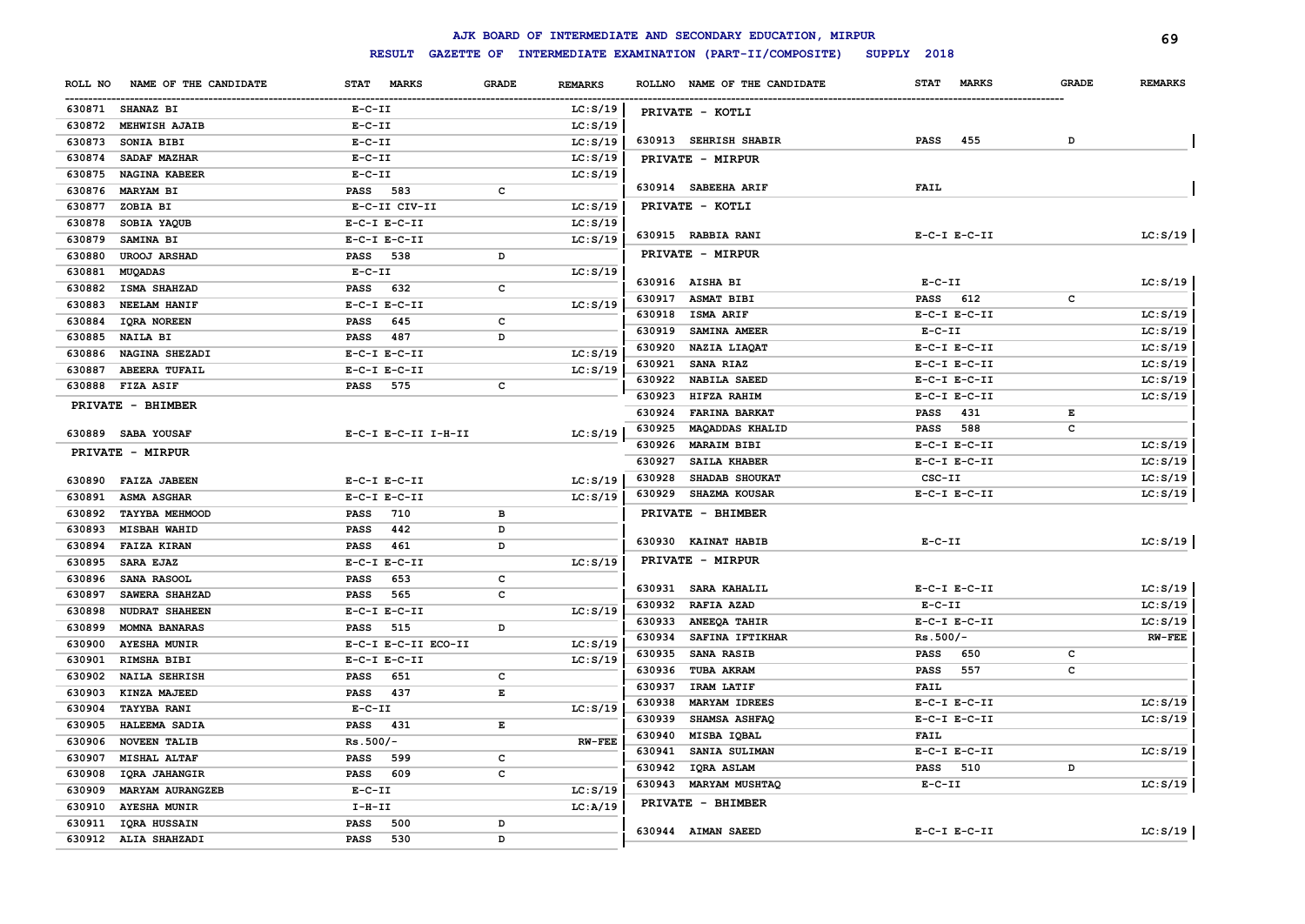|         |                            |                             |                   |                |               | AJK BOARD OF INTERMEDIATE AND SECONDARY EDUCATION, MIRPUR |              |                    |              | 70             |
|---------|----------------------------|-----------------------------|-------------------|----------------|---------------|-----------------------------------------------------------|--------------|--------------------|--------------|----------------|
|         |                            | <b>RESULT</b>               | <b>GAZETTE OF</b> |                |               | INTERMEDIATE EXAMINATION (PART-II/COMPOSITE)              | SUPPLY 2018  |                    |              |                |
| ROLL NO | NAME OF THE CANDIDATE      | <b>STAT</b><br><b>MARKS</b> | <b>GRADE</b>      | <b>REMARKS</b> | <b>ROLLNO</b> | NAME OF THE CANDIDATE                                     |              | STAT MARKS         | <b>GRADE</b> | <b>REMARKS</b> |
|         | PRIVATE - MIRPUR           |                             |                   |                |               | 630985 FARHAT NASIM                                       | $Rs.500/-$   |                    |              | <b>RW-FEE</b>  |
|         |                            |                             |                   |                | 630986        | <b>UZMA PERVEEN</b>                                       | $Rs.500/-$   |                    |              | $RW-FEE$       |
|         | 630945 RAHIDA YAQOOB       | $E-C-II$                    |                   | LC: S/19       | 630987        | <b>FAIZA YASEEN</b>                                       | <b>PASS</b>  | 520                | D            |                |
| 630946  | AREEBA AKRAM               | $Rs.500/-$                  |                   | <b>RW-FEE</b>  | 630988        | MADIHA SIDDIQUE                                           | <b>PASS</b>  | 588                | c            |                |
| 630947  | <b>TAIBA RANI</b>          | <b>FAIL</b>                 |                   |                | 630989        | <b>BUSHRA GHAFOOR</b>                                     | $Rs.500/-$   |                    |              | <b>RW-FEE</b>  |
| 630948  | <b>MARIA IDREES</b>        | $Rs.500/-$                  |                   | <b>RW-FEE</b>  | 630990        | <b>RAZIA KOUSAR</b>                                       | $Rs.500/-$   |                    |              | <b>RW-FEE</b>  |
| 630949  | KAYINAT SADDIQUE           | $E-C-II$                    |                   | LC: S/19       | 630991        | <b>NEELAM</b>                                             | $E-C-II$     |                    |              | LC: S/19       |
| 630950  | NADIA HANIF                | $E-C-II$                    |                   | LC: S/19       | 630992        | SEHRISH MUSHTAQ                                           | $E-C-II$     |                    |              | LC: S/19       |
| 630951  | SAMRA NISAR                | $E-C-II$                    |                   | LC: S/19       | 630993        | NEELAM HANIF                                              |              | $E-C-I$ $E-C-II$   |              | LC: S/19       |
| 630952  | SADIA IQBAL                | PASS 567                    | c                 |                | 630994        | ANISA AZIZ                                                |              | $E-C-I$ $E-C-II$   |              | LC: S/19       |
| 630953  | <b>GUL-E-SHEREEN ZAKIR</b> | 577<br>PASS                 | c                 |                | 630995        | <b>HUMA JAHANGIR</b>                                      | <b>PASS</b>  | 738                | в            |                |
| 630954  | HAJRA LIAQAT               | $Rs.500/-$                  |                   | <b>RW-FEE</b>  | 630996        | EMAN FATIMA                                               | $E - C - II$ |                    |              | LC: S/19       |
| 630955  | <b>ARIFA BATOOL</b>        | PASS 427                    | E                 |                | 630997        | ZAINAB JAVEED                                             |              | $E-C-I$ $E-C-II$   |              | LC: S/19       |
| 630956  | <b>GHAZALA KOUSAR</b>      | $Rs.500/-$                  |                   | <b>RW-FEE</b>  | 630998        | NOOR UL AIN                                               | <b>PASS</b>  | 496                | D            |                |
| 630957  | NAMRA WAHEED               | $E-C-I$ $E-C-II$            |                   | LC: S/19       | 630999        | <b>TAYBA SHABBIR</b>                                      | <b>PASS</b>  | 493                | D            |                |
| 630958  | HALEEMA LIAQAT             | $Rs.500/-$                  |                   | <b>RW-FEE</b>  | 631000        | SUMERA ILYAS                                              |              | $E-C-I$ $E-C-II$   |              | LC: S/19       |
| 630959  | ANEESA SAGHIR              | PASS 506                    | D                 |                | 631001        | SABA ASIF                                                 | $E-C-I$      |                    |              | LC: S/19       |
| 630960  | KHANASA KHADAM             | $Rs.500/-$                  |                   | <b>RW-FEE</b>  | 631002        | <b>ANSA SAUDAGAR</b>                                      | <b>PASS</b>  | 450                | D            |                |
| 630961  | <b>ASMA ZAHEER</b>         | $E-C-II$                    |                   | LC: S/19       | 631003        | SANA KHALID                                               | <b>PASS</b>  | 545                | D            |                |
| 630962  | SAWERA MAHZAIB             | PASS 543                    | D                 |                | 631004        | IQRA BIBI                                                 | $Rs.500/-$   |                    |              | <b>RW-FEE</b>  |
| 630963  | <b>MARIA SHABBIR</b>       | $E-C-II$                    |                   | LC: S/19       | 631005        | SHAZMEEN ASHFAQ                                           | $Rs.500/-$   |                    |              | <b>RW-FEE</b>  |
| 630964  | NIMRA MUSADAQ              | $E-C-I$ $E-C-II$            |                   | LC: S/19       | 631006        | <b>GULSHAN BIBI</b>                                       |              | $E-C-I$ $E-C-II$   |              | LC: S/19       |
| 630965  | <b>AYESHA MAHFOOZ</b>      | $E-C-I$ $E-C-II$            |                   | LC: S/19       | 631007        | <b>SIDRA</b>                                              | $E-C-II$     |                    |              | LC: S/19       |
| 630966  | AQSA ASHFAQ                | 578<br>PASS                 | c                 |                | 631008        | <b>NAZISH MAHREEN</b>                                     | <b>FAIL</b>  |                    |              |                |
| 630967  | <b>AYESHA NOOR</b>         | PASS<br>426                 | E                 |                | 631009        | <b>JAMEELA BI</b>                                         |              | $E-C-I$ $E-C-II$   |              | LC: S/19       |
| 630968  | SAVERA SAJID               | PASS<br>654                 | c                 |                | 631010        | IRUM MUNIR                                                | <b>PASS</b>  | 520                | D            |                |
| 630969  | KIRAN IQBAL                | $E-C-II$                    |                   | LC: S/19       | 631011        | <b>HINA SHAUKAT</b>                                       |              | E-C-I E-C-II ECO-I |              | LC: S/19       |
| 630970  | ZARWA HAFEEZ               | PASS<br>465                 | D                 |                | 631012        | <b>MISBA SHABIR</b>                                       |              | $E-C-I$ $E-C-II$   |              | LC: S/19       |
|         | PRIVATE - BHIMBER          |                             |                   |                | 631013        | <b>JAWERIA BASHIR</b>                                     | <b>PASS</b>  | 554                | $\mathbf{C}$ |                |
|         |                            |                             |                   |                | 631014        | TABEER AMJAD                                              | <b>PASS</b>  | 499                | D            |                |
|         | 630971 SAMINA ASHRAF       | <b>PASS</b><br>496          | D                 |                | 631015        | <b>SALMA MAJEED</b>                                       |              | $E-C-I$ $E-C-II$   |              | LC: S/19       |
|         | PRIVATE - MIRPUR           |                             |                   |                | 631016        | <b>WIRDAH NISAR</b>                                       | <b>FAIL</b>  |                    |              |                |
|         |                            |                             |                   |                | 631017        | MARIA BIBI                                                | <b>FAIL</b>  |                    |              |                |
|         | 630972 IRAM RAFIQ          | $E-C-II$                    |                   | LC: S/19       | 631018        | SHAKEELA ALLAH DITTA                                      | <b>FAIL</b>  |                    |              |                |
| 630973  | SONIA BIBI                 | <b>FAIL</b>                 |                   |                | 631019        | <b>UZMA AMEER</b>                                         | $E-C-II$     |                    |              | LC: S/19       |
| 630974  | KOMAL ZAFAR                | $E-C-I$ $E-C-II$            |                   | LC: S/19       | 631020        | <b>SOBIA ZAFAR</b>                                        | $E - C - I$  |                    |              | LC: S/19       |
| 630975  | KOMAL NISA                 | E-C-I E-C-II ECO-II         |                   | LC: S/19       | 631021        | <b>MISBAH ILYAS</b>                                       | <b>PASS</b>  | 645                | $\mathbf{C}$ |                |
| 630976  | <b>SABA SHAKOOR</b>        | $E- C- II$                  |                   | LC: S/19       | 631022        | SUMERA YOUNAS                                             | $E - C - II$ |                    |              | LC: S/19       |
| 630977  | <b>RIFFAT</b>              | <b>PASS</b><br>594          | c                 |                | 631023        | <b>SOFIA PARVEEN</b>                                      |              | $E-C-I$ $E-C-II$   |              | LC: S/19       |
| 630978  | <b>AYSHA SADEEQA</b>       | $E-C-I$ $E-C-II$            |                   | LC: S/19       | 631024        | SABA KAINAT                                               | <b>PASS</b>  | 504                | D            |                |
| 630979  | RABIA KANWAL               | 481<br>PASS                 | D                 |                | 631025        | SAFIA SADDIQUE                                            | $E-C-II$     |                    |              | LC: S/19       |
| 630980  | HENA RAFIQUE               | $E-C-II$                    |                   | LC: S/19       | 631026        | AYESHA RAZZAQ                                             |              | $E-C-I$ $E-C-II$   |              | LC: S/19       |
| 630981  | <b>MUSARAT ABID</b>        | 545<br><b>PASS</b>          | D                 |                | 631027        | HASEENA ZIA                                               |              | $E-C-I$ I-H-II     |              | LC: S/19       |
| 630982  | SUMERA BIBI                | $E-C-I$ $E-C-II$            |                   | LC: S/19       |               | PRIVATE - BHIMBER                                         |              |                    |              |                |
| 630983  | SEERAT UN NISA             | 553<br><b>PASS</b>          | c                 |                |               |                                                           |              |                    |              |                |
|         | 630984 ANAM HANIF          | <b>FAIL</b>                 |                   |                |               | 631028 SUMERA RASHID                                      | PASS         | 490                | D            |                |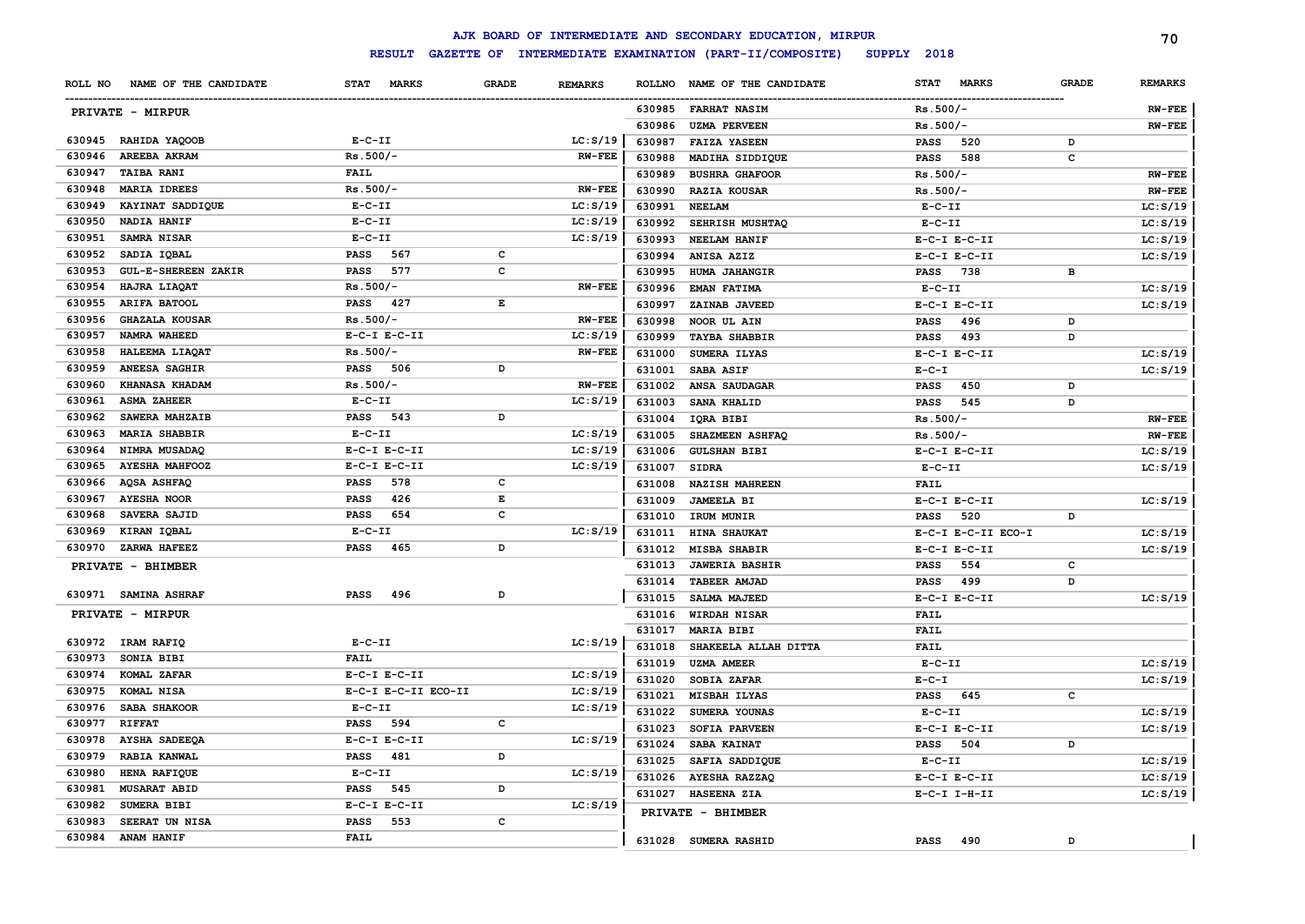# **RESULT GAZETTE OF INTERMEDIATE EXAMINATION (PART-II/COMPOSITE) SUPPLY 2018**

|                  |                                            |                                   |              |                      |                  | AJK BOARD OF INTERMEDIATE AND SECONDARY EDUCATION, MIRPUR |                 |                     |              | 71                   |
|------------------|--------------------------------------------|-----------------------------------|--------------|----------------------|------------------|-----------------------------------------------------------|-----------------|---------------------|--------------|----------------------|
|                  |                                            | <b>RESULT</b>                     |              |                      |                  | GAZETTE OF INTERMEDIATE EXAMINATION (PART-II/COMPOSITE)   | SUPPLY 2018     |                     |              |                      |
| ROLL NO          | NAME OF THE CANDIDATE                      | STAT MARKS                        | <b>GRADE</b> | <b>REMARKS</b>       |                  | ROLLNO NAME OF THE CANDIDATE                              | <b>STAT</b>     | <b>MARKS</b>        | <b>GRADE</b> | <b>REMARKS</b>       |
|                  | PRIVATE - MIRPUR                           |                                   |              |                      |                  | 631063 UMAIRA YASEEN                                      | $E-C-II$        |                     |              | LC: S/19             |
|                  |                                            |                                   |              |                      |                  | 631064 ANDLEEB SABA                                       | <b>PASS</b>     | 533                 | D            |                      |
| 631029           | <b>ASHIFA TALIB</b>                        | $E - C - II$                      |              | LC: S/19             |                  | PRIVATE - MIRPUR                                          |                 |                     |              |                      |
| 631030           | NADIA AKRAM                                | $E-C-II$                          |              | LC: S/19             |                  |                                                           |                 |                     |              |                      |
| 631031           | <b>RABIA PARVEZ</b>                        | $E-C-I$ $E-C-II$                  |              | LC: S/19             |                  | 631065 MEHWISH                                            | <b>PASS</b>     | 516                 | D            |                      |
| 631032           | <b>IRAM MUSHTAQ</b>                        | $E- C- II$                        |              | LC: S/19             |                  | PRIVATE - BHIMBER                                         |                 |                     |              |                      |
| 631033           | <b>KAYNAT ARIF</b>                         | $E-C-I$ $E-C-II$                  |              | LC: S/19             |                  |                                                           |                 |                     |              |                      |
| 631034           | SIDRA BATOOL                               | $E-C-I$ $E-C-II$                  |              | LC: S/19             |                  | 631066 MISBAH NOSHEEN                                     | <b>PASS</b>     | 546                 | D            |                      |
| 631035           | <b>SONAM</b>                               | $E-C-I$ $E-C-II$                  |              | LC: S/19             |                  | PRIVATE - KOTLI                                           |                 |                     |              |                      |
| 631036           | SABA QAISER                                | $E-C-I$ $E-C-II$                  |              | LC: S/19             |                  |                                                           |                 |                     |              |                      |
| 631037           | HINA HANIF                                 | $E-C-II$                          |              | LC: S/19             |                  | 631067 JAWAIRIA ABRAR                                     | <b>FAIL</b>     |                     |              |                      |
| 631038           | JAMEELA ABDUL HAMEED                       | $E - C - II$                      |              | LC: S/19             |                  | PRIVATE - MIRPUR                                          |                 |                     |              |                      |
| 631039           | SADIA BIBI                                 | $E-C-II$                          |              | LC: S/19             |                  |                                                           |                 |                     |              |                      |
| 631040           | <b>NOZBEEN AKHTAR</b>                      | <b>FAIL</b>                       |              |                      |                  | 631068 ZOBIA NAZ                                          | <b>FAIL</b>     |                     |              |                      |
| 631041           | HABIBA RASHEED                             | <b>FAIL</b>                       |              |                      | 631069           | <b>SANAM SHAIR ALAM</b>                                   | $E-C-II$        |                     |              | LC: S/19             |
| 631042           | SABILA AKHTER                              | <b>PASS</b><br>581                | c            |                      | 631070           | SYYEDA FALAK GILLANI                                      | $E-C-II$        |                     |              | LC: S/19             |
|                  | PRIVATE - BHIMBER                          |                                   |              |                      | 631071           | <b>IZMA TASAWAR</b>                                       | PASS            | 455                 | D            |                      |
|                  |                                            |                                   |              |                      | 631072           | <b>KASHAF NOOR</b>                                        | <b>PASS</b>     | 565                 | c            |                      |
|                  | 631043 RIMSHA NAIB                         | <b>PASS</b><br>507                | D            |                      | 631073           | ARIA BATOOL                                               | <b>PASS</b>     | 427                 | Е            |                      |
|                  | <b>PRIVATE - MIRPUR</b>                    |                                   |              |                      | 631074<br>631075 | SABIQA SHAHID<br><b>ROZEENA BI</b>                        |                 | $E-C-I$ $E-C-II$    |              | LC: S/19<br>LC: S/19 |
|                  |                                            |                                   |              |                      | 631076           |                                                           |                 | E-C-I E-C-II I-H-II |              |                      |
|                  | 631044 ADEEBA RASHEED                      | <b>FAIL</b>                       |              |                      | 631077           | <b>ANOSHA TARIQ</b><br><b>FARAH GULBAHAR</b>              | $E-C-II$        | $E-C-I$ $E-C-II$    |              | LC: S/19<br>LC: S/19 |
| 631045           | SALMA AKHTER                               | $E - C - II$                      |              | LC: S/19             | 631078           | <b>NAZREEN FAREED</b>                                     |                 | $E-C-I$ $E-C-II$    |              | LC: S/19             |
| 631046           | <b>SHAMSA TOFIQ</b>                        | $E- C- II$                        |              | LC: S/19             | 631079           | <b>SABA NAZIR</b>                                         |                 | $E-C-I$ $E-C-II$    |              | LC: S/19             |
| 631047           | ASIMA BIBI                                 | <b>PASS</b><br>596                | c            |                      | 631080           | <b>NAFEESA BIBI</b>                                       | $E-C-I$         |                     |              | LC: S/19             |
| 631048           | <b>ARFANA KOUSAR</b>                       | <b>PASS</b><br>553                | c            |                      | 631081           | SOFIA BI                                                  | <b>PASS</b> 617 |                     | C            |                      |
| 631049           | MEHWISH ALI SHAN                           | 478<br><b>PASS</b>                | D            |                      |                  | 631082 TAIBA FAROOQ                                       |                 | E-C-I E-C-II ECO-I  |              | LC: S/19             |
| 631050           | <b>RUFIA RAFIQUE</b>                       | <b>PASS</b> 450                   | D            |                      |                  | 631083 ANAM MUNIR                                         |                 | $E-C-I$ $E-C-II$    |              | LC: S/19             |
| 631051<br>631052 | <b>FAIZA KOUSAR</b><br><b>JAVARIA ABID</b> | $E- C- II$                        |              | LC: S/19             |                  |                                                           |                 |                     |              |                      |
| 631053           |                                            | $E-C-I$ $E-C-II$                  |              | LC: S/19             |                  | PRIVATE - BHIMBER                                         |                 |                     |              |                      |
| 631054           | ANAM GHULAM HUSSAIN<br><b>IFRA BASHIR</b>  | $E-C-I$ $E-C-II$<br>E-C-II CSC-II |              | LC: S/19<br>LC: S/19 |                  | 631084 FARAH ZARQ                                         | <b>FAIL</b>     |                     |              |                      |
|                  |                                            |                                   |              |                      |                  | PRIVATE - MIRPUR                                          |                 |                     |              |                      |
|                  | PRIVATE - KOTLI                            |                                   |              |                      |                  |                                                           |                 |                     |              |                      |
|                  | 631055 INZA BIBI                           | <b>PASS</b><br>564                | с            |                      |                  | 631085 SAWERA ASLAM                                       | $E- C- II$      |                     |              | LC: S/19             |
|                  | PRIVATE - MIRPUR                           |                                   |              |                      |                  | 631086 SANA BIBI                                          |                 | $E-C-I$ $E-C-II$    |              | LC: S/19             |
|                  |                                            |                                   |              |                      |                  | 631087 ATIQA MAHMOOD                                      | PASS 612        |                     | c            |                      |
|                  | 631056 IQRA ABID                           | $E-C-I$ $E-C-II$                  |              | LC: S/19             |                  | PRIVATE - BHIMBER                                         |                 |                     |              |                      |
| 631057           | <b>NOREEN KHAN</b>                         | 675<br><b>PASS</b>                | в            |                      |                  |                                                           |                 |                     |              |                      |
| 631058           | SAMRA BATOOL                               | $E-C-I$ $E-C-II$                  |              | LC: S/19             |                  | 631088 AROOJ WAQAR                                        | $E-C-II$        |                     |              | LC: S/19             |
| 631059           | MISHAL KHALIQ                              | $E- C- II$                        |              | LC: S/19             |                  | PRIVATE - MIRPUR                                          |                 |                     |              |                      |
| 631060           | <b>HINA KOUSAR</b>                         | $E-C-I$ $E-C-II$                  |              | LC: S/19             |                  |                                                           |                 |                     |              |                      |
| 631061           | ZANIB ADALT                                | <b>PASS</b> 535                   | D            |                      |                  | 631089 SABA BIBI                                          | $E- C- II$      |                     |              | LC: S/19             |
|                  | 631062 AYESHA SHABIR                       | $E-C-I$ $E-C-II$                  |              | LC: S/19             |                  | 631090 SHAISTA ADDALAT                                    |                 | $E-C-I$ $E-C-II$    |              | LC: S/19             |
|                  | n                                          |                                   |              |                      |                  | PRIVATE - BHIMBER                                         |                 |                     |              |                      |

**PRIVATE - BHIMBER**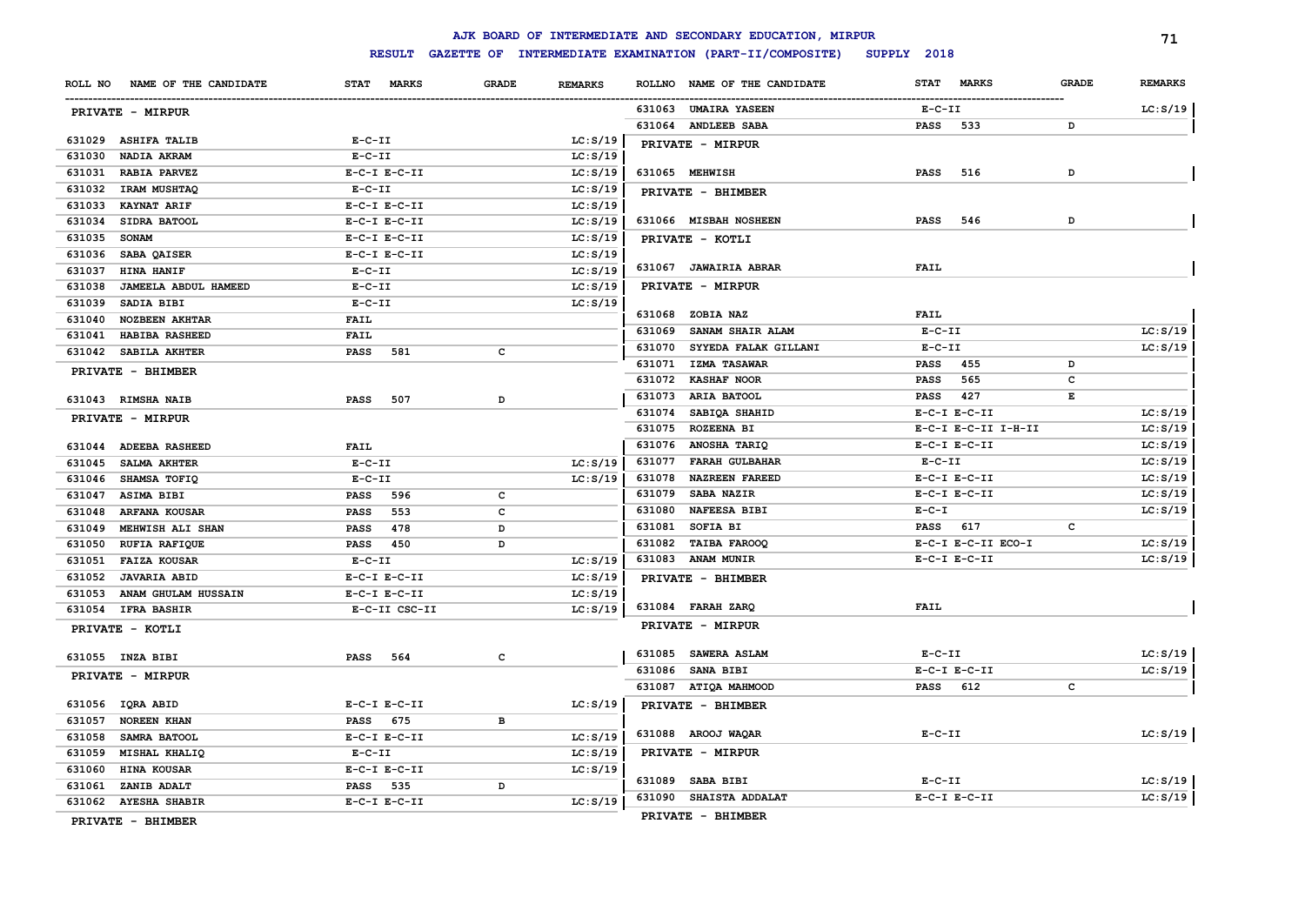|                                          |                             |              |                |        | AJK BOARD OF INTERMEDIATE AND SECONDARY EDUCATION, MIRPUR |                             |              | 72             |
|------------------------------------------|-----------------------------|--------------|----------------|--------|-----------------------------------------------------------|-----------------------------|--------------|----------------|
|                                          | <b>RESULT</b>               |              |                |        | GAZETTE OF INTERMEDIATE EXAMINATION (PART-II/COMPOSITE)   | SUPPLY 2018                 |              |                |
| NAME OF THE CANDIDATE<br>ROLL NO         | <b>MARKS</b><br><b>STAT</b> | <b>GRADE</b> | <b>REMARKS</b> |        | ROLLNO NAME OF THE CANDIDATE                              | <b>MARKS</b><br><b>STAT</b> | GRADE        | <b>REMARKS</b> |
| 631091 IRUM SHEHZADI                     | 690<br><b>PASS</b>          | в            |                |        | 631119 MARIA AZIZ                                         | E-C-I E-C-II ECO-I          |              | LC: S/19       |
| PRIVATE - MIRPUR                         |                             |              |                | 631120 | RIMSHA FAROOQ                                             | PASS<br>595                 | c            |                |
|                                          |                             |              |                | 631121 | ZOBIA PARVEEN                                             | $E-C-II$                    |              | LC: S/19       |
| 631092 ALINA NAZIM                       | <b>PASS</b><br>468          | D            |                | 631122 | MOMINA SHAHZADI                                           | $E-C-II$                    |              | LC: S/19       |
| PRIVATE - KOTLI                          |                             |              |                | 631123 | <b>NAZMA ASLAM</b>                                        | $E-C-II$                    |              | LC: S/19       |
|                                          |                             |              |                | 631124 | ATIQA NAZ                                                 | $E-C-II$                    |              | LC: S/19       |
| 631093 NAILA KOUSAR                      | <b>FAIL</b>                 |              |                | 631125 | <b>IQRA SALEEM</b>                                        | $E-C-II$                    |              | LC: S/19       |
| <b>PRIVATE - MIRPUR</b>                  |                             |              |                | 631126 | ZAHRA FATIMA                                              | <b>PASS</b><br>603          | c            |                |
|                                          |                             |              |                | 631127 | SANA SHAFAT                                               | $E-C-II$                    |              | LC: S/19       |
| 631094 MUQADAS SADIQ                     | <b>PASS</b><br>563          | C            |                | 631128 | <b>ATTIA NASEEM</b>                                       | $E-C-I$ $E-C-II$            |              | LC: S/19       |
| PRIVATE - BHIMBER                        |                             |              |                | 631129 | <b>TAYYBA RASHEED</b>                                     | 508<br><b>PASS</b>          | D            |                |
|                                          |                             |              |                | 631130 | <b>ASIMA SABIR</b>                                        | 576<br><b>PASS</b>          | c            |                |
| 631095 AROOSHA NASAR                     | <b>FAIL</b>                 |              |                | 631131 | ZOYA MUBESHAR                                             | $E-C-II$                    |              | LC: S/19       |
| 631096<br><b>AQSA YASEEN</b>             | Rs./500-                    |              | <b>RW-FEE</b>  | 631132 | UM-E-FARWA                                                | $E-C-II$                    |              | LC: S/19       |
| 631097<br><b>MARIA NASAR</b>             | <b>FAIL</b>                 |              |                | 631133 | SAWERA QAISER                                             | <b>PASS</b><br>482          | D            |                |
| PRIVATE - MIRPUR                         |                             |              |                | 631134 | <b>GHAZALA RASHEED</b>                                    | $E-C-II$                    |              | LC: S/19       |
| 631098 KHANSA YASIN                      | E-C-II ECO-I                |              | LC: S/19       | 631135 | SALMA LIAQAT                                              | $E-C-II$                    |              | LC: S/19       |
| 631099<br><b>MARYAM BIBI</b>             | E-C-II ECO-I                |              | LC: S/19       | 631136 | MARYAM ILYAS                                              | $E-C-II$                    |              | LC: S/19       |
| 631100 ISHA HAMEED                       | <b>PASS</b><br>524          | D            |                |        | 631137 IRAM SHAHEEN                                       | $E-C-II$                    |              | LC: S/19       |
| 631101<br>IRAM KHADAM                    | $E-C-II$                    |              | LC: S/19       |        | PRIVATE - BHIMBER                                         |                             |              |                |
| <b>MARYAM MAJEED</b>                     | PASS 508                    | D            |                |        |                                                           |                             |              |                |
| 631102<br><b>FARMINA PARVAIZ</b>         | $E-C-II$                    |              | LC: S/19       |        | 631138 HINA RIASAT                                        | $E-C-II$                    |              | LC: S/19       |
| 631103<br>631104<br><b>MALAIKA UROOJ</b> | PASS 497                    | D            |                |        | PRIVATE - MIRPUR                                          |                             |              |                |
| 631105<br><b>MARYAM ILYAS</b>            | $E-C-II$                    |              | LC: S/19       |        |                                                           |                             |              |                |
| 631106<br><b>ASMA JAHANGIR</b>           | $E-C-II$                    |              | LC: S/19       |        | 631139 SAMIA SAJID                                        | <b>PASS</b><br>483          | D            |                |
| 631107<br><b>MAIRA SHOUKAT</b>           | $E-C-II$                    |              | LC: S/19       | 631140 | ZOYA KKAN                                                 | $E-C-II$                    |              | LC: S/19       |
| 631108<br>SAMAN SHABIR                   | $E-C-I$ $E-C-II$            |              | LC: S/19       |        | 631141 ALIA BIBI                                          | <b>PASS</b><br>554          | $\mathtt{c}$ |                |
|                                          |                             |              |                | 631142 | SANA HUSSAIN                                              | $E-C-II$                    |              | LC: S/19       |
| PRIVATE - BHIMBER                        |                             |              |                | 631143 | SAHER BUTT                                                | $E-C-II$                    |              | LC: S/19       |
| 631109 ZARA TANVEER                      | $E-C-II$                    |              | LC: S/19       | 631144 | <b>ANEELA SHAFAT</b>                                      | $E-C-II$                    |              | LC: S/19       |
| PRIVATE - MIRPUR                         |                             |              |                | 631145 | <b>ANISA ALTAF</b>                                        | <b>FAIL</b>                 |              |                |
|                                          |                             |              |                |        | 631146 IQRA FARZAND                                       | $E-C-II$                    |              | LC: S/19       |
| 631110 MARYAM YASEEN                     | $E-C-II$                    |              | LC: S/19       |        | PRIVATE - BHIMBER                                         |                             |              |                |
| <b>TASLEEM KHALIQ</b><br>631111          | E-C-I E-C-II I-H-II         |              | LC: S/19       |        | 631147 AYESHA BIBI                                        | $E - C - II$                |              | LC: S/19       |
| 631112<br>IQRA RANI                      | $E - C - II$                |              | LC: S/19       |        |                                                           |                             |              |                |
| NIMRA KHALID<br>631113                   | $E-C-II$                    |              | LC: S/19       |        | PRIVATE - MIRPUR                                          |                             |              |                |
| 631114<br>RABIA KARAM                    | <b>PASS</b><br>520          | D            |                |        | 631148 AFIFA ARSHAD                                       | $E-C-II$                    |              | LC: S/19       |
| 631115 SHUMAILA ZAFAR                    | $E-C-I$ $E-C-II$            |              | LC: S/19       | 631149 | <b>BUSHRA KOUSAR</b>                                      | $E-C-I$ $E-C-II$            |              | LC: S/19       |
| PRIVATE - BHIMBER                        |                             |              |                | 631150 | <b>SANA TALIB</b>                                         | E-C-I E-C-II PST            |              | LC: S/19       |
|                                          |                             |              |                | 631151 | KIRAN GUL                                                 | $E-C-II$                    |              | LC: S/19       |
| 631116 KHATIJA BIBI                      | $E-C-I$ $E-C-II$            |              | LC: S/19       | 631152 | HIRA EJAZ                                                 | E-C-II I-H-II               |              | LC: S/19       |
| 631117<br><b>AREEJ JAVED</b>             | $E-C-II$                    |              | LC: S/19       | 631153 | HINA IJAZ                                                 | 625<br><b>PASS</b>          | $\mathbf c$  |                |
| 631118 RABIA SAGHIR                      | $Rs.500/-$                  |              | <b>RW-FEE</b>  | 631154 | <b>MUSARAT RIAZ</b>                                       | $E-C-II$                    |              | LC: S/19       |
| PRIVATE - MIRPUR                         |                             |              |                | 631155 | ZAHIDA BANO                                               | $E-C-II$                    |              | LC: S/19       |
|                                          |                             |              |                | 631156 | IRUM TALAT MIR                                            | <b>PASS</b><br>525          | <sup>D</sup> |                |
|                                          |                             |              |                |        |                                                           |                             |              |                |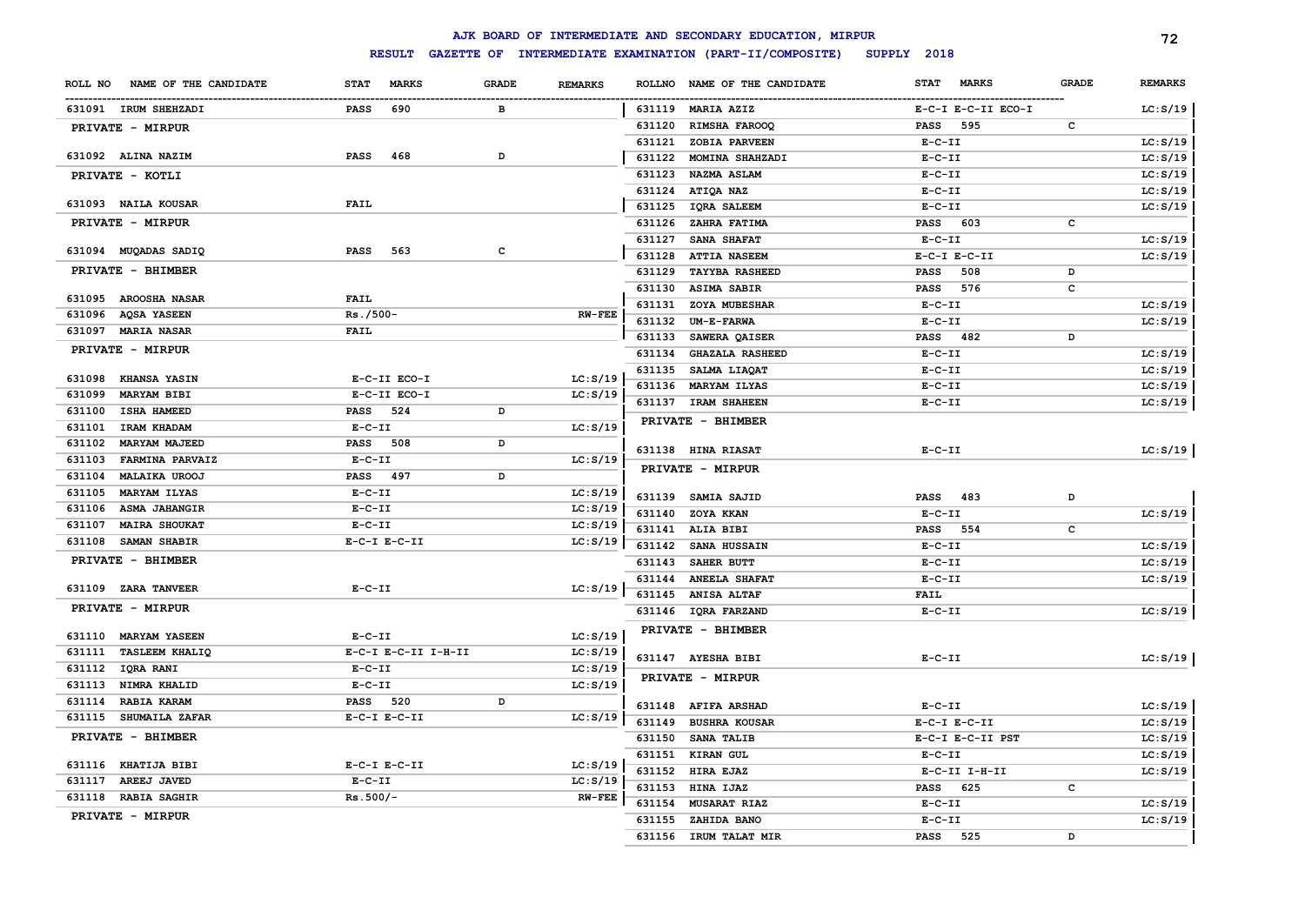|         |                        |                    |              |                |        | AJK BOARD OF INTERMEDIATE AND SECONDARY EDUCATION, MIRPUR |              |                     |              | 73             |
|---------|------------------------|--------------------|--------------|----------------|--------|-----------------------------------------------------------|--------------|---------------------|--------------|----------------|
|         |                        | <b>RESULT</b>      |              |                |        | GAZETTE OF INTERMEDIATE EXAMINATION (PART-II/COMPOSITE)   | SUPPLY 2018  |                     |              |                |
| ROLL NO | NAME OF THE CANDIDATE  | STAT MARKS         | <b>GRADE</b> | <b>REMARKS</b> |        | ROLLNO NAME OF THE CANDIDATE                              | <b>STAT</b>  | <b>MARKS</b>        | <b>GRADE</b> | <b>REMARKS</b> |
|         | 631157 ATIKA JABEEN    | $Rs.500/-$         |              | <b>RW-FEE</b>  | 631195 | <b>ZOYA IMRAN</b>                                         |              | E-C-I E-C-II CIV-II |              | LC: S/19       |
| 631158  | SAMIA JABEEN ASLAM     | E-C-I E-C-II PST   |              | LC: S/19       | 631196 | SEERAT MAQSOOD                                            | PASS         | 437                 | Е            |                |
| 631159  | ASMA BIBI              | 558<br><b>PASS</b> | $\mathbf{C}$ |                | 631197 | <b>ANISA MAHMOOD</b>                                      | $E- C- II$   |                     |              | LC: S/19       |
| 631160  | MEMOONA KALSOOM        | $E-C-II$           |              | LC: S/19       | 631198 | ANITA TARIQ                                               | $E-C-II$     |                     |              | LC: S/19       |
| 631161  | MARYAM BIBI            | $E-C-I$ $E-C-II$   |              | LC: S/19       | 631199 | SABA LATIF                                                | $E-C-II$     |                     |              | LC: S/19       |
| 631162  | SAMAIRA AZAM           | <b>FAIL</b>        |              |                | 631200 | KANWAL LIAQAT                                             |              | $E-C-I$ $E-C-II$    |              | LC: S/19       |
| 631163  | <b>SHAMAILA AZAM</b>   | <b>FAIL</b>        |              |                | 631201 | <b>FARAH DIBA</b>                                         | <b>PASS</b>  | 580                 | c            |                |
|         | PRIVATE - BHIMBER      |                    |              |                | 631202 | TEHMINA BIBI                                              | $E - C - II$ |                     |              | LC: S/19       |
|         |                        |                    |              |                | 631203 | KIRAN SHAZADI                                             | $E-C-II$     |                     |              | LC: S/19       |
|         | 631164 NADIA KOUSAR    | FAIL               |              |                | 631204 | SAMRA PARVEEN                                             | <b>FAIL</b>  |                     |              |                |
|         | PRIVATE - MIRPUR       |                    |              |                | 631205 | <b>ANEESHA RAEES</b>                                      | <b>PASS</b>  | 493                 | D            |                |
|         |                        |                    |              |                | 631206 | ALINA PARVAIZ                                             | $E - C - II$ |                     |              | LC: S/19       |
|         | 631165 ANAM KOUSAR     | $E-C-I$ $E-C-II$   |              | LC: S/19       | 631207 | <b>AYESHA ALAM</b>                                        | <b>FAIL</b>  |                     |              |                |
| 631166  | <b>NOSHEEN KHALIL</b>  | $E-C-I$ $E-C-II$   |              | LC: S/19       | 631208 | <b>SHAMIM AKHTER</b>                                      | $E-C-II$     |                     |              | LC: S/19       |
| 631167  | <b>GHULAM FATIMA</b>   | $E-C-II$           |              | LC: S/19       | 631209 | <b>ANSA NAZIR</b>                                         | <b>PASS</b>  | 496                 | D            |                |
| 631168  | <b>ANEESA KHAN</b>     | $E-C-II$           |              | LC: S/19       |        | PRIVATE - KOTLI                                           |              |                     |              |                |
| 631169  | SUNDAS KHALID          | <b>PASS</b><br>382 | Е            |                |        |                                                           |              |                     |              |                |
| 631170  | <b>AMBREEN KOUSAR</b>  | $E-C-II$           |              | LC: S/19       |        | 631210 MISBAH ILYAS                                       | $E-C-II$     |                     |              | LC: S/19       |
| 631171  | AQSA BI                | $E-C-I$ $E-C-II$   |              | LC: S/19       |        | PRIVATE - MIRPUR                                          |              |                     |              |                |
| 631172  | RAHEELA SHAKEEL        | E-C-I E-C-II PST   |              | LC: S/19       |        |                                                           |              |                     |              |                |
| 631173  | <b>SEHRISH JABEEN</b>  | $E-C-II$           |              | LC: S/19       |        | 631211 ZEHRISH KHALID                                     | <b>PASS</b>  | 461                 | D            |                |
| 631174  | ATIA ALI               | $E-C-I$ $E-C-II$   |              | LC: S/19       |        | PRIVATE - KOTLI                                           |              |                     |              |                |
|         | 631175 AYESHA BIBI     | PASS 538           | D            |                |        |                                                           |              |                     |              |                |
| 631176  | <b>AMEERA JAVED</b>    | E-C-I E-C-II PST   |              | LC: S/19       |        | 631212 ALIZA ILYAS                                        |              | E-C-II ECO-I ECO-II |              | LC: S/19       |
| 631177  | <b>SABA KOUSER</b>     | $E-C-I$ $E-C-II$   |              | LC: S/19       |        | PRIVATE - MIRPUR                                          |              |                     |              |                |
| 631178  | SIDRA BI               | $E-C-II$           |              | LC: S/19       |        |                                                           |              |                     |              |                |
|         | 631179 KIREN ARIF      | $E-C-I$ $E-C-II$   |              | LC: S/19       |        | 631213 AREEBA SHAFIQ                                      | $E-C-II$     |                     |              | LC: S/19       |
| 631180  | <b>REEMA ASHRAF</b>    | $E-C-II$           |              | LC: S/19       | 631214 | <b>MARIA BI</b>                                           | $Rs.500/-$   |                     |              | <b>RW-FEE</b>  |
| 631181  | <b>FAIZA TUFAIL</b>    | PASS 589           | c            |                | 631215 | DURDANA ZULFIQAR ALI                                      | $E-C-II$     |                     |              | LC: S/19       |
| 631182  | SALINA TARIQ           | $E-C-II$           |              | LC: S/19       | 631216 | SONIA MAROOF                                              | $E-C-II$     |                     |              | LC: S/19       |
| 631183  | KIRAN SHAFEEQ          | $E-C-II$           |              | LC: S/19       | 631217 | NEELUM LIAQAT                                             |              | E-C-I E-C-II ECO-II |              | LC: S/19       |
| 631184  | ASAVARY IQBAL          | $E-C-II$           |              | LC: S/19       | 631218 | <b>TAYYABA ANWER</b>                                      | $E - C - II$ |                     |              | LC: S/19       |
| 631185  | <b>SIDRA ARSHAD</b>    | $E-C-I$ $E-C-II$   |              | LC: S/19       |        | PRIVATE - KOTLI                                           |              |                     |              |                |
| 631186  | <b>TAHIRA FARDOOS</b>  | $E-C-II$ I-H-II    |              | LC: S/19       |        |                                                           |              |                     |              |                |
|         | PRIVATE - BHIMBER      |                    |              |                |        | 631219 MARYAM QADEER                                      | $E - C - II$ |                     |              | LC: S/19       |
|         |                        |                    |              |                |        | PRIVATE - MIRPUR                                          |              |                     |              |                |
|         | 631187 RIMSHA YOUNAS   | $E-C-II$           |              | LC: S/19       |        |                                                           |              |                     |              |                |
|         | PRIVATE - MIRPUR       |                    |              |                | 631220 | <b>SANA RASHEED</b>                                       | <b>FAIL</b>  |                     |              |                |
|         |                        |                    |              |                | 631221 | KANWAL KOSAR                                              |              | $E-C-I$ $E-C-II$    |              | LC: S/19       |
|         | 631188 RIZWA RAZA      | $E-C-I$ $E-C-II$   |              | LC: S/19       | 631222 | SHAMSA YASEEN                                             | $E- C- II$   |                     |              | LC: S/19       |
| 631189  | <b>RUSHBA BI</b>       | PASS<br>472        | D            |                | 631223 | <b>FAIZA AKHTAR</b>                                       | $E-C-II$     |                     |              | LC: S/19       |
| 631190  | <b>MAHNOOR SARFRAZ</b> | $E-C-II$ I-H-II    |              | LC: S/19       | 631224 | SABA SADIQ                                                | $E-C-II$     |                     |              | LC: S/19       |
| 631191  | <b>AYESHA FAROOQ</b>   | <b>FAIL</b>        |              |                | 631225 | KIRAN RASHID                                              |              | E-C-II CIV-II       |              | LC: S/19       |
| 631192  | SANA REHMAN            | $E-C-I$ $E-C-II$   |              | LC: S/19       | 631226 | AQSA ALTAF                                                | <b>PASS</b>  | 448                 | D            |                |
| 631193  | <b>RAEESA BANO</b>     | $E-C-I$ $E-C-II$   |              | LC: S/19       | 631227 | SUMAIRA MUSHTAQ                                           |              | $E-C-I$ $E-C-II$    |              | LC: S/19       |
| 631194  | MARIA ISHAQ            | $E-C-I$ $E-C-II$   |              | LC: S/19       | 631228 | ZAINAB MUNIR                                              | <b>PASS</b>  | 546                 | D            |                |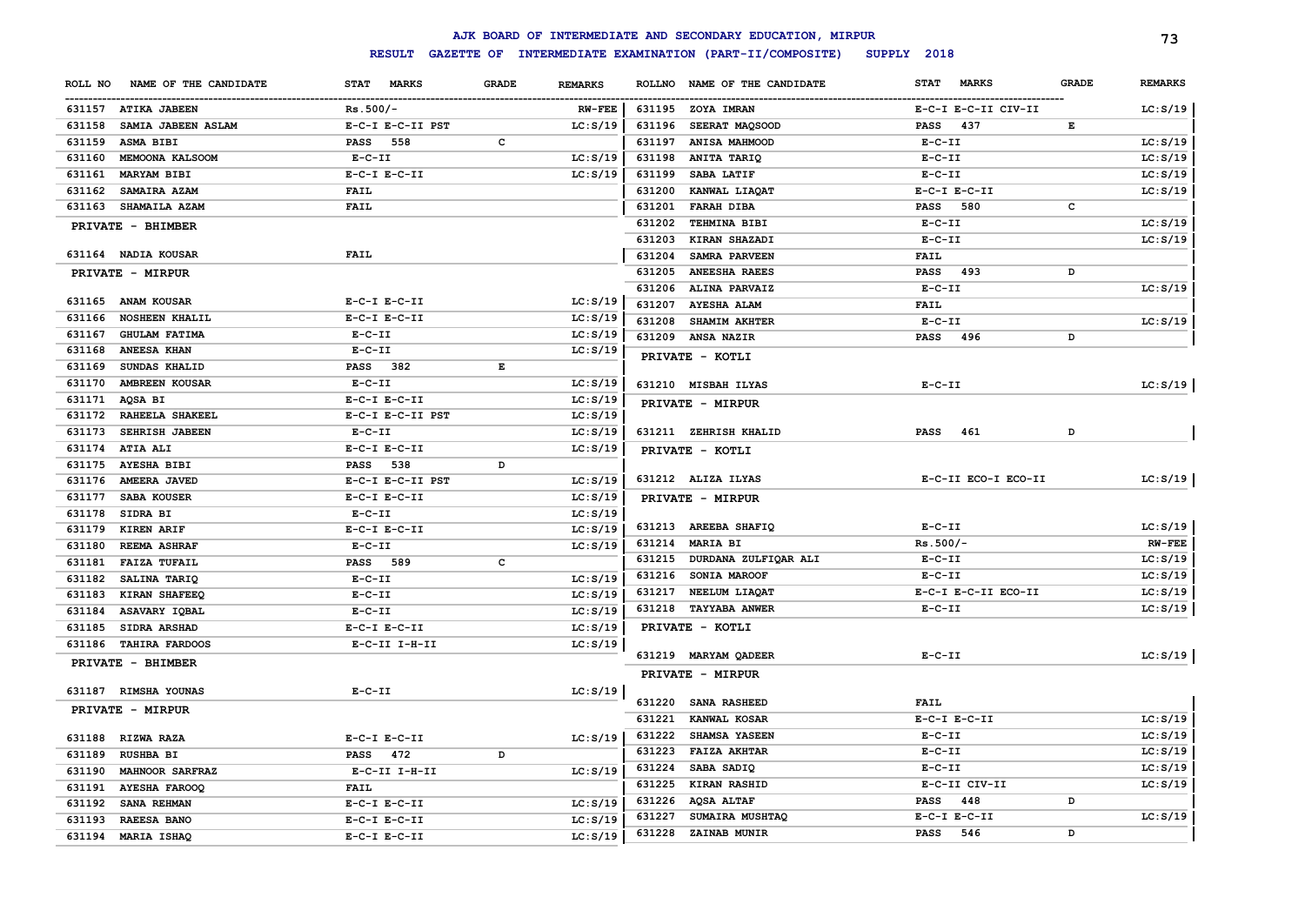|                  |                                            |                                      |               |              |                           |                  | AJK BOARD OF INTERMEDIATE AND SECONDARY EDUCATION, MIRPUR |                          |                  |              | 74             |
|------------------|--------------------------------------------|--------------------------------------|---------------|--------------|---------------------------|------------------|-----------------------------------------------------------|--------------------------|------------------|--------------|----------------|
|                  |                                            |                                      | <b>RESULT</b> |              |                           |                  | GAZETTE OF INTERMEDIATE EXAMINATION (PART-II/COMPOSITE)   | SUPPLY 2018              |                  |              |                |
|                  | ROLL NO NAME OF THE CANDIDATE              | <b>STAT</b>                          | <b>MARKS</b>  | <b>GRADE</b> | <b>REMARKS</b>            |                  | ROLLNO NAME OF THE CANDIDATE                              | <b>STAT</b>              | <b>MARKS</b>     | <b>GRADE</b> | <b>REMARKS</b> |
|                  | 631229 TAYYABA ASJAD                       | <b>PASS</b>                          | 484           | D            |                           |                  | <b>PRIVATE - MIRPUR</b>                                   |                          |                  |              |                |
|                  | PRIVATE - KOTLI                            |                                      |               |              |                           |                  |                                                           |                          |                  |              |                |
|                  | 631230 IQRA RAHMAN                         | <b>PASS</b>                          | 604           | c            |                           |                  | 631256 NAZIA KOUSAR                                       | <b>PASS</b>              | 625              | $\mathbf{C}$ |                |
|                  | PRIVATE - MIRPUR                           |                                      |               |              |                           |                  | PRIVATE - SADHNUTI                                        |                          |                  |              |                |
|                  |                                            |                                      |               |              |                           |                  | 631257 MARIA ASHRAF                                       | <b>PASS</b>              | 652              | c            |                |
|                  | 631231 SANA ASHRAF                         | PASS                                 | 651           | c            |                           |                  | PRIVATE - BHIMBER                                         |                          |                  |              |                |
|                  | PRIVATE - KOTLI                            |                                      |               |              |                           |                  |                                                           |                          |                  |              |                |
|                  |                                            |                                      |               |              |                           |                  | 631258 ZAHRA ZAIB                                         | <b>PASS</b>              | 637              | c            |                |
|                  | 631232 MEHVISH RAZZAQ                      | $E - C - II$                         |               |              | LC: S/19                  |                  | PRIVATE - MIRPUR                                          |                          |                  |              |                |
|                  | PRIVATE - MIRPUR                           |                                      |               |              |                           |                  | 631259 SAMAN ANWAR                                        | $E - C - II$             |                  |              | LC: S/19       |
|                  | 631233 RABIA FARYAD                        | <b>FAIL</b>                          |               |              |                           | 631260           | SABA FATIMA                                               | $E-C-II$                 |                  |              | LC: S/19       |
| 631234           | <b>AYESHA AFZAAL</b>                       | <b>FAIL</b>                          |               |              |                           | 631261           | <b>SAFA ZAFAR</b>                                         | $E - C - II$             |                  |              | LC: S/19       |
| 631235           | <b>SANA JAHNGIR</b>                        | $E-C-II$                             |               |              | LC: S/19                  | 631262           | YASMEEN JAVAID                                            | PASS 621                 |                  | c            |                |
|                  | 631236 IFRA SHEHZADI                       | PASS 561                             |               | с            |                           | 631263           | <b>NAIMA RASHEED</b>                                      | $E-C-II$                 |                  |              | LC: S/19       |
| 631237           | KIRAN TARIQ                                | $E-C-I$ $E-C-II$                     |               |              | LC: S/19                  |                  | 631264 AQSA NISAR                                         |                          | $E-C-I$ $E-C-II$ |              | LC: S/19       |
| 631238<br>631239 | <b>MARIA RIAZ</b><br>SONIA BIBI            | $E-C-I$ $E-C-II$<br>$Rs.500/-$       |               |              | LC: S/19<br><b>RW-FEE</b> |                  | PRIVATE - KOTLI                                           |                          |                  |              |                |
|                  | 631240 IFRAH RASHEED                       | $Rs.500/-$                           |               |              | <b>RW-FEE</b>             |                  | 631265 NEELAM BIBI                                        | <b>FAIL</b>              |                  |              |                |
|                  | 631241 SARA SHABIR                         | <b>FAIL</b>                          |               |              |                           |                  | PRIVATE - MIRPUR                                          |                          |                  |              |                |
|                  | PRIVATE - BHIMBER                          |                                      |               |              |                           |                  |                                                           |                          |                  |              |                |
|                  |                                            |                                      |               |              |                           |                  | 631266 TANIA MAHMOOD                                      | <b>PASS</b>              | 643              | c            |                |
|                  | 631242 MARYAM SHOUKAT                      | $E-C-II$                             |               |              | LC: S/19                  |                  | PRIVATE - KOTLI                                           |                          |                  |              |                |
|                  | PRIVATE - MIRPUR                           |                                      |               |              |                           | 631267           | <b>HALEEMA ABID</b>                                       | <b>PASS</b>              | 495              | D            |                |
|                  | 631243 NARGIS BATOOL                       | $E-C-II$                             |               |              | LC: S/19                  | 631268           | KANWAL SHAHZADI                                           | <b>PASS</b>              | 505              | D            |                |
|                  | PRIVATE - BHIMBER                          |                                      |               |              |                           |                  | 631269 BINASH HAMEED                                      | <b>PASS</b>              | 697              | в            |                |
|                  |                                            |                                      |               |              |                           |                  | PRIVATE - BHIMBER                                         |                          |                  |              |                |
|                  | 631244 AQSA SHAFIQ                         | $E-C-III$                            |               |              | LC: S/19                  |                  |                                                           |                          |                  |              |                |
|                  | PRIVATE - MIRPUR                           |                                      |               |              |                           |                  | 631270 SOFIA NOREEN                                       | <b>PASS</b>              | 475              | D            |                |
|                  |                                            |                                      |               |              |                           |                  | PRIVATE - MIRPUR                                          |                          |                  |              |                |
| 631246           | 631245 UMMAY FARVIA<br><b>ADEEBA SAJID</b> | $E-C-I$ $E-C-II$<br>$E-C-I$ $E-C-II$ |               |              | LC: S/19<br>LC: S/19      |                  | 631271 SOFIA BI                                           | <b>FAIL</b>              |                  |              |                |
| 631247           | <b>UZMA FAROOQ</b>                         | CSC-II                               |               |              | LC: S/19                  |                  | 631272 ASMA AZIZ                                          | PASS 596                 |                  | c            |                |
| 631248           | <b>FARAH MAZHAR</b>                        | <b>FAIL</b>                          |               |              |                           |                  | 631273 SONIA REHMAT                                       | $E-C-II$                 |                  |              | LC: S/19       |
| 631249           | <b>NAGINA KHURSHED</b>                     | PASS 580                             |               | c            |                           | 631274           | MARIAM QAYYUM                                             |                          | $E-C-I$ $E-C-II$ |              | LC: S/19       |
| 631250           | <b>NISBAH BASHARAT</b>                     | $E-C-II$                             |               |              | LC: S/19                  | 631275           | <b>NIMRA MALIK</b>                                        | $E-C-II$                 |                  |              | LC: S/19       |
| 631251           | <b>FAREEDA ASLAM</b>                       | $E-C-II$                             |               |              | LC: S/19                  | 631276           | <b>MAHREEN ANJUM</b>                                      | FAIL                     |                  |              |                |
| 631252           | <b>NOSHEEN NAWAZ</b>                       | $E-C-I$ $E-C-II$                     |               |              | LC: S/19                  | 631277           | SAIMA YOUSAF                                              |                          | $E-C-I$ $E-C-II$ |              | LC: S/19       |
|                  | 631253 ANOUSHA MANZAR                      | $E-C-II$                             |               |              | LC: S/19                  | 631278           | RIMSHA TARIQ                                              | $E - C - II$<br>$E-C-II$ |                  |              | LC: S/19       |
|                  | PRIVATE - BHIMBER                          |                                      |               |              |                           | 631279<br>631280 | <b>FARHAT NISAR</b><br>ANAM ADALAT                        | <b>FAIL</b>              |                  |              | LC: S/19       |
|                  | 631254 ASMA RAUF                           | $E- C- II$                           |               |              | LC: S/19                  | 631281           | <b>AYESHA FAYYAZ</b>                                      | $E-C-II$                 |                  |              | LC: S/19       |
|                  | 631255 ALINA YAQOOB                        | <b>FAIL</b>                          |               |              |                           | 631282           | <b>MARIA ARSHAD</b>                                       |                          | $E-C-I$ $E-C-II$ |              | LC: S/19       |
|                  |                                            |                                      |               |              |                           | 631283           | SANA SABIR                                                | $E-C-II$                 |                  |              | LC: S/19       |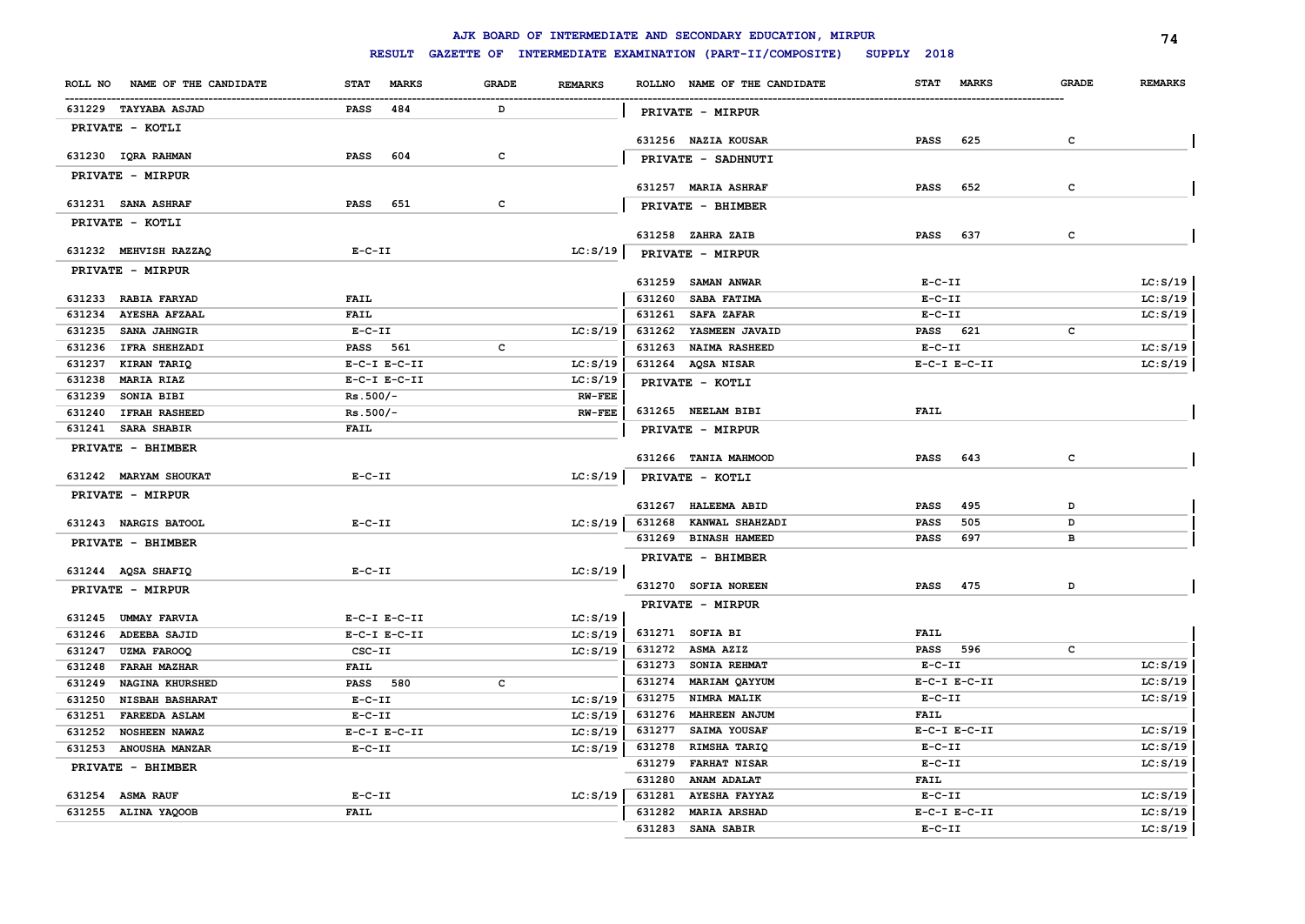|                                  |                    |              |                | AJK BOARD OF INTERMEDIATE AND SECONDARY EDUCATION, MIRPUR |                                      | 75             |
|----------------------------------|--------------------|--------------|----------------|-----------------------------------------------------------|--------------------------------------|----------------|
|                                  | <b>RESULT</b>      |              |                | GAZETTE OF INTERMEDIATE EXAMINATION (PART-II/COMPOSITE)   | SUPPLY 2018                          |                |
| NAME OF THE CANDIDATE<br>ROLL NO | STAT MARKS         | <b>GRADE</b> | <b>REMARKS</b> | ROLLNO NAME OF THE CANDIDATE                              | <b>GRADE</b><br>STAT<br><b>MARKS</b> | <b>REMARKS</b> |
| 631284 BARQA BATOOL              | PASS<br>607        | c            |                | 631314 SEHRISH SHABAN                                     | $HPE-TI$                             | LC: S/19       |
| 631285 KOMAL NISAR               | $E-C-II$           |              | LC: S/19       | 631315<br><b>ANISA RANI</b>                               | <b>FAIL</b>                          |                |
| 631286<br><b>RIDA NAZIR</b>      | <b>FAIL</b>        |              |                | 631316<br>HUMAIRA KOUSAR                                  | E-C-I E-C-II I-H-II                  | LC: S/19       |
| 631287<br><b>MARYAM NAZIR</b>    | <b>PASS</b><br>512 | D            |                | 631317<br><b>TASMIA HANIF</b>                             | <b>FAIL</b>                          |                |
| 631288<br><b>UMERA BI</b>        | $E-C-I$ $E-C-II$   |              | LC: S/19       | 631318<br>IQRA                                            | $E-C-II$                             | LC: S/19       |
| 631289<br><b>IFZA SHOUKAT</b>    | $E-C-II$           |              | LC: S/19       | 631319<br>NADIA BI                                        | E-C-II U-C-II                        | LC: S/19       |
| 631290<br><b>SANAM KHALID</b>    | <b>FAIL</b>        |              |                | 631320<br>IQRA KOUSAR                                     | $E-C-II$                             | LC: S/19       |
| 631291 ANEETA MAQSOOD            | <b>PASS</b><br>508 | D            |                | 631321<br>MEHR UN NISA                                    | $E - C - II$                         | LC: S/19       |
| PRIVATE - KOTLI                  |                    |              |                | 631322<br>MAHMUNA KHALIL                                  | $E-C-II$                             | LC: S/19       |
|                                  |                    |              |                | 631323<br>SADIA QAISER                                    | $E-C-II$                             | LC: S/19       |
| 631292 SONOBAR KHATOON           | <b>FAIL</b>        |              |                | 631324<br><b>TANZEELA AKRAM</b>                           | $E-C-I$ $E-C-II$                     | LC: S/19       |
| PRIVATE - MIRPUR                 |                    |              |                | 631325<br><b>MARYAM JAMEEL</b>                            | $E-C-I$ $E-C-II$                     | LC: S/19       |
|                                  |                    |              |                | PRIVATE - KOTLI                                           |                                      |                |
| 631293 ASMA SHAHZADI             | $E-C-II$           |              | LC: S/19       |                                                           |                                      |                |
| 631294<br><b>ALINA MAJEED</b>    | $E-C-I$ $E-C-II$   |              | LC: S/19       | 631326 SAMINA FAROOQ                                      | $E-C-II$                             | LC: S/19       |
| 631295 ROZI RASHID               | PASS<br>508        | D            |                | PRIVATE - MIRPUR                                          |                                      |                |
| PRIVATE - KOTLI                  |                    |              |                |                                                           |                                      |                |
| 631296 SADIA SHEHZADI            | $E-C-II$           |              | LC: S/19       | 631327 ANZA NISAR                                         | $E-C-II$                             | LC: S/19       |
| 631297<br><b>ESHA GHAFOOR</b>    | $E-C-II$           |              | LC: S/19       | 631328 FARI LATIF                                         | 595<br>c<br><b>PASS</b>              |                |
| 631298 IRAM BASHIR               | $E-C-II$           |              | LC: S/19       | PRIVATE - KOTLI                                           |                                      |                |
|                                  |                    |              |                | 631329 SANIA RANI                                         | $E-C-I$ $E-C-II$                     | LC: S/19       |
| PRIVATE - BHIMBER                |                    |              |                |                                                           |                                      |                |
| 631299 ANEEQA AKRAM              | $E-C-I$ $E-C-II$   |              | LC: S/19       | PRIVATE - MIRPUR                                          |                                      |                |
| PRIVATE - MIRPUR                 |                    |              |                | 631330 SAMAN KOUSAR                                       | $E-C-II$                             | LC: S/19       |
|                                  |                    |              |                | PRIVATE - KOTLI                                           |                                      |                |
| 631300 RIMSHA                    | <b>PASS</b><br>820 | A            |                |                                                           |                                      |                |
| PRIVATE - KOTLI                  |                    |              |                | 631331 MEHVISH ARIF                                       | $E-C-I$ $E-C-II$                     | LC: S/19       |
|                                  |                    |              |                | 631332 ASMA AZAM                                          | E-C-I E-C-II ECO-I ECO-II            | LC: S/19       |
| 631301 JAWAIRIA RIYASAT          | 702<br><b>PASS</b> | в            |                | 631333 IRAM BIBI                                          | $E- C- II$                           | LC: S/19       |
| PRIVATE - BHIMBER                |                    |              |                | PRIVATE - MIRPUR                                          |                                      |                |
| 631302 ANEESA SIDDIQUE           | <b>PASS</b><br>751 | в            |                | 631334 SANA BASHEER                                       | $E-C-II$                             | LC: S/19       |
| PRIVATE - MIRPUR                 |                    |              |                | PRIVATE - BHIMBER                                         |                                      |                |
| 631303 AQSA YOUNAS               | <b>PASS</b><br>434 | E            |                | 631335 KIRAN GULASTAN                                     | $Rs.500/-$                           | $RW$ - $FEE$   |
| 631304<br>SADAF CHAUDARY         | $E-C-II$           |              | LC: S/19       | PRIVATE - KOTLI                                           |                                      |                |
| 631305<br><b>ANISA GULZAR</b>    | PASS 570           | $\mathbf{C}$ |                |                                                           |                                      |                |
| 631306<br>ESHA MAQBOOL           | $E-C-II$           |              | LC: S/19       | 631336 ALIA KOUSAR                                        | $E-C-II$                             | LC: S/19       |
| 631307<br><b>FARWA ARSHAD</b>    | PASS 517           | D            |                | 631337 SHAREEN ZAFAR                                      | $E-C-I$ $E-C-II$                     | LC: S/19       |
| 631308<br><b>UROOJ SAGHIR</b>    | $E-C-II$           |              | LC: S/19       | PRIVATE - MIRPUR                                          |                                      |                |
| 631309<br><b>ALINA AMANAT</b>    | $E - C - I$        |              | LC: S/19       |                                                           |                                      |                |
| 631310<br><b>MASKAN WAQAR</b>    | <b>PASS</b><br>464 | D            |                | 631338 SAMRA SALEEM                                       | PASS<br>634<br>с                     |                |
| 631311<br>SADAF YASIN            | <b>FAIL</b>        |              |                | PRIVATE - KOTLI                                           |                                      |                |
| 631312<br>SADAF MAZHAR           | <b>FAIL</b>        |              |                |                                                           |                                      |                |
| 631313<br>NAZMA REHMAN           | $E-C-I$ $E-C-II$   |              | LC: S/19       | 631339 SUMERA REHMAN                                      | E-C-I E-C-II I-H-II                  | LC: S/19       |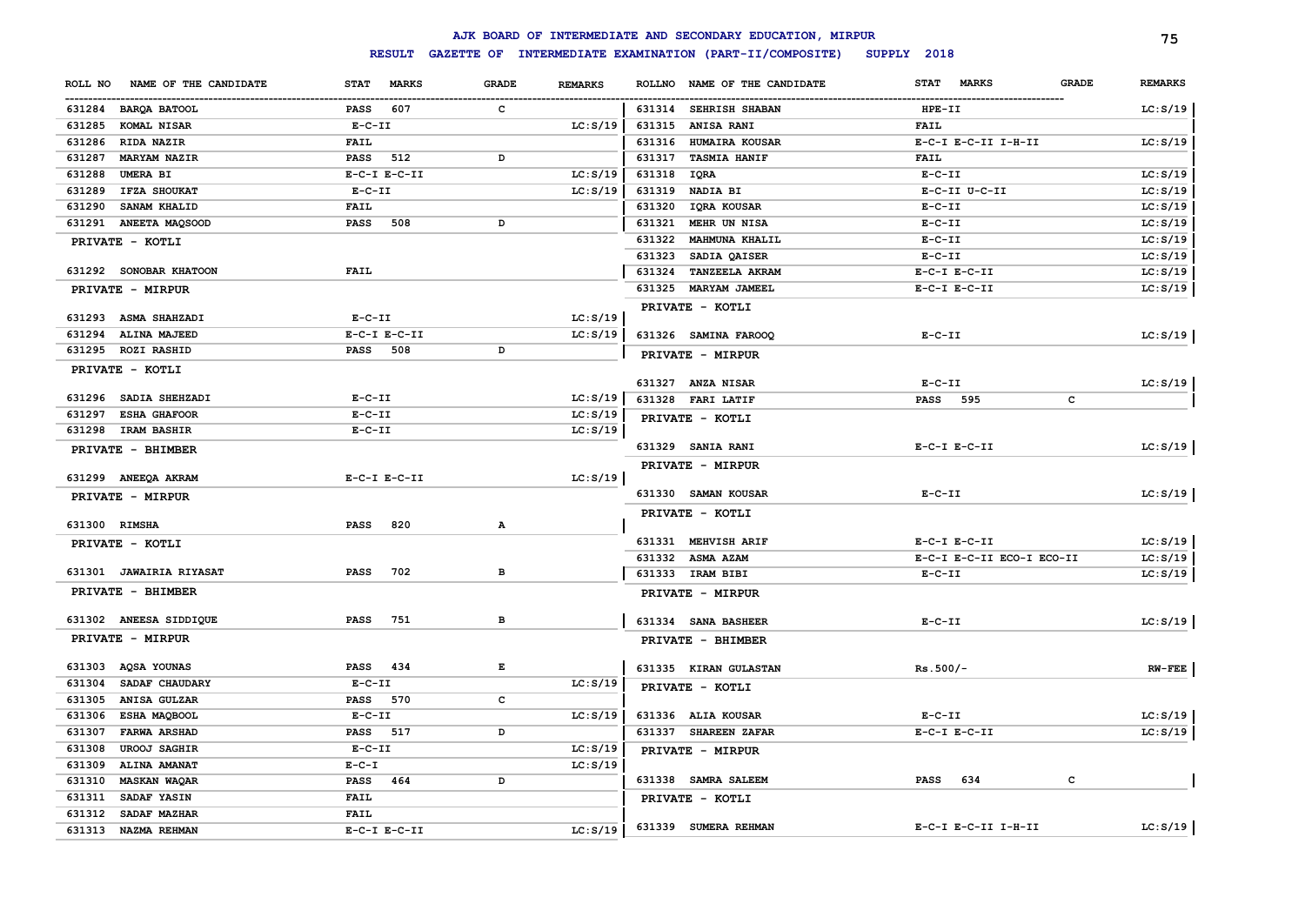|                                  |                    |              |                |        | AJK BOARD OF INTERMEDIATE AND SECONDARY EDUCATION, MIRPUR      |                                          |              | 76             |
|----------------------------------|--------------------|--------------|----------------|--------|----------------------------------------------------------------|------------------------------------------|--------------|----------------|
|                                  |                    |              |                |        | RESULT GAZETTE OF INTERMEDIATE EXAMINATION (PART-II/COMPOSITE) | SUPPLY 2018                              |              |                |
| NAME OF THE CANDIDATE<br>ROLL NO | STAT MARKS         | <b>GRADE</b> | <b>REMARKS</b> |        | ROLLNO NAME OF THE CANDIDATE                                   | <b>MARKS</b><br><b>STAT</b>              | <b>GRADE</b> | <b>REMARKS</b> |
| 631340 HALEEMA NASAR             | $E-C-I$ $E-C-II$   |              | LC: S/19       |        | PRIVATE - KOTLI                                                |                                          |              |                |
| 631341 MADIHA SALEEM             | $E-C-II$           |              | LC: S/19       |        |                                                                |                                          |              |                |
| PRIVATE - MIRPUR                 |                    |              |                |        | 631360 HADIQA SHAKEEL                                          | $E-C-II$                                 |              | LC: S/19       |
|                                  |                    |              |                |        | 631361 ANIQA KOUSAR                                            | $E-C-II$                                 |              | LC: S/19       |
| 631342 SABA                      | <b>FAIL</b>        |              |                |        | PRIVATE - MIRPUR                                               |                                          |              |                |
| 631343 MADIHA KOSAR              | $E-C-II$           |              | LC: S/19       |        |                                                                |                                          |              |                |
| PRIVATE - BHIMBER                |                    |              |                |        | 631362 SONIA QAYYUM<br>631363 SABA ALTAF                       | E-C-I E-C-II ECO-I<br><b>PASS</b><br>486 | D            | LC: S/19       |
| 631344 SALIHA AKHLAQ             | $Rs.500/-$         |              | <b>RW-FEE</b>  |        | 631364 BINISH EJAZ                                             | E-C-I E-C-II I-H-II                      |              | LC: S/19       |
| PRIVATE - KOTLI                  |                    |              |                |        | PRIVATE - BHIMBER                                              |                                          |              |                |
|                                  |                    |              |                |        |                                                                |                                          |              |                |
| 631345 BUSHRA SADDIQA            | PASS 521           | D            |                |        | 631365 NAGINA KHURSHID                                         | $E-C-I$ $E-C-II$                         |              | LC: S/19       |
| <b>PRIVATE - MIRPUR</b>          |                    |              |                |        | 631366 FARIA AKBAR                                             | $Rs.500/-$                               |              | $RW-FEE$       |
|                                  |                    |              |                |        | PRIVATE - KOTLI                                                |                                          |              |                |
| 631346 MARYAM JABBAR             | <b>PASS</b><br>470 | D            |                |        |                                                                |                                          |              |                |
| PRIVATE - KOTLI                  |                    |              |                |        | 631367 NADIA NADEEM                                            | $E-C-I$ $E-C-II$                         |              | LC: S/19       |
| 631347 MEHVISH JABEEN            | $E-C-I$ $E-C-II$   |              | LC: S/19       |        | PRIVATE - BHIMBER                                              |                                          |              |                |
| 631348 MARIA FAROOQ              | $E-C-I$ $E-C-II$   |              | LC: S/19       |        | 631368 HAJIRA WAJID                                            | <b>FAIL</b>                              |              |                |
| PRIVATE - MIRPUR                 |                    |              |                |        | PRIVATE - MIRPUR                                               |                                          |              |                |
|                                  |                    |              |                |        |                                                                |                                          |              |                |
| 631349 ANISA ZULFIQAR            | <b>FAIL</b>        |              |                |        | 631369 RIMSHA IMTIAZ                                           | 521<br><b>PASS</b>                       | D            |                |
| PRIVATE - KOTLI                  |                    |              |                |        | PRIVATE - BHIMBER                                              |                                          |              |                |
| 631350 NOSHEELA RAMZAN           | $E-C-I$ $E-C-II$   |              | LC: S/19       |        | 631370 SHAFALY AHSAN                                           | $Rs.500/-$                               |              | $RW-FEE$       |
| PRIVATE - MIRPUR                 |                    |              |                |        | PRIVATE - KOTLI                                                |                                          |              |                |
|                                  |                    |              |                |        |                                                                |                                          |              |                |
| 631351 IRAM ALLAH DITTA          | $E-C-II$           |              | LC: S/19       |        | 631371 SHAMSA IDREES                                           | $E-C-I$ $E-C-II$                         |              | LC: S/19       |
| 631352 SAMIA SAJID               | <b>PASS</b> 551    | с            |                |        | 631372 NAVEERA ALTAF                                           | PASS 648                                 | c            |                |
| PRIVATE - BHIMBER                |                    |              |                |        | 631373 SAIRA AZAM                                              | $E-C-II$                                 |              | LC: S/19       |
| 631353 IFRA KOUSAR               | $Rs.500/-$         |              | $RW-FEE$       |        | PRIVATE - MIRPUR                                               |                                          |              |                |
| PRIVATE - KOTLI                  |                    |              |                |        | 631374 JAWAIRIA MUNAWAR                                        | $E-C-I$ $E-C-II$                         |              | LC: S/19       |
|                                  |                    |              |                |        | 631375 MAREEN KOUSAR                                           | <b>FAIL</b>                              |              |                |
| 631354 SADIA BIBI                | $E-C-II$           |              | LC: S/19       |        | PRIVATE - BHIMBER                                              |                                          |              |                |
| <b>PRIVATE - MIRPUR</b>          |                    |              |                |        |                                                                |                                          |              |                |
|                                  |                    |              |                |        | 631376 NATASHA GULASTAN                                        | $E-C-II$                                 |              | LC: S/19       |
| 631355 SAVERA SHAKEEL            | PASS 574           | c            |                |        | PRIVATE - MIRPUR                                               |                                          |              |                |
| PRIVATE - KOTLI                  |                    |              |                |        | 631377 NOOR SABA                                               | 433<br>PASS                              | Е            |                |
| 631356 ANISHA ISHAQ              | $E-C-I$ $E-C-II$   |              | LC: S/19       | 631378 | <b>IRAM RAFEIQ</b>                                             | 466<br>PASS                              | D            |                |
| 631357<br><b>TEHMEENA KOUSAR</b> | $E-C-I$ $E-C-II$   |              | LC: S/19       |        | 631379 MARYAM KHATON                                           | E-C-II ECO-II                            |              | LC: S/19       |
| 631358 AREEJ SHAHZADI            | $E-C-II$           |              | LC: S/19       |        | PRIVATE - KOTLI                                                |                                          |              |                |
| PRIVATE - MIRPUR                 |                    |              |                |        |                                                                |                                          |              |                |
|                                  |                    |              |                |        | 631380 MARIA ASGHAR                                            | <b>PASS</b><br>657                       | c            |                |
| 631359 MARIA KANWAL              | $E-C-II$           |              | LC: S/19       |        | 631381 ATIA KOUSAR                                             | $E-C-II$                                 |              | LC: S/19       |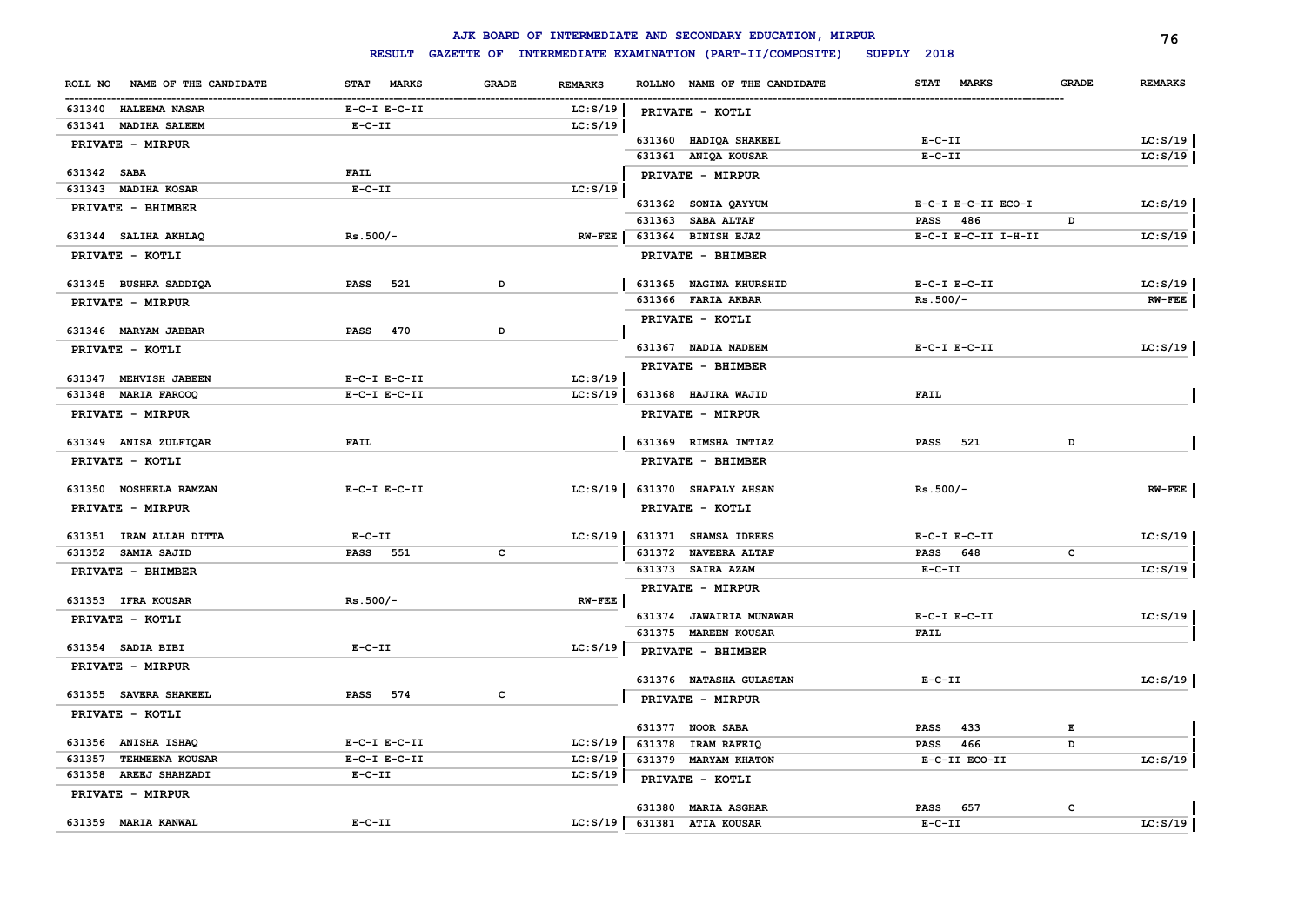|                               |                             |              |                |                  | AJK BOARD OF INTERMEDIATE AND SECONDARY EDUCATION, MIRPUR |                                   |              | 77                   |
|-------------------------------|-----------------------------|--------------|----------------|------------------|-----------------------------------------------------------|-----------------------------------|--------------|----------------------|
|                               | <b>RESULT</b>               |              |                |                  | GAZETTE OF INTERMEDIATE EXAMINATION (PART-II/COMPOSITE)   | SUPPLY 2018                       |              |                      |
| ROLL NO NAME OF THE CANDIDATE | <b>STAT</b><br><b>MARKS</b> | <b>GRADE</b> | <b>REMARKS</b> |                  | ROLLNO NAME OF THE CANDIDATE                              | <b>STAT</b><br><b>MARKS</b>       | <b>GRADE</b> | <b>REMARKS</b>       |
| PRIVATE - MIRPUR              |                             |              |                |                  | 631403 NOSHEEN ZAHRA                                      | $E-C-II$                          |              | LC: S/19             |
|                               |                             |              |                |                  | PRIVATE - MIRPUR                                          |                                   |              |                      |
| 631382 SAIRA AZAD             | PASS<br>582                 | c            |                |                  |                                                           |                                   |              |                      |
| PRIVATE - KOTLI               |                             |              |                |                  | 631404 IQRA BANO                                          | $E - C - II$                      |              | LC: S/19             |
| 631383 MOBIN AKHTAR           | $E- C- II$                  |              | LC: S/19       | 631405           | <b>JAVERIA MALIK</b>                                      | 496<br><b>PASS</b>                | D            |                      |
| 631384<br><b>MARYAM ZAFAR</b> | <b>FAIL</b>                 |              |                | 631406<br>631407 | <b>NIMRA</b><br>ZAIB UN NISA                              | <b>FAIL</b><br><b>PASS</b><br>539 | D            |                      |
| PRIVATE - MIRPUR              |                             |              |                | 631408           | <b>AYESHA ZAFAR</b>                                       | E-C-I E-C-II ECO-I ECO-II         |              | LC: S/19             |
|                               |                             |              |                | 631409           | <b>AYESHA ASHFAQ</b>                                      | $E- C- II$                        |              | LC: S/19             |
| 631385 FARYAL JAMEEL          | $E - C - II$                |              | LC: S/19       | 631410           | AMNA YUNAS                                                | $E-C-I$ $E-C-II$                  |              | LC: S/19             |
| PRIVATE - BHIMBER             |                             |              |                |                  | 631411 AQSA AMJAD                                         | PASS 490                          | D            |                      |
|                               |                             |              |                |                  | 631412 SOFIA MOAZAM                                       | $E-C-II$                          |              | LC: S/19             |
| 631386 AYESHA                 | E-C-II ECO-I                |              | LC: S/19       | 631413           | TEHREEM MAZHAR                                            | $E-C-II$                          |              | LC: S/19             |
| PRIVATE - MIRPUR              |                             |              |                | 631414           | ARIBA GHULAM MUSTAFA                                      | PASS 563                          | c            |                      |
|                               |                             |              |                |                  | 631415 SALEHA JAMIL                                       | E-C-I E-C-II CIV-II               |              | LC: S/19             |
| 631387 WAJIHA KHANUM          | 666<br><b>PASS</b>          | в            |                |                  | PRIVATE - POONCH                                          |                                   |              |                      |
| 631388 SYEDA RUQIA BATOOL     | <b>PASS</b><br>523          | D            |                |                  |                                                           |                                   |              |                      |
| PRIVATE - BHIMBER             |                             |              |                |                  | 631416 UZMA QASIM                                         | <b>PASS</b><br>488                | D            |                      |
| 631389 RUBAB RAJA             | E-C-I E-C-II ECO-I          |              | LC: S/19       |                  | PRIVATE - MIRPUR                                          |                                   |              |                      |
| PRIVATE - MIRPUR              |                             |              |                |                  | 631417 ABIDA SULTANA                                      |                                   |              |                      |
|                               |                             |              |                | 631418           | <b>AFSHAN WADI</b>                                        | $Rs.500/-$<br>$E-C-I$ $E-C-II$    |              | $RW-FEE$<br>LC: S/19 |
| 631390 NADIA BIBI             | E-C-II I-H-II               |              | LC: S/19       |                  | 631419 SIDRA BIBI                                         | $Rs.500/-$                        |              | $RW-FEE$             |
| PRIVATE - BHIMBER             |                             |              |                |                  |                                                           |                                   |              |                      |
|                               |                             |              |                |                  | PRIVATE - KOTLI                                           |                                   |              |                      |
| 631391 MARIA ZULFIQAR         | $E-C-II$                    |              | LC: S/19       |                  | 631420 ISMA YOUNAS                                        | $E - C - II$                      |              | LC: S/19             |
| PRIVATE - MIRPUR              |                             |              |                |                  | PRIVATE - MIRPUR                                          |                                   |              |                      |
| 631392 INSA KOUSAR            | 499<br><b>PASS</b>          | D            |                |                  | 631421 NAILA ILYAS                                        | 424<br><b>PASS</b>                | E            |                      |
| 631393 MARYAM GULAB           | PASS 439                    | E            |                |                  | 631422 HUMERA JAHAN                                       | 446<br><b>PASS</b>                | D            |                      |
| 631394 RABIA FAKHAR           | $E-C-II$                    |              | LC: S/19       |                  | 631423 KIRAN FARID                                        | $E-C-I$ $E-C-II$                  |              | LC: S/19             |
| 631395 NABILA NAAZ            | $E-C-II$                    |              | LC: S/19       |                  | 631424 AREEJ MAQBOOL                                      | <b>FAIL</b>                       |              |                      |
| PRIVATE - KOTLI               |                             |              |                |                  | PRIVATE - KOTLI                                           |                                   |              |                      |
| 631396 RAFINA KOUSAR          | <b>FAIL</b>                 |              |                |                  | 631425 IQRA YASEEN                                        | <b>FAIL</b>                       |              |                      |
| PRIVATE - BHIMBER             |                             |              |                |                  | PRIVATE - MIRPUR                                          |                                   |              |                      |
| 631397 SAFA FIAZ              | <b>FAIL</b>                 |              |                |                  | 631426 SABA NAZ                                           | 491<br>PASS                       | D            |                      |
| TANIA SHEHZADI<br>631398      | $E-C-II$                    |              | LC: S/19       |                  | 631427 FOZIA BI                                           | $E - C - II$                      |              | LC: S/19             |
| 631399 SAFA KOUSAR            | PASS 517                    | D            |                | 631428           | <b>NAZISH WAHID</b>                                       | <b>PASS</b><br>540                | D            |                      |
| PRIVATE - MIRPUR              |                             |              |                | 631429           | <b>ATIA RANI</b>                                          | 745<br>PASS                       | в            |                      |
|                               |                             |              |                | 631430           | KUBRA BIBI                                                | 712<br>PASS                       | в            |                      |
| 631400 RAINISH ZULFIQAR       | E-C-I E-C-II ECO-I          |              | LC: S/19       | 631431           | NABEELA ASLAM                                             | $E-C-I$ $E-C-II$                  |              | LC: S/19             |
| 631401<br><b>IQRA ANSAR</b>   | $E-C-I$ $E-C-II$            |              | LC: S/19       | 631432           | SANIA HASEEB                                              | $E - C - II$                      |              | LC: S/19             |
| 631402 SABA MEHTAB            | $E-C-I$ $E-C-II$            |              | LC: S/19       | 631433           | <b>BUSHRA ARHAD</b>                                       | <b>PASS</b><br>687                | в            |                      |
| PRIVATE - KOTLI               |                             |              |                | 631434           | <b>IRFANA BIBI</b>                                        | $E-C-II$                          |              | LC: S/19             |
|                               |                             |              |                |                  |                                                           |                                   |              |                      |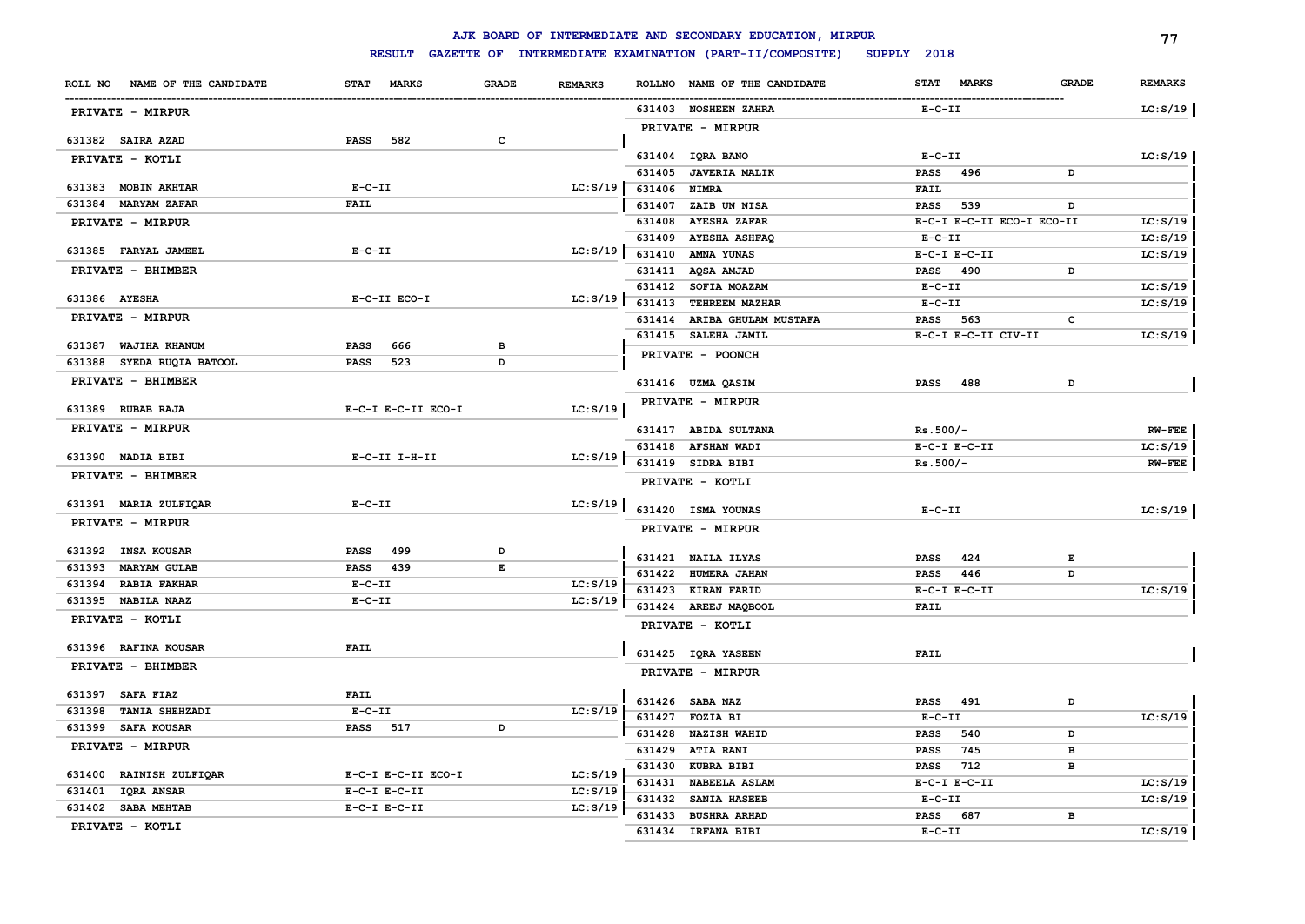|         |                        |                             |              |                |        | AJK BOARD OF INTERMEDIATE AND SECONDARY EDUCATION, MIRPUR |                  |                     |              | 78             |
|---------|------------------------|-----------------------------|--------------|----------------|--------|-----------------------------------------------------------|------------------|---------------------|--------------|----------------|
|         |                        | <b>RESULT</b>               |              |                |        | GAZETTE OF INTERMEDIATE EXAMINATION (PART-II/COMPOSITE)   | SUPPLY 2018      |                     |              |                |
| ROLL NO | NAME OF THE CANDIDATE  | <b>STAT</b><br><b>MARKS</b> | <b>GRADE</b> | <b>REMARKS</b> |        | ROLLNO NAME OF THE CANDIDATE                              | <b>STAT</b>      | <b>MARKS</b>        | <b>GRADE</b> | <b>REMARKS</b> |
|         | 631435 NIGHAT NOOR     | $E- C- II$                  |              | LC: S/19       |        | PRIVATE - OTHERS                                          |                  |                     |              |                |
| 631436  | <b>MADIA FAZAL</b>     | PASS<br>690                 | в            |                |        |                                                           |                  |                     |              |                |
| 631437  | ANEESA BIBI            | PASS<br>707                 | в            |                |        | 631476 BASAL ASIM                                         | $E-C-I$ $E-C-II$ |                     |              | LC: S/19       |
| 631438  | HAFZA HABIB ABBASI     | 743<br><b>PASS</b>          | в            |                |        | PRIVATE - MIRPUR                                          |                  |                     |              |                |
| 631439  | KANEEZ FATIMA          | 701<br><b>PASS</b>          | в            |                |        |                                                           |                  |                     |              |                |
| 631440  | <b>FAIZA RASHEED</b>   | 728<br>PASS                 | в            |                |        | 631477 SANA AKHTAR                                        | <b>PASS</b>      | 545                 | D            |                |
| 631441  | SAIBA MUSHTAQ          | $E-C-II$                    |              | LC: S/19       | 631478 | WAJJIHA SULTAN                                            | <b>PASS</b>      | 626                 | c            |                |
| 631442  | <b>MEHREEN BARKAT</b>  | $E-C-II$                    |              | LC: S/19       | 631479 | KOMAL MUNAWAR HUSSAIN                                     | $E-C-II$         |                     |              | LC: S/19       |
| 631443  | SHABNAM ASLAM          | E-C-II ECO-I                |              | LC: S/19       | 631480 | ANISA KOUSAR                                              | <b>PASS</b>      | 482                 | D            |                |
| 631444  | <b>AMREEN JAVED</b>    | E-C-II I-H-II               |              | LC: S/19       | 631481 | TANZILA BEGUM                                             | $E - C - II$     |                     |              | LC: S/19       |
| 631445  | <b>RIMSHA NAZ</b>      | $E-C-II$                    |              | LC: S/19       | 631482 | SHAMAILA BIBI                                             | <b>PASS</b>      | 544                 | D            |                |
| 631446  | <b>SHAISTA PARVEEN</b> | $E-C-II$                    |              | LC: S/19       | 631483 | SAMRA MAQSOOD                                             | $E-C-I$ $E-C-II$ |                     |              | LC: S/19       |
| 631447  | MIDDAT MAHBOOB         | $E-C-II$                    |              | LC: S/19       | 631484 | <b>MARYAM KHALIL</b>                                      | <b>PASS</b>      | 515                 | D            |                |
| 631448  | SALYA QAYYUM           | $E - C - II$                |              | LC: S/19       | 631485 | ZAKIA BANO                                                | <b>FAIL</b>      |                     |              |                |
| 631449  | <b>SANA AMJAD</b>      | $E-C-II$                    |              | LC: S/19       | 631486 | KIRAN RAZZAQ                                              | $E-C-II$         |                     |              | LC: S/19       |
| 631450  | <b>AEMEN ARIF</b>      | $E-C-I$ $E-C-II$            |              | LC: S/19       | 631487 | <b>GULFAM BANARAS</b>                                     | $E-C-I$ $E-C-II$ |                     |              | LC: S/19       |
| 631451  | <b>TAHMINA KOUSAR</b>  | 570<br>PASS                 | C            |                | 631488 | <b>MARIA MAHMOOD</b>                                      | $E-C-I$ $E-C-II$ |                     |              | LC: S/19       |
| 631452  | SADAF KOUSAR           | $E-C-II$                    |              | LC: S/19       | 631489 | SEHRISH KOUSAR                                            |                  | E-C-II H-P-II       |              | LC: S/19       |
| 631453  | SABA ADALAT            | <b>PASS</b><br>610          | c            |                | 631490 | NIMRA FAROOQ                                              | <b>PASS</b>      | 450                 | D            |                |
| 631454  | <b>SIDRA</b>           | 460<br><b>PASS</b>          | D            |                | 631491 | <b>ANEELA FAROOQ</b>                                      | <b>PASS</b>      | 458                 | D            |                |
| 631455  | SAMEERA AKHTAR         | <b>FAIL</b>                 |              |                |        | PRIVATE - BHIMBER                                         |                  |                     |              |                |
| 631456  | <b>MARYAM MOBEEN</b>   | <b>PASS</b><br>581          | c            |                |        |                                                           |                  |                     |              |                |
| 631457  | ANILA BIBI             | $E-C-I$ $E-C-II$            |              | LC: S/19       |        | 631492 SAMRA IKRAM                                        | $E-C-I$ $E-C-II$ |                     |              | LC: S/19       |
| 631458  | <b>TANIA AKBAR</b>     | $E-C-I$ $E-C-II$            |              | LC: S/19       |        | PRIVATE - MIRPUR                                          |                  |                     |              |                |
| 631459  | IRSA KANWAL            | <b>PASS</b><br>435          | E            |                |        |                                                           |                  |                     |              |                |
| 631460  | <b>AQSA AYOUB</b>      | $E-C-I$ $E-C-II$            |              | LC: S/19       |        | 631493 ANISA BI                                           | $E - C - II$     |                     |              | LC: S/19       |
| 631461  | IQRA RAMZAN            | 407<br><b>PASS</b>          | E            |                | 631494 | ALIA YOUNIS                                               | $E-C-II$         |                     |              | LC: S/19       |
| 631462  | KAINAT KOUSAR          | E-C-I E-C-II ECO-II         |              | LC: S/19       | 631495 | REEMA LIAQAT                                              | <b>PASS</b>      | 523                 | D            |                |
| 631463  | <b>RAFIT USMAN</b>     | 435<br><b>PASS</b>          | E            |                | 631496 | HIFZA ORANGZAIB                                           | <b>FAIL</b>      |                     |              |                |
| 631464  | SHAMIM AKHTER          | <b>FAIL</b>                 |              |                | 631497 | HINA MATLOOB                                              |                  | E-C-II CSC-II       |              | LC: S/19       |
| 631465  | SADIA MAQSOOD          | $E- C- II$                  |              | LC: S/19       | 631498 | SANA MAROOF                                               | <b>PASS</b>      | 514                 | D            |                |
| 631466  | <b>MOBEEN ASHFAQ</b>   | $E-C-II$                    |              | LC: S/19       | 631499 | <b>RAHIMA SAHDIA</b>                                      | $E-C-II$         |                     |              | LC: S/19       |
| 631467  | ZOBIA BIBI             | $E-C-II$ I-H-II             |              | LC: S/19       | 631500 | SAMREEN NASEER                                            | FAIL             |                     |              |                |
| 631468  | <b>FARIA RASHEED</b>   | $E-C-II$                    |              | LC: S/19       | 631501 | <b>ANILA JABEEN</b>                                       | $E - C - I$      |                     |              | LC: S/19       |
| 631469  | MARIA GHULAM RASOOL    | E-C-II U-C-II               |              | LC: S/19       | 631502 | <b>GHAUSIA YOUSAF</b>                                     | <b>FAIL</b>      |                     |              |                |
| 631470  | <b>FARAH KHADIM</b>    | <b>FAIL</b>                 |              |                | 631503 | <b>SANA RANI</b>                                          | $Rs.1800/-$      |                     |              | <b>RW-FEE</b>  |
| 631471  | <b>MARYAM BIBI</b>     | <b>PASS</b><br>556          | c            |                | 631504 | <b>NOSHEEN FIAZ</b>                                       | $E - C - II$     |                     |              | LC: S/19       |
| 631472  | <b>MAVESH MUNIR</b>    | $E - C - II$                |              | LC: S/19       | 631505 | AROOSA RANI                                               | $E-C-I$ $E-C-II$ |                     |              | LC: S/19       |
| 631473  | <b>SAROOSH SAGHIR</b>  | <b>PASS</b><br>541          | D            |                | 631506 | <b>SOBIA</b>                                              | <b>FAIL</b>      |                     |              |                |
|         | PRIVATE - BHIMBER      |                             |              |                | 631507 | NAJMA BIBI                                                | $E-C-I$ $E-C-II$ |                     |              | LC: S/19       |
|         |                        |                             |              |                | 631508 | MISBAH IQBAL                                              |                  | E-C-I E-C-II U-C-II |              | LC: S/19       |
|         | 631474 NOSHEEN AKHTAR  | $Rs.500/-$                  |              | $RW-FEE$       | 631509 | SANA SHOUKAT                                              | <b>PASS</b>      | 550                 | c            |                |
|         | PRIVATE - MIRPUR       |                             |              |                | 631510 | ASMA LIAQAT<br>PRIVATE - BHIMBER                          | <b>FAIL</b>      |                     |              |                |
|         | 631475 ATIA RANI       | $E-C-I$ $E-C-II$            |              | LC: S/19       |        |                                                           |                  |                     |              |                |
|         |                        |                             |              |                |        | 631511 SHAISTA YASIN                                      | FAIL             |                     |              |                |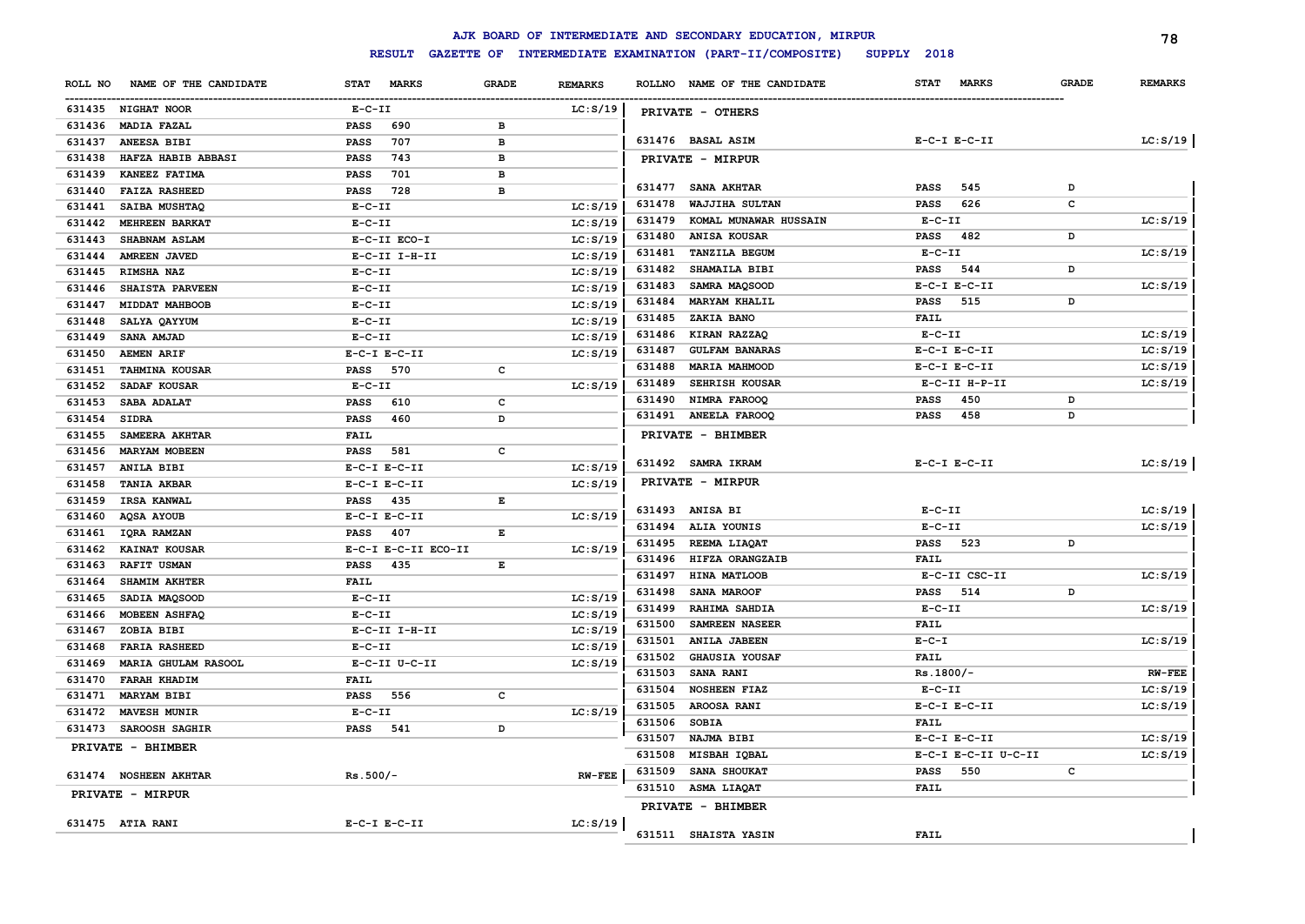|                                  |                         |                |        | AJK BOARD OF INTERMEDIATE AND SECONDARY EDUCATION, MIRPUR |              |                     |              | 79             |
|----------------------------------|-------------------------|----------------|--------|-----------------------------------------------------------|--------------|---------------------|--------------|----------------|
|                                  | <b>RESULT</b>           |                |        | GAZETTE OF INTERMEDIATE EXAMINATION (PART-II/COMPOSITE)   | SUPPLY 2018  |                     |              |                |
| ROLL NO NAME OF THE CANDIDATE    | STAT MARKS<br>GRADE     | <b>REMARKS</b> |        | ROLLNO NAME OF THE CANDIDATE                              | <b>STAT</b>  | <b>MARKS</b>        | <b>GRADE</b> | <b>REMARKS</b> |
| <b>PRIVATE - MIRPUR</b>          |                         |                |        | PRIVATE - BHIMBER                                         |              |                     |              |                |
| 631512 ATIQA AYUB                | $Rs.500/-$              | $RW-FEE$       | 631539 | ZAINAB SHAHZAD                                            | <b>FAIL</b>  |                     |              | NOT-IMP        |
| 631513 AROOJ ZAHID               | PASS 593<br>c           |                | 631540 | <b>MARIA FAROOQ</b>                                       | PASS         | 636                 | c            | IMP            |
| PRIVATE - KOTLI                  |                         |                | 631541 | <b>EMEN IMTIAZ</b>                                        | PASS         | 440                 | D            | IMP            |
|                                  |                         |                | 631542 | <b>ASFA SHAHEEN</b>                                       | PASS         | 416                 | Е            |                |
| 631514 MARIA FAYOOM              | <b>FAIL</b>             |                | 631543 | <b>MADIAH ALTAF</b>                                       | $E-C-II$     |                     |              | LC: S/19       |
| PRIVATE - BHIMBER                |                         |                | 631544 | <b>SADIA KOUSAR</b>                                       |              | $E-C-I$ $E-C-II$    |              | LC: S/19       |
|                                  |                         |                | 631545 | SABA IQBAL                                                |              | $E-C-I$ $E-C-II$    |              | LC: S/19       |
| 631515 SAIRA TANVEER             | <b>PASS</b><br>689<br>в |                |        | 631546 IFRA GULFARAZ                                      | $E- C- II$   |                     |              | LC: S/19       |
| PRIVATE - MIRPUR                 |                         |                |        | 631547 FARHAT BIBI                                        |              | E-C-II CIV-II       |              | LC: S/19       |
|                                  |                         |                |        | 631548 SANA FAROOQ                                        |              | $E-C-I$ $E-C-II$    |              | LC: S/19       |
| 631516 NIMRA AFZAL               | E-C-II ECO-I            | LC: S/19       |        | PRIVATE - MIRPUR                                          |              |                     |              |                |
| 631517<br>AMNA MOZAM             | $E-C-I$ $E-C-II$        | LC: S/19       |        |                                                           |              |                     |              |                |
| 631518 IQRA KHATOON              | $E-C-I$ $E-C-II$        | LC: S/19       |        | 631549 HALEEMA MAJEED                                     |              | PASS 621            | c            |                |
| <b>DILAWAIZ</b><br>631519        | CSC-II                  | LC: S/19       |        | PRIVATE - BHIMBER                                         |              |                     |              |                |
| <b>HINA SUDHEER</b><br>631520    | PASS<br>620<br>c        |                |        |                                                           |              |                     |              |                |
| 631521<br><b>IQRA AMEEN</b>      | 588<br>c<br><b>PASS</b> |                |        | 631550 RAMSHA FAROOQ                                      | FAIL         |                     |              |                |
| 631522<br><b>SIDRAH SARWAR</b>   | E<br>PASS<br>423        |                | 631551 | <b>NOREEN KOUSAR</b>                                      | $Rs.500/-$   |                     |              | <b>RW-FEE</b>  |
| 631523<br><b>UROOJ ASIF</b>      | FAIL                    |                |        | 631552 MARYAM SABA ARSHAD                                 |              | $E-C-I$ $E-C-II$    |              | LC: S/19       |
| 631524<br>ATQA IQBAL             | E-C-I HPE-II            | LC: A/20       | 631553 | <b>IFZA FATIMA</b>                                        | PASS         | 606                 | c            |                |
| 631525<br>RIMSHA SHEHZADI        | E-C-II H-P-I H-P-II     | LC: A/20       |        | 631554 AQSA ISHAQ                                         | PASS         | 491                 | D            |                |
| 631526<br><b>SEHRISH HUSSAIN</b> |                         | <b>ABSENT</b>  | 631555 | <b>HAJJRA BIBI</b>                                        | PASS         | 629                 | c            |                |
| 631527 IQRA FAREED               | <b>FAIL</b>             |                | 631556 | <b>NOREEN KOUSAR</b>                                      | $E- C- II$   |                     |              | LC: S/19       |
| PRIVATE - BHIMBER                |                         |                | 631557 | REHMANA SHABBIR                                           | <b>PASS</b>  | 654                 | c            |                |
|                                  |                         |                | 631558 | <b>AISHA MUNIR</b>                                        |              | $E-C-I$ $E-C-II$    |              | LC: S/19       |
| 631528 ATIYA AZEEM MUGHAL        | <b>FAIL</b>             |                | 631559 | <b>ASIMA MUNIR</b>                                        |              | $E-C-I$ $E-C-II$    |              | LC: S/19       |
| PRIVATE - MIRPUR                 |                         |                | 631560 | <b>AMINA AMANAT</b>                                       |              | $E-C-I$ $E-C-II$    |              | LC: S/19       |
| 631529 ALIYA BIBI                | <b>FAIL</b>             |                | 631561 | <b>MARIA RASHEED</b>                                      | PASS         | 526                 | D            |                |
| 631530 HAFSA ILYAS QURESHI       | FAIL                    |                | 631562 | <b>JAWARIA HANIF</b>                                      | <b>PASS</b>  | 585                 | c            |                |
| 631531<br>SAMREEN LATIF          | <b>FAIL</b>             |                |        | 631563 ALEEZA FARYAD                                      | $E - C - II$ |                     |              | LC: S/19       |
| 631532 MUBEEN RAZZAQ             | FAIL                    |                | 631564 | <b>TAYYABA AMEEN</b>                                      | <b>PASS</b>  | 623                 | c            |                |
| 631533 SONIA KHAN                | <b>FAIL</b>             |                | 631565 | SHABANUM SHAHZADI                                         | FAIL         |                     |              |                |
| 631534 AQSA LATIF                | FAIL                    |                | 631566 | SADIA BATOOL                                              | $E- C- II$   |                     |              | LC: S/19       |
|                                  |                         |                | 631567 | ZAKIA ARIF                                                |              | E-C-I E-C-II I-H-II |              | LC: S/19       |
| PRIVATE - KOTLI                  |                         |                | 631568 | SHAHZADI SABA SHAFQAT                                     | $E- C- II$   |                     |              | LC: S/19       |
| 631535 NAZISH RIYAZ              | <b>FAIL</b>             |                | 631569 | SAKEENA KOUSAR                                            | PASS         | 608                 | c            |                |
| 631536 INSA BIBI                 | <b>FAIL</b>             |                |        | 631570 SANA RAFIQ                                         | <b>PASS</b>  | 490                 | D            |                |
| PRIVATE - MIRPUR                 |                         |                |        | 631571 MADIHA KOUSAR                                      | $E-C-II$     |                     |              | LC: S/19       |
|                                  |                         |                |        | 631572 SAIMA JAVED                                        | $E-C-II$     |                     |              | LC: S/19       |
| 631537 SAFA MAROOF               | $E-C-II$ I-H-II         | LC: A/20       |        | 631573 SABIHA ZAFER                                       | $E- C- II$   |                     |              | LC: S/19       |
| PRIVATE - KOTLI                  |                         |                |        | 631574 MISBAH QAYYUM                                      |              | $E-C-I$ $E-C-II$    |              | LC: S/19       |
|                                  |                         |                |        | 631575 NADIA RASHID                                       | $E-C-II$     |                     |              | LC:A/19        |
| 631538 NEELAM KOUSAR             | <b>FAIL</b>             |                |        | 631576 ZONAIRA RASHID                                     | <b>FAIL</b>  |                     |              |                |
|                                  |                         |                |        | 631577 NIMRA GHAFOOR                                      |              | $E-C-I$ $E-C-II$    |              | LC: S/19       |
|                                  |                         |                |        | 631578 SOFIA KOUSAR                                       | <b>PASS</b>  | 558                 | c            |                |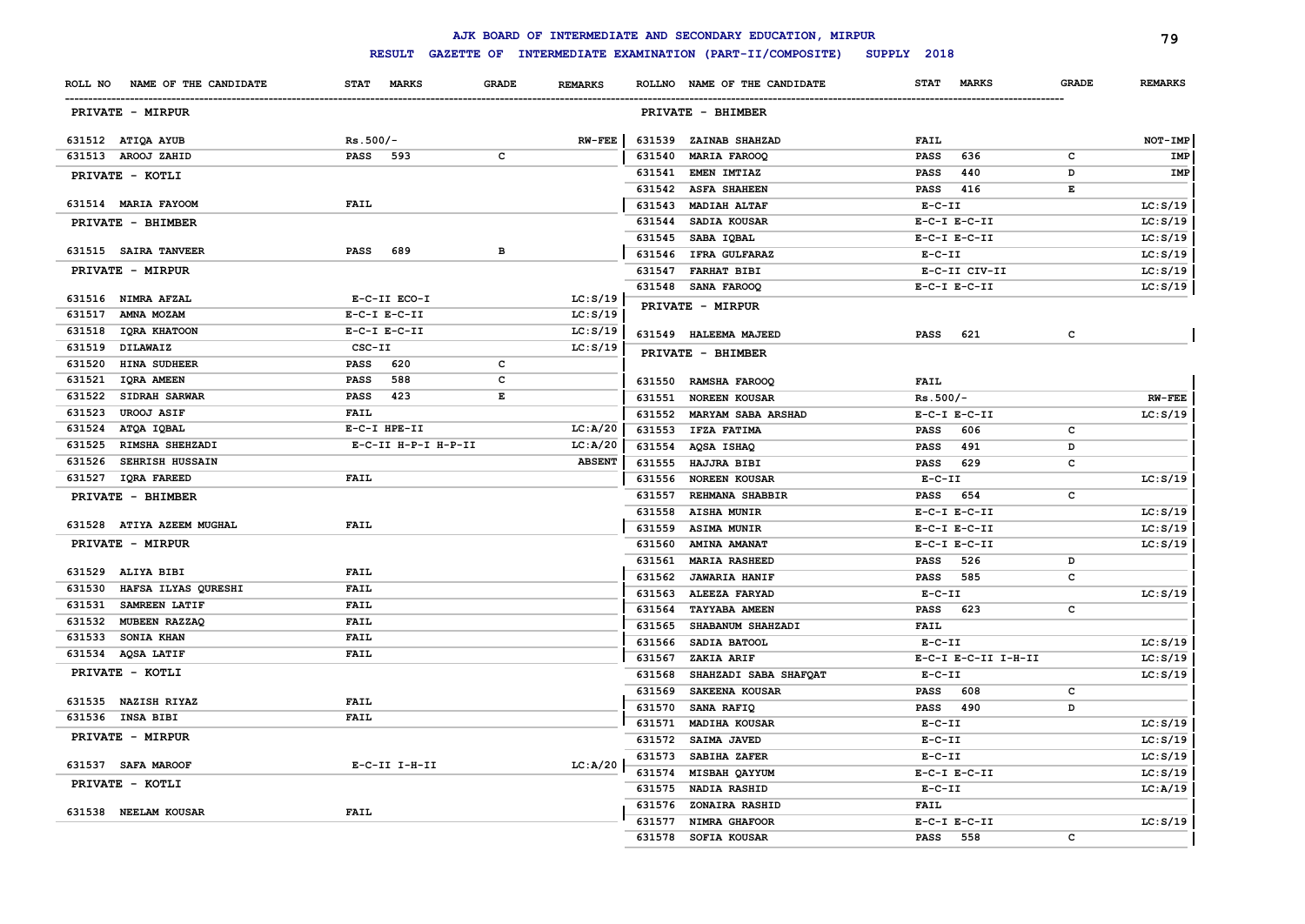|                                  |                     |                                |        | AJK BOARD OF INTERMEDIATE AND SECONDARY EDUCATION, MIRPUR |                             |              | 80             |
|----------------------------------|---------------------|--------------------------------|--------|-----------------------------------------------------------|-----------------------------|--------------|----------------|
|                                  | <b>RESULT</b>       |                                |        | GAZETTE OF INTERMEDIATE EXAMINATION (PART-II/COMPOSITE)   | SUPPLY 2018                 |              |                |
| NAME OF THE CANDIDATE<br>ROLL NO | STAT MARKS          | <b>GRADE</b><br><b>REMARKS</b> |        | ROLLNO NAME OF THE CANDIDATE                              | <b>STAT</b><br><b>MARKS</b> | <b>GRADE</b> | <b>REMARKS</b> |
| 631579 TAMANA SHEHZADI           | $E- C- II$          | LC: S/19                       |        | 631613 NIMASH KHALID                                      | 511<br>PASS                 | D            |                |
| 631580<br>ROBINA KOUSAR          | $E-C-I$ $E-C-II$    | LC: S/19                       | 631614 | SANIA KHALID                                              | $E-C-I$ $E-C-II$            |              | LC: S/19       |
| 631581<br>SAMAIRA RASHEED        | 593<br>PASS         | c                              | 631615 | MEHWISH MUSTAFA                                           | $E-C-II$                    |              | LC: S/19       |
| 631582<br>NABEELA KOSAR          | 412<br>PASS         | $\mathbf E$                    | 631616 | HINA FIRDOUS                                              | 475<br><b>PASS</b>          | D            |                |
| 631583<br>SABA YAQUB             | $E-C-I$ $E-C-II$    | LC: S/19                       | 631617 | ALINA ARSHAD                                              | E-C-II ECO-I                |              | LC: S/19       |
| QURAT UL AIN<br>631584           | 458<br>PASS         | D                              | 631618 | <b>GULSHAN TARA</b>                                       | E-C-II I-H-II               |              | LC: S/19       |
| 631585<br><b>HIBA HANIF</b>      | E-C-I E-C-II ECO-I  | LC: S/19                       | 631619 | NAIMA RAFIQUE                                             | <b>FAIL</b>                 |              |                |
| 631586<br><b>SANA BIBI</b>       | $E-C-II$            | LC: S/19                       | 631620 | MADIHA MUSHTAQ                                            | $E-C-II$                    |              | LC: S/19       |
| <b>PRIVATE - MIRPUR</b>          |                     |                                | 631621 | <b>AFSHAN AZHAR</b>                                       | $E-C-II$                    |              | LC: S/19       |
|                                  |                     |                                | 631622 | RABIA TASSADAQ                                            | <b>PASS</b><br>475          | D            |                |
| 631587 FARZANA BI                | $E-C-I$ $E-C-II$    | LC: S/19                       | 631623 | ISMA ILYAS                                                | 574<br><b>PASS</b>          | с            |                |
| PRIVATE - BHIMBER                |                     |                                | 631624 | ZOIA KARAMAT                                              | $E-C-I$ $E-C-II$            |              | LC: S/19       |
|                                  |                     |                                | 631625 | SALEHA UROOJ                                              | 540<br><b>PASS</b>          | D            |                |
| <b>MISBAH HANIF</b><br>631588    | $E- C- II$          | LC: S/19                       | 631626 | <b>FAKHRA SHABIR</b>                                      | $E-C-II$                    |              | LC: S/19       |
| 631589<br>MAMOONO KOUSAR         | PASS<br>595         | $\mathbf c$                    | 631627 | SWERA PUNOO                                               | <b>PASS</b><br>576          | c            |                |
| 631590<br><b>IQRA KAREEM</b>     | <b>PASS</b><br>620  | C                              | 631628 | <b>RABAIL AYUB</b>                                        | E-C-II I-H-II               |              | LC: S/19       |
| 631591<br>ZAKIA NAWAZ            | $E-C-II$            | LC: S/19                       | 631629 | HASRAT YASEEN                                             | 636<br><b>PASS</b>          | с            |                |
| 631592<br>SAMRA BIBI             | $E-C-I$ $E-C-II$    | LC: S/19                       | 631630 | SAMAN QASIM                                               | 690<br><b>PASS</b>          | в            |                |
| 631593<br><b>HAFSA RUKHSAR</b>   | $E-C-I$ $E-C-II$    | LC: S/19                       | 631631 | ROBYA RAFIQ                                               | 536<br><b>PASS</b>          | D            |                |
| 631594<br>ANAM NAJABAT           | $E-C-II$            | LC: S/19                       |        | 631632 AREESA BIBI                                        | <b>PASS</b><br>411          | E            |                |
| 631595<br><b>TAYYABA RANI</b>    | $E-C-II$            | LC: S/19                       |        | PRIVATE - MIRPUR                                          |                             |              |                |
| SABA KAUSAR<br>631596            | $E-C-II$            | LC: S/19                       |        |                                                           |                             |              |                |
| <b>ASIMA SHAHEEN</b><br>631597   | $E-C-II$            | LC: S/19                       |        | 631633 SIDRA RAFIQ                                        | $E - C - II$                |              | LC: S/19       |
| 631598 TAYYBA KANWAL             | <b>PASS</b><br>642  | $\mathbf{C}$                   |        | PRIVATE - BHIMBER                                         |                             |              |                |
| PRIVATE - MIRPUR                 |                     |                                |        |                                                           |                             |              |                |
|                                  |                     |                                |        | 631634 AMRA ZULFIQAR                                      | $E-C-TI$                    |              | LC: S/19       |
| 631599 HUMMARA KOUSAR            | $E-C-I$ $E-C-II$    | LC: S/19                       | 631635 | RAHEELA ANWAR                                             | $E- C- II$                  |              | LC: S/19       |
| PRIVATE - BHIMBER                |                     |                                | 631636 | SANIA KIRAN                                               | <b>PASS</b><br>638          | с            |                |
| 631600 FIZA BASHIR               | <b>PASS</b><br>412  | Е                              | 631637 | MEHWISH ANSAR                                             | <b>FAIL</b>                 |              |                |
|                                  |                     |                                | 631638 | LUBNA ALTAF                                               | E-C-I E-C-II IST-II         |              | LC: S/19       |
| PRIVATE - OTHERS                 |                     |                                | 631639 | ANUM RIAZ                                                 | <b>FAIL</b>                 |              |                |
| 631601 TEHSEEN ZAIB              | $E-C-I$ $E-C-II$    | LC: S/19                       | 631640 | <b>GULSHAN SHABBIR</b>                                    | <b>PASS</b><br>484          | D            |                |
| PRIVATE - BHIMBER                |                     |                                |        | 631641 ZOYA PERVAIZ                                       | <b>PASS</b><br>558          | c            |                |
|                                  |                     |                                |        | PRIVATE - OTHERS                                          |                             |              |                |
| 631602 RIMSHA SHAHEEN            | 536<br><b>PASS</b>  | D                              |        | 631642 SADIA BIBI                                         | $E- C- II$                  |              | LC: S/19       |
| 631603<br>HALEEMA SADIA          | $E-C-II$            | LC: S/19                       |        |                                                           |                             |              |                |
| <b>SIDRA ASHRAF</b><br>631604    | $E-C-I$ $E-C-II$    | LC: S/19                       |        | PRIVATE - BHIMBER                                         |                             |              |                |
| 631605<br>IQRA TARIQ             | <b>PASS</b><br>631  | c                              | 631643 | ZUNAIRA JAMEEL                                            | E-C-I E-C-II PST            |              | LC: S/19       |
| 631606<br><b>SANIA ARSHAD</b>    | <b>FAIL</b>         |                                | 631644 | IQRA ILYAS                                                | $E - C - II$                |              | LC: S/19       |
| 631607<br>AMAN BIBI              | <b>PASS</b><br>440  | D                              | 631645 | SEHRISH PERVEEN                                           | 578<br><b>PASS</b>          | c            |                |
| 631608<br>LAIBA MAHMOOD          | $E-C-II$            | LC: S/19                       | 631646 | IQRA SHABIR                                               | <b>PASS</b><br>478          | D            |                |
| 631609<br>KIRAN RAFIQUE          | $E-C-II$            | LC: S/19                       | 631647 | RIMSHA KHALIQ                                             | $E-C-II$                    |              | LC: S/19       |
| 631610<br>MEHREEN IQBAL          | $E - C - II$        | LC: S/19                       | 631648 | SAMINA SHABBIR                                            | 570<br><b>PASS</b>          | c            |                |
| 631611<br>SANAM MUKHTAR          | E-C-I E-C-II I-H-II | LC: S/19                       | 631649 | SHAMSA BIBI                                               | $E-C-I$ $E-C-II$            |              | LC: A/19       |
| 631612 AQSA PERVEEN              | $E-C-II$            | LC: S/19                       | 631650 | ANSA BIBI                                                 | 597<br><b>PASS</b>          | $\sim$       |                |
|                                  |                     |                                |        |                                                           |                             |              |                |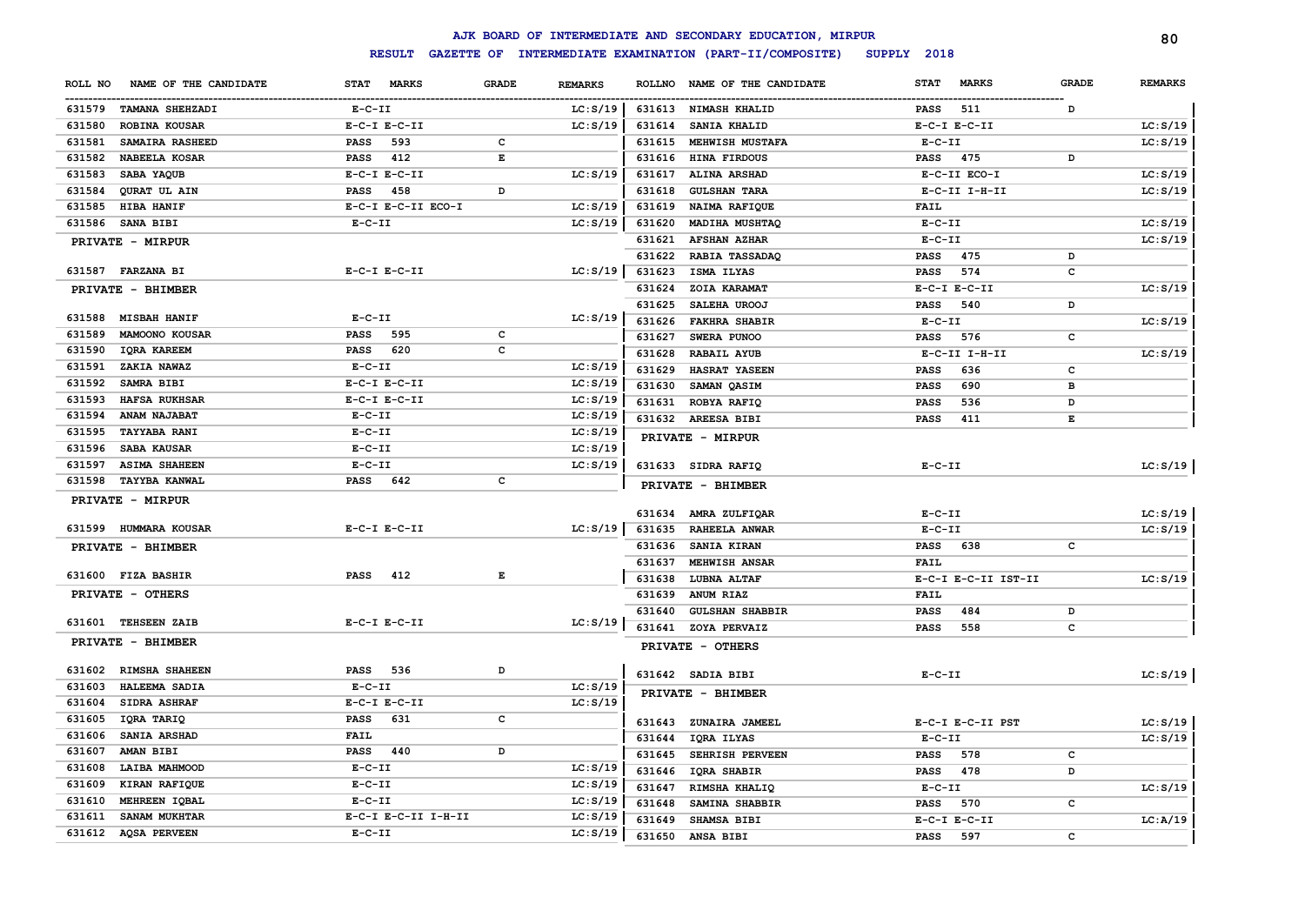|                                  |                    |              |                |        | AJK BOARD OF INTERMEDIATE AND SECONDARY EDUCATION, MIRPUR |                  |                     |              | 81             |
|----------------------------------|--------------------|--------------|----------------|--------|-----------------------------------------------------------|------------------|---------------------|--------------|----------------|
|                                  | <b>RESULT</b>      |              |                |        | GAZETTE OF INTERMEDIATE EXAMINATION (PART-II/COMPOSITE)   | SUPPLY 2018      |                     |              |                |
| NAME OF THE CANDIDATE<br>ROLL NO | STAT MARKS         | <b>GRADE</b> | <b>REMARKS</b> |        | ROLLNO NAME OF THE CANDIDATE                              | <b>STAT</b>      | <b>MARKS</b>        | <b>GRADE</b> | <b>REMARKS</b> |
| 631651 IQRA                      | $E-C-I$ $E-C-II$   |              | LC: S/19       |        | 631693 ISMA ARSHAD                                        | PASS             | 499                 | D            |                |
| 631652 SHANAEZA AMJAD            | $E-C-I$ $E-C-II$   |              | LC: S/19       |        | 631694 AFIFA NAZIR                                        | $E- C- II$       |                     |              | LC: S/19       |
| PRIVATE - OTHERS                 |                    |              |                | 631695 | <b>SAWAIRA MUNIR</b>                                      | $E-C-I$ $E-C-II$ |                     |              | LC: S/19       |
|                                  |                    |              |                |        | 631696 ZARA AMIN                                          | $E-C-I$ $E-C-II$ |                     |              | LC: S/19       |
| 631653 SALAVIA AZHAR             | $E - C - II$       |              | LC: S/19       | 631697 | <b>BUSHRA SHEHZADI</b>                                    | $E- C- II$       |                     |              | LC: S/19       |
| PRIVATE - BHIMBER                |                    |              |                | 631698 | <b>MUSKAAN ALI</b>                                        | $E- C- II$       |                     |              | LC: S/19       |
|                                  |                    |              |                | 631699 | ANUM ZOHRA                                                | $E-C-I$ $E-C-II$ |                     |              | LC: S/19       |
| 631654<br><b>FAIZA MANZOOR</b>   | E-C-II EDU-II      |              | LC: S/19       | 631700 | YASIRA KANWAL                                             | $E-C-I$ $E-C-II$ |                     |              | LC: S/19       |
| 631655<br>ZOBIA BIBI             | $E-C-I$ $E-C-II$   |              | LC: S/19       | 631701 | SADAF MAHBOOB                                             | $E-C-I$ $E-C-II$ |                     |              | LC: S/19       |
| 631656<br><b>IFZA ASLAM</b>      | $E- C- II$         |              | LC: S/19       | 631702 | <b>RIMSHA ASLAM</b>                                       | FAIL             |                     |              |                |
| 631657<br><b>MARYAM AKRAM</b>    | $E-C-II$           |              | LC: S/19       | 631703 | NEELUM SHAHZADI                                           | $E-C-II$         |                     |              | LC: S/19       |
| 631658<br><b>TAYYABA AMANAT</b>  | FAIL               |              |                | 631704 | MADIHA SHAHZADI                                           | <b>PASS</b>      | 509                 | D            |                |
| 631659<br>SHOZINA SHOKAT         | <b>PASS</b> 501    | D            |                | 631705 | <b>MISBAH SAGHEER</b>                                     | $E- C- II$       |                     |              | LC: S/19       |
| 631660<br><b>FAIZA IBRAR</b>     | $E-C-II$           |              | LC: S/19       |        | 631706 NISHA NOOR                                         | $E- C- II$       |                     |              | LC: S/19       |
| 631661<br>SANIA FAROOQ           | $E-C-II$           |              | LC: S/19       | 631707 | <b>AFSHAN ILYAS</b>                                       | $E-C-I$ $E-C-II$ |                     |              | LC: S/19       |
| 631662<br>MARIA TARIQ            | $E-C-II$           |              | LC: S/19       | 631708 | NAGHMANA AJAIB                                            | PASS             | 473                 | D            |                |
| 631663<br>TANYA AMJID            | E-C-II CIV-II      |              | LC: S/19       | 631709 | <b>MAHWISH JAVED</b>                                      |                  | E-C-I E-C-II CIV-II |              | LC: S/19       |
| 631664<br><b>AGHOSH YOUSAF</b>   | $E-C-I$ $E-C-II$   |              | LC: S/19       |        | 631710 ALIA FATIMA                                        | $E-C-I$ $E-C-II$ |                     |              | LC: S/19       |
| 631665<br><b>MAHAM TANVEER</b>   | $E- C- II$         |              | LC: S/19       | 631711 | <b>SEHRISH RASHEED</b>                                    | $E- C- II$       |                     |              | LC: S/19       |
| 631666<br><b>MUNEEBA ASLAM</b>   | $E- C- II$         |              | LC: S/19       |        | 631712 AMEENA FATIMA                                      | PASS             | 644                 | c            |                |
| 631667<br><b>ATIA LATIF</b>      | <b>PASS</b> 560    | c            |                |        | 631713 HAFEEZA SHAHEEN                                    | <b>PASS</b>      | 590                 | c            |                |
| 631668<br><b>NAZISH TARIQUE</b>  | $E-C-II$           |              | LC: S/19       |        | 631714 KAINAT KHALID                                      | <b>PASS</b>      | 720                 | в            |                |
| 631669<br><b>RABIA RANI</b>      | $E-C-II$           |              | LC: S/19       |        | PRIVATE - MIRPUR                                          |                  |                     |              |                |
| 631670<br><b>ANEE AZAM</b>       | $E-C-II$           |              | LC: S/19       |        |                                                           |                  |                     |              |                |
| 631671<br>AQSA ARIF              | PASS<br>523        | D            |                |        | 631715 MARIA JAMEEL                                       | FAIL             |                     |              |                |
| 631672<br>IRFA MAJEED            | PASS 445           | D            |                |        | PRIVATE - BHIMBER                                         |                  |                     |              |                |
| 631673<br>ZANIB MUNIR            | FAIL               |              |                |        |                                                           |                  |                     |              |                |
| 631674<br>NIDA BATOOL            | $E- C- II$         |              | LC: S/19       |        | 631716 HUMA ZAHID                                         | E-C-II CIV-I     |                     |              | LC: S/19       |
| 631675<br>AREEG TUBBSSAM         | $E-C-II$           |              | LC: S/19       | 631717 | AROOJ IQBAL                                               | FAIL             |                     |              |                |
| 631676<br>SUMAIRA RAFIQUE        | $Rs.500/-$         |              | <b>RW-FEE</b>  | 631718 | <b>GHAZALA KOUSAR</b>                                     | FAIL             |                     |              |                |
| 631677<br>ZANIB BIBI             | $E-C-I$ $E-C-II$   |              | LC: S/19       | 631719 | <b>ISMA NOREEN</b>                                        | <b>PASS</b>      | 635                 | c            |                |
| 631678<br>SAMIA FARYAD           | $E- C- II$         |              | LC: S/19       | 631720 | <b>SHAMSA KANWAL</b>                                      | <b>PASS</b>      | 726                 | в            |                |
| 631679<br><b>AFIA JAVED</b>      | $E-C-I$ $E-C-II$   |              | LC: S/19       | 631721 | <b>NOSHEEN RAFIQUE</b>                                    | <b>FAIL</b>      |                     |              |                |
| 631680<br><b>JAVARIA AMANAT</b>  | <b>PASS</b> 603    | c            |                | 631722 | <b>AMINA SARMAD</b>                                       | PASS             | 550                 | c            |                |
| 631681<br><b>MUSARAT BIBI</b>    | $E-C-I$ $E-C-II$   |              | LC: S/19       | 631723 | FIZA TARIQ                                                | PASS             | 612                 | c            |                |
| 631682<br><b>MADIHA FAROOQ</b>   | <b>PASS</b> 560    | с            |                | 631724 | <b>MEHREEN ZAFAR</b>                                      | $E-C-I$ $E-C-II$ |                     |              | LC: S/19       |
| 631683<br><b>BATOOL MEHBOOB</b>  | $E-C-I$ $E-C-II$   |              | LC: S/19       | 631725 | SAMIHA RIAZ                                               |                  | E-C-I E-C-II I-H-II |              | LC: S/19       |
| 631684<br><b>MARVA NISAR</b>     | $E-C-II$           |              | LC: S/19       | 631726 | MOBEEN FATIMA                                             | $E-C-I$ $E-C-II$ |                     |              | LC: S/19       |
| 631685 FARHANA REHMAN            | $E-C-I$ $E-C-II$   |              | LC: S/19       | 631727 | <b>JAVARIA MAHMOOD</b>                                    |                  | E-C-II IST-II       |              | LC: S/19       |
| 631686 SUMAN AKRAM               | <b>FAIL</b>        |              |                |        | 631728 IQRA NAZIR                                         | $E-C-I$ $E-C-II$ |                     |              | LC: S/19       |
| 631687 ZARA SHOUKIT              | $E-C-I$ $E-C-II$   |              | LC: S/19       |        | 631729 YUSRA FAZEELET                                     | <b>FAIL</b>      |                     |              |                |
| 631688 SAWERA LIAQAT             | PASS 597           | с            |                |        | 631730 ASMA HAMEED                                        | $E- C- II$       |                     |              | LC: S/19       |
| 631689 FARWA REHMAN              | <b>PASS</b><br>559 | с            |                |        | 631731 NIMRA NAWAZ                                        |                  | E-C-II I-H-II       |              | LC: S/19       |
| 631690 FAHMINA SHAFIQUE          | PASS 505           | D            |                |        | 631732 MUNEEBA SAGHIR                                     | $E-C-I$ $E-C-II$ |                     |              | LC: S/19       |
| 631691 RAMSHA KANWAL             | $E-C-II$           |              | LC: S/19       |        | 631733 ZANIB RIAZ                                         | $E-C-II$         |                     |              | LC: S/19       |
| 631692 AYESHA MUKHTAR            | $E-C-II$           |              | LC: S/19       |        | 631734 MARIA SHAQOAR                                      | FAIL             |                     |              |                |
|                                  |                    |              |                |        |                                                           |                  |                     |              |                |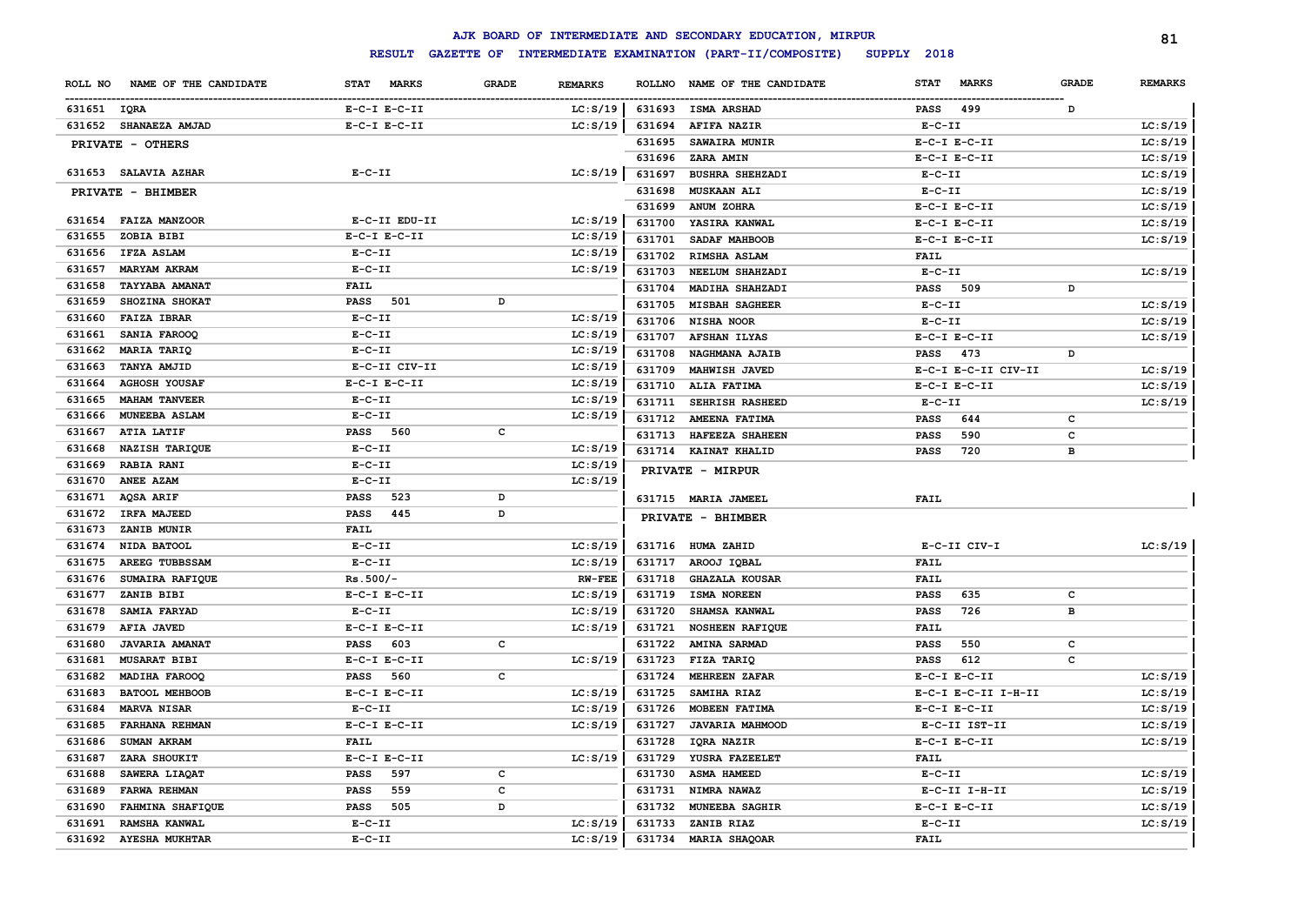|              |                        |                             |                   |                |               | AJK BOARD OF INTERMEDIATE AND SECONDARY EDUCATION, MIRPUR |                             |              | 82             |
|--------------|------------------------|-----------------------------|-------------------|----------------|---------------|-----------------------------------------------------------|-----------------------------|--------------|----------------|
|              |                        | <b>RESULT</b>               | <b>GAZETTE OF</b> |                |               | INTERMEDIATE EXAMINATION (PART-II/COMPOSITE)              | SUPPLY 2018                 |              |                |
| ROLL NO      | NAME OF THE CANDIDATE  | <b>STAT</b><br><b>MARKS</b> | <b>GRADE</b>      | <b>REMARKS</b> | <b>ROLLNO</b> | NAME OF THE CANDIDATE                                     | <b>STAT</b><br><b>MARKS</b> | <b>GRADE</b> | <b>REMARKS</b> |
|              | 631735 JAVARIA PERVAIZ | $Rs.900/-$                  |                   | $RW-FEE$       |               | 631777 IQRA RASHEED                                       | 543<br><b>PASS</b>          | D            |                |
|              | 631736 ATTIA ANWAR     | <b>FAIL</b>                 |                   |                | 631778        | KHUDEJA IFTIKHAR                                          | <b>FAIL</b>                 |              |                |
| 631737       | <b>MARYAM AKHTAR</b>   | <b>PASS</b><br>514          | D                 |                | 631779        | AREENA MAJEED                                             | <b>FAIL</b>                 |              |                |
| 631738       | JAWERIA MAQBOOL        | <b>PASS</b><br>497          | D                 |                | 631780        | <b>FAIZA MUSHTAQ</b>                                      | $E-C-I$ $E-C-II$            |              | LC: S/19       |
| 631739       | RIMSHA JAVEID          | $E-C-II$                    |                   | LC: S/19       | 631781        | HALEEMA SADIA                                             | 526<br><b>PASS</b>          | D            |                |
| 631740       | <b>ANAM ZAFAR</b>      | PASS<br>582                 | c                 |                | 631782        | ZAINAB JABBAR                                             | E-C-II ECO-I                |              | LC: S/19       |
| 631741       | MISBAH ILYAS           | $E-C-I$ $E-C-II$            |                   | LC: S/19       | 631783        | KANWAL IQBAL                                              | $E-C-I$ $E-C-II$            |              | LC: S/19       |
| 631742       | <b>TANIA SHAHEEN</b>   | $E-C-I$ $E-C-II$            |                   | LC: S/19       | 631784        | IQRA SAJID                                                | $E-C-I$ $E-C-II$            |              | LC: S/19       |
| 631743       | RIZWANA REHMAN         | $E-C-II$                    |                   | LC: S/19       | 631785        | <b>AYESHA MEHBOOB</b>                                     | <b>FAIL</b>                 |              |                |
| 631744       | <b>FAIZA JAMEEL</b>    | $E-C-II$                    |                   | LC: S/19       | 631786        | <b>FARAH SHABBIR</b>                                      | $E-C-I$ $E-C-II$            |              | LC: S/19       |
| 631745       | SABA GHAZUNFAR         | <b>FAIL</b>                 |                   |                | 631787        | SAADIA KHURSHID                                           | <b>FAIL</b>                 |              |                |
| 631746       | <b>FARYAL ADREES</b>   | $E-C-II$                    |                   | LC: S/19       | 631788        | NIMRA BIBI                                                | $E-C-II$                    |              | LC: S/19       |
| 631747       | KHADIJA LATIF          | $E-C-I$ $E-C-II$            |                   | LC: S/19       | 631789        | KINZA GHUAS                                               | $E-C-I$ $E-C-II$            |              | LC: S/19       |
| 631748       | NAIMA ZULFQAR          | $E - C - II$                |                   | LC: S/19       | 631790        | KHADIJA BIBI                                              | $E- C- II$                  |              | LC: S/19       |
| 631749       | <b>AANSAH ASGHAR</b>   | PASS 499                    | D                 |                | 631791        | NIMRA MAJEED                                              | $E-C-I$ $E-C-II$            |              | LC: S/19       |
| 631750       | RAZIA SULTANA          | $E-C-II$                    |                   | LC: S/19       | 631792        | <b>AMINA KAUSAR</b>                                       | $E-C-I$ $E-C-II$            |              | LC: S/19       |
| 631751       | NAVEEDA AKRAM          | $E-C-I$ $E-C-II$            |                   | LC: S/19       | 631793        | SANA BIBI                                                 | $E-C-II$                    |              | LC: S/19       |
| 631752       | <b>AYESHA NOUREEN</b>  | $E-C-I$ $E-C-II$            |                   | LC: S/19       | 631794        | NAZMEEN IQBAL                                             | $E-C-I$ $E-C-II$            |              | LC: S/19       |
| 631753       | <b>SHUMAILA ASLAM</b>  | $E-C-I$ $E-C-II$            |                   | LC: S/19       | 631795        | ALIA RABBANI                                              | 541<br>PASS                 | D            |                |
|              | PRIVATE - OTHERS       |                             |                   |                | 631796        | KINZA ASLAM                                               | $E-C-I$ $E-C-II$            |              | LC: S/19       |
|              |                        |                             |                   |                | 631797        | <b>HINA AJAIB</b>                                         | <b>FAIL</b>                 |              |                |
| 631754       | SOBIA AZIZ             | $E - C - II$                |                   | LC: S/19       | 631798        | <b>GHAZALA REHMAN</b>                                     | $E-C-II$                    |              | LC: S/19       |
| 631755       | HAJRAN SHABBIR         | PASS<br>592                 | C                 |                | 631799        | <b>FAZAILA REHMAN</b>                                     | 616<br><b>PASS</b>          | $\mathtt{c}$ |                |
| 631756       | LUBNA SAJID            | $E-C-I$ $E-C-II$            |                   | LC: S/19       | 631800        | QURAT-UL-AIN KAYANI                                       | $E-C-I$ $E-C-II$            |              | LC: S/19       |
| 631757       | RIMSHA JAVED           | PASS 461                    | D                 |                | 631801        | <b>SOBIA</b>                                              | $E-C-I$ $E-C-II$            |              | LC: S/19       |
| 631758 MOBIN |                        | $E-C-I$ $E-C-II$            |                   | LC: S/19       | 631802        | <b>FAZEELA SHABIR</b>                                     | $E-C-I$                     |              | LC: S/19       |
|              | PRIVATE - BHIMBER      |                             |                   |                | 631803        | <b>JAMILA FATIMA</b>                                      | <b>FAIL</b>                 |              |                |
|              |                        |                             |                   |                | 631804        | MOMINA HAMEED                                             | E-C-I E-C-II I-H-II         |              | LC: S/19       |
| 631759       | SABEEN SARFRAZ         | $E-C-I$ $E-C-II$            |                   | LC: S/19       | 631805        | <b>NAZIA KHURSHID</b>                                     | $E-C-I$ $E-C-II$            |              | LC: S/19       |
| 631760       | <b>MAIDA SALAM</b>     | $E- C- II$                  |                   | LC: S/19       | 631806        | NADIA SHOKAT                                              | $E-C-I$ $E-C-II$            |              | LC: S/19       |
| 631761       | <b>NAILA MUNIR</b>     | $E-C-II$                    |                   | LC: S/19       | 631807        | <b>AMTAL SHABBIR</b>                                      | $E-C-I$ $E-C-II$            |              | LC: S/19       |
| 631762       | FAIQA NOREEN           | $E-C-II$                    |                   | LC: S/19       | 631808        | ZAHIRA BIBI                                               | 478<br>PASS                 | D            |                |
| 631763       | HAJIRA RAFTAZ          | $E-C-I$ $E-C-II$            |                   | LC: S/19       | 631809        | <b>REEMA SHARIF</b>                                       | <b>FAIL</b>                 |              |                |
| 631764       | KINZA SHAHEEN          | PASS 570                    | c                 |                | 631810        | SABA NAZ                                                  | <b>FAIL</b>                 |              |                |
| 631765       | SABA NAJEEB            | $E-C-II$                    |                   | LC: S/19       | 631811        | SADIA BASHARAT                                            | <b>FAIL</b>                 |              |                |
| 631766       | MADIHA AYYUOB          | $E-C-I$ $E-C-II$            |                   | LC: S/19       | 631812        | SOFIA SAJID                                               | $Rs.500/-$                  |              | $RW-FEE$       |
| 631767       | RIDA SHABIR            | <b>PASS</b><br>659          | c                 |                | 631813        | SAMIA PARVAIZ                                             | <b>FAIL</b>                 |              |                |
| 631768       | <b>AYESHA MANZOOR</b>  | <b>FAIL</b>                 |                   |                | 631814        | ADEEBA RANI                                               | $E-C-I$ $E-C-II$            |              | LC: S/19       |
| 631769       | <b>RAMSHA HANIF</b>    | $E-C-II$                    |                   | LC: S/19       | 631815        | SONIA BIBI                                                | $E-C-I$ $E-C-II$            |              | LC: S/19       |
| 631770       | <b>MARIA MASHKOOR</b>  | $E-C-I$ $E-C-II$            |                   | LC: S/19       | 631816        | MEHWISH RANI                                              | $E-C-I$ $E-C-II$            |              | LC: S/19       |
| 631771       | <b>NAILA GHAFOOR</b>   | $E-C-I$ $E-C-II$            |                   | LC: S/19       | 631817        | ALEEZA FATIMA                                             | $E-C-I$ $E-C-II$            |              | LC: S/19       |
| 631772       | <b>MARYAM RIAZ</b>     | $E - C - I$                 |                   | LC: S/19       | 631818        | <b>FAIZA REHMAT</b>                                       | $Rs.500/-$                  |              | <b>RW-FEE</b>  |
| 631773       | <b>MADIHA JAVED</b>    | $E-C-I$ $E-C-II$            |                   | LC: S/19       | 631819        | <b>MUSARAT NAZIR</b>                                      | $E-C-I$ $E-C-II$            |              | LC: S/19       |
| 631774       | <b>SAMRA RASHEED</b>   | $E-C-I$ $E-C-II$            |                   | LC: S/19       | 631820        | <b>MISBAH NOREEN</b>                                      | 538<br><b>PASS</b>          | D            |                |
| 631775       | SANA HAFEEZ            | <b>FAIL</b>                 |                   |                |               | 631821 MADIHA MUNIR                                       | $E-C-II$                    |              | LC: S/19       |
|              | 631776 HUMA REHMAN     | $E - C - II$                |                   | LC: S/19       |               |                                                           |                             |              |                |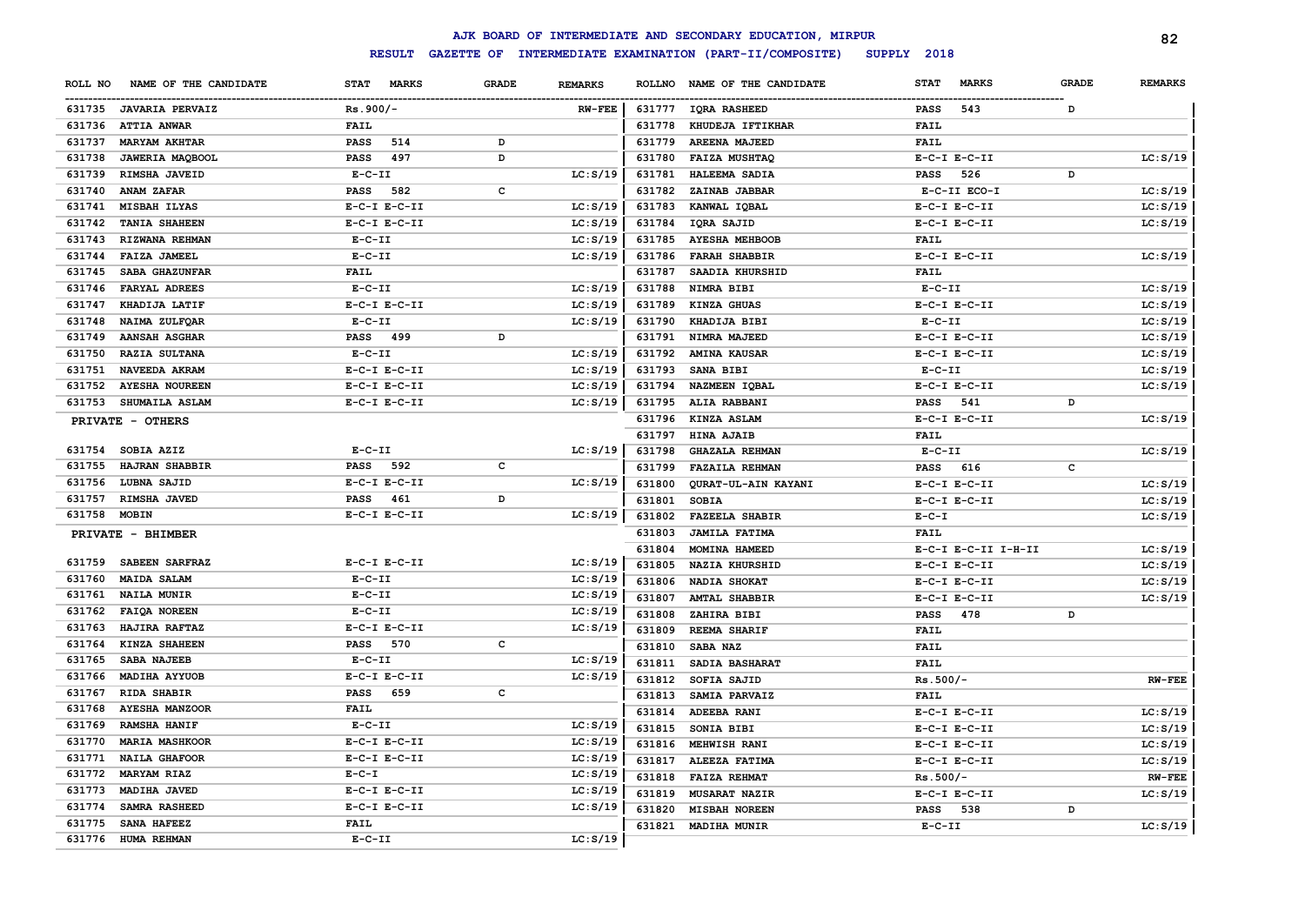|         |                        |                  |                     |              |                |               | AJK BOARD OF INTERMEDIATE AND SECONDARY EDUCATION, MIRPUR |                      |              | 83             |
|---------|------------------------|------------------|---------------------|--------------|----------------|---------------|-----------------------------------------------------------|----------------------|--------------|----------------|
|         |                        |                  | <b>RESULT</b>       |              |                |               | GAZETTE OF INTERMEDIATE EXAMINATION (PART-II/COMPOSITE)   | SUPPLY 2018          |              |                |
| ROLL NO | NAME OF THE CANDIDATE  | <b>STAT</b>      | <b>MARKS</b>        | <b>GRADE</b> | <b>REMARKS</b> | <b>ROLLNO</b> | NAME OF THE CANDIDATE                                     | STAT<br><b>MARKS</b> | <b>GRADE</b> | <b>REMARKS</b> |
|         | 631822 AREEG AZHAR     | <b>PASS</b>      | 563                 | c            |                | 631867        | <b>AYESHA SHAKOOR</b>                                     | $E-C-I$ $E-C-II$     |              | LC: S/19       |
| 631823  | <b>AQSA MUNIR</b>      | $E-C-I$ $E-C-II$ |                     |              | LC: S/19       | 631868        | <b>ANEELA PARVEEN</b>                                     | $E-C-I$ $E-C-II$     |              | LC: S/19       |
| 631824  | ZENAB KHALIQUE         | <b>PASS</b>      | 541                 | D            |                | 631869        | HIRA TASNEEF SANA                                         | $E-C-II$             |              | LC: S/19       |
| 631825  | <b>ATTIA RASHID</b>    |                  | E-C-I E-C-II I-H-II |              | LC: S/19       | 631870        | <b>NOSHAABA</b>                                           | <b>FAIL</b>          |              |                |
| 631826  | <b>KAINAT NAZAR</b>    | PASS             | 550                 | C            |                | 631871        | WAJIDA BIBI                                               | $E-C-I$ $E-C-II$     |              | LC: S/19       |
| 631827  | <b>AFIA RIAZ</b>       | <b>FAIL</b>      |                     |              |                | 631872        | <b>TOSIBA SHABBIR</b>                                     | $E-C-I$ $E-C-II$     |              | LC: S/19       |
| 631828  | NIGHAT MEHMOOD         | <b>PASS</b>      | 440                 | D            |                | 631873        | IRUM IOBAL                                                | $E- C- II$           |              | LC: S/19       |
| 631829  | REMSHA ZAHOOR          | $E-C-I$ $E-C-II$ |                     |              | LC: S/19       | 631874        | ADEEBA MAJEED                                             | $E-C-I$ $E-C-II$     |              | LC: S/19       |
| 631830  | <b>MARYAM BATOOL</b>   | $E - C - II$     |                     |              | LC: S/19       | 631875        | RABIA AZIZ                                                | $E- C- II$           |              | LC: S/19       |
| 631831  | <b>SIDRA SHAHEEN</b>   |                  | E-C-I E-C-II PST    |              | LC: S/19       | 631876        | MAREENA AZIZ                                              | FAIL                 |              |                |
| 631832  | <b>MARIA KHALID</b>    | $E - C - II$     |                     |              | LC: S/19       | 631877        | SHABANA KAUSAR                                            | $E-C-I$ $E-C-II$     |              | LC: S/19       |
| 631833  | ATYA IFTIKHAR          | FAIL             |                     |              |                | 631878        | KIRAN NAZEER                                              | $E-C-I$ $E-C-II$     |              | LC: S/19       |
| 631834  | <b>ANISA SHABEER</b>   | <b>FAIL</b>      |                     |              |                | 631879        | FIZA AZAM                                                 | $E-C-I$ $E-C-II$     |              | LC: S/19       |
| 631835  | ATTIQA SADDIQUE        | <b>FAIL</b>      |                     |              |                | 631880        | KINZA JAVAID                                              | $E-C-I$ $E-C-II$     |              | LC: S/19       |
| 631836  | AREEBA IQBAL           | <b>FAIL</b>      |                     |              |                | 631881        | SONIA ALTAF                                               | E-C-II CSC-II        |              | LC: S/19       |
| 631837  | NABEELA FATIMA         | <b>PASS</b>      | 580                 | $\mathbf c$  |                | 631882        | <b>SHANZA KOUSAR</b>                                      | $E-C-II$             |              | LC: S/19       |
| 631838  | <b>JAMILA FATIMA</b>   | $E-C-II$         |                     |              | LC: S/19       | 631883        | <b>FARIHA ZAHOOR</b>                                      | <b>PASS</b><br>564   | c            |                |
| 631839  | RIMSHA ANWAR           | <b>PASS</b>      | 572                 | $\mathbf c$  |                | 631884        | SAMMRA TARIQ                                              | E-C-I E-C-II I-H-II  |              | LC: S/19       |
| 631840  | <b>MARYAM FATIMA</b>   | PASS             | 518                 | D            |                | 631885        | SANA RIAZ                                                 | $E-C-I$ $E-C-II$     |              | LC: S/19       |
| 631841  | <b>MEPARA TARIQ</b>    | FAIL             |                     |              |                | 631886        | AFIFA FAZAL                                               | 549<br><b>PASS</b>   | D            |                |
| 631842  | <b>AAIZA SHAKEEL</b>   | <b>PASS</b>      | 687                 | в            |                | 631887        | SAHIFA KANWAL                                             | FAIL                 |              |                |
| 631843  | ZANIB BATOOL           | $E-C-I$ $E-C-II$ |                     |              | LC: S/19       | 631888        | ZADIA ZAHEER                                              | $E-C-II$             |              | LC: S/19       |
| 631844  | IQRA PARVAIZ           | <b>PASS</b>      | 539                 | D            |                | 631889        | KHADIJA BIBI                                              | <b>PASS</b><br>488   | D            |                |
| 631845  | <b>MARIA AKRAM</b>     | $E-C-I$ $E-C-II$ |                     |              | LC: S/19       | 631890        | <b>ASMA ABBAS</b>                                         | $E-C-I$ $E-C-II$     |              | LC: S/19       |
| 631846  | SADIA SHABBIR          | FAIL             |                     |              |                | 631891        | SONIA SHABIR                                              | $E-C-I$ $E-C-II$     |              | LC: S/19       |
| 631847  | KOMAL FIAZ             | FAIL             |                     |              |                | 631892        | CHAMAN SHAHZADI                                           | <b>FAIL</b>          |              |                |
| 631848  | SABA KHURSHID          | <b>FAIL</b>      |                     |              |                | 631893        | <b>ASIA ASGHAR</b>                                        | $E-C-I$ $E-C-II$     |              | LC: S/19       |
| 631849  | KAINAT AMANAT          | $E - C - II$     |                     |              | LC: S/19       | 631894        | SABA IFTIKHAR                                             | $E - C - II$         |              | LC: S/19       |
| 631850  | RIMSHA BIBI            | <b>PASS</b>      | 438                 | E            |                | 631895        | <b>SOFIA BIBI</b>                                         | FAIL                 |              |                |
| 631851  | ANAM PARVAIZ           | $E - C - II$     |                     |              | LC: S/19       | 631896        | AMNA BASHIR                                               | FAIL                 |              |                |
| 631852  | ADAN ZAHRA             | <b>PASS</b>      | 622                 | c            |                | 631897        | ERUM AMANAT                                               | $E-C-II$             |              | LC: S/19       |
| 631853  | <b>AYESHA FATIMA</b>   | <b>PASS</b>      | 637                 | $\mathbf c$  |                | 631898        | HAZEEMA AKRAM                                             | $E-C-I$ $E-C-II$     |              | LC: S/19       |
| 631854  | <b>FAZEELA AZAD</b>    |                  | E-C-I E-C-II I-H-II |              | LC: S/19       | 631899        | NOSHABA KANWAL                                            | $E-C-I$ $E-C-II$     |              | LC: S/19       |
| 631855  | KIRAN FATIMA           | PASS             | 483                 | D            |                | 631900        | <b>TAYYABA ZAMAN</b>                                      | $E- C- II$           |              | LC: S/19       |
| 631856  | AATIQA BIBI            | $E-C-I$ $E-C-II$ |                     |              | LC: S/19       | 631901        | SANIA SAJJAD                                              | $E - C - II$         |              | LC: S/19       |
| 631857  | <b>FAIZA YOUSAF</b>    | $E-C-I$ $E-C-II$ |                     |              | LC: S/19       | 631902        | QAIMA QAYYUM                                              | $E-C-II$             |              | LC: S/19       |
| 631858  | <b>AMINA JAVED</b>     | $E-C-I$ $E-C-II$ |                     |              | LC: S/19       | 631903        | MADIHA MAZHAR                                             | 523<br><b>PASS</b>   | D            |                |
| 631859  | AJRAS BIBI             | <b>FAIL</b>      |                     |              |                | 631904        | KAINAT SHABIR                                             | $E-C-II$             |              | LC: S/19       |
| 631860  | NATASHA QAYYUM         | $E-C-II$         |                     |              | LC: S/19       | 631905        | ZAINAB SHOUKAT                                            | $E-C-II$             |              | LC: S/19       |
| 631861  | ALINA NAWAZ            | $E-C-I$ $E-C-II$ |                     |              | LC: S/19       | 631906        | SADAF ANWAR                                               | $E-C-I$ $E-C-II$     |              | LC: S/19       |
| 631862  | MUQADASS ZULFIQAR      | $E-C-II$         |                     |              | LC: S/19       | 631907        | <b>BADRA AYYOUB</b>                                       | $E-C-I$ $E-C-II$     |              | LC: S/19       |
| 631863  | <b>AIMEN PERVAIZ</b>   |                  | E-C-II ECO-I        |              | LC: S/19       | 631908        | SANAM BASHIR                                              | $E-C-II$             |              | LC: S/19       |
| 631864  | RIDA ZAMAN             | <b>FAIL</b>      |                     |              |                | 631909        | <b>TALIHA SAMEEN</b>                                      | $E-C-II$             |              | LC: S/19       |
| 631865  | <b>TAYYBA ASIF</b>     | $E-C-I$ $E-C-II$ |                     |              | LC: S/19       | 631910        | AROBA ARIF                                                | FAIL                 |              |                |
|         | 631866 NEELAM SHEHZADI | <b>FAIL</b>      |                     |              |                |               | 631911 MISHAL KABEER                                      | <b>FAIL</b>          |              |                |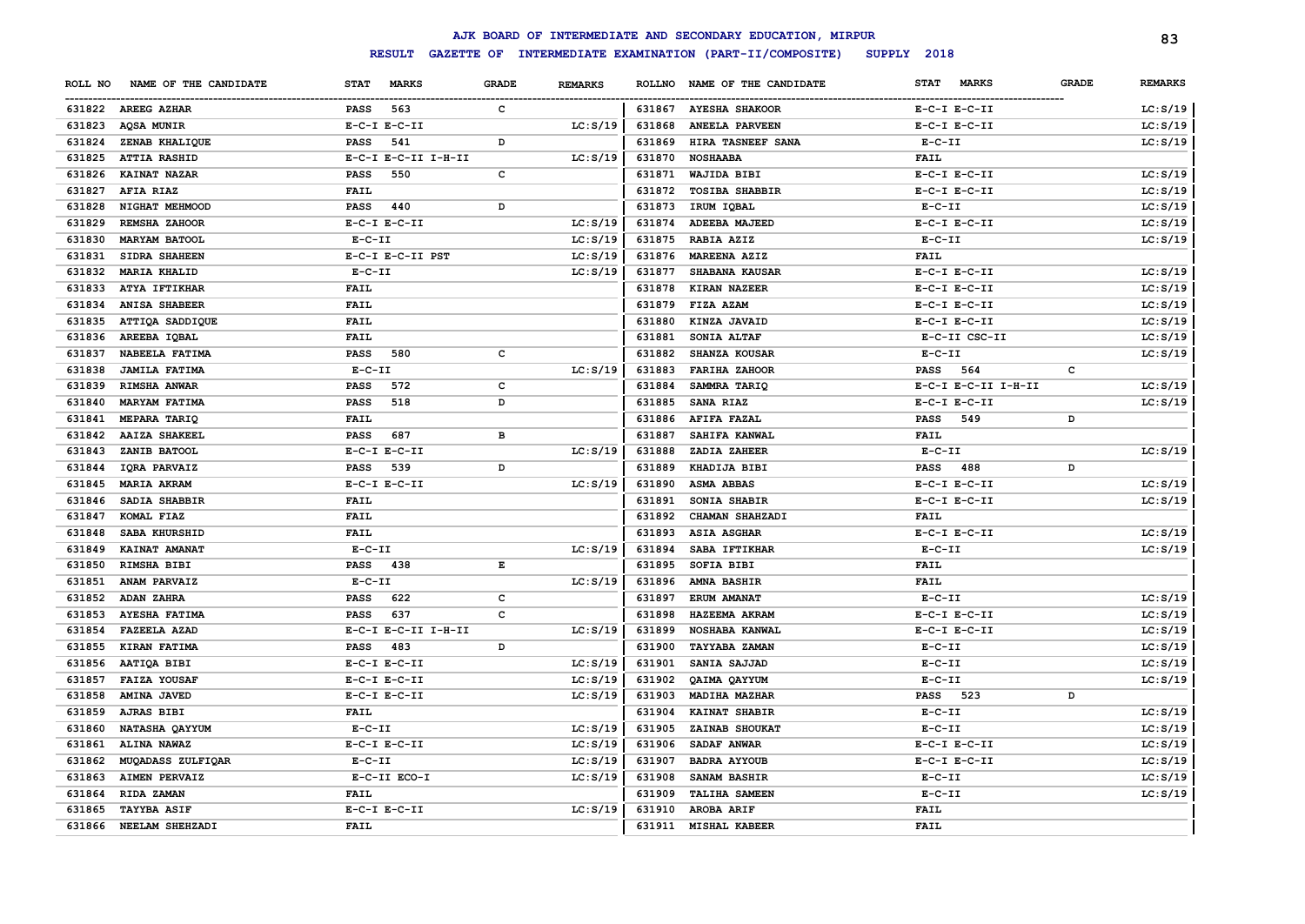|         |                             |                             |              |                |               | AJK BOARD OF INTERMEDIATE AND SECONDARY EDUCATION, MIRPUR |              |                  |              | 84             |
|---------|-----------------------------|-----------------------------|--------------|----------------|---------------|-----------------------------------------------------------|--------------|------------------|--------------|----------------|
|         |                             | <b>RESULT</b>               |              |                |               | GAZETTE OF INTERMEDIATE EXAMINATION (PART-II/COMPOSITE)   | SUPPLY 2018  |                  |              |                |
| ROLL NO | NAME OF THE CANDIDATE       | <b>STAT</b><br><b>MARKS</b> | <b>GRADE</b> | <b>REMARKS</b> | <b>ROLLNO</b> | NAME OF THE CANDIDATE                                     | <b>STAT</b>  | <b>MARKS</b>     | <b>GRADE</b> | <b>REMARKS</b> |
|         | 631912 IQRA HALEEM          | $E- C- II$                  |              | LC: S/19       | 631952        | <b>HASEENA KOUSAR</b>                                     | <b>PASS</b>  | 501              | D            |                |
| 631913  | SOBIA ZAMEER                | E-C-I E-C-II ECO-I          |              | LC: S/19       | 631953        | <b>AIMAN MUSHTAQ</b>                                      |              | $E-C-I$ $E-C-II$ |              | LC: S/19       |
| 631914  | <b>MAIMOONA SHOUKAT</b>     | FAIL                        |              |                | 631954        | SHAHNAZ ISMAEEL                                           | FAIL         |                  |              |                |
| 631915  | AROOJ FATIMA                | $Rs.500/-$                  |              | <b>RW-FEE</b>  | 631955        | YASIRA LATIF                                              | <b>FAIL</b>  |                  |              |                |
| 631916  | MAFIA AFZAL                 | $E-C-II$                    |              | LC: S/19       | 631956        | AREEJ AZAM                                                | <b>PASS</b>  | 669              | в            |                |
| 631917  | <b>FARHAT KOUSAR</b>        | $E-C-I$ $E-C-II$            |              | LC: S/19       | 631957        | <b>UZMA LATIF</b>                                         | $E-C-II$     |                  |              | LC: S/19       |
| 631918  | AMINA BIBI                  | $E-C-I$ $E-C-II$            |              | LC: S/19       | 631958        | ZENABA KHATOON                                            | PASS         | 465              | D            |                |
| 631919  | <b>TANZEELA LATIF</b>       | FAIL                        |              |                | 631959        | <b>TAIBA RIAZ</b>                                         | PASS         | 448              | D            |                |
| 631920  | <b>FAKHRA SHAHID</b>        | $E-C-I$ $E-C-II$            |              | LC: S/19       | 631960        | IFZA ABID                                                 | FAIL         |                  |              |                |
| 631921  | <b>SOBIA ASHRAF</b>         | <b>FAIL</b>                 |              |                | 631961        | RAHEELA KOUSAR                                            |              | E-C-II LSC-II    |              | LC: S/19       |
| 631922  | KOMAL KALEEM ULLAH          | $Rs.500/-$                  |              | $RW-FEE$       | 631962        | AMNA TAZEEM                                               |              | $E-C-I$ $E-C-II$ |              | LC: S/19       |
| 631923  | ANUM HAMEED                 | E-C-I E-C-II I-H-II         |              | LC: S/19       | 631963        | MADIHA ILYAS                                              | <b>PASS</b>  | 507              | D            |                |
| 631924  | <b>RAZIA KHALID</b>         | $E-C-I$ $E-C-II$            |              | LC: S/19       | 631964        | <b>FAIZA FAREED</b>                                       | $E-C-II$     |                  |              | LC: S/19       |
| 631925  | AISHA MASOOD                | FAIL                        |              |                | 631965        | FARHANA QAYYUM                                            | $E-C-II$     |                  |              | LC: S/19       |
| 631926  | SEHRISH JAVED               | E-C-I E-C-II I-H-II         |              | LC: S/19       | 631966        | ANEEQA SALEEM                                             | <b>PASS</b>  | 596              | c            |                |
| 631927  | ALIA MAHFOOZ                | $E-C-I$ $E-C-II$            |              | LC: S/19       | 631967        | ZAHRA BATOOL                                              | <b>PASS</b>  | 725              | в            |                |
| 631928  | <b>HEFZA SHAKEEL</b>        | FAIL                        |              |                | 631968        | MUNEEBA SHAHEEN                                           | $E- C- II$   |                  |              | LC: S/19       |
| 631929  | RIMSHA SALAMAT              | $E-C-II$                    |              | LC: S/19       | 631969        | SEEMAB MEER                                               | <b>PASS</b>  | 556              | c            |                |
| 631930  | SAMAN YOUSAF                | <b>PASS</b> 582             | $\mathbf{C}$ |                | 631970        | HAFSA JAHANGIR                                            | <b>PASS</b>  | 601              | $\mathbf c$  |                |
| 631931  | NIDA SAJID                  | $Rs.500/-$                  |              | <b>RW-FEE</b>  | 631971        | SAMINA KOSAR                                              | <b>PASS</b>  | 535              | D            |                |
| 631932  | ALEENA MAZHAR               | $E-C-I$ $E-C-II$            |              | LC: S/19       | 631972        | ASMA JAHANGIR                                             | <b>PASS</b>  | 490              | D            |                |
| 631933  | RIMSHA MAZHAR               | $E - C - II$                |              | LC: S/19       | 631973        | <b>EMAN RIAZ</b>                                          |              | $E-C-I$ $E-C-II$ |              | LC: S/19       |
| 631934  | ATTIQA RANI                 | <b>FAIL</b>                 |              |                | 631974        | SANA BASHARAT                                             | $E-C-II$     |                  |              | LC: S/19       |
| 631935  | AYESHA SADDIQA              | MAT-II I-H-II               |              | LC: S/19       | 631975        | ALEEZA SADIQ                                              | FAIL         |                  |              |                |
| 631936  | IQRA KOUSAR                 | $Rs.500/-$                  |              | <b>RW-FEE</b>  | 631976        | <b>RUBEENA KABEER</b>                                     |              | E-C-II CSC-II    |              | LC: S/19       |
| 631937  | IQRA AMIN                   | $Rs.500/-$                  |              | <b>RW-FEE</b>  | 631977        | <b>JAWARIA SABIR</b>                                      | <b>PASS</b>  | 603              | c            |                |
| 631938  | MOBEEN NAWAZ                | PASS 589                    | c            |                | 631978        | <b>MARIA NAWAZ</b>                                        |              | $E-C-I$ $E-C-II$ |              | LC: S/19       |
| 631939  | HAFEEZA AJMAL               | <b>FAIL</b>                 |              |                | 631979        | SABA NOOR                                                 | <b>PASS</b>  | 520              | D            |                |
| 631940  | HAROONA SHAHZADI            | FAIL                        |              |                | 631980        | <b>FOZIA ANDLEEB</b>                                      | FAIL         |                  |              |                |
|         | PRIVATE - OTHERS            |                             |              |                | 631981        | <b>NAGINA AKHTAR</b>                                      | $E-C-II$     |                  |              | LC: S/19       |
|         |                             |                             |              |                | 631982        | <b>RABIA MUSHARRAF</b>                                    | $E-C-II$     |                  |              | LC: S/19       |
|         | 631941 SAYYADA MUNAVAR BIBI | FAIL                        |              |                | 631983        | KAYINAT ALI                                               | <b>PASS</b>  | 674              | в            |                |
|         | PRIVATE - BHIMBER           |                             |              |                | 631984        | <b>NITASHA ZAFAR</b>                                      |              | $E-C-I$ $E-C-II$ |              | LC: S/19       |
|         |                             |                             |              |                | 631985        | NAGHMA KOUSAR                                             | <b>PASS</b>  | 503              | D            |                |
|         | 631942 NADIA AROOJ          | <b>FAIL</b>                 |              |                | 631986        | KIRAN INTIZAR                                             |              | E-C-II ECO-I     |              | LC: S/19       |
|         | 631943 ASIFA HANIF          | E-C-I E-C-II I-H-II         |              | LC: A/20       | 631987        | IQRA ZAFAR                                                | <b>PASS</b>  | 607              | c            |                |
|         | 631944 ANUM IFTIKHAR        | FAIL                        |              |                | 631988        | NISHA IQBAL                                               |              | E-C-II PST       |              | LC: S/19       |
|         | PRIVATE - KOTLI             |                             |              |                | 631989        | <b>KASHAF FATIMA</b>                                      |              | $E-C-I$ $E-C-II$ |              | LC: S/19       |
|         |                             |                             |              |                | 631990        | <b>LAREEB KHALID</b>                                      | <b>PASS</b>  | 506              | D            |                |
|         | 631945 AYESHA REHMAN        | 663<br><b>PASS</b>          | в            | IMP            | 631991        | <b>AROOSA BASHIR</b>                                      | $E - C - II$ |                  |              | LC: S/19       |
| 631946  | KIRAN ISHAQ                 | 570<br>PASS                 | $\mathbf{C}$ | IMP            | 631992        | <b>SAMRA MAROOF</b>                                       | $E-C-II$     |                  |              | LC: S/19       |
| 631947  | HAFSA BATOOL                | 570<br><b>PASS</b>          | $\mathbf c$  | NOT-IMP        | 631993        | TANZEELA ILYAS                                            |              | $E-C-I$ $E-C-II$ |              | LC: S/19       |
| 631948  | MISBAH MEHMOOD              | 543<br><b>PASS</b>          | D            | <b>IMP</b>     | 631994        | HIFSA ASGHAR                                              | PASS         | 701              | в            |                |
| 631949  | HIFSA GULZAR                | <b>PASS</b><br>560          | C            | IMP            | 631995        | ZERMINA MALIK                                             |              | $E-C-I$ $E-C-II$ |              | LC: S/19       |
| 631950  | SAMAN RASHEED               | <b>PASS</b><br>506          | D            | <b>IMP</b>     | 631996        | SAMEENA RUSTAM                                            |              | $E-C-I$ $E-C-II$ |              | LC: S/19       |
| 631951  | SANEELA GUL                 | $E - C - II$                |              | LC: S/19       |               |                                                           |              |                  |              |                |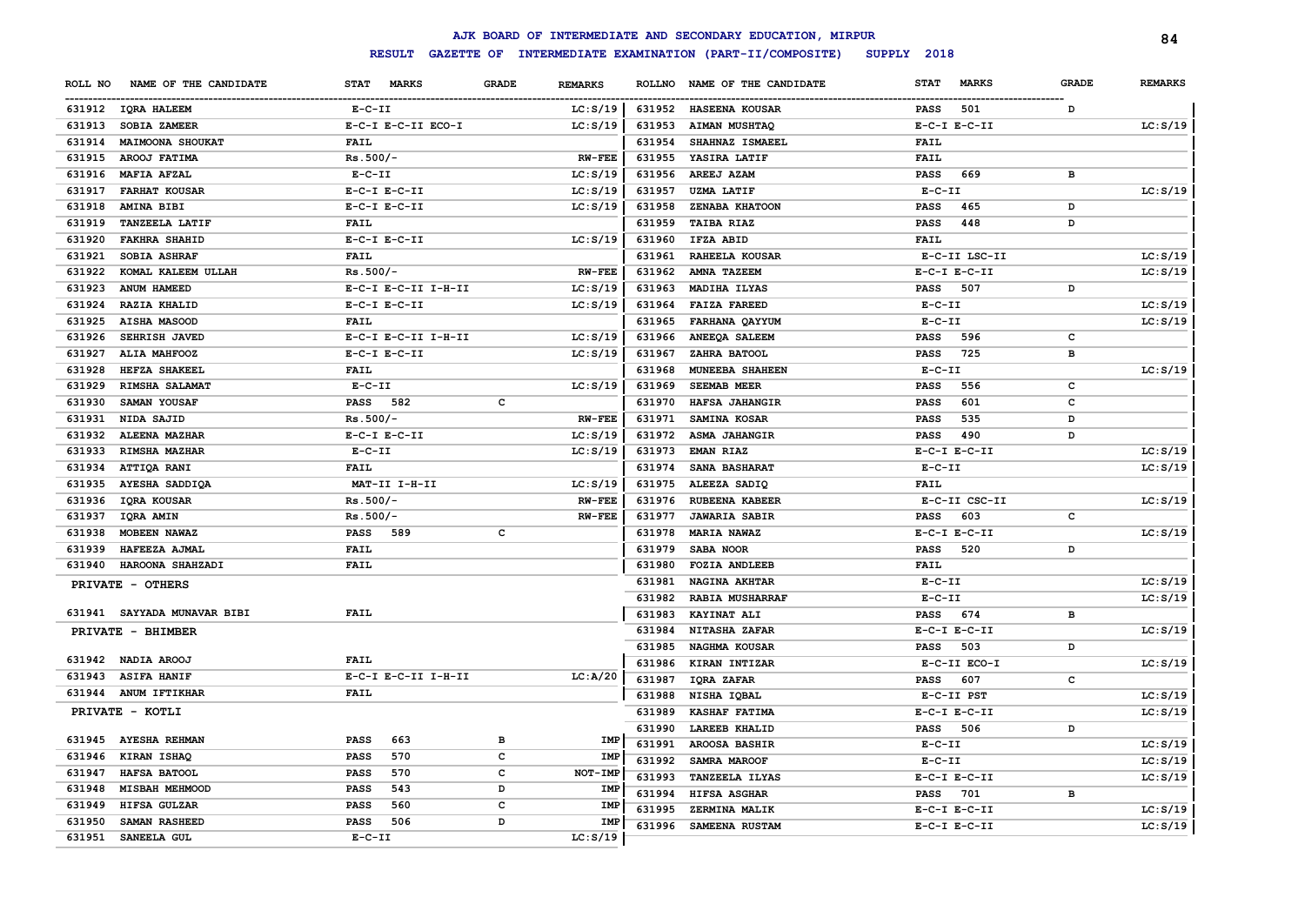|         |                       |                  |                                    |              |                |        | AJK BOARD OF INTERMEDIATE AND SECONDARY EDUCATION, MIRPUR |                  |                    |              | 85             |
|---------|-----------------------|------------------|------------------------------------|--------------|----------------|--------|-----------------------------------------------------------|------------------|--------------------|--------------|----------------|
|         |                       |                  | <b>RESULT</b><br><b>GAZETTE OF</b> |              |                |        | INTERMEDIATE EXAMINATION (PART-II/COMPOSITE)              | SUPPLY 2018      |                    |              |                |
| ROLL NO | NAME OF THE CANDIDATE | <b>STAT</b>      | <b>MARKS</b>                       | <b>GRADE</b> | <b>REMARKS</b> |        | ROLLNO NAME OF THE CANDIDATE                              | <b>STAT</b>      | <b>MARKS</b>       | <b>GRADE</b> | <b>REMARKS</b> |
|         | 631997 NOSHEEN KOUSAR | $E-C-II$         |                                    |              | LC: S/19       |        | 632042 AMREEN SADIQ                                       | <b>FAIL</b>      |                    |              |                |
|         | 631998 AYSHA FAYAZ    | $E-C-II$         |                                    |              | LC: S/19       | 632043 | <b>MISBAH AKHTAR</b>                                      | $E-C-I$ $E-C-II$ |                    |              | LC: S/19       |
| 631999  | KHADIJA-TUL-KUBRA     | <b>FAIL</b>      |                                    |              |                | 632044 | ANSA AHMAD                                                | $E- C- II$       |                    |              | LC: S/19       |
| 632000  | AFZAH AFZAL           | <b>PASS</b>      | 432                                | $\mathbf E$  |                | 632045 | <b>ALVEENA ASHIQ</b>                                      | <b>PASS</b>      | 561                | c            |                |
| 632001  | <b>AQEELA JAMIL</b>   | $E-C-II$         |                                    |              | LC: S/19       | 632046 | SAMAN ASLAM                                               | $E-C-I$ $E-C-II$ |                    |              | LC: S/19       |
| 632002  | SUMERA KAUSAR         | $E-C-I$ $E-C-II$ |                                    |              | LC: S/19       | 632047 | NASHABA AZIZ                                              | $E-C-II$         |                    |              | LC: S/19       |
| 632003  | SYEDA ZARQA BUKHARI   | PASS             | 569                                | $\mathbf c$  |                | 632048 | FAREEN MUSHTAQ                                            | <b>FAIL</b>      |                    |              |                |
| 632004  | FADIA YOUNAS          |                  | E-C-I E-C-II ECO-I                 |              | LC: S/19       | 632049 | SABA SAJID                                                | $E-C-II$         |                    |              | LC: S/19       |
| 632005  | <b>NASEEM AKHTAR</b>  | $E-C-I$ $E-C-II$ |                                    |              | LC: S/19       | 632050 | SAMAN TARIQ                                               |                  | E-C-II ECO-I       |              | LC: S/19       |
| 632006  | RIMSHA RAFIQUE        | <b>PASS</b>      | 673                                | в            |                | 632051 | SANA SULTAN                                               | $E-C-II$         |                    |              | LC: S/19       |
| 632007  | SAJIDA ZULFAQAR       | PASS             | 540                                | D            |                | 632052 | NOREEN ZULFIQAR                                           | <b>PASS</b>      | 508                | D            |                |
| 632008  | <b>FAUZIA REHMAN</b>  | $E-C-II$         |                                    |              | LC: S/19       | 632053 | <b>IFRA SHABAB</b>                                        | $E-C-I$ $E-C-II$ |                    |              | LC: S/19       |
| 632009  | IQRA KARIM            |                  | E-C-II ECO-I                       |              | LC: S/19       | 632054 | KINZA LAAL                                                |                  | E-C-I E-C-II PST   |              | LC: S/19       |
| 632010  | ROZEENA BATOOL        | $E-C-I$ $E-C-II$ |                                    |              | LC: S/19       | 632055 | ASMA QAYYUM                                               | <b>PASS</b>      | 534                | D            |                |
| 632011  | SANOBER IQBAL         | <b>FAIL</b>      |                                    |              |                | 632056 | ALEENA ZAHOOR                                             | $E-C-II$         |                    |              | LC: S/19       |
| 632012  | SIDRA SAGHIR          | <b>FAIL</b>      |                                    |              |                | 632057 | <b>NOSHEEN MEHMOOD</b>                                    | $E - C - II$     |                    |              | LC: S/19       |
| 632013  | SAMIEHA LATIF         | <b>PASS</b>      | 449                                | D            |                | 632058 | ZARA FAROOQ                                               | $E-C-I$ $E-C-II$ |                    |              | LC: S/19       |
| 632014  | KOMAL SAJID           | $E - C - II$     |                                    |              | LC: S/19       | 632059 | ALIA IQBAL                                                | <b>FAIL</b>      |                    |              |                |
| 632015  | SEHRISH SHAKIL        | $E-C-II$         |                                    |              | LC: S/19       | 632060 | <b>NABILA PARVEEN</b>                                     | $E-C-II$         |                    |              | LC: S/19       |
| 632016  | <b>ITRAT FATIMA</b>   | PASS             | 610                                | c            |                | 632061 | ZAKIA MEHMOOD                                             | $E-C-I$ $E-C-II$ |                    |              | LC: S/19       |
| 632017  | SANA QAYYUM           | <b>PASS</b>      | 537                                | D            |                |        | 632062 ARFANA MAJEED                                      |                  | E-C-II ECO-I       |              | LC: S/19       |
| 632018  | SAFEENA BEGUM         | <b>PASS</b>      | 549                                | D            |                |        | PRIVATE - POONCH                                          |                  |                    |              |                |
| 632019  | MADIHA AKRAM          |                  | E-C-I E-C-II ECO-I ECO-II          |              | LC: S/19       |        |                                                           |                  |                    |              |                |
| 632020  | SHEZANA ASHIQ         | $E-C-I$          |                                    |              | LC: S/19       |        | 632063 MEHWISH KABIR                                      | <b>FAIL</b>      |                    |              |                |
| 632021  | <b>UZBA RIAZ</b>      | $E-C-I$ $E-C-II$ |                                    |              | LC: S/19       |        | PRIVATE - KOTLI                                           |                  |                    |              |                |
| 632022  | <b>ISRA NAJEEB</b>    |                  | E-C-I E-C-II ECO-I ECO-II          |              | LC: S/19       |        |                                                           |                  |                    |              |                |
| 632023  | NAIMA RANGZAB         | $E-C-II$         |                                    |              | LC: S/19       | 632064 | HAJRA MAHFOOZ                                             | PASS             | 590                | c            |                |
| 632024  | SHAMAIZA KAUSAR       | $E-C-II$         |                                    |              | LC: S/19       | 632065 | <b>AIMEN ZAFAR</b>                                        | FAIL             |                    |              |                |
| 632025  | SADIA RASHEED         | <b>PASS</b>      | 482                                | D            |                | 632066 | <b>UROOG SAFDAR</b>                                       | PASS             | 496                | D            |                |
| 632026  | ZARA SHABIR           | $E-C-I$ $E-C-II$ |                                    |              | LC: S/19       | 632067 | FARIA MAQSOOD                                             | $E-C-I$ $E-C-II$ |                    |              | LC: S/19       |
| 632027  | ANEESA ISHTIAQ        | <b>FAIL</b>      |                                    |              |                | 632068 | <b>RAFIA</b>                                              | $E-C-I$ $E-C-II$ |                    |              | LC: S/19       |
| 632028  | SADAF KHALIL          | <b>PASS</b>      | 532                                | D            |                | 632069 | <b>ASMA ARSHAD</b>                                        | $E-C-II$         |                    |              | LC: S/19       |
| 632029  | SADIA SOHAIL          | <b>FAIL</b>      |                                    |              |                | 632070 | ANSA KARAM                                                | $E-C-II$         |                    |              | LC: S/19       |
| 632030  | NAGINA AZEEM          | <b>PASS</b>      | 553                                | c            |                | 632071 | <b>ABRAZ AKHTAR</b>                                       | $E-C-I$ $E-C-II$ |                    |              | LC: S/19       |
| 632031  | <b>NOSHEEN MAJEED</b> | $E-C-I$ $E-C-II$ |                                    |              | LC: S/19       | 632072 | AAMNA MAJEED                                              |                  | E-C-II CSC-II      |              | LC: S/19       |
| 632032  | SATTISH ZAFAR         | PASS             | 443                                | D            |                | 632073 | MEHRAB WAHEED                                             | PASS 417         |                    | Е            |                |
| 632033  | <b>SONIA</b>          | $E-C-II$         |                                    |              | LC: S/19       | 632074 | SEHRISH ZAFAR                                             | $E-C-II$         |                    |              | LC: S/19       |
| 632034  | SABA SHOUKAT          | $E-C-I$ $E-C-II$ |                                    |              | LC: S/19       | 632075 | <b>BUSHRA RAZZAQ</b>                                      | $E-C-I$ $E-C-II$ |                    |              | LC: S/19       |
| 632035  | SANAM AYOUB           | $E-C-I$ $E-C-II$ |                                    |              | LC: S/19       | 632076 | NIGAT RASHID                                              | $E-C-I$ $E-C-II$ |                    |              | LC: S/19       |
| 632036  | <b>ATEEQA BASHEER</b> |                  | E-C-I E-C-II U-C-II                |              | LC: S/19       | 632077 | ISHFA SHABIR                                              | $E - C - II$     |                    |              | LC: S/19       |
| 632037  | AROOJ IFTIKHAR        | $E-C-I$ $E-C-II$ |                                    |              | LC: S/19       | 632078 | <b>AREEBA FAROOQ</b>                                      | $E - C - II$     |                    |              | LC: S/19       |
| 632038  | ANEETA KANWAL YOUNAS  | <b>FAIL</b>      |                                    |              |                | 632079 | IRAM YASIN                                                | <b>FAIL</b>      |                    |              |                |
| 632039  | SHAHEEN AKHTAR        | $E-C-I$ $E-C-II$ |                                    |              | LC: S/19       | 632080 | SHAHIDA KOUSAR                                            | $E-C-II$         |                    |              | LC: S/19       |
| 632040  | RUBINA RAHMAN         | <b>PASS</b>      | 510                                | D            |                | 632081 | RIDA NOOR                                                 | $E-C-II$         |                    |              | LC: S/19       |
| 632041  | SAMYA FARID           | <b>PASS</b>      | 593                                | $\mathbf{C}$ |                | 632082 | <b>FARAH AKRAM</b>                                        |                  | E-C-I E-C-II ECO-I |              | LC: S/19       |
|         |                       |                  |                                    |              |                | 632083 | <b>QURAT UL AIN</b>                                       |                  | E-C-II I-H-II      |              | LC: S/19       |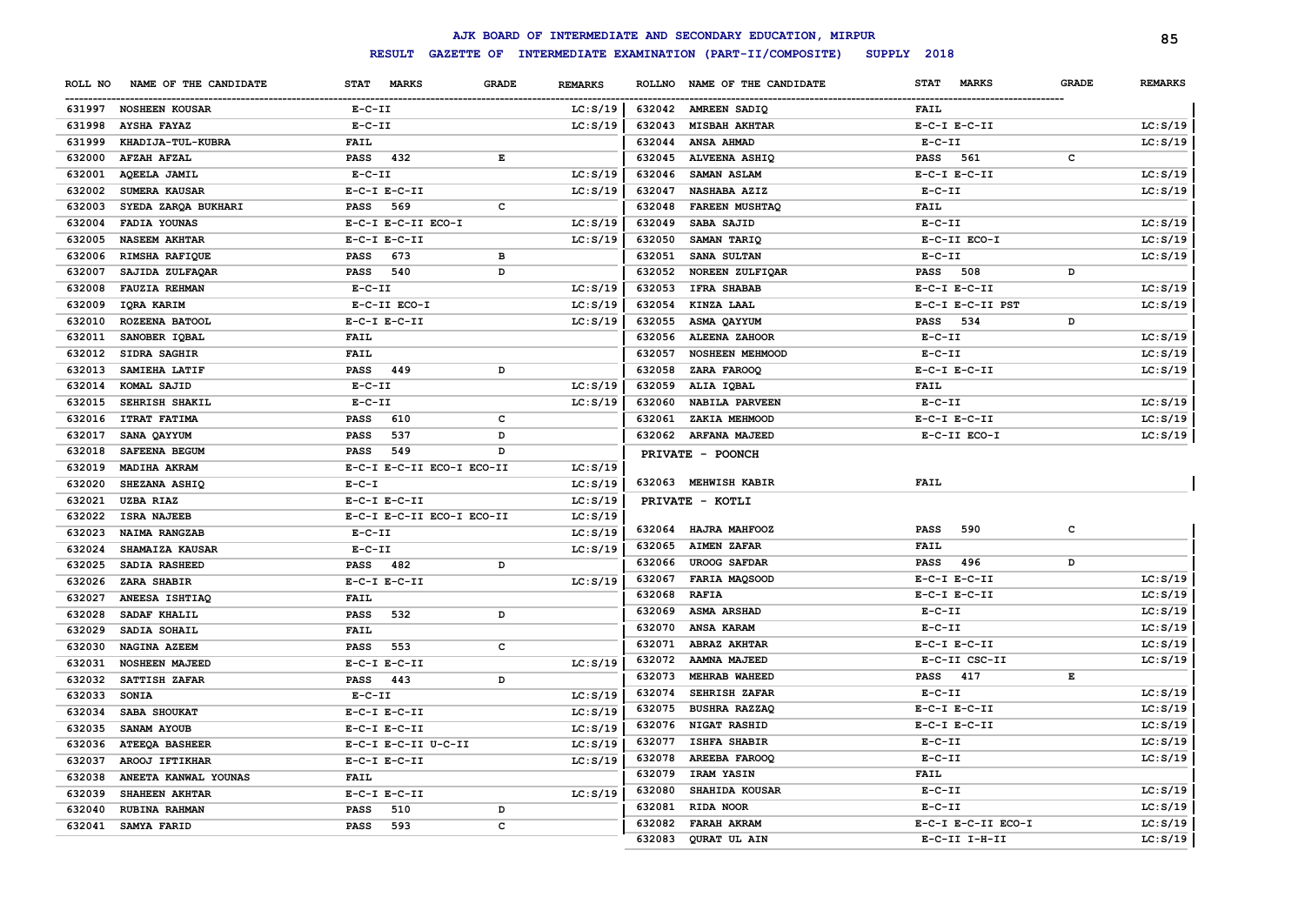|         |                       |                     |              |                |        | AJK BOARD OF INTERMEDIATE AND SECONDARY EDUCATION, MIRPUR |                  |                           |              | 86             |
|---------|-----------------------|---------------------|--------------|----------------|--------|-----------------------------------------------------------|------------------|---------------------------|--------------|----------------|
|         |                       | <b>RESULT</b>       |              |                |        | GAZETTE OF INTERMEDIATE EXAMINATION (PART-II/COMPOSITE)   | SUPPLY 2018      |                           |              |                |
| ROLL NO | NAME OF THE CANDIDATE | STAT MARKS          | <b>GRADE</b> | <b>REMARKS</b> |        | ROLLNO NAME OF THE CANDIDATE                              | <b>STAT</b>      | <b>MARKS</b>              | <b>GRADE</b> | <b>REMARKS</b> |
|         | 632084 HAJRA KHALID   | $E-C-I$ $E-C-II$    |              | LC: S/19       |        | PRIVATE - MIRPUR                                          |                  |                           |              |                |
| 632085  | <b>MARIAH KAUSAR</b>  | $E-C-I$ $E-C-II$    |              | LC: S/19       |        |                                                           |                  |                           |              |                |
| 632086  | SHABANA BI            | <b>FAIL</b>         |              |                |        | 632129 SADIA NAWAZ                                        | <b>PASS</b>      | 638                       | c            |                |
| 632087  | <b>NAGEENA KAUSAR</b> | $E-C-II$            |              | LC: S/19       |        | PRIVATE - KOTLI                                           |                  |                           |              |                |
| 632088  | <b>AMBREEN KAUSAR</b> | $E-C-I$ $E-C-II$    |              | LC: S/19       |        |                                                           |                  |                           |              |                |
| 632089  | NEELAM TUFAIL         | FAIL                |              |                |        | 632130 NADIA SALEEM                                       | $E-C-II$         |                           |              | LC: S/19       |
| 632090  | <b>MARIA ZAHID</b>    | $E-C-II$            |              | LC: S/19       | 632131 | <b>KIRAN ISHFAQ</b>                                       | $E - C - II$     |                           |              | LC: S/19       |
| 632091  | SAMINA KHADIM         | E-C-I E-C-II H-P-II |              | LC: S/19       | 632132 | <b>SOBIA RANI</b>                                         | $E - C - II$     |                           |              | LC: S/19       |
| 632092  | <b>ASIFA BATOOL</b>   | $E-C-II$            |              | LC: S/19       | 632133 | <b>SUGHRA BIBI</b>                                        | <b>PASS</b>      | 573                       | c            |                |
| 632093  | <b>ALIA MALIK</b>     | $E-C-II$            |              | LC: S/19       | 632134 | SEHRASH GHAFOOR                                           | $E-C-I$ $E-C-II$ |                           |              | LC: S/19       |
| 632094  | SAHRISH RAHMAN        | <b>FAIL</b>         |              |                | 632135 | <b>SHAMAILA BIBI</b>                                      | FAIL             |                           |              |                |
| 632095  | <b>ANEELA ZAFAR</b>   | <b>FAIL</b>         |              |                | 632136 | <b>IQRA MAZHAR</b>                                        |                  | E-C-I E-C-II U-C-I U-C-II |              | LC: S/19       |
| 632096  | NABEELA KOUSAR        | $E-C-I$ $E-C-II$    |              | LC: S/19       | 632137 | IRUM NAZIK                                                | $E - C - II$     |                           |              | LC: S/19       |
| 632097  | ASMA YAQOOB           | FAIL                |              |                | 632138 | <b>ANEELA WAZEER</b>                                      | $E-C-II$         |                           |              | LC: S/19       |
| 632098  | <b>NOSHEEN SIRAJ</b>  | $E-C-I$ $E-C-II$    |              | LC: S/19       | 632139 | <b>AYESHA RAFTAJ</b>                                      | $E-C-I$ $E-C-II$ |                           |              | LC: S/19       |
| 632099  | <b>NENA RUKHSAR</b>   | $E-C-I$ $E-C-II$    |              | LC: S/19       | 632140 | TEHMINA ASLAM                                             | <b>FAIL</b>      |                           |              |                |
| 632100  | MEMOONA PERVEZ        | $E-C-II$            |              | LC: S/19       | 632141 | <b>TAYYBA RIAZ</b>                                        | <b>PASS</b>      | 495                       | D            |                |
| 632101  | ZARNAB LATIF          | $E-C-I$ $E-C-II$    |              | LC: S/19       | 632142 | <b>FAZEELA ALTAF</b>                                      | $E - C - II$     |                           |              | LC: S/19       |
| 632102  | ZAINIA MAQSOOD        | E-C-I E-C-II ECO-I  |              | LC: S/19       | 632143 | <b>IQRA YASEEN</b>                                        | $E-C-I$ $E-C-II$ |                           |              | LC: S/19       |
| 632103  | IQRA ILYAS            | 537<br><b>PASS</b>  | D            |                | 632144 | IQRA SHAHBAZ                                              | <b>FAIL</b>      |                           |              |                |
| 632104  | TANIA QASEEM          | 567<br>PASS         | $\mathbf c$  |                | 632145 | <b>NOSHEEN KANWAL</b>                                     | $E-C-I$ $E-C-II$ |                           |              | LC: S/19       |
| 632105  | <b>KIRAN SHABIR</b>   | $E-C-I$ $E-C-II$    |              | LC: S/19       | 632146 | SADIA HUSSAIN                                             | $E - C - II$     |                           |              | LC: S/19       |
| 632106  | RIMSHA SHABRAIZ       | FAIL                |              |                | 632147 | NAZMEEN AKHTAR                                            | $E-C-I$ $E-C-II$ |                           |              | LC: S/19       |
| 632107  | LUBNA KHURSHID        | <b>FAIL</b>         |              |                | 632148 | <b>IFRAT KOUSAR</b>                                       | $E-C-I$ $E-C-II$ |                           |              | LC: S/19       |
| 632108  | <b>TASLEEM KANWAL</b> | 487<br><b>PASS</b>  | D            |                | 632149 | SHEEZA SULTAN                                             | $E-C-I$ $E-C-II$ |                           |              | LC: S/19       |
| 632109  | NAJMA ARSHAD          | FAIL                |              |                | 632150 | <b>FALAK ILYAS</b>                                        |                  | $E-C-II$ I-H-II           |              | LC: S/19       |
| 632110  | SAMRA MURTAZA         | 534<br><b>PASS</b>  | D            |                | 632151 | SUNBAL HAYAT                                              | elg Rs.800.      |                           |              | $RW-FEE$       |
| 632111  | SONIA FAZAL           | $E-C-I$ $E-C-II$    |              | LC: S/19       | 632152 | <b>MARIA KOUSER</b>                                       | $E-C-II$         |                           |              | LC: S/19       |
| 632112  | SAFEENA RAQEEB        | $E-C-I$ $E-C-II$    |              | LC: S/19       | 632153 | MARSIA AZEEM                                              | FAIL             |                           |              |                |
| 632113  | SHABNAM RIAZ          | <b>FAIL</b>         |              |                | 632154 | <b>MISHAL NISAR</b>                                       | $E-C-I$ $E-C-II$ |                           |              | LC: S/19       |
| 632114  | NAJMA LATIF           | $E-C-II$            |              | LC: S/19       | 632155 | SUNDAS SADIQ                                              |                  | E-C-II ECO-I              |              | LC: S/19       |
| 632115  | SADIA JAMEEL          | $E-C-II$            |              | LC: S/19       | 632156 | <b>UROOJ ASGHAR</b>                                       | <b>FAIL</b>      |                           |              |                |
|         | 632116 ASMA JAVAID    | $E-C-II$            |              | LC: S/19       | 632157 | SABIA IQBAL                                               | FAIL             |                           |              |                |
| 632117  | IRZA SAGHIR           | E-C-I E-C-II I-H-II |              | LC: S/19       | 632158 | SAINA ABID                                                | $E-C-I$ $E-C-II$ |                           |              | LC: S/19       |
| 632118  | AROOJ QAYYUM BAIG     | $E - C - II$        |              | LC: S/19       | 632159 | <b>AMINA ZAHEER</b>                                       | <b>PASS</b>      | 597                       | c            |                |
| 632119  | KIRAN ISHAQ           | $E-C-I$ $E-C-II$    |              | LC: S/19       | 632160 | IFZA RUSTAM                                               | $E - C - II$     |                           |              | LC: S/19       |
| 632120  | <b>IRSA NAWAZ</b>     | E-C-II I-H-II       |              | LC: S/19       | 632161 | <b>SOBIA MAROOF</b>                                       | <b>FAIL</b>      |                           |              |                |
| 632121  | <b>ALIA SHAREEF</b>   | $E - C - II$        |              | LC: S/19       | 632162 | HALIMA SADIA                                              | <b>PASS</b>      | 506                       | D            |                |
| 632122  | SADIA PUNOO           | $E-C-I$ $E-C-II$    |              | LC: S/19       | 632163 | IFZA RANI                                                 | $E - C - II$     |                           |              | LC: S/19       |
| 632123  | SADIA MEHMOOD         | $E-C-I$ $E-C-II$    |              | LC: S/19       | 632164 | SHABNUM SHABEER                                           | $E-C-I$ $E-C-II$ |                           |              | LC: S/19       |
| 632124  | <b>FARAH GHULAM</b>   | <b>FAIL</b>         |              |                | 632165 | REMSHA MEHBOOB                                            | <b>PASS</b>      | 605                       | c            |                |
| 632125  | AREEG KABEER          | $E-C-I$ $E-C-II$    |              | LC: S/19       | 632166 | ZULKAIF JABIN                                             | FAIL             |                           |              |                |
| 632126  | SAHIBA TARIQ          | $E - C - II$        |              | LC: S/19       | 632167 | SABA KOUSAR                                               |                  | $E-C-I$ $E-C-II$          |              | LC: S/19       |
| 632127  | <b>HAJRA AYUB</b>     | $E-C-I$ $E-C-II$    |              | LC: S/19       | 632168 | <b>AMINA BASHIR</b>                                       | FAIL             |                           |              |                |
|         | 632128 ZAHIBA BIBI    | E-C-I E-C-II U-C-I  |              | LC: S/19       | 632169 | <b>FOZIA SULTANA</b>                                      | <b>PASS</b>      | 593                       | c            |                |
|         |                       |                     |              |                | 632170 | IQRA RAFIQUE                                              | <b>PASS</b>      | 647                       | C            |                |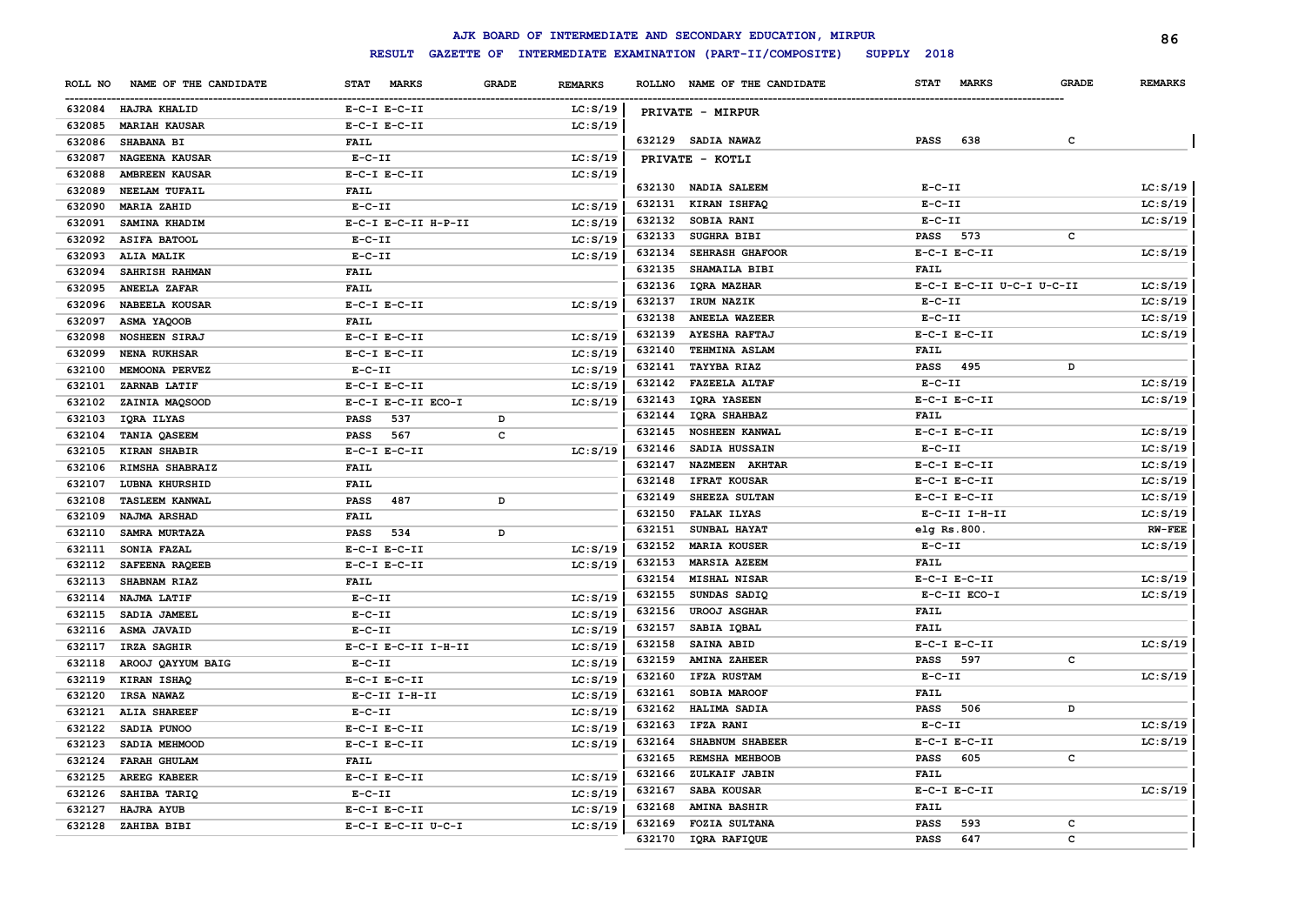| INTERMEDIATE EXAMINATION (PART-II/COMPOSITE)<br><b>RESULT</b><br><b>GAZETTE OF</b><br>SUPPLY 2018<br><b>GRADE</b><br><b>REMARKS</b><br>NAME OF THE CANDIDATE<br><b>STAT</b><br><b>MARKS</b><br><b>GRADE</b><br>ROLL NO<br>NAME OF THE CANDIDATE<br><b>STAT</b><br><b>MARKS</b><br><b>ROLLNO</b><br>LC: S/19<br>632213 MADIHA SALEEM<br>632171 UROUSA JAVED<br>$E-C-I$ $E-C-II$<br><b>FAIL</b><br>632172 IFFAT ARA<br>E-C-I E-C-II PST<br>LC: S/19<br>632214<br>ATIQA SADDIQUE<br>$E-C-I$ $E-C-II$<br>632173 AYENISH KOUSAR<br>LC: S/19<br>632215<br>SHABINA TARIQ<br><b>FAIL</b><br>$E-C-II$<br>632174<br><b>ROBAB FATIMA</b><br><b>PASS</b><br>518<br>D<br>632216<br>AIZA BIBI<br><b>FAIL</b><br>632175<br>NAHEEZ FATIMA<br><b>FAIL</b><br>632217<br>ANEELA RAZAQ<br><b>PASS</b><br>419<br>E<br>632176<br><b>AREEJ SAGHIR</b><br>D<br>632218<br>MADIHA HAMEED<br><b>FAIL</b><br><b>PASS</b><br>499<br>632177<br>SAMAN TABIB<br>CSC-II<br>LC: S/19<br>632219<br><b>BUSHRA SADIQUE</b><br><b>PASS</b><br>574<br>c<br>632178<br><b>SEHRISH HANIF</b><br>D<br>632220<br>MEHVISH RIAZ<br>$E-C-II$<br><b>PASS</b><br>452<br>632179<br>NIGHAT ILYAS<br><b>FAIL</b><br>632221<br>AQSA FARAZI<br>$E-C-T$<br>632180<br>SAMIA RASHEED<br>LC: S/19<br>632222<br>SANA SHAHZAD<br>$E-C-I$ $E-C-II$<br>E-C-I E-C-II U-C-I U-C-II<br>632181<br>D<br>632223<br><b>BABRA BOSTAN</b><br><b>SOSAN BATOOL</b><br><b>PASS</b><br>547<br>$E-C-I$ $E-C-II$<br>632224<br><b>FARIA SALEEM</b><br>$\mathbf c$<br>626<br>PASS<br>PRIVATE - MIRPUR<br>632225<br>ANEEQA KANWAL<br>493<br><b>PASS</b><br>D<br>LC: S/19<br>632182 ALEEZA SAGHIR<br>$E-C-I$ $E-C-II$<br>632226<br>ANSA MUHABBAT<br>E-C-II CSC-II<br>632227<br>SOBIA QURBAN<br>$E-C-I$ $E-C-II$<br>PRIVATE - KOTLI<br>632228<br><b>GHAZALA MUNEER</b><br>E-C-II ECO-II<br>632183 KAINAT KHAN<br>$E-C-II$<br>LC: S/19<br>632229<br><b>RABIA SAAD</b><br>$E-C-I$ $E-C-II$<br>632184<br><b>ADOOMA KAUSER</b><br>$E-C-I$ $E-C-II$<br>LC: S/19<br>632230<br>ZAFRA FATIMA<br>$E-C-II$<br>ATIQA BIBI<br>632185<br>$E-C-I$ $E-C-II$<br>LC: S/19<br>632231<br>ATIA KHALIQ<br>$E-C-I$ $E-C-II$<br>SADIA KHALIL<br>632186<br>$E-C-II$<br>LC: S/19<br>632232<br>TANIA LIAQUAT<br>$E - C - II$<br><b>RAZIA BIBI</b><br>$E-C-I$ $E-C-II$<br>632187<br>LC: S/19<br>632233<br>ATTIQA SHAFIQUE<br>$E-C-I$ $E-C-II$<br>c<br>632188<br>MANAZZA MANZOOR<br><b>PASS</b><br>582<br>632234<br><b>ATTIYA GHANI</b><br>$E-C-I$ $E-C-II$<br>632189<br>SABA BASHIR<br>$E-C-I$ $E-C-II$<br>LC: S/19<br>632235<br><b>MARIA SABIR</b><br>$E-C-I$ $E-C-II$<br>632190<br>WAJEHA ZULFIQAR<br>$E-C-II$<br>LC: S/19<br>632236<br>AYESHA ZULFIQAR<br><b>FAIL</b><br>632191<br><b>WASIFA RAFIQUE</b><br>E-C-II CSC-II<br>LC: S/19<br>632237<br>$E-C-I$ $E-C-II$<br>SABA SALEEM<br>632192<br><b>RAFIA RIAZ</b><br>$E-C-II$<br>LC: S/19<br>632238<br><b>BUSHRA SADDIQUE</b><br>477<br><b>PASS</b><br>D<br>501<br>632193<br><b>AYESHA AROOJ</b><br>PASS<br>D<br>632239<br><b>TAHREEM MUNAWER</b><br>518<br><b>PASS</b><br>D<br>$E-C-II$<br>632194<br>SAJEELA ARIF<br>LC: S/19<br>632240<br>ANEETA BIBI<br>$E-C-II$<br>632195<br><b>MISHAL AYYUB</b><br>PASS<br>449<br>D<br>632241<br><b>MISBAH KOUSAR</b><br><b>FAIL</b> | <b>REMARKS</b><br>LC: S/19<br>LC: S/19<br>LC: S/19 |
|-----------------------------------------------------------------------------------------------------------------------------------------------------------------------------------------------------------------------------------------------------------------------------------------------------------------------------------------------------------------------------------------------------------------------------------------------------------------------------------------------------------------------------------------------------------------------------------------------------------------------------------------------------------------------------------------------------------------------------------------------------------------------------------------------------------------------------------------------------------------------------------------------------------------------------------------------------------------------------------------------------------------------------------------------------------------------------------------------------------------------------------------------------------------------------------------------------------------------------------------------------------------------------------------------------------------------------------------------------------------------------------------------------------------------------------------------------------------------------------------------------------------------------------------------------------------------------------------------------------------------------------------------------------------------------------------------------------------------------------------------------------------------------------------------------------------------------------------------------------------------------------------------------------------------------------------------------------------------------------------------------------------------------------------------------------------------------------------------------------------------------------------------------------------------------------------------------------------------------------------------------------------------------------------------------------------------------------------------------------------------------------------------------------------------------------------------------------------------------------------------------------------------------------------------------------------------------------------------------------------------------------------------------------------------------------------------------------------------------------------------------------------------------------------------------------------------------------------------------------------------------------------------------------------------------------------------------------------------------------------------------------------------------------------------------------------------------------------------------------------------------------------------------------------------------------------------------------------|----------------------------------------------------|
|                                                                                                                                                                                                                                                                                                                                                                                                                                                                                                                                                                                                                                                                                                                                                                                                                                                                                                                                                                                                                                                                                                                                                                                                                                                                                                                                                                                                                                                                                                                                                                                                                                                                                                                                                                                                                                                                                                                                                                                                                                                                                                                                                                                                                                                                                                                                                                                                                                                                                                                                                                                                                                                                                                                                                                                                                                                                                                                                                                                                                                                                                                                                                                                                                 |                                                    |
|                                                                                                                                                                                                                                                                                                                                                                                                                                                                                                                                                                                                                                                                                                                                                                                                                                                                                                                                                                                                                                                                                                                                                                                                                                                                                                                                                                                                                                                                                                                                                                                                                                                                                                                                                                                                                                                                                                                                                                                                                                                                                                                                                                                                                                                                                                                                                                                                                                                                                                                                                                                                                                                                                                                                                                                                                                                                                                                                                                                                                                                                                                                                                                                                                 |                                                    |
|                                                                                                                                                                                                                                                                                                                                                                                                                                                                                                                                                                                                                                                                                                                                                                                                                                                                                                                                                                                                                                                                                                                                                                                                                                                                                                                                                                                                                                                                                                                                                                                                                                                                                                                                                                                                                                                                                                                                                                                                                                                                                                                                                                                                                                                                                                                                                                                                                                                                                                                                                                                                                                                                                                                                                                                                                                                                                                                                                                                                                                                                                                                                                                                                                 |                                                    |
|                                                                                                                                                                                                                                                                                                                                                                                                                                                                                                                                                                                                                                                                                                                                                                                                                                                                                                                                                                                                                                                                                                                                                                                                                                                                                                                                                                                                                                                                                                                                                                                                                                                                                                                                                                                                                                                                                                                                                                                                                                                                                                                                                                                                                                                                                                                                                                                                                                                                                                                                                                                                                                                                                                                                                                                                                                                                                                                                                                                                                                                                                                                                                                                                                 |                                                    |
|                                                                                                                                                                                                                                                                                                                                                                                                                                                                                                                                                                                                                                                                                                                                                                                                                                                                                                                                                                                                                                                                                                                                                                                                                                                                                                                                                                                                                                                                                                                                                                                                                                                                                                                                                                                                                                                                                                                                                                                                                                                                                                                                                                                                                                                                                                                                                                                                                                                                                                                                                                                                                                                                                                                                                                                                                                                                                                                                                                                                                                                                                                                                                                                                                 |                                                    |
|                                                                                                                                                                                                                                                                                                                                                                                                                                                                                                                                                                                                                                                                                                                                                                                                                                                                                                                                                                                                                                                                                                                                                                                                                                                                                                                                                                                                                                                                                                                                                                                                                                                                                                                                                                                                                                                                                                                                                                                                                                                                                                                                                                                                                                                                                                                                                                                                                                                                                                                                                                                                                                                                                                                                                                                                                                                                                                                                                                                                                                                                                                                                                                                                                 |                                                    |
|                                                                                                                                                                                                                                                                                                                                                                                                                                                                                                                                                                                                                                                                                                                                                                                                                                                                                                                                                                                                                                                                                                                                                                                                                                                                                                                                                                                                                                                                                                                                                                                                                                                                                                                                                                                                                                                                                                                                                                                                                                                                                                                                                                                                                                                                                                                                                                                                                                                                                                                                                                                                                                                                                                                                                                                                                                                                                                                                                                                                                                                                                                                                                                                                                 |                                                    |
|                                                                                                                                                                                                                                                                                                                                                                                                                                                                                                                                                                                                                                                                                                                                                                                                                                                                                                                                                                                                                                                                                                                                                                                                                                                                                                                                                                                                                                                                                                                                                                                                                                                                                                                                                                                                                                                                                                                                                                                                                                                                                                                                                                                                                                                                                                                                                                                                                                                                                                                                                                                                                                                                                                                                                                                                                                                                                                                                                                                                                                                                                                                                                                                                                 |                                                    |
|                                                                                                                                                                                                                                                                                                                                                                                                                                                                                                                                                                                                                                                                                                                                                                                                                                                                                                                                                                                                                                                                                                                                                                                                                                                                                                                                                                                                                                                                                                                                                                                                                                                                                                                                                                                                                                                                                                                                                                                                                                                                                                                                                                                                                                                                                                                                                                                                                                                                                                                                                                                                                                                                                                                                                                                                                                                                                                                                                                                                                                                                                                                                                                                                                 |                                                    |
|                                                                                                                                                                                                                                                                                                                                                                                                                                                                                                                                                                                                                                                                                                                                                                                                                                                                                                                                                                                                                                                                                                                                                                                                                                                                                                                                                                                                                                                                                                                                                                                                                                                                                                                                                                                                                                                                                                                                                                                                                                                                                                                                                                                                                                                                                                                                                                                                                                                                                                                                                                                                                                                                                                                                                                                                                                                                                                                                                                                                                                                                                                                                                                                                                 |                                                    |
|                                                                                                                                                                                                                                                                                                                                                                                                                                                                                                                                                                                                                                                                                                                                                                                                                                                                                                                                                                                                                                                                                                                                                                                                                                                                                                                                                                                                                                                                                                                                                                                                                                                                                                                                                                                                                                                                                                                                                                                                                                                                                                                                                                                                                                                                                                                                                                                                                                                                                                                                                                                                                                                                                                                                                                                                                                                                                                                                                                                                                                                                                                                                                                                                                 |                                                    |
|                                                                                                                                                                                                                                                                                                                                                                                                                                                                                                                                                                                                                                                                                                                                                                                                                                                                                                                                                                                                                                                                                                                                                                                                                                                                                                                                                                                                                                                                                                                                                                                                                                                                                                                                                                                                                                                                                                                                                                                                                                                                                                                                                                                                                                                                                                                                                                                                                                                                                                                                                                                                                                                                                                                                                                                                                                                                                                                                                                                                                                                                                                                                                                                                                 | LC: S/19                                           |
|                                                                                                                                                                                                                                                                                                                                                                                                                                                                                                                                                                                                                                                                                                                                                                                                                                                                                                                                                                                                                                                                                                                                                                                                                                                                                                                                                                                                                                                                                                                                                                                                                                                                                                                                                                                                                                                                                                                                                                                                                                                                                                                                                                                                                                                                                                                                                                                                                                                                                                                                                                                                                                                                                                                                                                                                                                                                                                                                                                                                                                                                                                                                                                                                                 | LC: S/19                                           |
|                                                                                                                                                                                                                                                                                                                                                                                                                                                                                                                                                                                                                                                                                                                                                                                                                                                                                                                                                                                                                                                                                                                                                                                                                                                                                                                                                                                                                                                                                                                                                                                                                                                                                                                                                                                                                                                                                                                                                                                                                                                                                                                                                                                                                                                                                                                                                                                                                                                                                                                                                                                                                                                                                                                                                                                                                                                                                                                                                                                                                                                                                                                                                                                                                 |                                                    |
|                                                                                                                                                                                                                                                                                                                                                                                                                                                                                                                                                                                                                                                                                                                                                                                                                                                                                                                                                                                                                                                                                                                                                                                                                                                                                                                                                                                                                                                                                                                                                                                                                                                                                                                                                                                                                                                                                                                                                                                                                                                                                                                                                                                                                                                                                                                                                                                                                                                                                                                                                                                                                                                                                                                                                                                                                                                                                                                                                                                                                                                                                                                                                                                                                 |                                                    |
|                                                                                                                                                                                                                                                                                                                                                                                                                                                                                                                                                                                                                                                                                                                                                                                                                                                                                                                                                                                                                                                                                                                                                                                                                                                                                                                                                                                                                                                                                                                                                                                                                                                                                                                                                                                                                                                                                                                                                                                                                                                                                                                                                                                                                                                                                                                                                                                                                                                                                                                                                                                                                                                                                                                                                                                                                                                                                                                                                                                                                                                                                                                                                                                                                 | LC: S/19                                           |
|                                                                                                                                                                                                                                                                                                                                                                                                                                                                                                                                                                                                                                                                                                                                                                                                                                                                                                                                                                                                                                                                                                                                                                                                                                                                                                                                                                                                                                                                                                                                                                                                                                                                                                                                                                                                                                                                                                                                                                                                                                                                                                                                                                                                                                                                                                                                                                                                                                                                                                                                                                                                                                                                                                                                                                                                                                                                                                                                                                                                                                                                                                                                                                                                                 | LC: S/19                                           |
|                                                                                                                                                                                                                                                                                                                                                                                                                                                                                                                                                                                                                                                                                                                                                                                                                                                                                                                                                                                                                                                                                                                                                                                                                                                                                                                                                                                                                                                                                                                                                                                                                                                                                                                                                                                                                                                                                                                                                                                                                                                                                                                                                                                                                                                                                                                                                                                                                                                                                                                                                                                                                                                                                                                                                                                                                                                                                                                                                                                                                                                                                                                                                                                                                 | LC: S/19                                           |
|                                                                                                                                                                                                                                                                                                                                                                                                                                                                                                                                                                                                                                                                                                                                                                                                                                                                                                                                                                                                                                                                                                                                                                                                                                                                                                                                                                                                                                                                                                                                                                                                                                                                                                                                                                                                                                                                                                                                                                                                                                                                                                                                                                                                                                                                                                                                                                                                                                                                                                                                                                                                                                                                                                                                                                                                                                                                                                                                                                                                                                                                                                                                                                                                                 | LC: S/19                                           |
|                                                                                                                                                                                                                                                                                                                                                                                                                                                                                                                                                                                                                                                                                                                                                                                                                                                                                                                                                                                                                                                                                                                                                                                                                                                                                                                                                                                                                                                                                                                                                                                                                                                                                                                                                                                                                                                                                                                                                                                                                                                                                                                                                                                                                                                                                                                                                                                                                                                                                                                                                                                                                                                                                                                                                                                                                                                                                                                                                                                                                                                                                                                                                                                                                 | LC: S/19                                           |
|                                                                                                                                                                                                                                                                                                                                                                                                                                                                                                                                                                                                                                                                                                                                                                                                                                                                                                                                                                                                                                                                                                                                                                                                                                                                                                                                                                                                                                                                                                                                                                                                                                                                                                                                                                                                                                                                                                                                                                                                                                                                                                                                                                                                                                                                                                                                                                                                                                                                                                                                                                                                                                                                                                                                                                                                                                                                                                                                                                                                                                                                                                                                                                                                                 | LC: S/19                                           |
|                                                                                                                                                                                                                                                                                                                                                                                                                                                                                                                                                                                                                                                                                                                                                                                                                                                                                                                                                                                                                                                                                                                                                                                                                                                                                                                                                                                                                                                                                                                                                                                                                                                                                                                                                                                                                                                                                                                                                                                                                                                                                                                                                                                                                                                                                                                                                                                                                                                                                                                                                                                                                                                                                                                                                                                                                                                                                                                                                                                                                                                                                                                                                                                                                 | LC: S/19                                           |
|                                                                                                                                                                                                                                                                                                                                                                                                                                                                                                                                                                                                                                                                                                                                                                                                                                                                                                                                                                                                                                                                                                                                                                                                                                                                                                                                                                                                                                                                                                                                                                                                                                                                                                                                                                                                                                                                                                                                                                                                                                                                                                                                                                                                                                                                                                                                                                                                                                                                                                                                                                                                                                                                                                                                                                                                                                                                                                                                                                                                                                                                                                                                                                                                                 | LC: S/19                                           |
|                                                                                                                                                                                                                                                                                                                                                                                                                                                                                                                                                                                                                                                                                                                                                                                                                                                                                                                                                                                                                                                                                                                                                                                                                                                                                                                                                                                                                                                                                                                                                                                                                                                                                                                                                                                                                                                                                                                                                                                                                                                                                                                                                                                                                                                                                                                                                                                                                                                                                                                                                                                                                                                                                                                                                                                                                                                                                                                                                                                                                                                                                                                                                                                                                 | LC: S/19                                           |
|                                                                                                                                                                                                                                                                                                                                                                                                                                                                                                                                                                                                                                                                                                                                                                                                                                                                                                                                                                                                                                                                                                                                                                                                                                                                                                                                                                                                                                                                                                                                                                                                                                                                                                                                                                                                                                                                                                                                                                                                                                                                                                                                                                                                                                                                                                                                                                                                                                                                                                                                                                                                                                                                                                                                                                                                                                                                                                                                                                                                                                                                                                                                                                                                                 | LC: S/19                                           |
|                                                                                                                                                                                                                                                                                                                                                                                                                                                                                                                                                                                                                                                                                                                                                                                                                                                                                                                                                                                                                                                                                                                                                                                                                                                                                                                                                                                                                                                                                                                                                                                                                                                                                                                                                                                                                                                                                                                                                                                                                                                                                                                                                                                                                                                                                                                                                                                                                                                                                                                                                                                                                                                                                                                                                                                                                                                                                                                                                                                                                                                                                                                                                                                                                 |                                                    |
|                                                                                                                                                                                                                                                                                                                                                                                                                                                                                                                                                                                                                                                                                                                                                                                                                                                                                                                                                                                                                                                                                                                                                                                                                                                                                                                                                                                                                                                                                                                                                                                                                                                                                                                                                                                                                                                                                                                                                                                                                                                                                                                                                                                                                                                                                                                                                                                                                                                                                                                                                                                                                                                                                                                                                                                                                                                                                                                                                                                                                                                                                                                                                                                                                 | LC: S/19                                           |
|                                                                                                                                                                                                                                                                                                                                                                                                                                                                                                                                                                                                                                                                                                                                                                                                                                                                                                                                                                                                                                                                                                                                                                                                                                                                                                                                                                                                                                                                                                                                                                                                                                                                                                                                                                                                                                                                                                                                                                                                                                                                                                                                                                                                                                                                                                                                                                                                                                                                                                                                                                                                                                                                                                                                                                                                                                                                                                                                                                                                                                                                                                                                                                                                                 |                                                    |
|                                                                                                                                                                                                                                                                                                                                                                                                                                                                                                                                                                                                                                                                                                                                                                                                                                                                                                                                                                                                                                                                                                                                                                                                                                                                                                                                                                                                                                                                                                                                                                                                                                                                                                                                                                                                                                                                                                                                                                                                                                                                                                                                                                                                                                                                                                                                                                                                                                                                                                                                                                                                                                                                                                                                                                                                                                                                                                                                                                                                                                                                                                                                                                                                                 |                                                    |
|                                                                                                                                                                                                                                                                                                                                                                                                                                                                                                                                                                                                                                                                                                                                                                                                                                                                                                                                                                                                                                                                                                                                                                                                                                                                                                                                                                                                                                                                                                                                                                                                                                                                                                                                                                                                                                                                                                                                                                                                                                                                                                                                                                                                                                                                                                                                                                                                                                                                                                                                                                                                                                                                                                                                                                                                                                                                                                                                                                                                                                                                                                                                                                                                                 | LC: S/19                                           |
|                                                                                                                                                                                                                                                                                                                                                                                                                                                                                                                                                                                                                                                                                                                                                                                                                                                                                                                                                                                                                                                                                                                                                                                                                                                                                                                                                                                                                                                                                                                                                                                                                                                                                                                                                                                                                                                                                                                                                                                                                                                                                                                                                                                                                                                                                                                                                                                                                                                                                                                                                                                                                                                                                                                                                                                                                                                                                                                                                                                                                                                                                                                                                                                                                 |                                                    |
| 632196<br><b>FAEZA BATOOL</b><br>$E-C-II$<br>LC: S/19<br>632242<br><b>TANZEELA BASHARAT</b><br><b>FAIL</b>                                                                                                                                                                                                                                                                                                                                                                                                                                                                                                                                                                                                                                                                                                                                                                                                                                                                                                                                                                                                                                                                                                                                                                                                                                                                                                                                                                                                                                                                                                                                                                                                                                                                                                                                                                                                                                                                                                                                                                                                                                                                                                                                                                                                                                                                                                                                                                                                                                                                                                                                                                                                                                                                                                                                                                                                                                                                                                                                                                                                                                                                                                      |                                                    |
| 632197<br>SADIA MUNIR<br>$E-C-II$<br>LC: S/19<br>632243<br>ZERSH SALEEM<br>$E-C-I$ $E-C-II$                                                                                                                                                                                                                                                                                                                                                                                                                                                                                                                                                                                                                                                                                                                                                                                                                                                                                                                                                                                                                                                                                                                                                                                                                                                                                                                                                                                                                                                                                                                                                                                                                                                                                                                                                                                                                                                                                                                                                                                                                                                                                                                                                                                                                                                                                                                                                                                                                                                                                                                                                                                                                                                                                                                                                                                                                                                                                                                                                                                                                                                                                                                     | LC: S/19                                           |
| 632198<br>SHEZANA SARWAR<br><b>FAIL</b><br>632244<br>TANZEELA TAJ<br><b>FAIL</b>                                                                                                                                                                                                                                                                                                                                                                                                                                                                                                                                                                                                                                                                                                                                                                                                                                                                                                                                                                                                                                                                                                                                                                                                                                                                                                                                                                                                                                                                                                                                                                                                                                                                                                                                                                                                                                                                                                                                                                                                                                                                                                                                                                                                                                                                                                                                                                                                                                                                                                                                                                                                                                                                                                                                                                                                                                                                                                                                                                                                                                                                                                                                |                                                    |
| 632199<br><b>SUNDUS</b><br>$E-C-II$<br>LC: S/19<br>632245<br><b>MAVESH RIAZ</b><br>$E-C-II$                                                                                                                                                                                                                                                                                                                                                                                                                                                                                                                                                                                                                                                                                                                                                                                                                                                                                                                                                                                                                                                                                                                                                                                                                                                                                                                                                                                                                                                                                                                                                                                                                                                                                                                                                                                                                                                                                                                                                                                                                                                                                                                                                                                                                                                                                                                                                                                                                                                                                                                                                                                                                                                                                                                                                                                                                                                                                                                                                                                                                                                                                                                     | LC: S/19                                           |
| FARAH LAL SAQI<br>$E-C-II$<br>632200<br>LC: S/19<br>632246<br>$E-C-I$ $E-C-II$<br>HABIBA FAROOQ                                                                                                                                                                                                                                                                                                                                                                                                                                                                                                                                                                                                                                                                                                                                                                                                                                                                                                                                                                                                                                                                                                                                                                                                                                                                                                                                                                                                                                                                                                                                                                                                                                                                                                                                                                                                                                                                                                                                                                                                                                                                                                                                                                                                                                                                                                                                                                                                                                                                                                                                                                                                                                                                                                                                                                                                                                                                                                                                                                                                                                                                                                                 | LC: S/19                                           |
| 632201<br><b>AREEN ASHRAF</b><br>E-C-I E-C-II U-C-II<br>LC: S/19<br>632247<br><b>MARIA SHAUKAT</b><br>$E-C-II$                                                                                                                                                                                                                                                                                                                                                                                                                                                                                                                                                                                                                                                                                                                                                                                                                                                                                                                                                                                                                                                                                                                                                                                                                                                                                                                                                                                                                                                                                                                                                                                                                                                                                                                                                                                                                                                                                                                                                                                                                                                                                                                                                                                                                                                                                                                                                                                                                                                                                                                                                                                                                                                                                                                                                                                                                                                                                                                                                                                                                                                                                                  | LC: S/19                                           |
| <b>FAIL</b><br>632202<br><b>ALIA MAHROOF</b><br>632248<br>SUMAIRA AZAM<br>$E-C-II$                                                                                                                                                                                                                                                                                                                                                                                                                                                                                                                                                                                                                                                                                                                                                                                                                                                                                                                                                                                                                                                                                                                                                                                                                                                                                                                                                                                                                                                                                                                                                                                                                                                                                                                                                                                                                                                                                                                                                                                                                                                                                                                                                                                                                                                                                                                                                                                                                                                                                                                                                                                                                                                                                                                                                                                                                                                                                                                                                                                                                                                                                                                              | LC: S/19                                           |
| <b>FAIL</b><br>632203<br>ZOBIA KHALIQ<br>632249<br>SHUMAILA AYUB<br>$E-C-II$                                                                                                                                                                                                                                                                                                                                                                                                                                                                                                                                                                                                                                                                                                                                                                                                                                                                                                                                                                                                                                                                                                                                                                                                                                                                                                                                                                                                                                                                                                                                                                                                                                                                                                                                                                                                                                                                                                                                                                                                                                                                                                                                                                                                                                                                                                                                                                                                                                                                                                                                                                                                                                                                                                                                                                                                                                                                                                                                                                                                                                                                                                                                    | LC: S/19                                           |
| LC:A/19<br>632204<br>KASHAF JAMIL<br>$E-C-I$ $E-C-II$<br>632250<br>SANA TUFAIL<br>c<br><b>PASS</b><br>607                                                                                                                                                                                                                                                                                                                                                                                                                                                                                                                                                                                                                                                                                                                                                                                                                                                                                                                                                                                                                                                                                                                                                                                                                                                                                                                                                                                                                                                                                                                                                                                                                                                                                                                                                                                                                                                                                                                                                                                                                                                                                                                                                                                                                                                                                                                                                                                                                                                                                                                                                                                                                                                                                                                                                                                                                                                                                                                                                                                                                                                                                                       |                                                    |
| LC: S/19<br>632205<br>SAMRA ZAKIR<br>$E - C - II$<br>632251<br><b>MARIA BABAR</b><br>504<br><b>PASS</b><br>D                                                                                                                                                                                                                                                                                                                                                                                                                                                                                                                                                                                                                                                                                                                                                                                                                                                                                                                                                                                                                                                                                                                                                                                                                                                                                                                                                                                                                                                                                                                                                                                                                                                                                                                                                                                                                                                                                                                                                                                                                                                                                                                                                                                                                                                                                                                                                                                                                                                                                                                                                                                                                                                                                                                                                                                                                                                                                                                                                                                                                                                                                                    |                                                    |
| 632206<br><b>MARYAM BIBI</b><br>$E-C-I$ $E-C-II$<br>LC: S/19<br>632252<br>AQSA MEHMOOD<br>$E-C-II$                                                                                                                                                                                                                                                                                                                                                                                                                                                                                                                                                                                                                                                                                                                                                                                                                                                                                                                                                                                                                                                                                                                                                                                                                                                                                                                                                                                                                                                                                                                                                                                                                                                                                                                                                                                                                                                                                                                                                                                                                                                                                                                                                                                                                                                                                                                                                                                                                                                                                                                                                                                                                                                                                                                                                                                                                                                                                                                                                                                                                                                                                                              | LC: S/19                                           |
| LC: S/19<br>632207<br>SOFIA ILYAS<br>$E-C-I$ $E-C-II$<br>632253<br><b>SAFINA BASHIR</b><br><b>FAIL</b>                                                                                                                                                                                                                                                                                                                                                                                                                                                                                                                                                                                                                                                                                                                                                                                                                                                                                                                                                                                                                                                                                                                                                                                                                                                                                                                                                                                                                                                                                                                                                                                                                                                                                                                                                                                                                                                                                                                                                                                                                                                                                                                                                                                                                                                                                                                                                                                                                                                                                                                                                                                                                                                                                                                                                                                                                                                                                                                                                                                                                                                                                                          |                                                    |
| $E-C-I$ $E-C-II$<br>LC: S/19<br>632208<br>NIMRA PAZEER<br>632254<br><b>AMREEN KAUSAR</b><br>$E-C-I$ $E-C-II$                                                                                                                                                                                                                                                                                                                                                                                                                                                                                                                                                                                                                                                                                                                                                                                                                                                                                                                                                                                                                                                                                                                                                                                                                                                                                                                                                                                                                                                                                                                                                                                                                                                                                                                                                                                                                                                                                                                                                                                                                                                                                                                                                                                                                                                                                                                                                                                                                                                                                                                                                                                                                                                                                                                                                                                                                                                                                                                                                                                                                                                                                                    | LC: S/19                                           |
| 632209<br>RUKHSHANDA AHMED<br><b>PASS</b><br>490<br>D<br>632255<br><b>FAIL</b><br><b>NASEEM BI</b>                                                                                                                                                                                                                                                                                                                                                                                                                                                                                                                                                                                                                                                                                                                                                                                                                                                                                                                                                                                                                                                                                                                                                                                                                                                                                                                                                                                                                                                                                                                                                                                                                                                                                                                                                                                                                                                                                                                                                                                                                                                                                                                                                                                                                                                                                                                                                                                                                                                                                                                                                                                                                                                                                                                                                                                                                                                                                                                                                                                                                                                                                                              |                                                    |
| C<br>632210<br>HANIDA AKHTER<br><b>PASS</b><br>569<br>632256<br><b>FARHAT SHAHEEN</b><br>$E - C - II$                                                                                                                                                                                                                                                                                                                                                                                                                                                                                                                                                                                                                                                                                                                                                                                                                                                                                                                                                                                                                                                                                                                                                                                                                                                                                                                                                                                                                                                                                                                                                                                                                                                                                                                                                                                                                                                                                                                                                                                                                                                                                                                                                                                                                                                                                                                                                                                                                                                                                                                                                                                                                                                                                                                                                                                                                                                                                                                                                                                                                                                                                                           |                                                    |
| 632211<br>RABIA SIDDIQUE<br><b>FAIL</b><br><b>FAIL</b><br>632257<br>SADIA BABAR                                                                                                                                                                                                                                                                                                                                                                                                                                                                                                                                                                                                                                                                                                                                                                                                                                                                                                                                                                                                                                                                                                                                                                                                                                                                                                                                                                                                                                                                                                                                                                                                                                                                                                                                                                                                                                                                                                                                                                                                                                                                                                                                                                                                                                                                                                                                                                                                                                                                                                                                                                                                                                                                                                                                                                                                                                                                                                                                                                                                                                                                                                                                 |                                                    |
| 632212<br>ASMA YOUNAS<br><b>PASS</b><br>515<br>D                                                                                                                                                                                                                                                                                                                                                                                                                                                                                                                                                                                                                                                                                                                                                                                                                                                                                                                                                                                                                                                                                                                                                                                                                                                                                                                                                                                                                                                                                                                                                                                                                                                                                                                                                                                                                                                                                                                                                                                                                                                                                                                                                                                                                                                                                                                                                                                                                                                                                                                                                                                                                                                                                                                                                                                                                                                                                                                                                                                                                                                                                                                                                                | LC: S/19                                           |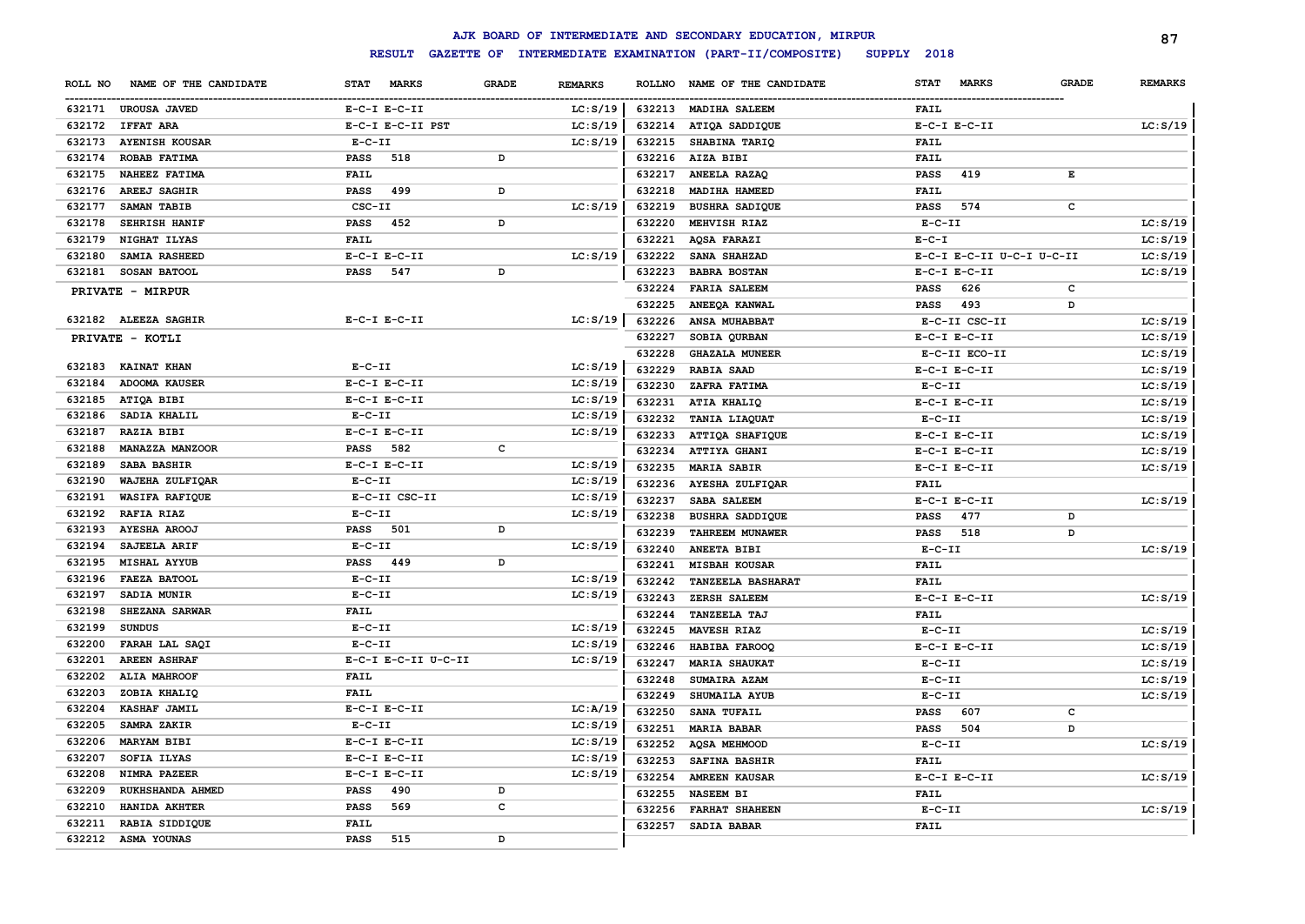|         |                       |                                    |              |                |               | AJK BOARD OF INTERMEDIATE AND SECONDARY EDUCATION, MIRPUR |                  |                  |              | 88             |
|---------|-----------------------|------------------------------------|--------------|----------------|---------------|-----------------------------------------------------------|------------------|------------------|--------------|----------------|
|         |                       | <b>RESULT</b><br><b>GAZETTE OF</b> |              |                |               | INTERMEDIATE EXAMINATION (PART-II/COMPOSITE)              | SUPPLY 2018      |                  |              |                |
| ROLL NO | NAME OF THE CANDIDATE | <b>STAT</b><br><b>MARKS</b>        | <b>GRADE</b> | <b>REMARKS</b> | <b>ROLLNO</b> | NAME OF THE CANDIDATE                                     | <b>STAT</b>      | <b>MARKS</b>     | <b>GRADE</b> | <b>REMARKS</b> |
|         | 632258 SAILA KAUSAR   | <b>FAIL</b>                        |              |                |               | 632300 SADIA BATOOL                                       | $E-C-II$         |                  |              | LC: S/19       |
| 632259  | SHAMAILA KOUSAR       | <b>FAIL</b>                        |              |                | 632301        | ERAJ ABID                                                 | <b>FAIL</b>      |                  |              |                |
| 632260  | AIZA ALTAF            | $E-C-II$                           |              | LC: S/19       | 632302        | <b>ANEELA AKHTAR</b>                                      | <b>PASS</b>      | 527              | D            |                |
| 632261  | <b>HUMA AKBAR</b>     | $E-C-II$                           |              | LC: S/19       | 632303        | ASIFA NAWAZ                                               | <b>FAIL</b>      |                  |              |                |
| 632262  | <b>NASREEN AKHTAR</b> | $E-C-I$ $E-C-II$                   |              | LC: S/19       | 632304        | <b>UROOJ SIDDIQUE</b>                                     | <b>PASS</b>      | 523              | D            |                |
| 632263  | SAMAN FATIMA          | <b>PASS</b><br>470                 | D            |                | 632305        | ALINA MEHMOOD                                             | $E-C-II$         |                  |              | LC: S/19       |
| 632264  | TEHMINA SHEHZADI      | $E-C-I$ $E-C-II$                   |              | LC: S/19       | 632306        | IRUM IMDAD                                                | <b>FAIL</b>      |                  |              |                |
| 632265  | <b>ALINA ARIF</b>     | <b>FAIL</b>                        |              |                | 632307        | NADIA GULFRAZ                                             | <b>PASS</b>      | 493              | D            |                |
| 632266  | IQRA YAQOOB           | <b>PASS</b><br>415                 | $\mathbf E$  |                | 632308        | <b>IQRA FARYAD</b>                                        | <b>PASS</b>      | 548              | D            |                |
| 632267  | SHUMAILA JAVED        | $E-C-II$                           |              | LC: S/19       | 632309        | <b>BENISH KOSAR</b>                                       | $E- C- II$       |                  |              | LC: S/19       |
| 632268  | SYEDA AIMEN TASSADAQ  | $E-C-II$                           |              | LC: S/19       | 632310        | SOMIA YOUNAS                                              | $E-C-I$ $E-C-II$ |                  |              | LC: S/19       |
| 632269  | SARWAT MAROOF         | $E-C-I$ $E-C-II$                   |              | LC: S/19       | 632311        | ZARYAB IMTIAZ                                             | $E-C-II$         |                  |              | LC: S/19       |
| 632270  | <b>IFFAT RAHEEM</b>   | E-C-I E-C-II U-C-II                |              | LC: S/19       | 632312        | LUBNA YAQOOB                                              | <b>FAIL</b>      |                  |              |                |
| 632271  | <b>ASIA KAUSAR</b>    | $E-C-I$ $E-C-II$                   |              | LC: S/19       | 632313        | SADIA BATOOL                                              | <b>PASS</b>      | 512              | D            |                |
| 632272  | AREEJ KARAMAT         | <b>FAIL</b>                        |              |                | 632314        | NADIA KOUSAR                                              | $E-C-I$ $E-C-II$ |                  |              | LC: S/19       |
| 632273  | AAIZA ZUMARD          | <b>FAIL</b>                        |              |                | 632315        | IRAM FATIMA                                               | $E-C-I$ $E-C-II$ |                  |              | LC: S/19       |
| 632274  | AFZEELA KARAMAT       | $E-C-II$ I-H-II                    |              | LC: S/19       | 632316        | MISHAL RANI                                               | $E-C-I$ $E-C-II$ |                  |              | LC: S/19       |
| 632275  | HINA RAQEEB           | <b>PASS</b><br>649                 | $\mathbf c$  |                | 632317        | IQRA BIBI                                                 | $E-C-II$         |                  |              | LC: S/19       |
| 632276  | <b>AYESHA HUSSAIN</b> | $Rs.500/-$                         |              | $RW-FEE$       | 632318        | <b>MARIA MEHRBAN</b>                                      | $E-C-I$ $E-C-II$ |                  |              | LC: S/19       |
| 632277  | SEHRISH MASKEEN       | PASS<br>527                        | D            |                | 632319        | HAJRA AZAM                                                | $E-C-I$ $E-C-II$ |                  |              | LC: S/19       |
| 632278  | <b>MEMOONA FAROOQ</b> | $E-C-I$ $E-C-II$                   |              | LC: S/19       | 632320        | SHAGUFTA BIBI                                             | <b>FAIL</b>      |                  |              |                |
|         | PRIVATE - MIRPUR      |                                    |              |                | 632321        | ANEETA KARIM                                              | <b>PASS</b>      | 507              | $\, {\bf D}$ |                |
|         |                       |                                    |              |                | 632322        | ANILA RANI                                                | <b>FAIL</b>      |                  |              |                |
| 632279  | HAFSA TAMOOR          | $E-C-II$                           |              | LC: S/19       | 632323        | <b>FOUZIA KOUSAR</b>                                      | $E-C-I$ $E-C-II$ |                  |              | LC: S/19       |
| 632280  | KIRAN SHAHZADI        | $E-C-II$                           |              | LC: S/19       | 632324        | <b>FAIZA MEHRBAN</b>                                      | <b>PASS</b>      | 526              | D            |                |
|         | PRIVATE - KOTLI       |                                    |              |                | 632325        | SADIA KAUSAR                                              | <b>PASS</b>      | 626              | c            |                |
|         |                       |                                    |              |                | 632326        | AROOJ BIBI                                                | $E-C-II$         |                  |              | LC: S/19       |
|         | 632281 AMINA HASSAN   | PASS<br>598                        | $\mathbf c$  |                | 632327        | SUMERA MEHBOOB                                            | $E-C-I$ $E-C-II$ |                  |              | LC: S/19       |
| 632282  | HADIA SALEEM          | <b>FAIL</b>                        |              |                | 632328        | RABIA JAMIL                                               | <b>PASS</b>      | 556              | c            |                |
| 632283  | <b>ATIFA HANIF</b>    | <b>FAIL</b>                        |              |                | 632329        | <b>RAZIA SARWAT</b>                                       |                  | $E-C-II$ I-H-II  |              | LC: S/19       |
| 632284  | <b>AQIBA SHAHZAD</b>  | <b>FAIL</b>                        |              |                | 632330        | <b>MARIA FAROOQ</b>                                       | <b>PASS</b>      | 464              | D            |                |
| 632285  | ROOMA KHALIL          | $E-C-I$ $E-C-II$                   |              | LC: S/19       | 632331        | <b>ERUM RASHID</b>                                        | $E-C-II$         |                  |              | LC: A/19       |
| 632286  | IQRA BASHIR           | <b>PASS</b><br>512                 | D            |                | 632332        | SANA MEHMOOD                                              | $E-C-I$ $E-C-II$ |                  |              | LC: S/19       |
| 632287  | SUMMAN MALIK          | E-C-II ECO-I                       |              | LC: S/19       | 632333        | <b>NAVEEDA KAUSAR</b>                                     | $E-C-TI$         |                  |              | LC: S/19       |
| 632288  | ANEETA BIBI           | <b>FAIL</b>                        |              |                | 632334        | KIRAN QAYYUM                                              | <b>PASS</b>      | 571              | $\mathbf c$  |                |
| 632289  | NIMRA IMTIAZ          | E-C-II CSC-II                      |              | LC: S/19       | 632335        | <b>MARYAM AYUB</b>                                        | $E-C-II$         |                  |              | LC: S/19       |
| 632290  | ZAIBA RIAZ            | $E-C-I$ $E-C-II$                   |              | LC: S/19       | 632336        | SAIMA BE                                                  | <b>PASS</b>      | 480              | D            |                |
| 632291  | <b>AREEJ SADEER</b>   | <b>PASS</b><br>659                 | c            |                | 632337        | SEHRISH BATOOL                                            | <b>FAIL</b>      |                  |              |                |
| 632292  | <b>ATTIA ASHRAF</b>   | $E-C-I$ $E-C-II$                   |              | LC: S/19       | 632338        | NABEELA JAVEED                                            |                  | $E-C-II$ $U-C-I$ |              | LC: S/19       |
| 632293  | IQRA KOKAB            | <b>PASS</b><br>564                 | c            |                | 632339        | <b>HASEEBA ZAFAR</b>                                      | <b>PASS</b>      | 474              | D            |                |
| 632294  | SARA SHABIR           | $E-C-I$ $E-C-II$                   |              | LC: S/19       | 632340        | <b>AREEG JAHANGER</b>                                     | $E-C-I$ $E-C-II$ |                  |              | LC: S/19       |
| 632295  | <b>ISMA JHANGEER</b>  | E-C-II CSC-II                      |              | LC: S/19       | 632341        | ROZEE QADEER BUTT                                         | <b>PASS</b>      | 571              | $\mathbf c$  |                |
| 632296  | HASEENA ALAM          | 562<br><b>PASS</b>                 | c            |                | 632342        | SUNDUS SHOUKAT                                            | $E-C-II$         |                  |              | LC: S/19       |
| 632297  | <b>TOSHEEBA RAQIB</b> | <b>FAIL</b>                        |              |                | 632343        | AREEJ MAQSOOD                                             | <b>PASS</b>      | 575              | c            |                |
| 632298  | KAZMEEN BATOOL        | $E-C-II$                           |              | LC: S/19       | 632344        | <b>UZMA MEHMOOD</b>                                       | <b>FAIL</b>      |                  |              |                |
| 632299  | SHAMAILA IMDAD        | <b>FAIL</b>                        |              |                |               |                                                           |                  |                  |              |                |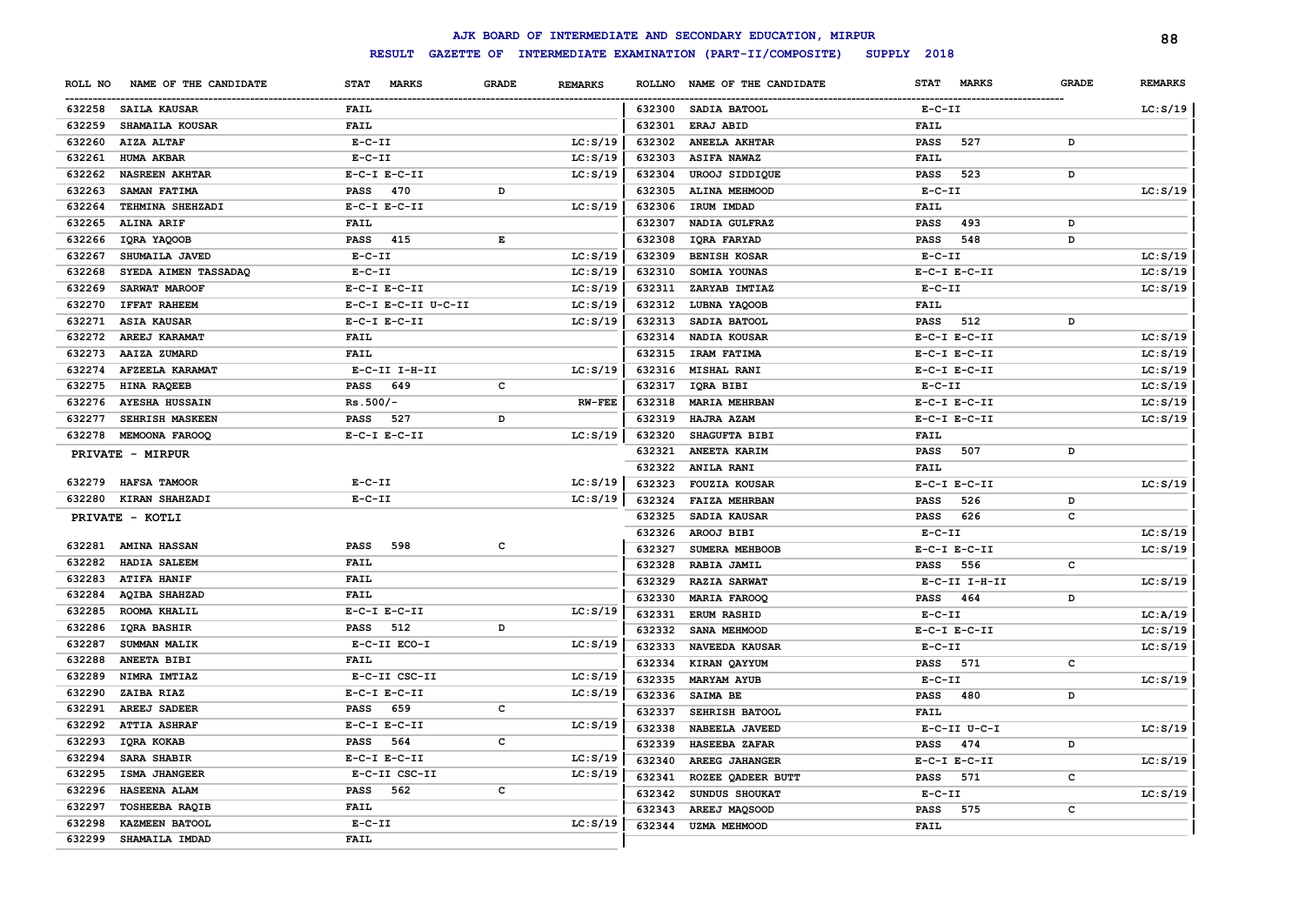|         |                         |                  |                                    |              |                |               | AJK BOARD OF INTERMEDIATE AND SECONDARY EDUCATION, MIRPUR |                             |              | 89             |
|---------|-------------------------|------------------|------------------------------------|--------------|----------------|---------------|-----------------------------------------------------------|-----------------------------|--------------|----------------|
|         |                         |                  | <b>RESULT</b><br><b>GAZETTE OF</b> |              |                |               | INTERMEDIATE EXAMINATION (PART-II/COMPOSITE)              | SUPPLY 2018                 |              |                |
| ROLL NO | NAME OF THE CANDIDATE   | <b>STAT</b>      | <b>MARKS</b>                       | <b>GRADE</b> | <b>REMARKS</b> | <b>ROLLNO</b> | NAME OF THE CANDIDATE                                     | <b>STAT</b><br><b>MARKS</b> | <b>GRADE</b> | <b>REMARKS</b> |
|         | 632345 TOSIBA SIDDIQUE  | FAIL             |                                    |              |                |               | 632387 ZAIMAH BATOOL                                      | $E-C-II$                    |              | LC: S/19       |
| 632346  | ALEEZA IFTEKHAR         | <b>PASS</b>      | 473                                | D            |                | 632388        | <b>AQSA ABRAR</b>                                         | $E-C-I$ $E-C-II$            |              | LC: S/19       |
| 632347  | SEHRISH SHAHJAN         | $E-C-I$ $E-C-II$ |                                    |              | LC: S/19       | 632389        | NIGHAT NAZ                                                | $E-C-I$ $E-C-II$            |              | LC: S/19       |
| 632348  | ANEELA FATIMA           | <b>PASS</b>      | 588                                | c            |                | 632390        | <b>AIMAN AFTAB</b>                                        | <b>PASS</b><br>469          | D            |                |
| 632349  | SAMIA AKRAM             | <b>PASS</b>      | 522                                | D            |                | 632391        | <b>TAYYIBA SABIR</b>                                      | $E-C-TI$                    |              | LC: S/19       |
| 632350  | SANA GULFRAZ            | <b>FAIL</b>      |                                    |              |                | 632392        | IQRA BANO                                                 | $E-C-I$ $E-C-II$            |              | LC: S/19       |
| 632351  | <b>TAYYABA FAISAL</b>   | <b>PASS</b>      | 487                                | D            |                | 632393        | MONA MEHMOOD                                              | E-C-I E-C-II ECO-I          |              | LC: S/19       |
| 632352  | HINA ARSHAD             |                  | E-C-II ECO-I                       |              | LC: S/19       | 632394        | AISHA BIBI                                                | $Rs.500/-$                  |              | <b>RW-FEE</b>  |
| 632353  | SUMAIRA SAGHIR          | $E-C-I$ $E-C-II$ |                                    |              | LC: S/19       | 632395        | SAYEDA KIRAN FATIMA                                       | 514<br><b>PASS</b>          | D            |                |
| 632354  | HUMA SHABIR             | <b>FAIL</b>      |                                    |              |                | 632396        | FOUZIA FAROOQ                                             | 630<br><b>PASS</b>          | c            |                |
|         | 632355 ALIZA AMEEN      | <b>PASS</b>      | 485                                | D            |                | 632397        | SUMERA YOUSAF                                             | $E-C-II$                    |              | LC: S/19       |
|         | PRIVATE - SADHNUTI      |                  |                                    |              |                | 632398        | SAMARA BIBI                                               | $E-C-T$                     |              | LC: S/19       |
|         |                         |                  |                                    |              |                | 632399        | MEHWISH PERVAIZ                                           | 526<br><b>PASS</b>          | D            |                |
|         | 632356 SEHRISH KHURSHID | $E-C-II$         |                                    |              | LC: S/19       | 632400        | SALMA PARVEEN                                             | $E-C-II$                    |              | LC: S/19       |
|         | PRIVATE - KOTLI         |                  |                                    |              |                | 632401        | IRUM KOUSER                                               | $E-C-II$                    |              | LC: S/19       |
|         |                         |                  |                                    |              |                | 632402        | MEHWASH MAQSOOD                                           | <b>PASS</b><br>545          | D            |                |
| 632357  | <b>ANZA SHAHROOM</b>    | <b>PASS</b>      | 631                                | $\mathbf c$  |                | 632403        | SHAMSA KANWAL                                             | FAIL                        |              |                |
| 632358  | SAIQA SHAHEEN           | $E-C-I$ $E-C-II$ |                                    |              | LC: S/19       | 632404        | HAFIZA BIBI                                               | E-C-II ECO-I ECO-II         |              | LC: S/19       |
| 632359  | IQRA MANZOOR            | $E - C - I$      |                                    |              | LC: S/19       | 632405        | <b>GHAZALA BIBI</b>                                       | $E-C-I$ $E-C-II$            |              | LC: S/19       |
| 632360  | RIMSHA SABER            | PASS             | 538                                | D            |                | 632406        | ALIYA ZULFIQAR                                            | $E-C-I$ $E-C-II$            |              | LC: S/19       |
| 632361  | AANIA ALTAF             | PASS             | 619                                | C            |                | 632407        | <b>ASIA KOUSAR</b>                                        | E-C-I E-C-II ECO-II         |              | LC: S/19       |
| 632362  | HABIBA ANWAR            | PASS             | 565                                | c            |                | 632408        | SAHIBA MUJAHID                                            | E-C-I E-C-II U-C-II         |              | LC: S/19       |
| 632363  | KAINAAT KHUSHAL         | PASS             | 613                                | C            |                | 632409        | SANIA MAJEED                                              | 539<br><b>PASS</b>          | D            |                |
| 632364  | <b>IZBA NASEEM</b>      | $E-C-I$ $E-C-II$ |                                    |              | LC: S/19       | 632410        | IQRA ZULFIQAR                                             | <b>FAIL</b>                 |              |                |
| 632365  | <b>MEHREEN YOUSAF</b>   | PASS             | 539                                | D            |                | 632411        | SADIA NUSRAT                                              | $E-C-I$ $E-C-II$            |              | LC: S/19       |
| 632366  | <b>LUBNA RAOUF</b>      | <b>PASS</b>      | 409                                | E            |                | 632412        | <b>AROOSA SHAHPAL</b>                                     | $E-C-TI$                    |              | LC: S/19       |
| 632367  | <b>AREEG EHSAN</b>      | <b>PASS</b>      | 622                                | $\mathbf c$  |                | 632413        | SAMAIRA KOUSAR                                            | $E-C-II$                    |              | LC: S/19       |
| 632368  | <b>AZMA AFTAB</b>       |                  | E-C-II ECO-I                       |              | LC: S/19       | 632414        | ANUM MURTAZA                                              | $E-C-II$                    |              | LC: S/19       |
| 632369  | SAIMA ASLAM             | PASS             | 494                                | D            |                | 632415        | <b>MARYAM ASLAM</b>                                       | $E-C-TI$                    |              | LC: S/19       |
| 632370  | SABA MATLOOB            | $E-C-II$         |                                    |              | LC: S/19       | 632416        | <b>ALVEENA YOUNAS</b>                                     | $E-C-TI$                    |              | LC: S/19       |
| 632371  | FATIMA ASIA             | PASS             | 538                                | D            |                | 632417        | <b>TANZILA RUKHSAR</b>                                    | $E-C-II$                    |              | LC: S/19       |
| 632372  | NIGHAT RIAZ             | <b>PASS</b>      | 604                                | $\mathbf{C}$ |                | 632418        | AMINA AZIZ                                                | $E-C-I$ $E-C-II$            |              | LC: S/19       |
| 632373  | ALEEZA RANI             | <b>PASS</b>      | 684                                | $\mathbf{B}$ |                | 632419        | ZAHIDA SULTANA                                            | 429<br><b>PASS</b>          | E            |                |
| 632374  | <b>TANZIM AKHTAR</b>    | $E-C-II$         |                                    |              | LC: S/19       | 632420        | ZONA TARIQ                                                | $E-C-II$                    |              | LC: S/19       |
| 632375  | SADIA SHAFIQ            | <b>FAIL</b>      |                                    |              |                | 632421        | KAINAT ZAMAN                                              | $E-C-TI$                    |              | LC: S/19       |
| 632376  | NAJMA KOUSAR            | <b>FAIL</b>      |                                    |              |                | 632422        | RIDA NAZIR                                                | $E-C-TI$                    |              | LC: S/19       |
| 632377  | <b>GHAZALA KHALIL</b>   | <b>PASS</b>      | 490                                | D            |                | 632423        | <b>IORA SHABIR</b>                                        | $E-C-I$ $E-C-II$            |              | LC: S/19       |
| 632378  | MANZA MEHBOOB           | $E-C-I$ $E-C-II$ |                                    |              | LC: S/19       | 632424        | SOBIA REHMAN                                              | $E-C-II$                    |              | LC: S/19       |
| 632379  | ANAM FATIMA             | <b>PASS</b>      | 563                                | c            |                | 632425        | SANA AYOUB                                                | $E-C-II$                    |              | LC: S/19       |
| 632380  | SAIMA KOUSAR            | $E-C-II$         |                                    |              | LC: S/19       | 632426        | MEHWISH KARAMAT                                           | 465<br><b>PASS</b>          | D            |                |
| 632381  | SAIOA BIBI              | <b>FAIL</b>      |                                    |              |                | 632427        | SABA RAFIQUE                                              | E-C-I E-C-II I-H-II         |              | LC: S/19       |
| 632382  | <b>ASMA SHAHEEN</b>     | $E-C-I$ $E-C-II$ |                                    |              | LC: S/19       | 632428        | IRSA SHAFIQ                                               | 495<br><b>PASS</b>          | D            |                |
| 632383  | <b>JAVAIRIA BATOOL</b>  |                  | E-C-I E-C-II ECO-I ECO-II          |              | LC: S/19       | 632429        | ZARISH NAZIK                                              | $E-C-I$ $E-C-II$            |              | LC: S/19       |
| 632384  | MEHWISH DOLAH           | $E - C - II$     |                                    |              | LC: S/19       | 632430        | <b>SHANZA NAZAK</b>                                       | 546<br><b>PASS</b>          | D            |                |
| 632385  | HUSNA TAJ               | PASS             | 534                                | D            |                | 632431        | SAIQA GHAFOOR                                             | $E-C-I$ $E-C-II$            |              | LC: S/19       |
|         | 632386 ATIA AFZAL       | $E-C-I$ $E-C-II$ |                                    |              | LC: S/19       |               |                                                           |                             |              |                |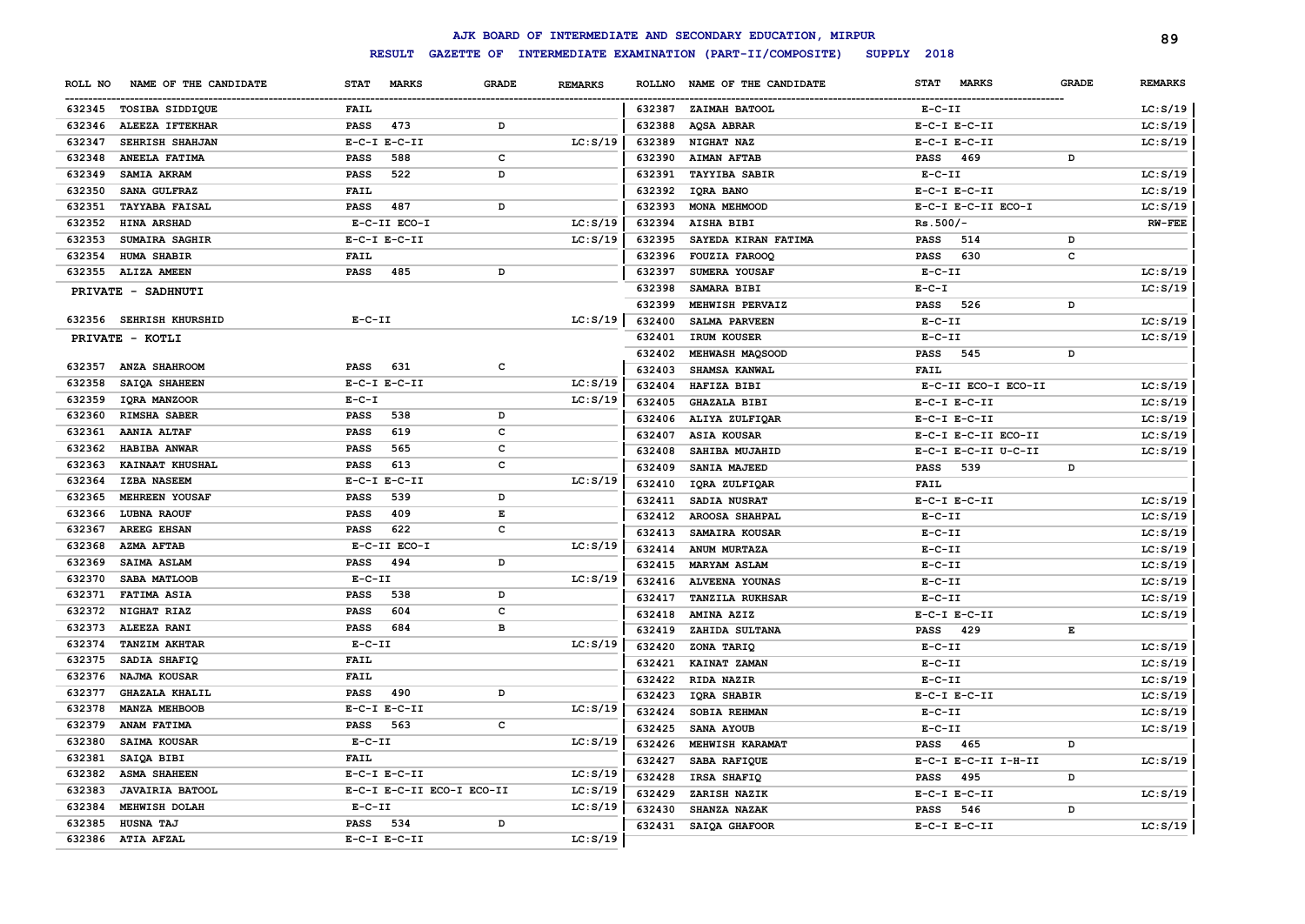|         |                         |                     |              |                |        | AJK BOARD OF INTERMEDIATE AND SECONDARY EDUCATION, MIRPUR |                             |              | 90             |
|---------|-------------------------|---------------------|--------------|----------------|--------|-----------------------------------------------------------|-----------------------------|--------------|----------------|
|         |                         | <b>RESULT</b>       |              |                |        | GAZETTE OF INTERMEDIATE EXAMINATION (PART-II/COMPOSITE)   | SUPPLY 2018                 |              |                |
| ROLL NO | NAME OF THE CANDIDATE   | STAT MARKS          | <b>GRADE</b> | <b>REMARKS</b> |        | ROLLNO NAME OF THE CANDIDATE                              | <b>STAT</b><br><b>MARKS</b> | <b>GRADE</b> | <b>REMARKS</b> |
|         | 632432 AQEELA ZAFAR     | $E-C-I$ $E-C-II$    |              | LC: S/19       |        | 632477 SADIA TUBBASIM                                     | PASS<br>643                 | C            |                |
| 632433  | HAJRA BIBI              | <b>FAIL</b>         |              |                | 632478 | TAYBA MAJEED                                              | $E-C-II$                    |              | LC: S/19       |
| 632434  | SOBIA IQBAL             | <b>FAIL</b>         |              |                | 632479 | TAYYABA QAYYUM                                            | <b>FAIL</b>                 |              |                |
| 632435  | HALEEMA SADIA           | <b>FAIL</b>         |              |                | 632480 | ARINA ASLAM                                               | $E- C- II$                  |              | LC: S/19       |
| 632436  | <b>HAFSA AZEEM</b>      | $E-C-II$            |              | LC: S/19       | 632481 | NIDA IMTIYAZ                                              | E-C-II U-C-II               |              | LC: S/19       |
| 632437  | SAIMA HAMEED            | $E - C - II$        |              | LC: S/19       | 632482 | <b>ANSA MUKHTAR</b>                                       | E-C-I E-C-II U-C-II         |              | LC: S/19       |
| 632438  | NADRA ZAROOB            | <b>FAIL</b>         |              |                | 632483 | MEMOONA IMDAD                                             | $E-C-I$ $E-C-II$            |              | LC: S/19       |
| 632439  | SHABIA KOUSAR           | $E - C - II$        |              | LC: S/19       | 632484 | HUMA YOUNIS                                               | $E-C-I$ $E-C-II$            |              | LC: S/19       |
| 632440  | <b>TEHMINA KHURSHID</b> | $E- C- II$          |              | LC: S/19       | 632485 | <b>MARIA KOUSAR</b>                                       | <b>FAIL</b>                 |              |                |
| 632441  | ANEELA PERVAIZ          | PASS<br>472         | D            |                | 632486 | <b>FOZIA AKHTAR</b>                                       | 470<br><b>PASS</b>          | D            |                |
| 632442  | NEELUM PERVAIZ          | $E - C - I$         |              | LC: S/19       | 632487 | <b>FAIZA KHURSHID</b>                                     | $E-C-I$ $E-C-II$            |              | LC: S/19       |
| 632443  | NIMRA SADDIQUEE         | $E-C-I$ $E-C-II$    |              | LC: S/19       | 632488 | <b>NAZIA SALEEM</b>                                       | <b>FAIL</b>                 |              |                |
| 632444  | SHANZA TARIQ            | $E - C - II$        |              | LC: S/19       | 632489 | <b>MARIA GHAFOOR</b>                                      | <b>FAIL</b>                 |              |                |
| 632445  | <b>MARYAM JAVED</b>     | $E-C-I$             |              | LC: S/19       | 632490 | IFRA AKHMMAD                                              | <b>FAIL</b>                 |              |                |
| 632446  | <b>TANIA JAHANGIR</b>   | $E-C-I$ $E-C-II$    |              | LC: S/19       | 632491 | NIMBRA JAHANGEER                                          | $E-C-I$ $E-C-II$            |              | LC: S/19       |
| 632447  | <b>MARIA JAHANGER</b>   | <b>FAIL</b>         |              |                | 632492 | <b>AYESHA SALIM</b>                                       | E-C-II CSC-II               |              | LC: S/19       |
|         | 632448 ASIA AZAM        | $E - C - II$        |              | LC: S/19       | 632493 | <b>INZA NADEEM</b>                                        | $E - C - II$                |              | LC: S/19       |
|         | 632449 FARHAT YOUSAF    | PASS 523            | D            |                | 632494 | IQRA AZIZ                                                 | $E- C- II$                  |              | LC: S/19       |
| 632450  | ANSA ASLAM              | $E-C-I$ $E-C-II$    |              | LC: S/19       | 632495 | SIDRA HANIF                                               | $E-C-II$                    |              | LC: S/19       |
| 632451  | <b>NAZISH RIAZ</b>      | $E-C-I$ $E-C-II$    |              | LC: S/19       | 632496 | HINA NISAR                                                | $E-C-I$ $E-C-II$            |              | LC: S/19       |
| 632452  | MARIYA REHMAN           | $E-C-I$ $E-C-II$    |              | LC: S/19       | 632497 | MISBAH IQBAL                                              | $E-C-I$ $E-C-II$            |              | LC: S/19       |
| 632453  | <b>SAMIA REHMAN</b>     | PASS 539            | D            |                | 632498 | ATIQA BIBI                                                | $E-C-I$ $E-C-II$            |              | LC: S/19       |
| 632454  | <b>KAUSAR RIAZ</b>      | $E-C-I$ $E-C-II$    |              | LC: S/19       | 632499 | SHANZA ISHTIAQ                                            | $E-C-I$ $E-C-II$            |              | LC: S/19       |
| 632455  | <b>AILA NASEER</b>      | $E-C-I$ $E-C-II$    |              | LC: S/19       | 632500 | SMAIRSH AZAM                                              | <b>FAIL</b>                 |              |                |
| 632456  | <b>HUNZA FIRDOUS</b>    | $E- C- II$          |              | LC: S/19       | 632501 | HINA YAQOOB                                               | FAIL                        |              |                |
| 632457  | <b>ARBAB ABID</b>       | $E-C-I$ $E-C-II$    |              | LC: S/19       | 632502 | <b>NOSHEEN ASLAM</b>                                      | <b>PASS</b><br>506          | D            |                |
| 632458  | <b>MARYAM SHABBIR</b>   | $E - C - II$        |              | LC: S/19       | 632503 | ANSA KHALID CHAUDHARY                                     | <b>PASS</b><br>537          | D            |                |
| 632459  | <b>NAFEESA KOUSAR</b>   | $E-C-I$ $E-C-II$    |              | LC: S/19       | 632504 | <b>LUBNA KHAN</b>                                         | 521<br><b>PASS</b>          | D            |                |
| 632460  | <b>IQRA KAUSAR</b>      | $E-C-I$ $E-C-II$    |              | LC:A/19        | 632505 | SABA YAQOOB                                               | 531<br><b>PASS</b>          | D            |                |
| 632461  | <b>IFRA SHOAIB</b>      | E-C-I E-C-II H-P-II |              | LC: S/19       | 632506 | MEH JABIN FATIMA                                          | $E- C- II$                  |              | LC: A/19       |
| 632462  | <b>NAZASH MAROOF</b>    | $E-C-II$            |              | LC: S/19       | 632507 | <b>RAHILA BI</b>                                          | E-C-I E-C-II LSC-II         |              | LC: S/19       |
| 632463  | <b>SALMA HAKEEM</b>     | <b>PASS</b> 443     | D            |                | 632508 | FEHMIDA AKHTER                                            | <b>PASS</b><br>545          | D            |                |
| 632464  | SANA YAQOOB             | $E- C- II$          |              | LC: S/19       | 632509 | <b>BENISH KABEER</b>                                      | <b>PASS</b><br>537          | D            |                |
| 632465  | SAMRA YOUNAS            | $E-C-I$ $E-C-II$    |              | LC: S/19       | 632510 | NIGHAT KOUSAR                                             | $E-C-I$ $E-C-II$            |              | LC: S/19       |
| 632466  | <b>NIMRA NAZEER</b>     | <b>FAIL</b>         |              |                | 632511 | YASMEEN AKHTAR                                            | <b>PASS</b><br>434          | Е            |                |
| 632467  | <b>MISBAH ISHAO</b>     | <b>PASS</b><br>432  | E            |                | 632512 | IQRA ASLAM                                                | $E-C-I$ $E-C-II$            |              | LC: S/19       |
| 632468  | ADEEBA INAYAT           | 426<br>PASS         | E            |                | 632513 | SAIQA BATOOL                                              | <b>FAIL</b>                 |              |                |
| 632469  | RABIA YOUNAS            | $E-C-I$ $E-C-II$    |              | LC: S/19       | 632514 | <b>UNZA KHURSHID</b>                                      | <b>FAIL</b>                 |              |                |
| 632470  | IQRA LATIF              | <b>FAIL</b>         |              |                | 632515 | <b>IFZA ALTAF</b>                                         | $E- C- II$                  |              | LC: S/19       |
| 632471  | HIFSA BINT GHANZANFAR   | E-C-II ECO-I        |              | LC: S/19       | 632516 | HINA PARVAIZ                                              | $E-C-II$                    |              | LC: S/19       |
| 632472  | <b>BASEERAT SULTANA</b> | <b>FAIL</b>         |              |                | 632517 | <b>SABA KAMAL</b>                                         | $E-C-TI$                    |              | LC: S/19       |
| 632473  | FOZIA YAQOOB            | $E-C-I$ $E-C-II$    |              | LC: S/19       |        | PRIVATE - MIRPUR                                          |                             |              |                |
| 632474  | <b>AQSA KANWAL</b>      | <b>FAIL</b>         |              |                |        |                                                           |                             |              |                |
| 632475  | RAZIA QASID             | <b>PASS</b><br>544  | D            |                |        | 632518 SHAMSA RAZZAQ                                      | $E-C-I$ $E-C-II$            |              | LC: S/19       |
|         | 632476 ZIL E HUMA       | $E-C-I$ $E-C-II$    |              | LC: S/19       |        | PRIVATE - KOTLI                                           |                             |              |                |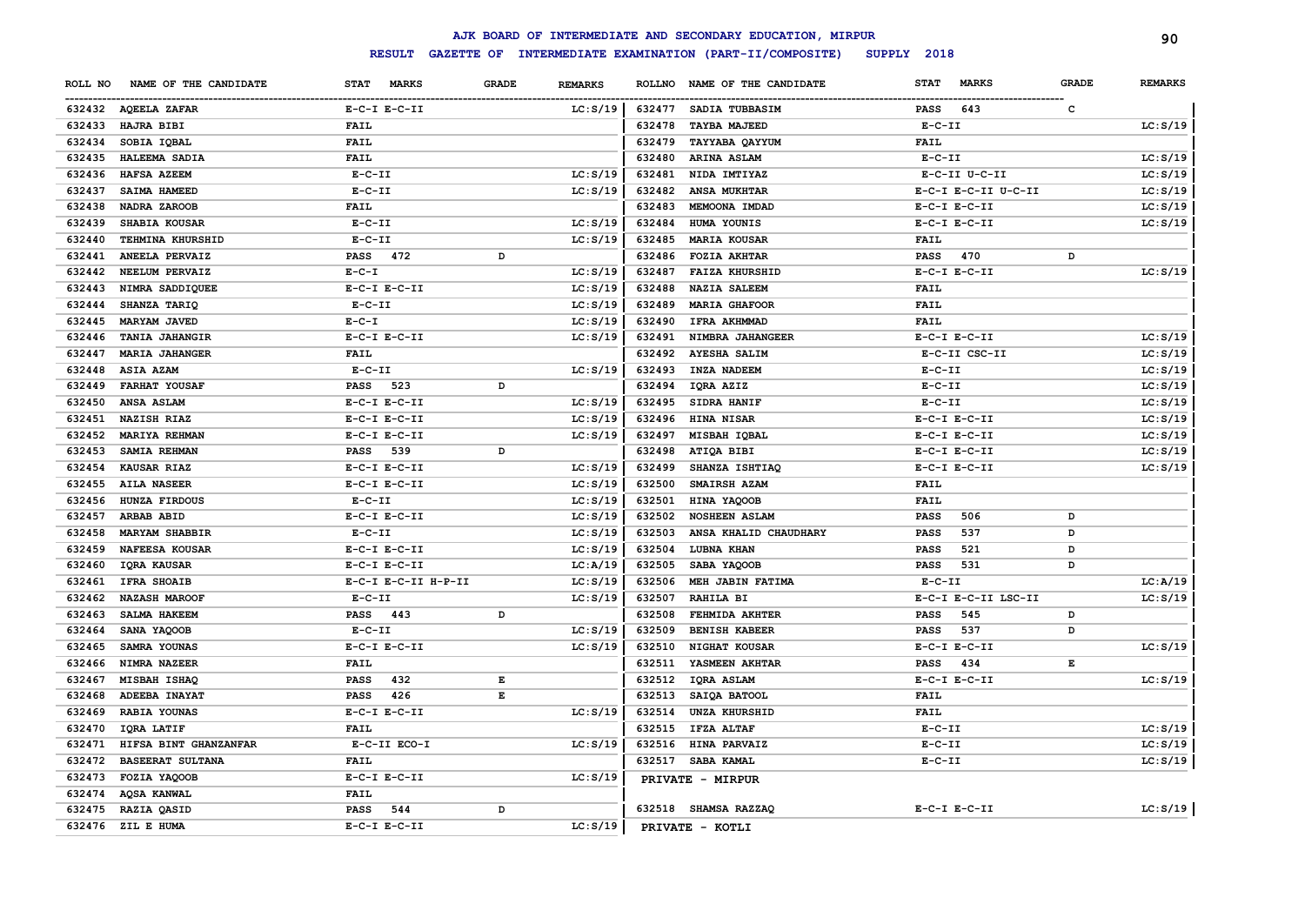|         |                            |                  |                                    |              |                |               | AJK BOARD OF INTERMEDIATE AND SECONDARY EDUCATION, MIRPUR |                             |              | 91             |
|---------|----------------------------|------------------|------------------------------------|--------------|----------------|---------------|-----------------------------------------------------------|-----------------------------|--------------|----------------|
|         |                            |                  | <b>RESULT</b><br><b>GAZETTE OF</b> |              |                |               | INTERMEDIATE EXAMINATION (PART-II/COMPOSITE)              | SUPPLY 2018                 |              |                |
| ROLL NO | NAME OF THE CANDIDATE      | <b>STAT</b>      | <b>MARKS</b>                       | <b>GRADE</b> | <b>REMARKS</b> | <b>ROLLNO</b> | NAME OF THE CANDIDATE                                     | <b>STAT</b><br><b>MARKS</b> | <b>GRADE</b> | <b>REMARKS</b> |
|         | 632519 MARYAM BASHEER      | $E-C-I$ $E-C-II$ |                                    |              | LC: S/19       | 632564        | <b>SALMA RIAZ</b>                                         | E-C-I E-C-II HPE-II         |              | LC: S/19       |
| 632520  | TEHMEENA                   | <b>PASS</b>      | 568                                | $\mathbf c$  |                | 632565        | <b>ANEESA</b>                                             | $E-C-I$ $E-C-II$            |              | LC: S/19       |
| 632521  | NIMRA NISAR                | <b>PASS</b>      | 732                                | $\, {\bf B}$ |                | 632566        | <b>IRAM TASHFEEN</b>                                      | <b>FAIL</b>                 |              |                |
| 632522  | <b>SAIMA KAUSER</b>        | <b>PASS</b>      | 472                                | D            |                | 632567        | <b>RIMSHA SADAR</b>                                       | $E-C-I$ $E-C-II$            |              | LC: S/19       |
| 632523  | SHANZA SHOUKAT             | <b>PASS</b>      | 485                                | D            |                | 632568        | ZEBA TAHIR                                                | $E-C-I$ $E-C-II$            |              | LC: S/19       |
| 632524  | NADRA QUDRAT ALLAH         | $E-C-II$         |                                    |              | LC: S/19       | 632569        | <b>RAHILA TUFAIL</b>                                      | $E-C-II$                    |              | LC: S/19       |
| 632525  | QURAT UL AIN               | <b>PASS</b>      | 496                                | D            |                | 632570        | AROOSA KAYANI                                             | $E-C-II$                    |              | LC: S/19       |
| 632526  | ANSA MARIA LIAQUAT         | $E-C-II$         |                                    |              | LC: S/19       | 632571        | <b>MARYAM KOUSAR</b>                                      | $E-C-I$ $E-C-II$            |              | LC:A/19        |
| 632527  | NOSHEEN MAQSOOD            |                  | E-C-I E-C-II ECO-I                 |              | LC: S/19       | 632572        | MEHMOONA HANIF                                            | $E- C- II$                  |              | LC: S/19       |
| 632528  | MEMOONA AZIZ               | <b>PASS</b>      | 512                                | D            |                | 632573        | RABANA YOUSAF                                             | $E-C-II$                    |              | LC: S/19       |
| 632529  | <b>MADIHA KOUSAR</b>       | <b>PASS</b>      | 480                                | D            |                |               | PRIVATE - POONCH                                          |                             |              |                |
| 632530  | <b>ASHI SAFEER</b>         | <b>PASS</b>      | 506                                | D            |                |               |                                                           |                             |              |                |
| 632531  | KANWAL TARIQ               | ECO-I            |                                    |              | LC: S/19       |               | 632574 FAZILA YAQOOB                                      | $E-C-I$ $E-C-II$            |              | LC: S/19       |
| 632532  | MAHNOOR IQBAL              | <b>PASS</b>      | 473                                | D            |                |               | PRIVATE - KOTLI                                           |                             |              |                |
| 632533  | ZAINAB SHABIR              | $E-C-I$ $E-C-II$ |                                    |              | LC: S/19       |               |                                                           |                             |              |                |
| 632534  | ZAIMA SADIQ                | $E-C-I$ $E-C-II$ |                                    |              | LC: S/19       |               | 632575 AQSA NAQVI                                         | <b>FAIL</b>                 |              |                |
| 632535  | <b>MARIA AZAM</b>          | $E-C-II$         |                                    |              | LC: S/19       | 632576        | SMAIRA SHAFI                                              | <b>FAIL</b>                 |              |                |
| 632536  | <b>JAWAIRIA SAID ULLAH</b> | $E-C-I$ $E-C-II$ |                                    |              | LC: S/19       | 632577        | IQRA BANARIS                                              | E-C-I E-C-II I-H-II         |              | LC: S/19       |
| 632537  | <b>ANITA SADAR</b>         | <b>FAIL</b>      |                                    |              |                | 632578        | SAIQA YOUNAS                                              | $E - C - II$                |              | LC: S/19       |
| 632538  | ASMA IQBAL                 | <b>PASS</b>      | 470                                | D            |                | 632579        | ZAKIA MEHFOOZ                                             | <b>FAIL</b>                 |              |                |
| 632539  | SUMAIRA RIAZ               | PASS             | 492                                | D            |                | 632580        | SABIHA HAMEED                                             | 559<br><b>PASS</b>          | $\mathbf c$  |                |
| 632540  | SIDRA HADAIT               | $E-C-II$         |                                    |              | LC: S/19       | 632581        | HAJRA SHAFIQUE                                            | $E-C-I$ $E-C-II$            |              | LC: S/19       |
| 632541  | ANEELA QAYYUM              | $E-C-I$ $E-C-II$ |                                    |              | LC: S/19       | 632582        | FAIZA ZAMAN                                               | 542<br><b>PASS</b>          | D            |                |
| 632542  | SIMBRAL ZUBAIR             | $E-C-I$ $E-C-II$ |                                    |              | LC: S/19       | 632583        | ZARMINA ANWAAR                                            | 442<br><b>PASS</b>          | D            |                |
| 632543  | <b>GHAZALA RASHEED</b>     | <b>FAIL</b>      |                                    |              |                | 632584        | MEHWISH PERVAZ                                            | 530<br><b>PASS</b>          | D            |                |
| 632544  | <b>QURRAH TUL AAN</b>      | $E-C-I$ $E-C-II$ |                                    |              | LC: S/19       | 632585        | SANA JAMIL                                                | $E-C-II$                    |              | LC: S/19       |
| 632545  | SANIA MAZHAR               | $E-C-I$ $E-C-II$ |                                    |              | LC: S/19       | 632586        | AROOSA RIAZ                                               | $ECO-I$                     |              | LC: S/19       |
| 632546  | MARIA RAFIQUE              | $Rs.500/-$       |                                    |              | $RW-FEE$       | 632587        | SYEDA IQRA KAZMI                                          | $E- C- II$                  |              | LC: S/19       |
| 632547  | HIRA MEHMOOD               | <b>PASS</b>      | 515                                | D            |                | 632588        | HERA RASHEED                                              | $E-C-I$ $E-C-II$            |              | LC: S/19       |
| 632548  | RABIA AZAM                 | <b>PASS</b>      | 612                                | $\mathbf{C}$ |                | 632589        | <b>ATIFA HAMEED</b>                                       | 548<br><b>PASS</b>          | D            |                |
| 632549  | HERA AZIZ                  | <b>FAIL</b>      |                                    |              |                | 632590        | ROQUIA ZAHID                                              | 628<br><b>PASS</b>          | $\mathbf c$  |                |
| 632550  | SANA ASLAM                 | $E-C-I$ $E-C-II$ |                                    |              | LC: S/19       | 632591        | <b>MARIA AKBAR</b>                                        | $E-C-II$ $ECO-I$            |              | LC: S/19       |
| 632551  | ZARISH ZUBAIR              | $E-C-II$         |                                    |              | LC: S/19       | 632592        | ARISHBA FARYAD                                            | FAIL                        |              |                |
| 632552  | <b>INZA NASHARAT</b>       | $E-C-II$         |                                    |              | LC: S/19       | 632593        | ALIZA ALTAF                                               | $E- C- II$                  |              | LC: S/19       |
| 632553  | <b>USMA AZIZ</b>           | <b>FAIL</b>      |                                    |              |                | 632594        | IQRA ILYAS                                                | $E-C-I$ $E-C-II$            |              | LC: S/19       |
| 632554  | ALIVINA MUSTAFA            | <b>PASS</b>      | 517                                | D            |                | 632595        | NADIA KHUSHAL                                             | $E-C-I$ $E-C-II$            |              | LC: S/19       |
| 632555  | ZIL E HUMA                 | $E-C-I$ $E-C-II$ |                                    |              | LC: S/19       | 632596        | SADIA KHURSHID                                            | $E-C-I$ $E-C-II$            |              | LC: S/19       |
| 632556  | <b>MARIA FARYAD</b>        | <b>FAIL</b>      |                                    |              |                | 632597        | <b>ANEESA ANWAR</b>                                       | <b>PASS</b><br>619          | c            |                |
| 632557  | SIDRA AKHLAQ               | <b>PASS</b>      | 532                                | D            |                | 632598        | KUBRA ANNAYAT                                             | <b>FAIL</b>                 |              |                |
| 632558  | ANISA SAGHIR               | <b>PASS</b>      | 504                                | D            |                | 632599        | TEHMINA AKHTER                                            | $E-C-I$ $E-C-II$            |              | LC: S/19       |
| 632559  | ADILA KABEER               | <b>PASS</b>      | 511                                | D            |                | 632600        | NAEEMA RAZZAQ                                             | $E-C-II$                    |              | LC: S/19       |
| 632560  | SYEDA ANEESA               | $E-C-I$ $E-C-II$ |                                    |              | LC: S/19       | 632601        | SONIA TAZEEM                                              | $E-C-II$                    |              | LC: S/19       |
| 632561  | KIRAN ZARAYAT              | <b>FAIL</b>      |                                    |              |                | 632602        | HIRA FAROOQ                                               | $E-C-I$ $E-C-II$            |              | LC: S/19       |
| 632562  | ALYA PUNOO                 | $E-C-I$ $E-C-II$ |                                    |              | LC: S/19       | 632603        | <b>FAIZA REHMAN</b>                                       | $Rs.500/-$                  |              | <b>RW-FEE</b>  |
|         | 632563 ANEESA SHAFQAT      | <b>FAIL</b>      |                                    |              |                | 632604        | <b>AFZA KOUSAR</b>                                        | 481<br><b>PASS</b>          | D            |                |
|         |                            |                  |                                    |              |                | 632605        | SABA RASHEED                                              | E-C-I E-C-II CIV-II         |              | LC: S/19       |
|         |                            |                  |                                    |              |                |               |                                                           |                             |              |                |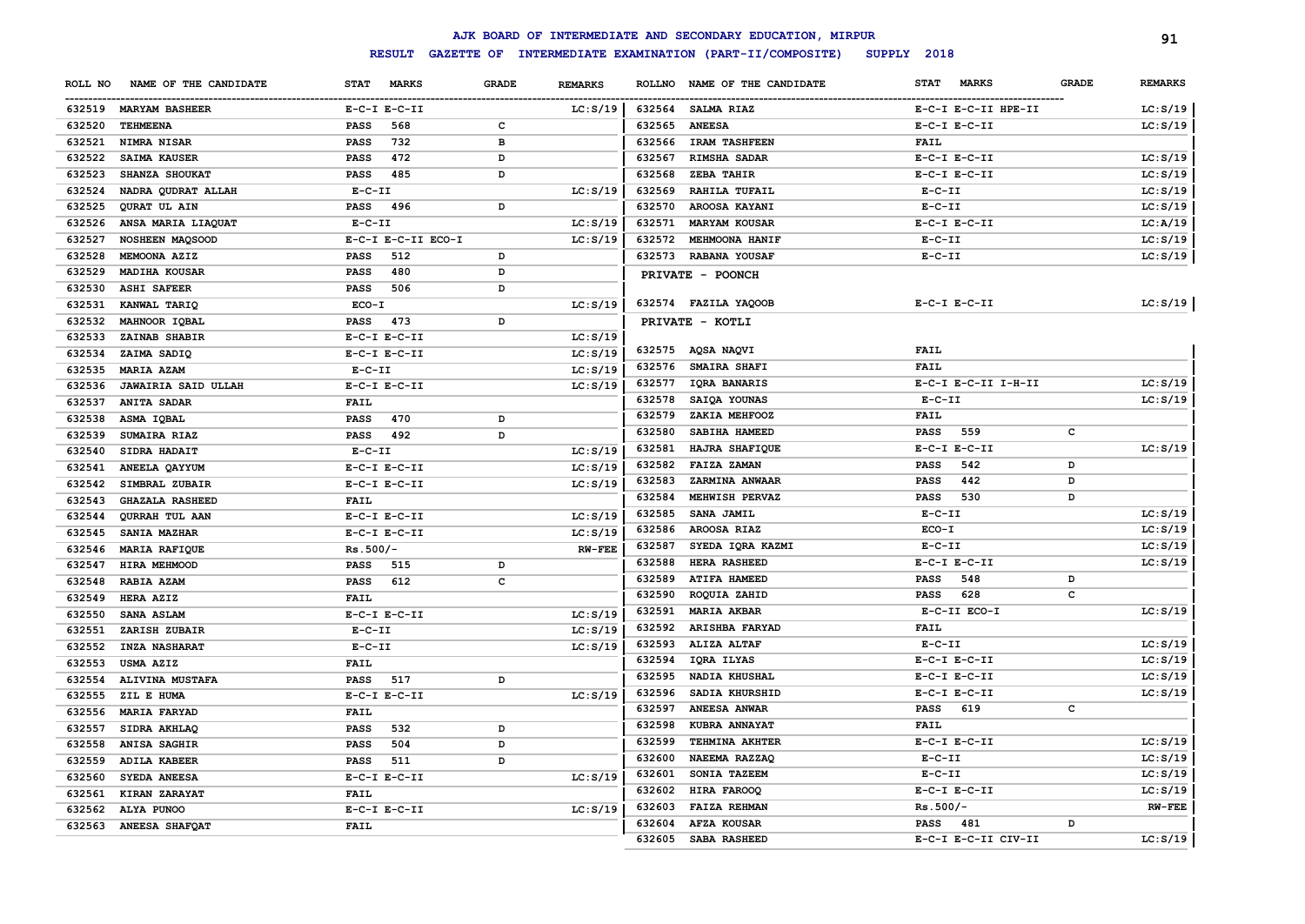|         |                        |                             |                   |                |               | AJK BOARD OF INTERMEDIATE AND SECONDARY EDUCATION, MIRPUR |                             |              | 92             |
|---------|------------------------|-----------------------------|-------------------|----------------|---------------|-----------------------------------------------------------|-----------------------------|--------------|----------------|
|         |                        | <b>RESULT</b>               | <b>GAZETTE OF</b> |                |               | INTERMEDIATE EXAMINATION (PART-II/COMPOSITE)              | SUPPLY 2018                 |              |                |
| ROLL NO | NAME OF THE CANDIDATE  | <b>MARKS</b><br><b>STAT</b> | <b>GRADE</b>      | <b>REMARKS</b> | <b>ROLLNO</b> | NAME OF THE CANDIDATE                                     | <b>MARKS</b><br><b>STAT</b> | <b>GRADE</b> | <b>REMARKS</b> |
| 632606  | <b>SABA HABIB</b>      | 505<br>PASS                 | D                 |                | 632651        | <b>SAMIA YASIN</b>                                        | E-C-II U-C-II               |              | LC: S/19       |
| 632607  | <b>MARYAM SHAFI</b>    | E-C-II ECO-I                |                   | LC:A/19        | 632652        | <b>NAZIA KAUSAR</b>                                       | FAIL                        |              |                |
| 632608  | MONEEBA FATIMA         | 552<br>PASS                 | $\mathbf c$       |                | 632653        | SAMINA PARZAIZ                                            | <b>FAIL</b>                 |              |                |
| 632609  | SAMAN ZAROOF           | 635<br><b>PASS</b>          | c                 |                | 632654        | SUBHANA JAFFRI                                            | $E-C-II$                    |              | LC: S/19       |
| 632610  | <b>MEHROONA SEHAR</b>  | 438<br><b>PASS</b>          | E                 |                | 632655        | SADAF AYUB                                                | $E-C-I$ $E-C-II$            |              | LC: S/19       |
| 632611  | AQSA ZAFAR             | E-C-II ECO-I                |                   | LC: S/19       | 632656        | HIRA RASOOL                                               | E-C-I CSC-II                |              | LC: S/19       |
| 632612  | SABINA RASHEED         | $E-C-I$ $E-C-II$            |                   | LC: S/19       | 632657        | <b>AREEDA RAEES</b>                                       | $E-C-I$ $E-C-II$            |              | LC: S/19       |
| 632613  | TAHMEENA ALAM          | PASS<br>465                 | D                 |                | 632658        | SAMMRA SHAHPAL                                            | $E- C- II$                  |              | LC: S/19       |
| 632614  | ZANIB BIBI             | $E-C-I$ $E-C-II$            |                   | LC: S/19       | 632659        | <b>ASMEEN ASGHAR</b>                                      | $E-C-I$ $E-C-II$            |              | LC: S/19       |
| 632615  | RUBANA YAQOOB          | $E- C- II$                  |                   | LC: S/19       | 632660        | KIRAN GHAFOOR                                             | <b>FAIL</b>                 |              |                |
| 632616  | <b>IFZA AFTAB</b>      | PASS<br>547                 | D                 |                | 632661        | <b>LUBNA BASHIR</b>                                       | E-C-I E-C-II U-C-II         |              | LC: A/19       |
| 632617  | MONIBA HANIF           | $E-C-I$ $E-C-II$            |                   | LC: S/19       | 632662        | <b>IQRA SHEERIN</b>                                       | $E-C-I$ $E-C-II$            |              | LC: A/19       |
| 632618  | AMEN KHALIQ            | $E - C - II$                |                   | LC: S/19       | 632663        | ATIQA ALI                                                 | <b>FAIL</b>                 |              |                |
| 632619  | IFRA SHAZADI           | $E-C-I$ $E-C-II$            |                   | LC: S/19       | 632664        | SAJIDA MANZOOR                                            | $E-C-II$                    |              | LC: S/19       |
| 632620  | IQRA AKHLAQ            | $E-C-II$                    |                   | LC: S/19       | 632665        | <b>MARYAM SIKANDAR</b>                                    | E-C-II ECO-II               |              | LC: S/19       |
| 632621  | <b>TANZEELA BIBI</b>   | 500<br>PASS                 | D                 |                | 632666        | SIDRA ANAIB                                               | $E-C-II$                    |              | LC: S/19       |
| 632622  | <b>FAREEN AKHTAR</b>   | $E- C- II$                  |                   | LC: S/19       | 632667        | SHAKILA AURANGZEB                                         | $E-C-I$ $E-C-II$            |              | LC: S/19       |
| 632623  | <b>KIRAN BIBI</b>      | $E-C-I$ $E-C-II$            |                   | LC: S/19       | 632668        | SWAIRA JAVED                                              | <b>FAIL</b>                 |              |                |
| 632624  | <b>SAMRA SHAHID</b>    | $E-C-II$                    |                   | LC: S/19       | 632669        | <b>SOBIA BIBI</b>                                         | 476<br><b>PASS</b>          | D            |                |
| 632625  | RIDA LATIF             | $E-C-I$ $E-C-II$            |                   | LC: S/19       | 632670        | SAMIA AYOOB                                               | $E-C-I$ $E-C-II$            |              | LC: S/19       |
| 632626  | <b>MISBAH MEHTAB</b>   | $E-C-I$ $E-C-II$            |                   | LC: S/19       | 632671        | SANA ZAFAR                                                | $Rs.500/-$                  |              | <b>RW-FEE</b>  |
| 632627  | ESHA ZAROOF            | $E-C-I$ $E-C-II$            |                   | LC: S/19       | 632672        | <b>MARIA TAJ</b>                                          | $E-C-II$                    |              | LC: S/19       |
| 632628  | ISRA USMAN             | $E-C-I$ $E-C-II$            |                   | LC: S/19       | 632673        | ANEESA KABIR                                              | 588<br><b>PASS</b>          | c            |                |
| 632629  | SEHRASH SHAFIQUE       | $E-C-I$ $E-C-II$            |                   | LC: S/19       | 632674        | KHANSA ILYAS                                              | E-C-II ECO-II               |              | LC: S/19       |
| 632630  | SAIMA MUSHTAQ          | $E- C- II$                  |                   | LC: S/19       | 632675        | HALEEMA SADIA BATOOL                                      | $E-C-II$                    |              | LC: S/19       |
| 632631  | <b>NEELUM AFSAR</b>    | $E-C-I$ $E-C-II$            |                   | LC: S/19       | 632676        | <b>MASOMA ZAHRA</b>                                       | 608<br><b>PASS</b>          | c            |                |
| 632632  | SANA SIKANDAR          | <b>FAIL</b>                 |                   |                | 632677        | ARZOO SHABBIR                                             | 617<br><b>PASS</b>          | c            |                |
| 632633  | SADIA REHMDAD          | $E - C - II$                |                   | LC: S/19       | 632678        | <b>BUSHRA KOUSAR</b>                                      | $E-C-I$ $E-C-II$            |              | LC: S/19       |
| 632634  | <b>MUQADDAS ZAHEER</b> | $E - C - II$                |                   | LC: S/19       |               | PRIVATE - OTHERS                                          |                             |              |                |
| 632635  | <b>NAYAB ZAHEER</b>    | $E - C - II$                |                   | LC: S/19       |               |                                                           |                             |              |                |
| 632636  | SYEDA ALINA BUKHARI    | <b>FAIL</b>                 |                   |                |               | 632679 ASMA LATEEF                                        | $E-C-I$ $E-C-II$            |              | LC: S/19       |
| 632637  | IQRA KOUSAR            | E-C-II I-H-II               |                   | LC: S/19       |               | PRIVATE - KOTLI                                           |                             |              |                |
| 632638  | ROUMIA RIAZ            | $E - C - II$                |                   | LC: S/19       |               |                                                           |                             |              |                |
| 632639  | <b>IFRAT KOUSAR</b>    | <b>FAIL</b>                 |                   |                | 632680        | <b>MARYAM TARIQ</b>                                       | E-C-II I-H-II               |              | LC: S/19       |
| 632640  | KINZA KABIR            | PASS<br>559                 | c                 |                | 632681        | <b>ANSA NAZAKAT</b>                                       | 613<br><b>PASS</b>          | c            |                |
| 632641  | HINA MEHMOOD           | $E - C - II$                |                   | LC: S/19       | 632682        | <b>ANILA SHAFIQ</b>                                       | 576<br>PASS                 | c            |                |
| 632642  | ALIA YOUSAF            | <b>PASS</b><br>608          | c                 |                | 632683        | <b>MAHJABEEN TARIQ</b>                                    | $E- C- II$                  |              | LC: S/19       |
| 632643  | HADIQA GILLANI         | $E-C-I$ $E-C-II$            |                   | LC: S/19       | 632684        | <b>ASMA SHABIR</b>                                        | $E-C-II$                    |              | LC: S/19       |
| 632644  | SHABNUM TAJ            | FAIL                        |                   |                | 632685        | SANA RAZZAQ                                               | <b>FAIL</b>                 |              |                |
| 632645  | ZARA IKRAM             | <b>PASS</b><br>510          | D                 |                |               | PRIVATE - SADHNUTI                                        |                             |              |                |
| 632646  | <b>AMINA AMEEN</b>     | <b>FAIL</b>                 |                   |                |               |                                                           |                             |              |                |
| 632647  | AREEJ FATIMA           | $E - C - II$                |                   | LC: S/19       |               | 632686 MEHVISH MOVEEZ                                     | $E-C-II$                    |              | LC: S/19       |
| 632648  | <b>FAIZA RAMZAN</b>    | $E - C - II$                |                   | LC: S/19       |               | PRIVATE - KOTLI                                           |                             |              |                |
| 632649  | AROOJ TABASSUM         | <b>FAIL</b>                 |                   |                |               |                                                           |                             |              |                |
| 632650  | <b>JOVARYA AKBAR</b>   | $E-C-I$ $E-C-II$            |                   | LC: S/19       | 632687        | <b>FARAH SALEEM</b>                                       | <b>FAIL</b>                 |              |                |
|         |                        |                             |                   |                | 632688        | DILNISA SALAMAN                                           | <b>FAIL</b>                 |              |                |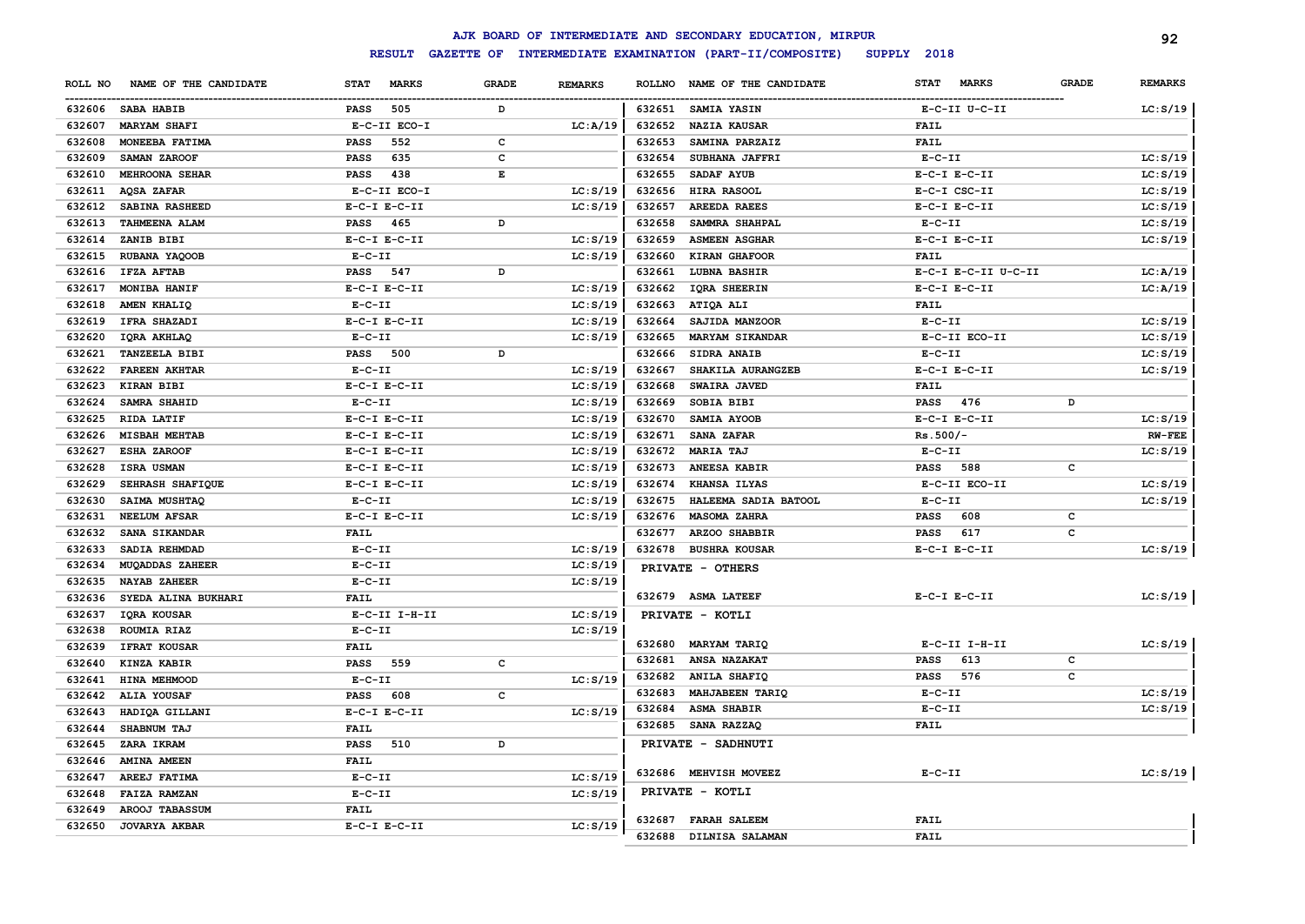|         |                        |                             |              |                |               | AJK BOARD OF INTERMEDIATE AND SECONDARY EDUCATION, MIRPUR |                    |                              | 93             |
|---------|------------------------|-----------------------------|--------------|----------------|---------------|-----------------------------------------------------------|--------------------|------------------------------|----------------|
|         |                        | <b>RESULT</b>               |              |                |               | GAZETTE OF INTERMEDIATE EXAMINATION (PART-II/COMPOSITE)   | SUPPLY 2018        |                              |                |
| ROLL NO | NAME OF THE CANDIDATE  | <b>MARKS</b><br><b>STAT</b> | <b>GRADE</b> | <b>REMARKS</b> | <b>ROLLNO</b> | NAME OF THE CANDIDATE                                     | <b>STAT</b>        | <b>MARKS</b><br><b>GRADE</b> | <b>REMARKS</b> |
| 632689  | <b>FAIZA MUMTAZ</b>    | E-C-I E-C-II ECO-I          |              | LC: S/19       |               | 632734 RIZWANA KHADIM                                     | <b>PASS</b><br>600 | с                            |                |
| 632690  | SAMAN SHAMRAIZ         | $E-C-I$ $E-C-II$            |              | LC: S/19       | 632735        | <b>ATEEM RIAZ</b>                                         | FAIL               |                              |                |
| 632691  | <b>BEENISH MONIR</b>   | $E - C - II$                |              | LC: S/19       | 632736        | TEHMINA RAFIQ                                             | FAIL               |                              |                |
| 632692  | ANITA LIAQAT           | $E-C-II$                    |              | LC: S/19       | 632737        | <b>ERUM KHURSHID</b>                                      | 605<br><b>PASS</b> | с                            |                |
| 632693  | RABIA LAL              | $E- C- II$                  |              | LC: S/19       | 632738        | ZANIB ZAHID                                               | $E-C-I$ $E-C-II$   |                              | LC: S/19       |
| 632694  | HAJRA FAROOQ           | $E-C-I$ $E-C-II$            |              | LC: S/19       | 632739        | NISHAH RAFIQUE                                            | 577<br><b>PASS</b> | c                            |                |
| 632695  | IQRA YOUSAF            | $E- C- II$                  |              | LC: S/19       | 632740        | <b>IRFANA MALIK</b>                                       | 430<br><b>PASS</b> | Е                            |                |
| 632696  | SANAUBAR GUL           | FAIL                        |              |                | 632741        | <b>FAIZA ASIF</b>                                         | $E-C-I$ $E-C-II$   |                              | LC: S/19       |
| 632697  | SHAHIDA PARVEEN        | $E-C-I$ $E-C-II$            |              | LC: S/19       | 632742        | <b>ATIA RIAZ</b>                                          | $E-C-II$           |                              | LC: S/19       |
| 632698  | SHUMAILA ZAKIR         | $E - C - II$                |              | LC: S/19       | 632743        | <b>TANZEELA FATIMA</b>                                    | 489<br><b>PASS</b> | D                            |                |
| 632699  | <b>BEENISH GHAFOOR</b> | $E-C-II$                    |              | LC: S/19       | 632744        | <b>LUBNA REHMAN</b>                                       | FAIL               |                              |                |
| 632700  | MEHAK AZHAR            | 473<br><b>PASS</b>          | D            |                | 632745        | <b>GULNAZ FATIMA</b>                                      | $E- C- II$         |                              | LC: S/19       |
| 632701  | KISHWAR MANIR          | $E-C-I$ $E-C-II$            |              | LC: S/19       | 632746        | <b>FARAH RAFIQUE</b>                                      | $E-C-I$ $E-C-II$   |                              | LC: S/19       |
| 632702  | ZAFAIRA AMANAT         | <b>PASS</b><br>611          | $\mathbf c$  |                | 632747        | ZAHEEN UL NISA                                            | $E-C-I$ $E-C-II$   |                              | LC: S/19       |
| 632703  | <b>SAFIA SARWAR</b>    | $E-C-II$                    |              | LC: S/19       | 632748        | <b>SHAMSA RAFIQUE</b>                                     | FAIL               |                              |                |
| 632704  | <b>MISBAH AKRAM</b>    | $E-C-I$ $E-C-II$            |              | LC: S/19       | 632749        | <b>RUKHSAR JAHANGIR</b>                                   | $E- C- II$         |                              | LC: S/19       |
| 632705  | <b>FALAK SHAHZADI</b>  | <b>PASS</b><br>483          | D            |                | 632750        | FOMIA ASGAR                                               | <b>FAIL</b>        |                              |                |
| 632706  | MAKHMAL SHAHZADI       | <b>PASS</b><br>456          | D            |                | 632751        | <b>AYESHA MALIK</b>                                       | <b>PASS</b><br>534 | D                            |                |
| 632707  | MOBINA KHURSHEED       | $E-C-II$                    |              | LC: S/19       | 632752        | <b>SEHRASH RIASAT</b>                                     | $E- C- II$         |                              | LC: S/19       |
| 632708  | <b>ADEEBA SHABIR</b>   | $E-C-I$ $E-C-II$            |              | LC: S/19       | 632753        | SAHIBA KHADAM                                             | $E-C-II$           |                              | LC: S/19       |
| 632709  | HAJERA MANZOOR         | 518<br><b>PASS</b>          | D            |                | 632754        | LUBNA JABEEN                                              | $E-C-II$           |                              | LC: S/19       |
| 632710  | IFFAT BIBI             | 389<br><b>PASS</b>          | E            |                | 632755        | ADEEBA QAYYUM                                             | $E - C - I$        |                              | LC: S/19       |
| 632711  | NABEELA ILYAS          | 572<br><b>PASS</b>          | $\mathbf c$  |                | 632756        | SANA FATIMA                                               | <b>PASS</b><br>564 | c                            |                |
| 632712  | <b>AYESHA YOUSAF</b>   | $E-C-II$                    |              | LC: S/19       | 632757        | <b>SEHRISH BEGUM</b>                                      | 573<br><b>PASS</b> | c                            |                |
| 632713  | ZAHRA TUFAIL           | FAIL                        |              |                | 632758        | AROOSA ISHAQ                                              | $E-C-I$ $E-C-II$   |                              | LC: S/19       |
| 632714  | <b>SANA RAFIQUE</b>    | $E-C-I$ $E-C-II$            |              | LC: S/19       | 632759        | <b>TUBASSUM SABIR</b>                                     | $E-C-I$ $E-C-II$   |                              | LC: S/19       |
| 632715  | MEHWISH RAZA           | 629<br><b>PASS</b>          | c            |                | 632760        | SIDRA BIBI                                                | 570<br><b>PASS</b> | с                            |                |
| 632716  | TENZILA ANWAR          | $E-C-I$ $E-C-II$            |              | LC: S/19       | 632761        | SOIBA RIAZ                                                | $E-C-I$ $E-C-II$   |                              | LC: S/19       |
| 632717  | <b>FAKHIRA MAROOF</b>  | <b>PASS</b><br>528          | D            |                | 632762        | <b>AQSA BATOOL</b>                                        | <b>PASS</b><br>617 | c                            |                |
| 632718  | AMNA MANZOOR           | $E-C-II$                    |              | LC: S/19       | 632763        | SADIA ISMAIL                                              | <b>PASS</b><br>600 | c                            |                |
| 632719  | <b>MISBAH NISAR</b>    | $E-C-II$                    |              | LC: S/19       | 632764        | REENA MAZZAMIL                                            | $E-C-II$           |                              | LC: S/19       |
| 632720  | <b>RABIA SHAPAL</b>    | $E-C-II$                    |              | LC: S/19       | 632765        | UZMA BI                                                   | FAIL               |                              |                |
| 632721  | <b>FAIZA AKRAM</b>     | FAIL                        |              |                | 632766        | SAYEDA ANEESA BUKHARI                                     | $E- C- II$         |                              | LC: S/19       |
| 632722  | <b>ESHA REHMAN</b>     | $E-C-II$                    |              | LC: S/19       | 632767        | ZAHARA MALIK                                              | E-C-II I-H-II      |                              | LC: S/19       |
| 632723  | FARKHANDA JABEEN       | <b>PASS</b><br>441          | D            |                | 632768        | <b>ATEEQA ASIF</b>                                        | $E-C-I$ $E-C-II$   |                              | LC: S/19       |
| 632724  | SHAILA GULRAIZ         | <b>PASS</b><br>594          | C            |                | 632769        | <b>ANEESA MAHFOOZ</b>                                     | $E-C-I$ $E-C-II$   |                              | LC: S/19       |
| 632725  | SANA MAKHAN            | $E-C-II$                    |              | LC: S/19       | 632770        | <b>TAHREEM ZAFAR</b>                                      | $E-C-II$           |                              | LC: S/19       |
| 632726  | KIRAN YAQOOB           | $E-C-II$                    |              | LC: S/19       | 632771        | <b>ANAM ZAHEER</b>                                        | FAIL               |                              |                |
| 632727  | MISBAH RIAZ            | <b>PASS</b><br>517          | D            |                | 632772        | SABAINA KIRAN                                             | $E-C-II$ I-H-II    |                              | LC: S/19       |
| 632728  | RAHILA REHMAN          | <b>FAIL</b>                 |              |                | 632773        | MEHVISH ASIF                                              | $E-C-II$           |                              | LC: S/19       |
| 632729  | SIDRA MATLOOB          | <b>PASS</b><br>601          | c            |                | 632774        | SABA KANWAL                                               | $E-C-II$           |                              | LC: S/19       |
| 632730  | ANEESA FAROOQI         | $E-C-II$                    |              | LC: S/19       | 632775        | <b>FAIZA YOUNAS</b>                                       |                    | E-C-I E-C-II ECO-I ECO-II    | LC: S/19       |
| 632731  | MEHMOONA KHALID        | $E-C-II$                    |              | LC: S/19       | 632776        | ZAKIA RIAZ                                                | $Rs.500/-$         |                              | <b>RW-FEE</b>  |
| 632732  | <b>MARRYUM MANZOOR</b> | <b>PASS</b><br>635          | $\mathbf{C}$ |                | 632777        | SIDRA SHABIR                                              | FAIL               |                              |                |
|         | 632733  UZMA  BIBI     | FAIL                        |              |                | 632778        | ZOBIA BATOOL                                              | $E-C-I$ $E-C-II$   |                              | LC: S/19       |
|         |                        |                             |              |                |               |                                                           |                    |                              |                |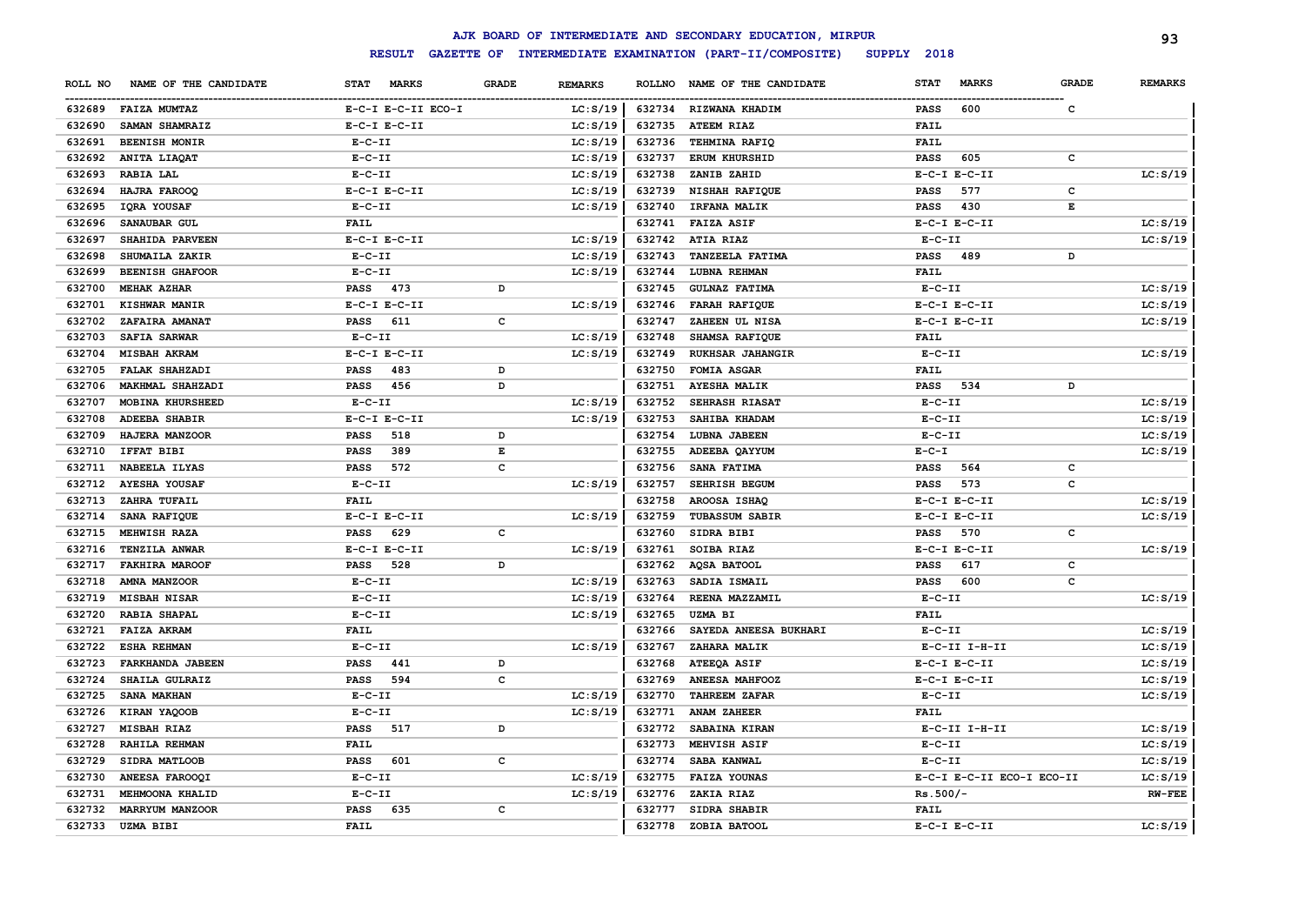|         |                         |                     |       |                |        | AJK BOARD OF INTERMEDIATE AND SECONDARY EDUCATION, MIRPUR |                             |              | 94             |
|---------|-------------------------|---------------------|-------|----------------|--------|-----------------------------------------------------------|-----------------------------|--------------|----------------|
|         |                         | <b>RESULT</b>       |       |                |        | GAZETTE OF INTERMEDIATE EXAMINATION (PART-II/COMPOSITE)   | SUPPLY 2018                 |              |                |
| ROLL NO | NAME OF THE CANDIDATE   | STAT MARKS          | GRADE | <b>REMARKS</b> |        | ROLLNO NAME OF THE CANDIDATE                              | <b>STAT</b><br><b>MARKS</b> | <b>GRADE</b> | <b>REMARKS</b> |
|         | 632779 SUMRA TAJ        | $E- C- II$          |       | LC: S/19       | 632821 | <b>GULSHAN JAVED</b>                                      | $E-C-I$ $E-C-II$            |              | LC: A/19       |
| 632780  | <b>UROOJ MUKHTAR</b>    | $E-C-I$ $E-C-II$    |       | LC: S/19       | 632822 | <b>BEENISH KOUSAR</b>                                     | <b>FAIL</b>                 |              |                |
| 632781  | <b>SANA KANWAL</b>      | $E- C- II$          |       | LC: S/19       | 632823 | SAMIA KOSAR                                               | 515<br>PASS                 | D            |                |
| 632782  | <b>ANISA ARSHED</b>     | FAIL                |       |                | 632824 | SADIA ZAHEER                                              | $E-C-I$ $E-C-II$            |              | LC: S/19       |
| 632783  | <b>TASKEEN ZAHRA</b>    | FAIL                |       |                | 632825 | SAIQA RAFIQUE                                             | 509<br>PASS                 | D            |                |
| 632784  | <b>SABA TAHIR</b>       | PASS<br>540         | D     |                | 632826 | MEMOONA ANWAR                                             | FAIL                        |              |                |
| 632785  | <b>UNSIA SHAKOOR</b>    | $E-C-I$ $E-C-II$    |       | LC: S/19       | 632827 | <b>ASMA RAHIM</b>                                         | $E-C-I$ $E-C-II$            |              | LC: S/19       |
| 632786  | <b>AREEJ ASHRAF</b>     | <b>PASS</b><br>549  | D     |                | 632828 | <b>MISBAH RASHEED</b>                                     | $E-C-I$ $E-C-II$            |              | LC: S/19       |
| 632787  | <b>IORA KHALID</b>      | FAIL                |       |                | 632829 | SANA ZABIR                                                | $Rs.500/-$                  |              | <b>RW-FEE</b>  |
| 632788  | <b>AEMAN SAFDAR</b>     | $E-C-I$ $E-C-II$    |       | LC: S/19       | 632830 | SANAM SHAHPAL                                             | $E- C- II$                  |              | LC: S/19       |
| 632789  | <b>AQEELA NAEEM</b>     | E-C-II ECO-I        |       | LC: S/19       | 632831 | <b>ERAM KHALID</b>                                        | $E- C- II$                  |              | LC: S/19       |
| 632790  | IRSA MANZOOR            | $E- C- II$          |       | LC: S/19       | 632832 | SAHEEFA ASGHAR                                            | <b>FAIL</b>                 |              |                |
| 632791  | HALEEMA SADIA           | $E- C- II$          |       | LC: S/19       | 632833 | <b>ANUM MAJEED</b>                                        | $E-C-I$ $E-C-II$            |              | LC: S/19       |
| 632792  | <b>RABIA SHAHEEN</b>    | FAIL                |       |                | 632834 | RAHEELA KOUSAR                                            | 488<br>PASS                 | D            |                |
| 632793  | <b>HAJRA KANWAL</b>     | $E- C- II$          |       | LC: S/19       | 632835 | <b>JAWAIRIA ARSHAD</b>                                    | $Rs.500/-$                  |              | <b>RW-FEE</b>  |
| 632794  | SHAMAILA KOUSAR         | $E- C- II$          |       | LC: S/19       | 632836 | KASHIA JAVAID                                             | <b>PASS</b><br>717          | в            |                |
| 632795  | <b>FAZEELA KARIM</b>    | $E-C-I$ $E-C-II$    |       | LC: S/19       | 632837 | SOMIA NASEER                                              | PASS<br>693                 | в            |                |
| 632796  | <b>AMINA KHALID</b>     | $E-C-I$ $E-C-II$    |       | LC: S/19       | 632838 | SOFIA BIBI                                                | $E - C - II$                |              | LC: A/19       |
| 632797  | <b>IQRA TANVEER</b>     | PASS 415            | E     |                | 632839 | ISMA SHABIR                                               | $E-C-II$                    |              | LC: A/19       |
| 632798  | NIMRA KAREEM            | $E-C-I$ $E-C-II$    |       | LC: S/19       | 632840 | NAIZA BEGUM                                               | $Rs.500/-$                  |              | <b>RW-FEE</b>  |
| 632799  | <b>SAMIA KHALID</b>     | <b>FAIL</b>         |       |                | 632841 | <b>IFRA RASHEED</b>                                       | E-C-I E-C-II ECO-I          |              | LC: S/19       |
| 632800  | ASMA KOUSAR             | <b>FAIL</b>         |       |                | 632842 | HESHRAT HAMEED                                            | $E- C- II$                  |              | LC: S/19       |
| 632801  | AFIYA AIJAZ             | $E - C - I$         |       | LC: S/19       | 632843 | ANEELA KANWAL                                             | 539<br>PASS                 | D            |                |
| 632802  | ZARASH ASLAM            | $E-C-I$ $E-C-II$    |       | LC: S/19       | 632844 | <b>ATIFA KOUSAR</b>                                       | <b>PASS</b><br>428          | Е            |                |
| 632803  | <b>RASIA SALEEM</b>     | $E- C- II$          |       | LC: S/19       | 632845 | ZIL E HUMA                                                | PASS<br>431                 | Е            |                |
| 632804  | FAIZA RAZZAQ            | FAIL                |       |                | 632846 | <b>BENISH JAN</b>                                         | $Rs.500/-$                  |              | <b>RW-FEE</b>  |
| 632805  | <b>SAMRA AJAIB</b>      | $Rs.500/-$          |       | <b>RW-FEE</b>  | 632847 | NEELAM SHAHZADI                                           | <b>PASS</b><br>532          | D            |                |
| 632806  | ATIQA FAREED            | E-C-I E-C-II ECO-I  |       | LC: S/19       | 632848 | SAIMA SABIR                                               | $E-C-II$                    |              | LC: S/19       |
| 632807  | <b>FOZIA RAMZAN</b>     | FAIL                |       |                | 632849 | <b>MARYAM KHALID</b>                                      | $E-C-II$                    |              | LC: S/19       |
| 632808  | <b>NOSHEEN ZUBAIR</b>   | $E - C - II$        |       | LC: S/19       | 632850 | <b>RASHDA MUNSHI</b>                                      | $E-C-I$ $E-C-II$            |              | LC: S/19       |
|         | PRIVATE - OTHERS        |                     |       |                | 632851 | SADIA HANIF                                               | E-C-II I-H-II               |              | LC: S/19       |
|         |                         |                     |       |                | 632852 | <b>NADIA HAFEEZ</b>                                       | $E-C-II$                    |              | LC: S/19       |
|         | 632809 AMNA NAZ         | CSC-II              |       | LC: S/19       | 632853 | <b>SANA TANVIR</b>                                        | $E-C-I$ $E-C-II$            |              | LC: S/19       |
|         | PRIVATE - KOTLI         |                     |       |                | 632854 | <b>MADIHA AFZAL</b>                                       | PASS<br>435                 | Е            |                |
|         |                         |                     |       |                | 632855 | NAJMA KOUSAR                                              | E-C-I E-C-II I-H-II         |              | LC: S/19       |
|         | 632810 ALEENA ZUBAIR    | $E-C-I$ $E-C-II$    |       | LC: S/19       | 632856 | SAIQA ASHFAQ                                              | PASS<br>456                 | D            |                |
| 632811  | AQSA ZULIFQAR           | $E- C- II$          |       | LC: S/19       | 632857 | <b>HERA BASHARAT</b>                                      | <b>FAIL</b>                 |              |                |
|         | 632812 ATTIA QASIM      | FAIL                |       |                |        | 632858 SABA ANWAR                                         | $E-C-I$ PST                 |              | LC: S/19       |
|         | 632813 IQRA QAYYUM      | E-C-I E-C-II ECO-I  |       | LC: S/19       |        | 632859 IQRA KOUSAR                                        | $E - C - II$                |              | LC: S/19       |
|         | 632814 SHILBA KOUSER    | <b>PASS</b> 548     | D     |                |        | 632860 AINI NADEEM                                        | E-C-I E-C-II I-H-II         |              | LC: S/19       |
|         | 632815 SABA LAL         | <b>FAIL</b>         |       |                |        | 632861 SADAF IRFAN                                        | $E-C-I$ $E-C-II$            |              | LC: S/19       |
|         | 632816 KIRAN MAROOF     | $E- C- II$          |       | LC: S/19       |        | 632862 IQRA RIAZ                                          | $Rs.500/-$                  |              | $RW-FEE$       |
|         | 632817 NIDA ASHFAQ      | E-C-II ECO-I ECO-II |       | LC: S/19       |        | 632863 ANSA KOUSER                                        | Rs.500/-                    |              | $RW-FEE$       |
|         | 632818 SHAMSA KANWAL    | <b>FAIL</b>         |       |                |        | 632864 IRAM EJAZ MALIK                                    | $E-C-I$ $E-C-II$            |              | LC: S/19       |
|         | 632819 MARIA AZAM       | FAIL                |       |                |        | 632865 KANWAL KAUSAR                                      | $E-C-II$                    |              | LC: S/19       |
|         | 632820 AROOSA ZULIFIQAR | FAIL                |       |                |        |                                                           |                             |              |                |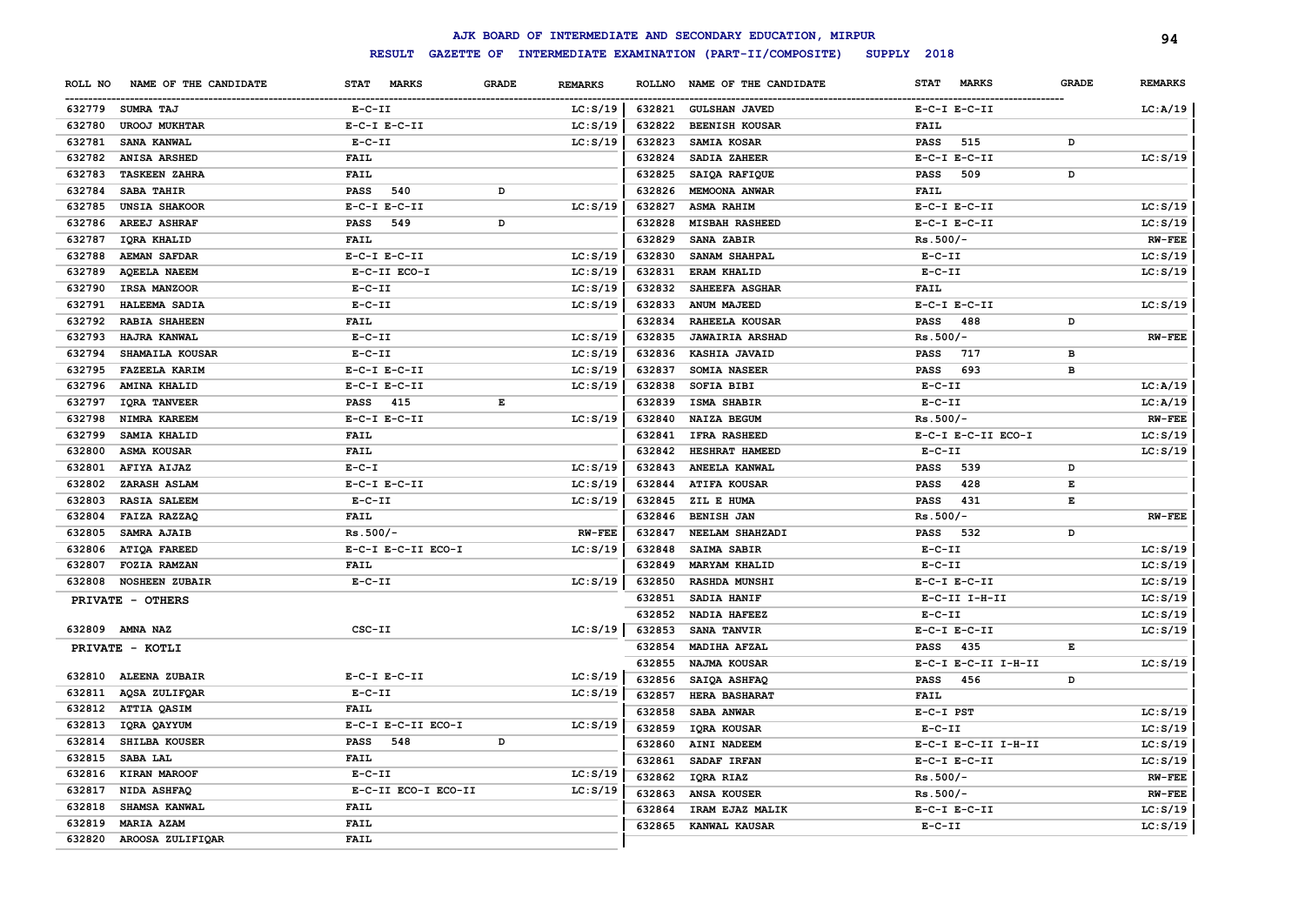|         |                       |                           |       |                |        | AJK BOARD OF INTERMEDIATE AND SECONDARY EDUCATION, MIRPUR |                             |              | 95             |
|---------|-----------------------|---------------------------|-------|----------------|--------|-----------------------------------------------------------|-----------------------------|--------------|----------------|
|         |                       | <b>RESULT</b>             |       |                |        | GAZETTE OF INTERMEDIATE EXAMINATION (PART-II/COMPOSITE)   | SUPPLY 2018                 |              |                |
| ROLL NO | NAME OF THE CANDIDATE | STAT MARKS                | GRADE | <b>REMARKS</b> |        | ROLLNO NAME OF THE CANDIDATE                              | <b>STAT</b><br><b>MARKS</b> | <b>GRADE</b> | <b>REMARKS</b> |
|         | 632866 FAIZA WAHEED   | $E- C- II$                |       | LC: S/19       |        | 632910 KIRAN ILYAS                                        | FAIL                        |              |                |
| 632867  | <b>ATIQA ALFAZ</b>    | $E- C- II$                |       | LC: S/19       | 632911 | <b>HALEEMA SADIA</b>                                      | <b>FAIL</b>                 |              |                |
| 632868  | <b>ADEEBA KOUSAR</b>  | $E - C - I$               |       | LC: S/19       | 632912 | <b>BABRA KOUSAR</b>                                       | FAIL                        |              |                |
| 632869  | <b>MARIA FIAZ</b>     | FAIL                      |       |                | 632913 | SAMYYA ALTAF                                              | $E- C- II$                  |              | LC: S/19       |
| 632870  | <b>ANISA FIAZ</b>     | FAIL                      |       |                | 632914 | <b>SOBIA MESSRI</b>                                       | FAIL                        |              |                |
| 632871  | <b>HASEENA WAJID</b>  | $E-C-I$ $E-C-II$          |       | LC: S/19       | 632915 | RUQQIA ANSAAR KHAN                                        | $E-C-II$                    |              | LC: S/19       |
| 632872  | MISHAL KHALIQ         | $E-C-I$ $E-C-II$          |       | LC: S/19       | 632916 | <b>ASIMA BEGUM</b>                                        | $E-C-I$ $E-C-II$            |              | LC: S/19       |
| 632873  | SARWAT FATIMA         | FAIL                      |       |                | 632917 | <b>SABA KHATOON</b>                                       | $E- C- II$                  |              | LC: S/19       |
| 632874  | SOBIA JAMAL DEEN      | E-C-I E-C-II I-H-II       |       | LC: S/19       | 632918 | <b>SANAM IRSHAD</b>                                       | $E-C-I$ $E-C-II$            |              | LC: S/19       |
| 632875  | ROBI AZIZ             | FAIL                      |       |                | 632919 | <b>FARHAT SHAMIM</b>                                      | <b>FAIL</b>                 |              |                |
| 632876  | SALMA AYOUB           | FAIL                      |       |                | 632920 | <b>UZMA IDREES</b>                                        | E-C-I E-C-II ECO-I ECO-II   |              | LC: S/19       |
| 632877  | SANA QAYYUM           | PASS<br>482               | D     |                |        | PRIVATE - MUZAFFARABAD                                    |                             |              |                |
| 632878  | RAFIA QAYYOOM         | 598<br>PASS               | c     |                |        |                                                           |                             |              |                |
| 632879  | <b>FARAH RASHEED</b>  | $E-C-I$ $E-C-II$          |       | LC: S/19       | 632921 | <b>SHAGUFTA AFTAB</b>                                     | $E-C-I$ $E-C-II$            |              | LC: S/19       |
| 632880  | BEENISH RIYASAT       | FAIL                      |       |                | 632922 | UMAIRA FAYYAZ                                             | FAIL                        |              |                |
| 632881  | <b>ZAIB UR RAHMAN</b> | $E- C- II$                |       | LC: S/19       |        | PRIVATE - BAGH                                            |                             |              |                |
| 632882  | <b>SOBIA KOUSAR</b>   | FAIL                      |       |                |        |                                                           |                             |              |                |
| 632883  | FARHA RAZAQ           | E-C-I E-C-II U-C-II       |       | LC: A/20       | 632923 | <b>BENISH KHURSHID</b>                                    | $E-C-I$ $E-C-II$            |              | LC: S/19       |
| 632884  | AQSA KANWAL           | FAIL                      |       |                | 632924 | <b>MAHNOOR ABBASI</b>                                     | 429<br>PASS                 | Е            |                |
| 632885  | <b>AFRINISH YASIN</b> | <b>FAIL</b>               |       |                | 632925 | <b>KIRAN KHURSHID</b>                                     | E-C-II IST-II               |              | LC: S/19       |
| 632886  | <b>NAZMEEN AKHTAR</b> | <b>FAIL</b>               |       |                | 632926 | <b>NAZISH YASEEN</b>                                      | $E - C - II$                |              | LC: S/19       |
| 632887  | <b>ALIYA SHARIF</b>   | <b>FAIL</b>               |       |                | 632927 | SAIQA BIBI                                                | FAIL                        |              |                |
| 632888  | <b>AREEBA ASGHAR</b>  | FAIL                      |       |                | 632928 | KHADIJA BIBI                                              | $E - C - II$                |              | LC: S/19       |
| 632889  | SAMAIRA MANZOOR       | $E-C-I$ $E-C-II$          |       | LC: A/20       | 632929 | SANIA KHAMEED                                             | 576<br>PASS                 | с            |                |
| 632890  | SOMIA SHABIR          | PASS<br>633               | c     |                | 632930 | PARSA SAEED                                               | $E - C - II$                |              | LC: S/19       |
| 632891  | <b>RABIA TUFAIL</b>   | FAIL                      |       |                | 632931 | SIDRA HAMEED                                              | $E - C - I$                 |              | LC: S/19       |
| 632892  | SUNDAS SHOAIB         | $E-C-I$ $E-C-II$          |       | LC: A/20       | 632932 | UZMA YAQOOB                                               | 485<br>PASS                 | D            |                |
| 632893  | LUBNA ASHFAQ          | FAIL                      |       |                | 632933 | <b>JAWARIA ABID</b>                                       | 428<br>PASS                 | Е            |                |
| 632894  | <b>SAFINA SAKHI</b>   | FAIL                      |       |                | 632934 | SABIHA SHER AFAZL                                         | E-C-I E-C-II U-C-I          |              | LC: S/19       |
| 632895  | <b>GHAZAL MAJEED</b>  | FAIL                      |       |                | 632935 | SADIA JAMIL                                               | E-C-II ECO-I                |              | LC: S/19       |
| 632896  | <b>MADIHA MATLOOB</b> |                           |       | <b>ABSENT</b>  | 632936 | ZAINEB NOOR                                               | FAIL                        |              |                |
| 632897  | RIHANA KOUSAR         | FAIL                      |       |                | 632937 | IQRA ASHRAF                                               | $E- C- II$                  |              | LC: S/19       |
| 632898  | ZARA KOUSAR           | FAIL                      |       |                | 632938 | SIDRA SADIQ                                               | GEO-II ECO-I                |              | LC: S/19       |
| 632899  | LEENA ALI             | FAIL                      |       |                | 632939 | NISMA DAWOOD                                              | $E-C-I$ $E-C-II$            |              | LC: S/19       |
| 632900  | TANVEER FATIMA FARYAD |                           |       | <b>ABSENT</b>  | 632940 | <b>MAHREEN GUL RASHEED</b>                                | $E- C- II$                  |              | LC: S/19       |
| 632901  | <b>SHAILA ALYAS</b>   | E-C-I E-C-II I-H-II       |       | LC: A/20       | 632941 | <b>BENISH IRSHAD</b>                                      | $E- C- II$                  |              | LC: S/19       |
| 632902  | HINA PERVEEN          | E-C-I E-C-II U-C-I U-C-II |       | LC: A/20       | 632942 | HAJIRA ISHAQ                                              | $E-C-I$ $E-C-II$            |              | LC: S/19       |
|         | 632903 YASMEEN AKHTAR | E-C-I E-C-II I-H-II       |       | LC: A/20       | 632943 | TEHMEENA BEGUM                                            | FAIL                        |              |                |
|         | 632904 ALISHA ZAHID   | FAIL                      |       |                | 632944 | <b>TAIBA FAZAL</b>                                        | $E-C-I$ $E-C-II$            |              | LC: S/19       |
|         | PRIVATE - BAGH        |                           |       |                |        | 632945 SABA SARFRAZ                                       | $E-C-I$ $ECO-I$             |              | LC: S/19       |
|         |                       |                           |       |                |        | 632946 KIRN MUGHAL                                        | $E-C-II$                    |              | LC: S/19       |
|         | 632905 SAFEENA KHALID | <b>PASS</b><br>495        | D     | IMP            | 632947 | IQRA HAYAT                                                | $E-C-I$ $E-C-II$            |              | LC: S/19       |
|         | 632906 SALMA BIBI     | <b>PASS</b><br>505        | D     | IMP            | 632948 | RAMIZA SHAMSHAD                                           | $E-C-II$                    |              | LC: S/19       |
|         | 632907 SIDRA SHAKEEL  | <b>PASS</b><br>506        | D     | IMP            | 632949 | <b>RUKHSANA ANWAR</b>                                     | $E-C-I$ $E-C-II$            |              | LC: S/19       |
| 632908  | <b>MISBAH ZAHEER</b>  | PASS<br>452               | D     | IMP            | 632950 | <b>NAZIA NAJEEB</b>                                       | 485<br><b>PASS</b>          | D            |                |
|         | 632909 GHAZALA KOUSAR | <b>FAIL</b>               |       |                | 632951 | <b>RABIA SALEEM</b>                                       | 624<br><b>PASS</b>          | $\mathbf c$  |                |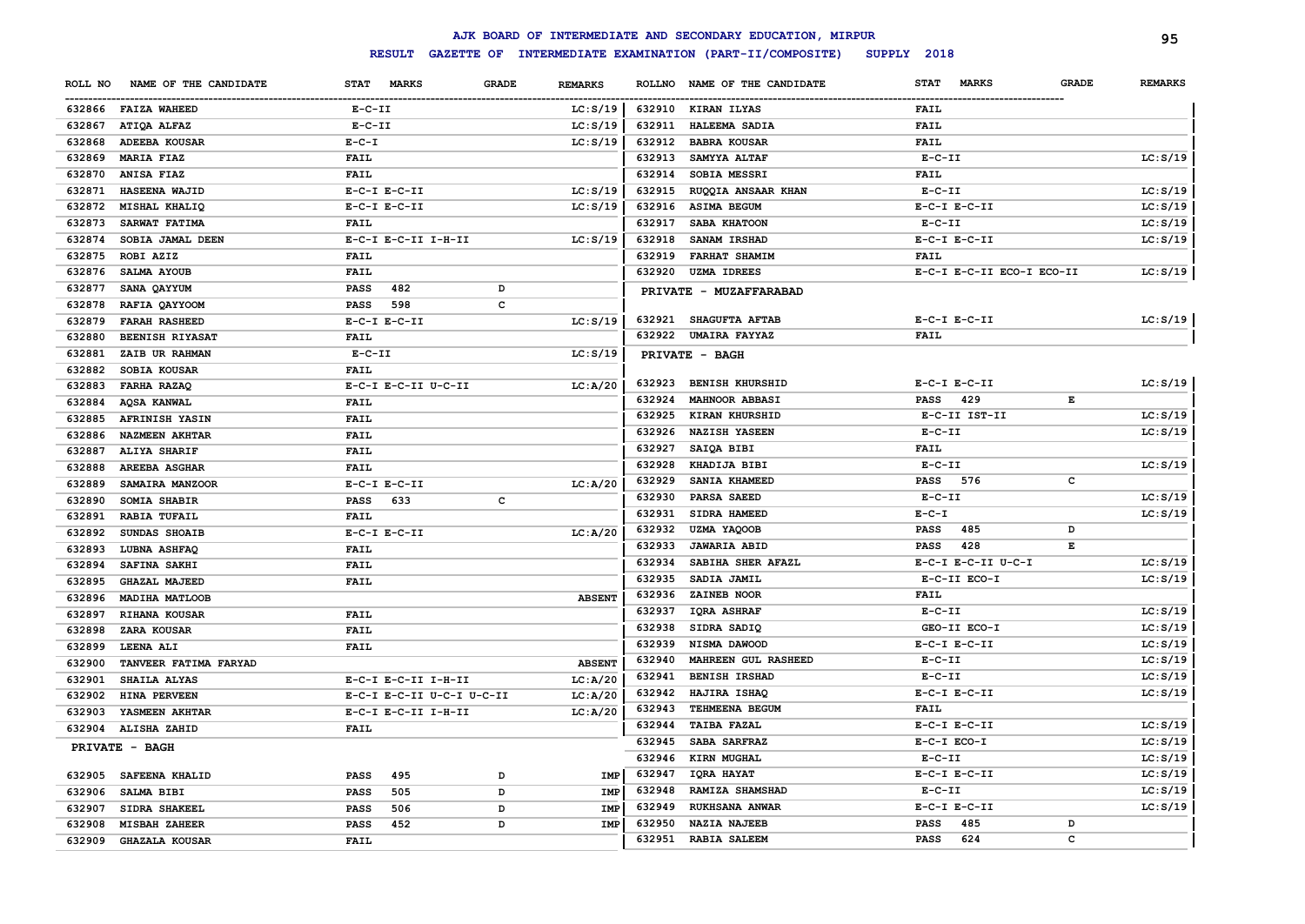|         |                        |              |                    |              |                |               | AJK BOARD OF INTERMEDIATE AND SECONDARY EDUCATION, MIRPUR |                  |                     |              | 96             |
|---------|------------------------|--------------|--------------------|--------------|----------------|---------------|-----------------------------------------------------------|------------------|---------------------|--------------|----------------|
|         |                        |              | <b>RESULT</b>      |              |                |               | GAZETTE OF INTERMEDIATE EXAMINATION (PART-II/COMPOSITE)   | SUPPLY 2018      |                     |              |                |
| ROLL NO | NAME OF THE CANDIDATE  | <b>STAT</b>  | <b>MARKS</b>       | <b>GRADE</b> | <b>REMARKS</b> | <b>ROLLNO</b> | NAME OF THE CANDIDATE                                     | <b>STAT</b>      | <b>MARKS</b>        | <b>GRADE</b> | <b>REMARKS</b> |
|         | PRIVATE - MUZAFFARABAD |              |                    |              |                |               | 632982 MARIA SHAKOOR                                      | $E-C-I$ $E-C-II$ |                     |              | LC: S/19       |
|         |                        |              |                    |              |                | 632983        | SANAM KHURSHEED                                           | <b>FAIL</b>      |                     |              |                |
|         | 632952 SHAMA PARVEEN   |              | $E-C-I$ $E-C-II$   |              | LC: S/19       | 632984        | ASIMA USMAN                                               | $E-C-II$         |                     |              | LC: S/19       |
|         | <b>PRIVATE - BAGH</b>  |              |                    |              |                | 632985        | <b>NAGEENA SALEEM</b>                                     | <b>PASS</b>      | 515                 | D            |                |
|         |                        |              |                    |              |                | 632986        | RAQIA IFTIKHAR                                            | $E-C-I$ $E-C-II$ |                     |              | LC: S/19       |
|         | 632953 TAYYABA SAJAD   | <b>PASS</b>  | 612                | c            |                | 632987        | <b>JAWAIRIA BIBI</b>                                      | $E-C-II$         |                     |              | LC: S/19       |
| 632954  | <b>AYESHA ISRAR</b>    |              | $E-C-I$ $E-C-II$   |              | LC: S/19       | 632988        | IRAM QADEER                                               | <b>FAIL</b>      |                     |              |                |
| 632955  | <b>ATTIA NISAR</b>     | $E - C - II$ |                    |              | LC: S/19       | 632989        | MUNNAZA ZAHID                                             | $E-C-II$         |                     |              | LC: S/19       |
| 632956  | SADAF ZAFFAR           |              | E-C-II H-P-II      |              | LC: S/19       | 632990        | <b>UROOJ AKRAM</b>                                        | <b>PASS</b>      | 512                 | D            |                |
| 632957  | HUMA JAMIL             | $E - C - II$ |                    |              | LC: S/19       | 632991        | <b>IQRA AFTAB</b>                                         | $E-C-II$         |                     |              | LC: S/19       |
|         | PRIVATE - MUZAFFARABAD |              |                    |              |                | 632992        | MEHMOONA HAKEEM                                           | <b>PASS</b>      | 519                 | D            |                |
|         |                        |              |                    |              |                | 632993        | SABIHA GILLANI                                            | $E-C-II$         |                     |              | LC: S/19       |
|         | 632958 KINZA JAMIL     | $E-C-II$     |                    |              | LC: S/19       | 632994        | SAMAYA GHAFOOR                                            | $E-C-I$ $E-C-II$ |                     |              | LC: S/19       |
|         | <b>PRIVATE - BAGH</b>  |              |                    |              |                | 632995        | AMBAR NAZIR                                               | $E-C-I$ $E-C-II$ |                     |              | LC: S/19       |
|         |                        |              |                    |              |                | 632996        | HUMAIRA HAMID                                             | $E-C-I$ $E-C-II$ |                     |              | LC: S/19       |
|         | 632959 MAJIDA KAUSAR   | <b>FAIL</b>  |                    |              |                | 632997        | AMUN LIAQUT                                               | $E-C-I$ $E-C-II$ |                     |              | LC: S/19       |
| 632960  | <b>FOUZIA MUMTAZ</b>   | PASS         | 630                | c            |                | 632998        | SUMAIRA SAFEER                                            | $E-C-I$ $E-C-II$ |                     |              | LC: S/19       |
|         | PRIVATE - MUZAFFARABAD |              |                    |              |                | 632999        | <b>ATIA BEGUM</b>                                         | $E-C-II$         |                     |              | LC: S/19       |
|         |                        |              |                    |              |                | 633000        | <b>MADIHA SARWAR</b>                                      | <b>FAIL</b>      |                     |              |                |
|         | 632961 IRUM QAYYUM     | <b>FAIL</b>  |                    |              |                | 633001        | <b>RABIA AZAD</b>                                         | $E-C-I$ $E-C-II$ |                     |              | LC: S/19       |
|         | PRIVATE - BAGH         |              |                    |              |                | 633002        | SHAMEEM HAMEED                                            | $E-C-I$ $E-C-II$ |                     |              | LC: S/19       |
|         |                        |              |                    |              |                | 633003        | AREEG KHAN AFSER                                          | $E-C-II$         |                     |              | LC: S/19       |
|         | 632962 AYESHA HAFEEZ   | PASS         | 476                | D            |                | 633004        | <b>NISHA</b>                                              | $E-C-I$ $E-C-II$ |                     |              | LC: S/19       |
| 632963  | <b>RABIA MISREE</b>    | PASS         | 541                | D            |                | 633005        | SUMMARA MUSTAFA                                           | $E-C-II$         |                     |              | LC: S/19       |
| 632964  | <b>KHAZINA BIBI</b>    |              | $E- C-I$ $E-C-II$  |              | LC: S/19       | 633006        | HUMIRA QUDEER                                             | $E-C-II$         |                     |              | LC: S/19       |
| 632965  | HEFZA TARIQ            | $E - C - II$ |                    |              | LC: S/19       | 633007        | <b>BEENISH HAMID</b>                                      | $E-C-II$         |                     |              | LC: S/19       |
| 632966  | <b>KANWAL SAEED</b>    |              | E-C-I E-C-II ECO-I |              | LC: S/19       | 633008        | RIZWANA SHOUKAT                                           | $E-C-I$ $E-C-II$ |                     |              | LC: S/19       |
|         | PRIVATE - MUZAFFARABAD |              |                    |              |                | 633009        | <b>ANAM JAMIL</b>                                         | PASS             | 504                 | D            |                |
|         | 632967 NAHID AKHTER    | $E - C - II$ |                    |              | LC: S/19       | 633010        | <b>FARHAT MUJEED</b>                                      | $E-C-I$ $E-C-II$ |                     |              | LC: S/19       |
|         | PRIVATE - BAGH         |              |                    |              |                |               | PRIVATE - MUZAFFARABAD                                    |                  |                     |              |                |
| 632968  | SAIRA IQBAL MUGHAL     | $E - C - II$ |                    |              | LC: S/19       |               | 633011 ZAKEEDA BIBI                                       | $E-C-I$ $E-C-II$ |                     |              | LC: S/19       |
| 632969  | <b>RUMANA KHALID</b>   | $Rs.500/-$   |                    |              | $RW-FEE$       |               | PRIVATE - BAGH                                            |                  |                     |              |                |
| 632970  | ZOBIA RASHEED          | <b>FAIL</b>  |                    |              |                |               |                                                           |                  |                     |              |                |
| 632971  | <b>ASIA BEGUM</b>      | $E - C - II$ |                    |              | LC: S/19       |               | 633012 HUMAIRA ASGHER                                     | <b>FAIL</b>      |                     |              |                |
| 632972  | SNOWBER AKHLAQ         |              | $E-C-I$ $E-C-II$   |              | LC: S/19       |               | 633013 AAMRA BUTOOL                                       | $E-C-I$ $E-C-II$ |                     |              | LC: S/19       |
| 632973  | ZOBIA                  | $E-C-II$     |                    |              | LC: S/19       |               | PRIVATE - MUZAFFARABAD                                    |                  |                     |              |                |
| 632974  | SAJIDA BIBI            |              | $E-C-I$ $E-C-II$   |              | LC: S/19       |               |                                                           |                  |                     |              |                |
| 632975  | <b>AASMA ZAHEER</b>    | <b>PASS</b>  | 559                | с            |                |               | 633014 SAIMA LATEEF                                       | $Rs.500/-$       |                     |              | $RW-FEE$       |
| 632976  | <b>MARIA JAVED</b>     | <b>PASS</b>  | 683                | в            |                |               | PRIVATE - BAGH                                            |                  |                     |              |                |
| 632977  | <b>MARYAM SHOUKAT</b>  | <b>PASS</b>  | 473                | D            |                |               |                                                           |                  |                     |              |                |
| 632978  | AROBA ASHIQ            | <b>PASS</b>  | 514                | D            |                | 633015        | <b>SADIA GHAFOOR</b>                                      | $E-C-I$ $E-C-II$ |                     |              | LC: S/19       |
| 632979  | FAIZA FAYYAZ           | FAIL         |                    |              |                | 633016        | SADAF SHERAZ                                              | $E-C-II$         |                     |              | LC: S/19       |
| 632980  | HINA ASHIQ             | <b>PASS</b>  | 533                | D            |                | 633017        | <b>MISBAH JAVED</b>                                       | <b>FAIL</b>      |                     |              |                |
| 632981  | SANIA IQBAL            | <b>PASS</b>  | 469                | D            |                | 633018        | <b>SEHRISH JAVEED</b>                                     | <b>PASS</b>      | 676                 | в            |                |
|         |                        |              |                    |              |                | 633019        | ZOYA SAEED                                                |                  | E-C-II ECO-I ECO-II |              | LC: S/19       |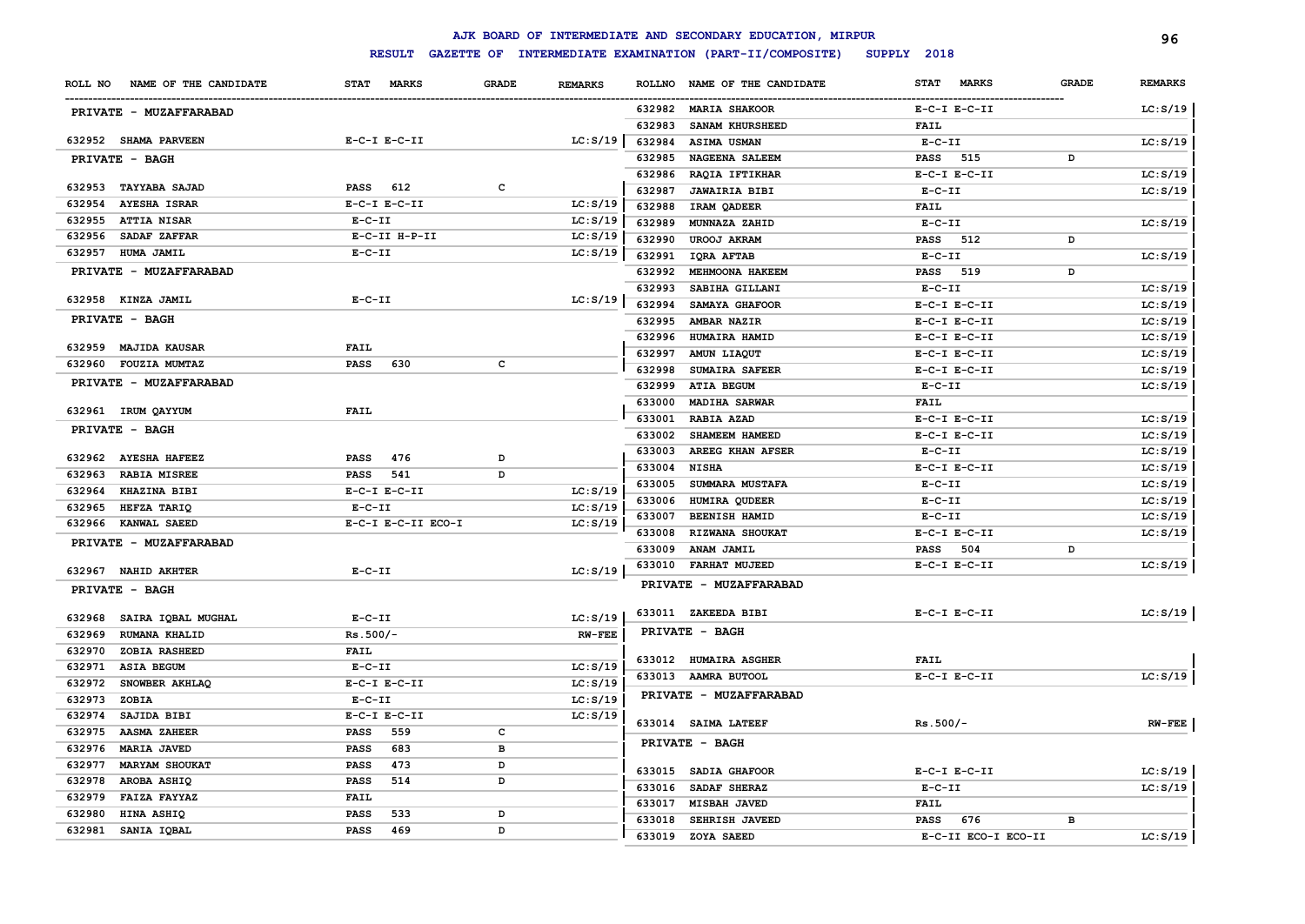|                        |                        |                             |                                                                                                |                |               | AJK BOARD OF INTERMEDIATE AND SECONDARY EDUCATION, MIRPUR |                             |              | 97             |
|------------------------|------------------------|-----------------------------|------------------------------------------------------------------------------------------------|----------------|---------------|-----------------------------------------------------------|-----------------------------|--------------|----------------|
|                        |                        | <b>RESULT</b>               |                                                                                                |                |               | GAZETTE OF INTERMEDIATE EXAMINATION (PART-II/COMPOSITE)   | SUPPLY 2018                 |              |                |
| ROLL NO                | NAME OF THE CANDIDATE  | <b>STAT</b><br><b>MARKS</b> | <b>GRADE</b>                                                                                   | <b>REMARKS</b> | <b>ROLLNO</b> | NAME OF THE CANDIDATE                                     | <b>MARKS</b><br><b>STAT</b> | <b>GRADE</b> | <b>REMARKS</b> |
| 633020 MISBAH SHAHEEN  |                        | $E-C-I$ $E-C-II$            |                                                                                                | LC: S/19       | 633060        | <b>SAGRA JABEEN</b>                                       | $E-C-I$ $E-C-II$            |              | LC: S/19       |
| 633021                 | IQRA IFTIKHAR          | $E- C- II$                  |                                                                                                | LC: S/19       | 633061        | <b>NOSHEEN KHADIM</b>                                     | $E-C-I$ $E-C-II$            |              | LC: S/19       |
| 633022                 | MAHWISH AURANGZAIB     | E-C-II U-C-II               |                                                                                                | LC: S/19       |               | PRIVATE - BAGH                                            |                             |              |                |
| 633023                 | SIDRA FARID            | $E-C-II$                    |                                                                                                | LC: S/19       |               |                                                           |                             |              |                |
| 633024                 | FAIZA IJAZ             | <b>FAIL</b>                 |                                                                                                |                |               | 633062 ATIA AHMED KHAN                                    | $E-C-I$ $E-C-II$            |              | LC: S/19       |
| 633025                 | SAIMA SHAHEEN          | E-C-I GEO-II                |                                                                                                | LC: S/19       | 633063        | RAFIT JABEEN                                              | FAIL                        |              |                |
| PRIVATE - POONCH       |                        |                             |                                                                                                |                | 633064        | <b>UZMA SHOUKAT</b>                                       | E-C-I E-C-II ECO-I          |              | LC: S/19       |
|                        |                        |                             |                                                                                                |                | 633065        | AZRA KHALIL                                               | $E-C-II$                    |              | LC: S/19       |
| 633026 MARIA JABBAR    |                        | FAIL                        |                                                                                                |                | 633066        | SAMIA HABIB                                               | $E-C-II$                    |              | LC: S/19       |
| PRIVATE - BAGH         |                        |                             |                                                                                                |                | 633067        | <b>ZAHEEN FATIM</b>                                       | <b>FAIL</b>                 |              |                |
|                        |                        |                             |                                                                                                |                | 633068        | SANA JAVAID                                               | $E-C-I$ $E-C-II$            |              | LC: S/19       |
| 633027                 | IRUM BIBI              | E-C-I E-C-II U-C-I          |                                                                                                | LC: S/19       | 633069        | <b>SHAKIDA BAGUM</b>                                      | $E - C - II$                |              | LC: S/19       |
| 633028                 | HUMA HANIF             | <b>PASS</b><br>419          | $\mathbf{E}% _{t}\left  \mathbf{1}\right\rangle =\mathbf{1}_{t}\left  \mathbf{1}\right\rangle$ |                | 633070        | <b>NUZHAT KABIR</b>                                       | $E-C-I$ $E-C-II$            |              | LC: S/19       |
| 633029                 | <b>NIGHAT BASHIR</b>   | $E-C-II$                    |                                                                                                | LC: S/19       | 633071        | SUMAIRA HAYAT                                             | $E-C-II$                    |              | LC: S/19       |
| 633030                 | <b>KIRAN SALEEM</b>    | $E- C- II$                  |                                                                                                | LC: S/19       | 633072        | SABA ZAHEER                                               | $E-C-I$ $E-C-II$            |              | LC: S/19       |
| 633031                 | <b>MISBAH SAFEER</b>   | E-C-I E-C-II HPE-II         |                                                                                                | LC: S/19       | 633073        | <b>RANIA KHURSHEED</b>                                    | $E-C-I$ $E-C-II$            |              | LC: S/19       |
| 633032                 | <b>AMNA RAHEEM</b>     | $E-C-II$                    |                                                                                                | LC: S/19       | 633074        | <b>FAHMEEDA HANIF</b>                                     | $E-C-II$                    |              | LC: S/19       |
| 633033                 | SAMAYYA ASLAM          | <b>FAIL</b>                 |                                                                                                |                |               | PRIVATE - MUZAFFARABAD                                    |                             |              |                |
| 633034                 | <b>BUSHRA GULZAR</b>   | <b>PASS</b><br>550          | $\mathbf{C}$                                                                                   |                |               |                                                           |                             |              |                |
| 633035                 | <b>BISMA HABIB</b>     | <b>FAIL</b>                 |                                                                                                |                |               | 633075 MISBAH IMTIAZ                                      | E-C-I E-C-II U-C-I U-C-II   |              | LC: S/19       |
| 633036                 | EFAT KAMAL             | <b>PASS</b><br>543          | D                                                                                              |                |               | 633076 NAIDA BIBI                                         | $E-C-I$ $E-C-II$            |              | LC: S/19       |
| 633037                 | SAMIA SHAMEEM          | $E-C-II$                    |                                                                                                | LC: S/19       |               | PRIVATE - BAGH                                            |                             |              |                |
| 633038                 | <b>ANILA KHALIL</b>    | $E-C-I$ $E-C-II$            |                                                                                                | LC: S/19       |               |                                                           |                             |              |                |
| 633039                 | IQRA SABEEL            | $E-C-I$ $E-C-II$            |                                                                                                | LC: S/19       | 633077        | <b>MAWISH SHAKEEL</b>                                     | <b>PASS</b><br>597          | c            |                |
| 633040                 | SOBIA AZIZ             | $E-C-I$ $E-C-II$            |                                                                                                | LC: S/19       | 633078        | SEHRASH SHAKEEL                                           | <b>PASS</b><br>431          | $\mathbf E$  |                |
| 633041                 | SUMAIRA SARFRAZ        | $E-C-I$ $E-C-II$            |                                                                                                | LC: S/19       | 633079        | SUMYIA SHAHEEN                                            | $E - C - II$                |              | LC: S/19       |
| 633042                 | SIDRA QAYUM            | $E-C-I$ $E-C-II$            |                                                                                                | LC: S/19       | 633080        | IRUM SADDIQUE                                             | $E - C - II$                |              | LC: S/19       |
| 633043                 | <b>AFIA ASLAM</b>      | <b>PASS</b><br>555          | $\mathbf{C}$                                                                                   |                | 633081        | SHANZA ARSHAD                                             | <b>PASS</b><br>544          | D            |                |
| 633044                 | SUNDUS SHAHID          | $E-C-II$                    |                                                                                                | LC: S/19       | 633082        | <b>SOBIA SALEEM</b>                                       | $E-C-I$ $E-C-II$            |              | LC: S/19       |
| 633045                 | MADIHA NASEEM ABBASI   | $E-C-II$                    |                                                                                                | LC: S/19       | 633083        | <b>ALMAS MUNZOOR</b>                                      | $E-C-II$                    |              | LC: S/19       |
| 633046                 | <b>JAHVERIA HAFEEZ</b> | PASS 565                    | c                                                                                              |                | 633084        | SAMMAN MAQSOOD                                            | <b>FAIL</b>                 |              |                |
| 633047                 | ISMA KHADAM            | $E-C-I$ $E-C-II$            |                                                                                                | LC: S/19       | 633085        | IRUM JALIL                                                | $E-C-I$ $E-C-II$            |              | LC: S/19       |
| 633048<br><b>ABIDA</b> |                        | 491<br><b>PASS</b>          | D                                                                                              |                | 633086        | <b>BENISH MUTAZ</b>                                       | $E-C-I$ $E-C-II$            |              | LC: S/19       |
| 633049                 | ZAHIDA MAJEED          | $E-C-I$ $E-C-II$            |                                                                                                | LC: S/19       | 633087        | <b>NAZMEEN KABIR</b>                                      | $E-C-I$ $E-C-II$            |              | LC: S/19       |
| 633050                 | <b>SALEEMA BANO</b>    | $E - C - II$                |                                                                                                | LC: S/19       | 633088        | <b>AYESHA SADIQUE</b>                                     | $E - C - II$                |              | LC: S/19       |
| 633051                 | <b>NOREEN AFSAR</b>    | E-C-I E-C-II ECO-II         |                                                                                                | LC: S/19       | 633089        | SAMAYA HAMEED                                             | FAIL                        |              |                |
| 633052                 | WAJIHA KHURSHEED       | $E - C - I$                 |                                                                                                | LC: S/19       |               | PRIVATE - MUZAFFARABAD                                    |                             |              |                |
| 633053                 | <b>SANA BATOOL</b>     | <b>PASS</b><br>627          | $\mathbf{C}$                                                                                   |                |               |                                                           |                             |              |                |
| 633054                 | BUSHRA ISMAIL CHUDHARI | FAIL                        |                                                                                                |                | 633090        | <b>SADIA TANVEER</b>                                      | <b>PASS</b><br>426          | Е            |                |
| 633055                 | <b>TAIBA IFTIKHAR</b>  | FAIL                        |                                                                                                |                |               | PRIVATE - BAGH                                            |                             |              |                |
| 633056                 | <b>BUSHRA AKHLAQ</b>   | $E-C-II$                    |                                                                                                | LC: S/19       |               |                                                           |                             |              |                |
| 633057                 | <b>TANIA ZAHID</b>     | <b>PASS</b><br>609          | $\mathbf{C}$                                                                                   |                | 633091        | <b>FARHANA KOSAR</b>                                      | $E-C-II$                    |              | LC: S/19       |
| 633058                 | HADIA BIBI             | FAIL                        |                                                                                                |                | 633092        | SABA SADDIQUE                                             | $E-C-I$ $E-C-II$            |              | LC: S/19       |
| 633059                 | SUNDUS SHABEER         | $E-C-I$ $E-C-II$            |                                                                                                | LC: S/19       | 633093        | HABIBA KHATOON                                            | $E- C- II$                  |              | LC: S/19       |
|                        | PRIVATE - MUZAFFARABAD |                             |                                                                                                |                | 633094        | IRUM TAJ                                                  | $E-C-I$ $E-C-II$            |              | LC: S/19       |
|                        |                        |                             |                                                                                                |                | 633095        | <b>BIANT KOLSUME</b>                                      | $E-C-II$                    |              | LC: S/19       |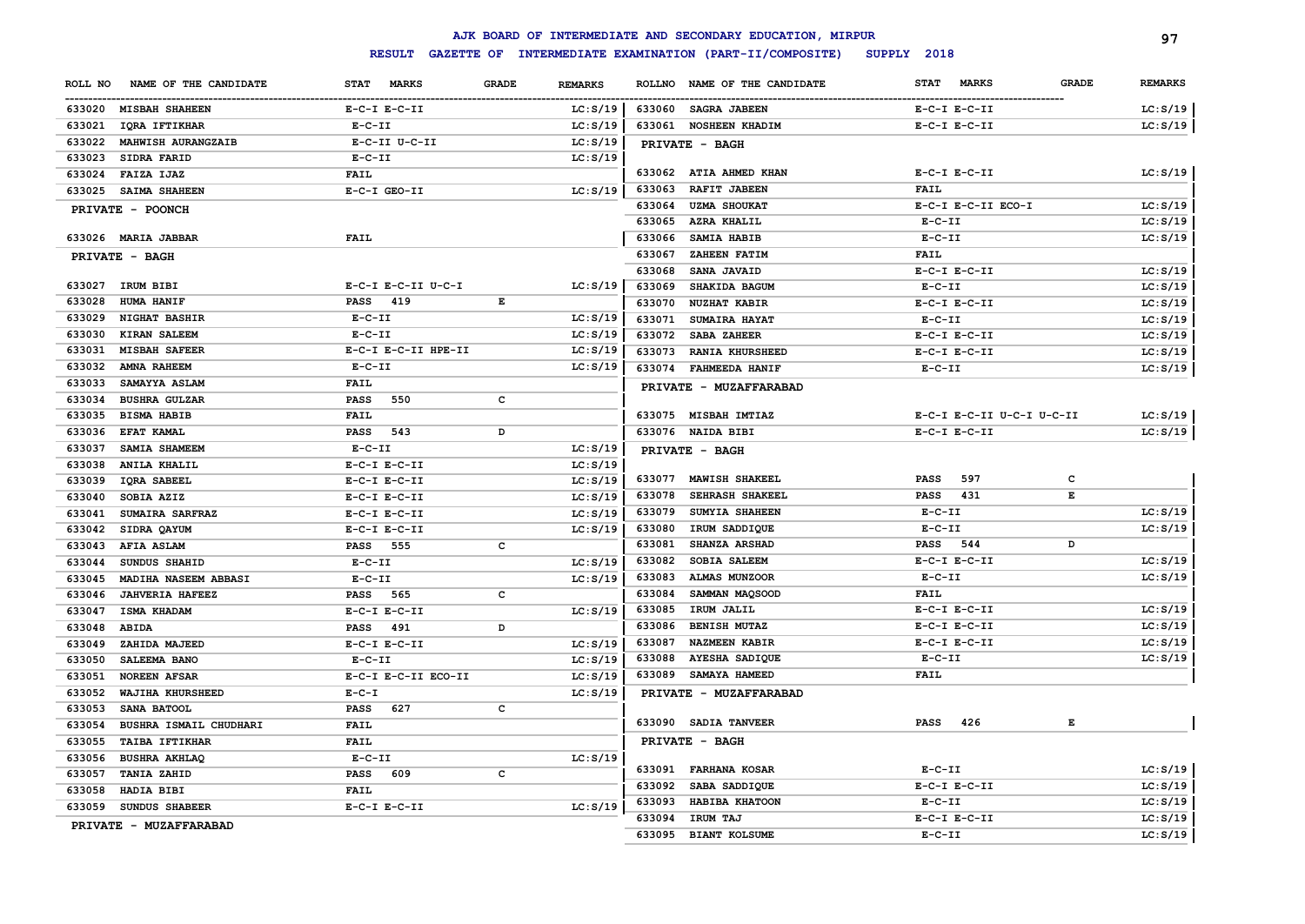|         |                              |                     |              |                |        | AJK BOARD OF INTERMEDIATE AND SECONDARY EDUCATION, MIRPUR |                             |              | 98             |
|---------|------------------------------|---------------------|--------------|----------------|--------|-----------------------------------------------------------|-----------------------------|--------------|----------------|
|         |                              | <b>RESULT</b>       |              |                |        | GAZETTE OF INTERMEDIATE EXAMINATION (PART-II/COMPOSITE)   | SUPPLY 2018                 |              |                |
| ROLL NO | NAME OF THE CANDIDATE        | STAT MARKS          | <b>GRADE</b> | <b>REMARKS</b> |        | ROLLNO NAME OF THE CANDIDATE                              | <b>STAT</b><br><b>MARKS</b> | <b>GRADE</b> | <b>REMARKS</b> |
|         | 633096 KULSOOM BIBI          | $E-C-I$ $E-C-II$    |              | LC: S/19       |        | PRIVATE - BAGH                                            |                             |              |                |
| 633097  | SABA ARIF                    | <b>FAIL</b>         |              |                |        |                                                           |                             |              |                |
| 633098  | <b>FARAH FARIZ</b>           | <b>FAIL</b>         |              |                |        | 633132 SABA KIRAN                                         | FAIL                        |              |                |
| 633099  | SADIA ISHFAQ                 | <b>FAIL</b>         |              |                | 633133 | <b>BUSHRA YOUNAS</b>                                      | <b>PASS</b><br>501          | D            |                |
| 633100  | <b>ABIDA ALTAF</b>           | $E-C-I$ $E-C-II$    |              | LC: S/19       | 633134 | SHAISTA MUSHTAQ                                           | $E-C-II$                    |              | LC: S/19       |
| 633101  | KANWAL AFSAR                 | <b>PASS</b><br>457  | D            |                | 633135 | AAFIA SULAMAN                                             | <b>FAIL</b>                 |              |                |
| 633102  | SAHIBA SABIR                 | $E- C- II$          |              | LC: S/19       | 633136 | KANWEL QADEEM                                             | <b>PASS</b><br>681          | в            |                |
| 633103  | SHAFIA SAYYAD                | E-C-I E-C-II ECO-II |              | LC: S/19       | 633137 | <b>TASNEEM ASGHER</b>                                     | $E - C - II$                |              | LC: S/19       |
| 633104  | <b>BENISH TARIQ</b>          | E-C-II ECO-I        |              | LC: S/19       | 633138 | RIZWANA KHALIL                                            | $E - C - II$                |              | LC: S/19       |
| 633105  | <b>UROOJ TARIQ</b>           | $E-C-II$            |              | LC: S/19       | 633139 | <b>FAIZA SHAKEEL</b>                                      | $E-C-II$                    |              | LC: S/19       |
| 633106  | <b>ANISH FAROOQ</b>          | PASS 545            | D            |                | 633140 | <b>NADIA BASHIR</b>                                       | $E-C-II$                    |              | LC: S/19       |
| 633107  | TAHIRA JABEEN                | $E-C-II$            |              | LC: S/19       | 633141 | <b>TALLAT JAVED</b>                                       | $E-C-II$                    |              | LC: S/19       |
| 633108  | HIFZA HALEEM                 | E-C-I E-C-II ECO-II |              | LC: S/19       | 633142 | RAHEELA BIBI                                              | $E-C-II$ I-H-II             |              | LC: S/19       |
| 633109  | <b>NAZISH AKHTAR</b>         | $E - C - II$        |              | LC: S/19       | 633143 | <b>ASMA SALEEM</b>                                        | $E-C-II$                    |              | LC: S/19       |
| 633110  | YUSRA KHURSHEED              | $E-C-II$            |              | LC: S/19       | 633144 | SYEDA SABGHA KAZAM                                        | $E-C-II$                    |              | LC: S/19       |
| 633111  | SAMARIA YOUSAF               | PASS 543            | D            |                | 633145 | <b>MISBAH MUBEEN</b>                                      | $E-C-II$                    |              | LC: S/19       |
|         | 633112 SAILA SABIR           | $E-C-II$            |              | LC: S/19       | 633146 | HIFZA EJAZ                                                | $E- C- II$                  |              | LC: S/19       |
|         | PRIVATE - MUZAFFARABAD       |                     |              |                | 633147 | <b>SAMAN AHSAN</b>                                        | <b>PASS</b><br>528          | D            |                |
|         |                              |                     |              |                | 633148 | EISHA TAHIR                                               | <b>PASS</b><br>490          | D            |                |
|         | 633113 MISBAH BIBI           | PASS 417            | Е            |                | 633149 | SYEDA SADAF IKHLAQ                                        | $E- C- II$                  |              | LC: S/19       |
|         | 633114 HUMA BABAR            | $Rs.500/-$          |              | $RW-FEE$       | 633150 | SOBIA JAVID                                               | <b>PASS</b><br>450          | D            |                |
|         | PRIVATE - BAGH               |                     |              |                | 633151 | NADIA BEGUM                                               | $E- C- II$                  |              | LC: S/19       |
|         |                              |                     |              |                | 633152 | FEEZA MUBEEN                                              | $E-C-II$                    |              | LC: S/19       |
|         | 633115 MAHNOOR AZIZ          | $E-C-II$            |              | LC: S/19       | 633153 | NIMRA ILTAF KHAN                                          | $E-C-II$                    |              | LC: S/19       |
| 633116  | SAMAWIA GULZAR               | $E - C - I$         |              | LC: S/19       | 633154 | <b>ASMA SHEERAZ</b>                                       | $E-C-II$                    |              | LC: S/19       |
| 633117  | SOBIA NAZ                    | E-C-II ECO-I        |              | LC: S/19       | 633155 | SAMEEA NAZ                                                | <b>FAIL</b>                 |              |                |
|         | 633118 AYESHA IQBAL          | $E-C-I$ $E-C-II$    |              | LC: S/19       |        | 633156 HASSINA INSHAD                                     | $E-C-I$ $E-C-II$            |              | LC: S/19       |
|         | 633119 NAZMA KHANAM          | $E-C-I$ $E-C-II$    |              | LC: S/19       |        | PRIVATE - SADHNUTI                                        |                             |              |                |
| 633120  | AYESHA TARIQ                 | 507<br><b>PASS</b>  | D            |                |        |                                                           |                             |              |                |
| 633121  | <b>FARHAT AZAD</b>           | $E-C-II$            |              | LC: S/19       |        | 633157 ZUFISHAN AZIZ                                      | $Rs.1800/-$                 |              | $RW-FEE$       |
| 633122  | <b>SAIMA KHURSHID</b>        | E-C-I E-C-II PST    |              | LC: S/19       |        | PRIVATE - BAGH                                            |                             |              |                |
|         | 633123 SADAF NAZEER          | $E-C-II$            |              | LC: S/19       |        |                                                           |                             |              |                |
|         | PRIVATE - HAVELI             |                     |              |                |        | 633158 MARYAM SANI                                        | <b>FAIL</b>                 |              |                |
|         |                              |                     |              |                | 633159 | FARAH ZULFIQAR                                            | $E-C-I$ $E-C-II$            |              | LC: S/19       |
|         | 633124 SYEDA HAREERA SHAHEEN | $E-C-II$            |              | LC: S/19       | 633160 | SADAF KHADAM                                              | <b>FAIL</b>                 |              |                |
|         | PRIVATE - BAGH               |                     |              |                | 633161 | KHADIJA ASHRIF                                            | E-C-II ECO-I                |              | LC: S/19       |
|         |                              |                     |              |                | 633162 | AREEJ GILLANI                                             | $E-C-II$                    |              | LC: S/19       |
|         | 633125 IQRA MANZOOR          | $E-C-II$            |              | LC: S/19       | 633163 | SANA AKHTAR                                               | $E-C-I$ $E-C-II$            |              | LC: S/19       |
|         | 633126 SIDRA HANEEF          | <b>FAIL</b>         |              |                | 633164 | <b>RASHIDA SALEEM</b>                                     | $E-C-II$                    |              | LC: S/19       |
| 633127  | IRUM IMTIAZ                  | $E-C-I$ $E-C-II$    |              | LC: S/19       | 633165 | ZOBIA MUMTAZ                                              | $E - C - II$                |              | LC: S/19       |
| 633128  | IRAM AKHLAQ                  | <b>PASS</b><br>452  | D            |                | 633166 | <b>MEHRIN BIBI</b>                                        | $E - C - II$                |              | LC: S/19       |
| 633129  | <b>LUBNA MUSTAFA</b>         | PASS 430            | E            |                | 633167 | MAVISH PERVIZ                                             | $E - C - II$                |              | LC: S/19       |
| 633130  | <b>NAZISH KABIR</b>          | $E - C - II$        |              | LC: S/19       | 633168 | MEMOONA NAQVI                                             | 632<br><b>PASS</b>          | c            |                |
|         | PRIVATE - MUZAFFARABAD       |                     |              |                | 633169 | FARHAT USMANI                                             | <b>FAIL</b>                 |              |                |
|         |                              |                     |              |                | 633170 | SAJIDA SHAHZAD                                            | CSC-II                      |              | LC: S/19       |
|         | 633131 TAYYIBA AZAD GILLANI  | $E-C-I$ $E-C-II$    |              | LC: S/19       | 633171 | NAJMA MUKHTAR                                             | $E-C-II$                    |              | LC: S/19       |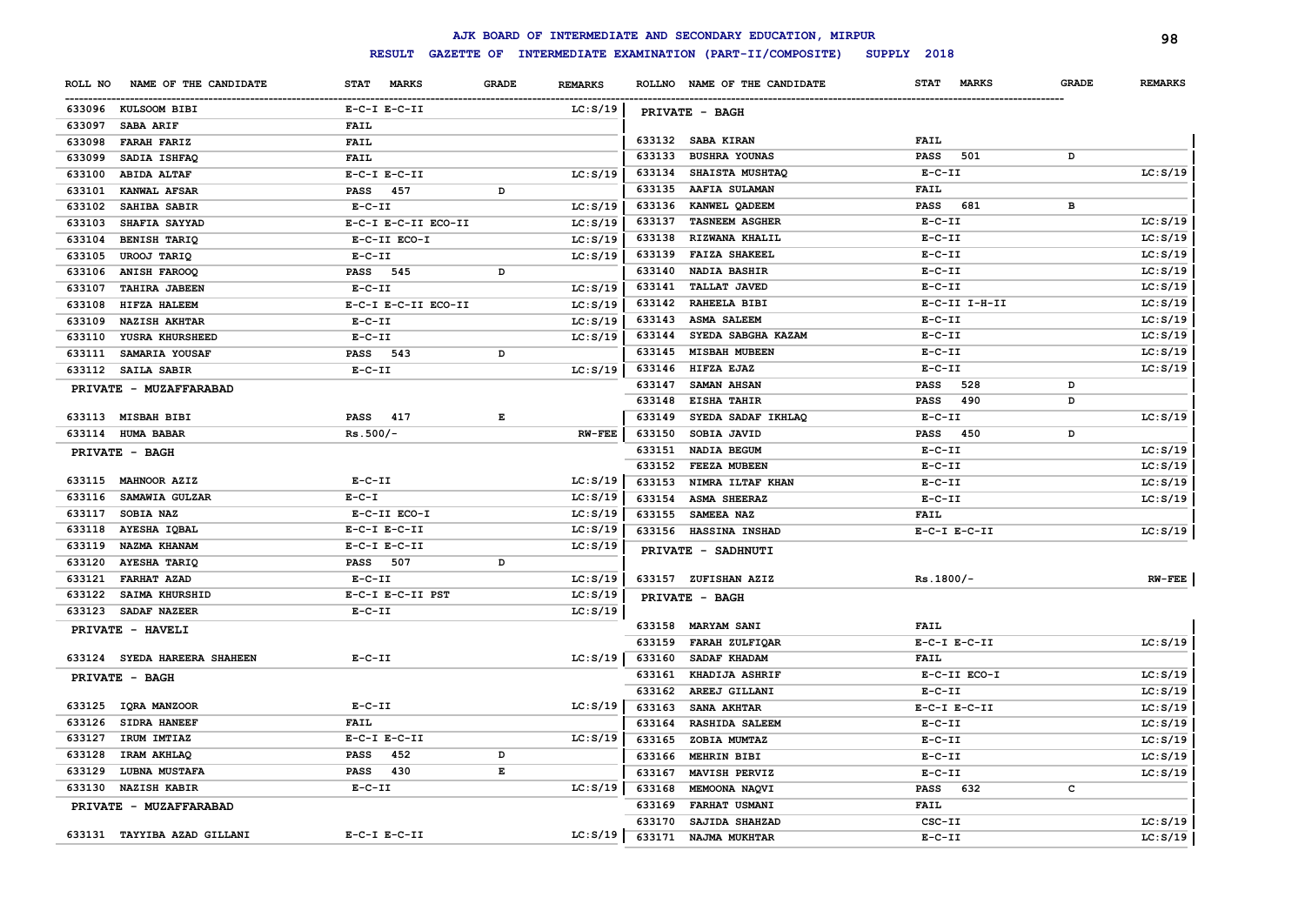|         |                        |                           |              |                |        | AJK BOARD OF INTERMEDIATE AND SECONDARY EDUCATION, MIRPUR |                             |              | 99             |
|---------|------------------------|---------------------------|--------------|----------------|--------|-----------------------------------------------------------|-----------------------------|--------------|----------------|
|         |                        | <b>RESULT</b>             |              |                |        | GAZETTE OF INTERMEDIATE EXAMINATION (PART-II/COMPOSITE)   | SUPPLY 2018                 |              |                |
| ROLL NO | NAME OF THE CANDIDATE  | STAT MARKS                | <b>GRADE</b> | <b>REMARKS</b> |        | ROLLNO NAME OF THE CANDIDATE                              | <b>MARKS</b><br><b>STAT</b> | <b>GRADE</b> | <b>REMARKS</b> |
|         | 633172 SABA KOSAR      | $E-C-II$                  |              | LC: S/19       |        | PRIVATE - MUZAFFARABAD                                    |                             |              |                |
|         | 633173 SHAISTA JUMMAS  | $E-C-II$                  |              | LC: S/19       |        |                                                           |                             |              |                |
| 633174  | NAGINA KHURSHID        | <b>FAIL</b>               |              |                |        | 633209 HALEEMA SABIR                                      | $Rs.500/-$                  |              | $RW-FEE$       |
|         | 633175 IRAM RAFIQUE    | $E - C - II$              |              | LC: S/19       |        | PRIVATE - BAGH                                            |                             |              |                |
|         | 633176 NIGHAT YOUNAS   | $E-C-II$                  |              | LC: S/19       |        |                                                           |                             |              |                |
| 633177  | <b>NAILA SHABIR</b>    | $E-C-II$                  |              | LC: S/19       |        | 633210 KINZA NASEER                                       | $E- C- II$                  |              | LC: S/19       |
| 633178  | <b>FARHA ASLAM</b>     | <b>FAIL</b>               |              |                |        | PRIVATE - MUZAFFARABAD                                    |                             |              |                |
| 633179  | SEHRISH BIBI           | <b>FAIL</b>               |              |                |        |                                                           |                             |              |                |
| 633180  | RASIDA NAZIR HUSSAIN   | $E-C-II$                  |              | LC: S/19       |        | 633211 MEHREEN BIBI                                       | $Rs.500/-$                  |              | $RW-FEE$       |
| 633181  | SYEDA SOBIA NISAR      | $E-C-II$                  |              | LC: S/19       |        | <b>PRIVATE - BAGH</b>                                     |                             |              |                |
| 633182  | FIZA ZAMEER            | PASS 453                  | D            |                |        |                                                           |                             |              |                |
| 633183  | <b>RABIA KHANUM</b>    | $E-C-II$                  |              | LC: S/19       |        | 633212 TAHSEEN SALEEM                                     | <b>PASS</b> 486             | D            |                |
|         | PRIVATE - MUZAFFARABAD |                           |              |                |        | 633213 NIGHAT AZIZ                                        | E-C-II ECO-I                |              | LC: S/19       |
|         |                        |                           |              |                | 633214 | MAVISH IDREES                                             | $E-C-I$ $E-C-II$            |              | LC: S/19       |
|         | 633184 HAJRA YASEEN    | $Rs.500/-$                |              | $RW-FEE$       | 633215 | <b>SARWAT ABBASI</b>                                      | $E-C-II$                    |              | LC: S/19       |
|         | PRIVATE - BAGH         |                           |              |                | 633216 | SHAHEEN AKHTER                                            | E-C-II ECO-I ECO-II         |              | LC: S/19       |
|         |                        |                           |              |                | 633217 | <b>TANNIA AZAD</b>                                        | <b>FAIL</b>                 |              |                |
|         | 633185 MARIA PARVIAZ   | PASS<br>462               | D            |                | 633218 | SYEDA KUBRA ABBAS                                         | $E-C-I$ $E-C-II$            |              | LC: S/19       |
|         | 633186 MAHWISH MEER    | <b>PASS</b><br>447        | D            |                | 633219 | SOFOONA AAQI                                              | $E-C-II$                    |              | LC: S/19       |
|         | PRIVATE - POONCH       |                           |              |                | 633220 | <b>BENISH QAYYUM</b>                                      | $E-C-II$                    |              | LC: S/19       |
|         |                        |                           |              |                | 633221 | <b>AFSHAN</b>                                             | E-C-II ECO-I                |              | LC: S/19       |
|         | 633187 NADIA MUNAWAR   | <b>FAIL</b>               |              |                |        | 633222 ATIA KHALID                                        | <b>FAIL</b>                 |              |                |
|         | PRIVATE - BAGH         |                           |              |                | 633223 | SYEDA SANIA BASHAZ                                        | 705<br><b>PASS</b>          | в            |                |
|         |                        |                           |              |                | 633224 | <b>TAHIRA ARSHAAD</b>                                     | $E-C-I$ $E-C-II$            |              | LC: S/19       |
|         | 633188 FAIZA JAVED     | $E- C- II$                |              | LC: S/19       |        | PRIVATE - MUZAFFARABAD                                    |                             |              |                |
| 633189  | IRAM SIDDIQUE          | $E - C - II$              |              | LC: S/19       |        |                                                           |                             |              |                |
| 633190  | TANIA ZULFIQAR         | PASS 684                  | в            |                |        | 633225 FARANA IQBAL                                       | $E-C-II$                    |              | LC: S/19       |
| 633191  | <b>UROOJ NISAR</b>     | $E-C-II$                  |              | LC: S/19       |        | PRIVATE - BAGH                                            |                             |              |                |
| 633192  | HUMIRA MANSHAD         | $E- C- II$                |              | LC: S/19       |        | 633226 FADIA AJMAL                                        | $E-C-I$ $E-C-II$            |              | LC: S/19       |
| 633193  | SUMMAYYA MUDASSER      | PASS 642                  | C            |                | 633227 | <b>MISBAH DAWOOD</b>                                      | FAIL                        |              |                |
| 633194  | ANISA YAQOUB           | $E-C-II$                  |              | LC: S/19       | 633228 | <b>FAIZA WAHEED</b>                                       | $E-C-II$                    |              | LC: S/19       |
| 633195  | ASMA LIAQUAT           | $E-C-I$ $E-C-II$          |              | LC: S/19       | 633229 | IQRA JAVED                                                | $E-C-II$                    |              | LC: S/19       |
|         | 633196 NIGHAT SHAFIQ   | $E-C-II$                  |              | LC: S/19       | 633230 | MUNAZA SOHRAB                                             | $I-H-II$                    |              | LC: S/19       |
| 633197  | <b>FARZANA KOSAR</b>   | $E-C-I$ $E-C-II$          |              | LC: S/19       | 633231 | HIFZA ILYAS ABBASI                                        | $E-C-II$                    |              | LC: S/19       |
| 633198  | <b>UMME HABIBAH</b>    | $E-C-I$ $E-C-II$          |              | LC: S/19       | 633232 | <b>TAYYBA NOOR</b>                                        | <b>PASS</b><br>486          | D            |                |
| 633199  | UROZA IMTIAZ           | E-C-I E-C-II ECO-I ECO-II |              | LC: S/19       | 633233 | <b>ALMAS AFZAL</b>                                        | 492<br><b>PASS</b>          | D            |                |
|         | 633200 IQRA AFTAB      | $E-C-I$ $E-C-II$          |              | LC: S/19       | 633234 | KHADIJA DAWOOD                                            | $E - C - II$                |              | LC: S/19       |
| 633201  | <b>MAIRA RAJAB</b>     | $E-C-II$                  |              | LC: S/19       | 633235 | SEHRISH SHABEER                                           | $E-C-II$                    |              | LC: S/19       |
| 633202  | <b>SUGHRA KOUSAR</b>   | <b>FAIL</b>               |              |                | 633236 | SEHRISH REHMAN                                            | $E- C- II$                  |              | LC: S/19       |
| 633203  | <b>FAKHRA KOUSAR</b>   | $E-C-II$                  |              | LC: S/19       | 633237 | NAZMEEN GULZAR                                            | <b>FAIL</b>                 |              |                |
| 633204  | <b>UZMA AZAM</b>       | $E-C-II$                  |              | LC: S/19       | 633238 | SHANZA MAJEED                                             | $E - C - II$                |              | LC: S/19       |
| 633205  | <b>JAVERIA ASHFAQ</b>  | PASS 590                  | с            |                | 633239 | <b>FARHAT KOSAR</b>                                       | <b>FAIL</b>                 |              |                |
| 633206  | <b>ASBA SHAKEEL</b>    | $E-C-II$                  |              | LC: S/19       | 633240 | ZABA GUL                                                  | $E-C-II$                    |              | LC: S/19       |
| 633207  | <b>TANYA MUZAKAR</b>   | $E-C-II$                  |              | LC: S/19       | 633241 | <b>SUMAIRA ASIF</b>                                       | E-C-I E-C-II ECO-I ECO-II   |              | LC: S/19       |
|         | 633208 ABIDA BIBI      | E-C-I E-C-II I-H-II       |              | LC: S/19       | 633242 | <b>UZMA SALEEM</b>                                        | 621<br><b>PASS</b>          | C            |                |
|         |                        |                           |              |                |        |                                                           |                             |              |                |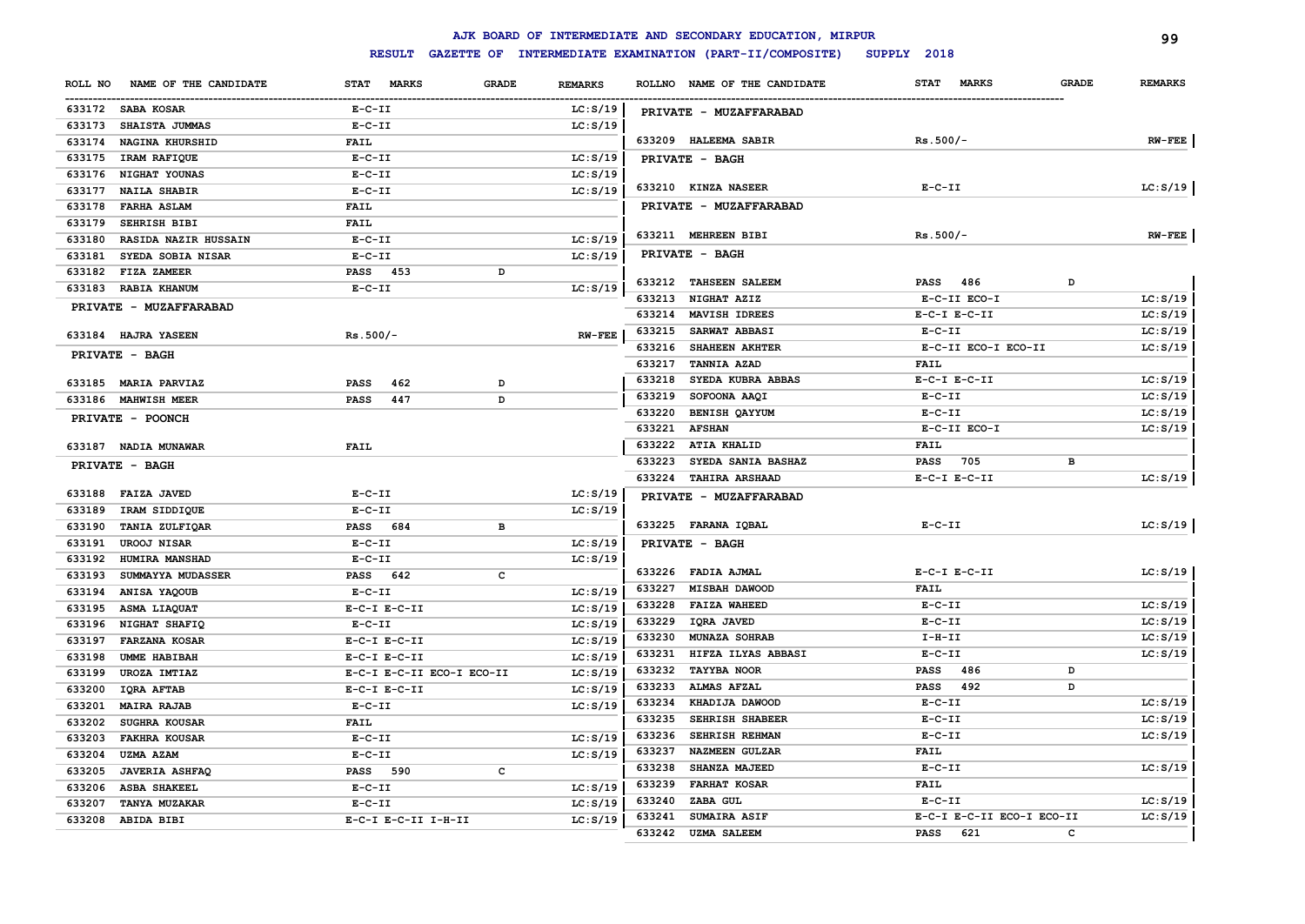|                  |                                                 |                                              |                                |          |               | AJK BOARD OF INTERMEDIATE AND SECONDARY EDUCATION, MIRPUR |              |                    |              | 100            |
|------------------|-------------------------------------------------|----------------------------------------------|--------------------------------|----------|---------------|-----------------------------------------------------------|--------------|--------------------|--------------|----------------|
|                  |                                                 | INTERMEDIATE EXAMINATION (PART-II/COMPOSITE) | SUPPLY 2018                    |          |               |                                                           |              |                    |              |                |
| ROLL NO          | NAME OF THE CANDIDATE                           | STAT MARKS                                   | <b>REMARKS</b><br><b>GRADE</b> |          | <b>ROLLNO</b> | NAME OF THE CANDIDATE                                     | <b>STAT</b>  | <b>MARKS</b>       | <b>GRADE</b> | <b>REMARKS</b> |
|                  | 633243 SAMINA SAID                              | $E-C-II$                                     |                                | LC: S/19 | 633285        | <b>ZARTASH MUZAFAR</b>                                    | $E- C- II$   |                    |              | LC: S/19       |
| 633244           | AAFIA MUZAFAR                                   | $E-C-II$                                     |                                | LC: S/19 | 633286        | MUQADAS ATIQ                                              | <b>PASS</b>  | 546                | D            |                |
| 633245           | SAMRA AURANGZEB                                 | $E-C-II$                                     |                                | LC: S/19 | 633287        | KANWAL LATIF                                              |              | E-C-II U-C-II      |              | LC: S/19       |
| 633246           | SUMAYYA TABARAK                                 | <b>FAIL</b>                                  |                                |          | 633288        | MEMONA ISAHAQUE                                           | $E-C-II$     |                    |              | LC: S/19       |
| 633247           | MEMOONA MARYUM                                  | $E - C - II$                                 |                                | LC: S/19 | 633289        | SAJIDA SAID                                               | <b>PASS</b>  | 517                | D            |                |
| 633248           | SANA FIAZ                                       | <b>FAIL</b>                                  |                                |          | 633290        | <b>RUBAB SALEEM</b>                                       | $E-C-II$     |                    |              | LC: S/19       |
| 633249           | SHAMSA KANWAL                                   | $E-C-II$                                     |                                | LC: S/19 | 633291        | IRAGE SAFDAR                                              | <b>PASS</b>  | 653                | c            |                |
| 633250           | <b>TAHIRA KHATOON</b>                           | $E-C-II$                                     |                                | LC: S/19 | 633292        | <b>MARYUM MUSHTAQ</b>                                     | <b>PASS</b>  | 466                | D            |                |
| 633251           | SANAM GULZAR                                    | <b>FAIL</b>                                  |                                |          | 633293        | HUMAIRA SABIR                                             | <b>FAIL</b>  |                    |              |                |
| 633252           | <b>ASIA PARVEEN</b>                             | $E-C-II$                                     |                                | LC: S/19 |               | 633294 AYESHA ZAHOOR                                      | $E-C-II$     |                    |              | LC: S/19       |
| 633253           | SYEDA KOMIL AJAZ                                | PASS 545                                     | D                              |          |               | PRIVATE - POONCH                                          |              |                    |              |                |
| 633254           | <b>RUBAB KANWAL</b>                             | $E-C-II$                                     |                                | LC: S/19 |               |                                                           |              |                    |              |                |
| 633255           | <b>MAHVISH JAVEED</b>                           | $E-C-II$                                     |                                | LC: S/19 |               | 633295 UROOJ IQBAL                                        | $Rs.500/-$   |                    |              | $RW-FEE$       |
| 633256           | SANIA ARIF                                      | $E-C-I$ $E-C-II$                             |                                | LC: S/19 |               | PRIVATE - BAGH                                            |              |                    |              |                |
| 633257           | FILZA SHAUKAT                                   | $E - C - II$                                 |                                | LC: S/19 |               |                                                           |              |                    |              |                |
| 633258           | MARIA HAMEED                                    | $E-C-II$                                     |                                | LC: S/19 |               | 633296 BENISH QADEER                                      | $E- C- II$   |                    |              | LC: S/19       |
| 633259           | SABA SAJAD                                      | <b>FAIL</b>                                  |                                |          | 633297        | <b>TAYYBA MUKHTAR</b>                                     |              | E-C-II ECO-II      |              | LC: S/19       |
| 633260           | <b>MARYAM RASHEED</b>                           | $E-C-II$                                     |                                | LC: S/19 | 633298        | ALIA MAQBOOL                                              |              | $E-C-I$ $E-C-II$   |              | LC: S/19       |
| 633261           | SAADIA IRSHAD                                   | $E-C-II$                                     |                                | LC: S/19 | 633299        | NADIA LATIF                                               | $E-C-II$     |                    |              | LC: S/19       |
| 633262           | KHANSA ILYAS                                    | $E-C-II$                                     |                                | LC:A/19  | 633300        | <b>ASMA SARWAR</b>                                        |              | $E-C-I$ $E-C-II$   |              | LC: S/19       |
| 633263           | <b>HALEEMA SAEED</b>                            | $E - C - II$                                 |                                | LC: S/19 | 633301        | HADIA ALI AFSAR                                           | $E - C - II$ |                    |              | LC: S/19       |
| 633264           | FAKHRA ANJAM                                    | $E-C-II$                                     |                                | LC: S/19 | 633302        | AMNA JALIL                                                | <b>FAIL</b>  |                    |              |                |
| 633265           | ANUM ASHIQ                                      | $E- C- II$                                   |                                | LC: S/19 | 633303        | MEHVISH IKHLAQ                                            |              | E-C-II H-P-II      |              | LC: S/19       |
| 633266           | <b>RAFIA IKHSAR</b>                             | E-C-I E-C-II ECO-II                          |                                | LC: S/19 |               | PRIVATE - MUZAFFARABAD                                    |              |                    |              |                |
| 633267           | <b>SIDRA BASHIR</b>                             | <b>PASS</b><br>561                           | c                              |          |               |                                                           |              |                    |              |                |
| 633268           | MADHIA KHUSHAL                                  | <b>FAIL</b>                                  |                                |          |               | 633304 HINA WAHEED                                        | $Rs.500/-$   |                    |              | $RW-FEE$       |
| 633269           | <b>FARZANA BEGUM</b>                            | $E-C-II$                                     |                                | LC: S/19 |               | PRIVATE - BAGH                                            |              |                    |              |                |
| 633270           | SABA SAEED                                      | <b>FAIL</b>                                  |                                |          |               | 633305 MAIRA HAMID                                        | $E-C-II$     |                    |              | LC: S/19       |
| 633271           | SADAF SADIQ                                     | $E-C-II$                                     |                                | LC: S/19 |               | 633306 SOBIA TASADDIQ                                     | FAIL         |                    |              |                |
| 633272           | KULSOOM IRSHSD                                  | $E-C-II$                                     |                                | LC: S/19 |               |                                                           |              |                    |              |                |
| 633273           | <b>ANNUM ASHRIF</b>                             | $E-C-II$                                     |                                | LC: S/19 |               | PRIVATE - MUZAFFARABAD                                    |              |                    |              |                |
| 633274           | FOKIA FARID                                     | $E-C-I$ $E-C-II$                             |                                | LC: S/19 |               | 633307 ZANJBEEN ANJUM                                     | <b>FAIL</b>  |                    |              |                |
| 633275           | <b>MARYUM ARIF</b>                              | $E-C-II$                                     |                                | LC: S/19 |               | PRIVATE - BAGH                                            |              |                    |              |                |
|                  | 633276 SABA SARFRAZ                             | E-C-I E-C-II U-C-II                          |                                | LC: S/19 |               |                                                           |              |                    |              |                |
|                  | PRIVATE - MUZAFFARABAD                          |                                              |                                |          | 633308        | <b>IQRA ARSHAD</b>                                        | <b>PASS</b>  | 591                | c            |                |
|                  |                                                 |                                              |                                |          | 633309        | <b>UFRA SHAHEEN</b>                                       | $E-C-II$     |                    |              | LC: S/19       |
|                  | 633277 MUSSARAT BIBI                            | <b>FAIL</b>                                  |                                |          | 633310        | <b>KIRAN SARWAR</b>                                       |              | E-C-I E-C-II U-C-I |              | LC: S/19       |
|                  | PRIVATE - BAGH                                  |                                              |                                |          | 633311        | AASMA RIAZ                                                | $E-C-II$     |                    |              | LC: S/19       |
|                  |                                                 |                                              |                                | LC: S/19 | 633312        | <b>BEENISH IKHLAQ</b>                                     | <b>FAIL</b>  |                    |              |                |
|                  | 633278 SAFIA HANIF<br>SAIRA AZIZ                | $E - C - II$<br><b>FAIL</b>                  |                                |          | 633313        | NADIA BASHARAT                                            | $E - C - II$ |                    |              | LC: S/19       |
| 633279           | SHARISH RUSTAM                                  | E-C-II ECO-I ECO-II                          |                                | LC: A/19 | 633314        | SAMAYYA ZIAD                                              | $E - C - II$ |                    |              | LC: S/19       |
| 633280<br>633281 |                                                 | ECO-II                                       |                                | LC: S/19 | 633315        | <b>UMERA AFSAR</b>                                        | <b>PASS</b>  | 505                | D            |                |
| 633282           | <b>MISBAH KAHTOON</b><br><b>JAWARIA DILSHAD</b> | GEO-II                                       |                                | LC: S/19 | 633316        | <b>MARIA HALEEM</b>                                       | <b>PASS</b>  | 485                | D            |                |
| 633283           | SAMMAYYA RAIZ                                   | $E-C-I$ $E-C-II$                             |                                | LC: S/19 | 633317        | TEHMINA KHANUM                                            | <b>PASS</b>  | 582                | c            |                |
| 633284           | <b>MARYUM TUFAIL</b>                            | $E - C - II$                                 |                                | LC: S/19 |               |                                                           |              |                    |              |                |
|                  |                                                 |                                              |                                |          |               |                                                           |              |                    |              |                |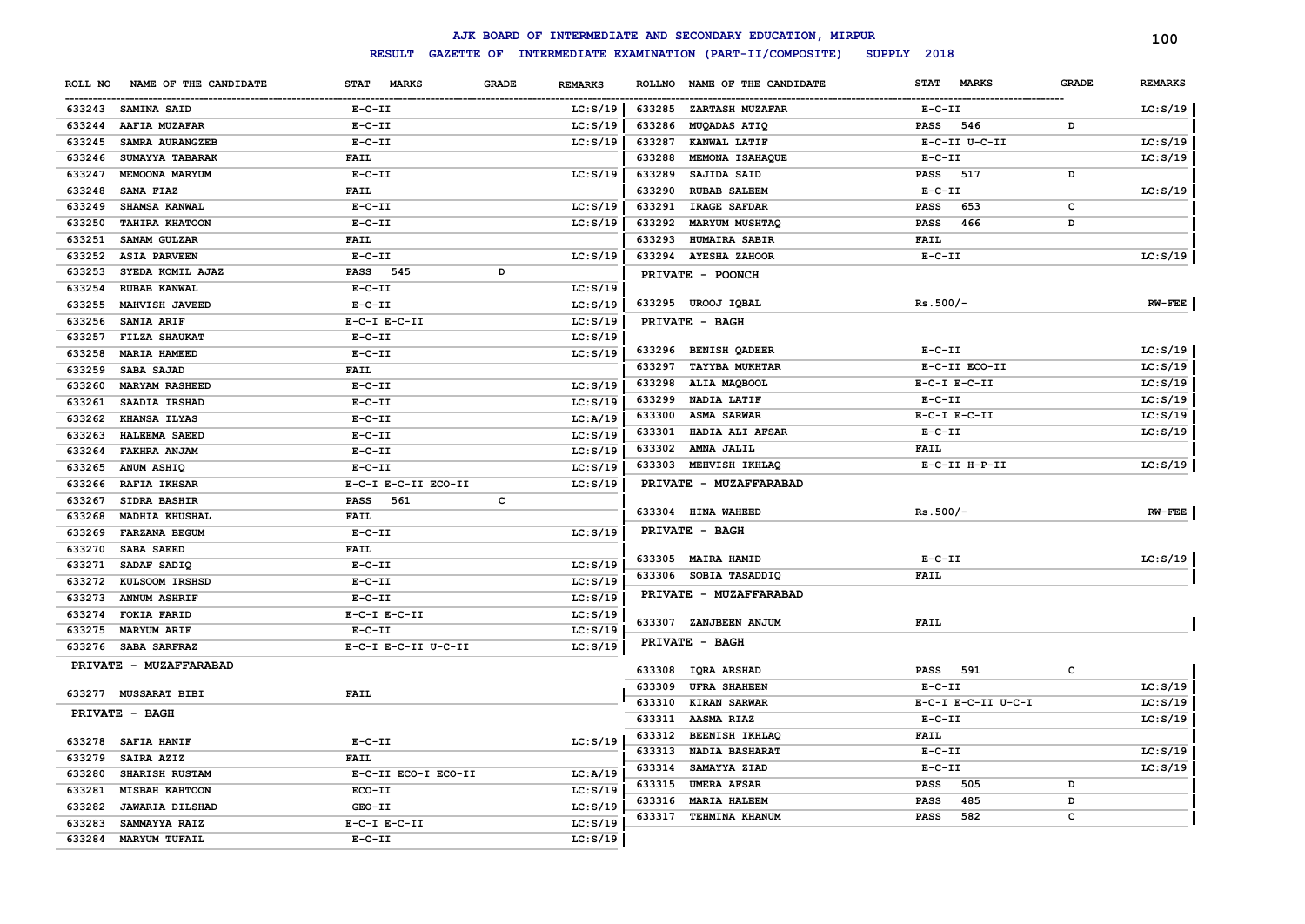|                                   |                             |                |                |               | AJK BOARD OF INTERMEDIATE AND SECONDARY EDUCATION, MIRPUR |                             |              | 101            |
|-----------------------------------|-----------------------------|----------------|----------------|---------------|-----------------------------------------------------------|-----------------------------|--------------|----------------|
|                                   | <b>RESULT</b>               |                |                |               | GAZETTE OF INTERMEDIATE EXAMINATION (PART-II/COMPOSITE)   | SUPPLY 2018                 |              |                |
| NAME OF THE CANDIDATE<br>ROLL NO  | <b>MARKS</b><br><b>STAT</b> | <b>GRADE</b>   | <b>REMARKS</b> | <b>ROLLNO</b> | NAME OF THE CANDIDATE                                     | <b>STAT</b><br><b>MARKS</b> | <b>GRADE</b> | <b>REMARKS</b> |
| PRIVATE - MUZAFFARABAD            |                             |                |                | 633352        | ZAITOON AKHTAR                                            | $E- C- II$                  |              | LC: S/19       |
|                                   |                             |                |                | 633353        | ZAHEEN AKHTAR                                             | 623<br><b>PASS</b>          | $\mathbf c$  |                |
| 633318 YASMEEN REHMAT             | $E-C-II$                    |                | LC: S/19       | 633354        | SADIA NEHMAT                                              | <b>FAIL</b>                 |              |                |
| 633319 SOBIA MUSKEEN              | PASS 495                    | D              |                | 633355        | IRUM AZAD                                                 | $E-C-I$ $E-C-II$            |              | LC: S/19       |
| PRIVATE - BAGH                    |                             |                |                | 633356        | IRAM SHAHZADI                                             | <b>FAIL</b>                 |              |                |
|                                   |                             |                |                | 633357        | REHNAZ FAZAL                                              | 507<br><b>PASS</b>          | D            |                |
| 633320 SAIMA KOUSAR               | $E-C-II$                    |                | LC: S/19       | 633358        | FATIMA NAZEER AFSAR                                       | <b>FAIL</b>                 |              |                |
| 633321<br>NIDA ABID               | PASS 478                    | D              |                | 633359        | SALMA RASHIM                                              | E-C-II U-C-II               |              | LC: S/19       |
| 633322 SABAS TANWEER              | $E - C - II$                |                | LC: S/19       | 633360        | MAHREE SHAHEEN                                            | <b>FAIL</b>                 |              |                |
| PRIVATE - MUZAFFARABAD            |                             |                |                | 633361        | BEENESH MUSHTAQ                                           | <b>FAIL</b>                 |              |                |
|                                   |                             |                |                | 633362        | SHAHIDA PARVEEN                                           | $E-C-II$                    |              | LC: S/19       |
| 633323 MUQADDAS BIBI              | $E - C - II$                |                | LC: S/19       | 633363        | RIFAT YOUNAS                                              | Rs.3900/-                   |              | $RW-FEE$       |
| PRIVATE - BAGH                    |                             |                |                |               | PRIVATE - POONCH                                          |                             |              |                |
| 633324 SANA KHURSHEED             | PASS<br>625                 | c              |                |               |                                                           |                             |              |                |
| 633325<br><b>RABIA BASRI</b>      | 669<br><b>PASS</b>          | $\overline{B}$ |                |               | 633364 ANOSHA ASHFAQ                                      |                             |              | <b>ABSENT</b>  |
| 633326 FAIZA HABIB                | E-C-I E-C-II U-C-II         |                | LC: S/19       |               | PRIVATE - BAGH                                            |                             |              |                |
| 633327 AMNA KHANAM                | $E - C - II$                |                | LC: S/19       | 633365        | ZAHRA BATOOL                                              | <b>FAIL</b>                 |              |                |
| PRIVATE - MUZAFFARABAD            |                             |                |                | 633366        | KHALOOD IJAZ                                              | E-C-I E-C-II ECO-I          |              | LC: A/20       |
|                                   |                             |                |                | 633367        | <b>SAIMA REHAN</b>                                        | $E-C-I$ $E-C-II$            |              | LC: A/20       |
| 633328 SYEDA RAFIA BATOOL JAFRI   | 481<br><b>PASS</b>          | D              |                | 633368        | ZEENAT UN NISA                                            | $E-C-I$ $E-C-II$ $U-C-I$    |              | LC:A/20        |
| PRIVATE - BAGH                    |                             |                |                | 633369        | <b>MARIA KHALID</b>                                       | $E-C-I$ $E-C-II$            |              | LC: A/20       |
|                                   |                             |                |                | 633370        | <b>MISBAH WAHEED</b>                                      | <b>FAIL</b>                 |              |                |
| 633329 SYEDA SHAFIA BATOOL JAFFRI | 599<br><b>PASS</b>          | c              |                | 633371        | KAINAAT ARBAB                                             | $Rs.500/-$                  |              | $RW-FEE$       |
| 633330<br>SIDRA PERVAIZ           | <b>PASS</b><br>420          | Е              |                |               | 633372 HUMA ABID                                          | E-C-II ECO-I ECO-II         |              | LC: A/20       |
| <b>JAVARIA IFTIKHAR</b><br>633331 | E-C-II ECO-I                |                | LC: S/19       | 633373        | KISHWAR KAUSAR                                            | <b>FAIL</b>                 |              |                |
| 633332<br>SADIA ASLAM             | $E-C-II$                    |                | LC: S/19       |               | 633374 SAIMA QAYYUM                                       | <b>FAIL</b>                 |              |                |
| 633333 FIRDOUS IQBAL              | <b>FAIL</b>                 |                |                |               |                                                           |                             |              |                |
| 633334 SIDRA MAQSOOD              | $E-C-II$                    |                | LC: S/19       |               | PRIVATE - POONCH                                          |                             |              |                |
| 633335<br><b>SHAISTA SHARIF</b>   | PASS 454                    | D              |                | 633375        | SAMEEN AARA                                               | 497<br><b>PASS</b>          | D            | IMP            |
| 633336<br><b>RIDA TAYYAB</b>      | $E-C-II$                    |                | LC: S/19       |               | 633376 NAZISH RAZZAQ                                      | <b>FAIL</b>                 |              | NOT-IMP        |
| 633337<br><b>AMINA ASHRAF</b>     | $Rs.500/-$                  |                | <b>RW-FEE</b>  | 633377        | UMM E HABIBA                                              | <b>FAIL</b>                 |              | NOT-IMP        |
| 633338<br>HALEEMA BEGUM           | $E-C-II$                    |                | LC: S/19       |               | 633378 TAYYABA SAHER                                      | 687<br><b>PASS</b>          | в            | IMP            |
| 633339<br><b>ANOOSH AFTAB</b>     | $E-C-I$ $E-C-II$            |                | LC: S/19       |               | PRIVATE - SADHNUTI                                        |                             |              |                |
| 633340<br><b>SEHRISH AFTAB</b>    | E-C-II ECO-I ECO-II         |                | LC: S/19       |               |                                                           |                             |              |                |
| 633341 BUSHRA HAYAT               | 509<br><b>PASS</b>          | D              |                |               | 633379 SAIMA BASHARAT                                     | <b>FAIL</b>                 |              |                |
| 633342<br>ANAM HAYAT              | $E-C-II$                    |                | LC: S/19       |               | 633380 ANEELA JAVED                                       | 582<br><b>PASS</b>          | c            |                |
| 633343<br>SYEDA UROOSA TASAWAR    | E-C-II ECO-II               |                | LC: S/19       |               | PRIVATE - POONCH                                          |                             |              |                |
| 633344<br>IRAM GULZAR             | FAIL                        |                |                |               |                                                           |                             |              |                |
| 633345<br>SHAMILA NOOR            | <b>FAIL</b>                 |                |                |               | 633381 SUMHIRA MUSTIFA                                    | $E - C - II$                |              | LC: S/19       |
| 633346<br>SHUBNUM ASHIQ           | $E-C-TI$                    |                | LC: S/19       | 633382        | SHAZIA RIAZ                                               | $E - C - II$                |              | LC: S/19       |
| 633347<br>SALMA NAWAZ             | $E - C - II$                |                | LC: S/19       | 633383        | <b>UZMA LIAQUAT</b>                                       | 475<br><b>PASS</b>          | D            |                |
| 633348<br><b>NASREEN BASHIR</b>   | <b>PASS</b><br>603          | $\mathbf{C}$   |                | 633384        | <b>MEHAR AFROZ</b>                                        | 575<br><b>PASS</b>          | с            |                |
| 633349<br>SARWAT SHAHEEN          | <b>FAIL</b>                 |                |                | 633385        | AQSA ARSHAD                                               | $E - C - II$                |              | LC: S/19       |
| 633350<br>IQRA GHAZANFER ABBASI   | PASS<br>512                 | D              |                | 633386        | <b>RUKIA SALEEM</b>                                       | <b>FAIL</b>                 |              |                |
| 633351 MARYUM SALEEM              | 637<br>PASS                 | $\mathbf{C}$   |                | 633387        | ANETA GHANI                                               | E-C-I E-C-II GEO-II         |              | LC: S/19       |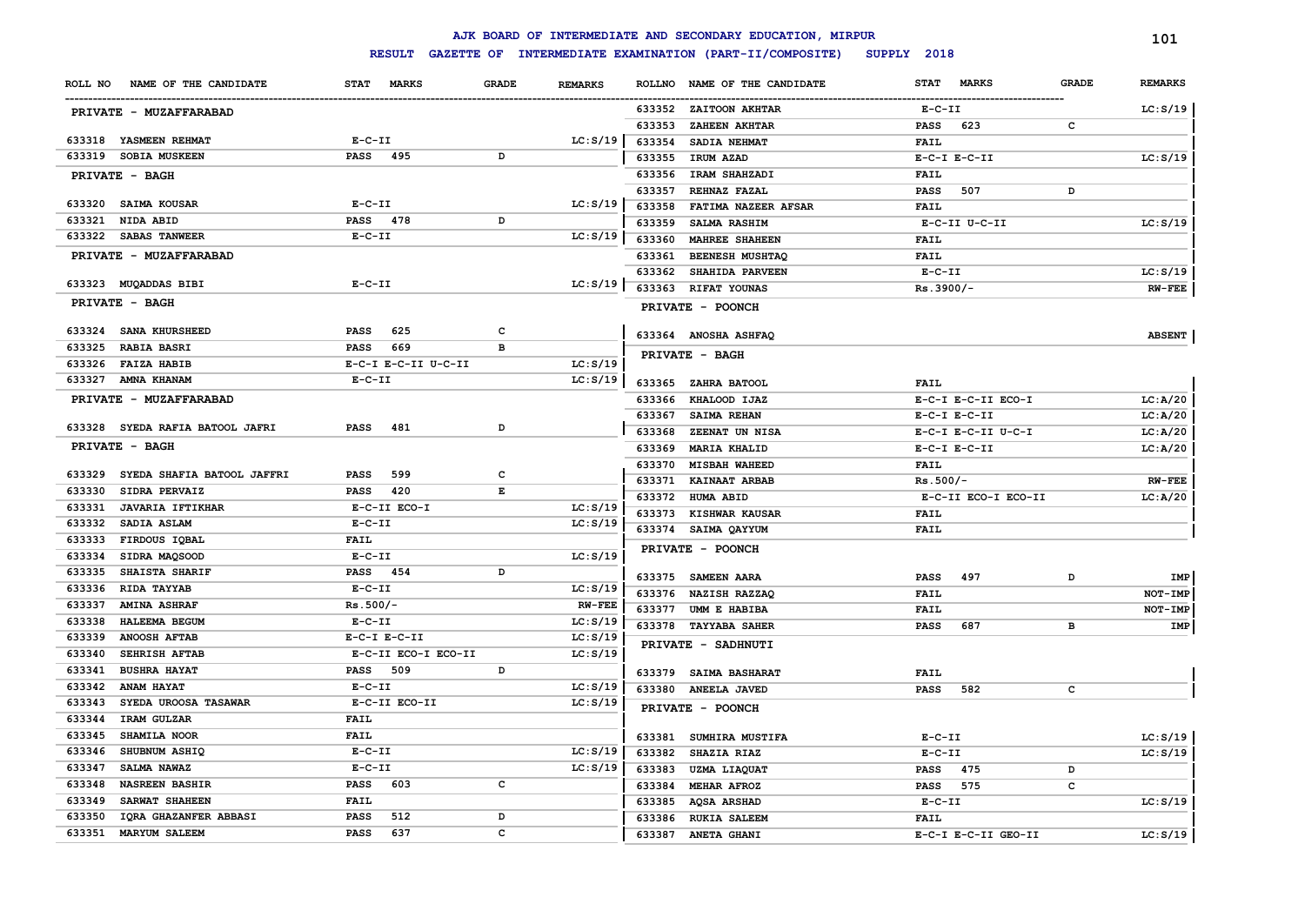|                                  |                     |                                |               | AJK BOARD OF INTERMEDIATE AND SECONDARY EDUCATION, MIRPUR |              |                     |              | 102            |
|----------------------------------|---------------------|--------------------------------|---------------|-----------------------------------------------------------|--------------|---------------------|--------------|----------------|
|                                  | <b>RESULT</b>       |                                |               | GAZETTE OF INTERMEDIATE EXAMINATION (PART-II/COMPOSITE)   | SUPPLY 2018  |                     |              |                |
| NAME OF THE CANDIDATE<br>ROLL NO | STAT MARKS          | <b>GRADE</b><br><b>REMARKS</b> | <b>ROLLNO</b> | NAME OF THE CANDIDATE                                     | <b>STAT</b>  | <b>MARKS</b>        | <b>GRADE</b> | <b>REMARKS</b> |
| 633388 NAZMEEN AZIZ              | $E- C- II$          | LC: S/19                       | 633418        | SHABNAM KHATOON                                           | PASS         | 450                 | D            |                |
| 633389 MISBAH MANSHAD            | $E-C-I$ $E-C-II$    | LC: S/19                       | 633419        | AROOBA SHAFIQ                                             | <b>PASS</b>  | 499                 | D            |                |
| PRIVATE - SADHNUTI               |                     |                                | 633420        | SAMRA SALEEM                                              | <b>PASS</b>  | 618                 | c            |                |
|                                  |                     |                                | 633421        | RANI GULFAM DALARI                                        | <b>PASS</b>  | 459                 | D            |                |
| 633390 FOUZIA RAZAQ              | E-C-II ECO-II       | LC: S/19                       | 633422        | <b>FOZIA SARWAR</b>                                       | <b>PASS</b>  | 625                 | $\mathbf c$  |                |
| 633391 KASHAF ANSER              | $E-C-II$            | LC: S/19                       | 633423        | AYESHA SADIQ                                              | <b>PASS</b>  | 569                 | $\mathbf c$  |                |
| PRIVATE - POONCH                 |                     |                                | 633424        | SUNDAS PERVAIZ                                            | FAIL         |                     |              |                |
|                                  |                     |                                | 633425        | MOMINA KHAN                                               | FAIL         |                     |              |                |
| 633392 SHANZA ADL                | $ECO-I$             | LC: S/19                       | 633426        | HUMAIRA SHAFI                                             | PASS         | 480                 | D            |                |
| PRIVATE - SADHNUTI               |                     |                                | 633427        | <b>UZMA MUNIR</b>                                         | <b>PASS</b>  | 554                 | c            |                |
|                                  |                     |                                | 633428        | SAMIRA SHAKIL                                             | <b>PASS</b>  | 499                 | D            |                |
| 633393 SAWIRA SHADID             | $E - C - II$        | LC: S/19                       | 633429        | NIGARISH SHOUKAT                                          | $E-C-II$     |                     |              | LC: S/19       |
| PRIVATE - POONCH                 |                     |                                | 633430        | MEHNAZ KHATOON                                            | $E-C-II$     |                     |              | LC: S/19       |
| 633394 TAMINA SALEEM             | <b>PASS</b><br>563  | c                              | 633431        | SHANZA IFTIKHAR                                           | <b>PASS</b>  | 479                 | D            |                |
|                                  |                     |                                |               | PRIVATE - SADHNUTI                                        |              |                     |              |                |
| PRIVATE - SADHNUTI               |                     |                                |               |                                                           |              |                     |              |                |
| 633395 SHUGUFTA LIAQUAT          | FAIL                |                                |               | 633432 AREEJ MISKEEN                                      | $E - C - II$ |                     |              | LC: S/19       |
|                                  |                     |                                |               | PRIVATE - POONCH                                          |              |                     |              |                |
| PRIVATE - POONCH                 |                     |                                |               |                                                           |              |                     |              |                |
| 633396 RIZEM BEHRAM              | $E-C-II$            | LC: S/19                       |               | 633433 IFRAH QAYYUM                                       | PASS         | 499                 | D            |                |
| 633397<br><b>SARA ITHAFAQ</b>    | $E-C-I$ $E-C-II$    | LC: S/19                       |               | 633434 FASIHA MALIK                                       | <b>PASS</b>  | 579                 | c            |                |
| 633398<br>RAHEELA YOUNUS         | PASS 474            | D                              | 633435        | <b>SHAZIA KHADIM</b>                                      | <b>PASS</b>  | 554                 | c            |                |
| 633399<br><b>MARIAM MAJEED</b>   | $E-C-II$            | LC: S/19                       |               | 633436 ADIBA HAYAT                                        | FAIL         |                     |              |                |
| 633400<br><b>MAHREEN MUJEED</b>  | <b>PASS</b><br>427  | E                              |               | PRIVATE - SADHNUTI                                        |              |                     |              |                |
| 633401<br>KHULAQ NAZ             | $E-C-II$            | LC: S/19                       |               | 633437 IRAM AFTAB                                         | $E - C - II$ |                     |              |                |
| 633402<br><b>BUSHRA MUNSHAD</b>  | 453<br><b>PASS</b>  | D                              |               |                                                           |              |                     |              | LC: S/19       |
| 633403<br><b>HUMA KHAN</b>       | 508<br><b>PASS</b>  | D                              |               | PRIVATE - POONCH                                          |              |                     |              |                |
| PRIVATE - SADHNUTI               |                     |                                |               | 633438 NAZISH AFSAR                                       | <b>PASS</b>  | 614                 | c            |                |
|                                  |                     |                                | 633439        | SAMRA BASHARAT                                            | <b>PASS</b>  | 527                 | D            |                |
| 633404 NAEEMA JAVID              | <b>PASS</b><br>451  | D                              | 633440        | SHAZIA GILANI                                             | $E-C-II$     |                     |              | LC: S/19       |
| PRIVATE - POONCH                 |                     |                                | 633441        | KHANSA TAYYAB                                             | <b>PASS</b>  | 523                 | D            |                |
|                                  |                     |                                |               | 633442 RIDA SHABBIR                                       | FAIL         |                     |              |                |
| 633405<br><b>FARYAL TARIQ</b>    | $E - C - II$        | LC: S/19                       |               | PRIVATE - SADHNUTI                                        |              |                     |              |                |
| <b>AYSHA SAFEER</b><br>633406    | $E - C - II$        | LC: S/19                       |               |                                                           |              |                     |              |                |
| 633407<br><b>SHEEZA AKHTAR</b>   | $E-C-II$            | LC: S/19                       |               | 633443 ASIA SHAFIAT                                       | $E - C - II$ |                     |              | LC: S/19       |
| 633408<br><b>RUBA PERVAIZ</b>    | PASS 574            | $\mathbf{C}$                   |               | <b>PRIVATE - BAGH</b>                                     |              |                     |              |                |
| 633409<br><b>UROOJ ASHFAQ</b>    | $E-C-II$            | LC: S/19                       |               |                                                           |              |                     |              |                |
| 633410<br>ZILE HUMA              | $E-C-II$            | LC: S/19                       |               | 633444 NIGHAT SAJJAD                                      | <b>PASS</b>  | 439                 | E            |                |
| 633411<br><b>MARIA GULL</b>      | $E-C-II$            | LC: S/19                       |               | PRIVATE - POONCH                                          |              |                     |              |                |
| 633412<br>FIZA FAROOQ            | E-C-I E-C-II IST-II | LC: S/19                       |               |                                                           |              |                     |              |                |
| 633413<br>BADDER-UL-NISA         | $E-C-I$ $E-C-II$    | LC: S/19                       |               | 633445 MEHAR YASEEN                                       |              | E-C-I E-C-II GEO-II |              | LC: S/19       |
| 633414<br><b>AREEBA MUNIR</b>    | 545<br><b>PASS</b>  | D                              | 633446        | SHABNAM BEGUM                                             | $E - C - II$ |                     |              | LC:A/19        |
| 633415<br><b>SANIA NAZ</b>       | <b>FAIL</b>         |                                | 633447        | NADIA NAWAZ                                               | $E - C - II$ |                     |              | LC: S/19       |
| 633416<br><b>MEHNAZ AKHTAR</b>   | <b>FAIL</b>         |                                | 633448        | <b>AROOBA ASIF</b>                                        | <b>PASS</b>  | 602                 | c            |                |
| 633417 AROOSA MUSTAFA            | FAIL                |                                |               | 633449 RIMSHA RIAZ                                        | <b>PASS</b>  | 563                 | C            |                |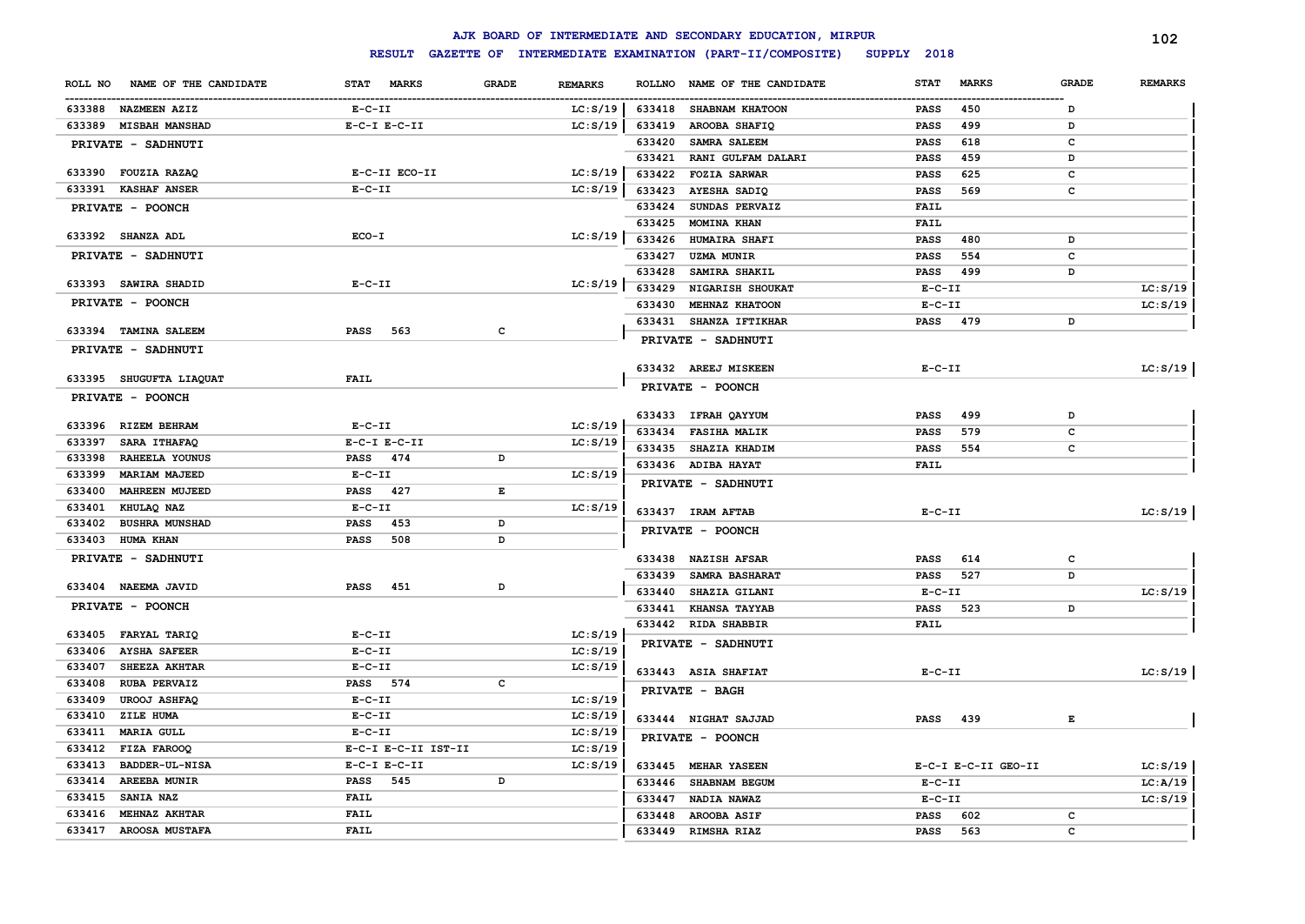#### **ROLL NO NAME OF THE CANDIDATE STAT MARKS GRADE REMARKS** ------------------------------------------------------------------------------------------------------------------------------------------------------------------------------------------------------------------------ **ROLLNO NAME OF THE CANDIDATE REMARKS<sup>103</sup> STAT MARKS GRADE KASHUF-UL-HUDA E-C-II LC:S/19 KIRAN AREEF E-C-I E-C-II LC:S/19 FOZIA KHALID ECO-I LC:S/19 ZOBIA GULZAR E-C-I E-C-II ECO-II LC:S/19 PRIVATE - SADHNUTI PRIVATE - SADHNUTI SEEMAB SHAHZAD FAIL PRIVATE - POONCH BEENISH SHOUKET PASS 447 D SIDRA ASHRAF PASS 495 D GULSHAN NAZAKAT E-C-I E-C-II LC:S/19 SIDRA SARFRAZ E-C-II LC:S/19 UZMA SHABIR E-C-II LC:S/19 FARHAT BAIGUM E-C-I E-C-II LC:S/19 SUMBAL ASHRAF E-C-I E-C-II LC:S/19 MARYA AFTAB PASS 531 D SYEDA HIFZA IFTIKHAR E-C-II LC:S/19 SANAM ILTAF PASS 486 D MARIA YOUNIS PASS 499 D HADIQA ABID E-C-II LC:S/19 LUBNA SIDDIQI PASS 437 E SABIA RAMZAN PASS 485 D UROOBA SHAFIQUE PASS 462 D MARYAM AFTAB PASS 452 D AQILA NASEER E-C-I E-C-II ECO-I LC:S/19 UMAIRA FIAZ PASS 433 E KANWAL SAJID PASS 580 C JAWERIA NAYYAB ECO-I LC:S/19 PRIVATE - SADHNUTI NAZISH KHANUM PASS 546 D SNOBAR HUSSAIN PASS 491 D PRIVATE - POONCH MANIA NASEEM FAIL HINA KOUSAR PASS 487 D AMAIRA KOUSAR E-C-II LC:S/19 SAMAN YOUNIS FAIL SADAF BARKET E-C-I E-C-II LC:S/19 NAIMA RIAZ PASS 577 C ZONAISH KAMAL E-C-II LC:S/19 PRIVATE - SADHNUTI HUMARA KHATOON E-C-II LC:S/19 PRIVATE - POONCH MAHREEN AKSEER PASS 539 D BUSHRA KHATOON PASS 542 D PRIVATE - POONCH AROSHA ALTAF PASS 480 D MAMOONA TASLEEM E-C-II LC:S/19 HAMARA TAMEER E-C-II LC:S/19 SOHA ZAFAR E-C-II LC:S/19 PRIVATE - SADHNUTI HUMMA SHAFIQ E-C-II LC:S/19 PRIVATE - POONCH ALEEZA IMTIAZ PASS 573 C MEHREEN AKHTER E-C-II LC:S/19 SIDRA KHURSHID E-C-II LC:S/19 ZOYA E-C-II LC:S/19 SOMIA SHOKAT E-C-II LC:S/19 RIZWANA KOSAR E-C-II LC:S/19 ANMOL AZIZ E-C-I E-C-II ECO-I LC:S/19 NUSRAT MUNIR PASS 418 E PRIVATE - SADHNUTI SIDRA KHALID FAIL PRIVATE - POONCH ASMA JAVED FAIL NADIA KHALID E-C-II LC:S/19 QUDSIA ZAKIR PASS 492 D SABA ALYAS E-C-II LC:S/19 SOFIA SARFRAZ E-C-II LC:S/19 PRIVATE - SADHNUTI SAMREEN RASHEED PASS 466 D PRIVATE - POONCH IQRA RAFIQUE PASS 580 C RABIA HAMEED E-C-II LC:S/19 PRIVATE - SADHNUTI LUBNA NAZ PASS 491 D**

**PRIVATE - POONCH**

**AJK BOARD OF INTERMEDIATE AND SECONDARY EDUCATION, MIRPUR**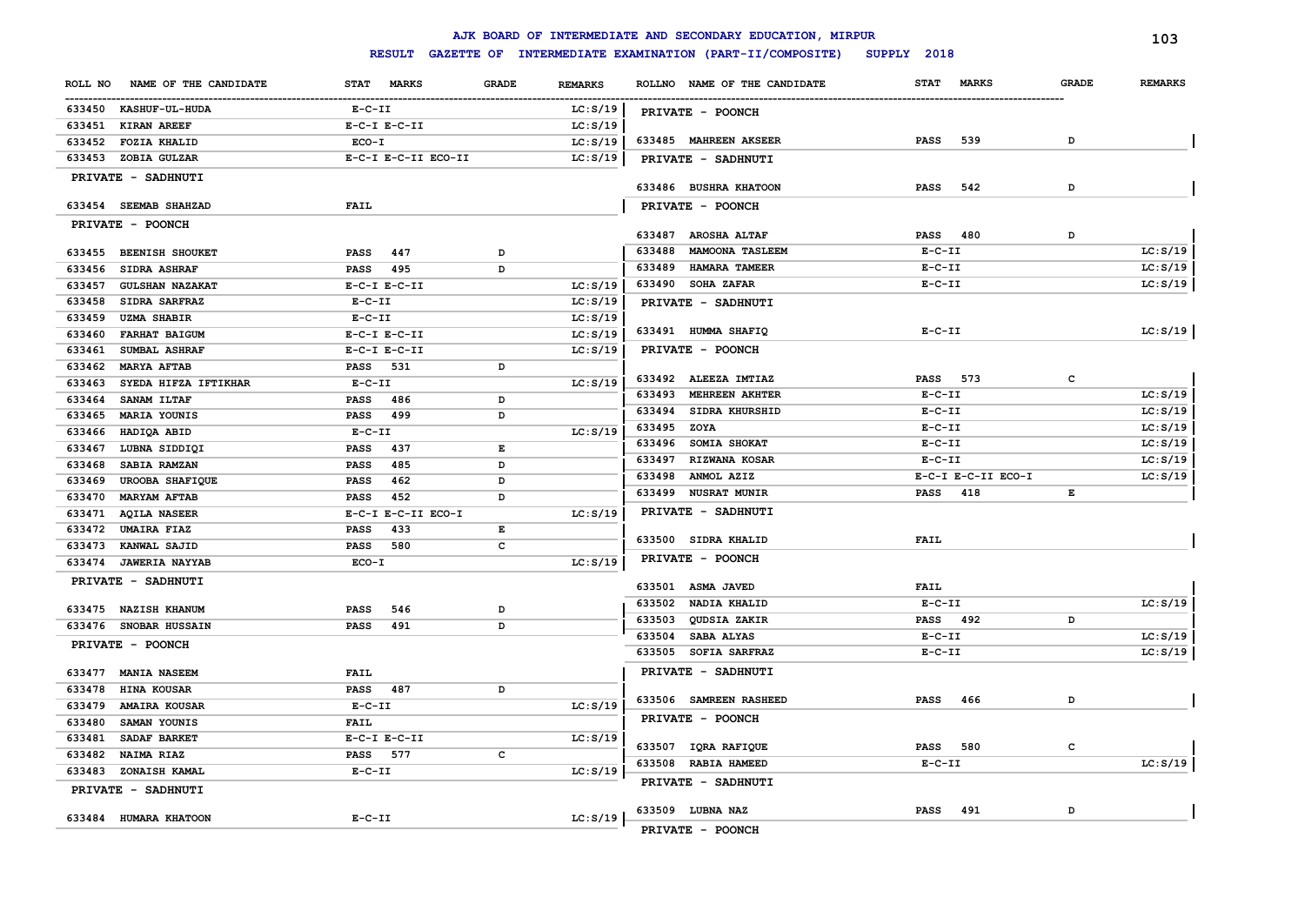|                                  |                             |              |                | AJK BOARD OF INTERMEDIATE AND SECONDARY EDUCATION, MIRPUR      |                                  |              | 104            |
|----------------------------------|-----------------------------|--------------|----------------|----------------------------------------------------------------|----------------------------------|--------------|----------------|
|                                  |                             |              |                | RESULT GAZETTE OF INTERMEDIATE EXAMINATION (PART-II/COMPOSITE) | SUPPLY 2018                      |              |                |
| NAME OF THE CANDIDATE<br>ROLL NO | <b>MARKS</b><br><b>STAT</b> | <b>GRADE</b> | <b>REMARKS</b> | <b>ROLLNO</b><br>NAME OF THE CANDIDATE                         | <b>STAT</b><br><b>MARKS</b>      | <b>GRADE</b> | <b>REMARKS</b> |
| 633510 NUSRAT AZIZ               | <b>FAIL</b>                 |              |                | 633544<br>SADIA KHALIQ                                         | $E- C- II$                       |              | LC: S/19       |
| 633511<br><b>SHEEZA NASEER</b>   | 609<br><b>PASS</b>          | c            |                | 633545<br><b>MISBAH HAFEEZ</b>                                 | 654<br>PASS                      | c            |                |
| 633512<br><b>AFIFA PERWAIZ</b>   | $E - C - II$                |              | LC: S/19       | 633546<br><b>MARAIB RASHEED</b>                                | 422<br>PASS                      | $\mathbf E$  |                |
| 633513<br><b>KASHMALA KANWAL</b> | $E-C-I$ $E-C-II$            |              | LC: S/19       | 633547<br><b>AFIA AMEEN</b>                                    | FAIL                             |              |                |
| PRIVATE - SADHNUTI               |                             |              |                | HAZIQA MAJEED<br>633548                                        | <b>FAIL</b>                      |              |                |
|                                  |                             |              |                | 633549<br><b>KUBRA ASHFAQ</b>                                  | E-C-II H-P-II                    |              | LC: S/19       |
| 633514 SADIA IFTIKHAR            | <b>PASS</b><br>533          | D            |                | 633550<br><b>RASHDA AFSAR</b>                                  | <b>PASS</b><br>454               | D            |                |
| 633515<br>RIMA ASHIQ             | <b>PASS</b><br>479          | D            |                | 633551<br>SEHRISH JAMIL                                        | $E-C-I$ $E-C-II$                 |              | LC: S/19       |
| 633516 TAYYIBA NAZIR             | 550<br><b>PASS</b>          | $\mathbf{C}$ |                | PRIVATE - BAGH                                                 |                                  |              |                |
| PRIVATE - POONCH                 |                             |              |                |                                                                |                                  |              |                |
|                                  |                             |              |                | 633552 SUGHRA ZAREEN                                           | <b>PASS</b><br>639               | c            |                |
| 633517 AQSA SULTANA              | 446<br><b>PASS</b>          | D            |                | PRIVATE - POONCH                                               |                                  |              |                |
| 633518<br><b>NAZISH ZAFEER</b>   | $E-C-II$                    |              | LC: S/19       |                                                                |                                  |              |                |
| 633519<br><b>MARIA SHOUKET</b>   | <b>PASS</b><br>543          | D            |                | 633553 AIZA HUSSAIN                                            | $E - C - II$                     |              | LC: S/19       |
| 633520<br><b>MONEEBA SAHIR</b>   | <b>PASS</b><br>469          | D            |                | 633554<br><b>LAIBA SHARAZIE</b>                                | $E - C - II$                     |              | LC: S/19       |
| 633521<br><b>UZMA ALAM</b>       | FAIL                        |              |                | 633555<br><b>MAQUDAS SHAHID</b>                                | $E - C - II$                     |              | LC: S/19       |
| 633522 KAINAT SALEEM             | $E-C-II$                    |              | LC: S/19       | 633556<br>SHAHIDA BEGUM                                        | PASS 540                         | D            |                |
| PRIVATE - BAGH                   |                             |              |                | 633557<br>SUMAIRA YOUNIS                                       | $E-C-II$                         |              | LC: S/19       |
|                                  |                             |              |                | 633558<br>MAHVISH BIBI                                         | $E - C - II$                     |              | LC: S/19       |
| 633523 SHAGUFTA FAROOQ           | $E - C - II$                |              | LC: S/19       | 633559<br>NAJMA SABIR                                          | $E-C-I$ $E-C-II$                 |              | LC: S/19       |
| PRIVATE - POONCH                 |                             |              |                | 633560<br>KINZA ARIF                                           | $E-C-I$ $E-C-II$                 |              | LC: S/19       |
|                                  |                             |              |                | 633561<br>HORIA NAZEER                                         | <b>PASS</b> 512                  | D            |                |
| AREEJ FARID<br>633524            | <b>PASS</b><br>417          | $\mathbf E$  |                | 633562<br><b>ANILA AFREED</b>                                  | ECO-I ECO-II                     |              | LC: S/19       |
| SABIA YOUNAS<br>633525           | 508<br><b>PASS</b>          | D            |                | 633563<br>FOZIA ZAHID                                          | $E - C - II$                     |              | LC: S/19       |
| 633526<br>SANY MANZOOR           | <b>PASS</b><br>475          | D            |                | 633564<br>AMINA SADDIQUE                                       | 430<br>PASS                      | E            |                |
| 633527<br><b>FALAK NAJEEB</b>    | FAIL                        |              |                | 633565<br><b>SHAMAILA BASHIR</b>                               | FAIL                             |              |                |
| <b>ANISA SARFARAZ</b><br>633528  | 481<br>PASS                 | D            |                | PRIVATE - SADHNUTI                                             |                                  |              |                |
| 633529<br><b>RIZWANA AFSIR</b>   | <b>FAIL</b>                 |              |                |                                                                |                                  |              |                |
| 633530<br>KASHAF UL AIMAN        | $E - C - II$                |              | LC: S/19       | 633566 LIABA SHOUKAT                                           | $E-C-II$                         |              | LC: S/19       |
| ASFA JAVID<br>633531             | 451<br><b>PASS</b>          | D            |                | 633567<br><b>MEHVISH SAJID</b>                                 | <b>FAIL</b>                      |              |                |
| 633532<br>RAQINA AZAM            | $E - C - II$                |              | LC: S/19       | PRIVATE - POONCH                                               |                                  |              |                |
| 633533<br><b>AMINA TASLEEM</b>   | <b>FAIL</b>                 |              |                |                                                                |                                  |              | LC: S/19       |
| PRIVATE - SADHNUTI               |                             |              |                | 633568<br><b>NAILA WAZIR</b>                                   | $E - C - II$                     |              |                |
| 633534 AROSA AFTAB               | E-C-II CSC-II               |              | LC: S/19       | 633569<br><b>UROOSA ZAKAKAR</b>                                | $E-C-I$ $E-C-II$<br>E-C-II ECO-I |              | LC: S/19       |
|                                  |                             |              |                | 633570<br>IRUM LIAQUAT<br>633571<br>SAMAIRA RIAZ               | <b>FAIL</b>                      |              | LC: S/19       |
| PRIVATE - POONCH                 |                             |              |                | 633572<br>HALEEMA SADIA                                        | $E- C- II$                       |              | LC: S/19       |
| 633535<br><b>NAZISH KAMAL</b>    | <b>PASS</b><br>493          | D            |                | 633573<br><b>NOSHEEN YOUSAF</b>                                | <b>PASS</b><br>469               | D            |                |
| 633536<br><b>UROOSA NASEER</b>   | <b>PASS</b><br>462          | D            |                |                                                                |                                  |              |                |
| 633537<br>SAYEDA FOZIA BARKAT    | FAIL                        |              |                | PRIVATE - SADHNUTI                                             |                                  |              |                |
| <b>AREEBA IRSHAD</b><br>633538   | <b>PASS</b><br>507          | D            |                | 633574 IQRA KHALID                                             | $E- C- II$                       |              | LC: S/19       |
| 633539<br>SAIQA SHABBIR          | $E - C - II$                |              | LC: S/19       | PRIVATE - POONCH                                               |                                  |              |                |
| 633540<br>SAHRISH HAMEED         | $E-C-II$                    |              | LC: S/19       |                                                                |                                  |              |                |
| 633541<br>NAJMA KHURSHID         | 439<br><b>PASS</b>          | $\mathbf E$  |                | 633575 AMINA MAQSOOD                                           | $E - C - II$                     |              | LC: S/19       |
| 633542<br><b>SAMRA WALAIT</b>    | E-C-I E-C-II ECO-I          |              | LC: S/19       | 633576 LIABA SARFRAZ                                           | 474<br><b>PASS</b>               | D            |                |
| 633543<br><b>ARUSA AZEEM</b>     | $E - C - II$                |              | LC: S/19       | 633577<br><b>BISAAL SHAFIQ</b>                                 | $E - C - II$                     |              | LC: S/19       |
|                                  |                             |              |                |                                                                |                                  |              |                |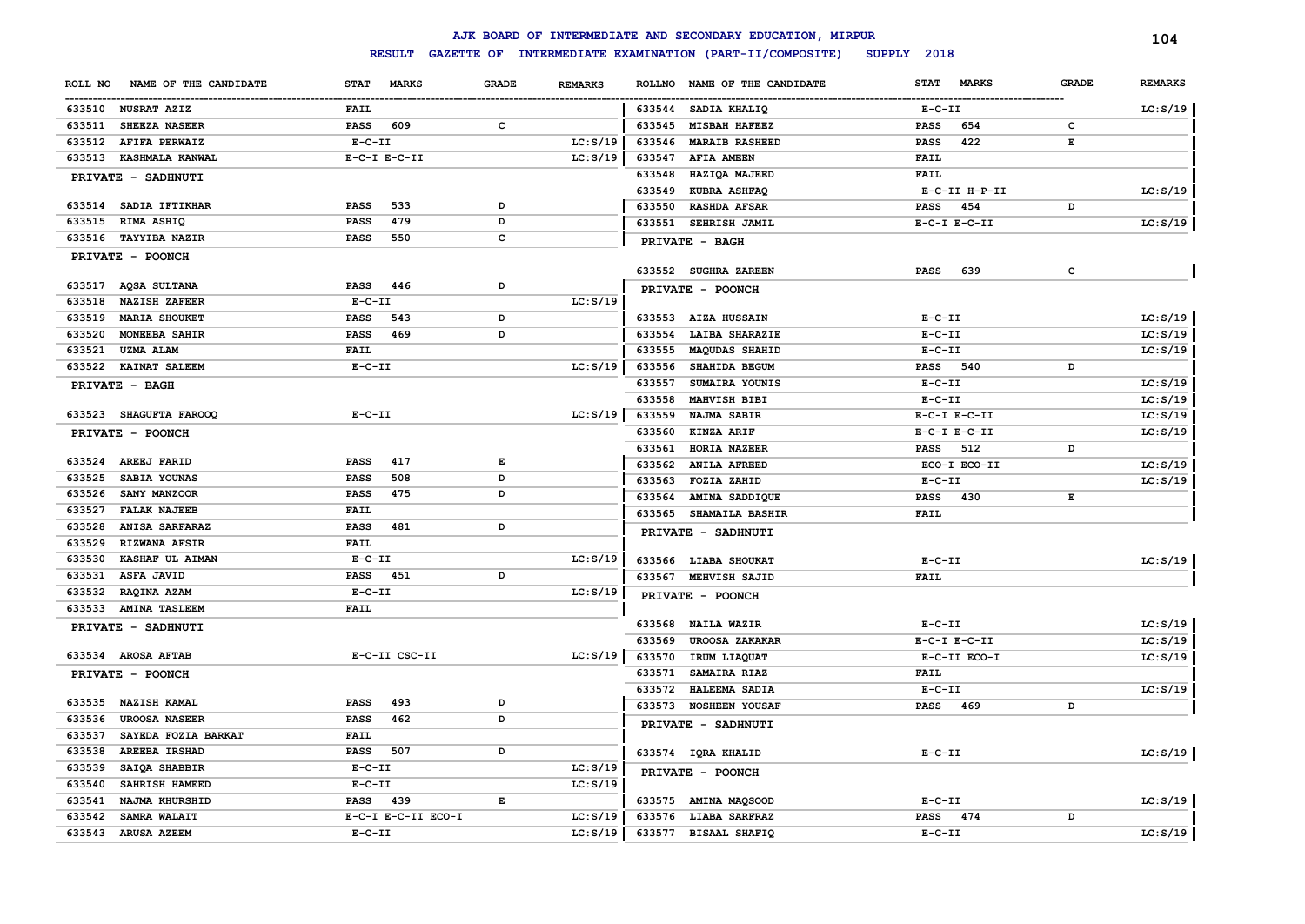|         |                           |                  |                     |              |                |        | AJK BOARD OF INTERMEDIATE AND SECONDARY EDUCATION, MIRPUR              |              |                     |              | 105            |
|---------|---------------------------|------------------|---------------------|--------------|----------------|--------|------------------------------------------------------------------------|--------------|---------------------|--------------|----------------|
|         |                           |                  | <b>RESULT</b>       |              |                |        | GAZETTE OF INTERMEDIATE EXAMINATION (PART-II/COMPOSITE)<br>SUPPLY 2018 |              |                     |              |                |
| ROLL NO | NAME OF THE CANDIDATE     | <b>STAT</b>      | <b>MARKS</b>        | <b>GRADE</b> | <b>REMARKS</b> |        | ROLLNO NAME OF THE CANDIDATE                                           | <b>STAT</b>  | <b>MARKS</b>        | <b>GRADE</b> | <b>REMARKS</b> |
|         | 633578 LUBNA SAYYAB       | PASS             | 436                 | Е            |                |        | 633614 SAFINA SABIR                                                    | <b>FAIL</b>  |                     |              |                |
| 633579  | SUNDUS SALEEM             | $E-C-II$         |                     |              | LC: S/19       | 633615 | NAGINA TABSSUM                                                         | PASS         | 481                 | D            |                |
| 633580  | HARAIRA HAROON            | PASS             | 436                 | E            |                | 633616 | <b>UZMA SARFRAZ</b>                                                    | FAIL         |                     |              |                |
| 633581  | NADIA MUNSAF              |                  | E-C-II ECO-I ECO-II |              | LC: S/19       | 633617 | <b>NAZIA HAMID</b>                                                     | <b>PASS</b>  | 426                 | $\mathbf{E}$ |                |
| 633582  | <b>ATIFA MALIK</b>        | PASS             | 493                 | D            |                |        | PRIVATE - SADHNUTI                                                     |              |                     |              |                |
| 633583  | <b>ASIA SHARIF</b>        | $E - C - II$     |                     |              | LC: S/19       |        |                                                                        |              |                     |              |                |
| 633584  | NAZIMA KOSAR              | <b>FAIL</b>      |                     |              |                |        | 633618 MADIHA IFTIKHAR                                                 | <b>PASS</b>  | 508                 | D            |                |
| 633585  | <b>SUGHRA ZAHEER</b>      | $E-C-II$         |                     |              | LC: S/19       |        | PRIVATE - POONCH                                                       |              |                     |              |                |
| 633586  | <b>MADIHA KHAN</b>        | PASS             | 559                 | c            |                |        |                                                                        |              |                     |              |                |
| 633587  | <b>AFIA KOUSAR</b>        | <b>PASS</b>      | 408                 | E            |                |        | 633619 ANUM ILYAS                                                      | FAIL         |                     |              |                |
| 633588  | <b>IZBA ZAREEN</b>        | <b>FAIL</b>      |                     |              |                |        | PRIVATE - SADHNUTI                                                     |              |                     |              |                |
| 633589  | WARDA AKHTAR              | $E-C-I$ $E-C-II$ |                     |              | LC: S/19       |        |                                                                        |              |                     |              |                |
| 633590  | KIRAN YAQOOB              | $E - C - II$     |                     |              | LC: S/19       |        | 633620 BENISH MUJEED                                                   | <b>PASS</b>  | 473                 | D            |                |
| 633591  | <b>NAZRA SHABBIR</b>      | PASS             | 568                 | c            |                | 633621 | <b>SADIA AZAM</b>                                                      | <b>PASS</b>  | 641                 | c            |                |
| 633592  | LAIBA JAMIL               | $E - C - II$     |                     |              | LC: S/19       |        | 633622 MARIA RIAZ                                                      | PASS         | 387                 | Е            |                |
| 633593  | <b>FARYAL SAEED</b>       | <b>PASS</b>      | 547                 | D            |                |        | PRIVATE - POONCH                                                       |              |                     |              |                |
| 633594  | <b>AMNA ROUF</b>          | <b>PASS</b>      | 532                 | D            |                |        |                                                                        |              |                     |              |                |
|         | PRIVATE - SADHNUTI        |                  |                     |              |                | 633623 | <b>ASIMA KAREEM</b>                                                    | $E-C-II$     |                     |              | LC: S/19       |
|         |                           |                  |                     |              |                | 633624 | <b>SANIA BAGUM</b>                                                     | $E - C - II$ |                     |              | LC: S/19       |
|         | 633595 IRSA LIAQAT        |                  | E-C-II CSC-II       |              | LC: S/19       |        | PRIVATE - SADHNUTI                                                     |              |                     |              |                |
|         | PRIVATE - POONCH          |                  |                     |              |                | 633625 | <b>NARMEEN KHIZAR</b>                                                  | <b>FAIL</b>  |                     |              |                |
|         |                           |                  |                     |              |                |        |                                                                        |              |                     |              |                |
|         | 633596 ZOBIA SADIQUE      | <b>PASS</b>      | 447                 | D            |                |        | PRIVATE - POONCH                                                       |              |                     |              |                |
| 633597  | AMINA ZABIR               | <b>PASS</b>      | 575                 | c            |                |        | 633626 RUBI WAZEER                                                     | $E-C-II$     |                     |              | LC: S/19       |
| 633598  | <b>NAZISH SLAEEM</b>      | PASS             | 602                 | C            |                | 633627 | <b>TAYYABA YOUNAS</b>                                                  | CSC-II       |                     |              | LC: S/19       |
| 633599  | HAFSA IMTIAZ              | $E-C-I$ $E-C-II$ |                     |              | LC: S/19       | 633628 | <b>AFSANA NISAR</b>                                                    | $E-C-II$     |                     |              | LC: S/19       |
| 633600  | SYEDA HAMERA FATIMA       | $E-C-II$         |                     |              | LC: S/19       | 633629 | SAMINA ASGHAR                                                          |              | $E-C-I$ $E-C-II$    |              | LC: S/19       |
| 633601  | <b>FOZIA YOUNAS</b>       | <b>FAIL</b>      |                     |              |                | 633630 | <b>ISRA MUMTAZ</b>                                                     |              | E-C-II IST-II       |              | LC: S/19       |
|         | 633602 ANUM AZAM          | $E-C-I$ $E-C-II$ |                     |              | LC: S/19       | 633631 | MAHNOOR TARIQ                                                          | <b>PASS</b>  | 499                 | D            |                |
|         | PRIVATE - KOTLI           |                  |                     |              |                | 633632 | SOBIA MIR ZAMAN                                                        | $E-C-II$     |                     |              | LC: S/19       |
|         |                           |                  |                     |              |                | 633633 | <b>FARIA AMEER</b>                                                     | <b>PASS</b>  | 460                 | D            |                |
|         | 633603 MEHWISH BIBI       | <b>PASS</b>      | 503                 | D            |                | 633634 | <b>ZOONASH</b>                                                         | <b>PASS</b>  | 514                 | D            |                |
|         | <b>PRIVATE - SADHNUTI</b> |                  |                     |              |                | 633635 | <b>SANIA AFTAB</b>                                                     | $E-C-II$     |                     |              | LC: S/19       |
|         | 633604 UZMA SAJID         | $E-C-II$         |                     |              | LC: S/19       | 633636 | SADIA KHATOON                                                          | <b>PASS</b>  | 561                 | c            |                |
|         |                           |                  |                     |              |                | 633637 | <b>SALBA KHALID</b>                                                    | <b>PASS</b>  | 482                 | D            |                |
|         | PRIVATE - POONCH          |                  |                     |              |                | 633638 | <b>MARIA KHADAM</b>                                                    | <b>PASS</b>  | 461                 | D            |                |
| 633605  | SADAF MUSHTAQ             | $E-C-I$ $E-C-II$ |                     |              | LC: S/19       | 633639 | SANA UROOJ                                                             | <b>PASS</b>  | 428                 | E            |                |
| 633606  | <b>NASHMIAN IMTIAZ</b>    | $E-C-II$         |                     |              | LC: A/19       | 633640 | SUMAIRA AYUB                                                           | <b>FAIL</b>  |                     |              |                |
| 633607  | <b>ASIMA MUZAFAR</b>      | $E-C-II$         |                     |              | LC: S/19       | 633641 | <b>UROOSA ALTAF</b>                                                    |              | E-C-I E-C-II CSC-II |              | LC: S/19       |
| 633608  | SAJIDA SULTANA            | $E-C-II$         |                     |              | LC: S/19       | 633642 | HIJAB QAMAR                                                            | <b>PASS</b>  | 534                 | D            |                |
| 633609  | <b>RIZWANA RIASAT</b>     | <b>FAIL</b>      |                     |              |                | 633643 | <b>RABIA PARVEEN</b>                                                   | <b>FAIL</b>  |                     |              |                |
| 633610  | AHTESAM YASIN             | $E-C-I$ $E-C-II$ |                     |              | LC: S/19       | 633644 | SUNDUS AKSAR                                                           | $E- C- II$   |                     |              | LC: S/19       |
| 633611  | SAIRA ARIF                | PASS 493         |                     | D            |                | 633645 | <b>ALVESHA KHURSHID</b>                                                |              | E-C-II CSC-II       |              | LC: S/19       |
|         | 633612 MUQADIS JABBAR     | <b>FAIL</b>      |                     |              |                | 633646 | <b>MISBAH NASIR</b>                                                    | PASS         | 419                 | E            |                |
|         | 633613 SAMRA KOUSAR       | $E-C-II$         |                     |              | LC: S/19       | 633647 | <b>RABIA ZAKIR</b>                                                     | <b>FAIL</b>  |                     |              |                |
|         |                           |                  |                     |              |                |        |                                                                        |              |                     |              |                |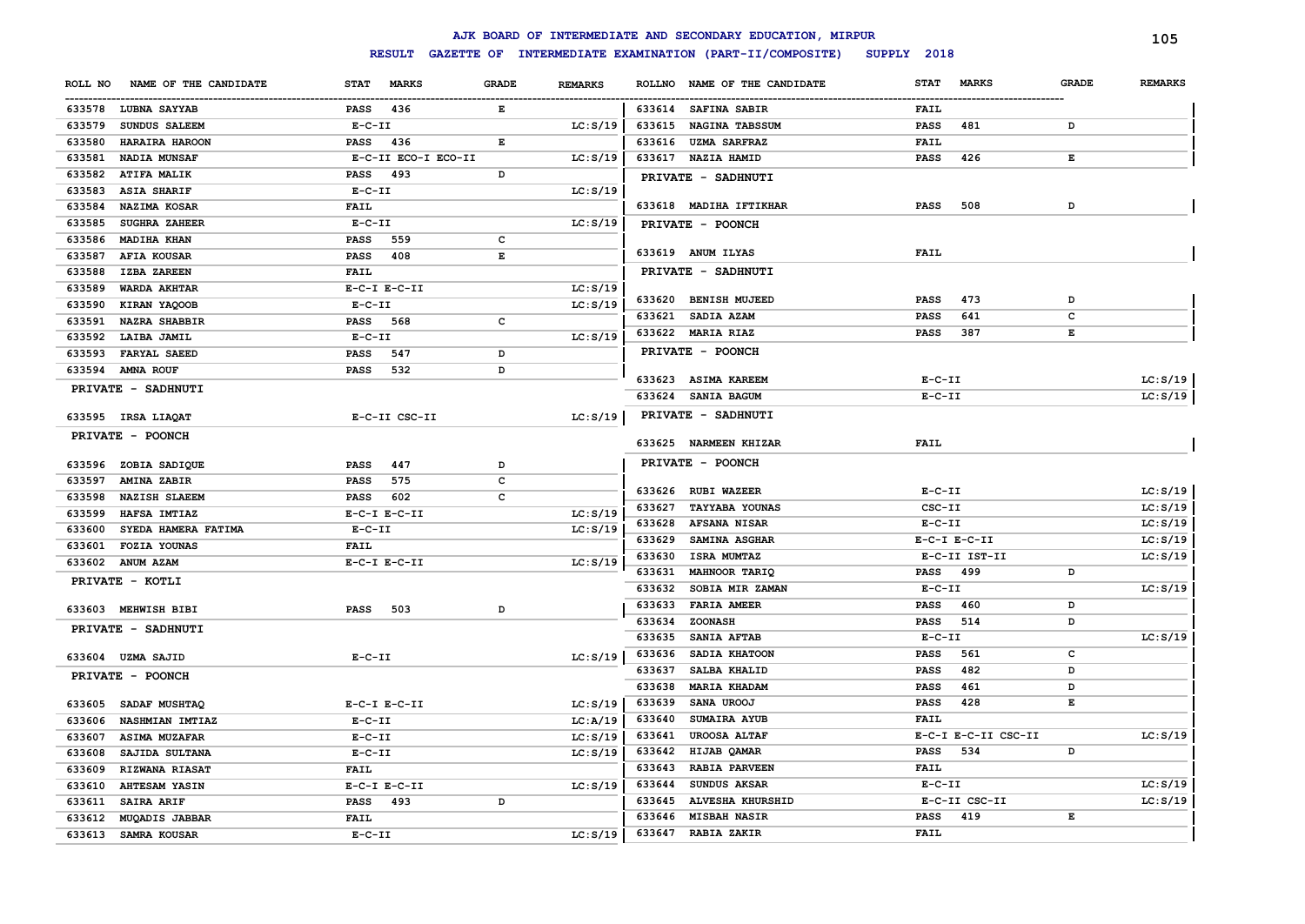|                                  |                     |              |                |                              | AJK BOARD OF INTERMEDIATE AND SECONDARY EDUCATION, MIRPUR |                             |              | 106            |
|----------------------------------|---------------------|--------------|----------------|------------------------------|-----------------------------------------------------------|-----------------------------|--------------|----------------|
|                                  | <b>RESULT</b>       |              |                |                              | GAZETTE OF INTERMEDIATE EXAMINATION (PART-II/COMPOSITE)   | SUPPLY 2018                 |              |                |
| ROLL NO<br>NAME OF THE CANDIDATE | STAT MARKS          | <b>GRADE</b> | <b>REMARKS</b> |                              | ROLLNO NAME OF THE CANDIDATE                              | <b>STAT</b><br><b>MARKS</b> | <b>GRADE</b> | <b>REMARKS</b> |
| 633648<br>UFFAQ NAWAZ            | $E-C-II$            |              | LC: S/19       | PRIVATE - POONCH             |                                                           |                             |              |                |
| 633649<br>MAHWISH JAHNGEER       | <b>PASS</b><br>565  | c            |                |                              |                                                           |                             |              |                |
| 633650<br><b>SHABANA KABIR</b>   | <b>FAIL</b>         |              |                | 633680 RIDA RAZZAQ           |                                                           | $Rs.500/-$                  |              | $RW-FEE$       |
| 633651<br><b>SUGHRA SAFEER</b>   | FAIL                |              |                | 633681<br>KIRAN NADIA        |                                                           | E-C-I E-C-II ECO-I ECO-II   |              | LC: S/19       |
| 633652<br>ZAKIA BEGUM            | 499<br><b>PASS</b>  | D            |                | 633682<br>ANAM KHALID        |                                                           | <b>PASS</b><br>441          | D            |                |
| 633653<br><b>SAFIA BEGUM</b>     | <b>PASS</b><br>463  | D            |                | 633683<br>SOMIA KOSAR        |                                                           | E-C-II HPE-II               |              | LC: S/19       |
| 633654<br><b>FAIZA AKHTAR</b>    | $E- C- II$          |              | LC: S/19       | 633684                       | SAMRA IDREES                                              | $E-C-II$                    |              | LC: S/19       |
| 633655<br><b>ASMA KHAN</b>       | E-C-II IST-II       |              | LC: S/19       | 633685                       | TEHSEEN SHAUKAT                                           | <b>PASS</b><br>492          | D            |                |
| PRIVATE - SADHNUTI               |                     |              |                | 633686                       | <b>AYESHA NAVEED</b>                                      | <b>FAIL</b>                 |              |                |
|                                  |                     |              |                | 633687                       | <b>AFIFA SHABIR</b>                                       | <b>PASS</b><br>598          | $\mathbf{C}$ |                |
| 633656 MADIHA                    | $E-C-II$            |              | LC: S/19       | 633688                       | SAIQA SARWAR                                              | 537<br><b>PASS</b>          | D            |                |
| PRIVATE - POONCH                 |                     |              |                | 633689                       | SIBGHA HABIB                                              | <b>PASS</b><br>629          | c            |                |
|                                  |                     |              |                | 633690<br>KOUSAR AZAM        |                                                           | $E-C-II$                    |              | LC: S/19       |
| 633657<br>REEMA ISHAQ            | $E-C-I$ $E-C-II$    |              | LC: S/19       | 633691                       | NABEELA AKRAM                                             | $E-C-II$                    |              | LC: S/19       |
| 633658<br>RUBAB AKHLAQ           | FAIL                |              |                | 633692                       | SANA MUKHTAR                                              | $E-C-I$ $E-C-II$            |              | LC: S/19       |
| 633659<br>SABHAT FAROOQ          | <b>PASS</b><br>425  | Е            |                | 633693                       | SUMMYYA BASHIR                                            | $E-C-II$                    |              | LC: S/19       |
| 633660<br>NAGEENA KANWAL         | <b>FAIL</b>         |              |                | 633694                       | <b>MAHREEN ZAHID</b>                                      | $E-C-II$                    |              | LC: S/19       |
| 633661<br>NABILA RAHIM           | 484<br>PASS         | D            |                | 633695                       | SABA SARFRAZ                                              | <b>FAIL</b>                 |              |                |
| 633662<br><b>TAQDEES BASHIR</b>  | E-C-I E-C-II ECO-I  |              | LC: S/19       | 633696                       | <b>SARASH ARFAN</b>                                       | 480<br><b>PASS</b>          | D            |                |
| 633663<br>KHAYAM YOUSAF          | $E- C- II$          |              | LC: S/19       | 633697                       | YOUSRA KARIM                                              | $E-C-I$ $E-C-II$            |              | LC: S/19       |
| 633664<br>ZUBARIA KOSAR          | <b>PASS</b><br>487  | D            |                | 633698<br>ABRU ISHFAQ        |                                                           | 526<br><b>PASS</b>          | D            |                |
| PRIVATE - SADHNUTI               |                     |              |                | 633699                       | <b>BINASH KHANUM</b>                                      | <b>FAIL</b>                 |              |                |
|                                  |                     |              |                | 633700                       | <b>SABA RASHEED</b>                                       | $E-C-I$ $E-C-II$            |              | LC: S/19       |
| 633665 NADIA SHAFIQ              | 473<br><b>PASS</b>  | D            |                | 633701                       | <b>GULFASHAN BASHARAT</b>                                 | <b>FAIL</b>                 |              |                |
| PRIVATE - POONCH                 |                     |              |                | 633702                       | <b>AFSHAN BASHARAT</b>                                    | 687<br>PASS                 | в            |                |
|                                  |                     |              |                | 633703                       | <b>FAKHRA TABSSUM</b>                                     | 658<br>PASS                 | c            |                |
| 633666<br><b>ROBIA KOUSAR</b>    | $E-C-II$            |              | LC: S/19       | 633704                       | ZAKYA SHAFIQUE                                            | 676<br><b>PASS</b>          | в            |                |
| 633667<br>SUMAIRA ABID           | <b>PASS</b><br>495  | D            |                | 633705                       | RASHIDA BIBI                                              | $E-C-II$ $U-C-I$            |              | LC: S/19       |
| 633668<br><b>MAMOONA KABIR</b>   | $E-C-II$            |              | LC: S/19       | 633706                       | <b>KALEEM AKHTER</b>                                      | <b>FAIL</b>                 |              |                |
| 633669<br><b>GHAZALA RIAZ</b>    | <b>PASS</b><br>575  | c            |                | 633707                       | MISBAH AKRAM                                              | $E-C-II$                    |              | LC: S/19       |
| 633670<br><b>UZMA ASHRAF</b>     | <b>PASS</b><br>540  | D            |                | 633708                       | LAIBA BASHIR                                              | $E-C-I$ $E-C-II$            |              | LC: S/19       |
| 633671<br>SAMINA AZIZ            | $E-C-II$            |              | LC: S/19       | 633709                       | NAZIA RAFIQUE                                             | <b>FAIL</b>                 |              |                |
| <b>FAZAILA SALEEM</b><br>633672  | <b>PASS</b><br>543  | D            |                | 633710                       | HAFIZA SAIMA RIAZ                                         | $E-C-II$                    |              | LC: S/19       |
| PRIVATE - KOTLI                  |                     |              |                | 633711                       | SHABNAM AKHLAQ                                            | $E- C- II$                  |              | LC: S/19       |
|                                  | 463<br>PASS         | D            |                | 633712<br><b>FALAH NAYAB</b> |                                                           | $E-C-I$ $E-C-II$            |              | LC: S/19       |
| 633673 MADIHA KANWAL             |                     |              |                | 633713<br>HIBBA AKMAL        |                                                           | $E-C-I$ $E-C-II$            |              | LC: S/19       |
| PRIVATE - POONCH                 |                     |              |                | 633714                       | <b>SANAM SHAHEEN</b>                                      | $E-C-II$                    |              | LC: S/19       |
| 633674 BUSHRA QAYYUM             | PASS<br>531         | D            |                | 633715                       | SIDRA SHABBIR                                             | $E - C - II$                |              | LC: S/19       |
| 633675<br>QUDSIA AKHTAR          | $E-C-II$            |              | LC: S/19       | 633716                       | SAHRISH ASIF                                              | <b>PASS</b><br>470          | D            |                |
| 633676<br>QUDISA RAMZAN          | PASS<br>526         | D            |                | 633717                       | <b>FAIZA MEER AFZAL</b>                                   | $E-C-II$                    |              | LC: S/19       |
| 633677<br><b>UMAL SHABAB</b>     | E-C-I E-C-II U-C-II |              | LC: S/19       | 633718<br>SANAM WAZIR        |                                                           | FAIL                        |              |                |
| 633678<br><b>SADIA LATEEF</b>    | $E-C-II$            |              | LC: S/19       | PRIVATE - SADHNUTI           |                                                           |                             |              |                |
|                                  |                     |              |                |                              |                                                           |                             |              |                |
| PRIVATE - KOTLI                  |                     |              |                | 633719 IQRA AZAM             |                                                           | FAIL                        |              |                |
| 633679 SAIFA BATOOL              | $E - C - II$        |              | LC: S/19       | PRIVATE - POONCH             |                                                           |                             |              |                |
|                                  |                     |              |                |                              |                                                           |                             |              |                |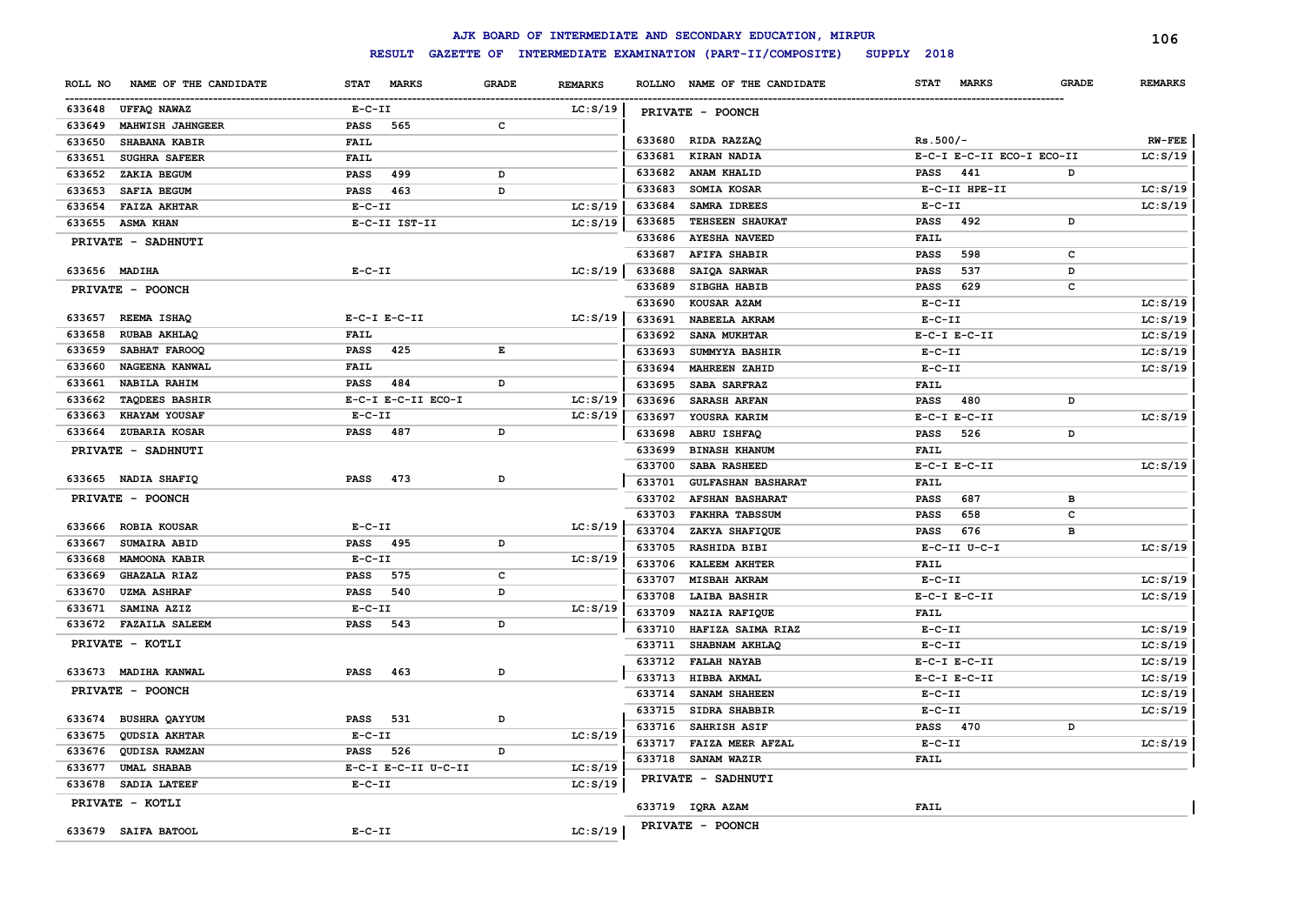|         |                        |                  |                     |              |                |        | AJK BOARD OF INTERMEDIATE AND SECONDARY EDUCATION, MIRPUR |              |                     |              | 107            |
|---------|------------------------|------------------|---------------------|--------------|----------------|--------|-----------------------------------------------------------|--------------|---------------------|--------------|----------------|
|         |                        |                  | <b>RESULT</b>       |              |                |        | GAZETTE OF INTERMEDIATE EXAMINATION (PART-II/COMPOSITE)   | SUPPLY 2018  |                     |              |                |
| ROLL NO | NAME OF THE CANDIDATE  | STAT MARKS       |                     | <b>GRADE</b> | <b>REMARKS</b> |        | ROLLNO NAME OF THE CANDIDATE                              | <b>STAT</b>  | <b>MARKS</b>        | <b>GRADE</b> | <b>REMARKS</b> |
|         | 633720 ZOHRA JABEEN    | $E-C-II$         |                     |              | LC: S/19       | 633758 | <b>SABA ZAKIR</b>                                         | PASS         | 428                 | Е            |                |
|         | 633721 SAMAN MUMTAZ    | CSC-II           |                     |              | LC: S/19       | 633759 | RIMSHA SAEED                                              |              | $E-C-I$ $E-C-II$    |              | LC: S/19       |
|         | PRIVATE - SADHNUTI     |                  |                     |              |                | 633760 | <b>RUMANA REHMAT</b>                                      | PASS         | 512                 | D            |                |
|         |                        |                  |                     |              |                | 633761 | MISBAH ASLAM                                              | <b>PASS</b>  | 423                 | E            |                |
|         | 633722 SIDRA AZAM      | <b>PASS</b>      | 522                 | D            |                | 633762 | ROBIA TABSSUM                                             | <b>PASS</b>  | 563                 | c            |                |
|         | 633723 ASIA ATTAR      | <b>FAIL</b>      |                     |              |                | 633763 | AREEJ ZAKIR                                               |              | E-C-I E-C-II ECO-I  |              | LC: S/19       |
|         | PRIVATE - POONCH       |                  |                     |              |                | 633764 | <b>TAYYABA SHAMIM</b>                                     | FAIL         |                     |              |                |
|         |                        |                  |                     |              |                | 633765 | <b>ABIDA SALEEM</b>                                       |              | $E-C-I$ $E-C-II$    |              | LC: S/19       |
|         | 633724 RINUM ATTER     | $E - C - II$     |                     |              | LC: S/19       | 633766 | KHALIDA BAGUM                                             | $E- C- II$   |                     |              | LC: S/19       |
| 633725  | SADAF FAIZ             | $E - C - I$      |                     |              | LC: S/19       | 633767 | MAVARA ZONI                                               | PASS         | 562                 | с            |                |
| 633726  | <b>RUBAB JANNAT</b>    |                  | E-C-I E-C-II ECO-II |              | LC: S/19       | 633768 | MUBASHARA SHAHEEN                                         | $E- C- II$   |                     |              | LC: S/19       |
| 633727  | ANISA TALIB            | $E- C- II$       |                     |              | LC: S/19       | 633769 | ALISHBA ZAHID                                             |              | $E-C-I$ $E-C-II$    |              | LC: S/19       |
| 633728  | <b>SABA YAHYA</b>      | <b>PASS</b>      | 580                 | $\mathbf c$  |                |        | PRIVATE - SADHNUTI                                        |              |                     |              |                |
| 633729  | <b>BENASH MAJEED</b>   | <b>PASS</b>      | 514                 | D            |                |        |                                                           |              |                     |              |                |
| 633730  | KIRAN IJAZ             | $E-C-II$         |                     |              | LC: S/19       |        | 633770 BUSHRA BADER                                       | $E - C - II$ |                     |              | LC: S/19       |
| 633731  | <b>AFSANA RIAZ</b>     | <b>PASS</b>      | 643                 | c            |                |        | PRIVATE - POONCH                                          |              |                     |              |                |
| 633732  | <b>AMBREEN AYUB</b>    | PASS             | 507                 | D            |                |        |                                                           |              |                     |              |                |
| 633733  | MUNEEBA SHABIR         | $E-C-I$ $E-C-II$ |                     |              | LC: S/19       |        | 633771 ANIQA NAZIR                                        | <b>FAIL</b>  |                     |              |                |
| 633734  | ARIBA AQEEL            | $E-C-II$         |                     |              | LC: S/19       | 633772 | <b>SMAIRA SHAFAIT</b>                                     | FAIL         |                     |              |                |
| 633735  | SAHRISH AZIM           | <b>FAIL</b>      |                     |              |                | 633773 | MADIHA RASHEM                                             |              | $E-C-I$ $E-C-II$    |              | LC: S/19       |
| 633736  | SABAHAT SHABIR         |                  | E-C-I E-C-II CSC-II |              | LC: S/19       | 633774 | <b>KHUSHBA TABASSUM</b>                                   |              | $E-C-I$ $E-C-II$    |              | LC: S/19       |
| 633737  | KASHMALA SHAKEEL       | $E-C-I$ $E-C-II$ |                     |              | LC: S/19       | 633775 | SADIA BEGUM                                               | <b>PASS</b>  | 528                 | D            |                |
| 633738  | <b>MISBAH AMEER</b>    | <b>FAIL</b>      |                     |              |                |        | 633776 KHANSA KHAN                                        |              | E-C-II ECO-I ECO-II |              | LC: S/19       |
| 633739  | <b>ASMA MASKEEN</b>    | $E-C-I$ $E-C-II$ |                     |              | LC: S/19       |        | PRIVATE - SADHNUTI                                        |              |                     |              |                |
|         | 633740 AREEBA IFTIKHAR | <b>FAIL</b>      |                     |              |                |        |                                                           |              |                     |              |                |
| 633741  | ZOBIA ABID             | <b>PASS</b>      | 441                 | D            |                |        | 633777 SAMINA SULTANI                                     | <b>FAIL</b>  |                     |              |                |
| 633742  | <b>SEEMAB HAMEED</b>   | <b>FAIL</b>      |                     |              |                |        | PRIVATE - POONCH                                          |              |                     |              |                |
| 633743  | SAJIDA RASHEED         | $E-C-I$ $E-C-II$ |                     |              | LC: S/19       |        | 633778 MUNIBA NAZAK                                       | $E-C-II$     |                     |              | LC: S/19       |
| 633744  | <b>SUNDUS ALTAF</b>    |                  | E-C-I E-C-II H-P-II |              | LC: S/19       |        |                                                           |              |                     |              |                |
| 633745  | <b>SARA SALEEM</b>     | $E-C-II$         |                     |              | LC: S/19       |        | PRIVATE - SADHNUTI                                        |              |                     |              |                |
| 633746  | <b>SANA BASHIR</b>     |                  | E-C-II IST-II       |              | LC: S/19       |        | 633779 SUMERA BASHIR                                      | <b>PASS</b>  | 450                 | D            |                |
| 633747  | ANAB ASHIQ             | <b>FAIL</b>      |                     |              |                |        |                                                           |              |                     |              |                |
| 633748  | <b>ANSA MUSHTAQ</b>    | <b>FAIL</b>      |                     |              |                |        | PRIVATE - POONCH                                          |              |                     |              |                |
| 633749  | SAMAN SHEERAZ          | <b>FAIL</b>      |                     |              |                |        | 633780 FAREEZA HAQ                                        |              | E-C-I E-C-II CSC-II |              | LC: S/19       |
|         | PRIVATE - SADHNUTI     |                  |                     |              |                |        | 633781 SADIA REHMAT                                       |              | $E-C-I$ $E-C-II$    |              | LC: S/19       |
|         | 633750 HUMMA SHAHEEN   | $E-C-II$         |                     |              | LC: S/19       |        | PRIVATE - SADHNUTI                                        |              |                     |              |                |
|         |                        |                  |                     |              |                |        |                                                           |              |                     |              |                |
|         | PRIVATE - POONCH       |                  |                     |              |                |        | 633782 ANIKA MUSTAFA                                      | $E-C-II$     |                     |              | LC: S/19       |
|         | 633751 IQRA QUYYAM     | $E-C-II$         |                     |              | LC: S/19       |        | PRIVATE - POONCH                                          |              |                     |              |                |
| 633752  | <b>MARIA QUYYAM</b>    | $E-C-II$         |                     |              | LC: S/19       |        |                                                           |              |                     |              |                |
| 633753  | HUMA RAZZAQ            | <b>PASS</b>      | 510                 | D            |                |        | 633783 KANWAL TARIQ                                       | <b>FAIL</b>  |                     |              |                |
| 633754  | <b>NADIA SHAHEEN</b>   | <b>PASS</b>      | 605                 | $\mathbf c$  |                | 633784 | SAHIBA ZAFAR                                              |              | E-C-II IST-II       |              | LC: S/19       |
| 633755  | SADIA KHALIL           | <b>PASS</b>      | 592                 | C            |                | 633785 | <b>NOREEN BASHIR</b>                                      | <b>PASS</b>  | 428                 | Е            |                |
| 633756  | SAWERA KAREEM          | <b>FAIL</b>      |                     |              |                |        | 633786 ARISHA KHADIM                                      | <b>PASS</b>  | 473                 | D            |                |
| 633757  | <b>FATIMA RASHEED</b>  | $E-C-II$         |                     |              | LC: S/19       |        |                                                           |              |                     |              |                |
|         |                        |                  |                     |              |                |        |                                                           |              |                     |              |                |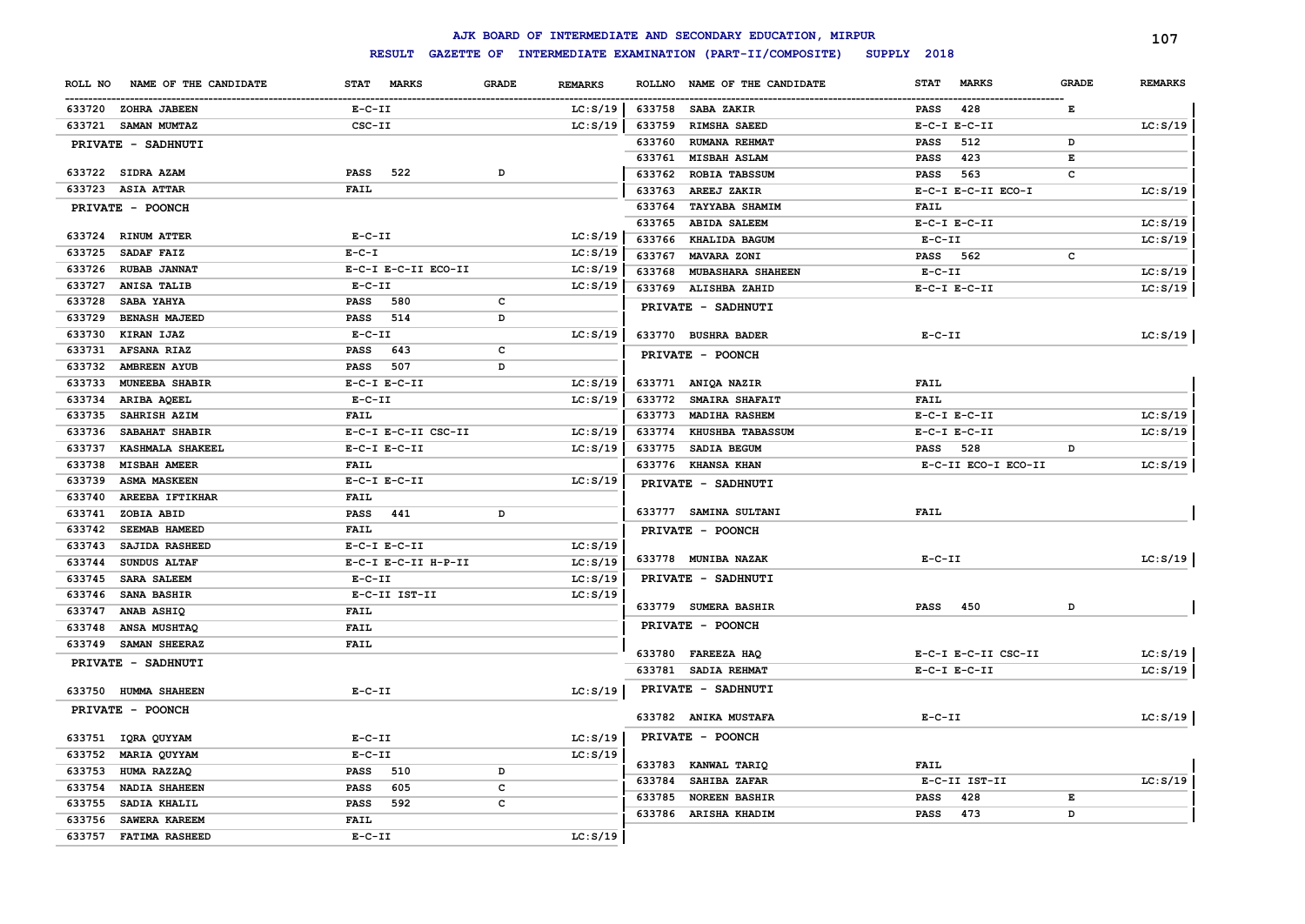|         |                         |                             |              |                |               | AJK BOARD OF INTERMEDIATE AND SECONDARY EDUCATION, MIRPUR |                  |               |              | 108            |
|---------|-------------------------|-----------------------------|--------------|----------------|---------------|-----------------------------------------------------------|------------------|---------------|--------------|----------------|
|         |                         | <b>RESULT</b>               |              |                |               | GAZETTE OF INTERMEDIATE EXAMINATION (PART-II/COMPOSITE)   | SUPPLY 2018      |               |              |                |
| ROLL NO | NAME OF THE CANDIDATE   | <b>STAT</b><br><b>MARKS</b> | <b>GRADE</b> | <b>REMARKS</b> | <b>ROLLNO</b> | NAME OF THE CANDIDATE                                     | <b>STAT</b>      | <b>MARKS</b>  | <b>GRADE</b> | <b>REMARKS</b> |
|         | PRIVATE - SADHNUTI      |                             |              |                |               | 633821 SADAF NASEEM                                       | PASS             | 434           | Е            |                |
|         |                         |                             |              |                | 633822        | BENISH MAQSOOD                                            | $E-C-I$ $E-C-II$ |               |              | LC: S/19       |
|         | 633787 NAZISH MURTAZA   | <b>PASS</b><br>538          | D            |                | 633823        | HINA FAZIL                                                | PASS             | 497           | D            |                |
|         | PRIVATE - POONCH        |                             |              |                | 633824        | <b>MARIA ZAFAR</b>                                        | $E-C-II$         |               |              | LC: S/19       |
|         |                         |                             |              |                | 633825        | NELEEM MAHMOOD                                            | PASS             | 505           | D            |                |
| 633788  | <b>MARYAM SHOUKAT</b>   | $E- C- II$                  |              | LC: S/19       | 633826        | <b>ANILA ASLAM</b>                                        | <b>FAIL</b>      |               |              |                |
| 633789  | MUQADDAS FATIMA         | $E-C-I$ $E-C-II$            |              | LC: S/19       | 633827        | IMROZ HAMID                                               | $E-C-II$         |               |              | LC: S/19       |
| 633790  | <b>FOZIA BEGUM</b>      | $E - C - II$                |              | LC: S/19       | 633828        | <b>SAIMA NAZ</b>                                          | <b>PASS</b>      | 549           | D            |                |
| 633791  | <b>KHADIJA NAZIR</b>    | PASS 498                    | D            |                | 633829        | <b>RABIA MANZOOR</b>                                      | $Rs.500/-$       |               |              | $RW-FEE$       |
| 633792  | IQRA NISAR              | $E - C - II$                |              | LC: S/19       | 633830        | SHAISTA LIAQAT                                            | $E-C-I$ $E-C-II$ |               |              | LC: S/19       |
| 633793  | IQRA ZAHOOR             | $E- C- II$                  |              | LC: S/19       |               | PRIVATE - KOTLI                                           |                  |               |              |                |
| 633794  | <b>ASMA MAJEED</b>      | <b>FAIL</b>                 |              |                |               |                                                           |                  |               |              |                |
| 633795  | <b>ANILA SULTANA</b>    | $E-C-II$                    |              | LC: S/19       |               | 633831 ADEEBA ZEERAK                                      | PASS             | 617           | с            |                |
| 633796  | <b>MUSARRAT AYYUB</b>   | $E - C - II$                |              | LC: S/19       |               | PRIVATE - POONCH                                          |                  |               |              |                |
| 633797  | <b>ASIMA AZAD</b>       | $E - C - II$                |              | LC: S/19       |               |                                                           |                  |               |              |                |
| 633798  | <b>MARYAM SAGHEER</b>   | $E - C - II$                |              | LC: S/19       |               | 633832 ZOHRA JAVAID                                       | $E-C-II$         |               |              | LC: S/19       |
| 633799  | MARYAM IMTIAZ           | $E-C-II$                    |              | LC: S/19       | 633833        | <b>FARAH JAVAID</b>                                       | $E-C-II$         |               |              | LC: S/19       |
| 633800  | MEHVISH MAQSOOD         | $E-C-II$                    |              | LC: S/19       | 633834        | <b>RUBAB</b>                                              | PASS 466         |               | D            |                |
| 633801  | <b>TAYYIBA SHAFI</b>    | <b>FAIL</b>                 |              |                | 633835        | AMNA HAMEED                                               | $E-C-II$         |               |              | LC: S/19       |
| 633802  | ISMA AKRAM              | FAIL                        |              |                | 633836        | <b>TAYYABA FATIMA</b>                                     | ECO-I            |               |              | LC: S/19       |
| 633803  | WIZRA AKHTER            | $E- C- II$                  |              | LC: S/19       | 633837        | SAIMA KOOSAR                                              |                  | E-C-II H-P-II |              | LC: S/19       |
| 633804  | ZAKIA SAID              | <b>PASS</b> 482             | D            |                | 633838        | SANA YAMEEN                                               | $E- C- II$       |               |              | LC: S/19       |
| 633805  | SABA KHALID             | <b>FAIL</b>                 |              |                | 633839        | SAMINA AFSAR                                              | <b>FAIL</b>      |               |              |                |
| 633806  | SAIMA ROHEEL            | $E - C - II$                |              | LC: S/19       | 633840        | SADIA ADALAT                                              | $E-C-II$         |               |              | LC: S/19       |
| 633807  | MAQADDAS RAZZAQ         | $E- C-I$ $E-C-II$           |              | LC: S/19       | 633841        | SAMAIRA FAROOQ                                            | $E - C - II$     |               |              | LC: S/19       |
| 633808  | <b>MAHNAZ BASHIR</b>    | E-C-II IST-II               |              | LC: S/19       | 633842        | <b>NADIA SHAMS</b>                                        | ECO-II           |               |              | LC: S/19       |
| 633809  | <b>MISBAH BABIR</b>     | $E-C-I$ $E-C-II$            |              | LC: S/19       | 633843        | AQSA LATIF                                                | $E-C-II$         |               |              | LC: S/19       |
|         | PRIVATE - SADHNUTI      |                             |              |                | 633844        | SAMAN KHURSHID                                            | $E-C-I$ $E-C-II$ |               |              | LC: S/19       |
|         |                         |                             |              |                |               | PRIVATE - SADHNUTI                                        |                  |               |              |                |
|         | 633810 SABA NAZIR       | <b>FAIL</b>                 |              |                |               |                                                           |                  |               |              |                |
|         | PRIVATE - POONCH        |                             |              |                |               | 633845 NOOR AFSHAN                                        | <b>PASS</b>      | 538           | D            |                |
|         |                         |                             |              |                |               | PRIVATE - POONCH                                          |                  |               |              |                |
|         | 633811 ANISA ADIL       | $E - C - II$                |              | LC: S/19       |               |                                                           |                  |               |              |                |
|         | PRIVATE - SADHNUTI      |                             |              |                |               | 633846 SONIA AFSAR                                        | $E - C - II$     |               |              | LC: S/19       |
|         |                         |                             |              |                |               | PRIVATE - SADHNUTI                                        |                  |               |              |                |
|         | 633812 AMMARA MUSHTAQUE | E-C-II ECO-I                |              | LC: S/19       |               |                                                           |                  |               |              |                |
|         | PRIVATE - POONCH        |                             |              |                |               | 633847 SONIA GULZAR                                       | <b>FAIL</b>      |               |              |                |
| 633813  | MADIHA AKRAM            | $E- C- II$                  |              | LC: S/19       |               | PRIVATE - POONCH                                          |                  |               |              |                |
|         |                         |                             |              |                |               |                                                           | FAIL             |               |              |                |
| 633814  | <b>ALIA RASHID</b>      | <b>FAIL</b>                 |              |                |               | 633848 ANSA YOUNAS                                        |                  |               |              |                |
| 633815  | <b>AQSA SALEEM</b>      | <b>PASS</b><br>526          | D            |                |               | PRIVATE - SADHNUTI                                        |                  |               |              |                |
| 633816  | ASMA YOUNIS             | <b>FAIL</b>                 |              |                | 633849        | <b>UROOSA KHATOON</b>                                     | <b>PASS</b>      | 471           | D            |                |
| 633817  | ISMA KIRAN              | <b>FAIL</b>                 |              |                | 633850        | <b>BENISH KHALID</b>                                      | <b>PASS</b>      | 484           | D            |                |
| 633818  | IQRA RIAZ               | $E-C-II$                    |              | LC: S/19       | 633851        | <b>ILHAM ZAREEN</b>                                       | <b>PASS</b>      | 517           | D            |                |
| 633819  | IQRA TARIQ              | <b>FAIL</b>                 |              |                |               | 633852 NOOR UL HUDA                                       | PASS             | 465           | D            |                |
| 633820  | <b>UROOJ SUHRAB</b>     | <b>FAIL</b>                 |              |                |               |                                                           |                  |               |              |                |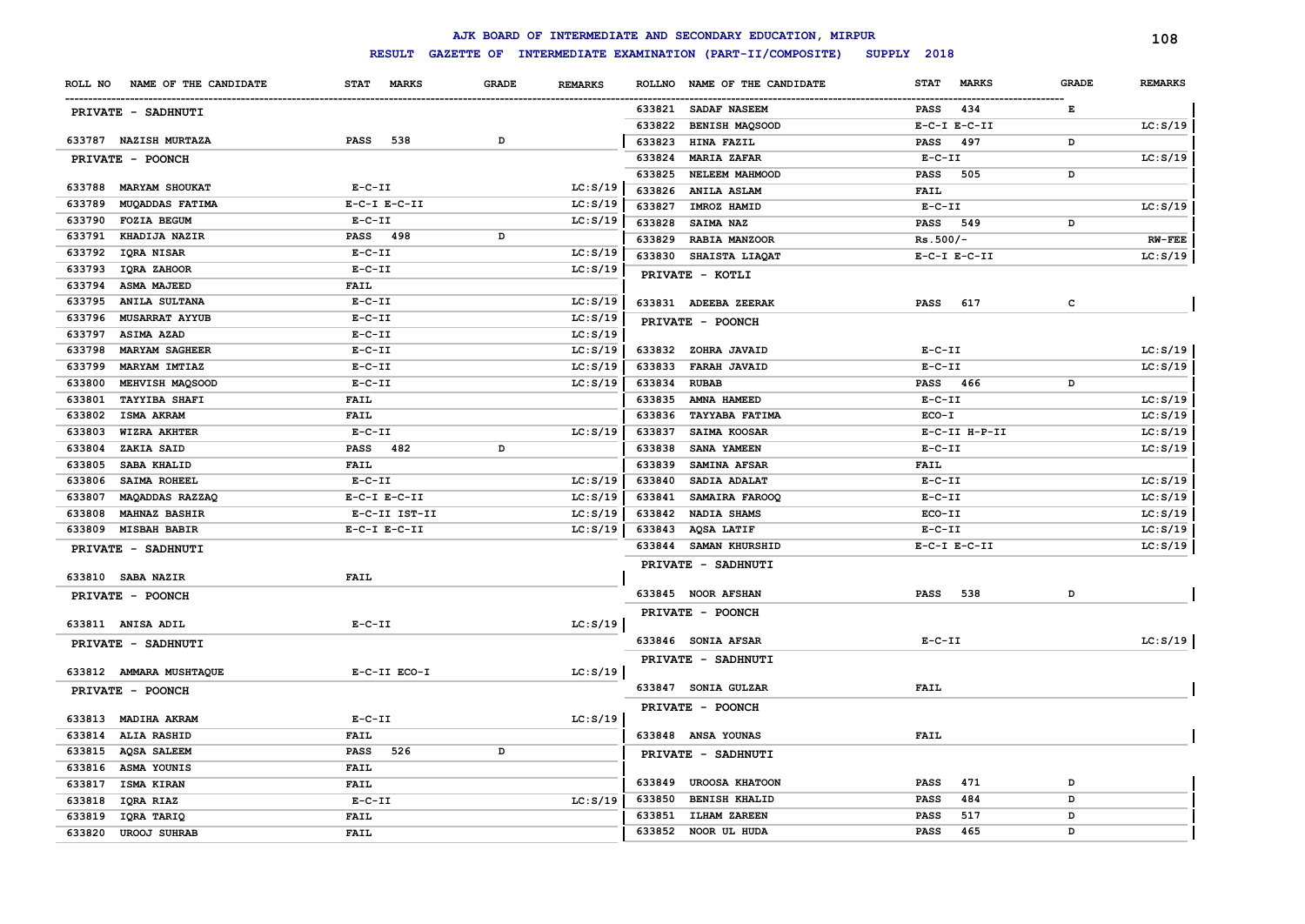|         |                       |              |                     |              |                |               | AJK BOARD OF INTERMEDIATE AND SECONDARY EDUCATION, MIRPUR |                             |              | 109            |
|---------|-----------------------|--------------|---------------------|--------------|----------------|---------------|-----------------------------------------------------------|-----------------------------|--------------|----------------|
|         |                       |              | <b>RESULT</b>       |              |                |               | GAZETTE OF INTERMEDIATE EXAMINATION (PART-II/COMPOSITE)   | SUPPLY 2018                 |              |                |
| ROLL NO | NAME OF THE CANDIDATE | <b>STAT</b>  | <b>MARKS</b>        | <b>GRADE</b> | <b>REMARKS</b> | <b>ROLLNO</b> | NAME OF THE CANDIDATE                                     | <b>STAT</b><br><b>MARKS</b> | <b>GRADE</b> | <b>REMARKS</b> |
|         | PRIVATE - POONCH      |              |                     |              |                | 633889        | <b>ANUM RAHMAN</b>                                        | $E-C-II$                    |              | LC: S/19       |
|         |                       |              |                     |              |                | 633890        | SAIMA PARVEEN                                             | $E - C - II$                |              | LC: S/19       |
| 633853  | <b>ABEEDA KOUSAR</b>  | <b>PASS</b>  | 520                 | D            |                | 633891        | SABA NAZIR                                                | $E-C-I$ $E-C-II$            |              | LC: S/19       |
| 633854  | SAHRISH HAMEED        | <b>PASS</b>  | 503                 | D            |                | 633892        | OROBA ISHAQ                                               | <b>FAIL</b>                 |              |                |
| 633855  | SAIMA YOUSAF          | PASS         | 548                 | D            |                | 633893        | ZARAFSHAN MARYUM                                          | <b>FAIL</b>                 |              |                |
|         | 633856 TABASSUM NISAR | $E-C-II$     |                     |              | LC: S/19       | 633894        | <b>UZMA ISHAQ</b>                                         | $E-C-I$ $E-C-II$            |              | LC: S/19       |
|         | PRIVATE - SADHNUTI    |              |                     |              |                | 633895        | SAIMA NAZIR                                               | <b>FAIL</b>                 |              |                |
|         |                       |              |                     |              |                | 633896        | <b>FAKHIRA NAZIR</b>                                      | $E - C - II$                |              | LC: S/19       |
| 633857  | <b>MARIA ADALAT</b>   | $E-C-II$     |                     |              | LC: S/19       | 633897        | <b>ATEEFA ASHRAF</b>                                      | $E - C - II$                |              | LC: S/19       |
| 633858  | RIMSHA JAVED          | $E - C - II$ |                     |              | LC: S/19       | 633898        | <b>NAZISH AKHTER</b>                                      | <b>FAIL</b>                 |              |                |
| 633859  | SOBIA BEGUM           | <b>PASS</b>  | 510                 | D            |                | 633899        | NIMRA ZAFAR                                               | 413<br><b>PASS</b>          | Е            |                |
|         | PRIVATE - POONCH      |              |                     |              |                | 633900        | FREEDA KHADIM                                             | $E-C-I$ $E-C-II$            |              | LC: S/19       |
|         |                       |              |                     |              |                | 633901        | KASHMALA JANNAT                                           | E-C-I E-C-II CSC-II         |              | LC: S/19       |
| 633860  | KINZA MUNSHI          | $E-C-II$     |                     |              | LC: S/19       | 633902        | MAQADDAS FATIMA                                           | FAIL                        |              |                |
| 633861  | SAYEDA HAJRA SHAMIM   | <b>FAIL</b>  |                     |              |                | 633903        | ALIZA RASHEED                                             | <b>PASS</b><br>420          | Е            |                |
| 633862  | SAIRAH YOUSAF         | <b>FAIL</b>  |                     |              |                | 633904        | SHAFAQ HAFEEZ                                             | $E-C-I$ $E-C-II$            |              | LC: S/19       |
| 633863  | <b>UROOSA SHABIR</b>  | <b>PASS</b>  | 449                 | D            |                | 633905        | <b>BEENISH ASLAM</b>                                      | $E-C-I$ $E-C-II$            |              | LC: S/19       |
| 633864  | HAAJR ASIF            |              | $E-C-I$ $E-C-II$    |              | LC: S/19       | 633906        | SYEDA ALLIA RIAZ GILLANI                                  | $Rs.500/-$                  |              | $RW-FEE$       |
| 633865  | TOOBA REHMAT          | <b>FAIL</b>  |                     |              |                | 633907        | SABA TABASSUM                                             | <b>FAIL</b>                 |              |                |
| 633866  | SALMA ILLYAS          | <b>FAIL</b>  |                     |              |                | 633908        | <b>NAZISH ASIF</b>                                        | <b>FAIL</b>                 |              |                |
| 633867  | <b>NAZRA ALI</b>      | <b>PASS</b>  | 500                 | D            |                | 633909        | ALBEEN ZULFIOAR                                           | $E-C-II$                    |              | LC: S/19       |
| 633868  | KIRAN SARFRAZ         |              | E-C-II ECO-I ECO-II |              | LC: S/19       | 633910        | KINZA AFZAL                                               | <b>FAIL</b>                 |              |                |
| 633869  | ZOOFSHAN SALEEM       | $E - C - II$ |                     |              | LC: S/19       | 633911        | SAMMIA BASHIR                                             | <b>FAIL</b>                 |              |                |
| 633870  | <b>LAIBA IRSHAD</b>   |              | $E-C-I$ $E-C-II$    |              | LC: S/19       | 633912        | <b>TEHMINA BASHIR</b>                                     | E-C-I E-C-II U-C-II         |              | LC: S/19       |
| 633871  | <b>NAZIA PERVEEN</b>  | $E - C - II$ |                     |              | LC: S/19       | 633913        | <b>MARIA ASIF</b>                                         | $Rs.500/-$                  |              | $RW-FEE$       |
| 633872  | <b>MUSRRAT FATIMA</b> |              | E-C-I E-C-II PST    |              | LC: S/19       | 633914        | <b>UROOJ MUSTAFA</b>                                      | $E-C-II$                    |              | LC: S/19       |
| 633873  | <b>MADIHA SHARIF</b>  | <b>FAIL</b>  |                     |              |                | 633915        | <b>ALMAS RASHEED</b>                                      | $E-C-I$ $E-C-II$            |              | LC: S/19       |
| 633874  | SOUMIA SHARIF         | <b>FAIL</b>  |                     |              |                | 633916        | MEHVISH PERVAIZ                                           | $E-C-I$ $E-C-II$            |              | LC: S/19       |
| 633875  | <b>NAZIA HANF</b>     | FAIL         |                     |              |                | 633917        | AQSA RAZAQ                                                | 526<br><b>PASS</b>          | D            |                |
| 633876  | ANSA SIDDIQUE         |              | E-C-II ECO-I        |              | LC: S/19       | 633918        | ZARYAB KHALID                                             | $E-C-I$ $E-C-II$            |              | LC: S/19       |
| 633877  | <b>AFEENA NAZ</b>     | $E- C- II$   |                     |              | LC: S/19       | 633919        | SEHRISH KHATOON                                           | E-C-II IST-II               |              | LC: S/19       |
| 633878  | <b>TOOBA SAJAWAL</b>  | <b>PASS</b>  | 725                 | в            |                | 633920        | KAKSHAN ZULFIQAR                                          | <b>FAIL</b>                 |              |                |
|         | PRIVATE - SADHNUTI    |              |                     |              |                | 633921        | AREEBA ASLAM                                              | $E-C-II$                    |              | LC: S/19       |
|         |                       | $E-C-II$     |                     |              |                | 633922        | SAIQA SAGHIR                                              | E-C-I E-C-II ECO-I          |              | LC: S/19       |
|         | 633879 IQRA NADEEM    |              |                     |              | LC: S/19       | 633923        | <b>GHOSIA BASHEER</b>                                     | $Rs.500/-$                  |              | $RW-FEE$       |
|         | PRIVATE - POONCH      |              |                     |              |                | 633924        | SHAMSA BATOOL                                             | <b>PASS</b><br>439          | Е            |                |
| 633880  | SAIQA KHURSHID        | PASS         | 484                 | D            |                |               | PRIVATE - SADHNUTI                                        |                             |              |                |
| 633881  | <b>ALIYAH ASHRIF</b>  | $E - C - II$ |                     |              | LC: S/19       |               |                                                           |                             |              |                |
| 633882  | KINZA NOOR            | <b>FAIL</b>  |                     |              |                | 633925        | <b>FAHMEEDA KHATOON</b>                                   | <b>FAIL</b>                 |              |                |
| 633883  | SHAMSA KABIR          |              | E-C-II ECO-I        |              | LC: S/19       |               | PRIVATE - POONCH                                          |                             |              |                |
| 633884  | <b>SAIRA NAZAR</b>    | <b>PASS</b>  | 574                 | c            |                |               |                                                           |                             |              |                |
| 633885  | KULSOOM JAMIL         | <b>FAIL</b>  |                     |              |                | 633926        | <b>SEHRISH SHAKEEL</b>                                    | $E-C-I$ $E-C-II$            |              | LC: S/19       |
| 633886  | IQRA KHURSHID         | $E-C-II$     |                     |              | LC: S/19       | 633927        | ANUM AZAM                                                 | E-C-I E-C-II HPE-II         |              | LC: S/19       |
| 633887  | SHAMA HAFEEZ          | $E-C-II$     |                     |              | LC: S/19       | 633928        | MEHVISH FAROOQ                                            | $E - C - II$                |              | LC: S/19       |
| 633888  | SABA ALTAF            | PASS 484     |                     | D            |                | 633929        | SANA ABDUL RAHMAN                                         | <b>FAIL</b>                 |              |                |
|         |                       |              |                     |              |                |               |                                                           |                             |              |                |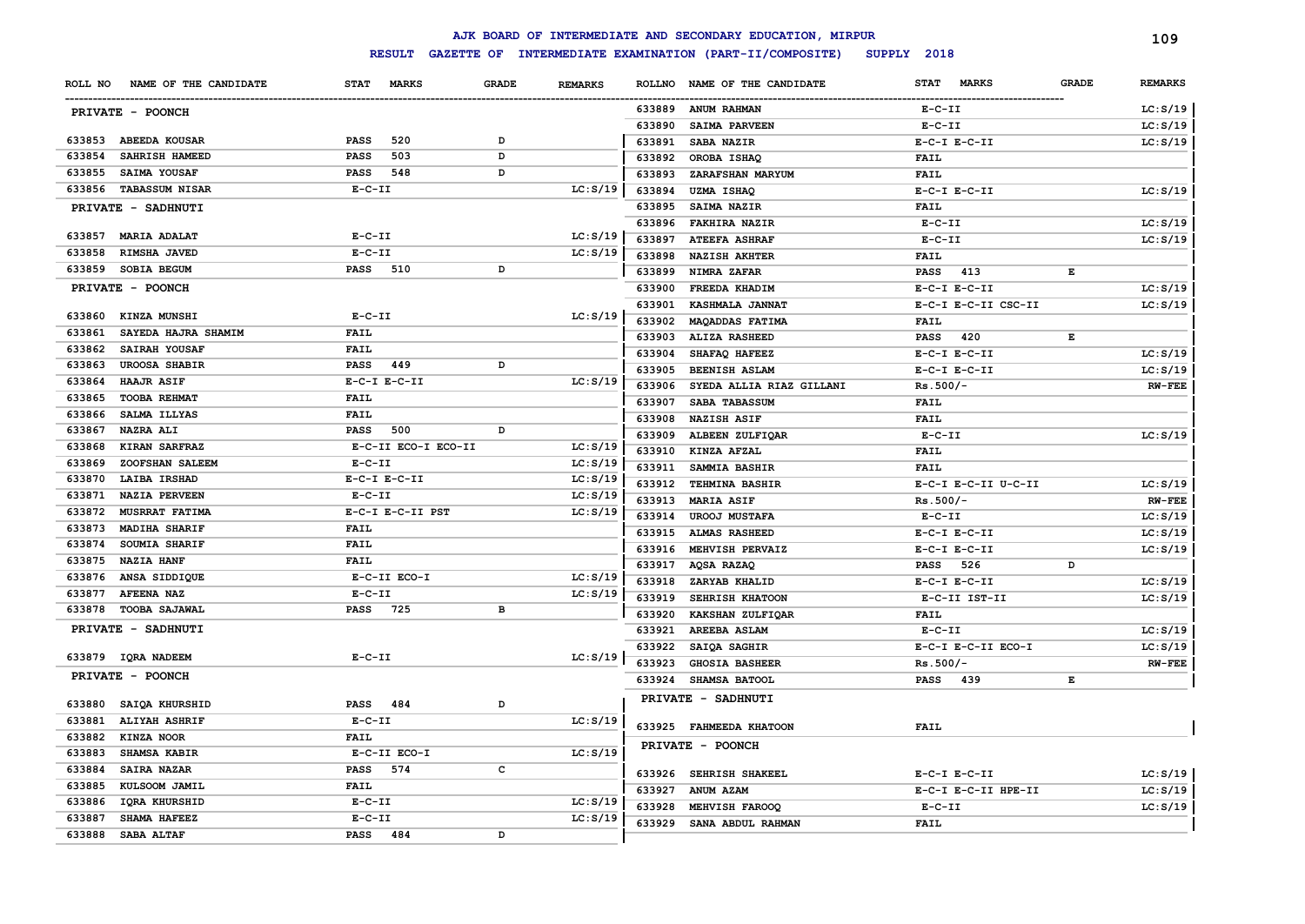|        |                               |                             |                                                                                                |               |        | AJK BOARD OF INTERMEDIATE AND SECONDARY EDUCATION, MIRPUR |              |               |              | 110            |
|--------|-------------------------------|-----------------------------|------------------------------------------------------------------------------------------------|---------------|--------|-----------------------------------------------------------|--------------|---------------|--------------|----------------|
|        |                               | <b>RESULT</b>               |                                                                                                |               |        | GAZETTE OF INTERMEDIATE EXAMINATION (PART-II/COMPOSITE)   | SUPPLY 2018  |               |              |                |
|        | ROLL NO NAME OF THE CANDIDATE | <b>STAT</b><br><b>MARKS</b> | <b>GRADE</b><br><b>REMARKS</b>                                                                 |               |        | ROLLNO NAME OF THE CANDIDATE                              | <b>STAT</b>  | <b>MARKS</b>  | <b>GRADE</b> | <b>REMARKS</b> |
|        | PRIVATE - SADHNUTI            |                             |                                                                                                |               |        | PRIVATE - SADHNUTI                                        |              |               |              |                |
|        | 633930 ROMANA AZAM            | FAIL                        |                                                                                                |               |        | 633963 ASMA SHAHEEN                                       | FAIL         |               |              | NOT-IMP        |
|        | PRIVATE - POONCH              |                             |                                                                                                |               | 633964 | <b>FARHANA AZAM</b>                                       | <b>PASS</b>  | 470           | D            |                |
|        |                               |                             |                                                                                                |               | 633965 | ZABIN NISA                                                | $E-C-II$     |               |              | LC: S/19       |
|        | 633931 SANAM BABAR            | <b>FAIL</b>                 |                                                                                                |               | 633966 | <b>FAIZA ZUBAIR</b>                                       | $E-C-II$     |               |              | LC: S/19       |
|        | 633932 QUDSIA DUR E NAYAB     | <b>FAIL</b>                 |                                                                                                |               | 633967 | SABA FAROOQ                                               | <b>PASS</b>  | 483           | D            |                |
|        | 633933 FARYAL SAID            | $E-C-I$ $E-C-II$            | LC: S/19                                                                                       |               | 633968 | <b>FAKHARA SHABIR</b>                                     | $E-C-II$     |               |              | LC: S/19       |
|        | PRIVATE - SADHNUTI            |                             |                                                                                                |               | 633969 | SUNDAS ASHIQ                                              |              | E-C-II ECO-I  |              | LC: S/19       |
|        |                               |                             |                                                                                                |               | 633970 | <b>AYESHA TAHIR</b>                                       | <b>PASS</b>  | 625           | c            |                |
|        | 633934 KIRAN RAQEEB           | E-C-II U-C-II               | LC: S/19                                                                                       |               | 633971 | SABAH MAJEED                                              | FAIL         |               |              |                |
|        | PRIVATE - POONCH              |                             |                                                                                                |               |        | 633972 AQSA SHABBIR                                       | PASS         | 489           | D            |                |
|        |                               |                             |                                                                                                |               | 633973 | SAMERA MARYAM                                             | PASS         | 453           | D            |                |
|        | 633935 RIFFAT FAZAL AHMED     | Rs.1800/-                   |                                                                                                | <b>RW-FEE</b> | 633974 | <b>AREEJ GHAFOOR</b>                                      | PASS         | 615           | c            |                |
| 633936 | <b>HIRA ASLAM</b>             | $Rs.1800/-$                 |                                                                                                | <b>RW-FEE</b> |        | 633975 NOREEN SADIQ                                       |              | E-C-II I-H-II |              | LC: S/19       |
| 633937 | <b>ASBA FAYAZ</b>             | FAIL                        |                                                                                                |               |        | 633976 MEHVISH AYYUB                                      | <b>PASS</b>  | 544           | D            |                |
| 633938 | <b>UROOJ AFTAB</b>            | PASS 430                    | $\mathbf{E}% _{t}\left  \mathbf{1}\right\rangle =\mathbf{1}_{t}\left  \mathbf{1}\right\rangle$ |               |        | 633977 RUBAB ASHIQ                                        | <b>PASS</b>  | 488           | D            |                |
|        | 633939 MADHIA KHALIL          | <b>FAIL</b>                 |                                                                                                |               | 633978 | IQRA ZAHOOR                                               | $E-C-II$     |               |              | LC: S/19       |
|        | PRIVATE - BAGH                |                             |                                                                                                |               | 633979 | <b>NAZISH HAFEEZ</b>                                      | <b>PASS</b>  | 487           | D            |                |
|        |                               |                             |                                                                                                |               | 633980 | <b>ARIBA NAZ</b>                                          | <b>PASS</b>  | 665           | в            |                |
|        | 633940 SADIA ZAREEF           | <b>FAIL</b>                 |                                                                                                |               | 633981 | RIZWANA KIRN                                              | $E-C-II$     |               |              | LC: A/19       |
|        | PRIVATE - POONCH              |                             |                                                                                                |               | 633982 | <b>NOSHEEN AKHTAR</b>                                     | <b>PASS</b>  | 481           | D            |                |
|        |                               |                             |                                                                                                |               |        | 633983 ANILA QAYYUM                                       | <b>FAIL</b>  |               |              |                |
|        | 633941 AQSA QAYYUM            | PASS 436                    | E                                                                                              |               |        | 633984 AREEJ RIAZ                                         | <b>PASS</b>  | 536           | D            |                |
| 633942 | <b>AREEB PERVEZ</b>           | <b>FAIL</b>                 |                                                                                                |               |        | 633985 SAMIRA                                             | $E-C-II$     |               |              | LC: S/19       |
| 633943 | NIMRA FAROOQ                  | ECO-I                       | LC: A/20                                                                                       |               |        | PRIVATE - POONCH                                          |              |               |              |                |
| 633944 | <b>KANWAL AMIR</b>            | <b>FAIL</b>                 |                                                                                                |               |        |                                                           |              |               |              |                |
| 633945 | <b>FAIZA ANWAR</b>            | ECO-I CIV-II                | LC:A/20                                                                                        |               |        | 633986 ATIA NAZ                                           | $E - C - II$ |               |              | LC: S/19       |
| 633946 | IQRA                          | E-C-I E-C-II SOC-I          | LC: A/20                                                                                       |               |        | PRIVATE - SADHNUTI                                        |              |               |              |                |
| 633947 | <b>WASFA SAGHEER</b>          | FAIL                        |                                                                                                |               |        |                                                           |              |               |              |                |
| 633948 | <b>MARYUM KABIR</b>           | <b>FAIL</b>                 |                                                                                                |               |        | 633987 TAYYBA BASHIR                                      |              | PASS 558      | c            |                |
| 633949 | <b>IQRA ZAREEN</b>            | <b>PASS</b><br>489          | D                                                                                              |               | 633988 | SALMA BIBI                                                | $E-C-II$     |               |              | LC: S/19       |
| 633950 | <b>AYESHA KHAN</b>            | <b>FAIL</b>                 |                                                                                                |               | 633989 | <b>UZAMA GULL</b>                                         | $E-C-II$     |               |              | LC: S/19       |
| 633951 | YASMEEN MURTAZA               | $E-C-I$ $E-C-II$            | LC: A/20                                                                                       |               | 633990 | AFIFA AZAM                                                | PASS         | 473           | D            |                |
| 633952 | <b>ATIA SABIR</b>             | E-C-II ECO-I ECO-II         | LC: A/20                                                                                       |               | 633991 | IQRA RIAZ                                                 | <b>PASS</b>  | 470           | D            |                |
| 633953 | <b>TASSANUM RASHEED</b>       | FAIL                        |                                                                                                |               | 633992 | <b>MARIA IBRAR</b>                                        | $E-C-II$     |               |              | LC: S/19       |
| 633954 | <b>USHNA FAIZ</b>             | <b>FAIL</b>                 |                                                                                                |               | 633993 | HAJRA ZAHID                                               | PASS         | 457           | D            |                |
| 633955 | ANSA ZAFAR                    |                             | <b>ABSENT</b>                                                                                  |               | 633994 | LUBNA TARIQ                                               | $Rs.500/-$   |               |              | <b>RW-FEE</b>  |
| 633956 | ALIA KANWAL                   | E-C-II I-H-I I-H-II         | LC: A/20                                                                                       |               | 633995 | SADIA ARSHAD                                              | PASS         | 600           | c            |                |
| 633957 | SOBIA MUMTAZ                  | <b>FAIL</b>                 |                                                                                                |               | 633996 | IQRA YOUSAF                                               | $E-C-II$     |               |              | LC: S/19       |
| 633958 | <b>ALISHBA</b>                | <b>FAIL</b>                 |                                                                                                |               | 633997 | MOBEENA KOSAR                                             | <b>PASS</b>  | 583           | $\mathtt{c}$ |                |
| 633959 | SAHRISH LAL                   | $Rs.500/-$                  | <b>RW-FEE</b>                                                                                  |               | 633998 | SAYYAM JAN                                                | $E-C-II$     |               |              | LC: S/19       |
| 633960 | SHAZIA GUL                    |                             | <b>ABSENT</b>                                                                                  |               | 633999 | MUNIBA IMTIAZ                                             | $E-C-II$     |               |              | LC: S/19       |
| 633961 | <b>MARIA ILYAS</b>            | E-C-I E-C-II ECO-I          | LC: A/20                                                                                       |               | 634000 | <b>MISBAH ZAREEN</b>                                      | <b>PASS</b>  | 630           | c            |                |
| 633962 | <b>TAYYBA MUSHTAQ</b>         |                             | <b>ABSENT</b>                                                                                  |               | 634001 | <b>TAYYABA SALEEM</b>                                     | $E-C-II$     |               |              | LC: S/19       |
|        |                               |                             |                                                                                                |               | 634002 | AREEBA HAYAT                                              | <b>PASS</b>  | 520           | D            |                |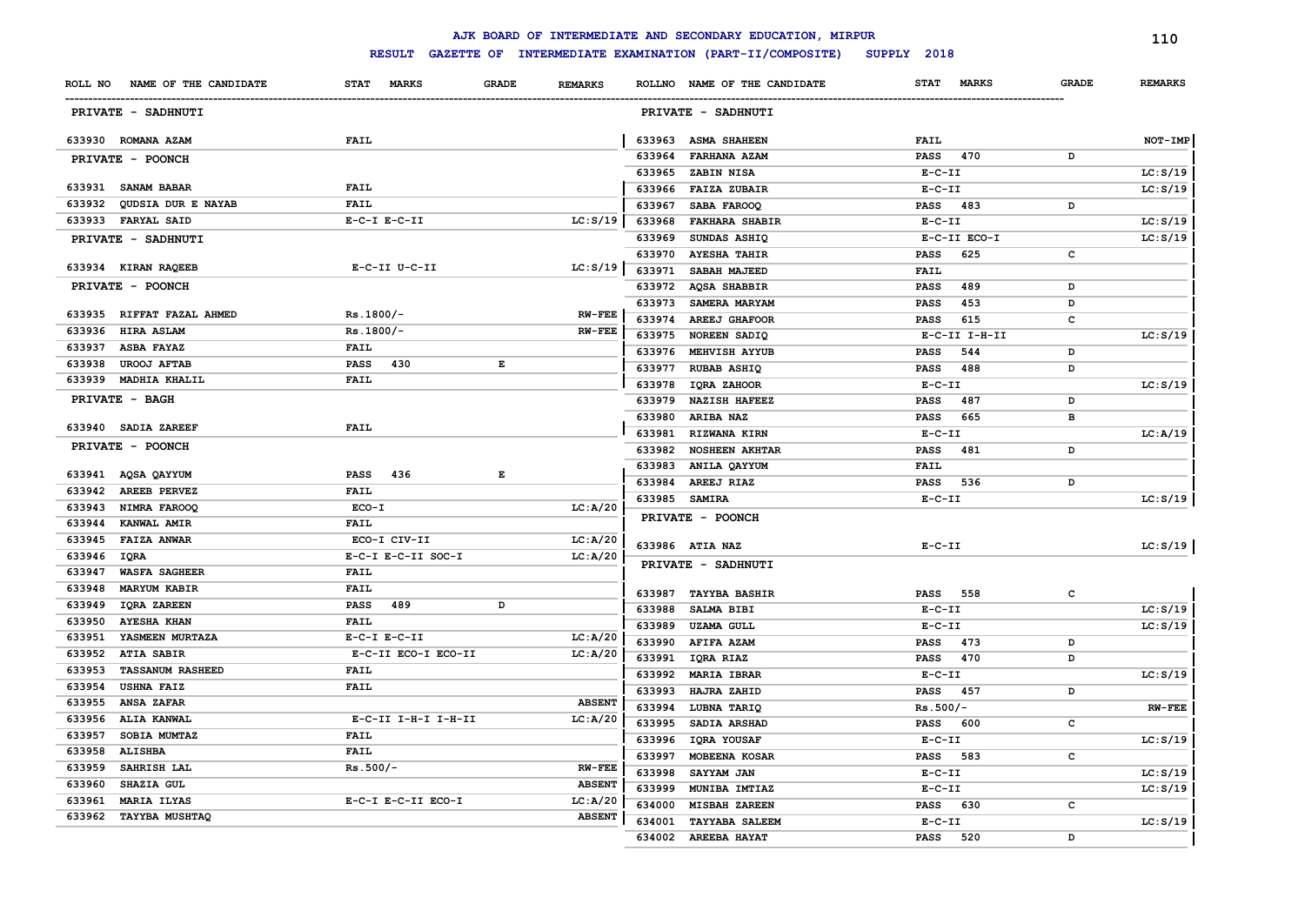|         |                       |                  |                  |              |                |        | AJK BOARD OF INTERMEDIATE AND SECONDARY EDUCATION, MIRPUR |              |                  |              | 111            |
|---------|-----------------------|------------------|------------------|--------------|----------------|--------|-----------------------------------------------------------|--------------|------------------|--------------|----------------|
|         |                       |                  | <b>RESULT</b>    |              |                |        | GAZETTE OF INTERMEDIATE EXAMINATION (PART-II/COMPOSITE)   | SUPPLY 2018  |                  |              |                |
| ROLL NO | NAME OF THE CANDIDATE | <b>STAT</b>      | <b>MARKS</b>     | <b>GRADE</b> | <b>REMARKS</b> |        | ROLLNO NAME OF THE CANDIDATE                              | <b>STAT</b>  | <b>MARKS</b>     | <b>GRADE</b> | <b>REMARKS</b> |
|         | 634003 MEHMOONA KOSAR | <b>PASS</b>      | 647              | $\mathbf{C}$ |                |        | 634041 AMBREEN ZIA                                        | $E- C- II$   |                  |              | LC: S/19       |
|         | 634004 NAZISH ILYAS   |                  | E-C-I E-C-II PST |              | LC: S/19       | 634042 | <b>GHAZALA TARIQ</b>                                      | <b>FAIL</b>  |                  |              |                |
|         | PRIVATE - POONCH      |                  |                  |              |                |        | 634043 SAMYIA RAZZAQ                                      | FAIL         |                  |              |                |
|         |                       |                  |                  |              |                |        | PRIVATE - POONCH                                          |              |                  |              |                |
|         | 634005 ARIBA SADDIQUE | <b>FAIL</b>      |                  |              |                |        |                                                           |              |                  |              |                |
|         | PRIVATE - SADHNUTI    |                  |                  |              |                |        | 634044 NOOR UL HAYA                                       | <b>PASS</b>  | 543              | D            |                |
|         |                       |                  |                  |              |                |        | PRIVATE - SADHNUTI                                        |              |                  |              |                |
|         | 634006 SAMIRA QASEEM  | $E-C-I$ $E-C-II$ |                  |              | LC: S/19       |        |                                                           |              |                  |              |                |
| 634007  | AROOSA ZULFIQAR       | $E-C-II$         |                  |              | LC: S/19       |        | 634045 RIMSHA MALIK                                       | <b>PASS</b>  | 583              | c            |                |
| 634008  | MAHMOONA KOSAR        | $E-C-II$         |                  |              | LC: S/19       | 634046 | <b>NAZIA ZAFAR</b>                                        |              | $E-C-I$ $E-C-II$ |              | LC: S/19       |
| 634009  | SAIMA KHALIQ          | <b>PASS</b>      | 478              | D            |                | 634047 | <b>KISHWAR NASEEM</b>                                     | <b>PASS</b>  | 522              | D            |                |
| 634010  | MISBAH ISHFAQ         | PASS             | 441              | D            |                | 634048 | <b>ATKA IFTIKHAR</b>                                      | <b>PASS</b>  | 552              | $\mathbf c$  |                |
| 634011  | <b>ANEESA SHAHEEN</b> | PASS             | 468              | D            |                | 634049 | IRAM ALTAF                                                | <b>PASS</b>  | 443              | D            |                |
| 634012  | <b>SKINA BIBI</b>     | PASS             | 509              | D            |                | 634050 | NADIA AQAL                                                | <b>FAIL</b>  |                  |              |                |
| 634013  | SADAF NAZAM           | PASS             | 575              | c            |                | 634051 | SOHAIR FRAZ                                               | <b>PASS</b>  | 657              | $\mathbf{C}$ |                |
| 634014  | SHAISTA FARDOAS       | <b>PASS</b>      | 560              | c            |                | 634052 | <b>BENISH KHALID</b>                                      | $E - C - II$ |                  |              | LC: S/19       |
| 634015  | SABA RIAZ             | $E - C - II$     |                  |              | LC: S/19       | 634053 | <b>UZMA AZEEM</b>                                         | $E - C - II$ |                  |              | LC: S/19       |
| 634016  | ORANZA ALI            | $E-C-II$         |                  |              | LC: S/19       | 634054 | SIDRA JAVED                                               | <b>PASS</b>  | 534              | D            |                |
| 634017  | <b>AMINA KHALID</b>   | PASS             | 552              | c            |                | 634055 | <b>AMINA AMEER</b>                                        | <b>PASS</b>  | 553              | c            |                |
| 634018  | SUMERA TARIQ          | <b>PASS</b>      | 461              | D            |                | 634056 | <b>EZA ABRAR</b>                                          | <b>PASS</b>  | 462              | D            |                |
| 634019  | <b>TABINDA AAFTAB</b> | <b>FAIL</b>      |                  |              |                | 634057 | IRAM MUSHTAQ                                              | <b>PASS</b>  | 515              | D            |                |
| 634020  | SHAMIM BEGUM          | $E-C-II$         |                  |              | LC: S/19       | 634058 | SANA AZMAT                                                | <b>PASS</b>  | 497              | D            |                |
| 634021  | <b>UROOJ RASHEED</b>  | $E - C - I$      |                  |              | LC: S/19       | 634059 | AREEJ JAVEED                                              | <b>PASS</b>  | 603              | c            |                |
| 634022  | AQSA SHAFIQUE         |                  | E-C-II ECO-I     |              | LC: S/19       | 634060 | LAIBA ZOULFIQAR                                           | PASS         | 446              | D            |                |
| 634023  | <b>ATTIA YOUSAF</b>   | <b>PASS</b>      | 572              | c            |                | 634061 | RABIA ANAYAT                                              | <b>PASS</b>  | 517              | D            |                |
| 634024  | <b>SAMAN RAUF</b>     | $E-C-II$         |                  |              | LC: S/19       | 634062 | SIDRA FIDA                                                | PASS         | 473              | D            |                |
| 634025  | <b>SEHRISH ASHRAF</b> | $E-C-II$         |                  |              | LC: S/19       | 634063 | <b>AFSANA ALTAF</b>                                       | <b>PASS</b>  | 558              | c            |                |
| 634026  | IQRA TALIB            | $E-C-II$         |                  |              | LC: S/19       | 634064 | SUNDAS AKRAM                                              | $E- C- II$   |                  |              | LC: S/19       |
| 634027  | <b>RAFIA ANWAR</b>    | $E-C-I$ $E-C-II$ |                  |              | LC: S/19       | 634065 | ADIBA BEGUM                                               | $E - C - II$ |                  |              | LC: S/19       |
| 634028  | SONEELA KANWAL        |                  | E-C-II HPE-II    |              | LC: S/19       | 634066 | <b>AMINA ZAHEER</b>                                       | $E - C - II$ |                  |              | LC: S/19       |
| 634029  | MEHNAZ SAGHIR         | FAIL             |                  |              |                | 634067 | <b>MARYAM WAHEED</b>                                      | <b>PASS</b>  | 570              | $\mathbf c$  |                |
| 634030  | IRAM MAJEED           | PASS 457         |                  | D            |                | 634068 | FEHMEEDA KAUSAR                                           | $E - C - II$ |                  |              | LC: S/19       |
| 634031  | <b>TANIA AFSAR</b>    | <b>FAIL</b>      |                  |              |                | 634069 | SAJAL MAROOF                                              | $E - C - II$ |                  |              | LC: S/19       |
| 634032  | <b>HASINA ZAFAR</b>   | $E- C- II$       |                  |              | LC: S/19       | 634070 | YASMEEN KOUSAR                                            | $E - C - II$ |                  |              | LC: S/19       |
| 634033  | AQSA SULTAN           |                  | E-C-II ECO-I     |              | LC: S/19       | 634071 | <b>AQSA AKHTAR</b>                                        | $E - C - II$ |                  |              | LC: S/19       |
| 634034  | <b>FARIA ZAHEER</b>   | $E-C-II$         |                  |              | LC: S/19       | 634072 | SADIF SAEED                                               | $E - C - II$ |                  |              | LC: S/19       |
| 634035  | RABIA AKRAM           | $E-C-II$         |                  |              | LC: S/19       | 634073 | SANIA SHABBIR                                             | $E - C - II$ |                  |              | LC: S/19       |
| 634036  | <b>SIRISH JAVEED</b>  | <b>FAIL</b>      |                  |              |                | 634074 | <b>UROOSA SHABIR</b>                                      | PASS 497     |                  | D            |                |
| 634037  | ROBINA KHANUM         | <b>PASS</b>      | 535              | D            |                | 634075 | ATEEQA NAZ                                                | $E - C - II$ |                  |              | LC: S/19       |
|         | PRIVATE - POONCH      |                  |                  |              |                | 634076 | SAHIBA PARVEEN                                            | $E - C - II$ |                  |              | LC: S/19       |
|         |                       |                  |                  |              |                | 634077 | HAMIRA TARIQ                                              | $E- C- II$   |                  |              | LC: S/19       |
|         | 634038 UZMA SHARIF    | <b>FAIL</b>      |                  |              |                | 634078 | <b>ANIBA HALEEM</b>                                       | PASS         | 515              | D            |                |
|         | PRIVATE - SADHNUTI    |                  |                  |              |                | 634079 | <b>UZMA IKHLAQ</b>                                        | <b>FAIL</b>  |                  |              |                |
|         |                       |                  |                  |              |                | 634080 | IQRA ZAREEF                                               | <b>PASS</b>  | 516              | D            |                |
|         | 634039 ARIBA NOREEN   | $E-C-II$         |                  |              | LC: S/19       | 634081 | <b>ANSA RASHEED</b>                                       | <b>PASS</b>  | 512              | D            |                |
|         | 634040 SADIA KABIR    | $E-C-II$         |                  |              | LC: S/19       | 634082 | SANIA SIDDIQUE                                            | $E - C - II$ |                  |              | LC: S/19       |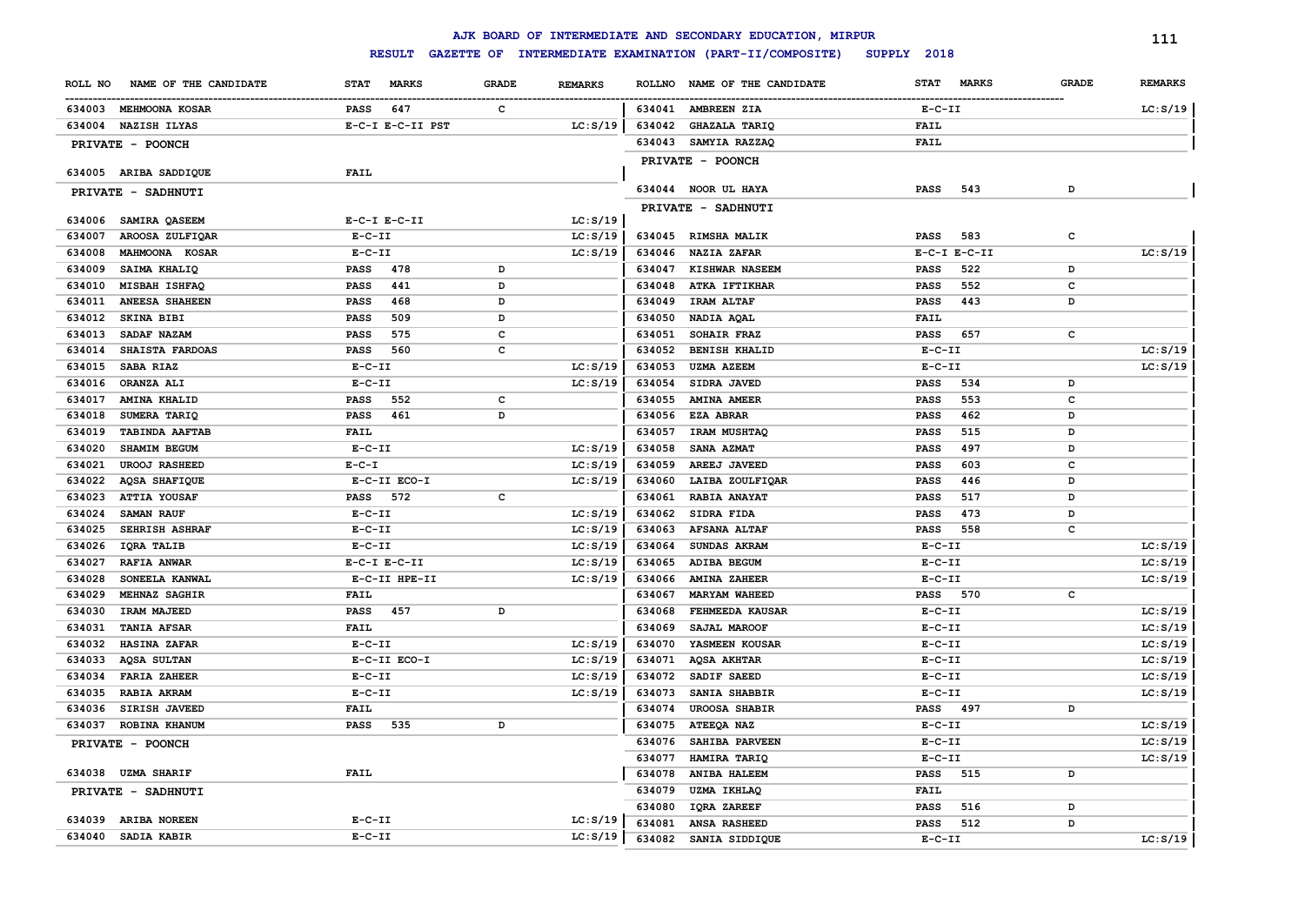|                                  |                             |              |                | AJK BOARD OF INTERMEDIATE AND SECONDARY EDUCATION, MIRPUR |                                    | 112                            |
|----------------------------------|-----------------------------|--------------|----------------|-----------------------------------------------------------|------------------------------------|--------------------------------|
|                                  | <b>RESULT</b>               |              |                | GAZETTE OF INTERMEDIATE EXAMINATION (PART-II/COMPOSITE)   | SUPPLY 2018                        |                                |
| NAME OF THE CANDIDATE<br>ROLL NO | <b>MARKS</b><br><b>STAT</b> | <b>GRADE</b> | <b>REMARKS</b> | <b>ROLLNO</b><br>NAME OF THE CANDIDATE                    | <b>MARKS</b><br><b>STAT</b>        | <b>GRADE</b><br><b>REMARKS</b> |
| 634083<br><b>SHBILAH MANZOOR</b> | 632<br>PASS                 | c            |                | 634117<br>FARHANA KHALIQ                                  | 493<br>PASS<br>D                   |                                |
| 634084<br>MISBAH AZAM            | $E - C - II$                |              | LC: S/19       | 634118<br>TEHMINA SHAMSHAD                                | 510<br><b>PASS</b><br>D            |                                |
| 634085<br>SANA MAQBOOL           | 533<br>PASS                 | D            |                | 634119<br><b>SAIMA AKRAM</b>                              | $E- C- II$                         | LC: S/19                       |
| <b>TAYYIBA TARIQ</b><br>634086   | 522<br>PASS                 | D            |                | KIRAN NAZ<br>634120                                       | 482<br>PASS<br>D                   |                                |
| 634087<br><b>IRSA MARYAM</b>     | 473<br>PASS                 | D            |                | 634121<br><b>FAIZA NOREEN</b>                             | $E-C-II$                           | LC: S/19                       |
| 634088<br><b>SANA ARIF</b>       | $E-C-II$                    |              | LC: S/19       | 634122<br>SHAREENA TABSAM                                 | $E - C - II$                       | LC: S/19                       |
| 634089<br><b>TAYYIBA KOUSAR</b>  | 677<br>PASS                 | в            |                | 634123<br>SAMINA ARSHAD                                   | $E - C - II$                       | LC: S/19                       |
| PRIVATE - POONCH                 |                             |              |                | 634124<br><b>TAYYABA SALEEM</b>                           | $E - C - II$                       | LC: S/19                       |
|                                  |                             |              |                | 634125<br>SEHRISH ANDLEEB                                 | $E- C- II$                         | LC: S/19                       |
| 634090 SANUM SHAZADI             | $E-C-I$ $E-C-II$            |              | LC: S/19       | 634126<br><b>UZMA BIBI</b>                                | 555<br><b>PASS</b><br>$\mathbf{C}$ |                                |
| PRIVATE - SADHNUTI               |                             |              |                | 634127<br>MEHVISH ZAKIR                                   | 558<br><b>PASS</b><br>c            |                                |
|                                  |                             |              |                | 634128<br><b>TAYYABA KHALIL</b>                           | E-C-II CSC-II                      | LC: S/19                       |
| 634091 TAZEEN IQBAL              | <b>FAIL</b>                 |              |                | 634129<br>AFNIZA KOUSAR                                   | 422<br>E<br><b>PASS</b>            |                                |
| 634092<br>IRUM JAMIL             | <b>FAIL</b>                 |              |                | 634130<br>MAHWISH JAVED                                   | 552<br>c<br><b>PASS</b>            |                                |
| 634093<br><b>SAMRA AYUB</b>      | $E-C-II$                    |              | LC: S/19       | 634131<br><b>BUSHRA ASGHAR</b>                            | $E-C-II$                           | LC: S/19                       |
| 634094<br>SHAMAILA SHAHEEN       | <b>FAIL</b>                 |              |                | 634132<br><b>NUZHAT ANJAM</b>                             | 624<br>c<br><b>PASS</b>            |                                |
| 634095<br><b>SHAMILA</b>         | 745<br><b>PASS</b>          | в            |                | PRIVATE - POONCH                                          |                                    |                                |
| 634096<br>SAIRA FAROOQ           | 450<br>PASS                 | D            |                |                                                           |                                    |                                |
| 634097<br>NAJAM US SEHAR KHALID  | 529<br>PASS                 | D            |                | 634133 ROOSHAN                                            | $E - C - II$                       | LC: S/19                       |
| 634098<br>NIGHAT IMDAD           | PASS<br>638                 | $\mathbf c$  |                | PRIVATE - SADHNUTI                                        |                                    |                                |
| 634099<br>NAGINA SHABIR          | 450<br>PASS                 | D            |                |                                                           |                                    |                                |
| 634100<br>YASMIN AKHTAR          | $E-C-II$                    |              | LC: S/19       | 634134<br>SAMERA KOUSAR                                   | $E - C - II$                       | LC: S/19                       |
| 634101<br>SABA ZAFAR             | $E-C-II$                    |              | LC: S/19       | 634135<br>SALMA SHAFIQ                                    | $E - C - II$                       | LC: S/19                       |
| 634102<br>KOMAL AZAM             | 604<br>PASS                 | c            |                | 634136<br><b>RABIA NAEEM</b>                              | $E- C- II$                         | LC: S/19                       |
| 634103<br>MADIA SHAHZAD          | 500<br><b>PASS</b>          | D            |                | 634137<br><b>TAYYABA NASEEM</b>                           | E-C-II ECO-I ECO-II                | LC: S/19                       |
| 634104<br>SADIA GULZAR           | <b>PASS</b><br>581          | c            |                | 634138<br>SUMREEN FAROOQ                                  | $E - C - II$                       | LC: S/19                       |
| 634105<br>NABEELA KOUSAR         | FAIL                        |              |                | 634139<br><b>AIMEN LATIF</b>                              | $E-C-I$ $E-C-II$                   | LC: S/19                       |
| 634106<br><b>AMBREEN FAZAL</b>   | $E - C - II$                |              | LC: S/19       | 634140<br><b>UROOJ RAFIQ</b>                              | 552<br>PASS<br>C                   |                                |
| PRIVATE - POONCH                 |                             |              |                | 634141<br>SABIKA YOUNAS                                   | FAIL                               |                                |
|                                  |                             |              |                | 634142<br>NADIA ARSHAD                                    | 523<br><b>PASS</b><br>D            |                                |
| 634107 MARIA MAQBOOL             | <b>FAIL</b>                 |              |                | 634143<br>NABEELA NAZ                                     | 598<br>c<br><b>PASS</b>            |                                |
| PRIVATE - SADHNUTI               |                             |              |                | 634144<br>SAMIRA KHATOON                                  | 520<br>D<br><b>PASS</b>            |                                |
|                                  |                             |              |                | 634145<br><b>UZMA RIAZ</b>                                | 652<br>$\mathbf c$<br><b>PASS</b>  |                                |
| 634108 SUMIYA MANSHAH            | $E-C-II$                    |              | LC: S/19       | 634146<br>ZUBEDA KHATOON                                  | 459<br><b>PASS</b><br>D            |                                |
| PRIVATE - POONCH                 |                             |              |                | PRIVATE - POONCH                                          |                                    |                                |
| 634109 IQRA WAHEED               | E-C-II CSC-II               |              | LC: S/19       | 634147 RABIA JAMIL                                        | FAIL                               |                                |
| PRIVATE - SADHNUTI               |                             |              |                | PRIVATE - SADHNUTI                                        |                                    |                                |
| 634110<br><b>SAMAIRA HAFEEZ</b>  | $E-C-II$                    |              | LC: S/19       | 634148 IRUM RASHEED                                       | 471<br><b>PASS</b><br>D            |                                |
| 634111<br><b>TUBSSAM SHABIR</b>  | $E - C - II$                |              | LC: S/19       | 634149<br>SANIA SHAHID                                    | 550<br>c<br>PASS                   |                                |
| 634112<br><b>NOSHEEN ALTAF</b>   | $E-C-II$                    |              | LC: S/19       | 634150<br>SANIA AZAM                                      | 488<br>PASS<br>D                   |                                |
| 634113<br>SABA PARVEEN           | $E - C - II$                |              | LC: S/19       | 634151<br>NABILA KARAMAT                                  | $E- C- II$                         | LC: S/19                       |
| 634114<br>SADAF JAVEED           | $E-C-II$                    |              | LC: S/19       | 634152 IZBA JANNAT                                        | $E-C-II$                           | LC: S/19                       |
| 634115<br><b>FAKHRA FAROOQ</b>   | $E - C - II$                |              | LC: S/19       | PRIVATE - POONCH                                          |                                    |                                |
| 634116 AMINA LATIF               | PASS 447                    | D            |                |                                                           |                                    |                                |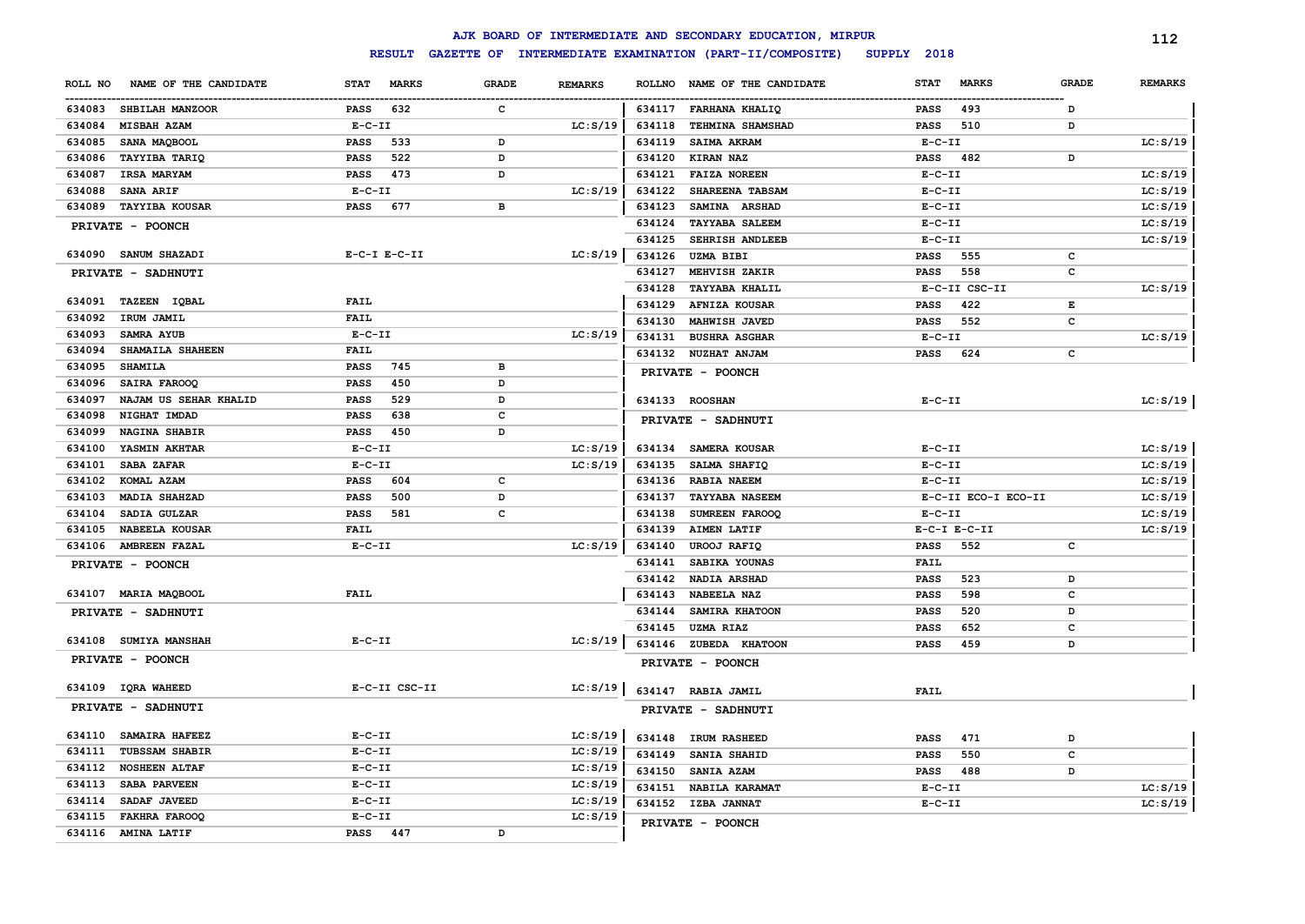|         |                       |              |                   |              |                |               | AJK BOARD OF INTERMEDIATE AND SECONDARY EDUCATION, MIRPUR |                             |              | 113            |
|---------|-----------------------|--------------|-------------------|--------------|----------------|---------------|-----------------------------------------------------------|-----------------------------|--------------|----------------|
|         |                       |              | <b>RESULT</b>     |              |                |               | GAZETTE OF INTERMEDIATE EXAMINATION (PART-II/COMPOSITE)   | SUPPLY 2018                 |              |                |
| ROLL NO | NAME OF THE CANDIDATE | <b>STAT</b>  | <b>MARKS</b>      | <b>GRADE</b> | <b>REMARKS</b> | <b>ROLLNO</b> | NAME OF THE CANDIDATE                                     | <b>STAT</b><br><b>MARKS</b> | <b>GRADE</b> | <b>REMARKS</b> |
|         | 634153 TANZEELA AZIZ  | <b>PASS</b>  | 618               | c            |                |               | 634189 BUSHRA ANSARI                                      | E-C-II EDU-II               |              | LC: S/19       |
|         | PRIVATE - SADHNUTI    |              |                   |              |                | 634190        | SABA TALIB                                                | $E-C-II$                    |              | LC: S/19       |
|         |                       |              |                   |              |                | 634191        | <b>SHANZA NISAR</b>                                       | $E-C-II$                    |              | LC: S/19       |
|         | 634154 ISHRAT JABIN   | <b>FAIL</b>  |                   |              |                | 634192        | ERIG KANWAL                                               | <b>PASS</b><br>466          | D            |                |
| 634155  | SANNYA TABASSUM       | PASS         | 401               | E            |                | 634193        | <b>MARYUM KHALIL</b>                                      | $E-C-II$                    |              | LC: S/19       |
| 634156  | <b>BUSHRA ASHFAQ</b>  | $E- C- II$   |                   |              | LC:A/19        | 634194        | SOBIA ZAHOOR                                              | E-C-II ECO-I ECO-II         |              | LC: S/19       |
| 634157  | SANIA IMTIAZ          |              | $E- C-I$ $E-C-II$ |              | LC: S/19       | 634195        | SHAMILA YASEEN                                            | $E-C-II$                    |              | LC: S/19       |
| 634158  | <b>NAILA KABER</b>    |              | $E-C-I$ $E-C-II$  |              | LC: S/19       | 634196        | <b>BENISH AKHTAR</b>                                      | $E-C-II$                    |              | LC: S/19       |
| 634159  | MEMOONA ALTAF         |              | $E-C-I$ $E-C-II$  |              | LC: S/19       | 634197        | <b>ATTIA NAZARAT</b>                                      | $E-C-II$                    |              | LC: S/19       |
| 634160  | ZANIB FATIMA          | $E-C-II$     |                   |              | LC: S/19       | 634198        | <b>SIBTAN RANI</b>                                        | <b>PASS</b><br>426          | E            |                |
| 634161  | <b>UMAIRA LIAQAT</b>  | <b>PASS</b>  | 478               | D            |                |               | PRIVATE - POONCH                                          |                             |              |                |
| 634162  | SHAMSA KABEER         | <b>PASS</b>  | 479               | D            |                |               |                                                           |                             |              |                |
| 634163  | <b>ZIL E ZAHRA</b>    | <b>PASS</b>  | 577               | c            |                | 634199        | <b>RUBAB JAVED</b>                                        | E-C-II ECO-II               |              | LC: S/19       |
|         | PRIVATE - POONCH      |              |                   |              |                |               | PRIVATE - SADHNUTI                                        |                             |              |                |
|         | 634164 ARIBA HUSSAIN  | FAIL         |                   |              |                | 634200        | <b>SANA KHALID</b>                                        | <b>FAIL</b>                 |              |                |
|         | PRIVATE - SADHNUTI    |              |                   |              |                | 634201        | <b>IRAM SHAHZADI</b>                                      | E-C-II CSC-II               |              | LC: S/19       |
|         |                       |              |                   |              |                | 634202        | <b>FAKHRA SAMIA</b>                                       | $E - C - II$                |              | LC: S/19       |
|         | 634165 AQSA MAQBOOL   | PASS 515     |                   | D            |                | 634203        | FAIZA RIZWAN                                              | <b>FAIL</b>                 |              |                |
| 634166  | AROOSA ANJUM          | $E-C-II$     |                   |              | LC: S/19       | 634204        | SUMAIRA TALIB                                             | <b>PASS</b><br>475          | D            |                |
| 634167  | NADIA KASEEM          | $E-C-II$     |                   |              | LC: S/19       | 634205        | TUBA SHOUKAT                                              | $E-C-II$                    |              | LC: S/19       |
| 634168  | IRAM KHURSHID         | <b>FAIL</b>  |                   |              |                | 634206        | IQRA LIAQUAT                                              | $E-C-II$                    |              | LC: S/19       |
| 634169  | FAHMEENA RAZAQ        | $E - C - II$ |                   |              | LC: S/19       | 634207        | <b>ERSHA HUMAYOUN</b>                                     | $E- C- II$                  |              | LC: S/19       |
| 634170  | <b>FARAH NASEEB</b>   | PASS 666     |                   | в            |                | 634208        | SALMA FAROOQ                                              | $E- C- II$                  |              | LC: S/19       |
| 634171  | ADEEBA JALIL          |              | $E-C-I$ $E-C-II$  |              | LC: S/19       | 634209        | HINA KANWAL                                               | $E-C-II$                    |              | LC: S/19       |
|         | PRIVATE - POONCH      |              |                   |              |                | 634210        | ASIA FAROOQ                                               | $E- C- II$                  |              | LC: S/19       |
|         |                       |              |                   |              |                | 634211        | SANYIA ABDUL                                              | <b>FAIL</b>                 |              |                |
|         | 634172 SHAMSA ISHFAQ  | <b>FAIL</b>  |                   |              |                | 634212        | SUNAM LIAQUAT                                             | PASS<br>505                 | D            |                |
|         | PRIVATE - SADHNUTI    |              |                   |              |                | 634213        | SABREEN TABASUM                                           | $E- C- II$                  |              | LC: S/19       |
|         |                       |              |                   |              |                | 634214        | SHABINA RAZAQ                                             | $E- C-I$ $E-C-II$           |              | LC: S/19       |
| 634173  | UMAIRA JAMIL          | <b>PASS</b>  | 547               | D            |                | 634215        | <b>GHAZALA KAUSAR</b>                                     | <b>FAIL</b>                 |              |                |
| 634174  | TOOBA ZAHOOR          | $E - C - II$ |                   |              | LC: S/19       | 634216        | <b>FAHIZA ISHAQUE</b>                                     | $E-C-II$                    |              | LC: S/19       |
| 634175  | SHAMAILA RAMZAN       | <b>PASS</b>  | 623               | с            |                | 634217        | <b>AMINA NAZIR</b>                                        | <b>FAIL</b>                 |              |                |
| 634176  | <b>RAFIA AZAM</b>     | $E - C - II$ |                   |              | LC: S/19       | 634218        | <b>BENISH FAREED</b>                                      | $E-C-II$                    |              | LC: S/19       |
| 634177  | <b>RABIA SHAHEEN</b>  | <b>PASS</b>  | 471               | D            |                | 634219        | SUMMAIRA ASLAM                                            | $E - C - II$                |              | LC: S/19       |
| 634178  | <b>KIRAN ABID</b>     |              | $E-C-I$ $E-C-II$  |              | LC: S/19       | 634220        | REHANA ZOHRA                                              | $E-C-II$                    |              | LC: S/19       |
| 634179  | DANIA SHARIF          | PASS         | 460               | D            |                | 634221        | MEHREEN LIAQAT                                            | <b>FAIL</b>                 |              |                |
| 634180  | <b>FOZIA MAKHAN</b>   |              | E-C-II I-H-II     |              | LC: S/19       | 634222        | <b>MISBAH SHOUKAT</b>                                     | <b>PASS</b><br>532          | D            |                |
| 634181  | <b>BINISH MANAWAR</b> | <b>PASS</b>  | 589               | с            |                | 634223        | SARVAT BIBI                                               | $E - C - II$                |              | LC: S/19       |
| 634182  | <b>TANIA ABBAS</b>    | <b>PASS</b>  | 449               | D            |                | 634224        | <b>SUGHRA BASHIR</b>                                      | $E- C- II$                  |              | LC: S/19       |
| 634183  | NADIA JAMIL           | <b>PASS</b>  | 601               | с            |                | 634225        | MADYHA ASIF                                               | 563<br>PASS                 | c            |                |
| 634184  | <b>AQSA ZAFAR</b>     | <b>PASS</b>  | 424               | E            |                | 634226        | BEENISH JAMIL                                             | ECO-II                      |              | LC: S/19       |
| 634185  | <b>BUSHRA SHAFIQ</b>  | <b>FAIL</b>  |                   |              |                | 634227        | SHEEZA SABIR                                              | $E - C - II$                |              | LC: S/19       |
| 634186  | <b>FAIZA KOUSAR</b>   | $E - C - II$ |                   |              | LC: S/19       | 634228        | <b>MADIHA MUDASSAR</b>                                    | $E- C- II$                  |              | LC: S/19       |
| 634187  | <b>AMREEN BANARIS</b> | $E - C - II$ |                   |              | LC: S/19       | 634229        | SANA HAMEED                                               | 527<br>PASS                 | D            |                |
|         | 634188 ZEBA ARIF      | $E - C - II$ |                   |              | LC: S/19       | 634230        | MAHMOONA ISHAQ                                            | 522<br><b>PASS</b>          | D            |                |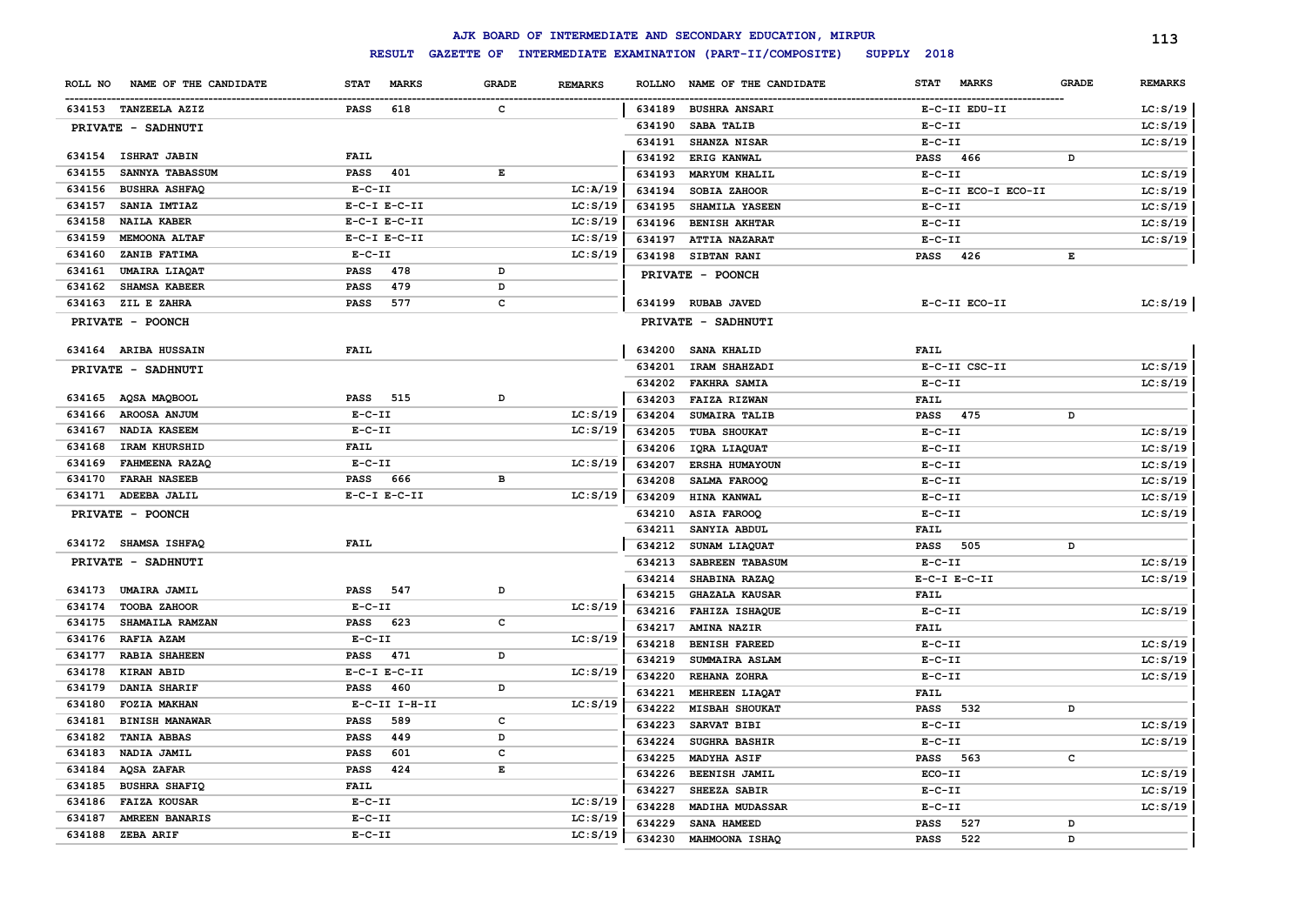|                                   |                     |              |                |        | AJK BOARD OF INTERMEDIATE AND SECONDARY EDUCATION, MIRPUR |                             |              | 114            |
|-----------------------------------|---------------------|--------------|----------------|--------|-----------------------------------------------------------|-----------------------------|--------------|----------------|
|                                   | <b>RESULT</b>       |              |                |        | GAZETTE OF INTERMEDIATE EXAMINATION (PART-II/COMPOSITE)   | SUPPLY 2018                 |              |                |
| NAME OF THE CANDIDATE<br>ROLL NO  | STAT MARKS          | <b>GRADE</b> | <b>REMARKS</b> |        | ROLLNO NAME OF THE CANDIDATE                              | <b>STAT</b><br><b>MARKS</b> | <b>GRADE</b> | <b>REMARKS</b> |
| 634231 FARYAL RIAZ                | $E- C- II$          |              | LC: S/19       | 634273 | <b>ASMA KHALIL</b>                                        | $E- C- II$                  |              | LC: S/19       |
| 634232 MARIA ZAHEER               | $E - C - II$        |              | LC: S/19       | 634274 | SADIA KABIR                                               | $E- C- II$                  |              | LC: S/19       |
| PRIVATE - KOTLI                   |                     |              |                | 634275 | ISHRAT AZIZ                                               | $E- C- II$                  |              | LC: S/19       |
|                                   |                     |              |                | 634276 | <b>SHAZIA RUSTAM</b>                                      | E-C-II ECO-I                |              | LC: S/19       |
| 634233 SANNA QAYYUM               | $E-C-II$            |              | LC: S/19       | 634277 | <b>MARYAM REHMAN</b>                                      | E-C-I E-C-II CSC-II         |              | LC: S/19       |
| 634234 AFIA BATOOL                | $E - C - II$        |              | LC: S/19       | 634278 | RABIA PERVAIZ                                             | $E- C- II$                  |              | LC: S/19       |
| PRIVATE - SADHNUTI                |                     |              |                | 634279 | IQRA HAFEEZ                                               | <b>FAIL</b>                 |              |                |
|                                   |                     |              |                | 634280 | SANIA KARAMAT                                             | <b>PASS</b><br>524          | D            |                |
| 634235<br><b>SAMIRA ARSHAD</b>    | $Rs.500/-$          |              | $RW-FEE$       | 634281 | SADIA MARYAM ZIA                                          | <b>PASS</b><br>531          | D            |                |
| 634236<br><b>TAHIRA ASGHAR</b>    | $E- C- II$          |              | LC: S/19       | 634282 | <b>ALYIA ZAMIR</b>                                        | <b>PASS</b><br>440          | D            |                |
| 634237<br>RABIA HALEEM            | PASS 530            | D            |                | 634283 | SAIDA SABIKA NAQVI                                        | $E- C- II$                  |              | LC: S/19       |
| 634238<br>ROOMANA SHAHEEN         | E-C-II ECO-I ECO-II |              | LC: S/19       | 634284 | <b>ARZASH LIAQUAT</b>                                     | $E-C-I$ $E-C-II$            |              | LC: S/19       |
| 634239<br><b>FARHAT NAZIR</b>     | $Rs.500/-$          |              | <b>RW-FEE</b>  | 634285 | <b>AREEGE SADAQAT</b>                                     | 525<br>PASS                 | D            |                |
| 634240<br>SAFINA KOUSAR           | FAIL                |              |                | 634286 | NORINA KHANAM                                             | 459<br><b>PASS</b>          | D            |                |
| 634241<br>IQRA JAVAID             | $E-C-II$            |              | LC: S/19       | 634287 | <b>NADIA TANVEER</b>                                      | $Rs.500/-$                  |              | <b>RW-FEE</b>  |
| 634242<br><b>SHAMSA RIAZ</b>      | 579<br>PASS         | c            |                | 634288 | <b>NAZISH RASHID</b>                                      | $E- C- II$                  |              | LC: S/19       |
| 634243<br>SAYYADA SAMMAN BASHARAT | E-C-II CSC-I CSC-II |              | LC: S/19       | 634289 | SANIA MAJEED                                              | $Rs.500/-$                  |              | <b>RW-FEE</b>  |
| 634244<br><b>IQRA SALEEM</b>      | 543<br>PASS         | D            |                | 634290 | <b>MARYAM INTIZAR</b>                                     | $E-C-II$                    |              | LC: S/19       |
| 634245<br>HIRA JABEEN             | FAIL                |              |                | 634291 | ZARA HAFEEZ                                               | $E-C-II$                    |              | LC: S/19       |
| 634246<br><b>SEHRISH SABA</b>     | $Rs.500/-$          |              | <b>RW-FEE</b>  | 634292 | <b>OMAMA ZAHEER</b>                                       | 555<br><b>PASS</b>          | c            |                |
| 634247<br><b>NAILA BEGUM</b>      | $E-C-II$            |              | LC: S/19       | 634293 | <b>FAIZA RANI</b>                                         | 578<br>PASS                 | с            |                |
| 634248<br><b>HUMA TABRAIZ</b>     | <b>FAIL</b>         |              |                | 634294 | LAIBA SAEED                                               | PASS<br>562                 | c            |                |
| 634249<br><b>MARYYIM ASIF</b>     | $E - C - II$        |              | LC: S/19       | 634295 | <b>FAIZA KHALIQ</b>                                       | $Rs.500/-$                  |              | <b>RW-FEE</b>  |
| 634250<br><b>BUSHRA</b>           | $E- C- II$          |              | LC: S/19       | 634296 | MEHRISH ZAHID                                             | E-C-II PST                  |              | LC: S/19       |
| 634251<br>RUKHAM BATOOL           | 419<br>PASS         | Е            |                | 634297 | <b>BENISH MAKHTR</b>                                      | $Rs.500/-$                  |              | <b>RW-FEE</b>  |
| 634252<br>HIFZA SHERAZ            | 544<br><b>PASS</b>  | D            |                | 634298 | <b>BUSHRA AKHLAQ</b>                                      | PASS<br>468                 | D            |                |
| 634253<br>KIRAN AZAD              | $E-C-I$ $E-C-II$    |              | LC: S/19       | 634299 | NILOFAR RUKHTAJ                                           | PASS<br>522                 | D            |                |
| 634254<br>AREEBA ISHAQ            | $E-C-II$            |              | LC: S/19       | 634300 | <b>ASMA RIAZ</b>                                          | <b>FAIL</b>                 |              |                |
| 634255<br><b>NOREEN SALAMAT</b>   | $E - C - II$        |              | LC: S/19       | 634301 | SANA BANARIS                                              | $Rs.1800/-$                 |              | <b>RW-FEE</b>  |
| 634256<br><b>SAIMA KAUSAR</b>     | FAIL                |              |                | 634302 | <b>UZMA SAGHEER</b>                                       | <b>FAIL</b>                 |              |                |
| 634257<br>HADISA NAQVI            | E-C-II U-C-II       |              | LC: S/19       | 634303 | SAJAL SHAFIQUE                                            | <b>FAIL</b>                 |              |                |
| 634258<br><b>SABA FIDA</b>        | <b>FAIL</b>         |              |                | 634304 | <b>MEHNAZ KOSAR</b>                                       | <b>FAIL</b>                 |              |                |
| 634259<br><b>RAHILA BASHIR</b>    | $E - C - I$         |              | LC: S/19       | 634305 | MAJIDA BIBI                                               | FAIL                        |              |                |
| 634260<br><b>SHAGUFTA KALEEM</b>  | PASS 595            | c            |                | 634306 | <b>ASMA SHAHEEN</b>                                       | <b>FAIL</b>                 |              |                |
| 634261<br><b>GULFAM ASLAM</b>     | $E-C-II$            |              | LC: S/19       | 634307 | <b>JAWAIRIA JAVED</b>                                     | CIV-II                      |              | LC: A/20       |
| 634262<br>YOUSRA JAMSHAID         | <b>PASS</b> 518     | D            |                | 634308 | YUSRA MUZMMAL                                             | E-C-II ECO-I ECO-II         |              | LC: A/20       |
| 634263<br><b>MARYAM KABIR</b>     | FAIL                |              |                | 634309 | SANIA KOSAR                                               | $Rs.500/-$                  |              | <b>RW-FEE</b>  |
| 634264<br><b>UZMA NAZIR</b>       | FAIL                |              |                |        | 634310 ZAKIA ANAYAT                                       | <b>PASS</b> 414             | Е            |                |
| 634265 AYESHA ARHAD               | $E - C - II$        |              | LC: S/19       |        | 634311 ANISA FATIMA                                       | I-H-I I-H-II ECO-I ECO-II   |              | LC:A/20        |
| 634266 SHABANA BIBI               | PASS 461            | D            |                |        |                                                           | E-C-II ECO-I                |              | LC:A/20        |
| <b>SHAMSA KANWAL</b><br>634267    | <b>FAIL</b>         |              |                |        | 634312 FARAH NAWAZ<br>634313 AMNA ISHTIAQ                 | $Rs.500/-$                  |              | <b>RW-FEE</b>  |
| 634268<br><b>TAHIRA GHALIB</b>    | <b>FAIL</b>         |              |                |        |                                                           |                             |              |                |
| <b>AMREEN AKHTER</b><br>634269    | $E- C- II$          |              | LC: S/19       |        | PRIVATE - NEELUM                                          |                             |              |                |
| 634270<br><b>MARIA RASHEED</b>    | FAIL                |              |                |        | 634314 ANEELA BIBI                                        | <b>FAIL</b>                 |              | NOT-IMP        |
| <b>MARYAM IDREES</b><br>634271    | <b>FAIL</b>         |              |                |        | 634315 UZMA IQBAL                                         | PASS 559                    | c            |                |
| 634272 MISBAH KOUSAR              | <b>FAIL</b>         |              |                |        | 634316 KHALIDA BIBI                                       | $E-C-II$                    |              | LC: S/19       |
|                                   |                     |              |                |        |                                                           |                             |              |                |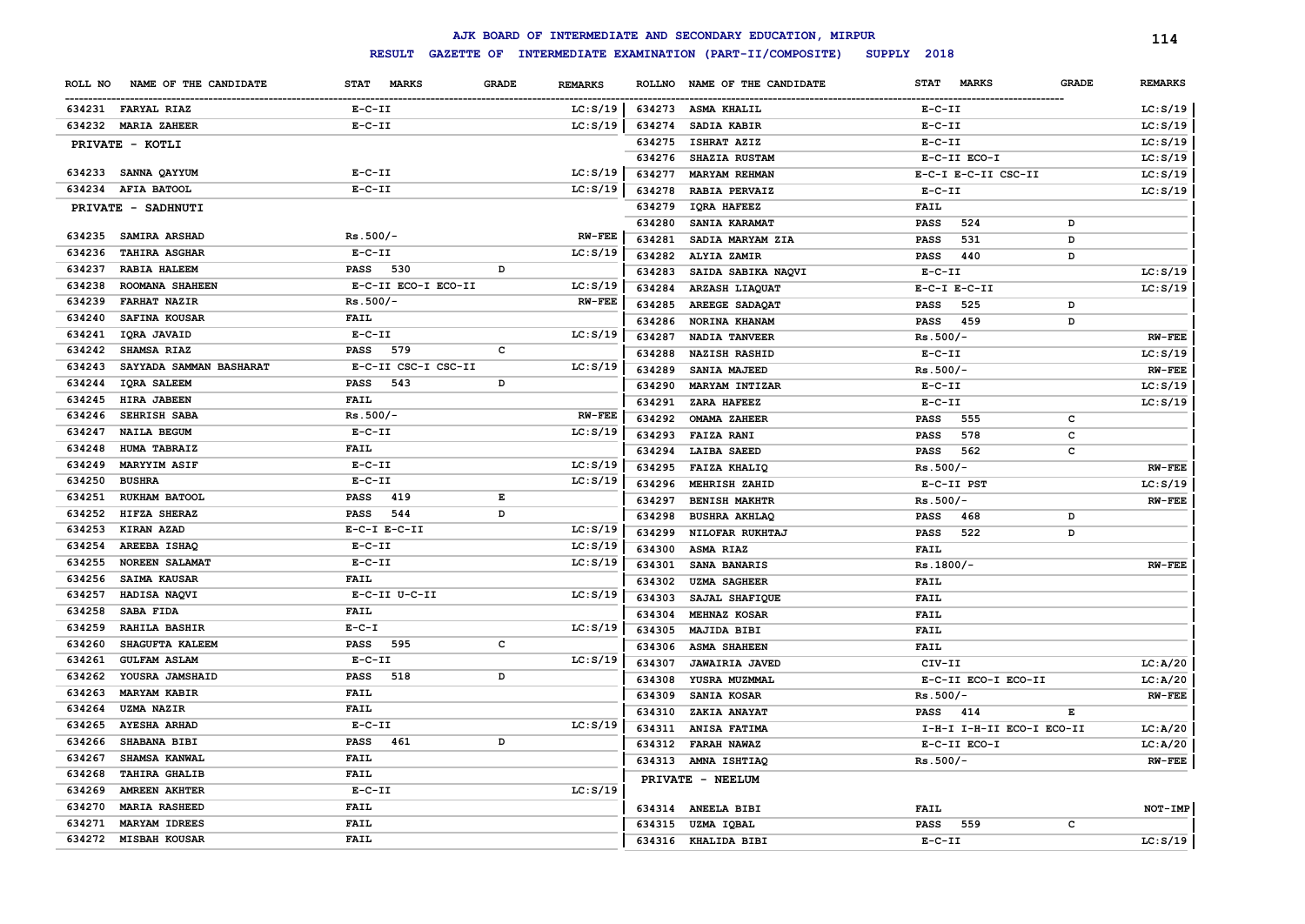|         |                       |                  |                           |                                                                                                |                |               | AJK BOARD OF INTERMEDIATE AND SECONDARY EDUCATION, MIRPUR |                  |                     |              | 115            |
|---------|-----------------------|------------------|---------------------------|------------------------------------------------------------------------------------------------|----------------|---------------|-----------------------------------------------------------|------------------|---------------------|--------------|----------------|
|         |                       |                  | <b>RESULT</b>             |                                                                                                |                |               | GAZETTE OF INTERMEDIATE EXAMINATION (PART-II/COMPOSITE)   | SUPPLY 2018      |                     |              |                |
| ROLL NO | NAME OF THE CANDIDATE | <b>STAT</b>      | <b>MARKS</b>              | <b>GRADE</b>                                                                                   | <b>REMARKS</b> | <b>ROLLNO</b> | NAME OF THE CANDIDATE                                     | <b>STAT</b>      | <b>MARKS</b>        | <b>GRADE</b> | <b>REMARKS</b> |
| 634317  | SAMEENA BIBI          | <b>PASS</b>      | 542                       | D                                                                                              |                |               | 634362 MAILA ZAHEER                                       | $E-C-I$ $E-C-II$ |                     |              | LC: S/19       |
| 634318  | RASHIDA BIBI          | $E-C-II$         |                           |                                                                                                | LC: S/19       | 634363        | <b>TASLEEM ZAFAR</b>                                      | $E-C-II$         |                     |              | LC: S/19       |
| 634319  | <b>NAHEEDA BIBI</b>   |                  | $E-C-II$ I-H-II           |                                                                                                | LC: S/19       | 634364        | <b>NAHEED</b>                                             | $E-C-II$         |                     |              | LC: S/19       |
| 634320  | MEMOONA FATIMA        | <b>PASS</b>      | 531                       | D                                                                                              |                | 634365        | <b>OANDEEL ALTAF</b>                                      | <b>PASS</b>      | 470                 | D            |                |
| 634321  | WAQAR U NISSA         | <b>FAIL</b>      |                           |                                                                                                |                | 634366        | <b>RABIA RIAZ</b>                                         | $E-C-I$ $E-C-II$ |                     |              | LC: S/19       |
| 634322  | MEHNAZ BIBI           |                  | $E-C-I$ $E-C-II$          |                                                                                                | LC: S/19       | 634367        | ZAHIDA FAZAL                                              | $E-C-II$         |                     |              | LC: S/19       |
| 634323  | SEHAR ZAHEER          | <b>PASS</b>      | 427                       | $\mathbf{E}% _{t}\left  \mathbf{1}\right\rangle =\mathbf{1}_{t}\left  \mathbf{1}\right\rangle$ |                | 634368        | RUKHSANA BIBI                                             | <b>PASS</b>      | 533                 | D            |                |
| 634324  | SURAYYA KAUSAR        | <b>FAIL</b>      |                           |                                                                                                |                | 634369        | SAFINA BIBI                                               | $E-C-I$ $E-C-II$ |                     |              | LC: S/19       |
| 634325  | RUKHTAJ BIBI          | <b>PASS</b>      | 403                       | E                                                                                              |                | 634370        | <b>TAJ UN NISA</b>                                        | $E-C-II$         |                     |              | LC: S/19       |
| 634326  | SAIRA BIBI            | FAIL             |                           |                                                                                                |                | 634371        | <b>BUSHRA QAYYUM</b>                                      | <b>PASS</b>      | 419                 | Е            |                |
| 634327  | SUNDAS BIBI           | <b>PASS</b>      | 455                       | D                                                                                              |                | 634372        | <b>MARIA SHAFIQUE</b>                                     | <b>PASS</b>      | 476                 | D            |                |
| 634328  | HAMEEDA BIBI          |                  | E-C-I E-C-II ECO-I ECO-II |                                                                                                | LC: S/19       | 634373        | SARWAT MANZOOR                                            | $E-C-I$ $E-C-II$ |                     |              | LC: S/19       |
| 634329  | SEEQA KAZMI           | $E- C- II$       |                           |                                                                                                | LC: S/19       | 634374        | NASEEMA BIBI                                              | <b>PASS</b>      | 508                 | D            |                |
| 634330  | ERAM BIBI             |                  | E-C-II ECO-I ECO-II       |                                                                                                | LC: S/19       | 634375        | KIRAN NAZIR                                               | FAIL             |                     |              |                |
| 634331  | <b>NARGUS BIBI</b>    | PASS             | 496                       | D                                                                                              |                | 634376        | SURIA BIBI                                                | FAIL             |                     |              |                |
| 634332  | KIRAN SHAZADI         | <b>PASS</b>      | 587                       | $\mathbf c$                                                                                    |                | 634377        | MUNEEBA AZIZ                                              | <b>FAIL</b>      |                     |              |                |
| 634333  | SANIA ZULFAQAR        | $E-C-II$         |                           |                                                                                                | LC: S/19       | 634378        | <b>RABIA FARHAT</b>                                       | <b>PASS</b>      | 476                 | D            |                |
| 634334  | SAMINA BIBI           | PASS 536         |                           | D                                                                                              |                | 634379        | ASIMA BIBI                                                | FAIL             |                     |              |                |
| 634335  | <b>AMINA GULAB</b>    | $E-C-II$         |                           |                                                                                                | LC: S/19       | 634380        | <b>TARANUM NAZ</b>                                        | $E-C-II$         |                     |              | LC: S/19       |
| 634336  | ANAM-UN-NISA          | $E-C-I$ $E-C-II$ |                           |                                                                                                | LC: S/19       | 634381        | <b>MUSSARAT BANO</b>                                      | $E-C-I$ $E-C-II$ |                     |              | LC: S/19       |
| 634337  | <b>ESHRAT BIBI</b>    |                  | $E-C-I$ $E-C-II$          |                                                                                                | LC: S/19       | 634382        | <b>GULNAZ BIBI</b>                                        | PASS             | 501                 | D            |                |
| 634338  | NADIA BI BI           | $E-C-II$         |                           |                                                                                                | LC: S/19       | 634383        | <b>KIRAN SHAFAHAT</b>                                     | PASS             | 561                 | $\mathbf c$  |                |
| 634339  | SHAMAILA HAROON       | PASS 549         |                           | D                                                                                              |                | 634384        | SADIA GHANI                                               | $E-C-II$         |                     |              | LC: S/19       |
| 634340  | SOBIA BIBI            | <b>FAIL</b>      |                           |                                                                                                |                | 634385        | SHAKEELA RIAZ                                             | $E-C-I$ $E-C-II$ |                     |              | LC: S/19       |
| 634341  | KHALIDA ISHAQ         |                  | $E-C-I$ $E-C-II$          |                                                                                                | LC: S/19       | 634386        | <b>AQSA NAIB</b>                                          | <b>PASS</b>      | 437                 | Е            |                |
| 634342  | <b>BIBI NUSRAT</b>    | <b>FAIL</b>      |                           |                                                                                                |                | 634387        | SAIMA BIBI                                                | $E-C-I$ $E-C-II$ |                     |              | LC: A/19       |
| 634343  | <b>BIBI AISHA</b>     |                  | $E-C-I$ $E-C-II$          |                                                                                                | LC: S/19       | 634388        | NIGHAT TAHIR                                              |                  | E-C-I E-C-II SOC-II |              | LC: S/19       |
| 634344  | <b>FAREEDA BIBI</b>   |                  | $E-C-I$ $E-C-II$          |                                                                                                | LC: S/19       | 634389        | <b>BIBI ROBINA</b>                                        | <b>PASS</b>      | 543                 | D            |                |
| 634345  | <b>NAILA BIBI</b>     |                  | $E-C-I$ $E-C-II$          |                                                                                                | LC: S/19       | 634390        | <b>MAHNOOR BIBI</b>                                       | $E-C-II$         |                     |              | LC: S/19       |
| 634346  | KISHWAR RABBANI       | <b>FAIL</b>      |                           |                                                                                                |                |               | PRIVATE - MUZAFFARABAD                                    |                  |                     |              |                |
| 634347  | HUSAN BANO            | $E-C-II$         |                           |                                                                                                | LC: S/19       |               |                                                           |                  |                     |              |                |
| 634348  | RASHDA LUQMAN         |                  | E-C-I E-C-II I-H-II       |                                                                                                | LC: S/19       |               | 634391 SHAHIDA ALTAF                                      | FAIL             |                     |              |                |
| 634349  | ROQIA BIBI            | <b>FAIL</b>      |                           |                                                                                                |                |               | PRIVATE - NEELUM                                          |                  |                     |              |                |
| 634350  | SWANA MARIAM          |                  | $E-C-I$ $E-C-II$          |                                                                                                | LC: S/19       |               |                                                           |                  |                     |              |                |
| 634351  | <b>ASMAH BIBI</b>     |                  | $E-C-I$ $E-C-II$          |                                                                                                | LC: S/19       |               | 634392 KULSOOM BIBI                                       | PASS             | 531                 | D            |                |
| 634352  | MEHRAM JABEEN         | <b>FAIL</b>      |                           |                                                                                                |                | 634393        | <b>UZMA AFTAB</b>                                         | $E - C - II$     |                     |              | LC: S/19       |
| 634353  | <b>NOSHEEN BIBI</b>   |                  | $E-C-I$ $E-C-II$          |                                                                                                | LC: S/19       | 634394        | ZAINAB YOUNIS                                             | $E- C- II$       |                     |              | LC:A/19        |
| 634354  | <b>MARYYUM BIBI</b>   |                  | $E-C-I$ $E-C-II$          |                                                                                                | LC: S/19       | 634395        | SAFIA SHAJHAN                                             | $E - C - II$     |                     |              | LC: S/19       |
| 634355  | HIFSA YOUSAF          | FAIL             |                           |                                                                                                |                | 634396        | <b>RUBEENA BIBI</b>                                       |                  | E-C-I E-C-II IST-II |              | LC: S/19       |
| 634356  | KISHWAR NASIR         |                  | E-C-I E-C-II SOC-I SOC-II |                                                                                                | LC: S/19       | 634397        | NOOR UNASIA                                               | $E-C-I$ $E-C-II$ |                     |              | LC: S/19       |
| 634357  | SHAHIDA BIBI          | $E-C-II$         |                           |                                                                                                | LC: S/19       | 634398        | <b>JAVERIA FARMAN</b>                                     | PASS             | 517                 | D            |                |
| 634358  | SARVEEN BIBI          | <b>PASS</b>      | 524                       | D                                                                                              |                | 634399        | <b>MISBAH FARMAN</b>                                      | $E-C-II$         |                     |              | LC: S/19       |
| 634359  | SHAMAILA SHABIR       | $E-C-II$         |                           |                                                                                                | LC: S/19       | 634400        | <b>AQSA AKBAR</b>                                         | $E-C-II$         |                     |              | LC: S/19       |
| 634360  | AQSA PARVEZ           | $E-C-II$         |                           |                                                                                                | LC: S/19       | 634401        | <b>FARZANA BIBI</b>                                       | $E-C-I$ $E-C-II$ |                     |              | LC: S/19       |
| 634361  | <b>FARAT SHAHEEN</b>  |                  | $E-C-I$ $E-C-II$          |                                                                                                | LC: S/19       | 634402        | SANIA ZAKIR                                               | <b>PASS</b>      | 518                 | D            |                |
|         |                       |                  |                           |                                                                                                |                | 634403        | <b>FARDOOS SHABIR</b>                                     | <b>PASS</b>      | 507                 | D            |                |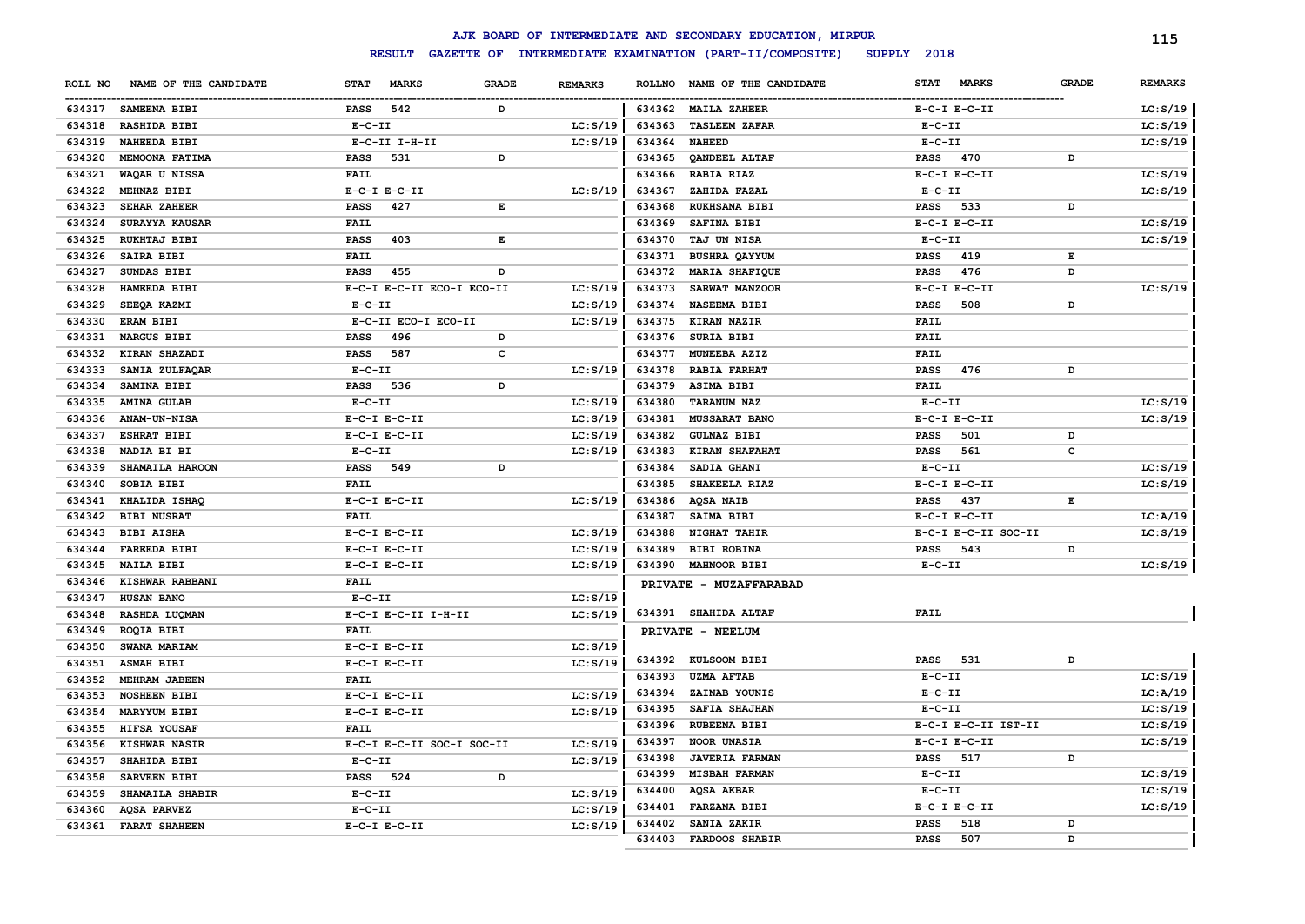|               |                          |                             |              |                |        | AJK BOARD OF INTERMEDIATE AND SECONDARY EDUCATION, MIRPUR |              |                     |              | 116            |
|---------------|--------------------------|-----------------------------|--------------|----------------|--------|-----------------------------------------------------------|--------------|---------------------|--------------|----------------|
|               |                          | <b>RESULT</b>               |              |                |        | GAZETTE OF INTERMEDIATE EXAMINATION (PART-II/COMPOSITE)   | SUPPLY 2018  |                     |              |                |
| ROLL NO       | NAME OF THE CANDIDATE    | <b>STAT</b><br><b>MARKS</b> | <b>GRADE</b> | <b>REMARKS</b> |        | ROLLNO NAME OF THE CANDIDATE                              | <b>STAT</b>  | <b>MARKS</b>        | <b>GRADE</b> | <b>REMARKS</b> |
|               | 634404 IFFAT SHAHEEN     | E-C-I E-C-II IST-II         |              | LC: S/19       |        | 634449 SAFAFA INAYT                                       | <b>FAIL</b>  |                     |              |                |
|               | 634405 ZAINAB MANZOOR    | 542<br><b>PASS</b>          | D            |                | 634450 | <b>NAZIA BIBI</b>                                         | $E - C - II$ |                     |              | LC: S/19       |
|               | 634406 ABIDA BIBI        | $E-C-I$ $E-C-II$            |              | LC: S/19       |        | 634451 ZAHIN UN NISA                                      | $E-C-II$     |                     |              | LC: S/19       |
| 634407        | SAIQA BIBI               | 505<br><b>PASS</b>          | D            |                | 634452 | RAMIZA BATOOL                                             | $E-C-II$     |                     |              | LC: S/19       |
|               | 634408 SHABANA SHAFI     | $E - C - II$                |              | LC: S/19       |        | 634453 ALIA BIBI                                          |              | E-C-II U-A-II       |              | LC: S/19       |
|               | 634409 JAVERIA JAHANGIR  | <b>FAIL</b>                 |              |                | 634454 | ATIKA QASIM                                               | <b>FAIL</b>  |                     |              |                |
|               | 634410 NARGIS BIBI       | <b>FAIL</b>                 |              |                | 634455 | ZEENAT AKHTER                                             |              | E-C-II I-H-II       |              | LC: A/19       |
|               | 634411 RAFIA BIBI        | $E-C-I$ $E-C-II$            |              | LC: S/19       | 634456 | <b>NUSRAT MANZOOR</b>                                     | <b>FAIL</b>  |                     |              |                |
|               | 634412 TAHIRA BIBI       | <b>PASS</b><br>483          | D            |                | 634457 | <b>AYESHA KANWAL</b>                                      |              | $E-C-I$ $E-C-II$    |              | LC: S/19       |
|               | 634413 KALSOOM BIBI      | <b>FAIL</b>                 |              |                | 634458 | <b>SAEEDA BEGUM</b>                                       | $Rs.500/-$   |                     |              | $RW-FEE$       |
|               | 634414 SAIMA BIBI        | $E-C-I$ $E-C-II$            |              | LC: S/19       | 634459 | SAADIA BIBI                                               | $Rs.500/-$   |                     |              | $RW-FEE$       |
|               | 634415 SALMA BIBI        | $E-C-I$ $E-C-II$            |              | LC: S/19       | 634460 | <b>MADEHA KALSOOM</b>                                     | $E - C - II$ |                     |              | LC: S/19       |
|               | 634416 ASIA BIBI         | $E-C-I$ $E-C-II$            |              | LC: S/19       | 634461 | SUMARA BIBI                                               |              | $E-C-I$ $E-C-II$    |              | LC: S/19       |
|               | 634417 SAMMIA BIBI       | <b>FAIL</b>                 |              |                | 634462 | SAMINA BIBI                                               | $E-C-II$     |                     |              | LC: S/19       |
|               | 634418 TAIYYIBA ALI      | $E-C-I$ $E-C-II$            |              | LC: S/19       | 634463 | SHAMA BIBI                                                | <b>FAIL</b>  |                     |              |                |
|               | 634419 BUSHRA IRSHAD     | $E-C-I$ $E-C-II$            |              | LC: S/19       | 634464 | <b>KIRAN BIBI</b>                                         | <b>PASS</b>  | 465                 | D            |                |
|               | 634420 HANAF SAEED       | $E- C- II$                  |              | LC: S/19       | 634465 | KALSOOM NAZIR                                             | <b>FAIL</b>  |                     |              |                |
| 634421 MARYUM |                          | $E-C-I$ $E-C-II$            |              | LC: S/19       | 634466 | SHAZIA SAIFULLAHA                                         | <b>PASS</b>  | 516                 | D            |                |
|               | 634422 JABEENA BIBI      | $E - C - II$                |              | LC: S/19       | 634467 | KAFAIDA HAMEED                                            | <b>PASS</b>  | 433                 | E            |                |
|               | 634423 SAFIA SUDHEER     | <b>FAIL</b>                 |              |                | 634468 | ALIA AKHTAR                                               | <b>PASS</b>  | 538                 | D            |                |
|               | 634424 MOMINA SHAH ZAMAN | $E-C-I$ $E-C-II$            |              | LC: S/19       | 634469 | <b>NASEEMA BIBI</b>                                       | $E-C-II$     |                     |              | LC: S/19       |
|               | 634425 BIBI ATIKA        | $E-C-II$                    |              | LC: S/19       | 634470 | <b>BIBI HAMIDA</b>                                        |              | $E-C-I$ $E-C-II$    |              | LC: S/19       |
|               | 634426 ALIA BIBI         | PASS 484                    | D            |                | 634471 | <b>FRAKHNDA ZAFAR</b>                                     | <b>FAIL</b>  |                     |              |                |
|               | 634427 RABIA BIBI        | $E - C - II$                |              | LC: S/19       | 634472 | <b>NASHADA KOSAR</b>                                      |              | E-C-I E-C-II CSC-II |              | LC: S/19       |
|               | 634428 SAMEENA BIBI      | <b>FAIL</b>                 |              |                | 634473 | SAMEENA BIBI                                              |              | E-C-I E-C-II I-H-II |              | LC: S/19       |
|               | 634429 BUSHRA FAKHAR     | <b>FAIL</b>                 |              |                |        | 634474 FATIMA BIBI                                        | $E-C-II$     |                     |              | LC: S/19       |
|               | 634430 NAZISH ISHAQ      | $E-C-I$ $E-C-II$            |              | LC: S/19       | 634475 | <b>NAILA BASHARAT</b>                                     | <b>PASS</b>  | 523                 | D            |                |
|               | 634431 RABIA KOSAR       | $E - C - II$                |              | LC: S/19       | 634476 | <b>ROZEENA MIR</b>                                        | <b>FAIL</b>  |                     |              |                |
| 634432 SAIMA  |                          | $E-C-I$ $E-C-II$            |              | LC: S/19       | 634477 | SAMIA BIBI                                                | <b>FAIL</b>  |                     |              |                |
|               | 634433 SYEDA NAYLA SHER  | $E - C - II$                |              | LC: S/19       | 634478 | IQRA SHAFIQUE                                             |              | $E-C-I$ $E-C-II$    |              | LC: S/19       |
|               | 634434 NAZIA BIBI        | $E-C-II$ I-H-II             |              | LC: S/19       | 634479 | <b>FAIZA AZIZ</b>                                         |              | $E-C-I$ $E-C-II$    |              | LC: S/19       |
|               | 634435 MALIK NOOR        | $E-C-I$ $E-C-II$            |              | LC: S/19       | 634480 | <b>MARYAM ASHRIF</b>                                      | <b>FAIL</b>  |                     |              |                |
|               | 634436 FOQIA BIBI        | <b>FAIL</b>                 |              |                |        | 634481 FOZIA ASHRAF                                       |              | E-C-I E-C-II IST-II |              | LC: S/19       |
| 634437        | <b>FARZANA BIBI</b>      | $E-C-I$ $E-C-II$            |              | LC: S/19       | 634482 | <b>TAHIRA BIBI</b>                                        | <b>PASS</b>  | 444                 | D            |                |
|               | 634438 SIDRA MUNEER      | <b>FAIL</b>                 |              |                | 634483 | <b>TASVEEDA PAZEER</b>                                    | <b>FAIL</b>  |                     |              |                |
|               | 634439 SURIA FEROZ       | $E - C - II$                |              | LC:A/19        | 634484 | SIDRA BIBI                                                | <b>FAIL</b>  |                     |              |                |
|               | 634440 ROBEENA BIBI      | $E - C - II$                |              | LC: S/19       |        | 634485 KANWAL SAEED                                       | <b>FAIL</b>  |                     |              |                |
|               | 634441 BANARIS NAZIR     | PASS 465                    | D            |                |        | 634486 ZOBIA LAL                                          | <b>FAIL</b>  |                     |              |                |
|               | 634442 SANIA AJAZ        | $E-C-I$ $E-C-II$            |              | LC: S/19       |        | PRIVATE - HATTIAN                                         |              |                     |              |                |
|               | 634443 ANISA ZAHID       | 532<br><b>PASS</b>          | D            |                |        |                                                           |              |                     |              |                |
| 634444        | <b>JAWAIRA FATIMA</b>    | $E - C - II$                |              | LC: S/19       |        | 634487 KIANAT NASAR                                       | <b>PASS</b>  | 489                 | D            |                |
| 634445        | ZUBAIDA AKHTAR           | E-C-I E-C-II CSC-II         |              | LC: S/19       | 634488 | IQRA RAFIQUE                                              | PASS         | 498                 | D            |                |
|               | 634446 ZAINAB BAHADAR    | <b>FAIL</b>                 |              |                | 634489 | <b>UZMA KHURSHEID</b>                                     | $E - C - II$ |                     |              | LC: S/19       |
| 634447        | ZAINAB IQBAL             | $E-C-I$ $E-C-II$            |              | LC: S/19       | 634490 | NADIA FARID                                               | $E-C-II$     |                     |              | LC: S/19       |
|               | 634448 BIBI HAFIFA KAZMI | $E-C-I$ $E-C-II$            |              | LC: S/19       | 634491 | MARYYAM PERVAIZ                                           |              | $E-C-I$ $E-C-II$    |              | LC: S/19       |
|               |                          |                             |              |                | 634492 | <b>SAIMA NASEER</b>                                       | <b>PASS</b>  | 502                 | D            |                |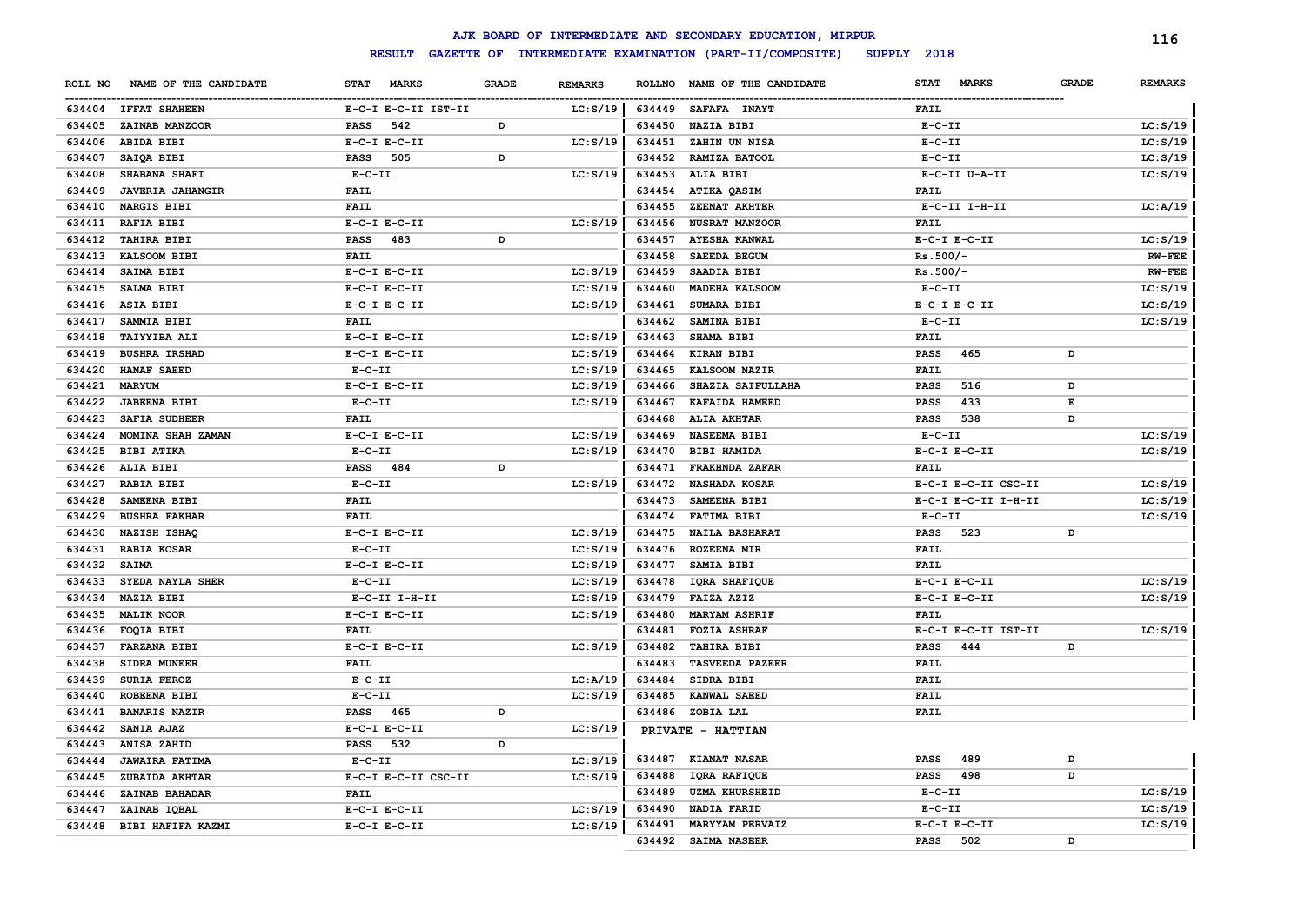|         |                         |                 |                     |              |                |        | AJK BOARD OF INTERMEDIATE AND SECONDARY EDUCATION, MIRPUR |                             |              | 117            |
|---------|-------------------------|-----------------|---------------------|--------------|----------------|--------|-----------------------------------------------------------|-----------------------------|--------------|----------------|
|         |                         |                 | <b>RESULT</b>       |              |                |        | GAZETTE OF INTERMEDIATE EXAMINATION (PART-II/COMPOSITE)   | SUPPLY 2018                 |              |                |
| ROLL NO | NAME OF THE CANDIDATE   | STAT MARKS      |                     | <b>GRADE</b> | <b>REMARKS</b> |        | ROLLNO NAME OF THE CANDIDATE                              | <b>STAT</b><br><b>MARKS</b> | <b>GRADE</b> | <b>REMARKS</b> |
|         | 634493 NADIA HAMEED     | $E- C- II$      |                     |              | LC: S/19       | 634538 | <b>MUQADDAS MUNIR</b>                                     | $E-C-I$ $E-C-II$            |              | LC: S/19       |
| 634494  | <b>ANITA ASIF</b>       | $E - C - II$    |                     |              | LC: A/19       | 634539 | HIFSA FAISAL                                              | $E-C-II$                    |              | LC: S/19       |
| 634495  | MADIHA ZAHOOR           | <b>FAIL</b>     |                     |              |                | 634540 | <b>NABIA BIBI</b>                                         | $E-C-I$ $E-C-II$            |              | LC: S/19       |
| 634496  | SOBIA IRSHAD            | $E-C-II$        |                     |              | LC: S/19       | 634541 | ZOOBIA KHAN                                               | $E-C-I$ $E-C-II$            |              | LC: S/19       |
| 634497  | NARGIS ISHFAQ           | <b>PASS</b>     | 516                 | D            |                | 634542 | <b>BIBI TAYYABA HASSAN</b>                                | $E-C-I$ $E-C-II$            |              | LC: S/19       |
| 634498  | HABIBA MAQBOOL QURESHI  | <b>PASS</b>     | 526                 | D            |                | 634543 | SHAH RANI                                                 | $E - C - II$                |              | LC: S/19       |
| 634499  | SHAMMA FATIMA           |                 | E-C-II U-C-II       |              | LC: S/19       | 634544 | <b>FARRAKH ABRAR</b>                                      | <b>PASS</b><br>575          | $\mathbf c$  |                |
| 634500  | <b>AYESHA SATTAR</b>    | <b>PASS</b>     | 554                 | c            |                | 634545 | <b>AQSA GULZAREEN</b>                                     | E-C-I E-C-II ECO-I          |              | LC: S/19       |
| 634501  | TOQEERA QAYYUM          | $E-C-II$        |                     |              | LC: S/19       | 634546 | ZAKAWAT KHUWAJA                                           | $E-C-I$ $E-C-II$            |              | LC: S/19       |
| 634502  | IQRA AWAN               |                 | $E-C-I$ $E-C-II$    |              | LC: S/19       | 634547 | <b>MARYAM NAHEEM</b>                                      | 474<br><b>PASS</b>          | D            |                |
| 634503  | SAMRA IBRAR             | <b>PASS</b>     | 480                 | D            |                | 634548 | SAIQA ZAFAR                                               | <b>PASS</b><br>645          | C            |                |
| 634504  | SAHLA TARIQ             | <b>PASS</b>     | 461                 | D            |                | 634549 | <b>SUMIRA BASHIR</b>                                      | E-C-II I-H-II               |              | LC: S/19       |
| 634505  | BEENISH QAYYUM          | <b>PASS</b>     | 501                 | D            |                | 634550 | <b>TAHIRA AKHTER</b>                                      | <b>FAIL</b>                 |              |                |
| 634506  | ZOBIA LATIF MUGHAL      |                 | $E-C-I$ $E-C-II$    |              | LC: S/19       | 634551 | ZARNAB NISAR                                              | $E-C-II$                    |              | LC: S/19       |
| 634507  | AZRA ZAMAN              |                 | $E-C-I$ $E-C-II$    |              | LC: S/19       | 634552 | AMMARA ZAMAN                                              | <b>FAIL</b>                 |              |                |
| 634508  | <b>DANIA HAFEEZ</b>     | $E-C-II$        |                     |              | LC: S/19       | 634553 | <b>AMINA ASLAM</b>                                        | <b>PASS</b><br>578          | c            |                |
| 634509  | SAQIA BIBI              | $E - C - II$    |                     |              | LC: S/19       | 634554 | KAYNAT AYOUB                                              | <b>FAIL</b>                 |              |                |
| 634510  | <b>KIRRAN BASHEER</b>   |                 | $E-C-I$ $E-C-II$    |              | LC: S/19       | 634555 | MISBAH ZAHID                                              | 433<br><b>PASS</b>          | Е            |                |
| 634511  | <b>SUMAERA SALEEM</b>   | $E - C - II$    |                     |              | LC: S/19       | 634556 | SHAVEZA BIBI                                              | <b>PASS</b><br>469          | D            |                |
| 634512  | SOFIA JAVID             |                 | E-C-I E-C-II IST-II |              | LC: S/19       | 634557 | ANEESA BIBI                                               | $E-C-I$ $E-C-II$            |              | LC: S/19       |
| 634513  | <b>AMINA MATEAULLAH</b> | <b>FAIL</b>     |                     |              |                | 634558 | SUMAIRA SHAPAL                                            | $E - C - II$                |              | LC: S/19       |
| 634514  | FARHAT MAQBOOL          | $E- C- II$      |                     |              | LC: S/19       | 634559 | IRSA IMTIAZ                                               | $E-C-I$ $E-C-II$            |              | LC: S/19       |
| 634515  | RABAHA ASHRAF           |                 | $E-C-I$ $E-C-II$    |              | LC: S/19       | 634560 | <b>JAWERIA AMIN</b>                                       | $E - C - II$                |              | LC: S/19       |
| 634516  | <b>SEEMAB LATIF</b>     | <b>PASS</b>     | 544                 | D            |                | 634561 | ZANIB BIBI                                                | <b>PASS</b><br>523          | D            |                |
| 634517  | PAKEEZA MANZOOR         | <b>PASS</b>     | 613                 | C            |                | 634562 | SANIA JHANGEER                                            | $E- C- II$                  |              | LC: S/19       |
| 634518  | <b>MARYAM ASIF</b>      |                 | E-C-II ECO-I        |              | LC: S/19       | 634563 | <b>MARYAM RASHID</b>                                      | $E-C-I$ $E-C-II$            |              | LC: S/19       |
| 634519  | <b>KAZMEEN BIBI</b>     | FAIL            |                     |              |                | 634564 | SAHIBA TASADAQ                                            | <b>FAIL</b>                 |              |                |
| 634520  | FAIZA AZIZ              | <b>PASS</b>     | 603                 | c            |                | 634565 | <b>MISBHA JANGEER</b>                                     | FAIL                        |              |                |
| 634521  | SYEDA IQRA SHABIR       | <b>PASS</b>     | 413                 | E            |                | 634566 | HALEEMA BIBI                                              | 576<br><b>PASS</b>          | c            |                |
| 634522  | HAINA NAQVI             | <b>PASS</b>     | 530                 | D            |                | 634567 | <b>AMINA BIBI</b>                                         | 427<br><b>PASS</b>          | Е            |                |
| 634523  | <b>SARMA SALEEM</b>     | $E - C - II$    |                     |              | LC: S/19       | 634568 | <b>MARYAM MAJEED</b>                                      | $E-C-I$ $E-C-II$            |              | LC: S/19       |
| 634524  | KHIZRA SAFEER           | <b>PASS</b>     | 567                 | C            |                | 634569 | ISMA KHUSHAL                                              | <b>PASS</b><br>541          | D            |                |
| 634525  | SAMINA NAZIR            | <b>PASS</b>     | 512                 | D            |                | 634570 | AREEJ MAQBOOL                                             | <b>PASS</b><br>537          | D            |                |
| 634526  | MAQSOOM BIBI            | <b>FAIL</b>     |                     |              |                | 634571 | MEHREEN GULSHAD                                           | 553<br><b>PASS</b>          | c            |                |
| 634527  | AREEJ ZULAFQAR          | $E- C- II$      |                     |              | LC: S/19       | 634572 | SYEDA MARRIYAM BATOL KAZMI                                | <b>FAIL</b>                 |              |                |
| 634528  | KANWAL MAQSOOD DURRANI  | $E-C-II$        |                     |              | LC: S/19       | 634573 | <b>NYLA SARAJ</b>                                         | $E-C-I$ $E-C-II$            |              | LC: S/19       |
| 634529  | LUBNA MUTI-ULLAH        | PASS 455        |                     | D            |                | 634574 | SAYEDA NIMRA GILANI                                       | 430<br><b>PASS</b>          | Е            |                |
| 634530  | RIFSHA AHMAD GHANI      |                 | E-C-I E-C-II PST    |              | LC: S/19       | 634575 | <b>ASMAT BIBI</b>                                         | $E - C - I$                 |              | LC: S/19       |
| 634531  | SUMERA NAZIR            | $E-C-II$        |                     |              | LC: S/19       | 634576 | AANSA BIBI                                                | E-C-I E-C-II ECO-I          |              | LC: S/19       |
| 634532  | SAIMA BIBI              | <b>PASS</b> 491 |                     | D            |                | 634577 | SHIZZA PERVEZ                                             | PASS<br>549                 | D            |                |
| 634533  | FARKHANDA YASMEEN       |                 | $E-C-I$ $E-C-II$    |              | LC: S/19       | 634578 | <b>ASIMA BIBI</b>                                         | E-C-I E-C-II ECO-I          |              | LC: S/19       |
| 634534  | SALMA BIBI              |                 | $E-C-I$ $E-C-II$    |              | LC: S/19       | 634579 | SAMMAN SAJJAD                                             | $E-C-I$ $E-C-II$            |              | LC: S/19       |
| 634535  | HAJIRA HAMEED           |                 | $E-C-I$ $E-C-II$    |              | LC: S/19       | 634580 | FAIZA MUNIR ABBASI                                        | FAIL                        |              |                |
| 634536  | IQRA ABBASI             |                 | $E-C-I$ $E-C-II$    |              | LC: S/19       | 634581 | ZAHIDA MANZOOR                                            | $E-C-II$                    |              | LC: S/19       |
|         | 634537 HUMMA BIBI       |                 | $E-C-I$ $E-C-II$    |              | LC: S/19       | 634582 | <b>FAIZA ALI</b>                                          | <b>PASS</b><br>527          | D            |                |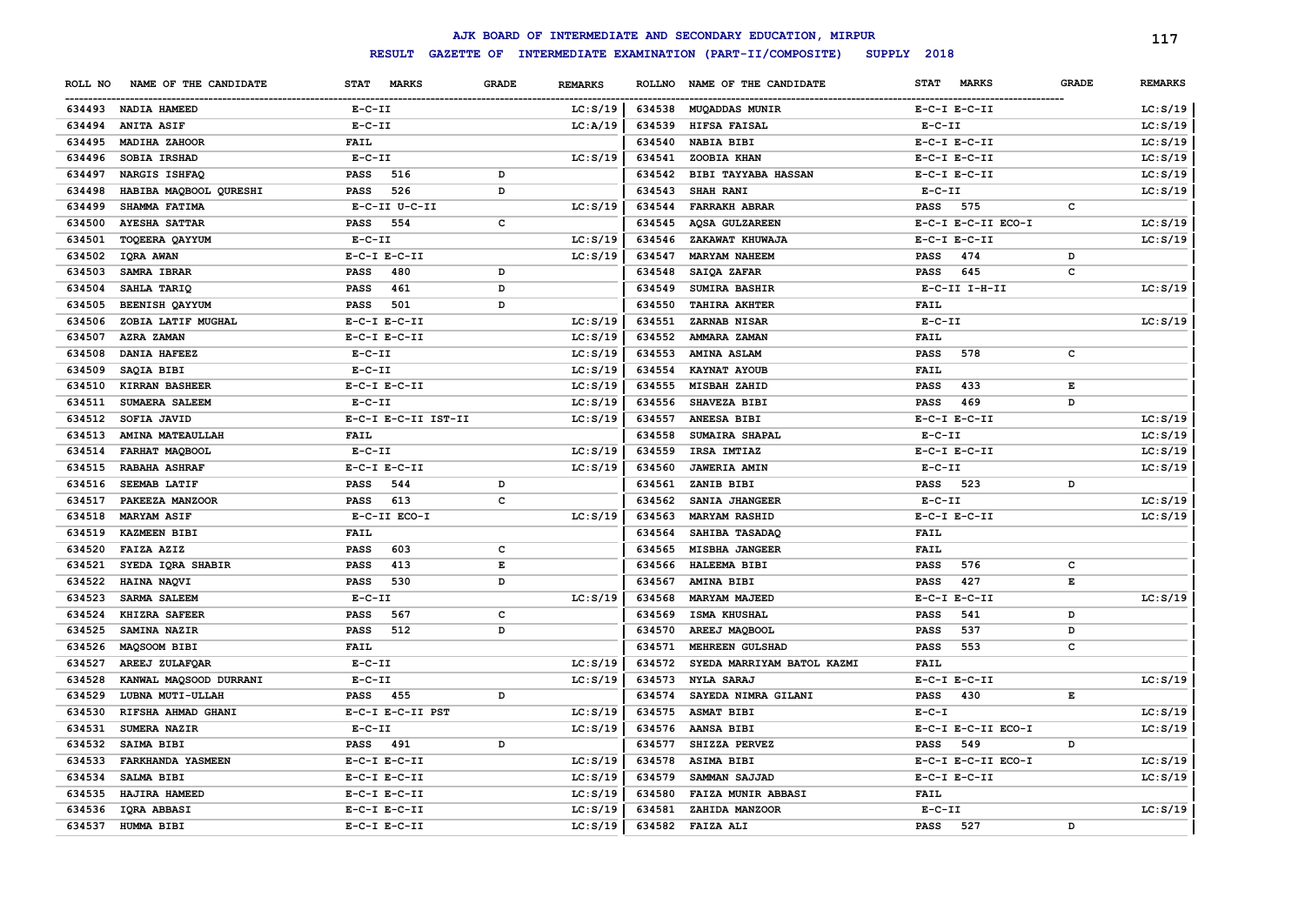|         |                        |                             |              |                |        | AJK BOARD OF INTERMEDIATE AND SECONDARY EDUCATION, MIRPUR |                             |              | 118            |
|---------|------------------------|-----------------------------|--------------|----------------|--------|-----------------------------------------------------------|-----------------------------|--------------|----------------|
|         |                        | <b>RESULT</b>               |              |                |        | GAZETTE OF INTERMEDIATE EXAMINATION (PART-II/COMPOSITE)   | SUPPLY 2018                 |              |                |
| ROLL NO | NAME OF THE CANDIDATE  | <b>STAT</b><br><b>MARKS</b> | <b>GRADE</b> | <b>REMARKS</b> |        | ROLLNO NAME OF THE CANDIDATE                              | <b>STAT</b><br><b>MARKS</b> | <b>GRADE</b> | <b>REMARKS</b> |
|         | 634583 KALSOOM BIBI    | <b>FAIL</b>                 |              |                |        | 634625 SYEDA TAYYBA MUKHTAR HAMDANI                       | 671<br><b>PASS</b>          | в            |                |
| 634584  | NADIA ILYAS            | <b>FAIL</b>                 |              |                | 634626 | SHANZA ABID                                               | $E-C-II$                    |              | LC: S/19       |
| 634585  | <b>SEHRISH BIBI</b>    | $E-C-II$                    |              | LC: S/19       | 634627 | <b>KIRAN AFTAB</b>                                        | <b>FAIL</b>                 |              |                |
| 634586  | RAFIA SADDIQUE         | 533<br><b>PASS</b>          | D            |                | 634628 | KOMAL AMEEN                                               | 482<br><b>PASS</b>          | D            |                |
| 634587  | SAFFIA BIBI            | <b>PASS</b><br>472          | D            |                | 634629 | NAZMA BIBI                                                | $E-C-I$ $E-C-II$            |              | LC: S/19       |
| 634588  | <b>NUSRAT BIBI</b>     | $E-C-II$                    |              | LC: S/19       | 634630 | MADIHA BIBI                                               | $E-C-II$                    |              | LC: S/19       |
| 634589  | KOMAL FAROOQ           | $E-C-I$ $E-C-II$            |              | LC: S/19       | 634631 | SYEDA ADEELA BATOOL KAZMI                                 | $E-C-I$ $E-C-II$            |              | LC: S/19       |
| 634590  | <b>GHAZALA MANZOOR</b> | 563<br><b>PASS</b>          | $\mathbf{C}$ |                | 634632 | KIRAN ZIA                                                 | <b>FAIL</b>                 |              |                |
| 634591  | SANAM HAMEED           | $E-C-I$ $E-C-II$            |              | LC: S/19       | 634633 | <b>GULSHAN BI BI</b>                                      | <b>PASS</b><br>457          | D            |                |
| 634592  | ASMA BIBI              | $E- C- II$                  |              | LC: S/19       | 634634 | <b>KOUSAR SHAHEEN</b>                                     | <b>PASS</b><br>496          | D            |                |
| 634593  | SABA PARVEAZ           | $E-C-I$ $E-C-II$            |              | LC: S/19       | 634635 | SUMMAYYA MANZOOR                                          | $E - C - I$                 |              | LC: S/19       |
| 634594  | SIDRA KHURSHEED        | <b>FAIL</b>                 |              |                | 634636 | FOZIA LATIF                                               | <b>PASS</b><br>480          | $\, {\bf D}$ |                |
| 634595  | SABIANA SADIQ          | $E-C-II$                    |              | LC: S/19       | 634637 | <b>GHANWA MEHMOOD</b>                                     | $E- C- II$                  |              | LC: S/19       |
| 634596  | <b>AQSA YASEEN</b>     | $E-C-II$                    |              | LC: S/19       | 634638 | KINZA MEHMOOD                                             | 513<br><b>PASS</b>          | D            |                |
| 634597  | <b>BUSHRA BIBI</b>     | $E-C-I$ $E-C-II$            |              | LC: S/19       | 634639 | <b>LAROOSH MEHMOOD</b>                                    | 522<br><b>PASS</b>          | D            |                |
| 634598  | <b>UZMA SHAHZAMAN</b>  | <b>FAIL</b>                 |              |                | 634640 | <b>MISBAH KHALID</b>                                      | 478<br><b>PASS</b>          | D            |                |
| 634599  | <b>SHAZIA BIBI</b>     | $E-C-I$ $E-C-II$            |              | LC:A/19        | 634641 | MARYAM SADDIQUE                                           | <b>FAIL</b>                 |              |                |
| 634600  | <b>GHAZAL NASAR</b>    | PASS 549                    | D            |                | 634642 | ASIA MAQSOOD ABBASI                                       | $E-C-II$                    |              | LC: S/19       |
| 634601  | <b>MEHREEN FAREED</b>  | $E-C-II$                    |              | LC: S/19       | 634643 | NADIA SHAMSHAD                                            | <b>FAIL</b>                 |              |                |
| 634602  | <b>NADIA BASHIR</b>    | $E-C-I$ $E-C-II$            |              | LC: S/19       | 634644 | <b>HAJRA AKHTAR</b>                                       | $E-C-I$ $E-C-II$            |              | LC: S/19       |
| 634603  | SHAMAILA KAZMI         | $E-C-I$ $E-C-II$            |              | LC: S/19       | 634645 | <b>AMINA MANZOOR</b>                                      | <b>FAIL</b>                 |              |                |
|         | 634604 SOBIA BIBI      | $E-C-I$ $E-C-II$            |              | LC: S/19       | 634646 | TAHIRA BIBI                                               | $E-C-I$ $E-C-II$            |              | LC: S/19       |
|         | PRIVATE - MUZAFFARABAD |                             |              |                | 634647 | SHAISTA ZIA                                               | E-C-I E-C-II ECO-I          |              | LC: S/19       |
|         |                        |                             |              |                | 634648 | SYEDA SAAJIDA BIBI                                        | $E-C-I$ $E-C-II$            |              | LC: S/19       |
|         | 634605 SAWERA AKHTAR   | 562<br><b>PASS</b>          | c            |                | 634649 | RABIA MUNZOOR                                             | <b>PASS</b><br>494          | D            |                |
|         | PRIVATE - HATTIAN      |                             |              |                | 634650 | SHAHIDA HAMEED                                            | $E-C-I$ $E-C-II$            |              | LC: S/19       |
|         |                        |                             |              |                | 634651 | HADIA IRSHAD                                              | <b>PASS</b><br>486          | D            |                |
|         | 634606 SAMMAN FAROOQ   | E-C-I ECO-I ECO-II          |              | LC: S/19       | 634652 | <b>KIRAN BIBI</b>                                         | $E-C-II$                    |              | LC: S/19       |
| 634607  | IRRUM KHURSHID         | FAIL                        |              |                | 634653 | RIZWANA YOUSAF                                            | E-C-I E-C-II I-H-II         |              | LC: S/19       |
| 634608  | <b>FOZIA SIRAJ</b>     | $E-C-I$ $E-C-II$            |              | LC: S/19       | 634654 | SAQIA BIBI                                                | E-C-I E-C-II I-H-II         |              | LC: S/19       |
| 634609  | <b>ANUM SHAHZAD</b>    | <b>PASS</b><br>460          | D            |                | 634655 | <b>SOMIA KHURSHID</b>                                     | <b>PASS</b><br>426          | Е            |                |
| 634610  | <b>ASIA BIBI</b>       | $E-C-I$ $E-C-II$            |              | LC: S/19       | 634656 | SYEDA SADAF BOKKHARI                                      | <b>PASS</b><br>531          | D            |                |
| 634611  | ZAHRA FATIMA           | 544<br><b>PASS</b>          | D            |                | 634657 | <b>WAJIBA AKBAR</b>                                       | E-C-I E-C-II U-C-II         |              | LC: S/19       |
| 634612  | <b>SHAHZADI</b>        | $E-C-I$ $E-C-II$            |              | LC: S/19       | 634658 | <b>SAIRA MUKHTAR</b>                                      | <b>PASS</b><br>518          | D            |                |
| 634613  | <b>RABIA SAJID</b>     | 677<br><b>PASS</b>          | в            |                | 634659 | AQSA AYYUB                                                | 409<br><b>PASS</b>          | $\mathbf E$  |                |
| 634614  | SADAF SAEED            | 481<br><b>PASS</b>          | D            |                | 634660 | ZAMMURAT NAZIR                                            | $Rs.500/-$                  |              | <b>RW-FEE</b>  |
| 634615  | <b>TAHSEEN NAZIR</b>   | PASS<br>644                 | c            |                |        | 634661 ATEEQA AMJID                                       | <b>PASS</b><br>452          | D            |                |
| 634616  | SYEDA AIMAN FATIMA     | ECO-I                       |              | LC: S/19       |        | 634662 FARHAT JABEEN                                      | <b>FAIL</b>                 |              |                |
| 634617  | MADIHA AMJED           | $E - C - II$                |              | LC: S/19       |        | PRIVATE - HAVELI                                          |                             |              |                |
| 634618  | TAQDEES AZIZ           | $E-C-I$ $E-C-II$            |              | LC: S/19       |        |                                                           |                             |              |                |
| 634619  | <b>JAWARIA KAZMI</b>   | 517<br><b>PASS</b>          | D            |                |        | 634663 SHAMIM AKHTAR                                      |                             |              | <b>ABSENT</b>  |
| 634620  | <b>FARNAZ BIBI</b>     | E-C-II IST-II               |              | LC: S/19       |        | PRIVATE - HATTIAN                                         |                             |              |                |
| 634621  | KISHWER BIBI           | $E - C - I$                 |              | LC: S/19       |        |                                                           |                             |              |                |
| 634622  | YOUSRA MUMTAZ          | $Rs.500/-$                  |              | <b>RW-FEE</b>  |        | 634664 SAJAL LATIF                                        | <b>FAIL</b>                 |              |                |
| 634623  | <b>SHABNAM NISAR</b>   | <b>FAIL</b>                 |              |                |        | PRIVATE - HAVELI                                          |                             |              |                |
|         | 634624 AMNA ISMAIL     | <b>PASS</b><br>602          | c            |                |        |                                                           |                             |              |                |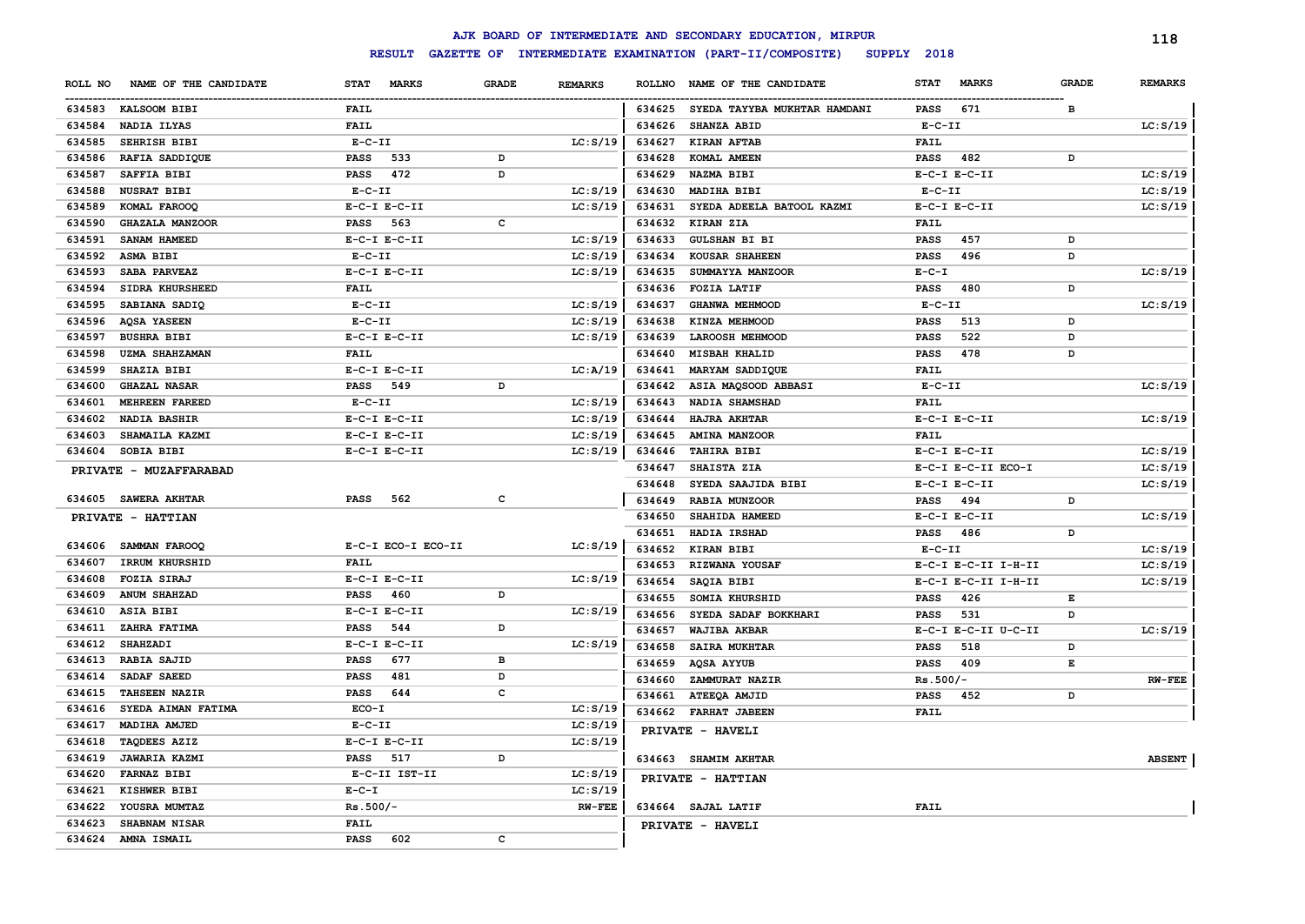|         |                             |              |                  |                    |                |               | AJK BOARD OF INTERMEDIATE AND SECONDARY EDUCATION, MIRPUR |              |                  |              | 119            |
|---------|-----------------------------|--------------|------------------|--------------------|----------------|---------------|-----------------------------------------------------------|--------------|------------------|--------------|----------------|
|         |                             |              | <b>RESULT</b>    |                    |                |               | GAZETTE OF INTERMEDIATE EXAMINATION (PART-II/COMPOSITE)   | SUPPLY 2018  |                  |              |                |
| ROLL NO | NAME OF THE CANDIDATE       | <b>STAT</b>  | <b>MARKS</b>     | <b>GRADE</b>       | <b>REMARKS</b> | <b>ROLLNO</b> | NAME OF THE CANDIDATE                                     | <b>STAT</b>  | <b>MARKS</b>     | <b>GRADE</b> | <b>REMARKS</b> |
|         | 634665 KHALIDA JAVED        | <b>PASS</b>  | 497              | D                  |                |               | 634710 AYESHA PARVEEN                                     | <b>PASS</b>  | 459              | D            |                |
| 634666  | <b>RABIA BEGUM</b>          | $E-C-II$     |                  |                    | LC: S/19       | 634711        | <b>NAZIA AKHTER</b>                                       | $E-C-II$     |                  |              | LC: S/19       |
| 634667  | HUMA AMBREEN                |              | E-C-II ECO-II    |                    | LC: S/19       | 634712        | IRAM KOSAR                                                | <b>PASS</b>  | 408              | Е            |                |
| 634668  | QARIA TAMKEEN               | <b>PASS</b>  | 445              | D                  |                | 634713        | ASMA BATOOL                                               | <b>PASS</b>  | 539              | D            |                |
| 634669  | <b>MARIA MUKHTAR</b>        | PASS         | 552              | c                  |                | 634714        | SUREYYA KHATOON                                           | $E-C-II$     |                  |              | LC: S/19       |
| 634670  | LUBNA AFRIDI                | <b>PASS</b>  | 417              | E                  |                | 634715        | SABA FATIMA                                               | <b>PASS</b>  | 432              | E            |                |
| 634671  | ZARTASHIA KHURSHID          | <b>PASS</b>  | 534              | D                  |                | 634716        | <b>NOREEN ILTAF</b>                                       | <b>PASS</b>  | 397              | $\mathbf E$  |                |
| 634672  | TAYABA ASLAM RATHORE        | $E-C-II$     |                  |                    | LC: S/19       | 634717        | SAIQA SALEEM                                              | $E-C-II$     |                  |              | LC: S/19       |
| 634673  | SHAGUFTA SHOUKAT            | <b>PASS</b>  | 440              | D                  |                | 634718        | SHAZIA PARVEEN                                            | $E-C-II$     |                  |              | LC: A/19       |
| 634674  | SAJID FAROOQ                | <b>FAIL</b>  |                  |                    |                | 634719        | KIRAN BANO                                                | <b>PASS</b>  | 484              | D            |                |
| 634675  | ZABIDA AKHTAR               | $E-C-II$     |                  |                    | LC: S/19       | 634720        | SANA KHURSHEED KAYANI                                     | <b>PASS</b>  | 514              | D            |                |
| 634676  | SYEDAGHAZALA BATOOL BUKHARI | $E - C - II$ |                  |                    | LC: S/19       | 634721        | NAZMEEN ISHAQ                                             | <b>PASS</b>  | 501              | D            |                |
| 634677  | SHAHEEN AKHTAR              | <b>FAIL</b>  |                  |                    |                | 634722        | <b>JEWARIA JAHANGIR</b>                                   | <b>PASS</b>  | 503              | D            |                |
| 634678  | SYEDA JAMILA GILLANI        | <b>PASS</b>  | 510              | D                  |                | 634723        | <b>TAHIRA PARVEEN</b>                                     | $E-C-II$     |                  |              | LC: S/19       |
| 634679  | SADIA KHATOON               | $E- C- II$   |                  |                    | LC: S/19       | 634724        | HIFZA NAZ                                                 | <b>PASS</b>  | 473              | D            |                |
| 634680  | SANIA PARVEEN               | <b>PASS</b>  | 549              | D                  |                | 634725        | <b>ASMA BASHIR</b>                                        | <b>PASS</b>  | 500              | D            |                |
| 634681  | SALEEMA MAJEED              | <b>PASS</b>  | 467              | D                  |                | 634726        | AQSA KOUSAR                                               | <b>PASS</b>  | 424              | Е            |                |
| 634682  | <b>MARIA MASOOD</b>         | $E-C-II$     |                  |                    | LC: S/19       | 634727        | <b>ULFAT BEGUM</b>                                        | <b>PASS</b>  | 434              | E            |                |
| 634683  | SAEEDA BANO                 | $E- C- II$   |                  |                    | LC: S/19       | 634728        | <b>SHAIZA ASIF</b>                                        | <b>PASS</b>  | 506              | D            |                |
| 634684  | RIFFAT BANO                 | <b>PASS</b>  | 457              | D                  |                | 634729        | NOOR-UL-AIN NAWAZ                                         | <b>PASS</b>  | 411              | $\mathbf E$  |                |
| 634685  | SAIRA GULZAR                | PASS         | 563              | C                  |                | 634730        | ZOBARIA MAJEED                                            | <b>PASS</b>  | 504              | D            |                |
| 634686  | SABA KOSAR BUKHARI          | PASS         | 518              | D                  |                | 634731        | SYEDA MARYAM BATOOL BUKHRI                                | FAIL         |                  |              |                |
| 634687  | RIZWANA QAYYUM              | PASS         | 400              | E                  |                | 634732        | SHABINAH AKHTAR                                           | $E - C - II$ |                  |              | LC: S/19       |
| 634688  | ZOYA MANSOOD                | PASS         | 431              | E                  |                | 634733        | SADIA KAMAL                                               | <b>PASS</b>  | 435              | Е            |                |
| 634689  | TABINDA BASHIR KAYANI       | PASS         | 452              | D                  |                | 634734        | <b>ANWISH GHALIB</b>                                      | <b>PASS</b>  | 552              | c            |                |
| 634690  | <b>ABIDA BASHIR</b>         | PASS         | 467              | D                  |                | 634735        | IRAM BATOOL BUKHARI                                       | FAIL         |                  |              |                |
| 634691  | BEENISH MAJEED              | PASS         | 414              | E                  |                | 634736        | SANAM NOOREEN                                             | <b>PASS</b>  | 445              | D            |                |
| 634692  | AIMAN BATOOL                | PASS         | 668              | $\mathbf{B}$       |                | 634737        | <b>MARIA AKHTER</b>                                       |              | CS-Rs. 1200/-    |              | <b>RW-FEE</b>  |
| 634693  | <b>ALINAH BASHIR</b>        | <b>PASS</b>  | 668              | B                  |                | 634738        | SMAIRA SABEEN                                             | <b>PASS</b>  | 445              | D            |                |
| 634694  | SHAMSA HAMEED               | <b>PASS</b>  | 653              | C                  |                | 634739        | MEHREEN AZIZ                                              | <b>PASS</b>  | 472              | D            |                |
| 634695  | IRAM DILAIR                 |              | $E-C-I$ $E-C-II$ |                    | LC: S/19       | 634740        | <b>ZOREEN AKHTAR</b>                                      | <b>PASS</b>  | 472              | D            |                |
| 634696  | <b>NAZIA PARVEEN</b>        | PASS         | 687              | $\mathbf{B}$       |                | 634741        | UZMA KHALID CHOWHAN                                       | <b>FAIL</b>  |                  |              |                |
| 634697  | SYEDA SAIMA BATOOL BUKHARI  | PASS         | 540              | D                  |                | 634742        | <b>SAFIA BIBI</b>                                         |              | $CS-Rs. 1200/-$  |              | <b>RW-FEE</b>  |
| 634698  | <b>MARYAM SHARIF</b>        |              | $E-C-I$ $E-C-II$ |                    | LC: S/19       | 634743        | <b>NARGUS SHAHEEN</b>                                     |              |                  |              | <b>ABSENT</b>  |
| 634699  | NAJMA SHAHEEN               | <b>FAIL</b>  |                  |                    |                |               | PRIVATE - MIRPUR                                          |              |                  |              |                |
| 634700  | <b>NOREEN AKHTAR</b>        | <b>FAIL</b>  |                  |                    |                |               |                                                           |              |                  |              |                |
| 634701  | ZUBAIDA BANO                | $E - C - II$ |                  |                    | LC: S/19       |               | 634745 SIDRA MUSHTAQ                                      |              | $E-C-I$ $E-C-II$ |              | LC: S/19       |
| 634702  | FAHMIDA FAROOQ              | PASS         | 699              | B                  |                | 634746        | <b>NAYAB KHALIL</b>                                       | $Rs.500/-$   |                  |              | $RW-FEE$       |
| 634703  | SYEDA WAHEEDA GILANI        | PASS         | 588              | $\mathbf{C}$       |                | 634747        | NABEELA AKRAM                                             | <b>FAIL</b>  |                  |              |                |
| 634704  | SIDRA YOUNAS                | PASS         | 550              | $\mathbf{C}$       |                |               | PRIVATE - BHIMBER                                         |              |                  |              |                |
| 634705  | SYEDA NAZISH HIRA BUKHARI   | <b>PASS</b>  | 506              | D                  |                |               |                                                           |              |                  |              |                |
| 634706  | SHAISTA SHAHEEN             | <b>PASS</b>  | 512              | $\mathbf{D}$       |                |               | 634748 IQRA AKRAM                                         | <b>PASS</b>  | 543              | D            |                |
| 634707  | ASIF IQBAL                  | <b>PASS</b>  | 422              | $\mathbf{E}% _{0}$ |                |               | PRIVATE - KOTLI                                           |              |                  |              |                |
| 634708  | <b>NAZISH KHURSHID</b>      | PASS         | 449              | $\mathbf{D}$       |                |               |                                                           |              |                  |              |                |
| 634709  | MAMOONA IMTIAZ              | <b>PASS</b>  | 668              | $\mathbf{B}$       |                |               | 634749 MISBAH KOUSAR                                      | $Rs.500/-$   |                  |              | $RW-FEE$       |
|         |                             |              |                  |                    |                | 634750        | <b>NAGEEN HAMEED</b>                                      | $E-C-II$     |                  |              | LC: S/19       |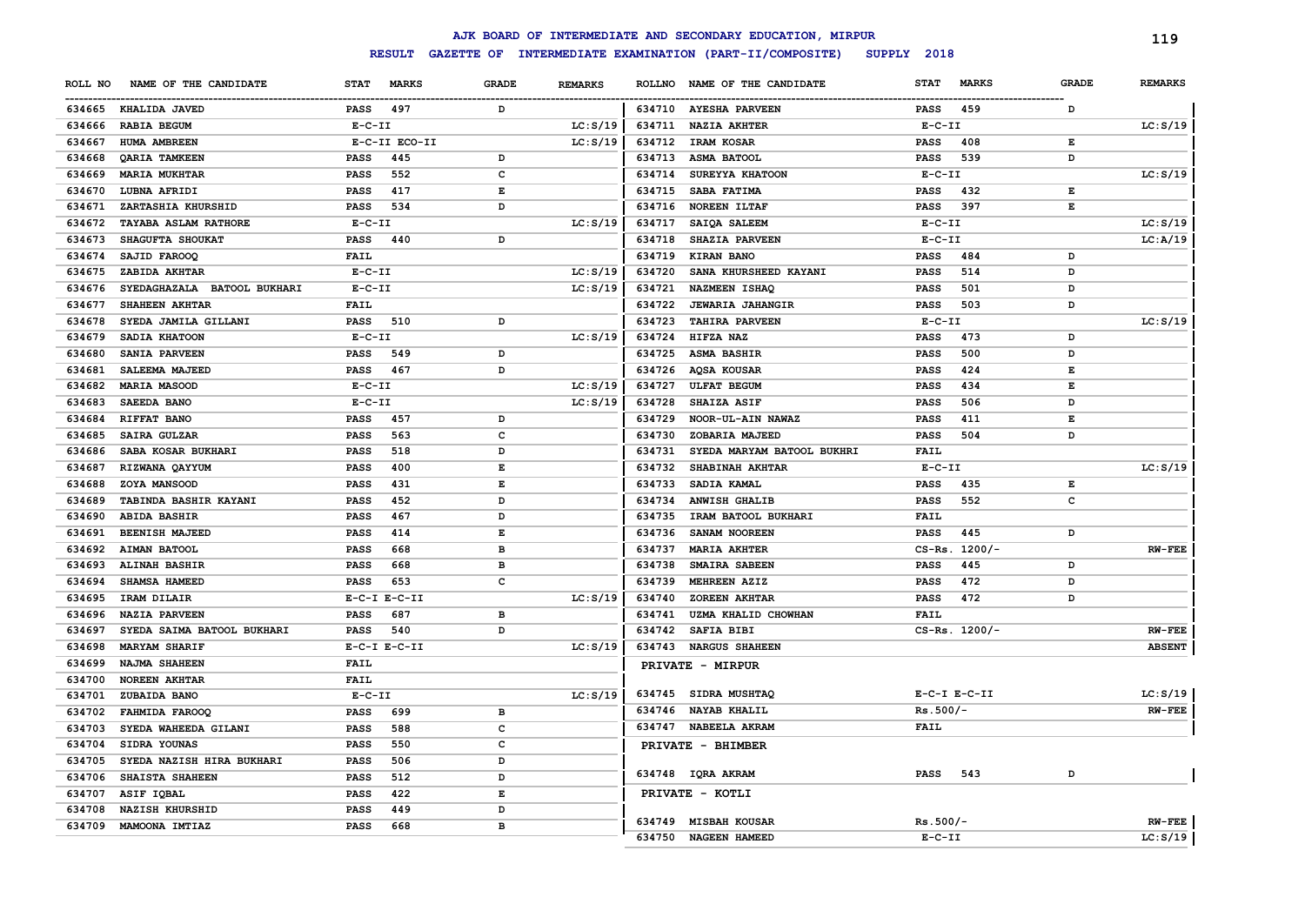|                                     |                             |                         |               | AJK BOARD OF INTERMEDIATE AND SECONDARY EDUCATION, MIRPUR |                             |              | 120            |
|-------------------------------------|-----------------------------|-------------------------|---------------|-----------------------------------------------------------|-----------------------------|--------------|----------------|
|                                     | <b>RESULT</b>               |                         |               | GAZETTE OF INTERMEDIATE EXAMINATION (PART-II/COMPOSITE)   | SUPPLY 2018                 |              |                |
| NAME OF THE CANDIDATE<br>ROLL NO    | <b>MARKS</b><br><b>STAT</b> | GRADE<br><b>REMARKS</b> |               | ROLLNO NAME OF THE CANDIDATE                              | <b>STAT</b><br><b>MARKS</b> | <b>GRADE</b> | <b>REMARKS</b> |
| 634751 YUSRA MEHMOOD                | <b>PASS</b><br>513          | D                       |               | 634781 ISRA NOREEN                                        | <b>R-LATER</b>              |              |                |
| PRIVATE - SADHNUTI                  |                             |                         |               | PRIVATE - SADHNUTI                                        |                             |              |                |
| 634752 KIRAN FATIMA                 | <b>PASS</b><br>565          | c                       |               | 634782 AROOJ SAWAR                                        | E-C-II PST                  |              | LC: S/19       |
| 634753<br><b>SAMARA GUL</b>         | <b>PASS</b><br>566          | $\mathbf{C}$            |               | PRIVATE - BHIMBER                                         |                             |              |                |
| SANIA KHALIL<br>634754              | $E-C-II$                    |                         | LC: S/19      |                                                           |                             |              |                |
| PRIVATE - HAVELI                    |                             |                         |               | 634784 MONIBA GHAFOOR                                     | <b>R-LATER</b>              |              |                |
|                                     |                             |                         |               | 634786 QAMAR NOSHEEN                                      | <b>R-LATER</b>              |              |                |
| 634755 SYEDA RUKHSANA SHABIR GILANI | PASS 459                    | D                       |               | PRIVATE - POONCH                                          |                             |              |                |
| PRIVATE - BHIMBER                   |                             |                         |               | 634788 KUBRA MUSHTAQ                                      | <b>R-LATER</b>              |              |                |
| 634757 RABIA BIBI                   | $Rs.6900/-$                 |                         | <b>RW-FEE</b> | PRIVATE - BAGH                                            |                             |              |                |
| 634758<br>SANA IRSHAD               | $Rs.6900/-$                 |                         | <b>RW-FEE</b> |                                                           |                             |              |                |
| 634759<br>ZANIB JEHANGEER           | Rs.3600/-                   |                         | <b>RW-FEE</b> | 634790 IRAG TARIQ                                         | <b>R-LATER</b>              |              |                |
| 634760<br><b>RAFIA NASIR</b>        | $Rs.6900/-$                 |                         | $RW-FEE$      | PRIVATE - HAVELI                                          |                             |              |                |
| <b>RUKHSANA SHAHNAZ</b><br>634761   | $Rs.6900/-$                 |                         | $RW-FEE$      |                                                           |                             |              |                |
| PRIVATE - MUZAFFARABAD              |                             |                         |               | 634792 SYEDA GHANIMA BATOOL BUKHARI                       | <b>R-LATER</b>              |              |                |
|                                     |                             |                         |               | PRIVATE - BHIMBER                                         |                             |              |                |
| 634763 AMINA HAMEED                 | $O/C$ + Form                |                         | $RW-FEE$      |                                                           |                             |              |                |
| PRIVATE - BHIMBER                   |                             |                         |               | 634794 SALMA ILYAS                                        | $Rs.2300/-$                 |              | $RW-FEE$       |
|                                     |                             |                         |               | PRIVATE - KOTLI                                           |                             |              |                |
| 634765 ZARASH MAROOF                | $Rs.500/-$                  |                         | <b>RW-FEE</b> | 634795 ZOHARA NORIN                                       | FAIL                        |              |                |
| PRIVATE - KOTLI                     |                             |                         |               | 634797 ALYA NAZ                                           | 676<br><b>PASS</b>          | в            |                |
| 634766 NATASHA IRSHAAD              | $E-C-I$ $E-C-II$            |                         | LC: S/19      | POST GRADUATE COLLEGE, MUZAFFARABAD.                      |                             |              |                |
| PRIVATE - BAGH                      |                             |                         |               |                                                           |                             |              |                |
|                                     |                             |                         |               | 640001 ARSLAN QURESHI                                     | Grading form                |              | $RW-FEE$       |
| 634767 SANA ASKHAB                  | FAIL                        |                         |               | GOVT BOYS DEGREE COLLEGE MIRPUR                           |                             |              |                |
| PRIVATE - MUZAFFARABAD              |                             |                         |               |                                                           |                             |              |                |
|                                     |                             |                         |               | 640002 TOSIF MUNEER                                       | $E- C- II$                  |              | LC:A/20        |
| 634769 AROOBA KHALID GILLANI        | PASS 443                    | D                       |               | GOVT INTER COLLEGE POONA BHIMBER.                         |                             |              |                |
| PRIVATE - POONCH                    |                             |                         |               | 640003 AHMED ALI                                          | <b>PASS</b> 548             | D            |                |
| 634770 HASEEBA SALEEM               | $Rs.500/-$                  |                         | <b>RW-FEE</b> | DEGREE COLLEGE RAWALAKOT POONCH                           |                             |              |                |
| PRIVATE - MIRPUR                    |                             |                         |               |                                                           |                             |              |                |
|                                     |                             |                         |               | 640004 ZOHAR MEHMOOD                                      | $E-C-I$ $E-C-II$            |              | LC: A/20       |
| 634772 IQSA YOUNAS                  | $Rs.300/-$                  |                         | <b>RW-FEE</b> | 640005<br><b>DANISH SHAREEF</b>                           | <b>FAIL</b>                 |              |                |
| KIRAN SHAHZADI<br>634774            | $E-C-II$                    |                         | LC: S/19      | <b>MEHRAB MANZOOR</b><br>640006                           | <b>FAIL</b>                 |              |                |
| 634776 SUMAIRA WASEEM               | <b>R-LATER</b>              |                         |               | 640007<br>ZUNAIB NASEEM                                   | <b>FAIL</b>                 |              |                |
| PRIVATE - BHIMBER                   |                             |                         |               | 640008<br><b>KASHAN FIAZ</b>                              | FAIL                        |              |                |
|                                     |                             |                         |               | GOVT. BOYS INTER COLLEGE NALIAN SUDHNUTI A.K.             |                             |              |                |
| 634778 HAFSA ZAFAR                  | $Rs.500/-$                  |                         | $RN$ -FEE     | 640009 IKRAM-UL-HAQ                                       | <b>FAIL</b>                 |              |                |
| PRIVATE - SADHNUTI                  |                             |                         |               | PRIVATE - BAGH                                            |                             |              |                |
| 634779 RAHILA KIRAN                 | $R-LATER$                   |                         |               |                                                           |                             |              |                |
| PRIVATE - BHIMBER                   |                             |                         |               | 640010 AFZAL MAQSOOD                                      | PASS 537                    | D            | <b>IMP</b>     |
|                                     |                             |                         |               |                                                           |                             |              |                |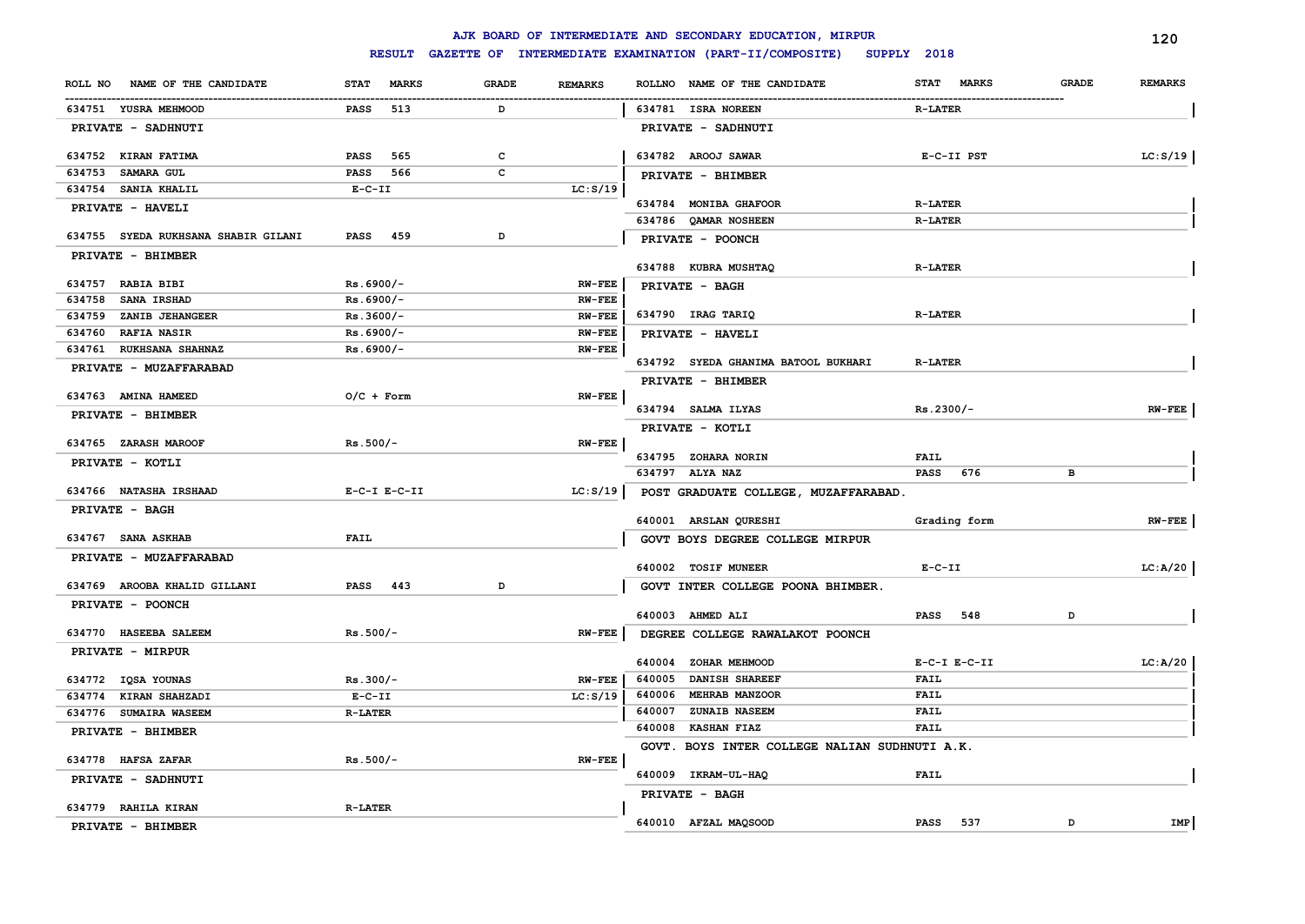|                                   |                             |              |                |               | AJK BOARD OF INTERMEDIATE AND SECONDARY EDUCATION, MIRPUR |             |                    |              | 121            |
|-----------------------------------|-----------------------------|--------------|----------------|---------------|-----------------------------------------------------------|-------------|--------------------|--------------|----------------|
|                                   | <b>RESULT</b>               |              |                |               | GAZETTE OF INTERMEDIATE EXAMINATION (PART-II/COMPOSITE)   | SUPPLY 2018 |                    |              |                |
| NAME OF THE CANDIDATE<br>ROLL NO  | <b>STAT</b><br><b>MARKS</b> | <b>GRADE</b> | <b>REMARKS</b> | <b>ROLLNO</b> | NAME OF THE CANDIDATE                                     | <b>STAT</b> | <b>MARKS</b>       | <b>GRADE</b> | <b>REMARKS</b> |
| PRIVATE - MUZAFFARABAD            |                             |              |                |               | 640039 SYED AHTESHAM NAZIR                                |             | $E-C-I$ $ECO-I$    |              | LC: S/19       |
|                                   |                             |              |                | 640040        | RAJA HYDER ALI                                            |             | E-C-II PST         |              | LC: S/19       |
| 640011 ANEES KHURSHEED            | <b>PASS</b><br>488          | D            | IMP            | 640041        | ABDUL QADEER                                              | <b>PASS</b> | 525                | D            |                |
| PRIVATE - HATTIAN                 |                             |              |                | 640042        | AQEEL AHMED                                               | $E-C-I$     |                    |              | LC: S/19       |
|                                   |                             |              |                | 640043        | SYED EHSAN ALI NAQVI                                      | <b>PASS</b> | 578                | c            |                |
| 640012 KHAWAJA ZUBAIR ALTAF       | <b>FAIL</b>                 |              | NOT-IMP        | 640044        | MUHAMMAD NADEEM                                           | <b>PASS</b> | 469                | D            |                |
| 640013<br><b>ZAFARAN RAFIQUE</b>  | <b>FAIL</b>                 |              | NOT-IMP        | 640045        | RAJA AHMIR ALTAF                                          | <b>PASS</b> | 418                | Е            |                |
| PRIVATE - MUZAFFARABAD            |                             |              |                | 640046        | MUHAMMAD KHALID                                           |             | $E-C-I$ $E-C-II$   |              | LC: S/19       |
|                                   |                             |              |                | 640047        | <b>MUHAMMAD NASEER</b>                                    | <b>PASS</b> | 648                | C            |                |
| ROHAIL HUSSAIN AWAN<br>640014     | <b>FAIL</b>                 |              | NOT-IMP        | 640048        | MUHAMMAD JAHANZEB                                         | <b>PASS</b> | 632                | C            |                |
| <b>ASAD AWAN</b><br>640015        | <b>FAIL</b>                 |              | NOT-IMP        | 640049        | <b>ATAULRAHMAN</b>                                        | <b>PASS</b> | 763                | B            |                |
| 640016<br><b>KHIZAR WAHEED</b>    | <b>PASS</b><br>469          | D            | IMP            | 640050        | <b>ABDUL BASIT</b>                                        | <b>PASS</b> | 490                | D            |                |
| 640017<br>SHERAZ AHMED            | <b>FAIL</b>                 |              | NOT-IMP        | 640051        | ZEESHAN AHMED                                             | <b>PASS</b> | 549                | D            |                |
| 640018<br><b>USAMA JADOON</b>     | PASS<br>503                 | D            | IMP            | 640052        | MUHAMMAD RASHID                                           | <b>FAIL</b> |                    |              |                |
| 640019<br><b>HUSNAIN ZAFFAR</b>   | PASS<br>536                 | D            |                | 640053        | <b>BILAL MUGHAL</b>                                       | <b>FAIL</b> |                    |              |                |
| 640020<br>SAYYED MANSOOR GILLANI  | E-C-I E-C-II PST            |              | LC: S/19       | 640054        | <b>MUHAMMAD ASHTIAQ</b>                                   | <b>PASS</b> | 456                | D            |                |
| 640021<br><b>MAZHAR FARID</b>     | PASS<br>468                 | D            |                |               | PRIVATE - NEELUM                                          |             |                    |              |                |
| MUHAMMAD JUNAID QURASHI<br>640022 | <b>FAIL</b>                 |              |                |               |                                                           |             |                    |              |                |
| SYED FIYAZ GILLANI<br>640023      | E-C-I E-C-II LSC-II         |              | LC: S/19       | 640055        | <b>ADNAN HABIB</b>                                        |             | E-C-II ECO-I       |              | LC: S/19       |
| 640024<br><b>RAJA IMRAN</b>       | 510<br>PASS                 | D            |                | 640056        | <b>AHSAN ZAHOOR</b>                                       | PASS        | 524                | D            |                |
| MIR SADAQAT RUBBANI<br>640025     | 563<br><b>PASS</b>          | c            |                |               | PRIVATE - MUZAFFARABAD                                    |             |                    |              |                |
| 640026<br><b>RAJA SAJID</b>       | E-C-II PST                  |              | LC: S/19       |               |                                                           |             |                    |              |                |
| 640027<br>MUHAMMAD IMRAN          | 510<br><b>PASS</b>          | D            |                | 640057        | SHAHZAD ALI                                               |             | $E-C-I$ $E-C-II$   |              | LC: S/19       |
| 640028<br><b>MUHAMMAD ASIF</b>    | 590<br><b>PASS</b>          | $\mathbf c$  |                | 640058        | MUHAMMAD YOUSUF                                           |             | $E-C-I$ $E-C-II$   |              | LC: S/19       |
| <b>ISRAR AHMED</b><br>640029      | <b>FAIL</b>                 |              |                | 640059        | KHAWAJA YASAR BASHIR                                      |             | $E-C-I$ $E-C-II$   |              | LC: S/19       |
| PRIVATE - NEELUM                  |                             |              |                | 640060        | MUHAMMAD HAMID                                            |             | $E-C-I$ $E-C-II$   |              | LC: S/19       |
| 640030 SHABBIR AHMED              | <b>PASS</b><br>516          | D            |                | 640061        | MUHAMMAD NABEEL                                           | PASS 442    |                    | D            |                |
|                                   |                             |              |                | 640062        | SY TFAIL AFTAB KAZMI                                      |             | E-C-I E-C-II ECO-I |              | LC: S/19       |
| PRIVATE - MUZAFFARABAD            |                             |              |                | 640063        | <b>BUDIR SHOUKET</b>                                      | $E-C-II$    |                    |              | LC: S/19       |
| 640031 AHSAN KHALID               | FAIL                        |              |                | 640064        | MUHAMMAD RAWAIS QAYYUM AWAN                               |             | $E-C-I$ $E-C-II$   |              | LC: S/19       |
| AFAQ HUSSAIN<br>640032            | $E-C-I$ $E-C-II$            |              | LC: S/19       | 640065        | KHAWAJA MUHAMMAD AYAZ                                     |             | $E-C-I$ $E-C-II$   |              | LC: S/19       |
| ADIL MIR<br>640033                | <b>PASS</b><br>450          | D            |                |               | PRIVATE - HATTIAN                                         |             |                    |              |                |
| 640034 AFAQ AHMED                 | 501<br><b>PASS</b>          | D            |                |               |                                                           |             |                    |              |                |
| PRIVATE - OTHERS                  |                             |              |                |               | 640066 KHALID AZIZ                                        | <b>PASS</b> | 571                | c            |                |
|                                   |                             |              |                |               | PRIVATE - MUZAFFARABAD                                    |             |                    |              |                |
| 640035 MUHAMMAD SADDIQUE SHEIKH   | $E-C-I$ $E-C-II$            |              | LC: S/19       | 640067        | <b>HAFEEZ AWAN</b>                                        | $E-C-II$    |                    |              | LC: S/19       |
| PRIVATE - MUZAFFARABAD            |                             |              |                | 640068        | <b>HASHIM AWAN</b>                                        |             | $E-C-I$ $E-C-II$   |              | LC: S/19       |
|                                   |                             |              |                | 640069        | <b>AHSAN KHALID</b>                                       | <b>PASS</b> | 522                | D            |                |
| 640036 RAVEES KHAN                | 531<br><b>PASS</b>          | D            |                | 640070        | <b>AWAIS SHAFI</b>                                        | <b>PASS</b> | 520                | D            |                |
| 640037<br><b>ADREES KHAN</b>      | <b>FAIL</b>                 |              |                | 640071        | ATIF JAVID                                                |             | $E-C-I$ $E-C-II$   |              | LC: S/19       |
| PRIVATE - HATTIAN                 |                             |              |                | 640072        | WAQAR AHMED                                               |             | $E-C-I$ $E-C-II$   |              | LC: S/19       |
|                                   |                             |              |                | 640073        | <b>MUHAMMAD ARSHAD</b>                                    | PASS        | 424                | E            |                |
| 640038 ASIF GHANI                 | E-C-II I-H-II               |              | LC: S/19       | 640074        | MUHAMMAD BILALFAROOQ                                      |             | $E-C-I$ $E-C-II$   |              | LC: S/19       |
| PRIVATE - MUZAFFARABAD            |                             |              |                | 640075        | <b>MEHTAB GUL</b>                                         | <b>FAIL</b> |                    |              |                |
|                                   |                             |              |                |               | 640076 NADEEM                                             |             | $E-C-I$ $E-C-II$   |              | LC: S/19       |
|                                   |                             |              |                |               |                                                           |             |                    |              |                |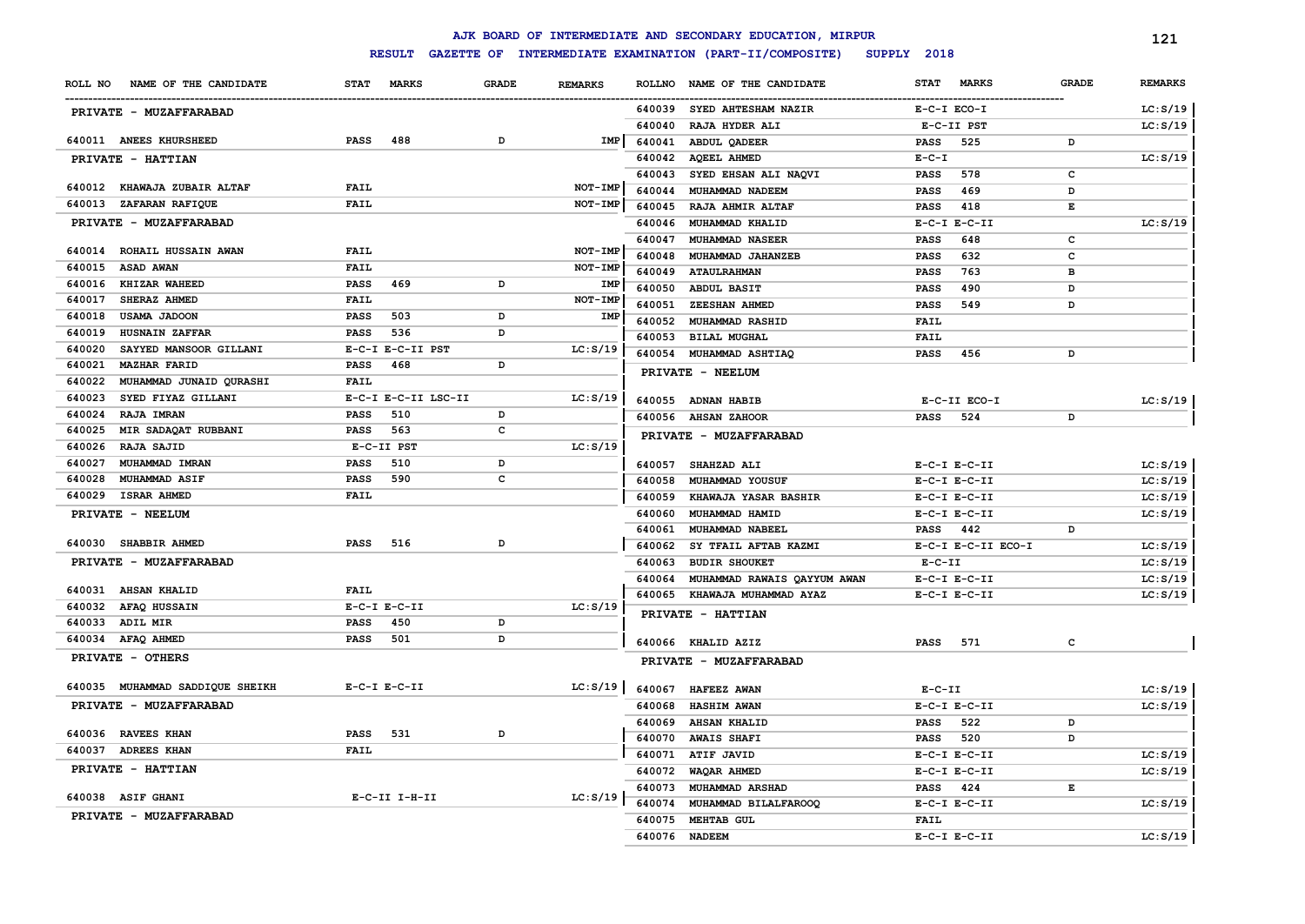|         |                          |                      |              |                |                  | AJK BOARD OF INTERMEDIATE AND SECONDARY EDUCATION, MIRPUR |                  |                     |                   | 122                  |
|---------|--------------------------|----------------------|--------------|----------------|------------------|-----------------------------------------------------------|------------------|---------------------|-------------------|----------------------|
|         |                          | <b>RESULT</b>        |              |                |                  | GAZETTE OF INTERMEDIATE EXAMINATION (PART-II/COMPOSITE)   | SUPPLY 2018      |                     |                   |                      |
| ROLL NO | NAME OF THE CANDIDATE    | <b>MARKS</b><br>STAT | <b>GRADE</b> | <b>REMARKS</b> | <b>ROLLNO</b>    | NAME OF THE CANDIDATE                                     | <b>STAT</b>      | <b>MARKS</b>        | <b>GRADE</b>      | <b>REMARKS</b>       |
| 640077  | MUHAMMAD EJAZ            | $E-C-II$             |              | LC: S/19       |                  | 640122 MOHSEN MUNIR                                       | $E-C-I$ $E-C-II$ |                     |                   | LC: S/19             |
| 640078  | <b>SAFEER AHMAD</b>      | <b>PASS</b><br>641   | C            |                | 640123           | SOHAIL HUSSAIN                                            | <b>PASS</b>      | 522                 | D                 |                      |
| 640079  | SAFEER BHATTI            | $E-C-I$ $E-C-II$     |              | LC: S/19       | 640124           | ATIQUE UR REHMAN                                          | $E-C-I$ $E-C-II$ |                     |                   | LC: S/19             |
| 640080  | <b>JAWAD ARSHAD</b>      | <b>PASS</b><br>406   | Е            |                | 640125           | SAJJAD HUSSAIN SHAH                                       | $E - C - II$     |                     |                   | LC: S/19             |
| 640081  | <b>WASEEM BAHADUR</b>    | <b>FAIL</b>          |              |                | 640126           | <b>USMAN IQBAL</b>                                        | $E - C - I$      |                     |                   | LC: S/19             |
| 640082  | <b>NAVEED FARID</b>      | $E- C- II$           |              | LC: S/19       | 640127           | <b>ATIF MIRZA</b>                                         | <b>PASS</b>      | 469                 | D                 |                      |
| 640083  | <b>ANEES NASEER</b>      | <b>PASS</b><br>571   | C            |                | 640128           | <b>MUHAMMAD YASIR KHAN</b>                                | $E-C-I$ $E-C-II$ |                     |                   | LC: S/19             |
| 640084  | <b>MUNEEB FAROOQ</b>     | $E-C-I$ $E-C-II$     |              | LC: S/19       |                  | PRIVATE - NEELUM                                          |                  |                     |                   |                      |
| 640085  | <b>ASAD AWAN</b>         | 518<br><b>PASS</b>   | D            |                |                  |                                                           |                  |                     |                   |                      |
| 640086  | <b>TOQEER AHMED</b>      | $E - C - II$         |              | LC: S/19       |                  | 640129 AMIR SOHAIL                                        | <b>PASS</b>      | 569                 | c                 |                      |
| 640087  | MUHAMMAD RAMEEZ          | PASS<br>607          | c            |                |                  | PRIVATE - MUZAFFARABAD                                    |                  |                     |                   |                      |
| 640088  | <b>BILAL AHMED</b>       | $E-C-I$ $E-C-II$     |              | LC: S/19       |                  |                                                           |                  |                     |                   |                      |
| 640089  | MUHAMMAD ZAHID AHMAD     | $E - C - II$         |              | LC: S/19       |                  | 640130 SYED SHOAIB ALI KAZMI                              | <b>PASS</b>      | 517                 | D                 |                      |
| 640090  | KH MUHAMMAD ABASS        | FAIL                 |              |                |                  | PRIVATE - NEELUM                                          |                  |                     |                   |                      |
| 640091  | MOHSIN ISHTIAQ           | $E- C- II$           |              | LC: S/19       |                  |                                                           |                  |                     |                   |                      |
| 640092  | <b>EHTASHAM ASHRAF</b>   | <b>PASS</b><br>621   | C            |                |                  | 640131 ZAHOOR AHMED                                       | <b>PASS</b>      | 594                 | c                 |                      |
| 640093  | WALEED KHURSHID          | 525<br><b>PASS</b>   | D            |                |                  | PRIVATE - MUZAFFARABAD                                    |                  |                     |                   |                      |
| 640094  | SAJID                    | <b>FAIL</b>          |              |                |                  |                                                           |                  |                     |                   |                      |
| 640095  | <b>MUHAMMAD NASEER</b>   | $E-C-I$ $E-C-II$     |              | LC: S/19       |                  | 640132 SAJJAD HUSSAIN                                     | <b>PASS</b>      | 626                 | c                 |                      |
| 640096  | TUFAIL AHMED             | $E-C-I$ $E-C-II$     |              | LC: S/19       |                  | 640133 ASAD QUDOOS                                        | $E- C- II$       |                     |                   | LC: S/19             |
| 640097  | AQEEL-UR-REHMAN          | $E - C - II$         |              | LC: S/19       |                  | PRIVATE - NEELUM                                          |                  |                     |                   |                      |
| 640098  | SAYED WAQAR HUSSAIN SHAH | <b>PASS</b> 500      | D            |                |                  |                                                           |                  |                     |                   |                      |
| 640099  | HANEED UR REHMAN         | $E-C-I$ $E-C-II$     |              | LC: S/19       |                  | 640134 MUHAMMAD IRSHAD                                    |                  | E-C-I E-C-II IST-II |                   | LC: S/19             |
| 640100  | MUHAMMAD MUNIR           | $E - C - I$          |              | LC: S/19       |                  | PRIVATE - MUZAFFARABAD                                    |                  |                     |                   |                      |
| 640101  | <b>FAHRAZ AHMED</b>      | <b>PASS</b><br>611   | c            |                |                  |                                                           |                  |                     |                   |                      |
| 640102  | ATIF AZIZ                | 529<br><b>PASS</b>   | D            |                |                  | 640135 KAMRAN ABBASI                                      | <b>FAIL</b>      |                     |                   |                      |
| 640103  | <b>MAZHAR LATIF</b>      | E-C-II I-H-II        |              | LC: S/19       |                  | PRIVATE - NEELUM                                          |                  |                     |                   |                      |
| 640104  | HUSNAIN IJAZ             | $E-C-I$ $E-C-II$     |              | LC: S/19       |                  |                                                           |                  |                     |                   |                      |
| 640105  | WAQAS SARWAR             | $E-C-II$             |              | LC: S/19       |                  | 640136 IBRAR AHMED                                        |                  | E-C-II CSC-I CSC-II |                   | LC: S/19             |
| 640106  | SYED ASAM GILLANI        | E-C-I E-C-II IST-II  |              | LC: S/19       |                  | PRIVATE - MUZAFFARABAD                                    |                  |                     |                   |                      |
| 640107  | SYED MUNEEB ALI GILLANI  | $E-C-I$ $E-C-II$     |              | LC: S/19       |                  | 640137 KASHIF HUSSAIN                                     | $E-C-I$ $E-C-II$ |                     |                   |                      |
| 640108  | <b>SIAB ALTAF</b>        | <b>PASS</b><br>469   | D            |                | 640138           | <b>AAMIR MIR</b>                                          | $E-C-I$ $E-C-II$ |                     |                   | LC: S/19<br>LC: S/19 |
| 640109  | ABDUL MANAN              | <b>PASS</b><br>500   | D            |                | 640139           | <b>ADNAN NIAZ</b>                                         | $E-C-I$ $E-C-II$ |                     |                   | LC: S/19             |
| 640110  | ISHFAQ AHMAD             | $E-C-I$ $E-C-II$     |              | LC: S/19       | 640140           | MUZAMMAL HUSSAIN                                          | $E-C-I$ $E-C-II$ |                     |                   | LC: S/19             |
| 640111  | SHEHZAD AHMED            | $E-C-I$ $E-C-II$     |              | LC: S/19       | 640141           | MUHAMMAD ISHTAIQ                                          | $E-C-I$ $E-C-II$ |                     |                   | LC: S/19             |
| 640112  | ASBAB AHMED ABBASI       | FAIL                 |              |                | 640142           | SAJJAD ALI                                                | $E - C - II$     |                     |                   | LC: S/19             |
| 640113  | UMAR FAROOQ              | $E-C-I$ $E-C-II$     |              | LC: S/19       | 640143           | <b>ABDUL WAHEED</b>                                       | $E-C-II$         |                     |                   | LC: S/19             |
| 640114  | MUHAMMAD BILAL           | $E- C- II$           |              | LC: S/19       | 640144           | ATIQ KHAN                                                 | <b>PASS</b> 532  |                     | D                 |                      |
| 640115  | MUHAMMAD ASIF            | $E- C- II$           |              | LC: S/19       | 640145           | AHMER FAROOO                                              |                  |                     |                   |                      |
| 640116  | <b>FAIZAN HUSSAIN</b>    | <b>PASS</b><br>503   | D            |                |                  |                                                           |                  | E-C-I E-C-II U-C-I  |                   | LC: S/19             |
| 640117  | <b>ABDUL GHAFOOR</b>     | <b>PASS</b><br>411   | E            |                | 640146           | ABDUL-US-SALAM                                            | $E-C-I$ $E-C-II$ |                     |                   | LC: S/19             |
| 640118  | <b>AHSAN SARFRAZ</b>     | $E-C-I$ $E-C-II$     |              | LC: S/19       | 640147           | <b>BILAL SHAFIQUE</b>                                     | $E-C-I$ $E-C-II$ |                     |                   | LC: S/19             |
| 640119  | SYED HAMZA SAJID         | FAIL                 |              |                | 640148           | <b>AAMIR BUTT</b>                                         | $E-C-I$ $E-C-II$ |                     |                   | LC: S/19             |
| 640120  | <b>NOMAN SULMAN</b>      | $E-C-I$ $E-C-II$     |              | LC: S/19       | 640149           | SUDHEER AHMAD                                             | $E- C- II$       |                     |                   | LC: S/19             |
|         | 640121 BANARAS AHMED     | E-C-I E-C-II ECO-II  |              | LC: S/19       | 640150<br>640151 | MUHAMMAD SOHAIL BUTT                                      | <b>PASS</b>      | 530                 | D<br>$\mathbf{C}$ |                      |
|         |                          |                      |              |                |                  | <b>MUDASIR AHMAD</b>                                      | <b>PASS</b>      | 557                 |                   |                      |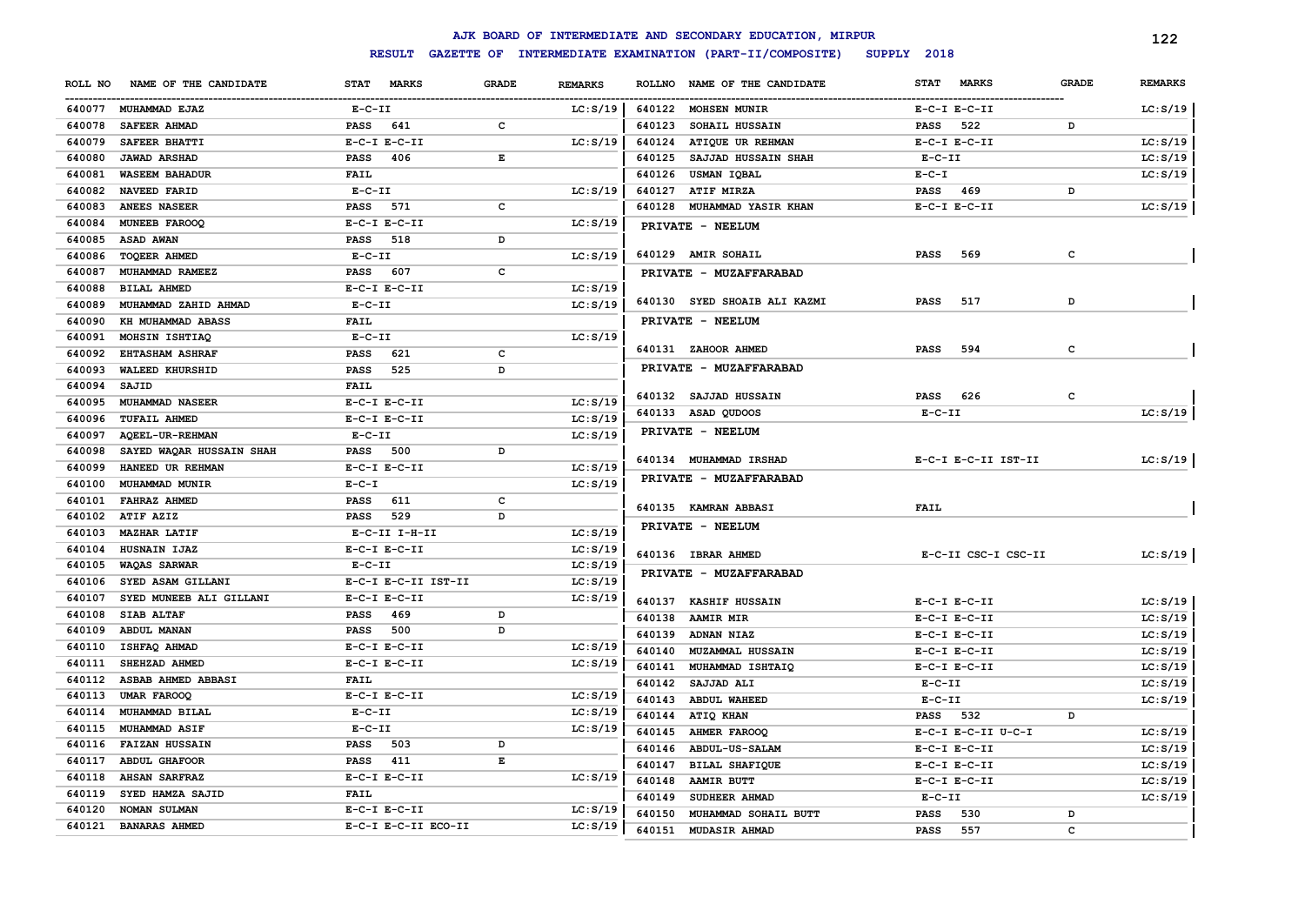|         |                           |                             |              |                |        | AJK BOARD OF INTERMEDIATE AND SECONDARY EDUCATION, MIRPUR |             |                           |              | 123            |
|---------|---------------------------|-----------------------------|--------------|----------------|--------|-----------------------------------------------------------|-------------|---------------------------|--------------|----------------|
|         |                           | <b>RESULT</b>               |              |                |        | GAZETTE OF INTERMEDIATE EXAMINATION (PART-II/COMPOSITE)   | SUPPLY 2018 |                           |              |                |
| ROLL NO | NAME OF THE CANDIDATE     | <b>STAT</b><br><b>MARKS</b> | <b>GRADE</b> | <b>REMARKS</b> |        | ROLLNO NAME OF THE CANDIDATE                              | <b>STAT</b> | <b>MARKS</b>              | <b>GRADE</b> | <b>REMARKS</b> |
|         | 640152 ARSALAN ARIF       | E-C-II I-H-II               |              | LC: S/19       |        | PRIVATE - MUZAFFARABAD                                    |             |                           |              |                |
| 640153  | MUHAMMAD ZAHID MIR        | <b>FAIL</b>                 |              |                |        |                                                           |             |                           |              |                |
| 640154  | RAJA MUHAMMAD RAHEEL KHAN | <b>PASS</b><br>394          | Е            |                | 640192 | PERVAIZ AHMED TANTARY                                     | <b>PASS</b> | 552                       | C            |                |
| 640155  | MUHAMMAD WAQAR KHAN       | $I-H-II$                    |              | LC: S/19       | 640193 | MUSHARAF HUSSAIN MUGHAL                                   | $Rs.500/-$  |                           |              | <b>RW-FEE</b>  |
| 640156  | MUHAMMAD ISHAQ            | E-C-I E-C-II H-P-II         |              | LC: S/19       | 640194 | <b>AZHAR ALTAF</b>                                        |             | $E-C-I$ $E-C-II$          |              | LC: S/19       |
| 640157  | ASAD KHURSHID KHAN        | FAIL                        |              |                | 640195 | MUHAMMAD IMRAN                                            |             | $E-C-I$ $E-C-II$          |              | LC: S/19       |
| 640158  | SHAHZAD NAZEER            | <b>FAIL</b>                 |              |                | 640196 | MUHAMMAD KAMRAN                                           |             | $E-C-I$ $E-C-II$          |              | LC: S/19       |
| 640159  | MALIK UMAIR NAZIR         | <b>PASS</b><br>536          | D            |                | 640197 | SOHAIL MUMTAZ                                             | $E-C-II$    |                           |              | LC: S/19       |
| 640160  | NOUMAN AHMAD              | $E-C-I$ $E-C-II$            |              | LC: S/19       | 640198 | MUHAMMAD RUSTAM                                           | <b>PASS</b> | 556                       | c            |                |
| 640161  | USAMA FAROOQ ABBASI       | 579<br><b>PASS</b>          | $\mathbf{C}$ |                | 640199 | ANSAR LATIF                                               |             | E-C-I E-C-II ECO-I ECO-II |              | LC: S/19       |
| 640162  | <b>FAIZAN</b>             | <b>PASS</b><br>535          | D            |                | 640200 | <b>GHULAM MUSTAFA</b>                                     |             | $E-C-I$ $E-C-II$          |              | LC: S/19       |
| 640163  | SHAFEEQ MALIK             | <b>FAIL</b>                 |              |                | 640201 | MUHAMMAD AZAM                                             |             | E-C-II U-C-I U-C-II       |              | LC: S/19       |
| 640164  | MUHAMMAD KALEEM           | $E-C-II$                    |              | LC: S/19       | 640202 | <b>NASIR HUSSAIN</b>                                      | $E-C-II$    |                           |              | LC: S/19       |
| 640165  | SADHEER MUGHAL            | E-C-II PST                  |              | LC: S/19       | 640203 | MUHAMMAD USMAN                                            | <b>PASS</b> | 532                       | D            |                |
| 640166  | <b>GHULAM ABBAS</b>       | 451<br><b>PASS</b>          | D            |                | 640204 | <b>NOOR HUSSAIN</b>                                       |             | $E-C-I$ $E-C-II$          |              | LC: S/19       |
| 640167  | SAQIB MEHMOOD             | $E-C-I$ $E-C-II$            |              | LC: S/19       | 640205 | <b>ARSLAN NAZIR</b>                                       | $E-C-II$    |                           |              | LC: S/19       |
| 640168  | SHAHID IQBAL              | $E-C-I$ $E-C-II$            |              | LC: S/19       | 640206 | MUHAMAMD IBRAHIM AZIZ                                     | <b>PASS</b> | 525                       | D            |                |
| 640169  | MUHAMMAD TARIQ            | 565<br>PASS                 | $\mathbf{C}$ |                | 640207 | AWAIS SADDIQUE                                            |             | Disq. till A/19           |              | <b>RW-UFM</b>  |
| 640170  | <b>MOHEEN HUSSAIN</b>     | $E-C-II$                    |              | LC: S/19       | 640208 | <b>MADEER KHAN</b>                                        | FAIL        |                           |              |                |
| 640171  | MUHAMMAD TAYYAB           | $E-C-II$                    |              | LC: S/19       | 640209 | ABDUL WADOOD                                              | PASS        | 443                       | D            |                |
| 640172  | CH. ARSALAN               | 568<br><b>PASS</b>          | $\mathbf{C}$ |                | 640210 | <b>ZESHAN FARHAT</b>                                      | $E-C-II$    |                           |              | LC: S/19       |
| 640173  | <b>RIZWAN LATIF</b>       | $E-C-II$ $U-C-I$            |              | LC: S/19       | 640211 | <b>NIAZ FAREED</b>                                        | <b>PASS</b> | 507                       | D            |                |
| 640174  | MUHAMMAD AQIB             | 525<br><b>PASS</b>          | D            |                | 640212 | ZUBAIR FAZAL                                              | <b>PASS</b> | 556                       | c            |                |
|         | 640175 SHAHZAD NAZIR AWAN | $E-C-I$ $E-C-II$            |              | LC: S/19       | 640213 | SYED HUSNAIN ALI KAZMI                                    | <b>PASS</b> | 540                       | D            |                |
|         | PRIVATE - HATTIAN         |                             |              |                | 640214 | AHMED JAVED                                               | <b>PASS</b> | 528                       | D            |                |
|         |                           |                             |              |                | 640215 | <b>AHMER MANZOOR</b>                                      | <b>PASS</b> | 534                       | D            |                |
|         | 640176 ASAD RASOOL        | <b>FAIL</b>                 |              |                | 640216 | MUHAMMAD ZUBAIR                                           | <b>PASS</b> | 430                       | Е            |                |
|         | PRIVATE - MUZAFFARABAD    |                             |              |                | 640217 | <b>EHTESHAM KHURSHEED</b>                                 | <b>PASS</b> | 505                       | D            |                |
|         |                           |                             |              |                | 640218 | RAJA MUHAMMAD ANEEQ NASEER                                | <b>PASS</b> | 524                       | D            |                |
|         | 640177 ZAFAR AHMED        | <b>FAIL</b>                 |              |                | 640219 | SYED SHERAZ KAZMI                                         | <b>PASS</b> | 543                       | D            |                |
| 640178  | ASAD AMEEN ABBASI         | E-C-I E-C-II U-C-I U-C-II   |              | LC: S/19       | 640220 | MOHSEN NASER KHAN                                         | <b>PASS</b> | 434                       | Е            |                |
| 640179  | MUHAMMAD RIZWAN KHAN      | $E-C-II$                    |              | LC: S/19       | 640221 | <b>WAHAB PERVAIZ</b>                                      | <b>PASS</b> | 491                       | D            |                |
| 640180  | SHEHAR YAR                | E-C-I E-C-II I-H-II         |              | LC: S/19       | 640222 | ZIA AKBAR                                                 | <b>PASS</b> | 476                       | D            |                |
| 640181  | <b>MASROOR AHMED</b>      | 497<br>PASS                 | D            |                | 640223 | <b>JUNAID ALI</b>                                         | $E- C- II$  |                           |              | LC: S/19       |
| 640182  | <b>AHDAL</b>              | $E - C - II$                |              | LC: S/19       | 640224 | MUHAMMAD SHERAZ MIR                                       | <b>PASS</b> | 561                       | c            |                |
| 640183  | <b>ADEEL AHMED</b>        | $E-C-I$ $E-C-II$            |              | LC: S/19       | 640225 | MUHAMMAD SAJID                                            | <b>PASS</b> | 640                       | c            |                |
| 640184  | ABDUL WAHEED KHAN         | $E-C-I$ $E-C-II$            |              | LC: S/19       | 640226 | MUHAMMAD NAWAZ                                            | <b>PASS</b> | 481                       | D            |                |
| 640185  | ASAD QAYYUM               | $E-C-II$                    |              | LC:A/19        | 640227 | ALI SHEIKH                                                |             | E-C-II ECO-I              |              | LC: S/19       |
| 640186  | SHAHZAD AHMED             | E-C-II IST-II               |              | LC: S/19       | 640228 | MUHAMMAD WAQAR                                            | <b>PASS</b> | 485                       | D            |                |
| 640187  | MUHAMMAD NADIM            | $E - C - II$                |              | LC: S/19       | 640229 | SHAHBAZ ASHRAF                                            | <b>PASS</b> | 456                       | D            |                |
| 640188  | MUHAMMAD ZAHEER           | PASS<br>561                 | с            |                | 640230 | HAMID MAQSOOD                                             | <b>PASS</b> | 601                       | c            |                |
| 640189  | <b>USAMA HANIF</b>        | PST I-H-II                  |              | LC: S/19       | 640231 | AMJAD KHALIL                                              | $E- C- II$  |                           |              | LC: S/19       |
|         | PRIVATE - NEELUM          |                             |              |                | 640232 | SAJID BASHIR                                              | <b>PASS</b> | 543                       | D            |                |
|         |                           |                             |              |                | 640233 | AFTAB AHMED KAYANI                                        | <b>PASS</b> | 493                       | D            |                |
|         | 640190 NADEEM IQBAL       | 600<br><b>PASS</b>          | C            |                | 640234 | MEER MUHAMMAD SAAD                                        | $E-C-II$    |                           |              | LC: S/19       |
|         | 640191 SANA ULLAH         | 493<br><b>PASS</b>          | D            |                | 640235 | SHUJAHAT AHMED                                            | <b>PASS</b> | 463                       | D            |                |
|         |                           |                             |              |                |        |                                                           |             |                           |              |                |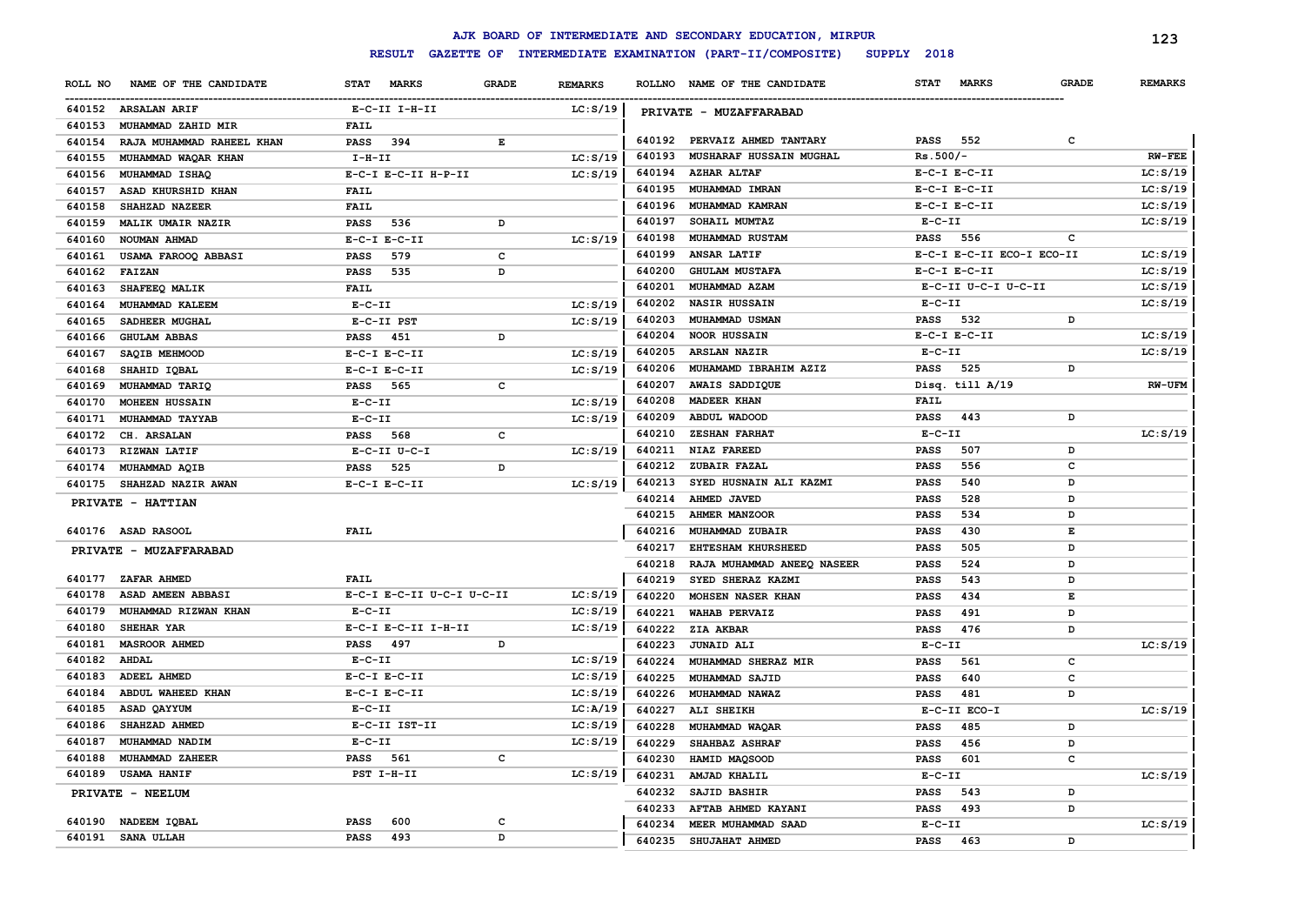|         |                                |              |                     |              |                |               | AJK BOARD OF INTERMEDIATE AND SECONDARY EDUCATION, MIRPUR |              |                     |              | 124            |
|---------|--------------------------------|--------------|---------------------|--------------|----------------|---------------|-----------------------------------------------------------|--------------|---------------------|--------------|----------------|
|         |                                |              | <b>RESULT</b>       |              |                |               | GAZETTE OF INTERMEDIATE EXAMINATION (PART-II/COMPOSITE)   | SUPPLY 2018  |                     |              |                |
| ROLL NO | NAME OF THE CANDIDATE          | <b>STAT</b>  | <b>MARKS</b>        | <b>GRADE</b> | <b>REMARKS</b> | <b>ROLLNO</b> | NAME OF THE CANDIDATE                                     | <b>STAT</b>  | <b>MARKS</b>        | <b>GRADE</b> | <b>REMARKS</b> |
|         | 640236 MUHAMMAD ZAHEER QURESHI |              | $E-C-I$ $E-C-II$    |              | LC: S/19       |               | 640272 MUHAMMAD HAFEEZ                                    | <b>PASS</b>  | 576                 | C            |                |
| 640237  | MUHAMMAD IRFAN                 |              | $E-C-I$ $E-C-II$    |              | LC: S/19       | 640273        | MUHAMMAD USMAN                                            |              | E-C-II PST          |              | LC: S/19       |
| 640238  | RAJA MOHSIN HUSSAIN KHAN       | <b>PASS</b>  | 551                 | c            |                | 640274        | HASAM FAROOQ                                              |              | E-C-II ECO-I ECO-II |              | LC: S/19       |
| 640239  | MASROOR IMTIAZ                 | <b>PASS</b>  | 461                 | D            |                | 640275        | <b>MOHSIN QADEER</b>                                      | <b>PASS</b>  | 445                 | D            |                |
| 640240  | ZAHID RAFIQUE                  | <b>FAIL</b>  |                     |              |                | 640276        | ZULFIQAR ALI                                              |              | $E-C-I$ $E-C-II$    |              | LC: S/19       |
| 640241  | <b>NASEEM MAHROOF</b>          | PASS         | 495                 | D            |                | 640277        | MUHAMMAD TANVEER SADIQUE                                  | $E - C - II$ |                     |              | LC: S/19       |
| 640242  | BILAL AHMAD                    | $E-C-II$     |                     |              | LC: S/19       | 640278        | MUHAMMAD SAEED MUGHAL                                     | $E-C-II$     |                     |              | LC: S/19       |
| 640243  | <b>AAMAD ALI</b>               | $E-C-II$     |                     |              | LC: S/19       | 640279        | MUHAMMAD ARSHAD                                           | $ECO-I$      |                     |              | LC: S/19       |
| 640244  | KHAWAJA NASIR AHMAD            |              | $E-C-I$ $E-C-II$    |              | LC:A/19        | 640280        | NASAR YAQOOB                                              | <b>PASS</b>  | 502                 | D            |                |
| 640245  | <b>ALTAF HUSSAIN</b>           | <b>FAIL</b>  |                     |              |                | 640281        | KHURSHEED AZIZ                                            | <b>PASS</b>  | 615                 | с            |                |
| 640246  | HAMZA BUTT                     |              | E-C-II ECO-I ECO-II |              | LC: S/19       | 640282        | KHUBAB AHMED WANI                                         | <b>PASS</b>  | 426                 | Е            |                |
| 640247  | MUHAMMAD KHURSHID              | <b>PASS</b>  | 524                 | D            |                | 640283        | AAQAB CHAUDHRY                                            | $E-C-II$     |                     |              | LC: S/19       |
| 640248  | <b>TAHIR SARWAR</b>            | $E-C-II$     |                     |              | LC: S/19       | 640284        | DANISH MEHMOOD                                            | $E - C - II$ |                     |              | LC: S/19       |
| 640249  | NADIR KHAN                     | <b>FAIL</b>  |                     |              |                | 640285        | NAVEED AHMAD                                              | $E - C - II$ |                     |              | LC: S/19       |
| 640250  | SYED SIBTAIN ANDRABI           | CSC-II       |                     |              | LC: S/19       | 640286        | MUHAMMAD WAQAS                                            | <b>PASS</b>  | 548                 | D            |                |
| 640251  | JUNAID AHMED AWAN              | PASS         | 433                 | Е            |                | 640287        | MUHAMMAD ISHTIAQ                                          | <b>PASS</b>  | 438                 | Е            |                |
| 640252  | KASHIF AMEEN MUGHAL            | <b>FAIL</b>  |                     |              |                | 640288        | <b>SHOAIB BASHIR</b>                                      | $E- C- II$   |                     |              | LC: S/19       |
| 640253  | SHEHRAZ HUSSAIN SHAH           | PASS         | 645                 | $\mathbf{C}$ |                | 640289        | <b>ARSLAN BADER</b>                                       | <b>PASS</b>  | 504                 | D            |                |
| 640254  | MUHAMMAD ZAHEER UD DIN         | PASS         | 624                 | $\mathbf{C}$ |                | 640290        | SYED SADHEER HUSSAIN GILLANI                              | <b>PASS</b>  | 626                 | C            |                |
| 640255  | MUHAMMAD NADEEM JILAL          |              | $E-C-II$ I-H-II     |              | LC: S/19       | 640291        | RIAZ AHMED                                                | <b>PASS</b>  | 468                 | D            |                |
| 640256  | <b>RAMISH ALI</b>              | PASS         | 414                 | E            |                | 640292        | SAAD SAFEER                                               |              | $E-C-I$ $E-C-II$    |              | LC: S/19       |
| 640257  | <b>UMAIR ZAFAR</b>             | $ECO-I$      |                     |              | LC: S/19       | 640293        | <b>BABAR ALI</b>                                          | <b>PASS</b>  | 635                 | c            |                |
| 640258  | SARMAD PERVEZ ABBASI           |              | $E-C-I$ $E-C-II$    |              | LC: S/19       | 640294        | <b>OAMAR ZIA</b>                                          |              | E-C-I E-C-II CIV-I  |              | LC: S/19       |
| 640259  | MUHAMMAD BILAL                 |              | $E-C-I$ $E-C-II$    |              | LC: S/19       | 640295        | RAZA MAQSOOD                                              | $E - C - II$ |                     |              | LC: S/19       |
|         | PRIVATE - NEELUM               |              |                     |              |                | 640296        | <b>TAUSEEF AHMAD</b>                                      |              | ECO-I ECO-II        |              | LC: S/19       |
|         |                                |              |                     |              |                | 640297        | TAMOUR IMTIAZ                                             | <b>PASS</b>  | 564                 | с            |                |
| 640260  | <b>MUHAMMAD ASIF MIR</b>       | <b>PASS</b>  | 461                 | D            |                | 640298        | SYED ISRAR HUSSAIN SHAH                                   |              | $E-C-I$ $E-C-II$    |              | LC: S/19       |
|         | PRIVATE - MUZAFFARABAD         |              |                     |              |                | 640299        | <b>RAJA NADEEM</b>                                        | $E-C-II$     |                     |              | LC: S/19       |
|         |                                |              |                     |              |                | 640300        | MUHAMMAD ADEEL                                            | FAIL         |                     |              |                |
|         | 640261 MUHAMMAD FAREED         | PASS         | 517                 | D            |                | 640301        | ZAHID QASIM                                               | PASS         | 442                 | D            |                |
| 640262  | <b>AQEEL AHMAD</b>             | $E - C - II$ |                     |              | LC: S/19       | 640302        | MUHAMMAD IRFAN                                            |              | $E-C-I$ $E-C-II$    |              | LC: S/19       |
|         | 640263 AQIB FAZAL              |              | $E-C-I$ $E-C-II$    |              | LC: S/19       | 640303        | RAJA EJAZ AHMED                                           | <b>PASS</b>  | 559                 | c            |                |
|         | PRIVATE - NEELUM               |              |                     |              |                | 640304        | MUHAMMAD JAVED                                            | <b>FAIL</b>  |                     |              |                |
| 640264  | <b>MUHAMMAD ZUHAIR</b>         | <b>PASS</b>  | 541                 | D            |                | 640305        | RAHEEL MAQSOOD                                            | $E - C - II$ |                     |              | LC: S/19       |
|         |                                |              |                     |              |                | 640306        | MAQBOOL AHMED                                             | <b>FAIL</b>  |                     |              |                |
|         | PRIVATE - HATTIAN              |              |                     |              |                | 640307        | RAMEEZ AHMED                                              | <b>FAIL</b>  |                     |              |                |
| 640265  | <b>ISRAR QAMMAR</b>            | PASS         | 512                 | D            |                | 640308        | <b>MUHAMMAD ANNAS</b>                                     |              | E-C-I E-C-II U-C-II |              | LC: S/19       |
|         | PRIVATE - MUZAFFARABAD         |              |                     |              |                |               | PRIVATE - OTHERS                                          |              |                     |              |                |
|         |                                |              |                     |              |                |               |                                                           |              |                     |              |                |
|         | 640266 SAQIB LATTIF            | $E-C-II$     |                     |              | LC: S/19       |               | 640309 MUHAMMAD NAZEER                                    |              | E-C-II ARB-II       |              | LC: S/19       |
| 640267  | <b>MUBASHAR SAEED</b>          | <b>PASS</b>  | 498                 | D            |                |               | PRIVATE - MUZAFFARABAD                                    |              |                     |              |                |
| 640268  | MUHAMMAD UMER IQBAL            | <b>PASS</b>  | 441                 | D            |                |               |                                                           | <b>FAIL</b>  |                     |              |                |
| 640269  | ANEES AHMED KHAN               |              | $E-C-I$ $E-C-II$    |              | LC: S/19       |               | 640310 AHTISHAM UL HAQ                                    |              |                     |              |                |
| 640270  | UMAR RAFFIQUE                  | <b>PASS</b>  | 520                 | D            |                |               | PRIVATE - NEELUM                                          |              |                     |              |                |
| 640271  | <b>MUHAMMAD SARFRAZ</b>        | <b>PASS</b>  | 505                 | D            |                |               | 640311 WAQAR ALI                                          | $ECO-I$      |                     |              | LC: S/19       |
|         |                                |              |                     |              |                |               |                                                           |              |                     |              |                |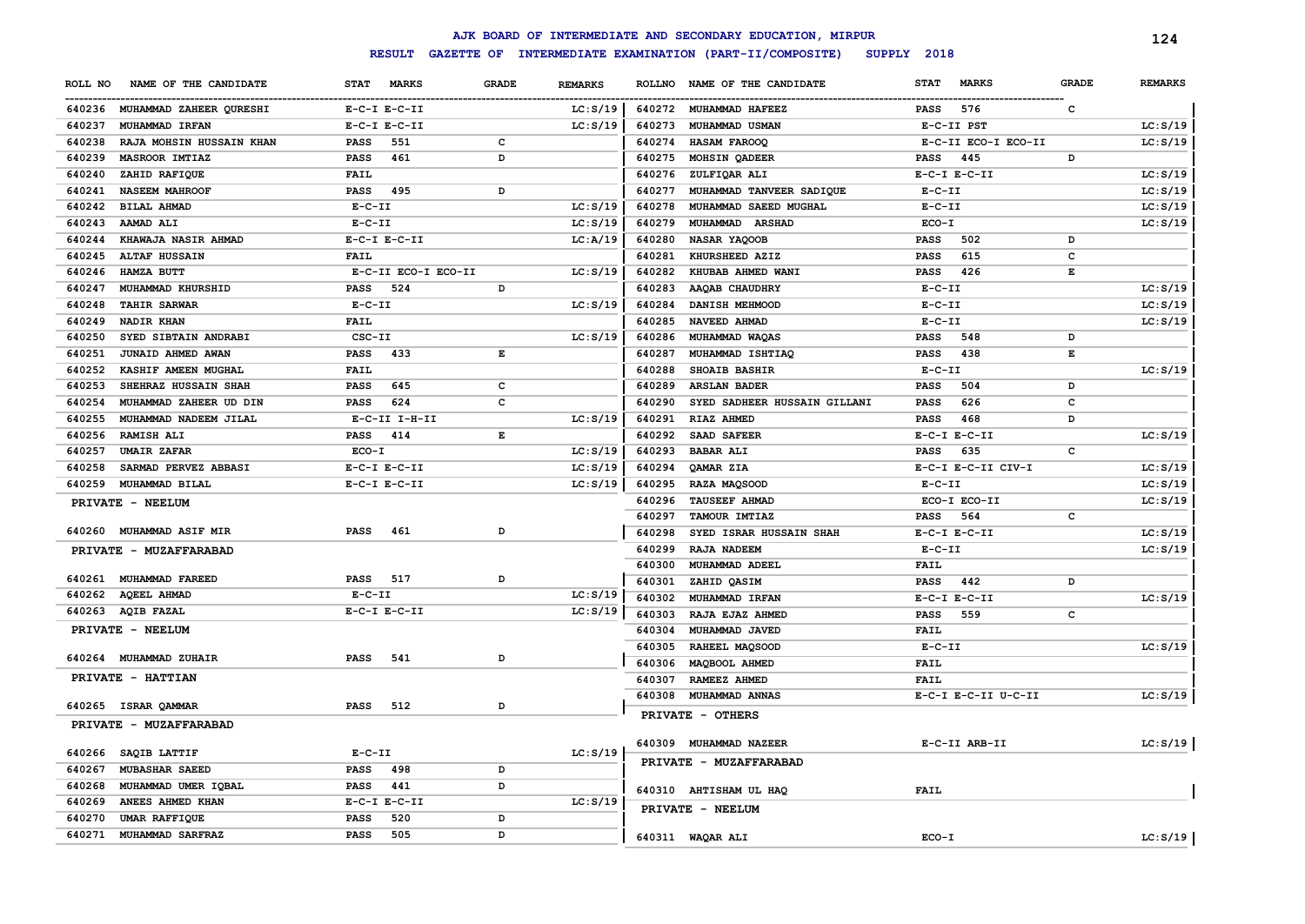|                                         |                             |              |                | AJK BOARD OF INTERMEDIATE AND SECONDARY EDUCATION, MIRPUR |                             |              | 125            |
|-----------------------------------------|-----------------------------|--------------|----------------|-----------------------------------------------------------|-----------------------------|--------------|----------------|
|                                         | <b>RESULT</b>               |              |                | GAZETTE OF INTERMEDIATE EXAMINATION (PART-II/COMPOSITE)   | SUPPLY 2018                 |              |                |
| NAME OF THE CANDIDATE<br>ROLL NO        | <b>MARKS</b><br><b>STAT</b> | GRADE        | <b>REMARKS</b> | ROLLNO NAME OF THE CANDIDATE                              | <b>STAT</b><br><b>MARKS</b> | <b>GRADE</b> | <b>REMARKS</b> |
| PRIVATE - MUZAFFARABAD                  |                             |              |                | PRIVATE - MUZAFFARABAD                                    |                             |              |                |
| 640312 NOMAN EJAZ                       | 522<br>PASS                 | D            |                | 640346 KASHIF YAQOOB                                      | $E- C- II$                  |              | LC: S/19       |
| 640313<br><b>SYED MUSHARRAF HUSSAIN</b> | 608<br><b>PASS</b>          | c            |                | PRIVATE - HATTIAN                                         |                             |              |                |
| 640314 ZAFAR IQBAL                      | <b>FAIL</b>                 |              |                |                                                           |                             |              |                |
| 640315 AHMED BABAR                      | ECO-I ECO-II                |              | LC: S/19       | 640347 SYED SHAFAAT KAZMI                                 | $E- C- II$                  |              | LC: S/19       |
| 640316 MUKHTIAR AHMAD                   | $E-C-I$ $E-C-II$            |              | LC: S/19       | PRIVATE - MUZAFFARABAD                                    |                             |              |                |
| 640317<br>MUHAMMAD SARFRAZ              | $E-C-II$                    |              | LC: S/19       |                                                           |                             |              |                |
| 640318 ISRAR AHMED                      | $E-C-II$                    |              | LC: S/19       | 640348 SHAHROZ HAMEED                                     | <b>FAIL</b>                 |              |                |
| 640319<br><b>MUHAMMAD ASIM</b>          | 607<br><b>PASS</b>          | c            |                | 640349<br>MUHAMMAD NAVEED                                 | $E - C - II$                |              | LC: S/19       |
| 640320 AKASH MUSHTAQ                    | 465<br>PASS                 | D            |                | 640350<br>MUHAMMAD NASIR                                  | $E-C-II$                    |              | LC: S/19       |
| 640321<br>MUAIYAN QAYYUM                | 496<br>PASS                 | D            |                | 640351<br>SHEERAZ AHMED                                   | $E - C - II$                |              | LC: S/19       |
| 640322 MUHAMMAD SHARAKAT                | 680<br>PASS                 | в            |                | HAFIZ ZAID RAFI<br>640352                                 | PASS<br>450                 | D            |                |
| 640323<br><b>AKASH QADEER</b>           | 451<br>PASS                 | D            |                | 640353<br><b>IMTIAZ SHAH</b>                              | $E-C-I$ $E-C-II$            |              | LC: S/19       |
| 640324 ADEEL TARIQ                      | ECO-I                       |              | LC: A/19       | 640354<br><b>JAMAL ABDUL NASIR</b>                        | 439<br><b>PASS</b>          | E            |                |
| 640325<br><b>NADIR HUSSAIN</b>          | 547<br><b>PASS</b>          | D            |                | SYED HAMZA KAZMI<br>640355                                | $E-C-I$ $E-C-II$            |              | LC: S/19       |
| 640326 RAJA SAQIB ALI                   | <b>FAIL</b>                 |              |                | PRIVATE - HATTIAN                                         |                             |              |                |
| 640327<br>HAMID MAROOF                  | <b>PASS</b><br>579          | c            |                |                                                           |                             |              |                |
| 640328 FIDA KHURSHEED                   | 481<br><b>PASS</b>          | D            |                | 640356 AQEEL ANAYAT                                       | <b>PASS</b><br>520          | D            |                |
| PRIVATE - HATTIAN                       |                             |              |                | PRIVATE - MUZAFFARABAD                                    |                             |              |                |
| 640329 ARBAB ALI                        | FAIL                        |              |                | 640357 WAQAR MALIK                                        | H-P-I H-P-II ECO-I          |              | LC:A/19        |
| 640330 MALIK IHTISHAM-UL-HAQ AWAN       | <b>FAIL</b>                 |              |                | PRIVATE - HATTIAN                                         |                             |              |                |
| PRIVATE - MUZAFFARABAD                  |                             |              |                | 640358 SHABBIR AHMAD                                      | 470<br>PASS                 | D            |                |
| 640331 MUHAMMAD KHURAM                  | <b>FAIL</b>                 |              |                | PRIVATE - MUZAFFARABAD                                    |                             |              |                |
| PRIVATE - HATTIAN                       |                             |              |                |                                                           |                             |              |                |
|                                         |                             |              |                | 640359<br>MUHAMMAD FAIZAN MUGHAL                          | <b>PASS</b><br>498          | D            |                |
| 640332 MALIK IJAZ-UL-HAQ AWAN           | <b>FAIL</b>                 |              |                | 640360<br>MUHAMMAD TOSEEF                                 | $E- C- II$                  |              | LC: S/19       |
| PRIVATE - MUZAFFARABAD                  |                             |              |                | 640361<br><b>BILAL DIN</b>                                | 529<br><b>PASS</b>          | D            |                |
|                                         |                             |              |                | 640362<br>RAJA MUHAMMAD FAHEEM KHAN                       | $E-C-II$                    |              | LC: S/19       |
| 640333 UMAIR ASLAM                      | <b>PASS</b> 511             | D            |                | 640363<br>QASIM IRSHAD AWAN                               | <b>FAIL</b>                 |              |                |
| 640334<br>MUHAMMAD QADIR KHAN           | $E - C - II$                |              | LC: S/19       | AFAQ NAZIR<br>640364                                      | <b>FAIL</b>                 |              |                |
| 640335<br><b>MUHAMMAD RASHID</b>        | $E-C-II$                    |              | LC: S/19       | MUHAMMAD SAJJID<br>640365                                 | $E-C-I$ $E-C-II$            |              | LC: S/19       |
| 640336 MUHAMMAD TARIQUE                 | <b>FAIL</b>                 |              |                | 640366<br>AMER HUSSAIN SHA                                | $E-C-II$                    |              | LC: S/19       |
| 640337<br>SAOOD IQBAL                   | <b>FAIL</b>                 |              |                | 640367<br>ZEESHAN AHMED                                   | $E-C-II$                    |              | LC: S/19       |
| 640338<br>SYED ZEESHAN ALI SHAH         | 671<br>PASS                 | $\mathbf{B}$ |                | <b>TANVEER YOUSAF</b><br>640368                           | <b>PASS</b><br>467          | D            |                |
| 640339<br><b>NAQASH JAVED</b>           | <b>PASS</b><br>530          | D            |                | 640369<br>MUHAMMAD SAJID                                  | <b>FAIL</b>                 |              |                |
| 640340<br><b>ABDUL MAJEED</b>           | <b>PASS</b><br>429          | E            |                | 640370<br>TAYAB IMTIAZ                                    | $E-C-I$ $E-C-II$            |              | LC: S/19       |
| 640341<br>QAISAR MANZOOR                | <b>FAIL</b>                 |              |                | 640371<br><b>ADNAN KHAN</b>                               | <b>FAIL</b>                 |              |                |
| 640342<br><b>BUKHTAWAR GILLANI</b>      | 426<br>PASS                 | E            |                | 640372<br>MUHAMMAD NADEEM                                 | $E- C- II$                  |              | LC: S/19       |
| 640343<br>ZAHOOR QAYUM                  | $E-C-I$ $E-C-II$            |              | LC: A/19       | 640373<br><b>ARSLAN ARSHAD</b>                            | $E-C-I$ $E-C-II$            |              | LC: S/19       |
| 640344 MUHAMMAD AWAIS                   | $E-C-I$ $E-C-II$            |              | LC: S/19       | 640374<br>SHERAZ MAQBOOL                                  | $E-C-I$ $E-C-II$            |              | LC: S/19       |
| PRIVATE - HATTIAN                       |                             |              |                | 640375<br>MUNEEB TANVIR                                   | 524<br><b>PASS</b>          | D            |                |
|                                         |                             |              |                | 640376<br><b>HAMZA ASHRAF</b>                             | $Rs.500/-$                  |              | $RW-FEE$       |
| 640345 MUHAMMAD ASSAD                   | $E-C-II$                    |              | LC: S/19       | 640377<br><b>JUNAID YOUSAF</b>                            | PASS 583                    | c            |                |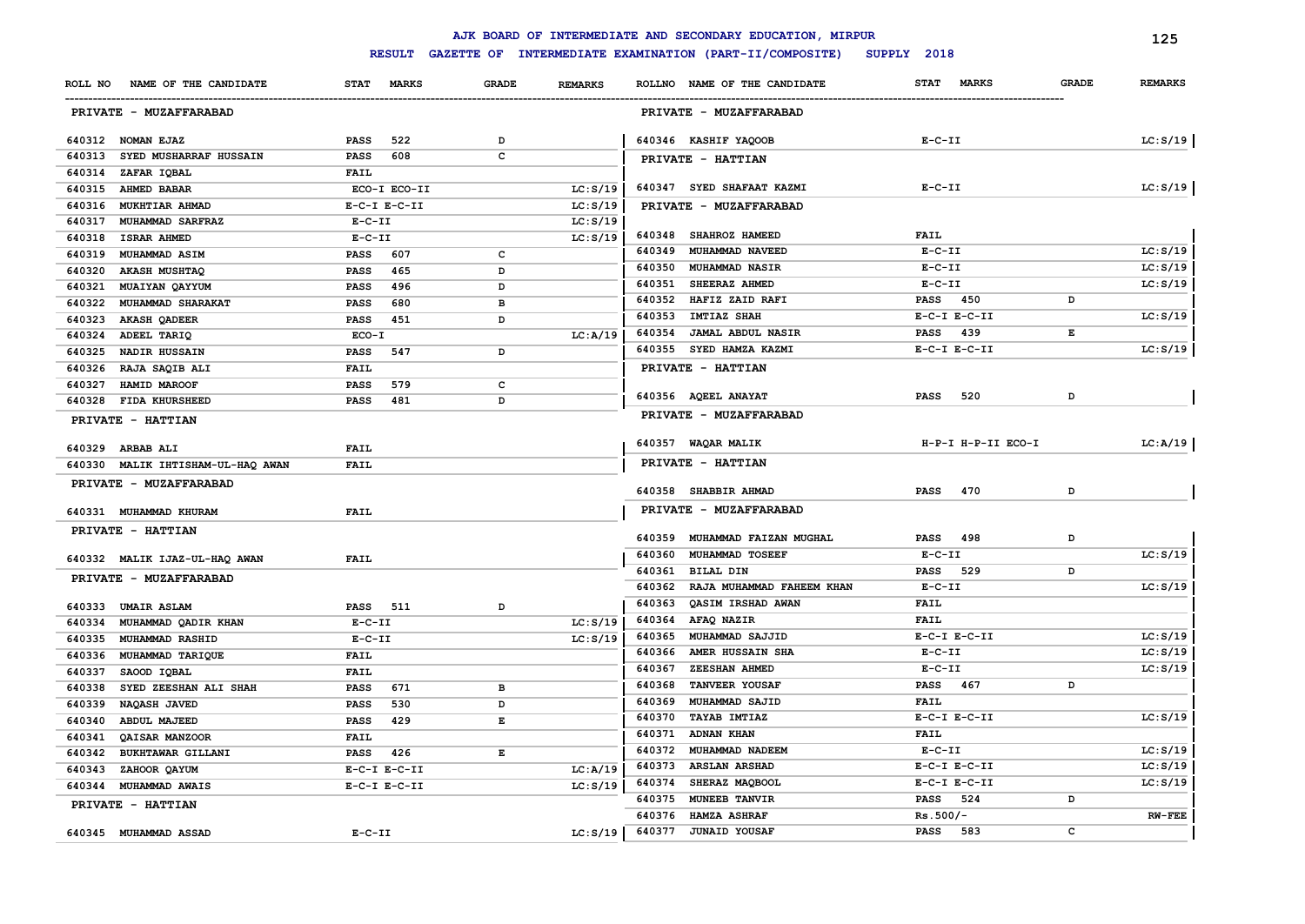**ROLL NO NAME OF THE CANDIDATE STAT MARKS GRADE REMARKS** ------------------------------------------------------------------------------------------------------------------------------------------------------------------------------------------------------------------------ **ROLLNO NAME OF THE CANDIDATE REMARKS<sup>126</sup> STAT MARKS GRADE JUNAID SHOUKAT PASS 492 D ABDUL LATEEF E-C-II LC:S/19 MUHAMMAD MAJID FAIL PRIVATE - HATTIAN ABDUL RAZAQ TURK PASS 723 B PRIVATE - MUZAFFARABAD MUBASHIR QAYOUM E-C-II U-C-I LC:S/19 AZHAR NAZIR E-C-II LC:S/19 RAQEEB AHMED E-C-I E-C-II LC:S/19 TASLEEM ASLAM E-C-I E-C-II LC:S/19 IJAZ ALI E-C-II LC:S/19 MUHAMMAD SADAQAT E-C-I E-C-II ECO-I ECO-II LC:S/19 MEHRAN SHAFI E-C-I E-C-II LC:S/19 ASAD SULEMAN E-C-II LC:S/19 MIR USMAN AWAN PASS 597 C RAJA SHAHAB GUL E-C-I ECO-I ECO-II LC:S/19 HASEEB RASHEED FAIL MEHTAB KHAN FAIL ZAHID MAJEED E-C-I E-C-II LC:S/19 PRIVATE - HATTIAN GHAZANFAR SARWAR FAIL PRIVATE - MUZAFFARABAD MUHAMAMD IRFAN RASHID KHAN PASS 531 D AWAIS ABBASI PASS 435 E LIAQAT ALI E-C-II LC:S/19 TANVEER AHMED KHAN FAIL WASEEM ABBASI PASS 516 D MUHAMMAD ALI ABBASI PASS 479 D NIAZ HUSSAIN SHAH PASS 490 D RAJA MUHAMMAD NOMAN KHAN E-C-I E-C-II LC:S/19 INAM ULLAH SHAD E-C-I E-C-II LC:S/19 MUHAMMAD SHAFIQUE E-C-I E-C-II LC:S/19 MUHAMMAD ANEES E-C-II LC:S/19 640442 NAVEED QAMAR E-C-II LC:S/19 SHAKIR PERVAIZ ABBASI FAIL AFZAAL SAEED E-C-II LC:S/19 PRIVATE - MUZAFFARABAD RAMEEZ HUSSAIN E-C-II LC:S/19 UMER DRAZ ECO-I ECO-II LC:S/19 MUHAMMAD BASHEER FAIL SANWAL RIAZ ABBASI FAIL AMIR SARFRAZ FAIL ZAHEER AHMAD PASS 481 D SYED SAMAD ALI NAQVI PASS 486 D PRIVATE - NEELUM IMTIAZ MIR PASS 529 D PRIVATE - MUZAFFARABAD UZAIR AHMED MALIK PASS 423 E TOSEEF SADDIQUE E-C-I E-C-II LC:S/19 SYED ZAHID GILLANI E-C-I U-C-II LC:S/19 GHAFFAR AHMED KHAN E-C-I E-C-II ECO-I ECO-II LC:S/19 AAMIR ZAMEER I-H-II LC:S/19 MUHAMMAD SULAMAN KHAN U-C-II H-P-II LC:S/19 ADNAN ASLAM E-C-I E-C-II ECO-I LC:S/19 ALI SHAN E-C-II LC:S/19 NAVEED ALI PASS 457 D NABEEL NIAZ PASS 502 D SYED NAFEES ABBAS E-C-II LC:S/19 TOFIQ-UR-RAHMAN E-C-I E-C-II LC:S/19 RAJA JUNAID JAMIL E-C-II LC:S/19 SAHADAT HUSSAIN SHAH E-C-I E-C-II LC:A/19 UMER PERVAIZ PASS 483 D SHERAZ AHMED RAJA PASS 515 D SHEERAZ IQBAL E-C-II I-H-II LC:S/19 MUHAMMAD FAROOQ FAIL EJAZ KHAN PASS 472 D CHAUDHARY WAQAR AHMED FAIL PRIVATE - NEELUM KHAWAJ MUHAMMAD ABID E-C-II LC:S/19 PRIVATE - MUZAFFARABAD SAJEEL AHMED E-C-I E-C-II LC:S/19 NADDEM MUGHAL FAIL AMIR KAZMI E-C-I E-C-II LC:S/19 KHURAM RASHEED FAIL PRIVATE - NEELUM IMTIAZ HUSSAIN FAIL HAFEEZ LATIF Rs.500/- RW-FEE LIAQAT ASLAM FAIL SHAHBAZ ZAMAN MINHAS E-C-II LC:S/19 PRIVATE - NEELUM AZHAR HUSSAIN SHAH PASS 505 D**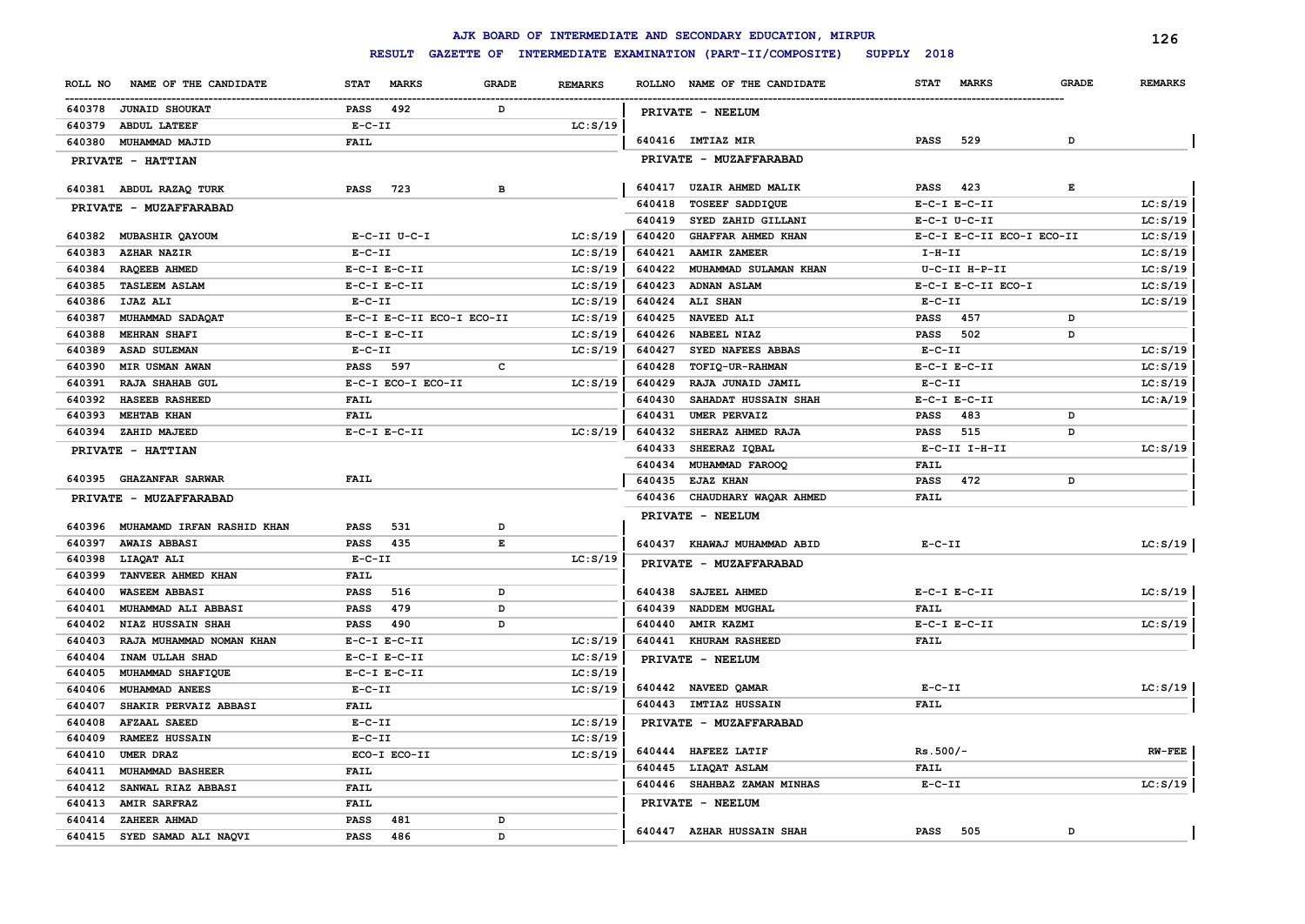## **RESULT GAZETTE OF INTERMEDIATE EXAMINATION (PART-II/COMPOSITE) SUPPLY 2018**

|                                                 |                                      |              |                      |                  | AJK BOARD OF INTERMEDIATE AND SECONDARY EDUCATION, MIRPUR |              |                           |              | 127            |
|-------------------------------------------------|--------------------------------------|--------------|----------------------|------------------|-----------------------------------------------------------|--------------|---------------------------|--------------|----------------|
|                                                 | <b>RESULT</b>                        |              |                      |                  | GAZETTE OF INTERMEDIATE EXAMINATION (PART-II/COMPOSITE)   | SUPPLY 2018  |                           |              |                |
| ROLL NO<br>NAME OF THE CANDIDATE                | <b>STAT</b><br><b>MARKS</b>          | <b>GRADE</b> | <b>REMARKS</b>       | <b>ROLLNO</b>    | NAME OF THE CANDIDATE                                     | <b>STAT</b>  | <b>MARKS</b>              | <b>GRADE</b> | <b>REMARKS</b> |
| PRIVATE - BHIMBER                               |                                      |              |                      |                  | 640484 AFTAB AHMED                                        | <b>PASS</b>  | 519                       | D            |                |
|                                                 |                                      |              |                      |                  | PRIVATE - MUZAFFARABAD                                    |              |                           |              |                |
| 640448 TUFAIL TAJ                               | E-C-I E-C-II CSC-II                  |              | LC: S/19             |                  |                                                           |              |                           |              |                |
| PRIVATE - MUZAFFARABAD                          |                                      |              |                      |                  | 640485 AKBAR HUSSAIN                                      | PASS         | 484                       | D            |                |
|                                                 |                                      |              |                      | 640486           | WAQAR AHMED                                               | <b>PASS</b>  | 468                       | D            |                |
| 640449 FAIZAN AHMED<br>640450                   | <b>PASS</b><br>481<br>$E - C - II$   | D            | LC: S/19             | 640487           | RAJA AMMAR KHAN                                           | <b>PASS</b>  | 434                       | E            |                |
| <b>ARFAZ AHMAD</b><br>640451<br>MUHAMMAD JAMEEL | 449<br>PASS                          | D            |                      | 640488           | KHAWAJA ABDUL REHMAN MAQSOOD                              | <b>PASS</b>  | 507                       | D            |                |
| 640452<br><b>BILAL GOHAR</b>                    | $E-C-I$ $E-C-II$                     |              | LC: S/19             | 640489           | MUHAMMAD WAQAS                                            | $E-C-II$     | $E-C-I$ $E-C-II$          |              | LC: S/19       |
| 640453<br><b>HASNAIN RAFIQUE</b>                | 443<br>PASS                          | D            |                      | 640490<br>640491 | MUHAMMAD NADEEM<br><b>MUHAMMAD YASIR</b>                  | <b>FAIL</b>  |                           |              | LC: S/19       |
| 640454<br><b>SHAHBAZ MIR</b>                    | $E-C-I$ $E-C-II$                     |              | LC: S/19             | 640492           | MUHAMMAD JAVED                                            | <b>FAIL</b>  |                           |              |                |
| 640455<br><b>MUHAMMAD DANISH</b>                | E-C-II PST                           |              | LC: S/19             | 640493           | <b>HUZAIFA NASEEM</b>                                     |              | $E-C-I$ $E-C-II$          |              | LC: S/19       |
| 640456<br>SHARYAR MAZHAR ABBASI                 | 467<br>PASS                          | D            |                      | 640494           | ZOHAIB KHAN                                               | <b>PASS</b>  | 443                       | D            |                |
| 640457<br><b>UMAIR NASEER</b>                   | <b>FAIL</b>                          |              |                      | 640495           | MUHAMMAD AFAQ                                             |              | E-C-I E-C-II U-C-I U-C-II |              | LC: S/19       |
| 640458<br><b>MUHAMMAD SHAHID</b>                | 510<br><b>PASS</b>                   | D            |                      | 640496           | <b>NAZAR SULEMAN</b>                                      |              | E-C-I E-C-II I-H-II       |              | LC: S/19       |
| PRIVATE - HATTIAN                               |                                      |              |                      | 640497           | JUNAID AHMED AWAN                                         |              | $E-C-I$ $E-C-II$          |              | LC: S/19       |
|                                                 |                                      |              |                      | 640498           | RAJA MUHAMMAD WASEEM KHAN                                 | PASS         | 530                       | D            |                |
| 640459 HAMID ASHRAF                             | <b>PASS</b><br>498                   | D            |                      |                  | PRIVATE - NEELUM                                          |              |                           |              |                |
| PRIVATE - MUZAFFARABAD                          |                                      |              |                      |                  |                                                           |              |                           |              |                |
|                                                 |                                      |              |                      |                  | 640499 HARIS RASHID MUGHAL                                |              | $E-C-I$ $E-C-II$          |              | LC: S/19       |
| 640460 AHTESHAM ANSAR                           | E-C-I E-C-II PST                     |              | LC: S/19             |                  | PRIVATE - MUZAFFARABAD                                    |              |                           |              |                |
| 640461<br>MUHAMMAD MUMTAZ                       | 605<br>PASS                          | c            |                      |                  |                                                           |              |                           |              |                |
| 640462<br>MUHAMMAD WAQAS                        | $E-C-I$ $E-C-II$                     |              | LC: S/19             |                  | 640500 MUHAMMAD ZAFRAN                                    | PASS         | 469                       | D            |                |
| 640463<br>ADNAN ABBAS AWAN<br>640464            | $E-C-I$ $E-C-II$                     | D            | LC: S/19             | 640501           | ZAHOOR HUSSAIN                                            | $E - C - II$ |                           |              | LC: S/19       |
| <b>MUHAMMAD SHOAIB</b>                          | <b>PASS</b> 510<br><b>R-LATER</b>    |              |                      | 640502           | <b>AQIB MUGHAL</b>                                        | <b>PASS</b>  | 520                       | D            |                |
| 640465<br>WAQAS AHMED<br>640466                 |                                      |              |                      | 640503           | <b>IMRAN NOOR</b>                                         |              | $E-C-I$ $E-C-II$          |              | LC: S/19       |
| <b>MEHTAB ABBASI</b><br>640467<br>KAMRAN AHMED  | $E-C-I$ $E-C-II$<br>$E-C-I$ $E-C-II$ |              | LC: S/19<br>LC: S/19 | 640504           | TUFAIL AHMED MUGHAL                                       |              | E-C-II ECO-I ECO-II       |              | LC: S/19       |
| 640468<br><b>NAEEM AHMED</b>                    | $E-C-II$                             |              | LC: S/19             | 640505<br>640506 | <b>AQEEL NASEEM</b><br>ADEEL UR REHMAN                    | PASS         | $E-C-II$ I-H-II<br>411    | E            | LC: S/19       |
| 640469<br><b>NASEER AHMED</b>                   | $E-C-I$ $E-C-II$                     |              | LC: S/19             | 640507           | <b>AZHAR ABBAS</b>                                        |              | $E-C-I$ $E-C-II$          |              | LC: S/19       |
| 640470<br><b>FAIZAN AWAN</b>                    | $E - C - II$                         |              | LC: A/19             | 640508           | IBRAR UL HAQ                                              |              | $E-C-I$ $E-C-II$          |              | LC: S/19       |
| 640471<br>MUHAMMAD SHABIR                       | $E-C-I$ $E-C-II$                     |              | LC: S/19             | 640509           | SHAFQAT CHOUHDRY                                          |              | $E-C-I$ $E-C-II$          |              | LC: S/19       |
| 640472 TABARAK ZAIN                             | <b>FAIL</b>                          |              |                      | 640510           | SAAD ALI BUTT                                             | <b>PASS</b>  | 490                       | D            |                |
| 640473<br>SHAHOOR SHABBIR                       | E-C-I E-C-II ECO-II                  |              | LC: S/19             | 640511           | ZESHAN ABBASI                                             | $E-C-II$     |                           |              | LC: S/19       |
| 640474<br>HAMZA MUKHTIAR ABBASI                 | $E-C-I$ $E-C-II$                     |              | LC: S/19             |                  | PRIVATE - HATTIAN                                         |              |                           |              |                |
| 640475<br>ADEL AHMED                            | E-C-I E-C-II I-H-II                  |              | LC: S/19             |                  |                                                           |              |                           |              |                |
| MUHAMMAD AHMAD<br>640476                        | <b>PASS</b><br>512                   | D            |                      |                  | 640512 ISRAR MUMTAZ                                       |              | $E-C-I$ $E-C-II$          |              | LC: S/19       |
| 640477<br>MUHAMMAD UMAIR FAROOQ                 | 533<br>PASS                          | D            |                      |                  | PRIVATE - MUZAFFARABAD                                    |              |                           |              |                |
| 640478<br>CHOUDHRY RAFAQAT                      | $E-C-I$ $E-C-II$                     |              | LC: S/19             |                  |                                                           |              |                           |              |                |
| 640479<br>ZAHEER AHMAD                          | $E-C-I$ $E-C-II$                     |              | LC: S/19             |                  | 640513 SYED SABIR HUSSAIN SHAH                            |              | $E-C-I$ $E-C-II$          |              | LC:A/19        |
| 640480<br>SHEEZAD SADEEQ                        | $E-C-I$ $E-C-II$                     |              | LC: S/19             |                  | 640514 SAGHEER YOUSAF                                     | FAIL         |                           |              |                |
| 640481<br><b>FARHAN KHAN</b>                    | <b>FAIL</b>                          |              |                      |                  | PRIVATE - NEELUM                                          |              |                           |              |                |
| 640482<br><b>WAQAS NASEEM</b>                   | $E-C-I$ $E-C-II$                     |              | LC: S/19             |                  |                                                           |              |                           |              |                |
| 640483 MUHAMMADA FAISAL                         | <b>FAIL</b>                          |              |                      |                  | 640515 MUHAMMAD AYOUB                                     | $E - C - II$ |                           |              | LC: S/19       |
|                                                 |                                      |              |                      |                  |                                                           |              |                           |              |                |

**PRIVATE - NEELUM**

**PRIVATE - MUZAFFARABAD**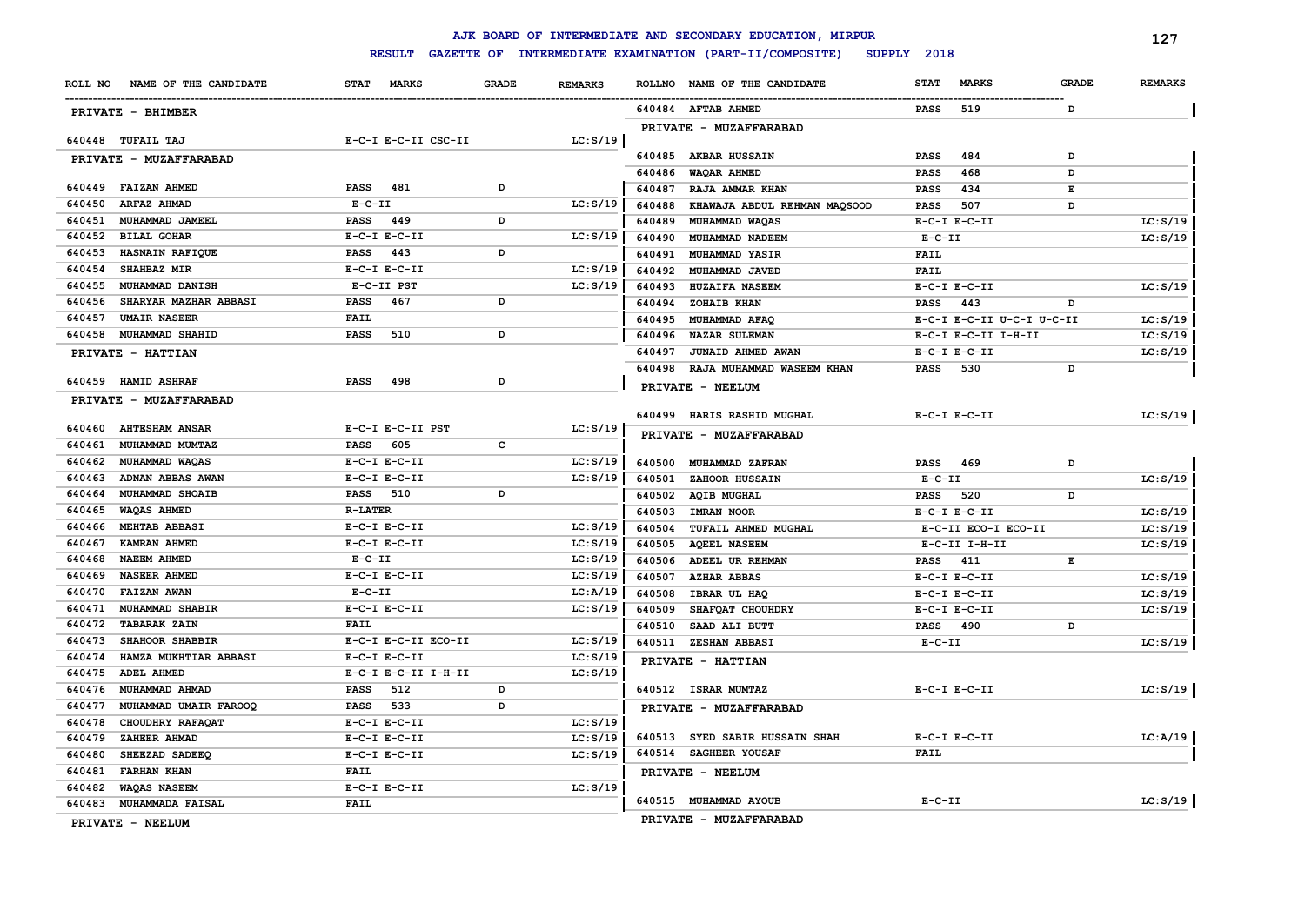|         |                                        |                  |                           |              |                |                | AJK BOARD OF INTERMEDIATE AND SECONDARY EDUCATION, MIRPUR |             |                           |              | 128            |
|---------|----------------------------------------|------------------|---------------------------|--------------|----------------|----------------|-----------------------------------------------------------|-------------|---------------------------|--------------|----------------|
|         |                                        |                  | <b>RESULT</b>             |              |                |                | GAZETTE OF INTERMEDIATE EXAMINATION (PART-II/COMPOSITE)   | SUPPLY 2018 |                           |              |                |
| ROLL NO | NAME OF THE CANDIDATE                  | STAT MARKS       |                           | <b>GRADE</b> | <b>REMARKS</b> | <b>ROLLNO</b>  | NAME OF THE CANDIDATE                                     | <b>STAT</b> | <b>MARKS</b>              | <b>GRADE</b> | <b>REMARKS</b> |
|         | 640516 HAMMAD NASEER                   | $Rs.500/-$       |                           |              | $RW-FEE$       | 640550         | CHAUDHRY ABDUL HAFEEZ                                     | <b>FAIL</b> |                           |              |                |
| 640517  | SADAM BASHIR                           | $E-C-II$         |                           |              | LC: S/19       | 640551         | <b>QAMMAR SARFRAZ</b>                                     | <b>PASS</b> | 456                       | D            |                |
| 640518  | ZESHAN ARIF                            |                  | E-C-I E-C-II LSC-I        |              | LC: S/19       | 640552         | <b>WALEED MUMTAZ</b>                                      | $U - C - I$ |                           |              | LC: S/19       |
| 640519  | AKHLAQ AHMED                           | $E-C-I$ $E-C-II$ |                           |              | LC: A/19       | 640553         | ZAIN UL ABDIN                                             |             | $E-C-I$ $E-C-II$          |              | LC: S/19       |
| 640520  | MUHAMMAD ASAD                          | <b>FAIL</b>      |                           |              |                | 640554         | SHARJEEL ISMAIL                                           | <b>PASS</b> | 580                       | c            |                |
| 640521  | MUHAMMAD AMTIAZ                        | <b>FAIL</b>      |                           |              |                | 640555         | QASIR                                                     |             | $E-C-I$ $E-C-II$          |              | LC: S/19       |
| 640522  | UMER IOBAL                             | <b>PASS</b>      | 462                       | D            |                | 640556         | CHAUDHARY ZUBAIR                                          | <b>PASS</b> | 435                       | Е            |                |
| 640523  | MUHAMMAD ZAHEER MUGHAL                 | <b>PASS</b>      | 443                       | D            |                | 640557         | MUHAMMAD UMAIR                                            |             | E-C-I E-C-II U-C-II       |              | LC: S/19       |
| 640524  | MUHAMMAD USMAN                         | $E-C-I$ $E-C-II$ |                           |              | LC: S/19       | 640558         | WAQAS-UL-MUBARAK                                          |             | $E-C-I$ $E-C-II$          |              | LC: S/19       |
| 640525  | SADAQAT AHMED                          | $E-C-I$ $E-C-II$ |                           |              | LC: S/19       | 640559         | <b>ABRAR AHMED</b>                                        |             | E-C-I E-C-II U-C-I        |              | LC: S/19       |
| 640526  | MUHAMAMD SAJEEL                        | <b>FAIL</b>      |                           |              |                |                | PRIVATE - NEELUM                                          |             |                           |              |                |
| 640527  | MUHAMMAD JAMSHID JAMEEL                | $E-C-II$         |                           |              | LC: S/19       |                |                                                           |             |                           |              |                |
| 640528  | SANWAL MUNEER                          | <b>PASS</b>      | 476                       | D            |                | 640560         | <b>SYED SHAHID HUSSAIN SHAH</b>                           |             | $E-C-I$ $E-C-II$          |              | LC: S/19       |
| 640529  | MUHAMMAD WAQAR                         | $E-C-I$ $E-C-II$ |                           |              | LC: S/19       | <b>PRIVATE</b> | - MUZAFFARABAD                                            |             |                           |              |                |
|         | PRIVATE - NEELUM                       |                  |                           |              |                |                |                                                           |             |                           |              |                |
|         |                                        |                  |                           |              |                | 640561         | <b>MUHAMMAD RIAZ</b>                                      |             | $E-C-I$ $E-C-II$          |              | LC: S/19       |
|         | 640530 SHAKEEL UR REHMAN               | <b>FAIL</b>      |                           |              |                | 640562         | <b>ISRAR HASSAN</b>                                       |             | $E-C-I$ $E-C-II$          |              | LC: S/19       |
|         | PRIVATE - MUZAFFARABAD                 |                  |                           |              |                | 640563         | MUHAMMAD SOHAIL                                           | <b>FAIL</b> |                           |              |                |
|         |                                        |                  |                           |              |                | 640564         | <b>ANSAR ASHRAF</b>                                       | $I-H-II$    |                           |              | LC: S/19       |
|         | 640531 FARAZ AHMED                     | $E-C-II$         |                           |              | LC: S/19       | 640565         | MAROOF QURESHI                                            |             | $E-C-I$ $E-C-II$          |              | LC: S/19       |
| 640532  | SHAN MUGHAL                            | <b>FAIL</b>      |                           |              |                | 640566         | SAQLAIN SADDIQUE                                          |             | $E-C-I$ $E-C-II$          |              | LC: S/19       |
| 640533  | MUHAMMAD BILAL HUSSAIN SHAH HASHM FAIL |                  |                           |              |                | 640567         | MUHAMMAD ARHAM RAJA                                       | $ECO-I$     |                           |              | LC: A/19       |
| 640534  | <b>AZEEM ZAMAN</b>                     | $E-C-I$ $E-C-II$ |                           |              | LC: S/19       | 640568         | HASNAT ISHTIAQ                                            |             | E-C-I E-C-II ECO-I ECO-II |              | LC: S/19       |
| 640535  | <b>AHMAD BASHARAT</b>                  | PASS             | 484                       | D            |                | 640569         | <b>KAMRAN RAHIM</b>                                       | <b>FAIL</b> |                           |              |                |
| 640536  | MUHAMMAD AZEEM AWAN                    | <b>FAIL</b>      |                           |              |                | 640570         | WAQAR AHMAD                                               | $E-C-II$    |                           |              | LC: S/19       |
| 640537  | <b>WASEEM YOUSAF</b>                   | $E-C-I$ $E-C-II$ |                           |              | LC: S/19       | 640571         | SYED UMAIR BUKHARI                                        |             | $E-C-I$ $E-C-II$          |              | LC: S/19       |
| 640538  | ABRAR UL HUSSAN                        | $E-C-II$         |                           |              | LC: S/19       | 640572         | <b>BABER HUSSAIN</b>                                      |             | $E-C-I$ $E-C-II$          |              | LC:A/19        |
| 640539  | MUHAMMAD RAQEEB CH                     | $Rs.500/-$       |                           |              | <b>RW-FEE</b>  |                | PRIVATE - HATTIAN                                         |             |                           |              |                |
|         | PRIVATE - HATTIAN                      |                  |                           |              |                |                |                                                           |             |                           |              |                |
|         |                                        |                  |                           |              |                |                | 640573 SHOAIB NISAR                                       | <b>PASS</b> | 483                       | D            |                |
|         | 640540 SHAHID DAR                      |                  | E-C-II U-C-II             |              | LC: S/19       |                | PRIVATE - MUZAFFARABAD                                    |             |                           |              |                |
|         | PRIVATE - MUZAFFARABAD                 |                  |                           |              |                | 640574         | <b>MUBASHAR ASHRAF</b>                                    | $E-C-II$    |                           |              | LC: S/19       |
|         | 640541 ADNAN RASHEED                   | <b>FAIL</b>      |                           |              |                | 640575         | SYED AZMAT HUSSAIN                                        | FAIL        |                           |              |                |
| 640542  | <b>ABDUL JALEEL</b>                    |                  | E-C-I E-C-II EDU-II       |              | LC: S/19       |                | 640576 ZAHID MEHMOOD                                      | $E- C- II$  |                           |              | LC: S/19       |
| 640543  | <b>AAMER BASHEER</b>                   |                  | E-C-I E-C-II ECO-I ECO-II |              | LC: S/19       |                | PRIVATE - NEELUM                                          |             |                           |              |                |
| 640544  | <b>AQIB KHURSHEED</b>                  | <b>FAIL</b>      |                           |              |                |                |                                                           |             |                           |              |                |
| 640545  | <b>MUHAMMAD BASHARAT</b>               | $E-C-I$ $E-C-II$ |                           |              | LC: S/19       | 640577         | MUHAMMAD SALEEM MALIK                                     | $Rs.500/-$  |                           |              | $RW-FEE$       |
|         | PRIVATE - HATTIAN                      |                  |                           |              |                |                | PRIVATE - MUZAFFARABAD                                    |             |                           |              |                |
|         |                                        |                  |                           |              |                |                |                                                           |             |                           |              |                |
|         | 640546 RAJA USAMA ALI                  | <b>FAIL</b>      |                           |              |                | 640578         | QADEER BOSTAN                                             | <b>PASS</b> | 507                       | D            |                |
|         | PRIVATE - MUZAFFARABAD                 |                  |                           |              |                | 640579         | SHAHID ASLAM                                              | <b>FAIL</b> |                           |              |                |
|         |                                        |                  |                           |              |                | 640580         | <b>TAJAMMAL RIAZ</b>                                      |             | E-C-II I-H-II             |              | LC: S/19       |
| 640547  | <b>UMAER FARID ABBASI</b>              |                  | E-C-I E-C-II ECO-I ECO-II |              | LC: S/19       | 640581         | MUHAMMAD QASIR                                            |             | $E-C-I$ $E-C-II$          |              | LC: S/19       |
| 640548  | MOHAIB ALI KAZMI                       | PASS             | 496                       | D            |                | 640582         | FARAZ HAMID                                               | <b>PASS</b> | 577                       | c            |                |
|         | 640549 HAMZA SAEED                     | <b>PASS</b>      | 508                       | D            |                | 640583         | IKRAM AHMED                                               |             | $E-C-I$ $E-C-II$          |              | LC: S/19       |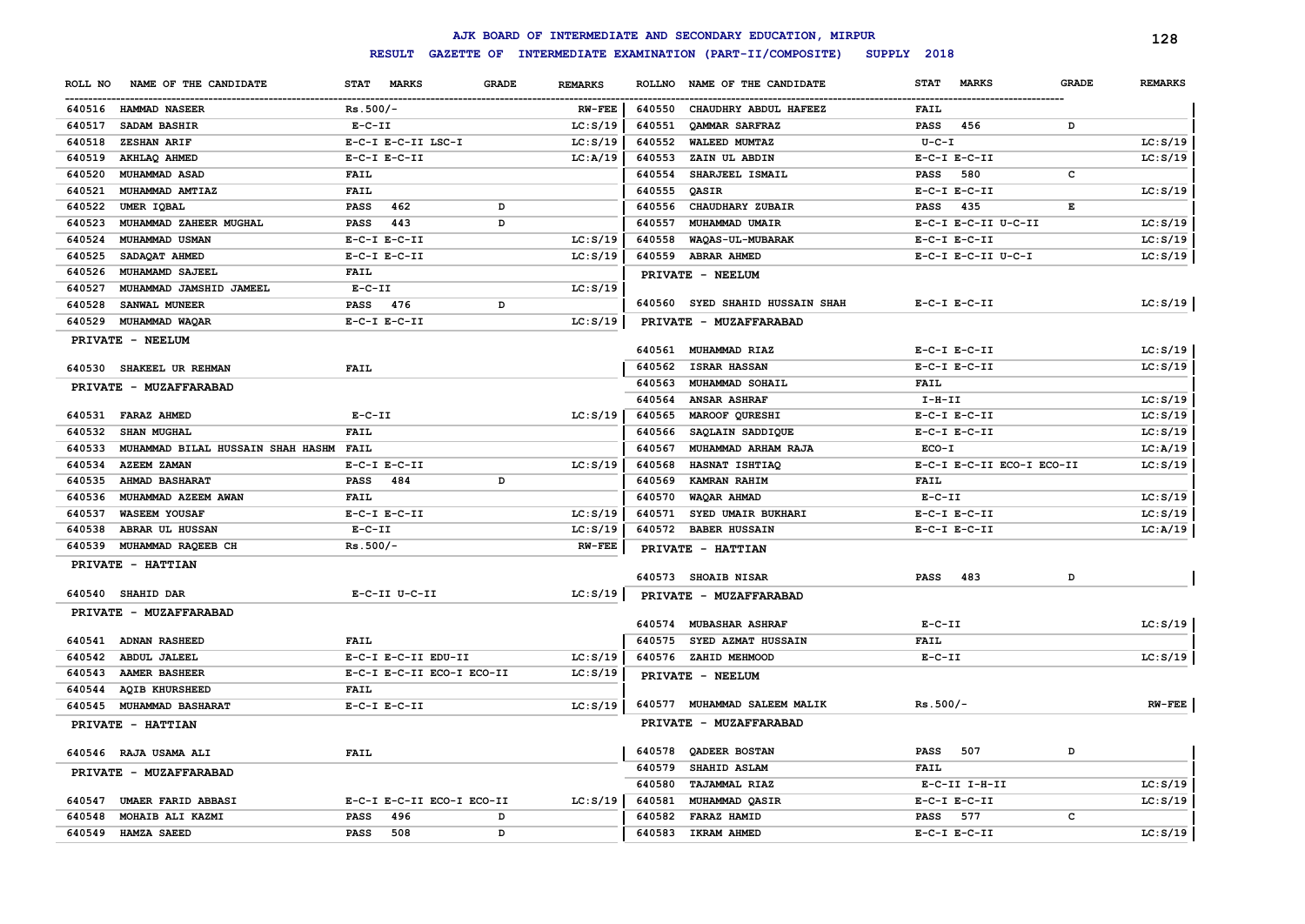|                                      |                             |                                                                                                |                | AJK BOARD OF INTERMEDIATE AND SECONDARY EDUCATION, MIRPUR |                                   |              | 129            |
|--------------------------------------|-----------------------------|------------------------------------------------------------------------------------------------|----------------|-----------------------------------------------------------|-----------------------------------|--------------|----------------|
|                                      | <b>RESULT</b>               |                                                                                                |                | GAZETTE OF INTERMEDIATE EXAMINATION (PART-II/COMPOSITE)   | SUPPLY 2018                       |              |                |
| NAME OF THE CANDIDATE<br>ROLL NO     | <b>STAT</b><br><b>MARKS</b> | <b>GRADE</b>                                                                                   | <b>REMARKS</b> | ROLLNO NAME OF THE CANDIDATE                              | <b>STAT</b><br><b>MARKS</b>       | <b>GRADE</b> | <b>REMARKS</b> |
| 640584 NEMAT ULLAH                   | <b>FAIL</b>                 |                                                                                                |                | 640618 SYED MOHSIN ALI BUKHARI                            | 461<br><b>PASS</b>                | <sup>D</sup> |                |
| <b>GHULAM MURTAZA</b><br>640585      | 494<br><b>PASS</b>          | D                                                                                              |                | 640619<br><b>TOSEEQ HAYDER</b>                            | FAIL                              |              |                |
| SYED KAFAYET HUSSAIN KAZMI<br>640586 | 554<br><b>PASS</b>          | c                                                                                              |                | 640620<br><b>FAIZAN KAYANI</b>                            | FAIL                              |              |                |
| 640587<br>SYED FAIZAN KAZMI          | 565<br><b>PASS</b>          | c                                                                                              |                | 640621<br><b>JALAL HANIF</b>                              | <b>FAIL</b>                       |              |                |
| MUHAMMAD NADEEM<br>640588            | $E-C-II$                    |                                                                                                | LC: S/19       | 640622<br>NOUMAN AZAM MUGHAL                              | <b>PASS</b><br>631                | c            |                |
| 640589<br>YASIR BUTT                 | <b>FAIL</b>                 |                                                                                                |                | 640623<br>SHAFQAT MAQBOOL                                 | <b>FAIL</b>                       |              |                |
| 640590<br><b>BILAL KHAN</b>          | $E- C-I$ I-H-II             |                                                                                                | LC: S/19       | PRIVATE - NEELUM                                          |                                   |              |                |
| 640591<br>MUHAMMAD WASEEM            | 542<br>PASS                 | D                                                                                              |                |                                                           |                                   |              |                |
| 640592<br>SYED MUNTAZIR ABBAS KAZMI  | $Rs.500/-$                  |                                                                                                | <b>RW-FEE</b>  | 640624 WAQAR AHMAD KHAN                                   | U-C-I IST-I                       |              | LC: A/20       |
| AFAQ ROSHAN<br>640593                | $Rs.500/-$                  |                                                                                                | <b>RW-FEE</b>  | PRIVATE - MUZAFFARABAD                                    |                                   |              |                |
| <b>NAWAZ SHAREEF</b><br>640594       | PASS<br>394                 | Е                                                                                              |                |                                                           |                                   |              |                |
| SHAFAAT ROSHAN<br>640595             | $E - C - I$                 |                                                                                                | LC: S/19       | 640625 SYED ALI RAZA HAMDANI                              | <b>FAIL</b>                       |              |                |
| MUHAMMAD ARSHAD ABBASI<br>640596     | 426<br><b>PASS</b>          | $\mathbf{E}% _{t}\left  \mathbf{1}\right\rangle =\mathbf{1}_{t}\left  \mathbf{1}\right\rangle$ |                | <b>PRIVATE - HATTIAN</b>                                  |                                   |              |                |
| 640597<br>SAQLAIN BASHIR             | 478<br><b>PASS</b>          | D                                                                                              |                |                                                           |                                   |              |                |
| 640598<br><b>MAHTAB AHMED</b>        | $E-C-I$ $E-C-II$            |                                                                                                | LC: S/19       | 640626 ANAYAT UR RAHMAN                                   | <b>FAIL</b>                       |              |                |
| MUHAMMAD WAQAS ABBASI<br>640599      | <b>FAIL</b>                 |                                                                                                |                | PRIVATE - NEELUM                                          |                                   |              |                |
| 640600<br><b>UMAIR AFZAL</b>         | $E-C-II$                    |                                                                                                | LC: S/19       |                                                           |                                   |              |                |
| 640601<br><b>ARSALAN NAZIR</b>       | <b>PASS</b><br>442          | D                                                                                              |                | 640627 FAWAD SULTAN                                       | I-H-II IST-I                      |              | LC: A/20       |
| 640602<br>RAJA ISRAR KHAN            | <b>FAIL</b>                 |                                                                                                |                | PRIVATE - MUZAFFARABAD                                    |                                   |              |                |
| 640603<br>DANIYAL KAZMI              | <b>PASS</b><br>478          | D                                                                                              |                |                                                           |                                   |              |                |
| 640604<br>MOHSIN KHAN                | FAIL                        |                                                                                                |                | 640628<br><b>HASAN AWAIS</b><br>ZAHOOR HUSSAIN            | <b>FAIL</b><br><b>FAIL</b>        |              |                |
| <b>BILAL NISAR</b><br>640605         | FAIL                        |                                                                                                |                | 640629                                                    |                                   | E            |                |
| <b>BILAL AHMAD</b><br>640606         | <b>FAIL</b>                 |                                                                                                |                | 640630<br>AFAQ ZAHID                                      | <b>PASS</b><br>416                |              |                |
| <b>BABAR ZAMAN</b><br>640607         | FAIL                        |                                                                                                |                | 640631<br>MUHAMMAD SHAFI<br><b>FAIZAN BASHARAT</b>        | E-C-I E-C-II U-C-I                |              | LC: A/20       |
| PRIVATE - HATTIAN                    |                             |                                                                                                |                | 640632<br>640633<br><b>TASWAR HUSSAIN</b>                 | <b>PASS</b><br>428<br><b>FAIL</b> | E            |                |
|                                      |                             |                                                                                                |                |                                                           | <b>FAIL</b>                       |              |                |
| 640608 ABDUL MANAN                   | $E-C-I$ $E-C-II$            |                                                                                                | LC: A/20       | 640634<br>TOUQEER MUGHAL                                  | <b>FAIL</b>                       |              |                |
| PRIVATE - MUZAFFARABAD               |                             |                                                                                                |                | 640635<br>MIR MUHAMMAD SAJAWAL                            |                                   |              |                |
|                                      |                             |                                                                                                |                | 640636<br>SAYYED JALAL HAIDER KAZMI                       | <b>PASS</b><br>526                | D            |                |
| 640609 SABIYAL JAVED                 | <b>FAIL</b>                 |                                                                                                |                | 640637<br>QAZI SAAD RIAZ<br>640638<br>MEHRAN AWAN         | $Rs.500/-$                        |              | <b>RW-FEE</b>  |
| 640610 OWAIS NAZEER                  | <b>PASS</b><br>452          | D                                                                                              |                | 640639<br><b>AKRAAM ALI</b>                               | FAIL<br><b>FAIL</b>               |              |                |
| PRIVATE - HATTIAN                    |                             |                                                                                                |                | 640640<br>SARDAR ZULQURNAIN                               | 435<br><b>PASS</b>                | E            |                |
|                                      |                             |                                                                                                |                | 640641<br>NOUMAN GOHAR MUGHAL                             | <b>FAIL</b>                       |              |                |
| 640611 BILAL SIDDIQUE AWAN           | $E - C - II$                |                                                                                                | LC:A/20        | 640642<br>HABIB ALI GILLANI                               | E-C-II U-C-I                      |              | LC: A/20       |
| PRIVATE - NEELUM                     |                             |                                                                                                |                | 640643<br>WAQAR YOUNUS AWAN                               | <b>FAIL</b>                       |              |                |
|                                      | <b>PASS</b><br>414          |                                                                                                |                | 640644<br>RAJA KAMRAN KHAN                                | $Rs.500/-$                        |              | $RW-FEE$       |
| 640612 MUHAMMAD SAJJAD BUTT          |                             | Е                                                                                              |                |                                                           |                                   |              |                |
| PRIVATE - HATTIAN                    |                             |                                                                                                |                | PRIVATE - MIRPUR                                          |                                   |              |                |
| 640613 MOHAMMAD AWAIS                |                             |                                                                                                | <b>ABSENT</b>  | 640645<br><b>SAQIB NAWAZ</b>                              | <b>PASS</b><br>656                | c            | <b>NOT-IMP</b> |
| PRIVATE - MUZAFFARABAD               |                             |                                                                                                |                | 640646<br><b>IMRAN KHALID</b>                             | <b>FAIL</b>                       |              | NOT-IMP        |
|                                      |                             |                                                                                                |                | 640647<br>ABDUL QADIR MUGHAL                              | <b>PASS</b><br>661                | в            | IMP            |
| 640614 MUHAMMAD RAMZAN               | <b>PASS</b><br>442          | D                                                                                              |                | 640648<br>ZAFEER AHMAD                                    | <b>FAIL</b>                       |              | $NOT$ -IMP     |
| 640615<br>MUHAMMAD WAQAS AKBAR       |                             |                                                                                                | <b>ABSENT</b>  | 640649<br><b>MERAN AHMAD NASIR</b>                        | <b>PASS</b><br>540                | D            | IMP            |
| 640616 MUDSAR QASIM                  | <b>FAIL</b>                 |                                                                                                |                | PRIVATE - KOTLI                                           |                                   |              |                |
| 640617 WAQAR AHMED                   | <b>FAIL</b>                 |                                                                                                |                |                                                           |                                   |              |                |
|                                      |                             |                                                                                                |                |                                                           |                                   |              |                |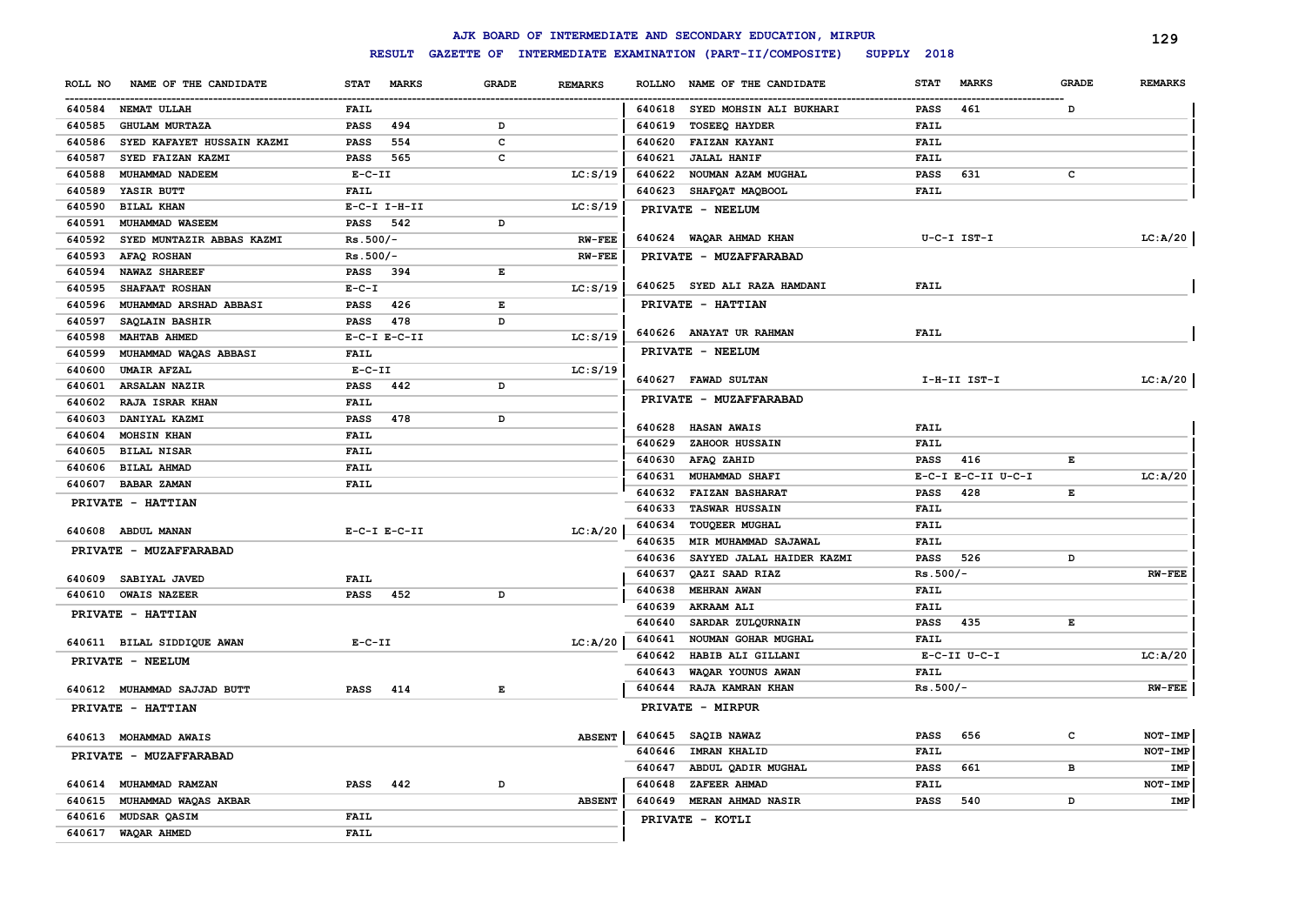|         |                              |              |                                    |              |                |               | AJK BOARD OF INTERMEDIATE AND SECONDARY EDUCATION, MIRPUR |              |                     |              | 130            |
|---------|------------------------------|--------------|------------------------------------|--------------|----------------|---------------|-----------------------------------------------------------|--------------|---------------------|--------------|----------------|
|         |                              |              | <b>RESULT</b><br><b>GAZETTE OF</b> |              |                |               | INTERMEDIATE EXAMINATION (PART-II/COMPOSITE)              | SUPPLY 2018  |                     |              |                |
| ROLL NO | NAME OF THE CANDIDATE        | <b>STAT</b>  | <b>MARKS</b>                       | <b>GRADE</b> | <b>REMARKS</b> | <b>ROLLNO</b> | NAME OF THE CANDIDATE                                     | <b>STAT</b>  | <b>MARKS</b>        | <b>GRADE</b> | <b>REMARKS</b> |
|         | 640650 MOAZZAM AZAM          | <b>PASS</b>  | 576                                | $\mathbf{c}$ | IMP            | 640682        | <b>MUHAMMAD NADEEM</b>                                    | <b>PASS</b>  | 662                 | в            |                |
|         | PRIVATE - MIRPUR             |              |                                    |              |                | 640683        | MUHAMMAD MUJEEB-UR-REHMAN                                 | <b>PASS</b>  | 618                 | c            |                |
|         |                              |              |                                    |              |                | 640684        | ABDUL RAHIM                                               | $I-H-II$     |                     |              | LC: S/19       |
|         | 640651 IKRAM UL HAQ          | PASS         | 613                                | с            | IMP            | 640685        | <b>USMAN ALI</b>                                          | $E-C-II$     |                     |              | LC: S/19       |
| 640652  | HAROON ALI                   | <b>FAIL</b>  |                                    |              | NOT-IMP        | 640686        | <b>USMAN MEHRBAN</b>                                      |              | E-C-II ECO-I        |              | LC: S/19       |
| 640653  | <b>BADAR UL ISLAM</b>        | PASS         | 602                                | с            | NOT-IMP        | 640687        | HAIDER ALI                                                |              | E-C-II I-H-II       |              | LC: S/19       |
|         | 640654 AKHLAQ HUSSAIN SHAH   | <b>FAIL</b>  |                                    |              | NOT-IMP        | 640688        | MUHAMMAD ABBAS MAHROOF                                    |              | $E-C-I$ $E-C-II$    |              | LC: S/19       |
|         | PRIVATE - KOTLI              |              |                                    |              |                | 640689        | <b>ABDUL IZHAR</b>                                        | $E - C - II$ |                     |              | LC: S/19       |
|         |                              |              |                                    |              |                | 640690        | WAQAS KHAN                                                | <b>PASS</b>  | 513                 | D            |                |
|         | 640655 ATTIQUE-UR-REHMAN     | PASS         | 792                                | Α            | IMP            | 640691        | MUHAMMAD ZUBAIR                                           | $E-C-II$     |                     |              | LC: S/19       |
|         | PRIVATE - MIRPUR             |              |                                    |              |                |               | PRIVATE - BHIMBER                                         |              |                     |              |                |
|         | 640656 MUHAMMAD DANISH ILYAS | PASS         | 462                                | D            | IMP            |               | 640692 DANISH KHALID                                      |              | $E-C-I$ $E-C-II$    |              | LC: S/19       |
| 640657  | SHAMRAIZ YASIN               | PASS         | 482                                | D            | NOT-IMP        |               | PRIVATE - MIRPUR                                          |              |                     |              |                |
| 640658  | <b>USMAN ALI</b>             | <b>FAIL</b>  |                                    |              | NOT-IMP        |               |                                                           |              |                     |              |                |
| 640659  | ANWAR AHMED ZAFAR            | FAIL         |                                    |              | NOT-IMP        | 640693        | SUBHAN ALLAH                                              |              | E-C-I E-C-II ECO-I  |              | LC: S/19       |
| 640660  | WASIF ALI BISMIL             |              | $E-C-I$ $E-C-II$                   |              | LC: S/19       | 640694        | <b>AWAIS RAZA</b>                                         |              | $E-C-I$ $E-C-II$    |              | LC: S/19       |
| 640661  | MUHAMMAD SAFEER              |              | $E-C-I$ $E-C-II$                   |              | LC: S/19       | 640695        | MUHAMMAD UMAIR HUSSAIN                                    | <b>PASS</b>  | 623                 | с            |                |
| 640662  | NAQQASH NAZIR                |              | E-C-I E-C-II I-H-II                |              | LC: S/19       | 640696        | <b>AMIR SOHAIL</b>                                        |              | $E-C-I$ $E-C-II$    |              | LC: S/19       |
|         | PRIVATE - KOTLI              |              |                                    |              |                | 640697        | SHAMRAIZ KHAN                                             | $E-C-II$     |                     |              | LC: S/19       |
|         |                              |              |                                    |              |                | 640698        | SOHAIL MEHRBAN                                            | <b>PASS</b>  | 502                 | D            |                |
| 640663  | <b>MUBASHAR ISHAQ</b>        | <b>FAIL</b>  |                                    |              |                | 640699        | <b>AMRAIZ KHAN</b>                                        | $E-C-II$     |                     |              | LC: S/19       |
|         | PRIVATE - MIRPUR             |              |                                    |              |                |               | PRIVATE - BHIMBER                                         |              |                     |              |                |
| 640664  | <b>RIZWAN SAJID</b>          | PASS         | 444                                | D            |                |               | 640700 DANYAL SAGHIR                                      | <b>FAIL</b>  |                     |              |                |
| 640665  | <b>DANYAL HAFEEZ</b>         | $I-H-TI$     |                                    |              | LC: S/19       |               | PRIVATE - MIRPUR                                          |              |                     |              |                |
| 640666  | <b>FAISAL ILYAS</b>          |              | $E-C-I$ $E-C-II$                   |              | LC: S/19       |               |                                                           |              |                     |              |                |
| 640667  | CHOUDHARY NOUMAN AHMED       | $E-C-II$     |                                    |              | LC: S/19       |               | 640701 AMIR HUSSAIN                                       |              | $E-C-I$ $E-C-II$    |              | LC: S/19       |
| 640668  | ASAD IQBAL                   | <b>PASS</b>  | 523                                | D            |                | 640702        | MUHAMMAD MAJID                                            | <b>PASS</b>  | 462                 | D            |                |
| 640669  | <b>RAMZAN HUSSAIN</b>        |              | $E-C-I$ $E-C-II$                   |              | LC: S/19       | 640703        | SAQIB HUSSAIN                                             | <b>PASS</b>  | 553                 | c            |                |
| 640670  | MOBEEL UR REHMAN             | PASS         | 503                                | D            |                | 640704        | HAMZA ALTAF                                               | <b>FAIL</b>  |                     |              |                |
| 640671  | ADIL RAUF                    |              | $I-H-I$ $I-H-II$                   |              | LC: S/19       | 640705        | YASIR ALI                                                 | <b>FAIL</b>  |                     |              |                |
| 640672  | MUHAMMAD RAHEEL              |              | $E-C-I$ $E-C-II$                   |              | LC: S/19       | 640706        | <b>FAISAL KASEER</b>                                      | $E - C - II$ |                     |              | LC: S/19       |
| 640673  | <b>JUNAID SHAKOOR</b>        |              | E-C-II IST-II                      |              | LC: S/19       | 640707        | ALI IQBAL                                                 | <b>PASS</b>  | 502                 | D            |                |
| 640674  | SYED KAMRAN HAIDER           | PASS         | 472                                | D            |                | 640708        | MUHAMMAD ADNAN AFZAL                                      | $E-C-II$     |                     |              | LC: S/19       |
| 640675  | ZAMIN MURTAZA                |              | E-C-II IST-II                      |              | LC: S/19       | 640709        | AFAQ ALI                                                  | $E-C-II$     |                     |              | LC: S/19       |
| 640676  | MUHAMMAD ATISHAM             | $E - C - II$ |                                    |              | LC: S/19       | 640710        | <b>USMAN JHANGEER</b>                                     | $E - C - II$ |                     |              | LC: S/19       |
| 640677  | RASHID MEHMOOD               | $E - C - II$ |                                    |              | LC: S/19       | 640711        | TAYYAB ALI SADIQ                                          |              | $E-C-I$ $E-C-II$    |              | LC: S/19       |
| 640678  | NAVEED HUSSAIN               | <b>PASS</b>  | 464                                | D            |                | 640712        | MOBEEN ASLAM                                              | $E-C-II$     |                     |              | LC: S/19       |
| 640679  | MUHAMMAD ZAHID               | <b>FAIL</b>  |                                    |              |                | 640713        | <b>FAISAL NASIR</b>                                       | <b>PASS</b>  | 521                 | D            |                |
| 640680  | MUHAMMAD SHAFIQ              | PASS         | 580                                | c            |                | 640714        | <b>USMAN ZAHOOR</b>                                       | <b>PASS</b>  | 494                 | D            |                |
|         | PRIVATE - KOTLI              |              |                                    |              |                | 640715        | SARFRAZ AHMED                                             |              | $E-C-I$ $E-C-II$    |              | LC: S/19       |
|         |                              |              |                                    |              |                | 640716        | <b>EHSAN ASIF</b>                                         |              | $E-C-I$ $E-C-II$    |              | LC: S/19       |
|         | 640681 WAQAR YOUSAF          | <b>FAIL</b>  |                                    |              |                | 640717        | SHERAZ AHMED                                              |              | $E-C-I$ $E-C-II$    |              | LC: S/19       |
|         | PRIVATE - MIRPUR             |              |                                    |              |                | 640718        | MUHAMMAD WAQAS                                            |              | E-C-I E-C-II I-H-II |              | LC: S/19       |
|         |                              |              |                                    |              |                | 640719        | <b>UMAIR ALI</b>                                          | $E - C - II$ |                     |              | LC: S/19       |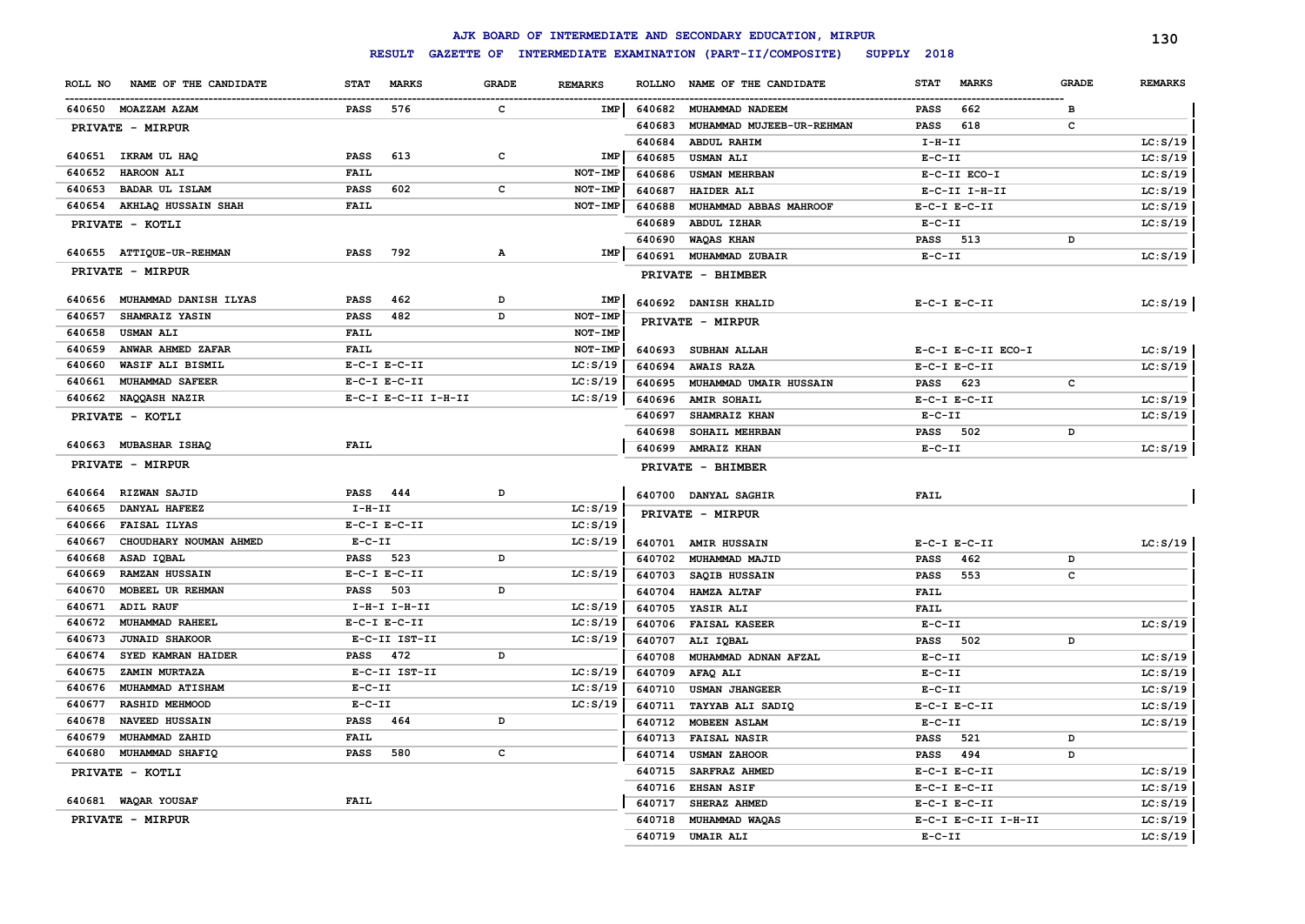|                                    |                             |              |                |               | AJK BOARD OF INTERMEDIATE AND SECONDARY EDUCATION, MIRPUR |                             |              | 131            |
|------------------------------------|-----------------------------|--------------|----------------|---------------|-----------------------------------------------------------|-----------------------------|--------------|----------------|
|                                    | <b>RESULT</b>               |              |                |               | GAZETTE OF INTERMEDIATE EXAMINATION (PART-II/COMPOSITE)   | SUPPLY 2018                 |              |                |
| ROLL NO<br>NAME OF THE CANDIDATE   | <b>STAT</b><br><b>MARKS</b> | <b>GRADE</b> | <b>REMARKS</b> | <b>ROLLNO</b> | NAME OF THE CANDIDATE                                     | <b>STAT</b><br><b>MARKS</b> | <b>GRADE</b> | <b>REMARKS</b> |
| 640720 MUJAHID ALI                 | $E-C-II$                    |              | LC: S/19       |               | 640758 FAIZAN FAROOQ                                      | $E-C-I$ $E-C-II$            |              | LC: S/19       |
| ADEEL JAHANGIR<br>640721           | $E-C-II$ $U-C-I$            |              | LC: S/19       | 640759        | IKRAM SIDDIQUE                                            | E-C-II I-H-I I-H-II         |              | LC: A/19       |
| 640722<br><b>USMAN MAHABAT</b>     | 540<br><b>PASS</b>          | D            |                | 640760        | <b>AQEEL QADEER</b>                                       | $E- C- II$                  |              | LC: S/19       |
| 640723<br><b>USMAN AHMAD</b>       | <b>FAIL</b>                 |              |                | 640761        | <b>AQEEB ALI</b>                                          | $E-C-II$                    |              | LC: S/19       |
| PRIVATE - OTHERS                   |                             |              |                | 640762        | <b>UMAIR AMJID</b>                                        | 495<br><b>PASS</b>          | D            |                |
|                                    |                             |              |                | 640763        | MUHAMMAD OSAMA MAZHAR                                     | 493<br><b>PASS</b>          | D            |                |
| 640724 ATIF JAVED                  | FAIL                        |              |                | 640764        | <b>USAMA FAREED</b>                                       | E-C-II ECO-I                |              | LC: S/19       |
| PRIVATE - MIRPUR                   |                             |              |                | 640765        | AAQIF ALI JANJUA                                          | $E - C - II$                |              | LC: S/19       |
|                                    |                             |              |                | 640766        | <b>AQEEB AHMED</b>                                        | 564<br><b>PASS</b>          | c            |                |
| 640725<br><b>SAJED ALI</b>         | E-C-I E-C-II ECO-I          |              | LC: S/19       | 640767        | MUHAMMAD USMAN                                            | 446<br><b>PASS</b>          | D            |                |
| <b>ATIF MUKHTAR</b><br>640726      | FAIL                        |              |                | 640768        | <b>ARSLAN AZAM</b>                                        | E-C-II U-C-II               |              | LC: S/19       |
| SHAH ZAIB HUSSAIN<br>640727        | <b>PASS</b><br>466          | D            |                | 640769        | ADIL LATIF                                                | $E-C-II$                    |              | LC: S/19       |
| 640728<br>MUHAMMAD HAROON          | $E-C-I$ $E-C-II$            |              | LC: S/19       | 640770        | NAVEED FARID                                              | <b>FAIL</b>                 |              |                |
| ZEESHAN ZULFIQAR<br>640729         | 472<br><b>PASS</b>          | D            |                | 640771        | <b>IHTASHAM WAHEED</b>                                    | $E-C-II$                    |              | LC: S/19       |
| MOHSIN ALI<br>640730               | $E-C-II$                    |              | LC: S/19       |               | 640772 ABAS ALI                                           | E-C-II I-H-II               |              | LC: S/19       |
| 640731<br>AWAIS TANVEER IQBAL BUTT | 473<br><b>PASS</b>          | D            |                |               | PRIVATE - BHIMBER                                         |                             |              |                |
| 640732<br>MUHAMMAD QADEER          | 462<br><b>PASS</b>          | D            |                |               |                                                           |                             |              |                |
| 640733<br>ZOHAIB HUSSAIN           | $E-C-I$ $E-C-II$            |              | LC: S/19       |               | 640773 ALI RASHEED                                        | E-C-I E-C-II I-H-II         |              | LC: S/19       |
| 640734<br><b>BILAL KHAN</b>        | E-C-II I-H-II               |              | LC: S/19       |               | PRIVATE - MIRPUR                                          |                             |              |                |
| 640735<br><b>BILAL ALI</b>         | $E-C-II$                    |              | LC: S/19       |               |                                                           |                             |              |                |
| 640736<br>MUHAMMAD JAMEEL          | FAIL                        |              |                |               | 640774 ALI RAZA                                           | $E - C - II$                |              | LC: S/19       |
| 640737<br>DANISH SOHAIL            | $E-C-II$                    |              | LC: S/19       | 640775        | <b>ASIF NADEEM</b>                                        | $E-C-II$                    |              | LC: S/19       |
| 640738<br>MUHAMMAD LUQMAN IDREES   | $E-C-II$                    |              | LC: S/19       | 640776        | MUHAMMAD BILAL KHAN                                       | $E-C-I$ $E-C-II$            |              | LC: S/19       |
| 640739<br><b>IHSAN ULLAH</b>       | 727<br>PASS                 | в            |                | 640777        | MUHAMMAD ISMAIL                                           | $Rs.900/-$                  |              | <b>RW-FEE</b>  |
| 640740<br>MUHAMMAD WAQAR           | $E-C-II$                    |              | LC: S/19       | 640778        | <b>ABID HUSSAIN</b>                                       | $E-C-II$                    |              | LC: S/19       |
| 640741<br>MUHAMMAD HANIF           | E-C-II U-C-I                |              | LC: S/19       | 640779        | <b>HAMZA SHABIR</b>                                       | $E-C-II$                    |              | LC: S/19       |
| 640742<br><b>TAIMOOR BHATTI</b>    | $E-C-I$ $E-C-II$            |              | LC: S/19       | 640780        | SAQIB HUSSAIN                                             | $E-C-II$ I-H-II             |              | LC: S/19       |
| 640743<br>QAISAR UL ZAMAN          | 565<br><b>PASS</b>          | c            |                | 640781        | <b>MEHMOOD HUSSAIN</b>                                    | 486<br><b>PASS</b>          | D            |                |
| 640744<br>MUHAMMAD QADEER          | $E-C-I$ $E-C-II$            |              | LC: S/19       | 640782        | <b>NASIR SUBHANI</b>                                      | E-C-II ECO-II               |              | LC: S/19       |
| PRIVATE - BHIMBER                  |                             |              |                | 640783        | WAHEED ANJUM                                              | $E- C- II$                  |              | LC: S/19       |
|                                    |                             |              |                | 640784        | TASADDAQ HUSSAIN                                          | $E- C- II$                  |              | LC: S/19       |
| 640745 WAQAR HUSSAIN               | <b>PASS</b><br>473          | D            |                | 640785        | MUHAMMAD JABRAN                                           | $E- C- II$                  |              | LC: S/19       |
| PRIVATE - MIRPUR                   |                             |              |                | 640786        | MOUZAM HUSSAIN SHAH                                       | 465<br>PASS                 | D            |                |
|                                    |                             |              |                | 640787        | <b>ASGHAR ALI</b>                                         | 611<br><b>PASS</b>          | с            |                |
| 640746 ALI HUSSAIN                 | $E-C-II$                    |              | LC: S/19       | 640788        | SHAHZAD RAFIQ                                             | 603<br>PASS                 | c            |                |
| <b>MUZAFAR HUSSAIN</b><br>640747   | $E-C-II$                    |              | LC: S/19       | 640789        | <b>TALAT MAHMOOD</b>                                      | E-C-II U-C-II               |              | LC: S/19       |
| <b>MANZOOR HUSSAIN</b><br>640748   | PASS 451                    | D            |                | 640790        | <b>GULFAM HUSSAIN</b>                                     | $E - C - II$                |              | LC: S/19       |
| 640749<br><b>NASIB HUSSAIN</b>     | $E-C-II$                    |              | LC: S/19       | 640791        | MUHAMMAD ATIQUE UR REHMAN                                 | $E - C - II$                |              | LC: S/19       |
| 640750<br><b>ADNAN AKRAM</b>       | $E-C-II$                    |              | LC: S/19       | 640792        | MUNAWWAR FAROOQ                                           | $E-C-I$ $E-C-II$            |              | LC: S/19       |
| 640751<br>AFZAAL BUTT              | $E-C-II$                    |              | LC: S/19       | 640793        | SAJJAD IRSHAD                                             | 493<br><b>PASS</b>          | D            |                |
| RAFAQAT HUSSAIN<br>640752          | <b>PASS</b><br>467          | D            |                | 640794        | MUHAMMAD RIZWAN                                           | $E-C-I$ $E-C-II$            |              | LC: S/19       |
| SAQIB HUSSAIN<br>640753            | $E-C-II$                    |              | LC: S/19       | 640795        | <b>GHAFFAR HUSSAIN</b>                                    | $E-C-I$ $E-C-II$            |              | LC: S/19       |
| 640754<br><b>MUZHAR HUSSAIN</b>    | $E-C-I$ $E-C-II$            |              | LC: S/19       | 640796        | MUHAMMAD HAMMAD MUSHTAQ                                   | $E-C-II$                    |              | LC: S/19       |
| 640755<br><b>ANEES AYUB</b>        | $E-C-II$                    |              | LC: S/19       | 640797        | MUHAMMAD SAYAM ARIF                                       | <b>PASS</b><br>466          | D            |                |
| 640756<br><b>AMAN WAHEED</b>       | PASS 499                    | <sub>D</sub> |                | 640798        | ASIF TARIQ                                                | $E-C-II$                    |              | LC: S/19       |
| 640757 SHAFQUAT HUSSAIN            | $E-C-II$ I-H-II             |              | LC: S/19       | 640799        | <b>JABBAR AHMED</b>                                       | FAIL                        |              |                |
|                                    |                             |              |                |               |                                                           |                             |              |                |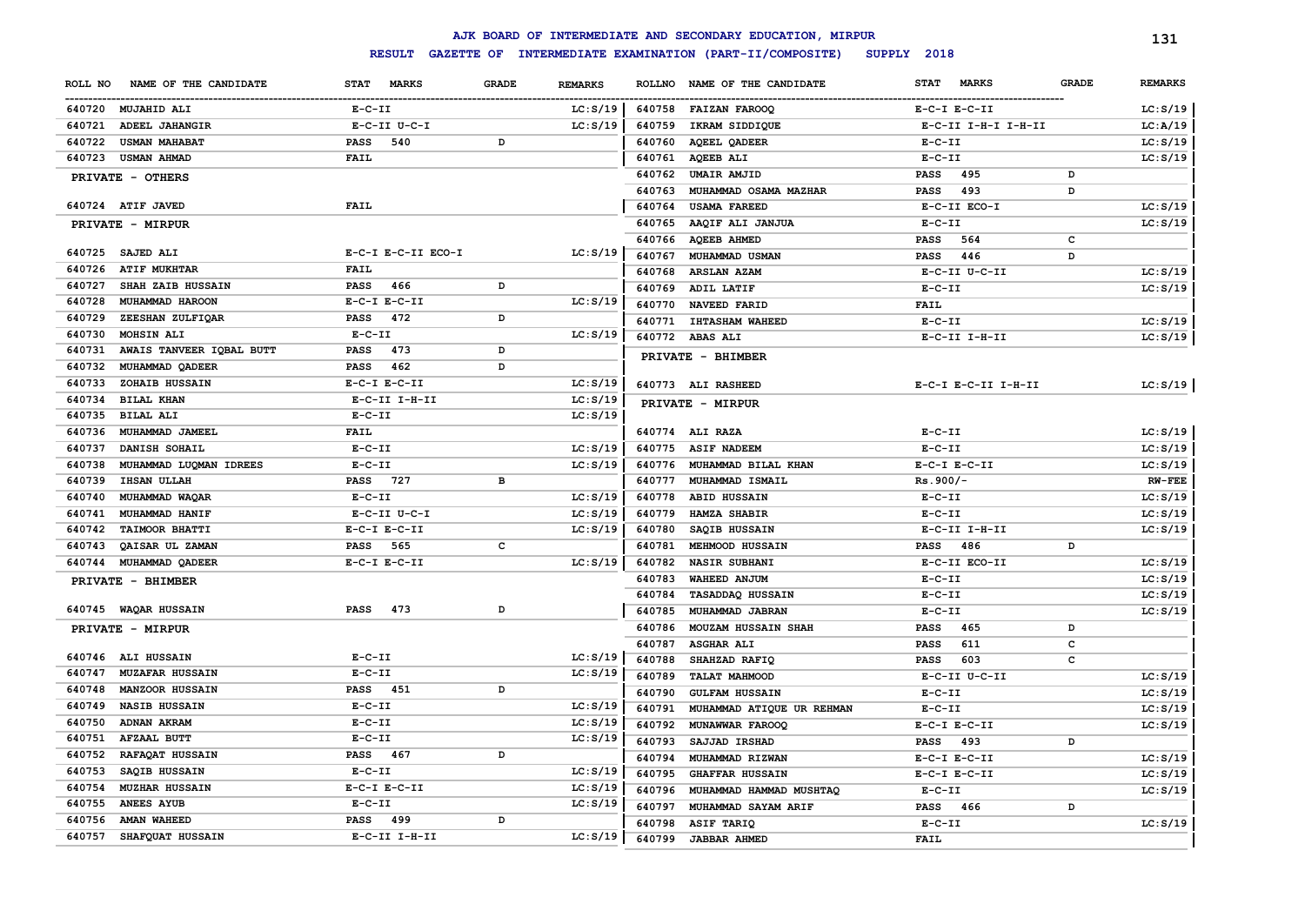|                  |                                     |              |                       |              |                |        | AJK BOARD OF INTERMEDIATE AND SECONDARY EDUCATION, MIRPUR |                             |              | 132            |
|------------------|-------------------------------------|--------------|-----------------------|--------------|----------------|--------|-----------------------------------------------------------|-----------------------------|--------------|----------------|
|                  |                                     |              | <b>RESULT</b>         |              |                |        | GAZETTE OF INTERMEDIATE EXAMINATION (PART-II/COMPOSITE)   | SUPPLY 2018                 |              |                |
|                  | ROLL NO NAME OF THE CANDIDATE       |              | STAT MARKS            | <b>GRADE</b> | <b>REMARKS</b> |        | ROLLNO NAME OF THE CANDIDATE                              | <b>MARKS</b><br><b>STAT</b> | <b>GRADE</b> | <b>REMARKS</b> |
|                  | 640800 ZAFRAN ASIF                  | $E-C-II$     |                       |              | LC: S/19       |        | 640834 ZAFAR KHAN                                         | $E- C- II$                  |              | LC: S/19       |
|                  | PRIVATE - KOTLI                     |              |                       |              |                |        | 640835 BABAR HUSSAIN                                      | E-C-I E-C-II HPE-II         |              | LC: S/19       |
|                  |                                     |              |                       |              |                |        | PRIVATE - BHIMBER                                         |                             |              |                |
|                  | 640801 WAJAHAT ALI                  | <b>PASS</b>  | 525                   | D            |                |        |                                                           |                             |              |                |
|                  | PRIVATE - MIRPUR                    |              |                       |              |                |        | 640836 HAMZAH YASIN                                       | E-C-I E-C-II I-H-II         |              | LC: S/19       |
|                  |                                     |              |                       |              |                |        | PRIVATE - MIRPUR                                          |                             |              |                |
|                  | 640802 HARIS LIAQAT                 | FAIL         |                       |              |                |        |                                                           |                             |              |                |
| 640803           | <b>USMAN SAJID</b>                  | <b>PASS</b>  | 402                   | E<br>E       |                |        | 640837 ABDUL WADOOD                                       | E-C-II I-H-II               |              | LC: S/19       |
| 640804           | <b>MUNEEB BASHARAT</b>              | PASS         | 420                   |              |                |        | PRIVATE - BHIMBER                                         |                             |              |                |
| 640805<br>640806 | MUHAMMAD KHAYAM<br>ADEEL AHMED KHAN | <b>FAIL</b>  | $E-C-I$ $E-C-II$      |              | LC: S/19       |        | 640838 USMAN SHAHID                                       | $E-C-I$ $E-C-II$            |              | LC: S/19       |
| 640807           | RAJA MUHAMMAD AKMAL                 |              | E-C-I E-C-II EDU-II   |              | LC: S/19       |        |                                                           |                             |              |                |
| 640808           | ADEEL AYOUB                         | $E-C-II$     |                       |              | LC: S/19       |        | PRIVATE - MIRPUR                                          |                             |              |                |
| 640809           | FARAZ ZULFIQAR                      | PASS         | 487                   | D            |                |        | 640839 MUHAMMAD ABAS                                      | $E-C-II$                    |              | LC: S/19       |
| 640810           | HAMID AZEEM                         | <b>PASS</b>  | 473                   | D            |                |        | PRIVATE - BHIMBER                                         |                             |              |                |
| 640811           | MUHAMMAD JAHANGIR                   |              | $E-C-I$ $E-C-II$      |              | LC: S/19       |        |                                                           |                             |              |                |
| 640812           | <b>HASEEB FARID</b>                 |              | PAPER ENG-I CANCELLED |              | <b>RW-UFM</b>  |        | 640840 SAIF ALI                                           | $E-C-I$ $E-C-II$            |              | LC: S/19       |
| 640813           | <b>USAMA ALI</b>                    | <b>FAIL</b>  |                       |              |                |        | PRIVATE - MIRPUR                                          |                             |              |                |
| 640814           | MUHAMMAD ALI                        | $E-C-II$     |                       |              | LC: S/19       |        |                                                           |                             |              |                |
| 640815           | SOHAIL KHALIQ                       | <b>FAIL</b>  |                       |              |                |        | 640841 NADEEM KHALID                                      | <b>PASS</b><br>445          | D            |                |
| 640816           | <b>ADNAN ALI</b>                    | <b>FAIL</b>  |                       |              |                |        | 640842 UMAIR SAGHEER                                      | E-C-I E-C-II I-H-II         |              | LC: S/19       |
| 640817           | SHAHBAN HUSSAIN                     | $E-C-II$     |                       |              | LC: S/19       |        | PRIVATE - BHIMBER                                         |                             |              |                |
| 640818           | SAQIB AYAZ                          |              | $E-C-I$ $E-C-II$      |              | LC: S/19       |        |                                                           |                             |              |                |
| 640819           | HAROON BASHARAT                     | <b>PASS</b>  | 503                   | D            |                |        | 640843 JUNAID ALI                                         | E-C-II I-H-II               |              | LC: S/19       |
| 640820           | MUHAMMAD SHADAB YAWER               | <b>PASS</b>  | 552                   | $\mathbf c$  |                |        | PRIVATE - MIRPUR                                          |                             |              |                |
| 640821           | MUHAMMAD SAEED                      | <b>PASS</b>  | 429                   | $\mathbf E$  |                |        | 640844 MALIK AWAIS RUBBANI                                | E-C-II U-C-II               |              | LC: S/19       |
| 640822           | MUHAMMAD AZEEM                      | <b>PASS</b>  | 616                   | c            |                | 640845 | <b>EHTISHAM ALI</b>                                       | $E-C-I$ $E-C-II$            |              | LC: S/19       |
| 640823           | MUHAMMAD NABEEL                     |              | $E-C-I$ $E-C-II$      |              | LC: S/19       | 640846 | <b>EHTISHAM MEHBOOB</b>                                   | PASS 463                    | D            |                |
| 640824           | <b>MUHAMMAD HUNAIN</b>              |              | $E-C-I$ $E-C-II$      |              | LC: S/19       | 640847 | <b>ADNAN ALI</b>                                          | $E-C-II$                    |              | LC: S/19       |
| 640825           | MIRZA ABID ALI                      | <b>PASS</b>  | 435                   | E            |                | 640848 | <b>ISRAR AHMED</b>                                        | $E-C-I$ $E-C-II$            |              | LC: S/19       |
| 640826           | <b>TOUSEEF YOUNAS</b>               | <b>FAIL</b>  |                       |              |                | 640849 | <b>HASEEB MUNEER</b>                                      | $E - C - II$                |              | LC: S/19       |
| 640827           | <b>TAYYAB AYUB</b>                  | <b>PASS</b>  | 557                   | c            |                | 640850 | <b>KASHIF HUSSAIN</b>                                     | <b>PASS</b><br>561          | c            |                |
| 640828           | <b>FARUKH SAEED</b>                 | $E - C - II$ |                       |              | LC: S/19       | 640851 | ALI AQDAS                                                 | $E-C-II$                    |              | LC: S/19       |
|                  | PRIVATE - KOTLI                     |              |                       |              |                | 640852 | RAMEEZ ZAHID                                              | $E-C-I$ $E-C-II$            |              | LC: S/19       |
|                  |                                     |              |                       |              |                | 640853 | RASHID SIDDIQUE                                           | $E- C- II$                  |              | LC: S/19       |
|                  | 640829 WAJID HUSSAIN                | PASS         | 468                   | D            |                | 640854 | MUHAMMAD NAVEED                                           | $E-C-I$ $E-C-II$            |              | LC: S/19       |
|                  | PRIVATE - MIRPUR                    |              |                       |              |                | 640855 | RIZWAN AKRAM                                              | $E-C-II$                    |              | LC: S/19       |
|                  | 640830 MOHSAN SADDIQUE              | $E - C - II$ |                       |              | LC: S/19       | 640856 | SAQLAIN KHALID                                            | FAIL                        |              |                |
|                  |                                     |              |                       |              |                | 640857 | <b>AQIB NAWAZ</b>                                         | $E-C-II$                    |              | LC: S/19       |
|                  | PRIVATE - BHIMBER                   |              |                       |              |                | 640858 | <b>ARSALAN KHALID</b>                                     | $E-C-I$ $E-C-II$            |              | LC: S/19       |
|                  | 640831 SHERJEEL KHALID              |              | $E-C-I$ $E-C-II$      |              | LC: S/19       | 640859 | <b>NOMAN ALI</b>                                          | $E-C-II$                    |              | LC: S/19       |
|                  | PRIVATE - MIRPUR                    |              |                       |              |                | 640860 | SHERAZ AHMED                                              | E-C-II I-H-II               |              | LC: S/19       |
|                  |                                     |              |                       |              |                |        | 640861 AQIB HUSSAIN                                       | PASS 525                    | D            |                |
|                  | 640832 AFZAAL HAIDER                | $E-C-II$     |                       |              | LC: S/19       |        | PRIVATE - BHIMBER                                         |                             |              |                |
|                  | 640833 MUHAMMAD WASEEM              |              | $E-C-I$ $E-C-II$      |              | LC: S/19       |        |                                                           |                             |              |                |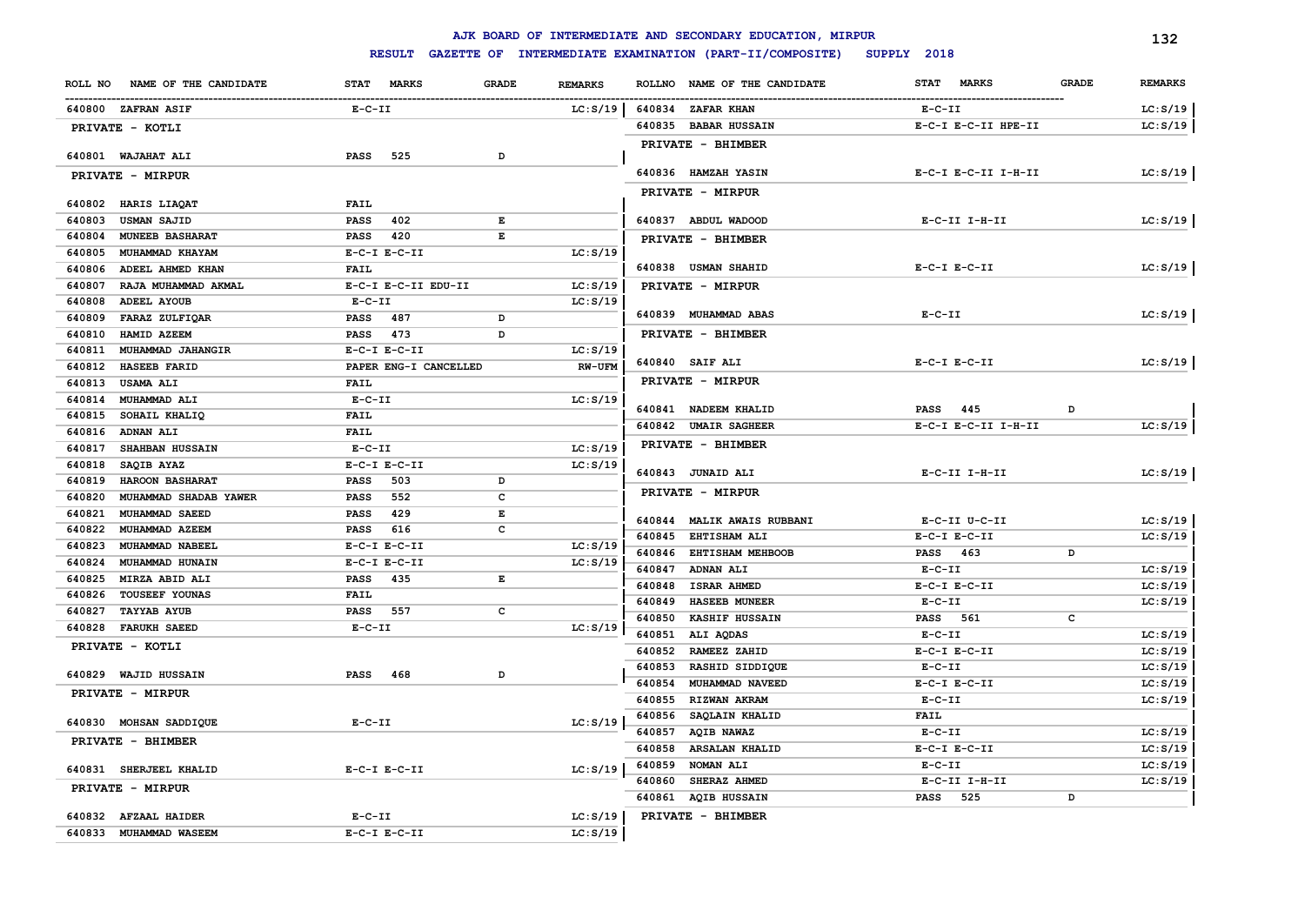|                                |                     |       |                |        | AJK BOARD OF INTERMEDIATE AND SECONDARY EDUCATION, MIRPUR |                             |              | 133            |
|--------------------------------|---------------------|-------|----------------|--------|-----------------------------------------------------------|-----------------------------|--------------|----------------|
|                                | <b>RESULT</b>       |       |                |        | GAZETTE OF INTERMEDIATE EXAMINATION (PART-II/COMPOSITE)   | SUPPLY 2018                 |              |                |
| ROLL NO NAME OF THE CANDIDATE  | STAT MARKS          | GRADE | <b>REMARKS</b> |        | ROLLNO NAME OF THE CANDIDATE                              | <b>MARKS</b><br><b>STAT</b> | <b>GRADE</b> | <b>REMARKS</b> |
| 640862 FAIZAN TANVEER          | 507<br>PASS         | D     |                | 640887 | <b>MUHAMMAD HAROON</b>                                    | 496<br>PASS                 | D            |                |
| PRIVATE - MIRPUR               |                     |       |                | 640888 | <b>OSAMA BIN HASSAN</b>                                   | $E- C- II$                  |              | LC: S/19       |
|                                |                     |       |                | 640889 | <b>BILAL MATLOOB</b>                                      | E-C-I E-C-II IST-II         |              | LC: S/19       |
| 640863 KHAWAR IQBAL            | $E-C-I$ $E-C-II$    |       | LC: S/19       | 640890 | <b>RASHID HUSSAIN</b>                                     | $E- C- II$                  |              | LC: S/19       |
| SHERAN KHALIL<br>640864        | $E-C-II$            |       | LC: S/19       | 640891 | <b>WAQAR BASHIR</b>                                       | <b>PASS</b> 594             | c            |                |
| <b>KALEEM YASIN</b><br>640865  | $E-C-II$            |       | LC: S/19       |        | 640892 AZEEM HUSSAIN SHAH                                 | $E- C- II$                  |              | LC: S/19       |
| 640866 IKRAM KHAN              | $E-C-II$            |       | LC: S/19       |        | PRIVATE - KOTLI                                           |                             |              |                |
| PRIVATE - BHIMBER              |                     |       |                |        |                                                           |                             |              |                |
| 640867 KAFAIT KHAN             | $E-C-I$ $E-C-II$    |       | LC: S/19       |        | 640893 MUHAMMAD SOHAIL RAZZAQ                             | $E-C-I$ $E-C-II$            |              | LC: S/19       |
| PRIVATE - MIRPUR               |                     |       |                |        | PRIVATE - BHIMBER                                         |                             |              |                |
|                                |                     |       |                |        | 640894 MUHAMMAD ANWAAR BAKHASH                            | 450<br>PASS                 | D            |                |
| 640868 MUHAMMAD WASEEM         | E-C-II I-H-II       |       | LC: S/19       |        | PRIVATE - MIRPUR                                          |                             |              |                |
| <b>AWAIS YOUSAF</b><br>640869  | PASS 514            | D     |                |        |                                                           |                             |              |                |
| 640870<br><b>HAMZA ALI</b>     | $E- C- II$          |       | LC: S/19       | 640895 | <b>MUHAMMAD RAHIM SHOUKAT</b>                             | $E- C- II$                  |              | LC: S/19       |
| 640871 IKRAM HUSSAIN           | $E - C - II$        |       | LC: S/19       |        | 640896 MUHAMMAD BILAL                                     | $E-C-I$ $E-C-II$            |              | LC: S/19       |
| PRIVATE - BHIMBER              |                     |       |                |        | 640897 IBRAHIM KHAN                                       | $E-C-II$                    |              | LC: S/19       |
|                                | <b>FAIL</b>         |       |                |        | PRIVATE - KOTLI                                           |                             |              |                |
| 640872 HAROON RASHEED          |                     |       |                |        | 640898 WAQAS RIASAT                                       | PASS 464                    | D            |                |
| PRIVATE - MIRPUR               |                     |       |                |        |                                                           |                             |              |                |
| 640873 OWIS TAJ                | E-C-I PST           |       | LC: S/19       |        | PRIVATE - MIRPUR                                          |                             |              |                |
| 640874 FARAZ MEHMOOD           | PASS 566            | c     |                |        | 640899 MUHAMMAD ADNAN                                     | $E-C-II$                    |              | LC: S/19       |
| 640875 ZEESHAN TARIQ           | PASS 562            | C     |                |        | 640900 ZAIN ALI                                           | $E-C-II$                    |              | LC: S/19       |
| 640876<br><b>ZEESHAN SAJID</b> | E-C-II ECO-I ECO-II |       | LC: S/19       |        | PRIVATE - KOTLI                                           |                             |              |                |
| 640877 SAQIB NAWAZ             | $E- C- II$          |       | LC: S/19       |        |                                                           |                             |              |                |
| PRIVATE - BHIMBER              |                     |       |                |        | 640901 ZAFAR MEHMOOD                                      | E-C-I E-C-II U-C-I          |              | LC: S/19       |
|                                |                     |       |                |        | PRIVATE - MIRPUR                                          |                             |              |                |
| 640878 IRFAN AHMED             | E-C-I E-C-II I-H-II |       | LC: S/19       |        |                                                           |                             |              |                |
| <b>PRIVATE - MIRPUR</b>        |                     |       |                |        | 640902 SHOAIB RAZAQ                                       | $E- C- II$                  |              | LC: S/19       |
| 640879 MUHAMMAD SALEEM         | $E - C - II$        |       | LC: S/19       |        | PRIVATE - BHIMBER                                         |                             |              |                |
| 640880 MUHAMMAD UMAR           | $E- C- II$          |       | LC: S/19       |        | 640903 MOHSON TARIQ                                       | $E - C - II$                |              | LC: S/19       |
| 640881 AMIR RAFIQ              | PASS 548            | D     |                |        | PRIVATE - MIRPUR                                          |                             |              |                |
| PRIVATE - KOTLI                |                     |       |                |        |                                                           |                             |              |                |
|                                |                     |       |                |        | 640904 AQIB AYUB                                          | $E- C- II$                  |              | LC: S/19       |
| 640882 MUHAMMAD FAIZAN QURASHI | $E- C- II$          |       | LC: S/19       |        | PRIVATE - KOTLI                                           |                             |              |                |
| PRIVATE - MIRPUR               |                     |       |                |        |                                                           |                             |              |                |
|                                |                     |       |                |        | 640905 AZHAR MEHMOOD                                      | $E-C-I$ $E-C-II$            |              | LC: S/19       |
| 640883 NAVEED JAVED            | $E-C-I$ $E-C-II$    |       | LC: S/19       |        | PRIVATE - MIRPUR                                          |                             |              |                |
| 640884 MUHAMMAD ALI SHAN       | $E-C-I$ $E-C-II$    |       | LC: S/19       |        |                                                           |                             |              |                |
| PRIVATE - KOTLI                |                     |       |                |        | 640906 ARSLAN MAQSOOD                                     | $E-C-II$                    |              | LC: S/19       |
|                                |                     |       |                |        | 640907 SHAIKH MUHAMMAD SALEEM                             | $E-C-I$ $E-C-II$            |              | LC: S/19       |
| 640885 AFAQ AHMAD              | $E-C-I$ $E-C-II$    |       | LC: S/19       |        | 640908 WAQAR AMEEN                                        | $E-C-II$                    |              | LC: S/19       |
| <b>PRIVATE - MIRPUR</b>        |                     |       |                |        | 640909 MUHAMMAD IKRAM                                     | $E - C - II$                |              | LC: S/19       |
|                                | E-C-II IST-II       |       |                |        | PRIVATE - NEELUM                                          |                             |              |                |
| 640886 ASAD AMJAD              |                     |       | LC: S/19       |        |                                                           |                             |              |                |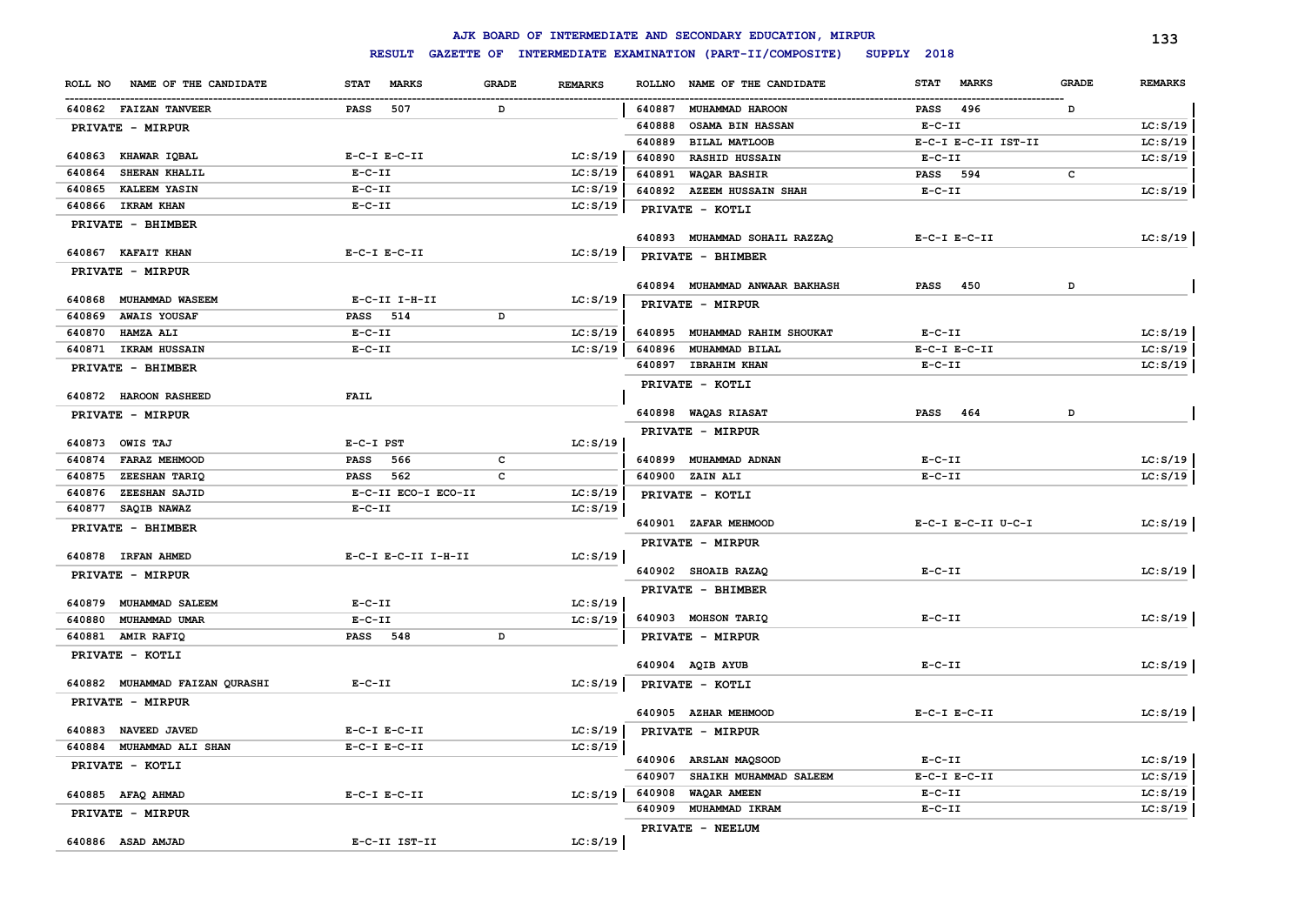|                                  |                             |              |                | AJK BOARD OF INTERMEDIATE AND SECONDARY EDUCATION, MIRPUR |                                             | 134            |
|----------------------------------|-----------------------------|--------------|----------------|-----------------------------------------------------------|---------------------------------------------|----------------|
|                                  | <b>RESULT</b>               |              |                | GAZETTE OF INTERMEDIATE EXAMINATION (PART-II/COMPOSITE)   | SUPPLY 2018                                 |                |
| ROLL NO NAME OF THE CANDIDATE    | <b>MARKS</b><br><b>STAT</b> | <b>GRADE</b> | <b>REMARKS</b> | ROLLNO NAME OF THE CANDIDATE                              | <b>MARKS</b><br><b>GRADE</b><br><b>STAT</b> | <b>REMARKS</b> |
| 640910 SHAMSUDIN                 | 522<br>PASS                 | D            |                | <b>PRIVATE - BHIMBER</b>                                  |                                             |                |
| PRIVATE - MIRPUR                 |                             |              |                |                                                           |                                             |                |
|                                  |                             |              |                | 640942 TAMOOR AHMED                                       | <b>FAIL</b>                                 |                |
| 640911 MUHAMMAD JUNAID           | $E-C-I$ $E-C-II$            |              | LC: S/19       | PRIVATE - MIRPUR                                          |                                             |                |
| 640912 HAIDER ALI SHAH           | $E-C-I$ $E-C-II$            |              | LC: S/19       | 640943 MUZAMMAL KHAN                                      | $E-C-II$                                    | LC: S/19       |
| PRIVATE - NEELUM                 |                             |              |                | 640944 RAJA MOIN KHAN                                     | $E-C-I$ $E-C-II$                            | LC: S/19       |
| 640913 ABDUL QADOOS              | $E- C- II$                  |              | LC: S/19       |                                                           |                                             |                |
| PRIVATE - MIRPUR                 |                             |              |                | PRIVATE - BHIMBER                                         |                                             |                |
|                                  |                             |              |                | 640945 RAZA HUSSAIN                                       | $E-C-I$ $E-C-II$                            | LC: S/19       |
| 640914 AMEER MUAVIA              | $E-C-I$ $E-C-II$            |              | LC: S/19       | PRIVATE - MIRPUR                                          |                                             |                |
| 640915<br><b>BILAL SABAR</b>     | $E-C-I$ $E-C-II$            |              | LC: S/19       |                                                           |                                             |                |
| 640916 MUHAMMAD QASIM            | $E-C-I$ $E-C-II$            |              | LC: S/19       | 640946 HASEEB AHMED                                       | $E-C-II$                                    | LC: S/19       |
| 640917<br><b>FARAZ AHMED</b>     | E-C-II I-H-II               |              | LC: S/19       | 640947 RAQIB ALI                                          | E-C-I E-C-II PST                            | LC: S/19       |
| 640918<br><b>RIZWAN ARSHAD</b>   | $E-C-I$ $E-C-II$            |              | LC: S/19       | 640948 AFRA SAYAB                                         | $E-C-I$ $E-C-II$                            | LC: S/19       |
| 640919<br>ABID ALI               | PASS 485                    | D            |                | PRIVATE - BHIMBER                                         |                                             |                |
| 640920<br><b>AHSAN SHAKOOR</b>   | PASS 567                    | c            |                |                                                           |                                             |                |
| 640921<br><b>TAIMOOR ZAFAR</b>   | $E-C-I$ $E-C-II$            |              | LC: S/19       | 640949 MUHAMMAD SHERAZ                                    | $E-C-II$                                    | LC: S/19       |
| 640922<br><b>UMAR FAROOQ</b>     | $E-C-II$                    |              | LC: S/19       | PRIVATE - MIRPUR                                          |                                             |                |
| 640923<br><b>ALI ABBAS</b>       | $E-C-II$                    |              | LC: S/19       |                                                           |                                             |                |
| 640924<br>HAMZA MAZHAR           | $E-C-I$ $E-C-II$            |              | LC: S/19       | 640950 MUHAMMAD ANEES                                     | <b>PASS</b> 508<br>D                        |                |
| 640925<br><b>MUHAMMAD WASEEM</b> | <b>PASS</b> 511             | D            |                | 640951 WASEEM AHMED                                       | E-C-II I-H-I I-H-II                         | LC: S/19       |
| 640926<br>FURQAN ALI             | PASS 475                    | D            |                | 640952 MUHAMMAD MUNEER                                    | $E-C-I$ $E-C-II$                            | LC: S/19       |
| 640927<br><b>ASLAM AKRAM</b>     | $E-C-I$ $E-C-II$            |              | LC: S/19       | 640953 AQIB GULAB                                         | $E-C-II$                                    | LC: S/19       |
| 640928<br>ATIQUE ZAFAR           | $E-C-I$ $E-C-II$            |              | LC: S/19       | 640954 AHSAN PERVEZ                                       | $E-C-II$                                    | LC: S/19       |
| 640929<br>SHAMREZ HUSSAIN        | 587<br><b>PASS</b>          | $\mathbf c$  |                | PRIVATE - KOTLI                                           |                                             |                |
| 640930<br>MUBASHAR MAHMOOD       | 535<br><b>PASS</b>          | D            |                | 640955 FAIZAN ALI                                         | $E-C-II$                                    | LC: S/19       |
| 640931<br><b>ARSLAN SHOUKET</b>  | 516<br><b>PASS</b>          | D            |                |                                                           |                                             |                |
| 640932<br><b>HASAN MUHAMMAD</b>  | 547<br><b>PASS</b>          | D            |                | <b>PRIVATE - MIRPUR</b>                                   |                                             |                |
| PRIVATE - BHIMBER                |                             |              |                | 640956 ARBAZ KHAN                                         | $E-C-II$ I-H-II                             | LC: S/19       |
|                                  |                             |              |                | 640957 NAUMAN KHAN                                        | E-C-I E-C-II HPE-II                         | LC: S/19       |
| 640933 MUHAMMAD HASSAN           | $E-C-I$ $E-C-II$            |              | LC: S/19       | 640958 MUHAMMAD WASEEM                                    | E-C-I E-C-II U-C-I                          | LC: S/19       |
| PRIVATE - KOTLI                  |                             |              |                | PRIVATE - BHIMBER                                         |                                             |                |
| 640934 MUHAMMAD NABEEL           | <b>FAIL</b>                 |              |                |                                                           |                                             |                |
| PRIVATE - SADHNUTI               |                             |              |                | 640959 YOUSAF ALI SHAHEEN                                 | $E - C - II$                                | LC: S/19       |
|                                  |                             |              |                | <b>PRIVATE - MIRPUR</b>                                   |                                             |                |
| 640935 MUHAMMAD ZUBAIR           | $E-C-II$                    |              | LC: S/19       |                                                           |                                             |                |
| PRIVATE - MIRPUR                 |                             |              |                | 640960 ADEEL HUSSAIN                                      | $E-C-II$                                    | LC: S/19       |
|                                  |                             |              |                | 640961<br><b>JUNAID SHAFIQUE</b>                          | E-C-I E-C-II PST                            | LC: S/19       |
| 640936 RAJA MEHMOOD AHMED KHAN   | 663<br>PASS                 | $\, {\bf B}$ |                | 640962<br>UMAR FAROOQ                                     | FAIL                                        |                |
| 640937<br><b>FAHEEM DANISH</b>   | E-C-II PST                  |              | LC: S/19       | <b>GHULAM MUSTAFA</b><br>640963                           | $E- C- II$                                  | LC: S/19       |
| 640938<br>RAJA SHAHBAZ AHMED     | <b>FAIL</b>                 |              |                | 640964<br><b>MUHAMAMD HASSANZAIB</b>                      | E-C-I E-C-II PST                            | LC: S/19       |
| 640939<br><b>BANARAS TARIQ</b>   | 523<br>PASS                 | D            |                | 640965<br>ZAIN SHAFFIQUE                                  | $E-C-II$                                    | LC: S/19       |
| 640940<br><b>ADIL KHAN</b>       | $E-C-II$                    |              | LC: S/19       | RAHEEM JAVED<br>640966                                    | E-C-I E-C-II PST                            | LC: S/19       |
| 640941<br>HAROON RASHID          | <b>PASS</b><br>511          | D            |                | 640967<br>MUHAMMAD SHAFAQAT                               | <b>PASS</b><br>700<br>в                     |                |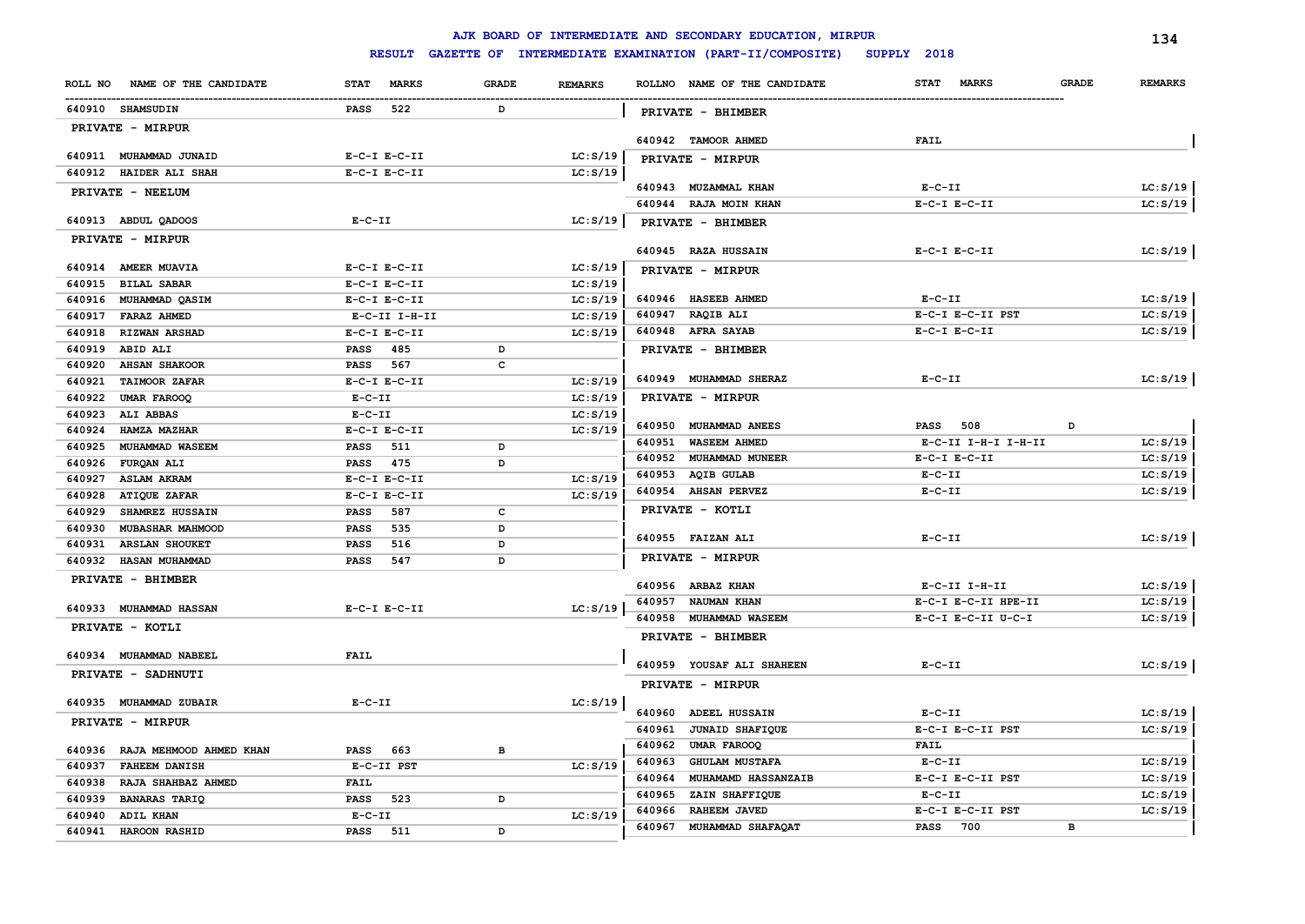|                                      |                     |                    |                | AJK BOARD OF INTERMEDIATE AND SECONDARY EDUCATION, MIRPUR      |                             |              | 135            |
|--------------------------------------|---------------------|--------------------|----------------|----------------------------------------------------------------|-----------------------------|--------------|----------------|
|                                      |                     |                    |                | RESULT GAZETTE OF INTERMEDIATE EXAMINATION (PART-II/COMPOSITE) | SUPPLY 2018                 |              |                |
| NAME OF THE CANDIDATE<br>ROLL NO     | STAT MARKS          | <b>GRADE</b>       | <b>REMARKS</b> | ROLLNO NAME OF THE CANDIDATE                                   | <b>MARKS</b><br><b>STAT</b> | <b>GRADE</b> | <b>REMARKS</b> |
| 640968<br><b>USAMA PERVAIZ</b>       | $E-C-II$            |                    | LC: S/19       | PRIVATE - BHIMBER                                              |                             |              |                |
| 640969<br><b>OWAIS ALI</b>           | E-C-I E-C-II IST-II |                    | LC: S/19       |                                                                |                             |              |                |
| 640970<br><b>ADNAN ALI</b>           | $E - C - II$        |                    | LC: S/19       | 641002 IDNAN ZAFAR                                             | $E-C-I$ $E-C-II$            |              | LC: S/19       |
| SAQIB HUSSAIN<br>640971              | <b>PASS</b> 480     | D                  |                | PRIVATE - KOTLI                                                |                             |              |                |
| 640972<br>IJAZ ALI                   | E-C-I E-C-II HPE-II |                    | LC: S/19       |                                                                |                             |              |                |
| 640973<br><b>MUHAMMAD HASEEB</b>     | $E - C - II$        |                    | LC: S/19       | 641003 BASHIR SUBHANI                                          | 604<br>PASS                 | c            |                |
| PRIVATE - BHIMBER                    |                     |                    |                | PRIVATE - MIRPUR                                               |                             |              |                |
|                                      |                     |                    |                |                                                                |                             |              |                |
| 640974 SHOAIB AKHTAR                 | $E-C-T E-C-TI$      |                    | LC: S/19       | 641004 MUDASSAR TANVEER                                        | <b>FAIL</b>                 |              |                |
| PRIVATE - MIRPUR                     |                     |                    |                | 641005<br>SAAD BIN MUJAHID                                     | 574<br><b>PASS</b>          | $\mathtt{c}$ |                |
|                                      |                     |                    |                | 641006<br><b>RAMZAN LATIF</b>                                  | $E-C-II$                    |              | LC: S/19       |
| 640975 ZEESHAN JAHANGIR              | $E-C-II$            |                    | LC: S/19       | 641007<br>HAMID YOUSAF                                         | $E-C-I$ $E-C-II$            |              | LC: S/19       |
| PRIVATE - BHIMBER                    |                     |                    |                | 641008<br><b>JUNAID NAWAZ</b>                                  | $E- C- II$                  |              | LC: S/19       |
|                                      |                     |                    |                | 641009<br>MUHAMMAD MOIN KHALID                                 | $E- C- II$                  |              | LC: S/19       |
| 640976 KHAWAR FARYAD                 | E-C-I E-C-II I-H-II |                    | LC: S/19       | 641010<br><b>RAHEEM SHOUKAT</b>                                | 648<br>PASS                 | c            |                |
| PRIVATE - MIRPUR                     |                     |                    |                | 641011<br>MUHAMMAD ADIL                                        | 642<br>PASS                 | c            |                |
|                                      |                     |                    |                | 641012<br><b>HASSAN NAEEM</b>                                  | $E-C-II$                    |              | LC: S/19       |
| 640977 MUHAMMAD ALI                  | $E-C-I$ $E-C-II$    |                    | LC: S/19       | 641013<br>SHAMRAIZ BARKAT                                      | $E- C- II$                  |              | LC: S/19       |
| 640978<br>MANZOOR AHMED              | $E-C-II$            |                    | LC: S/19       | 641014<br>UMER FAROOQ                                          | $E-C-I$ $E-C-II$            |              | LC: S/19       |
| 640979<br>DAUD ALI                   | PASS 458            | D                  |                | 641015<br>MUHAMMAD MUBASHIR RAZA ATTARI                        | $E-C-I$ $E-C-II$            |              | LC: S/19       |
| 640980<br>SAFEER AHMED               | $E-C-II$            |                    | LC: S/19       | 641016<br><b>MUHAMMAD HASEEB</b>                               | 429<br><b>PASS</b>          | Е            |                |
| 640981<br><b>USAMA ABID</b>          | E-C-I E-C-II        |                    | LC: S/19       | 641017<br>MUHAMMAD USMAN                                       | $E-C-I$ $E-C-II$            |              | LC: S/19       |
| 640982<br><b>MUHAMMAD HASSAN</b>     | PASS 496            | D                  |                | 641018<br>MUHAMMAD ISMAIL                                      | PASS 603                    | c            |                |
| 640983<br>MIRZA FARAZ SHOUKAT        | $E-C-II$ I-H-I      |                    | LC: S/19       | 641019<br><b>NAUMAN FREED</b>                                  | $E-C-I$ $E-C-II$            |              | LC: S/19       |
| 640984<br>MUHAMMAD WALEED            | $E - C - II$        |                    | LC: S/19       | 641020 MUHAMMAD ZULFIQAR JAVEED                                | $E-C-II$                    |              | LC: S/19       |
| 640985<br><b>UMAR ASIF</b>           | $E- C- II$          |                    | LC: S/19       | PRIVATE - KOTLI                                                |                             |              |                |
| 640986<br>MUHAMMAD KHALFAN GHAZANFAR | $E-C-II$ I-H-II     |                    | LC: S/19       |                                                                |                             |              |                |
| 640987<br>MUHAMMAD RAMZAN            | E-C-I E-C-II I-H-II |                    | LC: S/19       | 641021 AMJAD HUSSAIN                                           | E-C-II PST                  |              | LC: S/19       |
| 640988<br>RAJA AHSAN BANARUS         | $E- C- II$          |                    | LC: S/19       | PRIVATE - MIRPUR                                               |                             |              |                |
| 640989<br>HAFIZ MUHAMMAD ADEEL MIRZA | PASS 430            | $\mathbf{E}% _{t}$ |                |                                                                |                             |              |                |
| 640990<br>HAMID ALI                  | <b>PASS</b><br>545  | D                  |                | 641022 RASHID ARSHAD                                           | 560<br>PASS                 | c            |                |
| 640991<br>SHAHBAZ AHMED KHAN         | $E-C-II$            |                    | LC: S/19       | 641023<br><b>BILAL AKHTAR</b>                                  | 397<br>PASS                 | E            |                |
| 640992<br>HAMZA SHOUKAT              | <b>FAIL</b>         |                    |                | 641024<br><b>NABEEL KHAN</b>                                   | 496<br>PASS                 | D            |                |
| 640993 AITESHAM ALI                  | <b>PASS</b> 490     | D                  |                | PRIVATE - KOTLI                                                |                             |              |                |
| PRIVATE - KOTLI                      |                     |                    |                |                                                                |                             |              |                |
|                                      |                     |                    |                | 641025 AQIB HUSSAIN                                            | E-C-I E-C-II U-C-II         |              | LC: S/19       |
| 640994 SONEEB AHMED                  | E-C-II LSC-II       |                    | LC: S/19       | PRIVATE - MIRPUR                                               |                             |              |                |
| PRIVATE - MIRPUR                     |                     |                    |                | 641026 MUHAMMAD ALI RAZA                                       | <b>FAIL</b>                 |              |                |
| 640995 BAHADAR ALI                   | $E-C-I$ $E-C-II$    |                    | LC: S/19       | 641027 AYYAZ AHMED                                             | E-C-I E-C-II ECO-II         |              | LC: S/19       |
| 640996<br><b>MUHAMMAD ASIM</b>       | 473<br><b>PASS</b>  | D                  |                | PRIVATE - KOTLI                                                |                             |              |                |
| 640997<br><b>USMAN ARSHAD</b>        | PASS 536            | D                  |                |                                                                |                             |              |                |
| 640998<br><b>AHAD YOUNAS</b>         | $E-C-II$            |                    | LC: S/19       | 641028<br>MUHAMMAD SOHAIL                                      | $E- C- II$                  |              | LC: S/19       |
| 640999<br><b>AHTISHAM MATLOOB</b>    | $E-C-I$ $E-C-II$    |                    | LC: S/19       | 641029<br>CHOUDRY MUHAMMAD HALEEM                              | E-C-I E-C-II U-C-II         |              | LC: S/19       |
| 641000<br><b>NAFEES GHAFOOR</b>      | $E-C-II$            |                    | LC: S/19       | PRIVATE - MIRPUR                                               |                             |              |                |
| 641001<br>AFAQ AHMED                 | $E-C-I$ $E-C-II$    |                    | LC: S/19       |                                                                |                             |              |                |
|                                      |                     |                    |                |                                                                |                             |              |                |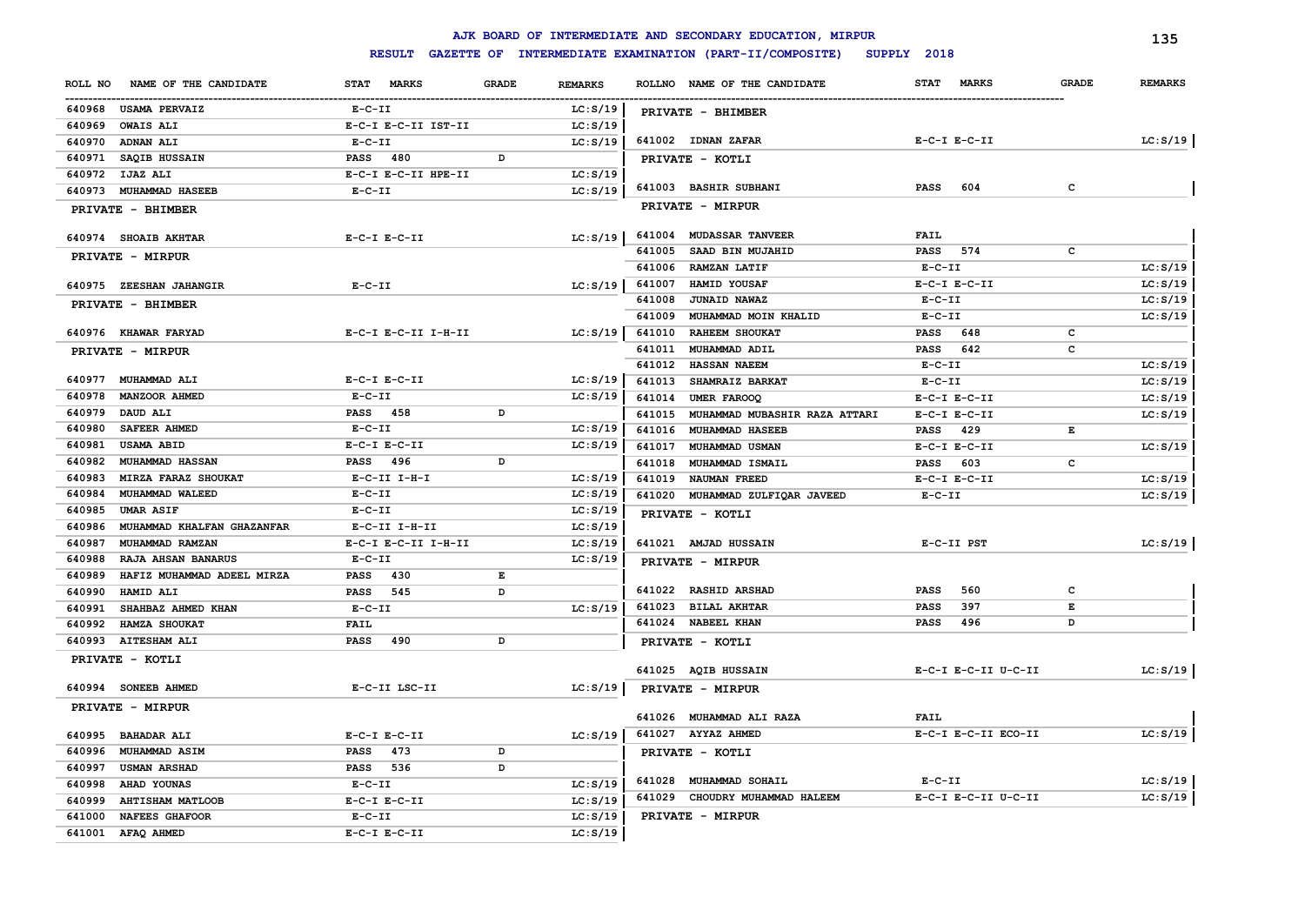|                                          |                             |              |                |        | AJK BOARD OF INTERMEDIATE AND SECONDARY EDUCATION, MIRPUR |                             |              | 136            |
|------------------------------------------|-----------------------------|--------------|----------------|--------|-----------------------------------------------------------|-----------------------------|--------------|----------------|
|                                          | <b>RESULT</b>               |              |                |        | GAZETTE OF INTERMEDIATE EXAMINATION (PART-II/COMPOSITE)   | SUPPLY 2018                 |              |                |
| NAME OF THE CANDIDATE<br>ROLL NO         | <b>MARKS</b><br><b>STAT</b> | <b>GRADE</b> | <b>REMARKS</b> |        | ROLLNO NAME OF THE CANDIDATE                              | <b>MARKS</b><br><b>STAT</b> | <b>GRADE</b> | <b>REMARKS</b> |
| 641030 NOMAN AKHLAQ                      | FAIL                        |              |                |        | 641068 HAMZA MATLOOB                                      | $E-C-I$ $E-C-II$            |              | LC: S/19       |
| MUHAMMAD FARRUKH BASHIR<br>641031        | $E - C - II$                |              | LC: S/19       |        | PRIVATE - KOTLI                                           |                             |              |                |
| 641032<br>SHUJAT SHAKAT                  | PASS 493                    | D            |                |        |                                                           |                             |              |                |
| 641033<br>MUHAMMAD RIZWAN                | $E-C-II$                    |              | LC: S/19       |        | 641069 USMAN ISLAM                                        | E-C-II I-H-II               |              | LC: S/19       |
| 641034<br><b>ASIM MUNIR</b>              | E-C-II IST-II               |              | LC: S/19       |        | PRIVATE - MIRPUR                                          |                             |              |                |
| 641035<br>KHURAM SHAHZAD                 | $E - C - II$                |              | LC: S/19       |        |                                                           |                             |              |                |
| 641036<br>MUHAMMAD TAYYAB                | PASS 409                    | Е            |                |        | 641070 MUHAMMAD ZULQURNAIN                                | 493<br>PASS                 | D            |                |
| 641037<br>WAQAR ALI                      | $E - C - II$                |              | LC: S/19       | 641071 | <b>JUNAID JAVED</b>                                       | $E- C- II$                  |              | LC: S/19       |
| 641038<br><b>ASJAD MEHMOOD</b>           | <b>FAIL</b>                 |              |                | 641072 | MUHAMMAD RAHIM                                            | FAIL                        |              |                |
| 641039<br><b>GHULAM AKBAR</b>            | E-C-I E-C-II IST-II         |              | LC: S/19       | 641073 | SHERAZ AHMED                                              | FAIL                        |              |                |
| 641040<br><b>TAMOOR HUSSAIN</b>          | $E-C-II$                    |              | LC: S/19       | 641074 | <b>INZAMAM AKRAM</b>                                      | 475<br>PASS                 | D            |                |
| 641041<br>WAQAR HUSSAIN                  | <b>PASS</b><br>504          | D            |                |        | PRIVATE - KOTLI                                           |                             |              |                |
| 641042<br>SHERAZ AHMED                   | <b>PASS</b><br>592          | C            |                |        |                                                           |                             |              |                |
| 641043<br>MUHAMMAD HASNAIN               | $E - C - II$                |              | LC: S/19       |        | 641075 ZAHEER ABBAS                                       | $E-C-I$ $E-C-II$            |              | LC: S/19       |
| 641044<br>MAHMOOD AHMED QAMMER           | PASS 575                    | C            |                |        | PRIVATE - MIRPUR                                          |                             |              |                |
| 641045<br>SOHAIL SHOKAT                  | E-C-II HPE-II               |              | LC: S/19       |        |                                                           |                             |              |                |
| 641046<br><b>UZAIR AKBAR</b>             | $E- C- II$                  |              | LC: S/19       |        | 641076 WAQAR HAIDER                                       | $E-C-I$ $E-C-II$            |              | LC: S/19       |
| 641047<br><b>FAIZAN HUSSAIN</b>          | $E-C-I$ $E-C-II$            |              | LC: S/19       | 641077 | HAMZA LIAQAT                                              | 716<br><b>PASS</b>          | в            |                |
| 641048<br>MUHAMMAD HANIF                 | $E - C - II$                |              | LC: S/19       | 641078 | SHAHID ALI                                                | $E-C-II$                    |              | LC: S/19       |
| 641049<br>HAROON ZAFAR                   | E-C-I E-C-II HPE-II         |              | LC: S/19       | 641079 | <b>WASEEM LATIF</b>                                       | $E-C-II$                    |              | LC: S/19       |
| 641050<br>MUHAMMAD SAMEER                | <b>PASS</b><br>434          | E            |                | 641080 | <b>USMAN AZEEM</b>                                        | $E-C-II$                    |              | LC: S/19       |
| 641051<br>MOHSIN ALI                     | <b>FAIL</b>                 |              |                | 641081 | <b>IBTSAM SHABIR</b>                                      | $E-C-II$                    |              | LC: S/19       |
| 641052<br><b>HALEEM BARKET</b>           | <b>FAIL</b>                 |              |                | 641082 | MUHAMMAD KAFEEL                                           | $E - C - II$                |              | LC: S/19       |
| 641053<br>SHAMSHAIR KHAN                 | E-C-II ECO-I                |              | LC: S/19       | 641083 | SARFRAZ GUL                                               | $E-C-II$                    |              | LC: S/19       |
| 641054<br>MUHAMMAD FAIZAN                | E-C-I E-C-II I-H-II         |              | LC: S/19       | 641084 | MUHAMMAD AHMAD                                            | $E-C-II$                    |              | LC: S/19       |
| 641055<br>MUHAMMAD ZIAULLAH              | $E-C-II$                    |              | LC: S/19       | 641085 | MUHAMMAD UMER                                             | <b>FAIL</b>                 |              |                |
| 641056<br><b>ABDUL BASEER</b>            | $E-C-I$ $E-C-II$            |              | LC: S/19       | 641086 | <b>JABER HUSSAIN</b>                                      | FAIL                        |              |                |
| 641057<br><b>KAMRAN HUSSAIN</b>          | <b>FAIL</b>                 |              |                | 641087 | <b>GULBAHAR ASLAM</b>                                     | $E-C-II$                    |              | LC: S/19       |
| 641058<br>MUHAMMAD TUSEEF                | <b>FAIL</b>                 |              |                | 641088 | SHADAB AHMED                                              | <b>PASS</b><br>553          | c            |                |
| 641059<br>MUHAMMAD NAVEED                | <b>FAIL</b>                 |              |                | 641089 | <b>HAMZA ALTAF</b>                                        | 534<br><b>PASS</b>          | D            |                |
| 641060<br>FAHEEM LIAQAT                  | $E-C-I$ $E-C-II$            |              | LC: S/19       |        | PRIVATE - KOTLI                                           |                             |              |                |
| 641061<br>MUHAMMAD ATTA-UL-MUSTAFA TAHIR | E-C-II ECO-I                |              | LC: S/19       |        |                                                           |                             |              |                |
| 641062<br>WAQAS ALI                      | <b>FAIL</b>                 |              |                | 641090 | MUHAMMAD MAMOOR HAMEED                                    | <b>PASS</b><br>514          | D            |                |
| PRIVATE - KOTLI                          |                             |              |                |        | PRIVATE - MIRPUR                                          |                             |              |                |
|                                          |                             |              |                |        |                                                           |                             |              |                |
| 641063 HASHIR KHAN                       | $E-C-II$                    |              | LC: S/19       |        | 641091 KHUZAIMA ABID                                      | <b>FAIL</b>                 |              |                |
| PRIVATE - MIRPUR                         |                             |              |                | 641092 | <b>USMAN HUSSAIN</b>                                      | <b>FAIL</b>                 |              |                |
|                                          |                             |              |                | 641093 | <b>USMAN ARIF</b>                                         | $E-C-I$ $E-C-II$            |              | LC: S/19       |
| 641064 WAQAR ALI                         | $E-C-II$                    |              | LC: S/19       | 641094 | MUHAMMAD NOUMAN FAROOQ                                    | $E-C-I$ $E-C-II$            |              | LC: S/19       |
| 641065 AQIB HUSSAIN                      | E-C-I E-C-II I-H-I I-H-II   |              | LC: S/19       | 641095 | MUHAMMAD HASSAM                                           | $E-C-I$ $E-C-II$            |              | LC: S/19       |
| PRIVATE - KOTLI                          |                             |              |                | 641096 | SOBAN TARIQ                                               | <b>FAIL</b>                 |              |                |
|                                          |                             |              |                | 641097 | MUHAMMAD UMAIR HUSSAIN                                    | E-C-II HPE-II               |              | LC: S/19       |
| 641066 SAMAD FAREED                      | <b>FAIL</b>                 |              |                | 641098 | MUHAMMAD NAZAKET                                          | FAIL                        |              |                |
| PRIVATE - MIRPUR                         |                             |              |                | 641099 | SUFYAN AHMED                                              | 638<br>PASS                 | c            |                |
|                                          |                             |              |                | 641100 | <b>UMAIR FIAZ</b>                                         | FAIL                        |              |                |
| 641067 UMAR FAYYAZ                       | E-C-I E-C-II PST            |              | LC: S/19       |        | 641101 ARSLAN MUSHTAQ                                     | E-C-II ECO-II               |              | LC: S/19       |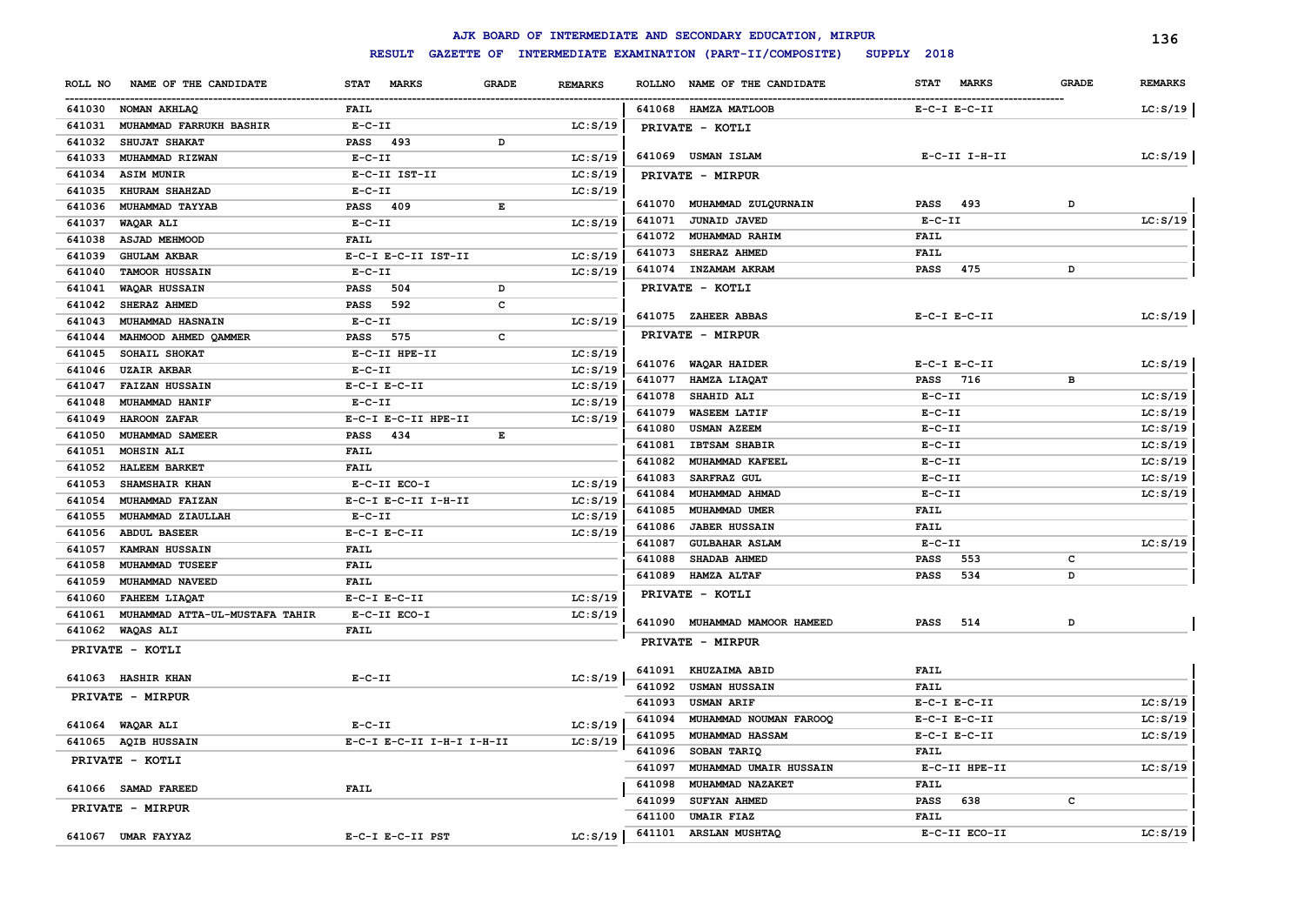|         |                        |                     |                                | AJK BOARD OF INTERMEDIATE AND SECONDARY EDUCATION, MIRPUR |                                      |              | 137            |
|---------|------------------------|---------------------|--------------------------------|-----------------------------------------------------------|--------------------------------------|--------------|----------------|
|         |                        | <b>RESULT</b>       |                                | GAZETTE OF INTERMEDIATE EXAMINATION (PART-II/COMPOSITE)   | SUPPLY 2018                          |              |                |
| ROLL NO | NAME OF THE CANDIDATE  | STAT MARKS          | <b>GRADE</b><br><b>REMARKS</b> | <b>ROLLNO</b><br>NAME OF THE CANDIDATE                    | <b>STAT</b><br><b>MARKS</b>          | <b>GRADE</b> | <b>REMARKS</b> |
|         | 641102 MUHAMMAD ASAD   | $E-C-I$ $E-C-II$    | LC: S/19                       | 641134 WAQAR AHMAD                                        | $E- C- II$                           |              | LC: S/19       |
| 641103  | <b>MUNEER HUSSAIN</b>  | PASS 565            | с                              | 641135 ARSLAN ALI                                         | $E-C-II$                             |              | LC: S/19       |
| 641104  | MUHAMMAD RAMZAN SHABAN | $E-C-II$            | LC: S/19                       | 641136 MUHAMMAD SHOAIB                                    | E-C-I E-C-II ECO-I ECO-II            |              | LC: S/19       |
| 641105  | <b>NABEEL HUSSAIN</b>  | $E-C-II$            | LC: S/19                       | ALI AHMED<br>641137                                       | $E-C-II$                             |              | LC: S/19       |
| 641106  | <b>KAMRAN KABIR</b>    | $E - C - II$        | LC: S/19                       | 641138 ADEEL ARIF                                         | PASS 559                             | c            |                |
| 641107  | <b>FAIZAN ALI</b>      | $E-C-I$ $E-C-II$    | LC: S/19                       | PRIVATE - BHIMBER                                         |                                      |              |                |
| 641108  | QAMAR SHAFIQ           | <b>PASS</b> 592     | с                              |                                                           |                                      |              |                |
| 641109  | ATTIQUE UR REHMAN      | E-C-I E-C-II I-H-II | LC: S/19                       | 641139 BILAL SHAMIM                                       | $E-C-I$ $E-C-II$                     |              | LC: S/19       |
| 641110  | <b>HAMZA BASHARAT</b>  | $E-C-I$ $E-C-II$    | LC: S/19                       | PRIVATE - KOTLI                                           |                                      |              |                |
| 641111  | <b>AWAIS KHAN</b>      | <b>FAIL</b>         |                                |                                                           |                                      |              |                |
| 641112  | <b>AHSEN NAWAZ</b>     | <b>FAIL</b>         |                                | 641140 ASIF HUSSAIN                                       | $E-C-II$                             |              | LC: S/19       |
| 641113  | HAROON MANZOOR         | $E-C-I$ $E-C-II$    | LC: S/19                       | PRIVATE - MIRPUR                                          |                                      |              |                |
| 641114  | SAQIB ALI              | $E-C-I$ $E-C-II$    | LC: S/19                       |                                                           |                                      |              |                |
| 641115  | <b>SAQAB ALI</b>       | E-C-I E-C-II I-H-II | LC: S/19                       | 641141 MUHAMMAD TAMOOR                                    | $E-C-I$ $E-C-II$<br>$E-C-I$ $E-C-II$ |              | LC: S/19       |
| 641116  | MUHAMMAD HASEEB        | $E- C- II$          | LC: S/19                       | 641142 ALLAH DITTA                                        |                                      |              | LC: S/19       |
| 641117  | NABEEL AHMED           | <b>FAIL</b>         |                                | PRIVATE - KOTLI                                           |                                      |              |                |
| 641118  | MUHAMMAD SHOAIB GULZAR | $E-C-I$ $E-C-II$    | LC: S/19                       | 641143 SAQIB HANIF                                        | $E-C-II$ $U-C-II$                    |              | LC: S/19       |
| 641119  | <b>AHSAN ARIF</b>      | $E-C-II$            | LC: S/19                       | PRIVATE - MIRPUR                                          |                                      |              |                |
| 641120  | <b>FAISAL MEHMOOD</b>  | $E - C - II$        | LC: S/19                       |                                                           |                                      |              |                |
| 641121  | MUHAMMAD NAVEED ZAFAR  | $I-H-II$            | LC: S/19                       | 641144 SOHAIL AHMED                                       | $E-C-I$ $E-C-II$                     |              | LC: S/19       |
|         | PRIVATE - BHIMBER      |                     |                                | 641145 HUSNAIN MEHBOOB                                    | $E- C- II$                           |              | LC: S/19       |
|         |                        |                     |                                | 641146<br><b>ISRAR AHMED</b>                              | $E-C-I$ $E-C-II$                     |              | LC: S/19       |
|         | 641122 ARSLAN AKRAM    | $E-C-II$ I-H-II     | LC: S/19                       | 641147<br>ZAHEER HUSSAIN                                  | $E-C-I$ $E-C-II$                     |              | LC: S/19       |
|         | PRIVATE - KOTLI        |                     |                                | 641148<br><b>ARSLAN ZAHID</b>                             | $E-C-II$                             |              | LC: S/19       |
|         | 641123 SOHAIB AHMED    | $E-C-I$ $E-C-II$    | LC: S/19                       | PRIVATE - OTHERS                                          |                                      |              |                |
|         | PRIVATE - MIRPUR       |                     |                                |                                                           |                                      |              |                |
|         |                        |                     |                                | 641149 UMAR BASHIR                                        | E-C-I E-C-II U-C-I                   |              | LC: S/19       |
|         | 641124 MUHAMMAD USMAN  | $E-C-I$ $E-C-II$    | LC: S/19                       | PRIVATE - MIRPUR                                          |                                      |              |                |
| 641125  | <b>MUHAMMAD AWAIS</b>  | $E - C - II$        | LC: S/19                       |                                                           |                                      |              |                |
|         | 641126 MUHAMMAD ARSLAN | $E-C-I$ $E-C-II$    | LC: S/19                       | 641150 KHAWAJA WAHAB AHMED                                | 544<br>PASS                          | D            |                |
|         | 641127 AWAIS ALI       | $E-C-II$            | LC: S/19                       | 641151 ABID ALI                                           | 516<br>PASS                          | D            |                |
|         | 641128 HAMZA GULZREEN  | $E- C-I$ $E-C-II$   | LC: S/19                       | 641152 MUHAMMAD ADEEL                                     | E-C-I E-C-II PST                     |              | LC: S/19       |
|         | PRIVATE - KOTLI        |                     |                                | <b>ALI HAMZA</b><br>641153                                | E-C-I E-C-II I-H-II                  |              | LC: S/19       |
|         |                        |                     |                                | 641154<br>FAYYAZ AHMED                                    | $E-C-I$ $E-C-II$                     |              | LC: S/19       |
|         | 641129 MUHAMMAD USMAN  | $E-C-I$ $E-C-II$    | LC: S/19                       | 641155<br><b>ROHAIL HUSSAIN</b>                           | PASS 480                             | D            |                |
|         | PRIVATE - MIRPUR       |                     |                                | 641156<br><b>GHULAM GHAZI</b>                             | $E- C-I$ $E-C-II$                    |              | LC: S/19       |
|         |                        |                     |                                | 641157<br><b>HAMZA FAREED</b>                             | $E-C-II$                             |              | LC: S/19       |
|         | 641130 ZAIN EJAZ       | $E-C-II$ I-H-II     | LC: S/19                       | PRIVATE - BHIMBER                                         |                                      |              |                |
|         | PRIVATE - BHIMBER      |                     |                                |                                                           |                                      |              |                |
|         |                        |                     |                                | 641158 USMAN AZAM                                         | E-C-I E-C-II I-H-II                  |              | LC: S/19       |
|         | 641131 MUHAMMAD AKMAL  | $E-C-II$            | LC: S/19                       | PRIVATE - MIRPUR                                          |                                      |              |                |
|         | PRIVATE - MIRPUR       |                     |                                | 641159 MOHSIN MUSHTAQ                                     | $E-C-I$ $E-C-II$                     |              | LC: S/19       |
|         | 641132 MUHAMMAD AKBAR  | $E-C-II$            | LC: S/19                       | PRIVATE - BHIMBER                                         |                                      |              |                |
|         | 641133 HUSNAT YOUNIS   | <b>FAIL</b>         |                                |                                                           |                                      |              |                |
|         |                        |                     |                                |                                                           |                                      |              |                |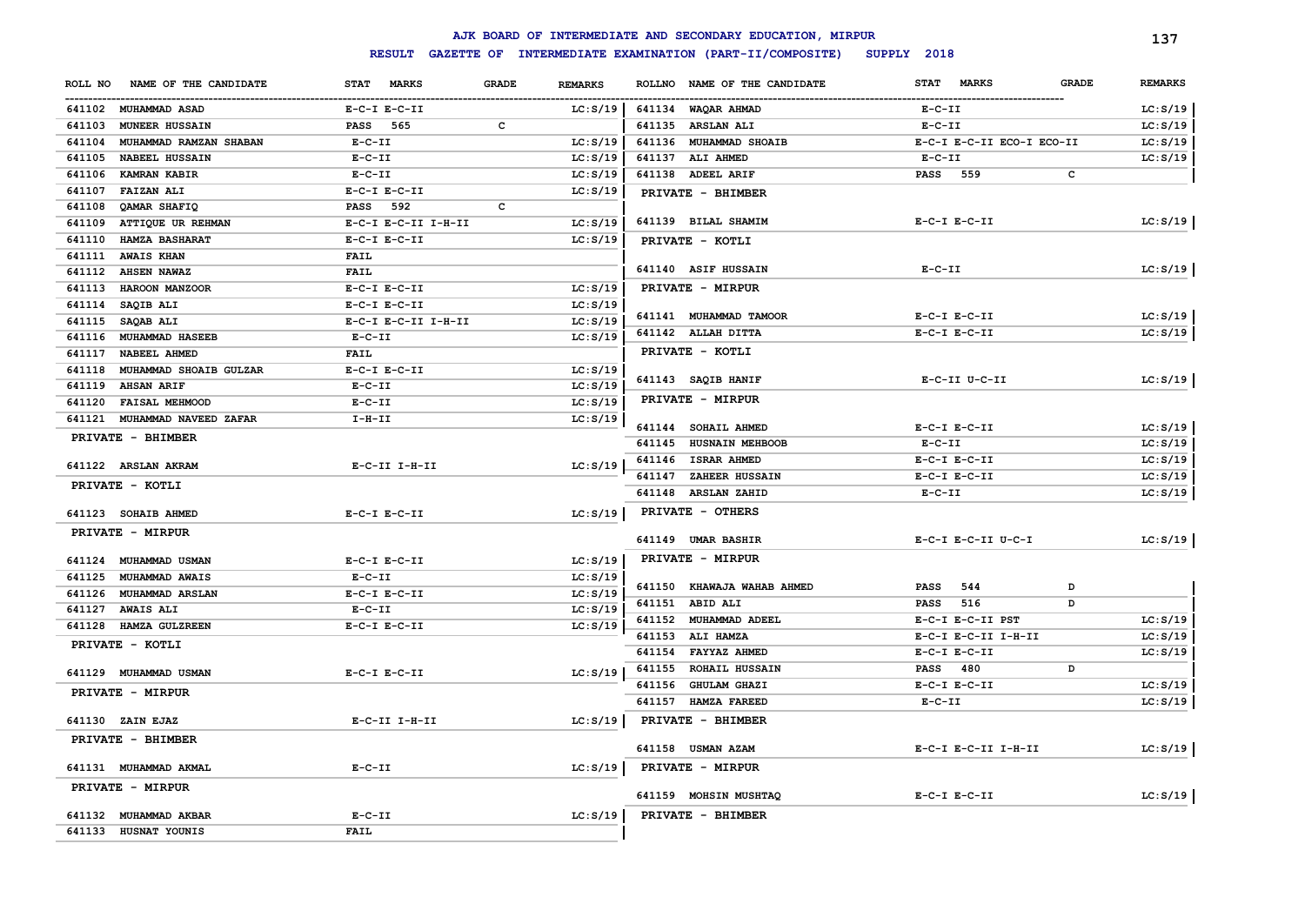|                                  |                                             |                |                  | AJK BOARD OF INTERMEDIATE AND SECONDARY EDUCATION, MIRPUR |                                        |                   | 138                  |
|----------------------------------|---------------------------------------------|----------------|------------------|-----------------------------------------------------------|----------------------------------------|-------------------|----------------------|
|                                  | <b>RESULT</b>                               |                |                  | GAZETTE OF INTERMEDIATE EXAMINATION (PART-II/COMPOSITE)   | SUPPLY 2018                            |                   |                      |
| NAME OF THE CANDIDATE<br>ROLL NO | <b>MARKS</b><br><b>GRADE</b><br><b>STAT</b> | <b>REMARKS</b> | <b>ROLLNO</b>    | NAME OF THE CANDIDATE                                     | <b>STAT</b><br><b>MARKS</b>            | <b>GRADE</b>      | <b>REMARKS</b>       |
| 641160 ATEEQ ILYAS               | E-C-I E-C-II I-H-II                         | LC: S/19       |                  | 641186 JUNAID RASHID                                      | 505<br><b>PASS</b>                     | D                 |                      |
| 641161 ASIM MEHMOOD              | E-C-I E-C-II I-H-II                         | LC: S/19       | 641187           | <b>ARFAN MEHMOOD</b>                                      | $E - C - II$                           |                   | LC: S/19             |
| PRIVATE - HAVELI                 |                                             |                | 641188           | ALI JAMROZ                                                | $E - C - II$                           |                   | LC: S/19             |
|                                  |                                             |                | 641189           | ZAIN RAZA                                                 | $E-C-II$                               |                   | LC: S/19             |
| 641162 WAJID HUSSAIN KHAN        | $E-C-I$ $E-C-II$                            | LC: S/19       | 641190           | <b>ASIM TAHIR</b>                                         | $E-C-I$ $E-C-II$                       |                   | LC: S/19             |
| PRIVATE - MIRPUR                 |                                             |                | 641191           | MUHAMMAD ZAHID                                            | $E-C-II$                               |                   | LC: S/19             |
|                                  |                                             |                | 641192           | <b>HASSAN ISHAQ</b>                                       | E-C-II I-H-II                          |                   | LC: S/19             |
| 641163 ADIL ALI                  | E-C-II ECO-I ECO-II                         | LC: S/19       | 641193           | MUHAMMAD HALEEM AZIZ                                      | $E-C-I$ $E-C-II$                       |                   | LC: S/19             |
| PRIVATE - BHIMBER                |                                             |                | 641194           | SAQIB ALI                                                 | $E-C-I$ $E-C-II$                       |                   | LC: S/19             |
|                                  |                                             |                |                  | 641195 WAQAS HUSSAIN                                      | <b>FAIL</b>                            |                   |                      |
| 641164 MUHAMMAD USMAN            | $E-C-I$ $E-C-II$                            | LC: S/19       |                  | PRIVATE - KOTLI                                           |                                        |                   |                      |
| PRIVATE - MIRPUR                 |                                             |                |                  |                                                           |                                        |                   |                      |
| 641165 ZAIN-UL ABDEEN            | 594<br>c<br>PASS                            |                |                  | 641196 IBRAR HUSSAIN                                      | FAIL                                   |                   |                      |
| 641166<br>KHALEEQ AHMED          | $E-C-I$ $E-C-II$                            | LC: S/19       |                  | PRIVATE - MIRPUR                                          |                                        |                   |                      |
| 641167<br><b>MUHAMMAD FAISAL</b> | <b>FAIL</b>                                 |                |                  |                                                           |                                        |                   |                      |
| 641168<br><b>MUHAMMAD ARSLAN</b> | $E-C-I$ $E-C-II$                            | LC: S/19       |                  | 641197 AMIR YAQOOB                                        | $E-C-I$ $E-C-II$                       |                   | LC: S/19             |
|                                  |                                             |                | 641198           | SAEED REHMAT                                              | $E - C - I$                            |                   | LC: S/19             |
| PRIVATE - BHIMBER                |                                             |                | 641199           | MUHAMMAD AAMIR FAYAZ                                      | $E-C-I$ $E-C-II$                       |                   | LC: S/19             |
| 641169 HASEEB ANWAR              | $E-C-I$ $E-C-II$                            | LC: S/19       | 641200           | AMAD HUSSAIN                                              | E-C-II U-C-II                          |                   | LC: S/19             |
| PRIVATE - MIRPUR                 |                                             |                | 641201           | <b>JUNAID SHABIR</b>                                      | $E-C-II$                               |                   | LC: S/19             |
|                                  |                                             |                | 641202           | HAFIZ FURQAN HABIB                                        | <b>FAIL</b>                            |                   |                      |
| 641170 WAQAS HUSSAIN             | $E-C-I$ $E-C-II$                            | LC: S/19       | 641203           | ADIL HUSSAIN                                              | 495<br><b>PASS</b>                     | D                 |                      |
| 641171<br><b>ARBAB MUSHTAQ</b>   | $E- C-I$ $E-C-II$                           | LC: S/19       | 641204           | SHAKEEL HUSSAIN                                           | 537<br><b>PASS</b>                     | D                 |                      |
| 641172<br>MUHAMMAD WASEEM        | E-C-II U-C-I U-C-II                         | LC: S/19       | 641205           | MALIK ADEEL ABBAS                                         | <b>PASS</b><br>469                     | D                 |                      |
| 641173<br><b>MUKHTAR HUSSAIN</b> | $E-C-I$ $E-C-II$                            | LC: S/19       | 641206<br>641207 | MUHAMMAD ABDUL QADOOS<br>HUSSNAIN AHMED                   | E-C-I E-C-II ECO-I<br>$E-C-I$ $E-C-II$ |                   | LC: S/19<br>LC: S/19 |
| PRIVATE - BHIMBER                |                                             |                | 641208           | ZEESHAN RIAZ                                              | <b>PASS</b><br>457                     | D                 |                      |
|                                  |                                             |                |                  |                                                           |                                        | D                 |                      |
| 641174 EJAZ NASEEM               | $E-C-II$                                    | LC: S/19       | 641209           | <b>TAHIR ALI</b>                                          | <b>PASS</b><br>469                     |                   |                      |
| 641175 SHAHBAZ HUSSAIN           | <b>FAIL</b>                                 |                | 641210<br>641211 | MUHAMMAD NOUMAN RAFIQUE<br><b>FAHIM AKRAM</b>             | E-C-I E-C-II ECO-I ECO-II<br>525       |                   | LC: S/19             |
| PRIVATE - MIRPUR                 |                                             |                | 641212           | DANYAL MASOOD                                             | <b>PASS</b><br><b>PASS</b><br>646      | D<br>$\mathbf{C}$ |                      |
|                                  |                                             |                | 641213           | ABDUL QADOOS                                              | $E-C-II$                               |                   | LC: S/19             |
| 641176 DANISH GUL                | $E-C-I$ $E-C-II$                            | LC: S/19       | 641214           | SABOOR SAEED                                              | $E-C-II$                               |                   | LC: S/19             |
| 641177 HAMZA ASLAM               | $E - C - II$                                | LC: S/19       | 641215           | MUHAMMAD SAQIB                                            | $E-C-I$ $E-C-II$                       |                   | LC: S/19             |
| 641178 ALI ASGHAR                | $E - C - II$                                | LC: S/19       | 641216           | MUHAMMAD SHAKIR                                           | $E-C-I$ $E-C-II$                       |                   | LC: S/19             |
| PRIVATE - KOTLI                  |                                             |                | 641217           | MUHAMMAD ISMAIL                                           | <b>PASS</b><br>662                     | в                 |                      |
|                                  |                                             |                | 641218           | ISLAM MANZOOR                                             | $E-C-II$                               |                   | LC: S/19             |
| 641179 ATIF ALTAF                | <b>FAIL</b>                                 |                | 641219           | MUHAMMAD AWAIS                                            | $E-C-II$ I-H-II                        |                   | LC: S/19             |
| PRIVATE - MIRPUR                 |                                             |                | 641220           | SAEED AHMED                                               | <b>PASS</b><br>599                     | c                 |                      |
|                                  |                                             |                |                  |                                                           |                                        |                   |                      |
| 641180<br>MUHAMMAD ISMAEEL       | E-C-II ECO-I ECO-II                         | LC: S/19       |                  | PRIVATE - BHIMBER                                         |                                        |                   |                      |
| 641181<br>MUHAMMAD JUNAID        | <b>FAIL</b>                                 |                | 641221           | <b>SHAH ZAIB</b>                                          | $E-C-II$                               |                   | LC: S/19             |
| 641182<br><b>USMAN LIAQUAT</b>   | $E-C-II$                                    | LC: S/19       |                  | 641222 ZAHEER TUFAIL                                      | $E - C - II$                           |                   | LC: S/19             |
| <b>ARKAM SHAKEEL</b><br>641183   | E-C-II I-H-II                               | LC: S/19       |                  |                                                           |                                        |                   |                      |
| <b>FAHAD ADREES</b><br>641184    | $E - C - II$                                | LC: S/19       |                  | PRIVATE - MIRPUR                                          |                                        |                   |                      |
| 641185 IKRAM ALI                 | $E-C-II$                                    | LC: S/19       |                  | 641223 MOHSAN MEHARBAN                                    | <b>FAIL</b>                            |                   |                      |
|                                  |                                             |                |                  |                                                           |                                        |                   |                      |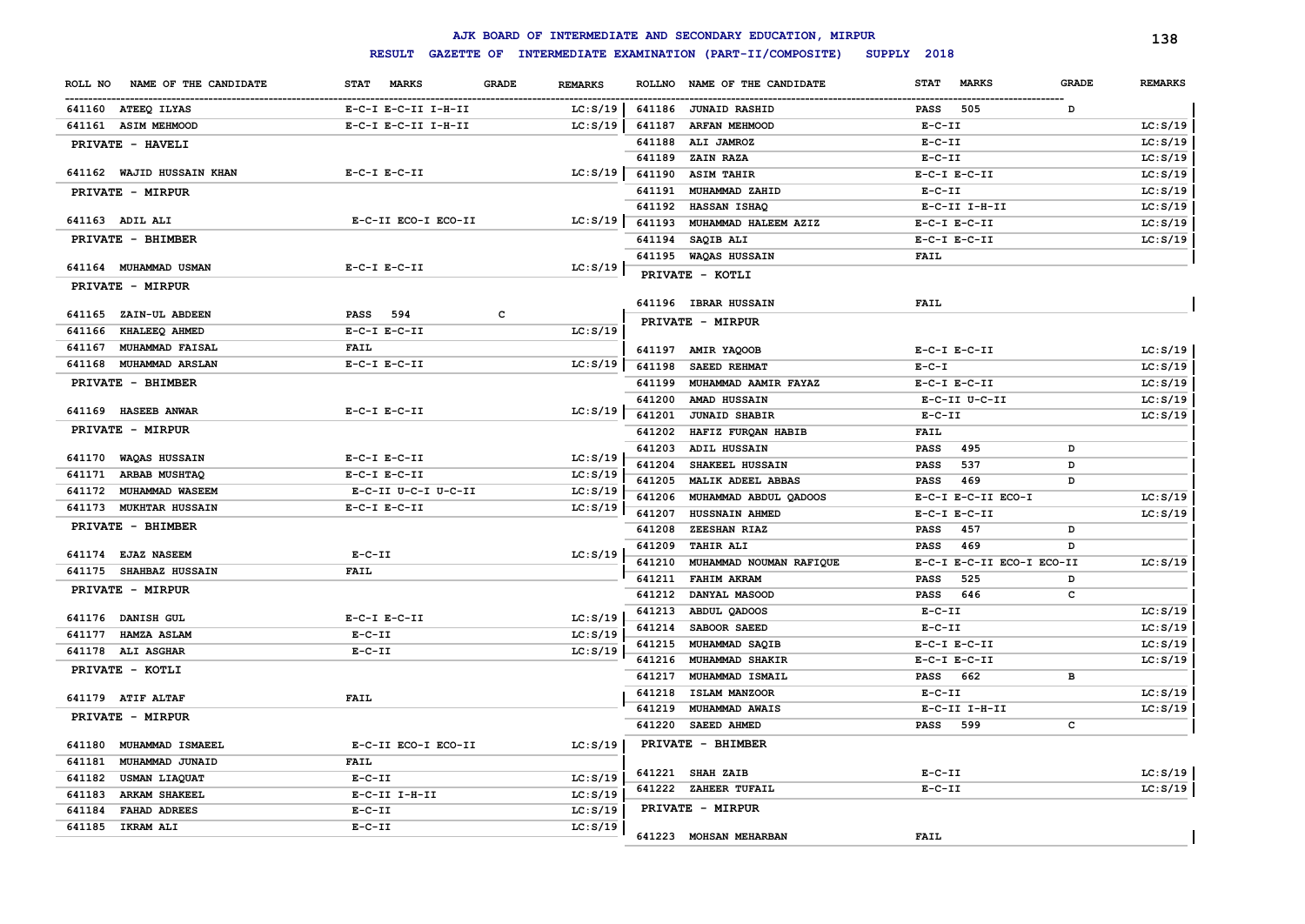|                                    |                    |              |                |        | AJK BOARD OF INTERMEDIATE AND SECONDARY EDUCATION, MIRPUR |                            |              | 139            |
|------------------------------------|--------------------|--------------|----------------|--------|-----------------------------------------------------------|----------------------------|--------------|----------------|
|                                    | <b>RESULT</b>      |              |                |        | GAZETTE OF INTERMEDIATE EXAMINATION (PART-II/COMPOSITE)   | SUPPLY 2018                |              |                |
| ROLL NO NAME OF THE CANDIDATE      | STAT MARKS         | <b>GRADE</b> | <b>REMARKS</b> |        | ROLLNO NAME OF THE CANDIDATE                              | STAT MARKS                 | <b>GRADE</b> | <b>REMARKS</b> |
| PRIVATE - BHIMBER                  |                    |              |                |        | 641247 ALI HASSAN                                         | $E- C- II$                 |              | LC: S/19       |
|                                    |                    |              |                |        | 641248 ARBAZ ZULFIQAR                                     | PASS 510                   | D            |                |
| 641224 SHAMRIAZ KHAN               | E-C-II IST-II      |              | LC: S/19       |        | 641249 IBRAR AHMAD                                        | $E-C-II$                   |              | LC: S/19       |
| <b>PRIVATE - MIRPUR</b>            |                    |              |                | 641250 | MUHAMMAD UMAIR                                            | $E-C-I$ $E-C-II$           |              | LC: S/19       |
|                                    |                    |              |                |        | 641251 KAMRAN RAZZAQ                                      | <b>FAIL</b>                |              |                |
| 641225 MUHAMMAD NABEEL             | $E-C-I$ $E-C-II$   |              | LC: S/19       | 641252 | ABDUL BASEER KHAN                                         | $E-C-II$ I-H-II            |              | LC: S/19       |
| 641226 MUHAMMAD AFZAL              | <b>FAIL</b>        |              |                |        | 641253 MUHAMMAD AURANGZEB                                 | $E-C-II$                   |              | LC: S/19       |
| PRIVATE - SADHNUTI                 |                    |              |                |        | 641254 TALAL AHMED                                        | <b>FAIL</b>                |              |                |
| 641227 MUHAMMAD YASAR AZIZ         | <b>FAIL</b>        |              |                |        | PRIVATE - BHIMBER                                         |                            |              |                |
|                                    |                    |              |                |        |                                                           |                            |              |                |
| PRIVATE - MIRPUR                   |                    |              |                |        | 641255 HAMZA RAFTAZ                                       | <b>FAIL</b>                |              |                |
| 641228 ABDUL AZIZ SUBHANI          | $E-C-I$ $E-C-II$   |              | LC:A/19        |        | PRIVATE - MIRPUR                                          |                            |              |                |
| PRIVATE - BHIMBER                  |                    |              |                |        | 641256 MUHAMMAD TAYYAB ARSHAD                             | <b>FAIL</b>                |              |                |
|                                    |                    |              |                |        | 641257 MUHAMMAD WAHEED                                    | E-C-II ECO-II              |              | LC: S/19       |
| 641229 WAQAR AHMAD                 | <b>FAIL</b>        |              |                |        | 641258 NABEEL KHALID                                      | E-C-I E-C-II I-H-II        |              | LC: S/19       |
| PRIVATE - MIRPUR                   |                    |              |                |        | PRIVATE - KOTLI                                           |                            |              |                |
| 641230 MOBEEN RIAZ                 | $E-C-I$ $E-C-II$   |              | LC: S/19       |        | 641259 SAEED ARSHAD                                       | PASS 655                   | c            |                |
| 641231<br>MUHAMMAD RAMEEZ          | <b>PASS</b><br>388 | E            |                |        |                                                           |                            |              |                |
| 641232 MUHAMMAD IBRAHIM QURESHI    | <b>FAIL</b>        |              |                |        | PRIVATE - MIRPUR                                          |                            |              |                |
| 641233<br><b>MUSTANSAR MEHMOOD</b> | <b>FAIL</b>        |              |                |        | 641260 OSAMA AFTAB                                        | $E-C-I$ $E-C-II$           |              | LC: S/19       |
| 641234 ARSLAN SAJJAD               | <b>FAIL</b>        |              |                |        | PRIVATE - MUZAFFARABAD                                    |                            |              |                |
| 641235 TAYYAB SAEED                | <b>FAIL</b>        |              |                |        |                                                           |                            |              |                |
| PRIVATE - BHIMBER                  |                    |              |                |        | 641261 QAZI MUHAMMAD QASEEM                               | $E-C-II$                   |              | LC: S/19       |
|                                    |                    |              |                |        | PRIVATE - MIRPUR                                          |                            |              |                |
| 641236 USMAN MAQSUD                | <b>FAIL</b>        |              |                |        |                                                           |                            |              |                |
| PRIVATE - MIRPUR                   |                    |              |                |        | 641262 BILAL GHAFOOR CHUGHTAI                             | <b>FAIL</b>                |              |                |
|                                    |                    |              |                |        | 641263 NABEEL ASHRAF                                      | E-C-II I-H-II              |              | LC: S/19       |
| 641237 MUHAMMAD AHMAR SIKANDER     | <b>FAIL</b>        |              |                |        | 641264 USMAN ALI                                          | <b>FAIL</b>                |              |                |
| PRIVATE - BHIMBER                  |                    |              |                |        | 641265 SOHAIB ARBAB                                       | <b>FAIL</b>                |              |                |
| 641238 ANAS RAHMAN                 | $E-C-II$           |              | LC: S/19       |        | PRIVATE - KOTLI                                           |                            |              |                |
| PRIVATE - MIRPUR                   |                    |              |                |        | 641266 TAIMOOR RASHEED                                    | <b>FAIL</b>                |              |                |
|                                    |                    |              |                |        | PRIVATE - MIRPUR                                          |                            |              |                |
| 641239 FAIZAN GHAFOOR              | 403<br>PASS        | Е            |                |        |                                                           |                            |              |                |
| PRIVATE - BHIMBER                  |                    |              |                | 641267 | <b>MUHAMMAD FAIZAN</b>                                    | <b>FAIL</b>                |              |                |
| 641240 TOQEER RAZA                 | <b>PASS</b><br>548 | D            |                | 641268 | <b>SHAMAS HUSSAIN</b>                                     | <b>FAIL</b>                |              |                |
| PRIVATE - MIRPUR                   |                    |              |                | 641269 | MUHAMMAD JAMIL                                            | <b>FAIL</b>                |              |                |
|                                    |                    |              |                |        | 641270 SAQIB MEHMOOD                                      | <b>FAIL</b>                |              |                |
| 641241 HASSNAIN BASHARAT           | <b>PASS</b><br>531 | D            |                |        | 641271 ADEEL KHAN<br>641272 MUHAMMAD ALI                  | <b>FAIL</b><br><b>FAIL</b> |              |                |
| 641242<br><b>BABAR FAROOQ</b>      | $E-C-II$           |              | LC: S/19       |        |                                                           |                            |              |                |
| 641243 UMAR ALI                    | $E-C-I$ $E-C-II$   |              | LC: S/19       |        | PRIVATE - KOTLI                                           |                            |              |                |
| 641244 HAROON ALI                  | <b>FAIL</b>        |              |                |        | 641273 EHTISHAM-UL-HAQ                                    | <b>FAIL</b>                |              |                |
| 641245 UMER FAROOQ                 | $E-C-II$           |              | LC: S/19       |        |                                                           |                            |              |                |
| 641246 SULEMAN MEHMOOD             | $E-C-II$           |              | LC: S/19       |        |                                                           |                            |              |                |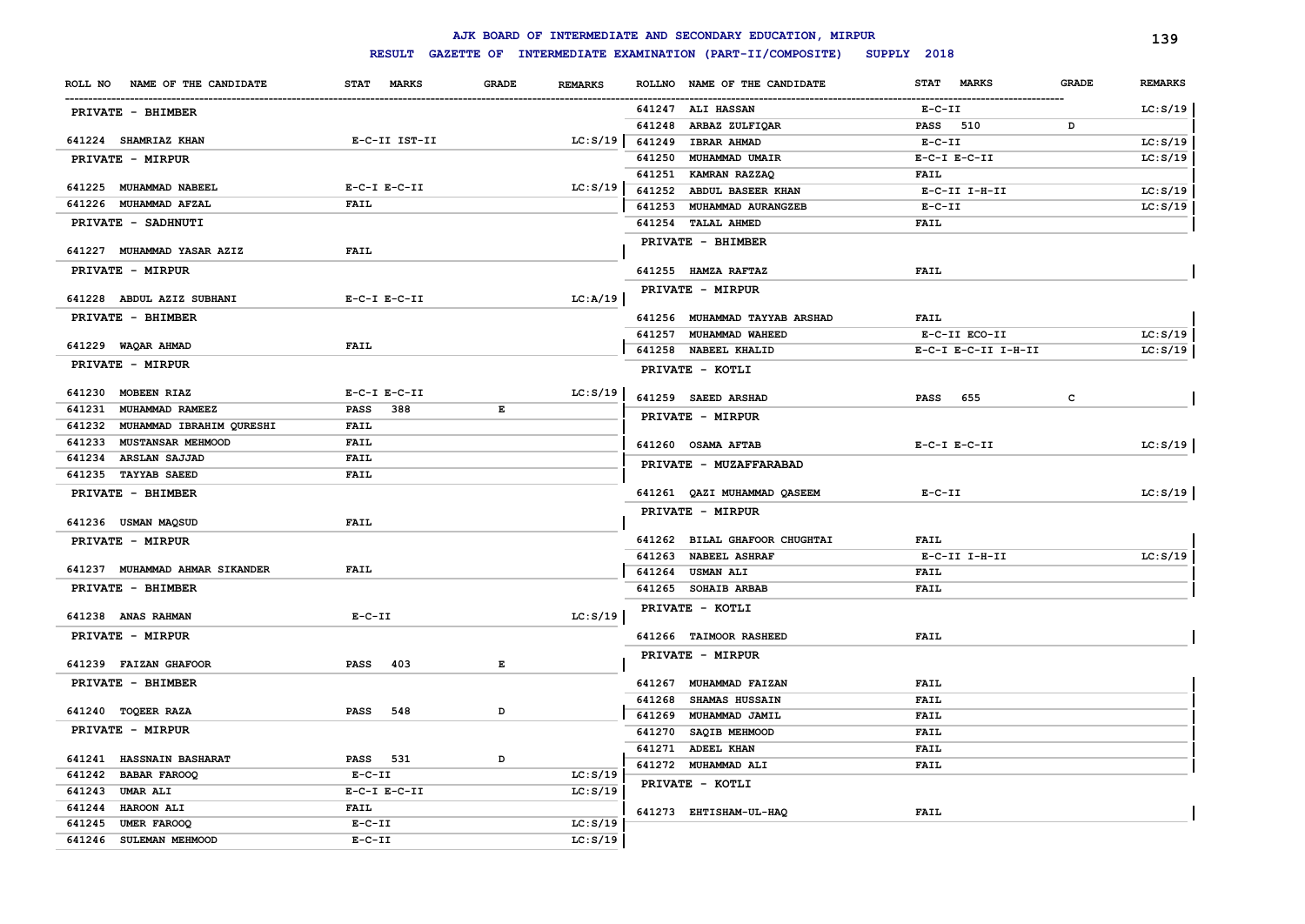|        |                                                  |                           |                                |        | AJK BOARD OF INTERMEDIATE AND SECONDARY EDUCATION, MIRPUR |              |                     |              | 140            |
|--------|--------------------------------------------------|---------------------------|--------------------------------|--------|-----------------------------------------------------------|--------------|---------------------|--------------|----------------|
|        |                                                  | <b>RESULT</b>             |                                |        | GAZETTE OF INTERMEDIATE EXAMINATION (PART-II/COMPOSITE)   | SUPPLY 2018  |                     |              |                |
|        | ROLL NO NAME OF THE CANDIDATE                    | STAT MARKS                | <b>GRADE</b><br><b>REMARKS</b> |        | ROLLNO NAME OF THE CANDIDATE                              | <b>STAT</b>  | <b>MARKS</b>        | <b>GRADE</b> | <b>REMARKS</b> |
|        | PRIVATE - BHIMBER                                |                           |                                |        | 641304 AHSAN ALI                                          |              | E-C-I E-C-II U-C-I  |              | LC:A/20        |
|        |                                                  |                           |                                |        | <b>PRIVATE - POONCH</b>                                   |              |                     |              |                |
|        | 641274 KHALID HUSSAIN                            | FAIL                      |                                |        |                                                           |              |                     |              |                |
|        | PRIVATE - MIRPUR                                 |                           |                                |        | 641305 RAJA MUHAMMAD WAQAR KHAN                           | $E- C- II$   |                     |              | LC:A/20        |
|        |                                                  |                           |                                |        | PRIVATE - KOTLI                                           |              |                     |              |                |
|        | 641275 HAMZA FARMAN                              | <b>FAIL</b>               |                                |        |                                                           |              |                     |              |                |
|        | 641276 UMAIR UR RAHMAN                           | <b>FAIL</b>               |                                |        | 641306 AL QAMAR                                           | <b>PASS</b>  | 472                 | D            |                |
|        | PRIVATE - OTHERS                                 |                           |                                |        | PRIVATE - MIRPUR                                          |              |                     |              |                |
|        | 641277 ADEEM SHAFIQ                              | FAIL                      |                                |        | 641307 EHTISHAM ALI                                       | FAIL         |                     |              |                |
|        | PRIVATE - MIRPUR                                 |                           |                                | 641308 | <b>FAISAL HUSSAIN</b>                                     | FAIL         |                     |              |                |
|        |                                                  |                           |                                | 641309 | <b>ZEESHAN TASSADAQ</b>                                   | FAIL         |                     |              |                |
| 641278 | MUHAMMAD IDREES                                  | E-C-II U-C-I              | LC: A/20                       | 641310 | MUHAMMAD OSAMA                                            | FAIL         |                     |              |                |
| 641279 | HUSSNAIN ZAHOOR                                  |                           | <b>ABSENT</b>                  | 641311 | ANEES UR RAHMAN                                           |              | E-C-II I-H-II       |              | LC: A/20       |
| 641280 | MUHAMMAD ZABAIR                                  | E-C-II U-C-I U-C-II       | LC: A/20                       | 641312 | MUHAMMAD ISMAIL                                           | FAIL         |                     |              |                |
| 641281 | <b>ARSLAN AHMED</b>                              | $E-C-I$ I-H-II            | LC: A/20                       | 641313 | <b>HUSNAIN ALI</b>                                        | <b>FAIL</b>  |                     |              |                |
| 641282 | SIKANDAR HUSSAIN                                 | FAIL                      |                                |        | 641314 AZHAR HUSSAIN                                      | FAIL         |                     |              |                |
| 641283 | <b>MEHRAN MAROOF</b>                             |                           | <b>ABSENT</b>                  |        | 641315 MUHAMMAD USAMA RAFIQ                               | FAIL         |                     |              |                |
| 641284 | <b>HASEEB UR RAHMAN</b>                          | <b>FAIL</b>               |                                |        | PRIVATE - BHIMBER                                         |              |                     |              |                |
| 641285 | HAMZA FAROOQ                                     | <b>FAIL</b>               |                                |        |                                                           |              |                     |              |                |
| 641286 | MUHAMMAD ABDULLAH                                | <b>FAIL</b>               |                                |        | 641316 JHANGIR IQBAL                                      | PASS         | 497                 | D            |                |
| 641287 | <b>SAFEER AHMAD</b>                              | FAIL                      |                                |        | PRIVATE - MIRPUR                                          |              |                     |              |                |
|        | PRIVATE - KOTLI                                  |                           |                                |        |                                                           |              |                     |              |                |
| 641288 |                                                  | <b>FAIL</b>               |                                | 641318 | 641317 RAJA HASEEB<br><b>ZUBAIR SAFDAR</b>                | FAIL<br>FAIL |                     |              |                |
| 641289 | <b>HAFEEZ UL HASSAN</b><br><b>MUHAMMAD USMAN</b> | FAIL                      |                                |        | 641319 MUHAMMAD ALI RASHID                                | FAIL         |                     |              |                |
|        |                                                  |                           |                                |        |                                                           |              |                     |              |                |
|        | PRIVATE - MIRPUR                                 |                           |                                |        | PRIVATE - BHIMBER                                         |              |                     |              |                |
|        | 641290 MUHAMMAD WASEEM                           | FAIL                      |                                |        | 641320 ISRAR MAJEED                                       | FAIL         |                     |              | NOT-IMP        |
| 641291 | <b>AHTSHAM HUSSAIN</b>                           | <b>FAIL</b>               |                                | 641321 | DANISH RAFIQUE                                            | PASS         | 525                 | D            | IMP            |
| 641292 | <b>HAMZA RIAZ</b>                                |                           | <b>ABSENT</b>                  |        | 641322 MUHAMMAD JAWAD HAIDER                              | PASS         | 630                 | C            | $NOT-IMP$      |
|        | 641293 SAAD FAROOQ                               | <b>FAIL</b>               |                                | 641323 | <b>HAMZA RASHID</b>                                       | <b>FAIL</b>  |                     |              | NOT-IMP        |
|        | PRIVATE - BHIMBER                                |                           |                                | 641324 | <b>TAQASAR JAVID</b>                                      | <b>FAIL</b>  |                     |              |                |
|        |                                                  |                           |                                | 641325 | <b>UMAR FAROOQ</b>                                        | $E - C - I$  |                     |              | LC: S/19       |
|        | 641294 SAAD RAFIQUE                              | <b>FAIL</b>               |                                | 641326 | <b>FAISAL MAHMOOD</b>                                     |              | $E-C-I$ $E-C-II$    |              | LC: S/19       |
|        | PRIVATE - MIRPUR                                 |                           |                                | 641327 | <b>AQIB RASHEED</b>                                       | PASS 395     |                     | Е            |                |
|        |                                                  |                           |                                | 641328 | SAJAD HUSSAIN                                             | $E - C - II$ |                     |              | LC: S/19       |
| 641295 | <b>MUHAMMAD FIDA</b>                             | <b>FAIL</b>               |                                |        | 641329 ALI RAZA                                           | $E - C - II$ |                     |              | LC: S/19       |
|        | 641296 ADIL ARSLAN                               | <b>FAIL</b>               |                                | 641330 | HALEEM-UR-REHMAN                                          | $E-C-II$     |                     |              | LC: S/19       |
|        | 641297 FAISAL MEHMOOD                            | <b>FAIL</b>               |                                | 641331 | MUHAMMAD ARBAB                                            | PASS 532     |                     | D            |                |
| 641298 | <b>HUSNAIN RAMZAN</b>                            | E-C-I E-C-II IST-I        | LC: A/20                       | 641332 | <b>JABAR FARID</b>                                        |              | $E-C-II$ I-H-II     |              | LC: S/19       |
| 641299 | <b>HUSSAM SHAKEEL</b>                            | <b>FAIL</b>               |                                | 641333 | MUNEEB QASIM                                              | $E-C-II$     |                     |              | LC: S/19       |
| 641300 | <b>TABISH ALI</b>                                | <b>FAIL</b>               |                                | 641334 | <b>IHTISHAM QAMER</b>                                     |              | $E-C-II$ $I-H-I$    |              | LC: S/19       |
| 641301 | <b>DANISH HUSSAIN</b>                            | <b>FAIL</b>               |                                | 641335 | <b>TEHSEEN HAYDER</b>                                     |              | E-C-II HPE-II       |              | LC: S/19       |
| 641302 | <b>MUBASIR MAHMOOD</b><br>641303 HAROON HAIDER   | <b>FAIL</b><br>$Rs.500/-$ |                                | 641336 | MUHAMMAD IFRAZ                                            |              | E-C-I E-C-II IST-II |              | LC: S/19       |
|        |                                                  |                           | <b>RW-FEE</b>                  | 641337 | HUSNAIN UR REHMAN GOHAR                                   | PASS 421     |                     | Е            |                |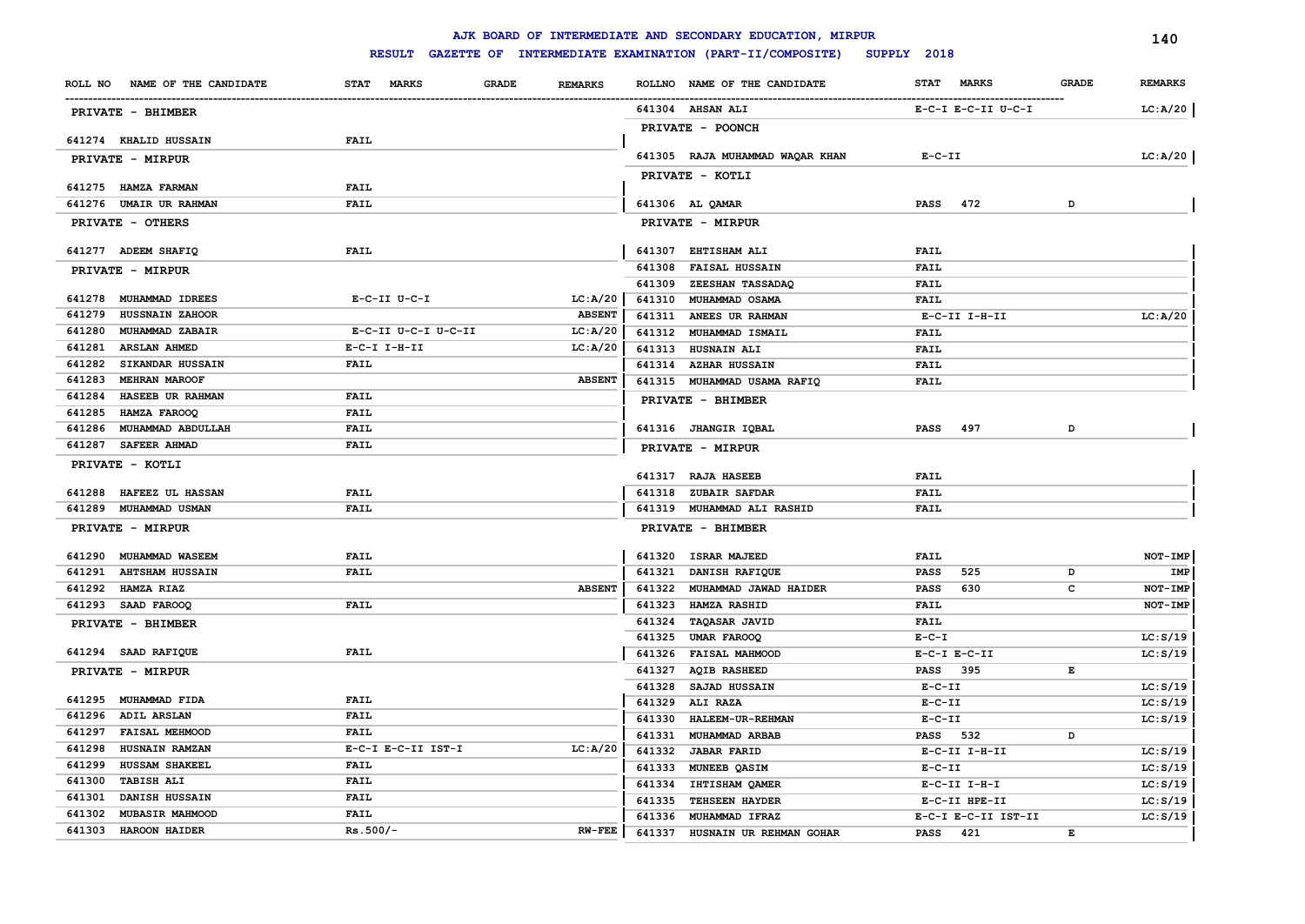|               |                             |                             |              |                |        | AJK BOARD OF INTERMEDIATE AND SECONDARY EDUCATION, MIRPUR |                             |              | 141            |
|---------------|-----------------------------|-----------------------------|--------------|----------------|--------|-----------------------------------------------------------|-----------------------------|--------------|----------------|
|               |                             | <b>RESULT</b>               |              |                |        | GAZETTE OF INTERMEDIATE EXAMINATION (PART-II/COMPOSITE)   | SUPPLY 2018                 |              |                |
| ROLL NO       | NAME OF THE CANDIDATE       | <b>MARKS</b><br><b>STAT</b> | <b>GRADE</b> | <b>REMARKS</b> |        | ROLLNO NAME OF THE CANDIDATE                              | <b>MARKS</b><br><b>STAT</b> | <b>GRADE</b> | <b>REMARKS</b> |
|               | 641338 BABER RAFIQUE        | <b>PASS</b><br>540          | D            |                |        | 641376 MUHAMMAD BILAL ASHRAF                              | 586<br>PASS                 | c            |                |
|               | PRIVATE - MIRPUR            |                             |              |                | 641377 | <b>JUNAID ANWAR</b>                                       | $E- C- II$                  |              | LC: S/19       |
|               |                             |                             |              |                | 641378 | MEER HAMZA                                                | 622<br>PASS                 | $\mathtt{c}$ |                |
|               | 641339 MUHAMMAD KASHIF ARIF | <b>PASS</b><br>543          | D            |                | 641379 | NAJEEB ULLAH                                              | <b>FAIL</b>                 |              |                |
|               | PRIVATE - BHIMBER           |                             |              |                | 641380 | ZEESHAN AKRAM                                             | $E-C-I$ $E-C-II$            |              | LC: S/19       |
|               |                             |                             |              |                | 641381 | <b>AQIB HUSSAIN</b>                                       | $E-C-II$                    |              | LC: S/19       |
|               | 641340 ABRAR HUSSAIN        | E-C-II CSC-II               |              | LC: S/19       | 641382 | AMEER AHMED                                               | $E-C-I$ $E-C-II$            |              | LC: S/19       |
| 641341        | YASIR HANIF                 | $E-C-I$ $E-C-II$            |              | LC: S/19       | 641383 | SHERAZ SHOUKAT                                            | $E-C-I$ $E-C-II$            |              | LC: S/19       |
| 641342        | <b>ITSHAM RASHEED</b>       | $E-C-II$                    |              | LC: S/19       | 641384 | <b>USMAN NADEEM</b>                                       | 434<br><b>PASS</b>          | Е            |                |
| 641343        | <b>ATIF MANZOOR</b>         | E-C-I E-C-II CIV-II         |              | LC: S/19       | 641385 | WASEEM IQBAL                                              | 572<br><b>PASS</b>          | c            |                |
| 641344        | MUHAMMAD HUSNAIN MASOOD     | PASS<br>481                 | D            |                | 641386 | DANIAL KHALIL                                             | $E- C- II$                  |              | LC: S/19       |
| 641345        | <b>ARSLAN ASIF</b>          | $E- C- II$                  |              | LC: S/19       | 641387 | NAMAN CHAUDHARY                                           | E-C-I E-C-II I-H-II         |              | LC: S/19       |
| 641346        | MADASAR IQBAL               | $E- C- II$                  |              | LC: S/19       | 641388 | <b>SAFYAN TARIO</b>                                       | 496<br><b>PASS</b>          | D            |                |
| 641347        | <b>UMAR ALI</b>             | $E-C-I$ $E-C-II$            |              | LC: S/19       | 641389 | MUHAMMAD HASEEB NADEEM                                    | $E-C-II$                    |              | LC: S/19       |
| 641348        | KASHIF ASIF                 | $E-C-I$ $E-C-II$            |              | LC: S/19       | 641390 | HAMZA MUNIR                                               | 564<br><b>PASS</b>          | c            |                |
| 641349        | <b>ADNAN MAHROOF</b>        | E-C-I E-C-II IST-II         |              | LC: S/19       | 641391 | ALI RAZA                                                  | E-C-II I-H-II               |              | LC: S/19       |
| 641350        | <b>AMIR SALEEM</b>          | E-C-II IST-II               |              | LC: S/19       | 641392 | ASAD ALI                                                  | $E- C- II$                  |              | LC: S/19       |
| 641351        | ALI ASGHAR                  | $E- C- II$                  |              | LC: S/19       | 641393 | ADIL HUSSAIN                                              | E-C-II I-H-II               |              | LC: S/19       |
| 641352        | SHARJEEL ASHRAF             | E-C-I E-C-II IST-II         |              | LC: S/19       | 641394 | TAMOOR TARIO                                              | E-C-I E-C-II H-P-II         |              | LC: S/19       |
| 641353        | SAJAD ANWAR                 | <b>PASS</b><br>574          | C            |                | 641395 | <b>SHAHBAZ ARIF</b>                                       | PASS<br>425                 | E            |                |
| 641354        | MUHAMMAD ARIF               | <b>PASS</b><br>561          | C            |                | 641396 | ALI RAZA                                                  | <b>FAIL</b>                 |              |                |
| 641355        | <b>WASEEM AKHTAR</b>        | <b>FAIL</b>                 |              |                | 641397 | SOHAIL SHOUKAT                                            | 456<br><b>PASS</b>          | D            |                |
| 641356        | <b>UMAR MUSHTAQ</b>         | $I-H-II$                    |              | LC: S/19       | 641398 | <b>UMAR SHEZAD</b>                                        | 605<br><b>PASS</b>          | c            |                |
| 641357        | <b>ZEISHAN KHAN</b>         | PASS<br>472                 | D            |                | 641399 | HAMZA LIAQAT                                              | $E-C-II$                    |              | LC: S/19       |
| 641358        | SAJAWAL AMIN                | $E-C-I$ $E-C-II$            |              | LC: S/19       | 641400 | MUHAMMAD AMMAR SATTAR                                     | $E-C-II$ I-H-II             |              | LC: S/19       |
| 641359        | MUHAMMAD IMRAN              | E-C-I E-C-II I-H-II         |              | LC: S/19       | 641401 | <b>QUDEES AHMED MIR</b>                                   | <b>PASS</b><br>636          | c            |                |
| 641360        | HAMZA SAJID                 | $E-C-I$ $E-C-II$            |              | LC: S/19       | 641402 | MUHAMMAD ADEEL                                            | 451<br><b>PASS</b>          | D            |                |
| 641361        | SNEEL SMOIEL                | $E-C-I$ $E-C-II$            |              | LC: S/19       | 641403 | MUHAMMAD SAEED                                            | $E-C-II$                    |              | LC: S/19       |
| 641362        | MUHAMMAD JUNAID             | $E - C - II$                |              | LC: S/19       | 641404 | MUHAMMAD ALI                                              | E-C-II ECO-I                |              | LC: S/19       |
| 641363        | ALI SHAN                    | E-C-I E-C-II I-H-II         |              | LC: S/19       | 641405 | <b>ATIF BASHIR</b>                                        | $E-C-I$ $E-C-II$            |              | LC: S/19       |
| 641364        | NAUMAN ZAFAR                | <b>FAIL</b>                 |              |                | 641406 | AHMAD AMAR                                                | $E-C-I$ $E-C-II$            |              | LC: S/19       |
| 641365        | SAQLAIN IJAZ                | 564<br>PASS                 | c            |                | 641407 | <b>NABEEL HUSSAIN</b>                                     | 532<br>PASS                 | D            |                |
| 641366        | <b>KHIZAR HYAT</b>          | <b>FAIL</b>                 |              |                | 641408 | <b>USMAN ALI</b>                                          | $E-C-II$                    |              | LC: S/19       |
| 641367        | MUHAMMAD AKASH ASLAM        | $E-C-II$                    |              | LC: S/19       | 641409 | <b>EHSAN ULLAH</b>                                        | $E- C- II$                  |              | LC: S/19       |
| 641368        | MUHAMMAD JIBRAN             | $I-H-II$                    |              | LC: S/19       | 641410 | <b>MOIN KHAN</b>                                          | $E-C-I$ $E-C-II$            |              | LC: S/19       |
| 641369        | <b>OMAIR SHAKEEL</b>        | $E-C-I$ $E-C-II$            |              | LC: S/19       | 641411 | <b>ALI NAWAZ</b>                                          | 579<br><b>PASS</b>          | c            |                |
|               | PRIVATE - OTHERS            |                             |              |                | 641412 | MUHAMMAD MOBEEN                                           | $E-C-II$                    |              | LC: S/19       |
|               |                             |                             |              |                | 641413 | <b>ALMAS AHMED</b>                                        | $E - C - II$                |              | LC: S/19       |
|               | 641370 MUSTANSAR FAYYAZ     | $E-C-II$                    |              | LC: S/19       | 641414 | <b>USAMA AYUB</b>                                         | $E- C- II$                  |              | LC: S/19       |
|               | PRIVATE - BHIMBER           |                             |              |                | 641415 | MUHAMMAD NADEEM                                           | <b>FAIL</b>                 |              |                |
|               | 641371 SAFIAN TARIQ         | E-C-I E-C-II I-H-II         |              | LC: S/19       | 641416 | MUHAMMAD NAVEED                                           | $E-C-I$ $E-C-II$            |              | LC: S/19       |
| 641372        | <b>ASHAR NAZIR</b>          | $E - C - II$                |              | LC: S/19       | 641417 | HAMZA YOUSAF                                              | $E-C-I$ $E-C-II$            |              | LC: S/19       |
| 641373        | ZUBAIR TARIQ                | PASS 606                    | C            |                | 641418 | MUHAMMAD SAQIB                                            | $E-C-II$                    |              | LC: S/19       |
| 641374 WALEED |                             | $E-C-I$ $E-C-II$            |              | LC: S/19       | 641419 | <b>AKAAS REHMAN</b>                                       | <b>FAIL</b>                 |              |                |
|               | 641375 MUJEEB NAZIR         | $E-C-II$ I-H-II             |              | LC: S/19       | 641420 | SAQLAIN JAVED                                             | $E-C-II$                    |              | LC: S/19       |
|               |                             |                             |              |                |        |                                                           |                             |              |                |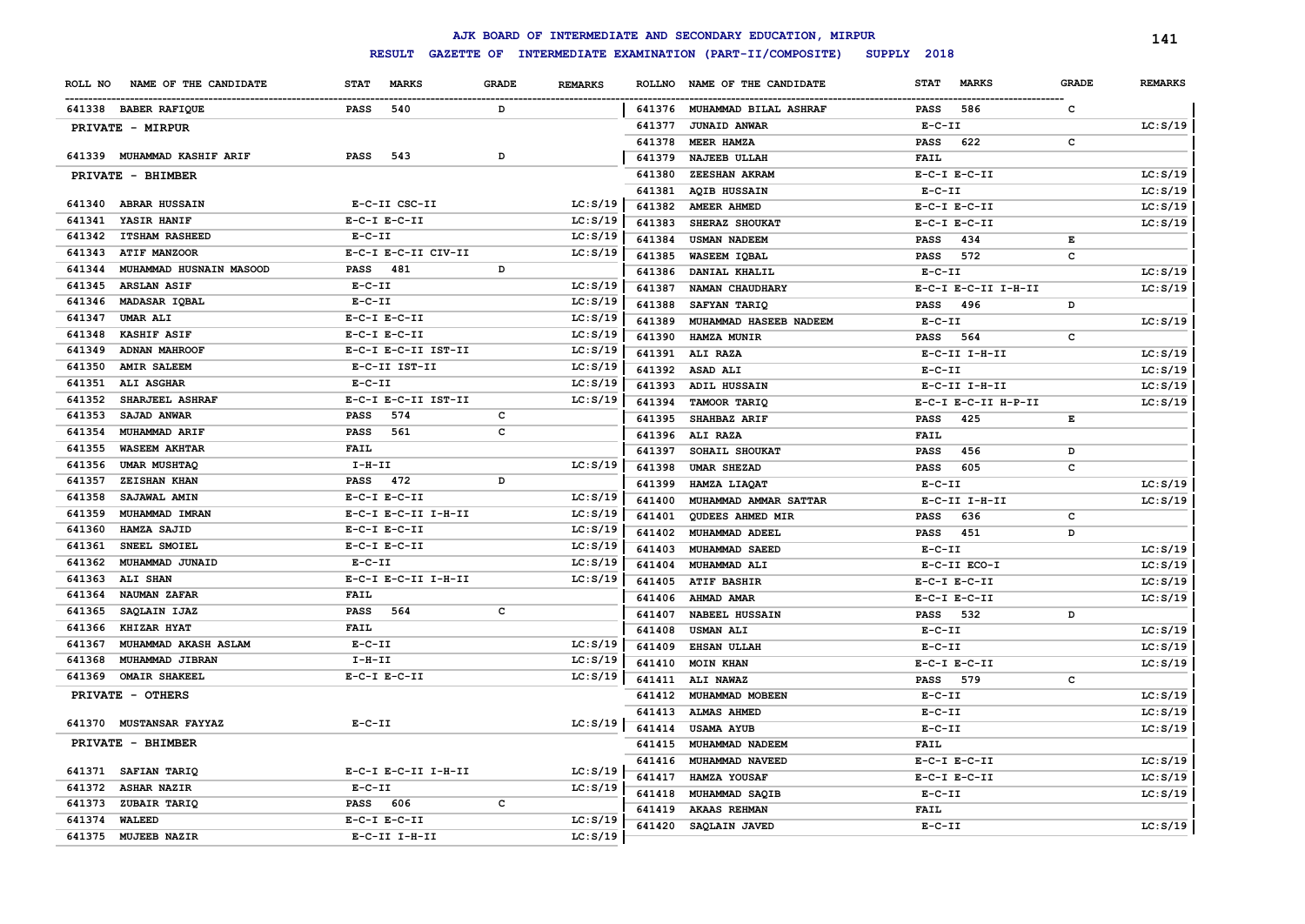|         |                        |                           |                                |               | AJK BOARD OF INTERMEDIATE AND SECONDARY EDUCATION, MIRPUR |                  |                     |              | 142            |
|---------|------------------------|---------------------------|--------------------------------|---------------|-----------------------------------------------------------|------------------|---------------------|--------------|----------------|
|         |                        | <b>RESULT</b>             |                                |               | GAZETTE OF INTERMEDIATE EXAMINATION (PART-II/COMPOSITE)   | SUPPLY 2018      |                     |              |                |
| ROLL NO | NAME OF THE CANDIDATE  | STAT MARKS                | <b>GRADE</b><br><b>REMARKS</b> | <b>ROLLNO</b> | NAME OF THE CANDIDATE                                     | <b>STAT</b>      | <b>MARKS</b>        | <b>GRADE</b> | <b>REMARKS</b> |
|         | 641421 ADEEL TALIB     | $E- C- II$                | LC: S/19                       |               | 641466 AQIB ALI KHAN                                      | FAIL             |                     |              |                |
| 641422  | <b>KHAWAR SHAHZAD</b>  | $E-C-I$ $E-C-II$          | LC: S/19                       | 641467        | ATTIQUE UR REHMAN                                         | $E-C-II$         |                     |              | LC: S/19       |
| 641423  | ALI HAMZA              | $E- C- II$                | LC: S/19                       | 641468        | <b>MUHAMMAD MUBASHAR</b>                                  | <b>PASS</b>      | 573                 | с            |                |
| 641424  | MUHAMMAD HASSAN        | $E-C-II$                  | LC: S/19                       | 641469        | NABEEL AHMAD                                              | <b>PASS</b>      | 518                 | D            |                |
| 641425  | <b>BILAL AMJAD</b>     | STS-I STS-II CSC-I        | LC: S/19                       | 641470        | <b>ALI RAZA</b>                                           | $E-C-II$         |                     |              | LC: S/19       |
| 641426  | <b>ASIM HUSSAIN</b>    | E-C-I E-C-II ECO-I ECO-II | LC: S/19                       | 641471        | DANISH MAHMOOD                                            | <b>PASS</b>      | 516                 | D            |                |
| 641427  | MUHAMMAD KAMRAN        | $E - C - II$              | LC: S/19                       |               | 641472 RIZWAN HASHAM                                      | $E-C-I$ $E-C-II$ |                     |              | LC: S/19       |
| 641428  | <b>TAIMOOR MATLOOB</b> | $E-C-I$ $ECO-I$           | LC: S/19                       | 641473        | ZEESHAN GHOUS                                             | <b>PASS</b>      | 578                 | c            |                |
| 641429  | ALI RAZA               | <b>FAIL</b>               |                                | 641474        | <b>ASAD EHSAN</b>                                         | <b>PASS</b>      | 593                 | c            |                |
| 641430  | <b>MUTTEEN HUSSAIN</b> | $E-C-II$                  | LC: S/19                       | 641475        | MUHAMMAD ABRAR QAMAR                                      | <b>FAIL</b>      |                     |              |                |
| 641431  | ABAID U REHMAN         | $E-C-I$ $E-C-II$          | LC: S/19                       | 641476        | MUHAMMAD BILAL                                            | $E-C-I$ $E-C-II$ |                     |              | LC: S/19       |
| 641432  | HUSNAIN MUNWAR         | $E-C-II$                  | LC: S/19                       | 641477        | ASIF RAZAQ                                                |                  | E-C-I E-C-II IST-II |              | LC: S/19       |
| 641433  | KHALID MUNIR           | E-C-II U-C-I              | LC: S/19                       | 641478        | <b>MOHSIN KHALID</b>                                      | <b>FAIL</b>      |                     |              |                |
| 641434  | MUHAMMAD AZAD          | <b>PASS</b><br>528        | D                              | 641479        | HAMZA IQBAL                                               | $E-C-I$ $E-C-II$ |                     |              | LC: S/19       |
| 641435  | <b>FARHAN NAZAR</b>    | <b>PASS</b><br>484        | D                              | 641480        | ALI HUSNAIN                                               |                  | E-C-II IST-II       |              | LC: S/19       |
| 641436  | MUHAMMAD IMRAN         | $E-C-I$ $E-C-II$          | LC: S/19                       | 641481        | <b>MUQADDAR ABBAS</b>                                     | <b>FAIL</b>      |                     |              |                |
| 641437  | <b>FARHAN BOOTA</b>    | ECO-I ECO-II              | LC: S/19                       |               | 641482 ANSAR ALI                                          | $E - C - II$     |                     |              | LC: S/19       |
| 641438  | AQIB ALI               | $E - C - II$              | LC: S/19                       |               | PRIVATE - MUZAFFARABAD                                    |                  |                     |              |                |
| 641439  | ZAMEER ABBAS           | $E - C - II$              | LC: S/19                       |               |                                                           |                  |                     |              |                |
| 641440  | <b>NOUMAN BASHIR</b>   | $E-C-II$                  | LC: S/19                       |               | 641483 MUHAMMAD TASAWAR                                   | <b>FAIL</b>      |                     |              |                |
| 641441  | SHAHBAZ HUSSAIN        | E-C-I E-C-II I-H-II       | LC: S/19                       |               | PRIVATE - BHIMBER                                         |                  |                     |              |                |
| 641442  | <b>TABRAIZ KHAN</b>    | $I-H-II$                  | LC: S/19                       |               |                                                           |                  |                     |              |                |
| 641443  | MUHAMMAD SAMI ULLAH    | E-C-I E-C-II I-H-II       | LC: S/19                       |               | 641484 BILAL KAREEM                                       | <b>FAIL</b>      |                     |              |                |
| 641444  | MUHAMMAD HASSAN TARIQ  | E-C-I E-C-II I-H-II       | LC: S/19                       | 641485        | <b>WAJIH-UL-HASSAN</b>                                    | $E-C-I$ $E-C-II$ |                     |              | LC: S/19       |
| 641445  | DAWOOD YAQOOB          | E-C-I E-C-II I-H-II       | LC: S/19                       | 641486        | <b>ADEEL GHAFOOR</b>                                      | $E-C-II$         |                     |              | LC: S/19       |
| 641446  | <b>HUSNAIN ALTAF</b>   | $E-C-I$ $E-C-II$          | LC: S/19                       | 641487        | WAQAR ATLAS                                               | <b>PASS</b>      | 645                 | c            |                |
| 641447  | MOHSIN YOUSAF          | $E-C-I$ $E-C-II$          | LC: S/19                       | 641488        | NOUMAN JAMAL                                              | $E-C-I$ $E-C-II$ |                     |              | LC: S/19       |
| 641448  | ALI RAZZAQ             | E-C-I E-C-II IST-II       | LC: S/19                       | 641489        | <b>RIZWAN SHARIF</b>                                      | $E-C-I$ $E-C-II$ |                     |              | LC: S/19       |
| 641449  | SAMI ULLAH             | $E-C-I$ $E-C-II$          | LC: S/19                       | 641490        | ZEESHAN TALIB                                             | $E-C-II$         |                     |              | LC: S/19       |
| 641450  | ALI RAZA               | $E-C-I$ $E-C-II$          | LC: S/19                       | 641491        | ANEES UR REHMAN                                           | $E-C-I$ $E-C-II$ |                     |              | LC: S/19       |
| 641451  | MUHAMMAD IKRAM SUBHANI | $E - C - II$              | LC: S/19                       |               | PRIVATE - OTHERS                                          |                  |                     |              |                |
| 641452  | SADDAM MAQSOOD         | 471<br><b>PASS</b>        | D                              |               |                                                           |                  |                     |              |                |
| 641453  | ZOHAIB ZAHEER          | $E-C-II$                  | LC: S/19                       |               | 641492 SYED ADNAN IFTIKHAR BUKHARI                        | FAIL             |                     |              |                |
| 641454  | ADNAN SADDIQUE         | E-C-I E-C-II EDU-I EDU-II | LC: S/19                       |               | PRIVATE - BHIMBER                                         |                  |                     |              |                |
| 641455  | ZAIN MAHFOOZ           | $E-C-I$ $E-C-II$          | LC: S/19                       |               |                                                           |                  |                     |              |                |
| 641456  | <b>MOHSIN ALI</b>      | $E - C - II$              | LC: S/19                       | 641493        | MUHAMMAD NABIL SHAKIR                                     | $E-C-I$ $E-C-II$ |                     |              | LC: S/19       |
| 641457  | HASEEB-UR-REHMAN       | 513<br>PASS               | D                              | 641494        | SARFARAZ HUSSAIN                                          | $E-C-TI$         |                     |              | LC: S/19       |
| 641458  | <b>ADNAN SALEEM</b>    | E-C-II I-H-II             | LC: S/19                       | 641495        | <b>ARSLAN MEHMOOD</b>                                     | $E-C-II$         |                     |              | LC: S/19       |
| 641459  | ISRAR ASHIQ            | 517<br>PASS               | D                              | 641496        | ZAIAD TASDIQ                                              |                  | E-C-I E-C-II PST    |              | LC: S/19       |
| 641460  | <b>MAZHAR RAFIQUE</b>  | <b>PASS</b><br>485        | D                              | 641497        | MUHAMMAD ARSLAN RAZZAQ                                    |                  | $E-C-II$ I-H-II     |              | LC: S/19       |
| 641461  | <b>AWAIS ALI</b>       | PASS<br>463               | D                              | 641498        | <b>EHTSHAM MUNEER</b>                                     | E-C-II PST       |                     |              | LC: S/19       |
| 641462  | AMAR AYYUB             | PASS<br>585               | c                              | 641499        | <b>ARSLAN LATIF</b>                                       | PASS             | 522                 | D            |                |
| 641463  | MUHAMMAD NABEEL        | <b>PASS</b><br>808        | $\mathbf A$                    | 641500        | SHEHRYAR KHURSHID                                         | $E-C-I$ $E-C-II$ |                     |              | LC: S/19       |
| 641464  | AFAQ SALEEM            | 436<br><b>PASS</b>        | E                              | 641501        | HAMZA KHALID                                              | PASS             | 478                 | D            |                |
| 641465  | <b>MUHAMMAD WALEED</b> | <b>PASS</b><br>526        | D                              | 641502        | DANISH IJAZ                                               | $E-C-I$ $E-C-II$ |                     |              | LC: S/19       |
|         |                        |                           |                                | 641503        | MUHAMMAD TOUQEER                                          | $E-C-II$         |                     |              | LC: S/19       |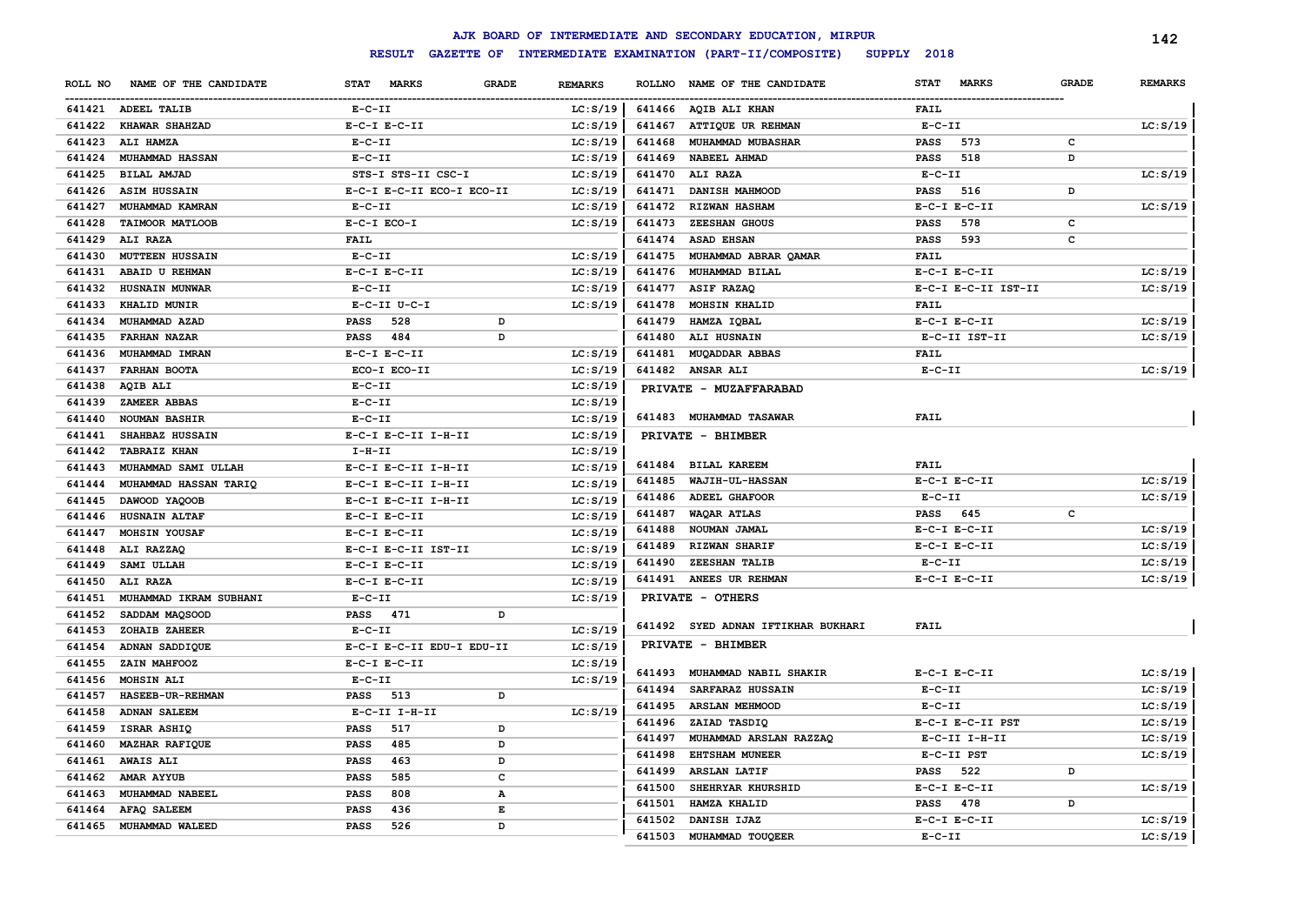|         |                               |                             |                                |        | AJK BOARD OF INTERMEDIATE AND SECONDARY EDUCATION, MIRPUR |                             |              | 143            |
|---------|-------------------------------|-----------------------------|--------------------------------|--------|-----------------------------------------------------------|-----------------------------|--------------|----------------|
|         |                               | <b>RESULT</b>               |                                |        | GAZETTE OF INTERMEDIATE EXAMINATION (PART-II/COMPOSITE)   | SUPPLY 2018                 |              |                |
| ROLL NO | NAME OF THE CANDIDATE         | <b>STAT</b><br><b>MARKS</b> | <b>GRADE</b><br><b>REMARKS</b> |        | ROLLNO NAME OF THE CANDIDATE                              | <b>MARKS</b><br><b>STAT</b> | <b>GRADE</b> | <b>REMARKS</b> |
|         | 641504 UMAIR NASEEM           | FAIL                        |                                |        | 641546 GULAM AHMED RAZA                                   | $E-C-I$ $E-C-II$            |              | LC: S/19       |
| 641505  | HASSNAIN QADOOS               | <b>FAIL</b>                 |                                |        | PRIVATE - OTHERS                                          |                             |              |                |
| 641506  | <b>HAMAAD ARIF</b>            | $E-C-I$ $E-C-II$ $I-H-II$   | LC: S/19                       |        |                                                           |                             |              |                |
| 641507  | <b>ANEEB ZUBAIR</b>           | E-C-I E-C-II I-H-II         | LC: S/19                       |        | 641547 ALI SHAN                                           | $E-C-I$ $E-C-II$            |              | LC: S/19       |
| 641508  | DANISH ALI                    | $E-C-I$ $E-C-II$            | LC: S/19                       |        | PRIVATE - BHIMBER                                         |                             |              |                |
| 641509  | <b>TABASSAM RIAZ</b>          | <b>FAIL</b>                 |                                |        |                                                           |                             |              |                |
| 641510  | RIZWAN MANZOOR                | $E-C-I$ $E-C-II$            | LC: S/19                       |        | 641548 AKASH SABIR                                        | $E-C-I$ $E-C-II$            |              | LC: S/19       |
| 641511  | HAMZA SADIQ                   | $E-C-I$ $E-C-II$            | LC: S/19                       | 641549 | <b>NAZAKAT BASHRAT</b>                                    | <b>FAIL</b>                 |              |                |
| 641512  | <b>RASHAD HUSSAIN</b>         | PASS 559                    | c                              |        | 641550 ALI MOHSAN                                         | $E-C-I$ $E-C-II$            |              | LC: S/19       |
| 641513  | FARAZ BABAR                   | $E-C-I$ $E-C-II$            | LC: S/19                       | 641551 | <b>JAMIL AKHTAR</b>                                       | 574<br><b>PASS</b>          | c            |                |
| 641514  | <b>AFFAN IBRAHIM</b>          | $I-H-II$                    | LC: S/19                       | 641552 | <b>FAIZAN AHMAD</b>                                       | <b>PASS</b><br>564          | c            |                |
| 641515  | <b>UMER HAYAT</b>             | $E-C-I$ $E-C-II$            | LC: S/19                       | 641553 | <b>UMAR YOUSAF</b>                                        | <b>FAIL</b>                 |              |                |
| 641516  | HAMZA RAFIQUE                 | E-C-II IST-II               | LC: S/19                       | 641554 | AFAQ ALI SHAH                                             | <b>FAIL</b>                 |              |                |
| 641517  | WAQAS AHMAD                   | 691<br><b>PASS</b>          | в                              | 641555 | <b>JABRAN PERVAIZ</b>                                     | $E - C - I$                 |              | LC: S/19       |
| 641518  | <b>ZEESHAN ALI</b>            | 531<br>PASS                 | D                              | 641556 | MASOOD FAIZ                                               | $E-C-I$ $E-C-II$            |              | LC: S/19       |
| 641519  | <b>AASHIR KHURSHID</b>        | $E-C-I$ $E-C-II$ $I-H-II$   | LC: S/19                       | 641557 | TOSEEF AZAM                                               | 404<br>PASS                 | Е            |                |
| 641520  | <b>JAMAL ASIF</b>             | $E-C-II$                    | LC: S/19                       | 641558 | <b>WAQAS AHMED</b>                                        | $E-C-I$ $E-C-II$            |              | LC: S/19       |
| 641521  | UMAIR ATTIQUE                 | <b>FAIL</b>                 |                                |        | PRIVATE - MIRPUR                                          |                             |              |                |
| 641522  | MUHAMMAD INAM                 | $E-C-II$                    | LC: S/19                       |        |                                                           |                             |              |                |
| 641523  | MAIMOON-BIN-MAHFOOZ           | $E-C-I$ $E-C-II$            | LC: S/19                       |        | 641559 JAWAD AHMED                                        | E-C-I E-C-II IST-II         |              | LC: S/19       |
| 641524  | HAMZA RAZZAQ                  | <b>FAIL</b>                 |                                |        | PRIVATE - BHIMBER                                         |                             |              |                |
| 641525  | <b>ABDUL RAUF</b>             | <b>FAIL</b>                 |                                |        |                                                           |                             |              |                |
| 641526  | MUHAMMAD SULEMAN              | $E-C-I$ $E-C-II$            | LC: S/19                       |        | 641560 MUHAMMAD SUFYAN ANWAR                              | $E-C-I$ $E-C-II$            |              | LC: S/19       |
| 641527  | ARBAB GULSHAN                 | $E-C-I$ $E-C-II$            | LC: S/19                       | 641561 | <b>WAQAS LATIF</b>                                        | 528<br><b>PASS</b>          | D            |                |
| 641528  | MOHSIN AZEEM                  | $E-C-I$ $E-C-II$            | LC: S/19                       |        | 641562 MUHAMMAD HASSAAN                                   | $E-C-I$ $E-C-II$            |              | LC: A/19       |
| 641529  | <b>NAZAKAT HUSSAIN</b>        | <b>FAIL</b>                 |                                | 641563 | <b>MUHAMMAD YASEEN</b>                                    | $E-C-I$ $E-C-II$            |              | LC: S/19       |
| 641530  | SAQIB UR REHMAN               | <b>FAIL</b>                 |                                | 641564 | <b>MUHAMMAD ALI</b>                                       | $E-C-I$ $E-C-II$            |              | LC: S/19       |
| 641531  | SHAHID ALI                    | $E-C-II$                    | LC: S/19                       |        | 641565 IKRAM KHAN                                         | $E-C-II$                    |              | LC: S/19       |
| 641532  | USAMA LIAQAT                  | <b>FAIL</b>                 |                                | 641566 | AKHLAQ AHMED                                              | <b>FAIL</b>                 |              |                |
| 641533  | <b>SAIF KAREEM</b>            | <b>FAIL</b>                 |                                | 641567 | JABBAR AHMED                                              | <b>FAIL</b>                 |              |                |
| 641534  | AREEB RIAZ                    | PASS 461                    | D                              | 641568 | MUHAMMAD AMRAIZ                                           | E-C-I E-C-II I-H-II         |              | LC: S/19       |
| 641535  | <b>AWAIS SHABIR</b>           | <b>FAIL</b>                 |                                | 641569 | AMAN ULLAH WAHEED                                         | PST ECO-I ECO-II            |              | LC: A/20       |
|         | 641536 SYED NOUMAN ZAKIR      | $E-C-I$ $E-C-II$            | LC: S/19                       |        | PRIVATE - OTHERS                                          |                             |              |                |
|         | PRIVATE - NEELUM              |                             |                                |        | 641570 ANZAL KASHIF                                       | <b>FAIL</b>                 |              |                |
|         |                               |                             |                                |        |                                                           |                             |              |                |
|         | 641537 MUHAMMAD SOHAIL SARWAR | E-C-I E-C-II I-H-II         | LC: S/19                       |        | PRIVATE - BHIMBER                                         |                             |              |                |
|         | PRIVATE - BHIMBER             |                             |                                |        | 641571 INSHAL ALTAF                                       | 409<br><b>PASS</b>          | Е            |                |
| 641538  | MUHAMMAD USMAN ILYAS          | <b>FAIL</b>                 |                                |        | PRIVATE - OTHERS                                          |                             |              |                |
| 641539  | <b>ATEEB SHAFIQUE</b>         | $E-C-T$                     | LC: S/19                       |        |                                                           |                             |              |                |
| 641540  | <b>SAMI ULLAH</b>             | $E - C - I$                 | LC: S/19                       |        | 641572 SHAHID NASEEM                                      | E-C-I E-C-II STS-II         |              | LC: A/20       |
| 641541  | <b>UBAID KHUSHNOOD</b>        | <b>FAIL</b>                 |                                |        | PRIVATE - BHIMBER                                         |                             |              |                |
| 641542  | AMAN AYYAZ                    | E-C-I E-C-II ECO-I ECO-II   | LC: S/19                       |        |                                                           |                             |              |                |
| 641543  | MUHAMMAD USMAN                | E-C-I E-C-II ECO-I          | LC: S/19                       |        | 641573 TAIMOOR AHMED                                      | <b>FAIL</b>                 |              |                |
| 641544  | MOHAMMAD JUNAID QAYYOUM       | $E-C-I$ $E-C-II$            | LC: S/19                       |        | 641574 SHEHRAZ MAJEED                                     | <b>FAIL</b>                 |              |                |
| 641545  | HAMZA KHURSHEED               | 619<br><b>PASS</b>          | C                              |        | 641575 SHAHID MAQSOOD                                     |                             |              | <b>ABSENT</b>  |
|         |                               |                             |                                |        |                                                           |                             |              |                |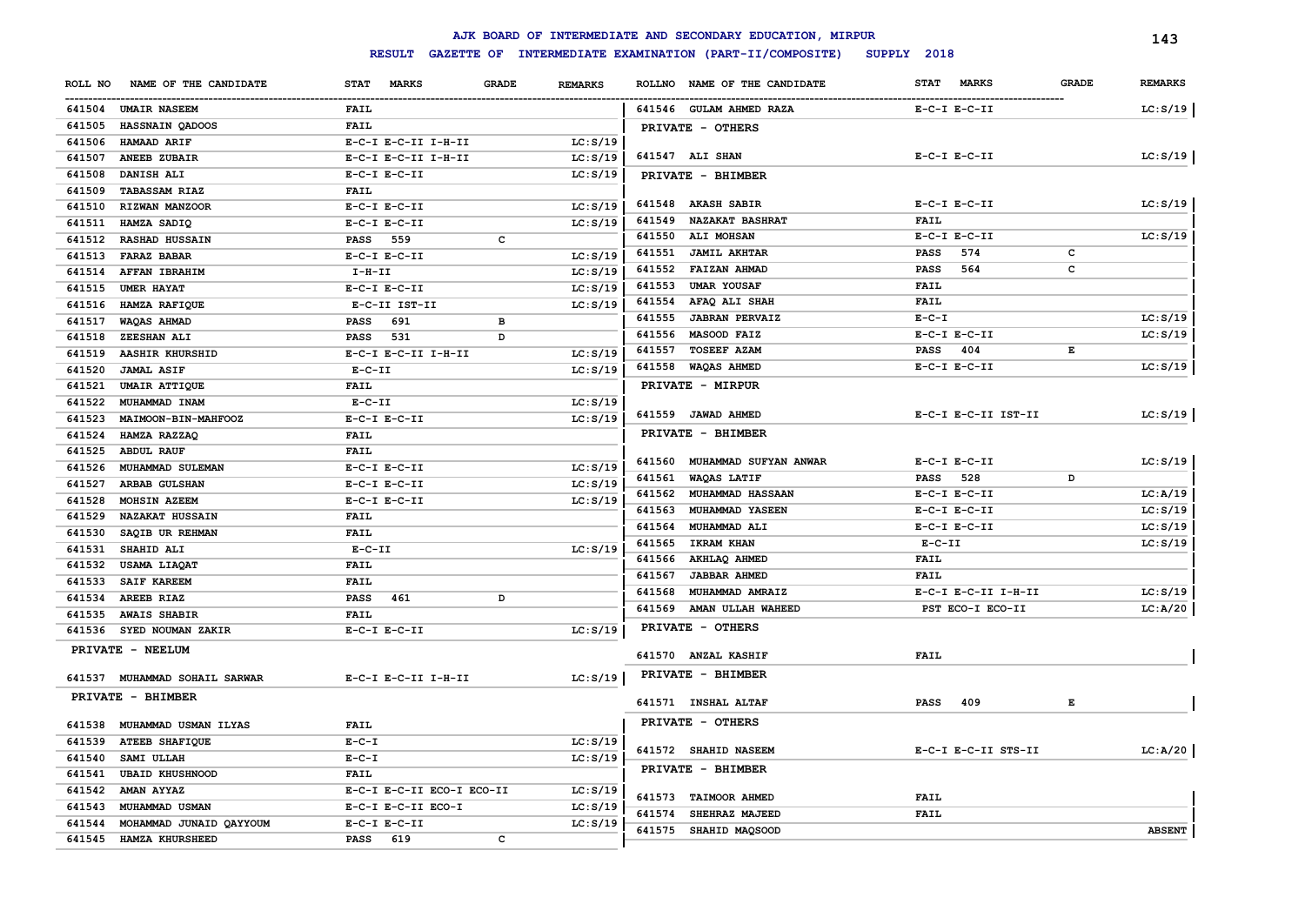|                                    |                             |                                |               | AJK BOARD OF INTERMEDIATE AND SECONDARY EDUCATION, MIRPUR |                             |              | 144            |
|------------------------------------|-----------------------------|--------------------------------|---------------|-----------------------------------------------------------|-----------------------------|--------------|----------------|
|                                    | <b>RESULT</b>               |                                |               | GAZETTE OF INTERMEDIATE EXAMINATION (PART-II/COMPOSITE)   | SUPPLY 2018                 |              |                |
| ROLL NO<br>NAME OF THE CANDIDATE   | <b>STAT</b><br><b>MARKS</b> | <b>GRADE</b><br><b>REMARKS</b> | <b>ROLLNO</b> | NAME OF THE CANDIDATE                                     | <b>STAT</b><br><b>MARKS</b> | <b>GRADE</b> | <b>REMARKS</b> |
| 641576 JAWAD HUSSAIN               | <b>FAIL</b>                 |                                | 641620        | <b>MEHRAN ALI SHAH</b>                                    | 649<br><b>PASS</b>          | $\mathbf{C}$ |                |
| 641577<br><b>MUBEEN YOUNIS</b>     |                             | <b>ABSENT</b>                  | 641621        | ZEESHAN SALIM                                             | $E-C-II$                    |              | LC: S/19       |
| 641578<br>SALEHA GHAFOOR           | $E-C-II$ I-H-II             | LC: A/20                       | 641622        | MUHAMUHAMMAD USAMA                                        | $E-C-II$                    |              | LC: S/19       |
| PRIVATE - KOTLI                    |                             |                                | 641623        | MUHAMMAD ZAHID RAZZAQ                                     | <b>PASS</b><br>598          | $\mathbf c$  |                |
|                                    |                             |                                | 641624        | MUHAMMAD AMJAD                                            | $E-C-I$ $E-C-II$            |              | LC: S/19       |
| HAMZA IQBAL<br>641579              | 629<br><b>PASS</b>          | c<br>IMP                       | 641625        | SUFYAN RAZZAQ                                             | $E-C-I$ $E-C-II$            |              | LC: S/19       |
| MUHAMMAD WAQAR<br>641580           | FAIL                        | NOT-IMP                        | 641626        | SAQIB MAHMOOD                                             | 427<br><b>PASS</b>          | $\mathbf E$  |                |
| MUHAMMAD HABIB SULTANI<br>641581   | FAIL                        | NOT-IMP                        | 641627        | WAJID UL HASSAN                                           | $E-C-I$ $E-C-II$            |              | LC: S/19       |
| <b>ASIF SALEEM</b><br>641582       | 612<br><b>PASS</b>          | $\mathbf c$<br>IMP             | 641628        | SIYYAM UL HAQ                                             | $E-C-II$                    |              | LC: S/19       |
| NAVED NAZIM<br>641583              | 497<br><b>PASS</b>          | D<br>IMP                       | 641629        | SAQIB JAMIL                                               | $E-C-II$                    |              | LC: S/19       |
| ZOHAIB FARYAD<br>641584            | FAIL                        | NOT-IMP                        | 641630        | MUHAMMAD DANISH                                           | $E-C-II$                    |              | LC: S/19       |
| MUHAMMAD BILAL RIAZ<br>641585      | <b>PASS</b><br>685          | в<br>IMP                       | 641631        | SYED AFAQ BUKHARI                                         | <b>FAIL</b>                 |              |                |
| <b>QAMAR YASEEN</b><br>641586      | <b>PASS</b><br>470          | D<br>IMP                       | 641632        | SHAHAB SHAKEEL                                            | $E-C-II$                    |              | LC: S/19       |
| HUSSNAIN SHAFIQ<br>641587          | <b>PASS</b><br>648          | C<br>IMP                       | 641633        | <b>ISFAN ZUBAIR</b>                                       | $E-C-I$ $E-C-II$            |              | LC: S/19       |
| MUHAMMAD ANEES ARIF<br>641588      | 615<br><b>PASS</b>          | $\mathbf c$<br>IMP             | 641634        | MUHAMMAD AFZAAL                                           | E-C-I E-C-II H-P-II         |              | LC: S/19       |
| <b>OASIM ASHRAF</b><br>641589      | FAIL                        | NOT-IMP                        |               |                                                           |                             |              |                |
| DANYAL ARIF<br>641590              | FAIL                        | NOT-IMP                        | 641635        | ERFAQ AHMED MALIK                                         | 551<br><b>PASS</b>          | $\mathtt{c}$ |                |
|                                    | 531                         |                                | 641636        | HAMZA ASLAM                                               | 471<br><b>PASS</b>          | D            |                |
| <b>BILAL KHAN</b><br>641591        | <b>PASS</b>                 | D<br>IMP                       | 641637        | <b>HAROON AZHAR</b>                                       | $E-C-II$                    |              | LC: S/19       |
| 641592<br>ZAIN ALI                 | 463<br><b>PASS</b>          | D<br>IMP                       | 641638        | HASSAN ALI RAZA                                           | FAIL                        |              |                |
| AYAZ MATEEN JANJUA<br>641593       | <b>PASS</b><br>481          | D<br>IMP                       | 641639        | <b>IBRAR ARSHAD</b>                                       | E-C-I E-C-II IST-II         |              | LC: S/19       |
| 641594<br><b>USMAN AZIZ</b>        | 525<br><b>PASS</b>          | D<br>IMP                       | 641640        | <b>MUHAMMAD ASRAR</b>                                     | E-C-I E-C-II IST-II         |              | LC: S/19       |
| 641595<br><b>AHTSHAM MEHRBAN</b>   | <b>PASS</b><br>651          | c<br>IMP                       | 641641        | MUHAMMAD AQIB                                             | <b>PASS</b><br>519          | D            |                |
| MANAZER UL HODA<br>641596          | FAIL                        | NOT-IMP                        | 641642        | <b>ADNAN KHAN</b>                                         | $E-C-II$                    |              | LC: S/19       |
| EJAZ UL HAQ<br>641597              | FAIL                        | NOT-IMP                        | 641643        | MUHAMMAD NOMAN SIKANDAR                                   | FAIL                        |              |                |
| ABDUL QADEER BASHIR<br>641598      | 461<br><b>PASS</b>          | D<br>NOT-IMP                   | 641644        | <b>ZEESHAN KHAN</b>                                       | $E-C-II$                    |              | LC: S/19       |
| 641599<br>HAMZA QAYYUM             | $E - C - II$                | LC: S/19                       | 641645        | RAJA ANWAR AHMED MAHROOF                                  | <b>PASS</b><br>445          | D            |                |
| <b>HARIS ALI</b><br>641600         | FAIL                        |                                | 641646        | ASAD MALIK                                                | $E-C-II$                    |              | LC: S/19       |
| <b>MANSOOR AHMED</b><br>641601     | $E-C-II$                    | LC: S/19                       | 641647        | <b>HAMZA SALEEM</b>                                       | 571<br><b>PASS</b>          | $\mathbf{C}$ |                |
| SAQIB ARIF<br>641602               | 450<br><b>PASS</b>          | D                              | 641648        | <b>USMAN RAFIQUE</b>                                      | 443<br><b>PASS</b>          | D            |                |
| HAMZA MUSHTAQ<br>641603            | $E-C-II$                    | LC: S/19                       | 641649        | <b>ASIM MALIK</b>                                         | 445<br><b>PASS</b>          | D            |                |
| <b>UMAIR MUSHTAQ</b><br>641604     | $E-C-I$ $E-C-II$            | LC: S/19                       | 641650        | MUHAMMAD HUSNAIN                                          | 528<br><b>PASS</b>          | D            |                |
| 641605<br><b>AKASH AHMID</b>       | $E-C-I$ $E-C-II$            | LC: S/19                       | 641651        | <b>REHAN AZAD</b>                                         | 424<br><b>PASS</b>          | $\mathbf E$  |                |
| 641606<br>ARSHAD MEHMOOD           | $E-C-I$ $E-C-II$            | LC: S/19                       | 641652        | MUHAMMAD JAWAD                                            | 603<br><b>PASS</b>          | $\mathbf c$  |                |
| 641607<br>MUHAMMAD USAMA SHAKOOR   | 486<br><b>PASS</b>          | D                              | 641653        | MUHAMMAD WASI IFZAL                                       | 427<br><b>PASS</b>          | $\mathbf E$  |                |
| 641608<br>MUHAMMAD SHAHZAIB MUNIR  | $E-C-II$                    | LC: S/19                       | 641654        | <b>AMIR MAROOF</b>                                        | 592<br><b>PASS</b>          | $\mathbf c$  |                |
| 641609<br><b>ARSLAN MASKHADOUF</b> | 497<br><b>PASS</b>          | D                              | 641655        | MUHAMMAD WASEEM AKRAM                                     | $E-C-I$ $E-C-II$            |              | LC: S/19       |
| 641610<br>RASHID SADIQ             | 613<br><b>PASS</b>          | $\mathbf c$                    | 641656        | <b>KAMRAN HANIF</b>                                       | $E-C-I$ $E-C-II$            |              | LC: S/19       |
| SYED ALI RAZA BUKHARI<br>641611    | FAIL                        |                                | 641657        | KAMRAN ARSHID                                             | $E-C-II$                    |              | LC: S/19       |
| 641612<br>SHERAZ YAQOOB            | 616<br><b>PASS</b>          | $\mathbf c$                    | 641658        | ABDUL QUDOOS                                              | <b>FAIL</b>                 |              |                |
| 641613<br>SHEERAZ AHMED            | 517<br><b>PASS</b>          | D                              | 641659        | MUHAMMAD NADEEM                                           | <b>PASS</b><br>531          | D            |                |
| 641614<br><b>ROSHAAN AZHAR</b>     | 527<br><b>PASS</b>          | D                              | 641660        | <b>NOMAN BANARIS</b>                                      | <b>PASS</b><br>511          | D            |                |
| 641615<br>MUHAMMAD ISHTIAQ         | $E- C- II$                  | LC: S/19                       | 641661        | USAMA AKHLAQ                                              | $E-C-II$                    |              | LC: S/19       |
| SAQIB AZAD<br>641616               | 565<br><b>PASS</b>          | $\mathbf c$                    |               | <b>BILAL ALTAF</b>                                        | $E - C - II$                |              | LC: S/19       |
| 641617<br><b>FALAK SHAIR AAMIR</b> | 661<br><b>PASS</b>          | B                              | 641662        | ASSAM UL HAQ                                              | E-C-II ECO-I ECO-II         |              | LC: S/19       |
| 641618<br><b>USAMA FIAZ</b>        | 578<br><b>PASS</b>          | $\mathbf{C}$                   | 641663        | 641664 IHTISHAM RAUF                                      | $E-C-II$ $ECO-I$            |              |                |
| 641619<br><b>NOMAN ARSHAD</b>      | <b>PASS</b><br>520          | D                              |               |                                                           |                             |              | LC: S/19       |
|                                    |                             |                                |               |                                                           |                             |              |                |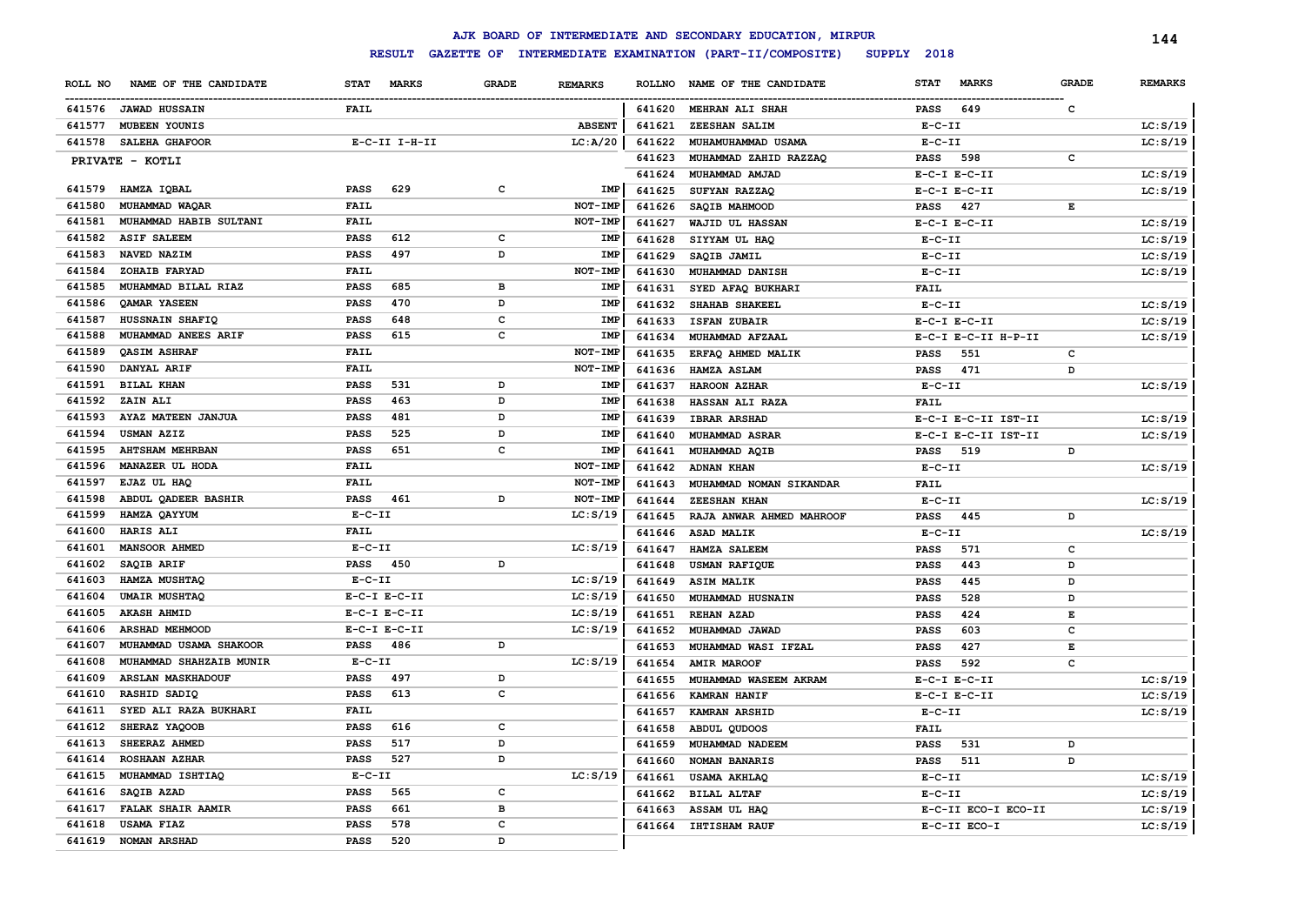|         |                         |                  |                     |              |                |              | AJK BOARD OF INTERMEDIATE AND SECONDARY EDUCATION, MIRPUR |                  |                           |              | 145            |
|---------|-------------------------|------------------|---------------------|--------------|----------------|--------------|-----------------------------------------------------------|------------------|---------------------------|--------------|----------------|
|         |                         |                  | <b>RESULT</b>       |              |                |              | GAZETTE OF INTERMEDIATE EXAMINATION (PART-II/COMPOSITE)   | SUPPLY 2018      |                           |              |                |
| ROLL NO | NAME OF THE CANDIDATE   | <b>STAT</b>      | <b>MARKS</b>        | <b>GRADE</b> | <b>REMARKS</b> |              | ROLLNO NAME OF THE CANDIDATE                              | <b>STAT</b>      | <b>MARKS</b>              | <b>GRADE</b> | <b>REMARKS</b> |
| 641665  | <b>NAUMAN IJAZ</b>      | <b>PASS</b>      | 485                 | D            |                | 641710 AHMED |                                                           | $E-C-I$ $E-C-II$ |                           |              | LC: S/19       |
| 641666  | <b>ATIF SHAKIL</b>      | <b>PASS</b>      | 589                 | C            |                | 641711       | MUHAMMAD IJLAL KHAN                                       | <b>PASS</b>      | 480                       | D            |                |
| 641667  | ADNAN NAZARET           |                  | E-C-II CSC-II       |              | LC: S/19       | 641712       | MUHAMMAD USMAN                                            | $E-C-I$ $E-C-II$ |                           |              | LC: S/19       |
| 641668  | MUHAMAMD AWAIS          | $E-C-II$         |                     |              | LC: S/19       | 641713       | MUHAMMAD MUSTAFEEZ-UR-REHMAN KHAD                         | $U - C - II$     |                           |              | LC: S/19       |
| 641669  | ZAKAR KHALID            | <b>FAIL</b>      |                     |              |                | 641714       | SAQIB LIAQUAT                                             | $E-C-I$ $E-C-II$ |                           |              | LC: S/19       |
| 641670  | <b>IMRAN ARABI</b>      | $E - C - II$     |                     |              | LC: S/19       | 641715       | EHTISHAM AZIZ                                             | $E - C - II$     |                           |              | LC: S/19       |
| 641671  | MUHAMMAD MAJID          | $E-C-II$         |                     |              | LC: S/19       | 641716       | SAMMAR JABBAR                                             | $E-C-II$         |                           |              | LC: S/19       |
| 641672  | <b>TAZEEM BASHIR</b>    | <b>PASS</b>      | 503                 | D            |                | 641717       | SYED ASIM ABBAS                                           | $E-C-I$ $E-C-II$ |                           |              | LC: A/19       |
| 641673  | HAFEEZ AHMED            | $E-C-I$ $E-C-II$ |                     |              | LC: S/19       | 641718       | <b>MAJID FAROOQ</b>                                       | E-C-II ECO-II    |                           |              | LC: S/19       |
| 641674  | UNEEB JAVED             | <b>PASS</b>      | 443                 | D            |                | 641719       | <b>NADIR EJAZ</b>                                         | <b>FAIL</b>      |                           |              |                |
| 641675  | MIRZA DANISH NAJEEB     | $E-C-I$ $E-C-II$ |                     |              | LC: S/19       | 641720       | MUHAMMAD AHSAN-UL-HAQ                                     | $E- C- II$       |                           |              | LC: S/19       |
| 641676  | <b>ASIF ISHAQ</b>       | <b>PASS</b>      | 501                 | D            |                | 641721       | SYED SHAHID ABBAS                                         | E-C-II CSC-II    |                           |              | LC: S/19       |
| 641677  | SAYYED SUBHANI SHAH     | $E - C - II$     |                     |              | LC: S/19       | 641722       | <b>FARHAN SABIR</b>                                       | <b>PASS</b>      | 559                       | C            |                |
| 641678  | MUBASHAR AZIZ           |                  | E-C-I E-C-II CSC-II |              | LC: S/19       | 641723       | MUHAMMAD ADIL                                             | <b>PASS</b>      | 493                       | D            |                |
| 641679  | SYED AROOJ ABBAS JAFRI  | $E-C-II$         |                     |              | LC: S/19       | 641724       | SAKANDAR SUBHANI                                          |                  | E-C-I E-C-II EDU-I EDU-II |              | LC: S/19       |
| 641680  | HABIB UR REHMAN         | $E-C-II$         |                     |              | LC: S/19       | 641725       | MONEEB AMJID                                              | $E-C-I$ $E-C-II$ |                           |              | LC: S/19       |
| 641681  | MUHAMMAD EJAZ           | <b>PASS</b>      | 551                 | $\mathbf{C}$ |                | 641726       | SHAHZAD AHMED                                             | E-C-II U-C-II    |                           |              | LC: S/19       |
| 641682  | NOUMAN SHABBIR          | <b>PASS</b>      | 553                 | $\mathbf c$  |                | 641727       | WAJAHAT KHALIL                                            | <b>PASS</b>      | 433                       | E            |                |
| 641683  | SAUD MEHMOOD            | <b>PASS</b>      | 554                 | C            |                | 641728       | <b>ABDUL JABBAR</b>                                       | $E-C-I$ $E-C-II$ |                           |              | LC: S/19       |
| 641684  | AANS HAYYAT             | <b>PASS</b>      | 702                 | в            |                | 641729       | NOMAN MAROOF                                              | <b>PASS</b>      | 535                       | D            |                |
| 641685  | NAQEEB ZUBAIR           | <b>PASS</b>      | 454                 | D            |                | 641730       | <b>KASHIF AHMED</b>                                       | <b>PASS</b>      | 541                       | D            |                |
| 641686  | SHOAIB MUNSIFDAD        |                  | E-C-II I-H-II       |              | LC: S/19       | 641731       | ABDUL QADIR                                               | $E-C-I$ $E-C-II$ |                           |              | LC: S/19       |
| 641687  | MUHAMMAD AFZAL          | PASS             | 505                 | D            |                | 641732       | MUHAMMAD JABBAR                                           | $E - C - II$     |                           |              | LC: S/19       |
| 641688  | MUHAMMAD MUNEEB FAZAL   | PASS             | 540                 | D            |                | 641733       | ZAIN LATIF                                                | $E-C-II$         |                           |              | LC: S/19       |
| 641689  | <b>AQIB MUSHTAQ</b>     | PASS             | 499                 | D            |                | 641734       | MUHAMMAD SAMI                                             | $E-C-II$         |                           |              | LC: S/19       |
| 641690  | MUHAMMAD FASIL KHAN     | PASS             | 520                 | D            |                | 641735       | MUHAMMAD FAISAL                                           | <b>PASS</b>      | 510                       | D            |                |
| 641691  | AMAAD MEHMOOD           | PASS             | 488                 | D            |                | 641736       | <b>BILAL IQBAL</b>                                        | <b>PASS</b>      | 603                       | c            |                |
| 641692  | MUHAMMAD ADIL HANIF     | PASS             | 592                 | C            |                | 641737       | SARAF UMAR KHATAB                                         | $E-C-II$         |                           |              | LC: S/19       |
| 641693  | UMAR RAZA               | <b>PASS</b>      | 539                 | D            |                | 641738       | <b>WAHID SHAKOOR</b>                                      | <b>PASS</b>      | 490                       | D            |                |
| 641694  | MUHAMMAD SHAFQAT SHAFIQ | <b>PASS</b>      | 423                 | E            |                | 641739       | EJAZ AHMED                                                | <b>FAIL</b>      |                           |              |                |
| 641695  | MUHAMMAD ARFAQ          | <b>PASS</b>      | 435                 | E            |                | 641740       | NOMAN UR REHMAN                                           | $E-C-I$ $E-C-II$ |                           |              | LC: S/19       |
| 641696  | <b>BASIT HASSAN</b>     | <b>PASS</b>      | 493                 | D            |                | 641741       | SARMAD SALEEM                                             | $E-C-I$ $E-C-II$ |                           |              | LC: S/19       |
| 641697  | MUHAMMAD NAUMAN         | <b>PASS</b>      | 390                 | E            |                | 641742       | NOUMAN JAMIL                                              | $E-C-II$         |                           |              | LC: S/19       |
| 641698  | <b>BILAL RABBANI</b>    | <b>PASS</b>      | 475                 | D            |                | 641743       | <b>UBAID AHMAD</b>                                        | E-C-II ECO-I     |                           |              | LC: S/19       |
| 641699  | MUHAMMAD SHAHZAIB NAEEM | $E-C-I$ $E-C-II$ |                     |              | LC: S/19       | 641744       | <b>AKEEL PERVAIZ</b>                                      | <b>PASS</b>      | 451                       | D            |                |
| 641700  | ALI AZAM                | $E-C-II$         |                     |              | LC: S/19       | 641745       | HAMZA UR REHMAN                                           |                  | E-C-I E-C-II I-H-II       |              | LC: S/19       |
| 641701  | HASEEB HAMEED           | PASS             | 438                 | Е            |                | 641746       | <b>USAMA SABIR</b>                                        | $E- C- II$       |                           |              | LC: S/19       |
| 641702  | MUHAMMAD UMAIR          | $E-C-II$         |                     |              | LC: S/19       | 641747       | MUHAMMAD DANISH                                           | $E-C-II$         |                           |              | LC: S/19       |
| 641703  | SHOAIB MEHMOOD KHAN     | <b>PASS</b>      | 504                 | D            |                | 641748       | MUHAMMAD NASIR                                            | <b>FAIL</b>      |                           |              |                |
| 641704  | <b>SHAHZAIB AYUB</b>    | $E - C - II$     |                     |              | LC: S/19       | 641749       | AQIB SHABIR SULTANI                                       | <b>FAIL</b>      |                           |              |                |
| 641705  | KHAYAM RASHID           | <b>FAIL</b>      |                     |              |                | 641750       | TAHIR SADDIQUE                                            | $E- C- II$       |                           |              | LC: S/19       |
| 641706  | GHULAM ZULFIQAR ALI     | $E-C-I$ $E-C-II$ |                     |              | LC: S/19       | 641751       | AYAZ MANZOOR                                              | $E-C-II$         |                           |              | LC: S/19       |
| 641707  | <b>ATIQUE AHMED</b>     |                  | E-C-I E-C-II CIV-II |              | LC: S/19       | 641752       | ANWAR UL HAQ                                              | $E- C- II$       |                           |              | LC: S/19       |
| 641708  | ADIL AHMAD SAJIL        | $E-C-I$ $E-C-II$ |                     |              | LC: S/19       | 641753       | MUHAMMAD SAAD                                             | <b>PASS</b>      | 481                       | D            |                |
|         | 641709 AMMAD MEHMOOD    | $E-C-II$         |                     |              | LC: S/19       | 641754       | <b>UMAIS ZULFIQAR</b>                                     |                  | E-C-I E-C-II HPE-II       |              | LC: S/19       |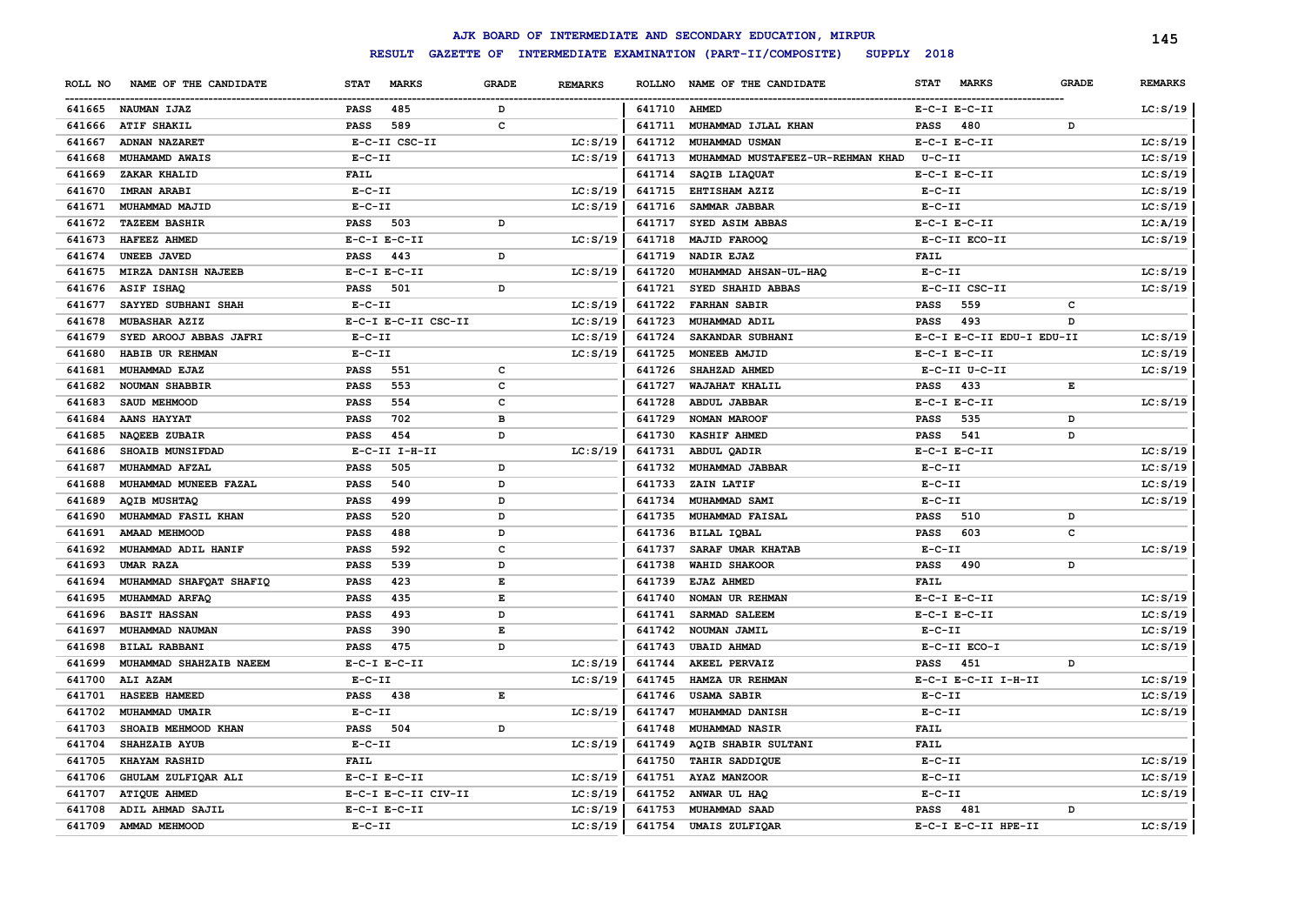|         |                          |                                    |              |                |               | AJK BOARD OF INTERMEDIATE AND SECONDARY EDUCATION, MIRPUR |              |                     |              | 146            |
|---------|--------------------------|------------------------------------|--------------|----------------|---------------|-----------------------------------------------------------|--------------|---------------------|--------------|----------------|
|         |                          | <b>RESULT</b><br><b>GAZETTE OF</b> |              |                |               | INTERMEDIATE EXAMINATION (PART-II/COMPOSITE)              | SUPPLY 2018  |                     |              |                |
| ROLL NO | NAME OF THE CANDIDATE    | <b>STAT</b><br><b>MARKS</b>        | <b>GRADE</b> | <b>REMARKS</b> | <b>ROLLNO</b> | NAME OF THE CANDIDATE                                     | <b>STAT</b>  | <b>MARKS</b>        | <b>GRADE</b> | <b>REMARKS</b> |
|         | 641755 ARSLAN BANARAS    | $E-C-II$                           |              | LC: S/19       | 641800        | MUHAMMAD IBTESAM                                          | <b>PASS</b>  | 483                 | D            |                |
| 641756  | TAIMOOR UL ISLAM         | <b>PASS</b><br>425                 | $\mathbf E$  |                | 641801        | MUHAMMAD RAZA                                             | CSC-II       |                     |              | LC: S/19       |
| 641757  | ALI HAIDER               | E-C-I ECO-II                       |              | LC: S/19       | 641802        | AHSAN RAFIQ                                               | $E-C-II$     |                     |              | LC: A/19       |
| 641758  | MUHAMMAD AHSAN           | E-C-I E-C-II EDU-II                |              | LC: S/19       | 641803        | KAMRAN SADIQ                                              |              | $E-C-I$ $E-C-II$    |              | LC: S/19       |
| 641759  | ADEEL MAQSOOD            | $E-C-II$                           |              | LC: S/19       | 641804        | MUHAMMAD SAAD NAEEM                                       | $E-C-II$     |                     |              | LC: S/19       |
| 641760  | MUHAMMAD ASIM KHAN       | <b>PASS</b><br>493                 | D            |                | 641805        | MUHAMMAD ARSLAN                                           | $E-C-II$     |                     |              | LC: S/19       |
| 641761  | MOEEN KAZIM              | $E-C-I$ $E-C-II$                   |              | LC: S/19       | 641806        | MUHAMMAD FAHRAN                                           | $E-C-II$     |                     |              | LC: S/19       |
| 641762  | MUHAMMAD USMAN KHAN      | 441<br><b>PASS</b>                 | D            |                | 641807        | KHURRAM SADIQ                                             | <b>FAIL</b>  |                     |              |                |
| 641763  | NOKHAIZ KHAN             | E-C-II U-C-II                      |              | LC: S/19       | 641808        | <b>RAQEEB SHABEER</b>                                     | $E-C-II$     |                     |              | LC: S/19       |
| 641764  | IMTIAZ AHMAD             | $E-C-I$ $E-C-II$                   |              | LC: S/19       | 641809        | MUHAMMAD UMER SHAHBAZ                                     | <b>PASS</b>  | 416                 | E            |                |
| 641765  | <b>TAIMOOR SABIR</b>     | 496<br>PASS                        | D            |                | 641810        | ALI RAZA                                                  | <b>PASS</b>  | 640                 | c            |                |
| 641766  | <b>ADEEL HUSSAIN</b>     | E-C-II CSC-I CSC-II                |              | LC: S/19       | 641811        | ALI SHAN KHAN                                             | $E-C-II$     |                     |              | LC: S/19       |
| 641767  | HAMZA MAHROOF            | E-C-II CSC-I CSC-II                |              | LC: S/19       | 641812        | SHOAIB ALI                                                |              | $E-C-I$ $E-C-II$    |              | LC: S/19       |
| 641768  | GHULAM MUBASHAR NABI     | 559<br><b>PASS</b>                 | c            |                | 641813        | MUHAMMAD HASEEB                                           | <b>PASS</b>  | 450                 | D            |                |
| 641769  | KARAMAT SUBHANI          | <b>FAIL</b>                        |              |                | 641814        | MUHAMMAD SAQIB                                            | <b>PASS</b>  | 488                 | D            |                |
| 641770  | DANYAL ZAHEER JANJUA     | PASS<br>526                        | D            |                | 641815        | SYED SHAHBAN HUSSAIN SHAH                                 | <b>PASS</b>  | 549                 | D            |                |
| 641771  | <b>ISRAR SAGHIR</b>      | E-C-II ECO-I                       |              | LC: S/19       | 641816        | MUHAMMAD AFAQ                                             |              | $E-C-I$ $E-C-II$    |              | LC: S/19       |
| 641772  | ZAHID FAROOQ             | $E-C-I$ $E-C-II$                   |              | LC: S/19       | 641817        | ZEESHAN TARIQ                                             | $E - C - II$ |                     |              | LC: S/19       |
| 641773  | MOHSIN ALI               | $E-C-II$                           |              | LC: S/19       | 641818        | MUHAMMAD IMRAN                                            | <b>PASS</b>  | 466                 | D            |                |
| 641774  | ADNAN YOUSIF             | $E-C-I$ $E-C-II$                   |              | LC: S/19       | 641819        | MUHAMMAD HASAAN HASHMI                                    | <b>PASS</b>  | 466                 | D            |                |
| 641775  | SAQIB UR REHMAN          | $E - C - II$                       |              | LC: S/19       | 641820        | <b>JUNAID LATIF</b>                                       | <b>PASS</b>  | 447                 | D            |                |
| 641776  | <b>ATIF HUSSAIN SHAH</b> | PASS<br>401                        | $\mathbf E$  |                | 641821        | NAZAKAT GHAFOOR                                           | <b>PASS</b>  | 479                 | D            |                |
| 641777  | HAMZA AZAM               | 567<br><b>PASS</b>                 | $\mathbf c$  |                | 641822        | MUHAMMAD RAHMAN                                           | $E-C-II$     |                     |              | LC: S/19       |
| 641778  | MUHAMMAD DANISH          | <b>PASS</b><br>488                 | D            |                | 641823        | SUBTAIN MAJEED                                            | <b>PASS</b>  | 438                 | $\mathbf E$  |                |
| 641779  | MOHAMMAD ABID            | $E-C-II$                           |              | LC: S/19       | 641824        | <b>ABBAS ALI</b>                                          | <b>PASS</b>  | 643                 | c            |                |
| 641780  | HABIB UR RAHMAN          | <b>PASS</b><br>486                 | D            |                | 641825        | <b>NAVEED ASHRAF</b>                                      | $E-C-II$     |                     |              | LC: S/19       |
| 641781  | HAMMAAD ZAFAR            | $E-C-I$ $E-C-II$                   |              | LC: S/19       | 641826        | <b>SHAHROME</b>                                           |              | $E-C-I$ $E-C-II$    |              | LC: S/19       |
| 641782  | IMRAN SADDIQUE           | <b>FAIL</b>                        |              |                |               | PRIVATE - MIRPUR                                          |              |                     |              |                |
| 641783  | SHOAIB AKHTAR            | 492<br><b>PASS</b>                 | D            |                |               |                                                           |              |                     |              |                |
| 641784  | <b>UZAIR AHMED</b>       | <b>PASS</b><br>479                 | D            |                | 641827        | MUHAMMAD YASIR SULTAN                                     | ECO-II       |                     |              | LC: S/19       |
| 641785  | SHAH ZEB KHAN            | E-C-II ECO-I                       |              | LC: S/19       |               | PRIVATE - KOTLI                                           |              |                     |              |                |
| 641786  | AQIB JAVED               | E-C-II ECO-I                       |              | LC: S/19       |               |                                                           |              |                     |              |                |
| 641787  | MAJID MEHMOOD            | <b>PASS</b><br>460                 | D            |                | 641828        | <b>RIZWAN ALI</b>                                         |              | $E-C-I$ $E-C-II$    |              | LC: S/19       |
| 641788  | MUHAMMAD YAWER KHURSHID  | E-C-II I-H-II                      |              | LC: S/19       | 641829        | <b>ARSLAN AYUB</b>                                        |              | E-C-II U-C-I        |              | LC: S/19       |
| 641789  | AHMED FAROOQ             | $E-C-I$ $E-C-II$                   |              | LC: S/19       | 641830        | IFTEKHAR RAZZAQ                                           | <b>PASS</b>  | 396                 | E            |                |
| 641790  | <b>BILAL HUSSAIN</b>     | <b>FAIL</b>                        |              |                | 641831        | ZAFRAN                                                    | $E-C-II$     |                     |              | LC: S/19       |
| 641791  | MUHAMMAD SAQIB           | $E-C-I$ $E-C-II$                   |              | LC: S/19       | 641832        | <b>AQIB KHAN</b>                                          | <b>FAIL</b>  |                     |              |                |
| 641792  | MUHAMMAD ZULFIQAR        | $E-C-I$ $E-C-II$                   |              | LC: S/19       | 641833        | MUHAMMAD HAMZA                                            | $E-C-II$     |                     |              | LC: A/19       |
| 641793  | FAIZ AHMED               | E-C-II ECO-I                       |              | LC: S/19       | 641834        | HAROON ABID                                               | <b>PASS</b>  | 470                 | D            |                |
| 641794  | <b>RASHID BUTT</b>       | $E-C-I$ $E-C-II$                   |              | LC: S/19       | 641835        | <b>AQIB HUSSAIN</b>                                       | <b>PASS</b>  | 703                 | в            |                |
| 641795  | MEHRAJ KHALID            | $E - C - II$                       |              | LC: S/19       | 641836        | SABEEL HUSSAIN                                            | $E-C-II$     |                     |              | LC: S/19       |
| 641796  | MIRZA MUHAMMAD AMIR      | ECO-I                              |              | LC: S/19       | 641837        | MUHAMMAD RAHEEI                                           | <b>PASS</b>  | 494                 | D            |                |
| 641797  | MUHAMMAD MOHSIN          | $E - C - II$                       |              | LC: S/19       | 641838        | <b>SHAHZAD ASHRAF</b>                                     | <b>PASS</b>  | 544                 | D            |                |
| 641798  | EHTISHAM FARYAD          | $E-C-I$ $E-C-II$                   |              | LC: S/19       | 641839        | <b>JAWAD RAFIQUE</b>                                      | <b>PASS</b>  | 523                 | D            |                |
|         | 641799 SHOAIB AHMED      | $E-C-I$ $E-C-II$                   |              | LC: S/19       | 641840        | <b>FAISAL RAFIQUE</b>                                     |              | E-C-II ECO-I ECO-II |              | LC: S/19       |
|         |                          |                                    |              |                | 641841        | HAMMAD QASEEM                                             | <b>PASS</b>  | 464                 | D            |                |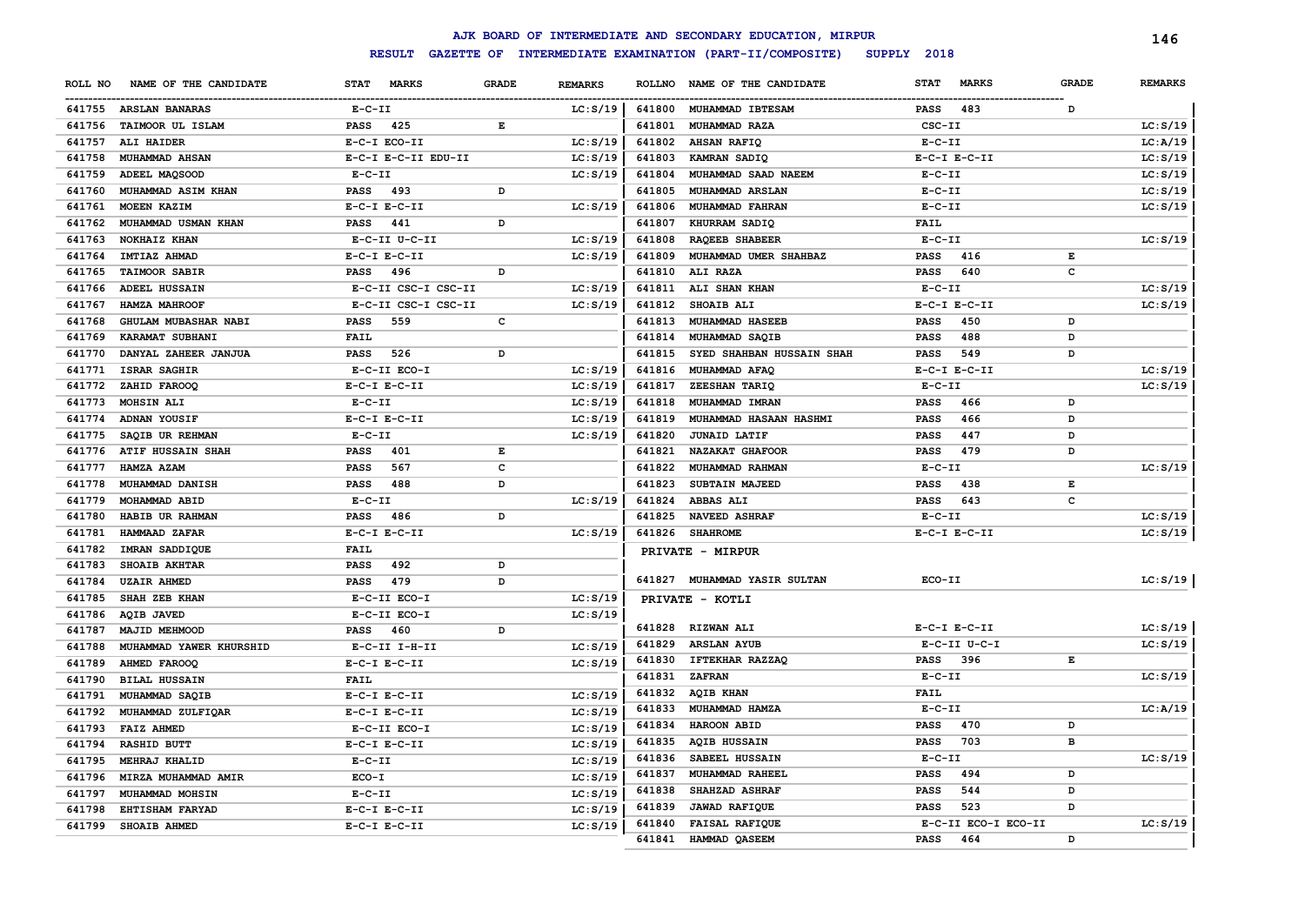|         |                          |                                    |                                                                                                |                |               | AJK BOARD OF INTERMEDIATE AND SECONDARY EDUCATION, MIRPUR |                             |              | 147            |
|---------|--------------------------|------------------------------------|------------------------------------------------------------------------------------------------|----------------|---------------|-----------------------------------------------------------|-----------------------------|--------------|----------------|
|         |                          | <b>RESULT</b><br><b>GAZETTE OF</b> |                                                                                                |                |               | INTERMEDIATE EXAMINATION (PART-II/COMPOSITE)              | SUPPLY 2018                 |              |                |
| ROLL NO | NAME OF THE CANDIDATE    | <b>STAT</b><br><b>MARKS</b>        | <b>GRADE</b>                                                                                   | <b>REMARKS</b> | <b>ROLLNO</b> | NAME OF THE CANDIDATE                                     | <b>STAT</b><br><b>MARKS</b> | <b>GRADE</b> | <b>REMARKS</b> |
|         | 641842 ROBAS SHAFIQUE    | <b>PASS</b><br>453                 | D                                                                                              |                |               | 641887 ATIQ AHMED                                         | $E-C-I$ $E-C-II$            |              | LC: S/19       |
| 641843  | MUHAMMAD HASEEB RAMZAN   | FAIL                               |                                                                                                |                | 641888        | RAJA AFZAAL KHAN                                          | 530<br><b>PASS</b>          | D            |                |
| 641844  | <b>MATEEN AHMED</b>      | 566<br><b>PASS</b>                 | $\mathbf{C}$                                                                                   |                | 641889        | MUHAMMAD AZHAR GHAZANFAR                                  | 399<br><b>PASS</b>          | E            |                |
| 641845  | MUHAMMAD SADAM           | E-C-I E-C-II U-C-II                |                                                                                                | LC: S/19       | 641890        | SYED AASIM ALI KAZMI                                      | $E-C-I$ $E-C-II$            |              | LC: S/19       |
| 641846  | HASEEB ALAM KHAN         | 432<br><b>PASS</b>                 | $\mathbf E$                                                                                    |                | 641891        | MUHAMMAD JAWAD SAGHEER                                    | $E-C-II$                    |              | LC: S/19       |
| 641847  | ADIL SHARIF              | $I-H-II$                           |                                                                                                | LC: S/19       | 641892        | MUHAMMAD ADEEL ARIF                                       | $E-C-I$ $E-C-II$            |              | LC: S/19       |
| 641848  | MUHAMMAD ALI             | $E-C-II$                           |                                                                                                | LC: S/19       | 641893        | <b>FARHAN FAZAL</b>                                       | <b>FAIL</b>                 |              |                |
| 641849  | <b>KAMRAN AYUB</b>       | 780<br><b>PASS</b>                 | $\mathbf A$                                                                                    |                | 641894        | <b>BASIT ALI</b>                                          | E-C-II ECO-I                |              | LC:A/19        |
| 641850  | MUHAMMAD ADNAN ALAM      | 494<br><b>PASS</b>                 | D                                                                                              |                | 641895        | ZULFIQAR AHMED                                            | E-C-I E-C-II PST            |              | LC: S/19       |
| 641851  | <b>BILAL LAL</b>         | <b>PASS</b><br>483                 | D                                                                                              |                | 641896        | <b>TOSEEL NAWAZ</b>                                       | <b>PASS</b><br>441          | D            |                |
| 641852  | MINHAJ MAROOF            | $E-C-II$                           |                                                                                                | LC: S/19       | 641897        | MUHAMMAD KASHIF MEHMOOD                                   | E-C-I E-C-II U-C-II         |              | LC: S/19       |
| 641853  | MUHAMMAD NADEEM          | 511<br><b>PASS</b>                 | D                                                                                              |                | 641898        | <b>WALEED TARIQ</b>                                       | <b>PASS</b><br>472          | D            |                |
| 641854  | SYED USAMA GILANI        | $E-C-II$                           |                                                                                                | LC: S/19       | 641899        | MUHAMMAD AMMAD                                            | $E-C-II$                    |              | LC: S/19       |
| 641855  | SHAKAR YOUNIS            | <b>PASS</b><br>422                 | $\mathbf{E}% _{t}\left  \mathbf{1}\right\rangle =\mathbf{1}_{t}\left  \mathbf{1}\right\rangle$ |                | 641900        | MUHAMMAD SHAMAIM SHAH                                     | <b>PASS</b><br>536          | D            |                |
| 641856  | <b>WALEED FARYAD</b>     | $E-C-I$ $E-C-II$                   |                                                                                                | LC: S/19       | 641901        | MUHAMMAD EMAN AFZAL                                       | E-C-II I-H-II               |              | LC: S/19       |
| 641857  | QASIR AKRAM              | E-C-I E-C-II IST-II                |                                                                                                | LC: S/19       | 641902        | MUHAMMAD MUTEEB UR REHMAN                                 | $E-C-II$                    |              | LC: S/19       |
| 641858  | MUHAMMAD WAQAS           | $E-C-II$                           |                                                                                                | LC: S/19       | 641903        | AHSAN UL HAQ                                              | E-C-I E-C-II I-H-II         |              | LC: S/19       |
| 641859  | ZAYAM NAEEM              | $E-C-II$                           |                                                                                                | LC: S/19       | 641904        | <b>TAHIR SHOUKAT</b>                                      | <b>PASS</b><br>556          | c            |                |
| 641860  | NOMAN TAHIR              | $E-C-I$ $E-C-II$                   |                                                                                                | LC: S/19       | 641905        | QADIR HANIF                                               | <b>FAIL</b>                 |              |                |
| 641861  | MUHAMMAD SABIR           | $E-C-II$                           |                                                                                                | LC: S/19       | 641906        | MUHAMMAD AHTISHAM UL HAQ SHAH                             | E-C-I E-C-II I-H-II         |              | LC: S/19       |
| 641862  | <b>AKASH AKMAL</b>       | $E-C-I$ $E-C-II$                   |                                                                                                | LC: S/19       | 641907        | ANEEQ SALEEM                                              | 550<br><b>PASS</b>          | $\mathbf c$  |                |
| 641863  | DANISH KHALIL            | 387<br>PASS                        | E                                                                                              |                | 641908        | <b>USMAN JAVED</b>                                        | $E - C - II$                |              | LC: S/19       |
| 641864  | <b>USAMA AJAIB</b>       | ECO-I CSC-I CSC-II                 |                                                                                                | LC: S/19       | 641909        | <b>AQEEL SHAFIQUE</b>                                     | <b>PASS</b><br>579          | c            |                |
| 641865  | SHAHID TAJ               | 560<br>PASS                        | $\mathtt{C}$                                                                                   |                | 641910        | MUHAMMAD AKMAL                                            | 549<br>PASS                 | D            |                |
| 641866  | MUHAMMAD ARMAN           | $E-C-II$                           |                                                                                                | LC: S/19       | 641911        | <b>ABDULLAH HASHMI</b>                                    | $E - C - II$                |              | LC: S/19       |
| 641867  | ASIF SUBHANI             | <b>PASS</b><br>526                 | D                                                                                              |                | 641912        | <b>BASIT ALI</b>                                          | <b>FAIL</b>                 |              |                |
| 641868  | MUHAMMAD ZAYAD           | $E - C - II$                       |                                                                                                | LC: S/19       | 641913        | MUHAMMAD MUJTABA HUSNI                                    | 472<br><b>PASS</b>          | D            |                |
| 641869  | <b>SHEHZAN AYUB</b>      | $E-C-I$ $E-C-II$                   |                                                                                                | LC: S/19       | 641914        | NASIR SADDIQUE                                            | $E-C-I$ $E-C-II$            |              | LC: S/19       |
| 641870  | <b>ADNAN ALI</b>         | $E-C-I$ $E-C-II$                   |                                                                                                | LC: S/19       | 641915        | <b>MUIN RIASAT</b>                                        | E-C-I E-C-II HPE-II         |              | LC: S/19       |
| 641871  | MUHAMMAD GHULAM          | $E - C - II$                       |                                                                                                | LC: S/19       | 641916        | SAEED AHMED                                               | $E - C - II$                |              | LC: S/19       |
| 641872  | <b>UMAIR TUFAIL</b>      | $E-C-I$ $E-C-II$                   |                                                                                                | LC: S/19       | 641917        | ADIL GHULAM                                               | $E - C - II$                |              | LC: S/19       |
| 641873  | ATEEQ HAMEED             | $E-C-I$ $E-C-II$                   |                                                                                                | LC: S/19       |               | PRIVATE - MIRPUR                                          |                             |              |                |
| 641874  | MUHAMMAD IMRAN           | E-C-I E-C-II U-C-II                |                                                                                                | LC: S/19       |               |                                                           |                             |              |                |
| 641875  | ALI YOUNAS               | 467<br><b>PASS</b>                 | D                                                                                              |                |               | 641918 MUHAMMAD TALAT MANZOOR                             | <b>PASS</b><br>550          | C            |                |
| 641876  | HAMZA HUSSAIN            | 458<br><b>PASS</b>                 | D                                                                                              |                |               | PRIVATE - KOTLI                                           |                             |              |                |
| 641877  | WAJID SIDDIQUE           | 596<br><b>PASS</b>                 | $\mathbf c$                                                                                    |                |               |                                                           |                             |              |                |
| 641878  | DANISH SHABIR            | $E-C-I$ $E-C-II$                   |                                                                                                | LC: S/19       | 641919        | <b>FURQAN HAMEED</b>                                      | $E-C-II$                    |              | LC: S/19       |
| 641879  | MUHAMMAD AHSAN SADIQ     | FAIL                               |                                                                                                |                | 641920        | HASEEB UL HASSAN                                          | 523<br><b>PASS</b>          | D            |                |
| 641880  | <b>AMMAD BASHIR</b>      | 515<br><b>PASS</b>                 | D                                                                                              |                | 641921        | ABDUL RAZIQ                                               | 410<br><b>PASS</b>          | Е            |                |
| 641881  | MUHAMMAD OWAIS           | $E-C-I$ $E-C-II$                   |                                                                                                | LC: S/19       | 641922        | KHURRAM ISHAQ                                             | E-C-II CSC-II               |              | LC: S/19       |
| 641882  | NAQEEB TARIQ             | 535<br>PASS                        | D                                                                                              |                | 641923        | INTIKHAB ALAM                                             | 650<br><b>PASS</b>          | c            |                |
| 641883  | ARBAB MUSHTAQ            | $E-C-I$ $E-C-II$                   |                                                                                                | LC: S/19       | 641924        | SAQIB AKHTAR                                              | $E - C - II$                |              | LC: S/19       |
| 641884  | <b>AFSAR ALI</b>         | E-C-I E-C-II I-H-II                |                                                                                                | LC: S/19       | 641925        | MUHAMMAD SAAD                                             | $E- C- II$                  |              | LC: S/19       |
| 641885  | SULTAN MEHMOOD           | <b>PASS</b><br>490                 | D                                                                                              |                | 641926        | MUHAMMAD AAMIR                                            | $E - C - II$                |              | LC: S/19       |
|         | 641886 IRFAN FAROOQ BUTT | 555<br><b>PASS</b>                 | $\mathbf c$                                                                                    |                | 641927        | <b>FARUKH ADEED SABIR</b>                                 | E-C-II I-H-II               |              | LC: S/19       |
|         |                          |                                    |                                                                                                |                | 641928        | <b>UMER IRSHAD</b>                                        | $E - C - II$                |              | LC: S/19       |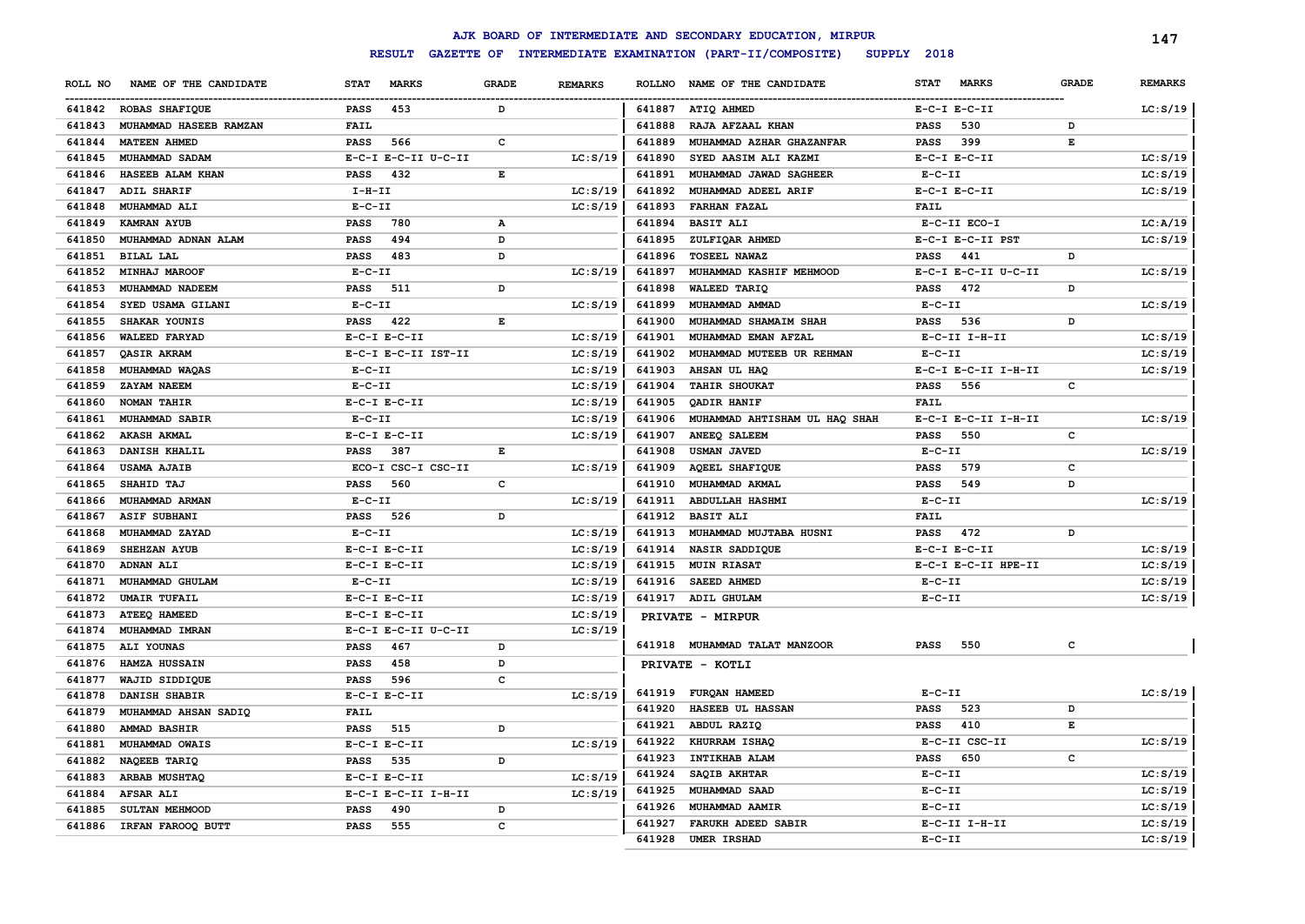|         |                            |                             |              |                |        | AJK BOARD OF INTERMEDIATE AND SECONDARY EDUCATION, MIRPUR |                             |              | 148            |
|---------|----------------------------|-----------------------------|--------------|----------------|--------|-----------------------------------------------------------|-----------------------------|--------------|----------------|
|         |                            | <b>RESULT</b>               |              |                |        | GAZETTE OF INTERMEDIATE EXAMINATION (PART-II/COMPOSITE)   | SUPPLY 2018                 |              |                |
| ROLL NO | NAME OF THE CANDIDATE      | <b>MARKS</b><br><b>STAT</b> | <b>GRADE</b> | <b>REMARKS</b> |        | ROLLNO NAME OF THE CANDIDATE                              | <b>STAT</b><br><b>MARKS</b> | <b>GRADE</b> | <b>REMARKS</b> |
|         | 641929 ZONEER MANZAR       | E-C-I E-C-II I-H-II         |              | LC: S/19       |        | 641974 MUHAMMAD AFZAAL                                    | <b>FAIL</b>                 |              |                |
| 641930  | RAJA TALAT KIYANI          | E-C-I E-C-II I-H-II         |              | LC: S/19       | 641975 | <b>ARFAZ AHMED</b>                                        | <b>PASS</b><br>452          | D            |                |
| 641931  | OSAMA ZAHOOR               | <b>FAIL</b>                 |              |                | 641976 | <b>FARHAT TABEER</b>                                      | $E - C - II$                |              | LC: S/19       |
| 641932  | MUHAMMAD ARSLAN MAROOF     | 526<br><b>PASS</b>          | D            |                | 641977 | <b>WAQAS AHMED</b>                                        | $E-C-I$ $E-C-II$            |              | LC: S/19       |
| 641933  | MUHAMMAD FARHAN NAZIR      | $E-C-I$ $E-C-II$            |              | LC: S/19       | 641978 | MUHAMMAD QASIR WAZIR                                      | $E-C-I$ $E-C-II$            |              | LC: S/19       |
| 641934  | <b>UMAIR IFTIKHAR</b>      | $E-C-I$ $E-C-II$            |              | LC:A/19        | 641979 | TARIQ RASOOL                                              | $E-C-II$                    |              | LC: S/19       |
| 641935  | <b>AHSAN MEHMOOD</b>       | <b>FAIL</b>                 |              |                | 641980 | MUHAMMAD SARFRAZ                                          | $E-C-II$                    |              | LC: S/19       |
| 641936  | <b>RAJA ABDAL</b>          | <b>FAIL</b>                 |              |                | 641981 | ARBAZ NAWAZ                                               | $E-C-II$                    |              | LC: S/19       |
| 641937  | MUHAMMAD USMAN AKBER       | <b>FAIL</b>                 |              |                | 641982 | MUHAMMAD ISHAQ                                            | $E-C-II$                    |              | LC: S/19       |
| 641938  | SAMEER MAHMOOD             | <b>FAIL</b>                 |              |                | 641983 | <b>KASHIF HUSSAIN</b>                                     | <b>FAIL</b>                 |              |                |
| 641939  | <b>AHSAN NAZIM</b>         | $E-C-II$                    |              | LC: S/19       | 641984 | SARDAR ABDUL MANNAN KHAN                                  | $E-C-II$                    |              | LC: S/19       |
| 641940  | SYED ALI SAKHA             | PASS<br>448                 | D            |                | 641985 | <b>BILAL JAVED</b>                                        | $E- C- II$                  |              | LC: S/19       |
| 641941  | SAQIB AZAD                 | $E-C-I$ $E-C-II$            |              | LC: S/19       | 641986 | MEHRAN KAREEM                                             | $E-C-II$                    |              | LC: S/19       |
| 641942  | <b>AFTAB AHMED</b>         | $E- C- II$                  |              | LC: S/19       | 641987 | <b>AWAIS MAJEED</b>                                       | 584<br><b>PASS</b>          | c            |                |
| 641943  | <b>JAWAD ALI</b>           | <b>PASS</b><br>539          | D            |                | 641988 | <b>BILAL SHAFIQUE</b>                                     | <b>PASS</b><br>453          | D            |                |
| 641944  | AFAQ ASIF                  | $E-C-I$ $E-C-II$            |              | LC: S/19       | 641989 | ALI HAMZA                                                 | $E-C-I$ $E-C-II$            |              | LC: S/19       |
| 641945  | MUHAMMAD ANEES UR REHMAN   | $E-C-I$ $E-C-II$            |              | LC: S/19       | 641990 | <b>ABDUL QADEER</b>                                       | 644<br><b>PASS</b>          | $\mathbf{C}$ |                |
| 641946  | <b>JUNAID SALEEM</b>       | <b>FAIL</b>                 |              |                | 641991 | TAMOOR AHMED                                              | $E-C-I$ $E-C-II$            |              | LC: S/19       |
| 641947  | WAQAR UL MUSTAFA           | $E-C-II$                    |              | LC: S/19       | 641992 | AFAQ ALI ARSHAD                                           | 505<br><b>PASS</b>          | D            |                |
| 641948  | NOUMAN IBRAR               | $E-C-I$ $E-C-II$            |              | LC: S/19       | 641993 | <b>IBRAR HUSSAIN</b>                                      | 429<br><b>PASS</b>          | E            |                |
| 641949  | <b>USAMA MAZHAR</b>        | $E-C-II$                    |              | LC: S/19       | 641994 | HAMZA SADHEER                                             | E-C-II ECO-II               |              | LC: S/19       |
| 641950  | <b>MUHAMMAD SAIF</b>       | <b>PASS</b><br>546          | D            |                | 641995 | <b>ARSLAN FAROOQ</b>                                      | <b>FAIL</b>                 |              |                |
| 641951  | ZAIN SAJID                 | E-C-I E-C-II ECO-II         |              | LC: S/19       | 641996 | <b>UZAIR YOUNAS</b>                                       | $E - C - II$                |              | LC: S/19       |
| 641952  | AKMAL HUSSAIN SHAH         | $E-C-I$ $E-C-II$            |              | LC: A/19       | 641997 | MUHAMMAD WASEEB                                           | <b>PASS</b><br>485          | D            |                |
| 641953  | <b>ARSLAN HUSSAIN</b>      | 561<br><b>PASS</b>          | c            |                | 641998 | HUSNAIN HAMEED                                            | $E-C-II$                    |              | LC: S/19       |
| 641954  | <b>KAMRAN YASIN</b>        | $E-C-I$ $ECO-I$             |              | LC: S/19       | 641999 | <b>USMAN ALI</b>                                          | $E-C-II$                    |              | LC: S/19       |
| 641955  | IHTISHAM NAZAR             | $E-C-II$                    |              | LC: S/19       | 642000 | <b>AMIR HUSSAIN</b>                                       | <b>FAIL</b>                 |              |                |
| 641956  | HAMAD UD DIN               | $E-C-I$ $E-C-II$            |              | LC: S/19       | 642001 | <b>MEHRAN AKBAR</b>                                       | $E - C - II$                |              | LC: S/19       |
| 641957  | NUMAN TASSADAQ             | $E-C-I$ $E-C-II$            |              | LC: S/19       | 642002 | SHERAZ AHMED                                              | $E- C- II$                  |              | LC: S/19       |
| 641958  | <b>AQIB ARIF</b>           | $E-C-I$ $E-C-II$            |              | LC: S/19       | 642003 | MUHAMMAD ADEEB SAJID                                      | $E-C-I$ $E-C-II$            |              | LC: S/19       |
| 641959  | <b>AQIB RIASAT</b>         | $E-C-I$ $E-C-II$            |              | LC: S/19       | 642004 | <b>AHSIN IQBAL</b>                                        | FAIL                        |              |                |
| 641960  | <b>AQEEL ABBAS</b>         | <b>FAIL</b>                 |              |                | 642005 | ATIQ-UR-REHMAN                                            | FAIL                        |              |                |
| 641961  | <b>ATIQUE AHMED</b>        | $E-C-II$                    |              | LC: S/19       | 642006 | MOBUSHAR MAROOF                                           | 470<br><b>PASS</b>          | D            |                |
| 641962  | AJAZ MAQSOOD               | $E-C-II$                    |              | LC: S/19       | 642007 | MUHAMMAD MUDASSAR MEHBOOB                                 | $E-C-II$                    |              | LC: S/19       |
| 641963  | MUHAMMAD JUNAID RASHEED    | 632<br><b>PASS</b>          | C            |                | 642008 | MOEEN UL ISLAM                                            | 660<br><b>PASS</b>          | в            |                |
| 641964  | <b>FAIZAN KHALID</b>       | <b>FAIL</b>                 |              |                | 642009 | <b>ARSALAN QASIM</b>                                      | $E-C-II$                    |              | LC: A/19       |
| 641965  | <b>BASIT AJAIB</b>         | E-C-II CSC-II               |              | LC: S/19       | 642010 | <b>MEHRAN SHABBIR</b>                                     | $E-C-II$                    |              | LC: S/19       |
| 641966  | MUHAMMAD USMAN             | $E-C-II$                    |              | LC: S/19       | 642011 | TAUSEEF AHMED                                             | $E-C-II$                    |              | LC: S/19       |
| 641967  | MUHAMMAD IKRAM             | $E-C-I$ $E-C-II$            |              | LC: S/19       | 642012 | SARMAD NOOR ALAM                                          | 498<br><b>PASS</b>          | D            |                |
| 641968  | MUHAMMAD KHALEEQ UR RAHMAN | $E-C-I$ $E-C-II$            |              | LC: S/19       | 642013 | AMMAR NISAR                                               | 525<br>PASS                 | D            |                |
| 641969  | MUHAMMAD SAJJAD            | $E-C-I$ $E-C-II$            |              | LC: S/19       | 642014 | WAQAS NAZIR                                               | <b>FAIL</b>                 |              |                |
| 641970  | <b>NOMAN BASHIR</b>        | $E-C-I$ $E-C-II$            |              | LC: S/19       | 642015 | <b>ASJED AZEEM</b>                                        | FAIL                        |              |                |
| 641971  | <b>NABEEL AHMED</b>        | <b>FAIL</b>                 |              |                | 642016 | WAQAR GULZAR                                              | FAIL                        |              |                |
| 641972  | <b>AQIB MAJEED</b>         | $E-C-II$                    |              | LC: S/19       | 642017 | MUHAMMAD AYYAZ KHAN                                       | <b>FAIL</b>                 |              |                |
|         | 641973 SALMAN ABID         | E-C-I E-C-II I-H-II         |              | LC: S/19       | 642018 | ABSAR AZIZ                                                | FAIL                        |              |                |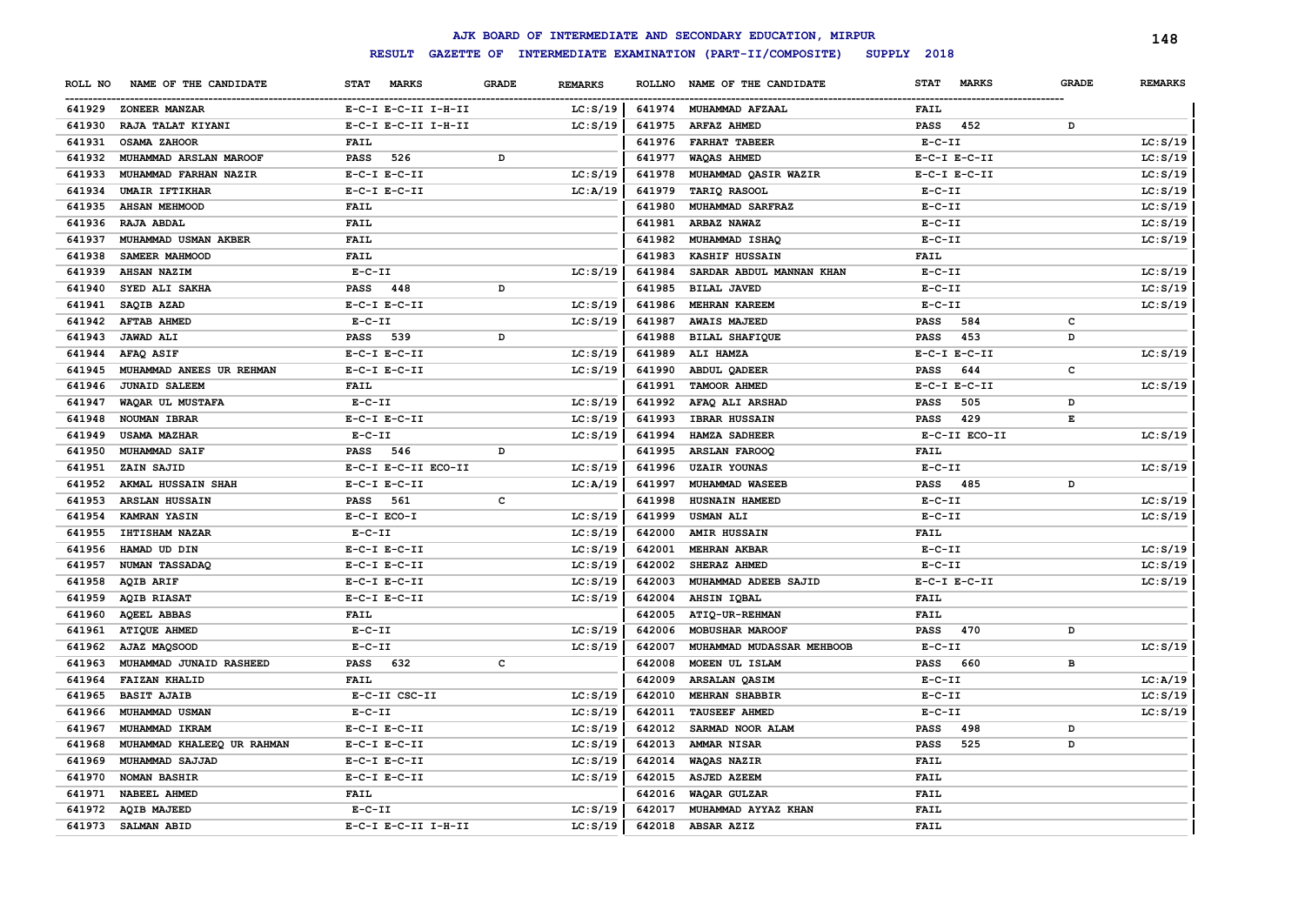|         |                          |                     |              |                |        | AJK BOARD OF INTERMEDIATE AND SECONDARY EDUCATION, MIRPUR |                             |              | 149            |
|---------|--------------------------|---------------------|--------------|----------------|--------|-----------------------------------------------------------|-----------------------------|--------------|----------------|
|         |                          | <b>RESULT</b>       |              |                |        | GAZETTE OF INTERMEDIATE EXAMINATION (PART-II/COMPOSITE)   | SUPPLY 2018                 |              |                |
| ROLL NO | NAME OF THE CANDIDATE    | STAT MARKS          | <b>GRADE</b> | <b>REMARKS</b> |        | ROLLNO NAME OF THE CANDIDATE                              | <b>MARKS</b><br><b>STAT</b> | <b>GRADE</b> | <b>REMARKS</b> |
| 642019  | <b>MOHSAN KHATAB</b>     | $E-C-II$            |              | LC: S/19       | 642061 | <b>FARAZ NAWAZ</b>                                        | $E- C- II$                  |              | LC: S/19       |
| 642020  | SAQIB SUBHANI            | $E-C-I$ $E-C-II$    |              | LC: S/19       |        | 642062 FAIZAN KHAN                                        | E-C-II ECO-II               |              | LC: S/19       |
| 642021  | ABDUL MANAN              | $E- C- II$          |              | LC: S/19       | 642063 | <b>MUHAMMAD WAQAS</b>                                     | <b>FAIL</b>                 |              |                |
| 642022  | <b>DANISH TANVEER</b>    | $E- C-I$ $E-C-II$   |              | LC: S/19       | 642064 | <b>FARHAN FAROOQ</b>                                      | $E- C- II$                  |              | LC: S/19       |
| 642023  | <b>ADEEB TAHIR</b>       | E-C-II I-H-II       |              | LC: S/19       | 642065 | <b>JUNAID BOSTAN</b>                                      | $E-C-I$ $E-C-II$            |              | LC: S/19       |
| 642024  | HAMMAD UR REHMAN         | $E-C-I$ $E-C-II$    |              | LC: S/19       | 642066 | <b>UMAIR ALI</b>                                          | E-C-I E-C-II IST-II         |              | LC: S/19       |
| 642025  | HAMAYUEEN MUSHTAQ        | E-C-I E-C-II ECO-I  |              | LC: S/19       | 642067 | MUHAMMAD SAQLAIN                                          | 527<br><b>PASS</b>          | D            |                |
| 642026  | AQIB ASHIQ               | FAIL                |              |                | 642068 | MUHAMMAD KAMRAN                                           | 543<br><b>PASS</b>          | D            |                |
| 642027  | <b>ASIF MAJEED</b>       | $E-C-I$ $E-C-II$    |              | LC: S/19       | 642069 | <b>RAMAZAN TUFAIL</b>                                     | $E- C- II$                  |              | LC: S/19       |
| 642028  | <b>AQIB SIKANDER</b>     | <b>PASS</b><br>638  | C            |                | 642070 | <b>FAISAL GHAFOOR</b>                                     | <b>FAIL</b>                 |              |                |
| 642029  | MUHAMMAD SHAHZAD         | E-C-II ECO-I        |              | LC: S/19       | 642071 | <b>FARRAKH IQBAL</b>                                      | $E- C- II$                  |              | LC: S/19       |
| 642030  | <b>ATIF MOUGHAL</b>      | $E-C-I$ $E-C-II$    |              | LC: S/19       | 642072 | HAMZA RAFIQUE                                             | $E- C- II$                  |              | LC: S/19       |
| 642031  | <b>ARSLAN TUFAIL</b>     | 561<br><b>PASS</b>  | c            |                | 642073 | UMAR FAAZIL                                               | $E- C- II$                  |              | LC: S/19       |
| 642032  | FIAZAN IQBAL             | <b>PASS</b><br>502  | D            |                | 642074 | SHAKEEL HUSSAIN                                           | $E-C-II$                    |              | LC: S/19       |
| 642033  | DANYAL YOUNIS            | E-C-I E-C-II I-H-II |              | LC: S/19       | 642075 | <b>WAQAS BASHEER</b>                                      | $E-C-II$                    |              | LC: S/19       |
| 642034  | SHAHZAIB ALI             | $E-C-I$ $E-C-II$    |              | LC: S/19       | 642076 | <b>MANSOOR AHMED</b>                                      | <b>PASS</b><br>715          | в            |                |
| 642035  | SOHAIL SARFRAZ           | $E-C-I$ $E-C-II$    |              | LC: S/19       | 642077 | <b>AKASH SHABIR</b>                                       | $E- C- II$                  |              | LC: S/19       |
| 642036  | <b>MUHAMMAD YASIR</b>    | $E- C- II$          |              | LC: S/19       | 642078 | MUHMMAD RASHID                                            | $E-C-I$ $E-C-II$            |              | LC: S/19       |
| 642037  | MONEEB SAAD AKHTER       | E-C-II H-P-I H-P-II |              | LC: S/19       | 642079 | SAHIR MUSHTAQ                                             | $E-C-II$                    |              | LC: S/19       |
| 642038  | OSAMA RIAZ               | $E- C- II$          |              | LC: S/19       | 642080 | <b>UZAIR AJAZ</b>                                         | $E- C- II$                  |              | LC: S/19       |
| 642039  | HAFIZ MUHAMMAD SHAMEEL   | PASS<br>549         | D            |                | 642081 | BILAL TARIQ                                               | $E- C- II$                  |              | LC: S/19       |
| 642040  | MUHAMMAD AQIB            | <b>PASS</b><br>465  | D            |                | 642082 | MUHAMMAD AQEEL                                            | E-C-I E-C-II ECO-II         |              | LC: S/19       |
| 642041  | <b>ABDUL JABBAR</b>      | E-C-I E-C-II U-C-II |              | LC: S/19       | 642083 | OUZ GUL                                                   | $E-C-I$ $E-C-II$            |              | LC: S/19       |
| 642042  | <b>MEHRAN NADEEM</b>     | E-C-I ECO-I         |              | LC: S/19       | 642084 | <b>ABBAS GHANI</b>                                        | <b>PASS</b><br>562          | c            |                |
|         | PRIVATE - MIRPUR         |                     |              |                | 642085 | MOHSIN KHALIL                                             | $E- C- II$                  |              | LC: S/19       |
|         |                          |                     |              |                | 642086 | <b>NAZAKAT ALI</b>                                        | E-C-II ECO-I ECO-II         |              | LC: S/19       |
|         | 642043 MUHAMMAD ABID     | PASS<br>424         | Е            |                | 642087 | SARDAR ALI HASSAN                                         | $E-C-II$                    |              | LC: S/19       |
|         | PRIVATE - KOTLI          |                     |              |                | 642088 | MEHRAN TAZEEM                                             | $E- C- II$                  |              | LC: S/19       |
|         |                          |                     |              |                | 642089 | <b>WASIF MUZAMAL</b>                                      | $E-C-I$ $E-C-II$            |              | LC: S/19       |
| 642044  | AMMAD AMIN               | $E-C-I$ $E-C-II$    |              | LC: S/19       | 642090 | <b>REHAN MAZHAR</b>                                       | $E- C- II$                  |              | LC: S/19       |
| 642045  | <b>AFZAL AHMED</b>       | $E-C-I$ $E-C-II$    |              | LC: S/19       | 642091 | KHADA BAKHSH                                              | $E- C- II$                  |              | LC: S/19       |
| 642046  | <b>ASAD KABIR</b>        | $E-C-I$ $E-C-II$    |              | LC: S/19       | 642092 | <b>NAVEED SHABIR</b>                                      | $E-C-I$ $E-C-II$            |              | LC: S/19       |
| 642047  | SYED ZEESHAN ALI BUKHARI | 521<br>PASS         | D            |                | 642093 | <b>AHSAN MANZOOR</b>                                      | <b>PASS</b><br>493          | D            |                |
| 642048  | MUHAMMAD SHAHZAIB RAZA   | $E-C-I$ $E-C-II$    |              | LC: S/19       | 642094 | MUHAMMAD AKMAL                                            | $E-C-I$ $E-C-II$            |              | LC: S/19       |
| 642049  | KAMRAN TUFAIL            | FAIL                |              |                | 642095 | WAQAR AZEEM                                               | $E-C-II$                    |              | LC: S/19       |
| 642050  | AHTASHAM UL HAQ          | 544<br>PASS         | D            |                |        | 642096 SUFYAN AZIZ                                        | $E- C- II$                  |              | LC: S/19       |
| 642051  | INZIMAM-UL-HAQ           | 406<br>PASS         | E            |                | 642097 | <b>NAZIM ALI</b>                                          | <b>PASS</b><br>474          | D            |                |
| 642052  | MUHAMMAD HAMZA SARFRAZ   | $E-C-I$ $E-C-II$    |              | LC: S/19       |        | 642098 SYED ABDUL REHMAN                                  | E-C-II ECO-I ECO-II         |              | LC: S/19       |
| 642053  | <b>IMRAN RASHEED</b>     | $E-C-II$            |              | LC: S/19       |        | 642099 ANSAR MEHMOOD                                      | $E - C - II$                |              | LC: S/19       |
|         | 642054 AAMIR SAGHEER     | E-C-I E-C-II U-C-II |              | LC: S/19       |        | 642100 ARSLAN KOKAB                                       | $E-C-I$ $E-C-II$            |              | LC: S/19       |
|         | 642055 MUHAMMAD KAMRAN   | E-C-II ECO-I        |              | LC: S/19       | 642101 | NOMAN YOUSUF                                              | <b>FAIL</b>                 |              |                |
|         | 642056 ABRAR IRFAN       | $E-C-II$            |              | LC: S/19       |        |                                                           |                             |              |                |
|         | 642057 HAMZA ISHAQ       | $E- C-I$ $E-C-II$   |              | LC: S/19       |        | 642102 WALEED MUJAHID<br>642103 MUHAMMAD WAQAS            | $E-C-I$ $E-C-II$            |              | LC: S/19       |
|         | 642058 MOHIN IQBAL       | <b>FAIL</b>         |              |                |        |                                                           | $E-C-II$                    |              | LC: S/19       |
|         | 642059 SHAHROOM HUSSAIN  | $E-C-I$ $E-C-II$    |              | LC: S/19       | 642104 | MUHAMMAD HALEEM                                           | $E-C-II$                    |              | LC: S/19       |
|         | 642060 HAIDER ALTAF      | $E-C-II$            |              | LC: S/19       |        | 642105 QAISAR ALI                                         | $E- C- II$                  |              | LC: S/19       |
|         |                          |                     |              |                |        |                                                           |                             |              |                |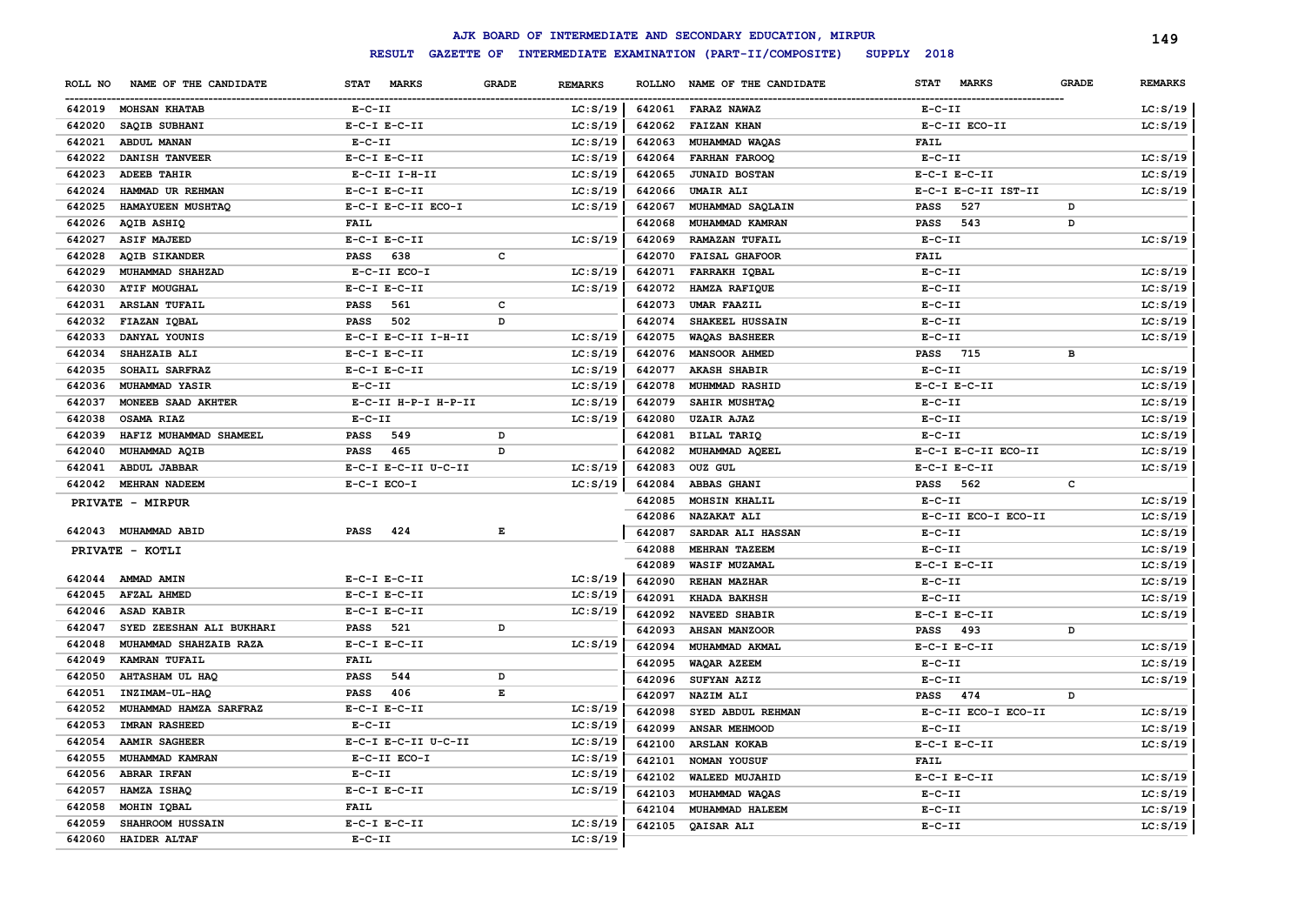|         |                            |                     |                                |          |        | AJK BOARD OF INTERMEDIATE AND SECONDARY EDUCATION, MIRPUR |                             |              | 150            |
|---------|----------------------------|---------------------|--------------------------------|----------|--------|-----------------------------------------------------------|-----------------------------|--------------|----------------|
|         |                            | <b>RESULT</b>       |                                |          |        | GAZETTE OF INTERMEDIATE EXAMINATION (PART-II/COMPOSITE)   | SUPPLY 2018                 |              |                |
| ROLL NO | NAME OF THE CANDIDATE      | STAT MARKS          | <b>GRADE</b><br><b>REMARKS</b> |          |        | ROLLNO NAME OF THE CANDIDATE                              | <b>MARKS</b><br><b>STAT</b> | <b>GRADE</b> | <b>REMARKS</b> |
|         | 642106 AHSAN KHALID        | E-C-II U-C-II       |                                | LC: S/19 |        | 642144 QUMMER AFTAB                                       | $E-C-I$ $E-C-II$            |              | LC: S/19       |
| 642107  | QAISER MAJEED              | $E-C-I$ $E-C-II$    |                                | LC: S/19 | 642145 | <b>ZAIN MASOOD</b>                                        | $E-C-I$ $E-C-II$            |              | LC: S/19       |
| 642108  | HAROON SALIM               | E-C-I E-C-II I-H-II |                                | LC: A/19 |        | 642146 AFAQ AHMED                                         | <b>FAIL</b>                 |              |                |
| 642109  | <b>AHSAN MAJEED</b>        | $E-C-I$ $E-C-II$    |                                | LC: S/19 |        | 642147 KASHIF ALI                                         | $E-C-I$ $E-C-II$            |              | LC: S/19       |
|         | 642110 ANZAR BASHIR        | FAIL                |                                |          | 642148 | <b>AAMER ZULFIQAR</b>                                     | $E-C-II$                    |              | LC: S/19       |
|         | 642111 ANWAR AZIZ          | <b>PASS</b><br>489  | D                              |          | 642149 | <b>BILAL AKSAR</b>                                        | $E- C- II$                  |              | LC: S/19       |
| 642112  | ASAD MUZZAFAR              | PASS<br>563         | C                              |          | 642150 | <b>ZEESHAN RASHEED</b>                                    | <b>PASS</b><br>480          | D            |                |
| 642113  | <b>MUHAMMAD FAHEEM</b>     | E-C-II ECO-I        |                                | LC: A/19 | 642151 | MIR HAMZA                                                 | $E- C- II$                  |              | LC: S/19       |
|         | 642114 ARSLAN ZAMIR        | <b>FAIL</b>         |                                |          | 642152 | HAROON MUSHTAQ                                            | $E-C-I$ $E-C-II$            |              | LC: S/19       |
|         | PRIVATE - BHIMBER          |                     |                                |          |        | 642153 AQIB NAEEM                                         | $E-C-I$ $E-C-II$            |              | LC: S/19       |
|         |                            |                     |                                |          | 642154 | MUHAMMAD NABEEL                                           | $E- C- II$                  |              | LC: S/19       |
|         | 642115 WAQAR TALEB         | <b>FAIL</b>         |                                |          | 642155 | EHTISHAM SHAFQAT                                          | <b>PASS</b><br>465          | D            |                |
|         | PRIVATE - KOTLI            |                     |                                |          |        | 642156 ATTIQ TUFAIL                                       | $E-C-I$ $E-C-II$            |              | LC: S/19       |
|         |                            |                     |                                |          | 642157 | MUHAMMAD ASAD QAYYUM                                      | $E-C-I$ $E-C-II$            |              | LC: S/19       |
| 642116  | <b>FAISAL MAJEED</b>       | E-C-I E-C-II U-C-I  |                                | LC: S/19 | 642158 | AHMED ALI                                                 | $E- C- II$                  |              | LC: S/19       |
| 642117  | <b>AWAIS AURANGZAIB</b>    | $E - C - II$        |                                | LC: S/19 | 642159 | IRFAN RAZZAQ                                              | $E-C-I$ $E-C-II$            |              | LC: S/19       |
| 642118  | MUHAMMAD HAMMAD NAWAZ      | $E-C-II$            |                                | LC: S/19 | 642160 | AHMED ALI                                                 | $E- C- II$                  |              | LC: S/19       |
| 642119  | INAM ISMAIL                | $E-C-I$ $E-C-II$    |                                | LC: S/19 | 642161 | NOMAN JALAL                                               | $Rs. 800/-$                 |              | <b>RW-FEE</b>  |
| 642120  | <b>UMAIR ZAFAR</b>         | E-C-I E-C-II CSC-II |                                | LC: S/19 | 642162 | <b>AQIB ZAMAN</b>                                         | $E-C-I$ $E-C-II$            |              | LC: S/19       |
| 642121  | MUHAMMAD NAZAKAT           | <b>FAIL</b>         |                                |          | 642163 | MUHAMMAD ATIQUE                                           | $E-C-I$ $E-C-II$            |              | LC: S/19       |
| 642122  | RASHID QAYYUM              | $E-C-II$            |                                | LC: S/19 | 642164 | MUHAMMAD ZESHAN ABBAS                                     | $E-C-I$ $E-C-II$            |              | LC: S/19       |
| 642123  | DANISH ALI                 | $E-C-I$ $E-C-II$    |                                | LC: S/19 | 642165 | MURTAZA ALI                                               | <b>PASS</b><br>454          | D            |                |
| 642124  | MUHAMMAD SOHAIL            | $E-C-II$            |                                | LC: S/19 | 642166 | <b>UMAIR ABID</b>                                         | $E-C-I$ $E-C-II$            |              | LC: S/19       |
| 642125  | <b>AQIB HUSSAIN</b>        | E-C-II CSC-II       |                                | LC: S/19 | 642167 | DANISH LIAQAT                                             | $E-C-I$ $E-C-II$            |              | LC: S/19       |
| 642126  | ZESHAN MUSHTAQ             | $E-C-II$            |                                | LC: S/19 | 642168 | <b>ATTIQUE-UR-REHMAN</b>                                  | $E- C- II$                  |              | LC: S/19       |
| 642127  | ARSLAN KHALID              | $E-C-I$ $E-C-II$    |                                | LC: S/19 | 642169 | <b>FAIZAN FAROOQ</b>                                      | FAIL                        |              |                |
| 642128  | <b>ABDULLAH ASLAM</b>      | $E-C-II$            |                                | LC: S/19 | 642170 | MUHAMMAD DANYAL                                           | <b>PASS</b><br>543          | D            |                |
| 642129  | <b>USMAN AHMED</b>         | 598<br>PASS         | с                              |          |        | 642171 ALI HAIDER                                         | $E-C-II$                    |              | LC: S/19       |
| 642130  | ZIAD MIRZA                 | 521<br>PASS         | D                              |          |        | 642172 HAROON ILYAS                                       | $E-C-I$ $E-C-II$            |              | LC: S/19       |
| 642131  | ADEEL ARFAQ                | <b>FAIL</b>         |                                |          | 642173 | ZEESHAN QURBAN                                            | $E- C- II$                  |              | LC: S/19       |
| 642132  | EHTISHAM SHAHBAZ           | <b>FAIL</b>         |                                |          | 642174 | ANEES UR REHMAN                                           | <b>PASS</b><br>559          | c            |                |
| 642133  | <b>JUNAID HUSSAIN RAZA</b> | $E-C-II$            |                                | LC: S/19 | 642175 | <b>TABARAK ALI</b>                                        | $E- C- II$                  |              | LC: S/19       |
|         | <b>PRIVATE - MIRPUR</b>    |                     |                                |          | 642176 | <b>IFSAH BANARAS</b>                                      | $E-C-II$                    |              | LC: S/19       |
|         |                            |                     |                                |          | 642177 | <b>GHULAM ABBAS</b>                                       | <b>PASS</b><br>651          | c            |                |
|         | 642134 KASHIF RIAZ BUTT    | PASS<br>546         | D                              |          | 642178 | FARAZ SAJJAD MALIK                                        | E-C-I E-C-II H-P-II         |              | LC: S/19       |
|         | PRIVATE - KOTLI            |                     |                                |          | 642179 | SOHAIB JABAAR                                             | <b>PASS</b><br>535          | D            |                |
|         |                            |                     |                                |          | 642180 | <b>NABEEL HUSSAIN SHAH</b>                                | $E- C- II$                  |              | LC: S/19       |
| 642135  | <b>MOHSIN LATIF</b>        | <b>FAIL</b>         |                                |          |        | 642181 FARRUKH AZHAR                                      | <b>PASS</b><br>596          | c            |                |
|         | 642136 ZEESHAN SHOUKAT     | $E-C-II$ I-H-II     |                                | LC: S/19 |        | 642182 MUHAMMAD ZABEEL                                    | 591<br><b>PASS</b>          | c            |                |
|         | 642137 ARSALAN AHMAD       | $E- C-I$ $E-C-II$   |                                | LC: S/19 |        | 642183 SHOAIB IMTIAZ                                      | E-C-I E-C-II ECO-I          |              | LC: S/19       |
|         | 642138 BABAR TABBASUM      | $E - C - II$        |                                | LC: S/19 |        | 642184 ABDUL GHAFFAR                                      | $E-C-I$ $E-C-II$            |              | LC: S/19       |
|         | 642139 MUHAMMAD ZAHID AZAM | E-C-II U-C-II       |                                | LC: S/19 |        | 642185 WALEED YOUNS                                       | E-C-II U-C-I                |              | LC: S/19       |
|         | 642140 ADNAN KAYANI        | <b>FAIL</b>         |                                |          |        | 642186 MUHAMMAD ZAHEER                                    | E-C-I E-C-II CSC-I CSC-II   |              | LC: S/19       |
|         | 642141 MUHAMMAD ARSHED     | $E-C-II$            |                                | LC: S/19 | 642187 | MUHAMMAD ANIS ARSHAD                                      | <b>PASS</b><br>521          | D            |                |
|         | 642142 WAKAS YOUNAS        | $E-C-II$            |                                | LC: S/19 |        | 642188 AFSHAN RASHID                                      | $E- C- II$                  |              | LC: S/19       |
|         | 642143 MUHAMMAD IMRAN      | PASS 564            | c                              |          |        |                                                           |                             |              |                |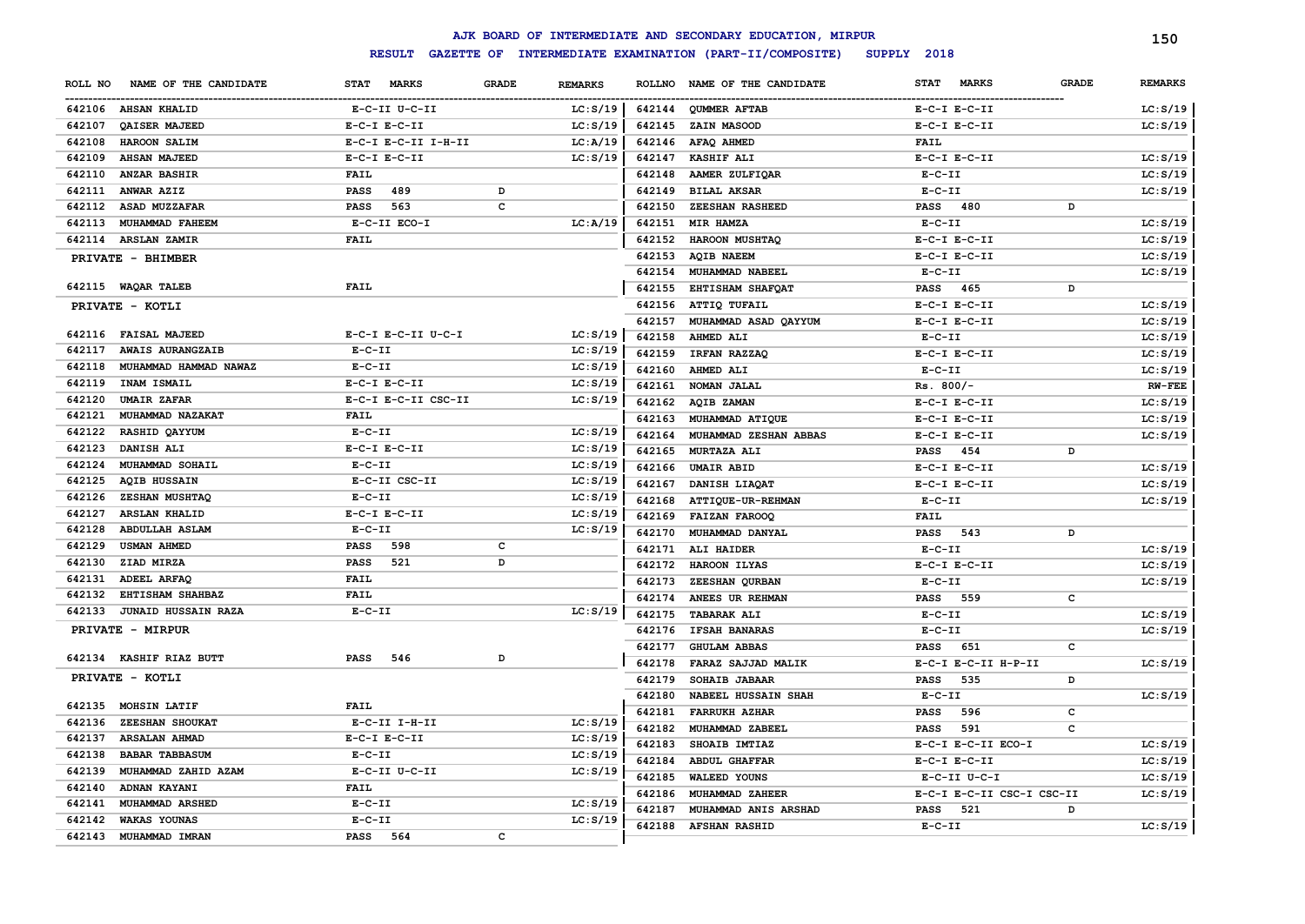|         |                                |                     |              |                |        | AJK BOARD OF INTERMEDIATE AND SECONDARY EDUCATION, MIRPUR |                             |              | 151            |
|---------|--------------------------------|---------------------|--------------|----------------|--------|-----------------------------------------------------------|-----------------------------|--------------|----------------|
|         |                                | <b>RESULT</b>       |              |                |        | GAZETTE OF INTERMEDIATE EXAMINATION (PART-II/COMPOSITE)   | SUPPLY 2018                 |              |                |
| ROLL NO | NAME OF THE CANDIDATE          | STAT MARKS          | <b>GRADE</b> | <b>REMARKS</b> |        | ROLLNO NAME OF THE CANDIDATE                              | <b>STAT</b><br><b>MARKS</b> | <b>GRADE</b> | <b>REMARKS</b> |
|         | 642189 ANWAR HUSSAIN           | E-C-II ECO-I        |              | LC: S/19       |        | 642234 MUHAMMAD RASHID SUBANI                             | 515<br>PASS                 | D            |                |
| 642190  | <b>MUHAMMAD ASIM</b>           | $E-C-I$ $E-C-II$    |              | LC: S/19       | 642235 | <b>ALI RAZA</b>                                           | <b>PASS</b><br>435          | E            |                |
| 642191  | MUHAMMAD HALEEM                | 592<br>PASS         | c            |                | 642236 | MOHEEN KHADIM                                             | $E-C-I$ $E-C-II$            |              | LC: S/19       |
| 642192  | <b>ARBAB ASHRAF</b>            | E-C-II EDU-II       |              | LC: S/19       | 642237 | <b>RASHID KHAN</b>                                        | FAIL                        |              |                |
| 642193  | <b>ADIL KHAN</b>               | $E-C-II$            |              | LC: S/19       | 642238 | MUHAMMAD QASIR                                            | $E-C-I$ $E-C-II$            |              | LC: S/19       |
| 642194  | RAJAB KHALIQ                   | $E-C-I$ $E-C-II$    |              | LC: S/19       | 642239 | DANISH SALAMAT                                            | $E-C-I$ $E-C-II$            |              | LC: S/19       |
| 642195  | SHAFAQAT YOUNAS                | $E-C-I$ $E-C-II$    |              | LC: S/19       | 642240 | <b>RAEES AHMED</b>                                        | $E-C-II$                    |              | LC: S/19       |
| 642196  | <b>MAIRAJ AFTAB</b>            | 614<br><b>PASS</b>  | $\mathbf c$  |                | 642241 | MUHAMMAD YOUNAS                                           | E-C-I E-C-II ECO-II         |              | LC: S/19       |
| 642197  | <b>MUNIR AHMAD</b>             | 671<br><b>PASS</b>  | в            |                | 642242 | <b>KAMRAN RASHEED</b>                                     | 453<br>PASS                 | D            |                |
| 642198  | ZEESHAN KHALIQ                 | $E - C - II$        |              | LC: S/19       | 642243 | SAQIB HUSSAIN                                             | $E - C - II$                |              | LC: S/19       |
| 642199  | MUHAMMAD MUEEN UD DIN          | FAIL                |              |                | 642244 | RIZWAN TALIB                                              | $E- C- II$                  |              | LC: S/19       |
| 642200  | <b>ADEEB FIAZ</b>              | $E- C- II$          |              | LC: S/19       | 642245 | <b>ABDUL MAROOF</b>                                       | E-C-I E-C-II U-C-I          |              | LC: S/19       |
| 642201  | ZAHID ANJUM                    | <b>PASS</b><br>438  | E            |                | 642246 | <b>ASIM SHABIR</b>                                        | $E-C-II$ I-H-II             |              | LC: S/19       |
| 642202  | <b>NOMAN SULEMAN</b>           | <b>FAIL</b>         |              |                | 642247 | ARSHAD RAMZAN                                             | E-C-I E-C-II ECO-I          |              | LC: S/19       |
| 642203  | <b>RIZWAN ZAFAR</b>            | $E-C-II$            |              | LC: S/19       | 642248 | SHAMRAIZ AHMED                                            | <b>FAIL</b>                 |              |                |
| 642204  | HAMZA DANISH                   | $E-C-II$            |              | LC: S/19       | 642249 | IRFAN MAJEED                                              | E-C-II ECO-I                |              | LC: S/19       |
| 642205  | MUHAMMAD MEHDI                 | $E - C - II$        |              | LC: S/19       | 642250 | RAJA ZEESHAN KHAN                                         | FATT.                       |              |                |
| 642206  | <b>GHAFFAR HUSSAIN</b>         | E-C-II I-H-II       |              | LC: S/19       | 642251 | <b>WAQAS AHMED</b>                                        | <b>PASS</b><br>447          | D            |                |
| 642207  | RAMEEZ TARIQ                   | <b>FAIL</b>         |              |                | 642252 | <b>AISAL MUNEER</b>                                       | $E-C-I$ $E-C-II$            |              | LC: S/19       |
| 642208  | <b>MARAN ILYAS</b>             | E-C-II ECO-I ECO-II |              | LC: S/19       | 642253 | SHERAZ JAMIL                                              | 479<br><b>PASS</b>          | D            |                |
| 642209  | HAMAD ASLAM                    | $E - C - II$        |              | LC: S/19       | 642254 | MUHAMMAD AQIB AYOUB                                       | $E-C-I$ $E-C-II$            |              | LC: S/19       |
| 642210  | <b>JUNAID JAMIL</b>            | $E-C-I$ $E-C-II$    |              | LC: S/19       | 642255 | <b>EHSAN ASIF</b>                                         | $Rs.500/-$                  |              | <b>RW-FEE</b>  |
| 642211  | CHAUDHRY MUHAMMAD AMIN MUSHTAQ | E-C-I E-C-II U-C-II |              | LC: S/19       | 642256 | <b>FAZYAB AHMED</b>                                       | <b>FAIL</b>                 |              |                |
| 642212  | KHALID UR RAHMAN               | 543<br>PASS         | D            |                | 642257 | RAFAQAT HUSSAIN                                           | 548<br><b>PASS</b>          | D            |                |
| 642213  | WAJAHT SHABBIR                 | $E-C-I$ $E-C-II$    |              | LC: S/19       | 642258 | ZAHID TALIB                                               | $E-C-I$ $E-C-II$            |              | LC: S/19       |
| 642214  | WAHEED AHMED                   | $E-C-II$            |              | LC: S/19       | 642259 | MUHAMMAD HALEEM                                           | 517<br><b>PASS</b>          | D            |                |
| 642215  | SHAHROZ TARIQ                  | FAIL                |              |                | 642260 | MUHAMMAD ZIA                                              | $E-C-I$ $E-C-II$ $U-C-I$    |              | LC: S/19       |
| 642216  | <b>USMAN RIAZ</b>              | $E-C-I$ $E-C-II$    |              | LC: S/19       | 642261 | MUHAMMAD SHAHBAZ                                          | $E-C-I$ $E-C-II$            |              | LC: S/19       |
| 642217  | ADEEL AHMED                    | 475<br><b>PASS</b>  | D            |                | 642262 | MUHAMMAD RAHEEL                                           | $Rs.500/-$                  |              | <b>RW-FEE</b>  |
| 642218  | <b>FAHAD SHAHPAL</b>           | FAIL                |              |                | 642263 | MUHAMMAD AQAB                                             | <b>PASS</b><br>556          | c            |                |
| 642219  | <b>SAFEER HAFEEZ</b>           | 434<br><b>PASS</b>  | E            |                | 642264 | MUHAMMAD ATIF RAZA                                        | FAIL                        |              |                |
| 642220  | <b>RAEES RIASAT</b>            | $E-C-I$ $E-C-II$    |              | LC: S/19       | 642265 | QAISER SHAFIQUE                                           | E-C-II U-C-II               |              | LC: S/19       |
| 642221  | WAQAR ZULFIQAR                 | <b>PASS</b><br>589  | $\mathbf c$  |                | 642266 | <b>NAZAKAT HUSSAIN</b>                                    | <b>PASS</b><br>431          | Е            |                |
| 642222  | HASHIM YASIN                   | FAIL                |              |                | 642267 | AMIR ZUBIR                                                | $E-C-II$                    |              | LC: S/19       |
| 642223  | <b>BILAL MATLOOB</b>           | 504<br><b>PASS</b>  | D            |                | 642268 | MUHAMMAD SHAH ZAIB                                        | E-C-II ECO-I                |              | LC: S/19       |
| 642224  | MUHAMMAD BILAL ILYAS           | $E-C-II$ I-H-II     |              | LC: S/19       | 642269 | MUHAMMAD MEHBOOB                                          | <b>PASS</b><br>578          | c            |                |
| 642225  | SYED WAJID HUSSAIN SHAH        | $Rs.500/-$          |              | <b>RW-FEE</b>  | 642270 | <b>TAUSEEF AZIZ</b>                                       | <b>FAIL</b>                 |              |                |
| 642226  | <b>KASHIF ZAHEER</b>           | $E-C-I$ $E-C-II$    |              | LC: S/19       | 642271 | MUHAMMAD MAZHAR QAYYUM                                    | E-C-II U-C-II               |              | LC: S/19       |
| 642227  | <b>RASHID PARVEZ</b>           | $E-C-II$            |              | LC: S/19       | 642272 | SHEHBAZ AYOUB                                             | <b>FAIL</b>                 |              |                |
| 642228  | <b>MUHAMMAD ARSLAN</b>         | PASS 623            | c            |                | 642273 | RAMEEZ KHURSHEED                                          | <b>FAIL</b>                 |              |                |
| 642229  | KASHIF HUSSAIN                 | $E-C-I$ $E-C-II$    |              | LC: S/19       | 642274 | ADIL KHURSHEED                                            | $E- C- II$                  |              | LC: S/19       |
| 642230  | ARBAZ KHAN                     | $E - C - II$        |              | LC: S/19       | 642275 | ABDUL RAHEEM TAHIR                                        | E-C-I E-C-II U-C-II         |              | LC: S/19       |
| 642231  | <b>MUBIN AHMAD</b>             | E-C-I E-C-II        |              | LC: S/19       | 642276 | MUHAMMAD TOUQEER RAJA                                     | E-C-I E-C-II U-C-II         |              | LC: S/19       |
| 642232  | MUHAMMAD FAREED                | $E - C - II$        |              | LC: S/19       | 642277 | ANAMUL HAQ                                                | $E-C-II$                    |              | LC: S/19       |
| 642233  | SAQIB HUSSAIN                  | $E - C - II$        |              | LC: S/19       | 642278 | <b>ABDUL MANNAN</b>                                       | <b>PASS</b><br>533          | D            |                |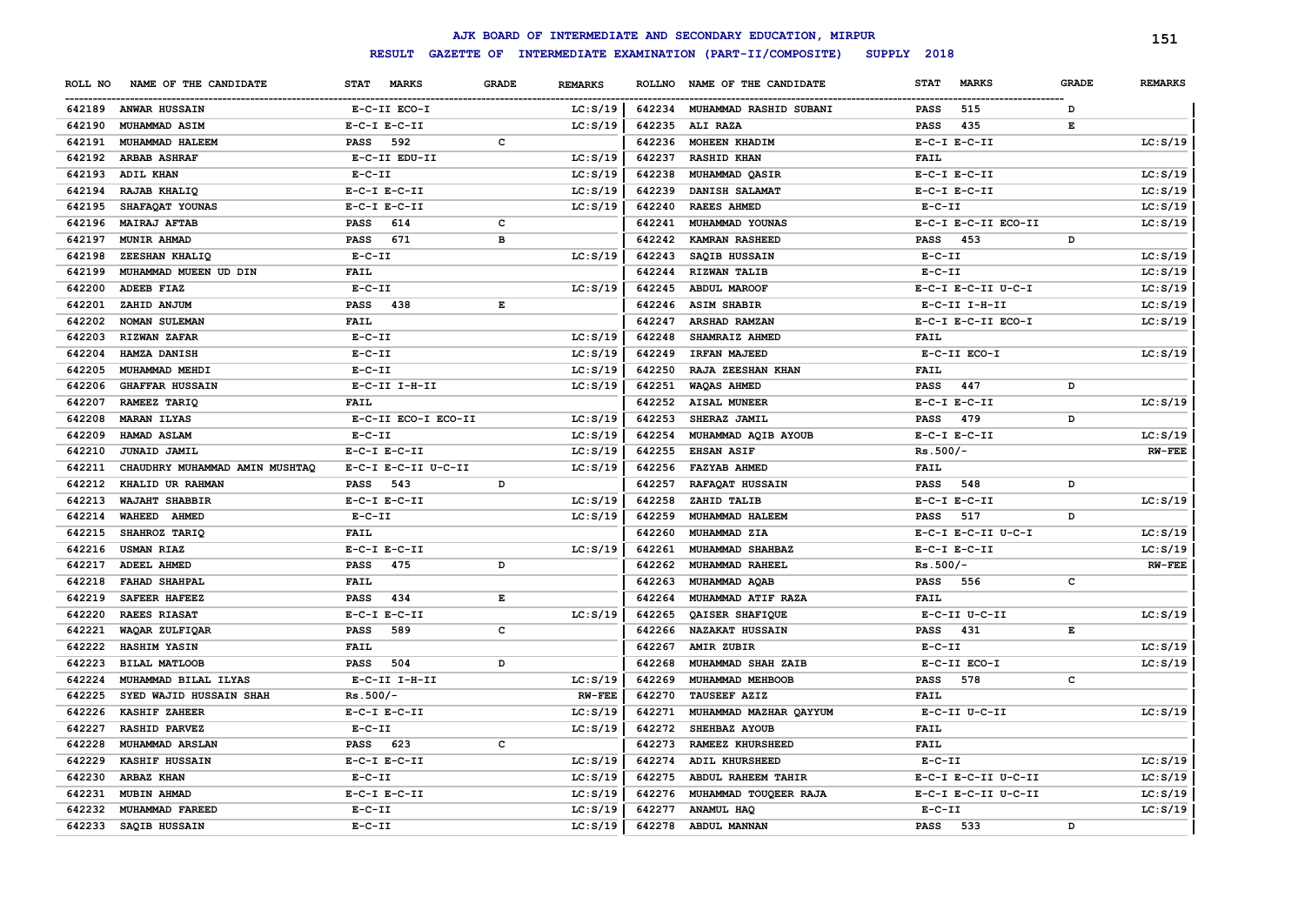|         |                          |                                    |                                                                                                |                |               | AJK BOARD OF INTERMEDIATE AND SECONDARY EDUCATION, MIRPUR |                             |              | 152            |
|---------|--------------------------|------------------------------------|------------------------------------------------------------------------------------------------|----------------|---------------|-----------------------------------------------------------|-----------------------------|--------------|----------------|
|         |                          | <b>RESULT</b><br><b>GAZETTE OF</b> |                                                                                                |                |               | INTERMEDIATE EXAMINATION (PART-II/COMPOSITE)              | SUPPLY 2018                 |              |                |
| ROLL NO | NAME OF THE CANDIDATE    | <b>STAT</b><br><b>MARKS</b>        | <b>GRADE</b>                                                                                   | <b>REMARKS</b> | <b>ROLLNO</b> | NAME OF THE CANDIDATE                                     | <b>STAT</b><br><b>MARKS</b> | <b>GRADE</b> | <b>REMARKS</b> |
|         | 642279 RAFAQAT ALI       | $E-C-II$                           |                                                                                                | LC: S/19       |               | 642324 OAMAR RIAZ                                         | <b>FAIL</b>                 |              |                |
| 642280  | <b>HSAN QADEER</b>       | $E-C-II$                           |                                                                                                | LC: S/19       | 642325        | <b>WALEED RIAZ</b>                                        | <b>FAIL</b>                 |              |                |
| 642281  | SHOAIB ASIF              | 622<br><b>PASS</b>                 | c                                                                                              |                | 642326        | <b>AWAIS AZAM</b>                                         | <b>FAIL</b>                 |              |                |
| 642282  | <b>TAYYAB JAVED</b>      | $E-C-II$                           |                                                                                                | LC: S/19       | 642327        | <b>ARSLAN MEHMOOD</b>                                     | $E-C-T$                     |              | LC: S/19       |
| 642283  | MUHAMMAD ADIL            | <b>PASS</b><br>545                 | D                                                                                              |                | 642328        | MUHAMMAD KHAWAR                                           | $E-C-II$                    |              | LC: S/19       |
| 642284  | MUHAMMAD AMAN LIAQAT     | $E-C-II$                           |                                                                                                | LC: S/19       | 642329        | MUHAMMAD TASAWWUR                                         | $E-C-II$                    |              | LC: S/19       |
| 642285  | <b>JAWAD AHMED</b>       | $E-C-II$                           |                                                                                                | LC: S/19       | 642330        | MEHRAN NAZIR                                              | $E-C-II$ I-H-II             |              | LC: S/19       |
| 642286  | <b>ADNAN HUSSAIN</b>     | E-C-I E-C-II ECO-I                 |                                                                                                | LC: S/19       | 642331        | <b>UMAIR KHALIQ</b>                                       | $E-C-II$                    |              | LC: S/19       |
| 642287  | <b>USAMA ALTAF</b>       | $E-C-II$                           |                                                                                                | LC: S/19       | 642332        | MUHAMMAD SAEED                                            | <b>FAIL</b>                 |              |                |
| 642288  | HASSAN RAZA              | $E-C-II$                           |                                                                                                | LC: S/19       | 642333        | MUHAMMAD SYAB KHAN                                        | $E-C-I$ $E-C-II$            |              | LC: S/19       |
| 642289  | MUHAMMAD WASIM BASHIR    | $E-C-II$                           |                                                                                                | LC: S/19       | 642334        | MUHAMMAD RAEES SHAFIQ                                     | $E-C-I$ $E-C-II$            |              | LC: S/19       |
| 642290  | <b>AHSAN ALI</b>         | E-C-I E-C-II PST                   |                                                                                                | LC: S/19       | 642335        | <b>SHOAIB SHABIR</b>                                      | <b>FAIL</b>                 |              |                |
| 642291  | HUMZA GULRAIZ            | $E-C-I$ $E-C-II$                   |                                                                                                | LC: S/19       | 642336        | MUHAMMAD JUNAID                                           | E-C-I E-C-II U-C-I          |              | LC: S/19       |
| 642292  | M HAMZA MAJEED           | FAIL                               |                                                                                                |                | 642337        | AHSAN AKHLAQ                                              | <b>FAIL</b>                 |              |                |
| 642293  | <b>ASHAR ZAFAR</b>       | <b>FAIL</b>                        |                                                                                                |                | 642338        | SHARAFAT HUSSAIN                                          | $E-C-I$ $E-C-II$            |              | LC: S/19       |
| 642294  | UMER REHMAT              | <b>PASS</b><br>436                 | $\mathbf{E}% _{t}\left  \mathbf{1}\right\rangle =\mathbf{1}_{t}\left  \mathbf{1}\right\rangle$ |                | 642339        | <b>RAHEES YASEEN</b>                                      | $E-C-I$ $E-C-II$            |              | LC: S/19       |
| 642295  | WASEER SADIQ             | E-C-II ECO-I                       |                                                                                                | LC: S/19       | 642340        | MUHAMMAD ADNAN                                            | $E-C-II$                    |              | LC: S/19       |
| 642296  | MUHAMMAD ABID            | $E - C - II$                       |                                                                                                | LC: S/19       | 642341        | IMRAN UZ ZAMAN                                            | <b>FAIL</b>                 |              |                |
| 642297  | HAMAD ALI                | E-C-I E-C-II IST-II                |                                                                                                | LC: S/19       | 642342        | NAQASH BANARAS                                            | $E-C-II$                    |              | LC: S/19       |
| 642298  | SAUGER KHAZOOM           | <b>FAIL</b>                        |                                                                                                |                | 642343        | MUHAMMAD ZIA MAHUDEEN                                     | $E-C-I$ $E-C-II$            |              | LC: S/19       |
| 642299  | SHOAIB AHMED             | $E-C-II$                           |                                                                                                | LC: S/19       | 642344        | ANWAR AHMED                                               | <b>FAIL</b>                 |              |                |
| 642300  | MUHAMMAD MUDASIR KATARIA | <b>FAIL</b>                        |                                                                                                |                | 642345        | SAQIB SIKANDER                                            | <b>PASS</b><br>456          | D            |                |
| 642301  | <b>HAROON KHALID</b>     | $E- C- II$                         |                                                                                                | LC: S/19       | 642346        | MUHAMMAD UMER                                             | E-C-I E-C-II U-C-II         |              | LC: S/19       |
| 642302  | MUHAMMAD UMAIR           | E-C-I E-C-II ECO-I                 |                                                                                                | LC: S/19       | 642347        | MUHAMMAD AWAIS BASHIR                                     | $E-C-II$                    |              | LC: S/19       |
| 642303  | <b>AFRAZ AHMED</b>       | <b>PASS</b><br>461                 | D                                                                                              |                | 642348        | <b>FAISAL HUSSAIN</b>                                     | $E-C-I$ $E-C-II$            |              | LC: S/19       |
| 642304  | <b>JASAM SAJID</b>       | $E-C-I$ $E-C-II$                   |                                                                                                | LC: S/19       | 642349        | SAJJAD SHABBIR                                            | E-C-I E-C-II ECO-I          |              | LC: S/19       |
| 642305  | ARSLAN MASOOD            | <b>FAIL</b>                        |                                                                                                |                | 642350        | MUHAMMAD TOUFEEQ                                          | E-C-I E-C-II U-C-I          |              | LC: S/19       |
| 642306  | MUHAMMAD ATIQ UR REHMAN  | 548<br><b>PASS</b>                 | D                                                                                              |                | 642351        | ARBAB AHMED                                               | <b>PASS</b><br>540          | D            |                |
| 642307  | <b>ASIF TUFAIL</b>       | $E-C-II$                           |                                                                                                | LC: S/19       | 642352        | HAFIZ MUHAMMAD AHSAN                                      | $E-C-I$ $E-C-II$            |              | LC: S/19       |
| 642308  | ATIQ ZAFAR               | $E-C-II$                           |                                                                                                | LC: S/19       | 642353        | MUHAMMAD FAISAL                                           | $E-C-I$ $E-C-II$            |              | LC: S/19       |
| 642309  | MUHAMMAD AMIR HAMZA KHAN | $E-C-I$ $E-C-II$                   |                                                                                                | LC: S/19       | 642354        | <b>USAMA TAHIR</b>                                        | $E-C-I$ $E-C-II$            |              | LC: S/19       |
| 642310  | FAISAL MEHMOOD           | E-C-II I-H-II                      |                                                                                                | LC: S/19       | 642355        | AYAZ AZAD                                                 | $E-C-I$ $E-C-II$            |              | LC: S/19       |
| 642311  | KHURM GHAZANFAR          | <b>FAIL</b>                        |                                                                                                |                |               | PRIVATE - SADHNUTI                                        |                             |              |                |
| 642312  | UMAIR AHMAD WALID        | <b>FAIL</b>                        |                                                                                                |                |               |                                                           |                             |              |                |
| 642313  | MOHSIN GULFRAZ           | <b>FAIL</b>                        |                                                                                                |                |               | 642356 ZIARAT DIN                                         | 475<br><b>PASS</b>          | D            |                |
| 642314  | SULTAN MAHMOOD           | $E-C-I$ $E-C-II$                   |                                                                                                | LC: S/19       |               | PRIVATE - KOTLI                                           |                             |              |                |
| 642315  | AQIB RAZZAQ              | E-C-I E-C-II U-C-I U-C-II          |                                                                                                | LC: S/19       |               |                                                           |                             |              |                |
| 642316  | <b>UMAIR RASHEED</b>     | $E - C - II$                       |                                                                                                | LC: S/19       | 642357        | RAHEEL AHMED                                              | $E-C-II$                    |              | LC: S/19       |
| 642317  | DILAWAR KHAN             | <b>FAIL</b>                        |                                                                                                |                | 642358        | MUHAMMAD SHOAIB                                           | $E-C-I$ $E-C-II$            |              | LC: S/19       |
| 642318  | <b>AHBAB ASIF</b>        | <b>PASS</b><br>495                 | D                                                                                              |                | 642359        | ANEEQ AJAIB                                               | 478<br><b>PASS</b>          | D            |                |
| 642319  | SHER YAR SHERDIL         | <b>FAIL</b>                        |                                                                                                |                | 642360        | <b>ASAMA MAZHER</b>                                       | 545<br><b>PASS</b>          | D            |                |
| 642320  | ZIAFAT AJAIB             | $E - C - II$                       |                                                                                                | LC: S/19       | 642361        | MUHAMMAD JHANGIR                                          | $E-C-II$                    |              | LC: S/19       |
| 642321  | KAMRAN MUMTAZ            | $E-C-I$ $E-C-II$                   |                                                                                                | LC: S/19       | 642362        | MUHAMMAD AQIB                                             | $E-C-I$ $E-C-II$            |              | LC: S/19       |
| 642322  | <b>USMAN FAROOQ</b>      | $E - C - II$                       |                                                                                                | LC: S/19       | 642363        | RAFI UD DIN RABBANI                                       | $E-C-I$ $E-C-II$            |              | LC: S/19       |
|         | 642323 SADDAM HUSSAIN    | $E-C-II$                           |                                                                                                | LC: S/19       | 642364        | <b>UBAID ULLAH</b>                                        | E-C-II CSC-II               |              | LC: S/19       |
|         |                          |                                    |                                                                                                |                | 642365        | MUHAMMAD SAQIB                                            | $E - C - II$                |              | LC: S/19       |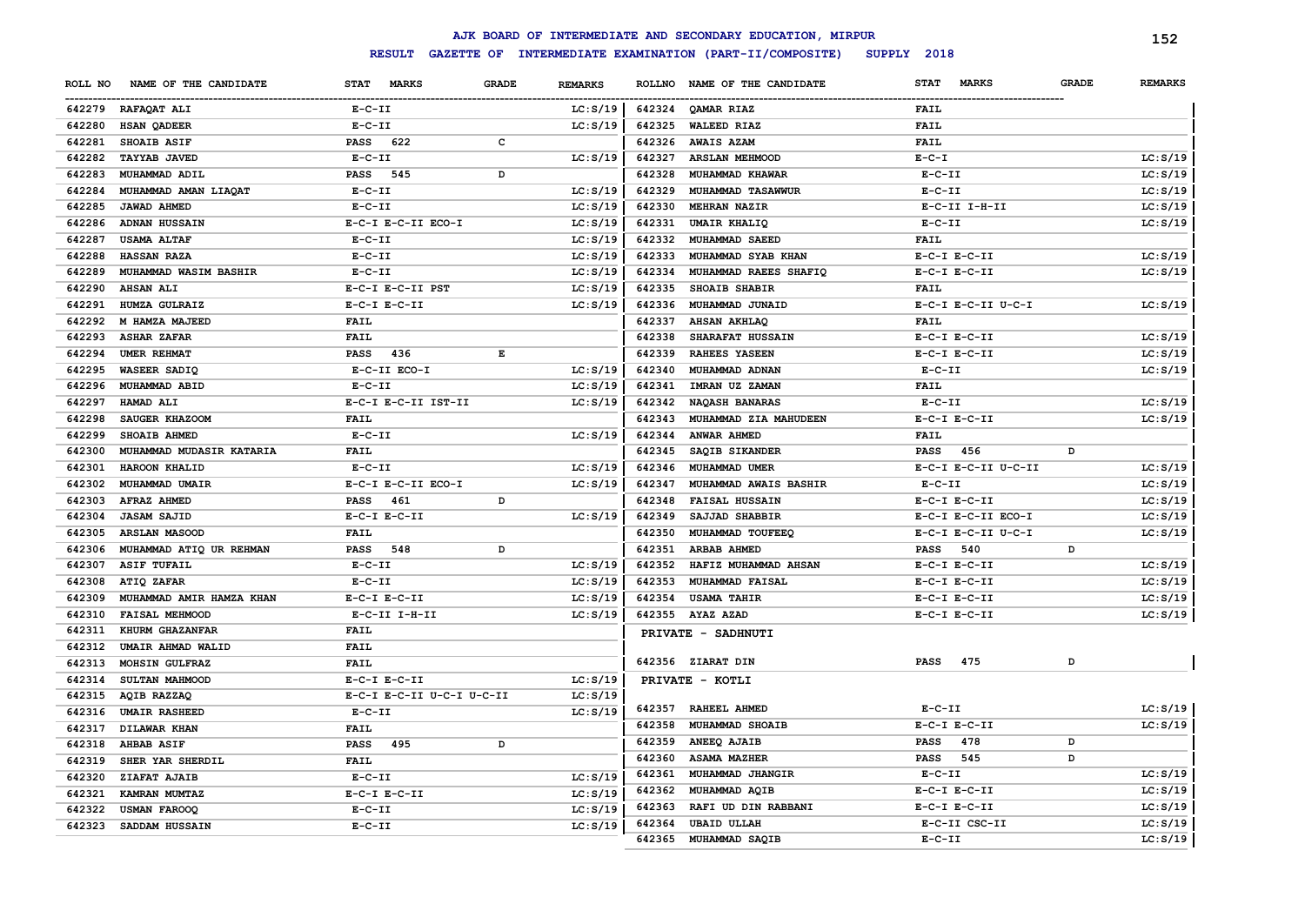|         |                           |                  |                                    |              |                |               | AJK BOARD OF INTERMEDIATE AND SECONDARY EDUCATION, MIRPUR |              |                     |              | 153            |
|---------|---------------------------|------------------|------------------------------------|--------------|----------------|---------------|-----------------------------------------------------------|--------------|---------------------|--------------|----------------|
|         |                           |                  | <b>RESULT</b><br><b>GAZETTE OF</b> |              |                |               | INTERMEDIATE EXAMINATION (PART-II/COMPOSITE)              | SUPPLY 2018  |                     |              |                |
| ROLL NO | NAME OF THE CANDIDATE     | <b>STAT</b>      | <b>MARKS</b>                       | <b>GRADE</b> | <b>REMARKS</b> | <b>ROLLNO</b> | NAME OF THE CANDIDATE                                     | <b>STAT</b>  | <b>MARKS</b>        | <b>GRADE</b> | <b>REMARKS</b> |
|         | 642366 AQIB AZIZ          | PASS             | 525                                | D            |                |               | 642404 KHAWAR SHABIR                                      | <b>PASS</b>  | 575                 | c            |                |
| 642367  | <b>JAMAL ASIF</b>         | $E-C-II$         |                                    |              | LC: S/19       | 642405        | RAJA SAMEER FAROOQ                                        | <b>PASS</b>  | 638                 | c            |                |
| 642368  | <b>USAMA ASIF</b>         | <b>FAIL</b>      |                                    |              |                | 642406        | RAFAQAT JAVED                                             | <b>PASS</b>  | 437                 | Е            |                |
| 642369  | MUHAMMAD RIZWAN           | $E - C - II$     |                                    |              | LC: S/19       | 642407        | ARBAZ MUSHTAQ                                             | PASS         | 426                 | Е            |                |
| 642370  | TOQEER AHMED              | <b>PASS</b>      | 507                                | D            |                | 642408        | MEHRAN KHALIQ                                             | <b>PASS</b>  | 592                 | c            |                |
| 642371  | ALQAB HUSSAIN SHAH        |                  | E-C-I E-C-II CIV-I CIV-II          |              | LC: S/19       | 642409        | IKRAM SHABIR                                              | PASS         | 454                 | D            |                |
| 642372  | HUSNAIN GULFRAZ           | $E-C-I$ $E-C-II$ |                                    |              | LC: S/19       | 642410        | MUHAMMAD AMMAR AJAIB                                      |              | E-C-II H-P-II       |              | LC: S/19       |
| 642373  | <b>ABDUL GHAFFAR</b>      |                  | E-C-II U-C-II                      |              | LC: S/19       | 642411        | ADEEL RASHEED                                             | <b>PASS</b>  | 552                 | c            |                |
| 642374  | USAMA ISHAQ               | $E-C-II$         |                                    |              | LC: S/19       | 642412        | SHAHZAIB IQBAL                                            | <b>PASS</b>  | 540                 | D            |                |
| 642375  | MUHAMMAD MUBASHAR         | PASS             | 635                                | c            |                | 642413        | MUHAMMAD ZOHAIB                                           |              | E-C-II I-H-II       |              | LC: S/19       |
| 642376  | <b>KHIZAR HAYAT</b>       |                  | E-C-II ECO-II                      |              | LC: S/19       | 642414        | SHAHZAIB SHAHID                                           | <b>PASS</b>  | 603                 | c            |                |
| 642377  | ASAM JAVAID KIANI         | <b>FAIL</b>      |                                    |              |                | 642415        | SAMEER SHABBIR                                            | $E-C-II$     |                     |              | LC: S/19       |
| 642378  | MUHAMMAD ISRAR KHAN       | <b>FAIL</b>      |                                    |              |                | 642416        | MUHAMMAD HAMID RAZA GORSI                                 |              | $E-C-I$ $E-C-II$    |              | LC: S/19       |
|         | PRIVATE - POONCH          |                  |                                    |              |                | 642417        | MUHAMMAD FARAZAM                                          |              | $E-C-I$ $E-C-II$    |              | LC: S/19       |
|         |                           |                  |                                    |              |                | 642418        | SHAMRAN AHMED                                             | $Rs.500/-$   |                     |              | <b>RW-FEE</b>  |
|         | 642379 AHMAR SAFDAR       | $E-C-II$         |                                    |              | LC: S/19       | 642419        | QAMMER HUSSAIN                                            | <b>PASS</b>  | 428                 | Е            |                |
|         | PRIVATE - KOTLI           |                  |                                    |              |                | 642420        | MUHAMMAD BILAL FIAZ RAJA                                  | <b>PASS</b>  | 444                 | D            |                |
|         |                           |                  |                                    |              |                | 642421        | MUHAMMAD SAJJAD                                           | <b>PASS</b>  | 497                 | D            |                |
| 642380  | <b>ABDUL QADEER</b>       | <b>PASS</b> 486  |                                    | D            |                | 642422        | <b>SAMMI ULLAH</b>                                        | FAIL         |                     |              |                |
| 642381  | <b>TOUSEEF LATIF</b>      | $E-C-II$         |                                    |              | LC: S/19       | 642423        | ZAHEER AHMED                                              | <b>FAIL</b>  |                     |              |                |
| 642382  | SHARAZ AHMAD              | $E-C-I$ $E-C-II$ |                                    |              | LC: S/19       |               |                                                           |              |                     |              |                |
| 642383  | KHAWAR TAJ                |                  | E-C-II ECO-I ECO-II                |              | LC: S/19       |               | PRIVATE - BHIMBER                                         |              |                     |              |                |
| 642384  | USMAN AKHTER KIANI        | <b>PASS</b>      | 596                                | $\mathbf c$  |                |               | 642424 DANISH SHOUKAT                                     |              | $E-C-I$ $E-C-II$    |              | LC: S/19       |
| 642385  | SHOAIB ALYAS              | $E-C-I$ $E-C-II$ |                                    |              | LC: S/19       |               | PRIVATE - KOTLI                                           |              |                     |              |                |
| 642386  | <b>ATIQUE JAVED</b>       | $E-C-I$ $E-C-II$ |                                    |              | LC: S/19       |               |                                                           |              |                     |              |                |
| 642387  | SAYYAD KHAN               | $E-C-I$ $E-C-II$ |                                    |              | LC: S/19       | 642425        | RAEES KHALIL CHAUDHARY                                    | <b>FAIL</b>  |                     |              |                |
| 642388  | <b>ABDULLAH AHSAN</b>     | <b>FAIL</b>      |                                    |              |                | 642426        | RAJA ISRAR KHAN                                           |              | E-C-I E-C-II I-H-II |              | LC: S/19       |
| 642389  | MUHAMMAD DANISH ZAHID     | $E-C-II$         |                                    |              | LC: S/19       | 642427        | MUHAMMAD RIZWAN                                           | $E - C - II$ |                     |              | LC: S/19       |
|         | <b>PRIVATE - SADHNUTI</b> |                  |                                    |              |                | 642428        | <b>BASIT HUSSAIN</b>                                      | $E-C-II$     |                     |              | LC: S/19       |
|         |                           |                  |                                    |              |                | 642429        | <b>INZAR NISAR</b>                                        | $E-C-II$     |                     |              | LC: S/19       |
|         | 642390 MUHAMMAD AWAIS     |                  | E-C-I E-C-II CSC-I CSC-II          |              | LC: S/19       | 642430        | ATA UR REHMAN                                             |              | $E-C-I$ $E-C-II$    |              | LC: A/19       |
|         | PRIVATE - KOTLI           |                  |                                    |              |                | 642431        | ADEEL QAMMAR SULTANI                                      |              | $E-C-I$ $E-C-II$    |              | LC: S/19       |
|         |                           |                  |                                    |              |                | 642432        | MUHAMMAD KHALID                                           |              | $E-C-II$ $U-C-I$    |              | LC: S/19       |
| 642391  | <b>MUHAMMAD SHAMRAIZ</b>  | E-C-I ECO-I      |                                    |              | LC: S/19       |               | PRIVATE - MUZAFFARABAD                                    |              |                     |              |                |
| 642392  | <b>ADNAN ZAROOF</b>       | $E-C-I$ $E-C-II$ |                                    |              | LC: S/19       |               |                                                           |              |                     |              |                |
| 642393  | <b>KAISHAN KHALIQ</b>     | $E-C-I$ $E-C-II$ |                                    |              | LC: S/19       |               | 642433 SYED TOUQEER HUSSAIN NAQVI                         |              | $E-C-I$ $E-C-II$    |              | LC: S/19       |
| 642394  | MUHAMMAD ZOIB KHAN        | <b>PASS</b>      | 550                                | c            |                |               | PRIVATE - KOTLI                                           |              |                     |              |                |
| 642395  | NUMAN MEHBOOB             | <b>PASS</b>      | 472                                | D            |                |               |                                                           |              |                     |              |                |
| 642396  | <b>ANZAMAM KHAN</b>       | <b>FAIL</b>      |                                    |              |                | 642434        | ZAIN MEHMOOD                                              | <b>PASS</b>  | 515                 | D            |                |
| 642397  | MUHAMMAD SAEED            | $E - C - II$     |                                    |              | LC: S/19       | 642435        | HUSNAIN QAYYUM                                            |              | E-C-II ECO-I        |              | LC: S/19       |
| 642398  | KAMRAN AZAD               | <b>PASS</b>      | 432                                | E            |                | 642436        | <b>AHSAAN JAHNGIR</b>                                     | FAIL         |                     |              |                |
| 642399  | MUHAMMAD ABBAS            |                  | E-C-II CSC-II                      |              | LC: S/19       | 642437        | MEHRAN WAZIR                                              | $E-C-II$     |                     |              | LC: S/19       |
| 642400  | <b>GHULAM GHAUS</b>       | $E - C - II$     |                                    |              | LC: S/19       | 642438        | MUHAMMAD ASAD                                             |              | $E-C-I$ $E-C-II$    |              | LC: S/19       |
| 642401  | <b>IMRAN KHAN</b>         | <b>FAIL</b>      |                                    |              |                | 642439        | MUHAMMAD BILAL                                            |              | E-C-I E-C-II I-H-II |              | LC: S/19       |
| 642402  | MUHAMMAD ADEEL            | <b>PASS</b>      | 462                                | D            |                | 642440        | <b>AQIB AYOUB</b>                                         |              | $E-C-I$ $E-C-II$    |              | LC: S/19       |
| 642403  | SAQIB PARVAIZ             | $E - C - II$     |                                    |              | LC: S/19       | 642441        | <b>HAROON AHMED</b>                                       |              | E-C-II ECO-I        |              | LC: S/19       |
|         |                           |                  |                                    |              |                |               |                                                           |              |                     |              |                |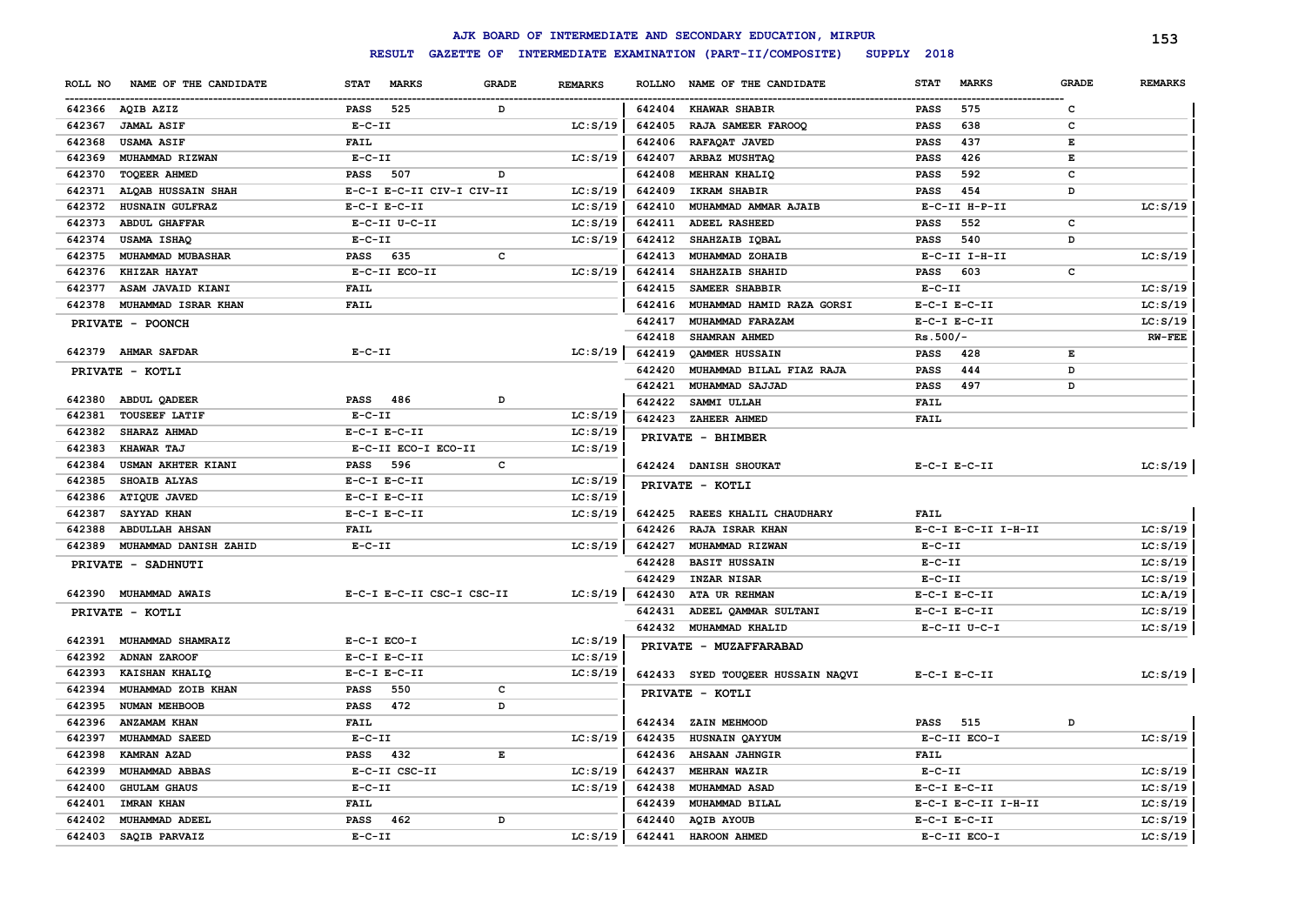|         |                                |                     |              |                |        | AJK BOARD OF INTERMEDIATE AND SECONDARY EDUCATION, MIRPUR |                             |              | 154            |
|---------|--------------------------------|---------------------|--------------|----------------|--------|-----------------------------------------------------------|-----------------------------|--------------|----------------|
|         |                                | <b>RESULT</b>       |              |                |        | GAZETTE OF INTERMEDIATE EXAMINATION (PART-II/COMPOSITE)   | SUPPLY 2018                 |              |                |
| ROLL NO | NAME OF THE CANDIDATE          | STAT MARKS          | <b>GRADE</b> | <b>REMARKS</b> |        | ROLLNO NAME OF THE CANDIDATE                              | <b>MARKS</b><br><b>STAT</b> | <b>GRADE</b> | <b>REMARKS</b> |
|         | 642442 MUHAMMAD SHAFIQUE       | $E- C- II$          |              | LC: S/19       | 642484 | <b>SEHRAN SULEMAN</b>                                     | E-C-I E-C-II ECO-II         |              | LC: S/19       |
| 642443  | MUHAMMAD JAVID                 | <b>FAIL</b>         |              |                |        | 642485 ALI ASGHAR                                         | $E-C-II$                    |              | LC: S/19       |
| 642444  | <b>FAISAL AYUB</b>             | <b>FAIL</b>         |              |                | 642486 | <b>MUHAMMAD ASIM</b>                                      | $E- C- II$                  |              | LC: S/19       |
| 642445  | <b>MUHAMMAD MASUOD</b>         | $E- C- II$          |              | LC: S/19       | 642487 | MUHAMMAD IRFAN                                            | $E- C- II$                  |              | LC: S/19       |
| 642446  | <b>MUHAMMAD ATIQUE</b>         | FAIL                |              |                | 642488 | <b>ADNAN AHMAD</b>                                        | FAIL                        |              |                |
| 642447  | HAROON ADIL                    | ECO-I               |              | LC: S/19       | 642489 | <b>HASAN SUBHANI</b>                                      | $E- C- II$                  |              | LC: S/19       |
| 642448  | MUHAMMAD ADIL AZIM             | <b>PASS</b><br>400  | E            |                | 642490 | <b>USAMA RIAZ</b>                                         | <b>PASS</b><br>451          | D            |                |
| 642449  | <b>NABEEL AHMED</b>            | <b>PASS</b><br>450  | D            |                | 642491 | <b>AQEEL SALEEM</b>                                       | FAIL                        |              |                |
| 642450  | <b>NABEE MUBARAK</b>           | E-C-I E-C-II U-C-I  |              | LC: S/19       | 642492 | <b>USMAN ALLAH BAKHSH</b>                                 | <b>FAIL</b>                 |              |                |
|         | 642451 MUHAMMAD IFTIKHAR       | <b>FAIL</b>         |              |                | 642493 | WASSAM BINIAMIN                                           | E-C-I E-C-II IST-II         |              | LC: S/19       |
| 642452  | <b>BASIT ALI</b>               | E-C-I E-C-II ECO-I  |              | LC: S/19       | 642494 | NOHMAN BINIAMIN                                           | $E-C-I$ $E-C-II$            |              | LC: S/19       |
| 642453  | <b>MUHAMMAD ASHARAB RASHID</b> | $E- C- II$          |              | LC: S/19       | 642495 | MUHAMMAD HAMZA                                            | <b>PASS</b><br>421          | Е            |                |
| 642454  | UMER HAMEED                    | <b>FAIL</b>         |              |                |        | 642496 ABDUL WAQAR                                        | FAIL                        |              |                |
| 642455  | <b>FARRUKH QAYYUM</b>          | $E- C- II$          |              | LC: S/19       | 642497 | OSAMA JAVID                                               | <b>FAIL</b>                 |              |                |
| 642456  | BILAL MUSHTAQ                  | $E- C- II$          |              | LC: S/19       | 642498 | <b>MUHAMMAD SAFYAN</b>                                    | $E-C-II$                    |              | LC: S/19       |
| 642457  | <b>TOUSEEB MASOOD</b>          | $E-C-I$ $E-C-II$    |              | LC: S/19       | 642499 | KAFEEL AHMED                                              | <b>FAIL</b>                 |              |                |
| 642458  | <b>ADNAN AFSAR</b>             | <b>FAIL</b>         |              |                | 642500 | <b>HASEEB RASHEED</b>                                     | $E-C-I$ $E-C-II$            |              | LC: S/19       |
|         | 642459 HASHAAM AHMED           | $E- C- II$          |              | LC: S/19       | 642501 | ARSLAN UL HAQ                                             | $E-C-I$ $E-C-II$            |              | LC: S/19       |
|         | PRIVATE - OTHERS               |                     |              |                | 642502 | <b>MAAJED ALI</b>                                         | $E-C-I$ $E-C-II$            |              | LC: S/19       |
|         |                                |                     |              |                | 642503 | <b>AKBAR HUSSAIN SHAH</b>                                 | <b>FAIL</b>                 |              |                |
|         | 642460 WAQAS SAGHEER           | $E- C- II$          |              | LC: S/19       | 642504 | <b>ARSLAN SHAHZAD</b>                                     | FAIL                        |              |                |
|         | PRIVATE - KOTLI                |                     |              |                | 642505 | MUHAMMAD ARFAO                                            | $E-C-I$ $E-C-II$            |              | LC: S/19       |
|         |                                |                     |              |                |        | 642506 ATTIQUE RAZA                                       | <b>PASS</b><br>591          | c            |                |
| 642461  | MEHROOZ ISLAM                  | E-C-II ECO-I        |              | LC: S/19       | 642507 | QASHIF QASIM                                              | <b>FAIL</b>                 |              |                |
| 642462  | <b>NAVEED ASLAM</b>            | E-C-II ECO-I        |              | LC: S/19       | 642508 | SEHRAN SHABBIR                                            | $E- C- II$                  |              | LC: S/19       |
| 642463  | MUHAMMAD SAJID                 | <b>FAIL</b>         |              |                | 642509 | <b>MUHAMMAD ANEES</b>                                     | <b>FAIL</b>                 |              |                |
| 642464  | <b>TAHIR AYYUB</b>             | PASS<br>462         | D            |                | 642510 | <b>BILAL AYOUB</b>                                        | E-C-I E-C-II PST            |              | LC: S/19       |
| 642465  | <b>AQIB ANJUM</b>              | 513<br>PASS         | D            |                |        | 642511 MUHAMMAD SAGHEER                                   | <b>FAIL</b>                 |              |                |
| 642466  | <b>MUHAMMAD IKRAM</b>          | E-C-II U-C-II       |              | LC: S/19       |        | 642512 EHSAN TARIQ                                        | E-C-I E-C-II U-C-II         |              | LC: S/19       |
| 642467  | <b>MUHAMMAD ASAM</b>           | 460<br><b>PASS</b>  | D            |                | 642513 | SYED ALI ASGHAR SHAH                                      | FAIL                        |              |                |
| 642468  | <b>BASIT ALI</b>               | 513<br>PASS         | D            |                | 642514 | <b>JUNAID KHURSHID</b>                                    | FAIL                        |              |                |
| 642469  | <b>BASAT MATLOOB</b>           | E-C-I E-C-II H-P-II |              | LC: S/19       | 642515 | MUHAMMAD SHAHZAD                                          | <b>FAIL</b>                 |              |                |
| 642470  | QAISAR ILYAS                   | E-C-II ECO-I        |              | LC: S/19       |        | 642516 SIBTAIN ALI                                        | $E-C-I$ $E-C-II$            |              | LC: S/19       |
| 642471  | AHMAD FAROOQ                   | E-C-II U-C-II       |              | LC: S/19       | 642517 | <b>AHETESHAM AHMED</b>                                    | E-C-I E-C-II U-C-I          |              | LC: S/19       |
| 642472  | MUHAMMAD ISHFAQ ASLAM          | FAIL                |              |                | 642518 | <b>UMAIR RIAZ</b>                                         | E-C-II ECO-I ECO-II         |              | LC: S/19       |
| 642473  | KHURRAM QAYYUM                 | E-C-I E-C-II ECO-I  |              | LC: S/19       |        | 642519 AHMED FAROOQ                                       | $E- C- II$                  |              | LC: S/19       |
| 642474  | <b>MOHSAN ALI</b>              | <b>PASS</b> 409     | E            |                | 642520 | HAROON TAJ                                                | <b>PASS</b> 518             | D            |                |
| 642475  | NOMAN SHAFIQ                   | $E- C- II$          |              | LC: S/19       |        | 642521 BILAL SHOUKAT                                      | $E-C-I$ $E-C-II$            |              | LC: S/19       |
|         | 642476 USAMA ALTAF             | E-C-I E-C-II U-C-I  |              | LC: S/19       |        | 642522 USAMA IKRAM                                        | $E-C-I$ $E-C-II$ $U-C-I$    |              | LC: S/19       |
|         | 642477 ZEESHAN JAVED           | $E- C- II$          |              | LC: S/19       |        | 642523 AMEER HAMZA                                        | $E-C-I$ $E-C-II$            |              | LC: S/19       |
|         | 642478 ZEESHAN YAQOOB          | $E- C-I$ $E-C-II$   |              | LC: S/19       | 642524 | <b>MUHAMMAD HAFEEZ</b>                                    | PASS<br>446                 | D            |                |
|         | 642479 MUHAMMAD HASEEB         | $I-H-II$            |              | LC: S/19       |        | 642525 MUHAMMAD NAVEED                                    | <b>FAIL</b>                 |              |                |
|         | 642480 FAISAL WAZIR            | <b>FAIL</b>         |              |                |        | 642526 ZEESHAN GHULAM                                     | PASS<br>502                 | D            |                |
|         | 642481 WASIF NAWAZ             | PASS 492            | D            |                |        | 642527 RIZWAN NASEEM                                      | FAIL                        |              |                |
|         | 642482 MUHAMMAD QAMAR          | $E-C-II$            |              | LC: S/19       |        | 642528 UMAIR MEHMOOD                                      | FAIL                        |              |                |
|         | 642483 MUHAMMAD DANISH JAVED   | <b>FAIL</b>         |              |                |        |                                                           |                             |              |                |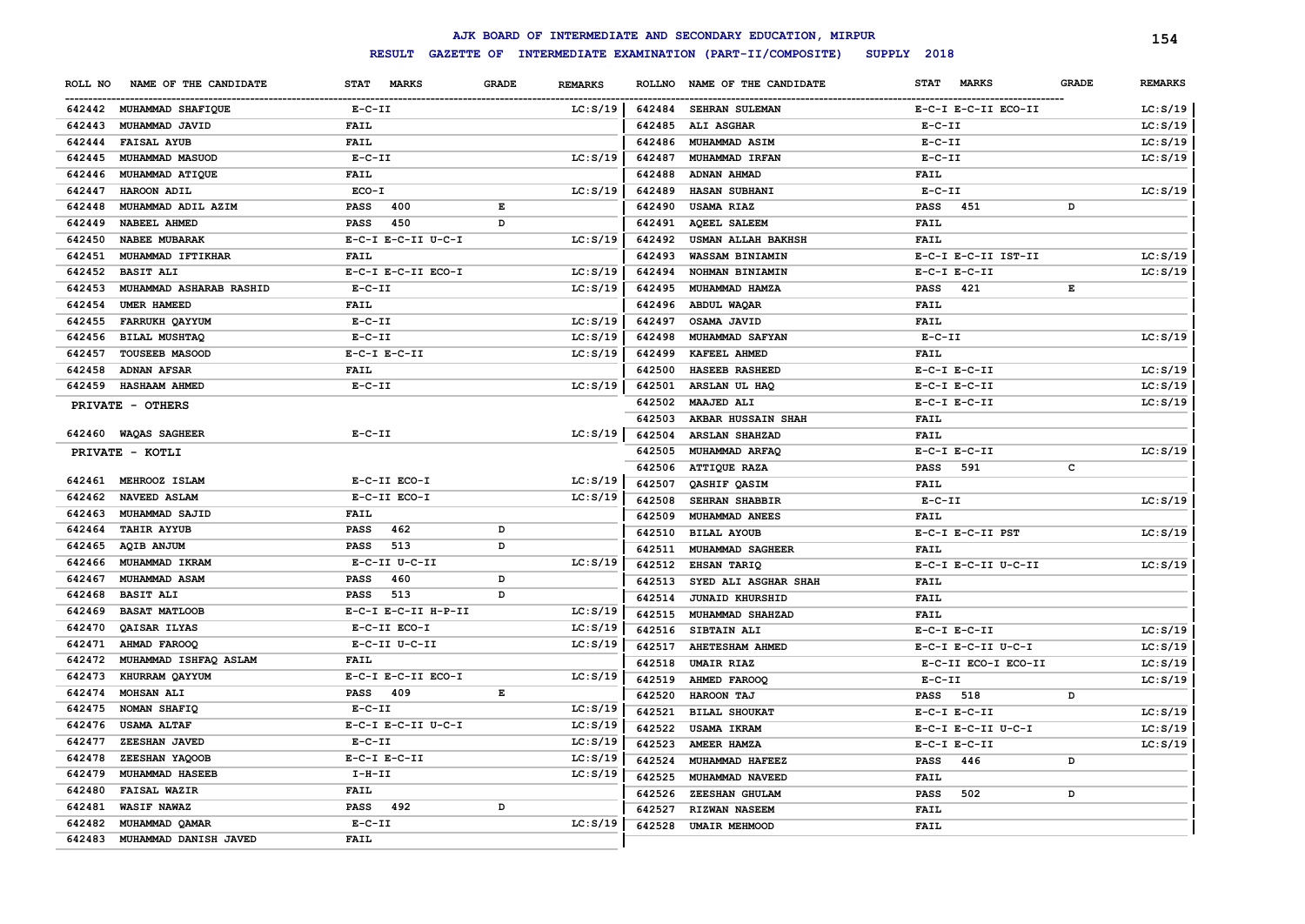|         |                              |                  |                           |              |                |        | AJK BOARD OF INTERMEDIATE AND SECONDARY EDUCATION, MIRPUR |                  |                     |              | 155            |
|---------|------------------------------|------------------|---------------------------|--------------|----------------|--------|-----------------------------------------------------------|------------------|---------------------|--------------|----------------|
|         |                              |                  | <b>RESULT</b>             |              |                |        | GAZETTE OF INTERMEDIATE EXAMINATION (PART-II/COMPOSITE)   | SUPPLY 2018      |                     |              |                |
| ROLL NO | NAME OF THE CANDIDATE        | <b>STAT</b>      | <b>MARKS</b>              | <b>GRADE</b> | <b>REMARKS</b> |        | ROLLNO NAME OF THE CANDIDATE                              | <b>STAT</b>      | <b>MARKS</b>        | <b>GRADE</b> | <b>REMARKS</b> |
|         | 642529 KHATEEB HUSSAIN       | <b>FAIL</b>      |                           |              |                |        | 642574 MUHAMMAD TARIQ                                     | FAIL             |                     |              |                |
| 642530  | SHOAIB ALI MUSHTAQ           | $Rs.500/-$       |                           |              | <b>RW-FEE</b>  | 642575 | <b>AASIM RASHEED</b>                                      | <b>FAIL</b>      |                     |              |                |
| 642531  | OBAID SHABBIR                | $E-C-I$ $E-C-II$ |                           |              | LC: S/19       | 642576 | SAJID ABRAR                                               | <b>FAIL</b>      |                     |              |                |
| 642532  | WAQAR AHMED                  | <b>PASS</b>      | 576                       | c            |                | 642577 | EHTISHAM UL HAQ                                           | <b>FAIL</b>      |                     |              |                |
| 642533  | MUHAMMAD RIZWAN              | <b>FAIL</b>      |                           |              |                | 642578 | <b>IRFAN TUFAIL</b>                                       | FAIL             |                     |              |                |
| 642534  | ATIQUE ZUBAIR                | <b>FAIL</b>      |                           |              |                | 642579 | MUHAMMAD HAMZA SULTANI                                    | <b>FAIL</b>      |                     |              |                |
| 642535  | <b>SHAH NAWAZ</b>            | <b>FAIL</b>      |                           |              |                | 642580 | MEHRAN AHMED QADRI                                        | ECO-I ECO-II     |                     |              | LC: A/20       |
| 642536  | MUHAMMAD ROFAIL SULTANI      | <b>PASS</b>      | 446                       | D            |                | 642581 | MUHAMMAD FOZAAN                                           | <b>FAIL</b>      |                     |              |                |
| 642537  | MUHAMMAD AWAIS               | <b>FAIL</b>      |                           |              |                | 642582 | <b>OAMAR NASEER</b>                                       | ECO-I ECO-II     |                     |              | LC: A/20       |
| 642538  | <b>TALLAT AZIZ</b>           | <b>FAIL</b>      |                           |              |                | 642583 | NASRULLAH MUSTAFA                                         | <b>FAIL</b>      |                     |              |                |
| 642539  | <b>AQIB AZEEM</b>            |                  | E-C-II ECO-I ECO-II       |              | LC: A/20       | 642584 | MUHAMMAD SULEMAN                                          | U-C-I ECO-I      |                     |              | LC: A/20       |
| 642540  | <b>AMIR MUNAWAR</b>          | <b>FAIL</b>      |                           |              |                | 642585 | MUHAMMAD ALI                                              |                  |                     |              | <b>ABSENT</b>  |
| 642541  | SOHAIL KABIR                 | <b>FAIL</b>      |                           |              |                | 642586 | MUHAMMAD AHSAN PERVEZ                                     | <b>FAIL</b>      |                     |              |                |
| 642542  | ABDUL BASIT                  | $Rs.500/-$       |                           |              | $RW$ -FEE      | 642587 | MEHTAB SAEED                                              |                  | E-C-I E-C-II ECO-II |              | LC: A/20       |
| 642543  | MUHAMMAD UMER ISLAM          | <b>FAIL</b>      |                           |              |                | 642588 | MUHAMMAD SHABAB                                           |                  |                     |              | <b>ABSENT</b>  |
| 642544  | ZULQARNAIN ALI               |                  | U-C-I U-C-II ECO-I ECO-II |              | LC: A/20       | 642589 | MUHAMMAD AZAD                                             | <b>PASS</b>      | 424                 | Е            |                |
| 642545  | JUNAID UL ISLAM              | PASS             | 549                       | D            |                | 642590 | SARFRAZ ASGHAR                                            |                  |                     |              | <b>ABSENT</b>  |
| 642546  | ZEESHAN JAVED                |                  | E-C-II ECO-I              |              | LC: A/20       | 642591 | UMER RIAZ                                                 | $E-C-II$ $U-C-I$ |                     |              | LC: A/20       |
| 642547  | QAISAR KHALID                | <b>FAIL</b>      |                           |              |                | 642592 | MUHAMMAD FARZOOQ AJAZ                                     | FAIL             |                     |              |                |
| 642548  | <b>IMRAN HUSSAIN</b>         |                  | U-C-I ECO-I ECO-II        |              | LC: A/20       | 642593 | MUHAMMAD ANAAM-UL HAQ                                     |                  | E-C-II ECO-I ECO-II |              | LC: A/20       |
| 642549  | MUHAMMAD HASEEB              | <b>FAIL</b>      |                           |              |                | 642594 | <b>MUTEEB UL HASSAN</b>                                   | <b>PASS</b>      | 425                 | E            |                |
| 642550  | AFAQ YOUSAF                  | <b>FAIL</b>      |                           |              |                | 642595 | ABDUL RAZZIQ                                              | $E-C-II$         |                     |              | LC: A/20       |
| 642551  | HASEEB HUSSAIN               | <b>FAIL</b>      |                           |              |                | 642596 | HAMZA ALI DAD                                             | <b>FAIL</b>      |                     |              |                |
| 642552  | WAQAS AHMED                  | <b>FAIL</b>      |                           |              |                | 642597 | <b>MAZHAR ASLAM</b>                                       |                  | U-C-II CIV-II       |              | LC: A/20       |
| 642553  | <b>KASHIF MAZHAR</b>         |                  | E-C-I E-C-II U-C-I U-C-II |              | LC: A/20       | 642598 | <b>SAEED KHALID</b>                                       | FAIL             |                     |              |                |
| 642554  | MUHAMMAD BASIT RAFIQUE       | <b>PASS</b>      | 439                       | E            |                | 642599 | <b>RAMEEZ HUSSIAN</b>                                     | <b>PASS</b>      | 573                 | c            |                |
| 642555  | SADAM MAHMOOD                | <b>FAIL</b>      |                           |              |                | 642600 | SHARYAR SHAFIQ                                            | <b>FAIL</b>      |                     |              |                |
| 642556  | <b>FAIZAN MEHBOOB</b>        | <b>FAIL</b>      |                           |              |                | 642601 | <b>TOSEEF UR RAHMAN</b>                                   | <b>FAIL</b>      |                     |              |                |
| 642557  | <b>AMIR KHALIL</b>           |                  | E-C-I E-C-II ECO-I        |              | LC: A/20       |        | 642602 AFAQ IRSHAD                                        | FAIL             |                     |              |                |
| 642558  | MUHAMMAD IBRAR               | <b>FAIL</b>      |                           |              |                |        | PRIVATE - BAGH                                            |                  |                     |              |                |
| 642559  | <b>SHOAIB HANIF</b>          | $Rs.500/-$       |                           |              | $RW$ - $FEE$   |        |                                                           |                  |                     |              |                |
| 642560  | BILAL MAHFOOZ                | <b>FAIL</b>      |                           |              |                | 642603 | MUHAMMAD HAMZA                                            | <b>PASS</b>      | 701                 | в            | IMP            |
| 642561  | MUHAMMAD RAEES FAROOQ        | <b>FAIL</b>      |                           |              |                |        | 642604 MUHAMMAD HAMZA AHMED                               | <b>PASS</b>      | 527                 | D            | IMP            |
| 642562  | <b>WAQAS TUFAIL</b>          | <b>FAIL</b>      |                           |              |                |        | PRIVATE - POONCH                                          |                  |                     |              |                |
| 642563  | SOHAIL MAJEED                | <b>FAIL</b>      |                           |              |                |        |                                                           |                  |                     |              |                |
| 642564  | MUHAMMAD HUSSNAIN ALI SARDAR | <b>PASS</b>      | 437                       | E            |                | 642605 | <b>SOHAIL HUSSAIN SHAH</b>                                | <b>PASS</b>      | 520                 | D            | <b>IMP</b>     |
| 642565  | <b>HASSAM ALI</b>            | FAIL             |                           |              |                |        | PRIVATE - BAGH                                            |                  |                     |              |                |
| 642566  | MUHAMMAD ZEESHAN RAFIQ       | <b>FAIL</b>      |                           |              |                |        |                                                           |                  |                     |              |                |
| 642567  | <b>NASEER AKRAM</b>          | PASS             | 408                       | E            |                |        | 642606 NABEEL IMTIAZ                                      | PASS             | 513                 | D            | IMP            |
| 642568  | NIMRA MAQSOOD                | <b>FAIL</b>      |                           |              |                | 642607 | <b>UMAIR ZAHOOR</b>                                       | $E-C-I$ $E-C-II$ |                     |              | LC: S/19       |
| 642569  | TAHIR ALI                    | <b>FAIL</b>      |                           |              |                | 642608 | IQBAL AHMED ABBASI                                        | $E-C-I$ $E-C-II$ |                     |              | LC: S/19       |
| 642570  | MUHAMMAD ARFAN               |                  | E-C-II ECO-I              |              | LC: A/20       | 642609 | TAJAMMAL JAWAD ALI                                        | $E-C-II$         |                     |              | LC: S/19       |
| 642571  | <b>MEHREEN AYUB</b>          | <b>FAIL</b>      |                           |              |                | 642610 | ADIL BAIG                                                 | <b>PASS</b>      | 464                 | D            |                |
| 642572  | ATEEQ UR RAHMAN              |                  | E-C-II U-C-I U-C-II       |              | LC: A/20       | 642611 | <b>MUSAIB AHMED SHAH</b>                                  | <b>PASS</b>      | 404                 | Е            |                |
|         | 642573 ARSLAN KHIZAR         |                  | E-C-II U-C-I              |              | LC: A/20       | 642612 | SHAFQAT MESSRI                                            | $E-C-II$         |                     |              | LC: S/19       |
|         |                              |                  |                           |              |                | 642613 | ABDAL AHMED KHAN                                          | $E-C-I$ $E-C-II$ |                     |              | LC: S/19       |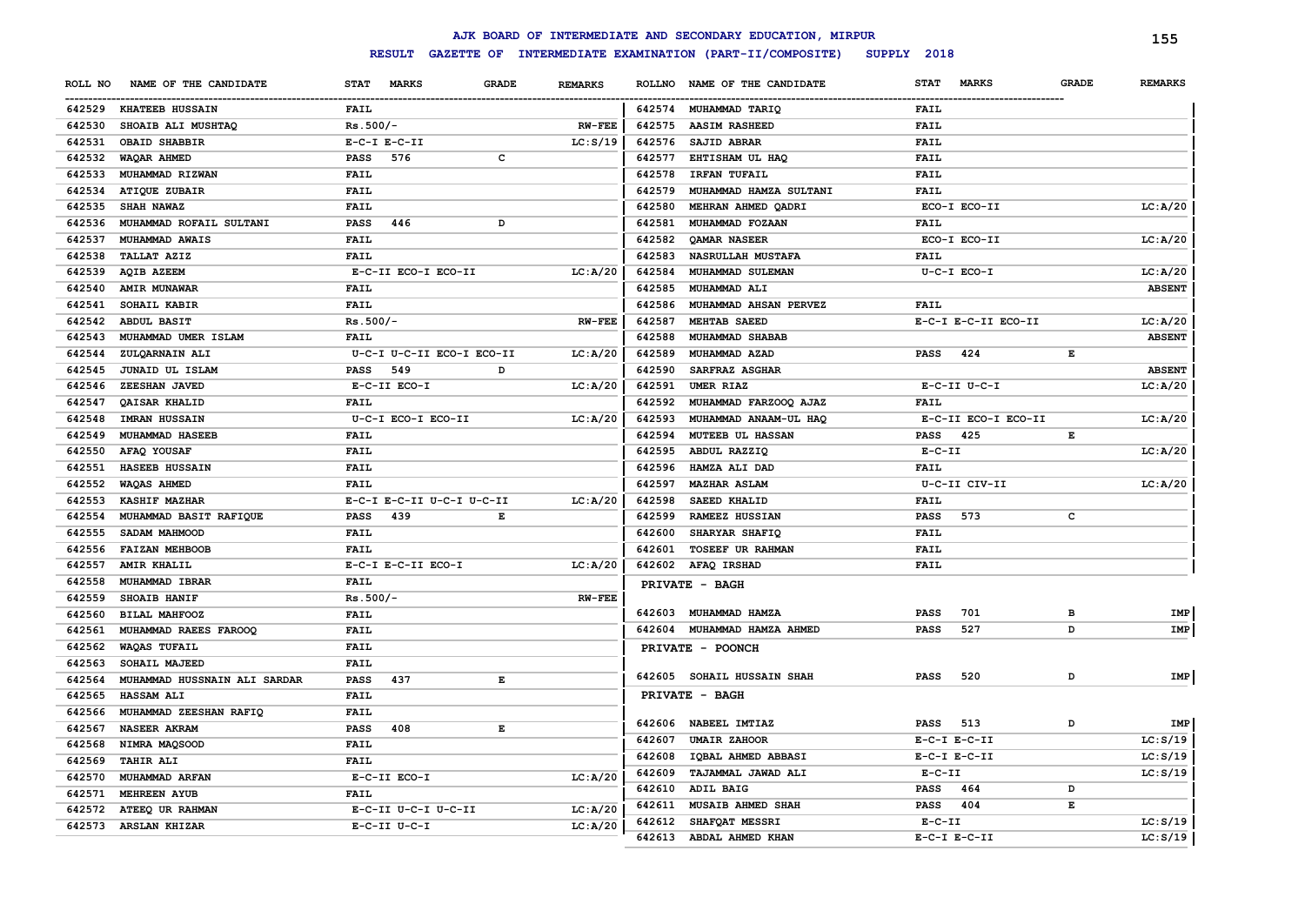|                                       |                             |              |                |                  | AJK BOARD OF INTERMEDIATE AND SECONDARY EDUCATION, MIRPUR |                                    |              | 156            |
|---------------------------------------|-----------------------------|--------------|----------------|------------------|-----------------------------------------------------------|------------------------------------|--------------|----------------|
|                                       | <b>RESULT</b>               |              |                |                  | GAZETTE OF INTERMEDIATE EXAMINATION (PART-II/COMPOSITE)   | SUPPLY 2018                        |              |                |
| NAME OF THE CANDIDATE<br>ROLL NO      | <b>STAT</b><br><b>MARKS</b> | <b>GRADE</b> | <b>REMARKS</b> | <b>ROLLNO</b>    | NAME OF THE CANDIDATE                                     | <b>MARKS</b><br><b>STAT</b>        | <b>GRADE</b> | <b>REMARKS</b> |
| 642614 IRFAN AKRAM RAJA               | FAIL                        |              |                |                  | 642648 MUHAMMAD FARHAN KHAN                               | $E-C-I$ $E-C-II$                   |              | LC: S/19       |
| PRIVATE - MUZAFFARABAD                |                             |              |                | 642649           | MUHAMMAD MUZAMMIL KHAN                                    | $E - C - II$                       |              | LC: S/19       |
|                                       |                             |              |                |                  | <b>PRIVATE - MIRPUR</b>                                   |                                    |              |                |
| 642615 SARFRAZ KHAN                   | $ECO-I$                     |              | LC: S/19       |                  |                                                           |                                    |              |                |
| PRIVATE - BAGH                        |                             |              |                |                  | 642650 ADNAN FAROOQ                                       | $E-C-I$ $E-C-II$                   |              | LC: S/19       |
|                                       |                             |              |                |                  | PRIVATE - BAGH                                            |                                    |              |                |
| 642616 MUHAMMAD KASHIF FAYYAZ         | 621<br><b>PASS</b>          | c            |                |                  |                                                           |                                    |              |                |
| 642617<br>ATIF ARIF ABBASI            | PASS<br>438                 | E            |                |                  | 642651 AFRAZ IRSHAD                                       | $E- C- II$                         |              | LC: S/19       |
| 642618<br><b>AHTSHAM MAHMOOD CH</b>   | E-C-I E-C-II U-C-II         |              | LC: S/19       | 642652           | <b>ASAD SHABIR</b>                                        | $E-C-II$                           |              | LC: S/19       |
| PRIVATE - OTHERS                      |                             |              |                | 642653<br>642654 | MANZOOR AHMAD<br>MUHAMMAD ADNAN                           | E-C-I E-C-II ECO-II<br>481<br>PASS | D            | LC: S/19       |
| 642619 MUHAMMAD MUNEER                | $E-C-I$ $E-C-II$            |              | LC: S/19       | 642655           | MUHAMMAD SAJJAD                                           | E-C-I E-C-II ECO-II                |              | LC: S/19       |
| 642620<br><b>MUHAMMAD ALI</b>         | $E-C-I$ $E-C-II$            |              | LC: S/19       | 642656           | KASHIF PARVAIZ                                            | $E-C-II$                           |              | LC: S/19       |
| PRIVATE - BAGH                        |                             |              |                | 642657           | GHULAM MOHI UD DIN                                        | <b>FAIL</b>                        |              |                |
|                                       |                             |              |                | 642658           | NAFEES IQBAL                                              | <b>PASS</b><br>406                 | E            |                |
| MUHAMMAD ZEESHAN NAWAZ<br>642621      | <b>FAIL</b>                 |              |                | 642659           | INAM UL HAQ                                               | <b>PASS</b><br>614                 | c            |                |
| JAWAD ASHIQ JUNADI<br>642622          | E-C-I E-C-II ECO-II         |              | LC: S/19       | 642660           | <b>HAMZA ASHRAF</b>                                       | $E-C-II$                           |              | LC: S/19       |
| 642623<br><b>MEER AFZAL</b>           | <b>PASS</b><br>487          | D            |                | 642661           | MUHAMMAD AHMED MAQSOOD                                    | $E-C-I$ $E-C-II$                   |              | LC: S/19       |
| 642624<br>MUHAMMAD ALI KHAN           | E-C-I E-C-II ECO-I          |              | LC: S/19       | 642662           | <b>OWAIS SHAHROOM</b>                                     | 413<br>PASS                        | Е            |                |
| MUDASSAR HUSSAIN RAJA<br>642625       | $E-C-II$ $U-C-I$            |              | LC: S/19       | 642663           | <b>NUMAN</b>                                              | 623<br><b>PASS</b>                 | с            |                |
| <b>FAIZAN FAREED</b><br>642626        | PASS<br>494                 | D            |                | 642664           | MAVIZ FAROOQI                                             | 488<br><b>PASS</b>                 | D            |                |
| PRIVATE - MUZAFFARABAD                |                             |              |                | 642665           | MUHAMMAD ASAD KHAN                                        | E-C-I E-C-II U-C-II                |              | LC: S/19       |
|                                       |                             |              |                |                  | PRIVATE - HATTIAN                                         |                                    |              |                |
| 642627<br>MUHAMMAD IMRAN KHAN         | E-C-II ECO-II               |              | LC: S/19       |                  |                                                           |                                    |              |                |
| 642628<br>SYED FAKHAR HUSSAIN GILLANI | <b>FAIL</b>                 |              |                |                  | 642666 SYED HASEEB ALI GILLANI                            | $E-C-II$                           |              | LC: S/19       |
| <b>PRIVATE - BAGH</b>                 |                             |              |                |                  | PRIVATE - BAGH                                            |                                    |              |                |
| MUHAMMAD AAQIB AHMED KHAN<br>642629   | $E-C-II$                    |              | LC: S/19       | 642667           |                                                           |                                    |              |                |
| 642630<br>ASAD KHALIL                 | $E-C-II$                    |              | LC: S/19       | 642668           | <b>ADNAN ASIF</b><br><b>GHAZANFAR ARIF</b>                | $E-C-II$<br><b>PASS</b>            | C            | LC: S/19       |
| 642631<br>NAUMAN AZIZ                 | $E - C - II$                |              | LC: S/19       | 642669           | <b>ASAD ZAHOOR</b>                                        | 561<br><b>FAIL</b>                 |              |                |
| 642632<br>ANEES UR REHMAN             | <b>FAIL</b>                 |              |                | 642670           | <b>AFFAN FASAHIT</b>                                      | $E-C-I$ $E-C-II$                   |              | LC: S/19       |
| 642633<br>ABDUL REHMAN KHAN           | $E-C-II$                    |              | LC: S/19       | 642671           | SOHAIL EJAZ                                               | $E-C-I$ $E-C-II$                   |              | LC: S/19       |
| 642634<br>MUHAMMAD TAQI               | $E-C-II$                    |              | LC: S/19       |                  | 642672 SARWER HABIB                                       | <b>FAIL</b>                        |              |                |
| 642635<br>SOHAIL KHURSHID             | I-H-II IST-II               |              | LC: S/19       |                  | PRIVATE - MUZAFFARABAD                                    |                                    |              |                |
| HARIS SALEEM<br>642636                | <b>PASS</b><br>445          | D            |                |                  |                                                           |                                    |              |                |
| 642637<br>HARIS AMJAD                 | 458<br><b>PASS</b>          | D            |                | 642673           | <b>MUHAMMAD ADREES DANISH</b>                             | $E-C-II$                           |              | LC: S/19       |
| 642638<br>KAMRAN ALAM                 | $E-C-II$                    |              | LC: S/19       |                  | 642674 MUHAMMAD WASEEM KHAN                               | <b>PASS</b><br>453                 | D            |                |
| 642639<br>ADIL TARIQ                  | $E-C-II$                    |              | LC: S/19       |                  | <b>PRIVATE - BAGH</b>                                     |                                    |              |                |
| 642640<br>SYED PARIS KAZMI            | PASS<br>538                 | D            |                |                  |                                                           |                                    |              |                |
| <b>AMISH MAHMOOD</b><br>642641        | E-C-II U-C-II               |              | LC: S/19       |                  | 642675 AZHAR SAID AKBARS                                  | <b>FAIL</b>                        |              |                |
| 642642<br>MUHAMMAD SANA UL HAQ        | 570<br>PASS                 | c            |                | 642676           | <b>KHALID MUKHTAR</b>                                     |                                    |              | RW-UFM         |
| ZOHAIB ALI<br>642643                  | PASS<br>405                 | E            |                | 642677           | RAJA MUHAMMAD HAFEEZ UR RAHMAN                            | 611<br><b>PASS</b>                 | $\mathbf c$  |                |
| 642644<br>HAMZA ESAR                  | $E-C-II$ $U-C-I$            |              | LC: S/19       | 642678           | MUHAMMAD SOHAIL KHAN                                      | 576<br><b>PASS</b>                 | с            |                |
| 642645<br>MUHAMMAD ASIM KHAN          | E-C-II U-C-II               |              | LC: S/19       | 642679           | <b>YASIR HAYAT</b>                                        | 497<br>PASS                        | D            |                |
| <b>MANSOOR AHMED</b><br>642646        | 532<br><b>PASS</b>          | D            |                | 642680           | SADAM AFSAR                                               | $E - C - II$                       |              | LC: S/19       |
| 642647<br>RAJA ABDUL MANAN KHAN       | PASS<br>443                 | D            |                | 642681           | MUHAMMAD SANA ULLAH ARIF                                  | <b>PASS</b><br>426                 | Е            |                |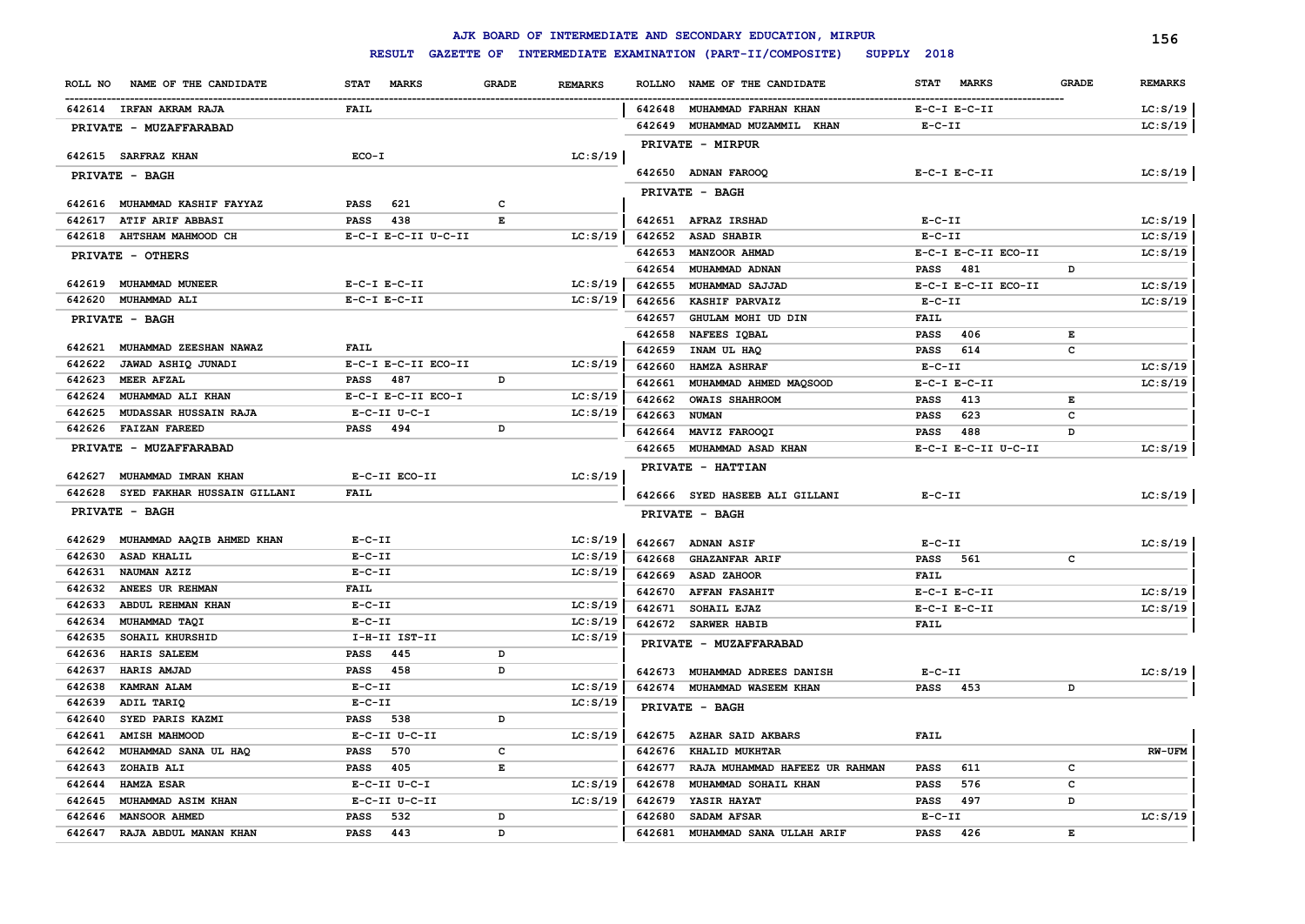|         |                                  |                           |              |                |                  | AJK BOARD OF INTERMEDIATE AND SECONDARY EDUCATION, MIRPUR |                         |                     |              | 157            |
|---------|----------------------------------|---------------------------|--------------|----------------|------------------|-----------------------------------------------------------|-------------------------|---------------------|--------------|----------------|
|         |                                  | <b>RESULT</b>             |              |                |                  | GAZETTE OF INTERMEDIATE EXAMINATION (PART-II/COMPOSITE)   | SUPPLY 2018             |                     |              |                |
| ROLL NO | NAME OF THE CANDIDATE            | STAT MARKS                | <b>GRADE</b> | <b>REMARKS</b> |                  | ROLLNO NAME OF THE CANDIDATE                              | <b>STAT</b>             | <b>MARKS</b>        | <b>GRADE</b> | <b>REMARKS</b> |
|         | 642682 SYED ROMAN SHAHID GARDAZI | $E - C - II$              |              | LC: S/19       |                  | PRIVATE - BAGH                                            |                         |                     |              |                |
|         | PRIVATE - MUZAFFARABAD           |                           |              |                |                  |                                                           |                         |                     |              |                |
|         |                                  |                           |              |                | 642718           | <b>ABRAR FARID</b>                                        | $E-C-I$ $E-C-II$        |                     |              | LC: S/19       |
|         | 642683 MUHAMMAD ABU BAKKAR       | $Rs.500/-$                |              | $RW-FEE$       | 642719<br>642720 | <b>MUHAMMAD KASHIF</b>                                    | <b>FAIL</b>             |                     |              |                |
|         | PRIVATE - BAGH                   |                           |              |                | 642721           | AZIZ-UR-RAHMAN KHAN<br>HAMMAD ISLAM                       | <b>FAIL</b><br>$E-C-II$ |                     |              | LC: S/19       |
| 642684  | <b>AHSAN SALEEM</b>              | E-C-II ECO-I              |              | LC: S/19       | 642722           | <b>IRTAZA MUZAFFAR</b>                                    | $E-C-I$ $E-C-II$        |                     |              | LC: S/19       |
| 642685  | <b>UMAIR NASEER</b>              | PASS 448                  | D            |                | 642723           | ABDUL WAHID                                               | PASS 448                |                     | D            |                |
| 642686  | MUHAMMAD AZHAR                   | $E - C - II$              |              | LC: S/19       | 642724           | SADAM SHARAFAT                                            | $E-C-I$ $E-C-II$        |                     |              | LC: S/19       |
| 642687  | AHMAR JAMIL                      | $E - C - II$              |              | LC: S/19       | 642725           | MUHAMMAD HAMZA KHURSHED                                   | $E-C-I$ $E-C-II$        |                     |              | LC: S/19       |
| 642688  | SYED SHAKEEL AHMED SHAH          | E-C-II ECO-I              |              | LC: S/19       | 642726           | MUHAMMAD ASAD KHAN                                        | <b>PASS</b>             | 444                 | $\mathbf D$  |                |
| 642689  | ZEESHAN ZAHID                    | $E-C-I$ $E-C-II$          |              | LC: S/19       | 642727           | <b>MASOOD</b>                                             | <b>PASS</b>             | 455                 | D            |                |
| 642690  | <b>SALIK AHMAD</b>               | ECO-II                    |              | LC: S/19       | 642728           | <b>KHAQAN ZAREEF</b>                                      | $E-C-II$                |                     |              | LC: S/19       |
| 642691  | MUHAMMAD SAADAT KHAN             | <b>PASS</b> 445           | D            |                | 642729           | MOHSIN FIAZ                                               | <b>PASS</b>             | 468                 | D            |                |
| 642692  | ASAD ALI ALVI                    | $E- C- II$                |              | LC: S/19       | 642730           | KHURSHID RASHID                                           | $E-C-II$                |                     |              | LC: S/19       |
| 642693  | RAB NAWAZ                        | $E-C-I$ $E-C-II$          |              | LC: S/19       | 642731           | <b>TOUSEEF AHMED</b>                                      |                         | E-C-II HPE-II       |              | LC: S/19       |
| 642694  | LUOMAN AHMAD                     | E-C-II ECO-I              |              | LC: S/19       | 642732           | <b>ZEESHAN NASEER</b>                                     | $E-C-I$ $E-C-II$        |                     |              | LC: S/19       |
| 642695  | <b>AMIR RASHEED</b>              | <b>FAIL</b>               |              |                | 642733           | MUHAMMAD MUNEEB KHAN                                      | <b>PASS</b>             | 463                 | D            |                |
| 642696  | <b>ABDUL MATEEN</b>              | $E-C-II$                  |              | LC: S/19       | 642734           | GHAZNAVI TARIQ                                            | <b>FAIL</b>             |                     |              |                |
| 642697  | MANAWAR EIJAZ                    | $E - C - II$              |              | LC: S/19       |                  | 642735 ALI NIAZ                                           | $E-C-II$                |                     |              | LC: S/19       |
| 642698  | KHALIQ UR RAHMAN                 | <b>FAIL</b>               |              |                | 642736           | ZEESHAN MUSHTAQ                                           | <b>FAIL</b>             |                     |              |                |
| 642699  | <b>HASSAN HANEEF</b>             | $E-C-TI$                  |              | LC: S/19       | 642737           | MUHAMAMD ZOHAIR YOUNIS                                    |                         | E-C-I E-C-II ECO-I  |              | LC: S/19       |
| 642700  | <b>MUJEEB UR RAHMAN ABBASI</b>   | $E - C - II$              |              | LC: S/19       | 642738           | <b>IMTIAZ KHAN</b>                                        | <b>FAIL</b>             |                     |              |                |
| 642701  | FART TARIQ                       | $E-C-II$                  |              | LC: S/19       |                  | 642739 ATIF RAZZAQ                                        | <b>PASS</b>             | 453                 | D            |                |
| 642702  | <b>AHSAN IJAZ</b>                | <b>FAIL</b>               |              |                |                  | PRIVATE - MUZAFFARABAD                                    |                         |                     |              |                |
| 642703  | MIRZA AHMER FAYYAZ               | <b>FAIL</b>               |              |                |                  |                                                           |                         |                     |              |                |
| 642704  | <b>HAMAD SAEED</b>               | <b>FAIL</b>               |              |                |                  | 642740 ABID NASEER KHAN                                   | $E- C- II$              |                     |              | LC: S/19       |
|         | PRIVATE - POONCH                 |                           |              |                |                  | PRIVATE - BAGH                                            |                         |                     |              |                |
|         | 642705 ISRAR MUZAMMAL            | 496<br><b>PASS</b>        | D            |                |                  | 642741 ISHTIAQ SIDDIQUE                                   | $E-C-II$                |                     |              | LC: S/19       |
|         | PRIVATE - BAGH                   |                           |              |                |                  | 642742 SAJID HUSSAIN                                      |                         | U-C-II ECO-I ECO-II |              | LC: S/19       |
|         |                                  |                           |              |                | 642743           | <b>BABAR KHURSHEED</b>                                    | <b>PASS</b>             | 525                 | D            |                |
|         | 642706 MUHSIN SAYYAD             | 432<br><b>PASS</b>        | E            |                | 642744           | <b>USMAN HANIF</b>                                        | $E-C-II$                |                     |              | LC: S/19       |
| 642707  | MUHAMAMD KHIZAR SADIO            | 464<br>PASS               | D            |                | 642745           | <b>FAHEEM AKRAM</b>                                       | <b>FAIL</b>             |                     |              |                |
| 642708  | SAUOOD MIR                       | $E - C - II$              |              | LC: S/19       | 642746           | <b>ZIA SHAHID</b>                                         | <b>FAIL</b>             |                     |              |                |
| 642709  | ASAD ISHAQ                       | $E - C - II$              |              | LC: S/19       | 642747           | SHAHID AZAD                                               | <b>FAIL</b>             |                     |              |                |
| 642710  | <b>FARHAD ASGHIR</b>             | $E-C-I$ $E-C-II$          |              | LC: S/19       | 642748           | MUHAMMAD ARSLAN SALEEM                                    | <b>PASS</b>             | 489                 | D            |                |
| 642711  | DANIAL ABBASI                    | $E - C - II$              |              | LC: S/19       | 642749           | AHTESHAM ZAHOOR KIANI                                     |                         | E-C-II H-P-II       |              | LC: S/19       |
| 642712  | SHIFAET KHAN                     | $E- C- II$                |              | LC: S/19       | 642750           | MUHAMMAD ADIL SHAREEF                                     |                         | E-C-II ECO-I ECO-II |              | LC: S/19       |
| 642713  | MUHAMMAD WAQAS KHAN CHUCHTAI     | $E-C-II$                  |              | LC: S/19       | 642751           | <b>RAJA IRFAN KHAN</b>                                    | $E-C-II$                |                     |              | LC: S/19       |
| 642714  | MUHAMMAD ZEESHAN ANWAR           | E-C-I E-C-II ECO-I ECO-II |              | LC: S/19       | 642752           | USAMA MUSHTAQ                                             |                         | E-C-II ECO-I        |              | LC: S/19       |
| 642715  | MUHAMMAD SUFYAN ABBASI           | $E - C - II$              |              | LC: S/19       |                  | 642753 KHIZAR SALEEM                                      |                         | E-C-II ECO-I        |              | LC: S/19       |
|         | 642716 MUHAMMAD NASIR KHAN       | $E-C-I$ $E-C-II$          |              | LC: S/19       |                  | PRIVATE - MUZAFFARABAD                                    |                         |                     |              |                |
|         | PRIVATE - OTHERS                 |                           |              |                |                  |                                                           |                         |                     |              |                |
|         | 642717 ARSLAN ZAFAR              | $E - C - II$              |              | LC: S/19       |                  | 642754 ADNAN ISHAQ                                        | <b>FAIL</b>             |                     |              |                |
|         |                                  |                           |              |                |                  |                                                           |                         |                     |              |                |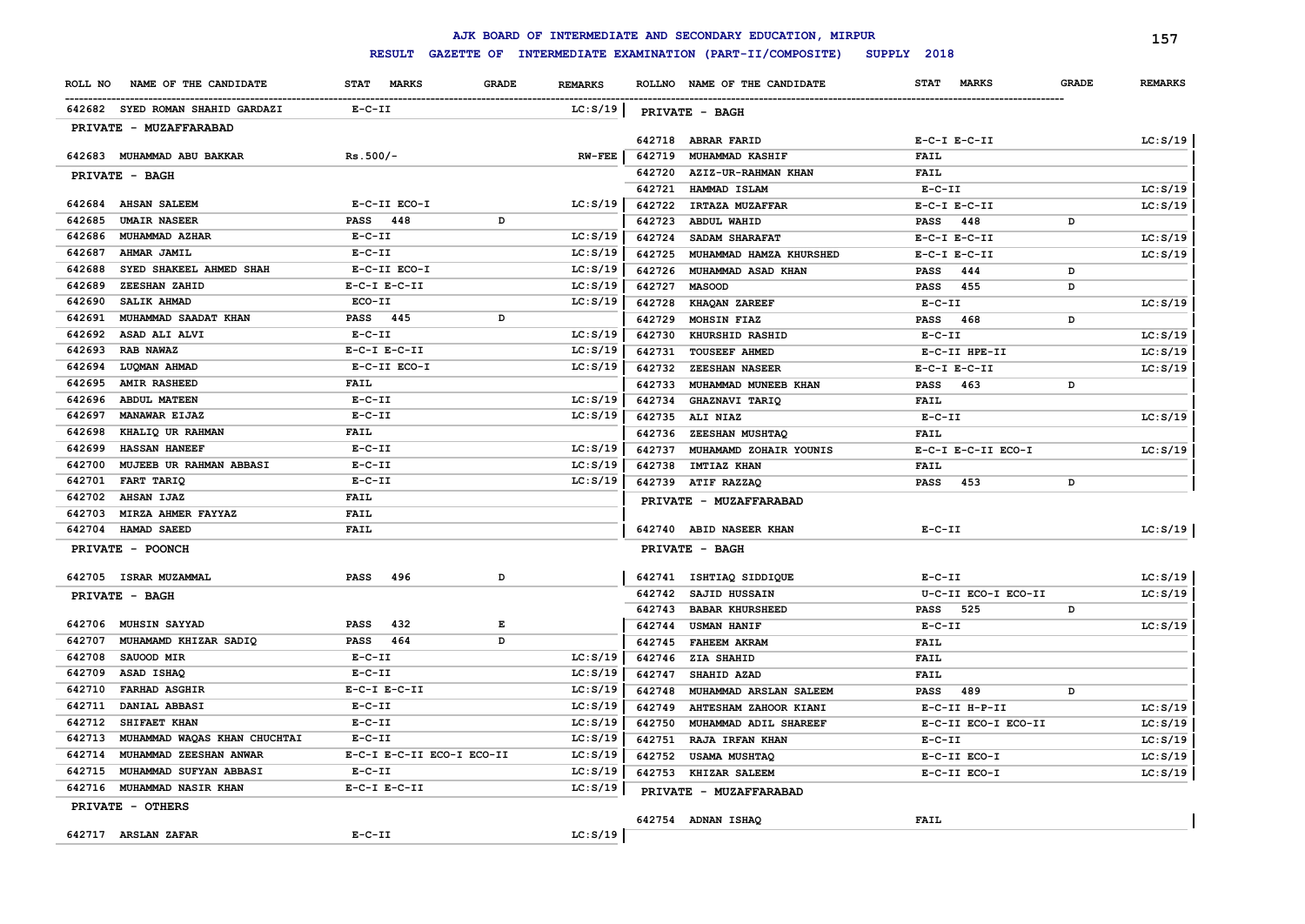|         |                             |                             |              |                |               | AJK BOARD OF INTERMEDIATE AND SECONDARY EDUCATION, MIRPUR |                             |              | 158            |
|---------|-----------------------------|-----------------------------|--------------|----------------|---------------|-----------------------------------------------------------|-----------------------------|--------------|----------------|
|         |                             | <b>RESULT</b>               |              |                |               | GAZETTE OF INTERMEDIATE EXAMINATION (PART-II/COMPOSITE)   | SUPPLY 2018                 |              |                |
| ROLL NO | NAME OF THE CANDIDATE       | <b>STAT</b><br><b>MARKS</b> | <b>GRADE</b> | <b>REMARKS</b> | <b>ROLLNO</b> | NAME OF THE CANDIDATE                                     | <b>STAT</b><br><b>MARKS</b> | <b>GRADE</b> | <b>REMARKS</b> |
|         | PRIVATE - BAGH              |                             |              |                | 642795        | <b>SHAHID BASHIR</b>                                      | $E-C-II$                    |              | LC: S/19       |
|         |                             |                             |              |                | 642796        | FAIZAN ASLAM KHAN                                         | <b>FAIL</b>                 |              |                |
| 642755  | MOHEZ ARBAZ                 | $E- C- II$                  |              | LC: S/19       | 642797        | FURQAN ISMAIL CHUGHTAI                                    | $E-C-II$                    |              | LC: S/19       |
| 642756  | ZEESHAN ISRAR               | <b>PASS</b><br>432          | E            |                | 642798        | MUHAMMAD AMIR HAFEEZ                                      | E-C-II U-C-II               |              | LC: S/19       |
| 642757  | <b>SHOAIB AKTER</b>         | <b>PASS</b><br>523          | D            |                | 642799        | FARHAN FARAZ ABBASI                                       | <b>R-LATER</b>              |              |                |
| 642758  | <b>FARHAN HANIF</b>         | <b>FAIL</b>                 |              |                | 642800        | IRFAN IFTIKHAR                                            | <b>FAIL</b>                 |              |                |
| 642759  | AAMIR AMIN                  | E-C-II ECO-II               |              | LC: S/19       | 642801        | ASHIQ HUSSAIN                                             | <b>FAIL</b>                 |              |                |
| 642760  | MUHAMMAD ARSLAN KHAN        | <b>PASS</b><br>530          | D            |                | 642802        | MUHAMMAD MOHSIN                                           | $E-C-II$                    |              | LC: S/19       |
| 642761  | OWAIS ZULIFIQAR ABBASI      | $E - C - II$                |              | LC: S/19       | 642803        | <b>JAFAR MEHRAJ</b>                                       | $E-C-II$                    |              | LC: S/19       |
| 642762  | <b>MUBASHER KHALIL</b>      | E-C-II I-H-II               |              | LC: S/19       | 642804        | HASNAT ZUBAIR                                             | <b>PASS</b><br>464          | D            |                |
| 642763  | MUHAMMAD KHURRAM HALEEM     | FAIL                        |              |                | 642805        | AFZAAL JAVED                                              | 508<br><b>PASS</b>          | D            |                |
| 642764  | MUHAMMAD OWAIS              | E-C-II PST                  |              | LC: S/19       | 642806        | ARBAZ KHAN                                                | $E-C-II$                    |              | LC: S/19       |
| 642765  | SHUJAT KABIR                | <b>FAIL</b>                 |              |                | 642807        | SHAFQAT HUSSAIN KHAN                                      | $E - C - II$                |              | LC: S/19       |
| 642766  | ASAD LATIF                  | $E-C-TI$                    |              | LC: S/19       |               | PRIVATE - POONCH                                          |                             |              |                |
| 642767  | KH. QASIM RASHID            | <b>FAIL</b>                 |              |                |               |                                                           |                             |              |                |
|         | PRIVATE - MUZAFFARABAD      |                             |              |                | 642808        | <b>USAMA RAHMAT</b>                                       | 508<br><b>PASS</b>          | D            |                |
|         |                             |                             |              |                | 642809        | <b>WALEED ZABIR</b>                                       | <b>FAIL</b>                 |              |                |
|         | 642768 KHATEEB AHMED HASHMI | $E - C - II$                |              | LC: S/19       |               | PRIVATE - BAGH                                            |                             |              |                |
|         | <b>PRIVATE - BAGH</b>       |                             |              |                |               |                                                           |                             |              |                |
|         |                             |                             |              |                | 642810        | SAQIB SIDDIQUE                                            | 519<br>PASS                 | D            |                |
| 642769  | MUHAMMAD SHARJEEL           | $E - C - II$                |              | LC: S/19       | 642811        | MUHAMMAD ZAREEN KHAN                                      | FAIL                        |              |                |
| 642770  | MUHAMMAD IMRAN KHAN         | $E - C - II$                |              | LC: S/19       | 642812        | MOHIN AFZAL                                               | $E - C - II$                |              | LC: S/19       |
| 642771  | ASAD AJMAL                  | <b>FAIL</b>                 |              |                |               | 642813 HARIS FAROOQ                                       | PASS<br>482                 | D            |                |
| 642772  | NADEEM NAZIR                | <b>PASS</b><br>543          | D            |                |               | PRIVATE - HAVELI                                          |                             |              |                |
| 642773  | NAVEED AHMED                | <b>FAIL</b>                 |              |                |               |                                                           |                             |              |                |
| 642774  | AHTSHAM UL HAQ              | $E - C - II$                |              | LC: S/19       |               | 642814 AMJED NASEER                                       | $E-C-I$ $E-C-II$            |              | LC: S/19       |
| 642775  | RAHEES MANZOOR              | <b>PASS</b><br>507          | D            |                |               | PRIVATE - BAGH                                            |                             |              |                |
| 642776  | MUHAMMAD AMMAR KHAN         | <b>PASS</b><br>482          | D            |                |               |                                                           |                             |              |                |
| 642777  | AMMAR AFTAB                 | E-C-II ECO-I                |              | LC: S/19       | 642815        | <b>MANSOOR AKHTAR</b>                                     | FAIL                        |              |                |
| 642778  | <b>AQIB NASEER</b>          | $E- C- II$                  |              | LC: S/19       | 642816        | RAJA NUMAN FAZAL                                          | $E-C-II$ I-H-II             |              | LC: S/19       |
| 642779  | <b>IRFAN SHABIR</b>         | E-C-I E-C-II HPE-I HPE-II   |              | LC: S/19       | 642817        | <b>FAIZAN ABBAS</b>                                       | <b>FAIL</b>                 |              |                |
| 642780  | SAIF NAZIR                  | E-C-II ECO-II               |              | LC: S/19       | 642818        | MUHAMMAD LUQMAN ABBASI                                    | <b>FAIL</b>                 |              |                |
| 642781  | MUHAMMAD AHSAN NASEER       | $E-C-I$ $E-C-II$            |              | LC: S/19       | 642819        | <b>FAHIM KHAN</b>                                         | $E-C-II$                    |              | LC: S/19       |
| 642782  | RASHID HAYYAT               | <b>FAIL</b>                 |              |                | 642820        | SOHAIL MAJEED                                             | 522<br>PASS                 | D            |                |
| 642783  | SHOAIB AFSAR                | $E-C-II$ I-H-II             |              | LC: A/19       | 642821        | HAMZA SHOUKET                                             | 418<br>PASS                 | E            |                |
| 642784  | NOMAN ASLAM                 | $E - C - II$                |              | LC: S/19       | 642822        | ATTA UR REHMAN                                            | $E- C-I$ $E-C-II$           |              | LC: S/19       |
| 642785  | <b>MOHSIN RASHEED</b>       | E-C-II PST                  |              | LC: S/19       | 642823        | ZAHID KHURSHID                                            | E-C-II HPE-II               |              | LC: S/19       |
| 642786  | MUHAMMAD NAEEM RAFIQ        | E-C-II ECO-II               |              | LC: S/19       | 642824        | MOHSIN NISAR                                              | $E-C-I$ $E-C-II$            |              | LC: S/19       |
| 642787  | OSAMA KHAN                  | PASS<br>429                 | E            |                | 642825        | MANSOOR ASIF                                              | <b>PASS</b><br>462          | D            |                |
| 642788  | UMER ASHFAQ                 | 626<br><b>PASS</b>          | с            |                | 642826        | ABDUL HASEEB KHAN                                         | FAIL                        |              |                |
| 642789  | FAIZAN NISHAD               | <b>PASS</b><br>466          | D            |                | 642827        | SAQIB RAFFIQUE                                            | $E-C-I$ $E-C-II$            |              | LC: S/19       |
| 642790  | <b>IMRAN GULZAR</b>         | FAIL                        |              |                | 642828        | ZIKRIA ABBASI                                             | $E - C - II$                |              | LC: S/19       |
| 642791  | <b>MUHAMMAD KASHIF</b>      | <b>FAIL</b>                 |              |                | 642829        | MUHAMMAD ALI                                              | <b>PASS</b><br>432          | Е            |                |
| 642792  | MUHAMMAD MUHEEB KHAN        | <b>PASS</b><br>582          | c            |                | 642830        | ZARYAB KHAN                                               | $E - C - II$                |              | LC: S/19       |
| 642793  | SOHAIL ISHFAQ               | <b>FAIL</b>                 |              |                | 642831        | SOHAIL FAROOQ                                             | 508<br><b>PASS</b>          | D            |                |
| 642794  | <b>NAZAKET HUSSAIN</b>      | E-C-II ECO-I                |              | LC: S/19       | 642832        | MUHAMMAD TARIQ ASGHAR                                     | $E - C - II$                |              | LC: S/19       |
|         |                             |                             |              |                |               |                                                           |                             |              |                |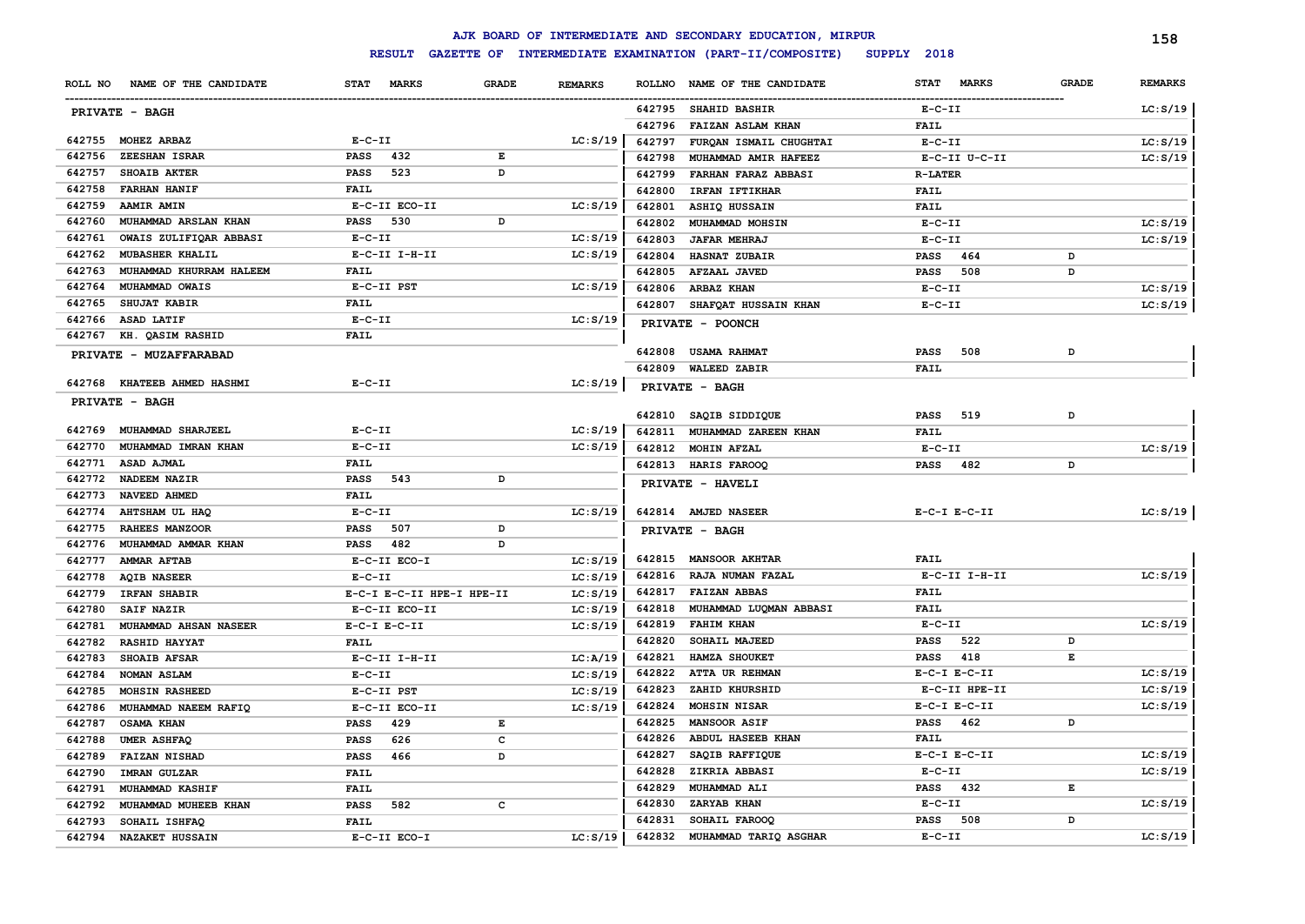|                                          |                             |              |                |                  | AJK BOARD OF INTERMEDIATE AND SECONDARY EDUCATION, MIRPUR |                            |                     |              | 159            |
|------------------------------------------|-----------------------------|--------------|----------------|------------------|-----------------------------------------------------------|----------------------------|---------------------|--------------|----------------|
|                                          | <b>RESULT</b>               |              |                |                  | GAZETTE OF INTERMEDIATE EXAMINATION (PART-II/COMPOSITE)   | SUPPLY 2018                |                     |              |                |
| NAME OF THE CANDIDATE<br>ROLL NO         | <b>MARKS</b><br><b>STAT</b> | <b>GRADE</b> | <b>REMARKS</b> |                  | ROLLNO NAME OF THE CANDIDATE                              | <b>STAT</b>                | <b>MARKS</b>        | <b>GRADE</b> | <b>REMARKS</b> |
| 642833 ZEESHAN ASHFAQ                    | E-C-II HPE-I HPE-II         |              | LC: S/19       |                  | PRIVATE - SADHNUTI                                        |                            |                     |              |                |
| SARDAR OSAMA ISHFAQ AHMED KHAN<br>642834 | FAIL                        |              |                |                  |                                                           |                            |                     |              |                |
| 642835<br>AZHER HAFEEZ KAYANI            | <b>FAIL</b>                 |              |                | 642868           | <b>DANISH KHADIM</b>                                      | PASS                       | 454                 | D            |                |
| 642836<br><b>MUHAMMAD ASIF</b>           | $E-C-II$                    |              | LC: S/19       | 642869           | <b>SHOAIB RIAZ</b>                                        | <b>PASS</b>                | 456                 | D            |                |
| 642837<br>ZESHAN MUMTAZ                  | <b>FAIL</b>                 |              |                |                  | PRIVATE - POONCH                                          |                            |                     |              |                |
| 642838<br>ZEESHAN RAFIQUE                | <b>FAIL</b>                 |              |                |                  |                                                           |                            |                     |              |                |
| 642839<br>AAMIR HAYYAT                   | <b>FAIL</b>                 |              |                |                  | 642870 MUHAMMAD USMAN                                     | $E- C- II$                 |                     |              | LC: S/19       |
| <b>ABRAR KHURSHID</b><br>642840          | E-C-I E-C-II ECO-I          |              | LC: A/20       | 642871           | YASIR ARSHID                                              | <b>FAIL</b>                |                     |              |                |
| 642841<br>FAISAL AKBAR AWAN              | $E-C-I$ $E-C-II$            |              | LC: A/20       | 642872           | <b>AMIR ISHAQUE</b>                                       | <b>FAIL</b>                |                     |              |                |
| 642842<br><b>TAMMOR ARSHID</b>           | $E-C-I$ $E-C-II$            |              | LC: A/20       | 642873           | <b>ANSAR MAHMOD</b>                                       | <b>FAIL</b>                |                     |              |                |
| 642843<br><b>JABAR HUSSAIN</b>           | 452<br>PASS                 | D            |                | 642874           | <b>AMREEZ AHMED</b>                                       |                            | E-C-I E-C-II U-C-I  |              | LC: S/19       |
| 642844<br>MUHAMMAD UBAID                 | E-C-I E-C-II U-C-II         |              | LC: A/20       | 642875           | <b>ATESHAM SABIR</b>                                      | $E- C- II$                 |                     |              | LC: S/19       |
| 642845<br>AAMIR ISHAQ KHAN               | 608<br><b>PASS</b>          | C            |                |                  | 642876 ANJUM TAIF                                         | $E - C - II$               |                     |              | LC: S/19       |
| 642846<br>MUHAMMAD SHOAIB KHAN           | FAIL                        |              |                | 642877           | <b>AHSAN SHAKEEL</b>                                      | <b>PASS</b>                | -435                | Е            |                |
| 642847<br>HAQ NAWAZ                      | FAIL                        |              |                | 642878           | MUHAMMAD USMAN KIANI                                      | $E-C-II$                   |                     |              | LC: S/19       |
| 642848<br>MUHAMMAD AQIB                  | FAIL                        |              |                | 642879           | MUHAMMAD ZAHID                                            | $E-C-II$                   |                     |              | LC: S/19       |
| 642849<br><b>MOIN KHAN</b>               | FAIL                        |              |                | 642880           | MUHAMMAD SHAID                                            |                            | E-C-I E-C-II U-C-II |              | LC: S/19       |
| 642850<br>MUHAMMAD SHABAZ KHAN           | 564<br><b>PASS</b>          | c            |                | 642881           | IRFAN AHMED                                               | $E-C-II$                   |                     |              | LC: S/19       |
| 642851<br>SYED GHUFRAN AHMED             | FAIL                        |              |                | 642882           | TAMOOR NASEER                                             |                            | E-C-II ECO-I        |              | LC: S/19       |
| 642852<br>MUHAMMAD AAMIR KHAN            | 556<br><b>PASS</b>          | $\mathbf{C}$ |                | 642883           | AHMER TASADIQUE                                           | $E-C-II$                   |                     |              | LC: S/19       |
| 642853<br><b>FAISAL DILBAGH</b>          | $E-C-I$ $E-C-II$            |              | LC: A/20       | 642884           | <b>HASSAM SAEED</b>                                       |                            | E-C-II ECO-I ECO-II |              | LC: S/19       |
| AQIB JAVID<br>642854                     | FAIL                        |              |                | 642885           | ZUBAIR BIN AALAM                                          | PASS                       | 507                 | D            |                |
| 642855<br>WAQAR BUTT                     | E-C-I E-C-II I-H-II         |              | LC: A/20       | 642886           | RASHID HUSSAIN                                            | <b>PASS</b>                | 469                 | D            |                |
| 642856<br><b>FARHAN KABEER</b>           | $E-C-II$ I-H-I              |              | LC: A/20       | 642887           | MUNEEB LIAQAT                                             | <b>FAIL</b>                |                     |              |                |
| 642857 MOIN ASIF                         | <b>FAIL</b>                 |              |                | 642888           | ZAID IQBAL                                                | $E-C-II$                   |                     |              | LC: S/19       |
| PRIVATE - POONCH                         |                             |              |                | 642889           | MUHAMMAD UZAIR YOUSAF                                     | $E-C-I$ $E-C-II$           |                     |              | LC: S/19       |
|                                          |                             |              |                | 642890           | MASOOD AKHTAR KIANI                                       |                            | E-C-II U-C-II       |              | LC: S/19       |
| <b>ATIQ RAHEEM</b><br>642858             | <b>PASS</b> 507             | D            | IMP            | 642891           | ASAD JAMIL                                                | $E-C-II$                   |                     |              | LC: S/19       |
| 642859<br><b>USAMA NISAR</b>             | $E-C-I$ $E-C-II$            |              | LC: S/19       |                  | 642892 IRFAN RIAZ                                         | $E-C-II$                   |                     |              | LC: S/19       |
| MUHAMMAD IMRAN HAFEEZ<br>642860          | $E-C-I$ $E-C-II$            |              | LC: S/19       | 642893           | BILAL LIAQUAT                                             | PASS                       | 440                 | D            |                |
| PRIVATE - SADHNUTI                       |                             |              |                |                  | 642894 MUHAMMAD NOMAN KHAN                                | <b>PASS</b>                | 488                 | D            |                |
|                                          |                             |              |                |                  | PRIVATE - SADHNUTI                                        |                            |                     |              |                |
| 642861 SYYAM ZAKAR                       | CSC-II                      |              | LC: S/19       |                  |                                                           |                            |                     |              |                |
| PRIVATE - POONCH                         |                             |              |                |                  | 642895 TAUQEER HABIB                                      | CIV-II                     |                     |              | LC: S/19       |
|                                          |                             |              |                |                  | PRIVATE - POONCH                                          |                            |                     |              |                |
| 642862 MUHAMMAD AQIB ASHRAF KHAN         | $E- C-I$ $E-C-II$           |              | LC: S/19       |                  |                                                           |                            |                     |              |                |
| 642863<br><b>OBAID AKSEER</b>            | $E- C- II$                  |              | LC: S/19       |                  | 642896 USMAN SHAFIAT                                      | $E-C-II$                   |                     |              | LC: S/19       |
| MUHAMMAD TAIMOOR<br>642864               | <b>FAIL</b>                 |              |                | 642897           | <b>SAIFAR MEHMOOD</b>                                     | $E-C-II$                   |                     |              | LC: S/19       |
| MUHAMMAD QADEER KIANI<br>642865          | $E - C - II$                |              | LC: S/19       | 642898           | ABDUL MANNAN KHAN                                         | $E-C-I$ $U-C-I$            |                     |              | LC: S/19       |
| PRIVATE - SADHNUTI                       |                             |              |                | 642899           | EHTISAM UL HAQ                                            | <b>PASS</b>                | 559<br>671          | c            |                |
|                                          | <b>PASS</b><br>443          | D            |                | 642900<br>642901 | LABIB AHMAD RAJA<br><b>UZMAN ASHRAF</b>                   | <b>PASS</b>                | 508                 | в<br>D       |                |
| 642866 FARHAN SIDDIQUE                   |                             |              |                | 642902           | <b>ZEESHAN AKRAM</b>                                      | <b>PASS</b><br><b>PASS</b> | 468                 | D            |                |
| PRIVATE - POONCH                         |                             |              |                |                  |                                                           |                            |                     |              |                |
| 642867 MUZZAMAL FAROOQ                   | $E-C-I$ $E-C-II$            |              | LC: S/19       |                  | PRIVATE - KOTLI                                           |                            |                     |              |                |
|                                          |                             |              |                |                  | 642903 MUHAMMAD AJAZ                                      |                            | E-C-I U-C-I U-C-II  |              | LC: S/19       |
|                                          |                             |              |                |                  |                                                           |                            |                     |              |                |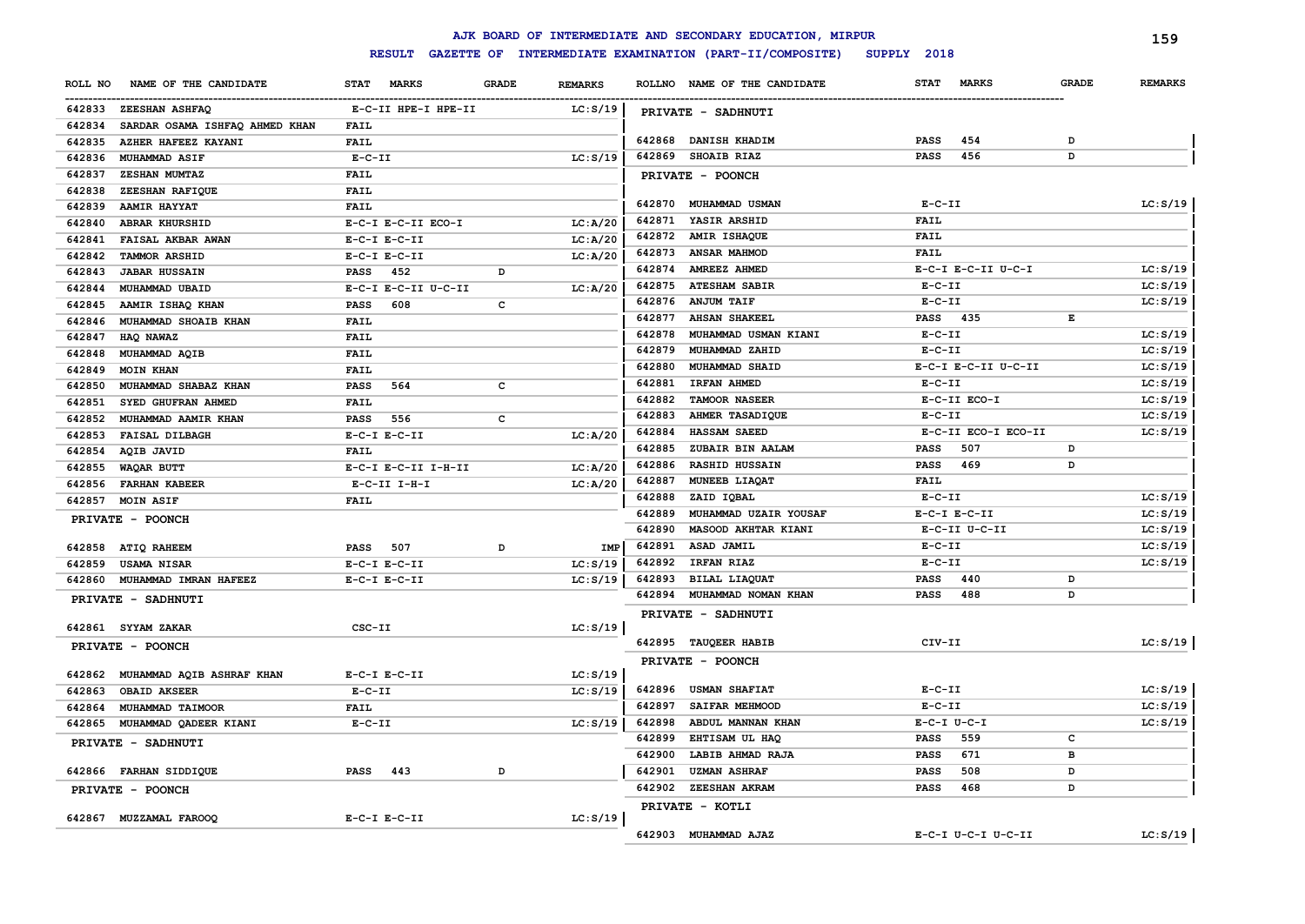|                                                 |                                 |              |                      |               | AJK BOARD OF INTERMEDIATE AND SECONDARY EDUCATION, MIRPUR |                 |                           |              | 160            |
|-------------------------------------------------|---------------------------------|--------------|----------------------|---------------|-----------------------------------------------------------|-----------------|---------------------------|--------------|----------------|
|                                                 | <b>RESULT</b>                   |              |                      |               | GAZETTE OF INTERMEDIATE EXAMINATION (PART-II/COMPOSITE)   | SUPPLY 2018     |                           |              |                |
| NAME OF THE CANDIDATE<br>ROLL NO                | <b>STAT</b><br><b>MARKS</b>     | <b>GRADE</b> | <b>REMARKS</b>       | <b>ROLLNO</b> | NAME OF THE CANDIDATE                                     | <b>STAT</b>     | <b>MARKS</b>              | <b>GRADE</b> | <b>REMARKS</b> |
| PRIVATE - POONCH                                |                                 |              |                      | 642929        | <b>FAISAL SHAKEEL</b>                                     | PASS            | 512                       | D            |                |
|                                                 |                                 |              |                      | 642930        | MUHAMMAD OSAMA SALEEM                                     | PASS            | 511                       | D            |                |
| 642904 WAQAS MATEEN                             | 538<br>PASS                     | D            |                      | 642931        | MUHAMMAD DANISH KHAN                                      | PASS            | 454                       | D            |                |
| SAAD ALTAF<br>642905                            | 512<br><b>PASS</b>              | D            |                      | 642932        | <b>MUHAMMAD ATIF BASHIR</b>                               | <b>PASS</b>     | 478                       | D            |                |
| SOBAN TARIQ<br>642906                           | PASS 528                        | D            |                      | 642933        | <b>FURQAN YOUSAF</b>                                      | $E- C- II$      |                           |              | LC: S/19       |
| ANEEQ YASEEN<br>642907                          | ECO-I                           |              | LC: S/19             | 642934        | <b>MOREED HUSSAIN</b>                                     |                 | $E-C-I$ $E-C-II$          |              | LC: S/19       |
| 642908<br><b>IRFAN ASGHAR</b>                   | $E-C-II$                        |              | LC: S/19             | 642935        | <b>KASHIF KHALIL</b>                                      | PASS            | 554                       | c            |                |
| 642909<br><b>KASHIF PERVAIZ</b>                 | PASS 513                        | D            |                      |               | 642936 TOUSEEF AHMAD                                      |                 | $E-C-I$ $E-C-II$          |              | LC: S/19       |
| PRIVATE - SADHNUTI                              |                                 |              |                      | 642937        | <b>TAYYAB KABIR</b>                                       | PASS            | 457                       | D            |                |
|                                                 |                                 |              |                      |               | 642938 MUHAMMAD FAIZAN AHMED                              |                 | $E- C-I$ $E-C-II$         |              | LC: S/19       |
| 642910 MUHAMMAD SHERAZ                          | 525<br>PASS                     | D            |                      |               | PRIVATE - KOTLI                                           |                 |                           |              |                |
| PRIVATE - POONCH                                |                                 |              |                      |               |                                                           |                 |                           |              |                |
|                                                 |                                 |              |                      |               | 642939 GHULAM ASHFAQ HUSSAIN                              |                 | $E- C-I$ $E-C-II$         |              | LC: S/19       |
| 642911 ALI SHOKUT                               | <b>FAIL</b>                     |              |                      |               | PRIVATE - POONCH                                          |                 |                           |              |                |
| PRIVATE - KOTLI                                 |                                 |              |                      |               |                                                           |                 |                           |              |                |
| 642912 SOHAIB BASHARAT                          | $E - C - II$                    |              | LC: S/19             | 642940        | <b>MUHAMMAD ESAR</b>                                      |                 | $E-C-I$ $E-C-II$          |              | LC: S/19       |
|                                                 |                                 |              |                      | 642941        | <b>UMAR SHAHID KHAN</b>                                   | PASS            | 479                       | D            |                |
| PRIVATE - POONCH                                |                                 |              |                      |               | 642942 MUHAMMAD BILAL AHMED                               | <b>PASS</b>     | 411                       | Е            |                |
| 642913 HAMAYUN SABIR                            | PASS 523                        | D            |                      |               | PRIVATE - KOTLI                                           |                 |                           |              |                |
| PRIVATE - KOTLI                                 |                                 |              |                      |               | 642943 MUHAMMAD MAHTAB SADDIQUE                           |                 | U-C-II I-H-II             |              | LC: S/19       |
|                                                 |                                 |              |                      |               | PRIVATE - POONCH                                          |                 |                           |              |                |
| 642914 MUHAMMAD WAQAS SHUJAAT                   | <b>FAIL</b>                     |              |                      |               |                                                           |                 |                           |              |                |
| PRIVATE - POONCH                                |                                 |              |                      |               | 642944 ASFAND IMTIAZ                                      | <b>FAIL</b>     |                           |              |                |
|                                                 |                                 |              |                      | 642945        | USMAN SIDDIQUE                                            | <b>PASS</b> 443 |                           | D            |                |
| 642915 SAUD AKHTAR                              | <b>FAIL</b>                     |              |                      | 642946        | <b>BEHRAM AKHTER</b>                                      |                 | E-C-I E-C-II PST          |              | LC: S/19       |
| PRIVATE - SADHNUTI                              |                                 |              |                      | 642947        | MONIB QAYYUM                                              | $E- C- II$      |                           |              | LC: S/19       |
|                                                 |                                 |              |                      | 642948        | <b>AHSAN MUMTAZ</b>                                       |                 | E-C-I E-C-II U-C-II       |              | LC: S/19       |
| 642916 SAQIB QADIR                              | <b>FAIL</b>                     |              |                      | 642949        | <b>USAMA TAJ</b>                                          | $E- C- II$      |                           |              | LC: S/19       |
| 642917 OWAIS AKHTER                             | 500<br>PASS                     | D            |                      | 642950        | HARIS TARIQ                                               |                 | E-C-I E-C-II U-C-II       |              | LC: S/19       |
| PRIVATE - POONCH                                |                                 |              |                      | 642951        | <b>HASEEB KHAN</b>                                        |                 | $E-C-I$ $E-C-II$          |              | LC: S/19       |
|                                                 |                                 |              |                      | 642952        | WARIS ALI KAZMI                                           |                 | $E-C-I$ $E-C-II$          |              | LC: S/19       |
| 642918<br><b>ZUBAIR HUSSAIN</b><br>FAISAL ISHAQ | PASS<br>587<br>$E-C-I$ $E-C-II$ | с            |                      | 642953        | <b>FARHAN AZAM</b>                                        | PASS            | 523                       | D            |                |
| 642919<br>642920                                | E-C-II ECO-I                    |              | LC: S/19<br>LC: S/19 | 642954        | MUHAMMAD ADIL KHAN                                        | PASS            | 542                       | D            |                |
| <b>AZAB GUL</b><br>642921 ZOHAIB LIAQAT         | PASS<br>476                     | D            |                      | 642955        | ZULQURNAIN MURTAZA                                        | <b>PASS</b>     | 495                       | D            |                |
|                                                 |                                 |              |                      | 642956        | SYED ZAIN UL ABDIN                                        |                 | $E-C-I$ $E-C-II$          |              | LC: S/19       |
| PRIVATE - SADHNUTI                              |                                 |              |                      |               | 642957 IKRAM UL HAQ                                       |                 | $E-C-I$ $E-C-II$          |              | LC: S/19       |
| 642922 MUHAMMAD ISLAM                           | $E-C-I$ $E-C-II$                |              | LC: S/19             |               | PRIVATE - SADHNUTI                                        |                 |                           |              |                |
| <b>PRIVATE - POONCH</b>                         |                                 |              |                      |               | 642958 MUHAMMAD ZAMIR KHAN                                | <b>PASS</b> 516 |                           | D            |                |
| 642923 MUHAMMAD HAMMAD                          | 475                             |              |                      |               | PRIVATE - POONCH                                          |                 |                           |              |                |
| 642924 SYED ABD UL MUQTADER TAMOOR              | PASS<br>517                     | D            |                      |               |                                                           |                 |                           |              |                |
| 642925 ALI RAZA                                 | PASS<br>PASS 501                | D<br>D       |                      |               | 642959 WAJID ALI                                          | $E-C-II$        |                           |              | LC: S/19       |
| 642926 OMAIR SHAKEEL                            | <b>PASS</b> 455                 | D            |                      |               | 642960 AYISH RIYAAN                                       | $E-C-I$         |                           |              | LC: S/19       |
| 642927 ZARYAB RIAZ                              | $E-C-I$ $E-C-II$                |              | LC: S/19             |               | 642961 KAMRAN TANVEER                                     | <b>FAIL</b>     |                           |              |                |
| 642928 TABISH AHMED SAEED                       | <b>PASS</b> 508                 | D            |                      |               | 642962 HASEEB SHOUKET                                     |                 | E-C-I E-C-II ECO-I ECO-II |              | LC: S/19       |
|                                                 |                                 |              |                      |               |                                                           |                 |                           |              |                |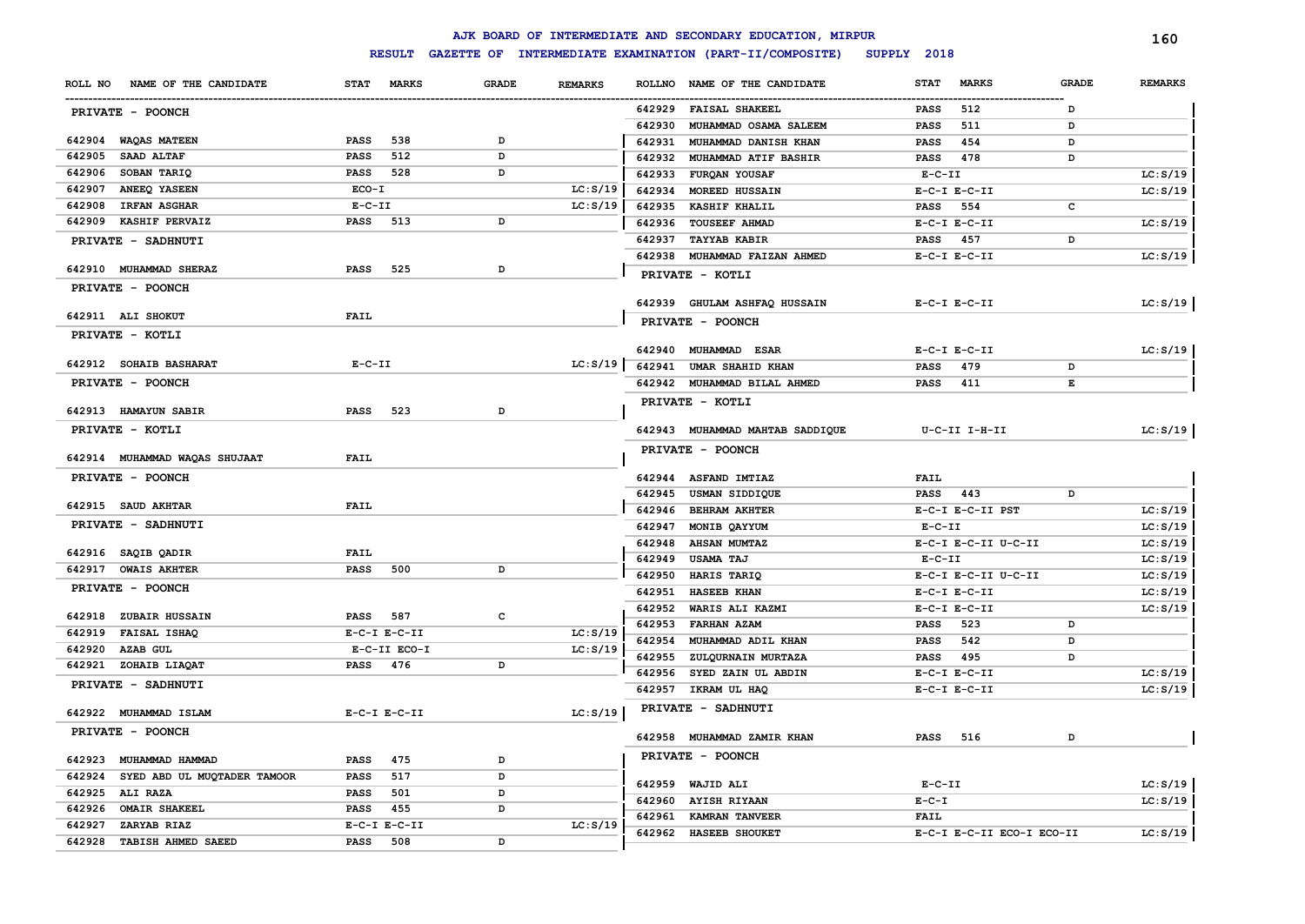|         |                           |              |                     |                                                                                                |                |               | AJK BOARD OF INTERMEDIATE AND SECONDARY EDUCATION, MIRPUR |             |                     |              | 161            |
|---------|---------------------------|--------------|---------------------|------------------------------------------------------------------------------------------------|----------------|---------------|-----------------------------------------------------------|-------------|---------------------|--------------|----------------|
|         |                           |              | <b>RESULT</b>       |                                                                                                |                |               | GAZETTE OF INTERMEDIATE EXAMINATION (PART-II/COMPOSITE)   | SUPPLY 2018 |                     |              |                |
| ROLL NO | NAME OF THE CANDIDATE     | <b>STAT</b>  | <b>MARKS</b>        | <b>GRADE</b>                                                                                   | <b>REMARKS</b> | <b>ROLLNO</b> | NAME OF THE CANDIDATE                                     | <b>STAT</b> | <b>MARKS</b>        | <b>GRADE</b> | <b>REMARKS</b> |
|         | 642963 FAISAL KHALIQ      | PASS         | 530                 | D                                                                                              |                |               | 643005 KAMRAN FAROOQ                                      |             | E-C-I E-C-II ECO-I  |              | LC: S/19       |
| 642964  | <b>BASIT ALI</b>          | $E-C-II$     |                     |                                                                                                | LC: S/19       | 643006        | SARIM KHALID                                              | <b>PASS</b> | 441                 | D            |                |
| 642965  | NAQEEB SIDDIQUE           |              | E-C-II ECO-I ECO-II |                                                                                                | LC: S/19       | 643007        | FAIZAN SAEED KIANI                                        | $E-C-II$    |                     |              | LC: S/19       |
| 642966  | AHSAN SIDDIQUE            | <b>PASS</b>  | 523                 | D                                                                                              |                | 643008        | MUHAMMAD TOUSEEF                                          | <b>PASS</b> | 623                 | $\mathbf c$  |                |
| 642967  | SOHAIB BASHIR             | <b>PASS</b>  | 532                 | D                                                                                              |                | 643009        | <b>OWAIS SHABBIR</b>                                      |             | $E-C-I$ $E-C-II$    |              | LC: S/19       |
| 642968  | QAISAR IQBAL              |              | E-C-I E-C-II CSC-II |                                                                                                | LC: S/19       | 643010        | <b>BILAL ISHFAQUE</b>                                     | <b>FAIL</b> |                     |              |                |
|         | PRIVATE - SADHNUTI        |              |                     |                                                                                                |                | 643011        | DANISH HUSSAIN                                            | <b>PASS</b> | 657                 | c            |                |
|         |                           |              |                     |                                                                                                |                | 643012        | ANEES SAJID                                               | <b>PASS</b> | 560                 | c            |                |
| 642969  | <b>NOUMAN ASHFAQ</b>      | <b>PASS</b>  | 481                 | D                                                                                              |                | 643013        | SUFIAN SHAFOAT                                            | <b>PASS</b> | 582                 | c            |                |
| 642970  | <b>USMAN AFZAL</b>        | <b>PASS</b>  | 448                 | D                                                                                              |                | 643014        | SAUD GHAIS                                                | $E - C - I$ |                     |              | LC: S/19       |
|         | PRIVATE - POONCH          |              |                     |                                                                                                |                | 643015        | NAJEEB MAQBOOL                                            | <b>PASS</b> | 503                 | D            |                |
|         |                           |              |                     |                                                                                                |                | 643016        | <b>OSAMA GULZAR</b>                                       | $E-C-II$    |                     |              | LC: S/19       |
| 642971  | WAQAR YOUSAF              |              | $E-C-I$ $E-C-II$    |                                                                                                | LC: S/19       | 643017        | MUHAMMAD OSAMA BIN AYAZ                                   | <b>PASS</b> | 425                 | E            |                |
| 642972  | SAYYAD ZAIGHAM ALI SHAH   |              | E-C-II CSC-II       |                                                                                                | LC: S/19       | 643018        | HARIS NASEER                                              | $E - C - I$ |                     |              | LC: S/19       |
| 642973  | MUHAMMAD ABDUL KABIR KHAN | <b>FAIL</b>  |                     |                                                                                                |                | 643019        | <b>OWAIS RAMZAN</b>                                       | <b>PASS</b> | 511                 | D            |                |
| 642974  | <b>NAJEEB AFSAR</b>       | PASS         | 486                 | D                                                                                              |                | 643020        | RAJA AHMED SHAMIM                                         |             | $E-C-I$ $E-C-II$    |              | LC: S/19       |
| 642975  | OBAID TARIQ               | PASS         | 432                 | $\mathbf{E}% _{t}$                                                                             |                | 643021        | <b>UMAIR GHAFOOR</b>                                      |             | $E-C-I$ $E-C-II$    |              | LC: S/19       |
| 642976  | MUHAMMAD SHOAIB ISHAQ     | PASS         | 466                 | D                                                                                              |                |               | 643022 TABISH AHMED                                       | <b>PASS</b> | 507                 | D            |                |
| 642977  | MUHAMMAD BILAL PERVEZ     |              | $E-C-I$ $E-C-II$    |                                                                                                | LC: S/19       |               | PRIVATE - BAGH                                            |             |                     |              |                |
| 642978  | ANEES HANIF               | PASS         | 536                 | D                                                                                              |                |               |                                                           |             |                     |              |                |
| 642979  | <b>ATTA-UR-REHMAN</b>     | $E - C - II$ |                     |                                                                                                | LC: S/19       | 643023        | <b>HAMID RABBANI</b>                                      | $H-P-TI$    |                     |              | LC: S/19       |
| 642980  | MUHAMMAD TAHIR ARIF       |              | $E-C-I$ $E-C-II$    |                                                                                                | LC: S/19       |               | PRIVATE - POONCH                                          |             |                     |              |                |
| 642981  | <b>ABDUL SALAM</b>        | PASS         | 641                 | c                                                                                              |                |               |                                                           |             |                     |              |                |
| 642982  | AMMAD KAMAL               | PASS         | 543                 | D                                                                                              |                |               | 643024 AJMAL IMTIAZ                                       | $E-C-II$    |                     |              | LC: S/19       |
| 642983  | SHAHBAZ MAJEED            |              | $E-C-I$ $E-C-II$    |                                                                                                | LC: S/19       | 643025        | ADNAN JAMIL                                               | <b>PASS</b> | 507                 | D            |                |
| 642984  | MASOOD FAZAL              | <b>PASS</b>  | 666                 | в                                                                                              |                | 643026        | <b>ABDUL SAMMY</b>                                        | PASS        | 436                 | Е            |                |
| 642985  | MOBEEN IFTIKHAR           | $E-C-II$     |                     |                                                                                                | LC: S/19       | 643027        | ZESHAN SHAFIQUE                                           | $E-C-II$    |                     |              | LC: S/19       |
| 642986  | SADDAM KHURASHID          | <b>PASS</b>  | 599                 | c                                                                                              |                | 643028        | AKMAL NAWAZ                                               | PASS        | 487                 | D            |                |
| 642987  | <b>AHSAAN AJMAL</b>       | <b>PASS</b>  | 483                 | D                                                                                              |                | 643029        | <b>ABRAR HUSSAIN SHAH</b>                                 | $E-C-II$    |                     |              | LC: S/19       |
| 642988  | FAISAL MUSHTAQ            |              | E-C-I E-C-II ECO-I  |                                                                                                | LC: S/19       | 643030        | <b>AZHAR HUSSAIN SHAH</b>                                 | PASS        | 694                 | в            |                |
| 642989  | <b>IMRAN RAMZAN</b>       | <b>PASS</b>  | 461                 | $\, {\bf D}$                                                                                   |                | 643031        | HASNAIN BAZMI                                             |             | $E-C-I$ $E-C-II$    |              | LC: S/19       |
| 642990  | <b>OWAIS ZAHID</b>        | <b>PASS</b>  | 452                 | D                                                                                              |                |               | PRIVATE - SADHNUTI                                        |             |                     |              |                |
| 642991  | <b>IHTISHAM ANSER</b>     | ECO-I        |                     |                                                                                                | LC: S/19       |               |                                                           |             |                     |              |                |
| 642992  | <b>ASAD KAFEEL</b>        |              | E-C-II U-C-II       |                                                                                                | LC: S/19       |               | 643032 SAIFULLAH                                          | <b>PASS</b> | 667                 | в            |                |
| 642993  | AMJAD HAMEED              |              | $E-C-I$ $E-C-II$    |                                                                                                | LC: S/19       |               | PRIVATE - POONCH                                          |             |                     |              |                |
| 642994  | IRFAN AHMED               |              | $E-C-I$ $E-C-II$    |                                                                                                | LC: S/19       |               |                                                           |             |                     |              |                |
| 642995  | <b>MUBASHAR BASHIR</b>    | PASS         | 474                 | D                                                                                              |                |               | 643033 MUBASHAR MURTAZA                                   | <b>PASS</b> | 471                 | D            |                |
| 642996  | <b>AMIR MUNIR</b>         | $E - C - II$ |                     |                                                                                                | LC: S/19       |               | 643034 ATIF LATIF                                         | <b>FAIL</b> |                     |              |                |
| 642997  | MUHAMMAD ATIQUE           |              | $E-C-I$ $E-C-II$    |                                                                                                | LC: S/19       | 643035        | JUNAID MUJEED                                             | $E-C-II$    |                     |              | LC: S/19       |
| 642998  | MUHAMMAD JUNAID YOUNAS    | <b>PASS</b>  | 583                 | c                                                                                              |                | 643036        | INAAM UL HAQ                                              |             | E-C-II STS-II       |              | LC: S/19       |
| 642999  | DANISH NASEER             | <b>PASS</b>  | 608                 | c                                                                                              |                | 643037        | <b>KAMRAN SHAKOOR</b>                                     | <b>PASS</b> | 490                 | D            |                |
| 643000  | ADEEL YAQOOB              | <b>PASS</b>  | 658                 | C                                                                                              |                | 643038        | SOHAIL IQBAL                                              |             | $E-C-I$ $E-C-II$    |              | LC: S/19       |
| 643001  | NADEEM AZEEM              | <b>PASS</b>  | 493                 | D                                                                                              |                | 643039        | <b>ARSALAN ARIF</b>                                       |             | $E-C-I$ $E-C-II$    |              | LC: S/19       |
| 643002  | FERAZ MUSHTAQ             | $E - C - II$ |                     |                                                                                                | LC: S/19       | 643040        | USMAN ALI RASHEED                                         |             | E-C-I E-C-II U-C-II |              | LC: S/19       |
| 643003  | SUBHAN IFTIKHAR           | <b>PASS</b>  | 428                 | $\mathbf{E}% _{t}\left  \mathbf{1}\right\rangle =\mathbf{1}_{t}\left  \mathbf{1}\right\rangle$ |                | 643041        | DANISH FAROOQ                                             | <b>PASS</b> | 426                 | E            |                |
| 643004  | <b>BASIT MAQSOOD</b>      |              | $E-C-I$ $E-C-II$    |                                                                                                | LC: S/19       | 643042        | ZOHAIB FAROOQ                                             | <b>PASS</b> | 425                 | E            |                |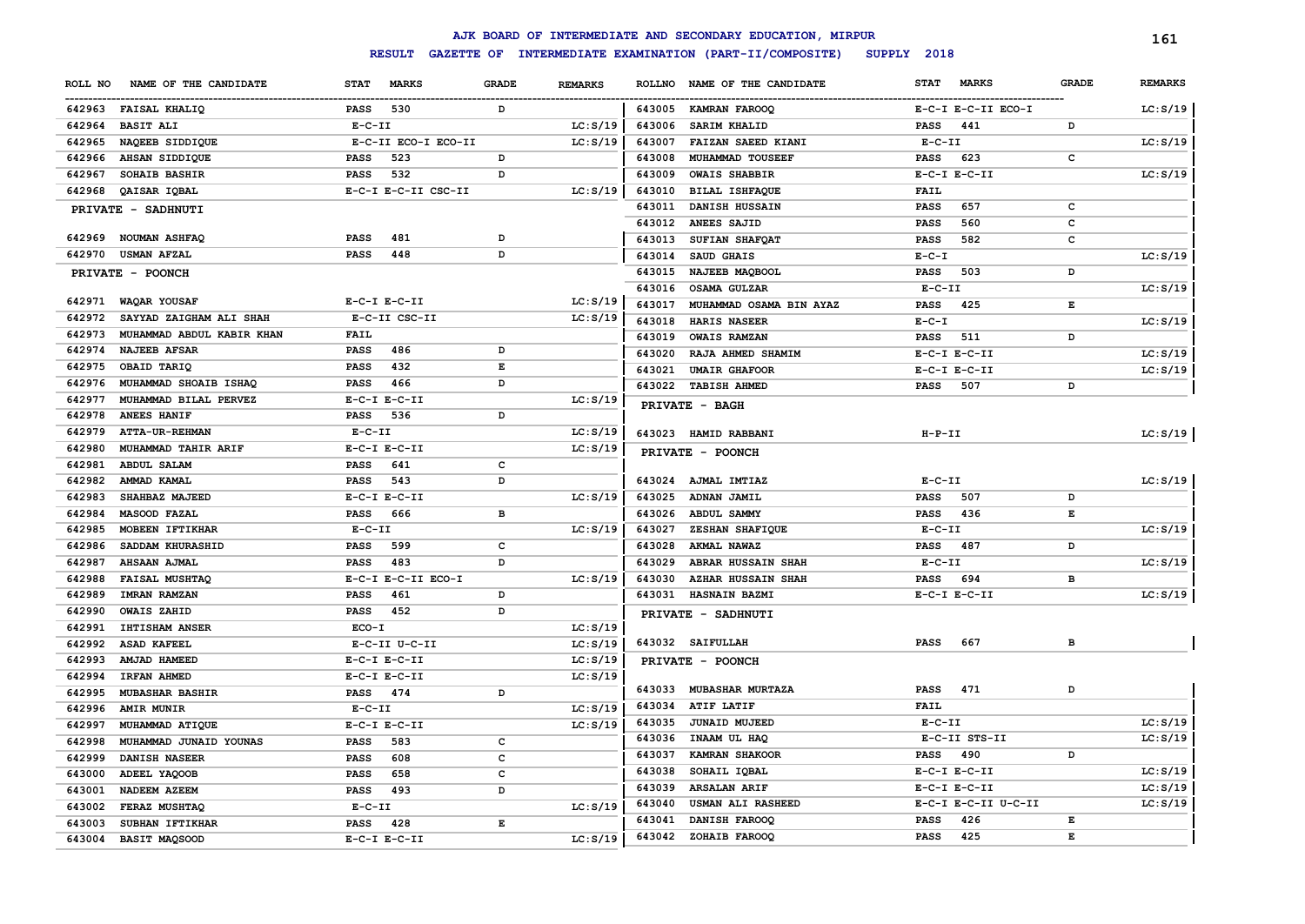|         |                               |                  |                     |                    |                |               | AJK BOARD OF INTERMEDIATE AND SECONDARY EDUCATION, MIRPUR |              |                     |                | 162            |
|---------|-------------------------------|------------------|---------------------|--------------------|----------------|---------------|-----------------------------------------------------------|--------------|---------------------|----------------|----------------|
|         |                               |                  | <b>RESULT</b>       |                    |                |               | GAZETTE OF INTERMEDIATE EXAMINATION (PART-II/COMPOSITE)   | SUPPLY 2018  |                     |                |                |
| ROLL NO | NAME OF THE CANDIDATE         | <b>STAT</b>      | <b>MARKS</b>        | <b>GRADE</b>       | <b>REMARKS</b> | <b>ROLLNO</b> | NAME OF THE CANDIDATE                                     | <b>STAT</b>  | <b>MARKS</b>        | <b>GRADE</b>   | <b>REMARKS</b> |
|         | 643043 DANISH SABIR           | <b>PASS</b>      | 481                 | D                  |                | 643077        | <b>REHAN ALTAF</b>                                        | PASS         | 565                 | с              |                |
| 643044  | MOHIZ NASEEM                  | $E-C-II$         |                     |                    | LC: S/19       | 643078        | ARSLAN JAVID                                              |              | $E-C-I$ $E-C-II$    |                | LC: S/19       |
| 643045  | MUHAMMAD LUQMAN               | $E-C-I$ $E-C-II$ |                     |                    | LC: S/19       | 643079        | MUHAMMAD SHAFIQUE                                         | FAIL         |                     |                |                |
| 643046  | ANIS QUDOOS                   | <b>PASS</b>      | 469                 | D                  |                | 643080        | WAQAS ASHRAF                                              | <b>PASS</b>  | 608                 | $\mathbf c$    |                |
| 643047  | MUHAMMAD RAFAQAT KHAN         |                  | E-C-I CSC-II        |                    | LC: S/19       | 643081        | MUHAMMAD SHAFOAT                                          |              | $E-C-I$ $E-C-II$    |                | LC: S/19       |
| 643048  | <b>OAMMAR JAMIL</b>           | ECO-I            |                     |                    | LC: S/19       | 643082        | <b>JARRAR AHMED</b>                                       |              | $E-C-I$ $E-C-II$    |                | LC: S/19       |
| 643049  | ARBAB NAZAR                   | <b>PASS</b>      | 506                 | D                  |                | 643083        | <b>ZEESHAN TAHIR</b>                                      | $E-C-II$     |                     |                | LC: S/19       |
| 643050  | ASAD HAMEED                   | $E-C-II$         |                     |                    | LC: S/19       | 643084        | ZAHOOR AHMED                                              |              | $E-C-I$ $E-C-II$    |                | LC: S/19       |
| 643051  | SAIFULLAH MUMTAZ              | CSC-II           |                     |                    | LC: S/19       | 643085        | AMMAR AHMED SADDIQUE                                      | <b>PASS</b>  | 438                 | Е              |                |
| 643052  | <b>WASEEM MUNSHAD</b>         | <b>PASS</b>      | 506                 | D                  |                | 643086        | MUHAMMAD MUBASHIR                                         | <b>PASS</b>  | 602                 | c              |                |
| 643053  | ZEESHAN LATIF                 | <b>PASS</b>      | 437                 | $\mathbf{E}% _{0}$ |                | 643087        | REHAN AKRAM                                               | <b>PASS</b>  | 515                 | D              |                |
| 643054  | HAMAYYUN KHAN                 | <b>PASS</b>      | 488                 | D                  |                | 643088        | <b>AAMIR SHOUKET</b>                                      | <b>PASS</b>  | 491                 | D              |                |
| 643055  | MUHAMMAD ADEEM HAIDER KHAN    | <b>FAIL</b>      |                     |                    |                | 643089        | MUHAMMAD SHAHID HUSSAIN                                   | <b>PASS</b>  | 743                 | $\overline{B}$ |                |
| 643056  | ISLAM NAZAR                   | <b>PASS</b>      | 400                 | Е                  |                | 643090        | MUHAMMAD BASHARAT                                         |              | E-C-II ECO-I ECO-II |                | LC: S/19       |
| 643057  | MUHAMMAD RAQEEB SADIQUE       | $E - C - II$     |                     |                    | LC: S/19       | 643091        | TASADDAQ MAHMOOD                                          |              | $E-C-I$ $E-C-II$    |                | LC: S/19       |
|         | PRIVATE - SADHNUTI            |                  |                     |                    |                | 643092        | <b>IMRAN ASIF</b>                                         |              | $E-C-I$ $E-C-II$    |                | LC: S/19       |
|         |                               |                  |                     |                    |                | 643093        | <b>FARHAD KHURSHID</b>                                    |              | $O/C + Rs. 3000/-$  |                | <b>RW-FEE</b>  |
|         | 643058 MUHAMMAD SAQLAIN       | <b>PASS</b>      | 394                 | E                  |                | 643094        | FAKHAR-UL-ISLAM                                           |              | E-C-II ECO-I        |                | LC: S/19       |
|         | PRIVATE - POONCH              |                  |                     |                    |                | 643095        | <b>AREEB ASLAM</b>                                        | <b>PASS</b>  | 474                 | D              |                |
|         |                               |                  |                     |                    |                | 643096        | TANVEER AHMED                                             | <b>FAIL</b>  |                     |                |                |
|         | 643059 OSAMA ZAFFER           | STS-II           |                     |                    | LC: S/19       | 643097        | HAMAD ANWAR                                               | CSC-II       |                     |                | LC: S/19       |
|         | PRIVATE - SADHNUTI            |                  |                     |                    |                |               | PRIVATE - KOTLI                                           |              |                     |                |                |
| 643060  | MUHAMMAD BILAL                |                  | E-C-II CSC-II       |                    | LC: S/19       | 643098        | <b>MUHAMMAD USMAN</b>                                     |              | $E-C-I$ $E-C-II$    |                | LC: S/19       |
| 643061  | IKRAMA BIN SAGHEER            |                  | E-C-II CSC-II       |                    | LC: S/19       |               | 643099 ANEEL TABASSAM                                     |              | $E-C-I$ $E-C-II$    |                | LC: S/19       |
| 643062  | <b>FAZAN FAZAL</b>            | <b>PASS</b>      | 476                 | D                  |                |               | PRIVATE - POONCH                                          |              |                     |                |                |
| 643063  | EHTASHAM SADAQAT              |                  | E-C-II CSC-II       |                    | LC: S/19       |               |                                                           |              |                     |                |                |
|         | PRIVATE - POONCH              |                  |                     |                    |                |               | 643100 FASIL SADDIQ                                       | <b>FAIL</b>  |                     |                |                |
|         |                               |                  |                     |                    |                | 643101        | ABDUL SAMAD LATIF                                         | <b>PASS</b>  | 495                 | D              |                |
| 643064  | AQIB RAZZAQ                   | <b>PASS</b>      | 403                 | Е                  |                | 643102        | FURQAN SABIR                                              |              | E-C-I E-C-II CSC-II |                | LC: S/19       |
| 643065  | TEHSEEN IMTIAZ                | <b>PASS</b>      | 472                 | D                  |                | 643103        | SHOIB MALIK                                               |              | $E-C-I$ $E-C-II$    |                | LC: S/19       |
| 643066  | FAISAL MAQBOOL                | $E-C-I$ $E-C-II$ |                     |                    | LC: S/19       |               | 643104 ATIF ALI                                           | PASS         | 411                 | Е              |                |
| 643067  | ABDUL WAHEED MAGRAY           | PASS             | 486                 | D                  |                |               | PRIVATE - SADHNUTI                                        |              |                     |                |                |
| 643068  | SYED ASAD RAFIQ BUKHARI       | <b>PASS</b>      | 497                 | D                  |                |               |                                                           |              |                     |                |                |
| 643069  | SAYAN ILYAS                   |                  | E-C-II ECO-I ECO-II |                    | LC: S/19       |               | 643105 ABID SHARIF                                        |              | $E-C-I$ $E-C-II$    |                | LC: S/19       |
| 643070  | MIRZA MONEEB BAIG             | PASS             | 479                 | D                  |                |               | PRIVATE - POONCH                                          |              |                     |                |                |
| 643071  | ASIM ASLAM                    | <b>PASS</b>      | 465                 | D                  |                |               |                                                           |              |                     |                |                |
| 643072  | ABID ALI MAGRAY               | <b>FAIL</b>      |                     |                    |                | 643106        | MUHAMMAD WASEEM                                           | <b>PASS</b>  | 409                 | Е              |                |
|         | PRIVATE - KOTLI               |                  |                     |                    |                | 643107        | <b>TABISH SHOUKAT</b>                                     |              | E-C-II CIV-II       |                | LC: S/19       |
|         |                               |                  |                     |                    |                | 643108        | MUHAMMAD BASIT HAFEEZ                                     | $E-C-II$     |                     |                | LC: S/19       |
| 643073  | <b>KASHAR RAZA ABBAS</b>      | $E - C - II$     |                     |                    | LC: S/19       | 643109        | HAMMAD BASHIR                                             | $CSC-TI$     |                     |                | LC: S/19       |
|         | PRIVATE - POONCH              |                  |                     |                    |                | 643110        | <b>ABDUL REHMAN</b>                                       | <b>PASS</b>  | 582                 | c              |                |
|         |                               |                  |                     |                    |                | 643111        | HAMDAAN JAVAID                                            | FAIL         |                     |                |                |
|         | 643074 MUHAMMAD ZEESHAN AFSAR | <b>PASS</b>      | 491                 | D                  |                | 643112        | MUHAMMAD ZEESHAN KHAN                                     | <b>PASS</b>  | 517                 | D              |                |
| 643075  | WALEED AMJAD                  | $E-C-II$         |                     |                    | LC: S/19       | 643113        | KAMRAN MANZOOR                                            | <b>PASS</b>  | 695                 | в              |                |
|         | 643076 MUHAMMAD AMIR OADEER   | $E-C-I$          |                     |                    | LC: S/19       | 643114        | SARDAR RAHEES RIASAT                                      | $E - C - II$ |                     |                | LC: S/19       |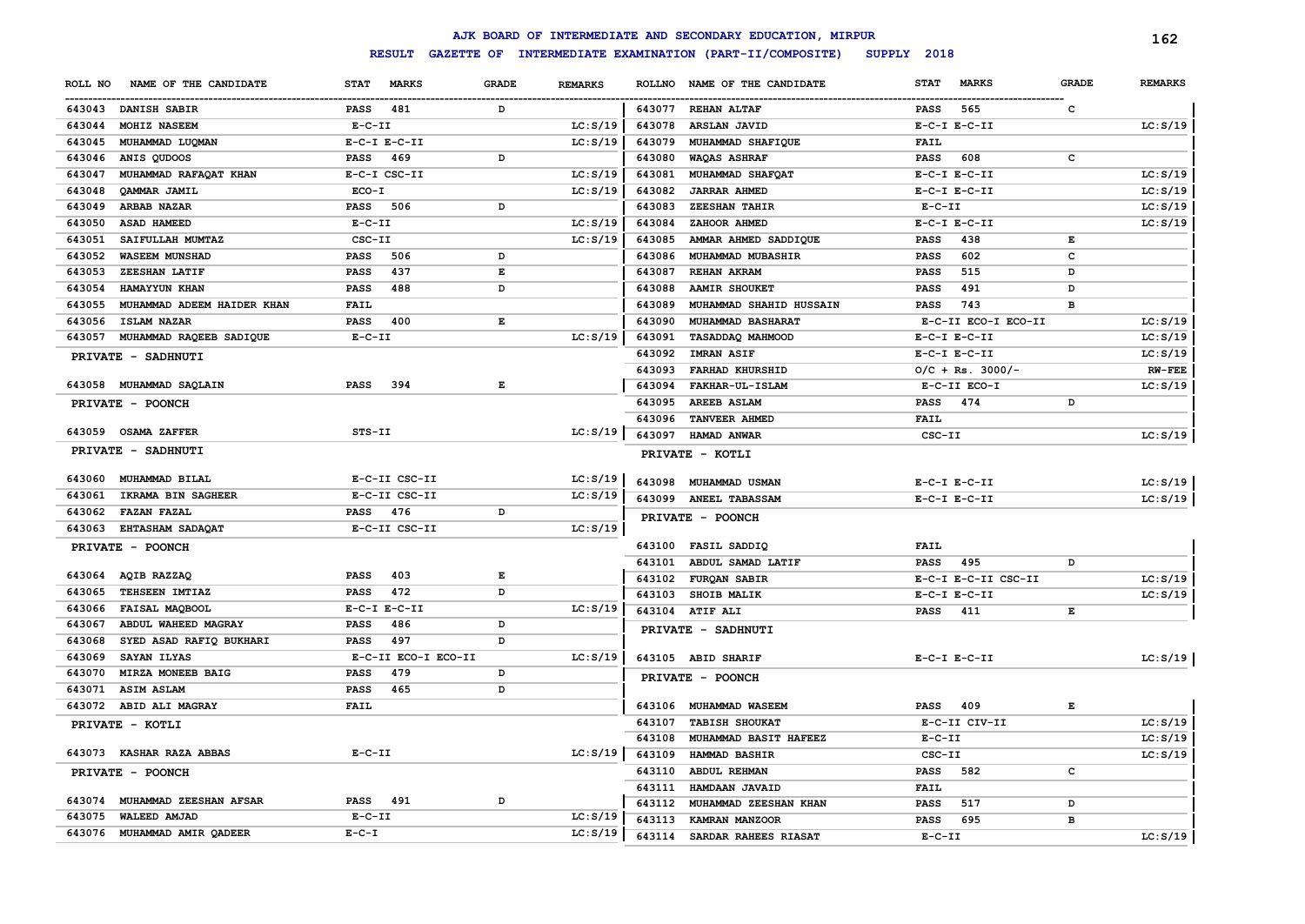|         |                                                     |                               |                     |       |                |        | AJK BOARD OF INTERMEDIATE AND SECONDARY EDUCATION, MIRPUR |                  |                     |              | 163            |
|---------|-----------------------------------------------------|-------------------------------|---------------------|-------|----------------|--------|-----------------------------------------------------------|------------------|---------------------|--------------|----------------|
|         |                                                     |                               | <b>RESULT</b>       |       |                |        | GAZETTE OF INTERMEDIATE EXAMINATION (PART-II/COMPOSITE)   | SUPPLY 2018      |                     |              |                |
| ROLL NO | NAME OF THE CANDIDATE                               |                               | STAT MARKS          | GRADE | <b>REMARKS</b> |        | ROLLNO NAME OF THE CANDIDATE                              | <b>STAT</b>      | <b>MARKS</b>        | <b>GRADE</b> | <b>REMARKS</b> |
|         | 643115 MUHAMMAD NOMAN KHAN                          | PASS                          | 712                 | в     |                |        | 643153 SIBGHAT ULLAH                                      |                  | E-C-II ECO-I ECO-II |              | LC: S/19       |
|         | 643116 HASSAN ALI                                   | <b>PASS</b>                   | 726                 | в     |                |        | PRIVATE - SADHNUTI                                        |                  |                     |              |                |
| 643117  | USAMA IQBAL                                         | <b>PASS</b>                   | 649                 | C     |                |        |                                                           |                  |                     |              |                |
| 643118  | DANISH ZULFIQAR                                     | <b>PASS</b>                   | 616                 | c     |                |        | 643154 DANISH TALIB                                       | PASS             | 437                 | E            |                |
|         | 643119 MUHAMMAD SHAKEEB                             | <b>PASS</b>                   | 592                 | c     |                |        | PRIVATE - POONCH                                          |                  |                     |              |                |
|         | <b>PRIVATE - BAGH</b>                               |                               |                     |       |                |        |                                                           |                  |                     |              |                |
|         |                                                     |                               |                     |       |                | 643155 | <b>AHSAN ULLAH</b>                                        | $E-C-I$ $E-C-II$ |                     |              | LC: S/19       |
|         | 643120 ABDUL WAHAB                                  | PASS                          | 476                 | D     |                | 643156 | <b>ZAFRAN AHMED</b>                                       | $E-C-I$ $E-C-II$ |                     |              | LC: S/19       |
|         | PRIVATE - POONCH                                    |                               |                     |       |                | 643157 | <b>AAMIR AJAZ</b>                                         |                  | E-C-II U-C-II       |              | LC: S/19       |
|         |                                                     |                               |                     |       |                | 643158 | <b>ATIF RESHAM</b>                                        | FAIL             |                     |              |                |
|         | 643121 MUHAMMAD ISRAR UL HASSAN                     | <b>PASS</b>                   | 664                 | в     |                | 643159 | <b>MUHAMMAD ZEESHAN</b>                                   |                  | E-C-II ECO-II       |              | LC: S/19       |
| 643122  | <b>DANISH KHAN</b>                                  | PASS                          | 606                 | c     |                | 643160 | <b>BILAL HABIB</b>                                        | <b>PASS</b>      | 547                 | D            |                |
| 643123  | <b>ABDUL BASIT</b>                                  | $E - C - I$                   |                     |       | LC: S/19       | 643161 | HASSAM ARSHED                                             | PASS             | 430                 | E            |                |
| 643124  | SHERAZ KHAN                                         | PASS                          | 480                 | D     |                | 643162 | AHTSHAM UL HAQ                                            |                  | E-C-I E-C-II U-C-I  |              | LC: S/19       |
| 643125  | MUHAMMAD ANEES AFSAR                                |                               | $E-C-I$ $E-C-II$    |       | LC: S/19       | 643163 | <b>AAMIR MUMTAZ</b>                                       | <b>PASS</b>      | 493                 | D            |                |
| 643126  | <b>TOUSEEF AHMAD SAGHIR</b>                         | $E- C- II$                    |                     |       | LC: S/19       |        | 643164 AMIR IQBAL                                         | PASS             | 476                 | D            |                |
| 643127  | MUHAMMAD TARIQ                                      | PASS 598                      |                     | c     |                |        | PRIVATE - SADHNUTI                                        |                  |                     |              |                |
| 643128  | MUHAMMAD NABEEL                                     | $E- C- II$                    |                     |       | LC: S/19       |        |                                                           |                  |                     |              |                |
| 643129  | <b>FAHIM AHMED</b>                                  |                               | $E- C-I$ $E-C-II$   |       | LC: S/19       |        | 643165 MAMER HUSSAIN                                      | <b>PASS</b>      | 501                 | D            |                |
| 643130  | SHEIKH SOHAIL SHAFI                                 |                               | $E-C-I$ $E-C-II$    |       | LC: S/19       |        | PRIVATE - POONCH                                          |                  |                     |              |                |
| 643131  | ANIS KAMAL                                          | $Rs.500/-$                    |                     |       | <b>RW-FEE</b>  |        |                                                           |                  |                     | D            |                |
| 643132  | ABDUL QADIR                                         |                               | $E-C-I$ $E-C-II$    |       | LC: S/19       |        | 643166 AFAQ SHABBIR                                       | <b>PASS</b>      | 472                 |              |                |
| 643133  | YASIR JAMEEL                                        | FAIL                          |                     |       |                |        | 643167 NAHEEM HAFEEZ                                      | PASS             | 445                 | D            |                |
| 643134  | ATIQ ISHAQ                                          | PASS                          | 587                 | c     |                | 643168 | MUHAMMAD ZUBAIR                                           | $E-C-I$ $E-C-II$ |                     |              | LC: S/19       |
| 643135  | <b>MUHAMMAD FAISAL</b>                              | <b>FAIL</b>                   |                     |       |                | 643169 | HAMMAD LIQUAT                                             | FAIL             |                     |              |                |
|         | PRIVATE - SADHNUTI                                  |                               |                     |       |                | 643170 | <b>NOMAN RABANI</b><br>643171 ZULFIQAR AHMAD              | PASS<br>FAIL     | 488                 | D            |                |
|         |                                                     |                               |                     |       |                |        | 643172 AHTESHAM AZAD                                      | <b>PASS</b>      | 471                 | D            |                |
|         | 643136 MUHAMMAD ZAHOOR AZAD<br>643137 KASHIF AKHLAS | $E- C- II$<br><b>PASS</b> 406 |                     | E     | LC: S/19       |        |                                                           |                  |                     |              |                |
|         |                                                     |                               |                     |       |                |        | PRIVATE - SADHNUTI                                        |                  |                     |              |                |
|         | PRIVATE - POONCH                                    |                               |                     |       |                |        | 643173 ABDUL SABOOR                                       | <b>PASS</b>      | 460                 | D            |                |
| 643138  | AMMAD BARKAT                                        | $E- C- II$                    |                     |       | LC: S/19       |        | PRIVATE - POONCH                                          |                  |                     |              |                |
| 643139  | OSAMA ANWAR                                         |                               | E-C-II ECO-I        |       | LC: S/19       |        |                                                           |                  |                     |              |                |
| 643140  | <b>WASEEM FAROOQ</b>                                |                               | E-C-II ECO-I        |       | LC: S/19       |        | 643174 ABDUL BASIT                                        | PASS             | 494                 | D            |                |
| 643141  | AMJED HUSSAIN KHAN                                  |                               | $E-C-I$ $E-C-II$    |       | LC: S/19       | 643175 | <b>AHMED LATEEF</b>                                       |                  | E-C-I E-C-II U-C-II |              | LC: S/19       |
| 643142  | HAMAD IMTIAZ                                        |                               | $E-C-I$ $E-C-II$    |       | LC: S/19       |        | 643176 ABDUL MOIZE                                        | PASS             | 403                 | Е            |                |
| 643143  | SOHAIB AZIZ                                         | PASS                          | 477                 | D     |                | 643177 | MUHAMMAD JAHNGEER                                         | $E-C-I$ $E-C-II$ |                     |              | LC: A/19       |
| 643144  | <b>MUHAMMAD SOHAIB</b>                              | <b>FAIL</b>                   |                     |       |                | 643178 | <b>AHTSHAM NAVEED</b>                                     |                  | E-C-I E-C-II STS-II |              | LC: S/19       |
|         | 643145 ADEEL ILTAF                                  | PASS                          | 452                 | D     |                |        | 643179 ASGHAR ALI                                         | PASS             | 499                 | D            |                |
|         | 643146 AMIR NIAZ                                    | $E- C- II$                    |                     |       | LC: S/19       |        | PRIVATE - KOTLI                                           |                  |                     |              |                |
|         | 643147 BILAL WAHEED                                 |                               | E-C-I E-C-II IST-II |       | LC: S/19       |        |                                                           |                  |                     |              |                |
|         | 643148 SYED OSAMA EJAZ                              | PASS 522                      |                     | D     |                |        | 643180 UMAR MEHTAB                                        | PASS 466         |                     | D            |                |
|         | 643149 MOHSIN JAVID                                 | $E-C-II$                      |                     |       | LC: S/19       |        | PRIVATE - POONCH                                          |                  |                     |              |                |
|         | 643150 MUZAMIL ARIF                                 | <b>FAIL</b>                   |                     |       |                |        |                                                           |                  |                     |              |                |
|         | 643151 ADNAN FAIZ                                   | $Rs.500/-$                    |                     |       | <b>RW-FEE</b>  |        | 643181 HAROON AZEEM                                       | $E- C- II$       |                     |              | LC: S/19       |
|         | 643152 WAQAR ILTAF                                  | $E-C-II$                      |                     |       | LC: S/19       |        | 643182 MUHAMMAD UMER                                      | PASS 489         |                     | D            |                |
|         |                                                     |                               |                     |       |                |        |                                                           |                  |                     |              |                |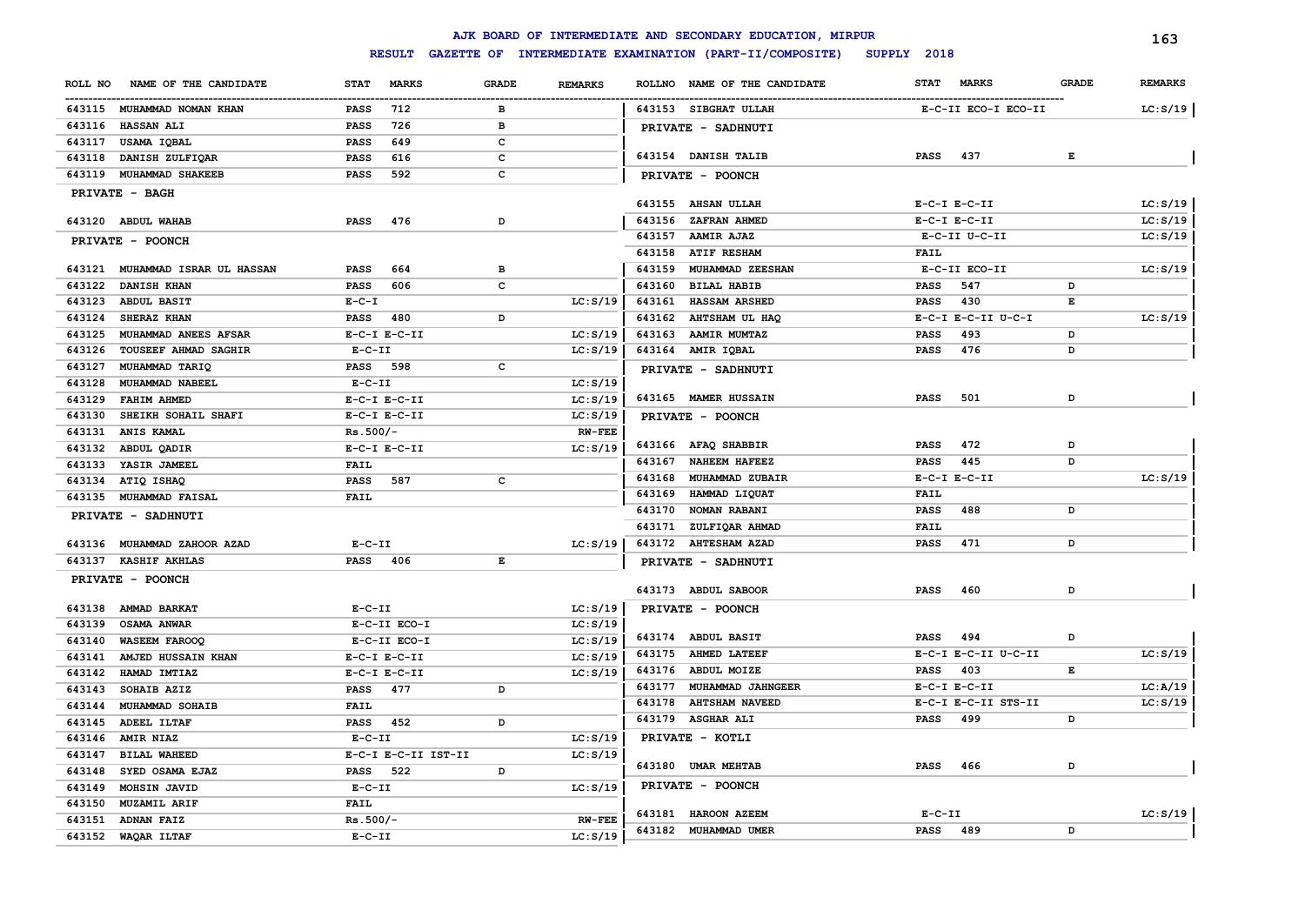|         |                             |             |                     |              |                |                  | AJK BOARD OF INTERMEDIATE AND SECONDARY EDUCATION, MIRPUR |             |                     |              | 164            |
|---------|-----------------------------|-------------|---------------------|--------------|----------------|------------------|-----------------------------------------------------------|-------------|---------------------|--------------|----------------|
|         |                             |             | <b>RESULT</b>       |              |                |                  | GAZETTE OF INTERMEDIATE EXAMINATION (PART-II/COMPOSITE)   | SUPPLY 2018 |                     |              |                |
| ROLL NO | NAME OF THE CANDIDATE       | <b>STAT</b> | <b>MARKS</b>        | <b>GRADE</b> | <b>REMARKS</b> |                  | ROLLNO NAME OF THE CANDIDATE                              | <b>STAT</b> | <b>MARKS</b>        | <b>GRADE</b> | <b>REMARKS</b> |
|         | 643183 SYED BURHAN TANVEER  | <b>FAIL</b> |                     |              |                |                  | PRIVATE - SADHNUTI                                        |             |                     |              |                |
|         | 643184 LADAN NASEEM         | <b>PASS</b> | 476                 | D            |                |                  |                                                           |             |                     |              |                |
|         | PRIVATE - SADHNUTI          |             |                     |              |                |                  | 643216 BILAL LIAQAT                                       | <b>PASS</b> | 420                 | E            |                |
|         |                             |             |                     |              |                |                  | 643217 ABU ZAR IFTIKHAR                                   | FAIL        |                     |              |                |
|         | 643185 BABAR HUSSAIN        | $E-C-II$    |                     |              | LC: S/19       |                  | 643218 ABDUL REHAN BASHIR                                 | <b>PASS</b> | 492                 | D            |                |
|         | PRIVATE - POONCH            |             |                     |              |                |                  | PRIVATE - POONCH                                          |             |                     |              |                |
|         | 643186 WAQAR ZAHOOR         | $E- C- II$  |                     |              | LC: S/19       |                  | 643219 AMIR SHABBIR                                       | $E- C- II$  |                     |              | LC: S/19       |
| 643187  | SYED SAAD HUSSAIN SHAH      | PASS        | 434                 | E            |                | 643220           | MUHAMMAD RIZWAN AWAN                                      |             | $E-C-I$ $E-C-II$    |              | LC: S/19       |
| 643188  | HAIDER SHAHZAD              |             | E-C-I E-C-II CSC-II |              | LC: S/19       | 643221           | <b>ADEEB HANIF</b>                                        |             | $E-C-I$ $E-C-II$    |              | LC: S/19       |
| 643189  | <b>OSAMA RASHEED</b>        | <b>PASS</b> | 505                 | D            |                |                  | 643222 BASIT RAHIM                                        | <b>PASS</b> | 413                 | E            |                |
| 643190  | <b>NAJAM ANWAR</b>          | <b>PASS</b> | 502                 | D            |                | 643223           | YASIR HAMEED                                              |             | $E-C-I$ $E-C-II$    |              | LC: S/19       |
|         | 643191 BILAL IBRAHIM        | $E-C-II$    |                     |              | LC: S/19       |                  | 643224 FAISAL KHABEER                                     | <b>PASS</b> | 480                 | D            |                |
|         | 643192 AZHAN FAREED         | <b>PASS</b> | 501                 | D            |                | 643225           | <b>ZISHAN KHADAM</b>                                      | <b>PASS</b> | 464                 | D            |                |
| 643193  | HAMAD AZAD                  |             | E-C-I E-C-II ECO-I  |              | LC: S/19       |                  | 643226 DANISH LUQMAN                                      |             | E-C-II ECO-II       |              | LC: S/19       |
| 643194  | <b>FAZAIB MUSTAFA</b>       | <b>FAIL</b> |                     |              |                |                  | PRIVATE - KOTLI                                           |             |                     |              |                |
| 643195  | <b>TOUSEEF HUSSAIN SHAH</b> | <b>PASS</b> | 532                 | D            |                |                  |                                                           |             |                     |              |                |
| 643196  | GHAYAS UD DIN               | PASS        | 449                 | D            |                |                  | 643227 SAQIB ALI                                          | $E-C-II$    |                     |              | LC: S/19       |
|         | 643197 FAIZAN MANZOOR       |             | $E-C-I$ $E-C-II$    |              | LC: S/19       |                  | PRIVATE - POONCH                                          |             |                     |              |                |
|         | PRIVATE - BAGH              |             |                     |              |                |                  |                                                           |             |                     | D            |                |
|         |                             |             |                     |              |                |                  | 643228 NAYYAR ISHAQ                                       | PASS        | 503<br>472          | D            |                |
|         | 643198 HARIS MAQSOOD        | $E-C-II$    |                     |              | LC: S/19       | 643229           | QAMAR ILTAF                                               | <b>PASS</b> |                     |              |                |
|         | PRIVATE - POONCH            |             |                     |              |                | 643230           | <b>MUHAMMAD SEMAB</b>                                     | <b>FAIL</b> | $O/C + Rs. 2700/-$  |              | <b>RW-FEE</b>  |
|         | 643199 MUHAMMAD ARBAZ       | PASS 456    |                     | D            |                | 643231<br>643232 | <b>AESAM IKHLAQ</b><br><b>TALLAT ILYAS KHAN</b>           |             | E-C-II U-C-I U-C-II |              | LC: S/19       |
| 643200  | <b>ARSLAN KABIR</b>         |             | $O/C + Rs. 5700/-$  |              | <b>RW-FEE</b>  | 643233           | SAQIB SAEED                                               | <b>PASS</b> | 447                 | D            |                |
| 643201  | <b>AHSEN SHOUKET</b>        |             | E-C-II ECO-II       |              | LC: S/19       | 643234           | <b>MUHAMMAD ARSHAD</b>                                    | <b>PASS</b> | 470                 | D            |                |
| 643202  | ARSLAN AHMED DANISH         | <b>FAIL</b> |                     |              |                | 643235           | <b>MUHAMMAD ADEEB</b>                                     |             | $E-C-I$ $E-C-II$    |              | LC: S/19       |
| 643203  | HAMZA TALIB                 |             | $E- C-I$ $E-C-II$   |              | LC: S/19       |                  |                                                           |             |                     |              |                |
| 643204  | SAAQIB ARIF                 | $E-C-II$    |                     |              | LC: S/19       |                  | PRIVATE - SADHNUTI                                        |             |                     |              |                |
| 643205  | <b>FAHD KABIR</b>           | STS-II      |                     |              | LC: S/19       |                  | 643236 SABIA YOUNAS                                       | <b>PASS</b> | 538                 | D            |                |
| 643206  | SHARJEEL MASOOD             |             | E-C-I STS-II        |              | LC: S/19       |                  | PRIVATE - POONCH                                          |             |                     |              |                |
| 643207  | MUHAMMAD ASIM ARSHED        | PASS 434    |                     | E            |                |                  |                                                           |             |                     |              |                |
| 643208  | <b>AFFAQ TAHIR</b>          |             | E-C-II STS-II       |              | LC: S/19       | 643237           | <b>FAISAL SHAH GALANI</b>                                 |             | E-C-II U-C-II       |              | LC: S/19       |
| 643209  | <b>ATIF NASEEM</b>          |             | $E-C-I$ $E-C-II$    |              | LC: S/19       | 643238           | WALEED ABDULLAH                                           | <b>PASS</b> | 463                 | D            |                |
| 643210  | <b>MUHAMMAD FAIZAN</b>      | <b>FAIL</b> |                     |              |                | 643239           | <b>USAMA RIAZ</b>                                         | FAIL        |                     |              |                |
|         | 643211 NOMAN KHAN           | <b>PASS</b> | 463                 | D            |                | 643240           | <b>SHAHZAIB ABID</b>                                      | <b>PASS</b> | 544                 | D            |                |
|         | 643212 MOAZAM FREED         | <b>PASS</b> | 462                 | D            |                | 643241           | <b>ANEES JAVED</b>                                        |             | $E-C-I$ $E-C-II$    |              | LC: S/19       |
|         | 643213 AAQIB ZAHID          | FAIL        |                     |              |                | 643242           | <b>MUHAMMAD SOHAIL</b>                                    | $E-C-II$    |                     |              | LC: S/19       |
|         | PRIVATE - SADHNUTI          |             |                     |              |                | 643243           | INZAMAM RIAZ                                              | <b>PASS</b> | 527                 | D            |                |
|         |                             |             |                     |              |                | 643244           | MUHAMMAD MAZHAR                                           |             | $E-C-I$ $E-C-II$    |              | LC: S/19       |
|         | 643214 UMAIR AZAD           | <b>PASS</b> | 516                 | D            |                | 643245           | <b>FAISAL ASHFAQ</b>                                      | PASS        | 519                 | D            |                |
|         | PRIVATE - POONCH            |             |                     |              |                | 643246           | MUHAMMAD SAJJAD                                           | PASS        | 424                 | Е            |                |
|         |                             |             |                     |              |                | 643247           | QUZAFI WAHEED                                             | $E-C-II$    |                     |              | LC: S/19       |
|         | 643215 JUNAID RAZZAQ        | $E-C-II$    |                     |              | LC: S/19       | 643248           | MUHAMMAD IRFAN                                            | <b>FAIL</b> |                     |              |                |
|         |                             |             |                     |              |                | 643249           | <b>HUSNAIN ALTAF</b>                                      | <b>PASS</b> | 477                 | D            |                |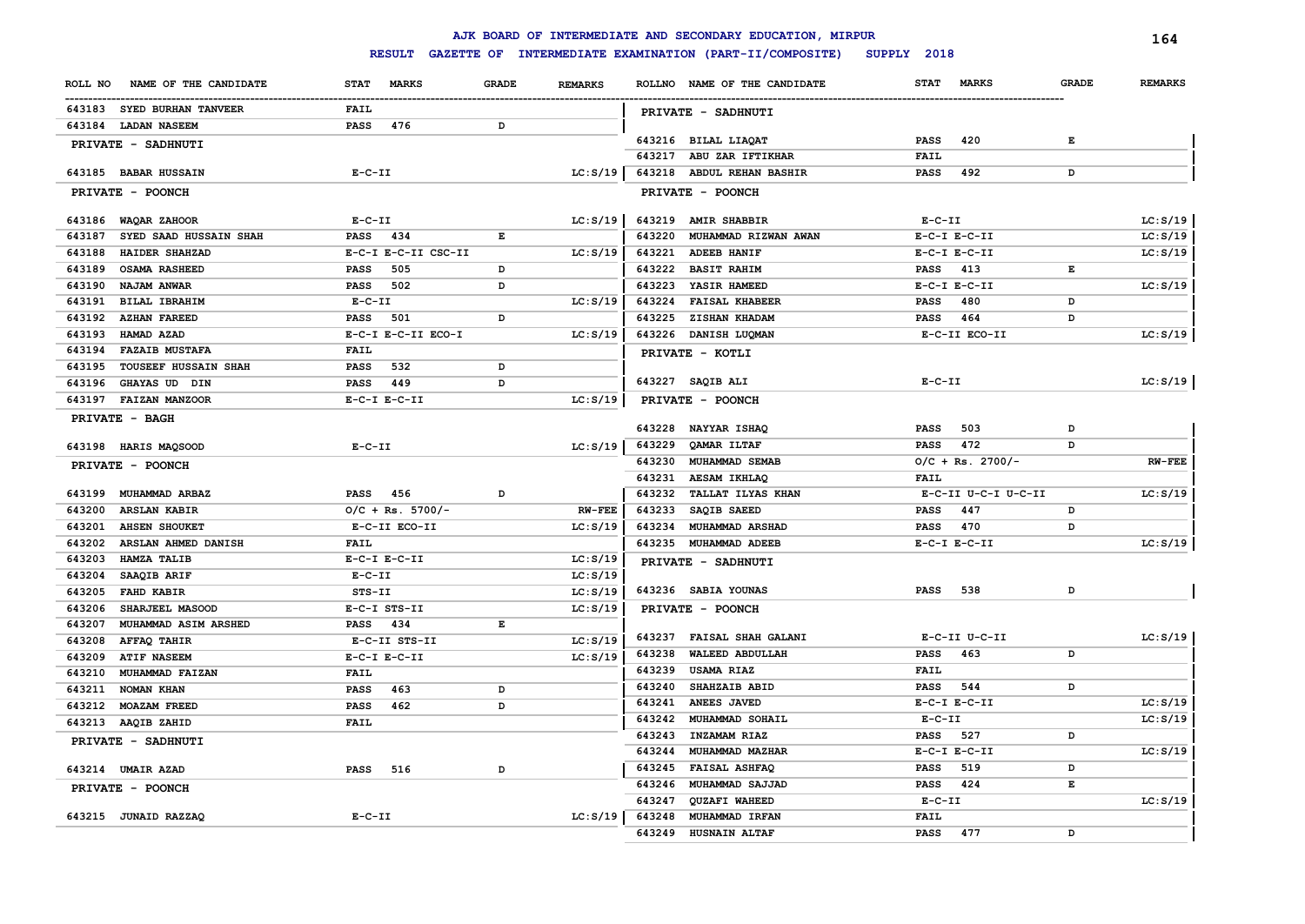|                                    |                                             |                | AJK BOARD OF INTERMEDIATE AND SECONDARY EDUCATION, MIRPUR              |                             |              | 165            |  |  |
|------------------------------------|---------------------------------------------|----------------|------------------------------------------------------------------------|-----------------------------|--------------|----------------|--|--|
|                                    | <b>RESULT</b>                               |                | GAZETTE OF INTERMEDIATE EXAMINATION (PART-II/COMPOSITE)<br>SUPPLY 2018 |                             |              |                |  |  |
| NAME OF THE CANDIDATE<br>ROLL NO   | <b>STAT</b><br><b>MARKS</b><br><b>GRADE</b> | <b>REMARKS</b> | ROLLNO NAME OF THE CANDIDATE                                           | <b>STAT</b><br><b>MARKS</b> | <b>GRADE</b> | <b>REMARKS</b> |  |  |
| 643250 MUHAMMAD NAEEM KHAN         | $E- C- II$                                  | LC: S/19       | PRIVATE - POONCH                                                       |                             |              |                |  |  |
| 643251<br><b>AWAIS MINHAS</b>      | <b>PASS</b><br>490<br>D                     |                |                                                                        |                             |              |                |  |  |
| 643252<br><b>OWAIS BABER</b>       | 529<br><b>PASS</b><br>D                     |                | 643290 RAJA HUSSAN ZAIB KIANI                                          | <b>PASS</b><br>500          | D            |                |  |  |
| 643253<br><b>AFZAN EJAZ</b>        | E-C-I E-C-II ECO-I ECO-II                   | LC: S/19       | 643291<br>MUHAMMAD ADEEL SADDIQI                                       | $E- C- II$                  |              | LC: S/19       |  |  |
| 643254<br>SAAD ALI                 | $E- C- II$                                  | LC: S/19       | 643292<br>HAMMAD HAFIZ                                                 | 467<br>PASS                 | D            |                |  |  |
| 643255<br>ARBAB UMER               | CSC-II                                      | LC: S/19       | 643293 ARBAB ASGHAR                                                    | $E-C-I$ $E-C-II$            |              | LC: S/19       |  |  |
| 643256<br>HADEED AHMED             | PASS 449<br>D                               |                | PRIVATE - SADHNUTI                                                     |                             |              |                |  |  |
| 643257<br>MOEEZ TARIQ              | $E-C-II$                                    | LC: S/19       |                                                                        |                             |              |                |  |  |
| 643258<br>SHAHBAZ FAZAL            | PASS 495<br>D                               |                | 643294 DILFARAZ ALI                                                    | 598<br>PASS                 | $\mathbf c$  |                |  |  |
| 643259<br>SANAN NASEER             | E-C-I E-C-II U-C-I                          | LC: S/19       | 643295 HUSNAIN ZULFIQAR                                                | E-C-II U-C-II               |              | LC: S/19       |  |  |
| 643260<br>ALI RAZA                 | $E-C-II$                                    | LC: S/19       | PRIVATE - POONCH                                                       |                             |              |                |  |  |
| 643261<br><b>USMAN RIAZ</b>        | <b>PASS</b><br>505<br>D                     |                |                                                                        |                             |              |                |  |  |
| 643262<br>YSED JIBRAN BUKHARI      | 554<br>c<br><b>PASS</b>                     |                | 643296 KHURAM MEHMOOD                                                  | $E-C-I$ $E-C-II$            |              | LC: S/19       |  |  |
| 643263<br>SHABAB MUMTAZ            | 558<br>c<br><b>PASS</b>                     |                | 643297<br>SHAHZAD AHMAD                                                | E-C-I E-C-II U-C-II         |              | LC: S/19       |  |  |
| 643264<br><b>ABDULSUBOOR</b>       | $E-C-I$ $E-C-II$                            | LC: S/19       | 643298<br>SUFIAN AKRAM                                                 | $E-C-I$ $E-C-II$            |              | LC:A/19        |  |  |
| 643265<br><b>MEHRAN JABBAR</b>     | ECO-I                                       | LC: S/19       | <b>JAWAD ASLAM</b><br>643299                                           | 420<br><b>PASS</b>          | Е            |                |  |  |
| 643266<br><b>FAIZAN KHAN</b>       | $E-C-I$ $E-C-II$                            | LC: S/19       | 643300<br>SODAB RAZZAQ                                                 | 424<br><b>PASS</b>          | Е            |                |  |  |
| 643267<br>MUHAMMAD JUNAID KHAN     | 425<br>E<br>PASS                            |                | 643301<br><b>AAMIR NASEEM</b>                                          | <b>PASS</b><br>466          | D            |                |  |  |
| 643268<br>MOHSIN ILYAS             | $U - C - II$                                | LC: S/19       | EHTASHAM UL HAQ SADHOZAI<br>643302                                     | E-C-I E-C-II HPE-II         |              | LC: S/19       |  |  |
| 643269<br>SYED FAISAL HUSSAIN SHAH | E-C-I E-C-II ECO-II                         | LC: S/19       | 643303<br><b>SAEED ASHRIF</b>                                          | $E-C-II$                    |              | LC: S/19       |  |  |
| 643270<br>KASHAN IFTIKHAR          | E-C-I E-C-II ECO-I                          | LC: S/19       | 643304 TOUQEER ARSHAD                                                  | <b>PASS</b><br>448          | D            |                |  |  |
| 643271<br>ARSHAD MANZOOR           | <b>PASS</b><br>611<br>c                     |                | 643305<br>MUHAMMAD KAFIL                                               | $E-C-I$ $E-C-II$            |              | LC: S/19       |  |  |
| 643272<br>ARBAB KHURSHEED          | $\mathbf{C}$<br><b>PASS</b><br>585          |                | 643306<br>NASIR ISHAQUE                                                | <b>PASS</b><br>443          | D            |                |  |  |
| 643273<br>MUHAMMAD TARIQ WELI      | $E-C-II$                                    | LC: S/19       | 643307<br>RAHIM KHALIQ                                                 | $E-C-I$ $E-C-II$            |              | LC: S/19       |  |  |
| 643274<br>INZIMAM NAZIR            | <b>PASS</b><br>443<br>D                     |                | 643308<br><b>HASAN TUFAIL</b>                                          | $E-C-II$                    |              | LC: S/19       |  |  |
| 643275<br>WASSAM JAVED             | PST                                         | LC: S/19       | 643309<br>SOHAIB KHLID                                                 | E-C-II ECO-II               |              | LC: S/19       |  |  |
| 643276<br><b>ANEES NASEER</b>      | <b>FAIL</b>                                 |                | 643310<br>MUHAMMAD SARFRAZ                                             | FAIL                        |              |                |  |  |
| 643277<br>MUHAMMAD UZAIR PERVAIZ   | $E-C-I$ $E-C-II$                            | LC: S/19       | 643311<br><b>OBAID SAGHEER</b>                                         | <b>FAIL</b>                 |              |                |  |  |
| 643278<br>MEHMOOD ALI KAZMI        | $ECO-I$                                     | LC: S/19       | 643312 TAIMOUR NAZIR                                                   | E-C-I E-C-II CSC-II         |              | LC: S/19       |  |  |
| 643279<br>MUHAMMAD ALI SHAH        | FAIL                                        |                | PRIVATE - SADHNUTI                                                     |                             |              |                |  |  |
| 643280<br><b>MUHAMMAD ASAD</b>     | FAIL                                        |                |                                                                        |                             |              |                |  |  |
| ABRAR ANJUM<br>643281              | E-C-I E-C-II ECO-I ECO-II                   | LC: S/19       | 643313 AAMIR AZIZ                                                      | $E - C - II$                |              | LC: S/19       |  |  |
| SYED AQEEL ILYAS<br>643282         | $E-C-I$ $E-C-II$                            | LC: S/19       | PRIVATE - POONCH                                                       |                             |              |                |  |  |
| 643283<br>MAJID RAZAQ              | FAIL                                        |                |                                                                        |                             |              |                |  |  |
| 643284<br>SAQLAIN MUSHTAQ          | $E-C-II$                                    | LC: S/19       | 643314 USMAN JAVID                                                     | 453<br><b>PASS</b>          | D            |                |  |  |
| 643285<br>HURAIRA BIN IMTIAZ       | <b>PASS</b><br>417<br>E                     |                | 643315 SHAHRUKH ASLAM                                                  | <b>PASS</b><br>436          | E            |                |  |  |
| PRIVATE - SADHNUTI                 |                                             |                | 643316 ALI ILYAS                                                       | $E-C-II$ I-H-II             |              | LC: S/19       |  |  |
|                                    |                                             |                | 643317<br>WAQAR ALI ASLAM                                              | E-C-I E-C-II U-C-II         |              | LC: S/19       |  |  |
| 643286 MUHAMMAD WAQAR AARIF        | 505<br>PASS<br>D                            |                | 643318<br>KHAN AMMAD KHAN                                              | <b>FAIL</b>                 |              |                |  |  |
| 643287<br><b>HASNAIN NASEER</b>    | <b>PASS</b><br>457<br><sub>D</sub>          |                | 643319<br>AJAZ AHMAD                                                   | E-C-I E-C-II U-C-II         |              | LC: S/19       |  |  |
| PRIVATE - POONCH                   |                                             |                | 643320<br>ANIS KHURSHID                                                | 473<br>PASS                 | D            |                |  |  |
|                                    |                                             |                | 643321<br><b>TAHIR MUMTAZ</b>                                          | $E-C-I$ $E-C-II$            |              | LC: S/19       |  |  |
| 643288 ZEESHAN SHABIR              | <b>PASS</b><br>502<br>D                     |                | 643322<br><b>USMAN RASHEED</b>                                         | 503<br><b>PASS</b>          | D            |                |  |  |
| PRIVATE - SADHNUTI                 |                                             |                | 643323<br>QAMAR NAZ                                                    | $E-C-II$                    |              | LC: S/19       |  |  |
|                                    |                                             |                | 643324<br><b>SHAZIB SHAHID</b>                                         | $E- C- II$                  |              | LC: S/19       |  |  |
| 643289 SAQLAIN QADIR               | $E-C-II$                                    | LC: S/19       | 643325<br>KHAWAR FAROOQ                                                | $E-C-II$                    |              | LC: S/19       |  |  |
|                                    |                                             |                |                                                                        |                             |              |                |  |  |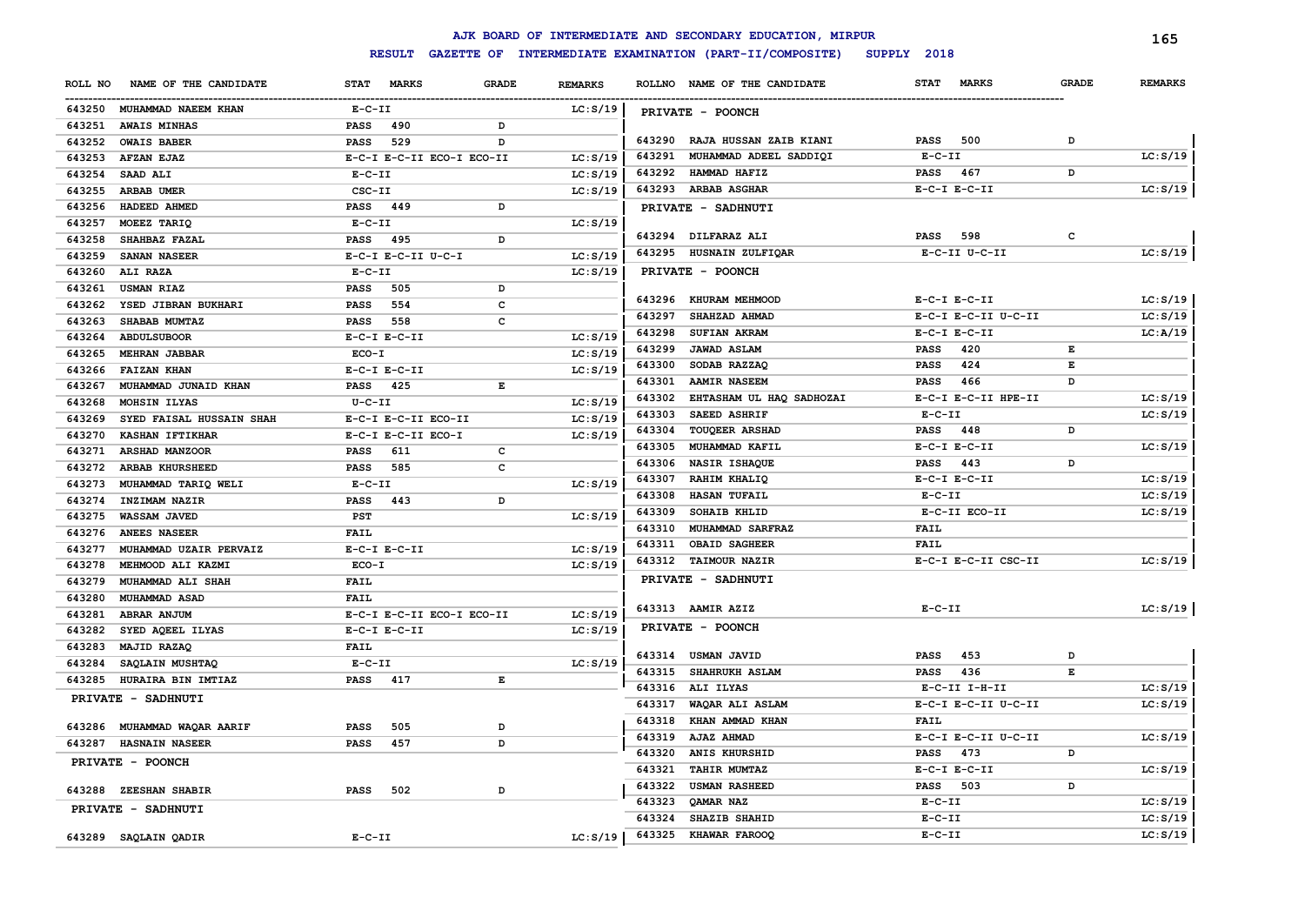|                                         |                                    |              |                |        | AJK BOARD OF INTERMEDIATE AND SECONDARY EDUCATION, MIRPUR |                             |              | 166            |
|-----------------------------------------|------------------------------------|--------------|----------------|--------|-----------------------------------------------------------|-----------------------------|--------------|----------------|
|                                         | <b>RESULT</b><br><b>GAZETTE OF</b> |              |                |        | INTERMEDIATE EXAMINATION (PART-II/COMPOSITE)              | SUPPLY 2018                 |              |                |
| NAME OF THE CANDIDATE<br>ROLL NO        | <b>STAT</b><br><b>MARKS</b>        | <b>GRADE</b> | <b>REMARKS</b> |        | ROLLNO NAME OF THE CANDIDATE                              | <b>MARKS</b><br><b>STAT</b> | <b>GRADE</b> | <b>REMARKS</b> |
| 643326 ARSLAN ANWER                     | $E-C-I$ $E-C-II$                   |              | LC: S/19       |        | 643364 REEHAN ISLAM                                       | E-C-I E-C-II I-H-I          |              | LC: S/19       |
| 643327<br><b>BASIT KABIR</b>            | $E-C-I$ $E-C-II$                   |              | LC: S/19       | 643365 | SAAD ISLAM                                                | E-C-II CSC-II               |              | LC: S/19       |
| ADNAN AHMED SHABBIR<br>643328           | <b>FAIL</b>                        |              |                |        | 643366 ALI ZAREEN                                         | $E-C-II$                    |              | LC: S/19       |
| 643329<br>RIAZ AHMED                    | 487<br><b>PASS</b>                 | D            |                |        | PRIVATE - KOTLI                                           |                             |              |                |
| 643330<br>SHAHID ASLAM                  | 445<br><b>PASS</b>                 | D            |                |        |                                                           |                             |              |                |
| 643331<br><b>ABDUL WAHHAB</b>           | 397<br><b>PASS</b>                 | Е            |                |        | 643367 MUHAMMAD MEHMOOD                                   | <b>FAIL</b>                 |              |                |
| 643332<br>AHMED JALIL                   | <b>FAIL</b>                        |              |                |        | PRIVATE - POONCH                                          |                             |              |                |
| 643333<br><b>MANSOOR ZAKIR</b>          | <b>PASS</b><br>495                 | D            |                |        |                                                           |                             |              |                |
| 643334<br><b>USAMA KHALIQ</b>           | $E-C-II$                           |              | LC: S/19       | 643368 | MOHSIN RAMZAN                                             | 506<br><b>PASS</b>          | D            |                |
| 643335<br>TOUFIQ AHMED                  | <b>PASS</b><br>465                 | D            |                | 643369 | <b>IRFAN BASHIR</b>                                       | 633<br><b>PASS</b>          | c            |                |
| 643336<br>MUHAMMAD AMJAD                | <b>PASS</b><br>495                 | D            |                | 643370 | <b>IBRAR AHMED</b>                                        | <b>FAIL</b>                 |              |                |
| 643337<br><b>BABAR ALI</b>              | <b>FAIL</b>                        |              |                | 643371 | <b>ZEESHAN HANEEF</b>                                     | E-C-II ECO-I                |              | LC: S/19       |
| 643338<br>MUHAMMAD AAMIR PERVAIZ        | E-C-II U-C-II                      |              | LC: S/19       | 643372 | SAQIB JAVAID                                              | <b>FAIL</b>                 |              |                |
| 643339<br>MUHAMMAD EJAZ                 | $E-C-I$ $E-C-II$                   |              | LC: S/19       | 643373 | <b>ZIMAM HUSSAIN</b>                                      | $E - C - I$                 |              | LC: S/19       |
| 643340 AFRAZ QASIM                      | <b>FAIL</b>                        |              |                | 643374 | JAWAD AMJID                                               | 471<br>PASS                 | D            |                |
| PRIVATE - KOTLI                         |                                    |              |                |        | 643375 ALI HANIF                                          | E-C-II U-C-II               |              | LC: S/19       |
|                                         |                                    |              |                |        | PRIVATE - SADHNUTI                                        |                             |              |                |
| 643341 NAVEED BASHIR                    | $E-C-I$ $E-C-II$                   |              | LC: S/19       |        |                                                           |                             |              |                |
| PRIVATE - POONCH                        |                                    |              |                |        | 643376 MUHAMMAD SAQIB                                     | 532<br><b>PASS</b>          | D            |                |
|                                         |                                    |              |                |        | PRIVATE - POONCH                                          |                             |              |                |
| 643342 TOSEEF HUSSAIN SHAH              | <b>FAIL</b>                        |              |                | 643377 | HAMMAD SHARIF                                             | 502<br><b>PASS</b>          | D            |                |
| <b>PRIVATE - SADHNUTI</b>               |                                    |              |                | 643378 | <b>IKRAM FAZAL</b>                                        | 540                         | D            |                |
|                                         |                                    |              |                | 643379 | SOHRAB KHAN                                               | PASS<br>520<br>PASS         | D            |                |
| 643343 FRAZ SAFDAR                      | <b>FAIL</b>                        |              |                | 643380 | INAMUL HASSAN                                             | $E-C-I$ $E-C-II$            |              | LC: S/19       |
| PRIVATE - POONCH                        |                                    |              |                | 643381 | KASHAN IFTIKHAR KIANI                                     | 490<br><b>PASS</b>          | D            |                |
| 643344 HAMAD AZAM                       | $E-C-II$                           |              | LC: S/19       | 643382 | <b>MUDASSAR MUNIR</b>                                     | <b>FAIL</b>                 |              |                |
| 643345<br>MUDASSIR JAVAID               | E-C-I E-C-II U-C-II                |              | LC: S/19       | 643383 | <b>OAMAR FAROOQ</b>                                       | <b>FAIL</b>                 |              |                |
| 643346<br>JAWAD UMAR                    | $E-C-I$ $E-C-II$                   |              | LC: S/19       | 643384 | ABDUL SABOOR QURESHI                                      | 453<br>PASS                 | D            |                |
| 643347<br>SHEEZAN WAZEER                | $E - C - I$                        |              | LC: S/19       | 643385 | <b>AASHIR ASLAM</b>                                       | E-C-II HPE-II               |              | LC: S/19       |
| 643348<br>HAMAD FIDA                    | 438<br>PASS                        | Е            |                | 643386 | <b>GHUFRAN HADAYAT</b>                                    | FAIL                        |              |                |
| 643349<br>MUHAMMAD KAMRAN ASHRAF KAYANI | <b>FAIL</b>                        |              |                | 643387 | <b>FAISAL HUSSAIN</b>                                     | $Rs.500/-$                  |              | $RW-FEE$       |
| 643350<br><b>AYAZ IDREES</b>            | $E-C-II$ $I-H-I$                   |              | LC: S/19       | 643388 | NUMAN KHAN                                                | FAIL                        |              |                |
| 643351<br>ASSAD ALI                     | 428<br><b>PASS</b>                 | Е            |                | 643389 | QADAR KHADIM                                              | FAIL                        |              |                |
| 643352<br>NOUMAN DAWOOD                 | $E-C-I$ $E-C-II$                   |              | LC: S/19       | 643390 | MUHAMMAD SHOAIB KHAN                                      | E-C-II U-C-II               |              | LC: S/19       |
| 643353<br>NAVEED IRSHAD                 | <b>FAIL</b>                        |              |                | 643391 | <b>AJAB AKBAR</b>                                         | 487<br><b>PASS</b>          | D            |                |
| 643354<br><b>RIZWAN SABIR</b>           | <b>FAIL</b>                        |              |                | 643392 | MUHAMMAD AMIN KHAN                                        | 717<br><b>PASS</b>          | в            |                |
| 643355<br><b>HASAN SHAREEF</b>          | <b>FAIL</b>                        |              |                | 643393 | <b>ABDUL WAHAB</b>                                        | $Rs.500/-$                  |              | <b>RW-FEE</b>  |
| 643356<br>SHAYAM PERVAIZ                | <b>PASS</b><br>587                 | C            |                | 643394 | MUHAMMAD FHYIAZ KHALIQ                                    | <b>PASS</b><br>820          | $\mathbf{A}$ |                |
| 643357<br>MUHAMMAD MAJEED               | <b>PASS</b><br>495                 | D            |                | 643395 | HAMZA SHAMIM                                              | E-C-I PST                   |              | LC: S/19       |
| 643358<br>MOHSIN ILYAS                  | $E - C - II$                       |              | LC: A/19       | 643396 | <b>UBAID SULEMAN</b>                                      | <b>FAIL</b>                 |              |                |
| 643359<br>ZEESHAN-UL-HAQ                | <b>FAIL</b>                        |              |                | 643397 | SHAHBAZ ARIF                                              | <b>FAIL</b>                 |              |                |
| 643360<br>KAMRAN RAFIQ                  | E-C-I E-C-II EDU-II                |              | LC: S/19       | 643398 | WAJID ALI                                                 | $E-C-II$                    |              | LC: S/19       |
| 643361<br>MUHAMMAD TAYYAB HABIB         | $E-C-II$                           |              | LC: S/19       | 643399 | MUHAMMAD ZEESHAN KHALIL                                   | $E-C-I$ $E-C-II$            |              | LC: S/19       |
| 643362<br>DANISH KHIZAR                 | <b>FAIL</b>                        |              |                | 643400 | <b>OSAMA SHAUKAT</b>                                      | E-C-I E-C-II ECO-I          |              | LC: A/19       |
| 643363 FAHEEM AZAM                      | $E - C - II$                       |              | LC: S/19       | 643401 | <b>USMAN LATIF</b>                                        | <b>FAIL</b>                 |              |                |
|                                         |                                    |              |                |        |                                                           |                             |              |                |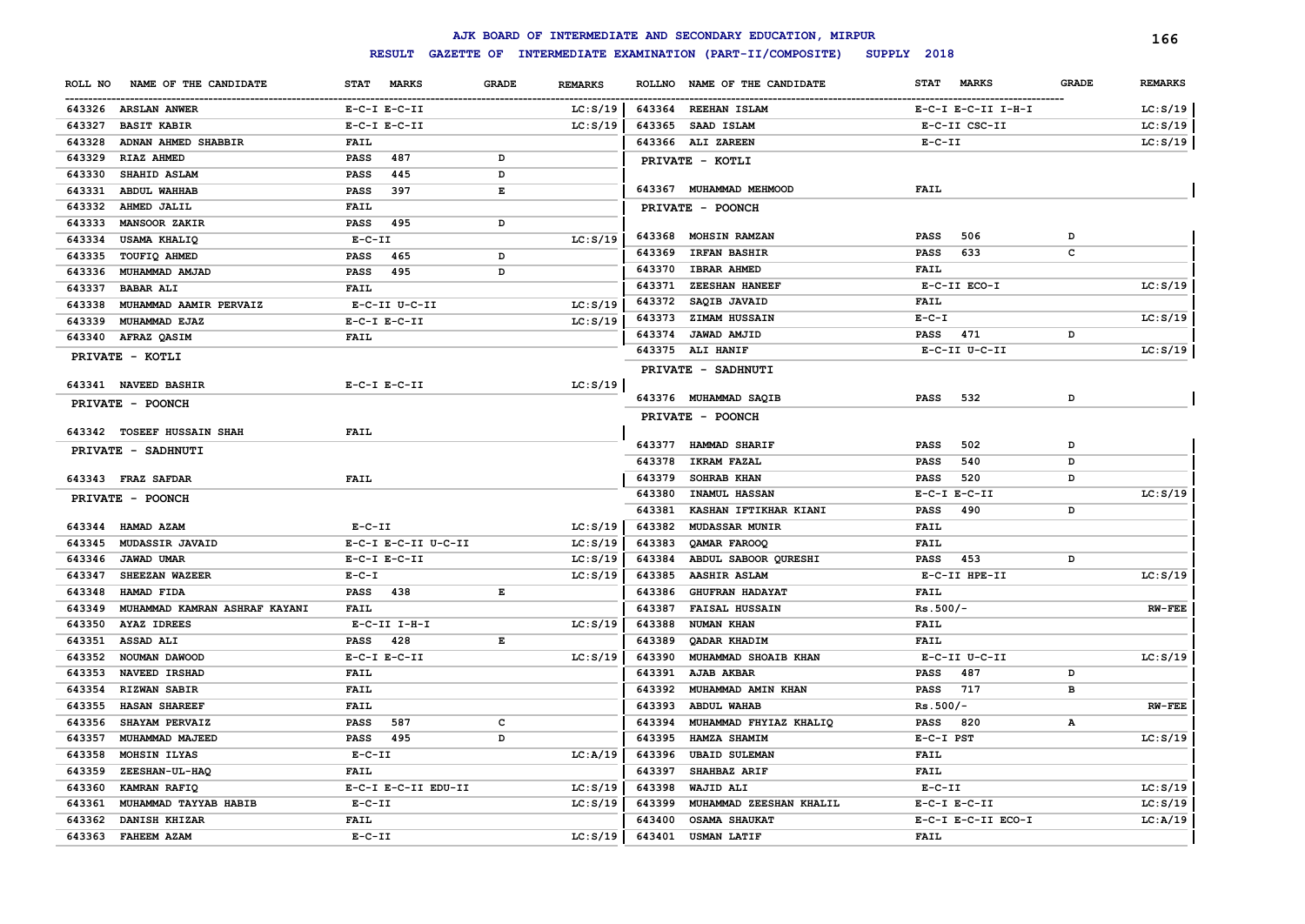|                                    |                                             |                | AJK BOARD OF INTERMEDIATE AND SECONDARY EDUCATION, MIRPUR      |                                             | 167            |
|------------------------------------|---------------------------------------------|----------------|----------------------------------------------------------------|---------------------------------------------|----------------|
|                                    |                                             |                | RESULT GAZETTE OF INTERMEDIATE EXAMINATION (PART-II/COMPOSITE) | SUPPLY 2018                                 |                |
| NAME OF THE CANDIDATE<br>ROLL NO   | <b>MARKS</b><br><b>GRADE</b><br><b>STAT</b> | <b>REMARKS</b> | NAME OF THE CANDIDATE<br><b>ROLLNO</b>                         | <b>STAT</b><br><b>MARKS</b><br><b>GRADE</b> | <b>REMARKS</b> |
| 643402 MUHAMMAD SAJID QAYYUM       | PASS<br>433<br>Е                            |                | 643430<br><b>SOMAN MOFEED</b>                                  | FAIL                                        |                |
| 643403<br>MUHAMMAD NAVEED JAHANGIR | $E-C-I$ $E-C-II$                            | LC: S/19       | 643431<br><b>ANEES QAYYUM</b>                                  | <b>PASS</b><br>572<br>c                     |                |
| 643404<br>AMMAD MUMTAZ             | <b>FAIL</b>                                 |                | 643432 HAMMAD ABID                                             | 560<br><b>PASS</b><br>c                     |                |
| MUHAMMAD WAQAS KHAN<br>643405      | FAIL                                        |                | PRIVATE - SADHNUTI                                             |                                             |                |
| 643406<br>ALI MAHBOOB              | $ECO-I$                                     | LC: S/19       |                                                                |                                             |                |
| 643407<br><b>BASSAM ALI</b>        | $E-C-I$ $E-C-II$                            | LC: S/19       | 643433 SADEEM SHAFIQ                                           | D<br>PASS<br>444                            |                |
| PRIVATE - SADHNUTI                 |                                             |                | PRIVATE - POONCH                                               |                                             |                |
|                                    |                                             |                |                                                                |                                             |                |
| 643408 ASIM MAZHAR                 | <b>FAIL</b>                                 |                | 643434 ABDUL BASIT                                             | <b>FAIL</b>                                 |                |
| PRIVATE - POONCH                   |                                             |                | 643435<br><b>BASSAM ZAREEN</b>                                 |                                             | <b>ABSENT</b>  |
|                                    |                                             |                | 643436 HUBAB NAWAZ                                             | <b>FAIL</b>                                 |                |
| 643409 FAZEEL MEHMOOD              | $E-C-II$                                    | LC: S/19       | 643437<br><b>AHSAN FAROOQ</b>                                  | <b>FAIL</b>                                 |                |
| 643410<br>SAJJAD ALI               | PASS 521<br>D                               |                | 643438<br>MUHAMMAD ASHAR SEEMAB                                | $E-C-II$                                    | LC: A/20       |
| 643411<br>MUHAMMAD NOMAN AWAN      | $E - C - II$                                | LC: S/19       | PRIVATE - SADHNUTI                                             |                                             |                |
| PRIVATE - SADHNUTI                 |                                             |                | 643439 RUKHSAAR SADAQAT                                        | <b>FAIL</b>                                 |                |
| 643412 UMAR MUMTAZ                 | $Rs.1800/-$                                 | $RW-FEE$       | 643440 JIBRAN ZUBAIR                                           | FAIL                                        |                |
| PRIVATE - POONCH                   |                                             |                | PRIVATE - POONCH                                               |                                             |                |
|                                    |                                             |                |                                                                |                                             |                |
| 643413 WALEED NAEEM                | $E-C-I$ $E-C-II$                            | LC: S/19       | 643441 SOHAIL YASEEN                                           | <b>FAIL</b>                                 |                |
| 643414<br>UMAIR SADIQ KIANI        | <b>FAIL</b>                                 |                | 643442 BASIT RIAZ                                              | <b>FAIL</b>                                 |                |
| 643415<br>AFAQ AHMED               | PASS 554<br>$\mathbf{C}$                    |                | 643443 AQIB LIAQAT                                             | <b>PASS</b><br>430<br>E                     |                |
| 643416<br><b>BILAL YOUSAF</b>      | E-C-I E-C-II I-H-II                         | LC: A/20       | 643444 ABDUL SAMMAD                                            | <b>FAIL</b>                                 |                |
| 643417<br>SOHAIL MUMTAZ            | E-C-I E-C-II IST-I IST-II                   | LC: A/20       | PRIVATE - SADHNUTI                                             |                                             |                |
| 643418 NAVEED KHURSHID             | $E-C-I$ $E-C-II$                            | LC:A/20        |                                                                |                                             |                |
| PRIVATE - SADHNUTI                 |                                             |                | 643445 RIZWAN KHALID                                           | U-C-II I-H-II                               | LC: A/20       |
|                                    |                                             |                | PRIVATE - POONCH                                               |                                             |                |
| 643419 ANEES RASHEED               | <b>PASS</b><br>474<br>D                     |                |                                                                |                                             |                |
| PRIVATE - POONCH                   |                                             |                | 643446 FAIZAN RAZAQ                                            | ECO-I CSC-II                                | LC: A/20       |
|                                    |                                             |                | PRIVATE - SADHNUTI                                             |                                             |                |
| 643420 JUNAID KHALIQ               | 405<br>PASS<br>Е                            |                |                                                                |                                             |                |
| 643421 AHMER ZAREEN                | $\mathbf{E}$<br><b>PASS</b><br>438          |                | 643447 OSAMA MUMTAZ                                            | 454<br>D<br>PASS                            |                |
| PRIVATE - HAVELI                   |                                             |                | PRIVATE - POONCH                                               |                                             |                |
| 643422 ADEEL NAZEER                | $E-C-II$ $U-C-I$                            | LC: A/20       | 643448 SALIK GULZAR                                            | FAIL                                        |                |
|                                    |                                             |                | 643449 RAEES AFRAZ                                             | FAIL                                        |                |
| PRIVATE - SADHNUTI                 |                                             |                | PRIVATE - SADHNUTI                                             |                                             |                |
| 643423 FARKHAD BIN MUSTAFA         | <b>FAIL</b>                                 |                |                                                                |                                             |                |
| PRIVATE - POONCH                   |                                             |                | 643450 SHERYAR ZAKAR                                           | <b>FAIL</b>                                 |                |
|                                    |                                             |                | PRIVATE - POONCH                                               |                                             |                |
| 643424 INZAMAM AMEER               | <b>FAIL</b>                                 |                |                                                                |                                             |                |
| 643425<br><b>BILAL BASHIR</b>      | <b>FAIL</b>                                 |                | 643451 SHOAIB SHARIF                                           | $E-C-I$ $H-P-II$                            | LC: A/20       |
| 643426<br><b>MUDDSAR SALEEM</b>    | <b>FAIL</b>                                 |                | PRIVATE - SADHNUTI                                             |                                             |                |
| 643427<br><b>TAYYAB KIANI</b>      | <b>FAIL</b>                                 |                |                                                                |                                             |                |
| 643428<br><b>ANEES SHABIR</b>      | 416<br>PASS<br>Е                            |                | 643452 SHUMSUL HAQ                                             | E-C-II U-C-I U-C-II                         | LC: A/20       |
| 643429<br><b>HUNAIN AKHTER</b>     | ECO-I ECO-II                                | LC: A/20       | 643453 HAMZA SADIQUE                                           | E-C-II CIV-II                               | LC: A/20       |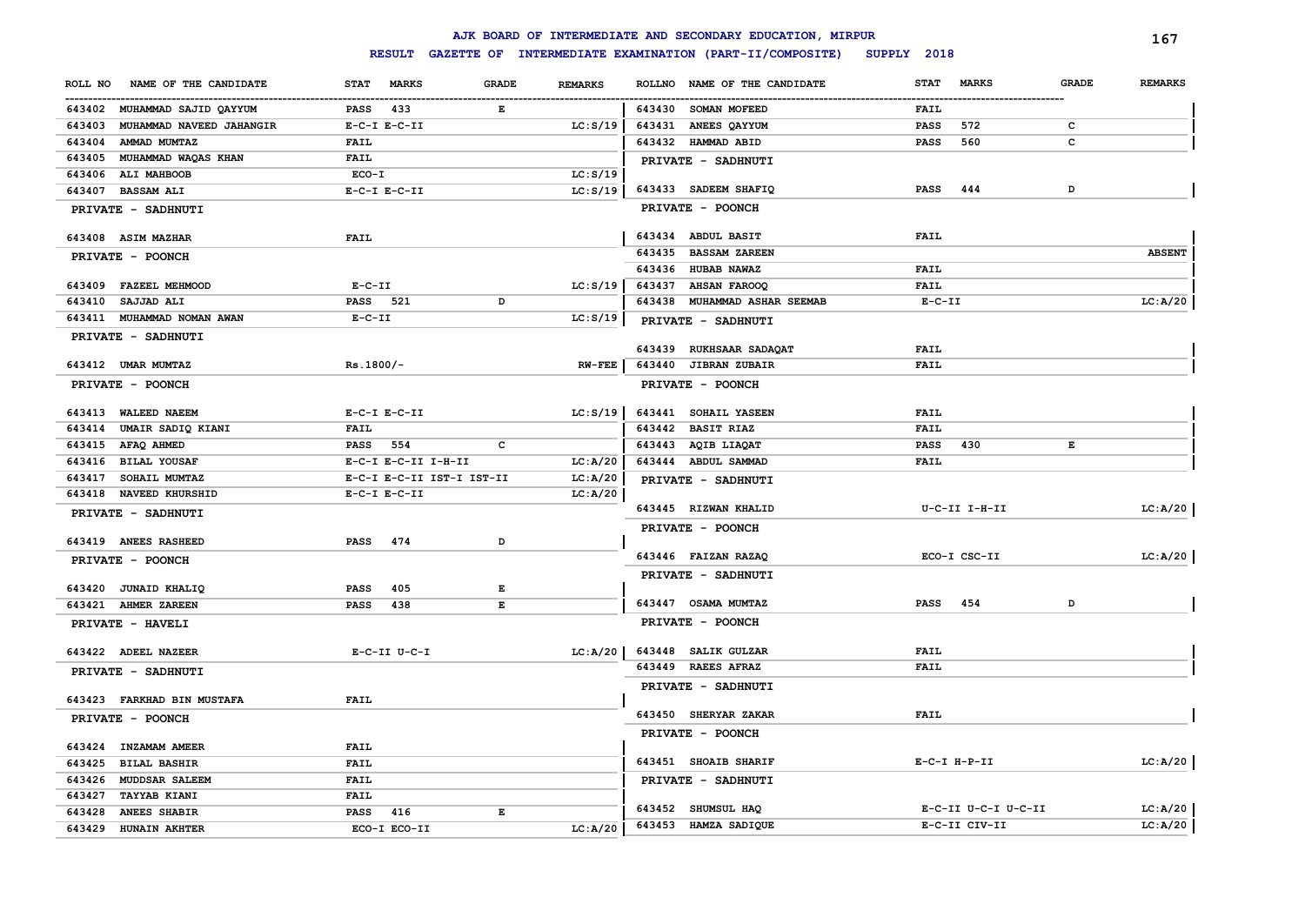|                                            |                            |                                |        | AJK BOARD OF INTERMEDIATE AND SECONDARY EDUCATION, MIRPUR |                             |              | 168            |
|--------------------------------------------|----------------------------|--------------------------------|--------|-----------------------------------------------------------|-----------------------------|--------------|----------------|
|                                            | <b>RESULT</b>              |                                |        | GAZETTE OF INTERMEDIATE EXAMINATION (PART-II/COMPOSITE)   | SUPPLY 2018                 |              |                |
| NAME OF THE CANDIDATE<br>ROLL NO           | STAT MARKS                 | <b>GRADE</b><br><b>REMARKS</b> |        | ROLLNO NAME OF THE CANDIDATE                              | <b>MARKS</b><br><b>STAT</b> | <b>GRADE</b> | <b>REMARKS</b> |
| PRIVATE - POONCH                           |                            |                                |        | PRIVATE - SADHNUTI                                        |                             |              |                |
| 643454 BASIT SAGHIR                        | E-C-II HPE-II              | LC: A/20                       | 643486 | MUHAMMAD RIZWAN                                           | $E-C-II$                    |              | LC: S/19       |
| 643455<br>SUBHAN ASHFAQ                    | FAIL                       |                                | 643487 | <b>JAWAD HAFIZ</b>                                        | $E-C-I$ $E-C-II$            |              | LC: S/19       |
| 643456<br>HASSAM ALI KHAN                  | <b>FAIL</b>                |                                | 643488 | <b>AYYAZ AHMAD</b>                                        | $E-C-I$ $E-C-II$            |              | LC: S/19       |
| 643457<br>SAYYAM SHOUKAT                   | <b>FAIL</b>                |                                | 643489 | <b>WAQAS TAHIR</b>                                        | <b>PASS</b><br>476          | D            |                |
| 643458<br><b>BADIR RIAZ</b>                | <b>FAIL</b>                |                                | 643490 | MUHAMMAD HASNAT AYUB                                      | <b>FAIL</b>                 |              |                |
| 643459<br><b>ABDUL BASIT</b>               | FAIL                       |                                | 643491 | AHMER RAFIQ                                               | 453<br>PASS                 | D            |                |
| 643460<br>ROMAN MAJEED                     | U-C-I U-C-II IST-I         | LC: A/20                       | 643492 | SHAHZAD AHMAD                                             | $E-C-II$                    |              | LC: S/19       |
| 643461<br>SHEHRYAR PERWAIZ                 | $E-C-I$ $E-C-II$           | LC: A/20                       | 643493 | MUHAMMAD IRFAN                                            | <b>FAIL</b>                 |              |                |
| 643462<br><b>RIZWAN MUNIR</b>              | FAIL                       |                                | 643494 | IZHAR UL HAQ                                              | PASS<br>501                 | D            |                |
| PRIVATE - OTHERS                           |                            |                                | 643495 | MUHAMMAD AHSAN                                            | $E- C- II$                  |              | LC: S/19       |
|                                            |                            |                                | 643496 | MUHAMMAD TOQEER AZHAR                                     | $E-C-II$                    |              | LC: S/19       |
| 643463 ILYAS                               | <b>FAIL</b>                |                                | 643497 | <b>ABDUL JABBAR</b>                                       | 513<br>PASS                 | D            |                |
| PRIVATE - POONCH                           |                            |                                | 643498 | ASAD NAWAZ                                                | <b>FAIL</b>                 |              |                |
|                                            |                            |                                | 643499 | GHAZANFAR RAHMAN KHAN                                     | <b>FAIL</b>                 |              |                |
| 643464 TABISH TARIQ                        | $Rs.500/-$                 | <b>RW-FEE</b>                  | 643500 | MUHAMMAD ZESHAN NAWAZ                                     | $E-C-I$ $E-C-II$            |              | LC: S/19       |
| 643465 OWAIS AMIR                          |                            | <b>ABSENT</b>                  | 643501 | SHOAIB AKHTAR                                             | 467<br>PASS                 | D            |                |
| <b>PRIVATE - SADHNUTI</b>                  |                            |                                | 643502 | MUHAMMAD MUSTAHSAN SHAKEEL                                | $E-C-I$ $E-C-II$            |              | LC: S/19       |
|                                            |                            |                                |        | PRIVATE - POONCH                                          |                             |              |                |
| 643466 ARSHAD HUSSAIN                      | $Rs.500/-$                 | $RW-FEE$                       |        |                                                           |                             |              |                |
| PRIVATE - POONCH                           |                            |                                |        | 643503 TARIQ MAHMOOD                                      | <b>FAIL</b>                 |              |                |
|                                            |                            |                                |        | PRIVATE - SADHNUTI                                        |                             |              |                |
| <b>ZEESHAN AKBAR</b><br>643467             | FAIL                       |                                |        |                                                           |                             |              |                |
| FAZAN SADIQ<br>643468                      | FAIL                       |                                | 643504 | <b>ARSLAN RAHIM</b>                                       | 507<br>PASS                 | D            |                |
| SYED MOHIB ALI NAQVI<br>643469             | E-C-I E-C-II U-C-I         | LC: A/20                       | 643505 | <b>UMAR JAVID</b>                                         | $E-C-II$ I-H-II             |              | LC: S/19       |
| MUHAMMAD SHAHBAZ<br>643470                 |                            | <b>ABSENT</b>                  |        | 643506 BILAL ZULFIQAR                                     | E-C-II IST-II               |              | LC: S/19       |
| HUNAD MUNIR<br>643471                      | U-C-I U-C-II               | LC: A/20                       | 643507 | <b>AHTISHAM KABIR</b>                                     | $E-C-I$ $E-C-II$            |              | LC: S/19       |
| SAAD SHOUKAT<br>643472                     | 426<br><b>PASS</b>         | E                              | 643508 | <b>ARSLAN SALEEM</b>                                      | <b>FAIL</b>                 |              |                |
| 643473<br>ZEESHAN KHURSHED                 | FAIL                       |                                | 643509 | <b>AQEEL AHMAD</b>                                        | FAIL                        |              |                |
| MUHAMMAD ADNAN KHAN<br>643474              | <b>FAIL</b>                |                                | 643510 | <b>ABDUL WAHEED</b>                                       | $E-C-I$ $E-C-II$            |              | LC: S/19       |
| PRIVATE - SADHNUTI                         |                            |                                | 643511 | <b>ANJUM SOHAIL</b>                                       | FAIL                        |              |                |
| <b>YASIR MAHMOOD</b>                       |                            |                                | 643512 | <b>AMMAD SAFDAR</b>                                       | E-C-II IST-II               |              | LC: S/19       |
| 643475<br>643476<br>MUHAMMAD FAHEEM JAVAID | FAIL<br>716<br><b>PASS</b> | NOT-IMP<br>в                   |        | 643513 AAMAR JAVED                                        | <b>PASS</b><br>477          | D            |                |
| 643477                                     |                            | <b>IMP</b>                     | 643514 | <b>JUNAID AZAD</b>                                        | 457<br>PASS                 | D            |                |
| <b>AHTSHAM MAKOOR</b><br>643478            | FAIL                       | $NOT-IMP$                      | 643515 | <b>MEHRAN HUSSAIN</b>                                     | $E-C-I$ $E-C-II$            |              | LC: S/19       |
| MUHAMMAD JUNAID<br><b>WASEEM AKRAM</b>     | <b>PASS</b><br>499<br>691  | D<br>IMP<br>в                  | 643516 | HAMMAD ALI                                                | 527<br><b>PASS</b>          | D            |                |
| 643479                                     | PASS                       | IMP                            | 643517 | <b>MUHAMMAD NAFEES</b>                                    | $E-C-I$ $E-C-II$            |              | LC: S/19       |
| 643480<br>MUHAMMAD ARSALAN KHALID          | E-C-II U-A-I               | LC: S/19                       | 643518 | <b>MUHAMMAD KASHIF</b>                                    | E-C-II ECO-I ECO-II         |              | LC: S/19       |
| 643481 ANSAR MEHMOOD                       | FAIL<br>E-C-II CSC-II      |                                |        | 643519 HAMMAD GULL                                        | <b>FAIL</b>                 |              |                |
| 643482 HAMZA AZAD                          |                            | LC: S/19                       | 643520 | <b>DILAWAR KHALID</b>                                     | $E-C-I$ $E-C-II$            |              | LC: S/19       |
| 643483 IRFAN AZEEM                         | E-C-I E-C-II I-H-II        | LC: S/19                       |        | 643521 IMRAN QADEER                                       | $E-C-II$                    |              | LC: S/19       |
| 643484 SHOAIB NAJEEB                       | PASS 473                   | D                              |        | 643522 SAYED MOHSIN MAROOF                                | PASS 519                    | D            |                |
| PRIVATE - POONCH                           |                            |                                |        | 643523 SHOAIB ZAKIR                                       | PASS 438                    | Е            |                |
| 643485 SAIF ULLAH AKHTAR                   | $E- C-I$ $E-C-II$          | LC: S/19                       |        | 643524 MUHAMMAD USMAN                                     | $E-C-II$                    |              | LC: S/19       |
|                                            |                            |                                |        | 643525 SAQIB IDREES                                       | E-C-II ECO-I ECO-II         |              | LC: S/19       |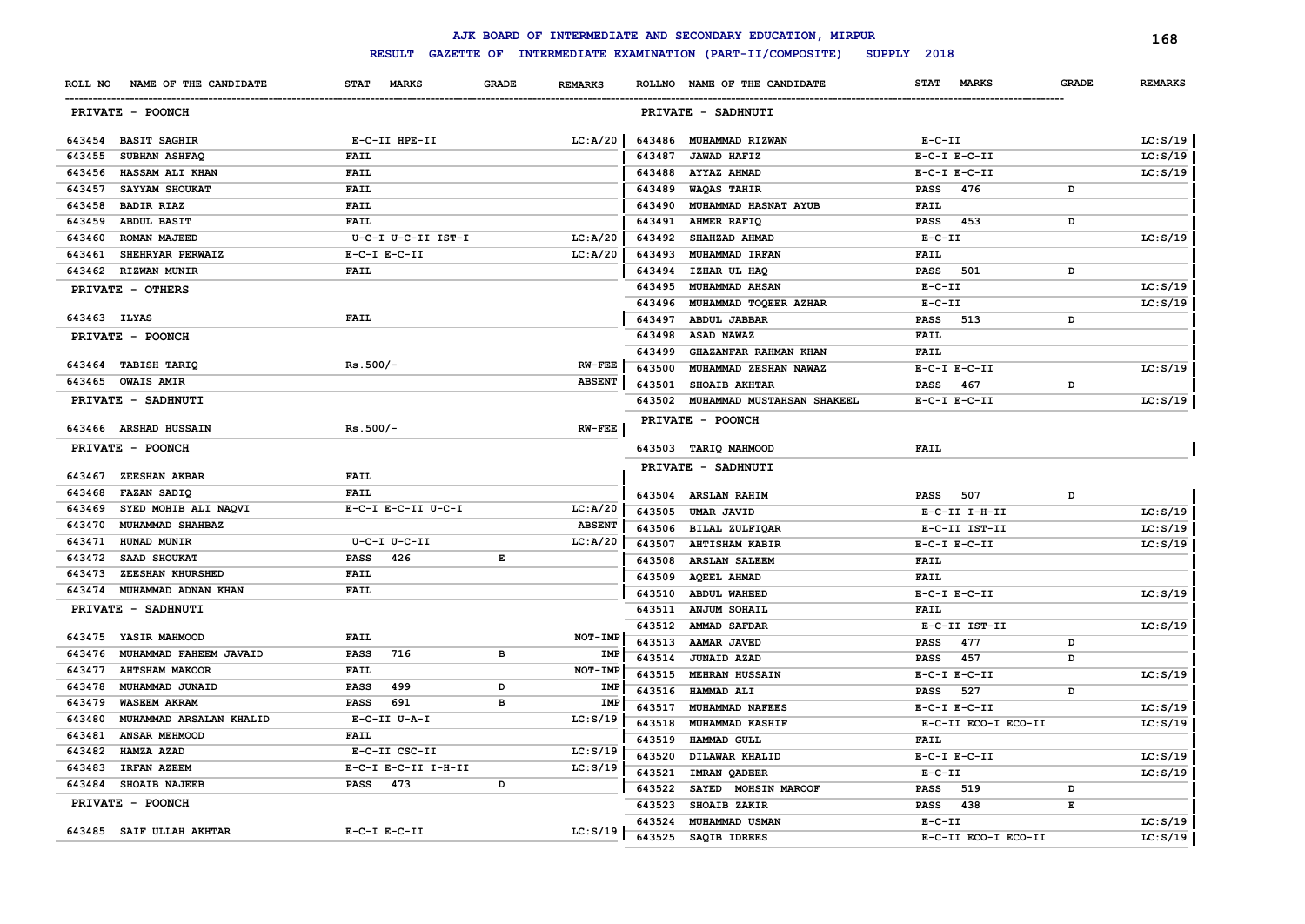|         |                        |                  |                    |              |                |        | AJK BOARD OF INTERMEDIATE AND SECONDARY EDUCATION, MIRPUR |                      |              | 169            |
|---------|------------------------|------------------|--------------------|--------------|----------------|--------|-----------------------------------------------------------|----------------------|--------------|----------------|
|         |                        |                  | <b>RESULT</b>      |              |                |        | GAZETTE OF INTERMEDIATE EXAMINATION (PART-II/COMPOSITE)   | SUPPLY 2018          |              |                |
| ROLL NO | NAME OF THE CANDIDATE  | <b>STAT</b>      | <b>MARKS</b>       | <b>GRADE</b> | <b>REMARKS</b> |        | ROLLNO NAME OF THE CANDIDATE                              | STAT<br><b>MARKS</b> | <b>GRADE</b> | <b>REMARKS</b> |
|         | 643526 MUHAMMAD IMRAN  | PASS             | 548                | D            |                | 643571 | RAQEEB JAMIL                                              | <b>FAIL</b>          |              |                |
| 643527  | <b>AHTSHAM AKRAM</b>   | $E - C - II$     |                    |              | LC: S/19       | 643572 | QASID HUSSAIN                                             | $E-C-I$ $E-C-II$     |              | LC: S/19       |
| 643528  | <b>ARSLAN MURTAZA</b>  | <b>PASS</b>      | 598                | с            |                | 643573 | KASHIF MUSHTAQ                                            | $E-C-I$ $E-C-II$     |              | LC: S/19       |
| 643529  | HAMZA ALYAS            | <b>PASS</b>      | 518                | D            |                | 643574 | YASIR MEMOOD                                              | $E-C-II$             |              | LC: S/19       |
| 643530  | <b>GOHAR REHMAN</b>    | $E-C-I$ $E-C-II$ |                    |              | LC: S/19       | 643575 | <b>GHULAM MURTAZA</b>                                     | $E - C - II$         |              | LC: S/19       |
| 643531  | MUHAMMAD ADNAN         | <b>PASS</b>      | 502                | D            |                | 643576 | ADNAN AHMAD                                               | <b>PASS</b><br>426   | E            |                |
| 643532  | MUHAMMAD AHSAN         | <b>FAIL</b>      |                    |              |                | 643577 | <b>USMAN HUSSAIN SHAH</b>                                 | $E-C-II$             |              | LC: S/19       |
| 643533  | ATIF MEHMOOD           | $E-C-II$         |                    |              | LC: S/19       | 643578 | SOHAIB BASHIR                                             | $E - C - II$         |              | LC: S/19       |
| 643534  | SHOAIB JAMIL           | $E- C- II$       |                    |              | LC: S/19       | 643579 | MEHBOOB UL HAQ                                            | $E - C - II$         |              | LC: S/19       |
| 643535  | HAMMAD SAEED           | $E - C - II$     |                    |              | LC: S/19       | 643580 | SAQIB MUSHTAQ                                             | I-H-II               |              | LC: S/19       |
| 643536  | ARBAB LIAQAT           | $E - C - II$     |                    |              | LC: S/19       | 643581 | AHTISHAM UL HAQ                                           | E-C-I E-C-II U-C-II  |              | LC: S/19       |
| 643537  | MUHAMMAD SHAFQAT       | FAIL             |                    |              |                | 643582 | MUHAMMAD UMAR FAROOQ                                      | $E-C-I$ $E-C-II$     |              | LC: S/19       |
| 643538  | SHAHZAIB TABASSUM      | <b>PASS</b>      | 439                | E            |                | 643583 | USAMA RAFIQ                                               | $E - C - II$         |              | LC: S/19       |
| 643539  | <b>TAYYAB YASIN</b>    | FAIL             |                    |              |                | 643584 | SHAHID JAMIL                                              | <b>FAIL</b>          |              |                |
| 643540  | MUHAMMAD KAFEEL        |                  | E-C-I E-C-II U-C-I |              | LC: S/19       | 643585 | <b>MONEEB RASHID</b>                                      | $E-C-II$             |              | LC: S/19       |
| 643541  | ZAKIR LIAQAT           | $E-C-II$         |                    |              | LC: S/19       | 643586 | <b>MANSOOR SULEMAN</b>                                    | <b>FAIL</b>          |              |                |
| 643542  | ABDUL QUDOOS           | $E-C-II$         |                    |              | LC: S/19       | 643587 | SHOAIB HAMEED                                             | $E-C-II$             |              | LC: S/19       |
| 643543  | MUHAMMAD WAQAS         | PASS 504         |                    | D            |                | 643588 | AFAQ SARDAR                                               | $E- C- II$           |              | LC: A/19       |
| 643544  | MUHAMMAD WAQAS         | $E-C-II$         |                    |              | LC: S/19       | 643589 | <b>FAZAIL HALEEM</b>                                      | $E-C-I$ $E-C-II$     |              | LC: S/19       |
| 643545  | MUHAMMAD AFZAL KHAN    | $E-C-II$         |                    |              | LC: S/19       | 643590 | <b>RIZWAN ASGHAR</b>                                      | FAIL                 |              |                |
| 643546  | DANISH ILTAF           | <b>PASS</b> 541  |                    | D            |                | 643591 | <b>AHSAN SHABBIR</b>                                      | E-C-I E-C-II IST-II  |              | LC: S/19       |
| 643547  | ISNAN RASHEED          | $E-C-II$         |                    |              | LC: S/19       | 643592 | HAMAYUN AJMEER                                            | FAIL                 |              |                |
| 643548  | ADNAN RAFIQ            | <b>PASS</b>      | 448                | D            |                | 643593 | ABDUL BASIT                                               | $E - C - II$         |              | LC: S/19       |
| 643549  | RABBI AKRAM            | <b>PASS</b>      | 498                | D            |                | 643594 | ZESHAN KASHIF                                             | <b>FAIL</b>          |              |                |
| 643550  | <b>RAFI ULLAH</b>      | $E-C-I$ $E-C-II$ |                    |              | LC: S/19       | 643595 | <b>WASEEM AZEEM</b>                                       | $E - C - II$         |              | LC: S/19       |
| 643551  | WAQAR TALIB            | $E-C-I$ $E-C-II$ |                    |              | LC: S/19       | 643596 | OBAID ULLAH KHAN                                          | 500<br>PASS          | D            |                |
| 643552  | WALEED MANZOOR         | $E-C-II$         |                    |              | LC: S/19       | 643597 | IMRAN AHMED                                               | <b>FAIL</b>          |              |                |
| 643553  | ATTIQUEURAMAN          | <b>FAIL</b>      |                    |              |                | 643598 | SUFIYAN RASHID                                            | $E-C-I$ $E-C-II$     |              | LC: S/19       |
| 643554  | ANEEQ IMTIAZ           |                  | E-C-II ECO-I       |              | LC: S/19       | 643599 | <b>BASIT AZIM</b>                                         | $E- C- II$           |              | LC: S/19       |
| 643555  | MUHAMMAD SAAD SARFRAZ  | $E-C-II$         |                    |              | LC: S/19       | 643600 | DANISH RAFIQUE                                            | $E-C-I$ $E-C-II$     |              | LC: S/19       |
| 643556  | <b>ALMAS KHALID</b>    | $E-C-I$ $E-C-II$ |                    |              | LC: S/19       | 643601 | INAM UL HAQ                                               | <b>FAIL</b>          |              |                |
| 643557  | <b>NAZAKAT HUSSAIN</b> | $E - C - II$     |                    |              | LC: S/19       | 643602 | YASIR ALYAS                                               | <b>PASS</b><br>525   | D            |                |
| 643558  | NAQASH ISHAQ           | $E-C-II$         |                    |              | LC: S/19       | 643603 | MUHAMMAD NAEEM                                            | <b>FAIL</b>          |              |                |
| 643559  | <b>JHANZEB ALTAF</b>   | FAIL             |                    |              |                | 643604 | <b>MASUD KHALIL</b>                                       | ECO-I ECO-II         |              | LC: S/19       |
| 643560  | <b>AAMER NAZEER</b>    | <b>FAIL</b>      |                    |              |                | 643605 | HAMID FAROOQ MASADIQ                                      | $E-C-II$             |              | LC: S/19       |
| 643561  | SAQIB NASEEM           | $E - C - II$     |                    |              | LC: S/19       | 643606 | <b>FAIZAN FAIZ</b>                                        | <b>PASS</b><br>425   | Е            |                |
| 643562  | <b>AZHAR MEHMOOD</b>   | <b>FAIL</b>      |                    |              |                | 643607 | <b>MUHAMMAD KASHIF</b>                                    | <b>FAIL</b>          |              |                |
| 643563  | <b>UMMAR FAROOQ</b>    | $E-C-II$         |                    |              | LC: S/19       | 643608 | DAOUD RAHIM                                               | <b>FAIL</b>          |              |                |
| 643564  | HASNAIN IMTIAZ         | $E-C-II$         |                    |              | LC: S/19       | 643609 | HASEEB ASIF                                               | $E-C-II$             |              | LC: S/19       |
| 643565  | SAJID AMIR             | <b>PASS</b>      | 455                | D            |                | 643610 | <b>WASSIB MUSTAFA</b>                                     | $E-C-I$ $E-C-II$     |              | LC: S/19       |
| 643566  | DANISH KHURSHID        | <b>PASS</b>      | 520                | D            |                | 643611 | ZESHAN AHMED                                              | $E-C-II$             |              | LC: S/19       |
| 643567  | MUHAMMAD WAQAS SHADAI  | $E-C-II$         |                    |              | LC: S/19       | 643612 | NAVEED AKRAM                                              | E-C-I E-C-II I-H-II  |              | LC: S/19       |
| 643568  | MUHAMMAD ADIL ZAHID    | FAIL             |                    |              |                | 643613 | <b>ARSLAN GHAFOOR</b>                                     | $E-C-II$             |              | LC: S/19       |
| 643569  | MUHAMMAD ISRAR         | $E-C-II$         |                    |              | LC: S/19       | 643614 | KAMRAN IFTAKHAR                                           | $E - C - II$         |              | LC: S/19       |
|         | 643570 MANSOOR AKHTAR  | $E-C-TI$         |                    |              | LC: S/19       | 643615 | OSAMA ZAFAR                                               | $E-C-TI$             |              | LC: S/19       |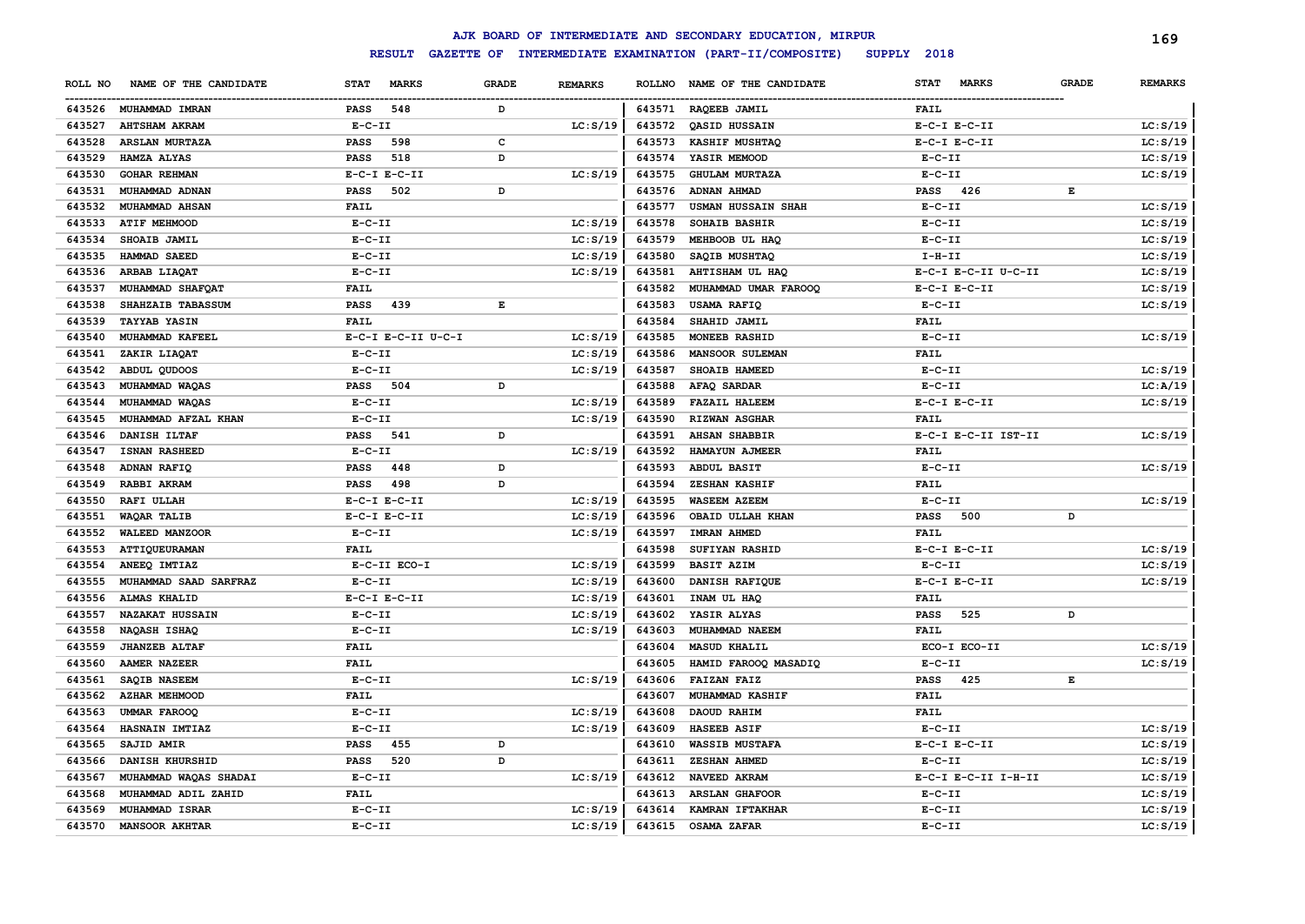|         |                            |                                    |                                |               | AJK BOARD OF INTERMEDIATE AND SECONDARY EDUCATION, MIRPUR |                             |              | 170            |
|---------|----------------------------|------------------------------------|--------------------------------|---------------|-----------------------------------------------------------|-----------------------------|--------------|----------------|
|         |                            | <b>RESULT</b><br><b>GAZETTE OF</b> |                                |               | INTERMEDIATE EXAMINATION (PART-II/COMPOSITE)              | SUPPLY 2018                 |              |                |
| ROLL NO | NAME OF THE CANDIDATE      | <b>STAT</b><br><b>MARKS</b>        | <b>GRADE</b><br><b>REMARKS</b> | <b>ROLLNO</b> | NAME OF THE CANDIDATE                                     | <b>STAT</b><br><b>MARKS</b> | <b>GRADE</b> | <b>REMARKS</b> |
|         | 643616 SHOAIB KHALIQ       | FAIL                               |                                | 643661        | SYED ADEEL HUSSAIN SHAH                                   | <b>PASS</b><br>640          | $\mathbf c$  |                |
| 643617  | <b>AJMAL HUSSAIN</b>       | <b>FAIL</b>                        |                                | 643662        | <b>TAQADUS MEHMOOD</b>                                    | <b>FAIL</b>                 |              |                |
| 643618  | ABDUL SAMAD TAHIR          | E-C-I E-C-II ECO-I ECO-II          | LC: S/19                       | 643663        | <b>ARSALAN ABID</b>                                       | FAIL                        |              |                |
| 643619  | <b>ADEEL NASEEM</b>        | $E-C-II$                           | LC: S/19                       | 643664        | MUHAMMAD RIZWAN ZAKIR RIZVI                               | E-C-II CIV-I                |              | LC: S/19       |
| 643620  | <b>UZAIR NAEEM KHAN</b>    | $E-C-I$ $E-C-II$                   | LC: S/19                       | 643665        | <b>AQIB HUSSAIN</b>                                       | <b>FAIL</b>                 |              |                |
| 643621  | ADEEL JAMIL                | $E-C-I$ $E-C-II$                   | LC: S/19                       | 643666        | NOMAN HAFEEZ                                              | FAIL                        |              |                |
| 643622  | ASAD MUSHTAQ               | $E-C-II$                           | LC: S/19                       | 643667        | ALQAB ILTAF                                               | FAIL                        |              |                |
| 643623  | <b>FARHAN RIAZ</b>         | <b>FAIL</b>                        |                                | 643668        | WAQAS HUSSAIN                                             | <b>FAIL</b>                 |              |                |
| 643624  | <b>FAISAL YASIN</b>        | $E-C-I$ $E-C-II$                   | LC: S/19                       | 643669        | SHAHID ZAFAR                                              | <b>PASS</b><br>449          | D            |                |
| 643625  | SAYYAM TARIQ               | <b>PASS</b><br>444                 | D                              | 643670        | <b>ABDUL REHMAN</b>                                       | FAIL                        |              |                |
| 643626  | ATEEQ UR REHMAN            | $E-C-II$                           | LC: S/19                       | 643671        | <b>KASHIF HAYAT</b>                                       | $E-C-I$ $E-C-II$            |              | LC: A/19       |
| 643627  | SALMAN SABIR               | PASS<br>566                        | c                              | 643672        | <b>AQEEL AHMED</b>                                        | <b>FAIL</b>                 |              |                |
| 643628  | <b>MAJID HUSSAIN</b>       | 652<br><b>PASS</b>                 | c                              | 643673        | FARHAN ABDUL HUSSAIN                                      | FAIL                        |              |                |
| 643629  | WAQAS RAZZAQUE             | <b>FAIL</b>                        |                                | 643674        | <b>FURAKH SHOKAT</b>                                      | 563<br><b>PASS</b>          | c            |                |
| 643630  | MUHAMMAD FARRUKH RAIZ      | $E-C-II$                           | LC: S/19                       | 643675        | MUHAMMAD USMAN LATIF                                      | 469<br><b>PASS</b>          | D            |                |
| 643631  | ATEEQ UR REHMAN            | $E-C-I$ $E-C-II$                   | LC: S/19                       | 643676        | <b>NASEEM HANIF</b>                                       | <b>FAIL</b>                 |              |                |
| 643632  | USAMA AHMAD                | $E-C-I$ $E-C-II$                   | LC: S/19                       | 643677        | EHSAN SAMAD                                               | $E-C-I$ $E-C-II$            |              | LC: S/19       |
| 643633  | MUHAMMAD FURQAN            | <b>FAIL</b>                        |                                | 643679        | MUHAMMAD DANISH IRSHAD KHAN                               | $E-C-II$                    |              | LC: S/19       |
| 643634  | MUHAMMAD NAVEED KHAN       | E-C-II EDU-II                      | LC: S/19                       | 643680        | BILAL QUYYOUM                                             | $E-C-II$                    |              | LC: S/19       |
| 643635  | KABIR HUSSAIN              | E-C-I E-C-II ECO-II                | LC: S/19                       | 643681        | ASRAR SAJID                                               | <b>PASS</b><br>455          | D            |                |
| 643636  | AMAR RAFIQUE               | <b>FAIL</b>                        |                                | 643682        | SAEED YOUSAF                                              | FAIL                        |              |                |
| 643637  | SAQIB YASIN                | <b>FAIL</b>                        |                                | 643683        | HAMZA KHURSHID                                            | $E-C-II$                    |              | LC: S/19       |
| 643638  | HAMZA NAZIR                | $E-C-II$                           | LC: S/19                       | 643684        | <b>TALHA MASOOD</b>                                       | 584<br><b>PASS</b>          | $\mathbf c$  |                |
| 643639  | LUQMAN ZAHOOR              | FAIL                               |                                | 643685        | <b>JUNAID SUDOZAI</b>                                     | $E-C-II$                    |              | LC: S/19       |
| 643640  | <b>BAHRAM AHMAD</b>        | 479<br>PASS                        | D                              | 643686        | <b>ADNAN ZAHEER</b>                                       | <b>FAIL</b>                 |              |                |
| 643641  | WAQAS ZAHOOR               | $E-C-I$ $E-C-II$                   | LC: S/19                       | 643687        | KAFEEL AHMED                                              | $E-C-II$ I-H-II             |              | LC: S/19       |
| 643642  | <b>FAIZAN KHALIL</b>       | <b>FAIL</b>                        |                                | 643688        | SHADAB AHMED ZAFAR                                        | $E-C-II$                    |              | LC: S/19       |
| 643643  | <b>NAZAR HUSSAIN</b>       | <b>PASS</b><br>545                 | D                              | 643689        |                                                           | $E-C-II$                    |              |                |
|         |                            | ECO-II CSC-I CSC-II                |                                |               | TARIQ AZIZ                                                |                             |              | LC: S/19       |
| 643644  | FAISAL MEHMOOD             |                                    | LC: S/19                       | 643690        | <b>JAFAR RAFIQ</b>                                        | $E-C-II$ I-H-II             |              | LC: S/19       |
| 643645  | ZEESHAN SHOAIB             | <b>PASS</b><br>564                 | c                              | 643691        | HAMAD ZAKAR                                               | FAIL                        |              |                |
| 643646  | WAQAR JAVED                | $E-C-II$                           | LC: S/19                       | 643692        | MUHAMMAD RIZWAN                                           | E-C-I E-C-II ECO-II         |              | LC: S/19       |
| 643647  | SHAFAQAT HUSSAIN           | <b>FAIL</b>                        |                                | 643693        | ZEESHAN QUDOOS                                            | $E-C-I$ $E-C-II$            |              | LC: S/19       |
| 643648  | MUHAMMAD ASGHAR KHAN       | $E-C-I$ $E-C-II$                   | LC: S/19                       | 643694        | KHAWAJA BABAR AHMAD RASHEED                               | FAIL                        |              |                |
| 643649  | SHAFEEQ AHMAD              | $E-C-I$ $E-C-II$                   | LC: S/19                       | 643695        | EHTESHAM IKHLAQ                                           | E-C-I E-C-II PST            |              | LC: S/19       |
| 643650  | MUHAMMAD BILAL KHALIQ      | <b>FAIL</b>                        |                                | 643696        | MUHAMMAD WAQAS QURESHI                                    | $E-C-I$ $E-C-II$            |              | LC: S/19       |
| 643651  | SAQIB ANAYAT               | <b>FAIL</b>                        |                                | 643697        | IRFAN MEHBOOB                                             | FAIL                        |              |                |
| 643652  | <b>ABID ZAHOOR</b>         | <b>FAIL</b>                        |                                | 643698        | <b>RASHID LATIF</b>                                       | E-C-I E-C-II I-H-II         |              | LC: S/19       |
| 643653  | ZEESHAN RAIS               | $E - C - II$                       | LC: S/19                       | 643699        | <b>ARZASH MUMTAZ</b>                                      | $E-C-I$ $E-C-II$            |              | LC: S/19       |
| 643654  | HAMZA RIAZ                 | <b>FAIL</b>                        |                                |               | PRIVATE - OTHERS                                          |                             |              |                |
| 643655  | YASIR KHALID               | <b>PASS</b><br>443                 | D                              |               |                                                           |                             |              |                |
| 643656  | <b>FAISAL MOHEEN</b>       | <b>FAIL</b>                        |                                |               | 643700 ZAKAR MAHMOOD                                      | $E- C- II$                  |              | LC: S/19       |
| 643657  | MUHAMMAD FARHAN HAMEED     | $E - C - II$                       | LC: S/19                       |               | PRIVATE - SADHNUTI                                        |                             |              |                |
| 643658  | ROHAIL ASHFAQ              | <b>FAIL</b>                        |                                |               |                                                           |                             |              |                |
| 643659  | FARHAN AZAD                | <b>PASS</b><br>539                 | D                              | 643701        | WAQAR BANARIS                                             | $E-C-I$ $E-C-II$            |              | LC: S/19       |
| 643660  | SYED NAVEED UL HASAN KAZMI | $E-C-II$                           | LC: S/19                       | 643702        | NAYAB MAQBOOL                                             | E-C-I E-C-II EDU-I          |              | LC: S/19       |
|         |                            |                                    |                                | 643703        | KHALID HUSSAIN                                            | $E-C-I$ $E-C-II$            |              | LC: S/19       |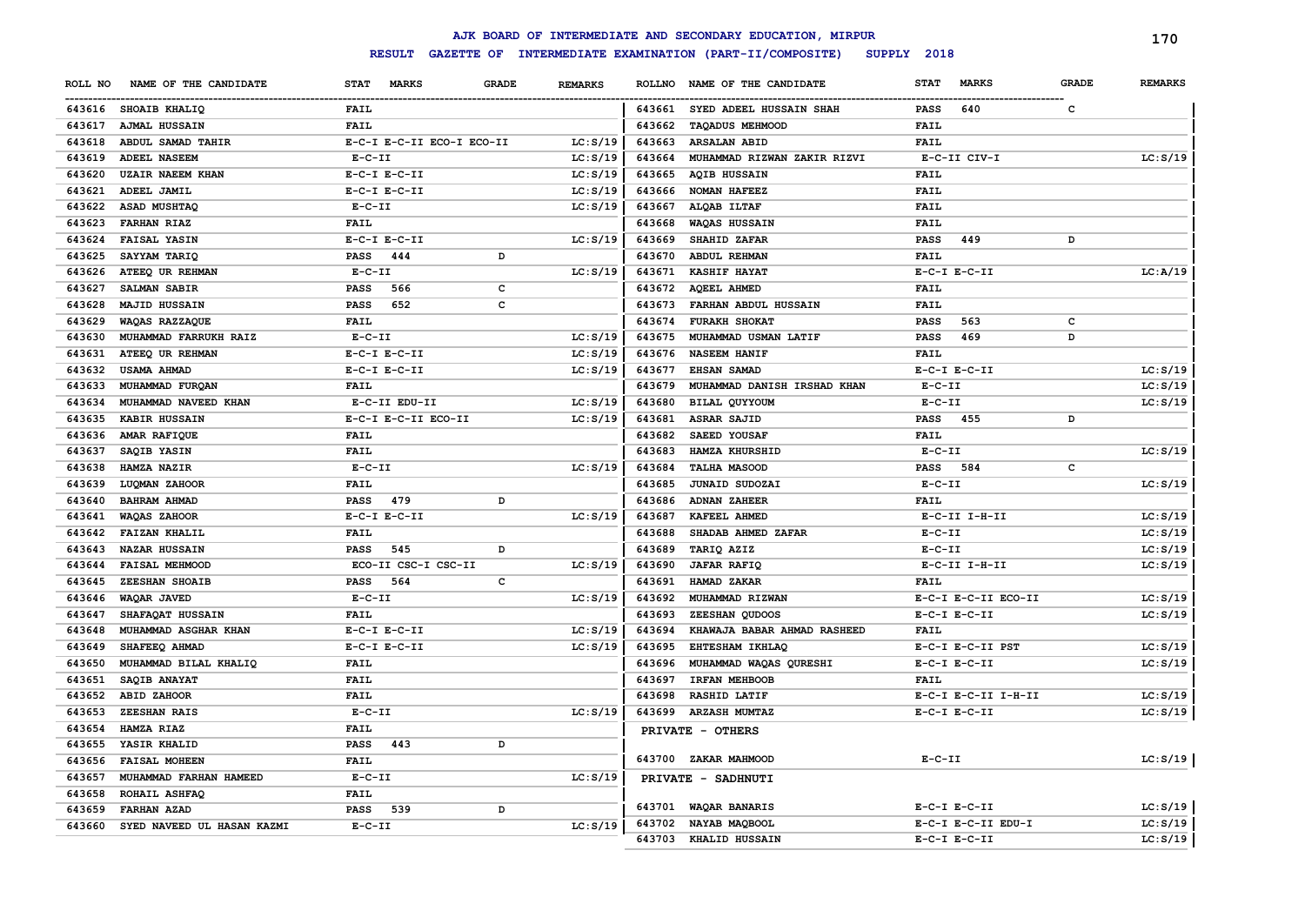|         |                             |                  |                     |                                                                                                |                |               | AJK BOARD OF INTERMEDIATE AND SECONDARY EDUCATION, MIRPUR |             |                  |              | 171            |
|---------|-----------------------------|------------------|---------------------|------------------------------------------------------------------------------------------------|----------------|---------------|-----------------------------------------------------------|-------------|------------------|--------------|----------------|
|         |                             |                  | <b>RESULT</b>       |                                                                                                |                |               | GAZETTE OF INTERMEDIATE EXAMINATION (PART-II/COMPOSITE)   | SUPPLY 2018 |                  |              |                |
| ROLL NO | NAME OF THE CANDIDATE       | <b>STAT</b>      | <b>MARKS</b>        | <b>GRADE</b>                                                                                   | <b>REMARKS</b> | <b>ROLLNO</b> | NAME OF THE CANDIDATE                                     | <b>STAT</b> | <b>MARKS</b>     | <b>GRADE</b> | <b>REMARKS</b> |
| 643704  | <b>OSAMA KHURSHID</b>       | <b>PASS</b>      | 463                 | D                                                                                              |                | 643744        | <b>WASEEM MEER</b>                                        | <b>PASS</b> | 604              | c            | IMP            |
| 643705  | <b>OWAIS NASEER</b>         | <b>FAIL</b>      |                     |                                                                                                |                | 643745        | MIAN ABDUL WAHID                                          | <b>PASS</b> | 686              | в            | IMP            |
| 643706  | <b>HAROON JAVED</b>         |                  | E-C-I E-C-II I-H-II |                                                                                                | LC: S/19       | 643746        | KHAWAJA SHAHAD AHMED                                      | <b>PASS</b> | 505              | D            | IMP            |
| 643707  | SAHEEM RAIZ                 | FAIL             |                     |                                                                                                |                | 643747        | SYED GHAZANFAR ALI BUKHARI                                |             | $E-C-I$ $E-C-II$ |              | LC: S/19       |
| 643708  | SHAHID ANWAR KHAN           | <b>FAIL</b>      |                     |                                                                                                |                | 643748        | SHEIKH MUHAMMAD ABBAS                                     | <b>PASS</b> | 575              | $\mathbf c$  |                |
| 643709  | MOEN TARIQ                  | <b>PASS</b>      | 414                 | $\mathbf{E}% _{t}\left  \mathbf{1}\right\rangle =\mathbf{1}_{t}\left  \mathbf{1}\right\rangle$ |                | 643749        | MUHAMMAD QASIM BUTT                                       | FAIL        |                  |              |                |
| 643710  | MUHAMMAD BAHZAD KHALIQ      |                  | E-C-II EDU-II       |                                                                                                | LC: S/19       | 643750        | <b>AFZAL ANWAR</b>                                        | $E-C-II$    |                  |              | LC: S/19       |
| 643711  | <b>ABID NASEER</b>          | <b>FAIL</b>      |                     |                                                                                                |                | 643751        | SYED TARIQ HUSSAIN SHAH                                   | FAIL        |                  |              |                |
| 643712  | <b>HAMZA NASIR</b>          | FAIL             |                     |                                                                                                |                | 643752        | <b>SHRAFAT AWAN</b>                                       | <b>FAIL</b> |                  |              |                |
|         | PRIVATE - KOTLI             |                  |                     |                                                                                                |                | 643753        | <b>EJAZ SIKANDAR</b>                                      | <b>FAIL</b> |                  |              |                |
|         |                             |                  |                     |                                                                                                |                | 643754        | MEHMOOD ALI                                               | $E-C-II$    |                  |              | LC: S/19       |
|         | 643713 INZAMAM GUL          |                  | E-C-I E-C-II CIV-I  |                                                                                                | LC: S/19       | 643755        | MUHAMMAD ABBAS                                            |             | $E-C-I$ $E-C-II$ |              | LC: S/19       |
|         | PRIVATE - SADHNUTI          |                  |                     |                                                                                                |                | 643756        | ISHRAQ HUSSAIN                                            | <b>FAIL</b> |                  |              |                |
|         |                             |                  |                     |                                                                                                |                | 643757        | ABAS YOUNIS MUGHAL                                        | PASS        | 559              | c            |                |
|         | 643714 MUHAMMAD ALI HUSSAIN | $E-C-II$         |                     |                                                                                                | LC: S/19       | 643758        | MUHAMMAD SHAHZAD                                          |             | $E-C-I$ $E-C-II$ |              | LC: S/19       |
| 643715  | <b>ABDUL MAJID</b>          | <b>FAIL</b>      |                     |                                                                                                |                | 643759        | <b>IJAZ AHMAD</b>                                         | $E-C-II$    |                  |              | LC: S/19       |
| 643716  | <b>USMAN SAGHIR</b>         | $Rs.1900/-$      |                     |                                                                                                | <b>RW-FEE</b>  | 643760        | WASEEM SAJJAD BAIG                                        | <b>FAIL</b> |                  |              |                |
| 643717  | <b>RASHAD RAFIQUE</b>       | E-C-II ECO-I     |                     |                                                                                                | LC: S/19       | 643761        | <b>NABEEL SERWER</b>                                      | <b>FAIL</b> |                  |              |                |
| 643718  | ADEEL AHMAD                 | FAIL             |                     |                                                                                                |                | 643762        | <b>TASLEEM SAJJAD</b>                                     |             | $E-C-I$ $E-C-II$ |              | LC: S/19       |
| 643719  | SHAHZEB SHABBIR             | FAIL             |                     |                                                                                                |                | 643763        | MUHAMMAD TAHIR                                            |             | $E-C-I$ $E-C-II$ |              | LC: S/19       |
| 643720  | HAMMAD ARIF                 | PASS             | 473                 | D                                                                                              |                | 643764        | SHAHID UMAR                                               | <b>FAIL</b> |                  |              |                |
| 643721  | <b>USMAN MAHBOOB</b>        | FAIL             |                     |                                                                                                |                | 643765        | <b>IMTIAZ HUSSAIN</b>                                     | <b>FAIL</b> |                  |              |                |
| 643722  | <b>UMAIR AMIN</b>           | <b>PASS</b>      | 490                 | D                                                                                              |                | 643766        | <b>TANVEER HUSSAIN</b>                                    | <b>PASS</b> | 709              | в            |                |
| 643723  | MUHAMMAD WAQAS              | $E-C-II$         |                     |                                                                                                | LC: A/20       | 643767        | SAQAB KHURSHID                                            | $E-C-II$    |                  |              | LC: S/19       |
| 643724  | <b>BASIT AZMAT</b>          | FAIL             |                     |                                                                                                |                | 643768        | <b>MUDASSAR HUSSON</b>                                    | <b>FAIL</b> |                  |              |                |
| 643725  | <b>BILAL AHMAD</b>          | $I-H-I$ $I-H-II$ |                     |                                                                                                | LC: A/20       | 643769        | ADNAN LUQMAN                                              |             | E-C-II I-H-II    |              | LC: S/19       |
| 643726  | <b>ARSALAN SHAFIQUE</b>     | FAIL             |                     |                                                                                                |                | 643770        | <b>AASHAR ALI</b>                                         | <b>PASS</b> | 426              | $\mathbf E$  |                |
| 643727  | <b>UMAIR ZAFAR</b>          | <b>PASS</b>      | 537                 | D                                                                                              |                | 643771        | MUHAMMAD RASHID                                           |             | $E-C-I$ $E-C-II$ |              | LC: S/19       |
| 643728  | <b>RIZWAN NAEEM</b>         | FAIL             |                     |                                                                                                |                | 643772        | MUHAMMAD WAQAS                                            | <b>FAIL</b> |                  |              |                |
| 643729  | <b>JAWAD FIAZ</b>           | FAIL             |                     |                                                                                                |                | 643773        | MUHAMMAD QASIM AWAN                                       |             | $E-C-I$ $E-C-II$ |              | LC: S/19       |
| 643730  | <b>NASIR SULTAN</b>         | FAIL             |                     |                                                                                                |                | 643774        | SHUMHOON ZAMAN                                            | $E-C-II$    |                  |              | LC: S/19       |
| 643731  | NADEEM UMAR                 | E-C-II ECO-I     |                     |                                                                                                | LC: A/20       | 643775        | SADIQ HUSSAIN                                             | <b>FAIL</b> |                  |              |                |
| 643732  | <b>HASEEB ARIF</b>          | FAIL             |                     |                                                                                                |                | 643776        | MUHAMMAD SAGHIR                                           |             | $E-C-I$ $E-C-II$ |              | LC: S/19       |
| 643733  | TAMJEED UL HUSSAN           | FAIL             |                     |                                                                                                |                | 643777        | EJAZ SADDIQ                                               | $E-C-II$    |                  |              | LC: S/19       |
| 643734  | HASSAM YASEEN               | FAIL             |                     |                                                                                                |                | 643778        | MUHAMMAD KASHIF IQBAL                                     | <b>PASS</b> | 574              | c            |                |
| 643735  | KHAYAM IMTIAZ               | <b>FAIL</b>      |                     |                                                                                                |                | 643779        | MUHAMMAD ARSHAD                                           | FAIL        |                  |              |                |
| 643736  | <b>ABDUL WAHAB</b>          | $E-C-II$         |                     |                                                                                                | LC: A/20       | 643780        | <b>ADREES AHMAD</b>                                       | $Rs.500/-$  |                  |              | $RW-FEE$       |
| 643737  | <b>FAISAL FAROOQ</b>        | $E-C-II$         |                     |                                                                                                | LC: A/20       | 643781        | RANA BILAL SHAHZAD                                        | <b>PASS</b> | 507              | D            |                |
| 643738  | ADEEL AHMED                 | $E-C-II$         |                     |                                                                                                | LC: A/20       |               | 643782 RIZWAN IMTIAZ                                      | <b>PASS</b> | 513              | D            |                |
| 643739  | ZESHAN BABO                 | <b>PASS</b>      | 536                 | D                                                                                              |                |               |                                                           |             |                  |              |                |
| 643740  | <b>USAMA ZAHOOR</b>         | FAIL             |                     |                                                                                                |                |               | <b>PRIVATE - BAGH</b>                                     |             |                  |              |                |
| 643741  | MUHAMMAD SHAHAB GOHAR       | FAIL             |                     |                                                                                                |                |               | 643783 MUHAMMAD TAHIR KHAN                                | <b>PASS</b> | 513              | D            |                |
| 643742  | <b>USMAN ALI</b>            | <b>PASS</b>      | 585                 | c                                                                                              |                |               |                                                           |             |                  |              |                |
|         | PRIVATE - NEELUM            |                  |                     |                                                                                                |                |               | PRIVATE - NEELUM                                          |             |                  |              |                |
|         |                             |                  |                     |                                                                                                |                |               | 643784 MUHAMMAD ABID MUSHTAQ MUGHAL                       | CSC-II      |                  |              | LC: S/19       |
|         | 643743 INHAM UL HAQ         | FAIL             |                     |                                                                                                | NOT-IMP        | 643785        | SAQIB MURTAZA                                             | <b>PASS</b> | 508              | D            |                |
|         |                             |                  |                     |                                                                                                |                |               |                                                           |             |                  |              |                |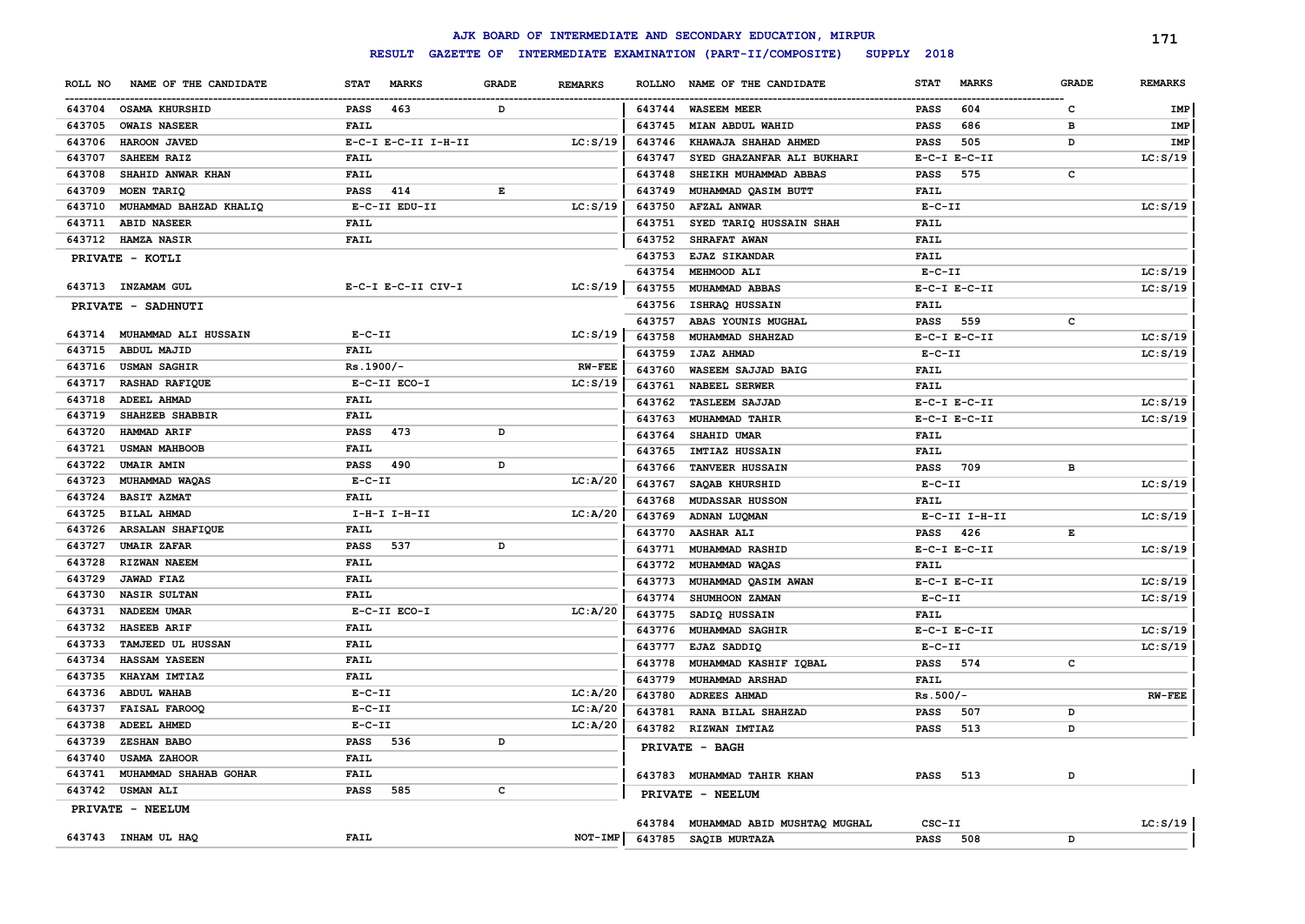|         |                               |                  |                           |                    |                |                  | AJK BOARD OF INTERMEDIATE AND SECONDARY EDUCATION, MIRPUR |                  |               |              | 172            |
|---------|-------------------------------|------------------|---------------------------|--------------------|----------------|------------------|-----------------------------------------------------------|------------------|---------------|--------------|----------------|
|         |                               | SUPPLY 2018      |                           |                    |                |                  |                                                           |                  |               |              |                |
| ROLL NO | NAME OF THE CANDIDATE         | <b>STAT</b>      | <b>MARKS</b>              | <b>GRADE</b>       | <b>REMARKS</b> | <b>ROLLNO</b>    | NAME OF THE CANDIDATE                                     | <b>STAT</b>      | <b>MARKS</b>  | <b>GRADE</b> | <b>REMARKS</b> |
| 643786  | <b>SHUJAHAT HUSSAIN</b>       | PASS             | 510                       | D                  |                | 643831           | <b>KHAWAJA SHOAIB AHMAD</b>                               |                  | E-C-II I-H-II |              | LC: S/19       |
| 643787  | MUHAMMAD ZAHID MUSHTAQ MUGHAL | $E - C - II$     |                           |                    | LC: S/19       | 643832           | <b>ABDUL HASEEB</b>                                       | <b>PASS</b>      | 497           | D            |                |
| 643788  | MUHAMMAD SHAKIR               | <b>PASS</b>      | 518                       | D                  |                | 643833           | MUDASSAR HUSSAIN                                          | $E-C-II$         |               |              | LC: S/19       |
| 643789  | RIZWAN AHMAD SLARIA           | $E-C-II$         |                           |                    | LC: S/19       | 643834           | MUHAMMAD IRFAN MALIK                                      | $E-C-II$         |               |              | LC: S/19       |
| 643790  | WAJHAT JAVID                  | <b>PASS</b>      | 452                       | D                  |                | 643835           | SAJID IQBAL                                               | <b>PASS</b>      | 619           | c            |                |
| 643791  | SHAFQAT HUSSAIN SLARIA        | PASS             | 568                       | $\mathbf{C}$       |                | 643836           | MUHAMMAD AWAIS USMANI                                     | <b>FAIL</b>      |               |              |                |
| 643792  | <b>ASAD IDREES</b>            | <b>PASS</b>      | 488                       | D                  |                | 643837           | SHAHZAD FAZAL                                             | <b>FAIL</b>      |               |              |                |
| 643793  | MUHAMMAD ISHAQ BLOUCH         | <b>FAIL</b>      |                           |                    |                | 643838           | SOHAIL AHMED                                              | $E - C - II$     |               |              | LC: S/19       |
| 643794  | <b>JAWAD ASHRAF</b>           | <b>FAIL</b>      |                           |                    |                | 643839           | ZIA-UN-NABI                                               | <b>PASS</b>      | 487           | D            |                |
| 643795  | MUHAMMAD AMIR                 | $E-C-II$         |                           |                    | LC: S/19       | 643840           | <b>MALIK AWAIS RASHID</b>                                 | <b>PASS</b>      | 530           | D            |                |
| 643796  | <b>MOHSAN SHAFFI</b>          | <b>FAIL</b>      |                           |                    |                | 643841           | AFTAB HUSSAIN MUGHAL                                      | <b>PASS</b>      | 480           | D            |                |
| 643797  | MUHAMMAD AZHIR BLOUCH         | $E-C-II$         |                           |                    | LC: S/19       | 643842           | <b>ABDUL WAHEED</b>                                       | <b>PASS</b>      | 589           | c            |                |
| 643798  | ABDUL MAJID                   | <b>PASS</b>      | 467                       | D                  |                | 643843           | MANZOOR MANWAR                                            | <b>FAIL</b>      |               |              |                |
| 643799  | PERVAIZ MIR                   | <b>FAIL</b>      |                           |                    |                | 643844           | MUBASHAR MUGHAL                                           | <b>PASS</b>      | 564           | c            |                |
| 643800  | <b>MUDASAR AHMAD</b>          | $E- C- II$       |                           |                    | LC: S/19       | 643845           | <b>JAWAD FEROZE QURASHI</b>                               | $E-C-II$         |               |              | LC: S/19       |
| 643801  | AMIR QAYYOOM                  | $E-C-I$ $E-C-II$ |                           |                    | LC: S/19       | 643846           | ILYAS QAYYUM                                              | <b>PASS</b>      | 539           | D            |                |
| 643802  | SHERAZ AHMAD                  | <b>FAIL</b>      |                           |                    |                | 643847           | SEEMAB IQBAL                                              | <b>PASS</b>      | 515           | D            |                |
| 643803  | MUDASSAR PERWAIZ              | <b>FAIL</b>      |                           |                    |                | 643848           | SYED RIASAT ALI                                           | <b>PASS</b>      | 671           | в            |                |
| 643804  | ATEEQ UR RAHMAN               | $E-C-II$         |                           |                    | LC: S/19       | 643849           | RAJA MOHSAN KHAN                                          |                  | E-C-II H-P-II |              | LC: S/19       |
| 643805  | MIR ATIQ AHMAD                | <b>FAIL</b>      |                           |                    |                | 643850           | HUMMAHYOUN AKHTAR                                         | <b>PASS</b>      | 405           | E            |                |
| 643806  | CHOUDHARY ATIQ UR REHMAN      | <b>FAIL</b>      |                           |                    |                | 643851           | WAJED IQBAL                                               | <b>PASS</b>      | 670           | в            |                |
| 643807  | MOHSIN KHAN                   | $E-C-I$ $E-C-II$ |                           |                    | LC: S/19       | 643852           | SYED KAMRAN ALI                                           | <b>FAIL</b>      |               |              |                |
| 643808  | <b>WAHEED AHMED</b>           | FAIL             |                           |                    |                | 643853           | <b>AZHAR MEHMOOD</b>                                      | FAIL             |               |              |                |
| 643809  | MUHAMMAD BASHARAT             | <b>PASS</b>      | 450                       | D                  |                | 643854           | <b>TASVIR MUNIR</b>                                       | <b>FAIL</b>      |               |              |                |
| 643810  | <b>FAHEEM AHMED</b>           | <b>PASS</b>      | 540                       | D                  |                | 643855           | MUHAMMAD SHOUKAT                                          |                  | E-C-II I-H-II |              | LC: S/19       |
| 643811  | MUHAMMAD AZEEM                |                  | E-C-I E-C-II H-P-I H-P-II |                    | LC: S/19       | 643856           | MUHAMMAD ABUZAR GHAFFARI                                  | $CSC-TI$         |               |              | LC: S/19       |
| 643812  | <b>ASIM MUSHTAQ</b>           | $E-C-II$         |                           |                    | LC: S/19       | 643857           | MUHAMMAD KAMRAN                                           | $E-C-I$ $E-C-II$ |               |              | LC: S/19       |
| 643813  | KHAWAJA KALIM AHMAD           | <b>PASS</b>      | 531                       | D                  |                | 643858           | <b>SAFEER AHMED</b>                                       | <b>PASS</b>      | 577           | c            |                |
| 643814  | MUHAMMAD MAHEEN               | <b>PASS</b>      | 623                       | C                  |                | 643859           | ZIAFAT HUSSAIN                                            | <b>PASS</b>      | 486           | D            |                |
| 643815  | SHARAFAT HUSSAIN              | PASS             | 641                       | C                  |                | 643860           | <b>BANI AWAN</b>                                          | $E - C - II$     |               |              | LC: S/19       |
| 643816  | QADEER HUSSAIN                | <b>PASS</b>      | 506                       | D                  |                | 643861           | TUFAIL HUSSAIN BUKHARI                                    | $E-C-I$ $E-C-II$ |               |              | LC: S/19       |
| 643817  | MUSHTAQ AHMED                 | <b>PASS</b>      | 438                       | $\mathbf{E}% _{t}$ |                | 643862           | MUHAMMAD WAHEED                                           | <b>PASS</b>      | 480           | D            |                |
| 643818  | <b>AAMIR KHAN</b>             |                  | E-C-II CSC-II             |                    | LC: S/19       | 643863           | YASIR U ZAMAN                                             | <b>PASS</b>      | 472           | D            |                |
| 643819  | <b>AQEEL MIR</b>              | <b>FAIL</b>      |                           |                    |                | 643864           | IMTIAZ AHMED                                              | <b>FAIL</b>      |               |              |                |
| 643820  | SHAFIQ-UR-REHMAN              | $E-C-I$ $E-C-II$ |                           |                    | LC: S/19       | 643865           | RIZWAN AHMED                                              |                  | E-C-II ECO-I  |              | LC: S/19       |
| 643821  | NOHMAN SHOUKAT                | $E-C-II$         |                           |                    | LC: S/19       | 643866           | SHAKEEL HUSSAIN                                           | <b>PASS</b>      | 519           | D            |                |
| 643822  | <b>ABID MUGHAL</b>            | <b>PASS</b>      | 442                       | D                  |                | 643867           | MUHAMMAD RIAZ                                             | <b>PASS</b>      | 585           | c            |                |
| 643823  | ZAHOOR AHMAD                  | <b>PASS</b>      | 563                       | C                  |                | 643868           | <b>ASIF IBRAHIM</b>                                       | <b>FAIL</b>      |               |              |                |
| 643824  | MUHAMMAD NAWAZ                | <b>PASS</b>      | 490                       | D                  |                | 643869           | <b>ZIA-UR-REHMAN</b>                                      | <b>PASS</b>      | 494           | D            |                |
| 643825  | SAQIB RAZA SADDIQUE           | <b>PASS</b>      | 514                       | D                  |                | 643870           | AJAZ AHMED                                                | <b>PASS</b>      | 411           | E            |                |
| 643826  | NASAR AHMAD                   | $E-C-II$         |                           |                    | LC: S/19       | 643871           | SOHAIL RAZA                                               | $E-C-II$         |               |              | LC: S/19       |
| 643827  | <b>MALIK ASAD</b>             | $E-C-II$         |                           |                    | LC: S/19       | 643872           | MOIN UL ISLAM                                             | <b>PASS</b>      | 434           | E            |                |
| 643828  | <b>MUHAMMAD ASIF</b>          | PASS             | 512                       | D                  |                | 643873           | <b>SAJJAD MIR</b>                                         | $E-C-II$         |               |              | LC: S/19       |
| 643829  | MUMTAZ AHMED                  | $E-C-II$         |                           | D                  | LC: S/19       | 643874<br>643875 | MUSTANEER UL ISLAM                                        | FAIL             | E-C-II CSC-II |              | LC: S/19       |
|         | 643830 JAMIL HUSSAIN          | <b>PASS</b>      | 534                       |                    |                |                  | TANVEER AHMED                                             |                  |               |              |                |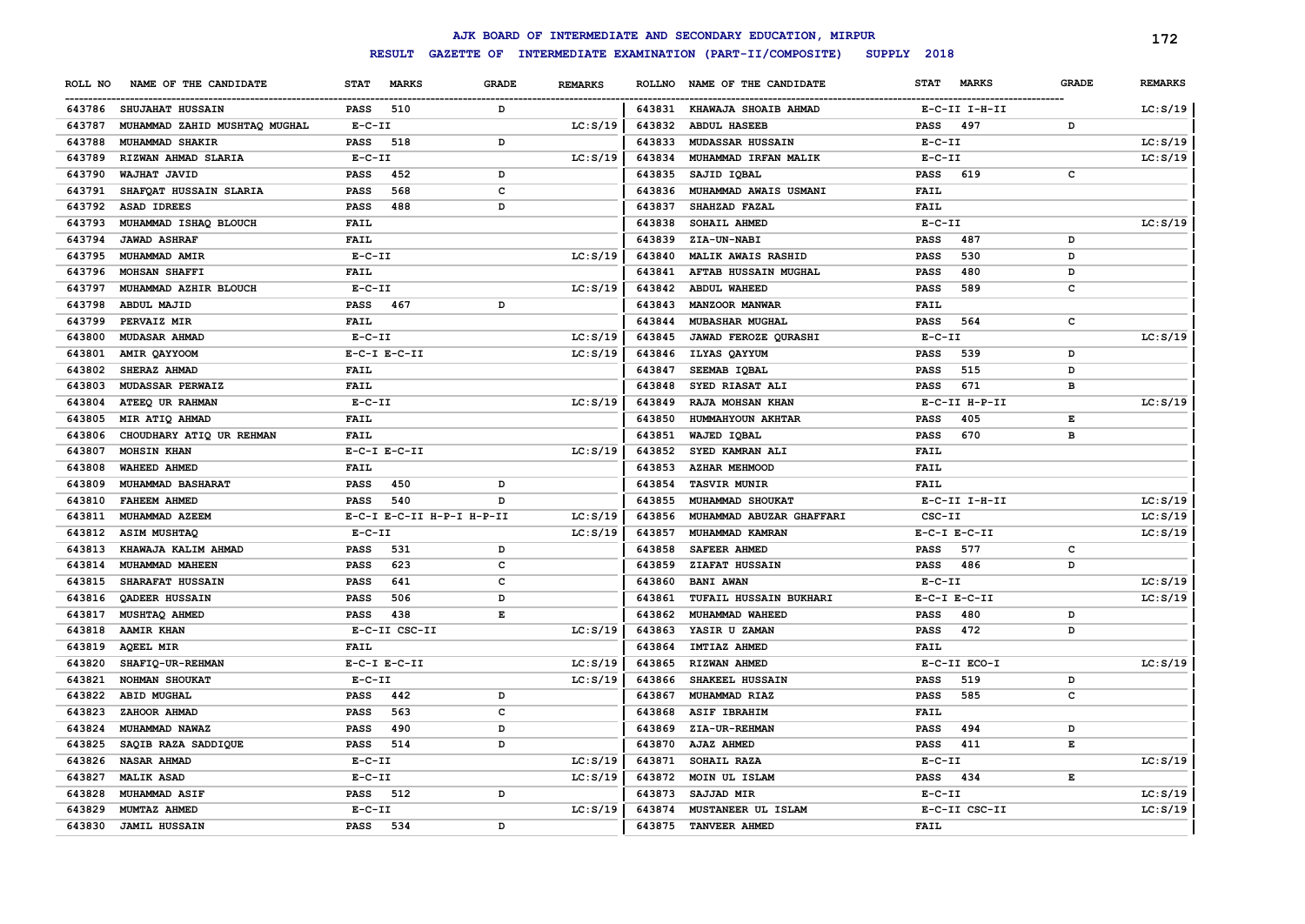|         |                           |                                    |              |                |        | AJK BOARD OF INTERMEDIATE AND SECONDARY EDUCATION, MIRPUR |                             |              | 173            |
|---------|---------------------------|------------------------------------|--------------|----------------|--------|-----------------------------------------------------------|-----------------------------|--------------|----------------|
|         |                           | <b>RESULT</b><br><b>GAZETTE OF</b> |              |                |        | INTERMEDIATE EXAMINATION (PART-II/COMPOSITE)              | SUPPLY 2018                 |              |                |
| ROLL NO | NAME OF THE CANDIDATE     | <b>MARKS</b><br><b>STAT</b>        | <b>GRADE</b> | <b>REMARKS</b> |        | ROLLNO NAME OF THE CANDIDATE                              | <b>MARKS</b><br><b>STAT</b> | <b>GRADE</b> | <b>REMARKS</b> |
|         | 643876 MUHAMMAD FIAZ RANA | ECO-I ECO-II CSC-I CSC-II          |              | LC: S/19       |        | 643914 SAQLAIN AHMED                                      | $E-C-II$                    |              | LC: S/19       |
| 643877  | SHAHID IQBAL              | $E - C - II$                       |              | LC: S/19       | 643915 | <b>ILYAS AHMAD</b>                                        | 492<br>PASS                 | D            |                |
| 643878  | QAMAR UZ ZAMAN            | $E- C- II$                         |              | LC: S/19       | 643916 | <b>ABDUL WAJID</b>                                        | 477<br>PASS                 | D            |                |
| 643879  | <b>WALEED AKHTER</b>      | PASS<br>562                        | c            |                | 643917 | <b>SALEEM AHMED</b>                                       | E-C-II U-C-II               |              | LC: S/19       |
| 643880  | RAFAQAT HUSSAIN           | <b>FAIL</b>                        |              |                | 643918 | ZEESHAN ALI                                               | 494<br><b>PASS</b>          | D            |                |
| 643881  | MUHAMMAD HUSNAIN RAZA     | $E-C-II$                           |              | LC: S/19       | 643919 | ZAHID ISHAQ                                               | $E-C-I$ $E-C-II$            |              | LC: S/19       |
| 643882  | <b>ABDUL WAHEED</b>       | E-C-II I-H-II                      |              | LC: S/19       | 643920 | ABDUL WAHEED MIR                                          | ECO-I                       |              | LC: S/19       |
| 643883  | <b>ABDUL MATEEN</b>       | 505<br><b>PASS</b>                 | D            |                | 643921 | NISAR HUSSAIN                                             | FAIL                        |              |                |
| 643884  | <b>MAZHAR MANZOOR</b>     | $E-C-II$                           |              | LC: S/19       | 643922 | ATA ULLAH                                                 | 436<br>PASS                 | Е            |                |
| 643885  | SHAHID ZAMAN              | $E- C- II$                         |              | LC: S/19       | 643923 | MUHAMMAD RIYASAT                                          | $Rs.500/-$                  |              | <b>RW-FEE</b>  |
| 643886  | <b>MUBASHIR RASHID</b>    | $E-C-II$                           |              | LC: S/19       | 643924 | SYED SHAZAD HUSSAIN SHAH                                  | $E-C-II$                    |              | LC: S/19       |
| 643887  | <b>WAJID MIR</b>          | <b>PASS</b><br>571                 | C            |                | 643925 | ABDUL WAJID                                               | E-C-II I-H-II               |              | LC: S/19       |
| 643888  | MUHAMMAD FAREED           | $E-C-I$ $E-C-II$                   |              | LC: S/19       | 643926 | ABID DURANI                                               | <b>PASS</b><br>460          | D            |                |
| 643889  | ATTIQ UR REHMAN           | E-C-II CSC-II                      |              | LC: S/19       | 643927 | SHAHID KHAN                                               | $E-C-II$                    |              | LC: S/19       |
| 643890  | YOUNIS WAQAR ANWER        | 547<br>PASS                        | D            |                | 643928 | HAMZA YOUNIS                                              | $E-C-II$                    |              | LC: S/19       |
| 643891  | MUNIR AHMAD               | <b>FAIL</b>                        |              |                | 643929 | <b>BILAL HUSSAIN SHAH</b>                                 | 514<br><b>PASS</b>          | D            |                |
| 643892  | KHAWAJA EJAZ AHMED        | $E-C-II$                           |              | LC: S/19       | 643930 | <b>BASHARAT HUSSAIN</b>                                   | $E- C- II$                  |              | LC: S/19       |
| 643893  | MUHAMMAD WARIS BUT        | $E- C- II$                         |              | LC: S/19       | 643931 | <b>BIBI SHABANA AKHTAR</b>                                | 515<br><b>PASS</b>          | D            |                |
| 643894  | SAQIB HUSSAIN             | $E-C-II$                           |              | LC: S/19       | 643932 | RIZWAN AHMED                                              | 557<br><b>PASS</b>          | c            |                |
| 643895  | ZAHOOR AHMED              | <b>PASS</b><br>413                 | Е            |                | 643933 | URANG ZAB ASHRAF                                          | 524<br><b>PASS</b>          | D            |                |
| 643896  | MUHAMMAD AMIR FAZIL       | $E - C - II$                       |              | LC: S/19       | 643934 | <b>JAFAR HUSSAIN</b>                                      | 401<br><b>PASS</b>          | Е            |                |
| 643897  | <b>MAZHAR KHAN</b>        | PASS<br>504                        | D            |                | 643935 | KHAWAJA TUFAIL                                            | FAIL                        |              |                |
| 643898  | KHAWAJA BILAL             | 521<br><b>PASS</b>                 | D            |                | 643936 | ZAHID AZIZ                                                | $E- C- II$                  |              | LC: S/19       |
|         | PRIVATE - MUZAFFARABAD    |                                    |              |                | 643937 | SAJJAD HUSSAIN                                            | E-C-I E-C-II U-C-II         |              | LC: S/19       |
|         |                           |                                    |              |                | 643938 | AMJID KHAN                                                | FAIL                        |              |                |
|         | 643899 BILAL HUSSAIN      | 526<br><b>PASS</b>                 | D            |                | 643939 | IMTIAZ AHMED                                              | <b>FAIL</b>                 |              |                |
|         | PRIVATE - NEELUM          |                                    |              |                | 643940 | ABDUL QADEER                                              | $E - C - II$                |              | LC: S/19       |
|         |                           |                                    |              |                | 643941 | <b>FAZAIN MUNSIF</b>                                      | 571<br><b>PASS</b>          | $\mathbf c$  |                |
|         | 643900 JUNAID KHORSHID    | $E-C-II$                           |              | LC: S/19       | 643942 | <b>FAHEEM FEROZE</b>                                      | FAIL                        |              |                |
| 643901  | MUHAMMAD AZHAR            | <b>PASS</b><br>531                 | D            |                | 643943 | <b>TAKHLEEQ</b>                                           | 533<br><b>PASS</b>          | D            |                |
| 643902  | <b>MUHAMMAD YASIR MIR</b> | $E-C-II$                           |              | LC: S/19       | 643944 | <b>AQUIB AKHTAR</b>                                       | 496<br><b>PASS</b>          | D            |                |
| 643903  | MUHAMMAD SALEEM           | $E-C-II$                           |              | LC: S/19       | 643945 | <b>WAHEED AHMED</b>                                       | 436<br><b>PASS</b>          | Е            |                |
| 643904  | HAIDER ZAMAN              | $E-C-II$                           |              | LC: S/19       | 643946 | <b>AQEEL KHAN</b>                                         | $E - C - II$                |              | LC: S/19       |
| 643905  | ABID NAZIR                | PASS 442                           | D            |                | 643947 | AMJED IQBAL                                               | FAIL                        |              |                |
| 643906  | SADDAM HUSSAIN            | $E-C-II$                           |              | LC: S/19       | 643948 | SYED MUSANAF KAZMI                                        | $E-C-I$ $E-C-II$            |              | LC: S/19       |
| 643907  | SYED AMANAT ALI SHAH      | <b>FAIL</b>                        |              |                | 643949 | KHURRAM KHURSHID                                          | <b>PASS</b><br>429          | Е            |                |
| 643908  | <b>EJAZ AHMED</b>         | $Rs.500/-$                         |              | $RW-FEE$       | 643950 | <b>IDREES AHMAD</b>                                       | $E-C-I$ $E-C-II$            |              | LC: S/19       |
|         | PRIVATE - MUZAFFARABAD    |                                    |              |                | 643951 | MUHAMMAD AJMAL                                            | FAIL                        |              |                |
|         |                           |                                    |              |                | 643952 | SYED ZIA ALI BUKHARI                                      | <b>PASS</b><br>408          | Е            |                |
|         | 643909 FAHEEM MALIK       | <b>R-LATER</b>                     |              |                | 643953 | <b>ABDUL SHAKOOR</b>                                      | $Rs.500/-$                  |              | <b>RW-FEE</b>  |
|         | PRIVATE - NEELUM          |                                    |              |                | 643954 | MIAN ATTAIQUE AHMED KHAN                                  | $E-C-II$                    |              | LC: S/19       |
|         |                           |                                    |              |                | 643955 | SAJJAD AHMED                                              | 542<br><b>PASS</b>          | D            |                |
| 643910  | <b>ASAD MEHMOOD</b>       | $E - C - II$                       |              | LC: S/19       | 643956 | SAGHEER AHMAD                                             | 456<br><b>PASS</b>          | D            |                |
| 643911  | SYED AMIR ALI KAZMI       | E-C-I E-C-II EDU-II                |              | LC: S/19       | 643957 | ABDUL WAJID BUTT                                          | 489<br><b>PASS</b>          | D            |                |
| 643912  | MUHAMMAD USMAN MIR        | <b>FAIL</b>                        |              |                | 643958 | MUHAMMAD SAEED MALIK                                      | 544<br><b>PASS</b>          | D            |                |
| 643913  | MUHAMMAD ARIF             | <b>FAIL</b>                        |              |                |        |                                                           |                             |              |                |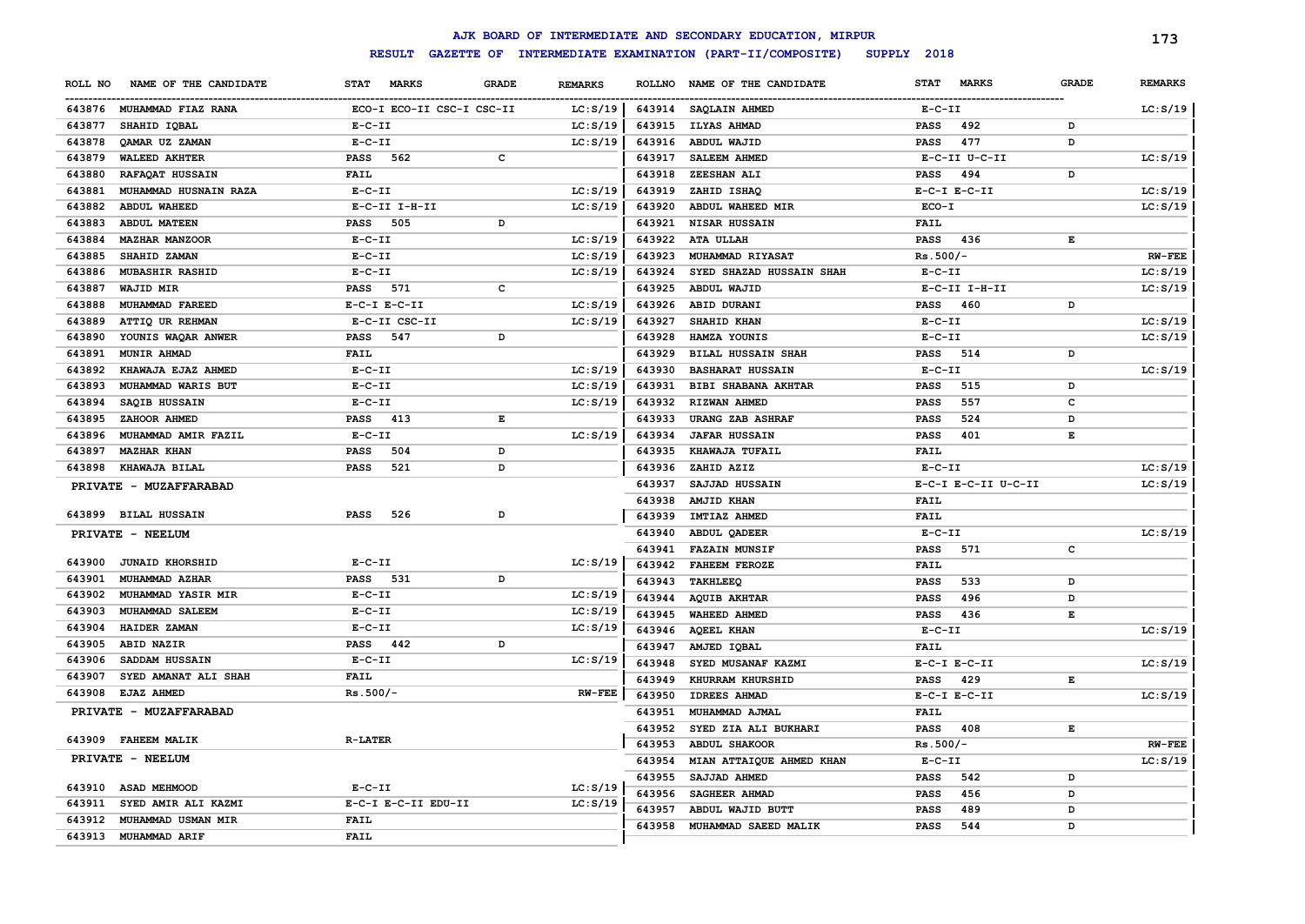|         |                               |                             |              |                |                                                                        | AJK BOARD OF INTERMEDIATE AND SECONDARY EDUCATION, MIRPUR |                 |                  |              | 174            |
|---------|-------------------------------|-----------------------------|--------------|----------------|------------------------------------------------------------------------|-----------------------------------------------------------|-----------------|------------------|--------------|----------------|
|         |                               | <b>RESULT</b>               |              |                | GAZETTE OF INTERMEDIATE EXAMINATION (PART-II/COMPOSITE)<br>SUPPLY 2018 |                                                           |                 |                  |              |                |
| ROLL NO | NAME OF THE CANDIDATE         | <b>STAT</b><br><b>MARKS</b> | <b>GRADE</b> | <b>REMARKS</b> |                                                                        | ROLLNO NAME OF THE CANDIDATE                              | <b>STAT</b>     | <b>MARKS</b>     | <b>GRADE</b> | <b>REMARKS</b> |
| 643959  | <b>GULZAREEN MUGHAL</b>       | 538<br><b>PASS</b>          | D            |                |                                                                        | 644003 MUHAMMAD AAQIB                                     | $E- C- II$      |                  |              | LC: S/19       |
| 643960  | <b>MUBASHAR HUSSAIN</b>       | 451<br><b>PASS</b>          | D            |                |                                                                        | 644004 MEHTAB RAZZAQ                                      |                 | E-C-II H-P-II    |              | LC: S/19       |
| 643961  | MUHAMMAD ROWAIS               | 507<br>PASS                 | D            |                | 644005                                                                 | YASIR LATIF                                               | $E- C- II$      |                  |              | LC: S/19       |
| 643962  | SAJJAD ALI                    | E-C-II CSC-II               |              | LC: S/19       | 644006                                                                 | MUHAMMAD ABDULLAH HUSSAIN                                 | <b>PASS</b>     | 476              | D            |                |
| 643963  | <b>KAMRAN AHMED</b>           | $E-C-II$                    |              | LC: S/19       | 644007                                                                 | <b>ZIA UR RAHMAN ABBASI</b>                               | <b>PASS</b>     | 674              | в            |                |
| 643964  | SYED RAQEEB BUKHARI           | $E-C-I$ $E-C-II$            |              | LC: S/19       | 644008                                                                 | MUHAMMAD HAFEEZ                                           | <b>PASS</b>     | 411              | Е            |                |
| 643965  | <b>AQIB ASHREF</b>            | $E-C-I$ $E-C-II$            |              | LC: S/19       | 644009                                                                 | <b>GHULAM MUSTAFA AWAN</b>                                |                 | $E-C-I$ $E-C-II$ |              | LC: S/19       |
| 643966  | JUNAID AHMED MUGHAL           | <b>FAIL</b>                 |              |                |                                                                        | 644010 SHAHBAZ ALI                                        | $E-C-II$        |                  |              | LC: S/19       |
| 643967  | KAMRAN AHMED BUTT             | PASS<br>484                 | D            |                |                                                                        | PRIVATE - MUZAFFARABAD                                    |                 |                  |              |                |
| 643968  | SIRAJ UL HAQ                  | $E-C-I$ $E-C-II$            |              | LC: S/19       |                                                                        |                                                           |                 |                  |              |                |
| 643969  | <b>INSABAT TANVEER</b>        | <b>FAIL</b>                 |              |                |                                                                        | 644011 ALAF DIN                                           | PASS            | 566              | с            |                |
| 643970  | <b>ASAD ASHRAF</b>            | <b>FAIL</b>                 |              |                |                                                                        | PRIVATE - HATTIAN                                         |                 |                  |              |                |
| 643971  | <b>TASVEER ARIF</b>           | <b>FAIL</b>                 |              |                |                                                                        |                                                           |                 |                  |              |                |
| 643972  | SHAHID AHMED                  | $E-C-I$ $E-C-II$            |              | LC: S/19       | 644012                                                                 | MUHAMMAD AFTAB ABBASI                                     | PASS            | 509              | D            |                |
| 643973  | <b>ASIF MUMTAZ</b>            | $E-C-I$ $E-C-II$            |              | LC: S/19       | 644013                                                                 | <b>FAIZAN QAMAR</b>                                       | <b>PASS</b>     | 441              | D            |                |
| 643974  | ABDUL MATEEN KHAN             | PASS<br>473                 | D            |                | 644014                                                                 | RAJA MUHAMMAD WAQAR                                       | PASS            | 546              | D            |                |
| 643975  | <b>WASEEM SAJJAD</b>          | FAIL                        |              |                | 644015                                                                 | <b>NAFEES FAREED</b>                                      | <b>PASS</b>     | 460              | D            |                |
|         | 643976 YASIR NAZIR            |                             |              | <b>ABSENT</b>  | 644016                                                                 | WASEEM FAROOQ MUGHAL                                      | PASS            | 581              | c            |                |
| 643977  | ZEESHAN LATIF                 | $Rs.500/-$                  |              | <b>RW-FEE</b>  | 644017                                                                 | GHULAM MOHY UD DIN                                        | $E-C-II$        |                  |              | LC: S/19       |
| 643978  | SHAKEEL AHMAD                 | <b>FAIL</b>                 |              |                | 644018                                                                 | <b>KHYAM RASHEED AWAN</b>                                 |                 | E-C-II ECO-I     |              | LC: S/19       |
| 643979  | <b>AHSAN RAFIQUE</b>          | <b>FAIL</b>                 |              |                | 644019                                                                 | <b>BILAL LATIF</b>                                        | PASS            | 512              | D            |                |
| 643980  | <b>AHMAD MUGHAL</b>           | $Rs.500/-$                  |              | <b>RW-FEE</b>  | 644020                                                                 | <b>MUSHAHID RASHID</b>                                    | FAIL            |                  |              |                |
| 643981  | SABOOR RAHEEM                 | FAIL                        |              |                | 644021                                                                 | <b>HASSAN ATEEQ</b>                                       | $E - C - II$    |                  |              | LC: S/19       |
| 643982  | ZAHID HUSSAIN                 | <b>FAIL</b>                 |              |                | 644022                                                                 | <b>MUBASHIR KHADIM</b>                                    | $E- C- II$      |                  |              | LC: S/19       |
| 643983  | <b>WLOYAT HUSSAIN</b>         | <b>FAIL</b>                 |              |                | 644023                                                                 | SHEHZAD AHMED                                             | $E - C - II$    |                  |              | LC: S/19       |
| 643984  | ZAHEER RANA                   | <b>FAIL</b>                 |              |                | 644024                                                                 | <b>SAQIB HABEEB</b>                                       | PASS            | 514              | D            |                |
| 643985  | SADDAM HUSSAIN                | <b>FAIL</b>                 |              |                | 644025                                                                 | IMAD ALI                                                  | PASS            | 546              | D            |                |
| 643986  | SABIR EJAZ                    | <b>FAIL</b>                 |              |                | 644026                                                                 | AHTSHAM-UL-HAQ                                            |                 | E-C-II U-C-II    |              | LC: S/19       |
| 643987  | <b>MUHAMMAD JAMSHAD</b>       | <b>FAIL</b>                 |              |                | 644027                                                                 | <b>ADEEL TAHIR</b>                                        | $E - C - II$    |                  |              | LC: S/19       |
|         | 643988 HABIB UR REHMAN ABBASI | FAIL                        |              |                | 644028                                                                 | <b>NAHEEM HUSSAIN SHAH</b>                                | $E - C - II$    |                  |              | LC: S/19       |
|         | PRIVATE - HATTIAN             |                             |              |                | 644029                                                                 | ADIL HAFEEZ                                               | $E - C - II$    |                  |              | LC: S/19       |
|         |                               |                             |              |                | 644030                                                                 | <b>BABAR GHANI MEER</b>                                   | $E-C-II$        |                  |              | LC: S/19       |
| 643989  | <b>IMTIAZ AHMED</b>           | PASS<br>469                 | D            | IMP            | 644031                                                                 | ZIA UR RAHMAN KHAN                                        | $E- C- II$      |                  |              | LC: S/19       |
| 643990  | TAHIR UR RAHMAN AWAN          | $E-C-I$ $E-C-II$            |              | LC: S/19       | 644032                                                                 | KHURRAM IQBAL CHOAN                                       | $E-C-II$        |                  |              | LC: S/19       |
| 643991  | <b>JAHANGIR ALAM</b>          | $E-C-I$ $E-C-II$            |              | LC: S/19       | 644033                                                                 | <b>BANARAS HUSSAIN</b>                                    | <b>FAIL</b>     |                  |              |                |
| 643992  | <b>WASIM AHMED</b>            | E-C-II I-H-II               |              | LC: S/19       | 644034                                                                 | AFAQ AHMED                                                | <b>PASS</b>     | 518              | D            |                |
| 643993  | <b>AFRAIZ AHMED</b>           | 508<br>PASS                 | D            |                | 644035                                                                 | AMJAD HUSSAIN SHAH                                        |                 | E-C-II ECO-I     |              | LC: S/19       |
| 643994  | WAJID ALI                     | <b>FAIL</b>                 |              |                | 644036                                                                 | MUHAMMAD FAISAL SHAIKH                                    | $E - C - II$    |                  |              | LC: S/19       |
|         | 643995 SYED SHAMS UL ISLAM    | $E-C-I$ $E-C-II$            |              | LC: S/19       | 644037                                                                 | MATEE-UR-RAHMAN                                           | PASS            | 419              | E            |                |
|         | 643996 ATIF UR REHMAN         | $E-C-II$ I-H-II             |              | LC: S/19       |                                                                        | 644038 SYED MUHAMMAD BAQIR KAZMI                          | <b>PASS</b> 518 |                  | D            |                |
|         | 643997 SAJJAD KHAN            | $E- C-I$ $E-C-II$           |              | LC: S/19       | 644039                                                                 | <b>RAJA AHTASHAM KHAN</b>                                 | $E-C-II$        |                  |              | LC: S/19       |
|         | 643998 SHOAIB ZAFAR           | E-C-II I-H-II               |              | LC: S/19       | 644040                                                                 | <b>IRFAN AFSAR</b>                                        |                 | $E-C-I$ $E-C-II$ |              | LC: S/19       |
|         | 643999 SYED AQIB KAZMI        | $E-C-II$                    |              | LC: S/19       | 644041                                                                 | <b>BILAL SANAULLAH</b>                                    | <b>FAIL</b>     |                  |              |                |
|         | 644000 MUHAMMAD YASEEN        | $E-C-I$ $E-C-II$            |              | LC: S/19       | 644042                                                                 | <b>MUHAMMAD SHERAZ</b>                                    | $E- C- II$      |                  |              | LC: S/19       |
| 644001  | <b>MUHAMMAD MUDSSAR</b>       | PASS 657                    | c            |                | 644043                                                                 | <b>MUHAMMAD SAFEER</b>                                    | $E- C- II$      |                  |              | LC: S/19       |
|         | 644002 SYED WASEEM KAZMI      | $E-C-II$                    |              | LC: S/19       |                                                                        | 644044 TAHIR ZAMAN                                        | FAIL            |                  |              |                |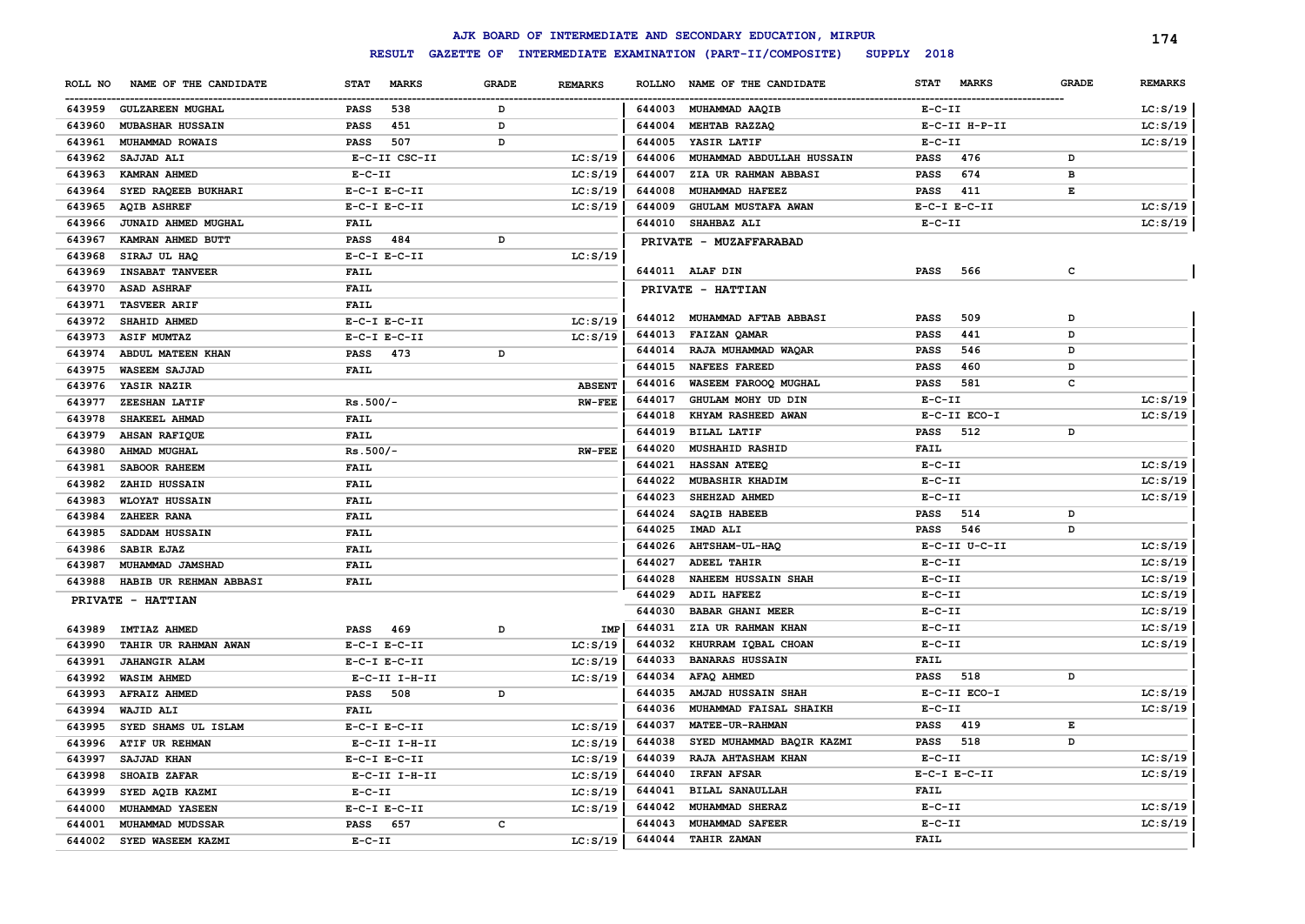|                                                          |                                   |              |                      |        | AJK BOARD OF INTERMEDIATE AND SECONDARY EDUCATION, MIRPUR |                             |              | 175            |
|----------------------------------------------------------|-----------------------------------|--------------|----------------------|--------|-----------------------------------------------------------|-----------------------------|--------------|----------------|
|                                                          | <b>RESULT</b>                     |              |                      |        | GAZETTE OF INTERMEDIATE EXAMINATION (PART-II/COMPOSITE)   | SUPPLY 2018                 |              |                |
| NAME OF THE CANDIDATE<br>ROLL NO                         | <b>STAT</b><br><b>MARKS</b>       | <b>GRADE</b> | <b>REMARKS</b>       |        | ROLLNO NAME OF THE CANDIDATE                              | <b>MARKS</b><br><b>STAT</b> | <b>GRADE</b> | <b>REMARKS</b> |
| PRIVATE - MUZAFFARABAD                                   |                                   |              |                      |        | PRIVATE - HATTIAN                                         |                             |              |                |
| 644045 MUHAMMAD FAISAL MUNEER AWAN                       | <b>PASS</b><br>512                | D            |                      | 644080 | MOHSAN ALI KHAN                                           | 519<br><b>PASS</b>          | D            |                |
| PRIVATE - HATTIAN                                        |                                   |              |                      | 644081 | <b>AYAZ AKRAM</b>                                         | $E - C - II$                |              | LC: S/19       |
|                                                          |                                   |              |                      | 644082 | <b>TOUSEEF AHMED</b>                                      | $E-C-II$                    |              | LC: S/19       |
| 644046 ZUBAIR AHMED                                      | <b>FAIL</b>                       |              |                      | 644083 | <b>MAAZ SAYAB</b>                                         | E-C-II ECO-II               |              | LC: S/19       |
| 644047 TOSEEF ASLAM                                      | <b>FAIL</b>                       |              |                      | 644084 | MUHAMMAD SHERAZ                                           | $E - C - II$                |              | LC: S/19       |
| PRIVATE - MUZAFFARABAD                                   |                                   |              |                      | 644085 | <b>ADNAN MUGHAL</b>                                       | $E- C- II$                  |              | LC: S/19       |
|                                                          |                                   |              |                      | 644086 | <b>IMRAN NAZIR</b>                                        | PASS<br>497                 | D            |                |
| 644048 RASHAD IQBAL                                      | PASS<br>530                       | D            |                      | 644087 | AKHLAQ SULEMAN                                            | <b>FAIL</b>                 |              |                |
| PRIVATE - HATTIAN                                        |                                   |              |                      | 644088 | <b>EHSAN ALAM</b>                                         | <b>FAIL</b>                 |              |                |
|                                                          |                                   |              |                      | 644089 | <b>AQIB KHALIL</b>                                        | FAIL                        |              |                |
| 644049<br>MUHAMMAD KALEEM AKRAM                          | $E-C-II$                          |              | LC: S/19             | 644090 | RAJA AHTISHAM ALI KHAN                                    | E-C-I E-C-II I-H-II         |              | LC: S/19       |
| 644050<br>MUHAMMAD SAQIB ABBASI                          | PASS<br>524                       | D            |                      | 644091 | SAQLAIN MUSHTAQ                                           | <b>FAIL</b>                 |              |                |
| 644051<br>MUHAMMAD NISAR MUGHAL                          | PASS<br>571                       | c            |                      | 644092 | MUHAMMAD FAISAL KHURSHID                                  | 537<br>PASS                 | D            |                |
| ADEEL KHAN<br>644052                                     | E-C-II U-C-I U-C-II               |              | LC: S/19             | 644093 | UMAIR SAFEER ABBASI                                       | $E- C- II$                  |              | LC: S/19       |
| RAJA BABAR SALEEM<br>644053                              | $E - C - II$                      |              | LC: S/19             | 644094 | SADDAM ZAFFAR                                             | PASS<br>421                 | Е            |                |
| 644054<br><b>INAAM SARWAR</b>                            | $E-C-II$                          |              | LC: S/19             | 644095 | WAQAS AWANQ                                               | 542<br><b>PASS</b>          | D            |                |
| 644055<br>AMER SADDIQUE                                  | $E - C - II$                      |              | LC: S/19             | 644096 | <b>NOHMAN SHEIKH</b>                                      | <b>PASS</b><br>676          | в            |                |
| <b>UMMAR SHABIR</b><br>644056                            | $E-C-II$                          |              | LC: S/19             | 644097 | SYED TAHIR QAYYUM BUKHARI                                 | 681<br>PASS                 | в            |                |
| MUHAMMAD SHEERAZ<br>644057                               | E-C-II ECO-I                      |              | LC: S/19             | 644098 | <b>NASIR HUSSAIN</b>                                      | $E-C-I$ $E-C-II$            |              | LC: S/19       |
| 644058<br><b>AFRAZ BASHEER</b>                           | E-C-II ECO-I                      |              | LC: S/19             | 644099 | MANZAR AYOUB AWAN                                         | 611<br>PASS                 | с            |                |
| 644059<br>ZULQARNAIN AHMED                               | $E- C- II$                        |              | LC: S/19             | 644100 | KAMRAN QADIR                                              | $E-C-II$                    |              | LC: S/19       |
| 644060<br>SYED FIZAN FAREED NAQVI                        | E-C-II ECO-I                      |              | LC: S/19             | 644101 | SHAH BAZ AHMED                                            | $E-C-II$ I-H-II             |              | LC: S/19       |
| 644061<br>MUHAMMAD USMAN                                 | PASS<br>518                       | D            |                      | 644102 | SHEHR YAR SAFEER                                          | PASS<br>421                 | Е            |                |
| 644062<br><b>WAQAR RATHORE</b>                           | $E - C - II$                      |              | LC: S/19             | 644103 | TOUQEER MUSHTAQ                                           | $E-C-I$ $E-C-II$            |              | LC: S/19       |
| 644063<br>AFAQ RASHEED                                   | PASS<br>449                       | D            |                      | 644104 | SHUJAAT AZIZ                                              | <b>FAIL</b>                 |              |                |
| SHAHROOZ SHAID<br>644064                                 | $E - C - II$                      |              | LC: S/19             | 644105 | KHALID AZIZ                                               | <b>FAIL</b>                 |              |                |
| 644065<br>MUHAMMAD FARAZ                                 | 507<br>PASS                       | D            |                      | 644106 | QAZI SHEERAZ AZAD                                         | <b>FAIL</b>                 |              |                |
| 644066<br>WAQAS AHMAD ABBASI                             | $E - C - II$                      |              | LC: S/19             | 644107 | <b>ISRAR AHMED</b>                                        | <b>FAIL</b>                 |              |                |
| 644067<br><b>UMAR ABBASI</b>                             | $E-C-II$                          |              | LC: S/19             | 644108 | <b>OWZAIF SHEIKH</b>                                      | <b>FAIL</b>                 |              |                |
| 644068<br>HAMZA SALEEM ABBASI                            | E-C-I E-C-II U-C-I U-C-II         |              | LC: S/19             | 644109 | <b>UMAIR SHABEER</b>                                      | $E- C- II$                  |              | LC: S/19       |
| SYYED ZULIFIQAR ALI SHAH<br>644069                       | <b>PASS</b><br>517<br>527<br>PASS | D<br>D       |                      | 644110 | <b>AZHAR BASHEER</b>                                      | $E - C - II$                |              | LC: S/19       |
| 644070<br>AQIB ISHFAQ<br>644071<br><b>MUHAMMAD AHSAN</b> | $E - C - II$                      |              |                      | 644111 | HAZRAT HUSSAIN SHAH                                       | $E-C-I$ $E-C-II$            |              | LC: S/19       |
| 644072<br>MUHAMMAD FIAZ                                  | E-C-I E-C-II PST                  |              | LC: S/19<br>LC: S/19 | 644112 | MUHAMMAD NAWAZISH KHAN                                    | <b>FAIL</b>                 |              |                |
| 644073<br>QAZI MUHAMMAD UMAR                             | $E - C - II$                      |              |                      | 644113 | AMJID IQBAL                                               | <b>PASS</b><br>581          | c            |                |
| 644074<br>MUHAMMAD JUNAID                                | E-C-II U-C-II                     |              | LC: S/19             | 644114 | <b>IMTIAZ ALI</b>                                         | <b>FAIL</b>                 |              |                |
|                                                          | $E-C-II$                          |              | LC: S/19             | 644115 | BILAL ANJUM BUTT                                          | 499<br><b>PASS</b>          | D            |                |
| 644075 NOHMAN YAQOOB<br>644076 RAJA AQDAS KHAN           | PASS 432                          | Е            | LC: S/19             | 644116 | MUHAMMAD IBRAHIM ABBASI                                   | 590<br><b>PASS</b>          | c            |                |
| 644077 SYED MUHAMMAD AHSAN BOKHARI                       | $I-H-II$                          |              | LC: S/19             |        | 644117 KHALID YOUSAF                                      | <b>FAIL</b>                 |              |                |
| 644078 MUHAMMAD FAHEEM                                   | <b>FAIL</b>                       |              |                      |        | 644118 ADIL HAIDER                                        | <b>FAIL</b>                 |              |                |
|                                                          |                                   |              |                      |        | 644119 ADEEL FARAZ KIANI                                  | $E-C-II$                    |              | LC: S/19       |
| <b>PRIVATE - BAGH</b>                                    |                                   |              |                      |        | 644120 MUHAMMAD EJAZ                                      | $E-C-II$                    |              | LC: S/19       |
| 644079 WASEEM AKRAM                                      | PASS 735                          | в            |                      |        | 644121 SHAHID ALI GILLANI                                 | PASS 469                    | D            |                |
|                                                          |                                   |              |                      |        | 644122 ARBAZ KHAN                                         | ECO-I                       |              | LC: S/19       |
|                                                          |                                   |              |                      |        | 644123 MUSTAJAB MUNEER                                    | <b>PASS</b><br>453          | D            |                |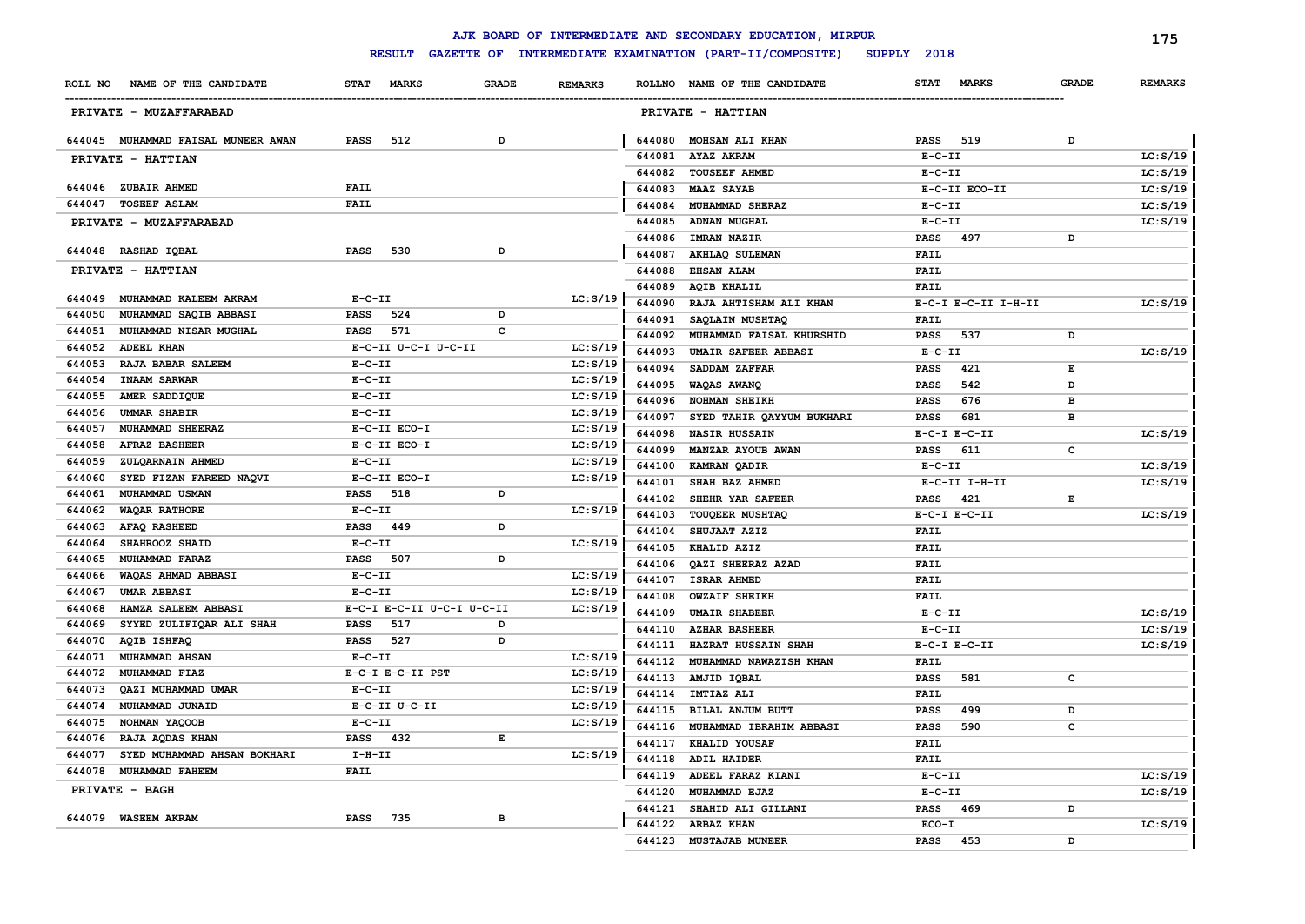|                                  |                             |              |                |        | AJK BOARD OF INTERMEDIATE AND SECONDARY EDUCATION, MIRPUR |                             |              | 176            |
|----------------------------------|-----------------------------|--------------|----------------|--------|-----------------------------------------------------------|-----------------------------|--------------|----------------|
|                                  | <b>RESULT</b>               |              |                |        | GAZETTE OF INTERMEDIATE EXAMINATION (PART-II/COMPOSITE)   | SUPPLY 2018                 |              |                |
| NAME OF THE CANDIDATE<br>ROLL NO | <b>MARKS</b><br><b>STAT</b> | <b>GRADE</b> | <b>REMARKS</b> |        | ROLLNO NAME OF THE CANDIDATE                              | <b>STAT</b><br><b>MARKS</b> | <b>GRADE</b> | <b>REMARKS</b> |
| 644124 SHABAB MANEER             | 506<br>PASS                 | D            |                | 644163 | <b>FAHAD LATIF</b>                                        | 499<br>PASS                 | D            |                |
| 644125 SYED HUSNAIN KAZMI        | $E-C-II$                    |              | LC: S/19       | 644164 | SAQIB SULAIMAN                                            | 474<br>PASS                 | D            |                |
| PRIVATE - NEELUM                 |                             |              |                | 644165 | AFAQ RAFIQUE                                              | 435<br>PASS                 | Е            |                |
|                                  |                             |              |                | 644166 | MUHAMMAD SAJJAD                                           | $HPE-TI$                    |              | LC: S/19       |
| 644126 TASADDIQ HUSSAIN RANA     | PASS<br>489                 | D            |                | 644167 | SYED GHULAM MUSTAFA HASAIN                                | E-C-II I-H-II               |              | LC: A/19       |
| PRIVATE - HATTIAN                |                             |              |                | 644168 | <b>WASIF ALI</b>                                          | E-C-I E-C-II PST            |              | LC: S/19       |
|                                  |                             |              |                | 644169 | SYED ALI SAJAD BAKHARI                                    | <b>FAIL</b>                 |              |                |
| 644127<br><b>JUNAID GULZAR</b>   | FAIL                        |              |                | 644170 | <b>MOHSIN AKHTAR</b>                                      | $E- C- II$                  |              | LC: S/19       |
| 644128<br>MUHAMMAD AAMIR         | <b>FAIL</b>                 |              |                | 644171 | RAJA MUHAMMAD ZAHEER KHAN                                 | $E- C- II$                  |              | LC: S/19       |
| 644129<br>SARAJ AHMAD AWAN       | FAIL                        |              |                | 644172 | <b>AQIB ABBASI</b>                                        | E-C-II PST                  |              | LC: S/19       |
| 644130<br><b>ISRAR AHMED</b>     | $E-C-I$ $E-C-II$            |              | LC: S/19       | 644173 | IMTIAZ AHMED                                              | $E-C-I$ $E-C-II$            |              | LC: S/19       |
| 644131<br>ABDUL KHAMEED          | $E-C-I$ $E-C-II$            |              | LC: S/19       | 644174 | <b>AHTSHAM AFZAAL</b>                                     | $Rs.500/-$                  |              | <b>RW-FEE</b>  |
| FAISAL RAFIQUE MALIK<br>644132   | 489<br><b>PASS</b>          | D            |                | 644175 | QAZI MUHAMMAD ATIF                                        | $Rs.500/-$                  |              | <b>RW-FEE</b>  |
| 644133<br><b>ASAD NAZEER</b>     | PASS<br>440                 | D            |                | 644176 | <b>MAZHAR MUNEER ABBASI</b>                               | <b>PASS</b><br>478          | D            |                |
| 644134<br><b>ADNAN MAQSOOD</b>   | $E- C- II$                  |              | LC: S/19       | 644177 | MUHAMMAD NAWAZ                                            | 554<br>PASS                 | c            |                |
| 644135<br><b>AWAIS BASHEER</b>   | PASS<br>426                 | Е            |                | 644178 | SAAD KHALEEL                                              | $Rs.500/-$                  |              | <b>RW-FEE</b>  |
| 644136<br><b>ASIM SHAFI</b>      | $E-C-II$                    |              | LC: S/19       | 644179 | <b>RASHAD ALI</b>                                         | <b>PASS</b><br>402          | Е            |                |
| 644137<br>MUSADIQ UR REHMAN      | FAIL                        |              |                | 644180 | SYED ADIL HAMDANI                                         | U-C-I U-C-II                |              | LC: S/19       |
| 644138<br>ZIA UR REHMAN          | <b>PASS</b><br>502          | D            |                | 644181 | <b>GHULAM MUSTAFA</b>                                     | <b>FAIL</b>                 |              |                |
| 644139<br>ZAHID MAJID            | $E- C- II$                  |              | LC: S/19       | 644182 | <b>UMAIR NAZIR</b>                                        | <b>FAIL</b>                 |              |                |
| 644140<br><b>MUHAMMAD ASIF</b>   | E-C-I E-C-II I-H-II         |              | LC: S/19       | 644183 | MUHAMMAD INHAM UL HAQ RASHDI                              | <b>PASS</b><br>544          | D            |                |
| 644141<br><b>KASHIF ABBASI</b>   | $E- C- II$                  |              | LC: S/19       | 644184 | <b>ISRAR SARWER</b>                                       | <b>FAIL</b>                 |              |                |
| 644142<br>SADDAM HUSSAIN         | 547<br>PASS                 | D            |                | 644185 | SYED BASIT GILLANI                                        | <b>PASS</b><br>484          | D            |                |
| 644143<br><b>BABAR RAHEEM</b>    | FAIL                        |              |                | 644186 | <b>HAMZA RASHID</b>                                       | <b>PASS</b><br>472          | D            |                |
| 644144<br>SYED FAIZ ALI HAMDANI  | 508<br>PASS                 | D            |                | 644187 | <b>MAROOF HUSSAIN</b>                                     | FAIL                        |              |                |
| 644145<br>DILSHAD HUSSAIN        | $E-C-II$                    |              | LC: S/19       | 644188 | MUHAMMAD SAFEER                                           |                             |              | <b>ABSENT</b>  |
| 644146<br><b>FAHD NAZIR</b>      | $E-C-II$                    |              | LC: S/19       | 644189 | <b>WAQAR BASHIR</b>                                       | $Rs.500/-$                  |              | $RW-FEE$       |
| 644147<br><b>DILAWAR KHAN</b>    | $E-C-II$                    |              | LC: S/19       | 644190 | ZAHID ZAMAN                                               | E-C-II ECO-I ECO-II         |              | LC: A/20       |
| 644148<br>MUHAMMAD RAIS          | $E - C - II$                |              | LC: S/19       | 644191 | SHERAZ SHOUKAT                                            | <b>FAIL</b>                 |              |                |
| 644149<br>SABIR RASHEED          | 502<br>PASS                 | D            |                | 644192 | UMER KIANI                                                | <b>FAIL</b>                 |              |                |
| 644150<br>FAISAL ALTAF MUGHAL    | <b>PASS</b><br>414          | Е            |                | 644193 | <b>ABRAR SARWAR</b>                                       |                             |              | <b>ABSENT</b>  |
| 644151<br><b>TOSEEF</b>          | 522<br>PASS                 | D            |                | 644194 | <b>REHANA BIBI</b>                                        | FAIL                        |              |                |
| 644152<br><b>NABEEL AHMED</b>    | 426<br>PASS                 | Е            |                | 644195 | <b>ADEEL AHMAD</b>                                        | E-C-II H-P-I H-P-II         |              | LC: A/20       |
| 644153<br>NADIR OAMAR            | $E- C- II$                  |              | LC: S/19       | 644196 | SYED SAOOD HUSSAIN HAMDANI                                | FAIL                        |              |                |
| 644154<br>KHUBAIB KALEEM         | FAIL                        |              |                |        | PRIVATE - HAVELI                                          |                             |              |                |
| 644155<br><b>KASHIF</b>          | FAIL                        |              |                |        |                                                           |                             |              |                |
| 644156<br>NAWAZ IQBAL            | 569<br><b>PASS</b>          | c            |                | 644197 | <b>MUHAMMAD ASIF</b>                                      | <b>PASS</b><br>520          | D            | IMP            |
| 644157<br><b>SHOAIB HUSSAIN</b>  | 551<br>PASS                 | c            |                |        | 644198 KASHAN SADIQUE                                     | 563<br><b>PASS</b>          | c            |                |
| PRIVATE - MUZAFFARABAD           |                             |              |                |        | 644199 MUHAMMAD IMRAN                                     | 599<br>PASS                 | c            |                |
|                                  |                             |              |                | 644200 | SYED ANEES ISHAQ GILLANI                                  | 450<br>PASS                 | D            |                |
| 644158 CHOUDHARY MEHTAB KHURSHID | $E-C-II$ I-H-II             |              | LC: S/19       | 644201 | AZHAR MAHMOOD AWAN                                        | 511<br>PASS                 | D            |                |
| 644159 IMRAN HAMEED              | $E - C - II$                |              | LC: S/19       | 644202 | <b>MAZHAR HUSSAIN</b>                                     | 455<br>PASS                 | D            |                |
| PRIVATE - HATTIAN                |                             |              |                | 644203 | <b>TOUSEEF AHMED</b>                                      | PASS<br>476                 | D            |                |
| 644160 MUHAMMAD PARVAIZ          | $E-C-I$ $E-C-II$            |              | LC: S/19       | 644204 | MUHAMMAD IKRAM UL HAQ                                     | PASS<br>429                 | Е            |                |
| 644161 ZARYAB IFTAKHAR           | <b>PASS</b> 513             |              |                | 644205 | TAHIR FAROOQ                                              | $E-C-I$ $E-C-II$            |              | LC: S/19       |
|                                  |                             | D            |                |        | 644206 SYED AZHAR ALI                                     | 537<br><b>PASS</b>          | D            |                |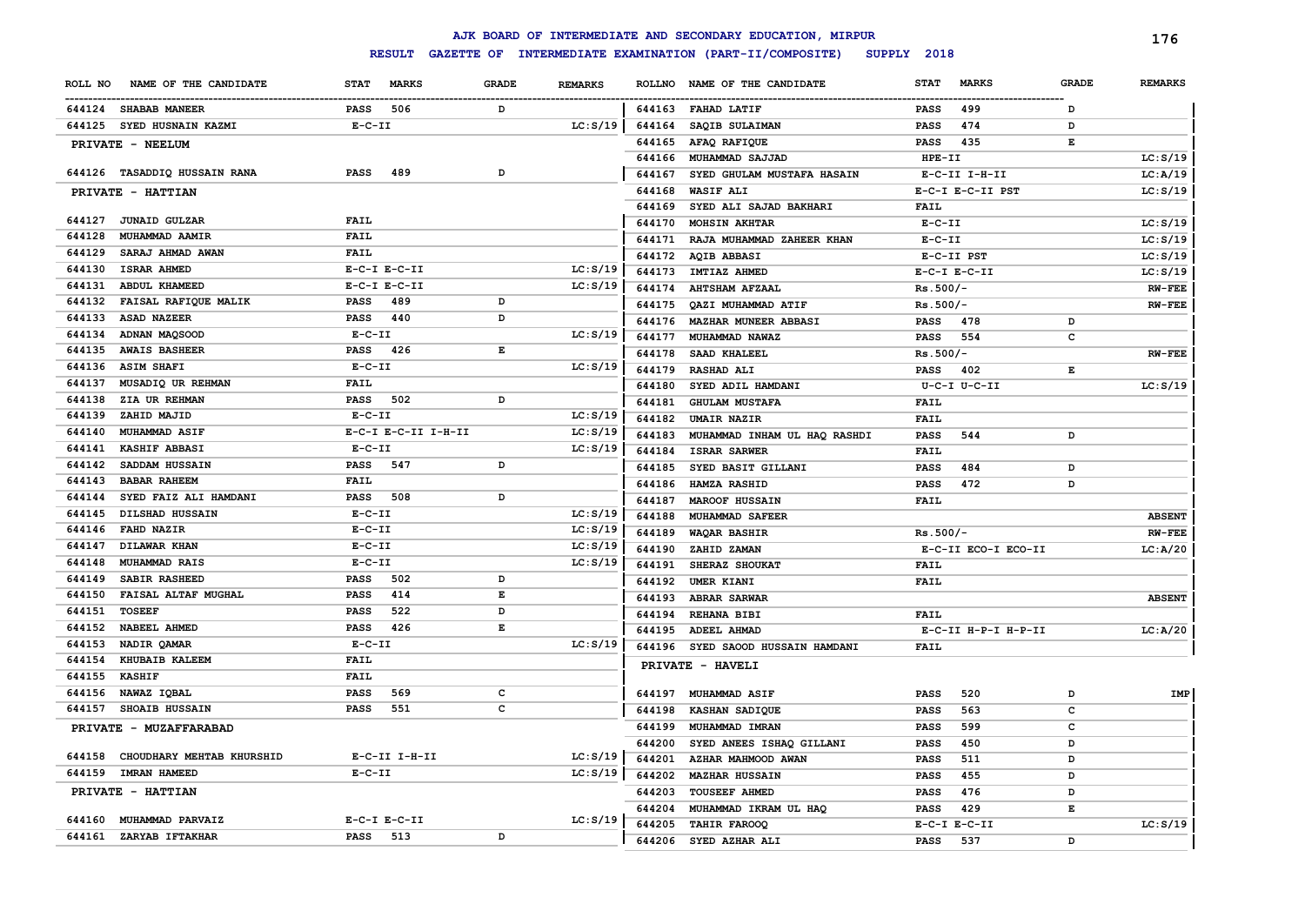|         |                               |              |                  |                                                                                                |                |               | AJK BOARD OF INTERMEDIATE AND SECONDARY EDUCATION, MIRPUR |             |                    |              | 177            |
|---------|-------------------------------|--------------|------------------|------------------------------------------------------------------------------------------------|----------------|---------------|-----------------------------------------------------------|-------------|--------------------|--------------|----------------|
|         |                               |              | <b>RESULT</b>    |                                                                                                |                |               | GAZETTE OF INTERMEDIATE EXAMINATION (PART-II/COMPOSITE)   | SUPPLY 2018 |                    |              |                |
| ROLL NO | NAME OF THE CANDIDATE         | <b>STAT</b>  | <b>MARKS</b>     | <b>GRADE</b>                                                                                   | <b>REMARKS</b> | <b>ROLLNO</b> | NAME OF THE CANDIDATE                                     | <b>STAT</b> | <b>MARKS</b>       | <b>GRADE</b> | <b>REMARKS</b> |
|         | 644207 FAISAL SALEEM          | <b>PASS</b>  | 585              | c                                                                                              |                | 644245        | SHAHZAD HAMEED                                            | <b>PASS</b> | 430                | Е            |                |
| 644208  | MUHAMMAD KALEEM-UL-HASAN RAJA | <b>FAIL</b>  |                  |                                                                                                |                | 644246        | CHUDARY MUHAMMAD ATIQUE                                   | <b>PASS</b> | 521                | D            |                |
| 644209  | TAHIR ISHAQ                   | <b>PASS</b>  | 455              | D                                                                                              |                | 644247        | NAYYAR IQBAL                                              |             | E-C-II ECO-I       |              | LC: S/19       |
| 644210  | MUHSAN MUMTAZ                 | <b>PASS</b>  | 529              | D                                                                                              |                | 644248        | NISAR AHMAD KHAN                                          | <b>PASS</b> | 460                | D            |                |
| 644211  | TAYYAUB AYYAZ GILLANI         | <b>PASS</b>  | 605              | $\mathbf c$                                                                                    |                | 644249        | MUHAMMAD NAEEM                                            | <b>PASS</b> | 547                | D            |                |
| 644212  | ABDUL MANNAN KHAN             |              | $E-C-I$ $E-C-II$ |                                                                                                | LC: S/19       | 644250        | SADAM MUSHTAQ                                             | <b>PASS</b> | 437                | Е            |                |
| 644213  | HAROON NAZIR                  | <b>PASS</b>  | 470              | D                                                                                              |                | 644251        | SHAHZAD AHMED KHAN                                        | <b>PASS</b> | 465                | D            |                |
| 644214  | SYED AWAIS AHMED BUKHARI      | <b>PASS</b>  | 592              | $\mathbf c$                                                                                    |                | 644252        | SHADAB AHMED KHAN                                         | <b>PASS</b> | 451                | D            |                |
| 644215  | <b>IMTIAZ HUSSAIN</b>         | <b>PASS</b>  | 487              | D                                                                                              |                | 644253        | ZESHAN KHURSHID                                           | <b>PASS</b> | 462                | D            |                |
| 644216  | <b>AYAZ AHMED</b>             | PASS         | 514              | D                                                                                              |                | 644254        | SYED WASEEM-UL-HASSAN                                     |             |                    |              | <b>ABSENT</b>  |
| 644217  | MUHAMMAD TABISH MASHARRAF     | PASS         | 384              | $\mathbf{E}% _{t}\left  \mathbf{1}\right\rangle =\mathbf{1}_{t}\left  \mathbf{1}\right\rangle$ |                | 644255        | MUHAMMAD NADEEM                                           |             |                    |              | <b>ABSENT</b>  |
| 644218  | DANYAL SALEEM                 | PASS         | 522              | D                                                                                              |                | 644256        | SAJID RASHED                                              | <b>FAIL</b> |                    |              |                |
| 644219  | AAMAR ALI GILLANI             | FAIL         |                  |                                                                                                |                | 644257        | CHAUDHRY SHAKEEL AHMAD                                    |             | E-C-I E-C-II U-C-I |              | LC: A/20       |
| 644220  | KHAWAJA QAMAR MUSHTAQ         | <b>PASS</b>  | 491              | D                                                                                              |                | 644258        | ABDUL WAHID KHAN                                          | <b>PASS</b> | 477                | D            |                |
| 644221  | MUHAMMAD ALI RAZA             | PASS         | 535              | D                                                                                              |                | 644259        | ATIF HUSSAIN KAYANI                                       | $U - C - I$ |                    |              | LC: A/20       |
| 644222  | RAJA ALI RAZA RATHORE         | PASS         | 573              | $\mathbf{C}$                                                                                   |                | 644260        | MUHAMMAD ARSLAN SHARIF                                    | <b>PASS</b> | 516                | D            |                |
| 644223  | <b>USAMA BIN MANSHA</b>       | PASS         | 492              | D                                                                                              |                | 644261        | RAJA SHAHID ALI                                           |             | $U-C-I$ $U-C-II$   |              | LC: A/20       |
| 644224  | RAJA SHAHID HUSSAIN           | PASS         | 563              | $\mathbf{C}$                                                                                   |                | 644262        | SAQIB RAZA                                                | <b>PASS</b> | 569                | c            |                |
| 644225  | <b>KHURAM ALTAF</b>           | <b>PASS</b>  | 461              | D                                                                                              |                | 644263        | MUSHRAF KIANI                                             | <b>PASS</b> | 537                | D            |                |
| 644226  | <b>RAFAQAT HUSSAIN</b>        | FAIL         |                  |                                                                                                |                | 644264        | MUHAMMAD ISRAR SALEEM                                     | $Rs.3400/-$ |                    |              | $RW-FEE$       |
| 644227  | AMJAD IQBAL                   | $Rs.500/-$   |                  |                                                                                                | <b>RW-FEE</b>  |               | PRIVATE - MUZAFFARABAD                                    |             |                    |              |                |
| 644228  | SYED KASHIF ALI GILLANI       | $E-C-II$     |                  |                                                                                                | LC: S/19       |               |                                                           |             |                    |              |                |
| 644229  | WAJID MAJEED                  | PASS         | 479              | D                                                                                              |                |               | 644266 MUHAMMAD BASHIR                                    | <b>FAIL</b> |                    |              |                |
| 644230  | IMTIAZ ZAKIR KAYANI           | PASS         | 485              | D                                                                                              |                |               | PRIVATE - KOTLI                                           |             |                    |              |                |
| 644231  | MUHAMMAD FAISAL               | <b>PASS</b>  | 518              | D                                                                                              |                |               |                                                           |             |                    |              |                |
| 644232  | DANISH MEHMOOD                | <b>PASS</b>  | 421              | $\mathbf{E}% _{t}\left  \mathbf{1}\right\rangle =\mathbf{1}_{t}\left  \mathbf{1}\right\rangle$ |                |               | 644267 ZAIN ALI                                           | <b>PASS</b> | 568                | c            |                |
| 644233  | SHAHID AZIZ                   | FAIL         |                  |                                                                                                |                | 644268        | MUHAMMAD ASRAR                                            | $Rs.500/-$  |                    |              | $RW-FEE$       |
|         | PRIVATE - POONCH              |              |                  |                                                                                                |                | 644269        | <b>WASEEM AHMED</b>                                       | $E - C - I$ |                    |              | LC: S/19       |
|         |                               |              |                  |                                                                                                |                | 644270        | <b>MEHNAB AHMED</b>                                       | $Rs.1800/-$ |                    |              | $RW-FEE$       |
|         | 644234 SHERAZ SIDDIQUE        |              | $E-C-I$ $E-C-II$ |                                                                                                | LC: S/19       |               | PRIVATE - POONCH                                          |             |                    |              |                |
|         | PRIVATE - HAVELI              |              |                  |                                                                                                |                |               |                                                           |             |                    |              |                |
|         |                               |              |                  |                                                                                                |                | 644271        | <b>SHARYAR HAFEEZ</b>                                     |             | E-C-I E-C-II ECO-I |              | LC: S/19       |
|         | 644235 MUHAMMAD ASAD          | <b>FAIL</b>  |                  |                                                                                                |                |               | 644272 MUHAMMAD ASAD                                      | FAIL        |                    |              |                |
| 644236  | <b>IMRAN SAEED</b>            | $Rs.1000/-$  |                  |                                                                                                | <b>RW-FEE</b>  |               | 644273 MOHIB ASHAQ                                        |             | $E-C-I$ $E-C-II$   |              | LC: S/19       |
| 644237  | YASIR RASHEED                 | <b>PASS</b>  | 461              | D                                                                                              |                |               | PRIVATE - SADHNUTI                                        |             |                    |              |                |
| 644238  | RAJA BILAL AZAZ               | <b>PASS</b>  | 432              | $\mathbf{E}% _{t}$                                                                             |                |               |                                                           |             |                    |              |                |
| 644239  | KH. UMAR SHARIF               | <b>PASS</b>  | 422              | $\mathbf E$                                                                                    |                |               | 644274 MEHTAB HAMEED                                      | FAIL        |                    |              |                |
| 644240  | KHIZAR ILTAF                  | PASS         | 448              | D                                                                                              |                |               | PRIVATE - NEELUM                                          |             |                    |              |                |
| 644241  | MOHEEN RAFIQ                  | PASS         | 705              | $\, {\bf B}$                                                                                   |                |               |                                                           |             |                    |              |                |
| 644242  | SYED ALI UL HASNAN BUKHARI    | PASS         | 620              | C                                                                                              |                |               | 644275 SYED MUNEER HUSSAIN SHAH                           | FAIL        |                    |              |                |
|         | PRIVATE - MIRPUR              |              |                  |                                                                                                |                |               | PRIVATE - HAVELI                                          |             |                    |              |                |
|         | 644243 NAVEED AHMED           | $E - C - II$ |                  |                                                                                                | LC: S/19       |               | 644276 M NABIL                                            | <b>PASS</b> | 439                | Е            |                |
|         | PRIVATE - HAVELI              |              |                  |                                                                                                |                |               | PRIVATE - KOTLI                                           |             |                    |              |                |
|         | 644244 ISHFAQ AHMED           | <b>PASS</b>  | 507              | D                                                                                              |                |               | 644278 ABDUL BASIT                                        | <b>PASS</b> | 457                | D            |                |
|         |                               |              |                  |                                                                                                |                |               |                                                           |             |                    |              |                |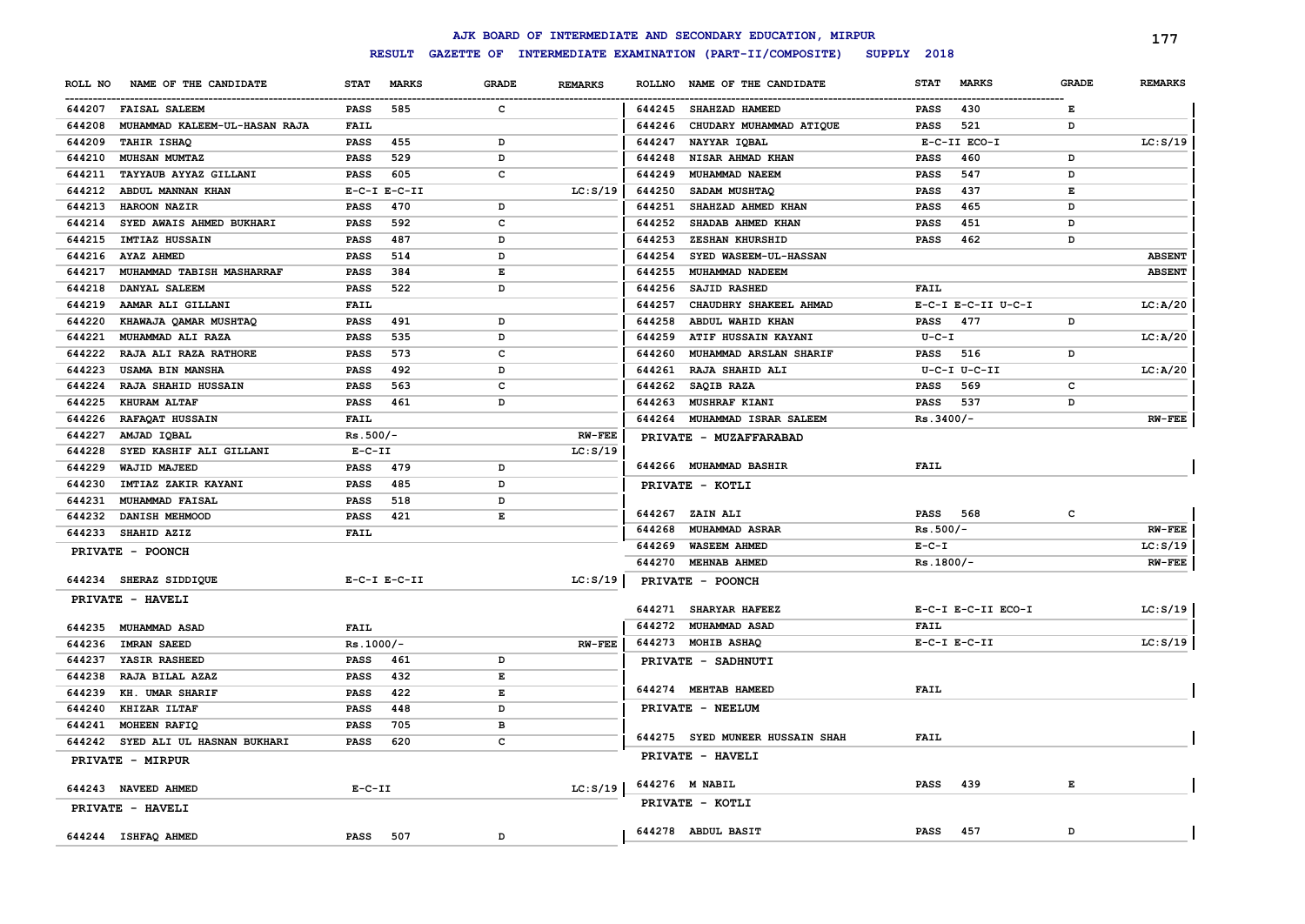| <b>RESULT</b><br>GAZETTE OF INTERMEDIATE EXAMINATION (PART-II/COMPOSITE)<br>SUPPLY 2018<br><b>STAT</b><br><b>MARKS</b><br><b>GRADE</b><br>NAME OF THE CANDIDATE<br>STAT MARKS<br><b>GRADE</b><br><b>REMARKS</b><br>ROLLNO NAME OF THE CANDIDATE<br>ROLL NO<br>PRIVATE - BHIMBER<br>PRIVATE - HATTIAN<br>644280 SAJAD YOUSAF<br>$Rs.7300/-$<br>$RW-FEE$<br>680014 SIDRA MUSHTAQ<br>491<br><b>PASS</b><br>D<br>680015 KHIZRA SHABIR<br>$P-E$<br>PRIVATE - KOTLI<br>PRIVATE - MUZAFFARABAD<br>$Rs.500/-$<br>644282 MEHRBAN RAMZAN<br>$RN$ -FEE | <b>REMARKS</b><br>LC: S/19 |
|---------------------------------------------------------------------------------------------------------------------------------------------------------------------------------------------------------------------------------------------------------------------------------------------------------------------------------------------------------------------------------------------------------------------------------------------------------------------------------------------------------------------------------------------|----------------------------|
|                                                                                                                                                                                                                                                                                                                                                                                                                                                                                                                                             |                            |
|                                                                                                                                                                                                                                                                                                                                                                                                                                                                                                                                             |                            |
|                                                                                                                                                                                                                                                                                                                                                                                                                                                                                                                                             |                            |
|                                                                                                                                                                                                                                                                                                                                                                                                                                                                                                                                             |                            |
|                                                                                                                                                                                                                                                                                                                                                                                                                                                                                                                                             |                            |
|                                                                                                                                                                                                                                                                                                                                                                                                                                                                                                                                             |                            |
|                                                                                                                                                                                                                                                                                                                                                                                                                                                                                                                                             |                            |
| 680016 MUQADDIS SAEED<br>554<br>c<br>PASS<br>PRIVATE - BAGH<br>680017 IRAM BIBI<br>$E-C-I$ $P-E$                                                                                                                                                                                                                                                                                                                                                                                                                                            | LC: S/19                   |
| <b>FAIL</b><br>644283 ADNAN RUKHSAR                                                                                                                                                                                                                                                                                                                                                                                                                                                                                                         |                            |
| PRIVATE - NEELUM<br>PRIVATE - KOTLI                                                                                                                                                                                                                                                                                                                                                                                                                                                                                                         |                            |
| 680018 SALMA AMAN<br>487<br>D<br><b>PASS</b>                                                                                                                                                                                                                                                                                                                                                                                                                                                                                                |                            |
| <b>FAIL</b><br>644285 MUHAMMAD AZEEM SUBHANI<br>PRIVATE - MUZAFFARABAD                                                                                                                                                                                                                                                                                                                                                                                                                                                                      |                            |
| PRIVATE - BHIMBER                                                                                                                                                                                                                                                                                                                                                                                                                                                                                                                           |                            |
| 680019 KAINAT PERVAIZ<br><b>PASS</b><br>579<br>c                                                                                                                                                                                                                                                                                                                                                                                                                                                                                            |                            |
| 644287 RAZA RAZAK<br>LC: S/19<br>$E-C-I$ $E-C-II$<br>680020 MAHNOOR SHAFIQUE<br><b>PASS</b><br>518<br>D                                                                                                                                                                                                                                                                                                                                                                                                                                     |                            |
| PRIVATE - KOTLI<br>PRIVATE - HATTIAN                                                                                                                                                                                                                                                                                                                                                                                                                                                                                                        |                            |
| 644289 SAIF ALAM<br><b>PASS</b><br>495<br>D<br>IMP<br>680021 SAMAIRA BIBI<br>500<br>D<br>PASS                                                                                                                                                                                                                                                                                                                                                                                                                                               |                            |
| PRIVATE - MUZAFFARABAD<br>PRIVATE - MUZAFFARABAD                                                                                                                                                                                                                                                                                                                                                                                                                                                                                            |                            |
| <b>R-LATER</b><br>644291 ANEES UR RAHMAN<br>680022 MAHWISH TUFAIL<br>$E-C-II$                                                                                                                                                                                                                                                                                                                                                                                                                                                               | LC: S/19                   |
| 680023 AYESHA SAJJAD<br>540<br><b>PASS</b><br>D<br>PRIVATE - BHIMBER                                                                                                                                                                                                                                                                                                                                                                                                                                                                        |                            |
| 476<br>680024 SEHRISH SHAHID<br><b>PASS</b><br>D                                                                                                                                                                                                                                                                                                                                                                                                                                                                                            |                            |
| 644292 SULMAN AYOUB<br>$Rs.500/-$<br>$RW-FEE$<br>680025 KOMAL MAQBOOL<br><b>PASS</b><br>491<br>D                                                                                                                                                                                                                                                                                                                                                                                                                                            |                            |
| PRIVATE - SADHNUTI<br>680026<br><b>NAILA BIBI</b><br>$B-M$                                                                                                                                                                                                                                                                                                                                                                                                                                                                                  | LC: A/19                   |
| 680027<br><b>AROOJ</b><br>$P-E$<br>644293 ABDUL MOHEEZ<br><b>R-LATER</b>                                                                                                                                                                                                                                                                                                                                                                                                                                                                    | LC: S/19                   |
| 680028<br>IQRA YOUNAS<br><b>PASS</b><br>514<br>D                                                                                                                                                                                                                                                                                                                                                                                                                                                                                            |                            |
| PRIVATE - KOTLI<br>680029<br><b>MAHNOOR SHABIR</b><br>529<br><b>PASS</b><br>D                                                                                                                                                                                                                                                                                                                                                                                                                                                               |                            |
| 680030<br>HEFSAH IQBAL<br><b>PASS</b><br>543<br>D<br>644295 AQIB HASSAN<br><b>R-LATER</b>                                                                                                                                                                                                                                                                                                                                                                                                                                                   |                            |
| <b>NAZISH BASHIR</b><br>680031<br>$P-E$<br>PASS 459<br>644297 ALI JARAR<br>D                                                                                                                                                                                                                                                                                                                                                                                                                                                                | LC: S/19                   |
| RAFIA BIBI<br>680032<br>499<br>D<br>PASS<br>PRIVATE - MUZAFFARABAD                                                                                                                                                                                                                                                                                                                                                                                                                                                                          |                            |
| 680033<br>SUNDAL KHAN<br><b>FAIL</b>                                                                                                                                                                                                                                                                                                                                                                                                                                                                                                        |                            |
| 680034<br><b>UROOJ NAWAZ</b><br>$E-C-I$ $E-C-II$<br><b>IMP</b><br>680001 MANAHIL SHAFIQUE<br><b>PASS</b><br>531<br>D<br>481<br>680035<br><b>SAIMA BIBI</b><br><b>PASS</b><br>D                                                                                                                                                                                                                                                                                                                                                              | LC: S/19                   |
| LC: S/19<br>680002<br><b>ANAM BIBI</b><br>$E-C-I$ $E-C-II$<br>680036 PARVEEN BIBI<br>450<br><b>PASS</b><br>D                                                                                                                                                                                                                                                                                                                                                                                                                                |                            |
| 680003<br><b>UNSA BIBI</b><br>$E - C - I$<br>LC: S/19<br>680037<br>SYEDA ZARISH MUSHTAQ KAZMI<br>548<br>PASS<br>D                                                                                                                                                                                                                                                                                                                                                                                                                           |                            |
| <b>UNAISA HAFEEZ</b><br><b>PASS</b><br>477<br>D<br>680004<br>680038<br>SALMA BIBI<br>$E-C-II$                                                                                                                                                                                                                                                                                                                                                                                                                                               | LC: S/19                   |
| NADIA BIBI<br>435<br>E<br>680005<br><b>PASS</b><br>TAYYBA NADEEM<br>E-C-I E-C-II P-E C-G<br>680039                                                                                                                                                                                                                                                                                                                                                                                                                                          | LC: S/19                   |
| <b>FARNAZ BIBI</b><br>c<br>680006<br><b>PASS</b><br>582<br>SMAIRA BIBI<br>530<br>680040<br><b>PASS</b><br>D                                                                                                                                                                                                                                                                                                                                                                                                                                 |                            |
| LC: S/19<br>680007<br><b>SAIRA HASSAN</b><br>E-C-II P-A-II<br>680041<br><b>NIMBRA BASHARAT</b><br>$E - C - I$                                                                                                                                                                                                                                                                                                                                                                                                                               | LC: S/19                   |
| LC: S/19<br>680008<br>SYEDA FARWA NAQVI<br>$E-C-I$ $E-C-II$<br>680042<br><b>RUKHSANA BIBI</b><br><b>PASS</b><br>598<br>c                                                                                                                                                                                                                                                                                                                                                                                                                    |                            |
| 680009<br>IRFA MANZOOR<br><b>PASS</b><br>517<br>D<br>680043<br><b>GHULAM FATHIMA</b><br><b>FAIL</b>                                                                                                                                                                                                                                                                                                                                                                                                                                         |                            |
| 680010<br><b>UZMA SHAREEF</b><br><b>PASS</b><br>517<br>D<br><b>ANUM BASHIR</b><br><b>PASS</b><br>481<br>D<br>680044                                                                                                                                                                                                                                                                                                                                                                                                                         |                            |
| FAIQA MAJEED<br><b>FAIL</b><br>680011<br>SHABNUM SAIF UL ALLAH<br>680045<br><b>FAIL</b>                                                                                                                                                                                                                                                                                                                                                                                                                                                     |                            |
| <b>PASS</b><br>c<br>680012<br><b>FARIA BIBI</b><br>596<br>$E-C-I$ $E-C-II$<br>680046<br><b>POSHA MANZOOR</b>                                                                                                                                                                                                                                                                                                                                                                                                                                | LC: S/19                   |
| 680013 RIMSHA LAL DIN<br>E-C-I E-C-II P-A-II<br>LC: S/19<br>680047 AREEBA MUNIR<br><b>FAIL</b>                                                                                                                                                                                                                                                                                                                                                                                                                                              |                            |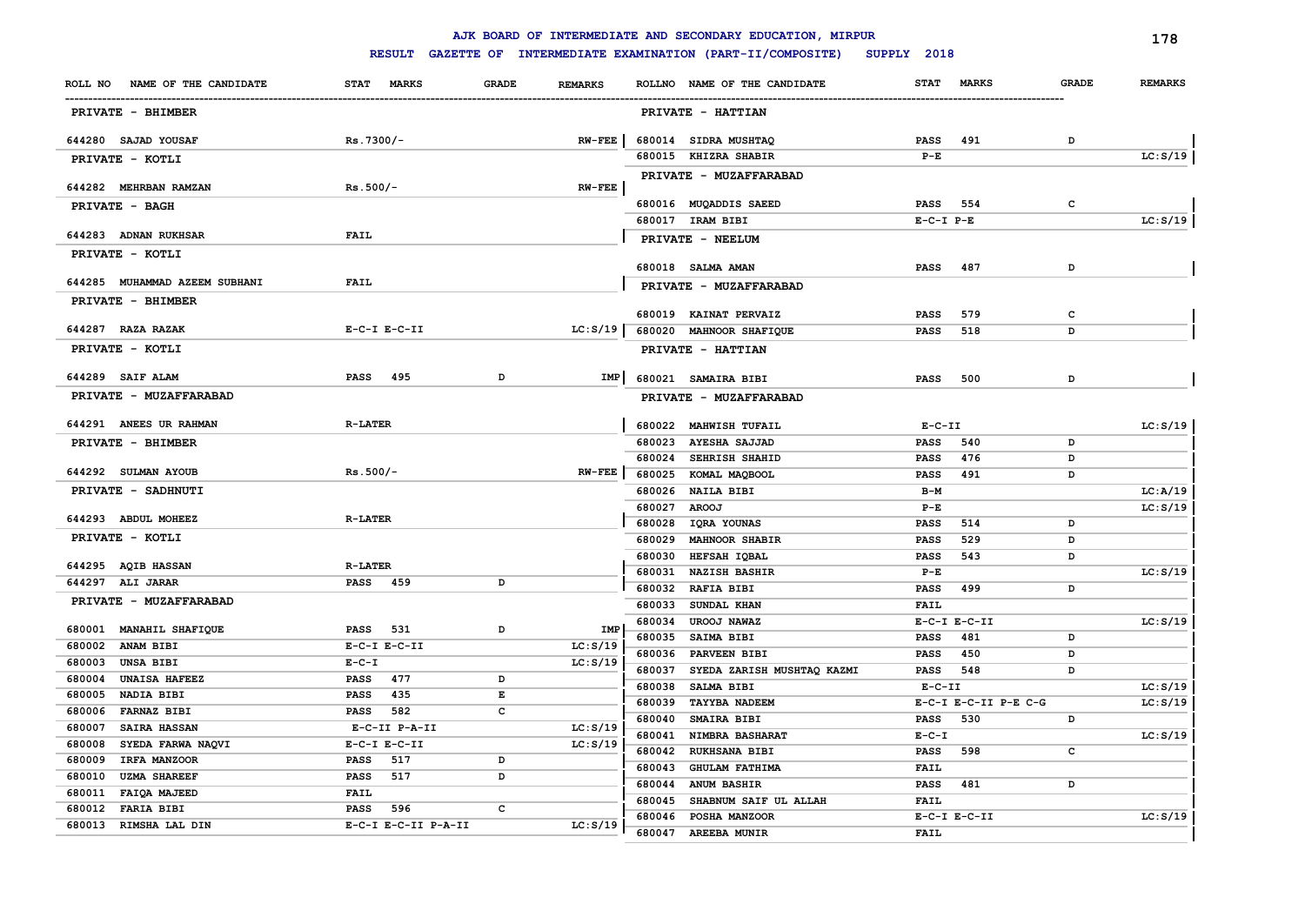|         |                         |                  |                      |              |                |               | AJK BOARD OF INTERMEDIATE AND SECONDARY EDUCATION, MIRPUR |              |                     |              | 179            |
|---------|-------------------------|------------------|----------------------|--------------|----------------|---------------|-----------------------------------------------------------|--------------|---------------------|--------------|----------------|
|         |                         | <b>RESULT</b>    | <b>GAZETTE OF</b>    |              |                |               | INTERMEDIATE EXAMINATION (PART-II/COMPOSITE)              | SUPPLY 2018  |                     |              |                |
| ROLL NO | NAME OF THE CANDIDATE   | <b>STAT</b>      | <b>MARKS</b>         | <b>GRADE</b> | <b>REMARKS</b> | <b>ROLLNO</b> | NAME OF THE CANDIDATE                                     | <b>STAT</b>  | <b>MARKS</b>        | <b>GRADE</b> | <b>REMARKS</b> |
|         | 680048 SAWARA KHALID    | <b>PASS</b>      | 458                  | D            |                |               | 680088 AYESHA SIDDIQUE                                    |              | $E-C-I$ $E-C-II$    |              | LC: S/19       |
| 680049  | <b>AROOJ SHAHEEN</b>    | <b>PASS</b>      | 581                  | $\mathbf c$  |                | 680089        | IQRA YOUNAS                                               |              | $E-C-TI$ $B-M$      |              | LC: S/19       |
| 680050  | AMMAMA ALI              | <b>PASS</b>      | 449                  | D            |                | 680090        | RIMSHA BIBI                                               |              | $E-C-I$ $E-C-II$    |              | LC: S/19       |
| 680051  | MUNEEBA MUTLOOB         | $E-C-I$ $E-C-II$ |                      |              | LC: S/19       | 680091        | <b>SEHAR HAFEEZ</b>                                       | $E-C-II$     |                     |              | LC: S/19       |
| 680052  | <b>ASIMA KHIYAR</b>     | <b>PASS</b>      | 488                  | D            |                | 680092        | ISHRAT GULZAR                                             |              | $E-C-I$ $E-C-II$    |              | LC: S/19       |
| 680053  | <b>AYESHA ABBASI</b>    | $Rs.500/-$       |                      |              | <b>RW-FEE</b>  | 680093        | MISHAAL AMIN                                              | <b>PASS</b>  | 506                 | D            |                |
| 680054  | SYEDA ASMA GILANI       | $E-C-II$         |                      |              | LC: S/19       | 680094        | <b>NOSHABA KHALID</b>                                     | <b>FAIL</b>  |                     |              |                |
| 680055  | ZONASH BIBI             | PASS             | 574                  | c            |                | 680095        | FARRAH KANWAL NAZ                                         | <b>FAIL</b>  |                     |              |                |
| 680056  | DILSHAD BIBI            |                  |                      |              | <b>ABSENT</b>  | 680096        | <b>ARBAB MUNIR</b>                                        | <b>FAIL</b>  |                     |              |                |
| 680057  | SANIA BIBI              | <b>FAIL</b>      |                      |              |                |               | PRIVATE - BHIMBER                                         |              |                     |              |                |
| 680058  | <b>AZMAT BIBI</b>       | <b>FAIL</b>      |                      |              |                |               |                                                           |              |                     |              |                |
| 680059  | <b>MARYUEM JAVED</b>    | $E-C-II$ B-M     |                      |              | LC: A/20       | 680097        | RAZIA RAFAQAT                                             | <b>PASS</b>  | 546                 | D            |                |
| 680060  | FARKHANDA GHANI         | <b>FAIL</b>      |                      |              |                | 680098        | <b>GHULAM SUGHRAH</b>                                     | <b>PASS</b>  | 557                 | C            |                |
| 680061  | GHAZAL GILLANI          | <b>FAIL</b>      |                      |              |                | 680099        | SAMAR ZAHRA                                               | <b>PASS</b>  | 597                 | c            |                |
|         | PRIVATE - MIRPUR        |                  |                      |              |                | 680100        | <b>UZMA BIBI</b>                                          |              | E-C-I E-C-II B-M    |              | LC: S/19       |
|         |                         |                  |                      |              |                | 680101        | SANA MUSTAFA                                              | <b>PASS</b>  | 606                 | c            |                |
| 680062  | <b>AYESHA BASHARAT</b>  | <b>PASS</b>      | 495                  | D            | IMP            | 680102        | ISHA QAYUM                                                | $E-C-II$     |                     |              | LC: S/19       |
| 680063  | BINT-E- ZAINAB          | <b>PASS</b>      | 479                  | D            |                | 680103        | SADIA BIBI                                                | $E - C - II$ |                     |              | LC: S/19       |
| 680064  | SHEEZAH FATIMA          | <b>PASS</b>      | 580                  | C            |                | 680104        | <b>BEENISH AKHTAR</b>                                     | <b>PASS</b>  | 486                 | D            |                |
| 680065  | RIMSHA TARIQ            | $E-C-I$ $E-C-II$ |                      |              | LC: S/19       | 680105        | <b>SHAZEEN SABA</b>                                       |              | E-C-I E-C-II P-A-II |              | LC: S/19       |
| 680066  | ARZOO BASHIR            | <b>PASS</b>      | 473                  | D            |                | 680106        | <b>MARYAM NASEEB</b>                                      | $E-C-II$     |                     |              | LC: S/19       |
| 680067  | <b>NAFEESA ASHRAF</b>   | $E-C-I$ $E-C-II$ |                      |              | LC: S/19       | 680107        | <b>BUSHRA MAHMOOD</b>                                     | $E-C-II$     |                     |              | LC: S/19       |
| 680068  | <b>ANEESA ASHRAF</b>    | $E - C - I$      |                      |              | LC: S/19       | 680108        | <b>NUSRAT SHOAIB</b>                                      | <b>FAIL</b>  |                     |              |                |
| 680069  | SABA BASHIR             | <b>PASS</b>      | 642                  | C            |                | 680109        | <b>MISBAH ASHRAF</b>                                      |              | $E-C-I$ $E-C-II$    |              | LC: S/19       |
| 680070  | KAINAT JAVEED           | <b>FAIL</b>      |                      |              |                | 680110        | <b>GUL NAZ BIBI</b>                                       | <b>PASS</b>  | 526                 | D            |                |
| 680071  | SAIQA SABIR             | <b>PASS</b>      | 564                  | C            |                | 680111        | ASMA BOOTA                                                | $E-C-II$     |                     |              | LC: S/19       |
| 680072  | <b>RABIA MUSARAT</b>    | $E-C-I$ $E-C-II$ |                      |              | LC: S/19       | 680112        | ZONERA ZAHEER                                             | <b>PASS</b>  | 586                 | c            |                |
|         | PRIVATE - BHIMBER       |                  |                      |              |                |               | PRIVATE - KOTLI                                           |              |                     |              |                |
|         | 680073 SHAMSA KANWAL    | PASS             | 602                  | $\mathbf c$  |                | 680113        | <b>BUSHRA BASHIR</b>                                      | PASS         | 523                 | D            |                |
|         |                         |                  |                      |              |                | 680114        | HINA AFLAQ                                                | $E-C-II$     |                     |              | LC: S/19       |
|         | <b>PRIVATE - MIRPUR</b> |                  |                      |              |                | 680115        | <b>ATIFA NAWAZ</b>                                        | PASS         | 478                 | D            |                |
| 680074  | KINZA KHADIM            | <b>PASS</b>      | 521                  | D            |                | 680116        | <b>SAIMA IRSHAD</b>                                       | <b>PASS</b>  | 491                 | D            |                |
| 680075  | SANIA ILYAS             | <b>PASS</b>      | 459                  | D            |                | 680117        | AREEJ MANZOOR                                             | $E- C- II$   |                     |              | LC: S/19       |
| 680076  | ZUNAIRA ZAMAN           | $E - C - II$     |                      |              | LC: S/19       | 680118        | <b>NAFEESA ASGHAR</b>                                     | $E-C-II$     |                     |              | LC: S/19       |
| 680077  | <b>LUBNA NASEER</b>     | <b>PASS</b>      | 522                  | D            |                | 680119        | MADIA FATIMA                                              | PASS         | 597                 | c            |                |
| 680078  | SANA HAQ                | <b>PASS</b>      | 498                  | D            |                | 680120        | SANA RAFIQUE                                              |              | $E-C-I$ $E-C-II$    |              | LC: S/19       |
| 680079  | SOFIA TUFAIL            | $E-C-I$ $E-C-II$ |                      |              | LC: S/19       | 680121        | RIDA MEHMOOD                                              | <b>PASS</b>  | 625                 | c            |                |
| 680080  | ARIFA SADDIQUE          | $E-C-I$ $E-C-II$ |                      |              | LC: S/19       | 680122        | <b>MARYAM TALIB</b>                                       |              | $E-C-I$ $E-C-II$    |              | LC: S/19       |
| 680081  | SABA ASGHAR             | <b>PASS</b>      | 513                  | D            |                | 680123        | <b>AYESHA BATOOL</b>                                      | <b>PASS</b>  | 649                 | c            |                |
| 680082  | SANAM YAQOOB            | $E-C-I$ $E-C-II$ |                      |              | LC: S/19       | 680124        | <b>FARAH CHOUDHRY</b>                                     | <b>PASS</b>  | 452                 | D            |                |
| 680083  | ALISHA MATLOOB          | $E-C-I$ $E-C-II$ |                      |              | LC: S/19       | 680125        | SADIA FIDA                                                | $E - C - II$ |                     |              | LC: S/19       |
| 680084  | <b>ALEESHA MUGHAL</b>   | PASS             | 483                  | D            |                | 680126        | REHMANA QAYYUM                                            | <b>PASS</b>  | 577                 | c            |                |
| 680085  | SIDRA KANWAL            | $E-C-I$ $E-C-II$ |                      |              | LC: S/19       | 680127        | <b>NARGIS SHAKOOR</b>                                     | <b>PASS</b>  | 467                 | D            |                |
| 680086  | SAHIBA KHADAM           |                  | E-C-I E-C-II B-M B-S |              | LC: S/19       | 680128        | SEHRISH RAFIQUE                                           | $E - C - II$ |                     |              | LC: S/19       |
| 680087  | SHAMILA AZEEM           | E-C-I E-C-II B-S |                      |              | LC: S/19       | 680129        | <b>MARYAM RASHID</b>                                      | $Rs.500/-$   |                     |              | $RW-FEE$       |
|         |                         |                  |                      |              |                |               |                                                           |              |                     |              |                |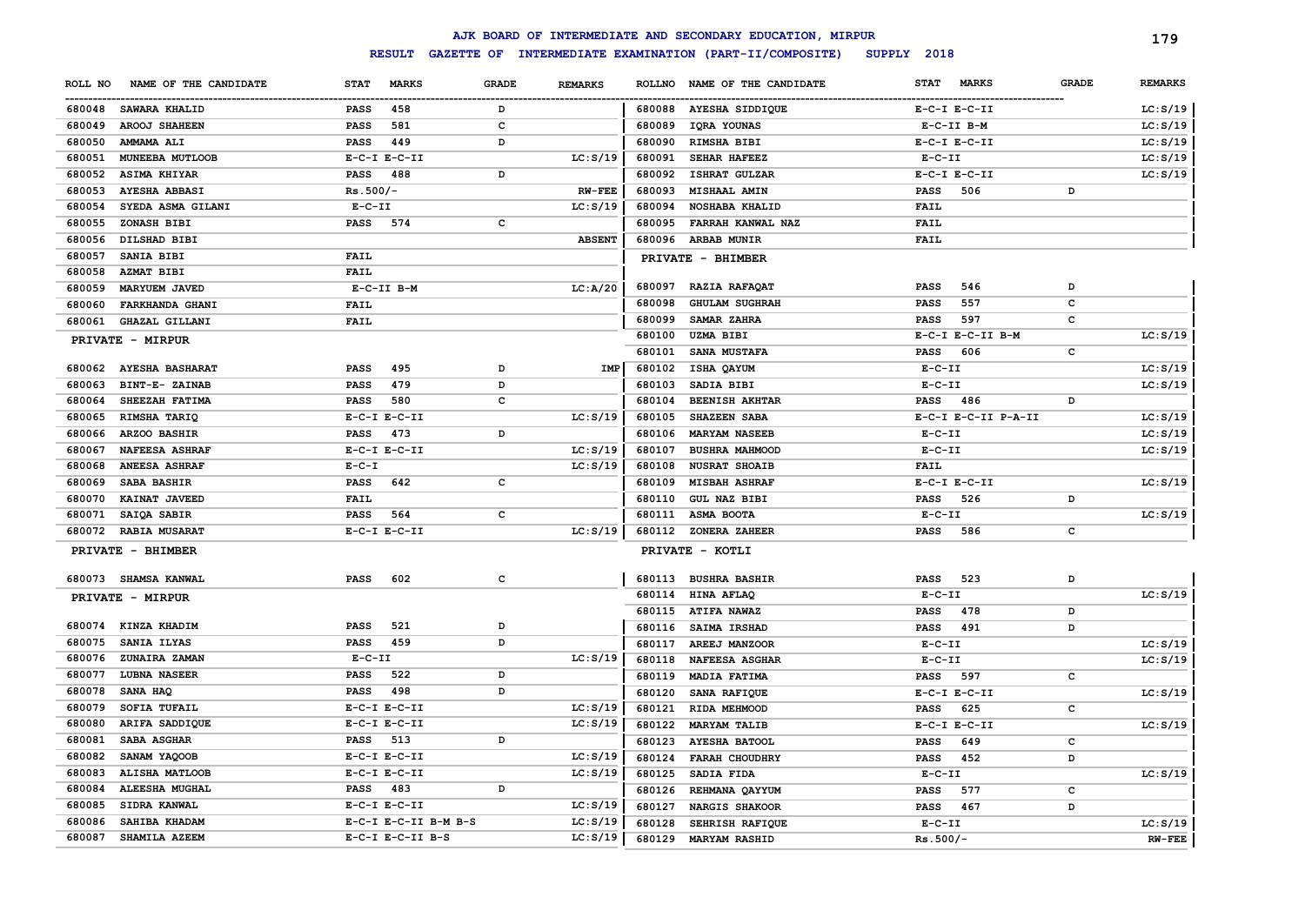|         |                        |                             |              |                |        | AJK BOARD OF INTERMEDIATE AND SECONDARY EDUCATION, MIRPUR |                           |              | 180            |
|---------|------------------------|-----------------------------|--------------|----------------|--------|-----------------------------------------------------------|---------------------------|--------------|----------------|
|         |                        | <b>RESULT</b>               |              |                |        | GAZETTE OF INTERMEDIATE EXAMINATION (PART-II/COMPOSITE)   | SUPPLY 2018               |              |                |
| ROLL NO | NAME OF THE CANDIDATE  | <b>STAT</b><br><b>MARKS</b> | <b>GRADE</b> | <b>REMARKS</b> |        | ROLLNO NAME OF THE CANDIDATE                              | STAT<br><b>MARKS</b>      | <b>GRADE</b> | <b>REMARKS</b> |
|         | 680130 THAMINA AYUB    | E-C-I E-C-II P-A-II         |              | LC: S/19       |        | 680174 NABEELA KHALAIL                                    | <b>FAIL</b>               |              |                |
| 680131  | KINZA ISHAQ            | E-C-II P-A-II               |              | LC: S/19       | 680175 | <b>NOSHEEN ZAHOOR</b>                                     | E-C-I E-C-II U-C-I        |              | LC: S/19       |
| 680132  | <b>GHAZALA MUSHTAQ</b> | PASS 530                    | D            |                |        | 680176 FAHEEMA ZAHID                                      | $P - A - I$ $P - A - II$  |              | LC: S/19       |
|         | 680133 SIDRAH BASHIR   | $E-C-II$                    |              | LC: S/19       | 680177 | <b>AMTIA ASGHAR</b>                                       | $E-C-I$ $E-C-II$          |              | LC: S/19       |
|         | PRIVATE - BAGH         |                             |              |                |        | 680178 ZOBIA ILYAS                                        | $E - C - II$              |              | LC: S/19       |
|         |                        |                             |              |                |        | PRIVATE - POONCH                                          |                           |              |                |
|         | 680134 SHAZIA ASLAM    | $E-C-I$ $E-C-II$            |              | LC: S/19       |        |                                                           |                           |              |                |
| 680135  | <b>BUSHRA RIAZ</b>     | $E-C-I$ $E-C-II$            |              | LC: S/19       |        | 680179 SEEMAB MUMTAZ                                      | <b>FAIL</b>               |              | NOT-IMP        |
| 680136  | <b>FOZIA SHAHEEN</b>   | <b>FAIL</b>                 |              |                | 680180 | <b>AZKA JAMSHED</b>                                       | 689<br><b>PASS</b>        | в            | IMP            |
| 680137  | AQSA TARIQ             | $E-C-II$                    |              | LC: S/19       | 680181 | ADIBA JAVAID                                              | E-C-II P-A-I P-A-II       |              | LC: S/19       |
| 680138  | SAMRA BIBI             | $E-C-II$                    |              | LC: S/19       | 680182 | ANEELA PERVAIZ                                            | <b>PASS</b><br>662        | в            |                |
| 680139  | SYEDA HADIA SAYYAD     | PASS 489                    | D            |                | 680183 | IRAM NAZIR                                                | <b>PASS</b><br>606        | c            |                |
| 680140  | <b>IMAN</b>            | $E-C-I$ $E-C-II$            |              | LC: S/19       | 680184 | MEHWISH MAHMOOD                                           | E-C-I E-C-II P-C BNK      |              | LC: S/19       |
| 680141  | SANAM SADDIQUE         | E-C-I E-C-II P-A-II         |              | LC: S/19       | 680185 | ARIBA RIAZ                                                | <b>PASS</b><br>451        | D            |                |
| 680142  | MARYAM ISHAQ           | $E - C - I$                 |              | LC: S/19       | 680186 | KHIZRA KANWAL                                             | 597<br><b>PASS</b>        | c            |                |
| 680143  | <b>TABIA AFZEL</b>     | E-C-I E-C-II P-A-II         |              | LC: S/19       | 680187 | <b>AROOSA SHAUKAT</b>                                     | $E- C- II$                |              | LC: S/19       |
| 680144  | SYEDA RIFFAT KAZMI     | $E-C-I$ $E-C-II$            |              | LC: S/19       | 680188 | <b>IFRA KOSAR</b>                                         | 592<br><b>PASS</b>        | $\mathbf c$  |                |
| 680145  | SANA TARIQ             | E-C-I E-C-II P-A-II         |              | LC: S/19       | 680189 | SAJIL QAYUM                                               | $E- C- II$                |              | LC: S/19       |
| 680146  | <b>ISHRAT AZAD</b>     | $E- C- II$                  |              | LC: S/19       | 680190 | <b>GULSHAN KANWAL</b>                                     | $E - C - II$              |              | LC: S/19       |
| 680147  | ZIKRA KHALID           | $E-C-I$ $E-C-II$            |              | LC: S/19       | 680191 | SANZA JAMEEL                                              | 679<br><b>PASS</b>        | в            |                |
| 680148  | <b>ASMA ZAHOOR</b>     | $E - C - II$                |              | LC: S/19       | 680192 | <b>UZMA BASHIR</b>                                        | $E - C - II$              |              | LC: S/19       |
| 680149  | <b>ARISH BIBI</b>      | $E- C- II$                  |              | LC: S/19       | 680193 | MUNIBA KHALID                                             | <b>PASS</b><br>547        | D            |                |
| 680150  | SAIRA ASHFAQ           | <b>PASS</b><br>594          | c            |                | 680194 | <b>MAZINA KOHSAR</b>                                      | $E- C- II$                |              | LC: S/19       |
| 680151  | IQRA FAROOQ            | $E-C-I$ $E-C-II$            |              | LC: S/19       | 680195 | ZOONASH ALTAF                                             | 437<br><b>PASS</b>        | Е            |                |
| 680152  | NAGHMA TAJ             | E-C-II P-A-II               |              | LC: S/19       | 680196 | <b>INSHA JAHANGIR</b>                                     | 488<br><b>PASS</b>        | D            |                |
| 680153  | ANZA IQBAL             | $E-C-I$ $E-C-II$            |              | LC: S/19       | 680197 | <b>FOZIA BASHARAT</b>                                     | <b>PASS</b><br>486        | D            |                |
| 680154  | <b>URBA KHURSHEED</b>  | 543<br><b>PASS</b>          | D            |                | 680198 | <b>AIZA ARIF</b>                                          | 552<br><b>PASS</b>        | c            |                |
| 680155  | SABAHAT DURRANI        | $P - A - II$                |              | LC: S/19       |        | PRIVATE - SADHNUTI                                        |                           |              |                |
| 680156  | HASINA IRSHAD          | $E- C- II$                  |              | LC: S/19       |        |                                                           |                           |              |                |
| 680157  | SEEMAB AFRAZ ABBASI    | 632<br><b>PASS</b>          | c            |                |        | 680199 IQRA ANILA                                         | $E-C-II$                  |              | LC: S/19       |
| 680158  | ZATOON BIBI            | 678<br><b>PASS</b>          | B            |                |        | PRIVATE - POONCH                                          |                           |              |                |
| 680159  | <b>MARYAM MUKHTIAR</b> | $E-C-I$ $E-C-II$            |              | LC: S/19       |        |                                                           |                           |              |                |
| 680160  | <b>ANDLEEB NASEER</b>  | $E-C-I$ $E-C-II$            |              | LC: S/19       |        | 680200 MISBAH KANWAL                                      | 498<br>PASS               | D            |                |
| 680161  | <b>NOREEN RAFIQ</b>    | $E-C-I$ $E-C-II$            |              | LC: S/19       | 680201 | KOMAL SHAMIM                                              | <b>FAIL</b>               |              |                |
| 680162  | <b>MARYAM KOSAR</b>    | $E-C-I$ $E-C-II$            |              | LC: S/19       | 680202 | <b>ERAM TARIQ</b>                                         | E-C-II P-A-II             |              | LC: S/19       |
| 680163  | ASMA SADDIQUE          | E-C-II P-A-II               |              | LC: S/19       | 680203 | ALEENA FAROOQ                                             | E-C-I E-C-II P-A-I P-A-II |              | LC: S/19       |
| 680164  | <b>ASMA JAVED</b>      | 575<br><b>PASS</b>          | c            |                | 680204 | HUMIRA NAVEED                                             | $E-C-II$                  |              | LC: S/19       |
| 680165  | ANSA IJAZ ABBASI       | <b>PASS</b><br>665          | B            |                | 680205 | <b>ARUBA BASHIR</b>                                       | 507<br><b>PASS</b>        | D            |                |
| 680166  | WANIA ZAHID            | $E-C-II$                    |              | LC: S/19       | 680206 | ANOSHA SHABIR                                             | 553<br>PASS               | c            |                |
| 680167  | <b>HINA AMAN</b>       | <b>FAIL</b>                 |              |                | 680207 | SHANAZAL FAYYAZ                                           | 604<br>PASS               | c            |                |
| 680168  | <b>NUSRAT BANO</b>     | $E-C-II$                    |              | LC: S/19       | 680208 | TUBA ZULFIQAR                                             | 529<br>PASS               | D            |                |
| 680169  | MAHVISH KHADAM         | $E-C-I$ $E-C-II$            |              | LC: S/19       | 680209 | ROBASH KHALIL                                             | 552<br>PASS               | c            |                |
| 680170  | AMBREEN SHERBAZ        | 694<br><b>PASS</b>          | в            |                | 680210 | SAIQA RAFIQ                                               | 500<br>PASS               | D            |                |
| 680171  | <b>IFFAT MUZAFFAR</b>  | <b>PASS</b><br>582          | $\mathbf c$  |                | 680211 | MANZA RIAZ                                                | <b>FAIL</b>               |              |                |
| 680172  | <b>BABERA BIBI</b>     | $E-C-I$ $E-C-II$            |              | LC: S/19       | 680212 | HASEEBA AKHTAR                                            | $E - C - II$              |              | LC: S/19       |
|         | 680173 ANSA BIBI       | $E-C-I$ $E-C-II$            |              | LC: S/19       | 680213 | ANSA OAYYUM                                               | FAIL                      |              |                |
|         |                        |                             |              |                |        |                                                           |                           |              |                |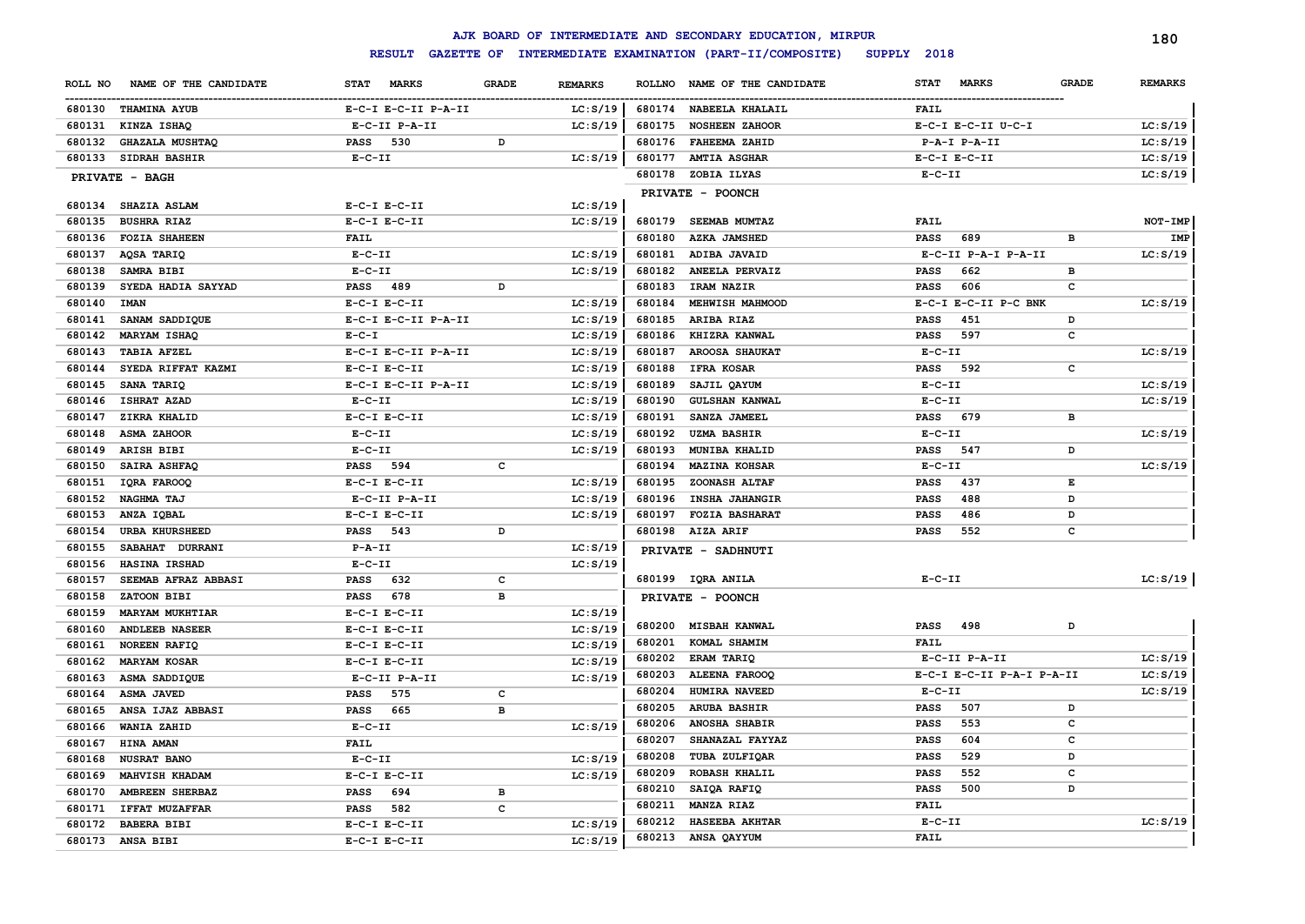|                                  |                    |              |                | AJK BOARD OF INTERMEDIATE AND SECONDARY EDUCATION, MIRPUR |                             |              | 181            |
|----------------------------------|--------------------|--------------|----------------|-----------------------------------------------------------|-----------------------------|--------------|----------------|
|                                  | <b>RESULT</b>      |              |                | GAZETTE OF INTERMEDIATE EXAMINATION (PART-II/COMPOSITE)   | SUPPLY 2018                 |              |                |
| NAME OF THE CANDIDATE<br>ROLL NO | STAT MARKS         | <b>GRADE</b> | <b>REMARKS</b> | ROLLNO NAME OF THE CANDIDATE                              | <b>STAT</b><br><b>MARKS</b> | <b>GRADE</b> | <b>REMARKS</b> |
| 680214 AMRINA MUMTAZ             | FAIL               |              |                | PRIVATE - HATTIAN                                         |                             |              |                |
| 680215 SAFINA LIAQAT             | E-C-II P-C BNK     |              | LC: S/19       |                                                           |                             |              |                |
| 680216 AALIA ARSHAD              | <b>PASS</b><br>548 | D            |                | 680254 SADIA MALIK                                        | $E-C-II$                    |              | LC: S/19       |
| 680217<br>SADIA MASOOD           | <b>PASS</b><br>459 | D            |                | 680255 AMINA AKBAR                                        | $E-C-II$                    |              | LC: S/19       |
| 680218 AFSANA ALAM               | <b>PASS</b><br>485 | D            |                | PRIVATE - MUZAFFARABAD                                    |                             |              |                |
| 680219 MARYAM KHALID             | <b>PASS</b><br>529 | D            |                |                                                           |                             |              |                |
| 680220<br>KANWAL KHALIL          | FAIL               |              |                | 680256 SYEDA MUQADDAS KAZMI                               | $E-C-TI$ $P-E$              |              | LC: S/19       |
| 680221<br><b>MISBAH SHABBIR</b>  | $E-C-I$ $E-C-II$   |              | LC: S/19       | PRIVATE - HATTIAN                                         |                             |              |                |
| 680222 TASKEEN AKSEER            | $E-C-I$ $E-C-II$   |              | LC: S/19       |                                                           |                             |              |                |
| 680223 KIRAN AYAZ                | $E- C- II$         |              | LC: S/19       | 680257 MISBAH QADEER                                      |                             |              | <b>ABSENT</b>  |
| 680224<br>SEHRISH WAZIR          | $E- C- II$         |              | LC: S/19       | PRIVATE - HAVELI                                          |                             |              |                |
| 680225<br>SHERISH KHATOON        | <b>PASS</b> 475    | D            |                |                                                           |                             |              |                |
| 680226<br><b>SAMAN KHURSHID</b>  | $Rs.500/-$         |              | <b>RW-FEE</b>  | 680258<br><b>TANIA IKHLAS</b>                             | <b>PASS</b><br>605          | c            |                |
| 680227<br><b>RIMSHA IBRAR</b>    | <b>FAIL</b>        |              |                | 680259 ISMA JAMSHEED                                      | 629<br>PASS                 | c            |                |
| 680228<br>ARIBA UMER             | <b>FAIL</b>        |              |                | <b>PRIVATE - BAGH</b>                                     |                             |              |                |
| 680229 SOBIA SABAR               | <b>FAIL</b>        |              |                |                                                           |                             |              |                |
| PRIVATE - SADHNUTI               |                    |              |                | 680261 MAHVISH LUQMAN                                     | $E-C-I$ $E-C-II$            |              | LC: S/19       |
|                                  |                    |              |                | PRIVATE - MUZAFFARABAD                                    |                             |              |                |
| 680230<br>SADIA SHAFIQUE         | 572<br><b>PASS</b> | c            |                |                                                           |                             |              |                |
| 680231<br>ZERFISHAN KANWAL       | 610<br><b>PASS</b> | c            |                | 680263 HUMARIA SHAFIQUE                                   | <b>R-LATER</b>              |              |                |
| 680232<br>ZOHA SHAHZAD           | <b>PASS</b><br>612 | c            |                | PRIVATE - MIRPUR                                          |                             |              |                |
| <b>JAVERIA MUNIR</b><br>680233   | 572<br><b>PASS</b> | C            |                | 680264 FARYAL GOHAR                                       |                             | D            |                |
| 680234<br>SANA TARIQ             | 575<br><b>PASS</b> | c            |                |                                                           | PASS<br>480                 |              |                |
| SANA IMTIAZ<br>680235            | 543<br>PASS        | D            |                | DEGREE COLLEGE RAWALAKOT POONCH                           |                             |              |                |
| 680236<br>IQRA YASIN             | $E-C-II$           |              | LC: S/19       | 685001 SHAHAB ASHRAF                                      | <b>FAIL</b>                 |              |                |
| 680237<br><b>AYESHA RIAZ</b>     | $E - C - II$       |              | LC: S/19       |                                                           |                             |              |                |
| 680238<br><b>MARIA HANIF</b>     | 619<br><b>PASS</b> | c            |                | PRIVATE - MUZAFFARABAD                                    |                             |              |                |
| 680239<br>SIDRA RASHEED          | 643<br><b>PASS</b> | с            |                | 685002<br>MUHAMMAD ABDULLAH TAHIR                         | 489<br><b>PASS</b>          | D            | IMP            |
| 680240<br><b>IQRA RASHEED</b>    | PASS<br>566        | с            |                | 685003<br>IKRAM UL HAQ                                    | PASS<br>511                 | D            | IMP            |
| 680241<br>AREEJ MUJEED           | $E-C-II$           |              | LC: S/19       | 685004 ALIABBAS                                           | PASS<br>499                 | D            | IMP            |
| 680242<br>UNIS NASEER            | <b>PASS</b><br>616 | c            |                | 685005<br><b>MUHAMMAD KASHIF</b>                          | FAIL                        |              | NOT-IMP        |
| 680243<br><b>ATTIQA JANNAT</b>   | 637<br><b>PASS</b> | c            |                | 685006<br><b>BABAR KHAN</b>                               | <b>PASS</b><br>542          | D            | IMP            |
| 680244<br>IRAGE RAHEES           | <b>PASS</b><br>511 | D            |                | 685007<br>SYED UMAR KAZMI                                 | PASS<br>513                 | D            | IMP            |
| 680245<br><b>MARIA KABIR</b>     | 558<br>PASS        | c            |                | 685008<br>HAIDER ISHTIAQ                                  | <b>PASS</b><br>524          | D            | IMP            |
| 680246<br>FAZINA LIAQAT          | $E-C-II$           |              | LC: S/19       | RAJA MUHAMMAD SHAYYIAN QAYYUM<br>685009                   | FAIL                        |              | NOT-IMP        |
| 680247<br>SIDRA FAREED           | PASS 613           | c            |                | 685010<br>ASIM QAYYUM                                     | PASS<br>471                 | D            | IMP            |
| 680248<br><b>ASNA SAGHIR</b>     | $E-C-II$           |              | LC: S/19       | 685011<br>NAZARAT MUNAWAR                                 | 474<br><b>PASS</b>          | D            | IMP            |
| 680249 MADIHA SHARAFAT           | $E-C-II$           |              | LC: S/19       | 685012 TANISH KAZMI                                       | $Rs.500/-$                  |              | $RW-FEE$       |
| 680250 HINA SHABBIR              | $E-C-II$ $B-S$     |              | LC: S/19       | 685013 KAMRAN TARIQ                                       | PASS 478                    |              | IMP            |
| 680251 TANIA QASIM               | $E-C-II$           |              | LC: S/19       | 685014 SYED MUJTABA HAIDER                                | <b>PASS</b> 496             | D            | IMP            |
| <b>PRIVATE - BAGH</b>            |                    |              |                | 685015 SAJAWAL FAROOQ                                     | $E-C-I$ $E-C-II$            |              | LC: S/19       |
|                                  |                    |              |                | 685016 MUHAMMAD ASIF                                      | PASS 529                    | D            |                |
| 680252 SHAGUFTA SHAFIQUE         | PASS 660           | в            |                | 685017 JUNAID JAVAID                                      | $E-C-I$ $E-C-II$            |              | LC: S/19       |
| PRIVATE - MUZAFFARABAD           |                    |              |                | 685018<br><b>WASEEM</b>                                   | $E-C-II$                    |              | LC: S/19       |
|                                  |                    |              |                | 685019 RAEES AHMED                                        | PASS 498                    | D            |                |
| 680253 SAQIBA SHABIR             | FAIL               |              |                |                                                           |                             |              |                |
|                                  |                    |              |                |                                                           |                             |              |                |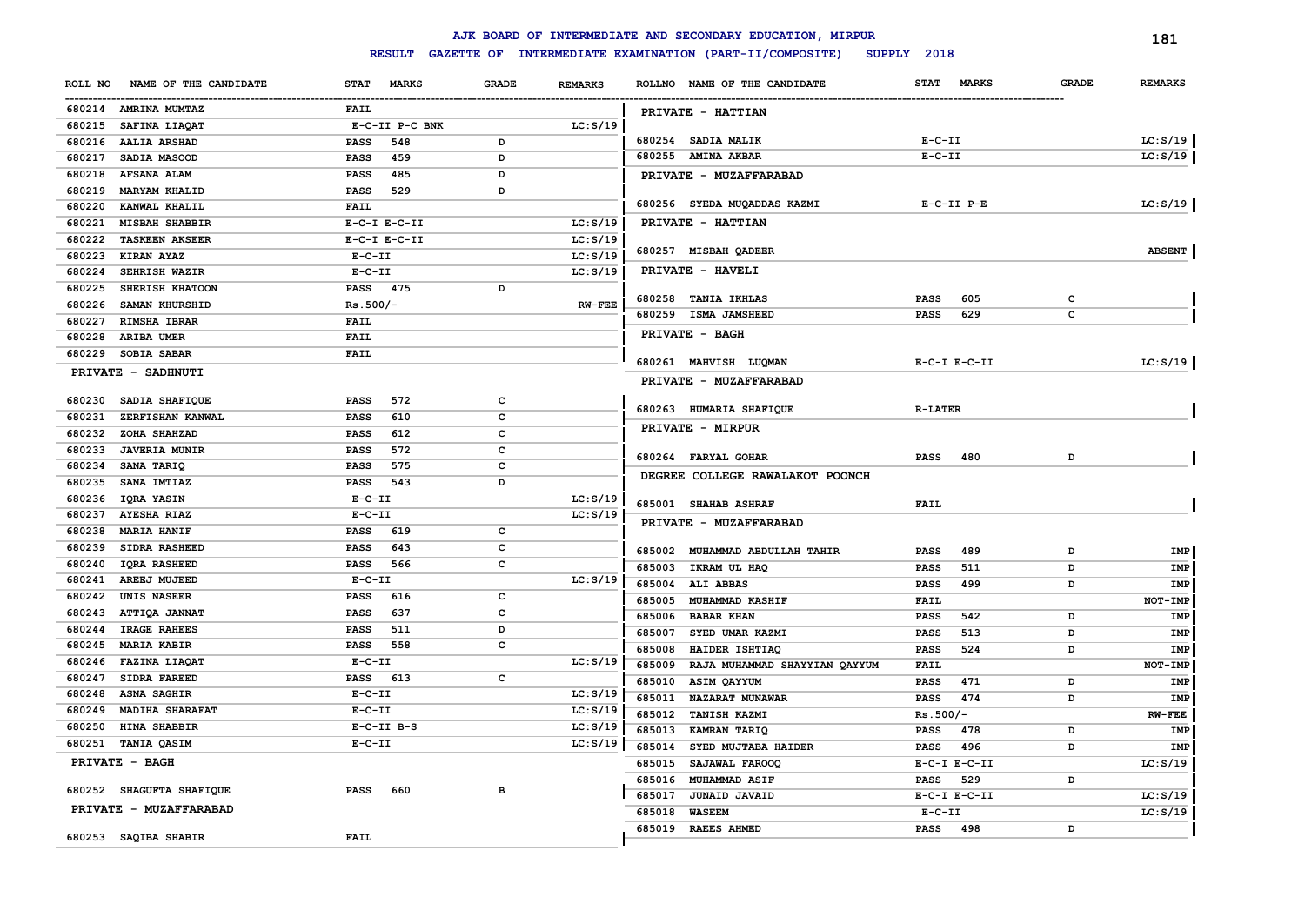|         |                            |              |                        |              |                |        | AJK BOARD OF INTERMEDIATE AND SECONDARY EDUCATION, MIRPUR |             |                     |              | 182            |
|---------|----------------------------|--------------|------------------------|--------------|----------------|--------|-----------------------------------------------------------|-------------|---------------------|--------------|----------------|
|         |                            |              | <b>RESULT</b>          |              |                |        | GAZETTE OF INTERMEDIATE EXAMINATION (PART-II/COMPOSITE)   | SUPPLY 2018 |                     |              |                |
| ROLL NO | NAME OF THE CANDIDATE      | <b>STAT</b>  | <b>MARKS</b>           | <b>GRADE</b> | <b>REMARKS</b> |        | ROLLNO NAME OF THE CANDIDATE                              | <b>STAT</b> | <b>MARKS</b>        | <b>GRADE</b> | <b>REMARKS</b> |
|         | 685020 HASSAN SIRAJ        | <b>PASS</b>  | 491                    | D            |                |        | 685052 MUHAMMAD ANWER                                     | <b>PASS</b> | 499                 | D            |                |
| 685021  | <b>HAMMAD SHABIR</b>       | <b>PASS</b>  | 441                    | D            |                | 685053 | <b>AHMED</b>                                              | <b>PASS</b> | 511                 | D            |                |
|         | PRIVATE - NEELUM           |              |                        |              |                | 685054 | RAJA SADAM YASEEN                                         | <b>PASS</b> | 492                 | D            |                |
|         |                            |              |                        |              |                | 685055 | AHMED ALI                                                 | <b>PASS</b> | 471                 | D            |                |
|         | 685022 MUHAMMAD YASIR KHAN | <b>PASS</b>  | 501                    | D            |                | 685056 | ISHTIYAQ AHMED                                            |             | $E-C-I$ $E-C-II$    |              | LC: S/19       |
|         | PRIVATE - HAVELI           |              |                        |              |                | 685057 | RAJA SAJID QLANDER                                        |             | E-C-II P-A-II       |              | LC: S/19       |
|         |                            |              |                        |              |                | 685058 | MUHAMMAD ISMAIL                                           | <b>PASS</b> | 539                 | D            |                |
|         | 685023 CHUDHRI DANISH ALI  | <b>PASS</b>  | 552                    | c            |                | 685059 | ATIF RAFIQUE                                              | <b>PASS</b> | 435                 | E            |                |
|         | PRIVATE - MUZAFFARABAD     |              |                        |              |                | 685060 | <b>TABASSUM HUSSAIN</b>                                   |             | E-C-I E-C-II P-A-II |              | LC: S/19       |
|         |                            |              |                        |              |                | 685061 | HAMMAD RAFI                                               | <b>PASS</b> | 527                 | D            |                |
| 685024  | MOHSIN QADEER              |              | E-C-I E-C-II P-E       |              | LC: S/19       | 685062 | MUHAMMAD HASSAN ASLAM                                     | <b>PASS</b> | 412                 | E            |                |
| 685025  | MUHAMMAD SAJID             | <b>PASS</b>  | 509                    | D            |                | 685063 | SYED MUHAMMAD HASSAN RAZA                                 | <b>PASS</b> | 486                 | D            |                |
| 685026  | USAMA RIAZ GOJJAR          | $E - C - I$  |                        |              | LC: S/19       |        | PRIVATE - OTHERS                                          |             |                     |              |                |
| 685027  | <b>FAISAL KHAMEED</b>      |              | $E-C-I$ $E-C-II$       |              | LC: S/19       |        |                                                           |             |                     |              |                |
| 685028  | MUHAMMAD RAFIQ QURESHI     |              | E-C-II P-A-II          |              | LC: S/19       | 685064 | WALEED ZULFIQAR                                           | $P-E$ C-G   |                     |              | LC: S/19       |
| 685029  | <b>MANAN SHAKEEL</b>       | <b>PASS</b>  | 545                    | D            |                |        | PRIVATE - MUZAFFARABAD                                    |             |                     |              |                |
| 685030  | ASAD AZIZ                  | <b>PASS</b>  | 549                    | D            |                |        |                                                           |             |                     |              |                |
| 685031  | YASIR HAROON               | <b>PASS</b>  | 526                    | D            |                | 685065 | <b>MAHTAB AHMAD</b>                                       | <b>PASS</b> | 476                 | D            |                |
| 685032  | RAVEEL AHMED               | <b>PASS</b>  | 570                    | C            |                | 685066 | JAMAL HAROON MUGHAL                                       | <b>PASS</b> | 495                 | D            |                |
| 685033  | <b>ABDUL QADEER</b>        |              | E-C-II P-A-II          |              | LC: S/19       | 685067 | AAZAZ ALI                                                 | <b>PASS</b> | 547                 | D            |                |
| 685034  | SYED KOMAIL RAZA NAQVI     | <b>PASS</b>  | 552                    | c            |                | 685068 | AHSAN MEHBOOB ABBASI                                      | <b>PASS</b> | 585                 | c            |                |
| 685035  | SHAFQAT YOUNAS             | <b>PASS</b>  | 516                    | D            |                | 685069 | MUHAMMAD MUKHTIAR AHMED                                   | <b>PASS</b> | 527                 | D            |                |
| 685036  | SYED ALI AJWAD GILLANI     | $P - A - II$ |                        |              | LC: S/19       | 685070 | <b>TOQEER HUSSAIN</b>                                     | <b>PASS</b> | 442                 | D            |                |
| 685037  | MUHAMMAD HABIB KHAN        | PASS         | 526                    | D            |                | 685071 | SHAHMEER AHMED                                            | $E - C - I$ |                     |              | LC: S/19       |
| 685038  | <b>FAIZAN BASHIR</b>       | $P - A - II$ |                        |              | LC: S/19       | 685072 | KHWAJA MOHSIN MUSHTAQ                                     | <b>PASS</b> | 602                 | c            |                |
| 685039  | <b>FAIZAN AHMED</b>        | <b>PASS</b>  | 473                    | D            |                | 685073 | <b>WALEED AHMED</b>                                       | <b>PASS</b> | 384                 | E            |                |
| 685040  | MUHAMMAD SHAHZAD           | $E - C - I$  |                        |              | LC: S/19       | 685074 | AHMED ALI                                                 | <b>PASS</b> | 472                 | D            |                |
|         | PRIVATE - KOTLI            |              |                        |              |                | 685075 | <b>AHMED RASHEED</b>                                      |             | $E-C-I$ $E-C-II$    |              | LC: S/19       |
|         |                            |              |                        |              |                |        | PRIVATE - BAGH                                            |             |                     |              |                |
|         | 685041 AHMAD RAZA          | <b>PASS</b>  | 513                    | D            |                |        |                                                           |             |                     |              |                |
|         | PRIVATE - MUZAFFARABAD     |              |                        |              |                |        | 685076 SYED ZAIN AZMAT BUKHARI                            | <b>PASS</b> | 480                 | D            |                |
|         |                            |              |                        |              |                |        | PRIVATE - MUZAFFARABAD                                    |             |                     |              |                |
|         | 685042 SHAHZAD AHMED       | <b>PASS</b>  | 603                    | c            |                |        |                                                           |             |                     |              |                |
| 685043  | MUKHTIAR AHMED TANOLI      |              | $E-C-I$ $E-C-II$ $P-E$ |              | LC: S/19       | 685077 | HAMZA KHURSHEED                                           |             | $E-C-I$ $E-C-II$    |              | LC: S/19       |
|         | 685044 ABDUL QADIR         | <b>PASS</b>  | 478                    | D            |                | 685078 | MEHRAN IFTIKHAR ABBASI                                    | <b>PASS</b> | 430                 | Е            |                |
|         | 685045 AJMAL ALI           |              | E-C-II P-A-II          |              | LC: S/19       | 685079 | EJAZ RIAZ MUGHAL                                          | <b>PASS</b> | 473                 | D            |                |
|         | 685046 WAQAR CHAUDHRY      | <b>PASS</b>  | 571                    | $\mathbf{C}$ |                | 685080 | RAJA NABEEL KHAN                                          | <b>PASS</b> | 519                 | D            |                |
|         | PRIVATE - NEELUM           |              |                        |              |                | 685081 | AHTISHAM RAZZAQ MUGHAL                                    | <b>PASS</b> | 453                 | D            |                |
|         |                            |              |                        | D            |                | 685082 | <b>ASIM KHADAM</b>                                        | <b>PASS</b> | 485                 | D            |                |
|         | 685047 ABDUL WAJID AWAN    | <b>PASS</b>  | 547                    |              |                | 685083 | IMTIAZ AHMED                                              | FAIL        |                     |              |                |
|         | PRIVATE - MUZAFFARABAD     |              |                        |              |                | 685084 | <b>ARSLAN AZAM</b>                                        | <b>PASS</b> | 428                 | Е            |                |
| 685048  | CH. MUHAMMAD NAFEES        | <b>FAIL</b>  |                        |              |                | 685085 | RAHEEL SULAHRIA                                           | <b>PASS</b> | 425                 | E            |                |
| 685049  | SHAHBAZ NAWAZ              | $P - A - I$  |                        |              | LC: S/19       | 685086 | <b>UMAIR QAYYUM</b>                                       | <b>PASS</b> | 455                 | D            |                |
| 685050  | <b>ARSHAAD ALI</b>         |              | $E-C-I$ $E-C-II$       |              | LC: S/19       | 685087 | SYED ZAMAN ALI                                            | <b>PASS</b> | 530                 | D            |                |
| 685051  | WAJID ALAM AWAN            | $E - C - II$ |                        |              | LC: S/19       | 685088 | SYED RIZWAN HAIDER NAQVI                                  | <b>PASS</b> | 501                 | D            |                |
|         |                            |              |                        |              |                |        |                                                           |             |                     |              |                |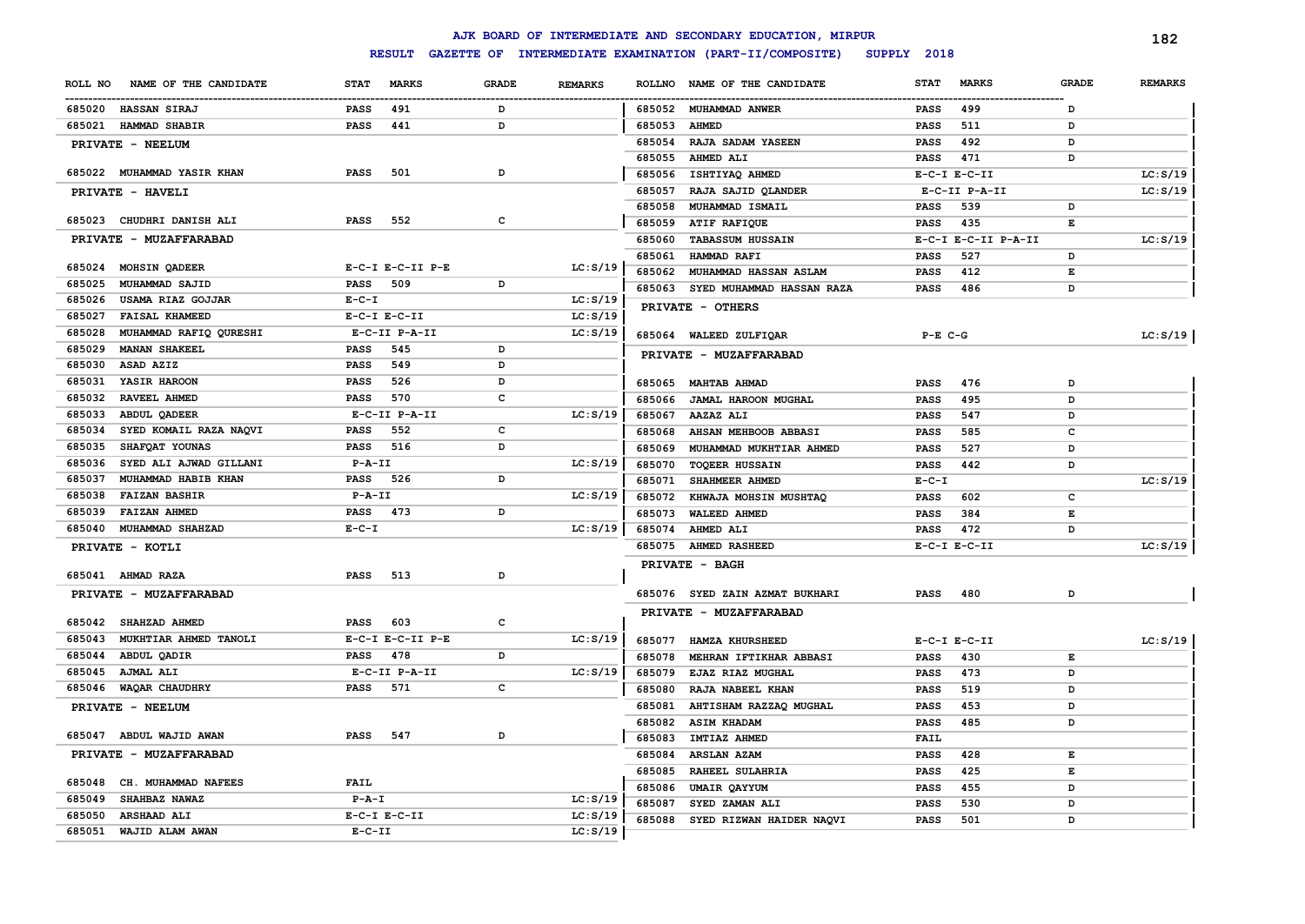# **RESULT GAZETTE OF INTERMEDIATE EXAMINATION (PART-II/COMPOSITE) SUPPLY 2018**

|         |                             |              |                  |              |                |                  | AJK BOARD OF INTERMEDIATE AND SECONDARY EDUCATION, MIRPUR |              |                        |              | 183            |
|---------|-----------------------------|--------------|------------------|--------------|----------------|------------------|-----------------------------------------------------------|--------------|------------------------|--------------|----------------|
|         |                             |              | <b>RESULT</b>    |              |                |                  | GAZETTE OF INTERMEDIATE EXAMINATION (PART-II/COMPOSITE)   | SUPPLY 2018  |                        |              |                |
| ROLL NO | NAME OF THE CANDIDATE       | <b>STAT</b>  | <b>MARKS</b>     | <b>GRADE</b> | <b>REMARKS</b> | <b>ROLLNO</b>    | NAME OF THE CANDIDATE                                     | STAT         | <b>MARKS</b>           | <b>GRADE</b> | <b>REMARKS</b> |
|         | PRIVATE - NEELUM            |              |                  |              |                |                  | 685125 DANYAL AMJAD                                       | PASS         | 488                    | D            | IMP            |
|         |                             |              |                  |              |                | 685126           | <b>SAAD BIN ZAFAR</b>                                     | <b>PASS</b>  | 470                    | D            | NOT-IMP        |
|         | 685089 NAVEED BUTT          | <b>PASS</b>  | 491              | D            |                |                  | 685127 AZEEM ARIF                                         | FAIL         |                        |              | NOT-IMP        |
|         | PRIVATE - MUZAFFARABAD      |              |                  |              |                |                  | PRIVATE - BHIMBER                                         |              |                        |              |                |
| 685090  | <b>FAIZUR REHMAN ABBASI</b> | <b>PASS</b>  | 518              | D            |                |                  | 685128 MUHAMMAD SAAD ALI KHAN                             | <b>PASS</b>  | 619                    | $\mathbf{C}$ | IMP            |
| 685091  | ZAIN ARIF AWAN              | P-E BNK      |                  |              | LC: S/19       |                  | PRIVATE - OTHERS                                          |              |                        |              |                |
| 685092  | TAMOOR QADRI                | $P - A - II$ |                  |              | LC: A/19       |                  |                                                           |              |                        |              |                |
| 685093  | MUHAMMAD WASIM              |              | E-C-I E-C-II P-E |              | LC: S/19       |                  | 685129 NAEEM URREHMAN                                     | <b>PASS</b>  | 539                    | D            | IMP            |
| 685094  | SOHAIB SULEMAN              | PASS         | 506              | D            |                |                  | PRIVATE - MIRPUR                                          |              |                        |              |                |
| 685095  | <b>JAWAD KHURSHEED</b>      | <b>PASS</b>  | 478              | D            |                |                  |                                                           |              |                        |              |                |
| 685096  | <b>ATIF HUSSAIN</b>         | <b>PASS</b>  | 529              | D            |                |                  | 685130 BILAL AHMAD                                        | <b>PASS</b>  | 504                    | D            | IMP            |
| 685097  | SAIF UR REHMAN              | <b>PASS</b>  | 598              | c            |                |                  | 685131 MUHAMMAD TOSEEF KHAN                               | <b>FAIL</b>  |                        |              | NOT-IMP        |
| 685098  | <b>AQIB MUSHTAQ</b>         | <b>PASS</b>  | 496              | D            |                |                  | PRIVATE - KOTLI                                           |              |                        |              |                |
| 685099  | ZEESHAN HAMEED              | $E-C-II$     |                  |              | LC: S/19       |                  |                                                           |              |                        |              |                |
| 685100  | <b>AMIR KHALIL</b>          | <b>PASS</b>  | 483              | D            |                |                  | 685132 NOMAN MASOOD                                       | <b>FAIL</b>  |                        |              | NOT-IMP        |
| 685101  | MUHAMMAD AWAIS              | <b>PASS</b>  | 494              | D            |                |                  | PRIVATE - MIRPUR                                          |              |                        |              |                |
| 685102  | <b>TOSEEF MUNIR</b>         | <b>PASS</b>  | 497              | D            |                |                  |                                                           |              |                        |              |                |
| 685103  | RAJA ZUBAIR KHAN            | <b>PASS</b>  | 438              | E            |                |                  | 685133 MUHAMMAD ADEEL                                     | <b>FAIL</b>  |                        |              | $NOT-IMP$      |
| 685104  | <b>ASAD KHAN</b>            | PASS         | 438              | E            |                |                  | PRIVATE - BHIMBER                                         |              |                        |              |                |
| 685105  | ZAKIR NAZIR ABBASI          | $P - A - II$ |                  |              | LC: S/19       |                  |                                                           |              |                        |              |                |
| 685106  | SHOAIB NAZIR                | PASS         | 431              | E            |                |                  | 685134 ATEEQ UR REHMAN                                    | PASS         | 454                    | D            |                |
| 685107  | ABDULLAH SHAH MASOODI       | $P - A - II$ |                  |              | LC: S/19       |                  | PRIVATE - MIRPUR                                          |              |                        |              |                |
| 685108  | <b>JAWAD FAREED</b>         | $E-C-II$     |                  |              | LC: S/19       |                  | 685135 USAMA ALI KHAN TUFAIL                              | $E-C-II$     |                        |              | LC: S/19       |
| 685109  | MUHAMMAD ANEEB              |              | E-C-I P-A-II     |              | LC: S/19       |                  | 685136 MUHAMMAD SUBHAN SHAIKH                             |              | 434                    |              |                |
| 685110  | SYED SALAMAN                | PASS         | 476              | D            |                |                  |                                                           | <b>PASS</b>  |                        | Е            |                |
| 685111  | SYED SAQLAIN HAIDER NAQVI   | <b>PASS</b>  | 450              | D            |                | 685137<br>685138 | ALI RAZA MAQSOOD                                          | <b>PASS</b>  | 493<br>430             | D<br>E       |                |
| 685112  | HURAIRA NAZIR               | $E-C-II$     |                  |              | LC: S/19       |                  | MUHAMMAD JUNAID SADDIQUE                                  | <b>PASS</b>  |                        |              |                |
| 685113  | <b>AZHAR ALTAF HUSSAIN</b>  |              | P-A-I P-A-II B-M |              | LC: S/19       | 685139           | <b>SHOAIB SHABIR</b>                                      | $E - C - II$ |                        |              | LC: S/19       |
| 685114  | NOMAN DAWOOD                | PASS 436     |                  | E            |                | 685140           | NADIR AYOUB                                               | <b>PASS</b>  | 482                    | D            |                |
| 685115  | HASEEB RAFIQUE              | <b>FAIL</b>  |                  |              |                | 685141           | <b>AKEEL AHMED</b>                                        | <b>PASS</b>  | 477                    | D            |                |
| 685116  | <b>AHMER ALI BUTT</b>       | <b>FAIL</b>  |                  |              |                | 685142           | SHAHZEB ASHFAQ                                            | <b>PASS</b>  | 570                    | c            |                |
|         | PRIVATE - HATTIAN           |              |                  |              |                | 685143           | <b>USMAN KHALIQ</b>                                       | $E- C- II$   |                        |              | LC: S/19       |
|         |                             |              |                  |              |                | 685144           | MUHAMMAD AWAIS                                            |              | $E-C-TI$ $P-E$         |              | LC: S/19       |
| 685117  | MUHAMMAD MUBEEN             | <b>FAIL</b>  |                  |              |                | 685145           | MUHAMMAD MUBEEN                                           | <b>PASS</b>  | 516                    | D            |                |
|         | PRIVATE - MUZAFFARABAD      |              |                  |              |                |                  | PRIVATE - BHIMBER                                         |              |                        |              |                |
| 685118  | <b>TALISH ASLAM</b>         | $B-M$ $B-S$  |                  |              | LC: A/20       |                  | 685146 TAYYUB GUL FARAZ                                   | $E - C - II$ |                        |              | LC: S/19       |
| 685119  | SYED ANEES-UR-REHMAN        | <b>FAIL</b>  |                  |              |                |                  | PRIVATE - MIRPUR                                          |              |                        |              |                |
| 685120  | <b>ARSLAN SHAUKAT</b>       | <b>FAIL</b>  |                  |              |                |                  |                                                           |              |                        |              |                |
| 685121  | NAEEM AHMED KHAN            | $Rs.500/-$   |                  |              | <b>RW-FEE</b>  | 685147           | <b>HAMAD KHURSHEED</b>                                    | $E- C- II$   |                        |              | LC: S/19       |
| 685122  | <b>FAYZ RASHEED</b>         | <b>FAIL</b>  |                  |              |                | 685148           | <b>KAMRAN KHALID</b>                                      |              | $E-C-I$ $E-C-II$ $B-S$ |              | LC: S/19       |
| 685123  | <b>AYAZ TAHIR</b>           | <b>FAIL</b>  |                  |              |                | 685149           | <b>AFAQ KHURSHEED</b>                                     |              | $E-C-I$ $E-C-II$       |              | LC: S/19       |
|         | 685124 SYED SAAD UL HASSAN  | <b>FAIL</b>  |                  |              |                | 685150           | <b>FAIZAN ASHRAF</b>                                      | PASS         | 491                    | D            |                |
|         |                             |              |                  |              |                | 685151           | MUHAMMAD ALI                                              | <b>PASS</b>  | 627                    | c            |                |

**PRIVATE - MIRPUR**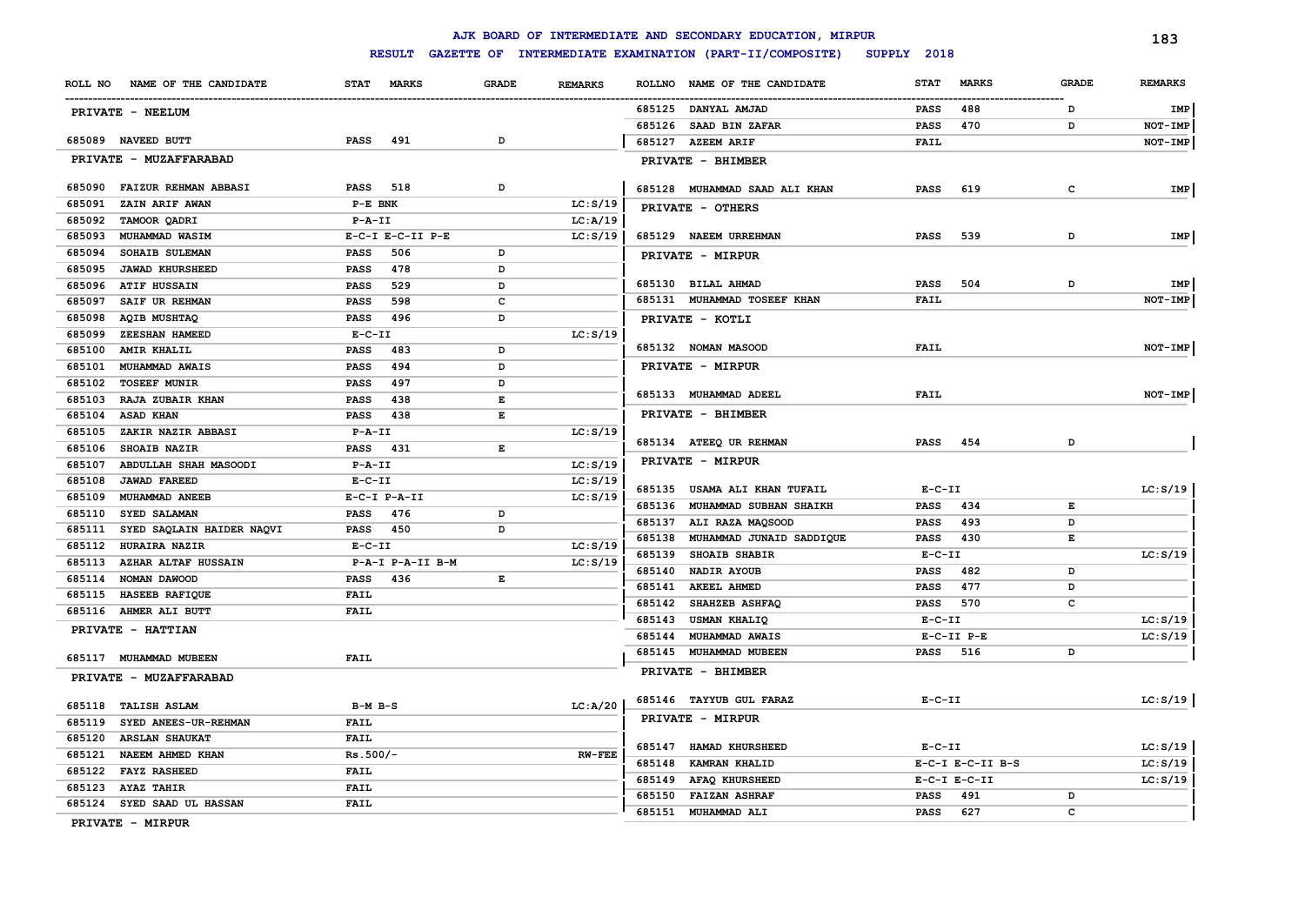|                                                   |                             |              |                |                  | AJK BOARD OF INTERMEDIATE AND SECONDARY EDUCATION, MIRPUR |                                |              | 184            |
|---------------------------------------------------|-----------------------------|--------------|----------------|------------------|-----------------------------------------------------------|--------------------------------|--------------|----------------|
|                                                   | <b>RESULT</b>               |              |                |                  | GAZETTE OF INTERMEDIATE EXAMINATION (PART-II/COMPOSITE)   | SUPPLY 2018                    |              |                |
| NAME OF THE CANDIDATE<br>ROLL NO                  | <b>STAT</b><br><b>MARKS</b> | <b>GRADE</b> | <b>REMARKS</b> |                  | ROLLNO NAME OF THE CANDIDATE                              | <b>MARKS</b><br><b>STAT</b>    | <b>GRADE</b> | <b>REMARKS</b> |
| PRIVATE - BHIMBER                                 |                             |              |                |                  | <b>PRIVATE - BHIMBER</b>                                  |                                |              |                |
| 685152 ZEESHAN HABIB                              | <b>PASS</b><br>447          | D            |                |                  | 685178 SANA ULLHA KHALID                                  | $E-C-II$                       |              | LC: S/19       |
| PRIVATE - MIRPUR                                  |                             |              |                |                  | PRIVATE - MIRPUR                                          |                                |              |                |
| 685153 HASEEB AKRAM                               | 537<br><b>PASS</b>          | D            |                | 685179           | <b>SHAHID LUQMAN</b>                                      | 503<br>PASS                    | D            |                |
| PRIVATE - BHIMBER                                 |                             |              |                | 685180           | MUHAMMAD ABU BAKER                                        | $E-C-I$ $E-C-II$               |              | LC: S/19       |
| 685154 SHABAN GULL                                | $E - C - II$                |              | LC: S/19       | 685181           | SAJAWAL HUSSAIN                                           | <b>PASS</b><br>520             | D            |                |
|                                                   |                             |              |                | 685182<br>685183 | <b>MUHAMMAD SULTAN</b><br><b>AAMIR RAFI</b>               | $E-C-II$<br><b>PASS</b><br>498 | D            | LC: S/19       |
| PRIVATE - MIRPUR                                  |                             |              |                |                  | 685184 WASIF ALI                                          | 515<br><b>PASS</b>             | D            |                |
| 685155 MUHAMMAD KHAYAM ASGHER                     | $E-C-II$                    |              | LC: S/19       | 685185           | MUBBINE MIRZA                                             | $E-C-II$                       |              | LC: S/19       |
| 685156<br><b>SAFEER AHMAD</b>                     | <b>PASS</b> 520             | D            |                |                  | 685186 ALI RAZA                                           | $E - C - II$                   |              | LC: S/19       |
| 685157<br><b>AKMAL HUSSAIN</b>                    | $E - C - II$                |              | LC: S/19       | 685187           | JUNAID AZIZ                                               | $E-C-II$                       |              | LC: S/19       |
| <b>HASSAN ALI</b><br>685158                       | $E - C - II$                |              | LC: S/19       | 685188           | <b>HASSAN ALI</b>                                         | E-C-I E-C-II PST               |              | LC: S/19       |
| 685159<br>MUHAMMAD YOUSAF                         | $E - C - II$                |              | LC: S/19       | 685189           | MUHAMMAD QADEER                                           | 564<br>PASS                    | c            |                |
| 685160<br>UMAR AKRAM                              | $E - C - II$                |              | LC: S/19       | 685190           | MUHAMMAD OMER QAYYUM                                      | 474<br>PASS                    | D            |                |
| PRIVATE - BHIMBER                                 |                             |              |                | 685191           | UMER LIAQUAT                                              | $E - C - II$                   |              | LC: S/19       |
|                                                   |                             |              |                |                  | 685192 ALI HUSNAIN                                        | <b>PASS</b><br>482             | D            |                |
| 685161 HAIDAR ALI                                 | <b>PASS</b><br>511          | D            |                |                  | PRIVATE - BHIMBER                                         |                                |              |                |
| PRIVATE - MIRPUR                                  |                             |              |                |                  |                                                           |                                |              |                |
|                                                   |                             |              |                |                  | 685193 HASSAN SAJID                                       | 556<br><b>PASS</b>             | $\mathtt{c}$ |                |
| 685162 HUSNAIN USMAN<br>685163<br>ZAIN UL ABIDDEN | FAIL<br>PASS 497            | D            |                |                  | PRIVATE - MIRPUR                                          |                                |              |                |
| 685164<br><b>ZESHAN ARIF</b>                      | $E - C - II$                |              | LC: S/19       |                  |                                                           |                                |              |                |
| WAQAS SHAH<br>685165                              | $E-C-II$                    |              | LC: S/19       |                  | 685194 USMAN SHAHZAD                                      | 549<br><b>PASS</b>             | D            |                |
| MUHAMMAD MUNEEB UR REHMAN<br>685166               | $E-C-TI$                    |              | LC: S/19       | 685195<br>685196 | <b>NADEEM SHABBIR</b>                                     | 607<br><b>PASS</b>             | c            |                |
| HASSAN QAYYUM FIAZI<br>685167                     | PASS 556                    | с            |                |                  | <b>TOUSEEF PERVAIZ</b>                                    | <b>PASS</b><br>531<br>515      | D<br>D       |                |
| 685168<br><b>IRFAN MEHRBAN</b>                    | $E-C-I$ $E-C-II$            |              | LC: S/19       | 685197<br>685198 | HASSAN ALI SIDDIQUE<br>MOHSIN MAZHER                      | <b>PASS</b><br>$E-C-II$        |              | LC: S/19       |
| AHMAD KHAN<br>685169                              | $E-C-I$ $E-C-II$            |              | LC: S/19       | 685199           | <b>IMRAN GHAFOOR</b>                                      | $E-C-II$                       |              | LC: S/19       |
| MUHAMMAD EHSAN UL HAQ<br>685170                   | PASS 577                    | $\mathtt{C}$ |                | 685200           | SYED GHULAM ALI SHAH                                      | 465<br>PASS                    | D            |                |
| 685171<br>BILAL ISHAQ                             | $E - C - II$                |              | LC: S/19       | 685201           | YAWAR ABBAS                                               | 531<br><b>PASS</b>             | D            |                |
| PRIVATE - SADHNUTI                                |                             |              |                | 685202           | QASIM ALI                                                 | 598<br><b>PASS</b>             | c            |                |
|                                                   |                             |              |                | 685203           | AMIR SIDDIQUE                                             | FAIL                           |              |                |
| 685172 ADEEL KHALIQ                               | $P-A-I$ $P-A-II$            |              | LC: S/19       | 685204           | MUHAMMAD SAAD                                             | 527<br><b>PASS</b>             | D            |                |
| PRIVATE - MIRPUR                                  |                             |              |                | 685205           | MUHAMMAD ADEEL                                            | <b>PASS</b><br>597             | c            |                |
|                                                   |                             |              |                | 685206           | <b>MUHAMMAD KASHIF</b>                                    | <b>FAIL</b>                    |              |                |
| 685173 MUHAMMAD RAEES                             | <b>PASS</b><br>555          | с            |                | 685207           | <b>AJMAL HUSSAIN</b>                                      | 539<br><b>PASS</b>             | D            |                |
| PRIVATE - BHIMBER                                 |                             |              |                | 685208           | MUHAMMAD IDREES                                           | 464<br><b>PASS</b>             | D            |                |
|                                                   |                             |              |                | 685209           | <b>TANVEER HUSSAIN</b>                                    | <b>FAIL</b>                    |              |                |
| 685174 NOUMAN SHAHZAD                             | <b>PASS</b><br>542          | D            |                | 685210           | MUBEEN AHMED                                              | <b>FAIL</b>                    |              |                |
| PRIVATE - MIRPUR                                  |                             |              |                | 685211           | MUHAMMAD ZEESHAN BAZMI                                    | <b>PASS</b><br>541             | D            |                |
| 685175 MUHAMMAD SULMAN                            | $E - C - II$                |              | LC: S/19       | 685212           | USAMA IDREES KAYANI                                       | FAIL                           |              |                |
| 685176 RAJA KASHIF RAFIQUE                        | PASS<br>519                 | D            |                | 685213           | GHULAM MUHAMMAD MUSTAFA                                   | $E-C-I$ $E-C-II$               |              | LC: S/19       |
| 685177 MUHAMMAD SHABAZ                            | <b>PASS</b><br>466          | D            |                |                  | PRIVATE - BHIMBER                                         |                                |              |                |
|                                                   |                             |              |                |                  |                                                           |                                |              |                |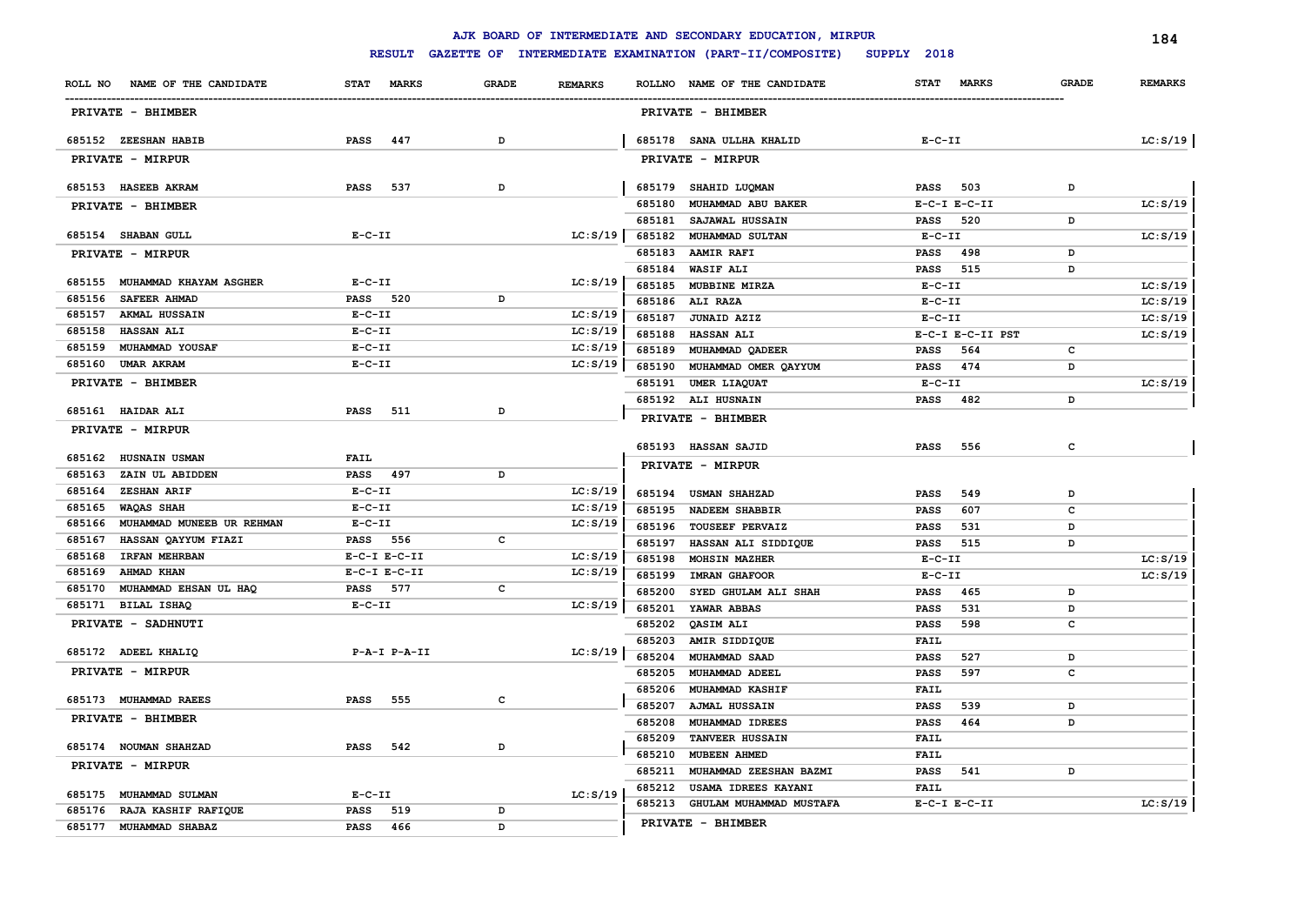|                                                                  |                                  |                                |        | AJK BOARD OF INTERMEDIATE AND SECONDARY EDUCATION, MIRPUR |                                |              | 185            |  |  |
|------------------------------------------------------------------|----------------------------------|--------------------------------|--------|-----------------------------------------------------------|--------------------------------|--------------|----------------|--|--|
|                                                                  | <b>RESULT</b>                    |                                |        | GAZETTE OF INTERMEDIATE EXAMINATION (PART-II/COMPOSITE)   | SUPPLY 2018                    |              |                |  |  |
| NAME OF THE CANDIDATE<br>ROLL NO                                 | STAT MARKS                       | <b>GRADE</b><br><b>REMARKS</b> |        | ROLLNO NAME OF THE CANDIDATE                              | <b>MARKS</b><br><b>STAT</b>    | <b>GRADE</b> | <b>REMARKS</b> |  |  |
| 685214 JUNAID RIAZ                                               | $E- C- II$                       | LC: S/19                       |        | 685242 HAROON ALI                                         | 537<br>PASS                    | D            |                |  |  |
| PRIVATE - MIRPUR                                                 |                                  |                                |        | <b>PRIVATE - POONCH</b>                                   |                                |              |                |  |  |
| 685215 DANYAL QAYYUM                                             | $E-C-II$                         | LC: S/19                       |        | 685243 FRAZ SHOUKAT                                       | $E- C- II$                     |              | LC: S/19       |  |  |
| 685216<br>SEERAT ALI                                             | $E-C-II$                         | LC: S/19                       |        | PRIVATE - MIRPUR                                          |                                |              |                |  |  |
| 685217<br>MUHAMMAD HASSAN RASHID                                 | PASS 464                         | D                              |        |                                                           |                                |              |                |  |  |
| 685218<br>RAHEEL AHMAD                                           | E-C-II P-A-II                    | LC: S/19                       |        | 685244 ALI ABBAS                                          | E-C-I E-C-II P-E               |              | LC: S/19       |  |  |
| 685219<br>NOMAN MAJEED                                           | 457<br><b>PASS</b>               | D                              |        | 685245 MUHAMMAD SHOAIB                                    | $E- C- II$                     |              | LC: S/19       |  |  |
| 685220<br><b>SHAMMAS SAJID</b>                                   | PASS<br>504                      | D                              |        | PRIVATE - BHIMBER                                         |                                |              |                |  |  |
| PRIVATE - BHIMBER                                                |                                  |                                |        | 685246 ATIF SHAMIM                                        | $E-C-I$ $E-C-II$               |              | LC: S/19       |  |  |
| 685221 FAREED AHMED                                              | $E-C-I$ $E-C-II$                 | LC: S/19                       |        | PRIVATE - MIRPUR                                          |                                |              |                |  |  |
| PRIVATE - MIRPUR                                                 |                                  |                                |        |                                                           |                                |              |                |  |  |
|                                                                  |                                  |                                | 685247 | MUHAMMAD RAMEEZ                                           | $E- C- II$                     |              | LC: S/19       |  |  |
| 685222<br>MUHAMMAD KHALIL KHAN                                   | PASS<br>536                      | D                              | 685248 | MUHAMMAD ALI RAEES                                        | $E-C-I$ $E-C-II$               |              | LC: S/19       |  |  |
| 685223 ASJAD HUSSAIN                                             | PASS 512                         | D                              | 685249 | FAISAL IQBAL                                              | $E-C-I$ $E-C-II$               |              | LC: S/19       |  |  |
| 685224<br><b>TAYYAB HAROON</b>                                   | $E- C- II$                       | LC: S/19                       | 685250 | <b>KHUBAIB SHAKEEL</b>                                    | $E-C-I$ $E-C-II$ $P-E$         |              | LC: S/19       |  |  |
| 685225<br>SYED MUHAMMAD GHULAM MURTAZA                           | $E- C- II$                       | LC: S/19                       |        | PRIVATE - BHIMBER                                         |                                |              |                |  |  |
| 685226 ISRAR ILYAS                                               | E-C-II U-C-I                     | LC: S/19                       |        |                                                           |                                |              |                |  |  |
| 685227<br><b>ARSLAN JAVED</b>                                    | E-C-I E-C-II P-A-I P-A-II        | LC: S/19                       |        | 685251 ABDULLAH MANZOOR                                   | $E - C - II$                   |              | LC: S/19       |  |  |
| 685228<br>MUHAMMAD ADNAN MUMTAZ                                  | $E- C- II$                       | LC: S/19                       |        | <b>PRIVATE - MIRPUR</b>                                   |                                |              |                |  |  |
| 685229 BILAL AHMED BUTT                                          | PASS 400                         | Е                              |        |                                                           |                                |              |                |  |  |
| PRIVATE - BHIMBER                                                |                                  |                                | 685252 | <b>ROHEEL ALI</b>                                         | <b>PASS</b> 451                | D            |                |  |  |
|                                                                  |                                  |                                | 685253 | MUHAMMAD AKHLAQ                                           | $E-C-I$ $E-C-II$               |              | LC: S/19       |  |  |
| 685230 HAMZA HANIF                                               | $E-C-I$ $E-C-II$                 | LC: S/19                       | 685254 | BILAL RAFIQUE                                             | $E- C- II$                     |              | LC: S/19       |  |  |
| <b>PRIVATE - MIRPUR</b>                                          |                                  |                                | 685255 | <b>SHAHZAIB ARSHAD</b>                                    | $E- C- II$                     |              | LC: S/19       |  |  |
|                                                                  |                                  |                                | 685256 | <b>MATEEN HABIB</b>                                       | PASS 470                       | D            |                |  |  |
| 685231<br><b>NAZAKAT HUSSAIN</b>                                 | <b>PASS</b> 583                  | c                              | 685257 | SHIRAZ TARIQ                                              | $E-C-I$ $E-C-II$               |              | LC: S/19       |  |  |
| 685232<br><b>WASIF REHMAN</b>                                    | E-C-II P-A-I P-A-II              | LC: S/19                       | 685258 | <b>NABEEL YASIN</b>                                       | $E- C- II$<br>E-C-I E-C-II P-E |              | LC: S/19       |  |  |
| 685233<br>MUHAMMAD ZOHAIB                                        | $E- C- II$                       | LC: S/19                       | 685259 | <b>SAHIL AMJAD</b>                                        |                                |              | LC: S/19       |  |  |
| 685234<br><b>ADEEL AHMED</b>                                     | $E- C- II$                       | LC: S/19                       |        | PRIVATE - BHIMBER                                         |                                |              |                |  |  |
| 685235<br><b>MUHAMMAD ADEEL</b><br>685236<br><b>USMAN MAZHAR</b> | $E- C- II$<br><b>PASS</b><br>560 | LC: S/19<br>c                  |        | 685260 MOEEZ HUSSAIN                                      | $E-C-I$ $E-C-II$ $C-G$         |              | LC: S/19       |  |  |
|                                                                  | <b>FAIL</b>                      |                                |        | 685261 REHAN SHABBIR                                      | $E- C- II$                     |              | LC:A/19        |  |  |
| 685237 SAQIB MUNIR<br>PRIVATE - BHIMBER                          |                                  |                                |        | PRIVATE - MIRPUR                                          |                                |              |                |  |  |
|                                                                  |                                  |                                | 685262 | MUHAMMAD ALI MUNAWAR BAIG                                 | $E- C- II$                     |              | LC: S/19       |  |  |
| 685238 AZEEM SUBHANI                                             | <b>FAIL</b>                      |                                |        | PRIVATE - BHIMBER                                         |                                |              |                |  |  |
| PRIVATE - MIRPUR                                                 |                                  |                                |        |                                                           |                                |              |                |  |  |
| 685239 DANISH BASHIR                                             | $E-C-I$ $E-C-II$ $B-S$           |                                |        | $LC: S/19$   685263 ARSLAN KHADIM                         | FAIL                           |              |                |  |  |
| 685240 ALI HUSNAIN                                               | PASS 566                         | C                              |        | PRIVATE - KOTLI                                           |                                |              |                |  |  |
| PRIVATE - BHIMBER                                                |                                  |                                |        | 685264 BILAL JAVED                                        | <b>FAIL</b>                    |              |                |  |  |
| 685241 RIZWAN SHAFIQUE                                           | $E-C-I$ $E-C-II$                 | LC: S/19                       |        | <b>PRIVATE - MIRPUR</b>                                   |                                |              |                |  |  |
| PRIVATE - MIRPUR                                                 |                                  |                                |        |                                                           |                                |              |                |  |  |
|                                                                  |                                  |                                |        | 685265 MUHAMMAD ARSHAD                                    | $E-C-TI$ $P-E$                 |              | LC: S/19       |  |  |
|                                                                  |                                  |                                |        | 685266 SAJID MAHMOOD                                      | $E-C-II$ $P-E$                 |              | LC: S/19       |  |  |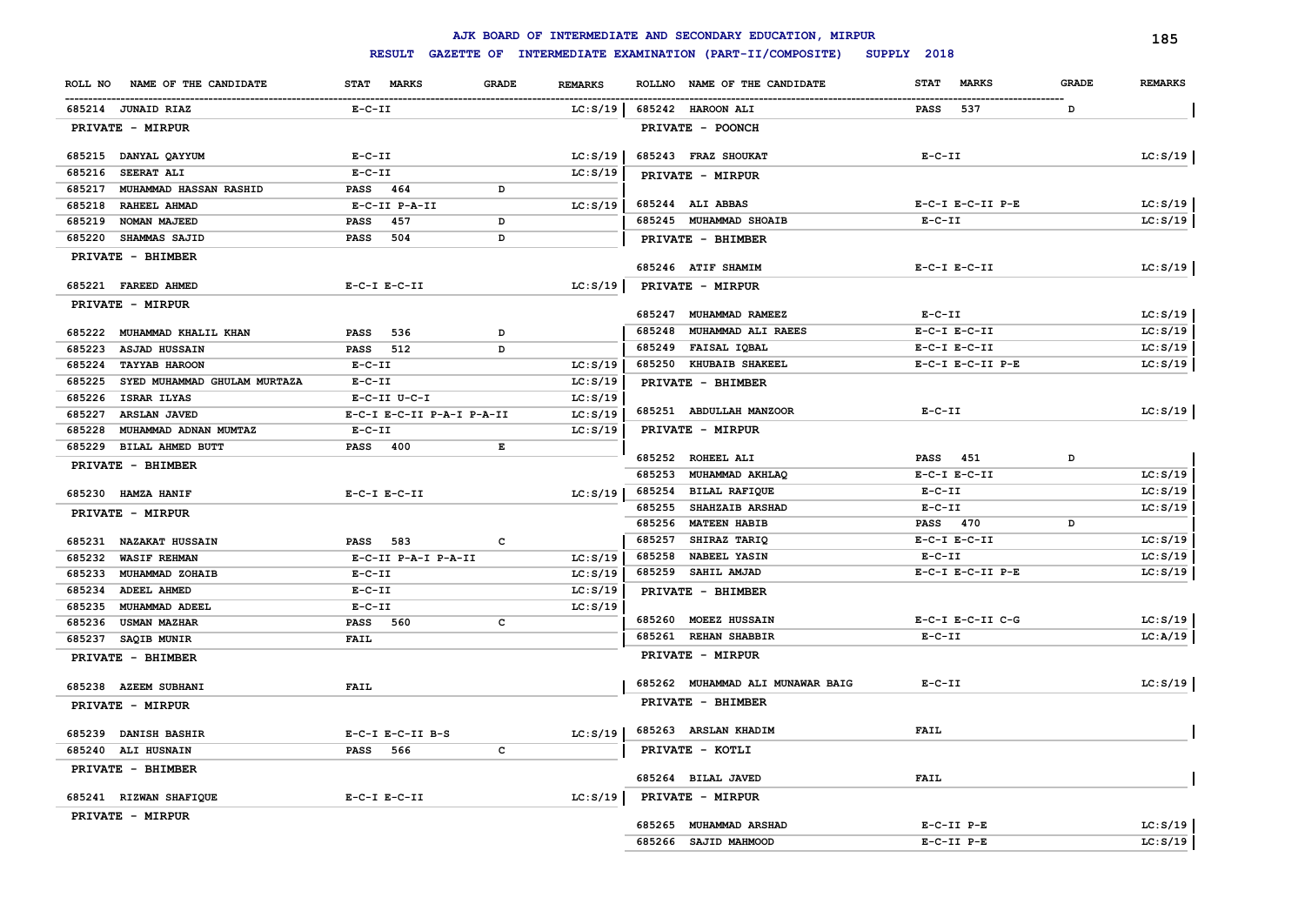|                                                       |                         |              |                |                  | AJK BOARD OF INTERMEDIATE AND SECONDARY EDUCATION, MIRPUR |                            |                      |              | 186                  |
|-------------------------------------------------------|-------------------------|--------------|----------------|------------------|-----------------------------------------------------------|----------------------------|----------------------|--------------|----------------------|
|                                                       | <b>RESULT</b>           |              |                |                  | GAZETTE OF INTERMEDIATE EXAMINATION (PART-II/COMPOSITE)   | SUPPLY 2018                |                      |              |                      |
| NAME OF THE CANDIDATE<br>ROLL NO                      | STAT MARKS              | <b>GRADE</b> | <b>REMARKS</b> |                  | ROLLNO NAME OF THE CANDIDATE                              | <b>STAT</b>                | <b>MARKS</b>         | <b>GRADE</b> | <b>REMARKS</b>       |
| <b>PRIVATE - BHIMBER</b>                              |                         |              |                |                  | <b>PRIVATE - MIRPUR</b>                                   |                            |                      |              |                      |
| 685267 SIKANDAR TARIQ                                 | $E-C-I$ $E-C-II$        |              | LC: S/19       |                  | 685294 SAQIB WAZIR                                        | <b>FAIL</b>                |                      |              |                      |
| PRIVATE - MIRPUR                                      |                         |              |                | 685295           | <b>MOIZ AHMED</b>                                         | <b>PASS</b>                | 457                  | D            |                      |
|                                                       |                         |              |                |                  | 685296 SAJID HUSSAIN                                      |                            | $E-C-I$ $E-C-II$     |              | LC: S/19             |
| 685268<br><b>HASEEB ASLAM</b>                         | $E-C-I$ $E-C-II$        |              | LC: S/19       |                  | 685297 FAISAL ALI                                         | <b>FAIL</b>                |                      |              |                      |
| 685269<br><b>FARHAN MAROOF</b>                        | 531<br>PASS             | D            |                | 685298           | <b>ROSHAAN KHALID</b>                                     | <b>PASS</b>                | 432                  | E            |                      |
| 685270<br><b>USAMA JABBAR</b>                         | $E-C-I$ $E-C-II$        |              | LC: S/19       |                  | PRIVATE - OTHERS                                          |                            |                      |              |                      |
| 685271<br><b>MUHAMMAD ALI</b>                         | $E-C-II$                |              | LC: S/19       |                  |                                                           |                            |                      |              |                      |
| 685272<br><b>AHSAN RAZA</b>                           | $E-C-II$                |              | LC: S/19       |                  | 685299 SAYED MUHMOOD SANA ULLAH                           |                            |                      |              | <b>ABSENT</b>        |
| 685273<br><b>GHULAM MUSTAFA</b>                       | <b>FAIL</b>             |              |                |                  | PRIVATE - MIRPUR                                          |                            |                      |              |                      |
| 685274<br>HAMAD SARFRAZ                               | PASS 445                | D            |                |                  |                                                           |                            |                      |              |                      |
| 685275<br>MUHAMMAD KAMRAN                             | $E-C-II$                |              | LC: S/19       | 685300           | <b>RASHID SUBHANI</b>                                     | <b>FAIL</b>                |                      |              |                      |
| 685276<br><b>MUHAMMAD AWAIS</b>                       | <b>PASS</b><br>469      | D            |                | 685301           | MUHAMMAD ADIL                                             | FAIL                       |                      |              |                      |
| PRIVATE - KOTLI                                       |                         |              |                |                  | 685302 BABAR HUSSAIN                                      | <b>FAIL</b>                |                      |              |                      |
|                                                       |                         |              |                |                  | 685303 M. NADEEM RASHEED                                  | $Rs.1800/-$                |                      |              | <b>RW-FEE</b>        |
| 685277 AZEEM AZAM                                     | FAIL                    |              |                |                  | PRIVATE - BHIMBER                                         |                            |                      |              |                      |
| PRIVATE - MIRPUR                                      |                         |              |                |                  | 685304 ASRAR AHMED                                        | <b>FAIL</b>                |                      |              | NOT-IMP              |
| IKRAM KHALIL<br>685278                                | 499<br>PASS             | D            |                | 685305           | <b>RASHID ALI</b>                                         | <b>PASS</b>                | 474                  | D            | NOT-IMP              |
| 685279<br>MUHAMMAD TAYYAB                             | $E - C - II$            |              | LC: S/19       | 685306           | MUHAMMAD DANYAL TARIQ                                     | <b>PASS</b>                | 641                  | c            | NOT-IMP              |
| MUHAMMAD MUNEEB HASSAN                                | 537                     |              |                |                  |                                                           |                            |                      |              |                      |
| 685280                                                | PASS<br>460             | D<br>D       |                | 685307           | <b>MUDASSAR ALI</b>                                       | <b>FAIL</b>                | 587                  |              | NOT-IMP              |
| 685281<br><b>AWAIS SHOUKAT</b><br><b>KASHIF WAZIR</b> | <b>PASS</b><br>$E-C-II$ |              | LC: S/19       | 685308<br>685309 | MUHAMMAD ABDULLAH NASIR<br><b>RAHEEL RASHEED</b>          | <b>PASS</b><br><b>PASS</b> | 600                  | c<br>с       | NOT-IMP              |
| 685282<br>685283<br>RAMEEZ ARSHAD                     | $E-C-I$ $E-C-II$        |              | LC: S/19       | 685310           |                                                           | $C-G$                      |                      |              | LC: S/19             |
| 685284 RAJAB ALI                                      | 514<br><b>PASS</b>      | D            |                | 685311           | USAMA RAFIQUE<br>MUHAMMAD ANEES                           | <b>PASS</b>                | 469                  | D            |                      |
|                                                       |                         |              |                | 685312           | MUHAMMAD ANEES MAJEED                                     |                            | E-C-I E-C-II P-A-II  |              |                      |
| PRIVATE - BHIMBER                                     |                         |              |                | 685313           | SHOAIB PERVAIZ                                            |                            | $E- C-I$ $P-A-II$    |              | LC: S/19<br>LC: S/19 |
| 685285 JUNAID MATLOOB                                 | <b>FAIL</b>             |              |                | 685314           | WAQAS ILYAS                                               | <b>PASS</b>                | 496                  | D            |                      |
|                                                       |                         |              |                | 685315           | ZAHID AZAD                                                | <b>PASS</b>                | 475                  | D            |                      |
| PRIVATE - MIRPUR                                      |                         |              |                | 685316           | <b>TAHIR MEHMOOD</b>                                      | PASS                       | 599                  | с            |                      |
| 685286 SAMEER HUSSAIN                                 | <b>FAIL</b>             |              |                | 685317           | HAMZA MEHMOOD                                             | $E-C-II$                   |                      |              | LC: S/19             |
| 685287<br><b>AHTSHAM NOOR HUSSAIN</b>                 | FAIL                    |              |                | 685318           | MUHAMMAD ADNAN                                            | $E - C - I$                |                      |              | LC: S/19             |
| 685288<br><b>ATIF AYOUB</b>                           | $E- C- II$              |              | LC: S/19       | 685319           | BILAL KHALIQ                                              | $E-C-II$                   |                      |              | LC: S/19             |
| 685289<br>MUHAMMAD QAISER                             | $E-C-II$ $B-S$          |              | LC: S/19       | 685320           | MUHAMMAD BILAL HAFEEZ                                     |                            | $E-C-I$ $E-C-II$     |              | LC: S/19             |
| 685290<br><b>MUHAMMAD AQEEL</b>                       | E-C-I E-C-II P-E        |              | LC: S/19       | 685321           | MUHAMMAD ADEEL                                            | <b>PASS</b>                | 637                  | c            |                      |
| PRIVATE - SADHNUTI                                    |                         |              |                |                  | 685322 KHAWAR JAN                                         | <b>PASS</b>                | 611                  | с            |                      |
|                                                       |                         |              |                |                  | 685323 AQIB HUSAIN                                        | FAIL                       |                      |              |                      |
| 685291 MAAZ ANJUM                                     | E-C-I E-C-II P-A-II     |              | LC: S/19       |                  | 685324 IBRAR KHAN                                         |                            | E-C-I E-C-II B-M B-S |              | LC: S/19             |
| PRIVATE - MIRPUR                                      |                         |              |                |                  | 685325 JUNAID ARIF                                        | PASS 604                   |                      | c            |                      |
|                                                       |                         |              |                |                  | 685326 ADNAN JAVED                                        |                            | $E-C-I$ $E-C-II$     |              | LC: S/19             |
| 685292 MUHAMMAD AWAIS AZIZ                            | <b>FAIL</b>             |              |                |                  | 685327 MUBBASHAR AHMAD                                    | $E-C-II$                   |                      |              | LC: S/19             |
| PRIVATE - KOTLI                                       |                         |              |                | 685328 A         |                                                           |                            | $E-C-I$ $E-C-II$     |              | LC: S/19             |
|                                                       |                         |              |                |                  |                                                           | PASS 443                   |                      | D            |                      |
| 685293 GHULAM MUSTAFA                                 | $E-C-II$ $B-S$          |              | LC: S/19       |                  | 685329 ALI HASSAN<br>685330 MUHAMMAD JAWAD                |                            | $E-C-I$ $E-C-II$     |              | LC: S/19             |
|                                                       |                         |              |                |                  | 685331 IHSAN ULLAH                                        |                            |                      |              |                      |
|                                                       |                         |              |                |                  |                                                           | $E-C-I$ $C-G$              |                      |              | LC: S/19             |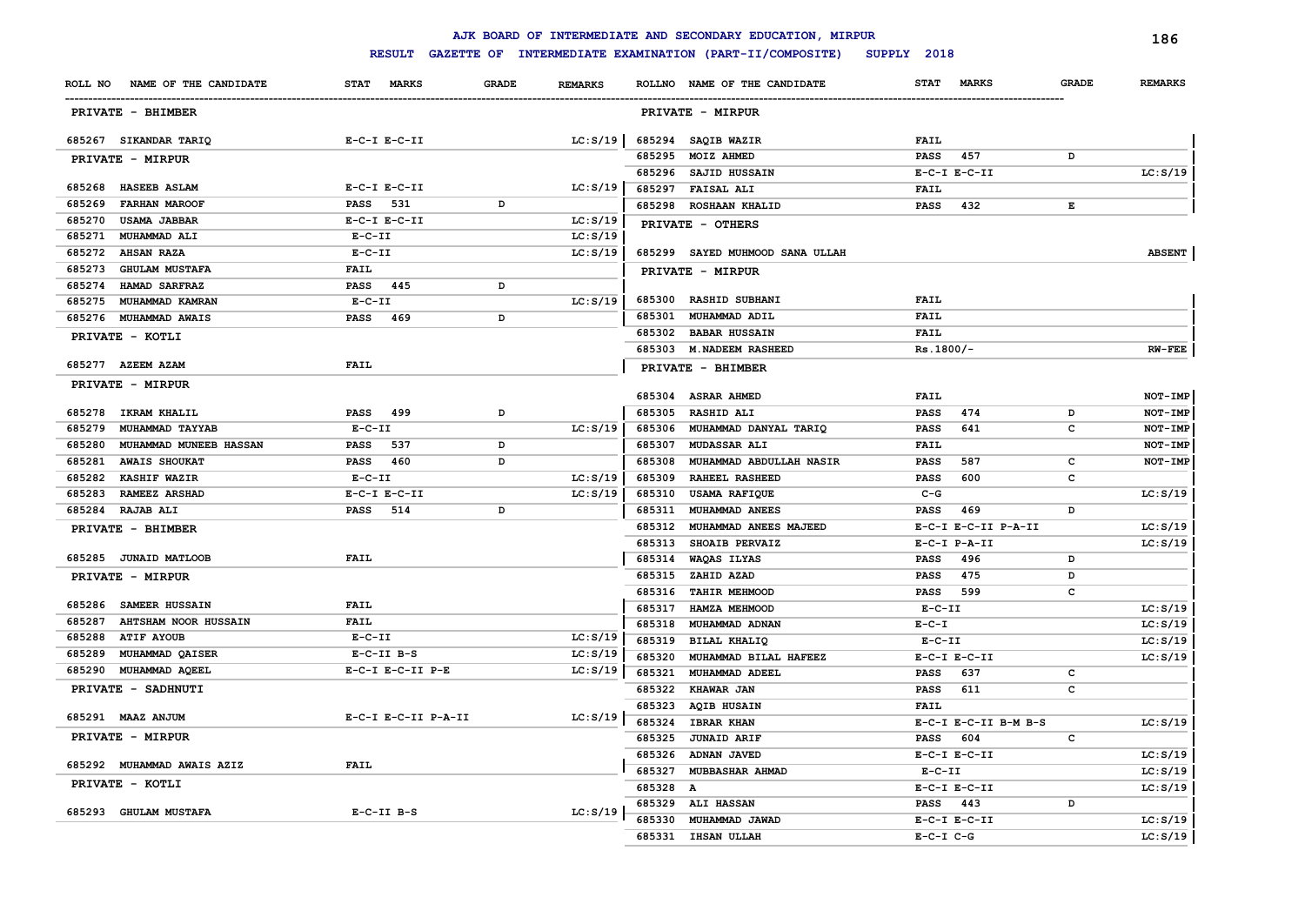|                                  |                             |                   |                |               | AJK BOARD OF INTERMEDIATE AND SECONDARY EDUCATION, MIRPUR |                             |              | 187            |
|----------------------------------|-----------------------------|-------------------|----------------|---------------|-----------------------------------------------------------|-----------------------------|--------------|----------------|
|                                  | <b>RESULT</b>               | <b>GAZETTE OF</b> |                |               | INTERMEDIATE EXAMINATION (PART-II/COMPOSITE)              | SUPPLY 2018                 |              |                |
| ROLL NO<br>NAME OF THE CANDIDATE | <b>STAT</b><br><b>MARKS</b> | <b>GRADE</b>      | <b>REMARKS</b> | <b>ROLLNO</b> | NAME OF THE CANDIDATE                                     | <b>MARKS</b><br><b>STAT</b> | <b>GRADE</b> | <b>REMARKS</b> |
| 685332 AMIR HUSSAIN              | <b>FAIL</b>                 |                   |                | 685374        | ABDUL MOHSIN CHAUDHRY                                     | 545<br><b>PASS</b>          | D            |                |
| 685333<br>MUHAMMAD ZULQARNAIN    | $E-C-II$                    |                   | LC: S/19       | 685375        | <b>USMAN NASIR</b>                                        | 635<br><b>PASS</b>          | $\mathbf c$  |                |
| 685334<br>UMAR RAFIQ             | <b>PASS</b><br>561          | $\mathbf c$       |                | 685376        | <b>KHAWAR SALEEM</b>                                      | E-C-II P-A-II               |              | LC: S/19       |
| PRIVATE - MIRPUR                 |                             |                   |                | 685377        | AQEEL AHMED                                               | <b>PASS</b><br>496          | D            |                |
|                                  |                             |                   |                | 685378        | <b>WARIS ALI</b>                                          | $E-C-I$ $E-C-II$            |              | LC: S/19       |
| 685335 TAYAB RASHID              | 585<br><b>PASS</b>          | c                 |                | 685379        | ZEESHAN NAZIR                                             | 551<br><b>PASS</b>          | c            |                |
| PRIVATE - BHIMBER                |                             |                   |                | 685380        | NOMAN NAWAZ                                               | 723<br><b>PASS</b>          | в            |                |
|                                  |                             |                   |                | 685381        | HAMID ALI                                                 | $E-C-I$ $E-C-II$            |              | LC: S/19       |
| <b>USAMA JAVED</b><br>685336     | $E-C-I$ $E-C-II$            |                   | LC: S/19       | 685382        | AMJAD KABIR                                               | 520<br><b>PASS</b>          | D            |                |
| 685337<br>OBAIDULLAH             | $E-C-II$                    |                   | LC: S/19       | 685383        | RAFAQAT ALI                                               | 458<br><b>PASS</b>          | D            |                |
| <b>FAISAL SAGHIR</b><br>685338   | $E-C-I$ $E-C-II$            |                   | LC: S/19       | 685384        | SHOAIB SHABEER                                            | $E-C-II$                    |              | LC: S/19       |
| 685339<br><b>USAMA WAJID</b>     | PASS<br>525                 | D                 |                | 685385        | <b>UBAIDULLAH ASLAM</b>                                   | E-C-II BNK                  |              | LC: S/19       |
| 685340<br><b>USMAN AHMED</b>     | 526<br><b>PASS</b>          | D                 |                | 685386        | HAMZA FAROOQ                                              | $E-C-II$                    |              | LC: S/19       |
| RAJA MUKARRAM ALI<br>685341      | E-C-I E-C-II P-E            |                   | LC: S/19       | 685387        | HUSSAN ARSHAD                                             | 531<br>PASS                 | D            |                |
| SHOAIB MALIK<br>685342           | $E-C-II$ $B-S$              |                   | LC: S/19       | 685388        | <b>JUNAID AKHTER</b>                                      | $E-C-II$ B-S                |              | LC: S/19       |
| ABDUL REHMAN<br>685343           | $E-C-II$                    |                   | LC: S/19       | 685389        | <b>TAHIR MAHMOOD</b>                                      | 544<br><b>PASS</b>          | D            |                |
| HAMZA NADEEM<br>685344           | 619<br><b>PASS</b>          | $\mathbf c$       |                | 685390        | <b>IBRAR HUSSAIN</b>                                      | 574<br><b>PASS</b>          | c            |                |
| 685345<br><b>ASAD RASHEED</b>    | $E-C-I$ $E-C-II$            |                   | LC: S/19       | 685391        | TALHA BIN FAZAL                                           | E-C-I E-C-II P-A-I P-A-II   |              | LC: S/19       |
| 685346<br>HAROON RAFIQUE         | 623<br><b>PASS</b>          | $\mathbf c$       |                | 685392        | ZIL E HUSNAIN                                             | 461<br><b>PASS</b>          | D            |                |
| 685347<br>MUHAMMAD ALTAF         | 454<br><b>PASS</b>          | D                 |                | 685393        | HAMZA ZAFAR                                               | FAIL                        |              |                |
| 685348<br>MUHAMMAD UMAIR         | 623<br>PASS                 | $\mathbf{C}$      |                | 685394        | ALI HASSAN ZAHOOR                                         | <b>PASS</b><br>528          | D            |                |
| 685349<br>SAMI ULLAH             | 500<br><b>PASS</b>          | D                 |                | 685395        | MUHAMMAD SULEMAN                                          | $E-C-II$                    |              | LC: S/19       |
| 685350<br>SAYED FAKHAR HUSSAIN   | E-C-I E-C-II B-M            |                   | LC: S/19       | 685396        | SHAFAQ ZAFAR                                              | $Rs.500/-$                  |              | $RW-FEE$       |
| 685351<br><b>ASIM HUSSAIN</b>    | $E-C-II$                    |                   | LC: S/19       | 685397        | HAROON RASHID                                             | $E-C-I$ $E-C-II$            |              | LC: S/19       |
| 685352<br><b>JAWAD BASHIR</b>    | PASS<br>601                 | $\mathbf c$       |                | 685398        | FAISAL MEHMOOD                                            | <b>FAIL</b>                 |              |                |
| 685353<br><b>ADNAN ALI</b>       | $E-C-I$ $E-C-II$            |                   | LC: S/19       | 685399        | SAQLAIN ATIQ                                              | $E-C-I$ $E-C-II$            |              | LC: A/20       |
| 685354<br>IBNAN MEHMOOD          | $E-C-II$                    |                   | LC: S/19       | 685400        | MOHSAN ARSHAD                                             | 605<br><b>PASS</b>          | c            |                |
| 685355<br>MUHAMMAD SHEHBAZ       | 583<br>PASS                 | c                 |                | 685401        | <b>NUBEEL HUSSAIN</b>                                     | 607<br><b>PASS</b>          | $\mathbf c$  |                |
| 685356<br><b>ARSLAN AYYUB</b>    | 477<br><b>PASS</b>          | D                 |                | 685402        | MUHAMMAD HASSAN ASIF                                      | $E-C-I$ $E-C-II$            |              | LC: S/19       |
| 685357<br>MUHAMMAD SULEMAN RAZA  | $E-C-II$                    |                   | LC: S/19       | 685403        | AMIR SKANDER                                              | <b>PASS</b><br>504          | D            |                |
| 685358<br><b>AQIB JAVED</b>      | 581<br><b>PASS</b>          | $\mathtt{C}$      |                | 685404        | MUHAMMAD KASHAN                                           | 505<br><b>PASS</b>          | D            |                |
| 685359<br>MUHAMMAD DANISH SALEEM | $E - C - II$                |                   | LC: S/19       | 685405        | SHAZAIB IQBAL                                             | $E-C-II$                    |              | LC: S/19       |
| 685360<br><b>TAYYAB ABBAS</b>    | 509<br><b>PASS</b>          | D                 |                | 685406        | MUHAMMAD FAROOQ                                           | $E-C-II$                    |              | LC: S/19       |
| 685361<br>RAJA KHAQAN NAZIR      | $E - C - I$                 |                   | LC: S/19       | 685407        | <b>USAMA ASGHAR</b>                                       | $E - C - II$                |              | LC: S/19       |
| 685362<br>AMEER QAMAR JAVED      | $E-C-I$ $E-C-II$            |                   | LC: S/19       | 685408        |                                                           |                             | $\mathbf c$  |                |
| 685363<br><b>USAMA YASEEN</b>    | 457<br><b>PASS</b>          | D                 |                |               | ATTIQ-UR-REHMAN                                           | <b>PASS</b><br>561          |              |                |
| 685364<br><b>ZEESHAN RUKHSAR</b> | E-C-I E-C-II P-A-II         |                   | LC: S/19       | 685409        | <b>AHSAN RAFIQUE</b>                                      | 636<br><b>PASS</b>          | $\mathbf c$  |                |
| 685365<br><b>JABBAR MANZOOR</b>  | <b>PASS</b><br>458          | D                 |                | 685410        | <b>ADNAN RASHEED</b>                                      | $E-C-II$                    |              | LC: S/19       |
| 685366<br>AFAQ SARWAR            | $E-C-I$ $E-C-II$            |                   | LC: S/19       | 685411        | SADAQAT ALI                                               | $E-C-II$                    |              | LC: S/19       |
| 685367<br>MUHAMMAD IRFAN ZAHID   | $E-C-II$                    |                   | LC: S/19       | 685412        | MUHAMMAD IMRAN                                            | <b>FAIL</b>                 |              |                |
| MUHAMMAD SHABBIR<br>685368       | $E-C-II$                    |                   | LC: S/19       | 685413        | SHOAIB KHALIQ                                             | $E-C-II$                    |              | LC: S/19       |
|                                  |                             |                   |                | 685414        | AKEEL IJAZ                                                | $Rs.500/-$                  |              | $RW-FEE$       |
| SHAH ZAIB<br>685369              | $E-C-I$ $E-C-II$            |                   | LC: S/19       | 685415        | MUHAMMAD HUSNAIN AMIN                                     | FAIL                        |              |                |
| AHMED RAZA<br>685370             | $E-C-II$                    |                   | LC: S/19       | 685416        | <b>JAHANGIR MOHSIN</b>                                    | E-C-II P-A-II               |              | LC: S/19       |
| 685371<br><b>KASHIF KHIZAR</b>   | 582<br><b>PASS</b>          | c                 |                | 685417        | <b>KAMRAN HUSSAIN</b>                                     | $E-C-I$ $E-C-II$            |              | LC: S/19       |
| 685372<br>SAAD ARIF              | FAIL                        |                   |                |               | 685418 ABOUZAR KIANI                                      | E-C-I E-C-II P-A-II         |              | LC: S/19       |
| 685373<br>MOHSIN MUNEES          | FAIL                        |                   |                |               |                                                           |                             |              |                |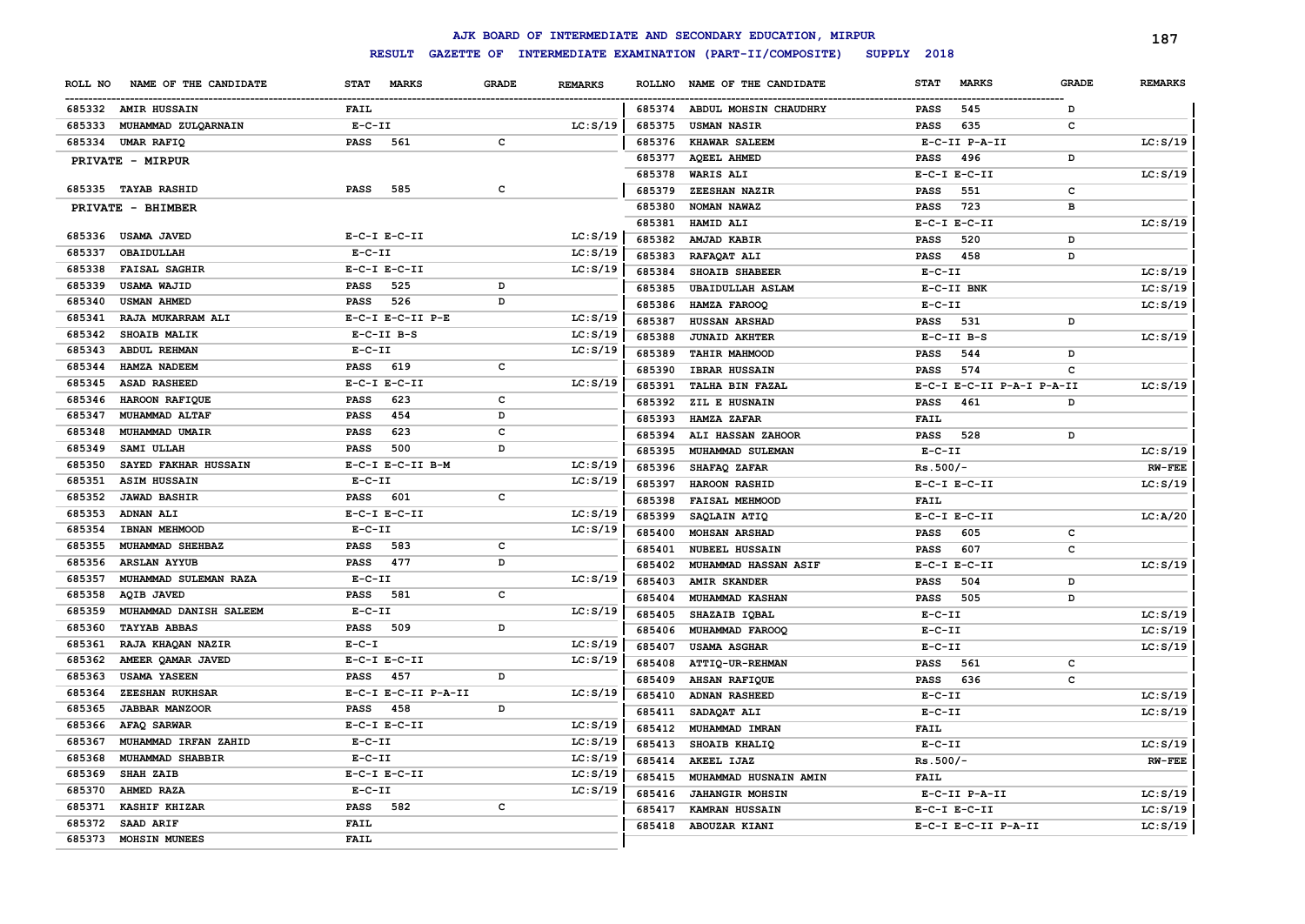|         |                                     |              |                     |              |                |        | AJK BOARD OF INTERMEDIATE AND SECONDARY EDUCATION, MIRPUR |              |                     |              | 188            |
|---------|-------------------------------------|--------------|---------------------|--------------|----------------|--------|-----------------------------------------------------------|--------------|---------------------|--------------|----------------|
|         |                                     |              | <b>RESULT</b>       |              |                |        | GAZETTE OF INTERMEDIATE EXAMINATION (PART-II/COMPOSITE)   | SUPPLY 2018  |                     |              |                |
| ROLL NO | NAME OF THE CANDIDATE               | <b>STAT</b>  | <b>MARKS</b>        | <b>GRADE</b> | <b>REMARKS</b> |        | ROLLNO NAME OF THE CANDIDATE                              | <b>STAT</b>  | <b>MARKS</b>        | <b>GRADE</b> | <b>REMARKS</b> |
|         | 685419 EHTASHAM MEHMOOD             | <b>FAIL</b>  |                     |              |                |        | 685457 ALI ZEB                                            | <b>PASS</b>  | 555                 | c            |                |
|         | 685420 HARIS RIASAT                 | <b>FAIL</b>  |                     |              |                | 685458 | HUSNAIN YAQOOB                                            | <b>PASS</b>  | 494                 | D            |                |
|         | PRIVATE - OTHERS                    |              |                     |              |                | 685459 | SHANAWAZ YOUNAS                                           |              | E-C-I E-C-II P-A-II |              | LC: S/19       |
|         |                                     |              |                     |              |                | 685460 | ZAKYAS KAFAIT                                             | <b>PASS</b>  | 468                 | D            |                |
|         | 685421 DANISH MEHDI                 | <b>FAIL</b>  |                     |              |                | 685461 | <b>DANISH HASEEB</b>                                      | <b>PASS</b>  | 580                 | c            |                |
|         | PRIVATE - KOTLI                     |              |                     |              |                | 685462 | MUHAMMAD SHOAIB                                           | $E-C-II$     |                     |              | LC: S/19       |
|         |                                     |              |                     |              |                | 685463 | <b>ABDUL SATTAR</b>                                       |              | $E-C-I$ $E-C-II$    |              | LC: S/19       |
|         | 685422 HARIS ALI FAROOQ             | <b>PASS</b>  | 647                 | C            | IMP            | 685464 | SYED KASHIF IKRAM                                         | $E-C-II$     |                     |              | LC: S/19       |
| 685423  | WAQAR KHALIL                        | PASS         | 572                 | C            | IMP            | 685465 | MALIK SOHAIL SHABBIR MENHAS                               |              | E-C-I E-C-II U-C-II |              | LC: S/19       |
| 685424  | ARQAM JUNAID                        | PASS         | 542                 | D            | NOT-IMP        | 685466 | <b>ASIF ALI</b>                                           |              | E-C-II P-A-II       |              | LC: S/19       |
| 685425  | <b>SAFYAN ZAHEER</b>                | PASS         | 586                 | C            | IMP            | 685467 | <b>BILAL SAEED</b>                                        | $E-C-II$     |                     |              | LC: S/19       |
| 685426  | MUHAMMAD ATEEQ                      | PASS         | 643                 | c            | IMP            | 685468 | HAROON SHAHNAWAZ                                          | <b>PASS</b>  | 499                 | D            |                |
| 685427  | ZARYAB MAZHAR                       | PASS         | 582                 | c            | IMP            | 685469 | <b>MUHAMMAD SADHEER</b>                                   | $E - C - II$ |                     |              | LC: S/19       |
| 685428  | AHMED SUBHANI                       | <b>FAIL</b>  |                     |              | NOT-IMP        |        | PRIVATE - MIRPUR                                          |              |                     |              |                |
| 685429  | SAQLAIN AHMED                       | PASS         | 510                 | D            | IMP            |        |                                                           |              |                     |              |                |
| 685430  | HAIDER ALI                          | <b>FAIL</b>  |                     |              | NOT-IMP        |        | 685470 USMAN ISHAQ                                        | <b>FAIL</b>  |                     |              |                |
| 685431  | MUHAMMAD JUNAID FAROOM              | <b>FAIL</b>  |                     |              | NOT-IMP        |        | PRIVATE - KOTLI                                           |              |                     |              |                |
| 685432  | <b>ABAID HUSSAIN</b>                | $E - C - II$ |                     |              | LC: S/19       |        |                                                           |              |                     |              |                |
| 685433  | SYED JAWAD                          |              | $E- C-I$ $P-A-II$   |              | LC: S/19       | 685471 | <b>UMER FAROOQ</b>                                        | PASS         | 552                 | c            |                |
| 685434  | MUHAMMAD MEHRAN RAZZAQ              | PASS         | 557                 | c            |                | 685472 | HUSNAIN WAHEED                                            | $E - C - II$ |                     |              | LC: S/19       |
| 685435  | MUHAMMAD REHAN TARIQ                | <b>PASS</b>  | 493                 | D            |                | 685473 | <b>UMAD AHMAD</b>                                         | PASS         | 508                 | D            |                |
| 685436  | HAMID MAZHAR                        |              | E-C-II P-A-II       |              | LC: S/19       | 685474 | INAM UL HAQ                                               | $E-C-II$     |                     |              | LC: S/19       |
| 685437  | FARYAD RANG ZEB                     | PASS         | 533                 | D            |                | 685475 | HASSAN IQBAL                                              |              | U-C-I U-C-II        |              | LC: S/19       |
| 685438  | <b>AAMIR MUSHTAQ</b>                |              | E-C-I P-A-II        |              | LC: S/19       | 685476 | BILAL MUZAMMAL                                            | PASS         | 592                 | c            |                |
| 685439  | <b>RIZWAN SAFEER</b>                | PASS         | 646                 | c            |                | 685477 | TANVEER AKRAM                                             | <b>PASS</b>  | 540                 | D            |                |
| 685440  | <b>ZESHAN AFTAB</b>                 | <b>PASS</b>  | 547                 | D            |                | 685478 | ZIA TARIQ                                                 | <b>PASS</b>  | 609                 | c            |                |
| 685441  | KHURAM NAVEED                       |              | $E-C-I$ $E-C-II$    |              | LC: S/19       | 685479 | KHURAM RIAZ                                               | <b>PASS</b>  | 524                 | D            |                |
| 685442  | SHAH ZAIB AHMAD                     | <b>PASS</b>  | 473                 | D            |                | 685480 | AMJAD ILYAS                                               | <b>PASS</b>  | 556                 | c            |                |
| 685443  | MOEEZ RAZZAQ                        | <b>PASS</b>  | 478                 | D            |                | 685481 | MUHAMMAD SHOAIB                                           | $E-C-II$     |                     |              | LC: S/19       |
| 685444  | <b>ASIM ABAID</b>                   | <b>PASS</b>  | 504                 | D            |                | 685482 | <b>AMIR ILYAS</b>                                         |              | $E-C-I$ $E-C-II$    |              | LC: S/19       |
| 685445  | DANIYAL SARWAR                      | <b>PASS</b>  | 539                 | D            |                | 685483 | MUHAMMAD JUNAID KHAN                                      |              | $E-C-I$ $E-C-II$    |              | LC: S/19       |
| 685446  | <b>MUNEEB ZUBAIR</b>                | <b>PASS</b>  | 480                 | D            |                | 685484 | ROHAIL MAHMOOD                                            |              | $E-C-I$ $E-C-II$    |              | LC: S/19       |
| 685447  | MUHAMMAD JAZAB ARSHID               |              | $E-C-I$ $E-C-II$    |              | LC: S/19       | 685485 | MUHAMMAD ZAKIR                                            | $E-C-II$     |                     |              | LC: S/19       |
| 685448  | <b>AQEEB HABIB</b>                  |              | $E-C-I$ $E-C-II$    |              | LC: S/19       | 685486 | SIRAJ SHAHZAD                                             | <b>PASS</b>  | 642                 | c            |                |
| 685449  | <b>RABEEL TANVEER</b>               | <b>PASS</b>  | 565                 | c            |                | 685487 | MUHAMMAD ANWAAR                                           | <b>PASS</b>  | 438                 | Е            |                |
| 685450  | SHAKEEL UR RAHMAN                   |              | $E-C-I$ $E-C-II$    |              | LC: S/19       | 685488 | MUHAMMAD SAEED KHAN                                       | <b>PASS</b>  | 446                 | D            |                |
| 685451  | ABDUL MANAF KHAN                    |              | $E-C-I$ $E-C-II$    |              | LC: S/19       | 685489 | HASNIAN MATLOOB                                           | $E - C - II$ |                     |              | LC: S/19       |
|         | PRIVATE - BHIMBER                   |              |                     |              |                | 685490 | <b>BASIT ALI</b>                                          | $E - C - II$ |                     |              | LC: S/19       |
|         |                                     |              |                     |              |                | 685491 | MUHAMMAD HAMMAD BIN SIDDIQ                                |              | $E-C-I$ $E-C-II$    |              | LC: S/19       |
|         | 685452 MUHAMMAD RAZA                |              | $E-C-II$ $B-S$      |              | LC: S/19       | 685492 | RIYAZAT HUSSAIN                                           | <b>PASS</b>  | 458                 | D            |                |
|         | PRIVATE - KOTLI                     |              |                     |              |                | 685493 | <b>AMIR SHAHZAD</b>                                       | $E-C-II$     |                     |              | LC: S/19       |
|         |                                     |              | 539                 |              |                | 685494 | ZOHAIB AKSAR                                              |              | E-C-II P-A-II       |              | LC: S/19       |
|         | 685453 WAHEED ARIF<br>SHOAIB AKHTAR | PASS         |                     | D            |                | 685495 | RAJA AHTISHAM                                             | <b>PASS</b>  | 499                 | D            |                |
| 685454  | <b>UMAR NASEER</b>                  |              | $E-C-II$ B-M<br>539 | D            | LC: S/19       | 685496 | <b>EHSAN ADLAT</b>                                        | $E - C - II$ |                     |              | LC: S/19       |
| 685455  |                                     | <b>PASS</b>  | 624                 | C            |                | 685497 | <b>JUNAID ALI</b>                                         | <b>PASS</b>  | 498                 | D            |                |
|         | 685456 HAMZA HASSAN QURASHI         | <b>PASS</b>  |                     |              |                | 685498 | MOIN ARIF                                                 | <b>PASS</b>  | 515                 | D            |                |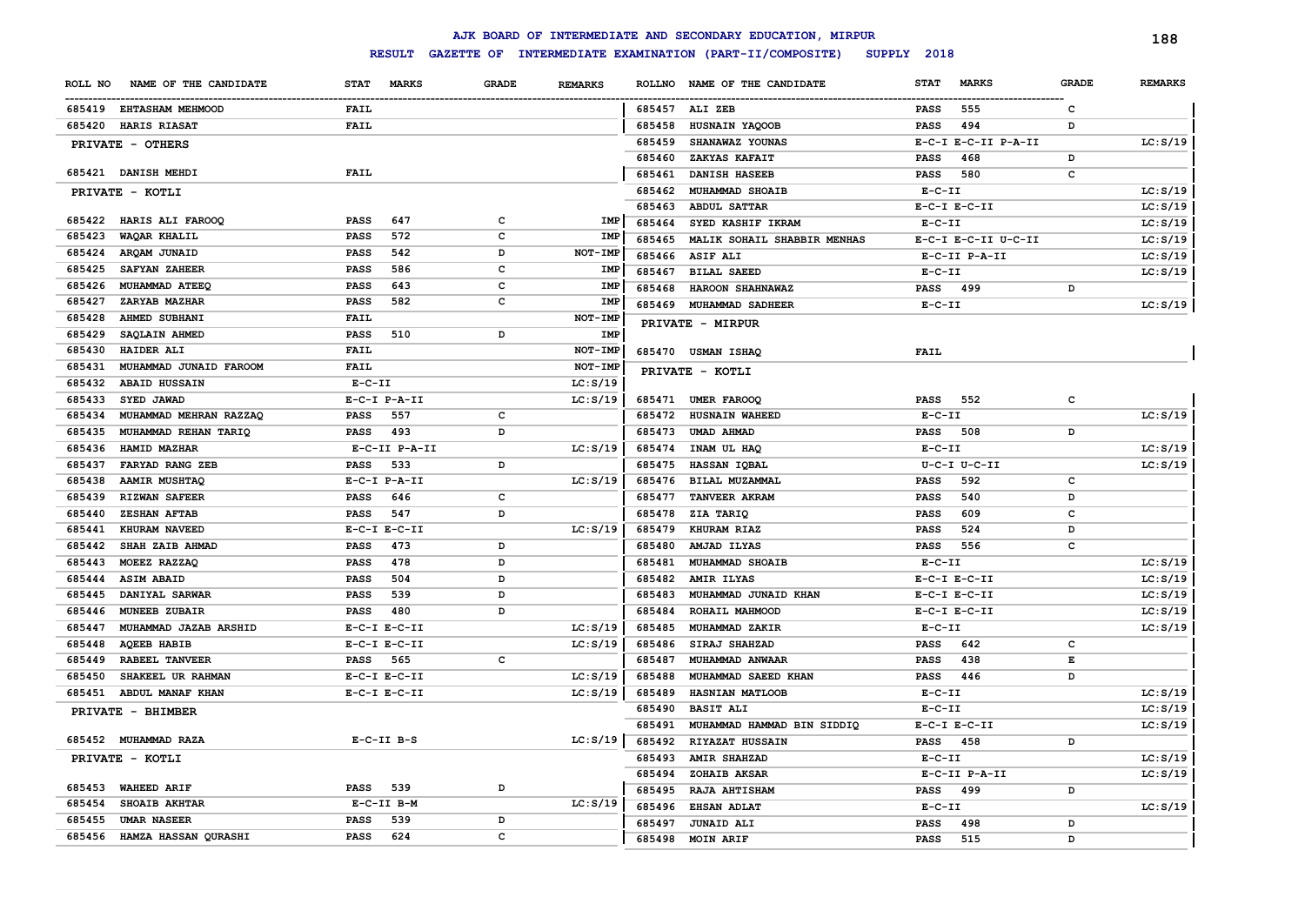|         |                         |                  |                           |              |                |        | AJK BOARD OF INTERMEDIATE AND SECONDARY EDUCATION, MIRPUR |              |                     |              | 189            |
|---------|-------------------------|------------------|---------------------------|--------------|----------------|--------|-----------------------------------------------------------|--------------|---------------------|--------------|----------------|
|         |                         | <b>RESULT</b>    | <b>GAZETTE OF</b>         |              |                |        | INTERMEDIATE EXAMINATION (PART-II/COMPOSITE)              | SUPPLY 2018  |                     |              |                |
| ROLL NO | NAME OF THE CANDIDATE   | <b>STAT</b>      | <b>MARKS</b>              | <b>GRADE</b> | <b>REMARKS</b> |        | ROLLNO NAME OF THE CANDIDATE                              | <b>STAT</b>  | <b>MARKS</b>        | <b>GRADE</b> | <b>REMARKS</b> |
|         | 685499 HUSNAIN ILYAS    | $E-C-I$ $E-C-II$ |                           |              | LC: S/19       |        | 685544 ATTIQUE U REHMAN                                   | <b>PASS</b>  | 461                 | D            |                |
| 685500  | HAMZA GUL               | $E - C - I$      |                           |              | LC: S/19       | 685545 | <b>AQIB HUSSAIN</b>                                       | <b>PASS</b>  | 458                 | D            |                |
| 685501  | AMMAD FARYAD            | $P - A - II$     |                           |              | LC: S/19       | 685546 | MUHAMMAD NOUMAN                                           | $E-C-II$     |                     |              | LC: S/19       |
| 685502  | ANEES MEHMOOD           | $E - C - II$     |                           |              | LC: S/19       | 685547 | <b>USAMA HAMEED</b>                                       | PASS         | 474                 | D            |                |
| 685503  | <b>UMAIR LIAQAT</b>     | <b>PASS</b>      | 576                       | $\mathbf c$  |                |        | PRIVATE - POONCH                                          |              |                     |              |                |
| 685504  | MUHAMMAD EHTSHAM        | <b>PASS</b>      | 612                       | C            |                |        |                                                           |              |                     |              |                |
| 685505  | SHAMAS UL HAQ           | <b>PASS</b>      | 544                       | D            |                | 685548 | <b>TAHIR QAYYUM</b>                                       |              | $E-C-I$ $E-C-II$    |              | LC: S/19       |
| 685506  | MOHSIN KHURSHID         |                  | E-C-I E-C-II P-A-II       |              | LC: S/19       |        | PRIVATE - KOTLI                                           |              |                     |              |                |
| 685507  | MUHAMMAD ROHAN AKRAM    | <b>PASS</b>      | 548                       | D            |                |        |                                                           |              |                     |              |                |
| 685508  | ARSHAQ ARSHAD           | $E-C-I$ $E-C-II$ |                           |              | LC: S/19       | 685549 | BILAL IQBAL                                               | <b>PASS</b>  | 532                 | D            |                |
| 685509  | HASEEB ZAHOOR           | <b>PASS</b>      | 613                       | c            |                | 685550 | AYAZ AHMED                                                |              | E-C-I E-C-II P-A-II |              | LC: S/19       |
| 685510  | IRFAN AHMED KHAN        | $E-C-I$ $E-C-II$ |                           |              | LC: S/19       | 685551 | MUHAMMAD RIZWAN                                           | <b>PASS</b>  | 491                 | D            |                |
| 685511  | MUHAMMAD SAYAB KHALID   | <b>PASS</b>      | 484                       | D            |                | 685552 | <b>FAZAL KARIM</b>                                        | <b>PASS</b>  | 499                 | D            |                |
| 685512  | <b>FAIZAN QAISAR</b>    | <b>PASS</b>      | 564                       | C            |                | 685553 | ABDUL SAMI                                                |              | $E-C-I$ $E-C-II$    |              | LC: S/19       |
| 685513  | <b>FAIZAN KHALID</b>    | $E-C-I$ $E-C-II$ |                           |              | LC: S/19       | 685554 | HARIS BUTT                                                | <b>PASS</b>  | 541                 | D            |                |
| 685514  | MUHAMMAD HAMZA KHURSHID |                  | E-C-I E-C-II U-C-I U-C-II |              | LC: S/19       | 685555 | MEHRAN ISRAR HASHMI                                       | <b>PASS</b>  | 457                 | D            |                |
| 685515  | MUHAMMAD ASIF           | $E-C-I$ $E-C-II$ |                           |              | LC: S/19       | 685556 | <b>IMRAN TUFAIL</b>                                       | $E - C - I$  |                     |              | LC: S/19       |
| 685516  | <b>EJAZ SARWAR</b>      | $E-C-II$         |                           |              | LC: S/19       | 685557 | ZEESHAN SAGHEER                                           | FAIL         |                     |              |                |
| 685517  | KAMRAN MEHMOOD BUKHARI  | <b>PASS</b>      | 553                       | C            |                | 685558 | FAHID JAMIL                                               |              | $E-C-II$ $B-S$      |              | LC: S/19       |
| 685518  | ABDUL QADEER RATALVI    | <b>PASS</b>      | 473                       | D            |                | 685559 | ANWAR UL HAQ                                              | <b>PASS</b>  | 462                 | D            |                |
| 685519  | ASAD RAFIQUE            | $E-C-I$ $E-C-II$ |                           |              | LC: S/19       | 685560 | MUHAMMAD ALI MASKEEN                                      | $E - C - II$ |                     |              | LC: S/19       |
| 685520  | FAIZAN SADIQ            | $E - C - II$     |                           |              | LC: S/19       | 685561 | <b>HASNAIN SHABEER</b>                                    | $E- C- II$   |                     |              | LC: S/19       |
| 685521  | HAMZA SANOBAR           | $E - C - II$     |                           |              | LC: S/19       | 685562 | <b>AQIB HUSSAIN</b>                                       | $E- C- II$   |                     |              | LC: S/19       |
| 685522  | ADNAN HUSSAIN           | $E-C-II$         |                           |              | LC: S/19       | 685563 | <b>AWAIS LIAQUAT</b>                                      | <b>PASS</b>  | 524                 | D            |                |
| 685523  | <b>FAIZAN RAFIQUE</b>   | $E - C - II$     |                           |              | LC: S/19       | 685564 | <b>HALEEM AKRAM</b>                                       | <b>PASS</b>  | 492                 | D            |                |
| 685524  | HAMZA MUSHTAQ           | $E - C - II$     |                           |              | LC: S/19       | 685565 | ASID YOUNIS                                               | $E - C - II$ |                     |              | LC: S/19       |
| 685525  | SHOAIB ELAHI            | $E - C - II$     |                           |              | LC: S/19       | 685566 | MUHAMAMD NASIR                                            | <b>FAIL</b>  |                     |              |                |
| 685526  | <b>TOQEER ARIF</b>      | PASS             | 522                       | D            |                | 685567 | DANISH AYOUB                                              |              | E-C-I E-C-II B-M    |              | LC: S/19       |
| 685527  | MEHWAN FAROOQ BUTT      |                  | E-C-I E-C-II U-C-I        |              | LC: S/19       | 685568 | ZAEEM MAJEED                                              | <b>FAIL</b>  |                     |              |                |
| 685528  | ISRAR NISAR             | $E-C-II$         |                           |              | LC: S/19       | 685569 | SYED ZEESHAN FAROOQ GILLANI                               | <b>PASS</b>  | 513                 | D            |                |
| 685529  | MUHAMMAD ADEEB          | <b>FAIL</b>      |                           |              |                | 685570 | IFZAR HUSSAIN                                             | FAIL         |                     |              |                |
| 685530  | MUHAMMAD SAQIB          |                  | E-C-I E-C-II P-A-II       |              | LC: S/19       | 685571 | <b>AHSAN NASEEM</b>                                       | <b>PASS</b>  | 620                 | c            |                |
| 685531  | MUHAMMAD AFAQ           | $E-C-II$         |                           |              | LC: S/19       | 685572 | <b>ABDUL WAHAB</b>                                        | <b>FAIL</b>  |                     |              |                |
| 685532  | <b>QAMAR TUFAIL</b>     | <b>PASS</b>      | 481                       | D            |                | 685573 | MUHAMMAD TAYYAB                                           | <b>FAIL</b>  |                     |              |                |
| 685533  | SARDAR ZAEEM AHMED KHAN | $E-C-I$ $E-C-II$ |                           |              | LC: S/19       | 685574 | SADAM RAFIQUE KHAN                                        | <b>FAIL</b>  |                     |              |                |
| 685534  | RAJA SAUD ZAHID         | <b>PASS</b>      | 492                       | D            |                | 685575 | MUHAMMAD SALEEM                                           | <b>FAIL</b>  |                     |              |                |
| 685535  | <b>SAFEER SALEEM</b>    | <b>FAIL</b>      |                           |              |                | 685576 | SAEED ASHIQ                                               | <b>FAIL</b>  |                     |              |                |
| 685536  | MUHAMMAD SAQLAIN        | <b>FAIL</b>      |                           |              |                | 685577 | <b>ROHAN AHMED</b>                                        |              |                     |              | <b>ABSENT</b>  |
| 685537  | MOBEEN TARIQ            | $E - C - II$     |                           |              | LC: S/19       | 685578 | <b>FARHAN SALEEM</b>                                      | <b>PASS</b>  | 431                 | Е            |                |
| 685538  | ISRAR AHMAD TABASSAM    | <b>FAIL</b>      |                           |              |                | 685579 | SAJID GULFRAZ                                             | <b>FAIL</b>  |                     |              |                |
| 685539  | AHSAN ZULFIQAR          | <b>PASS</b>      | 452                       | D            |                | 685580 | SAQIB AHMED                                               | <b>FAIL</b>  |                     |              |                |
| 685540  | SHOAIB ASLAM            | $E-C-II$         |                           |              | LC: S/19       | 685581 | SALMAN IQBAL                                              | <b>FAIL</b>  |                     |              |                |
| 685541  | DANISH JAMIL            | $E - C - II$     |                           |              | LC: S/19       | 685582 | HUSSNAIN ZAMIR                                            | <b>FAIL</b>  |                     |              |                |
| 685542  | UMAR ZULFIQAR           | $E-C-II$         |                           |              | LC: S/19       |        | PRIVATE - BAGH                                            |              |                     |              |                |
| 685543  | SAMEER HASEEB           | PASS             | 449                       | D            |                |        |                                                           |              |                     |              |                |
|         |                         |                  |                           |              |                |        | 685583 ZESHAN HANIF                                       | <b>FAIL</b>  |                     |              | NOT-IMP        |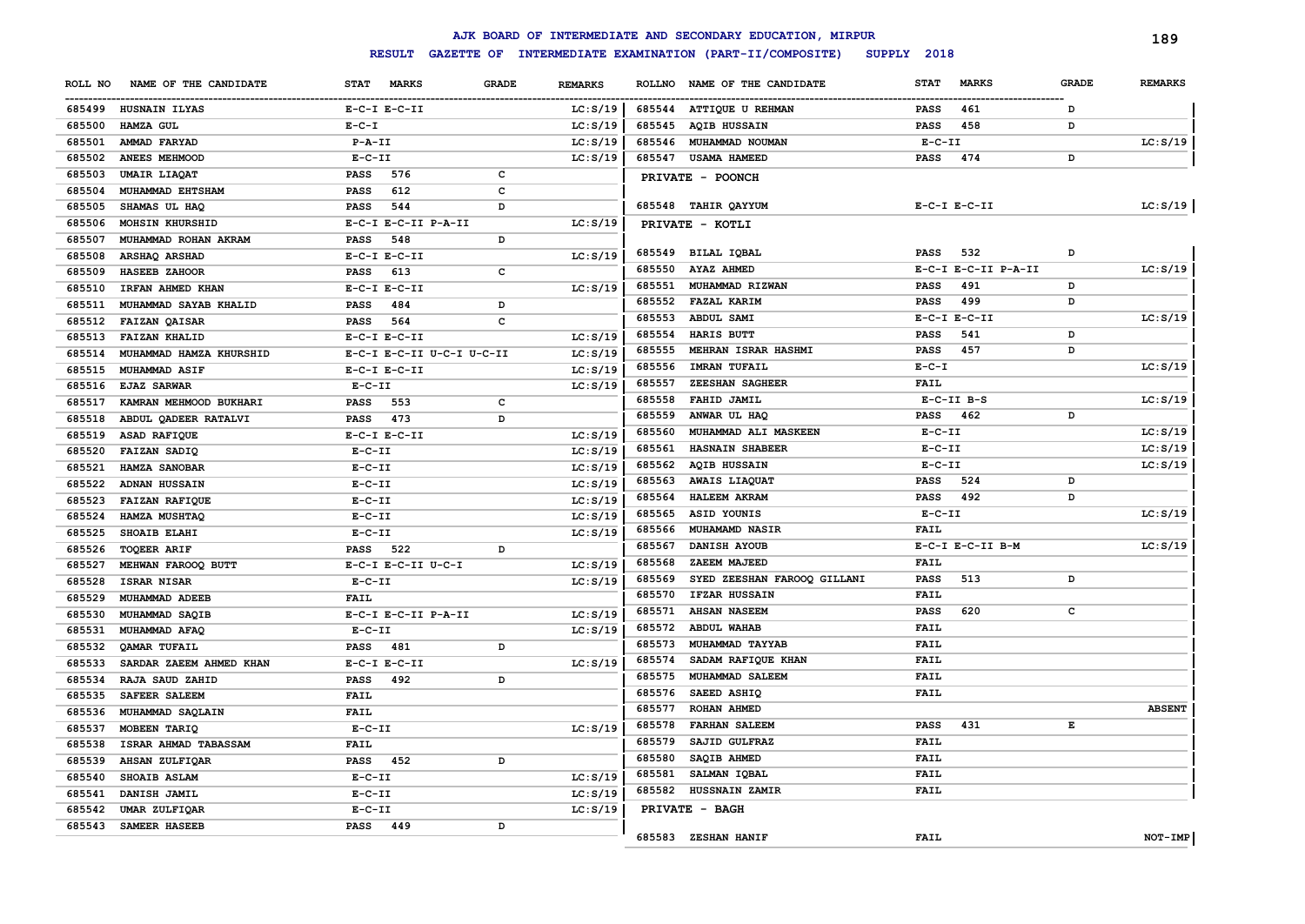|                                            |              |                  |              |                |        | AJK BOARD OF INTERMEDIATE AND SECONDARY EDUCATION, MIRPUR |                 |                     |              | 190            |
|--------------------------------------------|--------------|------------------|--------------|----------------|--------|-----------------------------------------------------------|-----------------|---------------------|--------------|----------------|
|                                            |              | <b>RESULT</b>    |              |                |        | GAZETTE OF INTERMEDIATE EXAMINATION (PART-II/COMPOSITE)   | SUPPLY 2018     |                     |              |                |
| NAME OF THE CANDIDATE<br>ROLL NO           | <b>STAT</b>  | <b>MARKS</b>     | <b>GRADE</b> | <b>REMARKS</b> |        | ROLLNO NAME OF THE CANDIDATE                              | <b>STAT</b>     | <b>MARKS</b>        | <b>GRADE</b> | <b>REMARKS</b> |
| 685584<br>SYED MUSTANSAR KHURSHEED GILLANI | PASS         | 652              | c            | IMP            | 685622 | <b>AHMAD MUMTAZ</b>                                       | PASS            | 503                 | D            |                |
| 685585<br><b>FAWADD KHUSHAL</b>            | FAIL         |                  |              | NOT-IMP        | 685623 | <b>SOHRAB NAZIR</b>                                       | PASS            | 409                 | Е            |                |
| 685586<br><b>OSAMA MUMTAZ</b>              | PASS         | 688              | в            | <b>NOT-IMP</b> | 685624 | ZEESHAN MUMTAZ                                            | $E - C - II$    |                     |              | LC: S/19       |
| 685587<br>HAROON AKBAR                     | FAIL         |                  |              | NOT-IMP        | 685625 | MUHAMMAD AHTASHAM TARIQ                                   |                 | E-C-II P-A-II       |              | LC: S/19       |
| 685588<br>ZIA AHMED MUMTAZ                 | PASS         | 500              | D            | IMP            | 685626 | <b>ADIL KHAN</b>                                          | FAIL            |                     |              |                |
| 685589<br>MAJID JUMMAS                     | FAIL         |                  |              | NOT-IMP        | 685627 | <b>SALMAN HANIF</b>                                       | <b>PASS</b>     | 493                 | D            |                |
| <b>PRIVATE - HAVELI</b>                    |              |                  |              |                | 685628 | RAJA NAUMAN IRFAN                                         |                 | $E-C-I$ $E-C-II$    |              | LC: S/19       |
|                                            |              |                  |              |                | 685629 | MUHAMMAD SHAFIQUE                                         | <b>PASS</b>     | 482                 | D            |                |
| 685590 BILAL AHMED                         | PASS         | 549              | D            |                | 685630 | <b>JUNAID RAMZAN</b>                                      | FAIL            |                     |              |                |
| PRIVATE - BAGH                             |              |                  |              |                | 685631 | <b>SUBAN SAGHIR</b>                                       |                 | $E-C-I$ $E-C-II$    |              | LC: S/19       |
|                                            |              |                  |              |                | 685632 | <b>USAMA ZAHID</b>                                        | PASS            | 488                 | D            |                |
| 685591<br>MUHAMMAD GULZAIB JAMIL           |              | $E-C-I$ $E-C-II$ |              | LC: S/19       | 685633 | MUHAMMAD HASEEB KHAN                                      | <b>FAIL</b>     |                     |              |                |
| 685592<br>MUHAMMAD NUMAN NASEER            | $E- C- II$   |                  |              | LC: S/19       | 685634 | HASEEB-UR RAHMAN                                          | $E - C - II$    |                     |              | LC: S/19       |
| 685593<br>AFAQ AFRAZ                       |              | $E-C-I$ $E-C-II$ |              | LC: S/19       | 685635 | <b>MURAD SHAHEEN</b>                                      | <b>FAIL</b>     |                     |              |                |
| 685594<br>HAMZA RASOOL BANDAY              | <b>PASS</b>  | 429              | Е            |                | 685636 | SYED MOHSIN AFZAL                                         |                 | E-C-II P-A-II       |              | LC: S/19       |
| 685595<br><b>ABDULLAH FAROOQ</b>           | PASS         | 497              | D            |                | 685637 | <b>ARSLAM AMEEN</b>                                       | <b>PASS</b>     | 610                 | c            |                |
| 685596<br><b>AMMAR ASGHAR</b>              | PASS         | 431              | Е            |                | 685638 | MUHAMMAD WASEEM NASEEM                                    | <b>PASS</b>     | 502                 | D            |                |
| 685597<br>MUHAMMAD UMAR                    | $E- C- II$   |                  |              | LC: S/19       | 685639 | SHAZAN MAQBOOL                                            | PASS            | 488                 | D            |                |
| 685598<br><b>MUHAMMAD SHAN</b>             | <b>PASS</b>  | 531              | D            |                | 685640 | MURAD DAWOOD                                              |                 | $E-C-I$ $E-C-II$    |              | LC: S/19       |
| 685599<br><b>MOHSIN AKHTAR</b>             | PASS         | 474              | D            |                | 685641 | SOHRAB AKRAM                                              |                 | $E-C-I$ $E-C-II$    |              | LC: S/19       |
| 685600<br>DANISH ABBASI                    | $E - C - II$ |                  |              | LC: S/19       | 685642 | SYED KAUNAIN HAIDER                                       | PASS            | 471                 | D            |                |
| PRIVATE - MUZAFFARABAD                     |              |                  |              |                | 685643 | HAMMAD LUQMAN ABBASI                                      | $E- C- II$      |                     |              | LC: S/19       |
|                                            |              |                  |              |                | 685644 | SYED ZAMAD JAVED                                          | <b>PASS</b>     | 593                 | c            |                |
| 685601 BILAL ISHAQ                         | <b>PASS</b>  | 527              | D            |                | 685645 | MUHAMMAD SAYYAM NASEEM                                    | <b>PASS</b>     | 469                 | D            |                |
| <b>PRIVATE - BAGH</b>                      |              |                  |              |                | 685646 | <b>NOUMAN BASHIR</b>                                      |                 | $E-C-I$ $E-C-II$    |              | LC: S/19       |
|                                            |              |                  |              |                | 685647 | ABDUL QADIR                                               | $E- C- II$      |                     |              | LC: S/19       |
| 685602<br>ALI SAJID ABBASI                 |              | E-C-II P-A-II    |              | LC: S/19       | 685648 | SADDAM HUSSAIN                                            | PASS            | 525                 | D            |                |
| 685603<br><b>QASIM KHAN</b>                | $E-C-II$     |                  |              | LC: S/19       | 685649 | SOHAIL RASHID                                             |                 | $E-C-I$ $E-C-II$    |              | LC: S/19       |
| 685604<br><b>MANSOOR ARIF</b>              | PASS 435     |                  | Е            |                | 685650 | SYED MEHRAN ALI SHAH                                      |                 | E-C-I E-C-II B-S    |              | LC: S/19       |
| 685605<br>RAJA FIGHAR NADIR                | P-A-II       |                  |              | LC: S/19       | 685651 | AMAN ULLAH SAYYAD                                         | PASS            | 508                 | D            |                |
| 685606<br>KHIZAMA RIAZ                     |              | $E-C-I$ $E-C-II$ |              | LC: S/19       | 685652 | SYED SAAD ALI SHAH                                        |                 | $E-C-I$ $E-C-II$    |              | LC: S/19       |
| 685607<br><b>ASGHAR KHALID</b>             |              | $E-C-I$ $E-C-II$ |              | LC: S/19       | 685653 | <b>BAZAL SHAFI</b>                                        | $E- C- II$      |                     |              | LC: S/19       |
| 685608<br><b>TOUSEEF AHMED</b>             | PASS         | 527              | D            |                | 685654 | MUHAMMAD HASNAN                                           | $E - C - II$    |                     |              | LC: S/19       |
| 685609<br>HAIDER ALI KHAN                  |              | $E-C-I$ $E-C-II$ |              | LC: S/19       | 685655 | HAROON ZABAIR                                             |                 | $E-C-I$ $E-C-II$    |              | LC: S/19       |
| 685610<br>MUZAFFAR AZIZ                    | PASS         | 490              | D            |                | 685656 | MUHAMMAD DAWOOD KHAN                                      |                 | $E-C-I$ $E-C-II$    |              | LC: S/19       |
| 685611<br>MUHAMMAD SHAMIM KHAN             |              | $E-C-I$ $E-C-II$ |              | LC: S/19       | 685657 | <b>GHULAM MURTAZA</b>                                     | PASS            | 428                 | Е            |                |
| 685612<br>ZAHID YAQOOB KHAN                |              | $E-C-I$ $E-C-II$ |              | LC: S/19       |        | PRIVATE - HAVELI                                          |                 |                     |              |                |
| 685613<br>MUHAMMAD NAUMAN KHAN             | PASS         | 542              | D            |                |        |                                                           |                 |                     |              |                |
| 685614 UMAIR ASIF                          |              | E-C-II P-A-II    |              | LC: S/19       |        | 685658 ADEEL ASHRIF MIR                                   |                 | E-C-I E-C-II U-C-II |              | LC: S/19       |
| 685615 ABDUL KHALIQ                        | $E- C- II$   |                  |              | LC: S/19       |        | PRIVATE - BAGH                                            |                 |                     |              |                |
| 685616 DANIYAL KHIZER                      | $E - C - II$ |                  |              | LC: S/19       |        |                                                           |                 |                     |              |                |
| 685617 AZHAR MUSHTAQ                       |              | E-C-II P-A-II    |              | LC: S/19       |        | 685659 KHIZAR GULFRAZ                                     | <b>PASS</b> 513 |                     | D            |                |
| 685618 MUHAMAMD FAISAL                     |              | $E-C-I$ $E-C-II$ |              | LC: S/19       |        | 685660 MAHAZ SHAUKAT                                      | $E- C- II$      |                     |              | LC: S/19       |
| 685619<br><b>UZAIR HANIF</b>               | PASS 469     |                  | D            |                | 685661 | <b>DANISH KHALIL</b>                                      | $E- C- II$      |                     |              | LC: S/19       |
| <b>BASIT AKMAL</b><br>685620               | $E- C- II$   |                  |              | LC: S/19       | 685662 | <b>SHOAIB ASHIR</b>                                       | $E- C- II$      |                     |              | LC: S/19       |
| 685621 MAJID MUMTAZ                        | PASS 478     |                  | D            |                | 685663 | HAMZA RIAZ                                                |                 | E-C-I E-C-II P-A-II |              | LC: S/19       |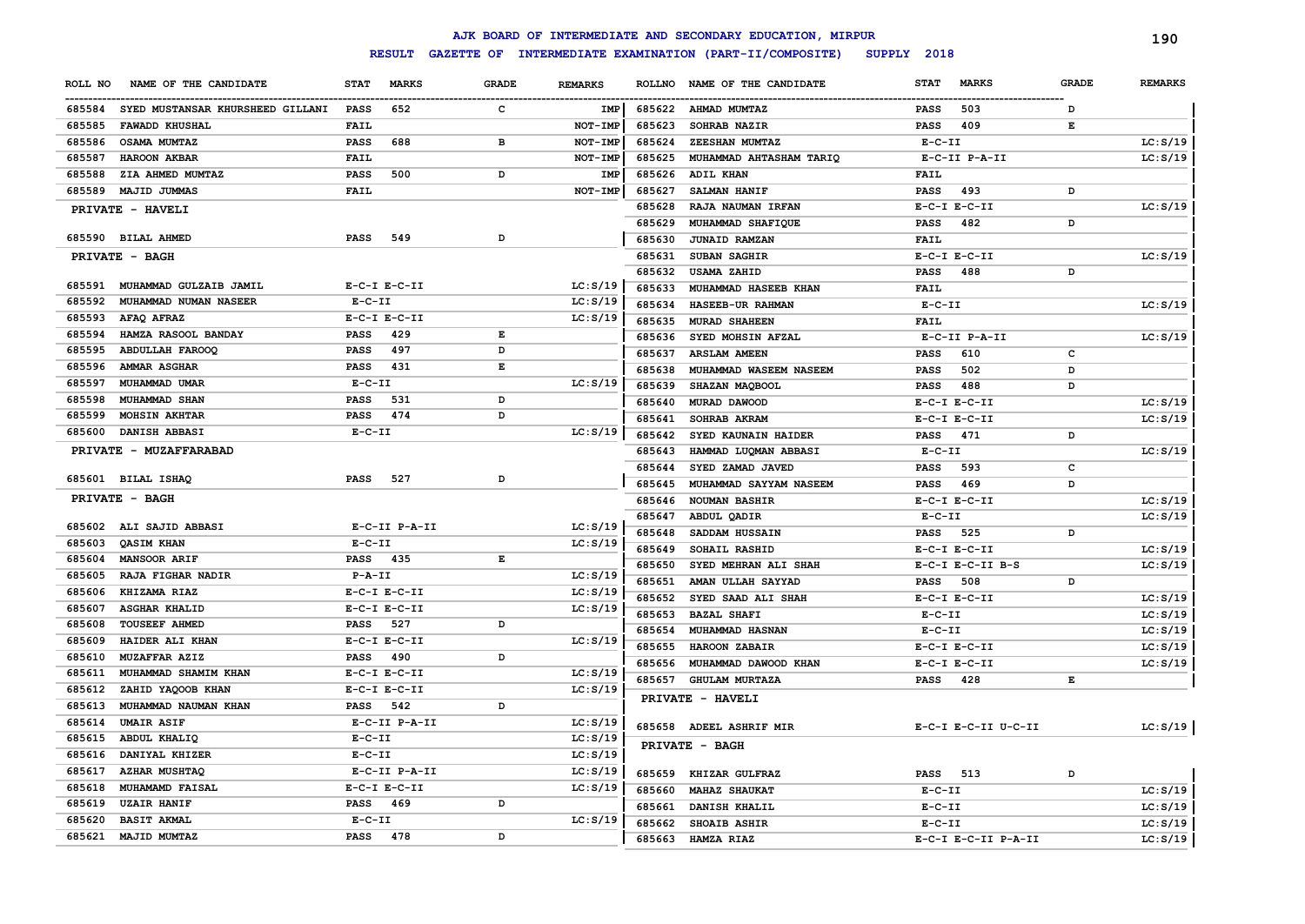|                                  |                                             |                |               | AJK BOARD OF INTERMEDIATE AND SECONDARY EDUCATION, MIRPUR |                             |              | 191            |
|----------------------------------|---------------------------------------------|----------------|---------------|-----------------------------------------------------------|-----------------------------|--------------|----------------|
|                                  | <b>RESULT</b>                               |                |               | GAZETTE OF INTERMEDIATE EXAMINATION (PART-II/COMPOSITE)   | SUPPLY 2018                 |              |                |
| NAME OF THE CANDIDATE<br>ROLL NO | <b>STAT</b><br><b>MARKS</b><br><b>GRADE</b> | <b>REMARKS</b> | <b>ROLLNO</b> | NAME OF THE CANDIDATE                                     | <b>STAT</b><br><b>MARKS</b> | <b>GRADE</b> | <b>REMARKS</b> |
| 685664<br>HAMMAD SHAHZAD         | $E- C- II$                                  | LC: S/19       | 685698        | <b>HAMZA ABRAR</b>                                        | 514<br><b>PASS</b>          | D            |                |
| AMMAR AHMED ABBASI<br>685665     | E-C-II U-C-II                               | LC: S/19       | 685699        | ZIA ZAHEER                                                | $E-C-II$                    |              | LC: S/19       |
| 685666<br>SHAHBAZ ASLAM          | $E- C- II$                                  | LC: S/19       | 685700        | <b>MAQADAR HUSSAIN KHAN</b>                               | 472<br><b>PASS</b>          | D            |                |
| WALEED GULZAR<br>685667          | $E-C-II$                                    | LC: S/19       | 685701        | RAJA ADIL HAMID                                           | FAIL                        |              |                |
| 685668<br>RAJA SAAD BIN ALI      | E-C-II P-A-II                               | LC: S/19       | 685702        | ANEES MUSHTAQ                                             | FAIL                        |              |                |
| 685669<br>MUHAMMAD JUNAID        | E-C-I E-C-II U-C-II                         | LC: S/19       | 685703        | MUHAMMAD ALI KHAN                                         | FAIL                        |              |                |
| 685670<br>BILAL-UR-REHMAN        | PASS<br>510<br>D                            |                | 685704        | MUHAMMAD TOUFQUE KHAN ABBASI                              | E-C-I E-C-II U-C-II         |              | LC: S/19       |
| 685671<br>HUZAIFA QADRI          | 557<br>$\mathbf{C}$<br><b>PASS</b>          |                | 685705        | MUHAMMAD UMAR SHAFIQ                                      | 438<br>PASS                 | Е            |                |
| 685672<br>HAMZA RIAZ             | $E-C-I$ $E-C-II$                            | LC: S/19       | 685706        | AHMED MINHAS                                              | 430<br>PASS                 | Е            |                |
| PRIVATE - MUZAFFARABAD           |                                             |                | 685707        | SYED OSAMA ALI BUKHARI                                    | 468<br><b>PASS</b>          | D            |                |
|                                  |                                             |                | 685708        | <b>ADNAN SHARIF</b>                                       | FAIL                        |              |                |
| 685673 SAQIB SALEEM              | 443<br><b>PASS</b><br>D                     |                | 685709        | MUHAMMAD ADEEL                                            | FAIL                        |              |                |
| PRIVATE - BAGH                   |                                             |                | 685710        | <b>BASIT MEHMOOD</b>                                      | E-C-II B-M                  |              | LC: S/19       |
|                                  |                                             |                | 685711        | CHAUDHARY ABDULLAH SABEEL                                 | <b>PASS</b><br>491          | D            |                |
| 685674 KASHIF RAFIQUE            | $E-C-I$ $E-C-II$                            | LC: S/19       | 685712        | <b>KASHIF BASHIR</b>                                      | 438<br><b>PASS</b>          | Е            |                |
| PRIVATE - MUZAFFARABAD           |                                             |                | 685713        | RAJA MUHAMMAD ASGHAR KHAN                                 | 435<br><b>PASS</b>          | Е            |                |
|                                  |                                             |                | 685714        | DANISH NIAZ                                               | $E- C- II$                  |              | LC: S/19       |
| 685675 MUHAMMAD ALTAF            | FAIL                                        |                | 685715        | SAQIB RASHEED                                             | <b>PASS</b><br>580          | c            |                |
| PRIVATE - BAGH                   |                                             |                | 685716        | <b>DNISH NAZIR</b>                                        | 489<br><b>PASS</b>          | D            |                |
|                                  |                                             |                |               | PRIVATE - MUZAFFARABAD                                    |                             |              |                |
| 685676 REHAN AHMED               | $E-C-II$                                    | LC: S/19       |               |                                                           |                             |              |                |
| 685677<br><b>AMIR LATIF</b>      | <b>FAIL</b>                                 |                |               | 685717 NUMAN NADEEM                                       | 478<br><b>PASS</b>          | D            |                |
| 685678<br><b>HAKIM ALI</b>       | $E-C-I$ $E-C-II$                            | LC: S/19       |               | <b>PRIVATE - BAGH</b>                                     |                             |              |                |
| 685679<br>MUHAMMAD IRFAN KHAN    | $E-C-I$ $E-C-II$                            | LC: S/19       |               |                                                           |                             |              |                |
| 685680<br><b>AZHAR YAQOOB</b>    | FAIL                                        |                |               | 685718 DANISH NIAZ                                        | 478<br><b>PASS</b>          | D            |                |
| 685681<br>RAJA FAZAN HAMEED      | E-C-I E-C-II P-E                            | LC: S/19       | 685719        | <b>NOMAN ZAREEN</b>                                       | $E-C-II$                    |              | LC: S/19       |
| 685682<br>SADAM ARIF             | FAIL                                        |                | 685720        | ARBAZ ILLYAS                                              | <b>PASS</b><br>423          | Е            |                |
| 685683<br><b>UMER SAFEER</b>     | <b>PASS</b><br>446<br>D                     |                | 685721        | ZAHID KARIM                                               | $E - C - II$                |              | LC: S/19       |
| <b>UMAIR SHOUKAT</b><br>685684   | <b>FAIL</b>                                 |                | 685722        | ISRAR AHMED                                               | $E-C-II$                    |              | LC: S/19       |
| <b>ABDUL WAHAB</b><br>685685     | $E-C-I$ $E-C-II$                            | LC: S/19       | 685723        | JUNAID MAJEED KHAN                                        | <b>PASS</b><br>619          | c            |                |
| ZEESHAN KHURSHID<br>685686       | $E-C-I$ $E-C-II$                            | LC: S/19       | 685724        | <b>FAISAL QAYYUM</b>                                      | $E-C-II$                    |              | LC: S/19       |
| <b>UBAID UR REHMAN</b><br>685687 | 466<br>D<br><b>PASS</b>                     |                | 685725        | <b>KAMRAN ALTAF</b>                                       | <b>PASS</b><br>493          | D            |                |
| ZAHEER HUSSAIN<br>685688         | $E-C-I$ $E-C-II$                            | LC: S/19       | 685726        | MUHAMMAD FAISAL MINHAS                                    | E-C-II PST                  |              | LC: S/19       |
| 685689<br><b>MUTAYYAB NASEER</b> | $E-C-I$ $E-C-II$                            | LC: S/19       | 685727        | MUHAMMAD MAHBOOB KHAN                                     | $E-C-I$ $E-C-II$            |              | LC: S/19       |
| AHMED ABDUL QAYYUM<br>685690     | $\mathbf{C}$<br>PASS<br>558                 |                |               | 685728 AAMIR MUMTAZ                                       | $E-C-II$                    |              | LC: S/19       |
| 685691<br>RAMZAN RAZZAQ          | FAIL                                        |                |               | PRIVATE - HAVELI                                          |                             |              |                |
| 685692<br><b>RAJA OWAIS ASIF</b> | <b>PASS</b><br>474<br>D                     |                |               |                                                           |                             |              |                |
| 685693<br>MUHAMMAD WASEEM        | $E-C-II$                                    | LC: S/19       |               | 685729 WALAYAT HUSSAIN                                    | $E-C-TI$                    |              | LC: S/19       |
| PRIVATE - MUZAFFARABAD           |                                             |                |               | PRIVATE - MUZAFFARABAD                                    |                             |              |                |
| 685694 AHSAN IQBAL SHOUKET       | $E-C-II$                                    | LC: S/19       |               | 685730 NAZIM HUSSAIN                                      | FAIL                        |              |                |
| PRIVATE - BAGH                   |                                             |                |               | PRIVATE - BAGH                                            |                             |              |                |
| 685695 AREEB AALIM               | <b>PASS</b><br>477<br>D                     |                |               | 685731 INZAMAM GUL                                        | 442<br><b>PASS</b>          | D            |                |
| MUHAMMAD OWAIS KHAN<br>685696    | PASS<br>459<br>D                            |                |               | PRIVATE - HAVELI                                          |                             |              |                |
| 685697 AMIR MUSHTAQ              | <b>PASS</b><br>458<br>D                     |                |               |                                                           |                             |              |                |
|                                  |                                             |                |               |                                                           |                             |              |                |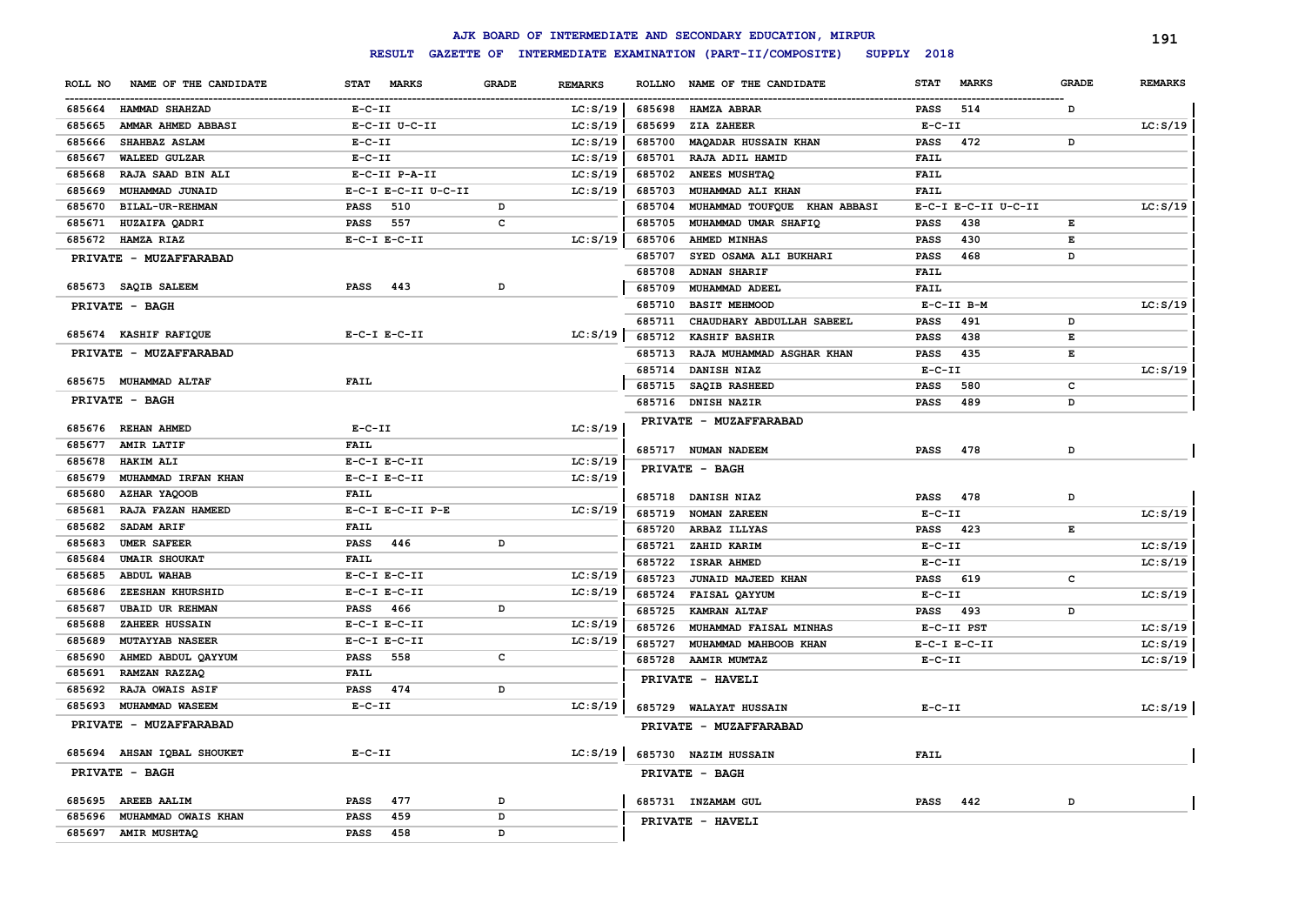|                                        |                                    |              |                |               | AJK BOARD OF INTERMEDIATE AND SECONDARY EDUCATION, MIRPUR |                             |              | 192            |
|----------------------------------------|------------------------------------|--------------|----------------|---------------|-----------------------------------------------------------|-----------------------------|--------------|----------------|
|                                        | <b>RESULT</b><br><b>GAZETTE OF</b> |              |                |               | INTERMEDIATE EXAMINATION (PART-II/COMPOSITE)              | SUPPLY 2018                 |              |                |
| ROLL NO<br>NAME OF THE CANDIDATE       | <b>STAT</b><br><b>MARKS</b>        | <b>GRADE</b> | <b>REMARKS</b> | <b>ROLLNO</b> | NAME OF THE CANDIDATE                                     | <b>MARKS</b><br><b>STAT</b> | <b>GRADE</b> | <b>REMARKS</b> |
| 685732 CHUDHRY ABDUL AZIZ              | <b>FAIL</b>                        |              |                | 685774        | <b>SAQIB SHEERAZ</b>                                      | 460<br><b>PASS</b>          | D            |                |
| PRIVATE - BAGH                         |                                    |              |                | 685775        | <b>SHAHZAIB FIAZ</b>                                      | 457<br><b>PASS</b>          | D            |                |
|                                        |                                    |              |                | 685776        | MUHAMMAD IRFAN KHAN                                       | 606<br><b>PASS</b>          | c            |                |
| 685733 SOHAIB SOHRAB                   | 441<br>PASS                        | D            |                | 685777        | <b>INAM TANVEER</b>                                       | <b>FAIL</b>                 |              |                |
| MUHAMMAD USAMA TASLEEM KIANI<br>685734 | FAIL                               |              |                | 685778        | REHAN AKHTAJ                                              | <b>PASS</b><br>494          | D            |                |
| 685735<br>AAQIB AFTAB                  | <b>FAIL</b>                        |              |                | 685779        | <b>SHUAIB AHMED</b>                                       | $E-C-II$                    |              | LC: S/19       |
| SYED ABDUL BASIT ALI SHAH<br>685736    | <b>FAIL</b>                        |              |                | 685780        | MUHAMMAD SHUAIB                                           | $E-C-II$                    |              | LC: S/19       |
| 685737<br>MUHAMMAD ATIF KHAN           | <b>FAIL</b>                        |              |                | 685781        | ABDUL QUDOOS                                              | 522<br><b>PASS</b>          | D            |                |
| 685738<br>FARRUKH IQBAL CHUGHTAI       | <b>FAIL</b>                        |              |                | 685782        | ADEEL HANIF                                               | 544<br><b>PASS</b>          | D            |                |
| 685739<br>SYED UBAID UR RAHMAN         | <b>FAIL</b>                        |              |                | 685783        | MUHAMMAD SAJID KIANI                                      | <b>PASS</b><br>540          | D            |                |
| 685740<br>RAJA HAMMAD SALEEM           | <b>FAIL</b>                        |              |                | 685784        | SARDAR AFAQ TALIB                                         | 426<br><b>PASS</b>          | Е            |                |
| 685741<br>KAHWAJA HAMAAD KHALIL BUTT   | Rs.500/-                           |              | <b>RW-FEE</b>  | 685785        | EHTISHAM YAQOOB                                           | $E - C - I$                 |              | LC: S/19       |
| 685742<br><b>BILAL YAQUB</b>           | <b>FAIL</b>                        |              |                | 685786        | MUNEEB RIAZ                                               | 459<br><b>PASS</b>          | D            |                |
| PRIVATE - POONCH                       |                                    |              |                | 685787        | SAQIB ZAFAR                                               | <b>PASS</b><br>596          | c            |                |
|                                        |                                    |              |                | 685788        | ALTAF BASHIR KIANI                                        | $E - C - II$                |              | LC: S/19       |
| 685743 ALI AZAM                        | PASS<br>485                        | D            | IMP            | 685789        | MUHAMMAD JUNAID JAMIL                                     | 499<br><b>PASS</b>          | D            |                |
| 685744<br><b>ABDUL WASIB</b>           | 474<br>PASS                        | D            | IMP            | 685790        | KAMRAN SAID                                               | 487<br><b>PASS</b>          | D            |                |
| 685745<br>HABIB MOHY UD DIN            | 641<br>PASS                        | c            | IMP            | 685791        | DANISH SHABBIR                                            | 632<br><b>PASS</b>          | c            |                |
| HAMMAD RASHEED<br>685746               | 556<br>PASS                        | c            | IMP            | 685792        | SAQIB RAZZAQ                                              | $E - C - II$                |              | LC: S/19       |
| <b>WASIF MEHBOOB</b><br>685747         | PASS<br>491                        | D            | NOT-IMP        | 685793        | MUHAMMAD ILYAS                                            | 476<br><b>PASS</b>          | D            |                |
| <b>UMAIR TASSADAQ</b><br>685748        | 515<br>PASS                        | D            | IMP            | 685794        | ASAD SHAKIR                                               | 464<br><b>PASS</b>          | D            |                |
| 685749<br>ZESHAN ASHFAQ                | E-C-I E-C-II P-A-II                |              | LC: S/19       | 685795        | ARSLAN SADDIQ                                             | 469<br><b>PASS</b>          | D            |                |
| 685750<br>SHAYAN SHAFIQ                | $E-C-I$ $E-C-II$                   |              | LC: S/19       | 685796        | NOMAN FIDA                                                | 458<br><b>PASS</b>          | D            |                |
| 685751<br>MUHAMMAD IKRAM KHAN          | $E-C-I$ $E-C-II$                   |              | LC: S/19       | 685797        | TAMJEED YOUSAF KAYANI                                     | 484<br><b>PASS</b>          | D            |                |
| 685752<br>ASIM NAZIR KIANI             | $E-C-I$ $E-C-II$                   |              | LC: S/19       | 685798        | SHAHBAZ QASIM                                             | 473<br><b>PASS</b>          | D            |                |
| 685753<br>ZERYAB FAIZ                  | $E-C-I$ $E-C-II$                   |              | LC: S/19       | 685799        | MUHAMMAD TAHIR MASOOD                                     | 645<br><b>PASS</b>          | c            |                |
| 685754<br><b>M NAUMAN ARSHAD</b>       | $E-C-I$ $E-C-II$                   |              | LC: S/19       | 685800        | JAMAL AZAM                                                | FAIL                        |              |                |
| 685755<br>DILAWAR QADEER               | $E-C-II$                           |              | LC: S/19       | 685801        | NABEEL EJAZ                                               | 593<br><b>PASS</b>          | c            |                |
| 685756<br><b>ATIF ALI</b>              | 531<br>PASS                        | D            |                | 685802        | <b>USMAN ATTAR</b>                                        | 480<br><b>PASS</b>          | D            |                |
| <b>JAWAD ALUM</b><br>685757            | 479<br><b>PASS</b>                 | D            |                | 685803        | SALMAN AERAZ                                              | $E-C-I$                     |              | LC: S/19       |
| HUMAYUN KHAN<br>685758                 | E-C-I E-C-II C-G                   |              | LC: S/19       | 685804        | ASAD MUSHTAQ                                              | $E-C-I$ $E-C-II$            |              | LC: S/19       |
| NUMAN AZAM<br>685759                   | 550<br><b>PASS</b>                 | $\mathbf c$  |                | 685805        | YOUSAF TAJ                                                | <b>FAIL</b>                 |              |                |
| MOHIZ IMTIAZ<br>685760                 | $E-C-II$                           |              | LC: S/19       | 685806        | MUHAMMAD WASEEM                                           | 467<br><b>PASS</b>          | D            |                |
| SAQIB ZAHEEN<br>685761                 | 519<br>PASS                        | D            |                | 685807        | <b>RAHEEL SAFEER</b>                                      | 440<br><b>PASS</b>          | D            |                |
| 685762<br><b>USMAN JAVED</b>           | 507<br><b>PASS</b>                 | D            |                | 685808        | MUHAMMAD MAJID KIANI                                      | $E - C - I$                 |              | LC: S/19       |
| 685763<br>TABISH ALI KAZMI             | $E - C - II$                       |              | LC: S/19       | 685809        | ADIL SHAFIQUE                                             | $E-C-I$ $E-C-II$            |              | LC: S/19       |
| 685764<br>MURSALIN SHAFAIT             | 494<br>PASS                        | D            |                | 685810        | <b>KUFAIT ARIF</b>                                        | $P - A - II$                |              | LC: S/19       |
| 685765<br>OBAID JAVID                  | 484<br>PASS                        | D            |                | 685811        | <b>TOQEER MUSTAFA</b>                                     | $E-C-II$                    |              | LC: S/19       |
| SHERYAR ALI KAZMI<br>685766            | FAIL                               |              |                | 685812        | <b>NASIR SALEEM</b>                                       | <b>PASS</b><br>457          | D            |                |
| 685767<br>ATIF MEHMOOD                 | PASS<br>536                        | D            |                | 685813        | <b>UMER RASHEED</b>                                       | P-E C-G BNK                 |              | LC: S/19       |
| AHSAN ORANGZAIB<br>685768              | 527<br>PASS                        | D            |                | 685814        | EJAZ QAYYUM                                               | $E-C-II$ $B-S$              |              | LC: S/19       |
| MUHAMMAD AHTSHAM YOUNAS<br>685769      | 581<br>PASS                        | c            |                | 685815        | MUHAMMAD FARHAT ULLAH KHAN                                | <b>FAIL</b>                 |              |                |
| HAIDER AIJAZ<br>685770                 | <b>PASS</b><br>428                 | E            |                | 685816        | <b>ABDUL SUBHAN</b>                                       | <b>PASS</b><br>582          | c            |                |
| <b>TOSEEF QUMMAR</b><br>685771         | <b>PASS</b><br>507                 | D            |                | 685817        | <b>ASAD SARWAR</b>                                        | $E-C-II$                    |              | LC: S/19       |
| 685772<br>SYED AMMAR ALI KAZMI         | $E - C - II$                       |              | LC: S/19       |               | 685818 OSAMA JAVED                                        | $P-A-I$ $P-A-II$            |              | LC: S/19       |
| 685773<br>MUHAMMAD ABAID JAHANGIR      | <b>PASS</b><br>447                 | D            |                |               |                                                           |                             |              |                |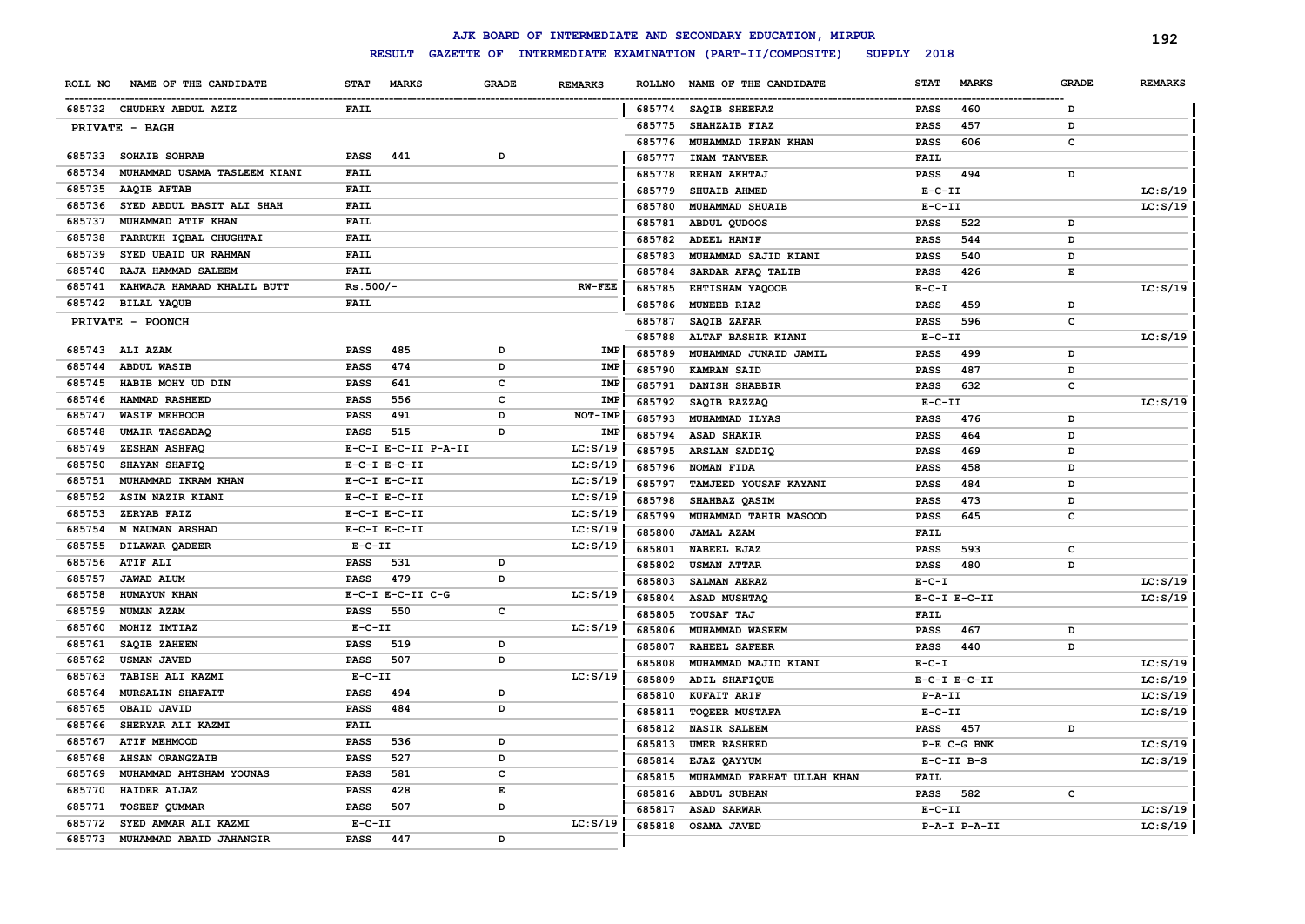|         |                             |                    |              |                |        | AJK BOARD OF INTERMEDIATE AND SECONDARY EDUCATION, MIRPUR |             |                  |              | 193            |
|---------|-----------------------------|--------------------|--------------|----------------|--------|-----------------------------------------------------------|-------------|------------------|--------------|----------------|
|         |                             | <b>RESULT</b>      |              |                |        | GAZETTE OF INTERMEDIATE EXAMINATION (PART-II/COMPOSITE)   | SUPPLY 2018 |                  |              |                |
| ROLL NO | NAME OF THE CANDIDATE       | STAT MARKS         | <b>GRADE</b> | <b>REMARKS</b> |        | ROLLNO NAME OF THE CANDIDATE                              | <b>STAT</b> | <b>MARKS</b>     | <b>GRADE</b> | <b>REMARKS</b> |
|         | 685819 REHAN MALIK          | 531<br>PASS        | D            |                |        | 685864 HASAM UL HAQ                                       | PASS        | 408              | Е            |                |
| 685820  | MUHAMMAD ARSLAN AKRAM       | $E-C-I$ $E-C-II$   |              | LC: S/19       | 685865 | <b>HUSNAIN ZAFAR</b>                                      | PASS        | 462              | D            |                |
| 685821  | <b>TOSEEF AHMED</b>         | $E-C-I$ $E-C-II$   |              | LC: S/19       | 685866 | SYED HASEEB UL HASAN NAQVI                                | Rs.1800/-   |                  |              | <b>RW-FEE</b>  |
| 685822  | NOUMAN TARIQ                | PASS<br>544        | D            |                | 685867 | HAMMAD SHOUKET                                            | <b>FAIL</b> |                  |              |                |
| 685823  | MUHAMMAD SUBHAN RAZZAQ      | $E-C-I$ $E-C-II$   |              | LC: S/19       | 685868 | ZAIN HUSSAIN SHAH                                         |             | P-A-I P-A-II     |              | LC: A/20       |
| 685824  | <b>BILAL BAGH HUSSAIN</b>   | <b>PASS</b><br>468 | D            |                | 685869 | <b>USMAN AZIZ</b>                                         |             |                  |              | <b>ABSENT</b>  |
| 685825  | AQIB JAVID                  | PASS<br>557        | C            |                |        | PRIVATE - SADHNUTI                                        |             |                  |              |                |
| 685826  | <b>EHTESHAM RAZAQ</b>       | <b>PASS</b><br>511 | D            |                |        |                                                           |             |                  |              |                |
| 685827  | SOHAIL KALEEM               | <b>PASS</b><br>494 | D            |                | 685870 | MUHAMMAD HAMAYUN RAZA                                     | <b>PASS</b> | 658              | c            | NOT-IMP        |
| 685828  | MUBASHIR BASHIR CHUDHRY     | <b>FAIL</b>        |              |                | 685871 | <b>ATIF JAMIL</b>                                         | <b>PASS</b> | 642              | c            | NOT-IMP        |
| 685829  | <b>ASAD NADEEM</b>          | PASS<br>575        | c            |                | 685872 | <b>MUSIB JAMSHAID</b>                                     | PASS        | 512              | D            |                |
| 685830  | NOMAN AJMAL                 | $E-C-I$ $E-C-II$   |              | LC: S/19       | 685873 | KHURAM KHURSHEED                                          | <b>PASS</b> | 435              | Е            |                |
| 685831  | <b>NAVEED ZAFAR</b>         | <b>FAIL</b>        |              |                | 685874 | MUHAMMAD DAWOOD                                           | <b>PASS</b> | 547              | D            |                |
|         | 685832 WAJAHAT              | $E- C- II$         |              | LC: S/19       | 685875 | ZEESHAN LIAQUAT                                           | <b>PASS</b> | 455              | D            |                |
| 685833  | <b>USMAN AZAM</b>           | $E-C-I$ $E-C-II$   |              | LC: S/19       | 685876 | MUHAMMAD MOUBEEN SHOUKAT                                  | <b>PASS</b> | 464              | D            |                |
| 685834  | <b>SEEMAB ASGHAR</b>        | 528<br>PASS        | D            |                | 685877 | <b>TAYYAB SHOUKAT</b>                                     | <b>PASS</b> | 483              | D            |                |
| 685835  | <b>MUHAMMAD RIZWAN</b>      | $E-C-I$ $E-C-II$   |              | LC: S/19       | 685878 | ABDUL HANAN KABIR                                         | <b>PASS</b> | 523              | D            |                |
| 685836  | HARIS TAHIR                 | <b>FAIL</b>        |              |                | 685879 | <b>FARHAN KHAN</b>                                        | <b>PASS</b> | 531              | D            |                |
| 685837  | UMAIR NASEER CH.            | $E-C-II$           |              | LC: S/19       | 685880 | <b>SAEED ANWAR</b>                                        | <b>PASS</b> | 489              | D            |                |
| 685838  | SOHAIL RAYAZ                | $E- C- II$         |              | LC: S/19       | 685881 | <b>TALHA RAZA</b>                                         | <b>PASS</b> | 459              | D            |                |
| 685839  | <b>TAUQEER ASHRAF</b>       | <b>PASS</b> 471    | D            |                | 685882 | <b>KHAYM ABID</b>                                         |             | $E-C-II$ $P-E$   |              | LC: S/19       |
| 685840  | <b>USMAN FAROOQ</b>         | $E-C-I$ $E-C-II$   |              | LC: S/19       | 685883 | AQIB LIAQAT                                               | <b>PASS</b> | 424              | Е            |                |
| 685841  | <b>USMAN SALEEM</b>         | E-C-I E-C-II B-M   |              | LC: S/19       | 685884 | <b>MAJID SARFRAZ</b>                                      | <b>PASS</b> | 521              | D            |                |
| 685842  | SOHAIL ASHFAQ               | 502<br>PASS        | D            |                | 685885 | KASHIF IQBAL                                              | $P-E$       |                  |              | LC: S/19       |
| 685843  | HABIB UL REHMAN             | E-C-I E-C-II P-A-I |              | LC: S/19       | 685886 | ATAM UL HAQ                                               | PASS        | 700              | в            |                |
| 685844  | SAFYAN RAFIQ                | $E-C-II$           |              | LC: S/19       | 685887 | <b>FIAZAN KHAN</b>                                        | <b>PASS</b> | 549              | D            |                |
| 685845  | HUSSAN IRFAN                | $E- C- II$         |              | LC: S/19       | 685888 | SHEZAN NASEEM                                             | PASS        | 564              | с            |                |
| 685846  | <b>SHARAKAT HUSSAIN</b>     | $E - C - I$        |              | LC: S/19       | 685889 | ADIL HAMEED                                               | $E-C-II$    |                  |              | LC: S/19       |
| 685847  | MUHAMMAD AAMIR SOHAIL       | $E- C- II$         |              | LC: S/19       | 685890 | <b>AAMER HABIB</b>                                        | $E-C-II$    |                  |              | LC: S/19       |
| 685848  | <b>TAYYAB FAZIL</b>         | PASS<br>515        | D            |                | 685891 | SAJJAD ASLAM                                              | PASS 454    |                  | D            |                |
| 685849  | ALI HAIDER                  | $E-C-I$ $E-C-II$   |              | LC: S/19       | 685892 | <b>ABDUL RAUF</b>                                         | $E-C-II$    |                  |              | LC: S/19       |
| 685850  | HAROON RAZZAQ               | <b>PASS</b><br>449 | D            |                | 685893 | TAYYAB                                                    |             | $E-C-TI$ $C-G$   |              | LC: S/19       |
| 685851  | MUHAMMAD GULFRAZ KHAN       | $E- C- II$         |              | LC: S/19       | 685894 | QAMAR JAHANGIR                                            | $E-C-II$    |                  |              | LC: S/19       |
| 685852  | <b>INZAMAM MISKEEN</b>      | $E-C-I$ $E-C-II$   |              | LC: S/19       | 685895 | <b>HAROON BASHIR</b>                                      |             | $E-C-I$ $E-C-II$ |              | LC: S/19       |
| 685853  | SOHRAB SHABIR               | <b>PASS</b><br>426 | Е            |                | 685896 | AKMAL ZIA                                                 | PASS        | 651              | с            |                |
| 685854  | <b>MUSHARAF AYAZ</b>        | $E-C-I$ $E-C-II$   |              | LC: S/19       | 685897 | <b>IRFAN MANZOOR</b>                                      | FAIL        |                  |              |                |
| 685855  | MUHAMMAD INAM AKBER         | $E-C-I$ $E-C-II$   |              | LC: S/19       | 685898 | <b>ARSLAN SHAFIQUE</b>                                    | $E- C- II$  |                  |              | LC: S/19       |
|         | 685856 ARSLAN AKBAR         | E-C-I E-C-II U-C-I |              | LC: S/19       | 685899 | <b>AHTISHAM MUZAFAR</b>                                   | PASS        | 497              | D            |                |
|         | 685857 MUHAMMAD ZAIN KABIR  | PASS 468           | D            |                | 685900 | <b>AHSAN SHAFOAT</b>                                      | <b>PASS</b> | 486              | D            |                |
|         | 685858 SAFI UR REHMAN       | P-A-II             |              | LC: S/19       |        | 685901 ARSLAN KAREEM                                      |             | $E-C-I$ $E-C-II$ |              | LC: S/19       |
|         | 685859 UMAR RAFIQUE         | $E- C-I$ $E-C-II$  |              | LC: S/19       | 685902 | USAMA YOUNAS                                              | <b>FAIL</b> |                  |              |                |
|         | 685860 MUSHARF AZIZ         | $E-C-I$ $E-C-II$   |              | LC: S/19       | 685903 | <b>NADEEM RAEES</b>                                       | <b>FAIL</b> |                  |              |                |
| 685861  | MUHAMMAD SABEEL KHAN        | $E - C - II$       |              | LC: S/19       | 685904 | <b>ARSLAN SHAKEEL</b>                                     | <b>FAIL</b> |                  |              |                |
| 685862  | <b>SHAID AFSAR</b>          | E-C-I E-C-II B-S   |              | LC: S/19       | 685905 | <b>TOSEEF LIAQUAT</b>                                     | <b>FAIL</b> |                  |              |                |
|         | 685863 MUHAMMAD SAADI SABIR | <b>FAIL</b>        |              |                | 685906 | <b>ARSLAN YASEEN</b>                                      | PASS        | 529              | D            |                |
|         |                             |                    |              |                |        | 685907 DANYAL QADEER                                      | PASS        | 545              | D            |                |
|         |                             |                    |              |                |        |                                                           |             |                  |              |                |